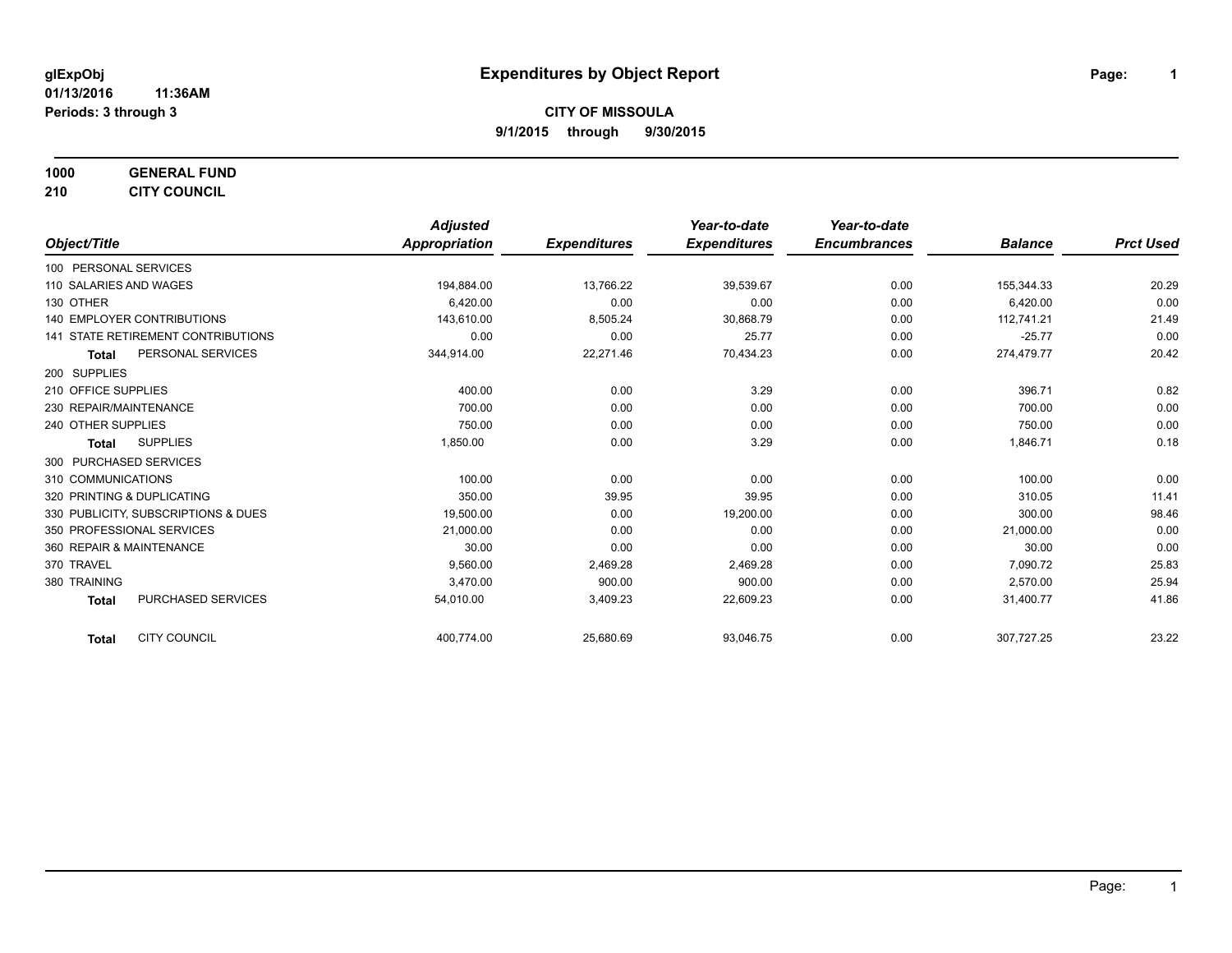**1000 GENERAL FUND**

**220 MAYOR**

|                                     | <b>Adjusted</b> |                     | Year-to-date        | Year-to-date        |                |                  |
|-------------------------------------|-----------------|---------------------|---------------------|---------------------|----------------|------------------|
| Object/Title                        | Appropriation   | <b>Expenditures</b> | <b>Expenditures</b> | <b>Encumbrances</b> | <b>Balance</b> | <b>Prct Used</b> |
| 100 PERSONAL SERVICES               |                 |                     |                     |                     |                |                  |
| 110 SALARIES AND WAGES              | 380,467.00      | 29,743.48           | 86,229.83           | 0.00                | 294,237.17     | 22.66            |
| 120 OVERTIME/TERMINATION            | 500.00          | 0.00                | 0.00                | 0.00                | 500.00         | 0.00             |
| 130 OTHER                           | 6.600.00        | 0.00                | 0.00                | 0.00                | 6,600.00       | 0.00             |
| <b>140 EMPLOYER CONTRIBUTIONS</b>   | 111,004.00      | 9,062.43            | 30,257.90           | 0.00                | 80,746.10      | 27.26            |
| 141 STATE RETIREMENT CONTRIBUTIONS  | 0.00            | 0.00                | 56.49               | 0.00                | $-56.49$       | 0.00             |
| PERSONAL SERVICES<br><b>Total</b>   | 498,571.00      | 38,805.91           | 116,544.22          | 0.00                | 382,026.78     | 23.38            |
| 200 SUPPLIES                        |                 |                     |                     |                     |                |                  |
| 210 OFFICE SUPPLIES                 | 1.004.00        | 71.77               | 152.93              | 0.00                | 851.07         | 15.23            |
| 220 OPERATING SUPPLIES              | 1,120.00        | 79.90               | 79.90               | 0.00                | 1,040.10       | 7.13             |
| 230 REPAIR/MAINTENANCE              | 100.00          | 0.00                | 0.00                | 0.00                | 100.00         | 0.00             |
| 231 GASOLINE                        | 108.00          | 0.00                | 50.49               | 0.00                | 57.51          | 46.75            |
| 240 OTHER SUPPLIES                  | 400.00          | 0.00                | 0.00                | 0.00                | 400.00         | 0.00             |
| <b>SUPPLIES</b><br><b>Total</b>     | 2,732.00        | 151.67              | 283.32              | 0.00                | 2,448.68       | 10.37            |
| 300 PURCHASED SERVICES              |                 |                     |                     |                     |                |                  |
| 310 COMMUNICATIONS                  | 890.00          | 17.92               | 30.74               | 0.00                | 859.26         | 3.45             |
| 320 PRINTING & DUPLICATING          | 3.056.00        | 0.00                | 0.00                | 0.00                | 3,056.00       | 0.00             |
| 330 PUBLICITY, SUBSCRIPTIONS & DUES | 10,196.00       | 0.00                | 5,741.00            | 0.00                | 4,455.00       | 56.31            |
| 344 TELEPHONE SERVICE               | 6.076.00        | 0.00                | 291.29              | 0.00                | 5,784.71       | 4.79             |
| 350 PROFESSIONAL SERVICES           | 3,307.00        | 0.00                | 0.00                | 0.00                | 3,307.00       | 0.00             |
| 360 REPAIR & MAINTENANCE            | 1,405.00        | 26.12               | 137.60              | 0.00                | 1,267.40       | 9.79             |
| 370 TRAVEL                          | 2,008.00        | 0.00                | 0.00                | 0.00                | 2,008.00       | 0.00             |
| 380 TRAINING                        | 2.020.00        | 450.00              | 450.00              | 0.00                | 1,570.00       | 22.28            |
| 390 OTHER PURCHASED SERVICES        | 1,250.00        | 21.90               | 21.90               | 0.00                | 1,228.10       | 1.75             |
| PURCHASED SERVICES<br><b>Total</b>  | 30,208.00       | 515.94              | 6,672.53            | 0.00                | 23,535.47      | 22.09            |
| <b>MAYOR</b><br><b>Total</b>        | 531,511.00      | 39,473.52           | 123,500.07          | 0.00                | 408,010.93     | 23.24            |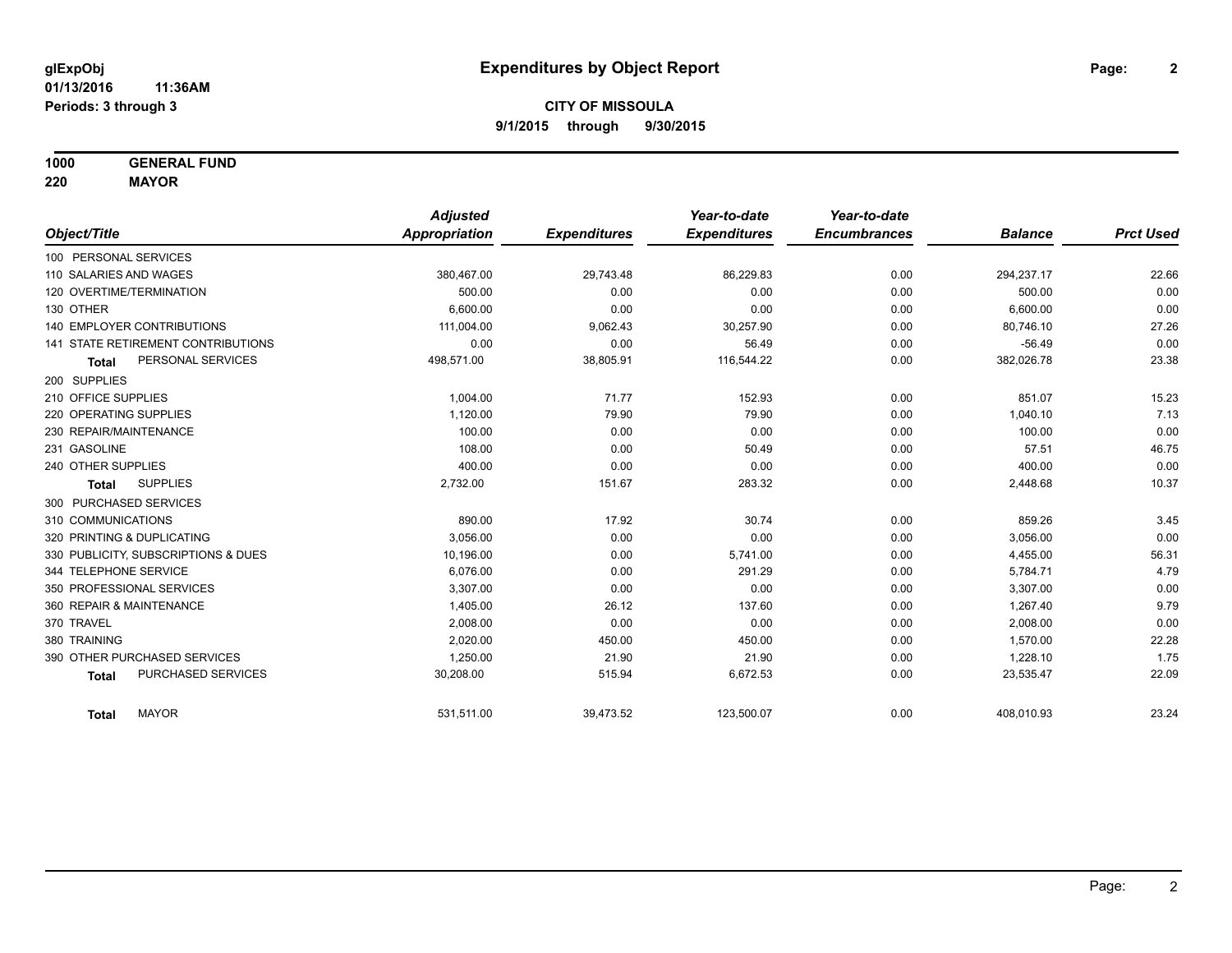## **1000 GENERAL FUND**

**221 HUMAN RESOURCES**

|                                     |                           | <b>Adjusted</b>      |                     | Year-to-date        | Year-to-date        |                |                  |
|-------------------------------------|---------------------------|----------------------|---------------------|---------------------|---------------------|----------------|------------------|
| Object/Title                        |                           | <b>Appropriation</b> | <b>Expenditures</b> | <b>Expenditures</b> | <b>Encumbrances</b> | <b>Balance</b> | <b>Prct Used</b> |
| 100 PERSONAL SERVICES               |                           |                      |                     |                     |                     |                |                  |
| 110 SALARIES AND WAGES              |                           | 195,905.00           | 14,998.83           | 43,464.68           | 0.00                | 152,440.32     | 22.19            |
| 140 EMPLOYER CONTRIBUTIONS          |                           | 69.917.00            | 5,511.04            | 18,012.68           | 0.00                | 51,904.32      | 25.76            |
| 141 STATE RETIREMENT CONTRIBUTIONS  |                           | 0.00                 | 0.00                | 28.47               | 0.00                | $-28.47$       | 0.00             |
| <b>Total</b>                        | PERSONAL SERVICES         | 265,822.00           | 20,509.87           | 61,505.83           | 0.00                | 204,316.17     | 23.14            |
| 200 SUPPLIES                        |                           |                      |                     |                     |                     |                |                  |
| 210 OFFICE SUPPLIES                 |                           | 3,115.00             | 0.00                | 175.40              | 0.00                | 2,939.60       | 5.63             |
| 220 OPERATING SUPPLIES              |                           | 0.00                 | 0.00                | 0.00                | 0.00                | 0.00           | 0.00             |
| <b>SUPPLIES</b><br><b>Total</b>     |                           | 3,115.00             | 0.00                | 175.40              | 0.00                | 2,939.60       | 5.63             |
| 300 PURCHASED SERVICES              |                           |                      |                     |                     |                     |                |                  |
| 310 COMMUNICATIONS                  |                           | 450.00               | 67.15               | 83.86               | 0.00                | 366.14         | 18.64            |
| 320 PRINTING & DUPLICATING          |                           | 1.632.00             | 0.00                | 55.00               | 0.00                | 1.577.00       | 3.37             |
| 330 PUBLICITY, SUBSCRIPTIONS & DUES |                           | 2,091.00             | 0.00                | 1,109.69            | 0.00                | 981.31         | 53.07            |
| 344 TELEPHONE SERVICE               |                           | 190.00               | 0.00                | 0.00                | 0.00                | 190.00         | 0.00             |
| 350 PROFESSIONAL SERVICES           |                           | 11,000.00            | 285.00              | 380.00              | 0.00                | 10,620.00      | 3.45             |
| 360 REPAIR & MAINTENANCE            |                           | 3,992.00             | 0.00                | 0.00                | 0.00                | 3,992.00       | 0.00             |
| 370 TRAVEL                          |                           | 3.088.00             | 0.00                | 0.00                | 0.00                | 3,088.00       | 0.00             |
| 380 TRAINING                        |                           | 3,050.00             | 275.00              | 275.00              | 0.00                | 2,775.00       | 9.02             |
| 390 OTHER PURCHASED SERVICES        |                           | 17,490.00            | 475.00              | 537.19              | 0.00                | 16,952.81      | 3.07             |
| <b>Total</b>                        | <b>PURCHASED SERVICES</b> | 42,983.00            | 1,102.15            | 2,440.74            | 0.00                | 40,542.26      | 5.68             |
| 900 CAPITAL OUTLAY                  |                           |                      |                     |                     |                     |                |                  |
| 940 MACHINERY & EQUIPMENT           |                           | 0.00                 | 0.00                | 0.00                | 0.00                | 0.00           | 0.00             |
| <b>Total</b>                        | <b>CAPITAL OUTLAY</b>     | 0.00                 | 0.00                | 0.00                | 0.00                | 0.00           | 0.00             |
|                                     |                           |                      |                     |                     |                     |                |                  |
| <b>Total</b>                        | <b>HUMAN RESOURCES</b>    | 311,920.00           | 21,612.02           | 64,121.97           | 0.00                | 247,798.03     | 20.56            |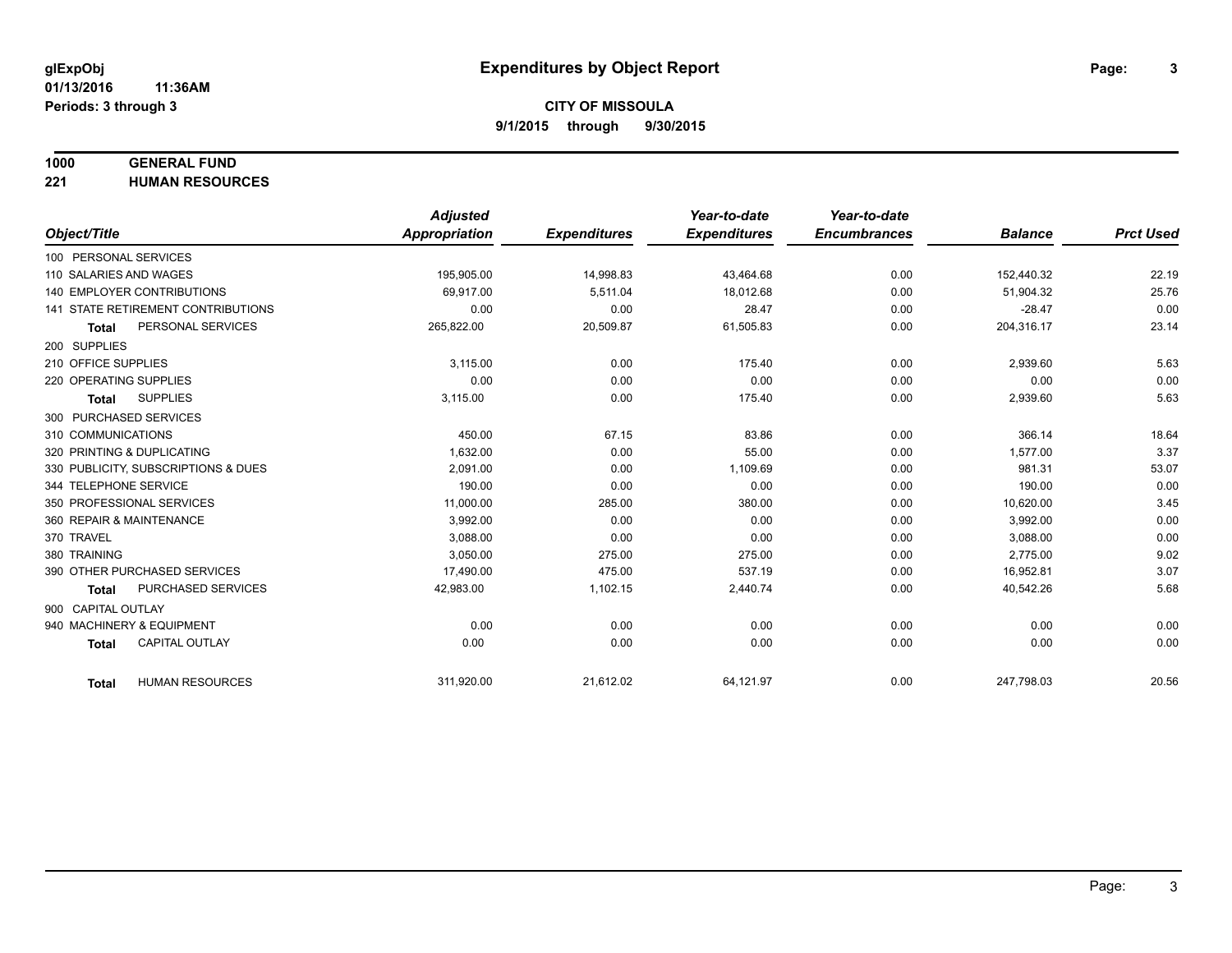#### **1000 GENERAL FUND**

**223 CITY CLERK**

|                                                   | <b>Adjusted</b>      |                     | Year-to-date        | Year-to-date        |                |                  |
|---------------------------------------------------|----------------------|---------------------|---------------------|---------------------|----------------|------------------|
| Object/Title                                      | <b>Appropriation</b> | <b>Expenditures</b> | <b>Expenditures</b> | <b>Encumbrances</b> | <b>Balance</b> | <b>Prct Used</b> |
| 100 PERSONAL SERVICES                             |                      |                     |                     |                     |                |                  |
| 110 SALARIES AND WAGES                            | 216,739.00           | 16,532.86           | 47,916.75           | 0.00                | 168,822.25     | 22.11            |
| 120 OVERTIME/TERMINATION                          | 0.00                 | 0.00                | 0.00                | 0.00                | 0.00           | 0.00             |
| 140 EMPLOYER CONTRIBUTIONS                        | 83,566.00            | 6,635.47            | 22,741.38           | 0.00                | 60,824.62      | 27.21            |
| 141 STATE RETIREMENT CONTRIBUTIONS                | 0.00                 | 0.00                | 31.38               | 0.00                | $-31.38$       | 0.00             |
| PERSONAL SERVICES<br>Total                        | 300,305.00           | 23,168.33           | 70,689.51           | 0.00                | 229,615.49     | 23.54            |
| 200 SUPPLIES                                      |                      |                     |                     |                     |                |                  |
| 210 OFFICE SUPPLIES                               | 2,700.00             | 154.46              | 154.46              | 0.00                | 2,545.54       | 5.72             |
| 220 OPERATING SUPPLIES                            | 250.00               | 0.00                | 0.00                | 0.00                | 250.00         | 0.00             |
| 230 REPAIR/MAINTENANCE                            | 0.00                 | 0.00                | 0.00                | 0.00                | 0.00           | 0.00             |
| 231 GASOLINE                                      | 250.00               | 0.00                | 0.00                | 0.00                | 250.00         | 0.00             |
| 240 OTHER SUPPLIES                                | 225.00               | 0.00                | 0.00                | 0.00                | 225.00         | 0.00             |
| <b>SUPPLIES</b><br>Total                          | 3,425.00             | 154.46              | 154.46              | 0.00                | 3,270.54       | 4.51             |
| 300 PURCHASED SERVICES                            |                      |                     |                     |                     |                |                  |
| 310 COMMUNICATIONS                                | 19,338.00            | $-3,099.60$         | 7,829.19            | 0.00                | 11,508.81      | 40.49            |
| 320 PRINTING & DUPLICATING                        | 700.00               | 39.95               | 39.95               | 0.00                | 660.05         | 5.71             |
| 330 PUBLICITY, SUBSCRIPTIONS & DUES               | 1,925.00             | 166.00              | 299.00              | 0.00                | 1,626.00       | 15.53            |
| 344 TELEPHONE SERVICE                             | 200.00               | 0.00                | 0.00                | 0.00                | 200.00         | 0.00             |
| 350 PROFESSIONAL SERVICES                         | 62,300.00            | 551.25              | 1,392.75            | 0.00                | 60,907.25      | 2.24             |
| 360 REPAIR & MAINTENANCE                          | 1,100.00             | 20.93               | 183.10              | 0.00                | 916.90         | 16.65            |
| 370 TRAVEL                                        | 5,150.00             | 443.32              | 443.32              | 0.00                | 4,706.68       | 8.61             |
| 380 TRAINING                                      | 6,320.00             | 349.00              | 349.00              | 0.00                | 5,971.00       | 5.52             |
| 390 OTHER PURCHASED SERVICES                      | 3,500.00             | 42.00               | 119.00              | 0.00                | 3,381.00       | 3.40             |
| PURCHASED SERVICES<br><b>Total</b>                | 100,533.00           | $-1,487.15$         | 10,655.31           | 0.00                | 89,877.69      | 10.60            |
| 500 FIXED CHARGES                                 |                      |                     |                     |                     |                |                  |
| 500 FIXED CHARGES                                 | 0.00                 | 0.00                | 0.00                | 0.00                | 0.00           | 0.00             |
| <b>FIXED CHARGES</b><br>Total                     | 0.00                 | 0.00                | 0.00                | 0.00                | 0.00           | 0.00             |
| 700 GRANTS & CONTRIBUTIONS                        |                      |                     |                     |                     |                |                  |
| 700 GRANTS & CONTRIBUTIONS                        | 37,000.00            | 3,466.84            | 5,657.24            | 0.00                | 31,342.76      | 15.29            |
| <b>GRANTS &amp; CONTRIBUTIONS</b><br><b>Total</b> | 37,000.00            | 3,466.84            | 5,657.24            | 0.00                | 31,342.76      | 15.29            |
| 800 OTHER OBJECTS                                 |                      |                     |                     |                     |                |                  |
| 845 CONTINGENCY                                   | 0.00                 | 0.00                | 0.00                | 0.00                | 0.00           | 0.00             |
| OTHER OBJECTS<br><b>Total</b>                     | 0.00                 | 0.00                | 0.00                | 0.00                | 0.00           | 0.00             |
|                                                   |                      |                     |                     |                     |                |                  |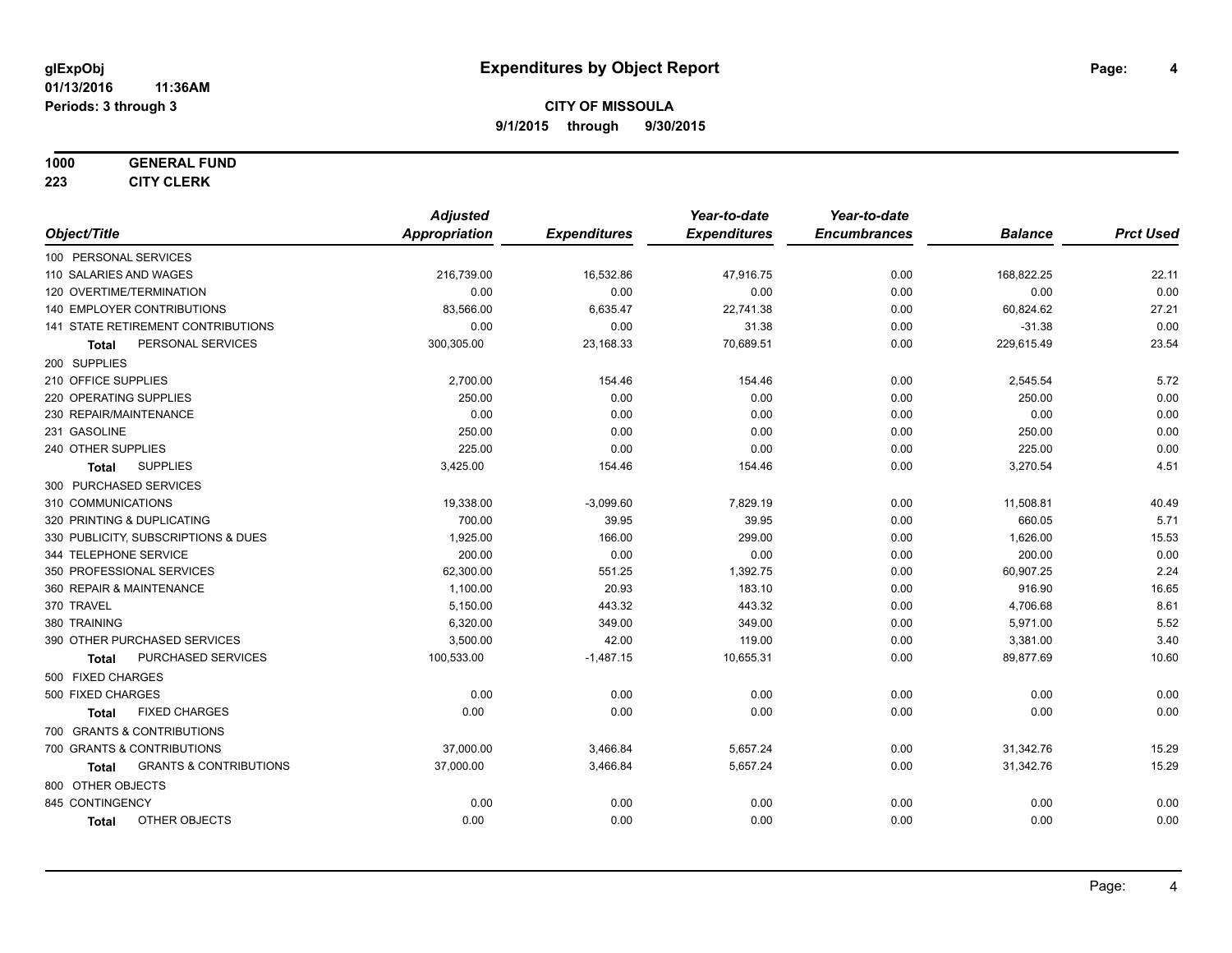#### **01/13/2016 11:36AM Periods: 3 through 3**

## **CITY OF MISSOULA 9/1/2015 through 9/30/2015**

# **1000 GENERAL FUND**

**223 CITY CLERK**

| Object/Title                          | <b>Adjusted</b><br>Appropriation | <b>Expenditures</b> | Year-to-date<br><b>Expenditures</b> | Year-to-date<br><b>Encumbrances</b> | <b>Balance</b> | <b>Prct Used</b> |
|---------------------------------------|----------------------------------|---------------------|-------------------------------------|-------------------------------------|----------------|------------------|
| 900 CAPITAL OUTLAY                    |                                  |                     |                                     |                                     |                |                  |
| 930 IMPROVEMENTS                      | 0.00                             | 0.00                | 0.00                                | 0.00                                | 0.00           | 0.00             |
| 940 MACHINERY & EQUIPMENT             | 0.00                             | 0.00                | 0.00                                | 0.00                                | 0.00           | 0.00             |
| <b>CAPITAL OUTLAY</b><br><b>Total</b> | 0.00                             | 0.00                | 0.00                                | 0.00                                | 0.00           | 0.00             |
| <b>CITY CLERK</b><br><b>Total</b>     | 441,263.00                       | 25,302.48           | 87.156.52                           | 0.00                                | 354,106.48     | 19.75            |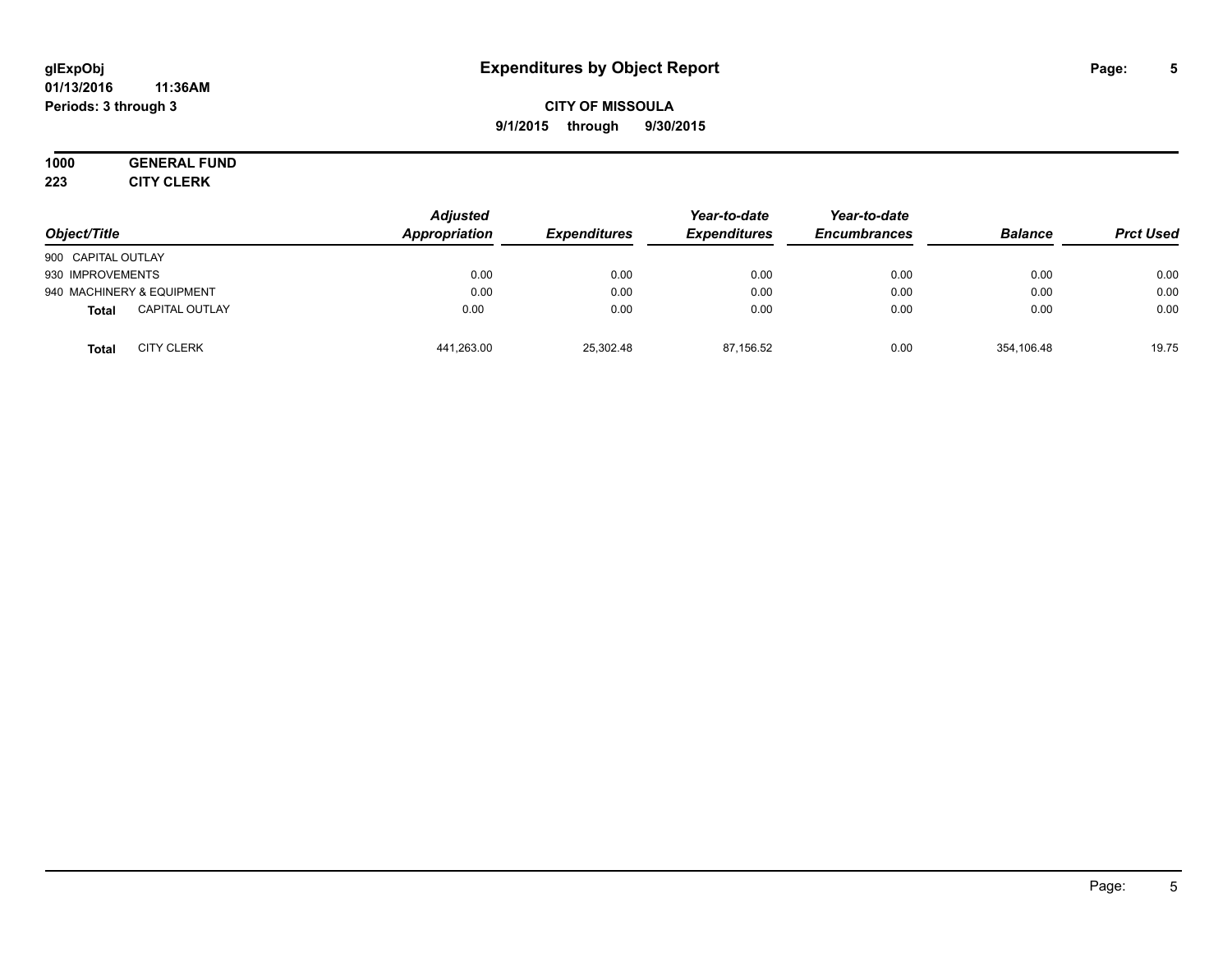#### **1000 GENERAL FUND**

**224 INFORMATION SERVICES**

|                                             | <b>Adjusted</b>      |                     | Year-to-date        | Year-to-date        |                |                  |
|---------------------------------------------|----------------------|---------------------|---------------------|---------------------|----------------|------------------|
| Object/Title                                | <b>Appropriation</b> | <b>Expenditures</b> | <b>Expenditures</b> | <b>Encumbrances</b> | <b>Balance</b> | <b>Prct Used</b> |
| 100 PERSONAL SERVICES                       |                      |                     |                     |                     |                |                  |
| 110 SALARIES AND WAGES                      | 436,622.00           | 48,965.54           | 98,430.89           | 0.00                | 338,191.11     | 22.54            |
| 120 OVERTIME/TERMINATION                    | 0.00                 | 0.00                | 0.00                | 0.00                | 0.00           | 0.00             |
| 130 OTHER                                   | 5,400.00             | 0.00                | 0.00                | 0.00                | 5,400.00       | 0.00             |
| <b>140 EMPLOYER CONTRIBUTIONS</b>           | 150,586.00           | 17,760.89           | 40,719.68           | 0.00                | 109,866.32     | 27.04            |
| 141 STATE RETIREMENT CONTRIBUTIONS          | 0.00                 | 14.62               | 64.08               | 0.00                | $-64.08$       | 0.00             |
| PERSONAL SERVICES<br>Total                  | 592,608.00           | 66,741.05           | 139,214.65          | 0.00                | 453,393.35     | 23.49            |
| 200 SUPPLIES                                |                      |                     |                     |                     |                |                  |
| 210 OFFICE SUPPLIES                         | 4,200.00             | 503.03              | 503.03              | 0.00                | 3,696.97       | 11.98            |
| 220 OPERATING SUPPLIES                      | 10,709.00            | 357.78              | 1,259.77            | 0.00                | 9,449.23       | 11.76            |
| 230 REPAIR/MAINTENANCE                      | 4,140.00             | 0.00                | 0.00                | 0.00                | 4,140.00       | 0.00             |
| 231 GASOLINE                                | 750.00               | 0.00                | 33.38               | 0.00                | 716.62         | 4.45             |
| 240 OTHER SUPPLIES                          | 2,900.00             | 0.00                | 77.92               | 0.00                | 2,822.08       | 2.69             |
| <b>SUPPLIES</b><br>Total                    | 22,699.00            | 860.81              | 1,874.10            | 0.00                | 20,824.90      | 8.26             |
| 300 PURCHASED SERVICES                      |                      |                     |                     |                     |                |                  |
| 310 COMMUNICATIONS                          | 600.00               | 0.00                | 7.84                | 0.00                | 592.16         | 1.31             |
| 320 PRINTING & DUPLICATING                  | 350.00               | 0.00                | 0.00                | 0.00                | 350.00         | 0.00             |
| 330 PUBLICITY, SUBSCRIPTIONS & DUES         | 0.00                 | 0.00                | 0.00                | 0.00                | 0.00           | 0.00             |
| 344 TELEPHONE SERVICE                       | 137,700.00           | 1,543.29            | 20,229.64           | 0.00                | 117,470.36     | 14.69            |
| 350 PROFESSIONAL SERVICES                   | 4,380.00             | 46.80               | 46.80               | 0.00                | 4,333.20       | 1.07             |
| 360 REPAIR & MAINTENANCE                    | 414,449.00           | 27,231.51           | 73,400.84           | 0.00                | 341,048.16     | 17.71            |
| 370 TRAVEL                                  | 7,080.00             | 448.00              | 3,032.58            | 0.00                | 4,047.42       | 42.83            |
| 380 TRAINING                                | 14,406.00            | 180.18              | 3,579.18            | 0.00                | 10,826.82      | 24.85            |
| 390 OTHER PURCHASED SERVICES                | 3,700.00             | 0.00                | 0.00                | 0.00                | 3,700.00       | 0.00             |
| PURCHASED SERVICES<br><b>Total</b>          | 582,665.00           | 29,449.78           | 100,296.88          | 0.00                | 482,368.12     | 17.21            |
| 500 FIXED CHARGES                           |                      |                     |                     |                     |                |                  |
| 500 FIXED CHARGES                           | 0.00                 | 0.00                | 0.00                | 0.00                | 0.00           | 0.00             |
| <b>FIXED CHARGES</b><br><b>Total</b>        | 0.00                 | 0.00                | 0.00                | 0.00                | 0.00           | 0.00             |
| 900 CAPITAL OUTLAY                          |                      |                     |                     |                     |                |                  |
| 940 MACHINERY & EQUIPMENT                   | 0.00                 | 0.00                | 0.00                | 0.00                | 0.00           | 0.00             |
| CAPITAL OUTLAY<br><b>Total</b>              | 0.00                 | 0.00                | 0.00                | 0.00                | 0.00           | 0.00             |
|                                             |                      |                     |                     |                     |                |                  |
| <b>INFORMATION SERVICES</b><br><b>Total</b> | 1,197,972.00         | 97,051.64           | 241,385.63          | 0.00                | 956,586.37     | 20.15            |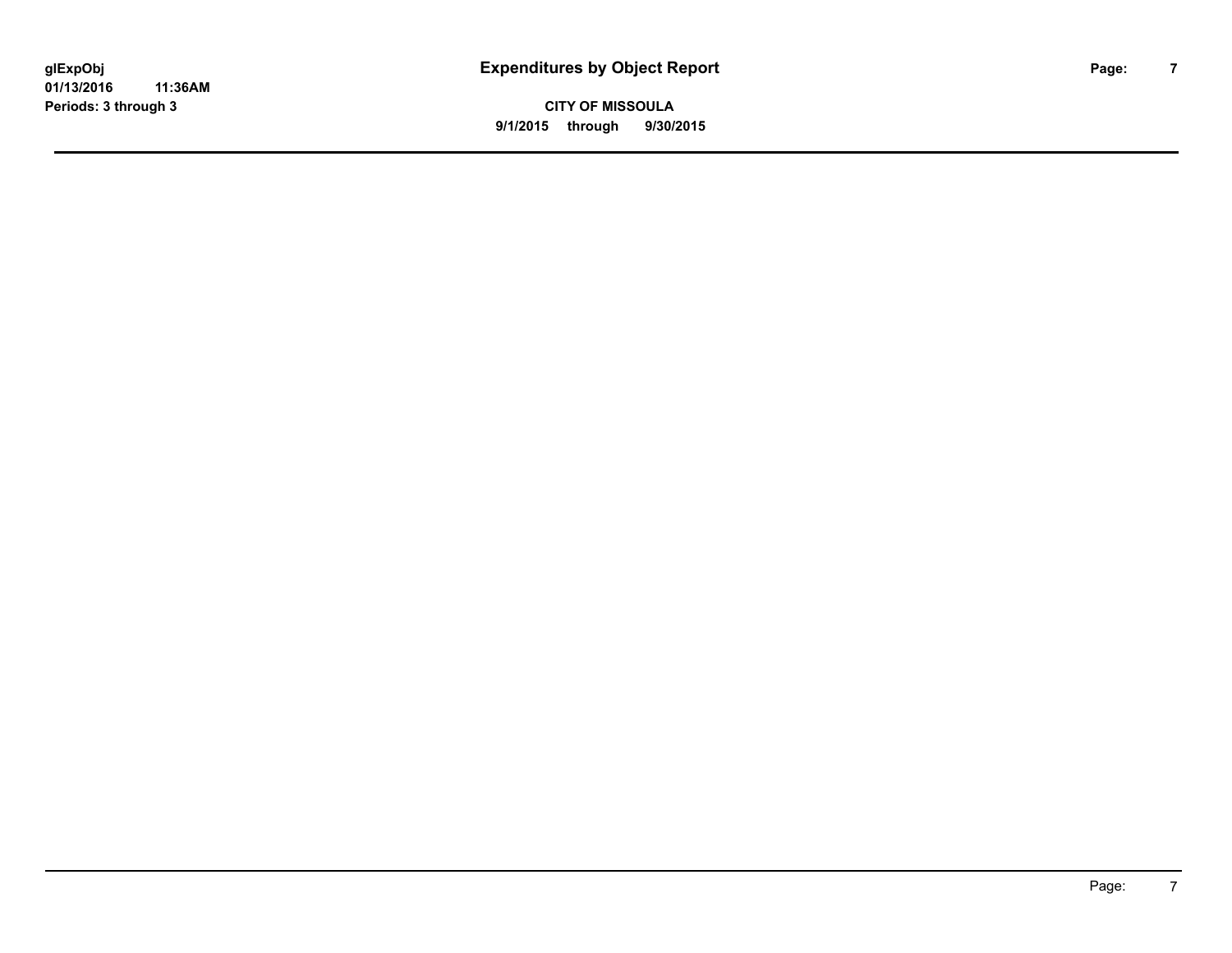## **1000 GENERAL FUND**

**230 MUNICIPAL COURT**

|                                       | <b>Adjusted</b> |                     | Year-to-date        | Year-to-date        |                |                  |
|---------------------------------------|-----------------|---------------------|---------------------|---------------------|----------------|------------------|
| Object/Title                          | Appropriation   | <b>Expenditures</b> | <b>Expenditures</b> | <b>Encumbrances</b> | <b>Balance</b> | <b>Prct Used</b> |
| 100 PERSONAL SERVICES                 |                 |                     |                     |                     |                |                  |
| 110 SALARIES AND WAGES                | 787,986.00      | 53,794.91           | 157,028.16          | 0.00                | 630,957.84     | 19.93            |
| 120 OVERTIME/TERMINATION              | 5.000.00        | 475.73              | 1.153.66            | 0.00                | 3,846.34       | 23.07            |
| 140 EMPLOYER CONTRIBUTIONS            | 306,300.00      | 21,375.63           | 75,509.76           | 0.00                | 230,790.24     | 24.65            |
| 141 STATE RETIREMENT CONTRIBUTIONS    | 0.00            | 0.00                | 103.23              | 0.00                | $-103.23$      | 0.00             |
| PERSONAL SERVICES<br><b>Total</b>     | 1,099,286.00    | 75,646.27           | 233,794.81          | 0.00                | 865,491.19     | 21.27            |
| 200 SUPPLIES                          |                 |                     |                     |                     |                |                  |
| 210 OFFICE SUPPLIES                   | 4,756.00        | 33.67               | 1,261.85            | 0.00                | 3,494.15       | 26.53            |
| 220 OPERATING SUPPLIES                | 4,973.00        | 0.00                | 522.49              | 0.00                | 4,450.51       | 10.51            |
| 230 REPAIR/MAINTENANCE                | 0.00            | 0.00                | 0.00                | 0.00                | 0.00           | 0.00             |
| 240 OTHER SUPPLIES                    | 3,540.00        | 0.00                | 0.00                | 0.00                | 3,540.00       | 0.00             |
| <b>SUPPLIES</b><br><b>Total</b>       | 13,269.00       | 33.67               | 1,784.34            | 0.00                | 11,484.66      | 13.45            |
| 300 PURCHASED SERVICES                |                 |                     |                     |                     |                |                  |
| 310 COMMUNICATIONS                    | 11,500.00       | 3,585.42            | 4,446.36            | 0.00                | 7,053.64       | 38.66            |
| 320 PRINTING & DUPLICATING            | 1,187.00        | 0.00                | 0.00                | 0.00                | 1,187.00       | 0.00             |
| 330 PUBLICITY, SUBSCRIPTIONS & DUES   | 10,196.00       | 452.00              | 1,394.00            | 0.00                | 8,802.00       | 13.67            |
| 344 TELEPHONE SERVICE                 | 1,584.00        | 0.00                | 96.38               | 0.00                | 1,487.62       | 6.08             |
| 350 PROFESSIONAL SERVICES             | 217,662.00      | 416.02              | 5,540.54            | 0.00                | 212,121.46     | 2.55             |
| 360 REPAIR & MAINTENANCE              | 3,790.00        | 0.00                | 0.00                | 0.00                | 3,790.00       | 0.00             |
| 370 TRAVEL                            | 5,174.00        | 655.60              | 655.60              | 0.00                | 4,518.40       | 12.67            |
| 380 TRAINING                          | 9,000.00        | 2,100.00            | 3,725.00            | 0.00                | 5,275.00       | 41.39            |
| 390 OTHER PURCHASED SERVICES          | 74,663.00       | 134.11              | 294.31              | 0.00                | 74,368.69      | 0.39             |
| PURCHASED SERVICES<br><b>Total</b>    | 334,756.00      | 7,343.15            | 16,152.19           | 0.00                | 318,603.81     | 4.83             |
| 500 FIXED CHARGES                     |                 |                     |                     |                     |                |                  |
| 500 FIXED CHARGES                     | 0.00            | 0.00                | 0.00                | 0.00                | 0.00           | 0.00             |
| <b>FIXED CHARGES</b><br><b>Total</b>  | 0.00            | 0.00                | 0.00                | 0.00                | 0.00           | 0.00             |
| 900 CAPITAL OUTLAY                    |                 |                     |                     |                     |                |                  |
| 940 MACHINERY & EQUIPMENT             | 0.00            | 0.00                | 0.00                | 0.00                | 0.00           | 0.00             |
| <b>CAPITAL OUTLAY</b><br><b>Total</b> | 0.00            | 0.00                | 0.00                | 0.00                | 0.00           | 0.00             |
| MUNICIPAL COURT<br><b>Total</b>       | 1,447,311.00    | 83,023.09           | 251,731.34          | 0.00                | 1,195,579.66   | 17.39            |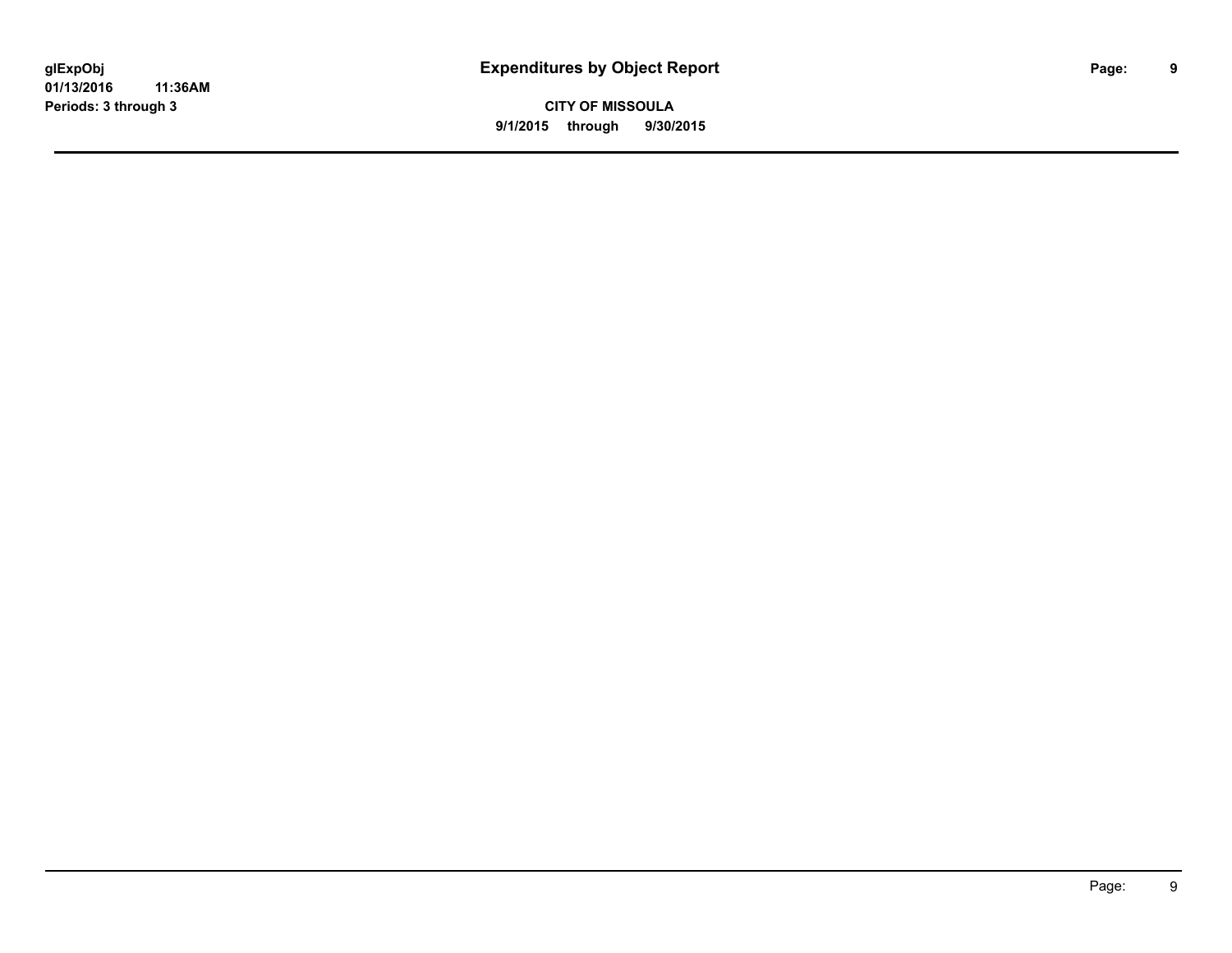**1000 GENERAL FUND**

**240 FINANCE**

|                                     |                       | <b>Adjusted</b>      |                     | Year-to-date        | Year-to-date        |                |                  |
|-------------------------------------|-----------------------|----------------------|---------------------|---------------------|---------------------|----------------|------------------|
| Object/Title                        |                       | <b>Appropriation</b> | <b>Expenditures</b> | <b>Expenditures</b> | <b>Encumbrances</b> | <b>Balance</b> | <b>Prct Used</b> |
| 100 PERSONAL SERVICES               |                       |                      |                     |                     |                     |                |                  |
| 110 SALARIES AND WAGES              |                       | 668,260.00           | 44,405.34           | 127,456.12          | 0.00                | 540,803.88     | 19.07            |
| 120 OVERTIME/TERMINATION            |                       | 1,000.00             | 933.95              | 1,338.66            | 0.00                | $-338.66$      | 133.87           |
| 140 EMPLOYER CONTRIBUTIONS          |                       | 244,608.00           | 16,776.73           | 56,665.96           | 0.00                | 187,942.04     | 23.17            |
| 141 STATE RETIREMENT CONTRIBUTIONS  |                       | 0.00                 | 0.00                | 83.05               | 0.00                | $-83.05$       | 0.00             |
| <b>Total</b>                        | PERSONAL SERVICES     | 913,868.00           | 62,116.02           | 185,543.79          | 0.00                | 728,324.21     | 20.30            |
| 200 SUPPLIES                        |                       |                      |                     |                     |                     |                |                  |
| 210 OFFICE SUPPLIES                 |                       | 3,965.00             | 509.27              | 1,623.96            | 0.00                | 2,341.04       | 40.96            |
| 220 OPERATING SUPPLIES              |                       | 1,904.00             | 363.39              | 363.39              | 0.00                | 1,540.61       | 19.09            |
| 230 REPAIR/MAINTENANCE              |                       | 300.00               | 0.00                | 0.00                | 0.00                | 300.00         | 0.00             |
| 231 GASOLINE                        |                       | 91.00                | 0.00                | 0.00                | 0.00                | 91.00          | 0.00             |
| 240 OTHER SUPPLIES                  |                       | 500.00               | 0.00                | 0.00                | 0.00                | 500.00         | 0.00             |
| <b>Total</b>                        | <b>SUPPLIES</b>       | 6,760.00             | 872.66              | 1,987.35            | 0.00                | 4,772.65       | 29.40            |
| 300 PURCHASED SERVICES              |                       |                      |                     |                     |                     |                |                  |
| 310 COMMUNICATIONS                  |                       | 42,109.00            | 1,165.38            | 18,309.25           | 0.00                | 23,799.75      | 43.48            |
| 320 PRINTING & DUPLICATING          |                       | 5,480.00             | 466.03              | 1,292.19            | 0.00                | 4,187.81       | 23.58            |
| 330 PUBLICITY, SUBSCRIPTIONS & DUES |                       | 3,410.00             | 0.00                | 253.56              | 0.00                | 3,156.44       | 7.44             |
| 344 TELEPHONE SERVICE               |                       | 1,225.00             | 0.00                | 59.04               | 0.00                | 1,165.96       | 4.82             |
| 350 PROFESSIONAL SERVICES           |                       | 158,354.00           | 3,901.00            | 6,894.40            | 0.00                | 151,459.60     | 4.35             |
| 360 REPAIR & MAINTENANCE            |                       | 200.00               | 0.00                | 0.00                | 0.00                | 200.00         | 0.00             |
| 370 TRAVEL                          |                       | 8,245.00             | 381.74              | 381.74              | 0.00                | 7,863.26       | 4.63             |
| 380 TRAINING                        |                       | 7,330.00             | 405.00              | 390.00              | 0.00                | 6,940.00       | 5.32             |
| 390 OTHER PURCHASED SERVICES        |                       | 0.00                 | 0.00                | 0.00                | 0.00                | 0.00           | 0.00             |
| <b>Total</b>                        | PURCHASED SERVICES    | 226,353.00           | 6,319.15            | 27,580.18           | 0.00                | 198,772.82     | 12.18            |
| 500 FIXED CHARGES                   |                       |                      |                     |                     |                     |                |                  |
| 500 FIXED CHARGES                   |                       | 500.00               | 0.00                | 0.00                | 0.00                | 500.00         | 0.00             |
| <b>Total</b>                        | <b>FIXED CHARGES</b>  | 500.00               | 0.00                | 0.00                | 0.00                | 500.00         | 0.00             |
| 900 CAPITAL OUTLAY                  |                       |                      |                     |                     |                     |                |                  |
| 940 MACHINERY & EQUIPMENT           |                       | 0.00                 | 0.00                | 0.00                | 0.00                | 0.00           | 0.00             |
| <b>Total</b>                        | <b>CAPITAL OUTLAY</b> | 0.00                 | 0.00                | 0.00                | 0.00                | 0.00           | 0.00             |
| <b>Total</b>                        | <b>FINANCE</b>        | 1,147,481.00         | 69,307.83           | 215, 111.32         | 0.00                | 932,369.68     | 18.75            |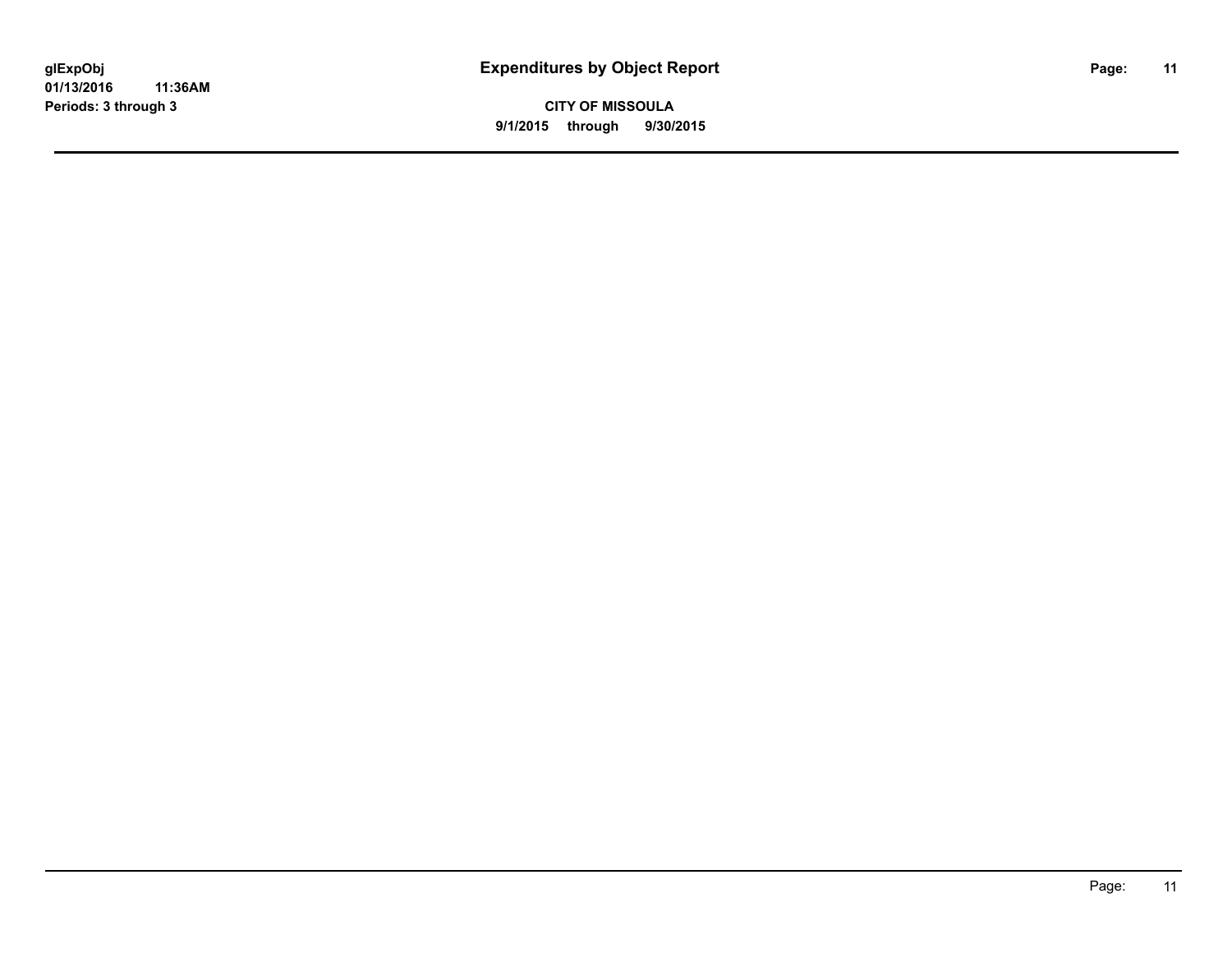#### **1000 GENERAL FUND**

**245 CENTRALIZED SERVICES**

|                                                   | <b>Adjusted</b>      |                     | Year-to-date        | Year-to-date        |                |                  |
|---------------------------------------------------|----------------------|---------------------|---------------------|---------------------|----------------|------------------|
| Object/Title                                      | <b>Appropriation</b> | <b>Expenditures</b> | <b>Expenditures</b> | <b>Encumbrances</b> | <b>Balance</b> | <b>Prct Used</b> |
| 100 PERSONAL SERVICES                             |                      |                     |                     |                     |                |                  |
| 110 SALARIES AND WAGES                            | 259,353.00           | 19,776.95           | 57,347.30           | 0.00                | 202,005.70     | 22.11            |
| 140 EMPLOYER CONTRIBUTIONS                        | 76,798.00            | 5,942.18            | 23,067.21           | 0.00                | 53,730.79      | 30.04            |
| 141 STATE RETIREMENT CONTRIBUTIONS                | 0.00                 | 0.00                | 37.57               | 0.00                | $-37.57$       | 0.00             |
| PERSONAL SERVICES<br><b>Total</b>                 | 336,151.00           | 25,719.13           | 80,452.08           | 0.00                | 255,698.92     | 23.93            |
| 200 SUPPLIES                                      |                      |                     |                     |                     |                |                  |
| 210 OFFICE SUPPLIES                               | 1,200.00             | 49.95               | 110.10              | 0.00                | 1,089.90       | 9.18             |
| 220 OPERATING SUPPLIES                            | 1.000.00             | 0.00                | 0.00                | 0.00                | 1,000.00       | 0.00             |
| 231 GASOLINE                                      | 522.00               | 0.00                | 0.00                | 0.00                | 522.00         | 0.00             |
| <b>SUPPLIES</b><br><b>Total</b>                   | 2,722.00             | 49.95               | 110.10              | 0.00                | 2,611.90       | 4.04             |
| 300 PURCHASED SERVICES                            |                      |                     |                     |                     |                |                  |
| 310 COMMUNICATIONS                                | 400.00               | 0.00                | 0.00                | 0.00                | 400.00         | 0.00             |
| 320 PRINTING & DUPLICATING                        | 550.00               | 2.04                | 3.42                | 0.00                | 546.58         | 0.62             |
| 330 PUBLICITY, SUBSCRIPTIONS & DUES               | 550.00               | 850.00              | 850.00              | 0.00                | $-300.00$      | 154.55           |
| 344 TELEPHONE SERVICE                             | 845.00               | 0.00                | 62.04               | 0.00                | 782.96         | 7.34             |
| 350 PROFESSIONAL SERVICES                         | 0.00                 | 0.00                | 0.00                | 0.00                | 0.00           | 0.00             |
| 370 TRAVEL                                        | 2,000.00             | 0.00                | 0.00                | 0.00                | 2,000.00       | 0.00             |
| 380 TRAINING                                      | 3,000.00             | 0.00                | 0.00                | 0.00                | 3,000.00       | 0.00             |
| 390 OTHER PURCHASED SERVICES                      | 0.00                 | 0.00                | 0.00                | 0.00                | 0.00           | 0.00             |
| <b>PURCHASED SERVICES</b><br><b>Total</b>         | 7,345.00             | 852.04              | 915.46              | 0.00                | 6,429.54       | 12.46            |
| 700 GRANTS & CONTRIBUTIONS                        |                      |                     |                     |                     |                |                  |
| 700 GRANTS & CONTRIBUTIONS                        | 5,000.00             | 0.00                | 0.00                | 0.00                | 5,000.00       | 0.00             |
| <b>GRANTS &amp; CONTRIBUTIONS</b><br><b>Total</b> | 5,000.00             | 0.00                | 0.00                | 0.00                | 5,000.00       | 0.00             |
|                                                   |                      |                     |                     |                     |                |                  |
| <b>CENTRALIZED SERVICES</b><br><b>Total</b>       | 351,218.00           | 26,621.12           | 81,477.64           | 0.00                | 269,740.36     | 23.20            |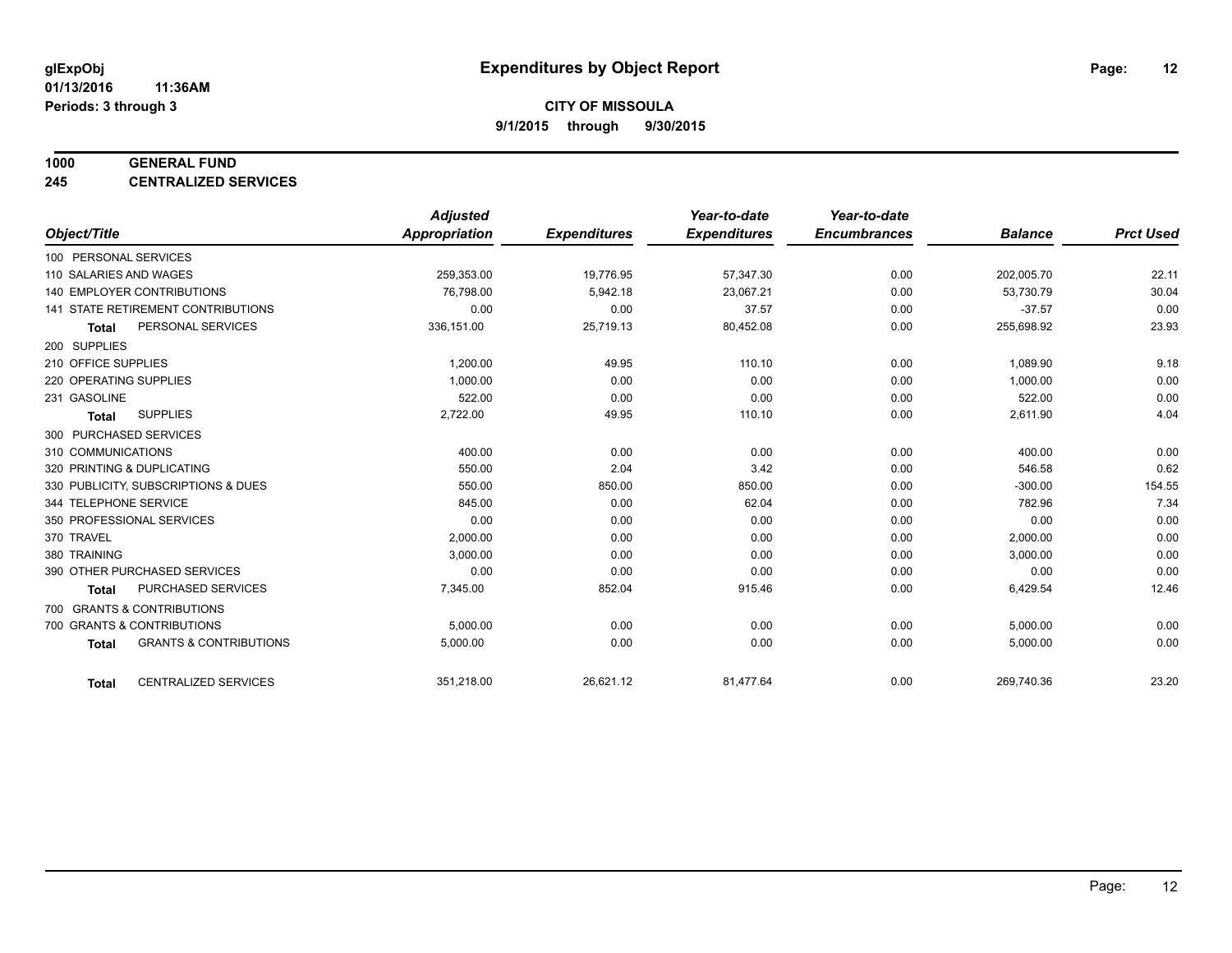#### **1000 GENERAL FUND**

**250 DEVELOPMENT SERVICES**

|                                     | <b>Adjusted</b> |                     | Year-to-date        | Year-to-date        |                |                  |
|-------------------------------------|-----------------|---------------------|---------------------|---------------------|----------------|------------------|
| Object/Title                        | Appropriation   | <b>Expenditures</b> | <b>Expenditures</b> | <b>Encumbrances</b> | <b>Balance</b> | <b>Prct Used</b> |
| 100 PERSONAL SERVICES               |                 |                     |                     |                     |                |                  |
| 110 SALARIES AND WAGES              | 1,252,634.00    | 107,767.79          | 311,373.71          | 0.00                | 941,260.29     | 24.86            |
| 120 OVERTIME/TERMINATION            | 4,276.00        | 0.00                | 0.00                | 0.00                | 4,276.00       | 0.00             |
| 130 OTHER                           | 0.00            | 0.00                | 0.00                | 0.00                | 0.00           | 0.00             |
| 140 EMPLOYER CONTRIBUTIONS          | 424,509.00      | 39,628.72           | 129,312.06          | 0.00                | 295,196.94     | 30.46            |
| 141 STATE RETIREMENT CONTRIBUTIONS  | 0.00            | 0.00                | 203.60              | 0.00                | $-203.60$      | 0.00             |
| PERSONAL SERVICES<br>Total          | 1,681,419.00    | 147,396.51          | 440,889.37          | 0.00                | 1,240,529.63   | 26.22            |
| 200 SUPPLIES                        |                 |                     |                     |                     |                |                  |
| 210 OFFICE SUPPLIES                 | 13,621.00       | 900.61              | 1,691.23            | 0.00                | 11,929.77      | 12.42            |
| 220 OPERATING SUPPLIES              | 1,406.00        | 637.37              | 657.72              | 0.00                | 748.28         | 46.78            |
| 230 REPAIR/MAINTENANCE              | 3,000.00        | 611.38              | 618.88              | 0.00                | 2,381.12       | 20.63            |
| 231 GASOLINE                        | 10,900.00       | 0.00                | 815.64              | 0.00                | 10,084.36      | 7.48             |
| 240 OTHER SUPPLIES                  | 1,255.00        | 188.32              | 489.33              | 0.00                | 765.67         | 38.99            |
| <b>SUPPLIES</b><br><b>Total</b>     | 30,182.00       | 2,337.68            | 4,272.80            | 0.00                | 25,909.20      | 14.16            |
| 300 PURCHASED SERVICES              |                 |                     |                     |                     |                |                  |
| 310 COMMUNICATIONS                  | 9,800.00        | 747.94              | 1,444.02            | 0.00                | 8,355.98       | 14.73            |
| 320 PRINTING & DUPLICATING          | 7,904.00        | 0.00                | 86.56               | 0.00                | 7,817.44       | 1.10             |
| 330 PUBLICITY, SUBSCRIPTIONS & DUES | 11,017.00       | 190.30              | 719.30              | 0.00                | 10,297.70      | 6.53             |
| 341 ELECTRICITY & NATURAL GAS       | 0.00            | 0.00                | 0.00                | 0.00                | 0.00           | 0.00             |
| 344 TELEPHONE SERVICE               | 9,045.00        | 1,204.08            | 1,389.08            | 0.00                | 7,655.92       | 15.36            |
| 350 PROFESSIONAL SERVICES           | 88,936.00       | 2,263.44            | 7,834.99            | 0.00                | 81,101.01      | 8.81             |
| 360 REPAIR & MAINTENANCE            | 2,655.00        | 81.00               | 84.11               | 0.00                | 2,570.89       | 3.17             |
| 370 TRAVEL                          | 13,723.00       | 2,805.03            | 3,274.23            | 0.00                | 10,448.77      | 23.86            |
| 380 TRAINING                        | 12,239.00       | 195.00              | 980.00              | 0.00                | 11,259.00      | 8.01             |
| 390 OTHER PURCHASED SERVICES        | 166,504.00      | 0.00                | 0.00                | 0.00                | 166,504.00     | 0.00             |
| PURCHASED SERVICES<br><b>Total</b>  | 321,823.00      | 7,486.79            | 15,812.29           | 0.00                | 306,010.71     | 4.91             |
| 500 FIXED CHARGES                   |                 |                     |                     |                     |                |                  |
| 500 FIXED CHARGES                   | 0.00            | 0.00                | 0.00                | 0.00                | 0.00           | 0.00             |
| 550 MERCHANT SERVICE FEES           | 0.00            | 1,646.09            | 1,646.09            | 0.00                | $-1,646.09$    | 0.00             |
| <b>FIXED CHARGES</b><br>Total       | 0.00            | 1,646.09            | 1,646.09            | 0.00                | $-1,646.09$    | 0.00             |
| 700 GRANTS & CONTRIBUTIONS          |                 |                     |                     |                     |                |                  |
| 700 GRANTS & CONTRIBUTIONS          | 20,680.00       | 0.00                | 0.00                | 0.00                | 20,680.00      | 0.00             |
| 780 INTERGOVERNMENTAL TRANSFER      | 0.00            | 0.00                | 0.00                | 0.00                | 0.00           | 0.00             |
|                                     |                 |                     |                     |                     |                |                  |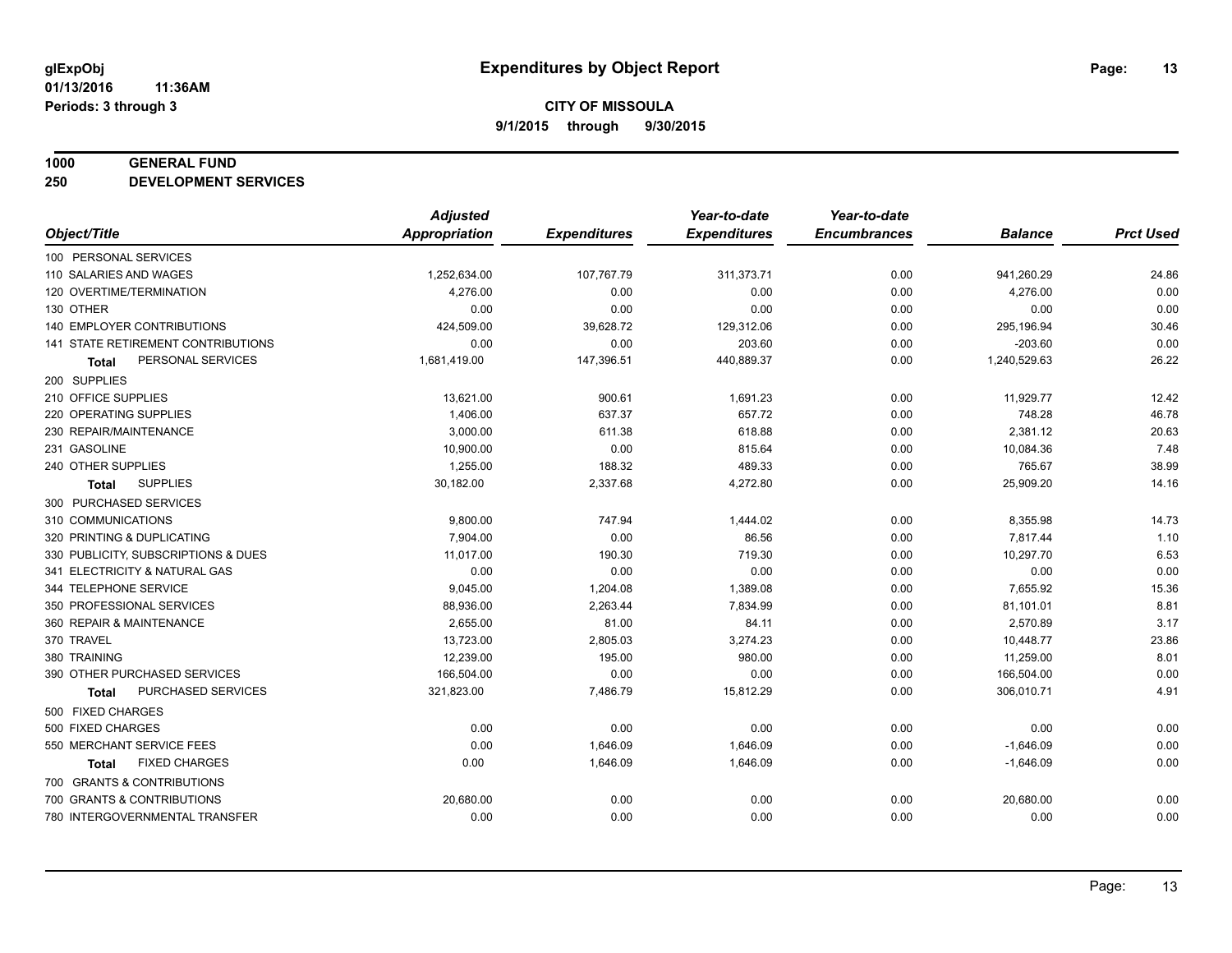#### **1000 GENERAL FUND**

**250 DEVELOPMENT SERVICES**

| Object/Title       |                                   | <b>Adjusted</b><br><b>Appropriation</b> | <b>Expenditures</b> | Year-to-date<br><b>Expenditures</b> | Year-to-date<br><b>Encumbrances</b> | <b>Balance</b> | <b>Prct Used</b> |
|--------------------|-----------------------------------|-----------------------------------------|---------------------|-------------------------------------|-------------------------------------|----------------|------------------|
|                    | <b>GRANTS &amp; CONTRIBUTIONS</b> | 20,680.00                               |                     | 0.00                                | 0.00                                | 20.680.00      | 0.00             |
| Total              |                                   |                                         | 0.00                |                                     |                                     |                |                  |
| 800 OTHER OBJECTS  |                                   |                                         |                     |                                     |                                     |                |                  |
|                    | 820 TRANSFERS TO OTHER FUNDS      | 165.820.00                              | 0.00                | 0.00                                | 0.00                                | 165.820.00     | 0.00             |
| 845 CONTINGENCY    |                                   | 0.00                                    | 0.00                | 0.00                                | 0.00                                | 0.00           | 0.00             |
| Total              | OTHER OBJECTS                     | 165,820.00                              | 0.00                | 0.00                                | 0.00                                | 165,820.00     | 0.00             |
| 900 CAPITAL OUTLAY |                                   |                                         |                     |                                     |                                     |                |                  |
|                    | 940 MACHINERY & EQUIPMENT         | 0.00                                    | 0.00                | 0.00                                | 0.00                                | 0.00           | 0.00             |
| <b>Total</b>       | <b>CAPITAL OUTLAY</b>             | 0.00                                    | 0.00                | 0.00                                | 0.00                                | 0.00           | 0.00             |
| <b>Total</b>       | DEVELOPMENT SERVICES              | 2.219.924.00                            | 158.867.07          | 462.620.55                          | 0.00                                | 1.757.303.45   | 20.84            |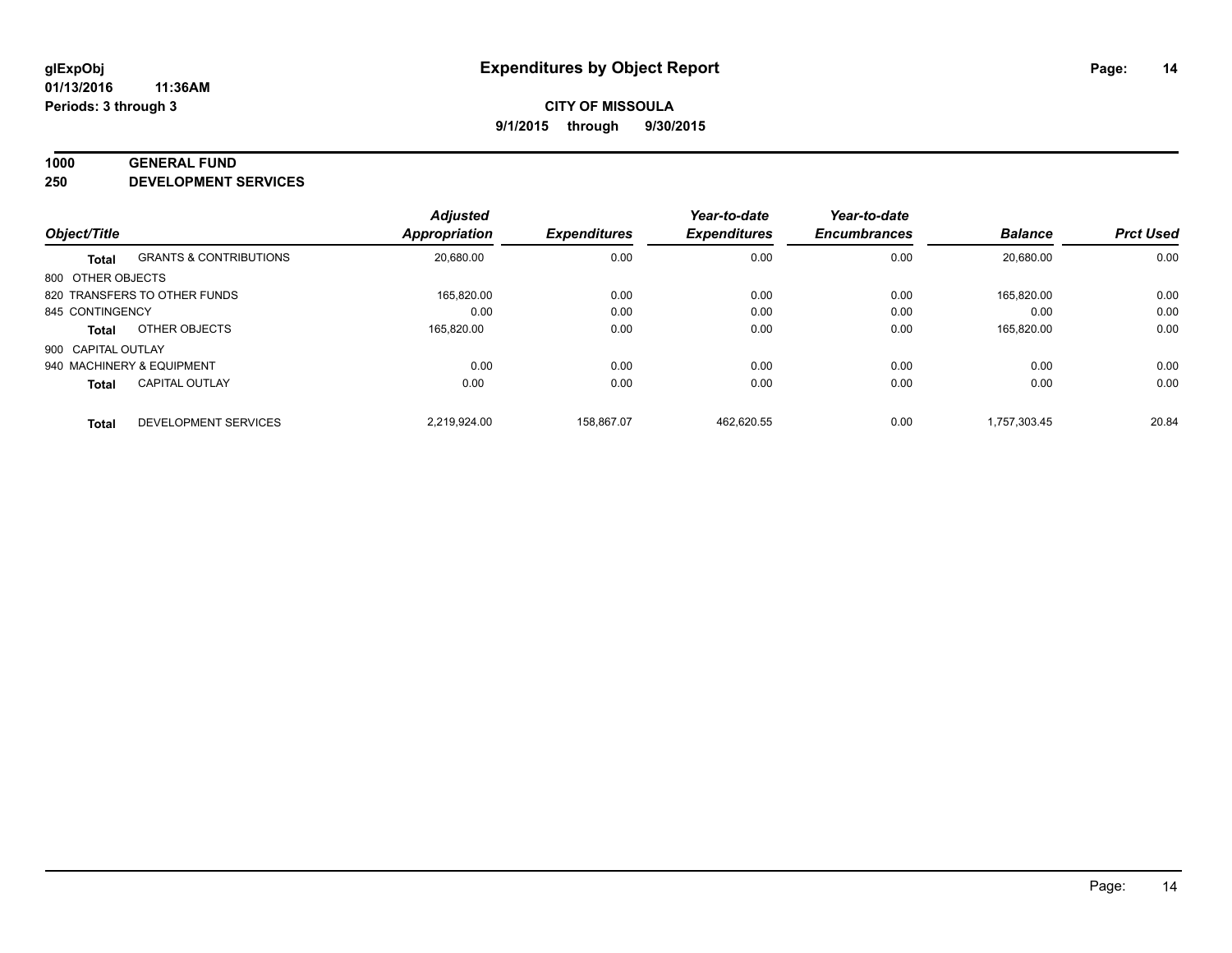**260 GIS SERVICES**

|                                     | <b>Adjusted</b>      |                     | Year-to-date        | Year-to-date        |                |                  |
|-------------------------------------|----------------------|---------------------|---------------------|---------------------|----------------|------------------|
| Object/Title                        | <b>Appropriation</b> | <b>Expenditures</b> | <b>Expenditures</b> | <b>Encumbrances</b> | <b>Balance</b> | <b>Prct Used</b> |
| 100 PERSONAL SERVICES               |                      |                     |                     |                     |                |                  |
| 110 SALARIES AND WAGES              | 0.00                 | $-14,618.68$        | 0.00                | 0.00                | 0.00           | 0.00             |
| 120 OVERTIME/TERMINATION            | 0.00                 | 0.00                | 0.00                | 0.00                | 0.00           | 0.00             |
| <b>140 EMPLOYER CONTRIBUTIONS</b>   | 0.00                 | $-5,565.54$         | 0.00                | 0.00                | 0.00           | 0.00             |
| 141 STATE RETIREMENT CONTRIBUTIONS  | 0.00                 | $-14.62$            | 0.00                | 0.00                | 0.00           | 0.00             |
| PERSONAL SERVICES<br><b>Total</b>   | 0.00                 | $-20,198.84$        | 0.00                | 0.00                | 0.00           | 0.00             |
| 200 SUPPLIES                        |                      |                     |                     |                     |                |                  |
| 210 OFFICE SUPPLIES                 | 0.00                 | 0.00                | 0.00                | 0.00                | 0.00           | 0.00             |
| 220 OPERATING SUPPLIES              | 0.00                 | 0.00                | 0.00                | 0.00                | 0.00           | 0.00             |
| 230 REPAIR/MAINTENANCE              | 0.00                 | 0.00                | 0.00                | 0.00                | 0.00           | 0.00             |
| 231 GASOLINE                        | 0.00                 | 0.00                | 0.00                | 0.00                | 0.00           | 0.00             |
| 240 OTHER SUPPLIES                  | 0.00                 | 0.00                | 0.00                | 0.00                | 0.00           | 0.00             |
| <b>SUPPLIES</b><br><b>Total</b>     | 0.00                 | 0.00                | 0.00                | 0.00                | 0.00           | 0.00             |
| 300 PURCHASED SERVICES              |                      |                     |                     |                     |                |                  |
| 310 COMMUNICATIONS                  | 0.00                 | 0.00                | 0.00                | 0.00                | 0.00           | 0.00             |
| 330 PUBLICITY, SUBSCRIPTIONS & DUES | 0.00                 | 0.00                | 0.00                | 0.00                | 0.00           | 0.00             |
| 344 TELEPHONE SERVICE               | 0.00                 | 0.00                | 0.00                | 0.00                | 0.00           | 0.00             |
| 350 PROFESSIONAL SERVICES           | 0.00                 | 0.00                | 0.00                | 0.00                | 0.00           | 0.00             |
| 360 REPAIR & MAINTENANCE            | 0.00                 | 0.00                | 0.00                | 0.00                | 0.00           | 0.00             |
| 370 TRAVEL                          | 0.00                 | 0.00                | 0.00                | 0.00                | 0.00           | 0.00             |
| 380 TRAINING                        | 0.00                 | 0.00                | 0.00                | 0.00                | 0.00           | 0.00             |
| 390 OTHER PURCHASED SERVICES        | 0.00                 | 0.00                | 0.00                | 0.00                | 0.00           | 0.00             |
| PURCHASED SERVICES<br><b>Total</b>  | 0.00                 | 0.00                | 0.00                | 0.00                | 0.00           | 0.00             |
| <b>GIS SERVICES</b><br><b>Total</b> | 0.00                 | $-20,198.84$        | 0.00                | 0.00                | 0.00           | 0.00             |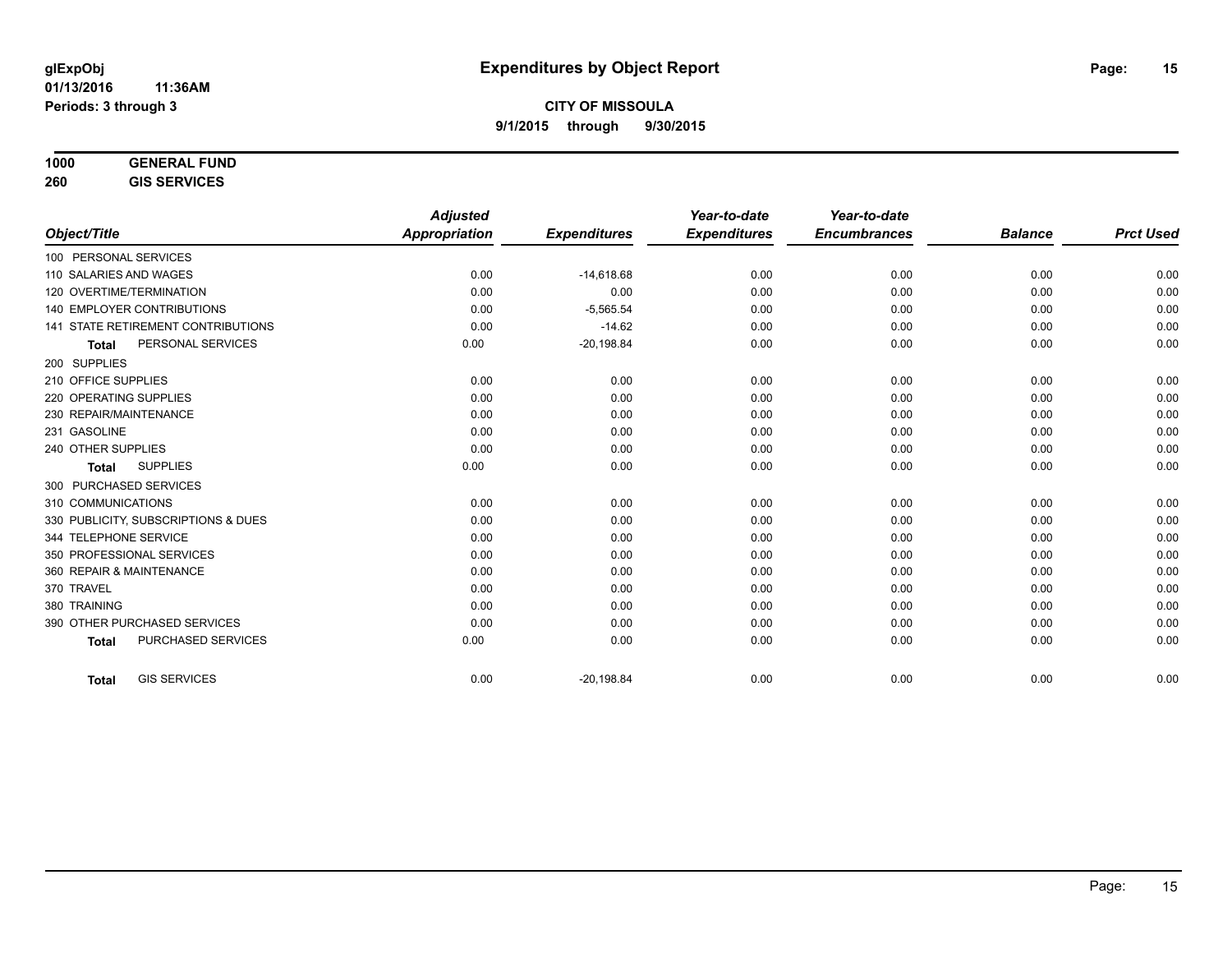#### **1000 GENERAL FUND 270 CITY ATTORNEY**

|                                                   | <b>Adjusted</b> |                     | Year-to-date        | Year-to-date        |                |                  |
|---------------------------------------------------|-----------------|---------------------|---------------------|---------------------|----------------|------------------|
| Object/Title                                      | Appropriation   | <b>Expenditures</b> | <b>Expenditures</b> | <b>Encumbrances</b> | <b>Balance</b> | <b>Prct Used</b> |
| 100 PERSONAL SERVICES                             |                 |                     |                     |                     |                |                  |
| 110 SALARIES AND WAGES                            | 956,043.00      | 70,657.57           | 204,798.43          | 0.00                | 751,244.57     | 21.42            |
| 120 OVERTIME/TERMINATION                          | 2,270.00        | 729.06              | 828.83              | 0.00                | 1,441.17       | 36.51            |
| 140 EMPLOYER CONTRIBUTIONS                        | 314,286.00      | 24,061.19           | 80,633.68           | 0.00                | 233,652.32     | 25.66            |
| 141 STATE RETIREMENT CONTRIBUTIONS                | 0.00            | 0.00                | 134.14              | 0.00                | $-134.14$      | 0.00             |
| PERSONAL SERVICES<br>Total                        | 1,272,599.00    | 95,447.82           | 286,395.08          | 0.00                | 986,203.92     | 22.50            |
| 200 SUPPLIES                                      |                 |                     |                     |                     |                |                  |
| 210 OFFICE SUPPLIES                               | 5,618.00        | 68.11               | 304.70              | 0.00                | 5,313.30       | 5.42             |
| 220 OPERATING SUPPLIES                            | 1,250.00        | 1,359.98            | 1,359.98            | 0.00                | $-109.98$      | 108.80           |
| 231 GASOLINE                                      | 263.00          | 0.00                | 19.45               | 0.00                | 243.55         | 7.40             |
| <b>SUPPLIES</b><br><b>Total</b>                   | 7,131.00        | 1,428.09            | 1,684.13            | 0.00                | 5,446.87       | 23.62            |
| 300 PURCHASED SERVICES                            |                 |                     |                     |                     |                |                  |
| 310 COMMUNICATIONS                                | 1,350.00        | 110.56              | 201.96              | 0.00                | 1,148.04       | 14.96            |
| 320 PRINTING & DUPLICATING                        | 550.00          | 0.00                | 0.00                | 0.00                | 550.00         | 0.00             |
| 330 PUBLICITY, SUBSCRIPTIONS & DUES               | 16,000.00       | 1,356.78            | 1,356.78            | 0.00                | 14,643.22      | 8.48             |
| 344 TELEPHONE SERVICE                             | 264.00          | 0.00                | 0.00                | 0.00                | 264.00         | 0.00             |
| 350 PROFESSIONAL SERVICES                         | 12,915.00       | $-22.50$            | 225.50              | 0.00                | 12,689.50      | 1.75             |
| 360 REPAIR & MAINTENANCE                          | 19,447.00       | 41.18               | 9,798.68            | 0.00                | 9,648.32       | 50.39            |
| 370 TRAVEL                                        | 4,500.00        | 0.00                | 806.96              | 0.00                | 3,693.04       | 17.93            |
| 380 TRAINING                                      | 8,000.00        | 1,349.00            | 1,944.00            | 0.00                | 6,056.00       | 24.30            |
| PURCHASED SERVICES<br><b>Total</b>                | 63,026.00       | 2,835.02            | 14,333.88           | 0.00                | 48,692.12      | 22.74            |
| 500 FIXED CHARGES                                 |                 |                     |                     |                     |                |                  |
| 500 FIXED CHARGES                                 | 0.00            | 0.00                | 0.00                | 0.00                | 0.00           | 0.00             |
| <b>FIXED CHARGES</b><br><b>Total</b>              | 0.00            | 0.00                | 0.00                | 0.00                | 0.00           | 0.00             |
| 700 GRANTS & CONTRIBUTIONS                        |                 |                     |                     |                     |                |                  |
| 700 GRANTS & CONTRIBUTIONS                        | 63,875.00       | 0.00                | 0.00                | 0.00                | 63,875.00      | 0.00             |
| <b>GRANTS &amp; CONTRIBUTIONS</b><br><b>Total</b> | 63,875.00       | 0.00                | 0.00                | 0.00                | 63,875.00      | 0.00             |
| 800 OTHER OBJECTS                                 |                 |                     |                     |                     |                |                  |
| 845 CONTINGENCY                                   | 0.00            | 0.00                | 0.00                | 0.00                | 0.00           | 0.00             |
| OTHER OBJECTS<br><b>Total</b>                     | 0.00            | 0.00                | 0.00                | 0.00                | 0.00           | 0.00             |
| 900 CAPITAL OUTLAY                                |                 |                     |                     |                     |                |                  |
| 920 BUILDINGS                                     | 0.00            | 0.00                | 0.00                | 0.00                | 0.00           | 0.00             |
| 940 MACHINERY & EQUIPMENT                         | 0.00            | 0.00                | 0.00                | 0.00                | 0.00           | 0.00             |
|                                                   |                 |                     |                     |                     |                |                  |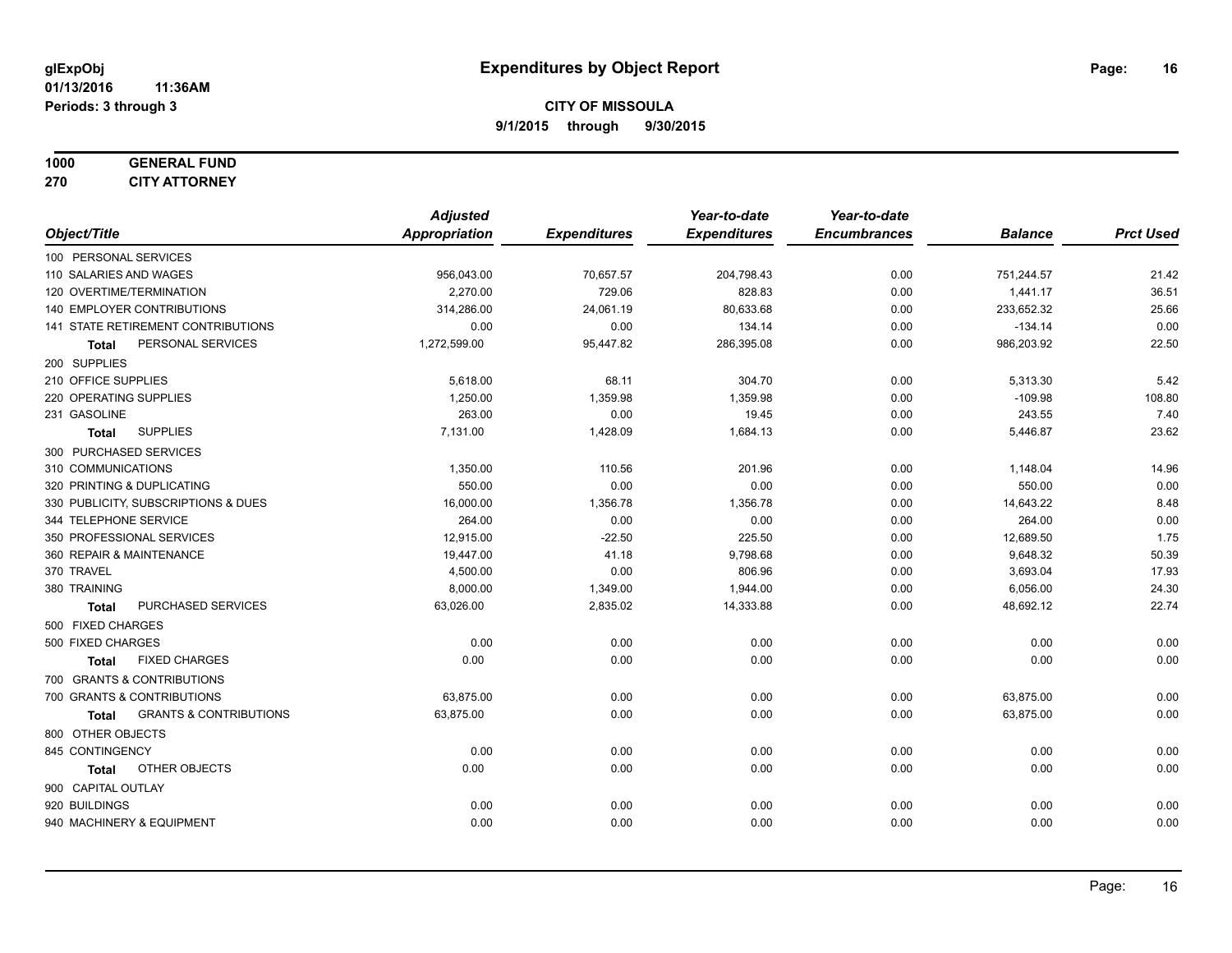#### **01/13/2016 11:36AM Periods: 3 through 3**

## **CITY OF MISSOULA 9/1/2015 through 9/30/2015**

| Object/Title      |                      | <b>Adiusted</b><br><b>Appropriation</b> | <b>Expenditures</b> | Year-to-date<br><b>Expenditures</b> | Year-to-date<br><b>Encumbrances</b> | <b>Balance</b> | <b>Prct Used</b> |
|-------------------|----------------------|-----------------------------------------|---------------------|-------------------------------------|-------------------------------------|----------------|------------------|
| Tota <sub>i</sub> | CAPITAL OUTLAY       | 0.00                                    | 0.00                | 0.00                                | 0.00                                | 0.00           | 0.00             |
| Tota              | <b>CITY ATTORNEY</b> | ,406,631.00                             | 99,710.93           | 302,413.09                          | 0.00                                | ,104,217.91    | 21.50            |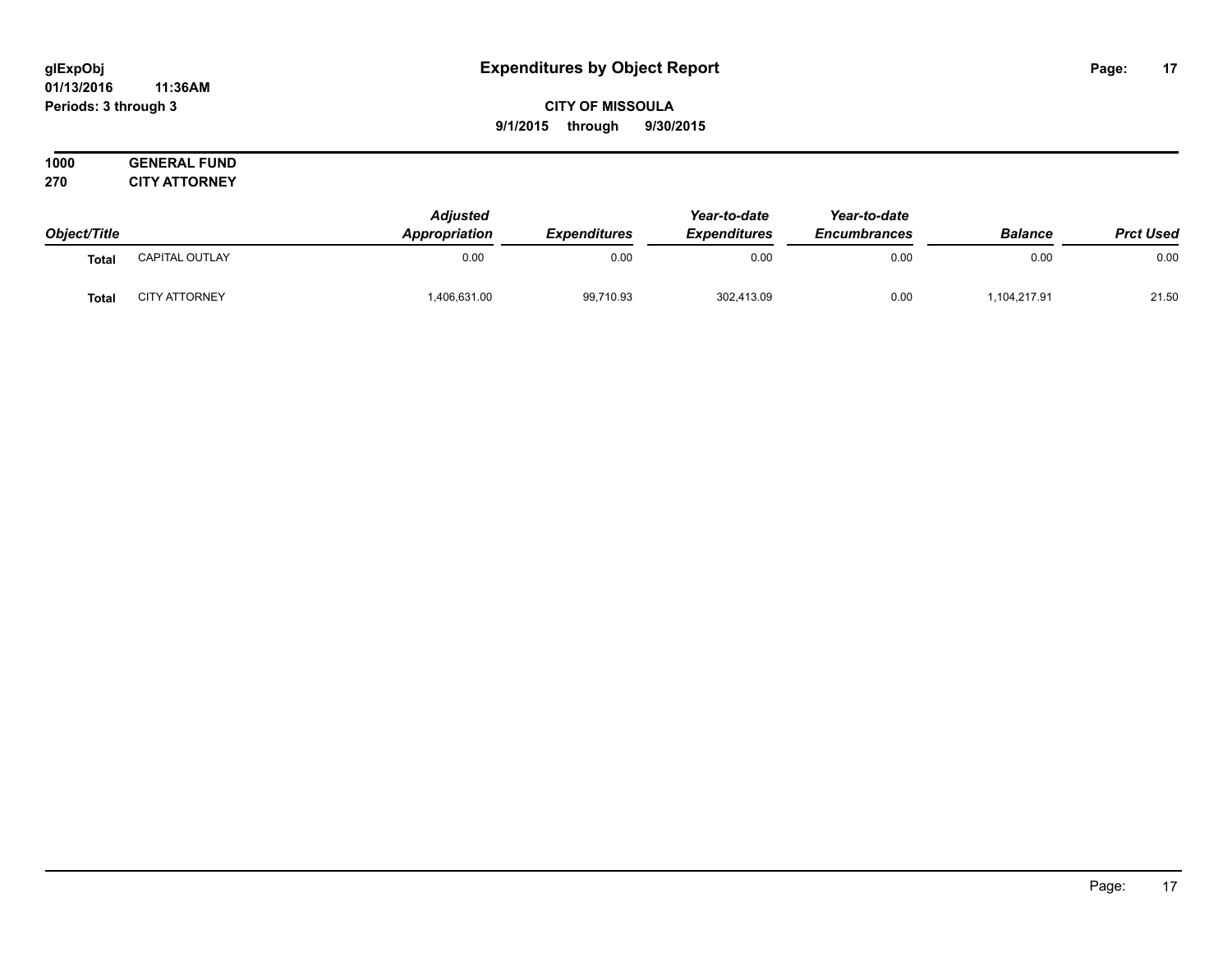#### **1000 GENERAL FUND**

**280 PUBLIC WORKS OPERATIONS**

| Object/Title<br><b>Appropriation</b><br><b>Expenditures</b><br><b>Expenditures</b><br><b>Encumbrances</b><br><b>Prct Used</b><br><b>Balance</b><br>100 PERSONAL SERVICES<br>0.00<br>23.82<br>110 SALARIES AND WAGES<br>486,612.00<br>38,731.83<br>115,910.25<br>370,701.75<br>0.00<br>120 OVERTIME/TERMINATION<br>2.235.00<br>0.00<br>0.00<br>0.00<br>2,235.00<br>0.00<br>130 OTHER<br>17,900.00<br>0.00<br>0.00<br>0.00<br>17,900.00<br><b>140 EMPLOYER CONTRIBUTIONS</b><br>24.75<br>218,935.00<br>15,957.69<br>0.00<br>164,754.54<br>54,180.46<br>0.00<br>141 STATE RETIREMENT CONTRIBUTIONS<br>$-77.18$<br>0.00<br>0.00<br>77.18<br>0.00<br>555,514.11<br>23.45<br>PERSONAL SERVICES<br>725,682.00<br>54,689.52<br>170,167.89<br>0.00<br>Total<br>200 SUPPLIES<br>950.00<br>210 OFFICE SUPPLIES<br>137.93<br>330.50<br>0.00<br>619.50<br>34.79<br>220 OPERATING SUPPLIES<br>1,935.00<br>234.68<br>373.66<br>0.00<br>1,561.34<br>19.31<br>938.47<br>2.73<br>230 REPAIR/MAINTENANCE<br>59,860.00<br>0.00<br>58,228.67<br>1,631.33<br>659.24<br>7.76<br>231 GASOLINE<br>9,280.00<br>720.56<br>8,559.44<br>0.00<br>31,090.00<br>4,673.62<br>23,610.11<br>24.06<br>240 OTHER SUPPLIES<br>7,479.89<br>0.00<br>10.22<br>103,115.00<br>6,643.94<br>10,535.94<br>0.00<br>92,579.06<br><b>SUPPLIES</b><br>Total<br>300 PURCHASED SERVICES<br>310 COMMUNICATIONS<br>500.00<br>2.56<br>5.38<br>1.08<br>0.00<br>494.62<br>0.00<br>200.00<br>0.00<br>0.00<br>200.00<br>320 PRINTING & DUPLICATING<br>0.00<br>0.00<br>1,100.00<br>0.00<br>1,100.00<br>330 PUBLICITY, SUBSCRIPTIONS & DUES<br>0.00<br>0.00<br>23.00<br>341 ELECTRICITY & NATURAL GAS<br>135,778.00<br>28,655.32<br>31,222.16<br>0.00<br>104,555.84<br>24.86<br>344 TELEPHONE SERVICE<br>1,804.00<br>203.03<br>448.39<br>0.00<br>1,355.61<br>457.00<br>410.20<br>10.24<br>345 GARBAGE<br>15.60<br>46.80<br>0.00<br>350 PROFESSIONAL SERVICES<br>870.00<br>353.40<br>516.60<br>40.62<br>353.40<br>0.00<br>360 REPAIR & MAINTENANCE<br>15,900.00<br>882.53<br>7,275.14<br>0.00<br>45.76<br>8,624.86<br>370 TRAVEL<br>1,550.00<br>0.00<br>0.00<br>0.00<br>0.00<br>1,550.00<br>0.00<br>2,200.00<br>380 TRAINING<br>0.00<br>0.00<br>0.00<br>2,200.00<br>PURCHASED SERVICES<br>160,359.00<br>121,007.73<br>24.54<br>30,112.44<br>39,351.27<br>0.00<br><b>Total</b><br>500 FIXED CHARGES<br>0.00<br>0.00<br>500 FIXED CHARGES<br>0.00<br>0.00<br>0.00<br>0.00<br>0.00<br><b>FIXED CHARGES</b><br>0.00<br>0.00<br>0.00<br>0.00<br>0.00<br>Total<br>800 OTHER OBJECTS<br>850 SALARY SAVINGS<br>0.00<br>$-5,411.00$<br>0.00<br>0.00<br>0.00<br>$-5,411.00$ |                        | <b>Adjusted</b> |      | Year-to-date | Year-to-date |             |      |
|-----------------------------------------------------------------------------------------------------------------------------------------------------------------------------------------------------------------------------------------------------------------------------------------------------------------------------------------------------------------------------------------------------------------------------------------------------------------------------------------------------------------------------------------------------------------------------------------------------------------------------------------------------------------------------------------------------------------------------------------------------------------------------------------------------------------------------------------------------------------------------------------------------------------------------------------------------------------------------------------------------------------------------------------------------------------------------------------------------------------------------------------------------------------------------------------------------------------------------------------------------------------------------------------------------------------------------------------------------------------------------------------------------------------------------------------------------------------------------------------------------------------------------------------------------------------------------------------------------------------------------------------------------------------------------------------------------------------------------------------------------------------------------------------------------------------------------------------------------------------------------------------------------------------------------------------------------------------------------------------------------------------------------------------------------------------------------------------------------------------------------------------------------------------------------------------------------------------------------------------------------------------------------------------------------------------------------------------------------------------------------------------------------------------------------------------------------------------------------------------------------------------------------------------------------------------------------------------------------|------------------------|-----------------|------|--------------|--------------|-------------|------|
|                                                                                                                                                                                                                                                                                                                                                                                                                                                                                                                                                                                                                                                                                                                                                                                                                                                                                                                                                                                                                                                                                                                                                                                                                                                                                                                                                                                                                                                                                                                                                                                                                                                                                                                                                                                                                                                                                                                                                                                                                                                                                                                                                                                                                                                                                                                                                                                                                                                                                                                                                                                                     |                        |                 |      |              |              |             |      |
|                                                                                                                                                                                                                                                                                                                                                                                                                                                                                                                                                                                                                                                                                                                                                                                                                                                                                                                                                                                                                                                                                                                                                                                                                                                                                                                                                                                                                                                                                                                                                                                                                                                                                                                                                                                                                                                                                                                                                                                                                                                                                                                                                                                                                                                                                                                                                                                                                                                                                                                                                                                                     |                        |                 |      |              |              |             |      |
|                                                                                                                                                                                                                                                                                                                                                                                                                                                                                                                                                                                                                                                                                                                                                                                                                                                                                                                                                                                                                                                                                                                                                                                                                                                                                                                                                                                                                                                                                                                                                                                                                                                                                                                                                                                                                                                                                                                                                                                                                                                                                                                                                                                                                                                                                                                                                                                                                                                                                                                                                                                                     |                        |                 |      |              |              |             |      |
|                                                                                                                                                                                                                                                                                                                                                                                                                                                                                                                                                                                                                                                                                                                                                                                                                                                                                                                                                                                                                                                                                                                                                                                                                                                                                                                                                                                                                                                                                                                                                                                                                                                                                                                                                                                                                                                                                                                                                                                                                                                                                                                                                                                                                                                                                                                                                                                                                                                                                                                                                                                                     |                        |                 |      |              |              |             |      |
|                                                                                                                                                                                                                                                                                                                                                                                                                                                                                                                                                                                                                                                                                                                                                                                                                                                                                                                                                                                                                                                                                                                                                                                                                                                                                                                                                                                                                                                                                                                                                                                                                                                                                                                                                                                                                                                                                                                                                                                                                                                                                                                                                                                                                                                                                                                                                                                                                                                                                                                                                                                                     |                        |                 |      |              |              |             |      |
|                                                                                                                                                                                                                                                                                                                                                                                                                                                                                                                                                                                                                                                                                                                                                                                                                                                                                                                                                                                                                                                                                                                                                                                                                                                                                                                                                                                                                                                                                                                                                                                                                                                                                                                                                                                                                                                                                                                                                                                                                                                                                                                                                                                                                                                                                                                                                                                                                                                                                                                                                                                                     |                        |                 |      |              |              |             |      |
|                                                                                                                                                                                                                                                                                                                                                                                                                                                                                                                                                                                                                                                                                                                                                                                                                                                                                                                                                                                                                                                                                                                                                                                                                                                                                                                                                                                                                                                                                                                                                                                                                                                                                                                                                                                                                                                                                                                                                                                                                                                                                                                                                                                                                                                                                                                                                                                                                                                                                                                                                                                                     |                        |                 |      |              |              |             |      |
|                                                                                                                                                                                                                                                                                                                                                                                                                                                                                                                                                                                                                                                                                                                                                                                                                                                                                                                                                                                                                                                                                                                                                                                                                                                                                                                                                                                                                                                                                                                                                                                                                                                                                                                                                                                                                                                                                                                                                                                                                                                                                                                                                                                                                                                                                                                                                                                                                                                                                                                                                                                                     |                        |                 |      |              |              |             |      |
|                                                                                                                                                                                                                                                                                                                                                                                                                                                                                                                                                                                                                                                                                                                                                                                                                                                                                                                                                                                                                                                                                                                                                                                                                                                                                                                                                                                                                                                                                                                                                                                                                                                                                                                                                                                                                                                                                                                                                                                                                                                                                                                                                                                                                                                                                                                                                                                                                                                                                                                                                                                                     |                        |                 |      |              |              |             |      |
|                                                                                                                                                                                                                                                                                                                                                                                                                                                                                                                                                                                                                                                                                                                                                                                                                                                                                                                                                                                                                                                                                                                                                                                                                                                                                                                                                                                                                                                                                                                                                                                                                                                                                                                                                                                                                                                                                                                                                                                                                                                                                                                                                                                                                                                                                                                                                                                                                                                                                                                                                                                                     |                        |                 |      |              |              |             |      |
|                                                                                                                                                                                                                                                                                                                                                                                                                                                                                                                                                                                                                                                                                                                                                                                                                                                                                                                                                                                                                                                                                                                                                                                                                                                                                                                                                                                                                                                                                                                                                                                                                                                                                                                                                                                                                                                                                                                                                                                                                                                                                                                                                                                                                                                                                                                                                                                                                                                                                                                                                                                                     |                        |                 |      |              |              |             |      |
|                                                                                                                                                                                                                                                                                                                                                                                                                                                                                                                                                                                                                                                                                                                                                                                                                                                                                                                                                                                                                                                                                                                                                                                                                                                                                                                                                                                                                                                                                                                                                                                                                                                                                                                                                                                                                                                                                                                                                                                                                                                                                                                                                                                                                                                                                                                                                                                                                                                                                                                                                                                                     |                        |                 |      |              |              |             |      |
|                                                                                                                                                                                                                                                                                                                                                                                                                                                                                                                                                                                                                                                                                                                                                                                                                                                                                                                                                                                                                                                                                                                                                                                                                                                                                                                                                                                                                                                                                                                                                                                                                                                                                                                                                                                                                                                                                                                                                                                                                                                                                                                                                                                                                                                                                                                                                                                                                                                                                                                                                                                                     |                        |                 |      |              |              |             |      |
|                                                                                                                                                                                                                                                                                                                                                                                                                                                                                                                                                                                                                                                                                                                                                                                                                                                                                                                                                                                                                                                                                                                                                                                                                                                                                                                                                                                                                                                                                                                                                                                                                                                                                                                                                                                                                                                                                                                                                                                                                                                                                                                                                                                                                                                                                                                                                                                                                                                                                                                                                                                                     |                        |                 |      |              |              |             |      |
|                                                                                                                                                                                                                                                                                                                                                                                                                                                                                                                                                                                                                                                                                                                                                                                                                                                                                                                                                                                                                                                                                                                                                                                                                                                                                                                                                                                                                                                                                                                                                                                                                                                                                                                                                                                                                                                                                                                                                                                                                                                                                                                                                                                                                                                                                                                                                                                                                                                                                                                                                                                                     |                        |                 |      |              |              |             |      |
|                                                                                                                                                                                                                                                                                                                                                                                                                                                                                                                                                                                                                                                                                                                                                                                                                                                                                                                                                                                                                                                                                                                                                                                                                                                                                                                                                                                                                                                                                                                                                                                                                                                                                                                                                                                                                                                                                                                                                                                                                                                                                                                                                                                                                                                                                                                                                                                                                                                                                                                                                                                                     |                        |                 |      |              |              |             |      |
|                                                                                                                                                                                                                                                                                                                                                                                                                                                                                                                                                                                                                                                                                                                                                                                                                                                                                                                                                                                                                                                                                                                                                                                                                                                                                                                                                                                                                                                                                                                                                                                                                                                                                                                                                                                                                                                                                                                                                                                                                                                                                                                                                                                                                                                                                                                                                                                                                                                                                                                                                                                                     |                        |                 |      |              |              |             |      |
|                                                                                                                                                                                                                                                                                                                                                                                                                                                                                                                                                                                                                                                                                                                                                                                                                                                                                                                                                                                                                                                                                                                                                                                                                                                                                                                                                                                                                                                                                                                                                                                                                                                                                                                                                                                                                                                                                                                                                                                                                                                                                                                                                                                                                                                                                                                                                                                                                                                                                                                                                                                                     |                        |                 |      |              |              |             |      |
|                                                                                                                                                                                                                                                                                                                                                                                                                                                                                                                                                                                                                                                                                                                                                                                                                                                                                                                                                                                                                                                                                                                                                                                                                                                                                                                                                                                                                                                                                                                                                                                                                                                                                                                                                                                                                                                                                                                                                                                                                                                                                                                                                                                                                                                                                                                                                                                                                                                                                                                                                                                                     |                        |                 |      |              |              |             |      |
|                                                                                                                                                                                                                                                                                                                                                                                                                                                                                                                                                                                                                                                                                                                                                                                                                                                                                                                                                                                                                                                                                                                                                                                                                                                                                                                                                                                                                                                                                                                                                                                                                                                                                                                                                                                                                                                                                                                                                                                                                                                                                                                                                                                                                                                                                                                                                                                                                                                                                                                                                                                                     |                        |                 |      |              |              |             |      |
|                                                                                                                                                                                                                                                                                                                                                                                                                                                                                                                                                                                                                                                                                                                                                                                                                                                                                                                                                                                                                                                                                                                                                                                                                                                                                                                                                                                                                                                                                                                                                                                                                                                                                                                                                                                                                                                                                                                                                                                                                                                                                                                                                                                                                                                                                                                                                                                                                                                                                                                                                                                                     |                        |                 |      |              |              |             |      |
|                                                                                                                                                                                                                                                                                                                                                                                                                                                                                                                                                                                                                                                                                                                                                                                                                                                                                                                                                                                                                                                                                                                                                                                                                                                                                                                                                                                                                                                                                                                                                                                                                                                                                                                                                                                                                                                                                                                                                                                                                                                                                                                                                                                                                                                                                                                                                                                                                                                                                                                                                                                                     |                        |                 |      |              |              |             |      |
|                                                                                                                                                                                                                                                                                                                                                                                                                                                                                                                                                                                                                                                                                                                                                                                                                                                                                                                                                                                                                                                                                                                                                                                                                                                                                                                                                                                                                                                                                                                                                                                                                                                                                                                                                                                                                                                                                                                                                                                                                                                                                                                                                                                                                                                                                                                                                                                                                                                                                                                                                                                                     |                        |                 |      |              |              |             |      |
|                                                                                                                                                                                                                                                                                                                                                                                                                                                                                                                                                                                                                                                                                                                                                                                                                                                                                                                                                                                                                                                                                                                                                                                                                                                                                                                                                                                                                                                                                                                                                                                                                                                                                                                                                                                                                                                                                                                                                                                                                                                                                                                                                                                                                                                                                                                                                                                                                                                                                                                                                                                                     |                        |                 |      |              |              |             |      |
|                                                                                                                                                                                                                                                                                                                                                                                                                                                                                                                                                                                                                                                                                                                                                                                                                                                                                                                                                                                                                                                                                                                                                                                                                                                                                                                                                                                                                                                                                                                                                                                                                                                                                                                                                                                                                                                                                                                                                                                                                                                                                                                                                                                                                                                                                                                                                                                                                                                                                                                                                                                                     |                        |                 |      |              |              |             |      |
|                                                                                                                                                                                                                                                                                                                                                                                                                                                                                                                                                                                                                                                                                                                                                                                                                                                                                                                                                                                                                                                                                                                                                                                                                                                                                                                                                                                                                                                                                                                                                                                                                                                                                                                                                                                                                                                                                                                                                                                                                                                                                                                                                                                                                                                                                                                                                                                                                                                                                                                                                                                                     |                        |                 |      |              |              |             |      |
|                                                                                                                                                                                                                                                                                                                                                                                                                                                                                                                                                                                                                                                                                                                                                                                                                                                                                                                                                                                                                                                                                                                                                                                                                                                                                                                                                                                                                                                                                                                                                                                                                                                                                                                                                                                                                                                                                                                                                                                                                                                                                                                                                                                                                                                                                                                                                                                                                                                                                                                                                                                                     |                        |                 |      |              |              |             |      |
|                                                                                                                                                                                                                                                                                                                                                                                                                                                                                                                                                                                                                                                                                                                                                                                                                                                                                                                                                                                                                                                                                                                                                                                                                                                                                                                                                                                                                                                                                                                                                                                                                                                                                                                                                                                                                                                                                                                                                                                                                                                                                                                                                                                                                                                                                                                                                                                                                                                                                                                                                                                                     |                        |                 |      |              |              |             |      |
|                                                                                                                                                                                                                                                                                                                                                                                                                                                                                                                                                                                                                                                                                                                                                                                                                                                                                                                                                                                                                                                                                                                                                                                                                                                                                                                                                                                                                                                                                                                                                                                                                                                                                                                                                                                                                                                                                                                                                                                                                                                                                                                                                                                                                                                                                                                                                                                                                                                                                                                                                                                                     |                        |                 |      |              |              |             |      |
|                                                                                                                                                                                                                                                                                                                                                                                                                                                                                                                                                                                                                                                                                                                                                                                                                                                                                                                                                                                                                                                                                                                                                                                                                                                                                                                                                                                                                                                                                                                                                                                                                                                                                                                                                                                                                                                                                                                                                                                                                                                                                                                                                                                                                                                                                                                                                                                                                                                                                                                                                                                                     |                        |                 |      |              |              |             |      |
|                                                                                                                                                                                                                                                                                                                                                                                                                                                                                                                                                                                                                                                                                                                                                                                                                                                                                                                                                                                                                                                                                                                                                                                                                                                                                                                                                                                                                                                                                                                                                                                                                                                                                                                                                                                                                                                                                                                                                                                                                                                                                                                                                                                                                                                                                                                                                                                                                                                                                                                                                                                                     |                        |                 |      |              |              |             |      |
|                                                                                                                                                                                                                                                                                                                                                                                                                                                                                                                                                                                                                                                                                                                                                                                                                                                                                                                                                                                                                                                                                                                                                                                                                                                                                                                                                                                                                                                                                                                                                                                                                                                                                                                                                                                                                                                                                                                                                                                                                                                                                                                                                                                                                                                                                                                                                                                                                                                                                                                                                                                                     |                        |                 |      |              |              |             |      |
|                                                                                                                                                                                                                                                                                                                                                                                                                                                                                                                                                                                                                                                                                                                                                                                                                                                                                                                                                                                                                                                                                                                                                                                                                                                                                                                                                                                                                                                                                                                                                                                                                                                                                                                                                                                                                                                                                                                                                                                                                                                                                                                                                                                                                                                                                                                                                                                                                                                                                                                                                                                                     | OTHER OBJECTS<br>Total | $-5,411.00$     | 0.00 | 0.00         | 0.00         | $-5,411.00$ | 0.00 |
| 900 CAPITAL OUTLAY                                                                                                                                                                                                                                                                                                                                                                                                                                                                                                                                                                                                                                                                                                                                                                                                                                                                                                                                                                                                                                                                                                                                                                                                                                                                                                                                                                                                                                                                                                                                                                                                                                                                                                                                                                                                                                                                                                                                                                                                                                                                                                                                                                                                                                                                                                                                                                                                                                                                                                                                                                                  |                        |                 |      |              |              |             |      |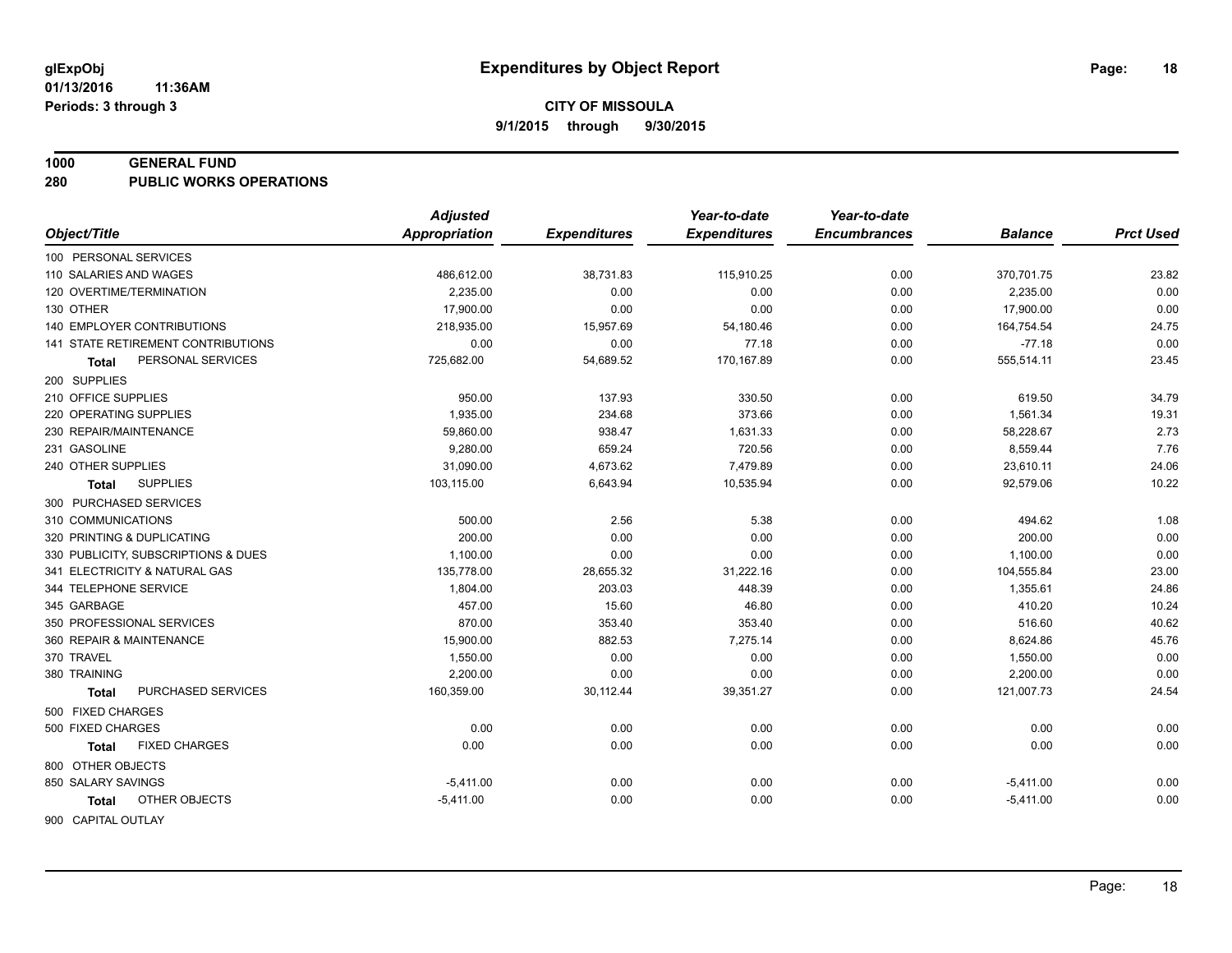#### **1000 GENERAL FUND**

**280 PUBLIC WORKS OPERATIONS**

| Object/Title |                           | <b>Adjusted</b><br>Appropriation | <i><b>Expenditures</b></i> | Year-to-date<br><b>Expenditures</b> | Year-to-date<br><b>Encumbrances</b> | <b>Balance</b> | <b>Prct Used</b> |
|--------------|---------------------------|----------------------------------|----------------------------|-------------------------------------|-------------------------------------|----------------|------------------|
|              | 940 MACHINERY & EQUIPMENT | 0.00                             | 0.00                       | 0.00                                | 0.00                                | 0.00           | 0.00             |
| <b>Total</b> | <b>CAPITAL OUTLAY</b>     | 0.00                             | 0.00                       | 0.00                                | 0.00                                | 0.00           | 0.00             |
| <b>Total</b> | PUBLIC WORKS OPERATIONS   | 983,745.00                       | 91.445.90                  | 220,055.10                          | 0.00                                | 763.689.90     | 22.37            |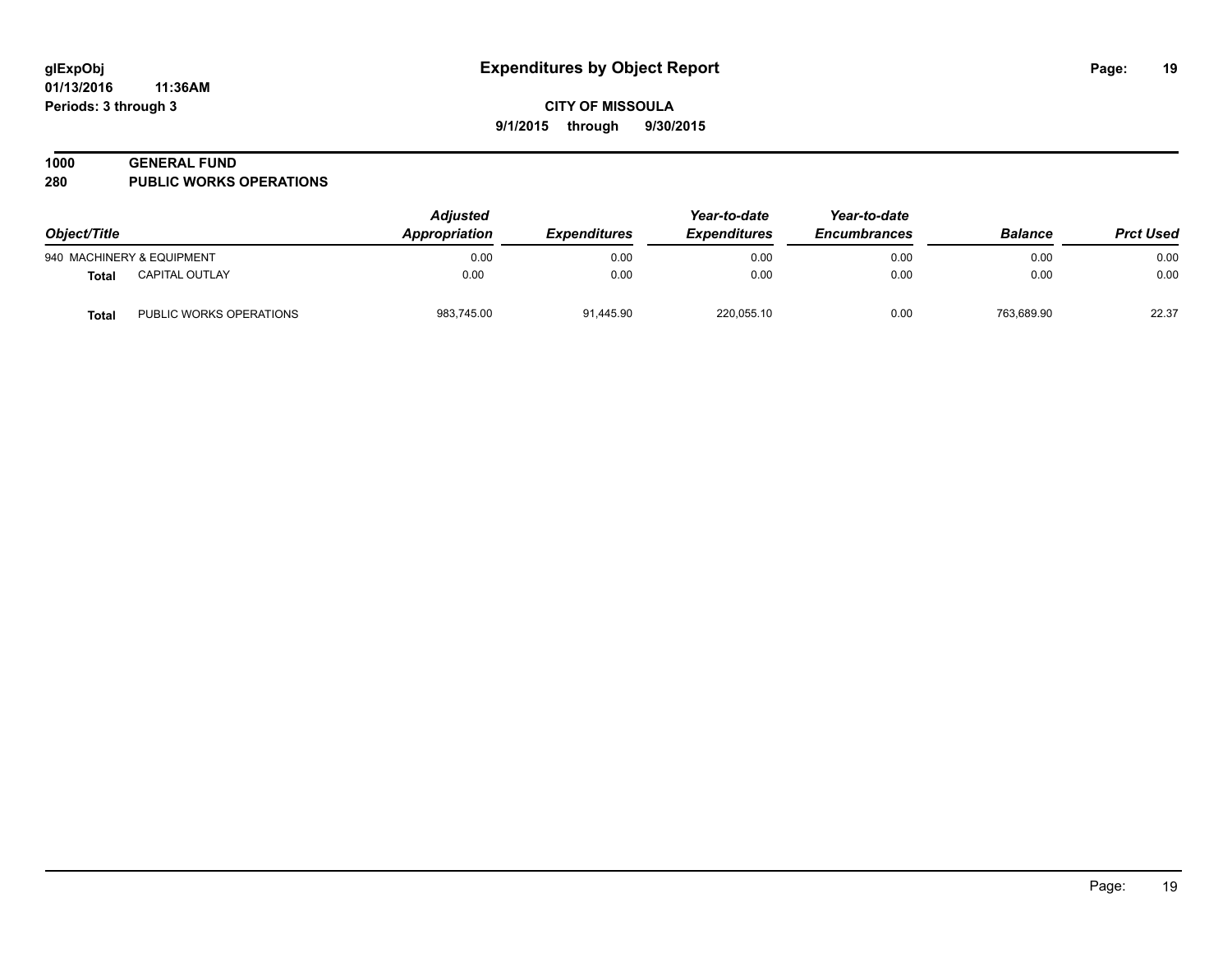**1000 GENERAL FUND**

**290 POLICE**

|                                           | <b>Adjusted</b>      |                     | Year-to-date        | Year-to-date        |                |                  |
|-------------------------------------------|----------------------|---------------------|---------------------|---------------------|----------------|------------------|
| Object/Title                              | <b>Appropriation</b> | <b>Expenditures</b> | <b>Expenditures</b> | <b>Encumbrances</b> | <b>Balance</b> | <b>Prct Used</b> |
| 100 PERSONAL SERVICES                     |                      |                     |                     |                     |                |                  |
| 110 SALARIES AND WAGES                    | 8,777,445.00         | 589,022.81          | 1,681,826.62        | 0.00                | 7,095,618.38   | 19.16            |
| 115 SALARIES/HEALTH INSURANCE BENEFIT     | 0.00                 | 56,145.00           | 133,551.00          | 0.00                | $-133,551.00$  | 0.00             |
| 120 OVERTIME/TERMINATION                  | 244,408.00           | 20,004.60           | 58,016.44           | 0.00                | 186,391.56     | 23.74            |
| 121 OUTSIDE HIRE OVERTIME                 | 0.00                 | 15,342.30           | 61,105.81           | 0.00                | $-61, 105.81$  | 0.00             |
| 122 COURT OVERTIME                        | 2,675.00             | 1,907.34            | 3,617.38            | 0.00                | $-942.38$      | 135.23           |
| 130 OTHER                                 | 67,307.00            | 673.09              | 65,409.61           | 0.00                | 1,897.39       | 97.18            |
| 133 EDUCATION COMPENSATION                | 0.00                 | 0.00                | 0.00                | 0.00                | 0.00           | 0.00             |
| 140 EMPLOYER CONTRIBUTIONS                | 4,613,353.00         | 173,354.32          | 529,666.51          | 0.00                | 4,083,686.49   | 11.48            |
| <b>141 STATE RETIREMENT CONTRIBUTIONS</b> | 85,477.00            | 0.00                | 306,721.59          | 0.00                | $-221,244.59$  | 358.84           |
| PERSONAL SERVICES<br>Total                | 13,790,665.00        | 856,449.46          | 2,839,914.96        | 0.00                | 10,950,750.04  | 20.59            |
| 200 SUPPLIES                              |                      |                     |                     |                     |                |                  |
| 210 OFFICE SUPPLIES                       | 19,874.00            | 295.91              | 2,753.07            | 0.00                | 17,120.93      | 13.85            |
| 220 OPERATING SUPPLIES                    | 80,296.00            | 7,320.79            | 14,378.23           | 0.00                | 65,917.77      | 17.91            |
| 230 REPAIR/MAINTENANCE                    | 45,735.00            | 8,022.68            | 11,968.45           | 0.00                | 33,766.55      | 26.17            |
| 231 GASOLINE                              | 172,872.00           | 13,556.46           | 27,636.29           | 0.00                | 145,235.71     | 15.99            |
| <b>SUPPLIES</b><br><b>Total</b>           | 318,777.00           | 29,195.84           | 56,736.04           | 0.00                | 262,040.96     | 17.80            |
| 300 PURCHASED SERVICES                    |                      |                     |                     |                     |                |                  |
| 310 COMMUNICATIONS                        | 14,396.00            | 574.84              | 13,597.81           | 0.00                | 798.19         | 94.46            |
| 320 PRINTING & DUPLICATING                | 10,824.00            | 732.17              | 899.80              | 0.00                | 9,924.20       | 8.31             |
| 330 PUBLICITY, SUBSCRIPTIONS & DUES       | 14,938.00            | 186.98              | 7,857.23            | 0.00                | 7,080.77       | 52.60            |
| 344 TELEPHONE SERVICE                     | 47,693.00            | 7,094.17            | 7,094.17            | 0.00                | 40,598.83      | 14.87            |
| 350 PROFESSIONAL SERVICES                 | 62,899.00            | 7,516.47            | 9,501.82            | 0.00                | 53,397.18      | 15.11            |
| 360 REPAIR & MAINTENANCE                  | 33,245.00            | 2,328.99            | 27,666.37           | 0.00                | 5,578.63       | 83.22            |
| 370 TRAVEL                                | 26,000.00            | 960.85              | 6,826.40            | 0.00                | 19,173.60      | 26.26            |
| 380 TRAINING                              | 31,300.00            | 8,826.00            | 14,645.00           | 0.00                | 16,655.00      | 46.79            |
| 390 OTHER PURCHASED SERVICES              | 25,000.00            | 296.02              | 1,742.83            | 0.00                | 23,257.17      | 6.97             |
| <b>PURCHASED SERVICES</b><br><b>Total</b> | 266,295.00           | 28,516.49           | 89,831.43           | 0.00                | 176,463.57     | 33.73            |
| 500 FIXED CHARGES                         |                      |                     |                     |                     |                |                  |
| 500 FIXED CHARGES                         | 91,462.00            | 11,465.96           | 23,505.22           | 0.00                | 67,956.78      | 25.70            |
| <b>FIXED CHARGES</b><br>Total             | 91,462.00            | 11,465.96           | 23,505.22           | 0.00                | 67,956.78      | 25.70            |
| 700 GRANTS & CONTRIBUTIONS                |                      |                     |                     |                     |                |                  |
| 700 GRANTS & CONTRIBUTIONS                | 4,000.00             | 0.00                | 0.00                | 0.00                | 4,000.00       | 0.00             |
|                                           |                      |                     |                     |                     |                |                  |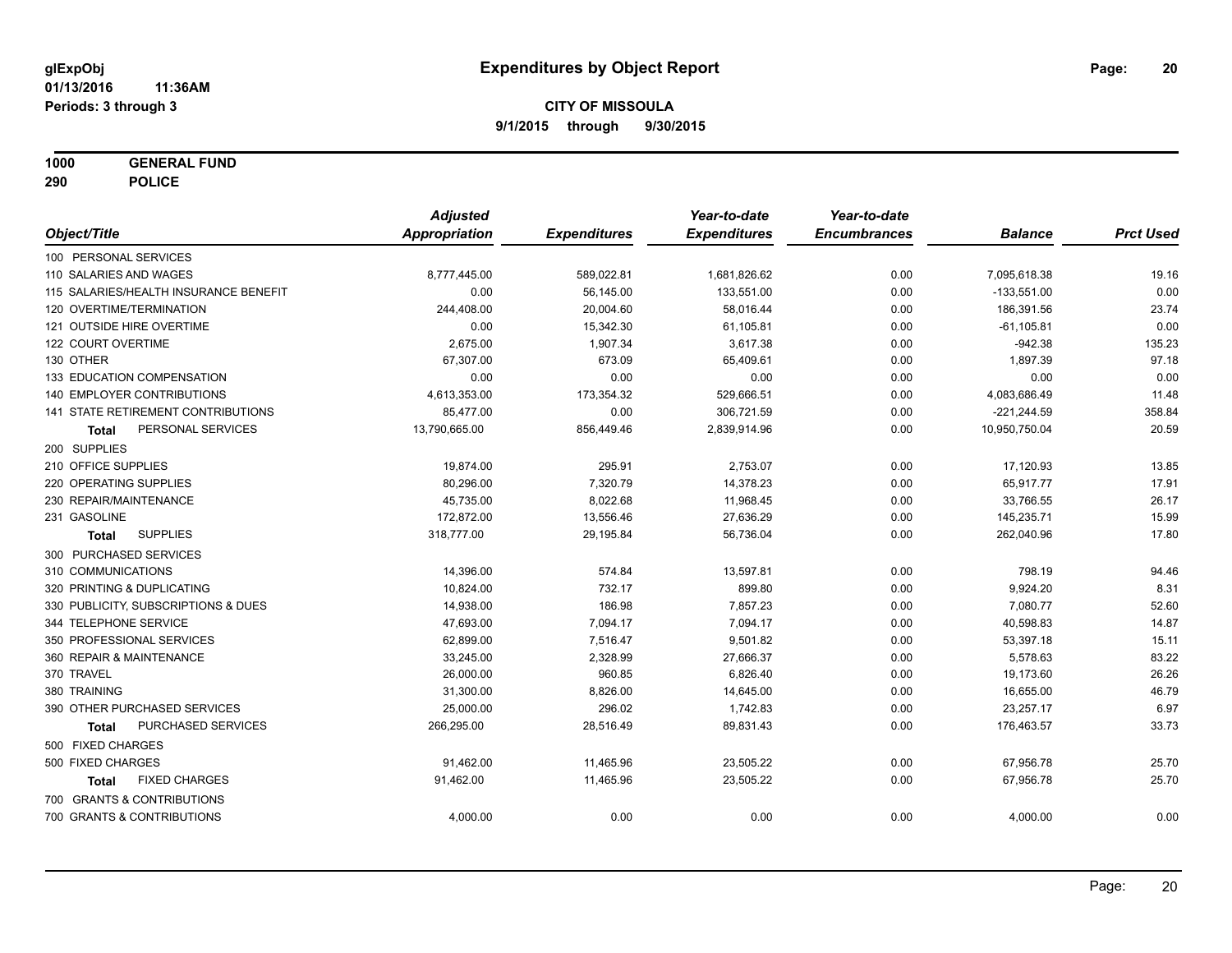**1000 GENERAL FUND 290 POLICE**

| Object/Title       |                                   | <b>Adjusted</b><br><b>Appropriation</b> | <b>Expenditures</b> | Year-to-date<br><b>Expenditures</b> | Year-to-date<br><b>Encumbrances</b> | <b>Balance</b> | <b>Prct Used</b> |
|--------------------|-----------------------------------|-----------------------------------------|---------------------|-------------------------------------|-------------------------------------|----------------|------------------|
| Total              | <b>GRANTS &amp; CONTRIBUTIONS</b> | 4,000.00                                | 0.00                | 0.00                                | 0.00                                | 4,000.00       | 0.00             |
| 800 OTHER OBJECTS  |                                   |                                         |                     |                                     |                                     |                |                  |
|                    | 820 TRANSFERS TO OTHER FUNDS      | 0.00                                    | 0.00                | 0.00                                | 0.00                                | 0.00           | 0.00             |
| 850 SALARY SAVINGS |                                   | $-79.245.00$                            | 0.00                | 0.00                                | 0.00                                | $-79.245.00$   | 0.00             |
| Total              | OTHER OBJECTS                     | -79.245.00                              | 0.00                | 0.00                                | 0.00                                | $-79,245.00$   | 0.00             |
| 900 CAPITAL OUTLAY |                                   |                                         |                     |                                     |                                     |                |                  |
|                    | 940 MACHINERY & EQUIPMENT         | 0.00                                    | 0.00                | 0.00                                | 0.00                                | 0.00           | 0.00             |
| <b>Total</b>       | <b>CAPITAL OUTLAY</b>             | 0.00                                    | 0.00                | 0.00                                | 0.00                                | 0.00           | 0.00             |
| <b>Total</b>       | <b>POLICE</b>                     | 14.391.954.00                           | 925.627.75          | 3.009.987.65                        | 0.00                                | 11.381.966.35  | 20.91            |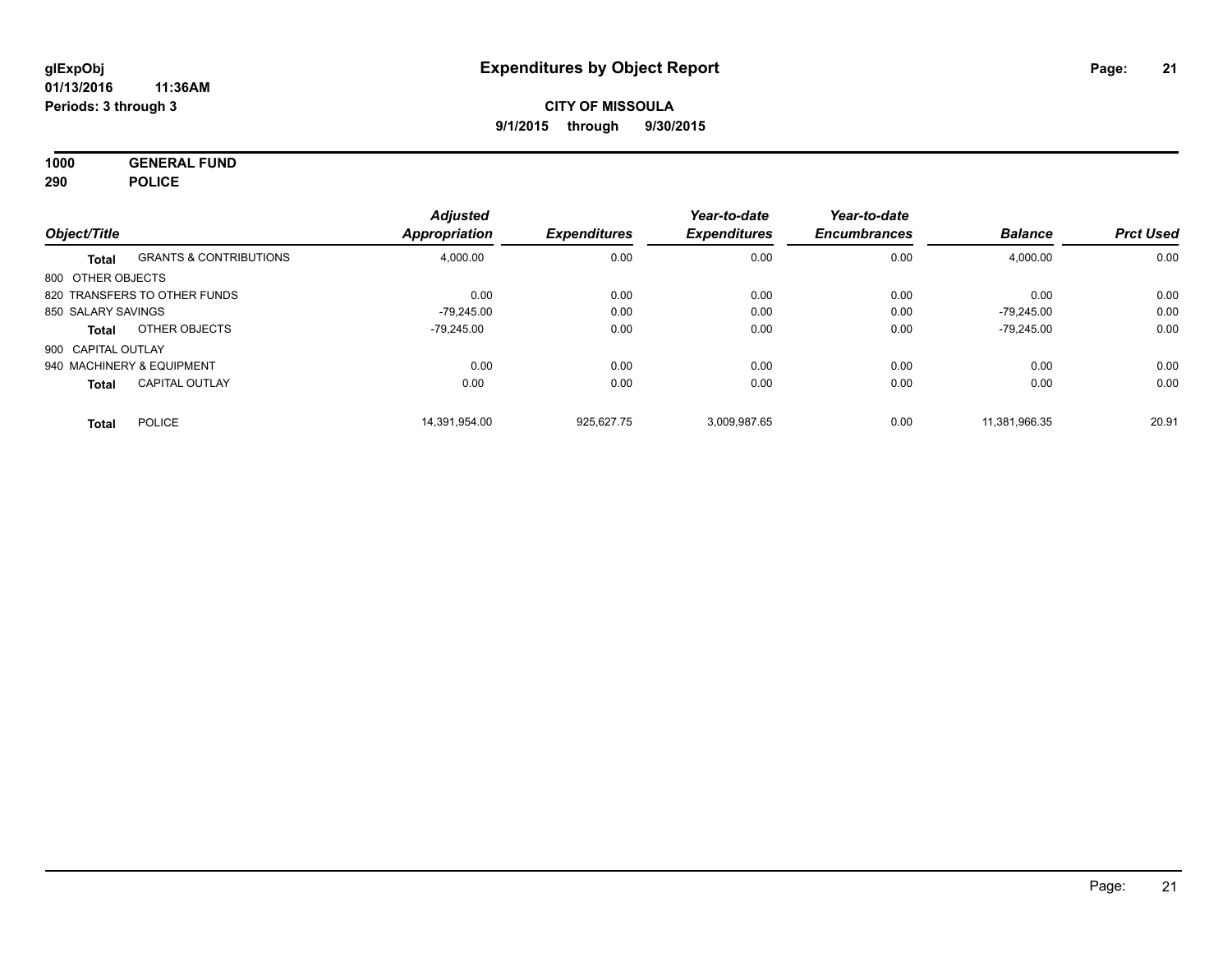**1000 GENERAL FUND 300 FIRE**

|                                       | <b>Adjusted</b>      |                     | Year-to-date        | Year-to-date        |                |                  |
|---------------------------------------|----------------------|---------------------|---------------------|---------------------|----------------|------------------|
| Object/Title                          | <b>Appropriation</b> | <b>Expenditures</b> | <b>Expenditures</b> | <b>Encumbrances</b> | <b>Balance</b> | <b>Prct Used</b> |
| 100 PERSONAL SERVICES                 |                      |                     |                     |                     |                |                  |
| 110 SALARIES AND WAGES                | 6,581,809.00         | 480,913.59          | 1,462,842.31        | 0.00                | 5,118,966.69   | 22.23            |
| 115 SALARIES/HEALTH INSURANCE BENEFIT | 608,760.00           | 51,870.00           | 125,229.00          | 0.00                | 483,531.00     | 20.57            |
| 120 OVERTIME/TERMINATION              | 320,544.00           | 223,839.02          | 434,128.53          | 0.00                | $-113,584.53$  | 135.43           |
| 130 OTHER                             | 81,324.00            | 2,449.10            | 53,361.10           | 0.00                | 27,962.90      | 65.62            |
| 140 EMPLOYER CONTRIBUTIONS            | 2,267,057.00         | 136,329.29          | 420,398.94          | 0.00                | 1,846,658.06   | 18.54            |
| 141 STATE RETIREMENT CONTRIBUTIONS    | 1,688,849.00         | 0.00                | 336,159.35          | 0.00                | 1,352,689.65   | 19.90            |
| PERSONAL SERVICES<br>Total            | 11,548,343.00        | 895,401.00          | 2,832,119.23        | 0.00                | 8,716,223.77   | 24.52            |
| 200 SUPPLIES                          |                      |                     |                     |                     |                |                  |
| 210 OFFICE SUPPLIES                   | 16,004.00            | 933.56              | 1,949.99            | 0.00                | 14,054.01      | 12.18            |
| 220 OPERATING SUPPLIES                | 112,744.00           | 14,687.51           | 28,086.65           | 0.00                | 84,657.35      | 24.91            |
| 230 REPAIR/MAINTENANCE                | 61,500.00            | 6,623.47            | 14,093.73           | 0.00                | 47,406.27      | 22.92            |
| 231 GASOLINE                          | 61,827.00            | 4,223.35            | 9,885.01            | 0.00                | 51,941.99      | 15.99            |
| 240 OTHER SUPPLIES                    | 2,848.00             | 0.00                | 0.00                | 0.00                | 2,848.00       | 0.00             |
| <b>SUPPLIES</b><br>Total              | 254,923.00           | 26,467.89           | 54,015.38           | 0.00                | 200,907.62     | 21.19            |
| 300 PURCHASED SERVICES                |                      |                     |                     |                     |                |                  |
| 310 COMMUNICATIONS                    | 577.00               | 2.01                | 31.00               | 0.00                | 546.00         | 5.37             |
| 320 PRINTING & DUPLICATING            | 1,488.00             | 56.25               | 68.93               | 0.00                | 1,419.07       | 4.63             |
| 330 PUBLICITY, SUBSCRIPTIONS & DUES   | 9,863.00             | 0.00                | 3,056.50            | 0.00                | 6,806.50       | 30.99            |
| 340 SEWER                             | 1,394.00             | 0.00                | 551.58              | 0.00                | 842.42         | 39.57            |
| 341 ELECTRICITY & NATURAL GAS         | 66,891.00            | 4,828.84            | 10,071.98           | 0.00                | 56,819.02      | 15.06            |
| 343 WATER CHARGES                     | 14,677.00            | 2,072.36            | 3,448.35            | 0.00                | 11,228.65      | 23.49            |
| 344 TELEPHONE SERVICE                 | 20,484.00            | 1,277.35            | 2,552.71            | 0.00                | 17,931.29      | 12.46            |
| 345 GARBAGE                           | 5,462.00             | 441.35              | 1,324.05            | 0.00                | 4,137.95       | 24.24            |
| 350 PROFESSIONAL SERVICES             | 24,272.00            | 1,300.00            | 1,492.00            | 0.00                | 22,780.00      | 6.15             |
| 360 REPAIR & MAINTENANCE              | 51,983.00            | 3,899.17            | 9,935.36            | 0.00                | 42,047.64      | 19.11            |
| 370 TRAVEL                            | 20,017.00            | 487.48              | 654.80              | 0.00                | 19,362.20      | 3.27             |
| 380 TRAINING                          | 13,416.00            | 0.00                | 125.50              | 0.00                | 13,290.50      | 0.94             |
| 390 OTHER PURCHASED SERVICES          | 11,580.00            | 545.00              | 845.96              | 0.00                | 10,734.04      | 7.31             |
| PURCHASED SERVICES<br><b>Total</b>    | 242,104.00           | 14,909.81           | 34,158.72           | 0.00                | 207,945.28     | 14.11            |
| 500 FIXED CHARGES                     |                      |                     |                     |                     |                |                  |
| 500 FIXED CHARGES                     | 0.00                 | 0.00                | 0.00                | 0.00                | 0.00           | 0.00             |
| 530 EQUIPMENT RENTAL                  | 226.00               | 0.00                | 0.00                | 0.00                | 226.00         | 0.00             |
| <b>FIXED CHARGES</b><br>Total         | 226.00               | 0.00                | 0.00                | 0.00                | 226.00         | 0.00             |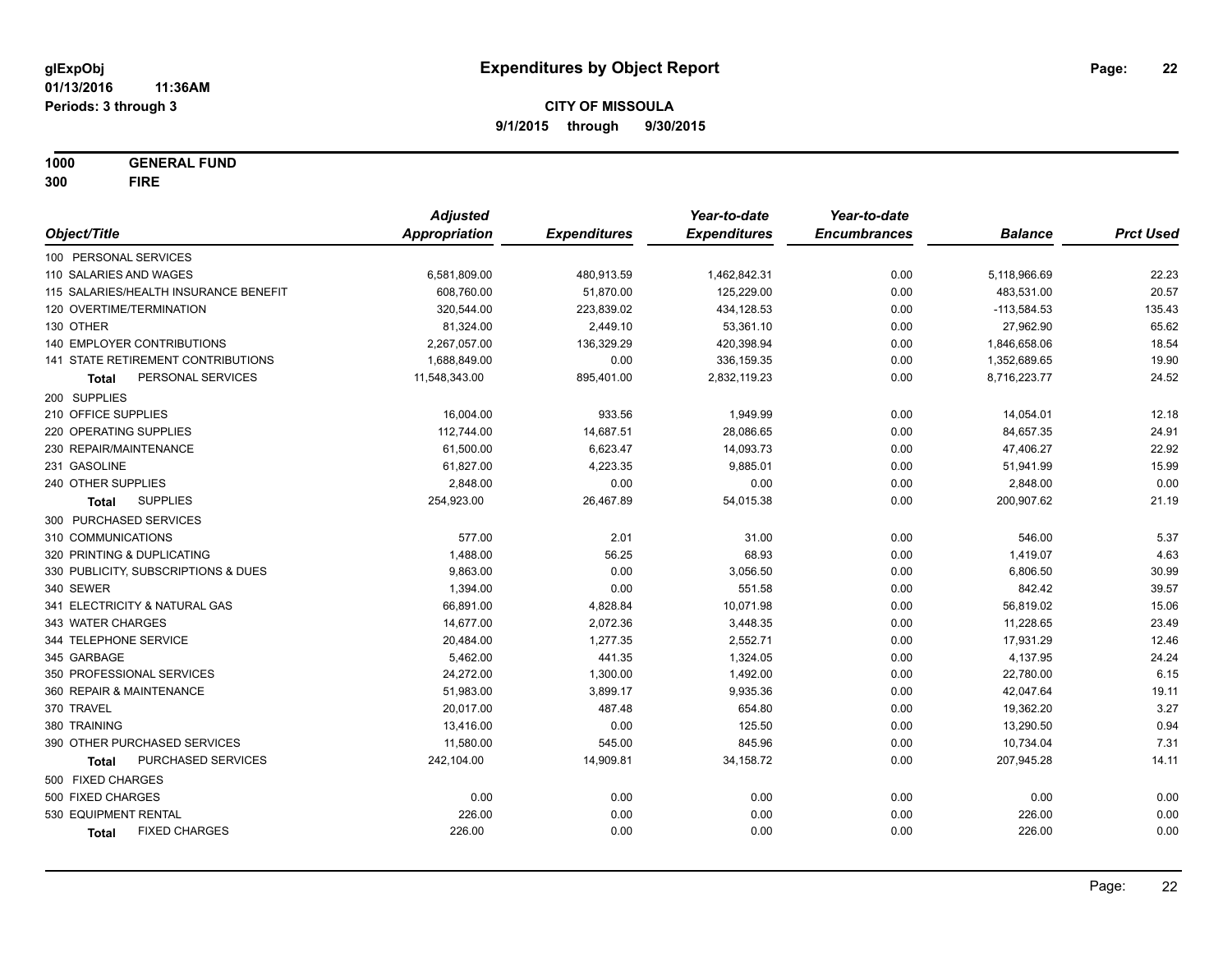**1000 GENERAL FUND**

**300 FIRE**

| Object/Title       |                                   | <b>Adjusted</b><br>Appropriation | <b>Expenditures</b> | Year-to-date<br><b>Expenditures</b> | Year-to-date<br><b>Encumbrances</b> | <b>Balance</b> | <b>Prct Used</b> |
|--------------------|-----------------------------------|----------------------------------|---------------------|-------------------------------------|-------------------------------------|----------------|------------------|
|                    | 700 GRANTS & CONTRIBUTIONS        |                                  |                     |                                     |                                     |                |                  |
|                    | 700 GRANTS & CONTRIBUTIONS        | 2,700.00                         | 0.00                | 0.00                                | 0.00                                | 2,700.00       | 0.00             |
| <b>Total</b>       | <b>GRANTS &amp; CONTRIBUTIONS</b> | 2,700.00                         | 0.00                | 0.00                                | 0.00                                | 2,700.00       | 0.00             |
| 800 OTHER OBJECTS  |                                   |                                  |                     |                                     |                                     |                |                  |
|                    | 820 TRANSFERS TO OTHER FUNDS      | 0.00                             | 0.00                | 0.00                                | 0.00                                | 0.00           | 0.00             |
| 850 SALARY SAVINGS |                                   | $-65,888.00$                     | 0.00                | 0.00                                | 0.00                                | $-65.888.00$   | 0.00             |
| Total              | OTHER OBJECTS                     | $-65.888.00$                     | 0.00                | 0.00                                | 0.00                                | $-65,888.00$   | 0.00             |
| 900 CAPITAL OUTLAY |                                   |                                  |                     |                                     |                                     |                |                  |
|                    | 940 MACHINERY & EQUIPMENT         | 0.00                             | 0.00                | 0.00                                | 0.00                                | 0.00           | 0.00             |
| <b>Total</b>       | <b>CAPITAL OUTLAY</b>             | 0.00                             | 0.00                | 0.00                                | 0.00                                | 0.00           | 0.00             |
| <b>Total</b>       | <b>FIRE</b>                       | 11.982.408.00                    | 936.778.70          | 2,920,293.33                        | 0.00                                | 9.062.114.67   | 24.37            |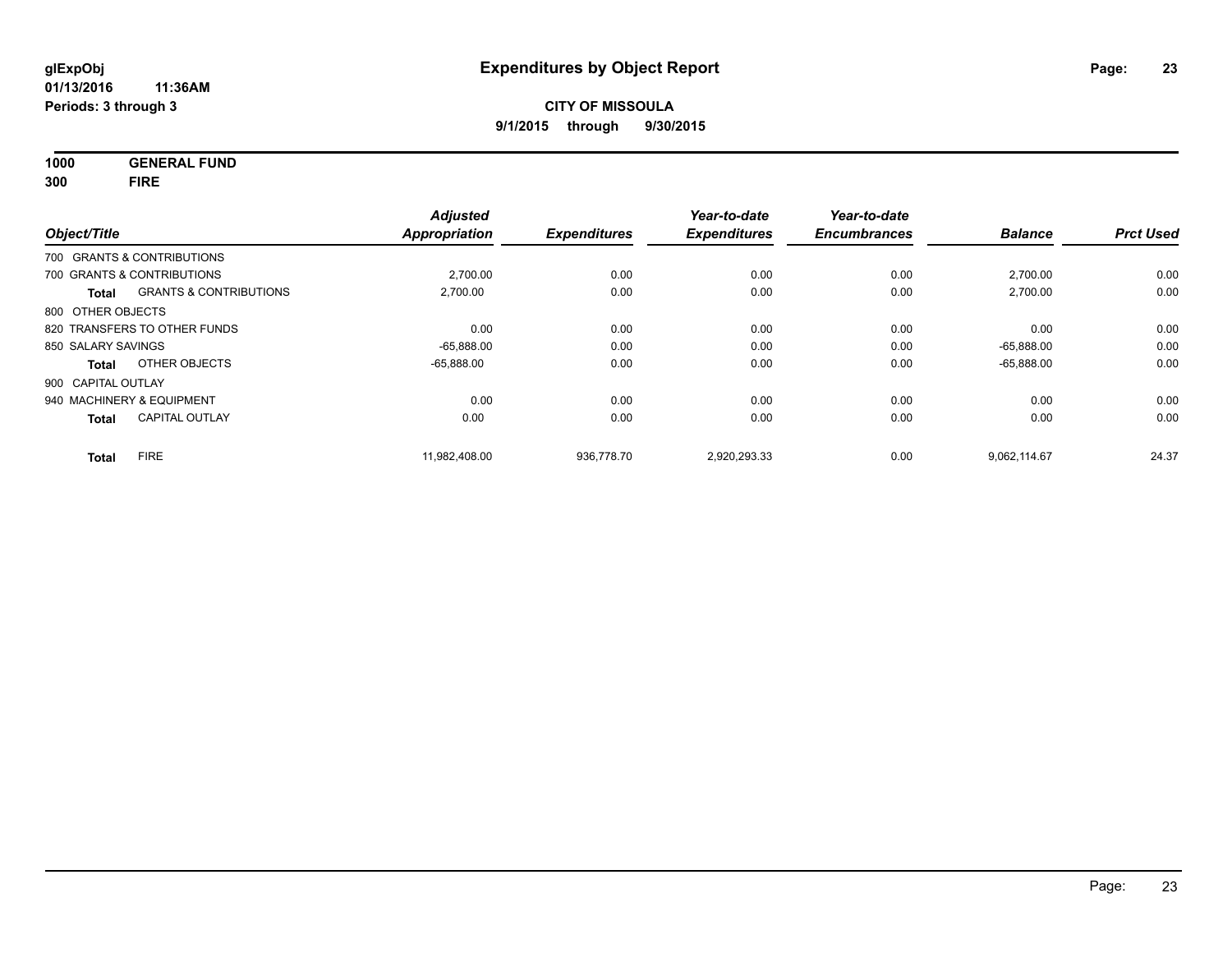#### **1000 GENERAL FUND**

**320 STREET MAINTENANCE**

|                                     | <b>Adjusted</b>      |                     | Year-to-date        | Year-to-date        |                |                  |
|-------------------------------------|----------------------|---------------------|---------------------|---------------------|----------------|------------------|
| Object/Title                        | <b>Appropriation</b> | <b>Expenditures</b> | <b>Expenditures</b> | <b>Encumbrances</b> | <b>Balance</b> | <b>Prct Used</b> |
| 100 PERSONAL SERVICES               |                      |                     |                     |                     |                |                  |
| 110 SALARIES AND WAGES              | 1,345,337.00         | 100,171.25          | 298,119.65          | 0.00                | 1,047,217.35   | 22.16            |
| 120 OVERTIME/TERMINATION            | 15,000.00            | 544.02              | 5,913.76            | 0.00                | 9,086.24       | 39.43            |
| 130 OTHER                           | 6,000.00             | 0.00                | 0.00                | 0.00                | 6,000.00       | 0.00             |
| 140 EMPLOYER CONTRIBUTIONS          | 732,217.00           | 55,205.62           | 187,359.43          | 0.00                | 544,857.57     | 25.59            |
| 141 STATE RETIREMENT CONTRIBUTIONS  | 0.00                 | 0.00                | 197.95              | 0.00                | $-197.95$      | 0.00             |
| PERSONAL SERVICES<br>Total          | 2,098,554.00         | 155,920.89          | 491,590.79          | 0.00                | 1,606,963.21   | 23.43            |
| 200 SUPPLIES                        |                      |                     |                     |                     |                |                  |
| 210 OFFICE SUPPLIES                 | 1,600.00             | 0.00                | 0.00                | 0.00                | 1,600.00       | 0.00             |
| 220 OPERATING SUPPLIES              | 170,318.00           | 536.88              | 1,494.74            | 0.00                | 168,823.26     | 0.88             |
| 230 REPAIR/MAINTENANCE              | 84,215.00            | 0.00                | 22.00               | 0.00                | 84,193.00      | 0.03             |
| 231 GASOLINE                        | 218,604.00           | 179.82              | 14,521.64           | 0.00                | 204,082.36     | 6.64             |
| 240 OTHER SUPPLIES                  | 0.00                 | 0.00                | 0.00                | 0.00                | 0.00           | 0.00             |
| 250 SUPPLIES FOR RESALE             | 0.00                 | 0.00                | 0.00                | 0.00                | 0.00           | 0.00             |
| <b>SUPPLIES</b><br><b>Total</b>     | 474,737.00           | 716.70              | 16,038.38           | 0.00                | 458,698.62     | 3.38             |
| 300 PURCHASED SERVICES              |                      |                     |                     |                     |                |                  |
| 310 COMMUNICATIONS                  | 0.00                 | 0.00                | 0.00                | 0.00                | 0.00           | 0.00             |
| 320 PRINTING & DUPLICATING          | 7,000.00             | 0.00                | 0.00                | 0.00                | 7,000.00       | 0.00             |
| 330 PUBLICITY, SUBSCRIPTIONS & DUES | 3,000.00             | 0.00                | 600.92              | 0.00                | 2,399.08       | 20.03            |
| 341 ELECTRICITY & NATURAL GAS       | 0.00                 | 0.00                | 0.00                | 0.00                | 0.00           | 0.00             |
| 343 WATER CHARGES                   | 7,000.00             | 0.00                | 3,873.11            | 0.00                | 3,126.89       | 55.33            |
| 344 TELEPHONE SERVICE               | 1,822.00             | 168.13              | 336.26              | 0.00                | 1,485.74       | 18.46            |
| 345 GARBAGE                         | 7,280.00             | 513.40              | 533.65              | 0.00                | 6,746.35       | 7.33             |
| 350 PROFESSIONAL SERVICES           | 5,150.00             | 280.00              | 930.00              | 0.00                | 4,220.00       | 18.06            |
| 360 REPAIR & MAINTENANCE            | 21,000.00            | 0.00                | 608.80              | 0.00                | 20,391.20      | 2.90             |
| 370 TRAVEL                          | 2,300.00             | 197.25              | 197.25              | 0.00                | 2,102.75       | 8.58             |
| 380 TRAINING                        | 1,500.00             | 300.00              | 300.00              | 0.00                | 1,200.00       | 20.00            |
| PURCHASED SERVICES<br><b>Total</b>  | 56,052.00            | 1,458.78            | 7,379.99            | 0.00                | 48,672.01      | 13.17            |
| 400 BUILDING MATERIALS              |                      |                     |                     |                     |                |                  |
| 400 BUILDING MATERIALS              | 46,285.00            | 0.00                | 0.00                | 0.00                | 46,285.00      | 0.00             |
| <b>BUILDING MATERIALS</b><br>Total  | 46,285.00            | 0.00                | 0.00                | 0.00                | 46,285.00      | 0.00             |
| 500 FIXED CHARGES                   |                      |                     |                     |                     |                |                  |
| 500 FIXED CHARGES                   | 30,500.00            | 65.00               | 370.00              | 0.00                | 30,130.00      | 1.21             |
|                                     |                      |                     |                     |                     |                |                  |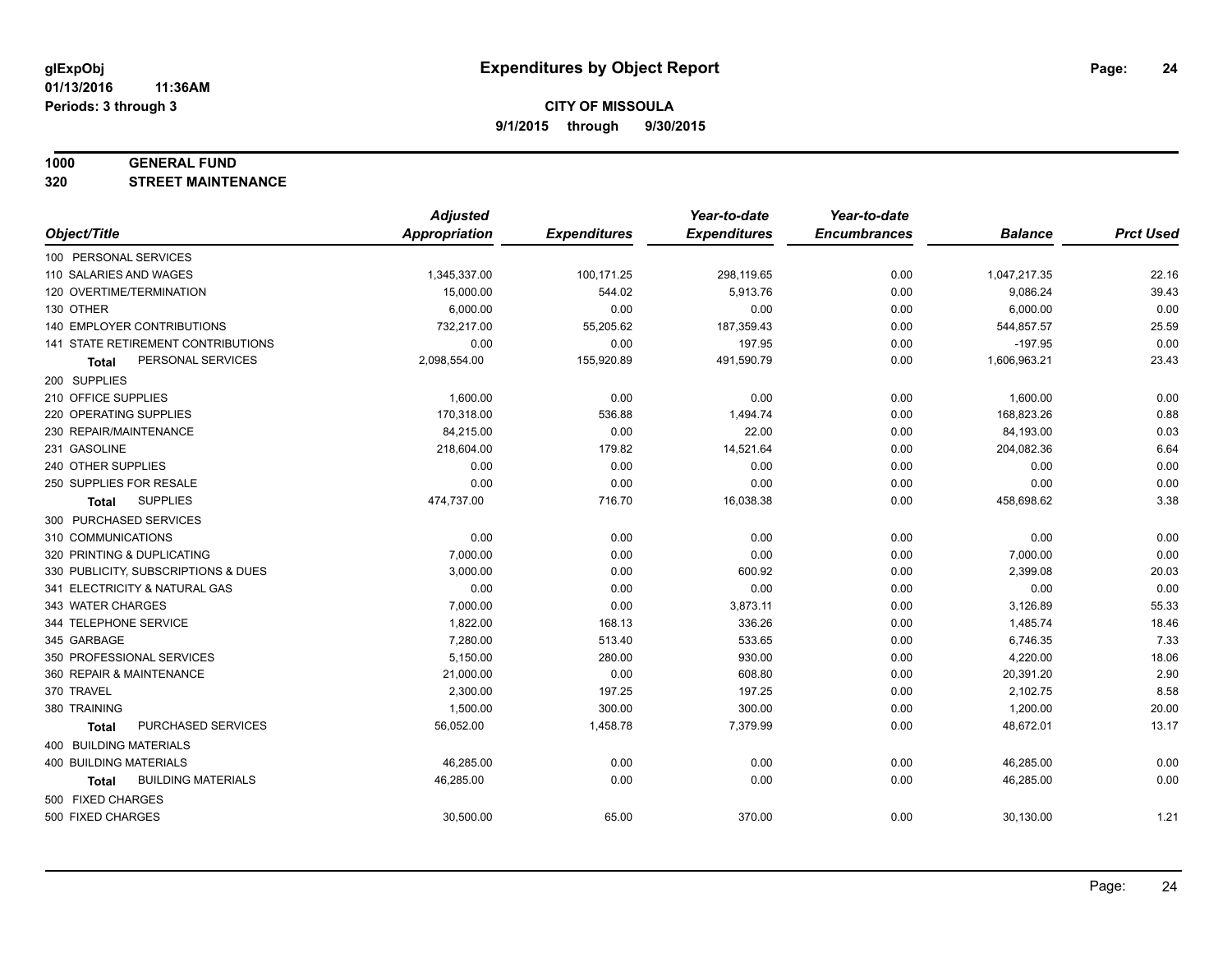#### **1000 GENERAL FUND**

**320 STREET MAINTENANCE**

|                    |                             | <b>Adjusted</b> |                     | Year-to-date        | Year-to-date        |                |                  |
|--------------------|-----------------------------|-----------------|---------------------|---------------------|---------------------|----------------|------------------|
| Object/Title       |                             | Appropriation   | <b>Expenditures</b> | <b>Expenditures</b> | <b>Encumbrances</b> | <b>Balance</b> | <b>Prct Used</b> |
| <b>Total</b>       | <b>FIXED CHARGES</b>        | 30,500.00       | 65.00               | 370.00              | 0.00                | 30,130.00      | 1.21             |
| 600 DEBT SERVICE   |                             |                 |                     |                     |                     |                |                  |
| 610 PRINCIPAL      |                             | 0.00            | 0.00                | 0.00                | 0.00                | 0.00           | 0.00             |
|                    | 620 INTEREST / SERVICE FEES | 0.00            | 0.00                | 0.00                | 0.00                | 0.00           | 0.00             |
| <b>Total</b>       | <b>DEBT SERVICE</b>         | 0.00            | 0.00                | 0.00                | 0.00                | 0.00           | 0.00             |
| 900 CAPITAL OUTLAY |                             |                 |                     |                     |                     |                |                  |
| 930 IMPROVEMENTS   |                             | 197.705.00      | 32,083.88           | 32,683.88           | 0.00                | 165.021.12     | 16.53            |
|                    | 940 MACHINERY & EQUIPMENT   | 0.00            | 0.00                | 0.00                | 0.00                | 0.00           | 0.00             |
| <b>Total</b>       | <b>CAPITAL OUTLAY</b>       | 197,705.00      | 32,083.88           | 32,683.88           | 0.00                | 165.021.12     | 16.53            |
| <b>Total</b>       | <b>STREET MAINTENANCE</b>   | 2,903,833.00    | 190.245.25          | 548.063.04          | 0.00                | 2.355.769.96   | 18.87            |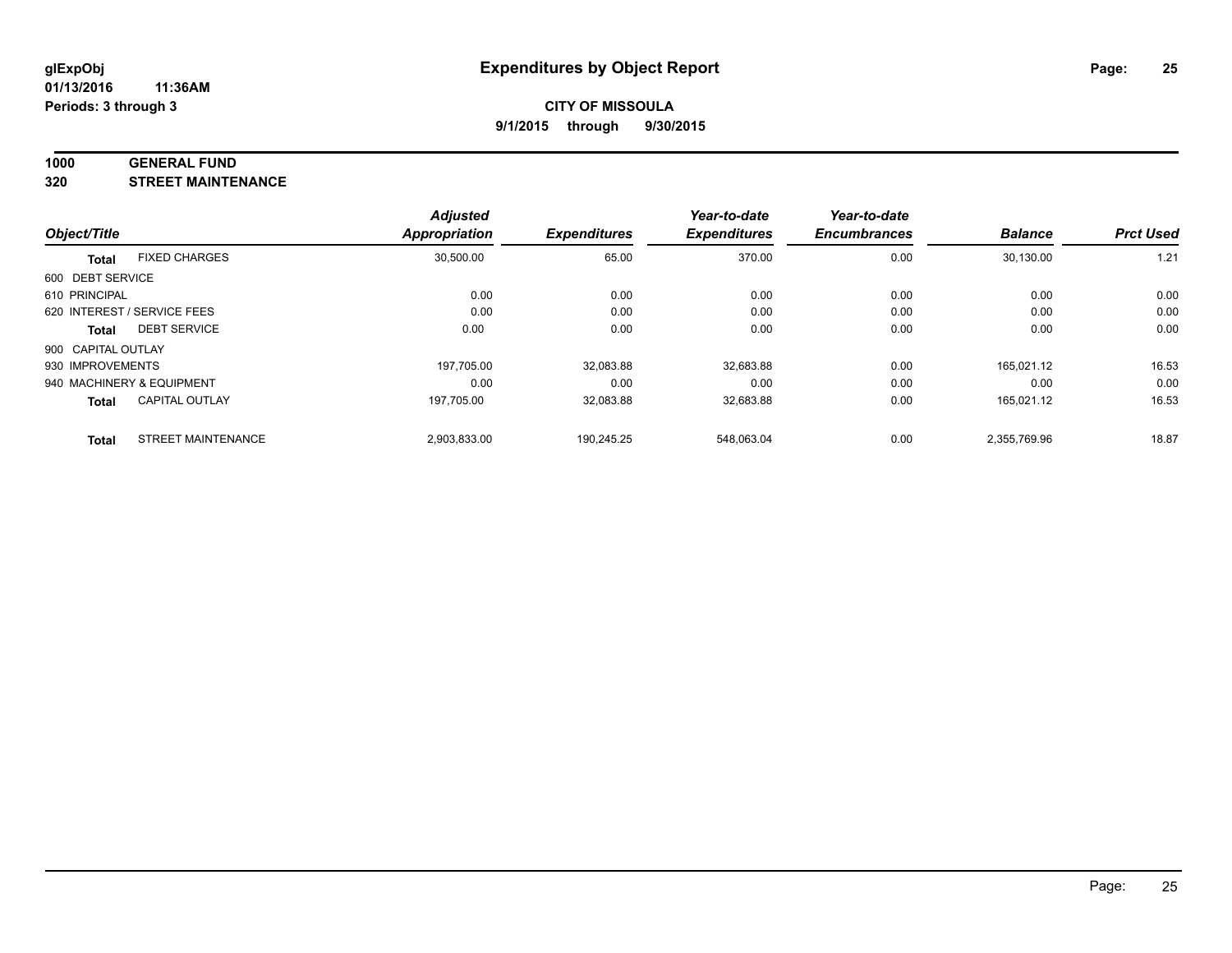#### **1000 GENERAL FUND**

**321 VEHICLE MAINTENANCE**

|                                     | <b>Adjusted</b> |                     | Year-to-date        | Year-to-date        |                |                  |
|-------------------------------------|-----------------|---------------------|---------------------|---------------------|----------------|------------------|
| Object/Title                        | Appropriation   | <b>Expenditures</b> | <b>Expenditures</b> | <b>Encumbrances</b> | <b>Balance</b> | <b>Prct Used</b> |
| 100 PERSONAL SERVICES               |                 |                     |                     |                     |                |                  |
| 110 SALARIES AND WAGES              | 535,134.00      | 41,664.46           | 129,175.49          | 0.00                | 405,958.51     | 24.14            |
| 120 OVERTIME/TERMINATION            | 2,000.00        | 0.00                | 0.00                | 0.00                | 2,000.00       | 0.00             |
| 130 OTHER                           | 81,744.00       | 0.00                | 0.00                | 0.00                | 81,744.00      | 0.00             |
| 140 EMPLOYER CONTRIBUTIONS          | 245,352.00      | 17,851.35           | 61,848.44           | 0.00                | 183,503.56     | 25.21            |
| 141 STATE RETIREMENT CONTRIBUTIONS  | 0.00            | 0.00                | 87.51               | 0.00                | $-87.51$       | 0.00             |
| PERSONAL SERVICES<br>Total          | 864,230.00      | 59,515.81           | 191,111.44          | 0.00                | 673,118.56     | 22.11            |
| 200 SUPPLIES                        |                 |                     |                     |                     |                |                  |
| 210 OFFICE SUPPLIES                 | 1,000.00        | 17.15               | 28.52               | 0.00                | 971.48         | 2.85             |
| 220 OPERATING SUPPLIES              | 28,351.00       | 545.36              | 1,642.12            | 0.00                | 26,708.88      | 5.79             |
| 230 REPAIR/MAINTENANCE              | 37,355.00       | 4,942.76            | 11,843.11           | 0.00                | 25,511.89      | 31.70            |
| 231 GASOLINE                        | 4,813.00        | 0.00                | 245.65              | 0.00                | 4,567.35       | 5.10             |
| 240 OTHER SUPPLIES                  | 11,010.00       | 275.44              | 403.43              | 0.00                | 10,606.57      | 3.66             |
| <b>SUPPLIES</b><br>Total            | 82,529.00       | 5,780.71            | 14,162.83           | 0.00                | 68,366.17      | 17.16            |
| 300 PURCHASED SERVICES              |                 |                     |                     |                     |                |                  |
| 310 COMMUNICATIONS                  | 150.00          | 0.00                | 0.00                | 0.00                | 150.00         | 0.00             |
| 320 PRINTING & DUPLICATING          | 350.00          | 0.00                | 0.00                | 0.00                | 350.00         | 0.00             |
| 330 PUBLICITY, SUBSCRIPTIONS & DUES | 230.00          | 0.00                | 0.00                | 0.00                | 230.00         | 0.00             |
| 340 SEWER                           | 2,729.00        | 0.00                | 674.21              | 0.00                | 2,054.79       | 24.71            |
| 341 ELECTRICITY & NATURAL GAS       | 200,943.00      | 24,023.78           | 26,344.50           | 0.00                | 174,598.50     | 13.11            |
| 343 WATER CHARGES                   | 12,356.00       | 977.36              | 1,525.39            | 0.00                | 10,830.61      | 12.35            |
| 344 TELEPHONE SERVICE               | 2,589.00        | 197.64              | 197.64              | 0.00                | 2,391.36       | 7.63             |
| 345 GARBAGE                         | 10,443.00       | 439.45              | 1,733.24            | 0.00                | 8,709.76       | 16.60            |
| 350 PROFESSIONAL SERVICES           | 14,395.00       | 0.00                | 1,500.00            | 0.00                | 12,895.00      | 10.42            |
| 360 REPAIR & MAINTENANCE            | 276,527.00      | 11,502.90           | 34,551.88           | 0.00                | 241,975.12     | 12.49            |
| 370 TRAVEL                          | 1,050.00        | 0.00                | 0.00                | 0.00                | 1,050.00       | 0.00             |
| 380 TRAINING                        | 850.00          | 0.00                | 0.00                | 0.00                | 850.00         | 0.00             |
| 390 OTHER PURCHASED SERVICES        | 0.00            | 0.00                | 0.00                | 0.00                | 0.00           | 0.00             |
| PURCHASED SERVICES<br><b>Total</b>  | 522,612.00      | 37,141.13           | 66,526.86           | 0.00                | 456,085.14     | 12.73            |
| 800 OTHER OBJECTS                   |                 |                     |                     |                     |                |                  |
| 845 CONTINGENCY                     | 0.00            | 0.00                | 0.00                | 0.00                | 0.00           | 0.00             |
| OTHER OBJECTS<br>Total              | 0.00            | 0.00                | 0.00                | 0.00                | 0.00           | 0.00             |
| 900 CAPITAL OUTLAY                  |                 |                     |                     |                     |                |                  |
| 940 MACHINERY & EQUIPMENT           | 0.00            | 0.00                | 0.00                | 0.00                | 0.00           | 0.00             |
|                                     |                 |                     |                     |                     |                |                  |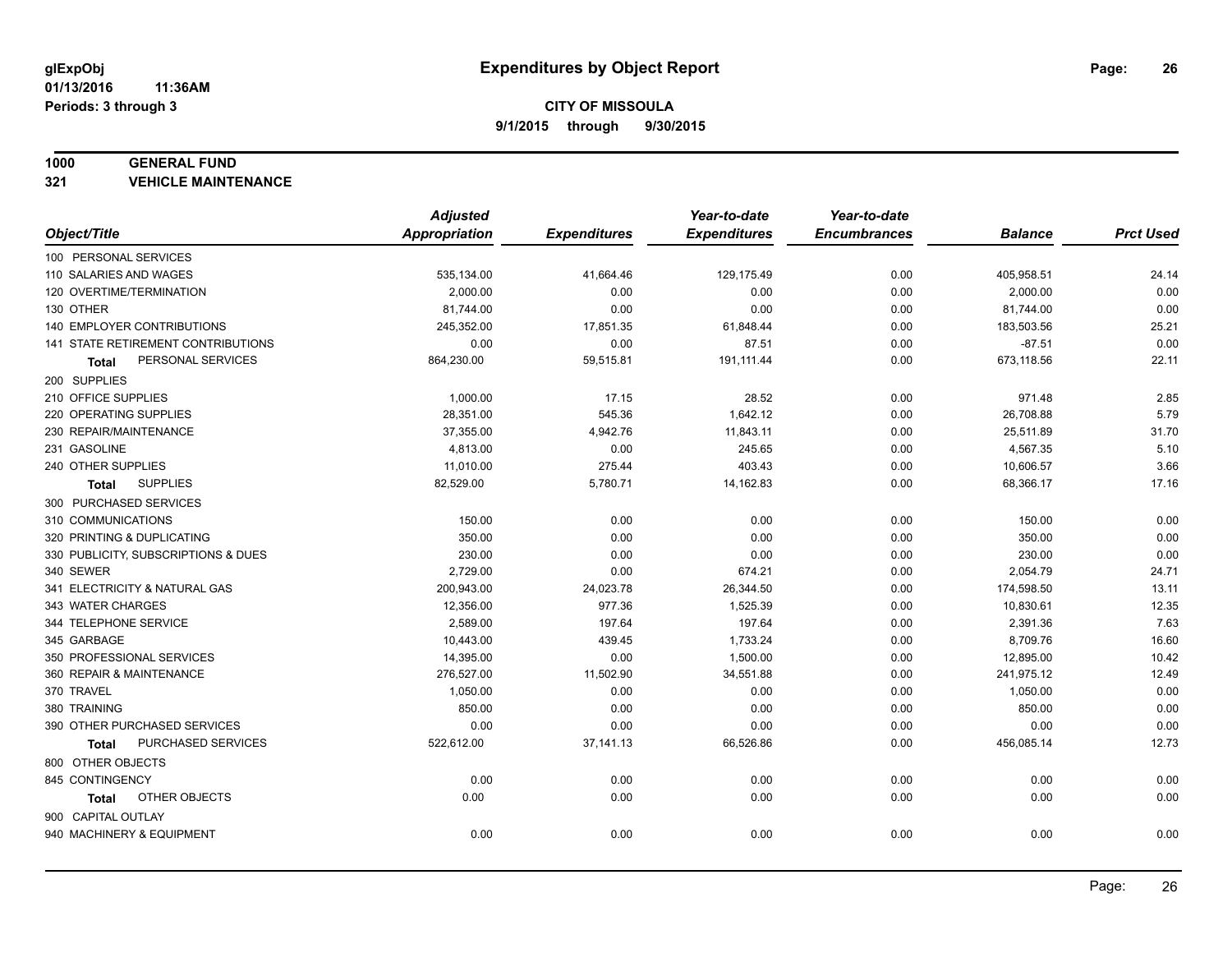#### **01/13/2016 11:36AM Periods: 3 through 3**

## **CITY OF MISSOULA 9/1/2015 through 9/30/2015**

# **1000 GENERAL FUND**

**321 VEHICLE MAINTENANCE**

| Object/Title |                            | <b>Adjusted</b><br><b>Appropriation</b> | <b>Expenditures</b> | Year-to-date<br><b>Expenditures</b> | Year-to-date<br><b>Encumbrances</b> | <b>Balance</b> | <b>Prct Used</b> |
|--------------|----------------------------|-----------------------------------------|---------------------|-------------------------------------|-------------------------------------|----------------|------------------|
| Total        | CAPITAL OUTLAY             | 0.00                                    | 0.00                | 0.00                                | 0.00                                | 0.00           | 0.00             |
| <b>Total</b> | <b>VEHICLE MAINTENANCE</b> | 1,469,371.00                            | 102,437.65          | 271,801.13                          | 0.00                                | ,197,569.87    | 18.50            |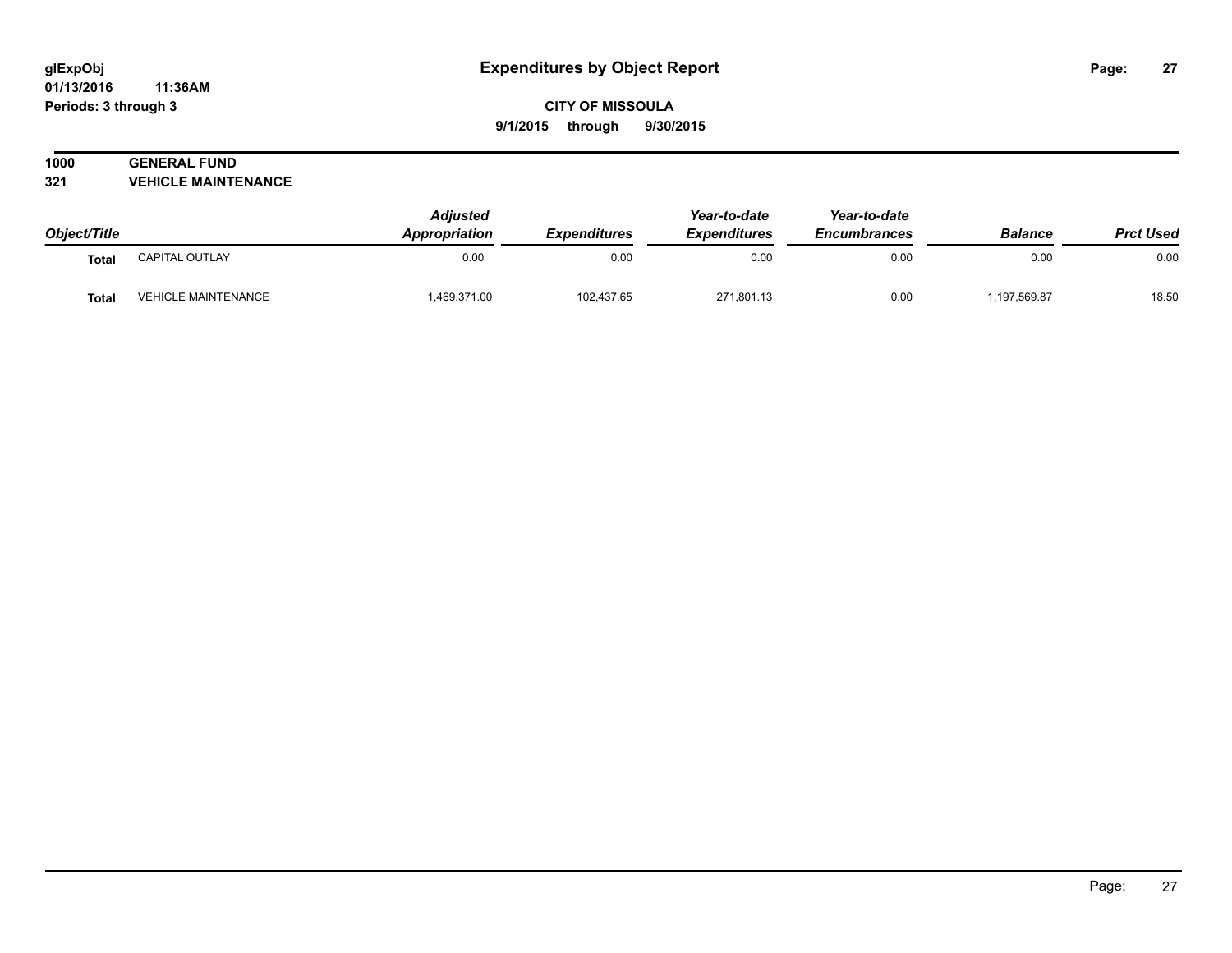# **1000 GENERAL FUND**

**340 CEMETERY**

|                                           | <b>Adjusted</b>      |                     | Year-to-date        | Year-to-date        |                |                  |
|-------------------------------------------|----------------------|---------------------|---------------------|---------------------|----------------|------------------|
| Object/Title                              | <b>Appropriation</b> | <b>Expenditures</b> | <b>Expenditures</b> | <b>Encumbrances</b> | <b>Balance</b> | <b>Prct Used</b> |
| 100 PERSONAL SERVICES                     |                      |                     |                     |                     |                |                  |
| 110 SALARIES AND WAGES                    | 356,031.00           | 28,801.30           | 84,615.20           | 0.00                | 271,415.80     | 23.77            |
| 120 OVERTIME/TERMINATION                  | 5,000.00             | 330.49              | 1,075.12            | 0.00                | 3,924.88       | 21.50            |
| <b>140 EMPLOYER CONTRIBUTIONS</b>         | 158,798.00           | 12,756.23           | 43,438.99           | 0.00                | 115,359.01     | 27.35            |
| 141 STATE RETIREMENT CONTRIBUTIONS        | 0.00                 | 0.00                | 55.82               | 0.00                | $-55.82$       | 0.00             |
| PERSONAL SERVICES<br>Total                | 519,829.00           | 41,888.02           | 129,185.13          | 0.00                | 390,643.87     | 24.85            |
| 200 SUPPLIES                              |                      |                     |                     |                     |                |                  |
| 210 OFFICE SUPPLIES                       | 2,770.00             | 57.00               | 73.40               | 0.00                | 2,696.60       | 2.65             |
| 220 OPERATING SUPPLIES                    | 35,802.00            | 0.00                | 3,417.23            | 0.00                | 32,384.77      | 9.54             |
| 230 REPAIR/MAINTENANCE                    | 20,120.00            | 1,879.70            | 9,115.49            | 0.00                | 11,004.51      | 45.31            |
| 231 GASOLINE                              | 14,398.00            | 954.00              | 1,876.30            | 0.00                | 12,521.70      | 13.03            |
| 240 OTHER SUPPLIES                        | 0.00                 | 0.00                | 0.00                | 0.00                | 0.00           | 0.00             |
| 250 SUPPLIES FOR RESALE                   | 0.00                 | 0.00                | 0.00                | 0.00                | 0.00           | 0.00             |
| <b>SUPPLIES</b><br>Total                  | 73,090.00            | 2,890.70            | 14,482.42           | 0.00                | 58,607.58      | 19.81            |
| 300 PURCHASED SERVICES                    |                      |                     |                     |                     |                |                  |
| 310 COMMUNICATIONS                        | 1,933.00             | 47.15               | 255.95              | 0.00                | 1,677.05       | 13.24            |
| 320 PRINTING & DUPLICATING                | 775.00               | 0.00                | 0.00                | 0.00                | 775.00         | 0.00             |
| 330 PUBLICITY, SUBSCRIPTIONS & DUES       | 813.00               | 248.74              | 248.74              | 0.00                | 564.26         | 30.60            |
| 341 ELECTRICITY & NATURAL GAS             | 17,865.00            | 1,906.81            | 4,240.72            | 0.00                | 13,624.28      | 23.74            |
| 343 WATER CHARGES                         | 1,082.00             | 85.39               | 170.78              | 0.00                | 911.22         | 15.78            |
| 344 TELEPHONE SERVICE                     | 2,400.00             | 148.75              | 299.03              | 0.00                | 2,100.97       | 12.46            |
| 345 GARBAGE                               | 1,070.00             | 78.80               | 236.40              | 0.00                | 833.60         | 22.09            |
| 350 PROFESSIONAL SERVICES                 | 1,000.00             | 0.00                | 0.00                | 0.00                | 1,000.00       | 0.00             |
| 360 REPAIR & MAINTENANCE                  | 3,700.00             | 16.67               | 658.72              | 0.00                | 3,041.28       | 17.80            |
| 370 TRAVEL                                | 500.00               | 0.00                | 0.00                | 0.00                | 500.00         | 0.00             |
| 380 TRAINING                              | 1,006.00             | 77.33               | 117.33              | 0.00                | 888.67         | 11.66            |
| 390 OTHER PURCHASED SERVICES              | 3,342.00             | 257.25              | 664.20              | 0.00                | 2,677.80       | 19.87            |
| PURCHASED SERVICES<br><b>Total</b>        | 35,486.00            | 2,866.89            | 6,891.87            | 0.00                | 28,594.13      | 19.42            |
| 400 BUILDING MATERIALS                    |                      |                     |                     |                     |                |                  |
| <b>400 BUILDING MATERIALS</b>             | 0.00                 | 0.00                | 0.00                | 0.00                | 0.00           | 0.00             |
| <b>BUILDING MATERIALS</b><br><b>Total</b> | 0.00                 | 0.00                | 0.00                | 0.00                | 0.00           | 0.00             |
| 500 FIXED CHARGES                         |                      |                     |                     |                     |                |                  |
| 500 FIXED CHARGES                         | 0.00                 | 0.00                | 0.00                | 0.00                | 0.00           | 0.00             |
| 530 EQUIPMENT RENTAL                      | 500.00               | 10.50               | 21.00               | 0.00                | 479.00         | 4.20             |
|                                           |                      |                     |                     |                     |                |                  |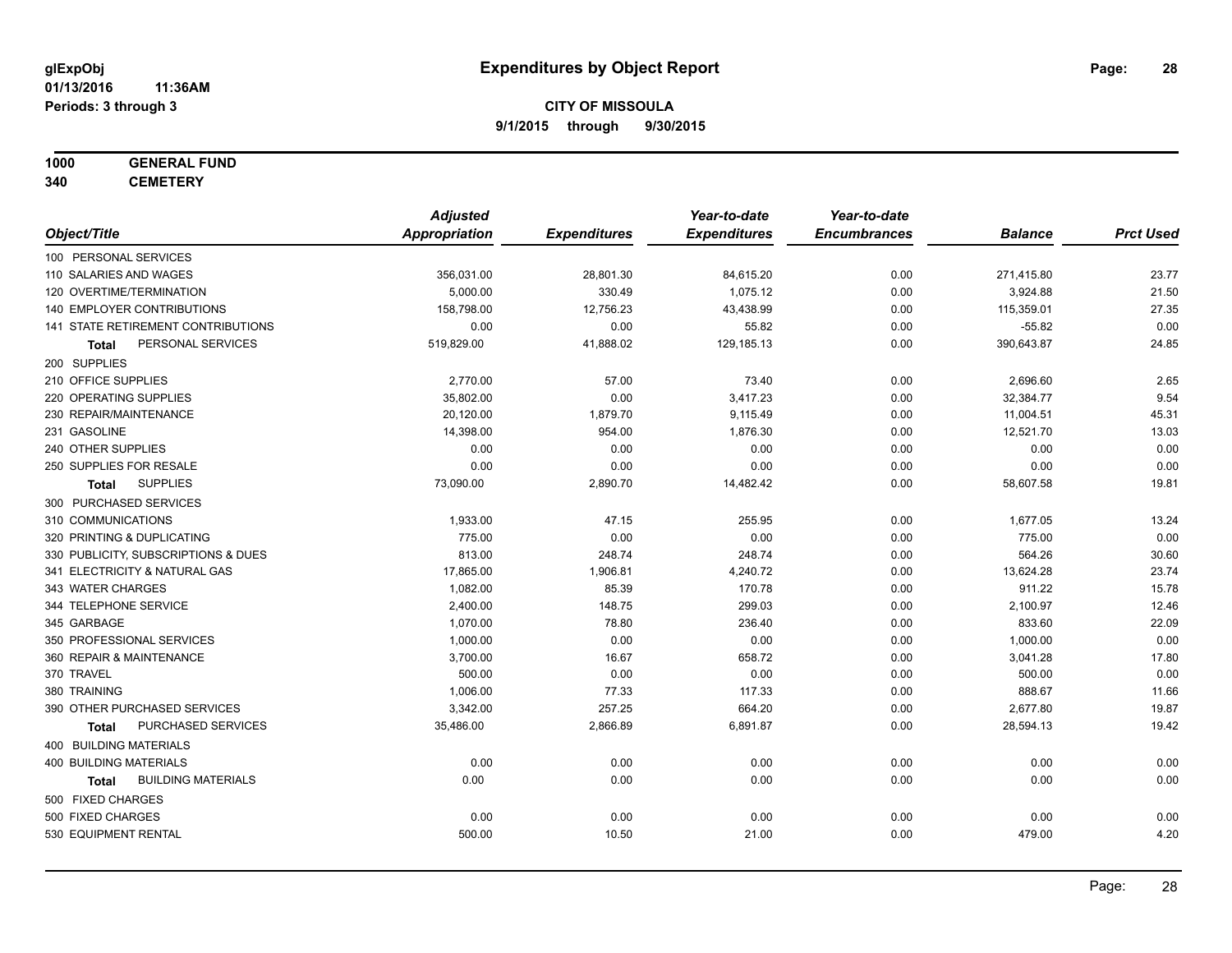**1000 GENERAL FUND**

**340 CEMETERY**

|                    |                           | <b>Adjusted</b> |                     | Year-to-date        | Year-to-date        |                |                  |
|--------------------|---------------------------|-----------------|---------------------|---------------------|---------------------|----------------|------------------|
| Object/Title       |                           | Appropriation   | <b>Expenditures</b> | <b>Expenditures</b> | <b>Encumbrances</b> | <b>Balance</b> | <b>Prct Used</b> |
| <b>Total</b>       | <b>FIXED CHARGES</b>      | 500.00          | 10.50               | 21.00               | 0.00                | 479.00         | 4.20             |
| 800 OTHER OBJECTS  |                           |                 |                     |                     |                     |                |                  |
| 845 CONTINGENCY    |                           | 8,185.00        | 1,448.00            | 1,448.00            | 0.00                | 6,737.00       | 17.69            |
| 850 SALARY SAVINGS |                           | $-3.479.00$     | 0.00                | 0.00                | 0.00                | $-3.479.00$    | 0.00             |
| <b>Total</b>       | OTHER OBJECTS             | 4,706.00        | 1,448.00            | 1,448.00            | 0.00                | 3,258.00       | 30.77            |
| 900 CAPITAL OUTLAY |                           |                 |                     |                     |                     |                |                  |
| 920 BUILDINGS      |                           | 0.00            | 0.00                | 0.00                | 0.00                | 0.00           | 0.00             |
| 930 IMPROVEMENTS   |                           | 0.00            | 0.00                | 0.00                | 0.00                | 0.00           | 0.00             |
|                    | 940 MACHINERY & EQUIPMENT | 0.00            | 0.00                | 0.00                | 0.00                | 0.00           | 0.00             |
| <b>Total</b>       | <b>CAPITAL OUTLAY</b>     | 0.00            | 0.00                | 0.00                | 0.00                | 0.00           | 0.00             |
| <b>Total</b>       | <b>CEMETERY</b>           | 633.611.00      | 49,104.11           | 152.028.42          | 0.00                | 481,582.58     | 23.99            |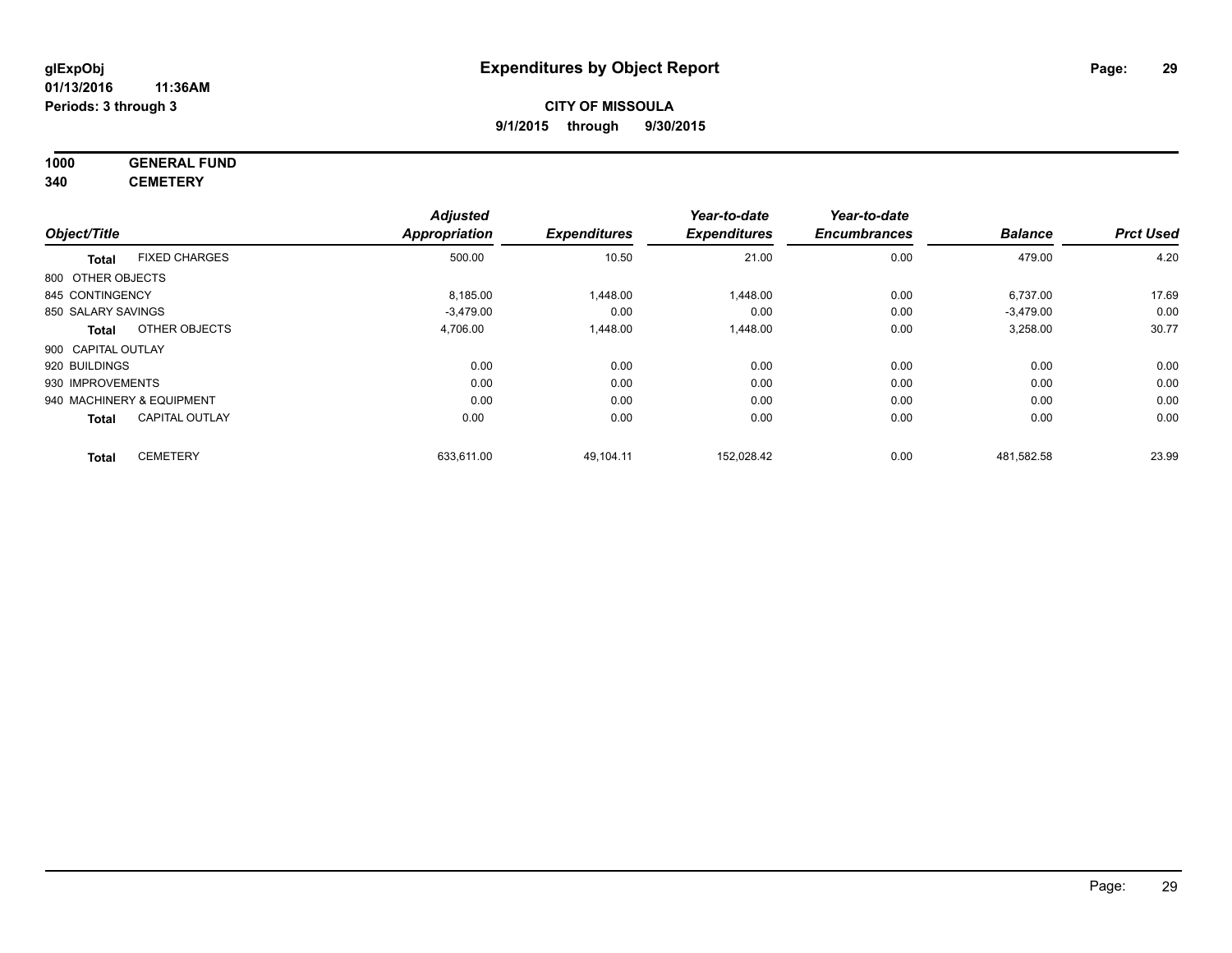#### **1000 GENERAL FUND**

**370 PARKS & RECREATION**

|                                           | <b>Adjusted</b> |                     | Year-to-date        | Year-to-date        |                |                  |
|-------------------------------------------|-----------------|---------------------|---------------------|---------------------|----------------|------------------|
| Object/Title                              | Appropriation   | <b>Expenditures</b> | <b>Expenditures</b> | <b>Encumbrances</b> | <b>Balance</b> | <b>Prct Used</b> |
| 100 PERSONAL SERVICES                     |                 |                     |                     |                     |                |                  |
| 110 SALARIES AND WAGES                    | 2,150,552.00    | 173,936.48          | 558,867.59          | 0.00                | 1,591,684.41   | 25.99            |
| 120 OVERTIME/TERMINATION                  | 7,000.00        | 6,585.89            | 9,991.52            | 0.00                | $-2,991.52$    | 142.74           |
| 130 OTHER                                 | 12,760.00       | 0.00                | 0.00                | 0.00                | 12,760.00      | 0.00             |
| 140 EMPLOYER CONTRIBUTIONS                | 779,687.00      | 65,659.16           | 220,030.19          | 0.00                | 559,656.81     | 28.22            |
| <b>141 STATE RETIREMENT CONTRIBUTIONS</b> | 0.00            | 0.00                | 384.93              | 0.00                | $-384.93$      | 0.00             |
| PERSONAL SERVICES<br>Total                | 2,949,999.00    | 246,181.53          | 789,274.23          | 0.00                | 2,160,724.77   | 26.76            |
| 200 SUPPLIES                              |                 |                     |                     |                     |                |                  |
| 210 OFFICE SUPPLIES                       | 5,465.00        | 509.06              | 959.36              | 0.00                | 4,505.64       | 17.55            |
| 220 OPERATING SUPPLIES                    | 87,106.00       | 10,425.25           | 26,938.00           | 0.00                | 60,168.00      | 30.93            |
| 230 REPAIR/MAINTENANCE                    | 68,649.00       | 5,731.15            | 12,028.47           | 0.00                | 56,620.53      | 17.52            |
| 231 GASOLINE                              | 79,836.00       | 10,525.62           | 10,525.62           | 0.00                | 69,310.38      | 13.18            |
| 240 OTHER SUPPLIES                        | 0.00            | 0.00                | 0.00                | 0.00                | 0.00           | 0.00             |
| <b>SUPPLIES</b><br>Total                  | 241,056.00      | 27,191.08           | 50,451.45           | 0.00                | 190,604.55     | 20.93            |
| 300 PURCHASED SERVICES                    |                 |                     |                     |                     |                |                  |
| 310 COMMUNICATIONS                        | 4,368.00        | 325.13              | 805.46              | 0.00                | 3,562.54       | 18.44            |
| 320 PRINTING & DUPLICATING                | 8,700.00        | 599.00              | 623.00              | 0.00                | 8,077.00       | 7.16             |
| 330 PUBLICITY, SUBSCRIPTIONS & DUES       | 9,140.00        | 121.00              | 394.03              | 0.00                | 8,745.97       | 4.31             |
| 340 SEWER                                 | 2,154.00        | 0.00                | 983.50              | 0.00                | 1,170.50       | 45.66            |
| 341 ELECTRICITY & NATURAL GAS             | 105,462.00      | 0.00                | 5,939.27            | 0.00                | 99,522.73      | 5.63             |
| 343 WATER CHARGES                         | 156,800.00      | 89,694.44           | 89,694.44           | 0.00                | 67,105.56      | 57.20            |
| 344 TELEPHONE SERVICE                     | 20,021.00       | 1,264.63            | 2,819.86            | 0.00                | 17,201.14      | 14.08            |
| 345 GARBAGE                               | 28,283.00       | 3,422.84            | 10,232.42           | 0.00                | 18,050.58      | 36.18            |
| 350 PROFESSIONAL SERVICES                 | 52,761.00       | 1,466.26            | 2,397.81            | 0.00                | 50,363.19      | 4.54             |
| 360 REPAIR & MAINTENANCE                  | 43,516.00       | 1,113.37            | 3,680.92            | 0.00                | 39,835.08      | 8.46             |
| 370 TRAVEL                                | 6,194.00        | 11.00               | 11.00               | 0.00                | 6,183.00       | 0.18             |
| 380 TRAINING                              | 5,236.00        | 875.00              | 2,230.00            | 0.00                | 3,006.00       | 42.59            |
| 390 OTHER PURCHASED SERVICES              | 23,499.00       | 1,269.89            | 2,677.64            | 0.00                | 20,821.36      | 11.39            |
| PURCHASED SERVICES<br>Total               | 466,134.00      | 100,162.56          | 122,489.35          | 0.00                | 343,644.65     | 26.28            |
| 800 OTHER OBJECTS                         |                 |                     |                     |                     |                |                  |
| 820 TRANSFERS TO OTHER FUNDS              | 10,000.00       | 0.00                | 0.00                | 0.00                | 10,000.00      | 0.00             |
| OTHER OBJECTS<br>Total                    | 10,000.00       | 0.00                | 0.00                | 0.00                | 10,000.00      | 0.00             |
| 900 CAPITAL OUTLAY                        |                 |                     |                     |                     |                |                  |
| 930 IMPROVEMENTS                          | 0.00            | 0.00                | 0.00                | 0.00                | 0.00           | 0.00             |
|                                           |                 |                     |                     |                     |                |                  |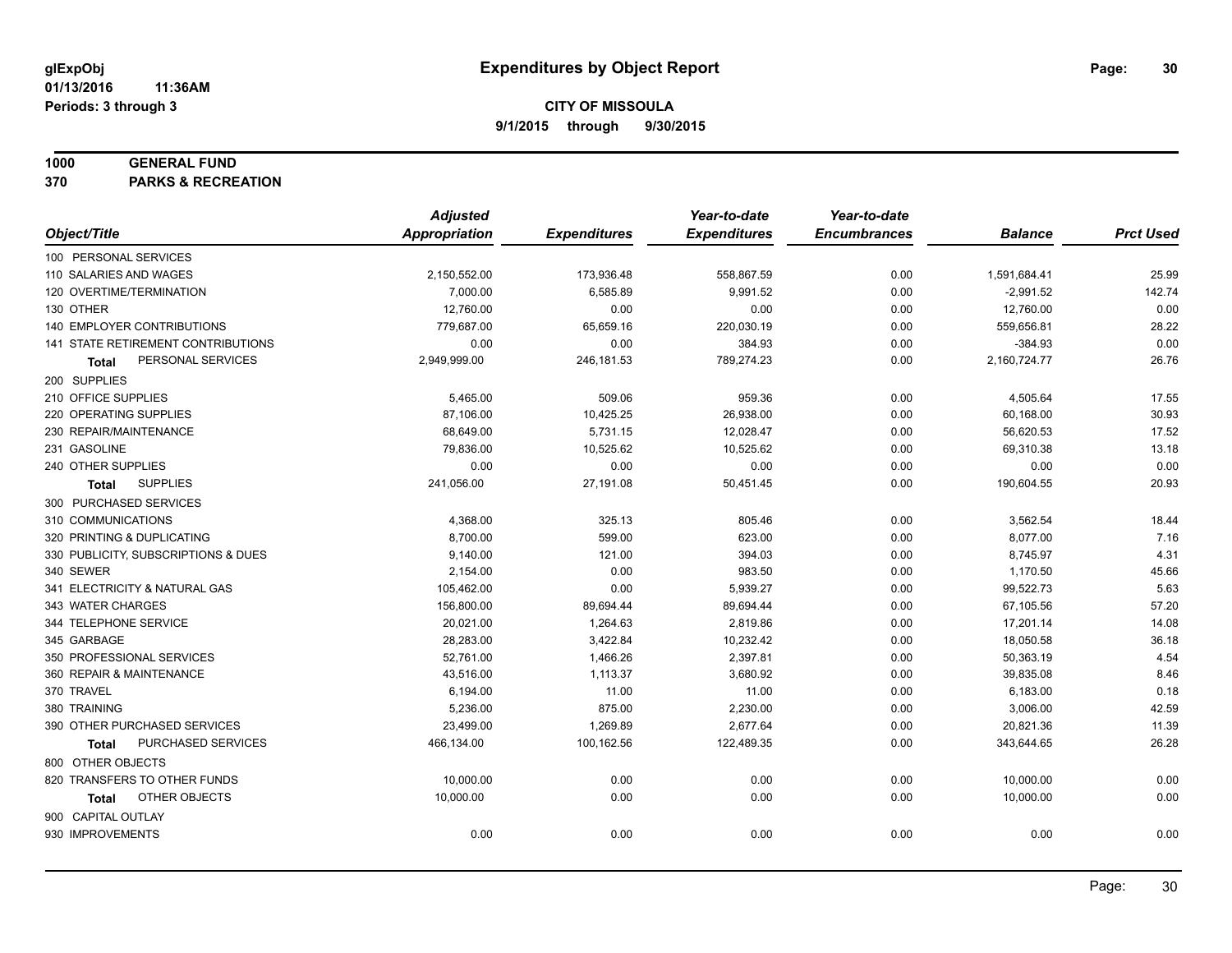#### **01/13/2016 11:36AM Periods: 3 through 3**

## **CITY OF MISSOULA 9/1/2015 through 9/30/2015**

# **1000 GENERAL FUND**

**370 PARKS & RECREATION**

| Object/Title |                               | <b>Adjusted</b><br>Appropriation | <i><b>Expenditures</b></i> | Year-to-date<br><b>Expenditures</b> | Year-to-date<br><b>Encumbrances</b> | <b>Balance</b> | <b>Prct Used</b> |
|--------------|-------------------------------|----------------------------------|----------------------------|-------------------------------------|-------------------------------------|----------------|------------------|
|              | 940 MACHINERY & EQUIPMENT     | 0.00                             | 0.00                       | 0.00                                | 0.00                                | 0.00           | 0.00             |
| <b>Total</b> | <b>CAPITAL OUTLAY</b>         | 0.00                             | 0.00                       | 0.00                                | 0.00                                | 0.00           | 0.00             |
| <b>Total</b> | <b>PARKS &amp; RECREATION</b> | 3,667,189.00                     | 373.535.17                 | 962.215.03                          | 0.00                                | 2,704,973.97   | 26.24            |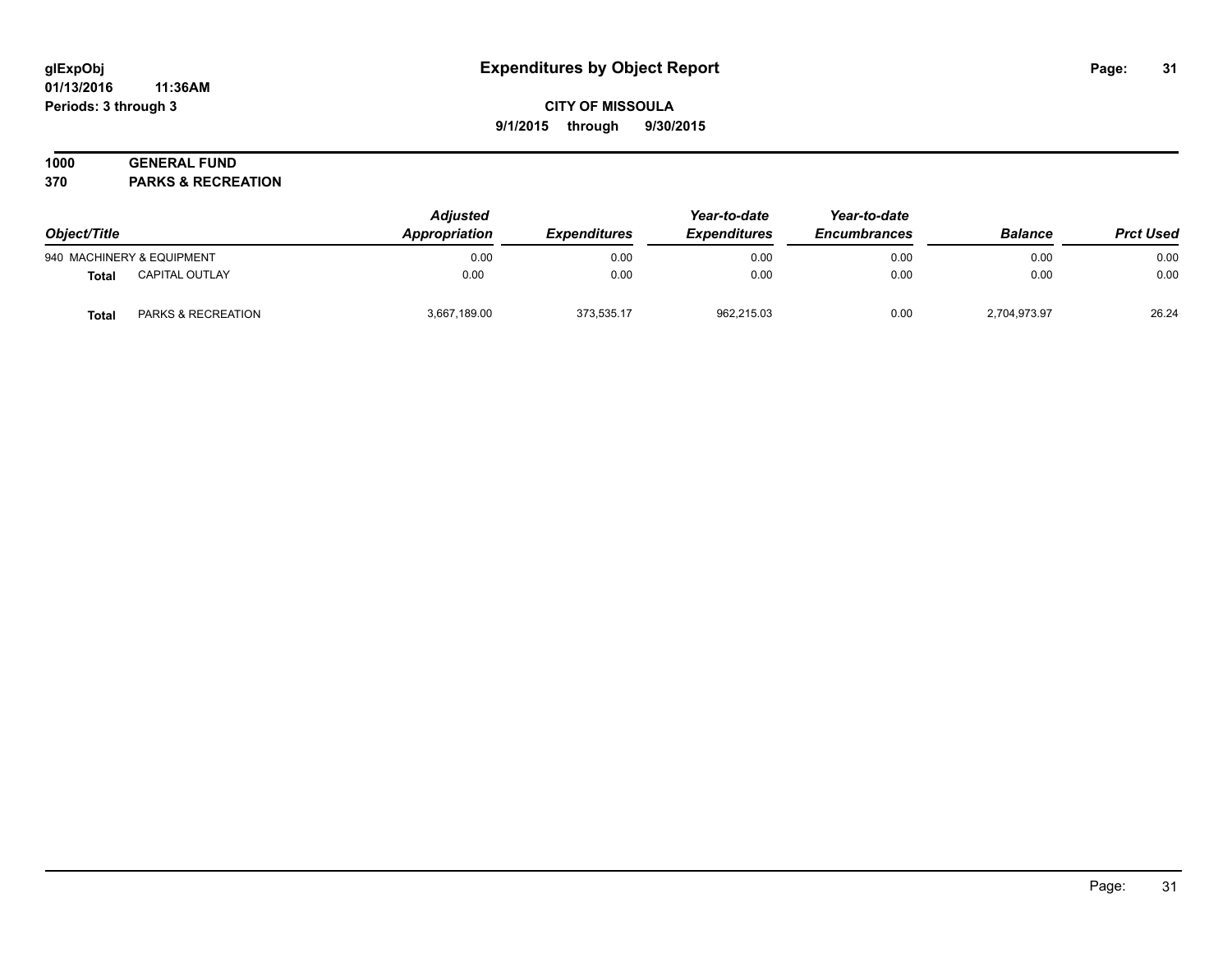#### **1000 GENERAL FUND**

**390 NON-DEPARTMENTAL**

|                                           | <b>Adjusted</b>      |                     | Year-to-date        | Year-to-date        |                |                  |
|-------------------------------------------|----------------------|---------------------|---------------------|---------------------|----------------|------------------|
| Object/Title                              | <b>Appropriation</b> | <b>Expenditures</b> | <b>Expenditures</b> | <b>Encumbrances</b> | <b>Balance</b> | <b>Prct Used</b> |
| 100 PERSONAL SERVICES                     |                      |                     |                     |                     |                |                  |
| 110 SALARIES AND WAGES                    | 337,171.00           | 0.00                | 0.00                | 0.00                | 337,171.00     | 0.00             |
| 120 OVERTIME/TERMINATION                  | 25,000.00            | 0.00                | 0.00                | 0.00                | 25,000.00      | 0.00             |
| 130 OTHER                                 | 12,000.00            | 0.00                | 0.00                | 0.00                | 12,000.00      | 0.00             |
| 140 EMPLOYER CONTRIBUTIONS                | $-104,213.00$        | $-2.55$             | $-7.45$             | 0.00                | $-104,205.55$  | 0.01             |
| PERSONAL SERVICES<br>Total                | 269,958.00           | $-2.55$             | $-7.45$             | 0.00                | 269,965.45     | 0.00             |
| 200 SUPPLIES                              |                      |                     |                     |                     |                |                  |
| 220 OPERATING SUPPLIES                    | 0.00                 | 0.00                | 0.00                | 0.00                | 0.00           | 0.00             |
| 230 REPAIR/MAINTENANCE                    | 50,000.00            | 0.00                | 0.00                | 0.00                | 50,000.00      | 0.00             |
| 231 GASOLINE                              | 0.00                 | 0.00                | 0.00                | 0.00                | 0.00           | 0.00             |
| 240 OTHER SUPPLIES                        | 37,625.00            | 0.00                | 5,600.75            | 0.00                | 32,024.25      | 14.89            |
| <b>SUPPLIES</b><br>Total                  | 87,625.00            | 0.00                | 5,600.75            | 0.00                | 82,024.25      | 6.39             |
| 300 PURCHASED SERVICES                    |                      |                     |                     |                     |                |                  |
| 310 COMMUNICATIONS                        | 0.00                 | 0.00                | 0.00                | 0.00                | 0.00           | 0.00             |
| 330 PUBLICITY, SUBSCRIPTIONS & DUES       | 0.00                 | 0.00                | 0.00                | 0.00                | 0.00           | 0.00             |
| 341 ELECTRICITY & NATURAL GAS             | 0.00                 | 0.00                | 0.00                | 0.00                | 0.00           | 0.00             |
| 350 PROFESSIONAL SERVICES                 | 0.00                 | $-10,806.77$        | 0.00                | 0.00                | 0.00           | 0.00             |
| 360 REPAIR & MAINTENANCE                  | 0.00                 | 0.00                | 0.00                | 0.00                | 0.00           | 0.00             |
| 390 OTHER PURCHASED SERVICES              | 0.00                 | 0.00                | 0.00                | 0.00                | 0.00           | 0.00             |
| PURCHASED SERVICES<br><b>Total</b>        | 0.00                 | $-10,806.77$        | 0.00                | 0.00                | 0.00           | 0.00             |
| 400 BUILDING MATERIALS                    |                      |                     |                     |                     |                |                  |
| 400 BUILDING MATERIALS                    | 0.00                 | 0.00                | 0.00                | 0.00                | 0.00           | 0.00             |
| <b>BUILDING MATERIALS</b><br><b>Total</b> | 0.00                 | 0.00                | 0.00                | 0.00                | 0.00           | 0.00             |
| 500 FIXED CHARGES                         |                      |                     |                     |                     |                |                  |
| 500 FIXED CHARGES                         | 1,029,863.00         | 18,515.93           | 649,190.07          | 0.00                | 380,672.93     | 63.04            |
| 550 MERCHANT SERVICE FEES                 | 29,700.00            | 0.00                | 0.00                | 0.00                | 29,700.00      | 0.00             |
| <b>FIXED CHARGES</b><br><b>Total</b>      | 1,059,563.00         | 18,515.93           | 649,190.07          | 0.00                | 410,372.93     | 61.27            |
| 600 DEBT SERVICE                          |                      |                     |                     |                     |                |                  |
| 610 PRINCIPAL                             | 516,327.00           | 0.00                | 251,369.56          | 0.00                | 264,957.44     | 48.68            |
| 620 INTEREST / SERVICE FEES               | 18,247.00            | 0.00                | 7,562.10            | 0.00                | 10,684.90      | 41.44            |
| <b>DEBT SERVICE</b><br><b>Total</b>       | 534,574.00           | 0.00                | 258,931.66          | 0.00                | 275,642.34     | 48.44            |
| 700 GRANTS & CONTRIBUTIONS                |                      |                     |                     |                     |                |                  |
| 700 GRANTS & CONTRIBUTIONS                | 2,257,325.00         | 50,685.77           | 195,060.93          | 0.00                | 2,062,264.07   | 8.64             |
|                                           |                      |                     |                     |                     |                |                  |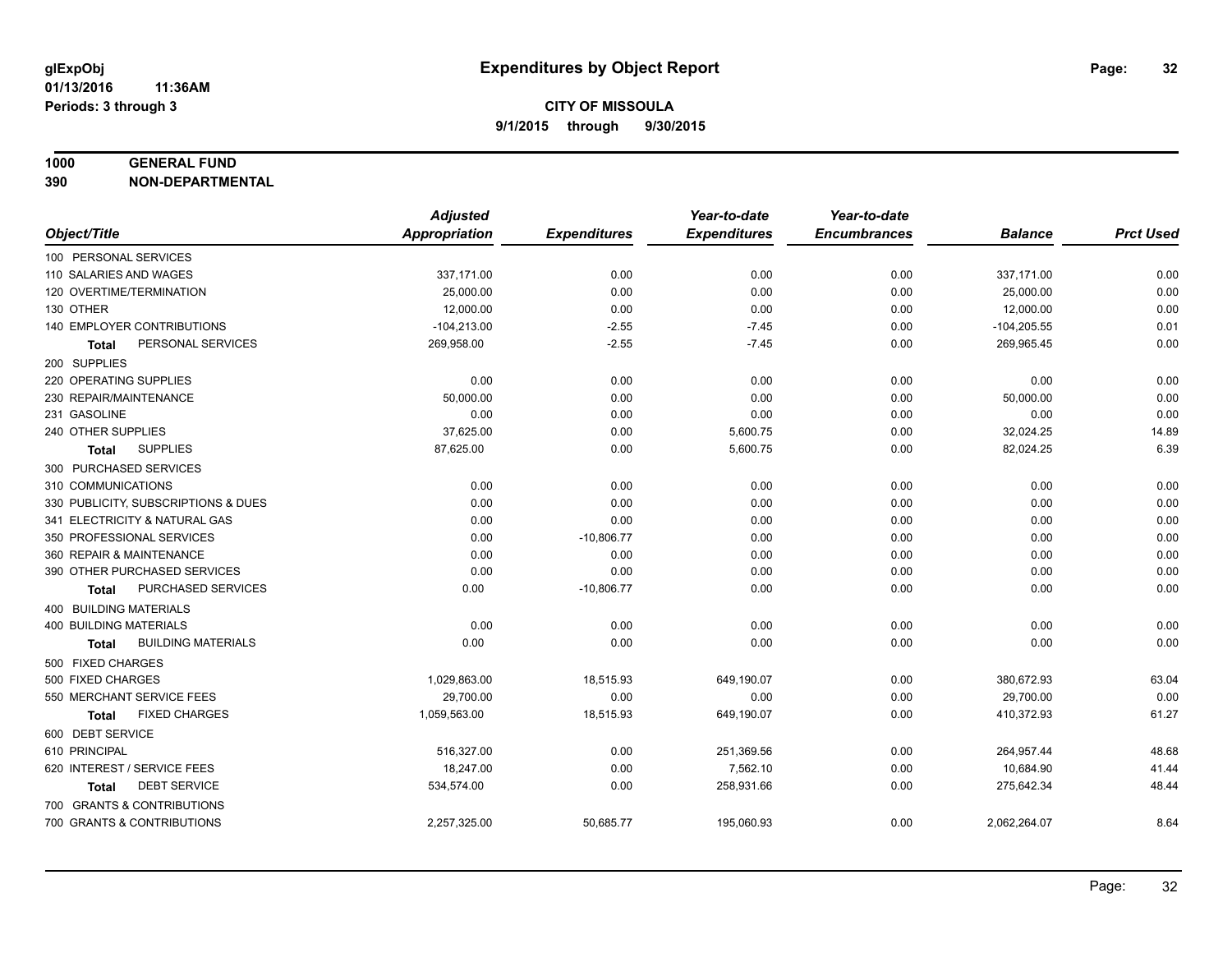#### **1000 GENERAL FUND**

**390 NON-DEPARTMENTAL**

|                    |                                   | <b>Adjusted</b>      |                     | Year-to-date        | Year-to-date        |                |                  |
|--------------------|-----------------------------------|----------------------|---------------------|---------------------|---------------------|----------------|------------------|
| Object/Title       |                                   | <b>Appropriation</b> | <b>Expenditures</b> | <b>Expenditures</b> | <b>Encumbrances</b> | <b>Balance</b> | <b>Prct Used</b> |
| <b>Total</b>       | <b>GRANTS &amp; CONTRIBUTIONS</b> | 2.257.325.00         | 50,685.77           | 195,060.93          | 0.00                | 2.062.264.07   | 8.64             |
| 800 OTHER OBJECTS  |                                   |                      |                     |                     |                     |                |                  |
|                    | 820 TRANSFERS TO OTHER FUNDS      | 1.735.565.00         | 116,926.57          | 135.773.59          | 0.00                | 1.599.791.41   | 7.82             |
| 845 CONTINGENCY    |                                   | 129.363.00           | 0.00                | 0.00                | 0.00                | 129.363.00     | 0.00             |
| <b>Total</b>       | OTHER OBJECTS                     | 1.864.928.00         | 116.926.57          | 135.773.59          | 0.00                | 1,729,154.41   | 7.28             |
| 900 CAPITAL OUTLAY |                                   |                      |                     |                     |                     |                |                  |
|                    | 940 MACHINERY & EQUIPMENT         | 0.00                 | 0.00                | 0.00                | 0.00                | 0.00           | 0.00             |
| <b>Total</b>       | <b>CAPITAL OUTLAY</b>             | 0.00                 | 0.00                | 0.00                | 0.00                | 0.00           | 0.00             |
| <b>Total</b>       | NON-DEPARTMENTAL                  | 6.073.973.00         | 175.318.95          | 1.244.549.55        | 0.00                | 4.829.423.45   | 20.49            |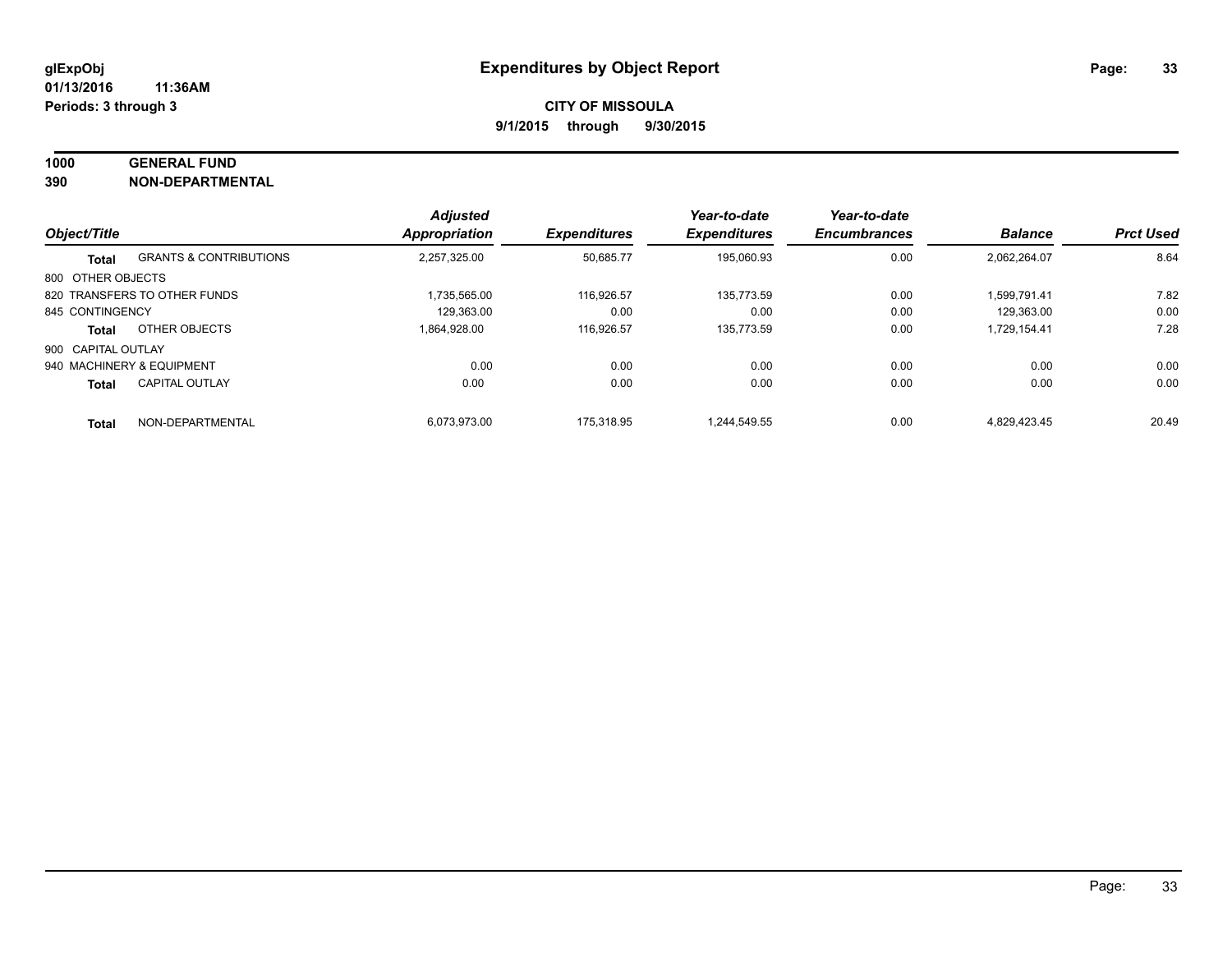**1000 GENERAL FUND**

|                                       | <b>Adjusted</b> |                     | Year-to-date        | Year-to-date        |                |                  |
|---------------------------------------|-----------------|---------------------|---------------------|---------------------|----------------|------------------|
| Object/Title                          | Appropriation   | <b>Expenditures</b> | <b>Expenditures</b> | <b>Encumbrances</b> | <b>Balance</b> | <b>Prct Used</b> |
| 100 PERSONAL SERVICES                 |                 |                     |                     |                     |                |                  |
| 110 SALARIES AND WAGES                | 25,918,984.00   | 1,859,032.53        | 5,504,942.65        | 0.00                | 20,414,041.35  | 21.24            |
| 115 SALARIES/HEALTH INSURANCE BENEFIT | 608,760.00      | 108,015.00          | 258,780.00          | 0.00                | 349,980.00     | 42.51            |
| 120 OVERTIME/TERMINATION              | 634,233.00      | 253,442.76          | 512,446.52          | 0.00                | 121,786.48     | 80.80            |
| 121 OUTSIDE HIRE OVERTIME             | 0.00            | 15,342.30           | 61,105.81           | 0.00                | $-61, 105.81$  | 0.00             |
| 122 COURT OVERTIME                    | 2,675.00        | 1,907.34            | 3,617.38            | 0.00                | $-942.38$      | 135.23           |
| 130 OTHER                             | 297,455.00      | 3,122.19            | 118,770.71          | 0.00                | 178,684.29     | 39.93            |
| 133 EDUCATION COMPENSATION            | 0.00            | 0.00                | 0.00                | 0.00                | 0.00           | 0.00             |
| 140 EMPLOYER CONTRIBUTIONS            | 10,836,370.00   | 626,805.09          | 2,024,704.61        | 0.00                | 8,811,665.39   | 18.68            |
| 141 STATE RETIREMENT CONTRIBUTIONS    | 1,774,326.00    | 0.00                | 644,452.11          | 0.00                | 1,129,873.89   | 36.32            |
| PERSONAL SERVICES<br>Total            | 40,072,803.00   | 2,867,667.21        | 9,128,819.79        | 0.00                | 30,943,983.21  | 22.78            |
| 200 SUPPLIES                          |                 |                     |                     |                     |                |                  |
| 210 OFFICE SUPPLIES                   | 88,242.00       | 4,241.48            | 12,075.79           | 0.00                | 76,166.21      | 13.68            |
| 220 OPERATING SUPPLIES                | 539,164.00      | 36,548.89           | 80,573.88           | 0.00                | 458,590.12     | 14.94            |
| 230 REPAIR/MAINTENANCE                | 435,674.00      | 28,749.61           | 61,321.46           | 0.00                | 374,352.54     | 14.08            |
| 231 GASOLINE                          | 574,514.00      | 30,098.49           | 66,330.03           | 0.00                | 508,183.97     | 11.55            |
| 240 OTHER SUPPLIES                    | 92,143.00       | 5,137.38            | 14,051.32           | 0.00                | 78,091.68      | 15.25            |
| 250 SUPPLIES FOR RESALE               | 0.00            | 0.00                | 0.00                | 0.00                | 0.00           | 0.00             |
| <b>SUPPLIES</b><br><b>Total</b>       | 1,729,737.00    | 104,775.85          | 234,352.48          | 0.00                | 1,495,384.52   | 13.55            |
| 300 PURCHASED SERVICES                |                 |                     |                     |                     |                |                  |
| 310 COMMUNICATIONS                    | 108,461.00      | 3,546.46            | 47,048.82           | 0.00                | 61,412.18      | 43.38            |
| 320 PRINTING & DUPLICATING            | 51,096.00       | 1,935.39            | 3,108.80            | 0.00                | 47,987.20      | 6.08             |
| 330 PUBLICITY, SUBSCRIPTIONS & DUES   | 113,969.00      | 3,571.80            | 43,080.75           | 0.00                | 70,888.25      | 37.80            |
| 340 SEWER                             | 6,277.00        | 0.00                | 2,209.29            | 0.00                | 4,067.71       | 35.20            |
| 341 ELECTRICITY & NATURAL GAS         | 526,939.00      | 59,414.75           | 77,818.63           | 0.00                | 449,120.37     | 14.77            |
| 343 WATER CHARGES                     | 191,915.00      | 92,829.55           | 98,712.07           | 0.00                | 93,202.93      | 51.44            |
| 344 TELEPHONE SERVICE                 | 253,942.00      | 13,101.07           | 35,875.53           | 0.00                | 218,066.47     | 14.13            |
| 345 GARBAGE                           | 52,995.00       | 4,911.44            | 14,106.56           | 0.00                | 38,888.44      | 26.62            |
| 350 PROFESSIONAL SERVICES             | 741,201.00      | 7,550.37            | 38,490.01           | 0.00                | 702,710.99     | 5.19             |
| 360 REPAIR & MAINTENANCE              | 892,939.00      | 47,144.37           | 167,981.52          | 0.00                | 724,957.48     | 18.81            |
| 370 TRAVEL                            | 118,139.00      | 8,859.55            | 18,753.16           | 0.00                | 99,385.84      | 15.87            |
| 380 TRAINING                          | 124,343.00      | 16,281.51           | 30,010.01           | 0.00                | 94,332.99      | 24.13            |
| 390 OTHER PURCHASED SERVICES          | 330,528.00      | 3,041.17            | 6,903.03            | 0.00                | 323,624.97     | 2.09             |
| PURCHASED SERVICES<br>Total           | 3,512,744.00    | 262,187.43          | 584,098.18          | 0.00                | 2,928,645.82   | 16.63            |
| 400 BUILDING MATERIALS                |                 |                     |                     |                     |                |                  |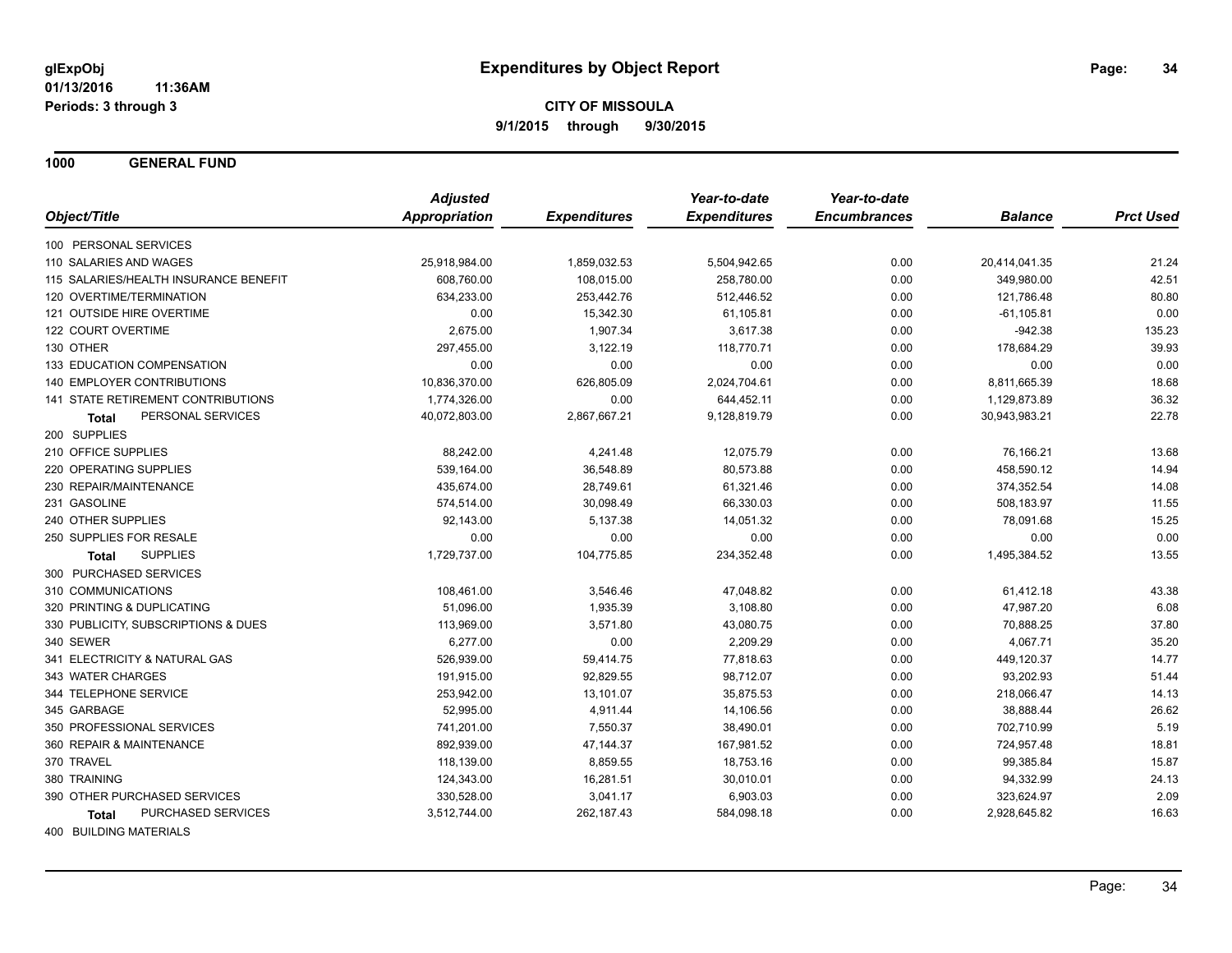**1000 GENERAL FUND**

|                                                   | <b>Adjusted</b>      |                     | Year-to-date        | Year-to-date        |                |                  |
|---------------------------------------------------|----------------------|---------------------|---------------------|---------------------|----------------|------------------|
| Object/Title                                      | <b>Appropriation</b> | <b>Expenditures</b> | <b>Expenditures</b> | <b>Encumbrances</b> | <b>Balance</b> | <b>Prct Used</b> |
| <b>400 BUILDING MATERIALS</b>                     | 46,285.00            | 0.00                | 0.00                | 0.00                | 46,285.00      | 0.00             |
| <b>BUILDING MATERIALS</b><br><b>Total</b>         | 46,285.00            | 0.00                | 0.00                | 0.00                | 46,285.00      | 0.00             |
| 500 FIXED CHARGES                                 |                      |                     |                     |                     |                |                  |
| 500 FIXED CHARGES                                 | 1,152,325.00         | 30,046.89           | 673,065.29          | 0.00                | 479,259.71     | 58.41            |
| 530 EQUIPMENT RENTAL                              | 726.00               | 10.50               | 21.00               | 0.00                | 705.00         | 2.89             |
| 550 MERCHANT SERVICE FEES                         | 29,700.00            | 1,646.09            | 1,646.09            | 0.00                | 28,053.91      | 5.54             |
| <b>FIXED CHARGES</b><br><b>Total</b>              | 1,182,751.00         | 31,703.48           | 674,732.38          | 0.00                | 508,018.62     | 57.05            |
| 600 DEBT SERVICE                                  |                      |                     |                     |                     |                |                  |
| 610 PRINCIPAL                                     | 516,327.00           | 0.00                | 251,369.56          | 0.00                | 264,957.44     | 48.68            |
| 620 INTEREST / SERVICE FEES                       | 18.247.00            | 0.00                | 7,562.10            | 0.00                | 10,684.90      | 41.44            |
| <b>DEBT SERVICE</b><br><b>Total</b>               | 534,574.00           | 0.00                | 258,931.66          | 0.00                | 275,642.34     | 48.44            |
| 700 GRANTS & CONTRIBUTIONS                        |                      |                     |                     |                     |                |                  |
| 700 GRANTS & CONTRIBUTIONS                        | 2,390,580.00         | 54,152.61           | 200,718.17          | 0.00                | 2,189,861.83   | 8.40             |
| 780 INTERGOVERNMENTAL TRANSFER                    | 0.00                 | 0.00                | 0.00                | 0.00                | 0.00           | 0.00             |
| <b>GRANTS &amp; CONTRIBUTIONS</b><br><b>Total</b> | 2,390,580.00         | 54,152.61           | 200,718.17          | 0.00                | 2,189,861.83   | 8.40             |
| 800 OTHER OBJECTS                                 |                      |                     |                     |                     |                |                  |
| 820 TRANSFERS TO OTHER FUNDS                      | 1,911,385.00         | 116,926.57          | 135,773.59          | 0.00                | 1,775,611.41   | 7.10             |
| 845 CONTINGENCY                                   | 137,548.00           | 1,448.00            | 1,448.00            | 0.00                | 136,100.00     | 1.05             |
| 850 SALARY SAVINGS                                | $-154,023.00$        | 0.00                | 0.00                | 0.00                | $-154,023.00$  | 0.00             |
| <b>OTHER OBJECTS</b><br><b>Total</b>              | 1,894,910.00         | 118,374.57          | 137,221.59          | 0.00                | 1,757,688.41   | 7.24             |
| 900 CAPITAL OUTLAY                                |                      |                     |                     |                     |                |                  |
| 920 BUILDINGS                                     | 0.00                 | 0.00                | 0.00                | 0.00                | 0.00           | 0.00             |
| 930 IMPROVEMENTS                                  | 197,705.00           | 32,083.88           | 32,683.88           | 0.00                | 165,021.12     | 16.53            |
| 940 MACHINERY & EQUIPMENT                         | 0.00                 | 0.00                | 0.00                | 0.00                | 0.00           | 0.00             |
| CAPITAL OUTLAY<br><b>Total</b>                    | 197,705.00           | 32,083.88           | 32,683.88           | 0.00                | 165,021.12     | 16.53            |
| <b>GENERAL FUND</b><br><b>Total</b>               | 51,562,089.00        | 3,470,945.03        | 11,251,558.13       | 0.00                | 40,310,530.87  | 21.82            |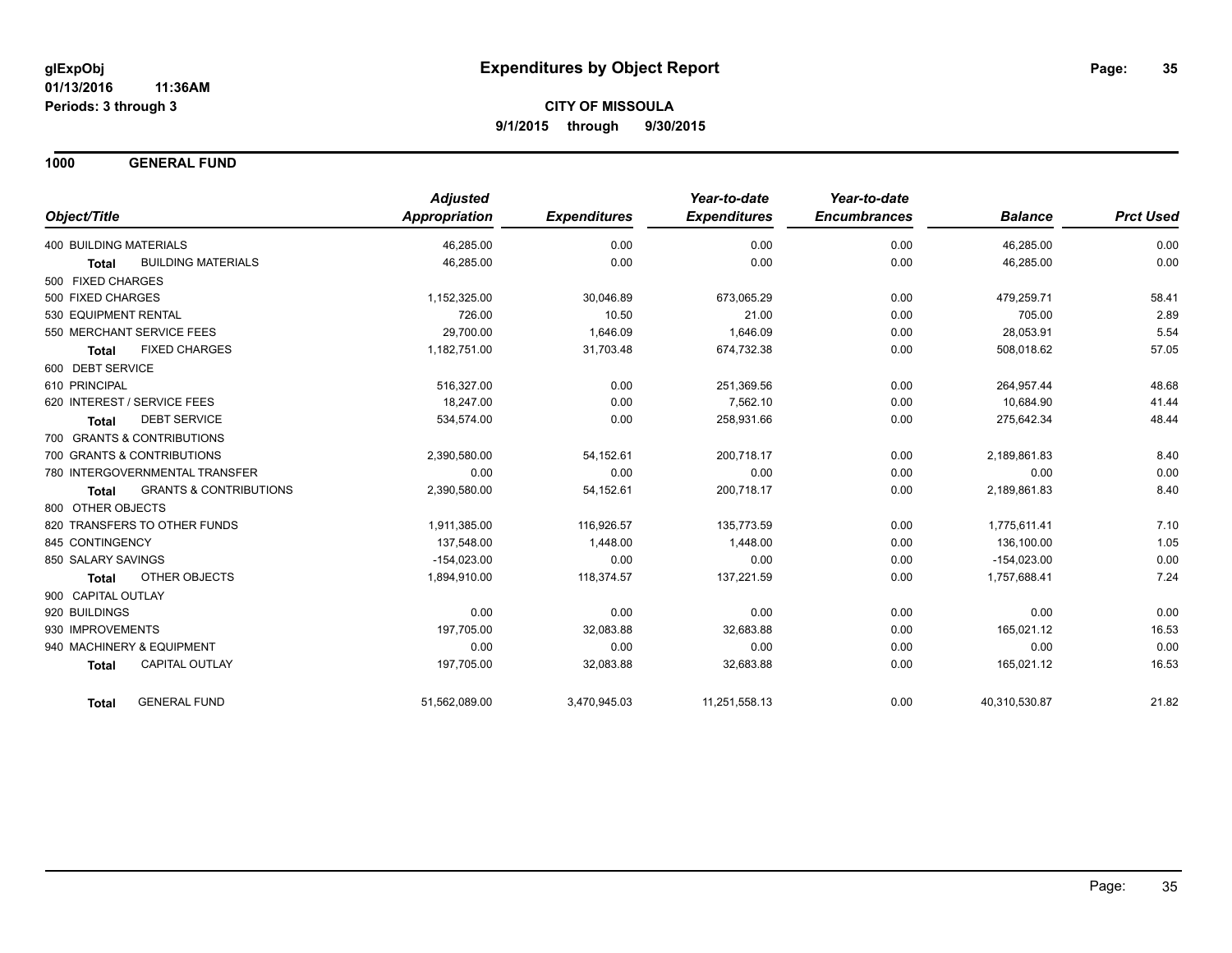#### **1211 PARK ACQUISITION & DEVELOPMENT**

**370 PARKS & RECREATION**

|                    |                              | <b>Adjusted</b>      |                     | Year-to-date        | Year-to-date        |                |                  |
|--------------------|------------------------------|----------------------|---------------------|---------------------|---------------------|----------------|------------------|
| Object/Title       |                              | <b>Appropriation</b> | <b>Expenditures</b> | <b>Expenditures</b> | <b>Encumbrances</b> | <b>Balance</b> | <b>Prct Used</b> |
| 200 SUPPLIES       |                              |                      |                     |                     |                     |                |                  |
|                    | 220 OPERATING SUPPLIES       | 10,000.00            | 0.00                | 0.00                | 0.00                | 10,000.00      | 0.00             |
| <b>Total</b>       | <b>SUPPLIES</b>              | 10,000.00            | 0.00                | 0.00                | 0.00                | 10,000.00      | 0.00             |
|                    | 300 PURCHASED SERVICES       |                      |                     |                     |                     |                |                  |
|                    | 350 PROFESSIONAL SERVICES    | 25,000.00            | 0.00                | 0.00                | 0.00                | 25,000.00      | 0.00             |
|                    | 360 REPAIR & MAINTENANCE     | 0.00                 | 0.00                | 0.00                | 0.00                | 0.00           | 0.00             |
|                    | 390 OTHER PURCHASED SERVICES | 10,000.00            | 0.00                | 0.00                | 0.00                | 10,000.00      | 0.00             |
| <b>Total</b>       | PURCHASED SERVICES           | 35,000.00            | 0.00                | 0.00                | 0.00                | 35,000.00      | 0.00             |
| 500 FIXED CHARGES  |                              |                      |                     |                     |                     |                |                  |
|                    | 550 MERCHANT SERVICE FEES    | 0.00                 | 0.00                | 0.00                | 0.00                | 0.00           | 0.00             |
| <b>Total</b>       | <b>FIXED CHARGES</b>         | 0.00                 | 0.00                | 0.00                | 0.00                | 0.00           | 0.00             |
| 800 OTHER OBJECTS  |                              |                      |                     |                     |                     |                |                  |
|                    | 820 TRANSFERS TO OTHER FUNDS | 0.00                 | 0.00                | 0.00                | 0.00                | 0.00           | 0.00             |
| Total              | OTHER OBJECTS                | 0.00                 | 0.00                | 0.00                | 0.00                | 0.00           | 0.00             |
| 900 CAPITAL OUTLAY |                              |                      |                     |                     |                     |                |                  |
| 930 IMPROVEMENTS   |                              | 168.578.00           | 0.00                | 0.00                | 0.00                | 168,578.00     | 0.00             |
| <b>Total</b>       | <b>CAPITAL OUTLAY</b>        | 168,578.00           | 0.00                | 0.00                | 0.00                | 168,578.00     | 0.00             |
| <b>Total</b>       | PARKS & RECREATION           | 213,578.00           | 0.00                | 0.00                | 0.00                | 213,578.00     | 0.00             |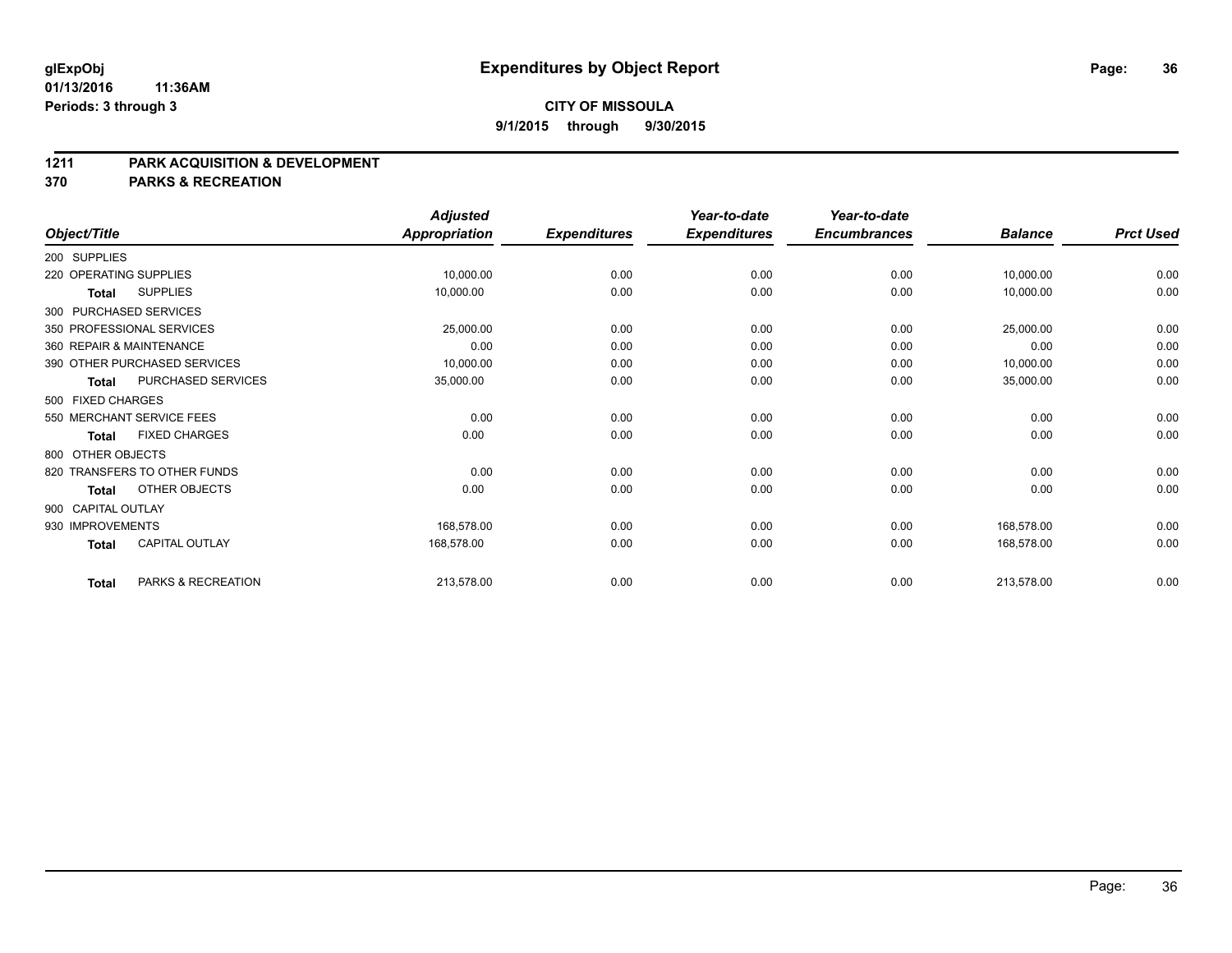### **1211 PARK ACQUISITION & DEVELOPMENT**

| Object/Title           |                                | <b>Adjusted</b><br><b>Appropriation</b> | <b>Expenditures</b> | Year-to-date<br><b>Expenditures</b> | Year-to-date<br><b>Encumbrances</b> | <b>Balance</b> | <b>Prct Used</b> |
|------------------------|--------------------------------|-----------------------------------------|---------------------|-------------------------------------|-------------------------------------|----------------|------------------|
|                        |                                |                                         |                     |                                     |                                     |                |                  |
| 200 SUPPLIES           |                                |                                         |                     |                                     |                                     |                |                  |
| 220 OPERATING SUPPLIES |                                | 10,000.00                               | 0.00                | 0.00                                | 0.00                                | 10,000.00      | 0.00             |
| Total                  | <b>SUPPLIES</b>                | 10,000.00                               | 0.00                | 0.00                                | 0.00                                | 10,000.00      | 0.00             |
|                        | 300 PURCHASED SERVICES         |                                         |                     |                                     |                                     |                |                  |
|                        | 350 PROFESSIONAL SERVICES      | 25,000.00                               | 0.00                | 0.00                                | 0.00                                | 25,000.00      | 0.00             |
|                        | 360 REPAIR & MAINTENANCE       | 0.00                                    | 0.00                | 0.00                                | 0.00                                | 0.00           | 0.00             |
|                        | 390 OTHER PURCHASED SERVICES   | 10,000.00                               | 0.00                | 0.00                                | 0.00                                | 10,000.00      | 0.00             |
| <b>Total</b>           | PURCHASED SERVICES             | 35,000.00                               | 0.00                | 0.00                                | 0.00                                | 35,000.00      | 0.00             |
| 500 FIXED CHARGES      |                                |                                         |                     |                                     |                                     |                |                  |
|                        | 550 MERCHANT SERVICE FEES      | 0.00                                    | 0.00                | 0.00                                | 0.00                                | 0.00           | 0.00             |
| <b>Total</b>           | <b>FIXED CHARGES</b>           | 0.00                                    | 0.00                | 0.00                                | 0.00                                | 0.00           | 0.00             |
| 800 OTHER OBJECTS      |                                |                                         |                     |                                     |                                     |                |                  |
|                        | 820 TRANSFERS TO OTHER FUNDS   | 0.00                                    | 0.00                | 0.00                                | 0.00                                | 0.00           | 0.00             |
| <b>Total</b>           | OTHER OBJECTS                  | 0.00                                    | 0.00                | 0.00                                | 0.00                                | 0.00           | 0.00             |
| 900 CAPITAL OUTLAY     |                                |                                         |                     |                                     |                                     |                |                  |
| 930 IMPROVEMENTS       |                                | 168,578.00                              | 0.00                | 0.00                                | 0.00                                | 168,578.00     | 0.00             |
| <b>Total</b>           | <b>CAPITAL OUTLAY</b>          | 168,578.00                              | 0.00                | 0.00                                | 0.00                                | 168,578.00     | 0.00             |
| <b>Total</b>           | PARK ACQUISITION & DEVELOPMENT | 213,578.00                              | 0.00                | 0.00                                | 0.00                                | 213,578.00     | 0.00             |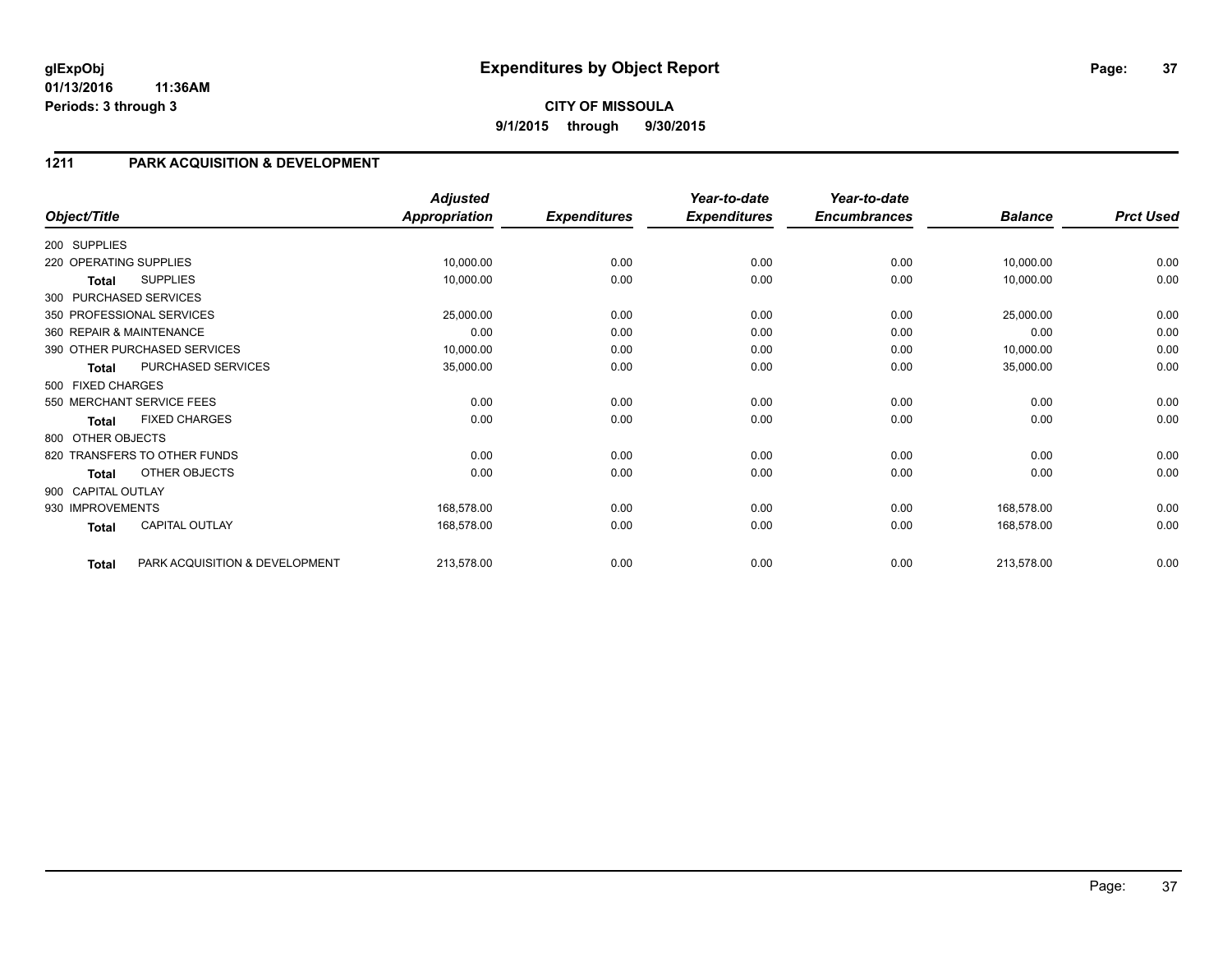**1212 PARK ENTERPRISE FUND**

**370 PARKS & RECREATION**

|                                       | <b>Adjusted</b> |                     | Year-to-date        | Year-to-date        |                |                  |
|---------------------------------------|-----------------|---------------------|---------------------|---------------------|----------------|------------------|
| Object/Title                          | Appropriation   | <b>Expenditures</b> | <b>Expenditures</b> | <b>Encumbrances</b> | <b>Balance</b> | <b>Prct Used</b> |
| 200 SUPPLIES                          |                 |                     |                     |                     |                |                  |
| 210 OFFICE SUPPLIES                   | 0.00            | 0.00                | 0.00                | 0.00                | 0.00           | 0.00             |
| 220 OPERATING SUPPLIES                | 35,000.00       | 0.00                | 0.00                | 0.00                | 35,000.00      | 0.00             |
| 230 REPAIR/MAINTENANCE                | 0.00            | 0.00                | 0.00                | 0.00                | 0.00           | 0.00             |
| 240 OTHER SUPPLIES                    | 0.00            | 0.00                | 0.00                | 0.00                | 0.00           | 0.00             |
| <b>SUPPLIES</b><br><b>Total</b>       | 35,000.00       | 0.00                | 0.00                | 0.00                | 35,000.00      | 0.00             |
| 300 PURCHASED SERVICES                |                 |                     |                     |                     |                |                  |
| 350 PROFESSIONAL SERVICES             | 10,000.00       | 0.00                | 0.00                | 0.00                | 10,000.00      | 0.00             |
| 360 REPAIR & MAINTENANCE              | 0.00            | 0.00                | 0.00                | 0.00                | 0.00           | 0.00             |
| 390 OTHER PURCHASED SERVICES          | 20,000.00       | 1,900.00            | 1,900.00            | 0.00                | 18,100.00      | 9.50             |
| PURCHASED SERVICES<br><b>Total</b>    | 30,000.00       | 1,900.00            | 1,900.00            | 0.00                | 28,100.00      | 6.33             |
| 500 FIXED CHARGES                     |                 |                     |                     |                     |                |                  |
| 550 MERCHANT SERVICE FEES             | 0.00            | 0.00                | 0.00                | 0.00                | 0.00           | 0.00             |
| <b>FIXED CHARGES</b><br><b>Total</b>  | 0.00            | 0.00                | 0.00                | 0.00                | 0.00           | 0.00             |
| 800 OTHER OBJECTS                     |                 |                     |                     |                     |                |                  |
| 820 TRANSFERS TO OTHER FUNDS          | 0.00            | 0.00                | 0.00                | 0.00                | 0.00           | 0.00             |
| OTHER OBJECTS<br><b>Total</b>         | 0.00            | 0.00                | 0.00                | 0.00                | 0.00           | 0.00             |
| 900 CAPITAL OUTLAY                    |                 |                     |                     |                     |                |                  |
| 930 IMPROVEMENTS                      | 180,150.00      | 0.00                | 0.00                | 0.00                | 180,150.00     | 0.00             |
| 940 MACHINERY & EQUIPMENT             | 30,000.00       | 0.00                | 0.00                | 0.00                | 30,000.00      | 0.00             |
| <b>CAPITAL OUTLAY</b><br><b>Total</b> | 210,150.00      | 0.00                | 0.00                | 0.00                | 210,150.00     | 0.00             |
|                                       |                 |                     |                     |                     |                |                  |
| PARKS & RECREATION<br><b>Total</b>    | 275,150.00      | 1,900.00            | 1,900.00            | 0.00                | 273,250.00     | 0.69             |
|                                       |                 |                     |                     |                     |                |                  |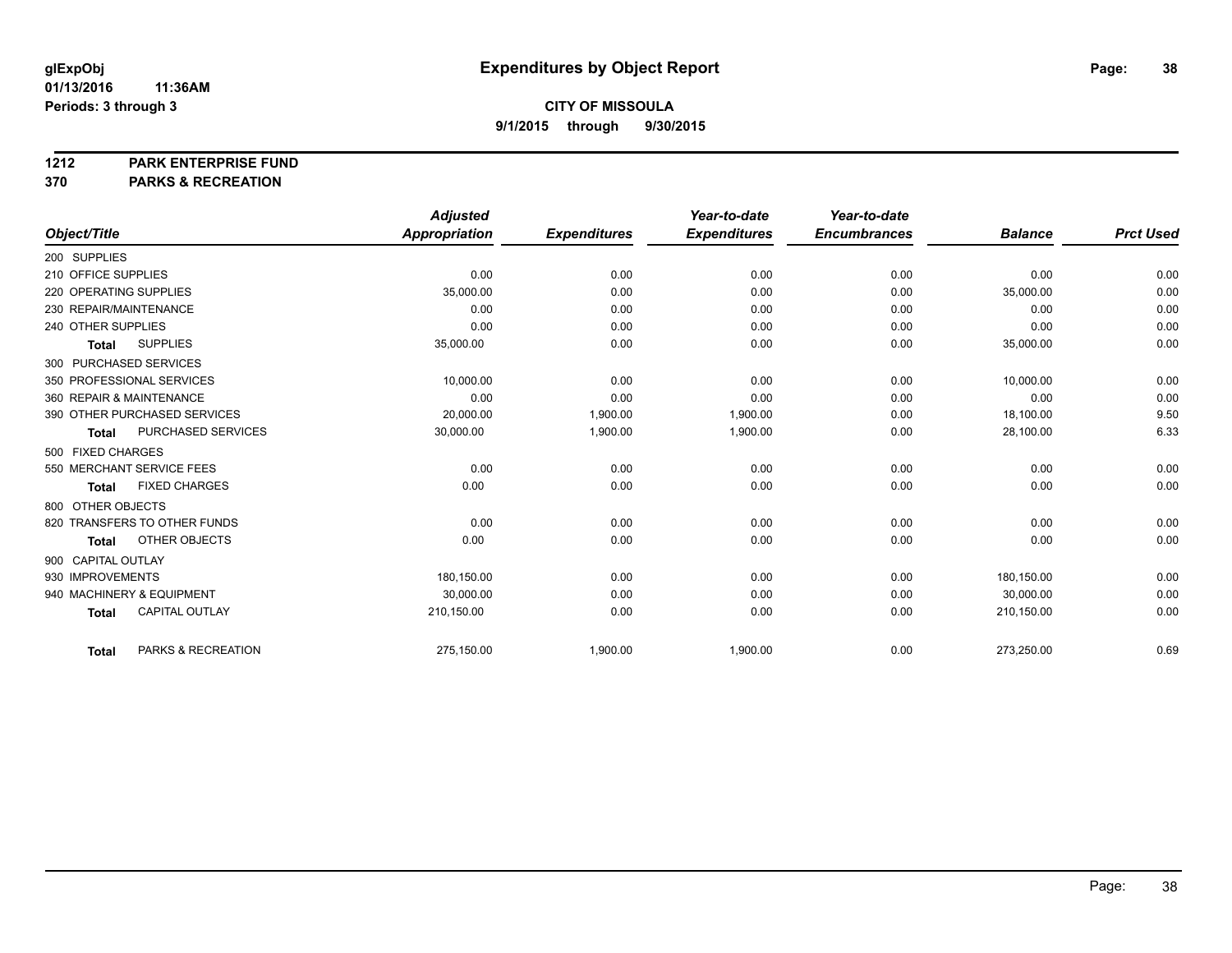## **CITY OF MISSOULA 9/1/2015 through 9/30/2015**

#### **1212 PARK ENTERPRISE FUND**

|                        |                              | <b>Adjusted</b>      |                     | Year-to-date        | Year-to-date        |                |                  |
|------------------------|------------------------------|----------------------|---------------------|---------------------|---------------------|----------------|------------------|
| Object/Title           |                              | <b>Appropriation</b> | <b>Expenditures</b> | <b>Expenditures</b> | <b>Encumbrances</b> | <b>Balance</b> | <b>Prct Used</b> |
| 200 SUPPLIES           |                              |                      |                     |                     |                     |                |                  |
| 210 OFFICE SUPPLIES    |                              | 0.00                 | 0.00                | 0.00                | 0.00                | 0.00           | 0.00             |
| 220 OPERATING SUPPLIES |                              | 35,000.00            | 0.00                | 0.00                | 0.00                | 35,000.00      | 0.00             |
| 230 REPAIR/MAINTENANCE |                              | 0.00                 | 0.00                | 0.00                | 0.00                | 0.00           | 0.00             |
| 240 OTHER SUPPLIES     |                              | 0.00                 | 0.00                | 0.00                | 0.00                | 0.00           | 0.00             |
| <b>Total</b>           | <b>SUPPLIES</b>              | 35,000.00            | 0.00                | 0.00                | 0.00                | 35,000.00      | 0.00             |
|                        | 300 PURCHASED SERVICES       |                      |                     |                     |                     |                |                  |
|                        | 350 PROFESSIONAL SERVICES    | 10,000.00            | 0.00                | 0.00                | 0.00                | 10,000.00      | 0.00             |
|                        | 360 REPAIR & MAINTENANCE     | 0.00                 | 0.00                | 0.00                | 0.00                | 0.00           | 0.00             |
|                        | 390 OTHER PURCHASED SERVICES | 20,000.00            | 1,900.00            | 1,900.00            | 0.00                | 18,100.00      | 9.50             |
| <b>Total</b>           | PURCHASED SERVICES           | 30,000.00            | 1,900.00            | 1,900.00            | 0.00                | 28,100.00      | 6.33             |
| 500 FIXED CHARGES      |                              |                      |                     |                     |                     |                |                  |
|                        | 550 MERCHANT SERVICE FEES    | 0.00                 | 0.00                | 0.00                | 0.00                | 0.00           | 0.00             |
| <b>Total</b>           | <b>FIXED CHARGES</b>         | 0.00                 | 0.00                | 0.00                | 0.00                | 0.00           | 0.00             |
| 800 OTHER OBJECTS      |                              |                      |                     |                     |                     |                |                  |
|                        | 820 TRANSFERS TO OTHER FUNDS | 0.00                 | 0.00                | 0.00                | 0.00                | 0.00           | 0.00             |
| Total                  | OTHER OBJECTS                | 0.00                 | 0.00                | 0.00                | 0.00                | 0.00           | 0.00             |
| 900 CAPITAL OUTLAY     |                              |                      |                     |                     |                     |                |                  |
| 930 IMPROVEMENTS       |                              | 180,150.00           | 0.00                | 0.00                | 0.00                | 180,150.00     | 0.00             |
|                        | 940 MACHINERY & EQUIPMENT    | 30.000.00            | 0.00                | 0.00                | 0.00                | 30,000.00      | 0.00             |
| <b>Total</b>           | <b>CAPITAL OUTLAY</b>        | 210,150.00           | 0.00                | 0.00                | 0.00                | 210,150.00     | 0.00             |
|                        |                              |                      |                     |                     |                     |                |                  |
| <b>Total</b>           | PARK ENTERPRISE FUND         | 275,150.00           | 1,900.00            | 1,900.00            | 0.00                | 273,250.00     | 0.69             |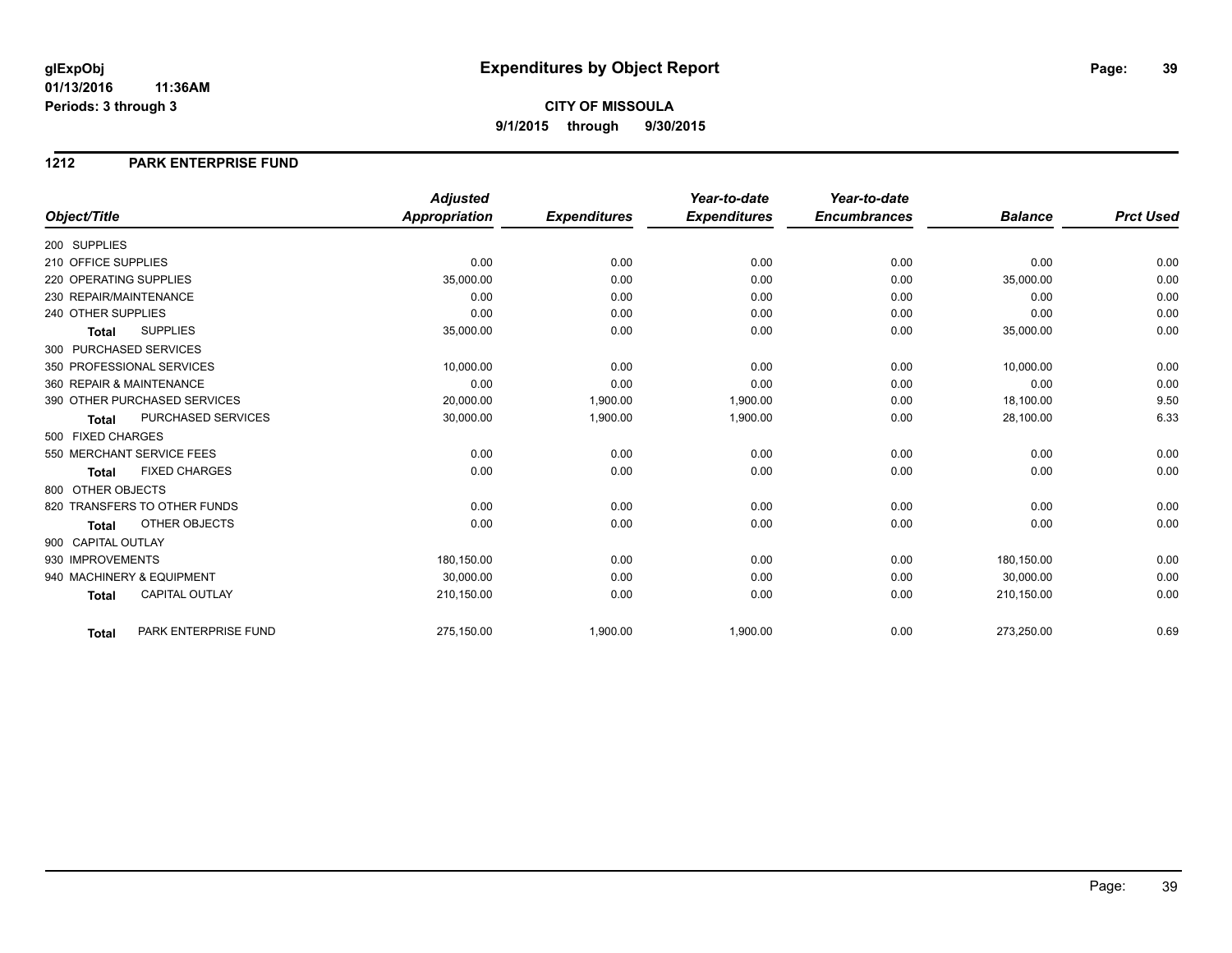**1216 PARKS & REC TRAILS, DEV**

**370 PARKS & RECREATION**

|                                            | <b>Adjusted</b>      |                     | Year-to-date        | Year-to-date        |                |                  |
|--------------------------------------------|----------------------|---------------------|---------------------|---------------------|----------------|------------------|
| Object/Title                               | <b>Appropriation</b> | <b>Expenditures</b> | <b>Expenditures</b> | <b>Encumbrances</b> | <b>Balance</b> | <b>Prct Used</b> |
| 100 PERSONAL SERVICES                      |                      |                     |                     |                     |                |                  |
| 110 SALARIES AND WAGES                     | 11,291.00            | 730.99              | 4,521.08            | 0.00                | 6,769.92       | 40.04            |
| 120 OVERTIME/TERMINATION                   | 0.00                 | 0.00                | 0.00                | 0.00                | 0.00           | 0.00             |
| 130 OTHER                                  | 0.00                 | 0.00                | 0.00                | 0.00                | 0.00           | 0.00             |
| 140 EMPLOYER CONTRIBUTIONS                 | 1,909.00             | 132.01              | 880.88              | 0.00                | 1,028.12       | 46.14            |
| 141 STATE RETIREMENT CONTRIBUTIONS         | 0.00                 | 0.00                | 3.79                | 0.00                | $-3.79$        | 0.00             |
| PERSONAL SERVICES<br>Total                 | 13,200.00            | 863.00              | 5,405.75            | 0.00                | 7,794.25       | 40.95            |
| 200 SUPPLIES                               |                      |                     |                     |                     |                |                  |
| 210 OFFICE SUPPLIES                        | 0.00                 | 0.00                | 0.00                | 0.00                | 0.00           | 0.00             |
| 220 OPERATING SUPPLIES                     | 67,000.00            | 2,108.94            | 10,518.47           | 0.00                | 56,481.53      | 15.70            |
| 230 REPAIR/MAINTENANCE                     | 35,000.00            | 0.00                | 0.00                | 0.00                | 35,000.00      | 0.00             |
| 240 OTHER SUPPLIES                         | 1,100.00             | 0.00                | 0.00                | 0.00                | 1,100.00       | 0.00             |
| <b>SUPPLIES</b><br>Total                   | 103,100.00           | 2,108.94            | 10,518.47           | 0.00                | 92,581.53      | 10.20            |
| 300 PURCHASED SERVICES                     |                      |                     |                     |                     |                |                  |
| 330 PUBLICITY, SUBSCRIPTIONS & DUES        | 0.00                 | 0.00                | 0.00                | 0.00                | 0.00           | 0.00             |
| 341 ELECTRICITY & NATURAL GAS              | 0.00                 | 0.00                | 0.00                | 0.00                | 0.00           | 0.00             |
| 350 PROFESSIONAL SERVICES                  | 146,700.00           | 521.99              | 801.99              | 0.00                | 145,898.01     | 0.55             |
| 360 REPAIR & MAINTENANCE                   | 10,000.00            | 0.00                | 0.00                | 0.00                | 10,000.00      | 0.00             |
| 370 TRAVEL                                 | 150.00               | 0.00                | 0.00                | 0.00                | 150.00         | 0.00             |
| 380 TRAINING                               | 150.00               | 0.00                | 0.00                | 0.00                | 150.00         | 0.00             |
| 390 OTHER PURCHASED SERVICES               | 100,000.00           | 0.00                | 0.00                | 0.00                | 100,000.00     | 0.00             |
| PURCHASED SERVICES<br>Total                | 257,000.00           | 521.99              | 801.99              | 0.00                | 256,198.01     | 0.31             |
| 500 FIXED CHARGES                          |                      |                     |                     |                     |                |                  |
| 550 MERCHANT SERVICE FEES                  | 0.00                 | 0.00                | 0.00                | 0.00                | 0.00           | 0.00             |
| <b>FIXED CHARGES</b><br>Total              | 0.00                 | 0.00                | 0.00                | 0.00                | 0.00           | 0.00             |
| 700 GRANTS & CONTRIBUTIONS                 |                      |                     |                     |                     |                |                  |
| 700 GRANTS & CONTRIBUTIONS                 | 0.00                 | 0.00                | 0.00                | 0.00                | 0.00           | 0.00             |
| 751 RECREATION SCHOLARSHIPS                | 0.00                 | 0.00                | 0.00                | 0.00                | 0.00           | 0.00             |
| <b>GRANTS &amp; CONTRIBUTIONS</b><br>Total | 0.00                 | 0.00                | 0.00                | 0.00                | 0.00           | 0.00             |
| 800 OTHER OBJECTS                          |                      |                     |                     |                     |                |                  |
| 820 TRANSFERS TO OTHER FUNDS               | 50,000.00            | 0.00                | 0.00                | 0.00                | 50,000.00      | 0.00             |
| 845 CONTINGENCY                            | 25,000.00            | 0.00                | 0.00                | 0.00                | 25,000.00      | 0.00             |
| OTHER OBJECTS<br><b>Total</b>              | 75,000.00            | 0.00                | 0.00                | 0.00                | 75,000.00      | 0.00             |
|                                            |                      |                     |                     |                     |                |                  |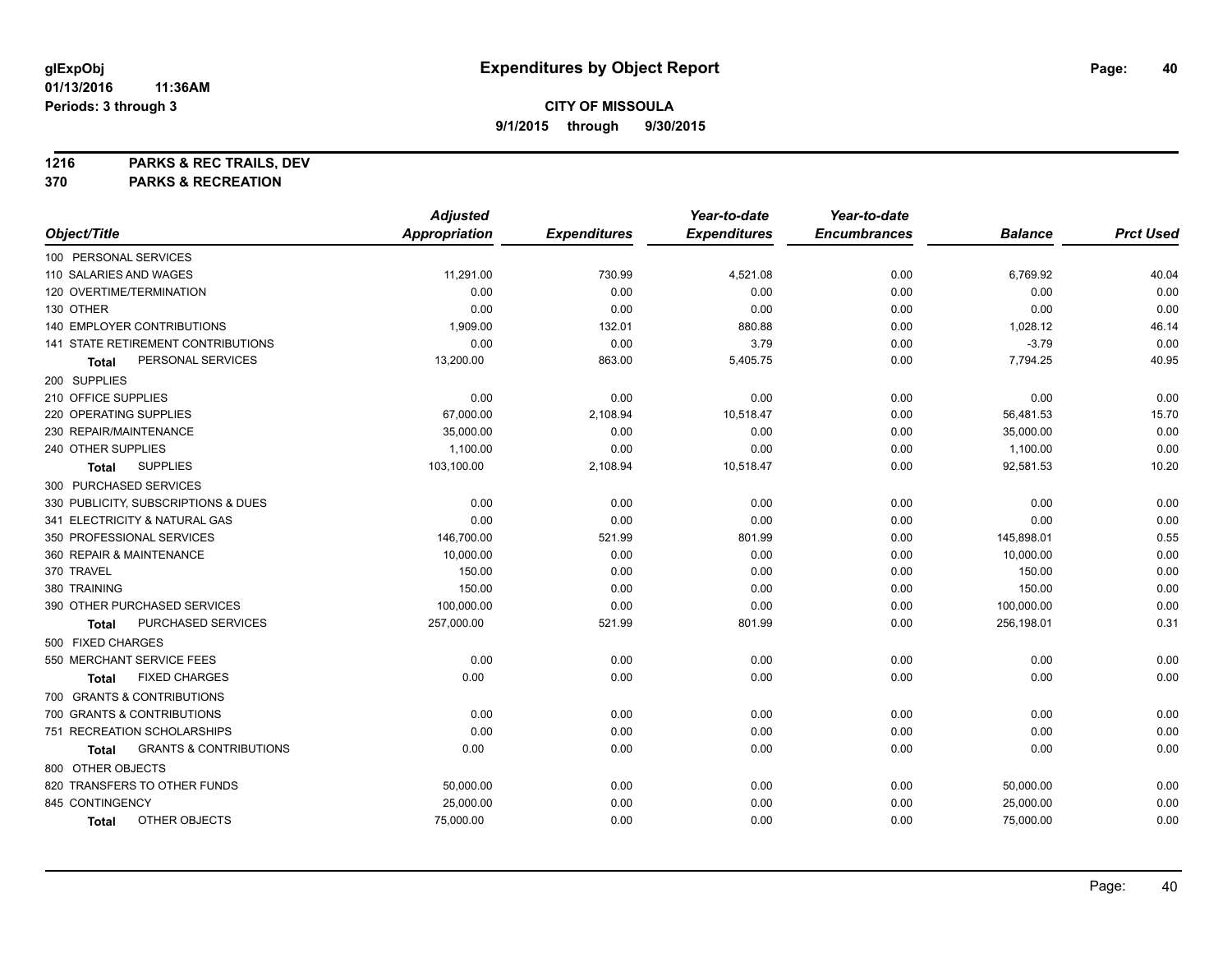**1216 PARKS & REC TRAILS, DEV**

**370 PARKS & RECREATION**

|                                       | <b>Adjusted</b> |                     | Year-to-date        | Year-to-date        |                |                  |
|---------------------------------------|-----------------|---------------------|---------------------|---------------------|----------------|------------------|
| Object/Title                          | Appropriation   | <b>Expenditures</b> | <b>Expenditures</b> | <b>Encumbrances</b> | <b>Balance</b> | <b>Prct Used</b> |
| 900 CAPITAL OUTLAY                    |                 |                     |                     |                     |                |                  |
| 920 BUILDINGS                         | 100,000.00      | 0.00                | 0.00                | 0.00                | 100.000.00     | 0.00             |
| 930 IMPROVEMENTS                      | 346.620.00      | 2.592.74            | 2.592.74            | 0.00                | 344.027.26     | 0.75             |
| 940 MACHINERY & EQUIPMENT             | 50,000.00       | 9,450.00            | 9.450.00            | 0.00                | 40.550.00      | 18.90            |
| <b>CAPITAL OUTLAY</b><br><b>Total</b> | 496,620.00      | 12,042.74           | 12,042.74           | 0.00                | 484.577.26     | 2.42             |
| PARKS & RECREATION<br><b>Total</b>    | 944.920.00      | 15.536.67           | 28.768.95           | 0.00                | 916.151.05     | 3.04             |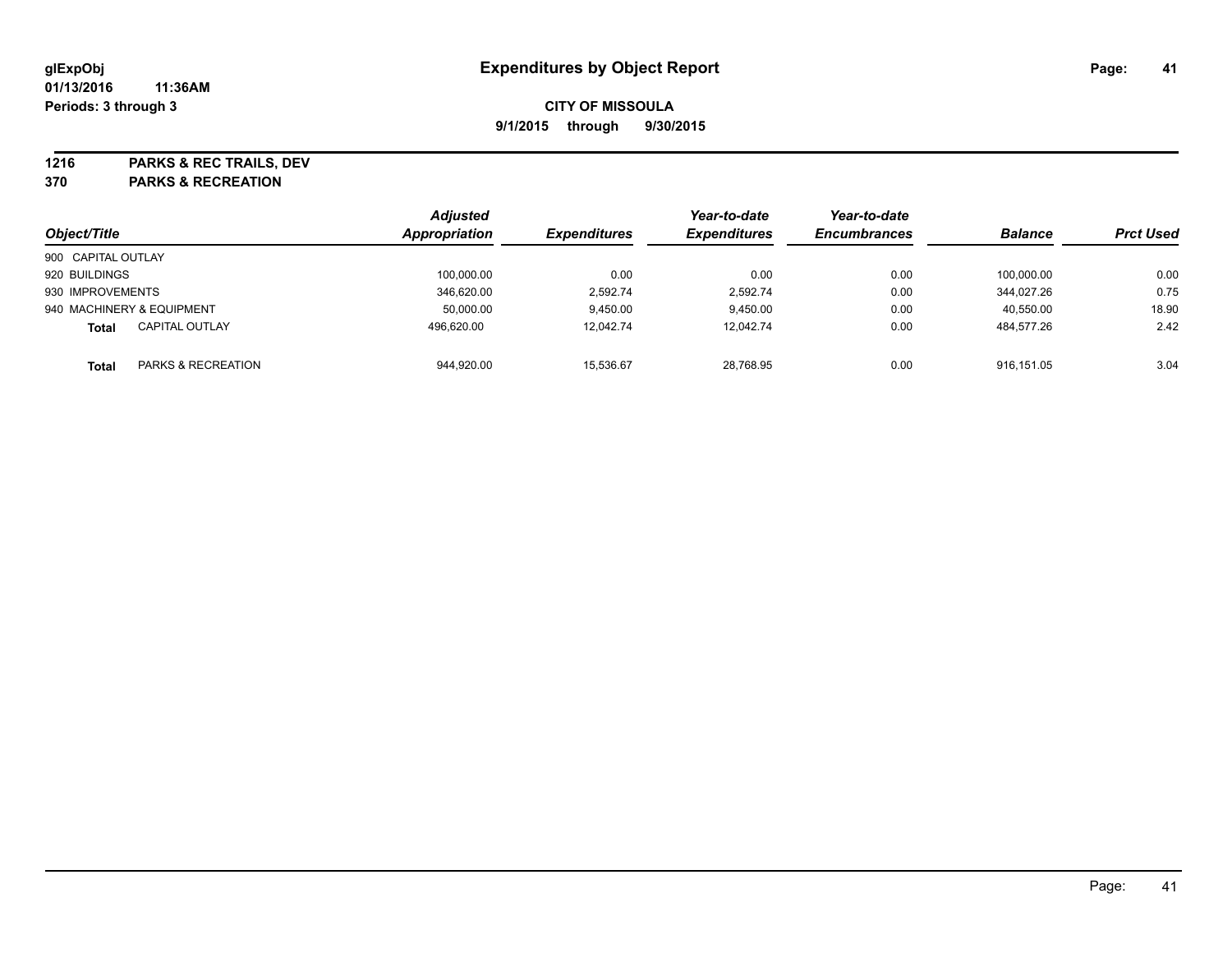#### **1216 PARKS & REC TRAILS, DEV**

|                                                   | <b>Adjusted</b>      |                     | Year-to-date        | Year-to-date        |                |                  |
|---------------------------------------------------|----------------------|---------------------|---------------------|---------------------|----------------|------------------|
| Object/Title                                      | <b>Appropriation</b> | <b>Expenditures</b> | <b>Expenditures</b> | <b>Encumbrances</b> | <b>Balance</b> | <b>Prct Used</b> |
| 100 PERSONAL SERVICES                             |                      |                     |                     |                     |                |                  |
| 110 SALARIES AND WAGES                            | 11,291.00            | 730.99              | 4,521.08            | 0.00                | 6,769.92       | 40.04            |
| 120 OVERTIME/TERMINATION                          | 0.00                 | 0.00                | 0.00                | 0.00                | 0.00           | 0.00             |
| 130 OTHER                                         | 0.00                 | 0.00                | 0.00                | 0.00                | 0.00           | 0.00             |
| <b>140 EMPLOYER CONTRIBUTIONS</b>                 | 1,909.00             | 132.01              | 880.88              | 0.00                | 1,028.12       | 46.14            |
| <b>141 STATE RETIREMENT CONTRIBUTIONS</b>         | 0.00                 | 0.00                | 3.79                | 0.00                | $-3.79$        | 0.00             |
| PERSONAL SERVICES<br>Total                        | 13,200.00            | 863.00              | 5,405.75            | 0.00                | 7,794.25       | 40.95            |
| 200 SUPPLIES                                      |                      |                     |                     |                     |                |                  |
| 210 OFFICE SUPPLIES                               | 0.00                 | 0.00                | 0.00                | 0.00                | 0.00           | 0.00             |
| <b>220 OPERATING SUPPLIES</b>                     | 67,000.00            | 2,108.94            | 10,518.47           | 0.00                | 56,481.53      | 15.70            |
| 230 REPAIR/MAINTENANCE                            | 35,000.00            | 0.00                | 0.00                | 0.00                | 35,000.00      | 0.00             |
| 240 OTHER SUPPLIES                                | 1,100.00             | 0.00                | 0.00                | 0.00                | 1,100.00       | 0.00             |
| <b>SUPPLIES</b><br>Total                          | 103,100.00           | 2,108.94            | 10,518.47           | 0.00                | 92,581.53      | 10.20            |
| 300 PURCHASED SERVICES                            |                      |                     |                     |                     |                |                  |
| 330 PUBLICITY, SUBSCRIPTIONS & DUES               | 0.00                 | 0.00                | 0.00                | 0.00                | 0.00           | 0.00             |
| 341 ELECTRICITY & NATURAL GAS                     | 0.00                 | 0.00                | 0.00                | 0.00                | 0.00           | 0.00             |
| 350 PROFESSIONAL SERVICES                         | 146,700.00           | 521.99              | 801.99              | 0.00                | 145,898.01     | 0.55             |
| 360 REPAIR & MAINTENANCE                          | 10,000.00            | 0.00                | 0.00                | 0.00                | 10,000.00      | 0.00             |
| 370 TRAVEL                                        | 150.00               | 0.00                | 0.00                | 0.00                | 150.00         | 0.00             |
| 380 TRAINING                                      | 150.00               | 0.00                | 0.00                | 0.00                | 150.00         | 0.00             |
| 390 OTHER PURCHASED SERVICES                      | 100,000.00           | 0.00                | 0.00                | 0.00                | 100,000.00     | 0.00             |
| PURCHASED SERVICES<br>Total                       | 257,000.00           | 521.99              | 801.99              | 0.00                | 256,198.01     | 0.31             |
| 500 FIXED CHARGES                                 |                      |                     |                     |                     |                |                  |
| 550 MERCHANT SERVICE FEES                         | 0.00                 | 0.00                | 0.00                | 0.00                | 0.00           | 0.00             |
| <b>FIXED CHARGES</b><br>Total                     | 0.00                 | 0.00                | 0.00                | 0.00                | 0.00           | 0.00             |
| 700 GRANTS & CONTRIBUTIONS                        |                      |                     |                     |                     |                |                  |
| 700 GRANTS & CONTRIBUTIONS                        | 0.00                 | 0.00                | 0.00                | 0.00                | 0.00           | 0.00             |
| 751 RECREATION SCHOLARSHIPS                       | 0.00                 | 0.00                | 0.00                | 0.00                | 0.00           | 0.00             |
| <b>GRANTS &amp; CONTRIBUTIONS</b><br><b>Total</b> | 0.00                 | 0.00                | 0.00                | 0.00                | 0.00           | 0.00             |
| 800 OTHER OBJECTS                                 |                      |                     |                     |                     |                |                  |
| 820 TRANSFERS TO OTHER FUNDS                      | 50,000.00            | 0.00                | 0.00                | 0.00                | 50,000.00      | 0.00             |
| 845 CONTINGENCY                                   | 25,000.00            | 0.00                | 0.00                | 0.00                | 25,000.00      | 0.00             |
| OTHER OBJECTS<br>Total                            | 75,000.00            | 0.00                | 0.00                | 0.00                | 75,000.00      | 0.00             |
| 900 CAPITAL OUTLAY                                |                      |                     |                     |                     |                |                  |
|                                                   |                      |                     |                     |                     |                |                  |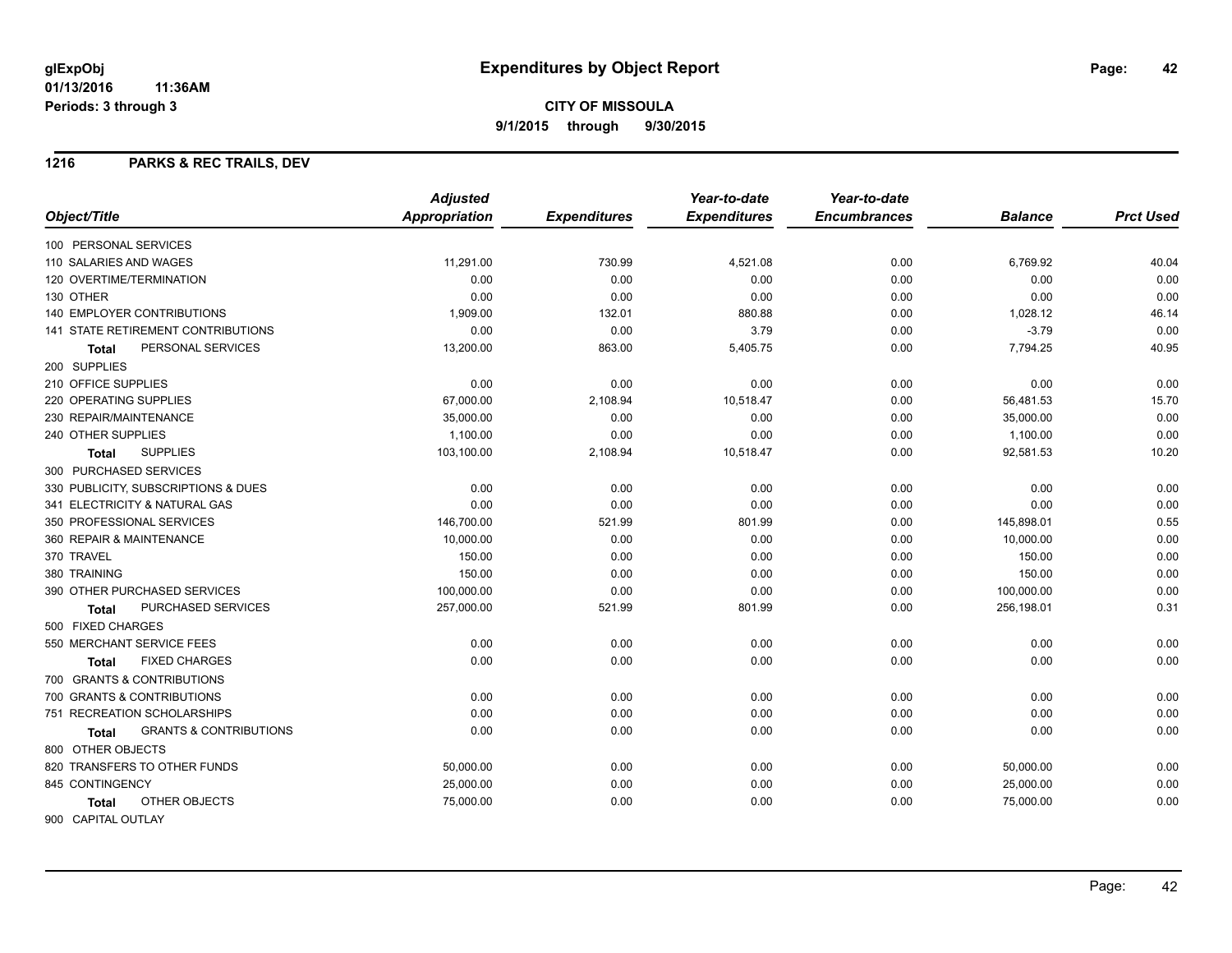**CITY OF MISSOULA 9/1/2015 through 9/30/2015**

#### **1216 PARKS & REC TRAILS, DEV**

| Object/Title                          | <b>Adjusted</b><br><b>Appropriation</b> | <b>Expenditures</b> | Year-to-date<br><b>Expenditures</b> | Year-to-date<br><b>Encumbrances</b> | <b>Balance</b> | <b>Prct Used</b> |
|---------------------------------------|-----------------------------------------|---------------------|-------------------------------------|-------------------------------------|----------------|------------------|
| 920 BUILDINGS                         | 100,000.00                              | 0.00                | 0.00                                | 0.00                                | 100.000.00     | 0.00             |
| 930 IMPROVEMENTS                      | 346.620.00                              | 2.592.74            | 2.592.74                            | 0.00                                | 344.027.26     | 0.75             |
| 940 MACHINERY & EQUIPMENT             | 50,000.00                               | 9,450.00            | 9.450.00                            | 0.00                                | 40.550.00      | 18.90            |
| <b>CAPITAL OUTLAY</b><br><b>Total</b> | 496,620.00                              | 12.042.74           | 12,042.74                           | 0.00                                | 484.577.26     | 2.42             |
| PARKS & REC TRAILS, DEV<br>Total      | 944,920.00                              | 15,536.67           | 28,768.95                           | 0.00                                | 916.151.05     | 3.04             |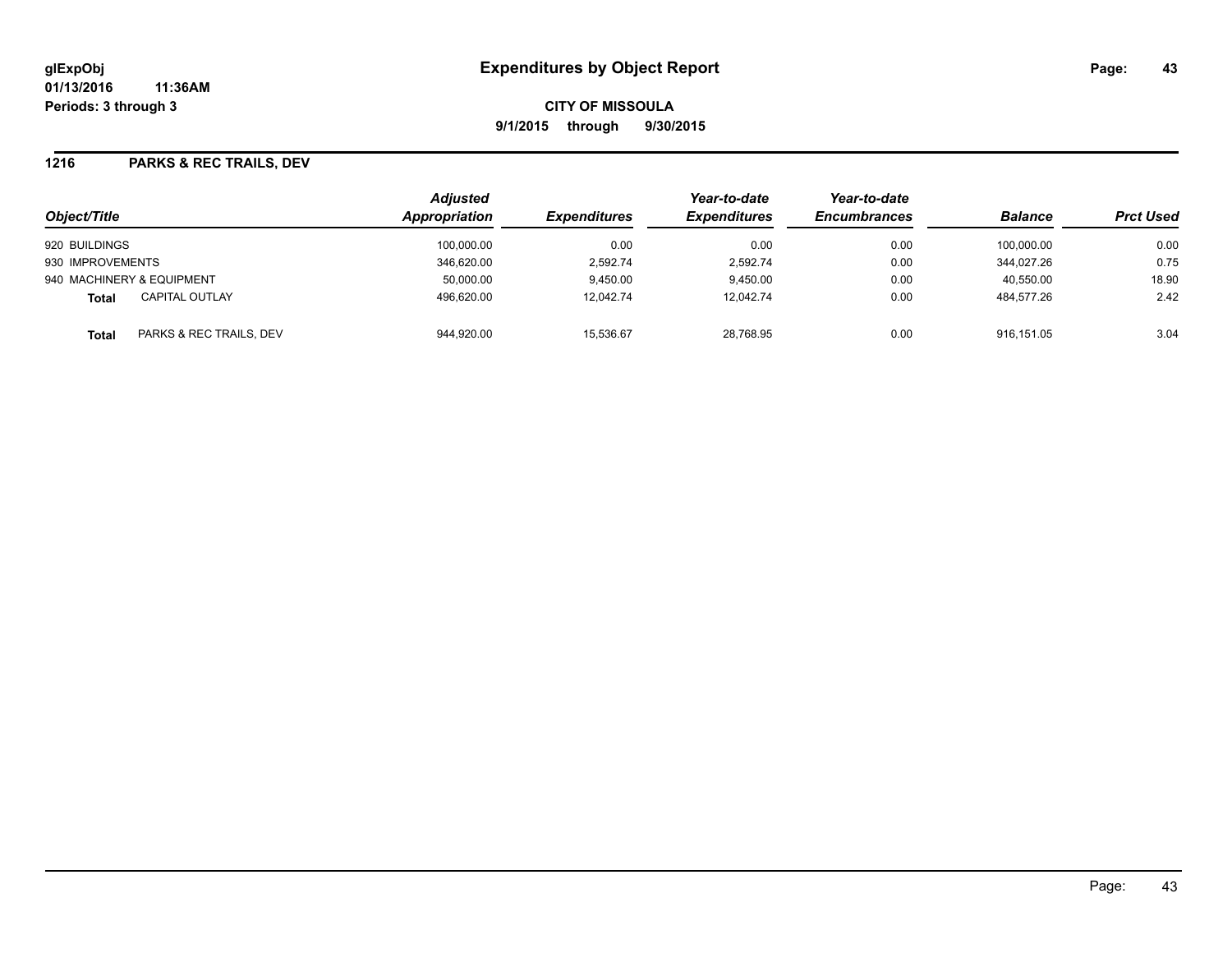# **1217 PARKS CITY LIFE GYM LEASE**

### **370 PARKS & RECREATION**

|                                      | <b>Adjusted</b>      |                     | Year-to-date        | Year-to-date        |                |                  |
|--------------------------------------|----------------------|---------------------|---------------------|---------------------|----------------|------------------|
| Object/Title                         | <b>Appropriation</b> | <b>Expenditures</b> | <b>Expenditures</b> | <b>Encumbrances</b> | <b>Balance</b> | <b>Prct Used</b> |
| 100 PERSONAL SERVICES                |                      |                     |                     |                     |                |                  |
| 110 SALARIES AND WAGES               | 12,000.00            | 0.00                | 0.00                | 0.00                | 12,000.00      | 0.00             |
| 120 OVERTIME/TERMINATION             | 0.00                 | 0.00                | 0.00                | 0.00                | 0.00           | 0.00             |
| <b>140 EMPLOYER CONTRIBUTIONS</b>    | 0.00                 | 0.00                | 0.00                | 0.00                | 0.00           | 0.00             |
| 141 STATE RETIREMENT CONTRIBUTIONS   | 0.00                 | 0.00                | 0.00                | 0.00                | 0.00           | 0.00             |
| PERSONAL SERVICES<br><b>Total</b>    | 12,000.00            | 0.00                | 0.00                | 0.00                | 12,000.00      | 0.00             |
| 200 SUPPLIES                         |                      |                     |                     |                     |                |                  |
| 210 OFFICE SUPPLIES                  | 0.00                 | 0.00                | 0.00                | 0.00                | 0.00           | 0.00             |
| 220 OPERATING SUPPLIES               | 2,500.00             | 0.00                | 0.00                | 0.00                | 2,500.00       | 0.00             |
| 230 REPAIR/MAINTENANCE               | 2,500.00             | 0.00                | 0.00                | 0.00                | 2,500.00       | 0.00             |
| <b>SUPPLIES</b><br><b>Total</b>      | 5,000.00             | 0.00                | 0.00                | 0.00                | 5,000.00       | 0.00             |
| 300 PURCHASED SERVICES               |                      |                     |                     |                     |                |                  |
| 320 PRINTING & DUPLICATING           | 1,000.00             | 0.00                | 0.00                | 0.00                | 1,000.00       | 0.00             |
| 330 PUBLICITY, SUBSCRIPTIONS & DUES  | 1,000.00             | 0.00                | 0.00                | 0.00                | 1,000.00       | 0.00             |
| PURCHASED SERVICES<br>Total          | 2,000.00             | 0.00                | 0.00                | 0.00                | 2,000.00       | 0.00             |
| 500 FIXED CHARGES                    |                      |                     |                     |                     |                |                  |
| 500 FIXED CHARGES                    | 24,000.00            | 0.00                | 6,000.00            | 0.00                | 18,000.00      | 25.00            |
| 550 MERCHANT SERVICE FEES            | 0.00                 | 0.00                | 0.00                | 0.00                | 0.00           | 0.00             |
| <b>FIXED CHARGES</b><br><b>Total</b> | 24,000.00            | 0.00                | 6,000.00            | 0.00                | 18,000.00      | 25.00            |
| PARKS & RECREATION<br><b>Total</b>   | 43,000.00            | 0.00                | 6,000.00            | 0.00                | 37,000.00      | 13.95            |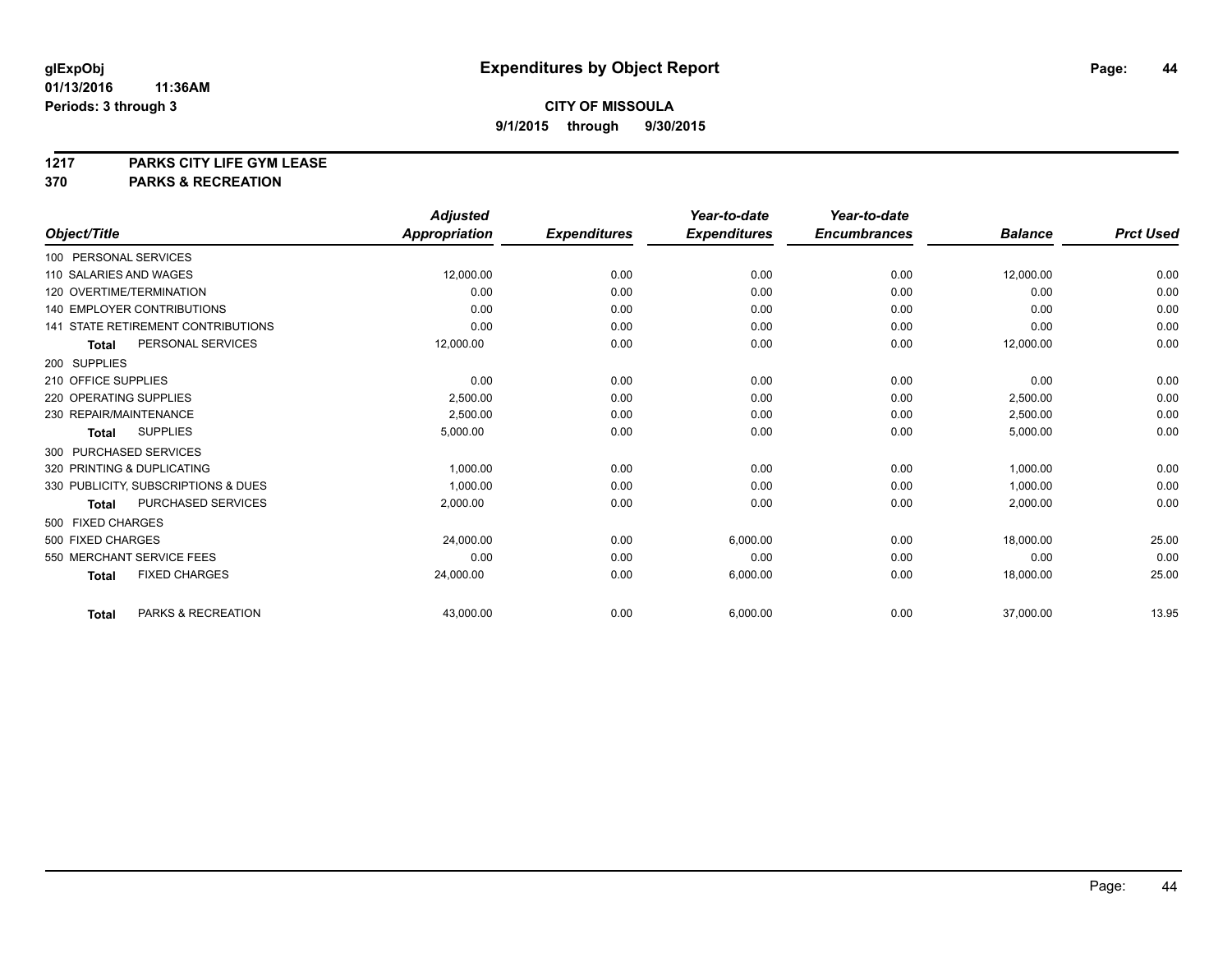### **1217 PARKS CITY LIFE GYM LEASE**

|                                           | <b>Adjusted</b>      |                     | Year-to-date        | Year-to-date        |                |                  |
|-------------------------------------------|----------------------|---------------------|---------------------|---------------------|----------------|------------------|
| Object/Title                              | <b>Appropriation</b> | <b>Expenditures</b> | <b>Expenditures</b> | <b>Encumbrances</b> | <b>Balance</b> | <b>Prct Used</b> |
| 100 PERSONAL SERVICES                     |                      |                     |                     |                     |                |                  |
| 110 SALARIES AND WAGES                    | 12,000.00            | 0.00                | 0.00                | 0.00                | 12,000.00      | 0.00             |
| 120 OVERTIME/TERMINATION                  | 0.00                 | 0.00                | 0.00                | 0.00                | 0.00           | 0.00             |
| 140 EMPLOYER CONTRIBUTIONS                | 0.00                 | 0.00                | 0.00                | 0.00                | 0.00           | 0.00             |
| <b>141 STATE RETIREMENT CONTRIBUTIONS</b> | 0.00                 | 0.00                | 0.00                | 0.00                | 0.00           | 0.00             |
| PERSONAL SERVICES<br>Total                | 12,000.00            | 0.00                | 0.00                | 0.00                | 12,000.00      | 0.00             |
| 200 SUPPLIES                              |                      |                     |                     |                     |                |                  |
| 210 OFFICE SUPPLIES                       | 0.00                 | 0.00                | 0.00                | 0.00                | 0.00           | 0.00             |
| 220 OPERATING SUPPLIES                    | 2,500.00             | 0.00                | 0.00                | 0.00                | 2,500.00       | 0.00             |
| 230 REPAIR/MAINTENANCE                    | 2,500.00             | 0.00                | 0.00                | 0.00                | 2,500.00       | 0.00             |
| <b>SUPPLIES</b><br><b>Total</b>           | 5,000.00             | 0.00                | 0.00                | 0.00                | 5,000.00       | 0.00             |
| 300 PURCHASED SERVICES                    |                      |                     |                     |                     |                |                  |
| 320 PRINTING & DUPLICATING                | 1,000.00             | 0.00                | 0.00                | 0.00                | 1,000.00       | 0.00             |
| 330 PUBLICITY, SUBSCRIPTIONS & DUES       | 1,000.00             | 0.00                | 0.00                | 0.00                | 1,000.00       | 0.00             |
| PURCHASED SERVICES<br><b>Total</b>        | 2.000.00             | 0.00                | 0.00                | 0.00                | 2,000.00       | 0.00             |
| 500 FIXED CHARGES                         |                      |                     |                     |                     |                |                  |
| 500 FIXED CHARGES                         | 24,000.00            | 0.00                | 6,000.00            | 0.00                | 18,000.00      | 25.00            |
| 550 MERCHANT SERVICE FEES                 | 0.00                 | 0.00                | 0.00                | 0.00                | 0.00           | 0.00             |
| <b>FIXED CHARGES</b><br><b>Total</b>      | 24,000.00            | 0.00                | 6,000.00            | 0.00                | 18,000.00      | 25.00            |
| PARKS CITY LIFE GYM LEASE<br><b>Total</b> | 43,000.00            | 0.00                | 6,000.00            | 0.00                | 37,000.00      | 13.95            |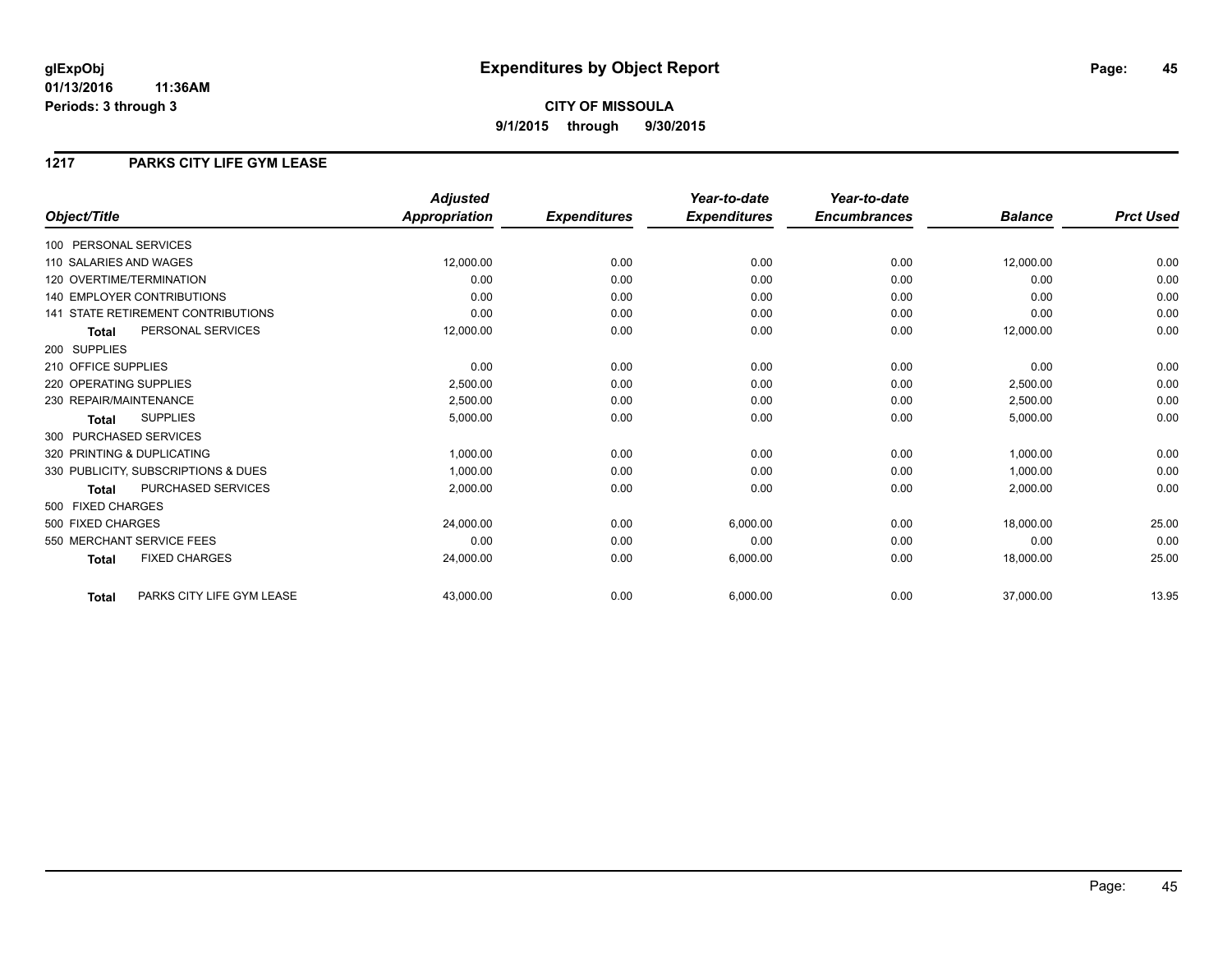**1218 ALL ABILITIES PLAYGROUND**

**370 PARKS & RECREATION**

| Object/Title       |                               | <b>Adjusted</b><br><b>Appropriation</b> | <b>Expenditures</b> | Year-to-date<br><b>Expenditures</b> | Year-to-date<br><b>Encumbrances</b> | <b>Balance</b> | <b>Prct Used</b> |
|--------------------|-------------------------------|-----------------------------------------|---------------------|-------------------------------------|-------------------------------------|----------------|------------------|
|                    |                               |                                         |                     |                                     |                                     |                |                  |
|                    | 300 PURCHASED SERVICES        |                                         |                     |                                     |                                     |                |                  |
|                    | 350 PROFESSIONAL SERVICES     | 50,000.00                               | 0.00                | 438.10                              | 0.00                                | 49,561.90      | 0.88             |
|                    | 360 REPAIR & MAINTENANCE      | 0.00                                    | 0.00                | 0.00                                | 0.00                                | 0.00           | 0.00             |
| <b>Total</b>       | <b>PURCHASED SERVICES</b>     | 50,000.00                               | 0.00                | 438.10                              | 0.00                                | 49,561.90      | 0.88             |
| 500 FIXED CHARGES  |                               |                                         |                     |                                     |                                     |                |                  |
|                    | 550 MERCHANT SERVICE FEES     | 0.00                                    | 0.00                | 0.00                                | 0.00                                | 0.00           | 0.00             |
| <b>Total</b>       | <b>FIXED CHARGES</b>          | 0.00                                    | 0.00                | 0.00                                | 0.00                                | 0.00           | 0.00             |
| 900 CAPITAL OUTLAY |                               |                                         |                     |                                     |                                     |                |                  |
| 930 IMPROVEMENTS   |                               | 478,000.00                              | 0.00                | 0.00                                | 0.00                                | 478,000.00     | 0.00             |
| <b>Total</b>       | <b>CAPITAL OUTLAY</b>         | 478.000.00                              | 0.00                | 0.00                                | 0.00                                | 478.000.00     | 0.00             |
| <b>Total</b>       | <b>PARKS &amp; RECREATION</b> | 528,000.00                              | 0.00                | 438.10                              | 0.00                                | 527.561.90     | 0.08             |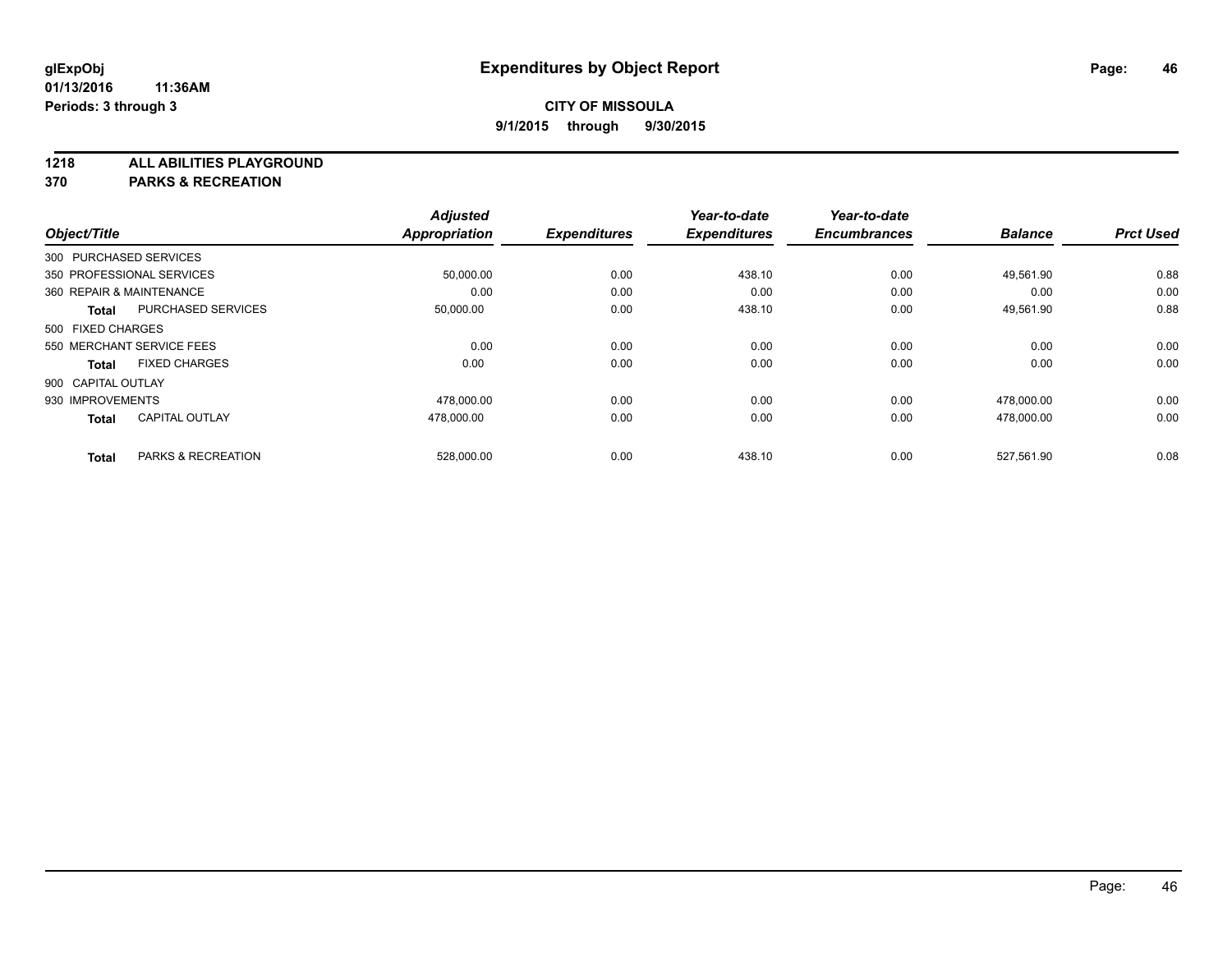#### **1218 ALL ABILITIES PLAYGROUND**

| Object/Title              |                          | <b>Adjusted</b><br><b>Appropriation</b> | <b>Expenditures</b> | Year-to-date<br><b>Expenditures</b> | Year-to-date<br><b>Encumbrances</b> | <b>Balance</b> | <b>Prct Used</b> |
|---------------------------|--------------------------|-----------------------------------------|---------------------|-------------------------------------|-------------------------------------|----------------|------------------|
| 300 PURCHASED SERVICES    |                          |                                         |                     |                                     |                                     |                |                  |
| 350 PROFESSIONAL SERVICES |                          | 50,000.00                               | 0.00                | 438.10                              | 0.00                                | 49,561.90      | 0.88             |
| 360 REPAIR & MAINTENANCE  |                          | 0.00                                    | 0.00                | 0.00                                | 0.00                                | 0.00           | 0.00             |
| <b>Total</b>              | PURCHASED SERVICES       | 50,000.00                               | 0.00                | 438.10                              | 0.00                                | 49,561.90      | 0.88             |
| 500 FIXED CHARGES         |                          |                                         |                     |                                     |                                     |                |                  |
| 550 MERCHANT SERVICE FEES |                          | 0.00                                    | 0.00                | 0.00                                | 0.00                                | 0.00           | 0.00             |
| <b>Total</b>              | <b>FIXED CHARGES</b>     | 0.00                                    | 0.00                | 0.00                                | 0.00                                | 0.00           | 0.00             |
| 900 CAPITAL OUTLAY        |                          |                                         |                     |                                     |                                     |                |                  |
| 930 IMPROVEMENTS          |                          | 478,000.00                              | 0.00                | 0.00                                | 0.00                                | 478.000.00     | 0.00             |
| <b>Total</b>              | <b>CAPITAL OUTLAY</b>    | 478,000.00                              | 0.00                | 0.00                                | 0.00                                | 478.000.00     | 0.00             |
| <b>Total</b>              | ALL ABILITIES PLAYGROUND | 528.000.00                              | 0.00                | 438.10                              | 0.00                                | 527.561.90     | 0.08             |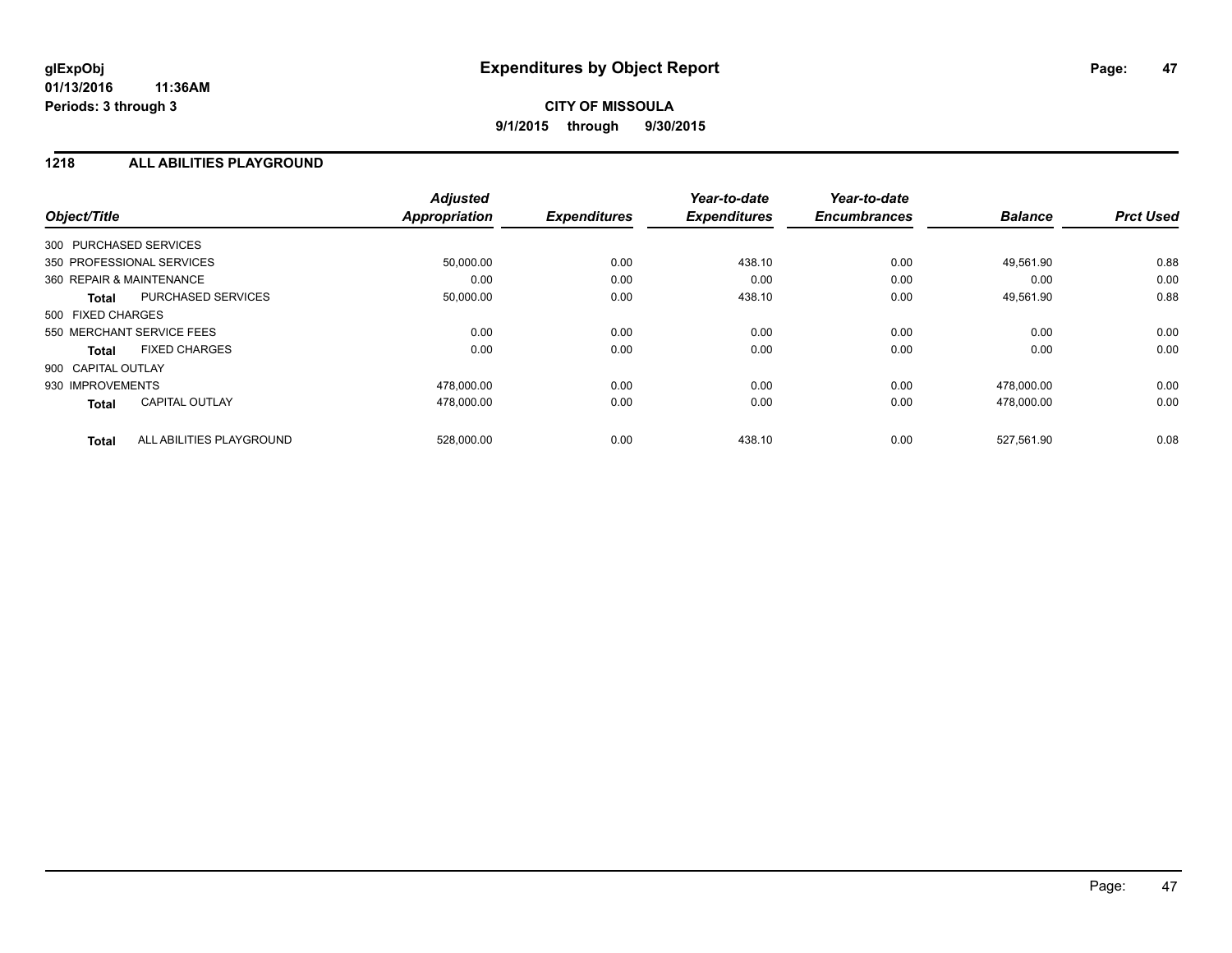#### **1219 FY14 PARK & TRAIL BOND**

**370 PARKS & RECREATION**

|                        |                           | <b>Adjusted</b>      |                     | Year-to-date        | Year-to-date        |                |                  |
|------------------------|---------------------------|----------------------|---------------------|---------------------|---------------------|----------------|------------------|
| Object/Title           |                           | <b>Appropriation</b> | <b>Expenditures</b> | <b>Expenditures</b> | <b>Encumbrances</b> | <b>Balance</b> | <b>Prct Used</b> |
| 200 SUPPLIES           |                           |                      |                     |                     |                     |                |                  |
| 220 OPERATING SUPPLIES |                           | 0.00                 | 0.00                | 0.00                | 0.00                | 0.00           | 0.00             |
| <b>Total</b>           | <b>SUPPLIES</b>           | 0.00                 | 0.00                | 0.00                | 0.00                | 0.00           | 0.00             |
| 300 PURCHASED SERVICES |                           |                      |                     |                     |                     |                |                  |
|                        | 350 PROFESSIONAL SERVICES | 0.00                 | 4,458.76            | 4,458.76            | 0.00                | $-4,458.76$    | 0.00             |
| <b>Total</b>           | <b>PURCHASED SERVICES</b> | 0.00                 | 4,458.76            | 4,458.76            | 0.00                | $-4,458.76$    | 0.00             |
| 500 FIXED CHARGES      |                           |                      |                     |                     |                     |                |                  |
|                        | 550 MERCHANT SERVICE FEES | 0.00                 | 0.00                | 0.00                | 0.00                | 0.00           | 0.00             |
| <b>Total</b>           | <b>FIXED CHARGES</b>      | 0.00                 | 0.00                | 0.00                | 0.00                | 0.00           | 0.00             |
| 900 CAPITAL OUTLAY     |                           |                      |                     |                     |                     |                |                  |
|                        | 940 MACHINERY & EQUIPMENT | 0.00                 | 5,378.00            | 30,676.10           | 0.00                | $-30,676.10$   | 0.00             |
| <b>Total</b>           | <b>CAPITAL OUTLAY</b>     | 0.00                 | 5,378.00            | 30,676.10           | 0.00                | $-30,676.10$   | 0.00             |
| <b>Total</b>           | PARKS & RECREATION        | 0.00                 | 9,836.76            | 35,134.86           | 0.00                | $-35,134.86$   | 0.00             |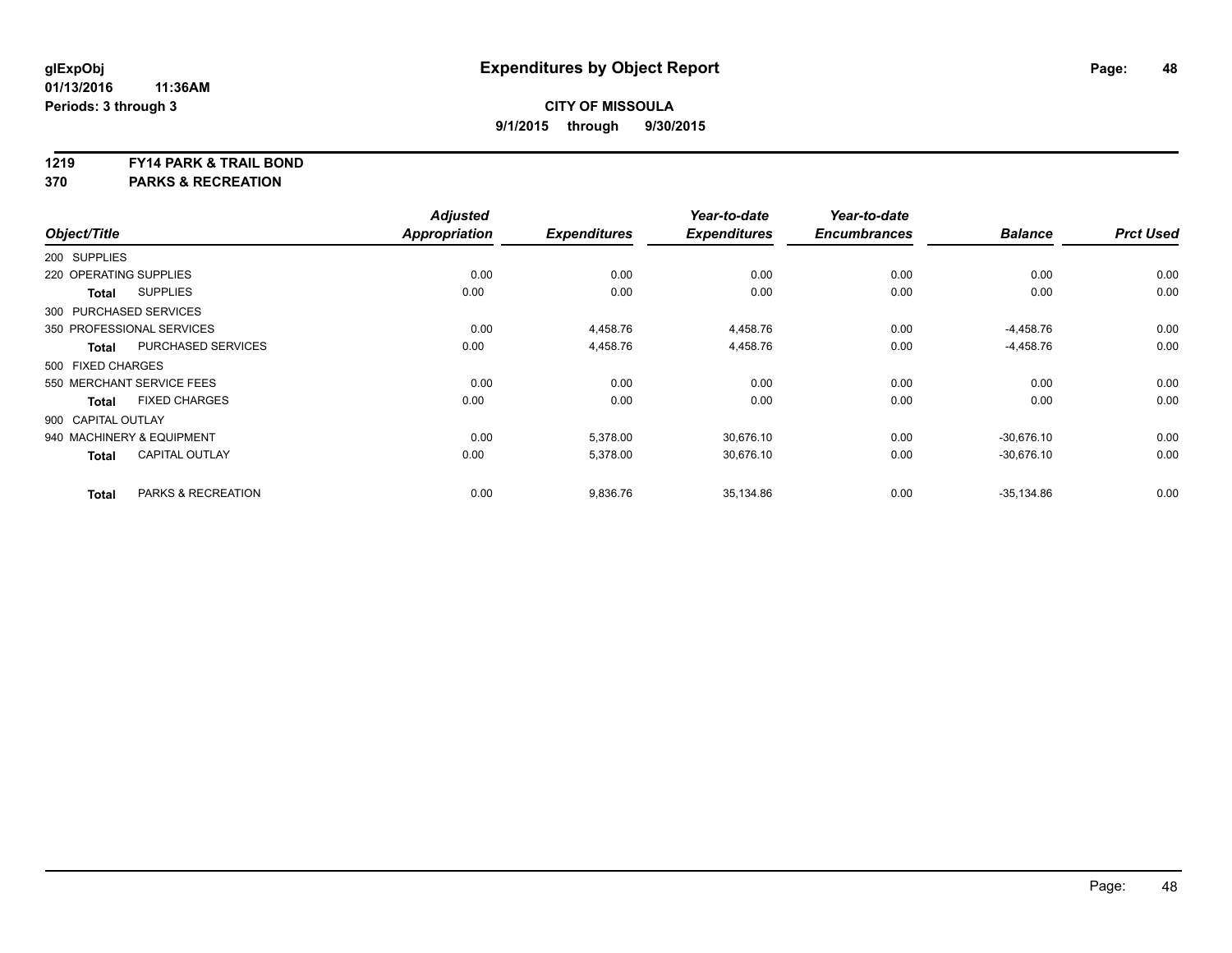## **CITY OF MISSOULA 9/1/2015 through 9/30/2015**

### **1219 FY14 PARK & TRAIL BOND**

|                        |                                   | <b>Adjusted</b> |                     | Year-to-date        | Year-to-date        |                |                  |
|------------------------|-----------------------------------|-----------------|---------------------|---------------------|---------------------|----------------|------------------|
| Object/Title           |                                   | Appropriation   | <b>Expenditures</b> | <b>Expenditures</b> | <b>Encumbrances</b> | <b>Balance</b> | <b>Prct Used</b> |
| 200 SUPPLIES           |                                   |                 |                     |                     |                     |                |                  |
| 220 OPERATING SUPPLIES |                                   | 0.00            | 0.00                | 0.00                | 0.00                | 0.00           | 0.00             |
| Total                  | <b>SUPPLIES</b>                   | 0.00            | 0.00                | 0.00                | 0.00                | 0.00           | 0.00             |
| 300 PURCHASED SERVICES |                                   |                 |                     |                     |                     |                |                  |
|                        | 350 PROFESSIONAL SERVICES         | 0.00            | 4,458.76            | 4,458.76            | 0.00                | $-4,458.76$    | 0.00             |
| Total                  | PURCHASED SERVICES                | 0.00            | 4,458.76            | 4,458.76            | 0.00                | $-4,458.76$    | 0.00             |
| 500 FIXED CHARGES      |                                   |                 |                     |                     |                     |                |                  |
|                        | 550 MERCHANT SERVICE FEES         | 0.00            | 0.00                | 0.00                | 0.00                | 0.00           | 0.00             |
| Total                  | <b>FIXED CHARGES</b>              | 0.00            | 0.00                | 0.00                | 0.00                | 0.00           | 0.00             |
| 900 CAPITAL OUTLAY     |                                   |                 |                     |                     |                     |                |                  |
|                        | 940 MACHINERY & EQUIPMENT         | 0.00            | 5,378.00            | 30,676.10           | 0.00                | $-30,676.10$   | 0.00             |
| <b>Total</b>           | <b>CAPITAL OUTLAY</b>             | 0.00            | 5,378.00            | 30,676.10           | 0.00                | $-30,676.10$   | 0.00             |
| <b>Total</b>           | <b>FY14 PARK &amp; TRAIL BOND</b> | 0.00            | 9,836.76            | 35,134.86           | 0.00                | $-35,134.86$   | 0.00             |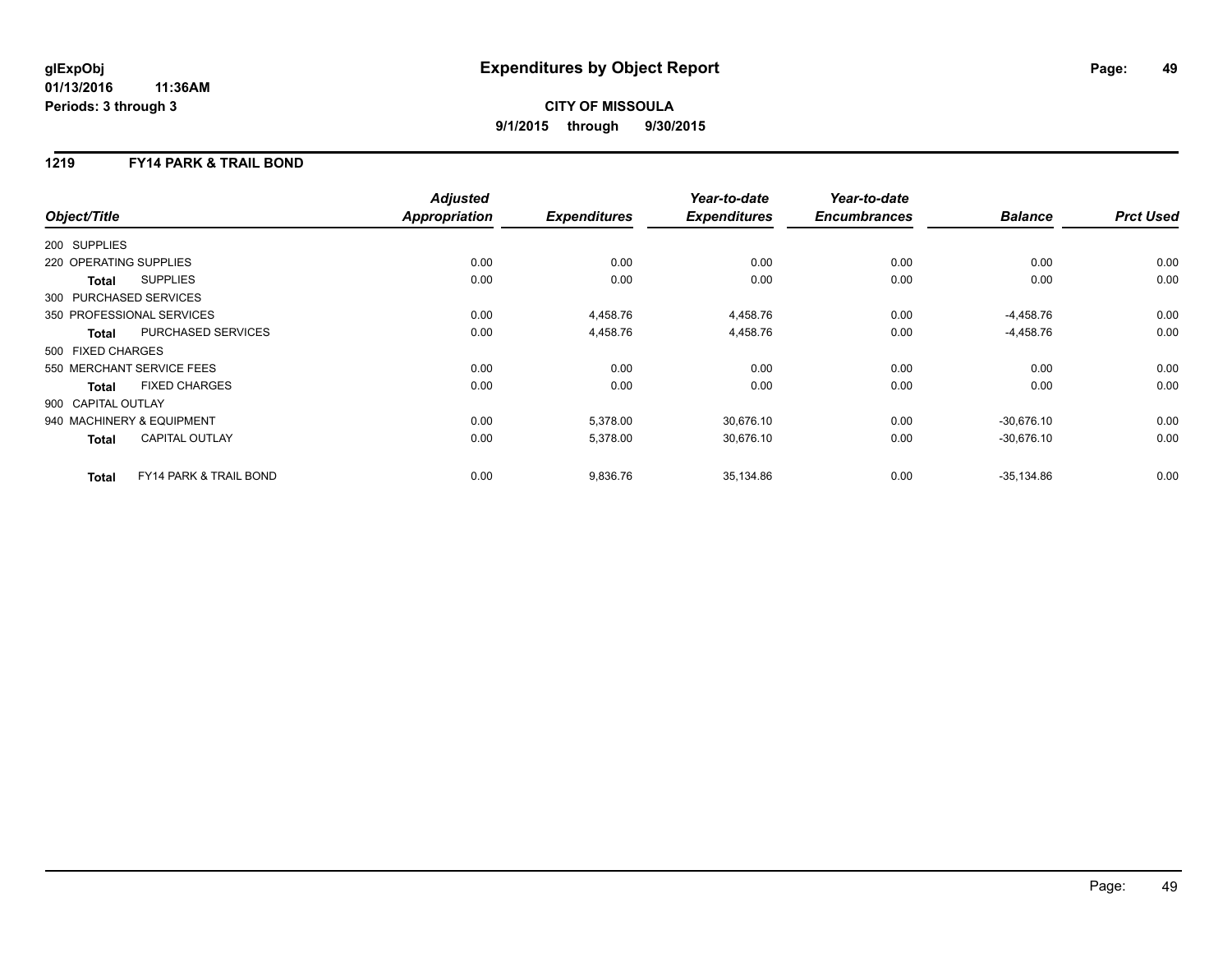### **CITY OF MISSOULA 9/1/2015 through 9/30/2015**

#### **1241 CREMAIN WALL & CEMETERY DONATIONS FUND**

**340 CEMETERY**

| Object/Title                          | <b>Adjusted</b><br>Appropriation | <b>Expenditures</b> | Year-to-date<br><b>Expenditures</b> | Year-to-date<br><b>Encumbrances</b> | <b>Balance</b> | <b>Prct Used</b> |
|---------------------------------------|----------------------------------|---------------------|-------------------------------------|-------------------------------------|----------------|------------------|
| 500 FIXED CHARGES                     |                                  |                     |                                     |                                     |                |                  |
| 550 MERCHANT SERVICE FEES             | 0.00                             | 0.00                | 0.00                                | 0.00                                | 0.00           | 0.00             |
| <b>FIXED CHARGES</b><br><b>Total</b>  | 0.00                             | 0.00                | 0.00                                | 0.00                                | 0.00           | 0.00             |
| 900 CAPITAL OUTLAY                    |                                  |                     |                                     |                                     |                |                  |
| 930 IMPROVEMENTS                      | 2.500.00                         | 0.00                | 200.00                              | 0.00                                | 2,300.00       | 8.00             |
| <b>CAPITAL OUTLAY</b><br><b>Total</b> | 2,500.00                         | 0.00                | 200.00                              | 0.00                                | 2,300.00       | 8.00             |
| <b>CEMETERY</b><br><b>Total</b>       | 2.500.00                         | 0.00                | 200.00                              | 0.00                                | 2.300.00       | 8.00             |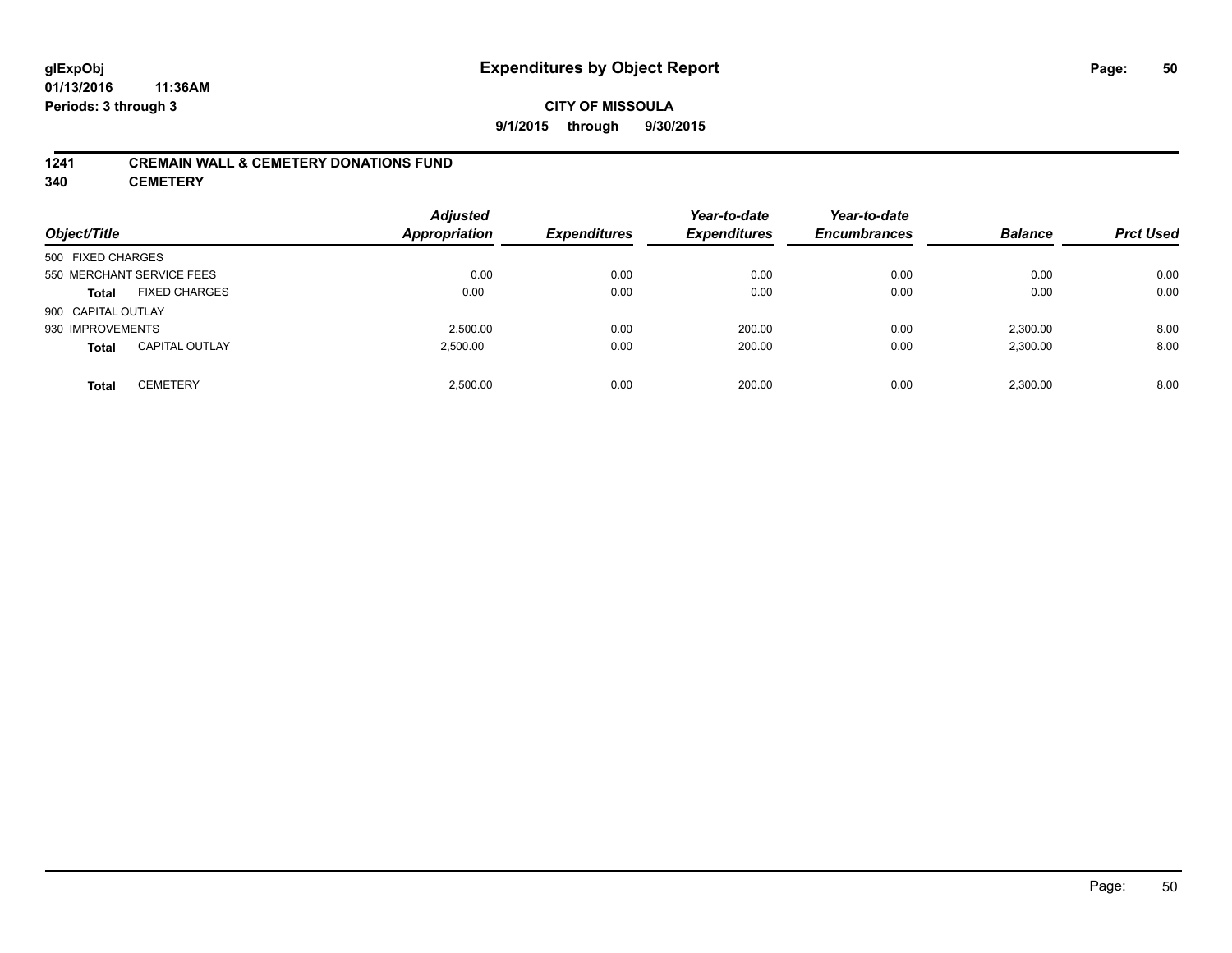**CITY OF MISSOULA 9/1/2015 through 9/30/2015**

### **1241 CREMAIN WALL & CEMETERY DONATIONS FUND**

| Object/Title       |                                             | <b>Adjusted</b><br><b>Appropriation</b> | <b>Expenditures</b> | Year-to-date<br><b>Expenditures</b> | Year-to-date<br><b>Encumbrances</b> | <b>Balance</b> | <b>Prct Used</b> |
|--------------------|---------------------------------------------|-----------------------------------------|---------------------|-------------------------------------|-------------------------------------|----------------|------------------|
| 500 FIXED CHARGES  |                                             |                                         |                     |                                     |                                     |                |                  |
|                    | 550 MERCHANT SERVICE FEES                   | 0.00                                    | 0.00                | 0.00                                | 0.00                                | 0.00           | 0.00             |
| <b>Total</b>       | <b>FIXED CHARGES</b>                        | 0.00                                    | 0.00                | 0.00                                | 0.00                                | 0.00           | 0.00             |
| 900 CAPITAL OUTLAY |                                             |                                         |                     |                                     |                                     |                |                  |
| 930 IMPROVEMENTS   |                                             | 2,500.00                                | 0.00                | 200.00                              | 0.00                                | 2,300.00       | 8.00             |
| <b>Total</b>       | <b>CAPITAL OUTLAY</b>                       | 2,500.00                                | 0.00                | 200.00                              | 0.00                                | 2,300.00       | 8.00             |
| <b>Total</b>       | <b>CREMAIN WALL &amp; CEMETERY DONATION</b> | 2.500.00                                | 0.00                | 200.00                              | 0.00                                | 2.300.00       | 8.00             |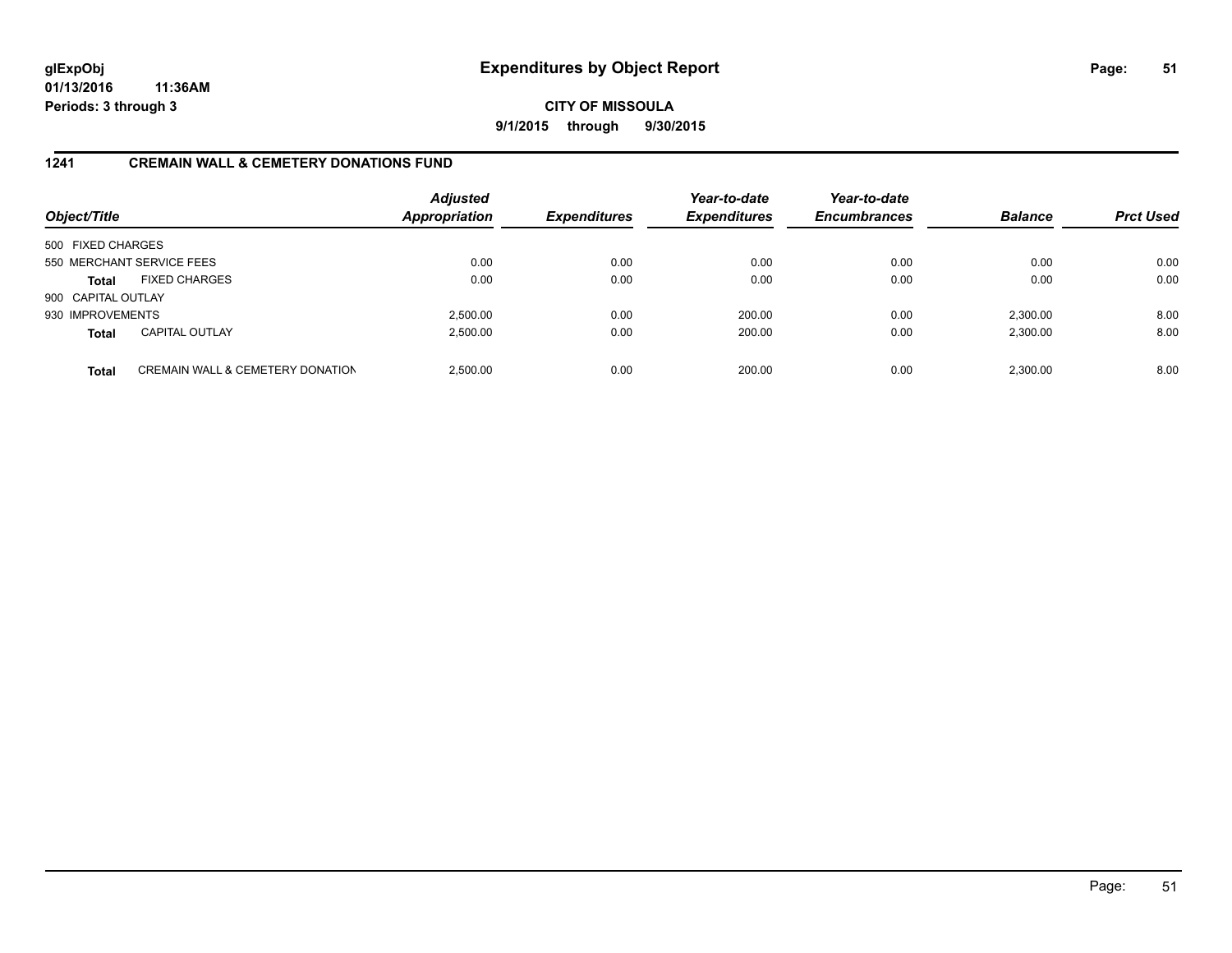## **1242 CEMETERY CARE FUND**

**340 CEMETERY**

|                              |                       | <b>Adjusted</b>      |                     | Year-to-date        | Year-to-date        |                |                  |
|------------------------------|-----------------------|----------------------|---------------------|---------------------|---------------------|----------------|------------------|
| Object/Title                 |                       | <b>Appropriation</b> | <b>Expenditures</b> | <b>Expenditures</b> | <b>Encumbrances</b> | <b>Balance</b> | <b>Prct Used</b> |
| 500 FIXED CHARGES            |                       |                      |                     |                     |                     |                |                  |
| 550 MERCHANT SERVICE FEES    |                       | 0.00                 | 0.00                | 0.00                | 0.00                | 0.00           | 0.00             |
| Total                        | <b>FIXED CHARGES</b>  | 0.00                 | 0.00                | 0.00                | 0.00                | 0.00           | 0.00             |
| 800 OTHER OBJECTS            |                       |                      |                     |                     |                     |                |                  |
| 820 TRANSFERS TO OTHER FUNDS |                       | 9,545.00             | 0.00                | 0.00                | 0.00                | 9,545.00       | 0.00             |
| 845 CONTINGENCY              |                       | 10,000.00            | 0.00                | 0.00                | 0.00                | 10,000.00      | 0.00             |
| Total                        | OTHER OBJECTS         | 19,545.00            | 0.00                | 0.00                | 0.00                | 19,545.00      | 0.00             |
| 900 CAPITAL OUTLAY           |                       |                      |                     |                     |                     |                |                  |
| 930 IMPROVEMENTS             |                       | 0.00                 | 0.00                | 0.00                | 0.00                | 0.00           | 0.00             |
| 940 MACHINERY & EQUIPMENT    |                       | 153,500.00           | 0.00                | 0.00                | 0.00                | 153,500.00     | 0.00             |
| <b>Total</b>                 | <b>CAPITAL OUTLAY</b> | 153,500.00           | 0.00                | 0.00                | 0.00                | 153,500.00     | 0.00             |
| <b>Total</b>                 | <b>CEMETERY</b>       | 173,045.00           | 0.00                | 0.00                | 0.00                | 173,045.00     | 0.00             |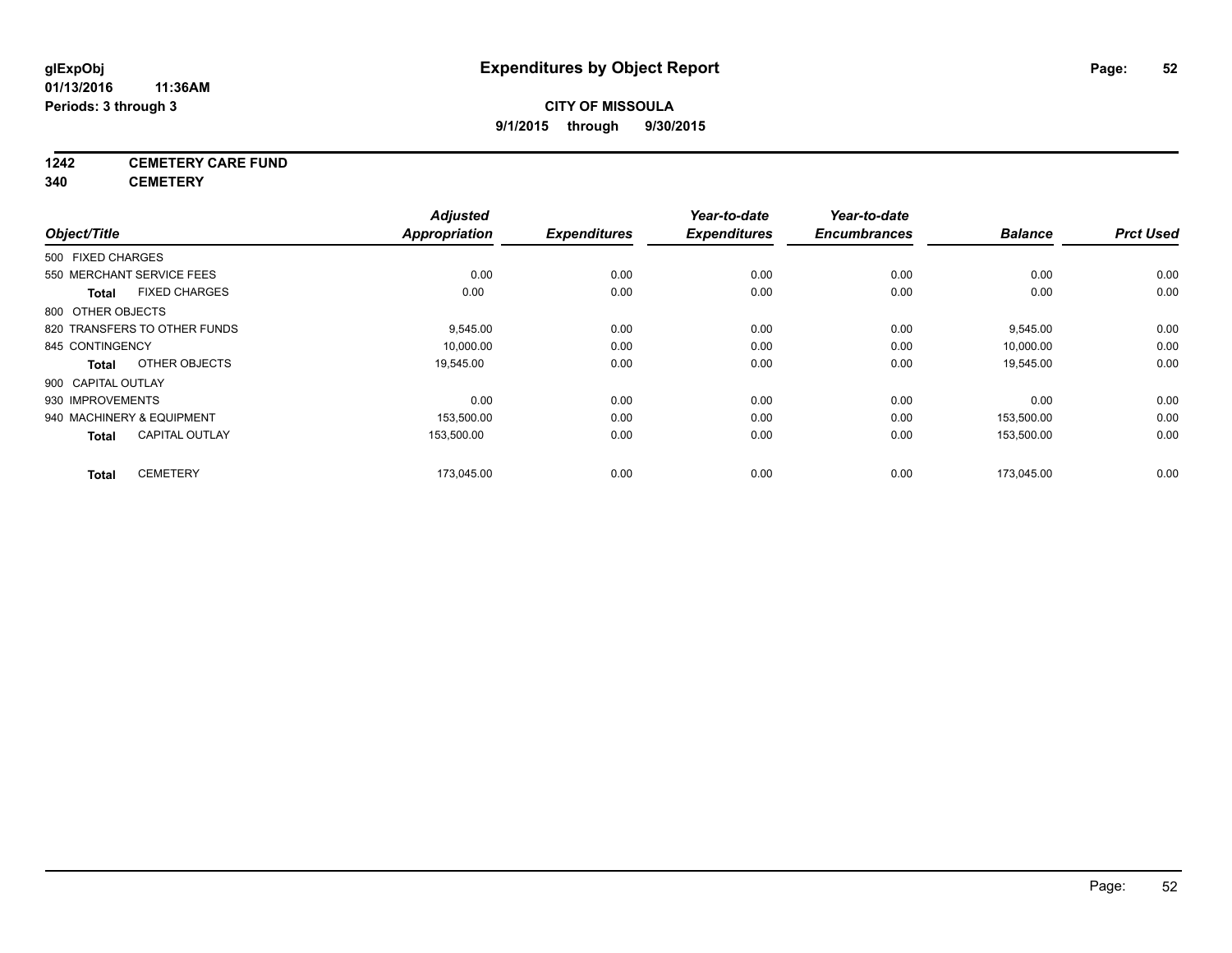### **1242 CEMETERY CARE FUND**

|                    |                              | <b>Adjusted</b>      |                     | Year-to-date        | Year-to-date<br><b>Encumbrances</b> | <b>Balance</b> | <b>Prct Used</b> |
|--------------------|------------------------------|----------------------|---------------------|---------------------|-------------------------------------|----------------|------------------|
| Object/Title       |                              | <b>Appropriation</b> | <b>Expenditures</b> | <b>Expenditures</b> |                                     |                |                  |
| 500 FIXED CHARGES  |                              |                      |                     |                     |                                     |                |                  |
|                    | 550 MERCHANT SERVICE FEES    | 0.00                 | 0.00                | 0.00                | 0.00                                | 0.00           | 0.00             |
| <b>Total</b>       | <b>FIXED CHARGES</b>         | 0.00                 | 0.00                | 0.00                | 0.00                                | 0.00           | 0.00             |
| 800 OTHER OBJECTS  |                              |                      |                     |                     |                                     |                |                  |
|                    | 820 TRANSFERS TO OTHER FUNDS | 9,545.00             | 0.00                | 0.00                | 0.00                                | 9,545.00       | 0.00             |
| 845 CONTINGENCY    |                              | 10,000.00            | 0.00                | 0.00                | 0.00                                | 10,000.00      | 0.00             |
| Total              | OTHER OBJECTS                | 19,545.00            | 0.00                | 0.00                | 0.00                                | 19,545.00      | 0.00             |
| 900 CAPITAL OUTLAY |                              |                      |                     |                     |                                     |                |                  |
| 930 IMPROVEMENTS   |                              | 0.00                 | 0.00                | 0.00                | 0.00                                | 0.00           | 0.00             |
|                    | 940 MACHINERY & EQUIPMENT    | 153,500.00           | 0.00                | 0.00                | 0.00                                | 153,500.00     | 0.00             |
| <b>Total</b>       | <b>CAPITAL OUTLAY</b>        | 153,500.00           | 0.00                | 0.00                | 0.00                                | 153,500.00     | 0.00             |
| <b>Total</b>       | <b>CEMETERY CARE FUND</b>    | 173.045.00           | 0.00                | 0.00                | 0.00                                | 173.045.00     | 0.00             |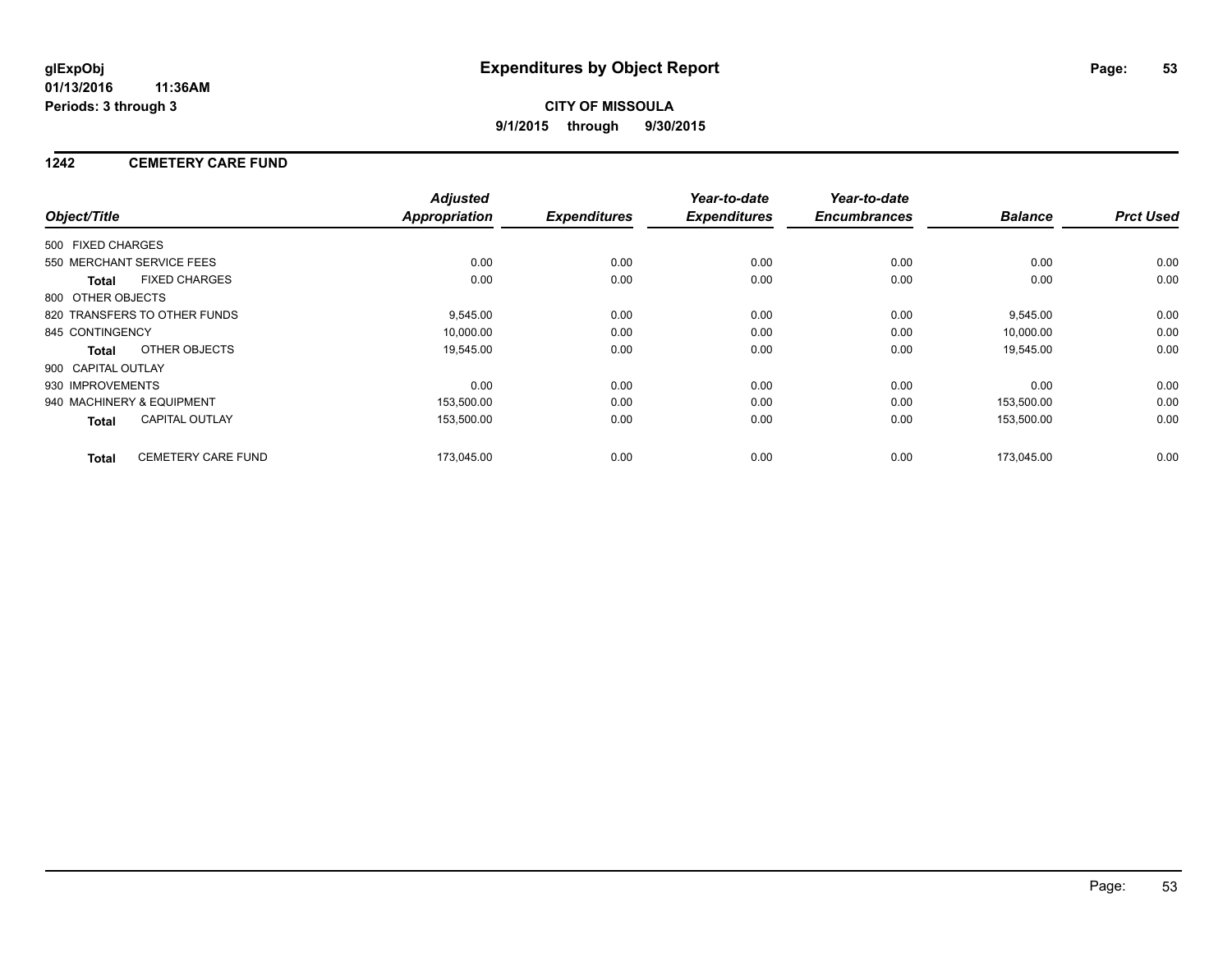#### **1243 CEMETERY MEMORIAL FUND**

**340 CEMETERY**

|                    |                           | <b>Adjusted</b>      |                     | Year-to-date        | Year-to-date        |                |                  |
|--------------------|---------------------------|----------------------|---------------------|---------------------|---------------------|----------------|------------------|
| Object/Title       |                           | <b>Appropriation</b> | <b>Expenditures</b> | <b>Expenditures</b> | <b>Encumbrances</b> | <b>Balance</b> | <b>Prct Used</b> |
| 500 FIXED CHARGES  |                           |                      |                     |                     |                     |                |                  |
|                    | 550 MERCHANT SERVICE FEES | 0.00                 | 0.00                | 0.00                | 0.00                | 0.00           | 0.00             |
| <b>Total</b>       | <b>FIXED CHARGES</b>      | 0.00                 | 0.00                | 0.00                | 0.00                | 0.00           | 0.00             |
| 900 CAPITAL OUTLAY |                           |                      |                     |                     |                     |                |                  |
| 930 IMPROVEMENTS   |                           | 500.00               | 0.00                | 2.877.40            | 0.00                | $-2,377.40$    | 575.48           |
| <b>Total</b>       | <b>CAPITAL OUTLAY</b>     | 500.00               | 0.00                | 2.877.40            | 0.00                | $-2,377.40$    | 575.48           |
| <b>Total</b>       | <b>CEMETERY</b>           | 500.00               | 0.00                | 2.877.40            | 0.00                | $-2,377.40$    | 575.48           |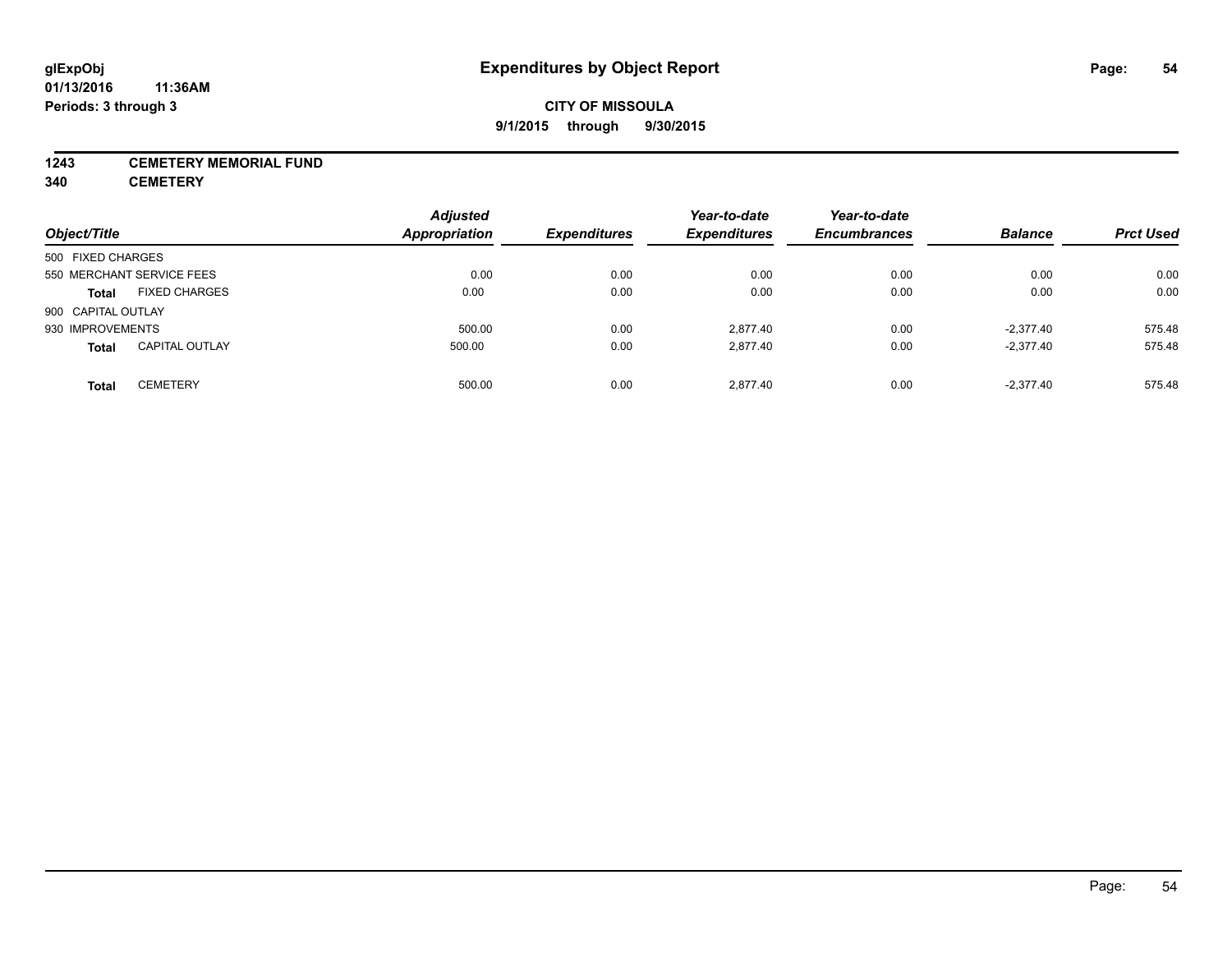#### **1243 CEMETERY MEMORIAL FUND**

| Object/Title                                  | <b>Adjusted</b><br>Appropriation | <b>Expenditures</b> | Year-to-date<br><b>Expenditures</b> | Year-to-date<br><b>Encumbrances</b> | <b>Balance</b> | <b>Prct Used</b> |
|-----------------------------------------------|----------------------------------|---------------------|-------------------------------------|-------------------------------------|----------------|------------------|
| 500 FIXED CHARGES                             |                                  |                     |                                     |                                     |                |                  |
| 550 MERCHANT SERVICE FEES                     | 0.00                             | 0.00                | 0.00                                | 0.00                                | 0.00           | 0.00             |
| <b>FIXED CHARGES</b><br><b>Total</b>          | 0.00                             | 0.00                | 0.00                                | 0.00                                | 0.00           | 0.00             |
| 900 CAPITAL OUTLAY                            |                                  |                     |                                     |                                     |                |                  |
| 930 IMPROVEMENTS                              | 500.00                           | 0.00                | 2.877.40                            | 0.00                                | $-2.377.40$    | 575.48           |
| <b>CAPITAL OUTLAY</b><br><b>Total</b>         | 500.00                           | 0.00                | 2,877.40                            | 0.00                                | $-2,377.40$    | 575.48           |
| <b>CEMETERY MEMORIAL FUND</b><br><b>Total</b> | 500.00                           | 0.00                | 2.877.40                            | 0.00                                | $-2.377.40$    | 575.48           |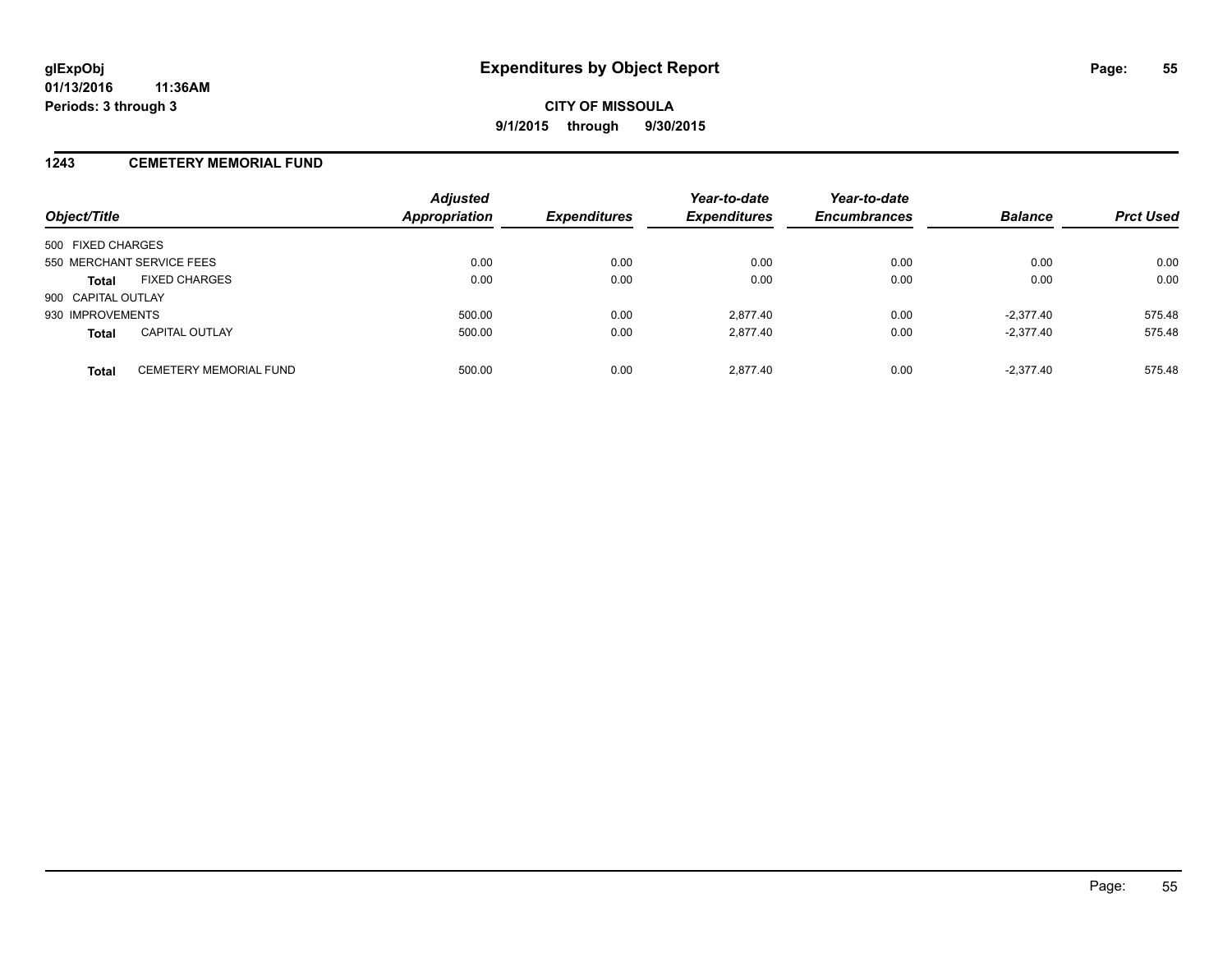# **1265 TITLE 1 PROJECTS FUND**

**240 FINANCE**

| Object/Title      |                                   | <b>Adjusted</b><br><b>Appropriation</b> | <b>Expenditures</b> | Year-to-date<br><b>Expenditures</b> | Year-to-date<br><b>Encumbrances</b> | <b>Balance</b> | <b>Prct Used</b> |
|-------------------|-----------------------------------|-----------------------------------------|---------------------|-------------------------------------|-------------------------------------|----------------|------------------|
| 500 FIXED CHARGES |                                   |                                         |                     |                                     |                                     |                |                  |
|                   |                                   |                                         |                     |                                     |                                     |                |                  |
| 500 FIXED CHARGES |                                   | 0.00                                    | 0.00                | 0.00                                | 0.00                                | 0.00           | 0.00             |
|                   | 550 MERCHANT SERVICE FEES         | 0.00                                    | 0.00                | 0.00                                | 0.00                                | 0.00           | 0.00             |
| <b>Total</b>      | <b>FIXED CHARGES</b>              | 0.00                                    | 0.00                | 0.00                                | 0.00                                | 0.00           | 0.00             |
|                   | 700 GRANTS & CONTRIBUTIONS        |                                         |                     |                                     |                                     |                |                  |
|                   | 700 GRANTS & CONTRIBUTIONS        | 136,000.00                              | 0.00                | 0.00                                | 0.00                                | 136,000.00     | 0.00             |
| <b>Total</b>      | <b>GRANTS &amp; CONTRIBUTIONS</b> | 136,000.00                              | 0.00                | 0.00                                | 0.00                                | 136.000.00     | 0.00             |
| 800 OTHER OBJECTS |                                   |                                         |                     |                                     |                                     |                |                  |
|                   | 820 TRANSFERS TO OTHER FUNDS      | 0.00                                    | 0.00                | 0.00                                | 0.00                                | 0.00           | 0.00             |
| 845 CONTINGENCY   |                                   | 0.00                                    | 0.00                | 0.00                                | 0.00                                | 0.00           | 0.00             |
| <b>Total</b>      | OTHER OBJECTS                     | 0.00                                    | 0.00                | 0.00                                | 0.00                                | 0.00           | 0.00             |
| <b>Total</b>      | <b>FINANCE</b>                    | 136,000.00                              | 0.00                | 0.00                                | 0.00                                | 136,000.00     | 0.00             |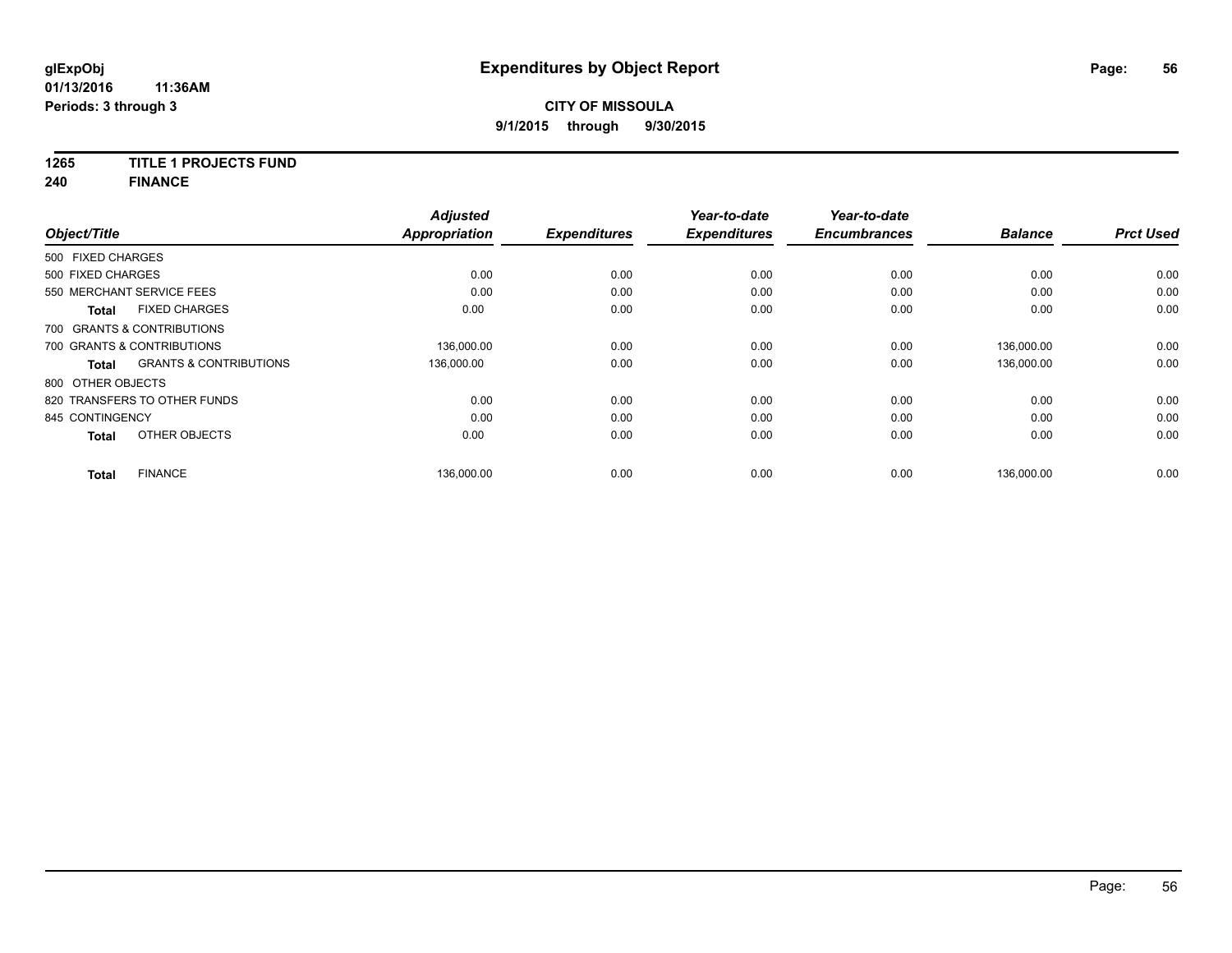**CITY OF MISSOULA 9/1/2015 through 9/30/2015**

#### **1265 TITLE 1 PROJECTS FUND**

|                   |                                   | <b>Adjusted</b>      |                     | Year-to-date        | Year-to-date        |                |                  |
|-------------------|-----------------------------------|----------------------|---------------------|---------------------|---------------------|----------------|------------------|
| Object/Title      |                                   | <b>Appropriation</b> | <b>Expenditures</b> | <b>Expenditures</b> | <b>Encumbrances</b> | <b>Balance</b> | <b>Prct Used</b> |
| 500 FIXED CHARGES |                                   |                      |                     |                     |                     |                |                  |
| 500 FIXED CHARGES |                                   | 0.00                 | 0.00                | 0.00                | 0.00                | 0.00           | 0.00             |
|                   | 550 MERCHANT SERVICE FEES         | 0.00                 | 0.00                | 0.00                | 0.00                | 0.00           | 0.00             |
| <b>Total</b>      | <b>FIXED CHARGES</b>              | 0.00                 | 0.00                | 0.00                | 0.00                | 0.00           | 0.00             |
|                   | 700 GRANTS & CONTRIBUTIONS        |                      |                     |                     |                     |                |                  |
|                   | 700 GRANTS & CONTRIBUTIONS        | 136,000.00           | 0.00                | 0.00                | 0.00                | 136,000.00     | 0.00             |
| Total             | <b>GRANTS &amp; CONTRIBUTIONS</b> | 136,000.00           | 0.00                | 0.00                | 0.00                | 136,000.00     | 0.00             |
| 800 OTHER OBJECTS |                                   |                      |                     |                     |                     |                |                  |
|                   | 820 TRANSFERS TO OTHER FUNDS      | 0.00                 | 0.00                | 0.00                | 0.00                | 0.00           | 0.00             |
| 845 CONTINGENCY   |                                   | 0.00                 | 0.00                | 0.00                | 0.00                | 0.00           | 0.00             |
| <b>Total</b>      | OTHER OBJECTS                     | 0.00                 | 0.00                | 0.00                | 0.00                | 0.00           | 0.00             |
| <b>Total</b>      | TITLE 1 PROJECTS FUND             | 136,000.00           | 0.00                | 0.00                | 0.00                | 136.000.00     | 0.00             |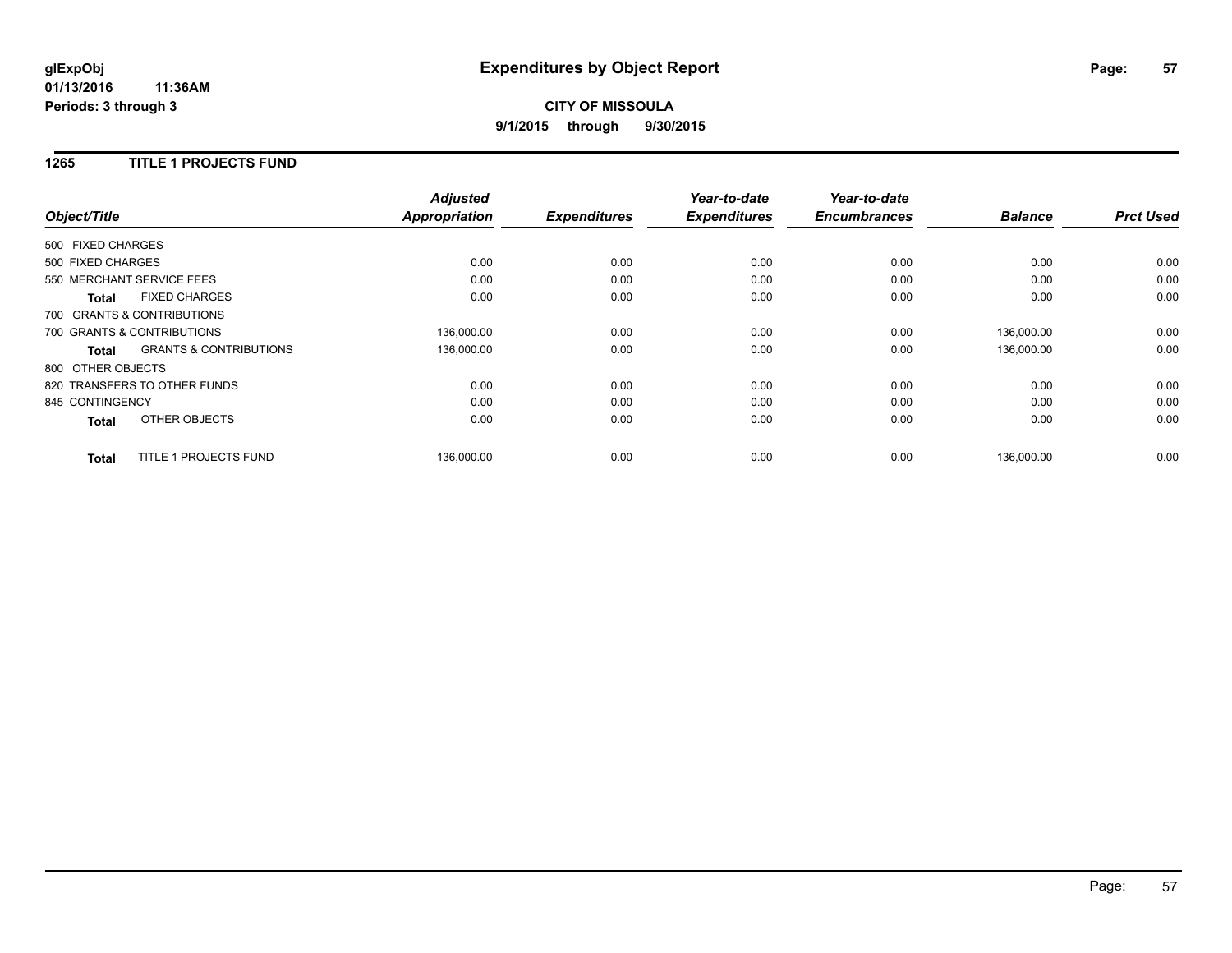### **1396 PROGRAM INCOME REVOLVING LOAN PROGRAM**

**390 NON-DEPARTMENTAL**

| Object/Title      |                                   | <b>Adjusted</b><br><b>Appropriation</b> | <b>Expenditures</b> | Year-to-date<br><b>Expenditures</b> | Year-to-date<br><b>Encumbrances</b> | <b>Balance</b> | <b>Prct Used</b> |
|-------------------|-----------------------------------|-----------------------------------------|---------------------|-------------------------------------|-------------------------------------|----------------|------------------|
|                   | 300 PURCHASED SERVICES            |                                         |                     |                                     |                                     |                |                  |
|                   | 350 PROFESSIONAL SERVICES         | 0.00                                    | 0.00                | 0.00                                | 0.00                                | 0.00           | 0.00             |
| <b>Total</b>      | <b>PURCHASED SERVICES</b>         | 0.00                                    | 0.00                | 0.00                                | 0.00                                | 0.00           | 0.00             |
| 500 FIXED CHARGES |                                   |                                         |                     |                                     |                                     |                |                  |
|                   | 550 MERCHANT SERVICE FEES         | 0.00                                    | 0.00                | 0.00                                | 0.00                                | 0.00           | 0.00             |
| Total             | <b>FIXED CHARGES</b>              | 0.00                                    | 0.00                | 0.00                                | 0.00                                | 0.00           | 0.00             |
|                   | 700 GRANTS & CONTRIBUTIONS        |                                         |                     |                                     |                                     |                |                  |
|                   | 700 GRANTS & CONTRIBUTIONS        | 38.472.00                               | 0.00                | 0.00                                | 0.00                                | 38.472.00      | 0.00             |
| <b>Total</b>      | <b>GRANTS &amp; CONTRIBUTIONS</b> | 38.472.00                               | 0.00                | 0.00                                | 0.00                                | 38.472.00      | 0.00             |
| <b>Total</b>      | NON-DEPARTMENTAL                  | 38.472.00                               | 0.00                | 0.00                                | 0.00                                | 38.472.00      | 0.00             |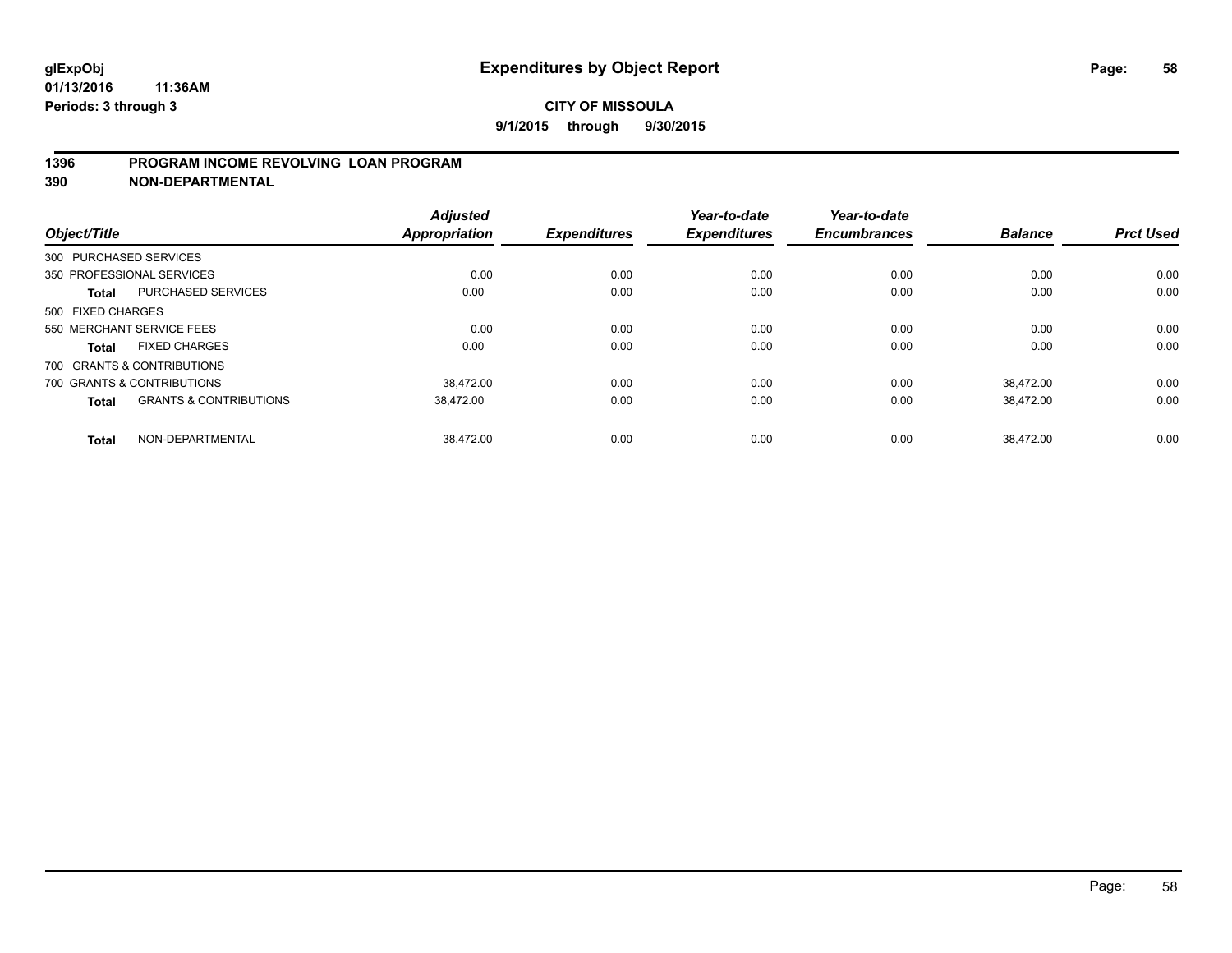**CITY OF MISSOULA 9/1/2015 through 9/30/2015**

### **1396 PROGRAM INCOME REVOLVING LOAN PROGRAM**

| Object/Title           |                                   | <b>Adjusted</b><br><b>Appropriation</b> | <b>Expenditures</b> | Year-to-date<br><b>Expenditures</b> | Year-to-date<br><b>Encumbrances</b> | <b>Balance</b> | <b>Prct Used</b> |
|------------------------|-----------------------------------|-----------------------------------------|---------------------|-------------------------------------|-------------------------------------|----------------|------------------|
| 300 PURCHASED SERVICES |                                   |                                         |                     |                                     |                                     |                |                  |
|                        | 350 PROFESSIONAL SERVICES         | 0.00                                    | 0.00                | 0.00                                | 0.00                                | 0.00           | 0.00             |
| Total                  | PURCHASED SERVICES                | 0.00                                    | 0.00                | 0.00                                | 0.00                                | 0.00           | 0.00             |
| 500 FIXED CHARGES      |                                   |                                         |                     |                                     |                                     |                |                  |
|                        | 550 MERCHANT SERVICE FEES         | 0.00                                    | 0.00                | 0.00                                | 0.00                                | 0.00           | 0.00             |
| Total                  | <b>FIXED CHARGES</b>              | 0.00                                    | 0.00                | 0.00                                | 0.00                                | 0.00           | 0.00             |
|                        | 700 GRANTS & CONTRIBUTIONS        |                                         |                     |                                     |                                     |                |                  |
|                        | 700 GRANTS & CONTRIBUTIONS        | 38.472.00                               | 0.00                | 0.00                                | 0.00                                | 38.472.00      | 0.00             |
| <b>Total</b>           | <b>GRANTS &amp; CONTRIBUTIONS</b> | 38,472.00                               | 0.00                | 0.00                                | 0.00                                | 38.472.00      | 0.00             |
| <b>Total</b>           | PROGRAM INCOME REVOLVING LOAN P   | 38.472.00                               | 0.00                | 0.00                                | 0.00                                | 38.472.00      | 0.00             |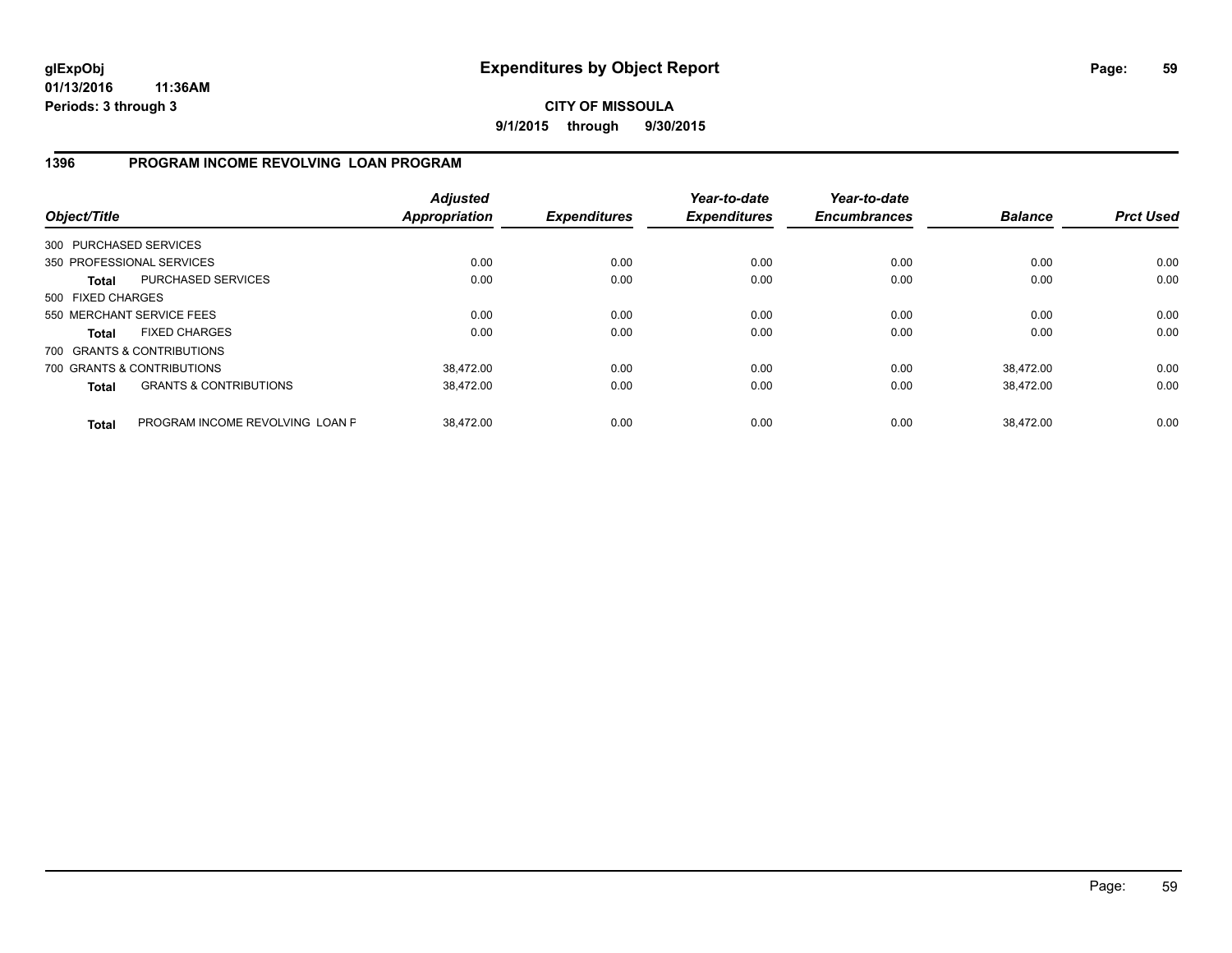#### **1397 STATE HOME PROGRAM INCOME**

**390 NON-DEPARTMENTAL**

| Object/Title                              | <b>Adjusted</b><br><b>Appropriation</b> | <b>Expenditures</b> | Year-to-date<br><b>Expenditures</b> | Year-to-date<br><b>Encumbrances</b> | <b>Balance</b> | <b>Prct Used</b> |
|-------------------------------------------|-----------------------------------------|---------------------|-------------------------------------|-------------------------------------|----------------|------------------|
| 300 PURCHASED SERVICES                    |                                         |                     |                                     |                                     |                |                  |
| 350 PROFESSIONAL SERVICES                 | 600,000.00                              | 0.00                | 0.00                                | 0.00                                | 600,000.00     | 0.00             |
| <b>PURCHASED SERVICES</b><br><b>Total</b> | 600,000.00                              | 0.00                | 0.00                                | 0.00                                | 600,000.00     | 0.00             |
| 500 FIXED CHARGES                         |                                         |                     |                                     |                                     |                |                  |
| 550 MERCHANT SERVICE FEES                 | 0.00                                    | 0.00                | 0.00                                | 0.00                                | 0.00           | 0.00             |
| <b>FIXED CHARGES</b><br><b>Total</b>      | 0.00                                    | 0.00                | 0.00                                | 0.00                                | 0.00           | 0.00             |
| NON-DEPARTMENTAL<br><b>Total</b>          | 600,000.00                              | 0.00                | 0.00                                | 0.00                                | 600,000.00     | 0.00             |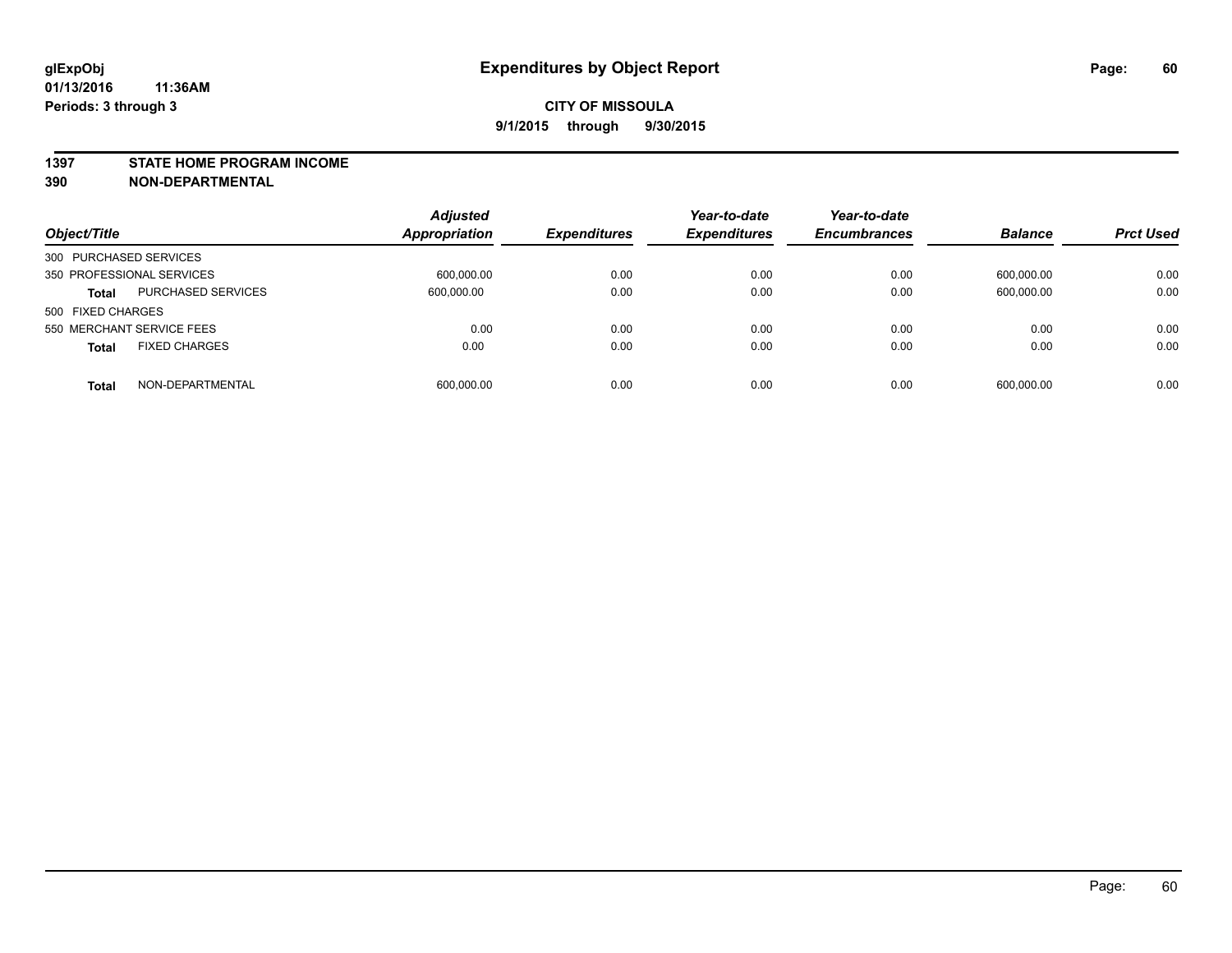#### **1397 STATE HOME PROGRAM INCOME**

| Object/Title              |                           | <b>Adjusted</b><br><b>Appropriation</b> | <b>Expenditures</b> | Year-to-date<br><b>Expenditures</b> | Year-to-date<br><b>Encumbrances</b> | <b>Balance</b> | <b>Prct Used</b> |
|---------------------------|---------------------------|-----------------------------------------|---------------------|-------------------------------------|-------------------------------------|----------------|------------------|
| 300 PURCHASED SERVICES    |                           |                                         |                     |                                     |                                     |                |                  |
| 350 PROFESSIONAL SERVICES |                           | 600,000.00                              | 0.00                | 0.00                                | 0.00                                | 600.000.00     | 0.00             |
| Total                     | PURCHASED SERVICES        | 600,000.00                              | 0.00                | 0.00                                | 0.00                                | 600,000.00     | 0.00             |
| 500 FIXED CHARGES         |                           |                                         |                     |                                     |                                     |                |                  |
| 550 MERCHANT SERVICE FEES |                           | 0.00                                    | 0.00                | 0.00                                | 0.00                                | 0.00           | 0.00             |
| <b>Total</b>              | <b>FIXED CHARGES</b>      | 0.00                                    | 0.00                | 0.00                                | 0.00                                | 0.00           | 0.00             |
| <b>Total</b>              | STATE HOME PROGRAM INCOME | 600,000.00                              | 0.00                | 0.00                                | 0.00                                | 600,000.00     | 0.00             |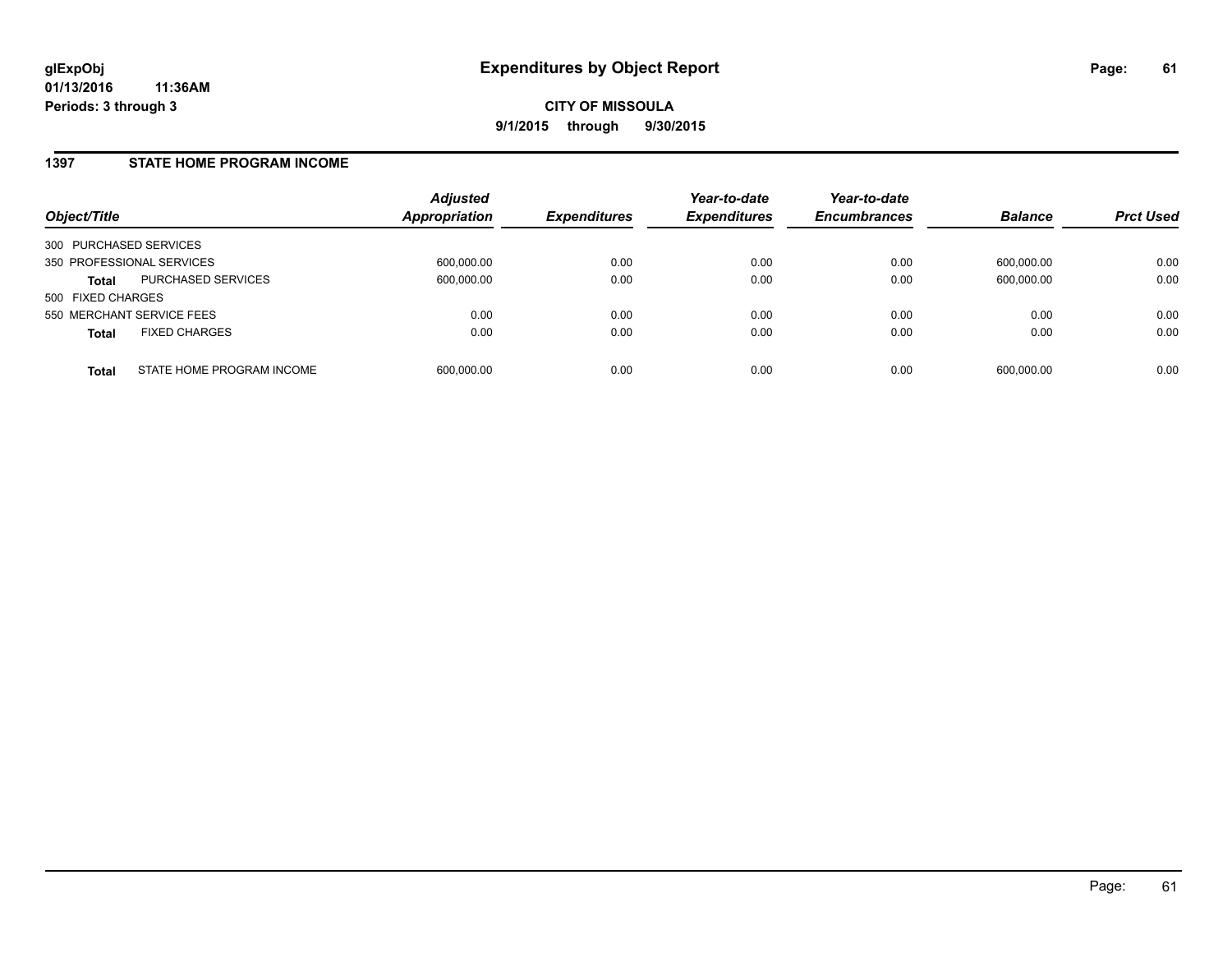#### **2250 PLANNING FUND**

**250 DEVELOPMENT SERVICES**

|                                   |                                     | <b>Adjusted</b>      |                     | Year-to-date        | Year-to-date        |                |                  |
|-----------------------------------|-------------------------------------|----------------------|---------------------|---------------------|---------------------|----------------|------------------|
| Object/Title                      |                                     | <b>Appropriation</b> | <b>Expenditures</b> | <b>Expenditures</b> | <b>Encumbrances</b> | <b>Balance</b> | <b>Prct Used</b> |
| 100 PERSONAL SERVICES             |                                     |                      |                     |                     |                     |                |                  |
| 110 SALARIES AND WAGES            |                                     | 262,841.00           | 20,010.14           | 53,863.92           | 0.00                | 208,977.08     | 20.49            |
| <b>140 EMPLOYER CONTRIBUTIONS</b> |                                     | 83,643.00            | 6,586.99            | 21,670.95           | 0.00                | 61,972.05      | 25.91            |
|                                   | 141 STATE RETIREMENT CONTRIBUTIONS  | 0.00                 | 0.00                | 33.86               | 0.00                | $-33.86$       | 0.00             |
| Total                             | PERSONAL SERVICES                   | 346,484.00           | 26,597.13           | 75,568.73           | 0.00                | 270,915.27     | 21.81            |
| 200 SUPPLIES                      |                                     |                      |                     |                     |                     |                |                  |
| 210 OFFICE SUPPLIES               |                                     | 2,550.00             | 161.28              | 224.08              | 0.00                | 2,325.92       | 8.79             |
| 220 OPERATING SUPPLIES            |                                     | 900.00               | 0.00                | 0.00                | 0.00                | 900.00         | 0.00             |
| 231 GASOLINE                      |                                     | 0.00                 | 0.00                | 0.00                | 0.00                | 0.00           | 0.00             |
| 240 OTHER SUPPLIES                |                                     | 400.00               | 33.97               | 48.96               | 0.00                | 351.04         | 12.24            |
| Total                             | <b>SUPPLIES</b>                     | 3,850.00             | 195.25              | 273.04              | 0.00                | 3,576.96       | 7.09             |
| 300 PURCHASED SERVICES            |                                     |                      |                     |                     |                     |                |                  |
| 310 COMMUNICATIONS                |                                     | 1,100.00             | 11.62               | 12.65               | 0.00                | 1,087.35       | 1.15             |
| 320 PRINTING & DUPLICATING        |                                     | 8,000.00             | 1,369.06            | 1,396.98            | 0.00                | 6,603.02       | 17.46            |
|                                   | 330 PUBLICITY, SUBSCRIPTIONS & DUES | 4,005.00             | 40.00               | 80.00               | 0.00                | 3,925.00       | 2.00             |
| 344 TELEPHONE SERVICE             |                                     | 125.00               | 0.00                | 0.00                | 0.00                | 125.00         | 0.00             |
| 350 PROFESSIONAL SERVICES         |                                     | 50,000.00            | 0.00                | 122.00              | 0.00                | 49,878.00      | 0.24             |
| 360 REPAIR & MAINTENANCE          |                                     | 1,540.00             | 0.00                | 0.00                | 0.00                | 1,540.00       | 0.00             |
| 370 TRAVEL                        |                                     | 5,185.00             | 0.00                | 0.00                | 0.00                | 5,185.00       | 0.00             |
| 380 TRAINING                      |                                     | 4,595.00             | 1,730.00            | 1,730.00            | 0.00                | 2,865.00       | 37.65            |
|                                   | 390 OTHER PURCHASED SERVICES        | 3,750.00             | 0.00                | 0.00                | 0.00                | 3,750.00       | 0.00             |
| Total                             | PURCHASED SERVICES                  | 78,300.00            | 3,150.68            | 3,341.63            | 0.00                | 74,958.37      | 4.27             |
| 500 FIXED CHARGES                 |                                     |                      |                     |                     |                     |                |                  |
| 500 FIXED CHARGES                 |                                     | 24,000.00            | 0.00                | 0.00                | 0.00                | 24,000.00      | 0.00             |
| 550 MERCHANT SERVICE FEES         |                                     | 0.00                 | 0.00                | 0.00                | 0.00                | 0.00           | 0.00             |
| Total                             | <b>FIXED CHARGES</b>                | 24,000.00            | 0.00                | 0.00                | 0.00                | 24,000.00      | 0.00             |
| 800 OTHER OBJECTS                 |                                     |                      |                     |                     |                     |                |                  |
|                                   | 820 TRANSFERS TO OTHER FUNDS        | 0.00                 | 0.00                | 0.00                | 0.00                | 0.00           | 0.00             |
| 845 CONTINGENCY                   |                                     | 0.00                 | 0.00                | 0.00                | 0.00                | 0.00           | 0.00             |
| <b>Total</b>                      | OTHER OBJECTS                       | 0.00                 | 0.00                | 0.00                | 0.00                | 0.00           | 0.00             |
| <b>Total</b>                      | DEVELOPMENT SERVICES                | 452,634.00           | 29,943.06           | 79,183.40           | 0.00                | 373,450.60     | 17.49            |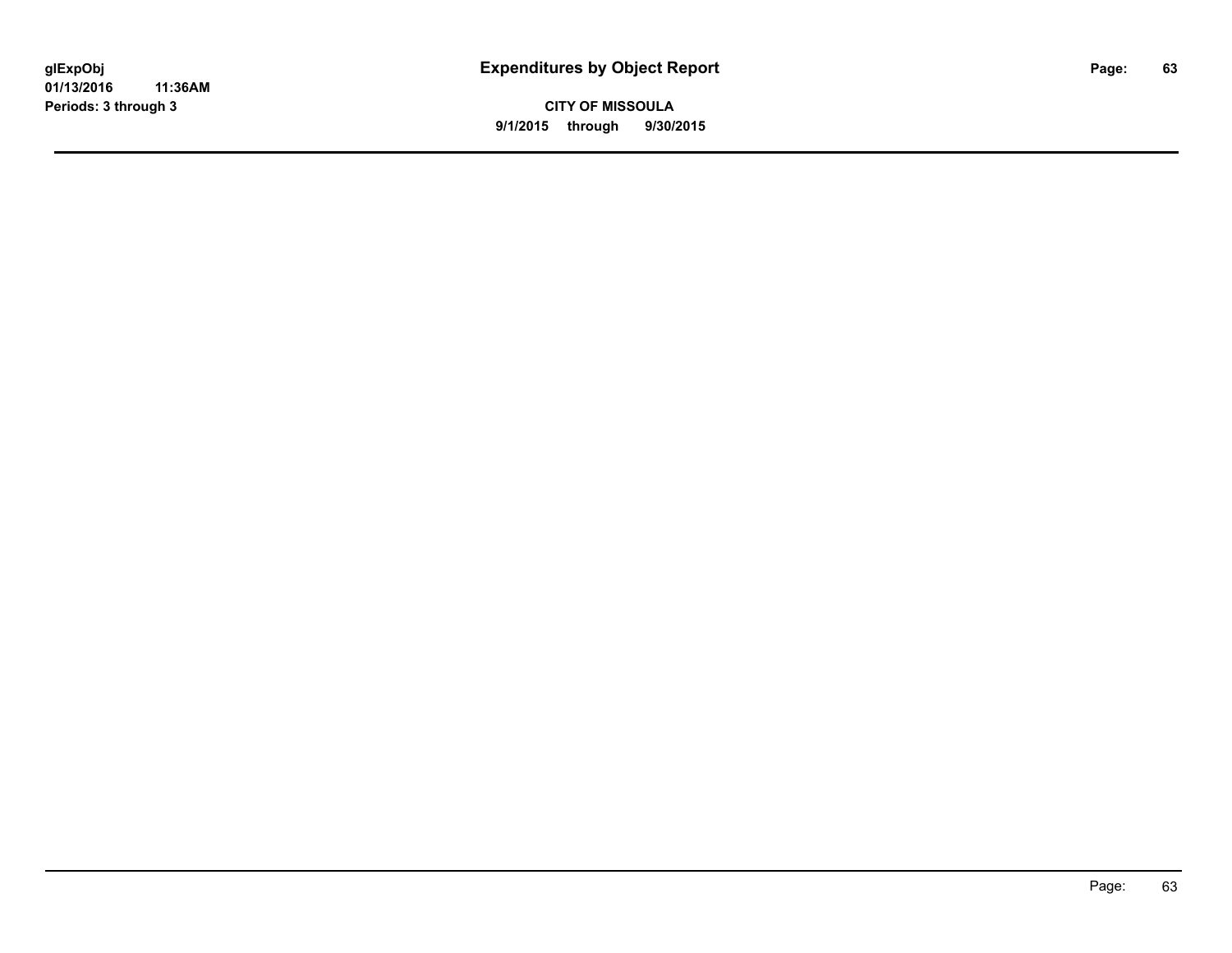**2250 PLANNING FUND**

|                                      | <b>Adjusted</b>      |                     | Year-to-date        | Year-to-date        |                |                  |
|--------------------------------------|----------------------|---------------------|---------------------|---------------------|----------------|------------------|
| Object/Title                         | <b>Appropriation</b> | <b>Expenditures</b> | <b>Expenditures</b> | <b>Encumbrances</b> | <b>Balance</b> | <b>Prct Used</b> |
| 100 PERSONAL SERVICES                |                      |                     |                     |                     |                |                  |
| 110 SALARIES AND WAGES               | 262,841.00           | 20,010.14           | 53,863.92           | 0.00                | 208,977.08     | 20.49            |
| 140 EMPLOYER CONTRIBUTIONS           | 83,643.00            | 6,586.99            | 21,670.95           | 0.00                | 61,972.05      | 25.91            |
| 141 STATE RETIREMENT CONTRIBUTIONS   | 0.00                 | 0.00                | 33.86               | 0.00                | $-33.86$       | 0.00             |
| PERSONAL SERVICES<br><b>Total</b>    | 346,484.00           | 26,597.13           | 75,568.73           | 0.00                | 270,915.27     | 21.81            |
| 200 SUPPLIES                         |                      |                     |                     |                     |                |                  |
| 210 OFFICE SUPPLIES                  | 2,550.00             | 161.28              | 224.08              | 0.00                | 2,325.92       | 8.79             |
| 220 OPERATING SUPPLIES               | 900.00               | 0.00                | 0.00                | 0.00                | 900.00         | 0.00             |
| 231 GASOLINE                         | 0.00                 | 0.00                | 0.00                | 0.00                | 0.00           | 0.00             |
| 240 OTHER SUPPLIES                   | 400.00               | 33.97               | 48.96               | 0.00                | 351.04         | 12.24            |
| <b>SUPPLIES</b><br><b>Total</b>      | 3,850.00             | 195.25              | 273.04              | 0.00                | 3,576.96       | 7.09             |
| 300 PURCHASED SERVICES               |                      |                     |                     |                     |                |                  |
| 310 COMMUNICATIONS                   | 1,100.00             | 11.62               | 12.65               | 0.00                | 1,087.35       | 1.15             |
| 320 PRINTING & DUPLICATING           | 8,000.00             | 1,369.06            | 1,396.98            | 0.00                | 6,603.02       | 17.46            |
| 330 PUBLICITY, SUBSCRIPTIONS & DUES  | 4,005.00             | 40.00               | 80.00               | 0.00                | 3,925.00       | 2.00             |
| 344 TELEPHONE SERVICE                | 125.00               | 0.00                | 0.00                | 0.00                | 125.00         | 0.00             |
| 350 PROFESSIONAL SERVICES            | 50,000.00            | 0.00                | 122.00              | 0.00                | 49,878.00      | 0.24             |
| 360 REPAIR & MAINTENANCE             | 1,540.00             | 0.00                | 0.00                | 0.00                | 1,540.00       | 0.00             |
| 370 TRAVEL                           | 5,185.00             | 0.00                | 0.00                | 0.00                | 5,185.00       | 0.00             |
| 380 TRAINING                         | 4,595.00             | 1,730.00            | 1,730.00            | 0.00                | 2,865.00       | 37.65            |
| 390 OTHER PURCHASED SERVICES         | 3,750.00             | 0.00                | 0.00                | 0.00                | 3,750.00       | 0.00             |
| PURCHASED SERVICES<br><b>Total</b>   | 78,300.00            | 3,150.68            | 3,341.63            | 0.00                | 74,958.37      | 4.27             |
| 500 FIXED CHARGES                    |                      |                     |                     |                     |                |                  |
| 500 FIXED CHARGES                    | 24,000.00            | 0.00                | 0.00                | 0.00                | 24,000.00      | 0.00             |
| 550 MERCHANT SERVICE FEES            | 0.00                 | 0.00                | 0.00                | 0.00                | 0.00           | 0.00             |
| <b>FIXED CHARGES</b><br><b>Total</b> | 24,000.00            | 0.00                | 0.00                | 0.00                | 24,000.00      | 0.00             |
| 800 OTHER OBJECTS                    |                      |                     |                     |                     |                |                  |
| 820 TRANSFERS TO OTHER FUNDS         | 0.00                 | 0.00                | 0.00                | 0.00                | 0.00           | 0.00             |
| 845 CONTINGENCY                      | 0.00                 | 0.00                | 0.00                | 0.00                | 0.00           | 0.00             |
| OTHER OBJECTS<br><b>Total</b>        | 0.00                 | 0.00                | 0.00                | 0.00                | 0.00           | 0.00             |
| PLANNING FUND<br><b>Total</b>        | 452,634.00           | 29,943.06           | 79,183.40           | 0.00                | 373,450.60     | 17.49            |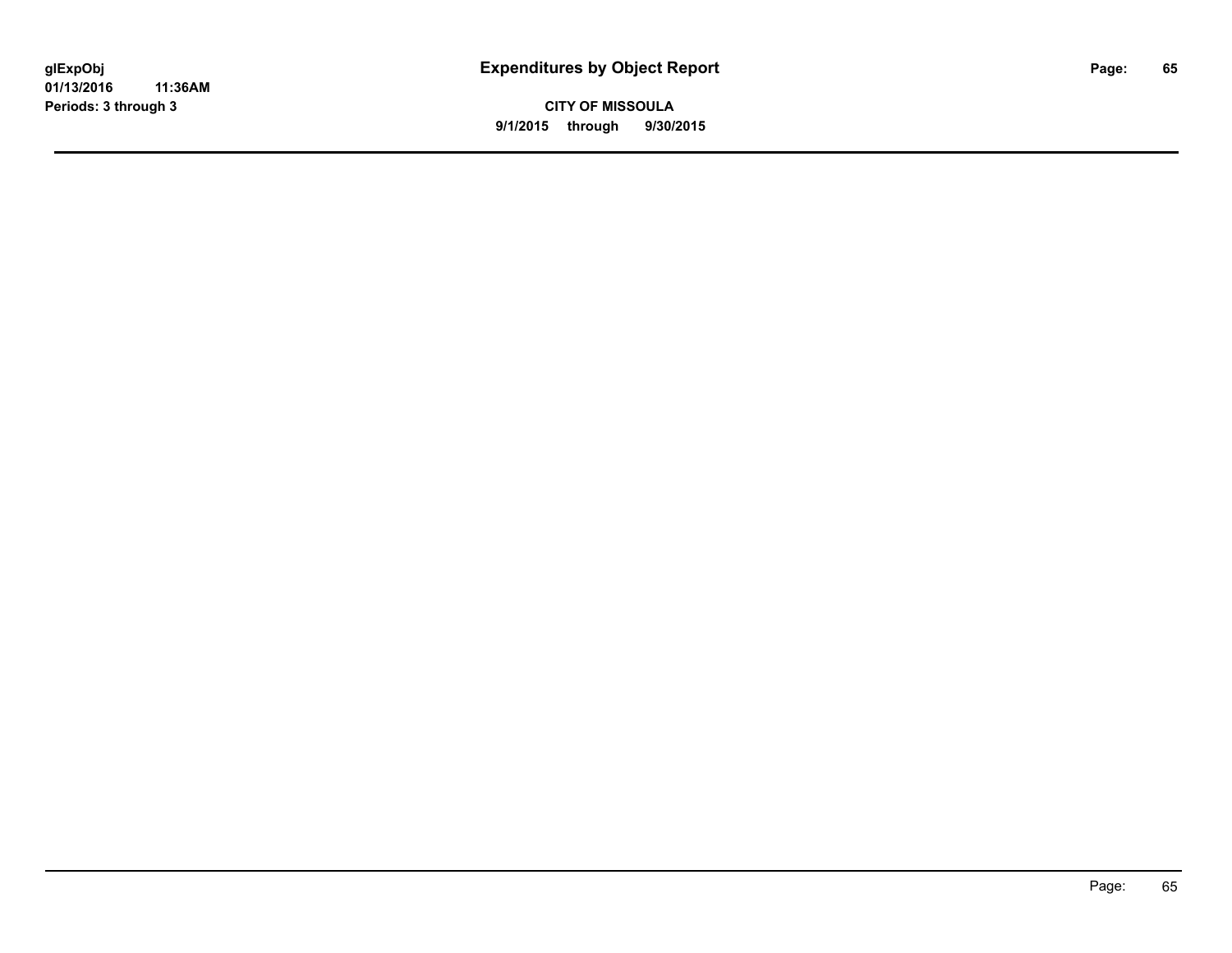#### **2310 PUBLIC SAFETY INFORMATION SYSTEMS**

**310 BUILDING INSPECTION**

| Object/Title                               | <b>Adjusted</b><br>Appropriation | <b>Expenditures</b> | Year-to-date<br><b>Expenditures</b> | Year-to-date<br><b>Encumbrances</b> | <b>Balance</b> | <b>Prct Used</b> |
|--------------------------------------------|----------------------------------|---------------------|-------------------------------------|-------------------------------------|----------------|------------------|
| 500 FIXED CHARGES                          |                                  |                     |                                     |                                     |                |                  |
| 550 MERCHANT SERVICE FEES                  | 0.00                             | 0.00                | 0.00                                | 0.00                                | 0.00           | 0.00             |
| <b>FIXED CHARGES</b><br><b>Total</b>       | 0.00                             | 0.00                | 0.00                                | 0.00                                | 0.00           | 0.00             |
| 800 OTHER OBJECTS                          |                                  |                     |                                     |                                     |                |                  |
| 845 CONTINGENCY                            | 0.00                             | 0.00                | 0.00                                | 0.00                                | 0.00           | 0.00             |
| OTHER OBJECTS<br><b>Total</b>              | 0.00                             | 0.00                | 0.00                                | 0.00                                | 0.00           | 0.00             |
| <b>BUILDING INSPECTION</b><br><b>Total</b> | 0.00                             | 0.00                | 0.00                                | 0.00                                | 0.00           | 0.00             |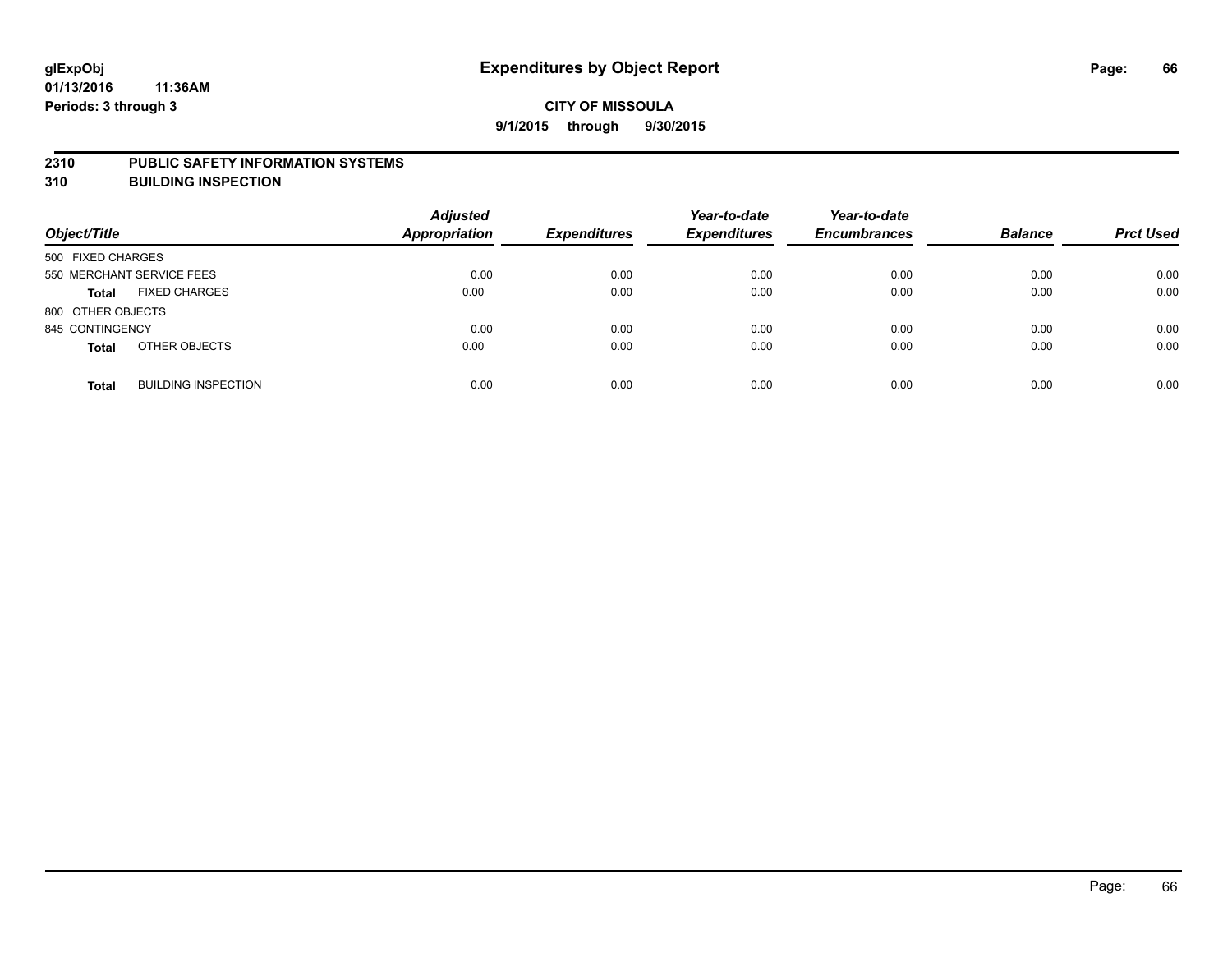## **CITY OF MISSOULA 9/1/2015 through 9/30/2015**

### **2310 PUBLIC SAFETY INFORMATION SYSTEMS**

| Object/Title      |                                   | <b>Adjusted</b><br><b>Appropriation</b> | <b>Expenditures</b> | Year-to-date<br><b>Expenditures</b> | Year-to-date<br><b>Encumbrances</b> | <b>Balance</b> | <b>Prct Used</b> |
|-------------------|-----------------------------------|-----------------------------------------|---------------------|-------------------------------------|-------------------------------------|----------------|------------------|
| 500 FIXED CHARGES |                                   |                                         |                     |                                     |                                     |                |                  |
|                   | 550 MERCHANT SERVICE FEES         | 0.00                                    | 0.00                | 0.00                                | 0.00                                | 0.00           | 0.00             |
| <b>Total</b>      | <b>FIXED CHARGES</b>              | 0.00                                    | 0.00                | 0.00                                | 0.00                                | 0.00           | 0.00             |
| 800 OTHER OBJECTS |                                   |                                         |                     |                                     |                                     |                |                  |
| 845 CONTINGENCY   |                                   | 0.00                                    | 0.00                | 0.00                                | 0.00                                | 0.00           | 0.00             |
| <b>Total</b>      | OTHER OBJECTS                     | 0.00                                    | 0.00                | 0.00                                | 0.00                                | 0.00           | 0.00             |
| <b>Total</b>      | PUBLIC SAFETY INFORMATION SYSTEM! | 0.00                                    | 0.00                | 0.00                                | 0.00                                | 0.00           | 0.00             |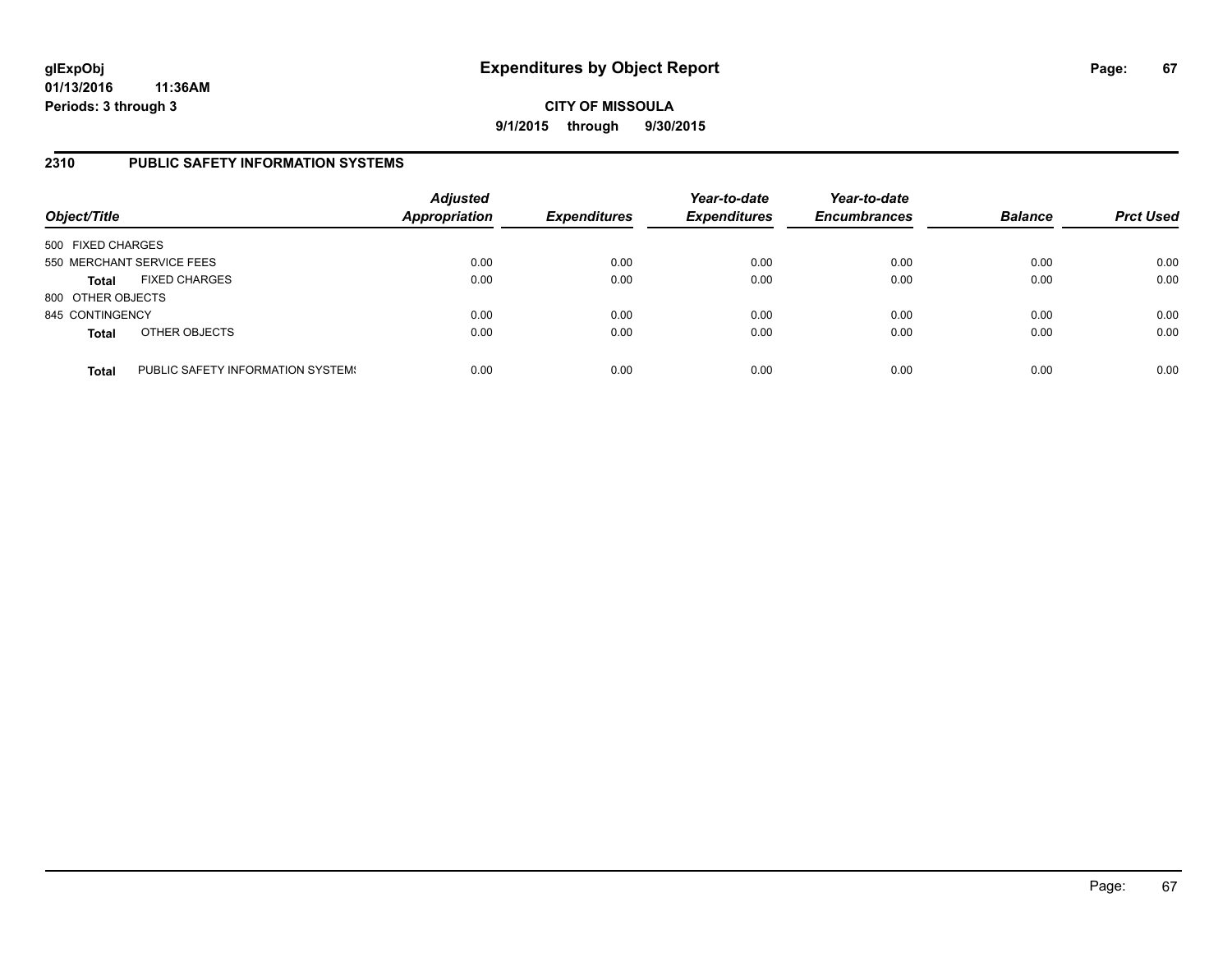#### **2321 IMPACT FEE FUND**

**390 NON-DEPARTMENTAL**

|                                       | <b>Adjusted</b>      |                     | Year-to-date        | Year-to-date        |                |                  |
|---------------------------------------|----------------------|---------------------|---------------------|---------------------|----------------|------------------|
| Object/Title                          | <b>Appropriation</b> | <b>Expenditures</b> | <b>Expenditures</b> | <b>Encumbrances</b> | <b>Balance</b> | <b>Prct Used</b> |
| 100 PERSONAL SERVICES                 |                      |                     |                     |                     |                |                  |
| 110 SALARIES AND WAGES                | 0.00                 | 0.00                | 0.00                | 0.00                | 0.00           | 0.00             |
| <b>140 EMPLOYER CONTRIBUTIONS</b>     | 0.00                 | 0.00                | 0.00                | 0.00                | 0.00           | 0.00             |
| PERSONAL SERVICES<br><b>Total</b>     | 0.00                 | 0.00                | 0.00                | 0.00                | 0.00           | 0.00             |
| 300 PURCHASED SERVICES                |                      |                     |                     |                     |                |                  |
| 350 PROFESSIONAL SERVICES             | 0.00                 | 0.00                | 0.00                | 0.00                | 0.00           | 0.00             |
| 390 OTHER PURCHASED SERVICES          | 0.00                 | 0.00                | 0.00                | 0.00                | 0.00           | 0.00             |
| PURCHASED SERVICES<br><b>Total</b>    | 0.00                 | 0.00                | 0.00                | 0.00                | 0.00           | 0.00             |
| 500 FIXED CHARGES                     |                      |                     |                     |                     |                |                  |
| 550 MERCHANT SERVICE FEES             | 0.00                 | 0.00                | 0.00                | 0.00                | 0.00           | 0.00             |
| <b>FIXED CHARGES</b><br><b>Total</b>  | 0.00                 | 0.00                | 0.00                | 0.00                | 0.00           | 0.00             |
| 800 OTHER OBJECTS                     |                      |                     |                     |                     |                |                  |
| 820 TRANSFERS TO OTHER FUNDS          | 0.00                 | 0.00                | 0.00                | 0.00                | 0.00           | 0.00             |
| OTHER OBJECTS<br><b>Total</b>         | 0.00                 | 0.00                | 0.00                | 0.00                | 0.00           | 0.00             |
| 900 CAPITAL OUTLAY                    |                      |                     |                     |                     |                |                  |
| 930 IMPROVEMENTS                      | 2,400,000.00         | 33,677.28           | 66,543.35           | 0.00                | 2,333,456.65   | 2.77             |
| <b>CAPITAL OUTLAY</b><br><b>Total</b> | 2,400,000.00         | 33,677.28           | 66,543.35           | 0.00                | 2,333,456.65   | 2.77             |
| NON-DEPARTMENTAL<br><b>Total</b>      | 2,400,000.00         | 33,677.28           | 66,543.35           | 0.00                | 2,333,456.65   | 2.77             |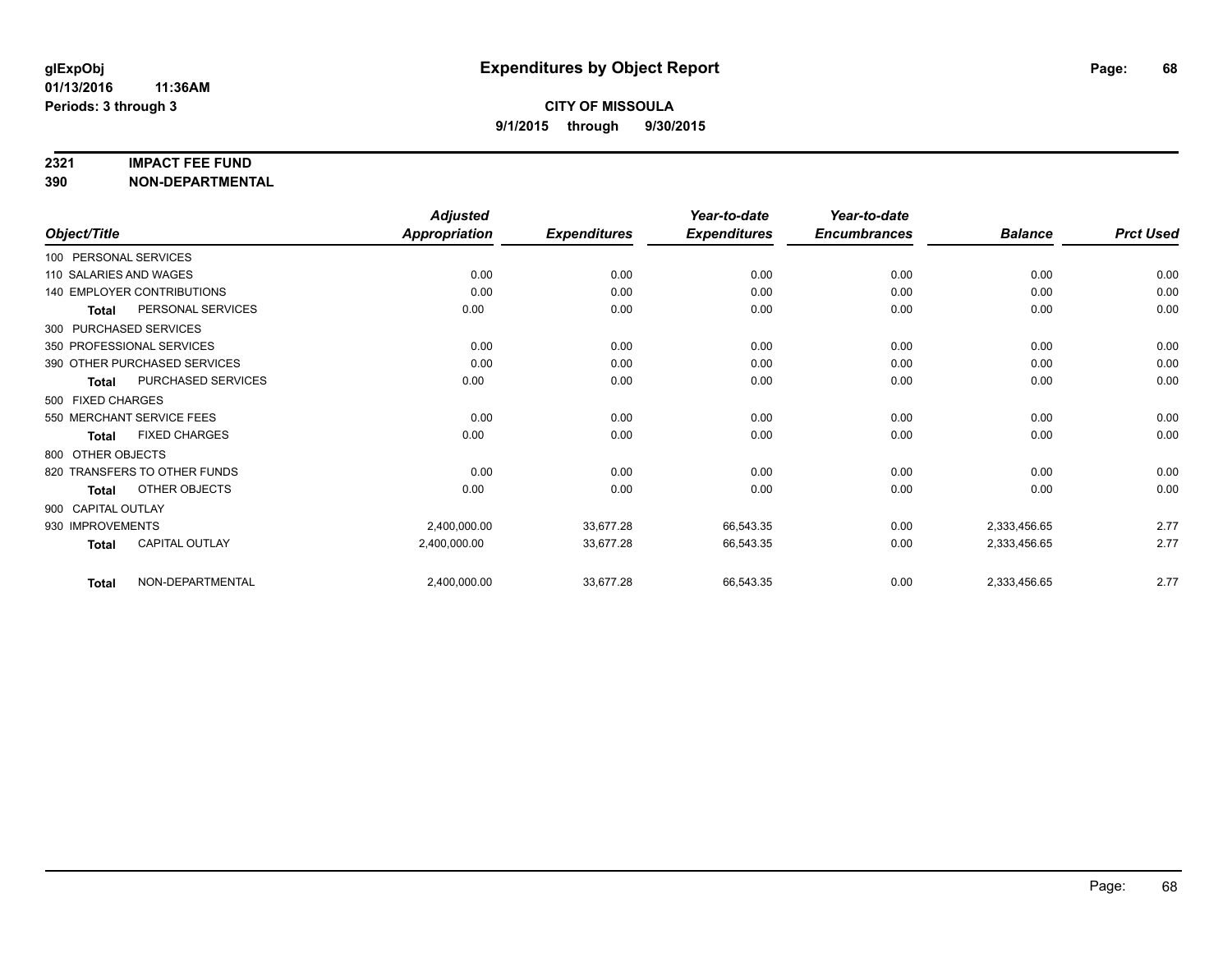**2321 IMPACT FEE FUND**

|                                        | <b>Adjusted</b>      |                     | Year-to-date        | Year-to-date        |                |                  |
|----------------------------------------|----------------------|---------------------|---------------------|---------------------|----------------|------------------|
| Object/Title                           | <b>Appropriation</b> | <b>Expenditures</b> | <b>Expenditures</b> | <b>Encumbrances</b> | <b>Balance</b> | <b>Prct Used</b> |
| 100 PERSONAL SERVICES                  |                      |                     |                     |                     |                |                  |
| 110 SALARIES AND WAGES                 | 0.00                 | 0.00                | 0.00                | 0.00                | 0.00           | 0.00             |
| <b>140 EMPLOYER CONTRIBUTIONS</b>      | 0.00                 | 0.00                | 0.00                | 0.00                | 0.00           | 0.00             |
| PERSONAL SERVICES<br><b>Total</b>      | 0.00                 | 0.00                | 0.00                | 0.00                | 0.00           | 0.00             |
| 300 PURCHASED SERVICES                 |                      |                     |                     |                     |                |                  |
| 350 PROFESSIONAL SERVICES              | 0.00                 | 0.00                | 0.00                | 0.00                | 0.00           | 0.00             |
| 390 OTHER PURCHASED SERVICES           | 0.00                 | 0.00                | 0.00                | 0.00                | 0.00           | 0.00             |
| PURCHASED SERVICES<br><b>Total</b>     | 0.00                 | 0.00                | 0.00                | 0.00                | 0.00           | 0.00             |
| 500 FIXED CHARGES                      |                      |                     |                     |                     |                |                  |
| 550 MERCHANT SERVICE FEES              | 0.00                 | 0.00                | 0.00                | 0.00                | 0.00           | 0.00             |
| <b>FIXED CHARGES</b><br><b>Total</b>   | 0.00                 | 0.00                | 0.00                | 0.00                | 0.00           | 0.00             |
| 800 OTHER OBJECTS                      |                      |                     |                     |                     |                |                  |
| 820 TRANSFERS TO OTHER FUNDS           | 0.00                 | 0.00                | 0.00                | 0.00                | 0.00           | 0.00             |
| OTHER OBJECTS<br><b>Total</b>          | 0.00                 | 0.00                | 0.00                | 0.00                | 0.00           | 0.00             |
| 900 CAPITAL OUTLAY                     |                      |                     |                     |                     |                |                  |
| 930 IMPROVEMENTS                       | 2,400,000.00         | 33,677.28           | 66,543.35           | 0.00                | 2,333,456.65   | 2.77             |
| <b>CAPITAL OUTLAY</b><br><b>Total</b>  | 2,400,000.00         | 33,677.28           | 66,543.35           | 0.00                | 2,333,456.65   | 2.77             |
| <b>IMPACT FEE FUND</b><br><b>Total</b> | 2,400,000.00         | 33,677.28           | 66,543.35           | 0.00                | 2,333,456.65   | 2.77             |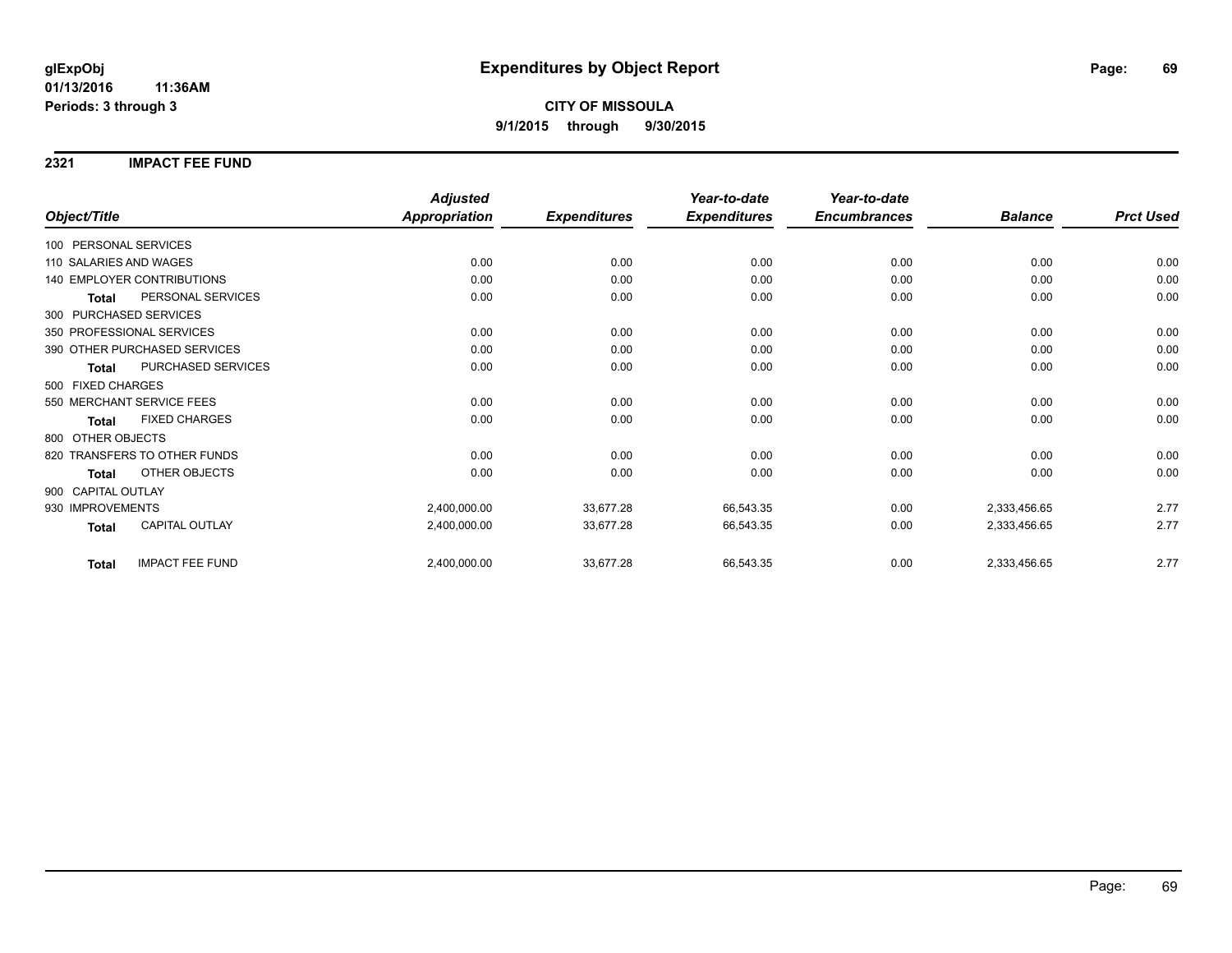#### **2322 GEORGE ELMER/CATTLE DR INTERSECTION**

**390 NON-DEPARTMENTAL**

| Object/Title       |                              | <b>Adjusted</b><br><b>Appropriation</b> | <b>Expenditures</b> | Year-to-date<br><b>Expenditures</b> | Year-to-date<br><b>Encumbrances</b> | <b>Balance</b> | <b>Prct Used</b> |
|--------------------|------------------------------|-----------------------------------------|---------------------|-------------------------------------|-------------------------------------|----------------|------------------|
|                    | 300 PURCHASED SERVICES       |                                         |                     |                                     |                                     |                |                  |
|                    | 350 PROFESSIONAL SERVICES    | 15,000.00                               | 0.00                | 0.00                                | 0.00                                | 15,000.00      | 0.00             |
| <b>Total</b>       | PURCHASED SERVICES           | 15,000.00                               | 0.00                | 0.00                                | 0.00                                | 15,000.00      | 0.00             |
| 500 FIXED CHARGES  |                              |                                         |                     |                                     |                                     |                |                  |
|                    | 550 MERCHANT SERVICE FEES    | 0.00                                    | 0.00                | 0.00                                | 0.00                                | 0.00           | 0.00             |
| <b>Total</b>       | <b>FIXED CHARGES</b>         | 0.00                                    | 0.00                | 0.00                                | 0.00                                | 0.00           | 0.00             |
| 800 OTHER OBJECTS  |                              |                                         |                     |                                     |                                     |                |                  |
|                    | 820 TRANSFERS TO OTHER FUNDS | 0.00                                    | 0.00                | 0.00                                | 0.00                                | 0.00           | 0.00             |
| <b>Total</b>       | OTHER OBJECTS                | 0.00                                    | 0.00                | 0.00                                | 0.00                                | 0.00           | 0.00             |
| 900 CAPITAL OUTLAY |                              |                                         |                     |                                     |                                     |                |                  |
| 930 IMPROVEMENTS   |                              | 0.00                                    | 0.00                | 0.00                                | 0.00                                | 0.00           | 0.00             |
| <b>Total</b>       | <b>CAPITAL OUTLAY</b>        | 0.00                                    | 0.00                | 0.00                                | 0.00                                | 0.00           | 0.00             |
| <b>Total</b>       | NON-DEPARTMENTAL             | 15,000.00                               | 0.00                | 0.00                                | 0.00                                | 15,000.00      | 0.00             |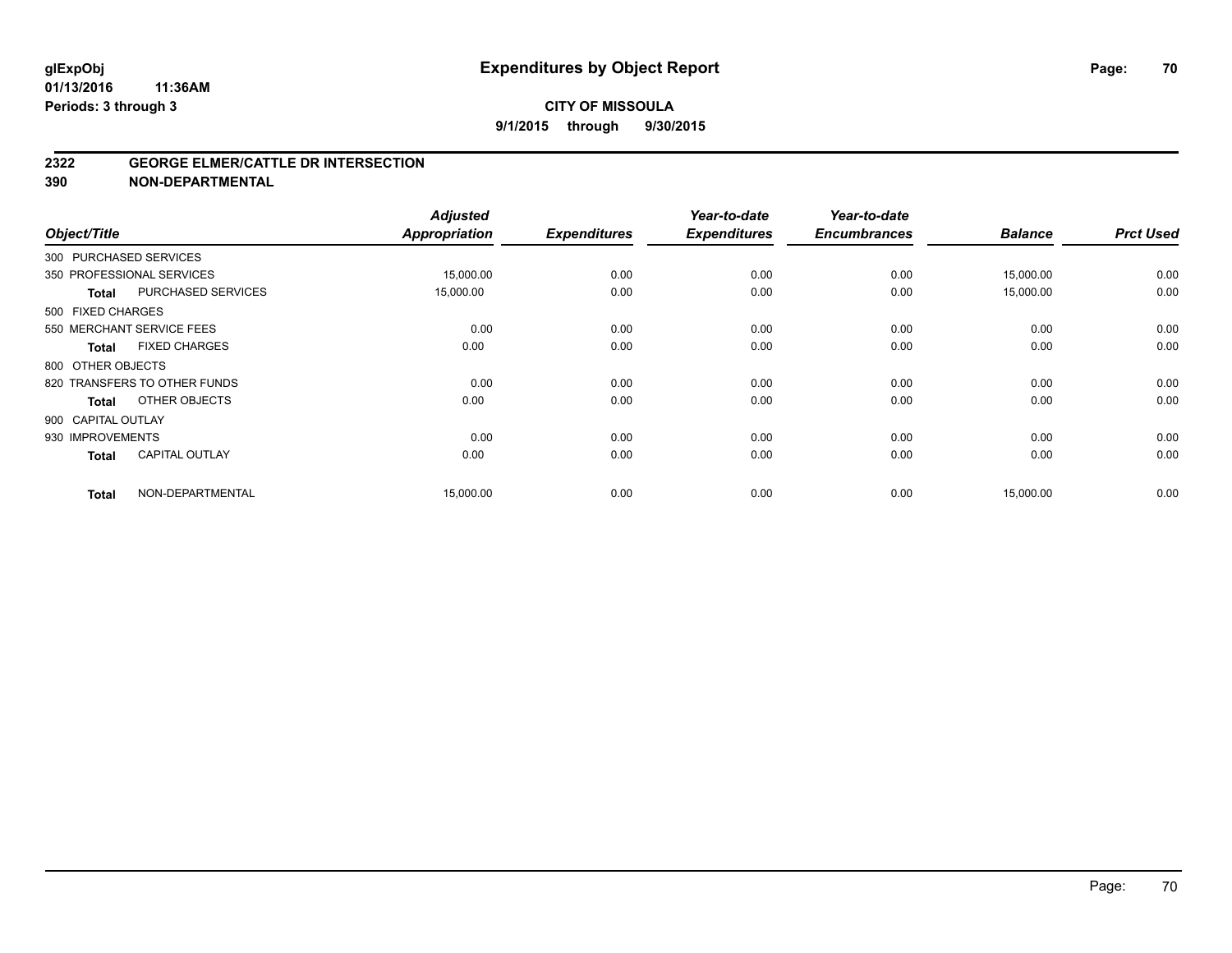**CITY OF MISSOULA 9/1/2015 through 9/30/2015**

### **2322 GEORGE ELMER/CATTLE DR INTERSECTION**

| Object/Title           |                                  | <b>Adjusted</b><br>Appropriation | <b>Expenditures</b> | Year-to-date<br><b>Expenditures</b> | Year-to-date<br><b>Encumbrances</b> | <b>Balance</b> | <b>Prct Used</b> |
|------------------------|----------------------------------|----------------------------------|---------------------|-------------------------------------|-------------------------------------|----------------|------------------|
| 300 PURCHASED SERVICES |                                  |                                  |                     |                                     |                                     |                |                  |
|                        | 350 PROFESSIONAL SERVICES        | 15,000.00                        | 0.00                | 0.00                                | 0.00                                | 15,000.00      | 0.00             |
| <b>Total</b>           | <b>PURCHASED SERVICES</b>        | 15,000.00                        | 0.00                | 0.00                                | 0.00                                | 15,000.00      | 0.00             |
| 500 FIXED CHARGES      |                                  |                                  |                     |                                     |                                     |                |                  |
|                        | 550 MERCHANT SERVICE FEES        | 0.00                             | 0.00                | 0.00                                | 0.00                                | 0.00           | 0.00             |
| <b>Total</b>           | <b>FIXED CHARGES</b>             | 0.00                             | 0.00                | 0.00                                | 0.00                                | 0.00           | 0.00             |
| 800 OTHER OBJECTS      |                                  |                                  |                     |                                     |                                     |                |                  |
|                        | 820 TRANSFERS TO OTHER FUNDS     | 0.00                             | 0.00                | 0.00                                | 0.00                                | 0.00           | 0.00             |
| <b>Total</b>           | OTHER OBJECTS                    | 0.00                             | 0.00                | 0.00                                | 0.00                                | 0.00           | 0.00             |
| 900 CAPITAL OUTLAY     |                                  |                                  |                     |                                     |                                     |                |                  |
| 930 IMPROVEMENTS       |                                  | 0.00                             | 0.00                | 0.00                                | 0.00                                | 0.00           | 0.00             |
| <b>Total</b>           | <b>CAPITAL OUTLAY</b>            | 0.00                             | 0.00                | 0.00                                | 0.00                                | 0.00           | 0.00             |
| <b>Total</b>           | GEORGE ELMER/CATTLE DR INTERSECT | 15,000.00                        | 0.00                | 0.00                                | 0.00                                | 15,000.00      | 0.00             |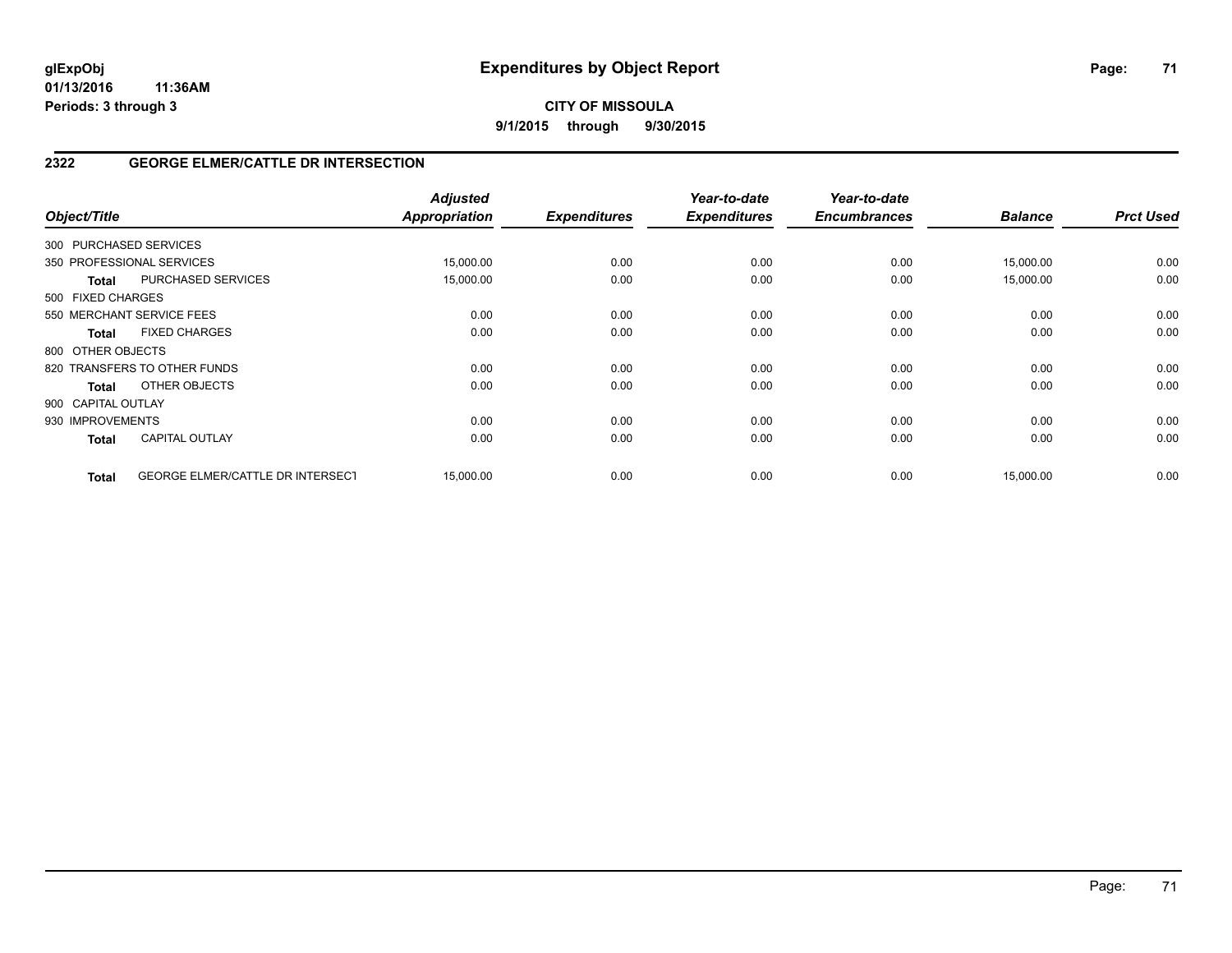**2365 PUBLIC ART FUND**

**220 MAYOR**

|                        |                           | <b>Adjusted</b> |                     | Year-to-date        | Year-to-date        |                |                  |
|------------------------|---------------------------|-----------------|---------------------|---------------------|---------------------|----------------|------------------|
| Object/Title           |                           | Appropriation   | <b>Expenditures</b> | <b>Expenditures</b> | <b>Encumbrances</b> | <b>Balance</b> | <b>Prct Used</b> |
| 300 PURCHASED SERVICES |                           |                 |                     |                     |                     |                |                  |
|                        | 350 PROFESSIONAL SERVICES | 7,350.00        | 3,035.00            | 6,035.00            | 0.00                | 1,315.00       | 82.11            |
| <b>Total</b>           | <b>PURCHASED SERVICES</b> | 7,350.00        | 3,035.00            | 6,035.00            | 0.00                | 1,315.00       | 82.11            |
| 500 FIXED CHARGES      |                           |                 |                     |                     |                     |                |                  |
|                        | 550 MERCHANT SERVICE FEES | 0.00            | 0.00                | 0.00                | 0.00                | 0.00           | 0.00             |
| Total                  | <b>FIXED CHARGES</b>      | 0.00            | 0.00                | 0.00                | 0.00                | 0.00           | 0.00             |
| 800 OTHER OBJECTS      |                           |                 |                     |                     |                     |                |                  |
| 845 CONTINGENCY        |                           | 0.00            | 0.00                | 0.00                | 0.00                | 0.00           | 0.00             |
| <b>Total</b>           | OTHER OBJECTS             | 0.00            | 0.00                | 0.00                | 0.00                | 0.00           | 0.00             |
| 900 CAPITAL OUTLAY     |                           |                 |                     |                     |                     |                |                  |
| 930 IMPROVEMENTS       |                           | 5,615.00        | 17,500.00           | 20,000.00           | 0.00                | $-14,385.00$   | 356.19           |
| <b>Total</b>           | <b>CAPITAL OUTLAY</b>     | 5,615.00        | 17,500.00           | 20,000.00           | 0.00                | $-14,385.00$   | 356.19           |
| <b>Total</b>           | <b>MAYOR</b>              | 12,965.00       | 20,535.00           | 26,035.00           | 0.00                | $-13,070.00$   | 200.81           |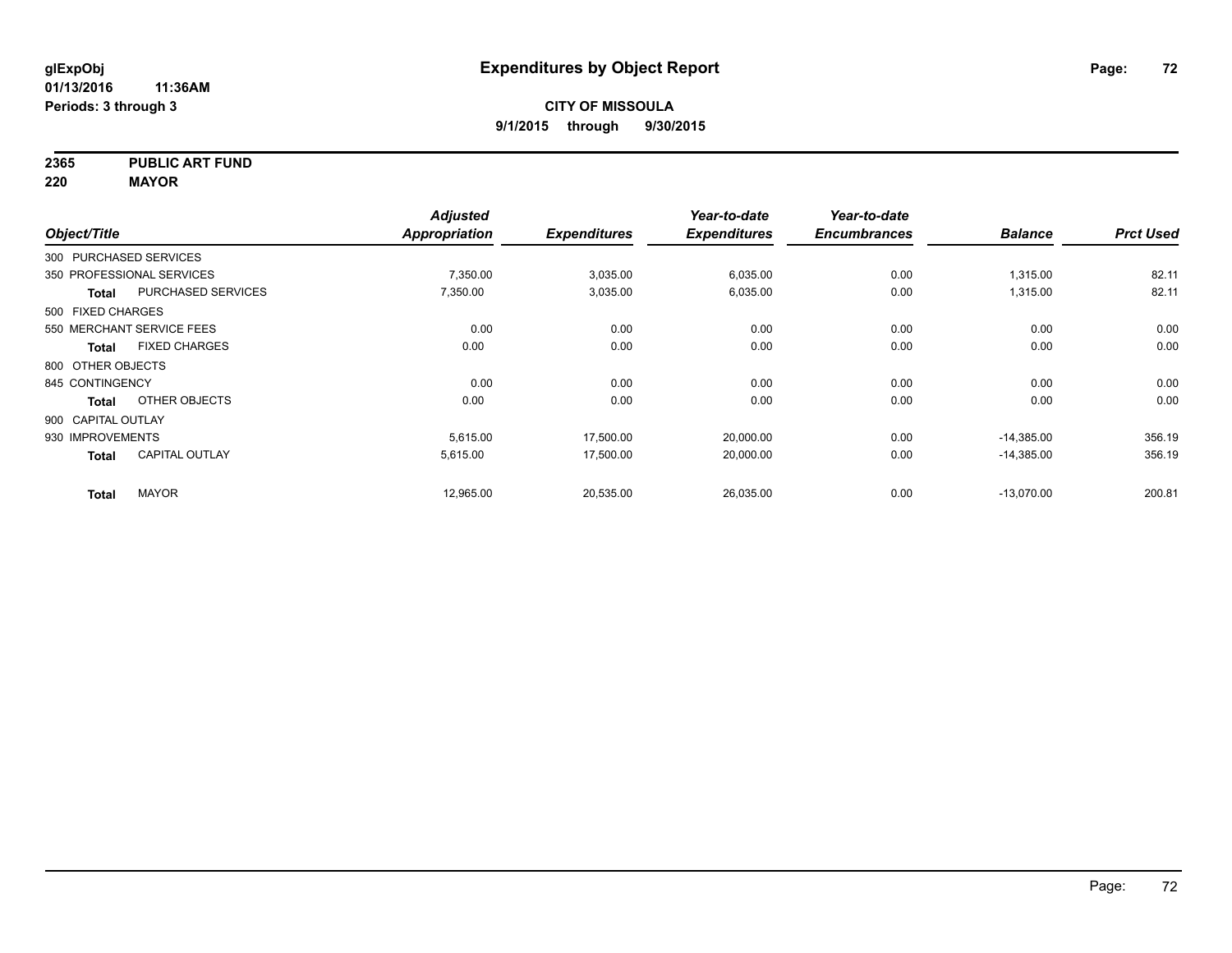### **2365 PUBLIC ART FUND**

|                        |                           | <b>Adjusted</b> |                     | Year-to-date        | Year-to-date        |                |                  |
|------------------------|---------------------------|-----------------|---------------------|---------------------|---------------------|----------------|------------------|
| Object/Title           |                           | Appropriation   | <b>Expenditures</b> | <b>Expenditures</b> | <b>Encumbrances</b> | <b>Balance</b> | <b>Prct Used</b> |
| 300 PURCHASED SERVICES |                           |                 |                     |                     |                     |                |                  |
|                        | 350 PROFESSIONAL SERVICES | 7,350.00        | 3,035.00            | 6,035.00            | 0.00                | 1,315.00       | 82.11            |
| <b>Total</b>           | PURCHASED SERVICES        | 7,350.00        | 3,035.00            | 6,035.00            | 0.00                | 1,315.00       | 82.11            |
| 500 FIXED CHARGES      |                           |                 |                     |                     |                     |                |                  |
|                        | 550 MERCHANT SERVICE FEES | 0.00            | 0.00                | 0.00                | 0.00                | 0.00           | 0.00             |
| <b>Total</b>           | <b>FIXED CHARGES</b>      | 0.00            | 0.00                | 0.00                | 0.00                | 0.00           | 0.00             |
| 800 OTHER OBJECTS      |                           |                 |                     |                     |                     |                |                  |
| 845 CONTINGENCY        |                           | 0.00            | 0.00                | 0.00                | 0.00                | 0.00           | 0.00             |
| Total                  | OTHER OBJECTS             | 0.00            | 0.00                | 0.00                | 0.00                | 0.00           | 0.00             |
| 900 CAPITAL OUTLAY     |                           |                 |                     |                     |                     |                |                  |
| 930 IMPROVEMENTS       |                           | 5,615.00        | 17,500.00           | 20,000.00           | 0.00                | $-14,385.00$   | 356.19           |
| <b>Total</b>           | <b>CAPITAL OUTLAY</b>     | 5,615.00        | 17,500.00           | 20,000.00           | 0.00                | $-14,385.00$   | 356.19           |
| <b>Total</b>           | PUBLIC ART FUND           | 12,965.00       | 20,535.00           | 26,035.00           | 0.00                | $-13.070.00$   | 200.81           |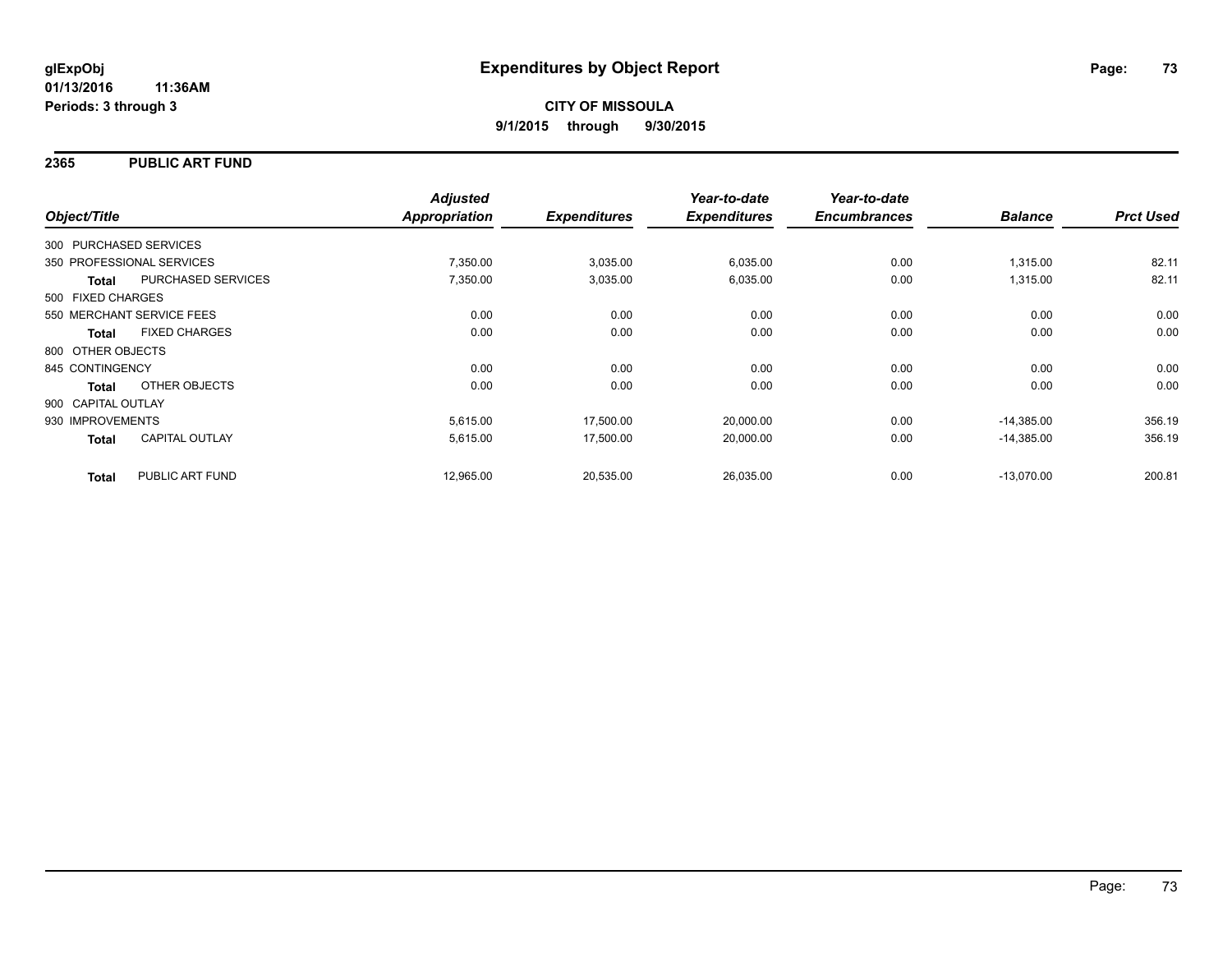#### **2371 EMPLOYEE HEALTH INSURANCE LEVY FUND**

**390 NON-DEPARTMENTAL**

| Object/Title                         | <b>Adjusted</b><br><b>Appropriation</b> | <b>Expenditures</b> | Year-to-date<br><b>Expenditures</b> | Year-to-date<br><b>Encumbrances</b> | <b>Balance</b> | <b>Prct Used</b> |
|--------------------------------------|-----------------------------------------|---------------------|-------------------------------------|-------------------------------------|----------------|------------------|
| 500 FIXED CHARGES                    |                                         |                     |                                     |                                     |                |                  |
| 550 MERCHANT SERVICE FEES            | 0.00                                    | 0.00                | 0.00                                | 0.00                                | 0.00           | 0.00             |
| <b>FIXED CHARGES</b><br><b>Total</b> | 0.00                                    | 0.00                | 0.00                                | 0.00                                | 0.00           | 0.00             |
| 800 OTHER OBJECTS                    |                                         |                     |                                     |                                     |                |                  |
| 820 TRANSFERS TO OTHER FUNDS         | 4.462.00                                | 0.00                | 0.00                                | 0.00                                | 4.462.00       | 0.00             |
| OTHER OBJECTS<br><b>Total</b>        | 4.462.00                                | 0.00                | 0.00                                | 0.00                                | 4.462.00       | 0.00             |
| NON-DEPARTMENTAL<br><b>Total</b>     | 4.462.00                                | 0.00                | 0.00                                | 0.00                                | 4.462.00       | 0.00             |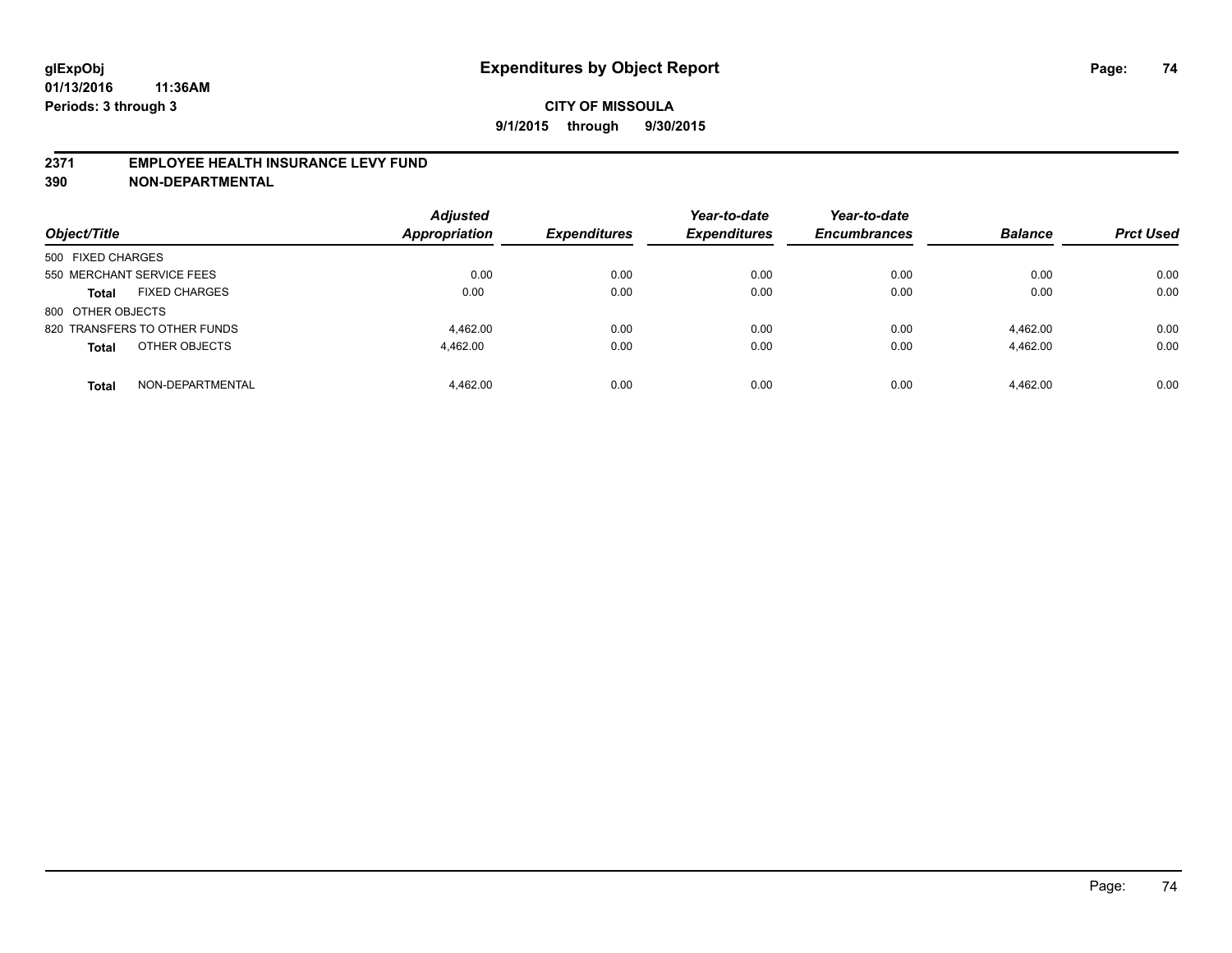**CITY OF MISSOULA 9/1/2015 through 9/30/2015**

# **2371 EMPLOYEE HEALTH INSURANCE LEVY FUND**

| Object/Title              |                                  | <b>Adjusted</b><br><b>Appropriation</b> | <b>Expenditures</b> | Year-to-date<br><b>Expenditures</b> | Year-to-date<br><b>Encumbrances</b> | <b>Balance</b> | <b>Prct Used</b> |
|---------------------------|----------------------------------|-----------------------------------------|---------------------|-------------------------------------|-------------------------------------|----------------|------------------|
| 500 FIXED CHARGES         |                                  |                                         |                     |                                     |                                     |                |                  |
| 550 MERCHANT SERVICE FEES |                                  | 0.00                                    | 0.00                | 0.00                                | 0.00                                | 0.00           | 0.00             |
| Total                     | <b>FIXED CHARGES</b>             | 0.00                                    | 0.00                | 0.00                                | 0.00                                | 0.00           | 0.00             |
| 800 OTHER OBJECTS         |                                  |                                         |                     |                                     |                                     |                |                  |
|                           | 820 TRANSFERS TO OTHER FUNDS     | 4,462.00                                | 0.00                | 0.00                                | 0.00                                | 4,462.00       | 0.00             |
| <b>Total</b>              | OTHER OBJECTS                    | 4,462.00                                | 0.00                | 0.00                                | 0.00                                | 4,462.00       | 0.00             |
| <b>Total</b>              | EMPLOYEE HEALTH INSURANCE LEVY F | 4.462.00                                | 0.00                | 0.00                                | 0.00                                | 4,462.00       | 0.00             |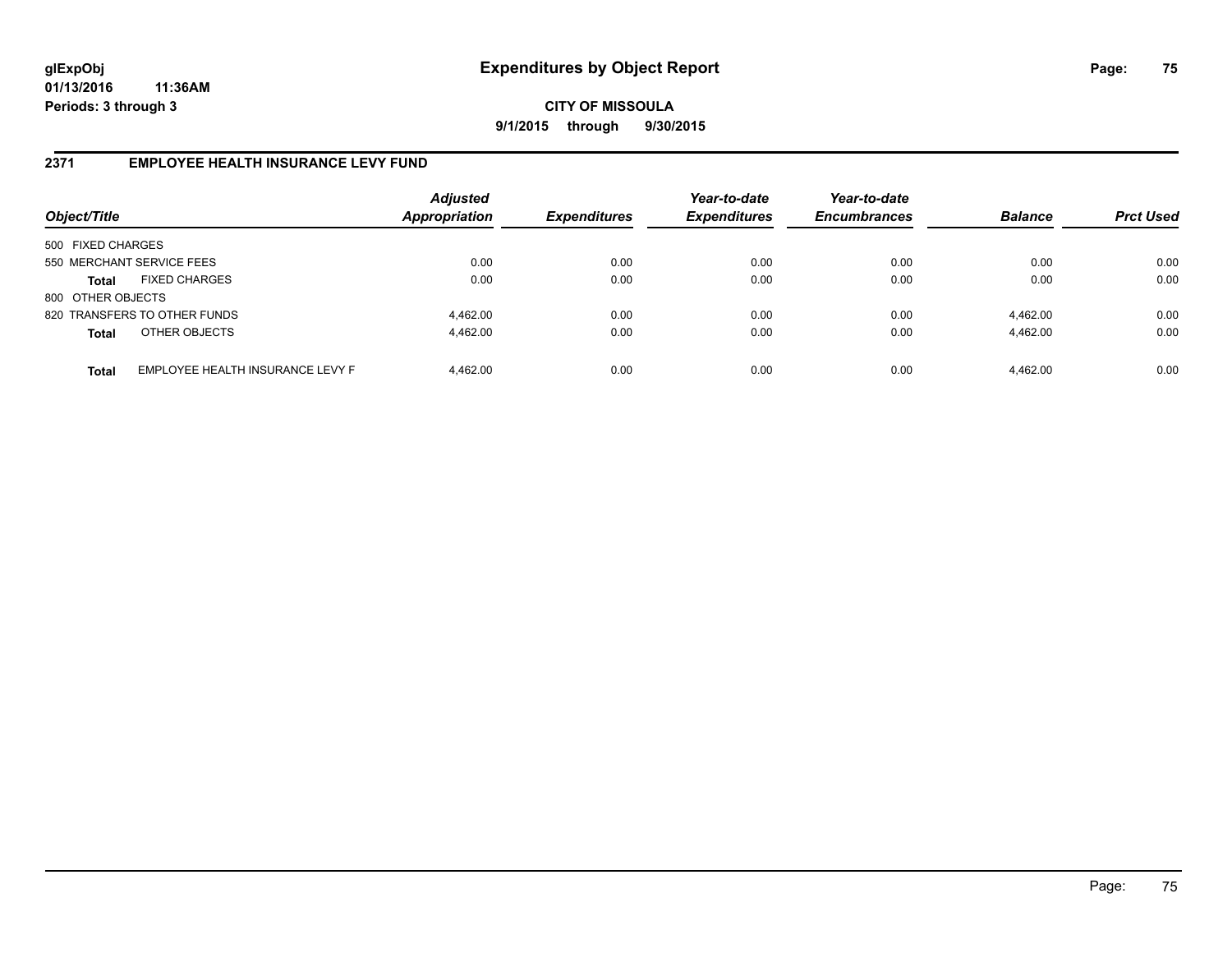**2372 PERMISSIVE MEDICAL LEVY**

**390 NON-DEPARTMENTAL**

| Object/Title                         | <b>Adjusted</b><br>Appropriation | <b>Expenditures</b> | Year-to-date<br><b>Expenditures</b> | Year-to-date<br><b>Encumbrances</b> | <b>Balance</b> | <b>Prct Used</b> |
|--------------------------------------|----------------------------------|---------------------|-------------------------------------|-------------------------------------|----------------|------------------|
|                                      |                                  |                     |                                     |                                     |                |                  |
| 500 FIXED CHARGES                    |                                  |                     |                                     |                                     |                |                  |
| 550 MERCHANT SERVICE FEES            | 0.00                             | 0.00                | 0.00                                | 0.00                                | 0.00           | 0.00             |
| <b>FIXED CHARGES</b><br><b>Total</b> | 0.00                             | 0.00                | 0.00                                | 0.00                                | 0.00           | 0.00             |
| 800 OTHER OBJECTS                    |                                  |                     |                                     |                                     |                |                  |
| 820 TRANSFERS TO OTHER FUNDS         | 4.405.445.00                     | 0.00                | 0.00                                | 0.00                                | 4,405,445.00   | 0.00             |
| OTHER OBJECTS<br><b>Total</b>        | 4,405,445.00                     | 0.00                | 0.00                                | 0.00                                | 4,405,445.00   | 0.00             |
| NON-DEPARTMENTAL<br><b>Total</b>     | 4.405.445.00                     | 0.00                | 0.00                                | 0.00                                | 4.405.445.00   | 0.00             |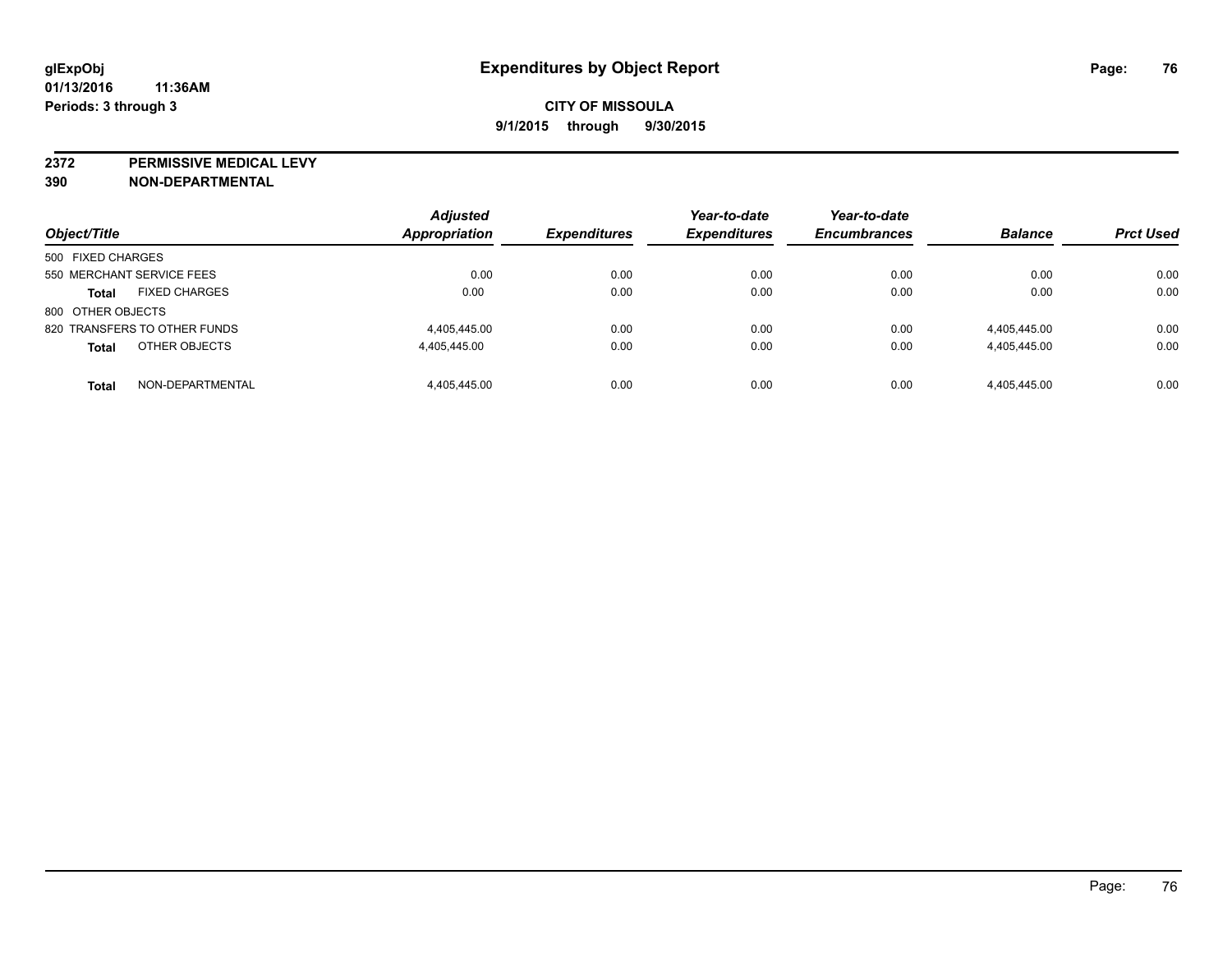#### **2372 PERMISSIVE MEDICAL LEVY**

| Object/Title              |                              | <b>Adjusted</b><br>Appropriation | <b>Expenditures</b> | Year-to-date<br><b>Expenditures</b> | Year-to-date<br><b>Encumbrances</b> | <b>Balance</b> | <b>Prct Used</b> |
|---------------------------|------------------------------|----------------------------------|---------------------|-------------------------------------|-------------------------------------|----------------|------------------|
| 500 FIXED CHARGES         |                              |                                  |                     |                                     |                                     |                |                  |
| 550 MERCHANT SERVICE FEES |                              | 0.00                             | 0.00                | 0.00                                | 0.00                                | 0.00           | 0.00             |
| <b>Total</b>              | <b>FIXED CHARGES</b>         | 0.00                             | 0.00                | 0.00                                | 0.00                                | 0.00           | 0.00             |
| 800 OTHER OBJECTS         |                              |                                  |                     |                                     |                                     |                |                  |
|                           | 820 TRANSFERS TO OTHER FUNDS | 4,405,445.00                     | 0.00                | 0.00                                | 0.00                                | 4,405,445.00   | 0.00             |
| <b>Total</b>              | OTHER OBJECTS                | 4,405,445.00                     | 0.00                | 0.00                                | 0.00                                | 4,405,445.00   | 0.00             |
|                           |                              |                                  |                     |                                     |                                     |                |                  |
| <b>Total</b>              | PERMISSIVE MEDICAL LEVY      | 4.405.445.00                     | 0.00                | 0.00                                | 0.00                                | 4.405.445.00   | 0.00             |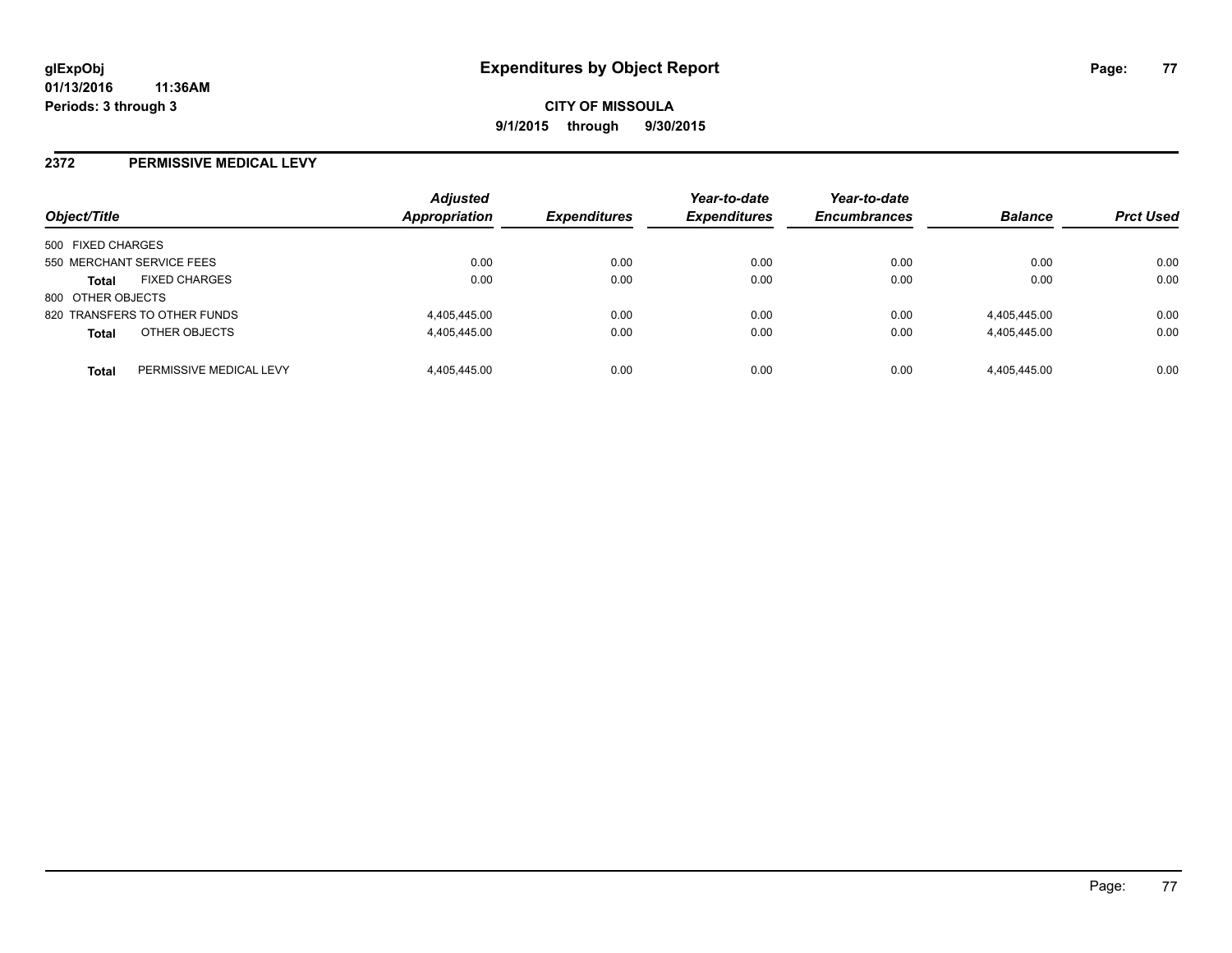#### **2389 CABLE TELEVISION FRANCHISE FUND**

**390 NON-DEPARTMENTAL**

|                    |                                     | <b>Adjusted</b> |                     | Year-to-date        | Year-to-date        |                |                  |
|--------------------|-------------------------------------|-----------------|---------------------|---------------------|---------------------|----------------|------------------|
| Object/Title       |                                     | Appropriation   | <b>Expenditures</b> | <b>Expenditures</b> | <b>Encumbrances</b> | <b>Balance</b> | <b>Prct Used</b> |
|                    | 300 PURCHASED SERVICES              |                 |                     |                     |                     |                |                  |
|                    | 330 PUBLICITY, SUBSCRIPTIONS & DUES | 0.00            | 0.00                | 0.00                | 0.00                | 0.00           | 0.00             |
|                    | 350 PROFESSIONAL SERVICES           | 5.000.00        | 0.00                | 0.00                | 0.00                | 5,000.00       | 0.00             |
|                    | 360 REPAIR & MAINTENANCE            | 0.00            | 0.00                | 0.00                | 0.00                | 0.00           | 0.00             |
| 370 TRAVEL         |                                     | 1,000.00        | 0.00                | 0.00                | 0.00                | 1,000.00       | 0.00             |
| 380 TRAINING       |                                     | 1,000.00        | 0.00                | 0.00                | 0.00                | 1,000.00       | 0.00             |
| <b>Total</b>       | PURCHASED SERVICES                  | 7,000.00        | 0.00                | 0.00                | 0.00                | 7,000.00       | 0.00             |
| 500 FIXED CHARGES  |                                     |                 |                     |                     |                     |                |                  |
|                    | 550 MERCHANT SERVICE FEES           | 0.00            | 0.00                | 0.00                | 0.00                | 0.00           | 0.00             |
| <b>Total</b>       | <b>FIXED CHARGES</b>                | 0.00            | 0.00                | 0.00                | 0.00                | 0.00           | 0.00             |
|                    | 700 GRANTS & CONTRIBUTIONS          |                 |                     |                     |                     |                |                  |
|                    | 700 GRANTS & CONTRIBUTIONS          | 440.000.00      | 0.00                | 0.00                | 0.00                | 440.000.00     | 0.00             |
| <b>Total</b>       | <b>GRANTS &amp; CONTRIBUTIONS</b>   | 440,000.00      | 0.00                | 0.00                | 0.00                | 440,000.00     | 0.00             |
| 800 OTHER OBJECTS  |                                     |                 |                     |                     |                     |                |                  |
|                    | 820 TRANSFERS TO OTHER FUNDS        | 251,433.00      | 0.00                | 0.00                | 0.00                | 251,433.00     | 0.00             |
| 845 CONTINGENCY    |                                     | 0.00            | 0.00                | 0.00                | 0.00                | 0.00           | 0.00             |
| <b>Total</b>       | OTHER OBJECTS                       | 251,433.00      | 0.00                | 0.00                | 0.00                | 251,433.00     | 0.00             |
| 900 CAPITAL OUTLAY |                                     |                 |                     |                     |                     |                |                  |
|                    | 940 MACHINERY & EQUIPMENT           | 37,567.00       | 4,676.50            | 9,847.82            | 0.00                | 27,719.18      | 26.21            |
| <b>Total</b>       | <b>CAPITAL OUTLAY</b>               | 37,567.00       | 4,676.50            | 9,847.82            | 0.00                | 27,719.18      | 26.21            |
| <b>Total</b>       | NON-DEPARTMENTAL                    | 736,000.00      | 4,676.50            | 9,847.82            | 0.00                | 726,152.18     | 1.34             |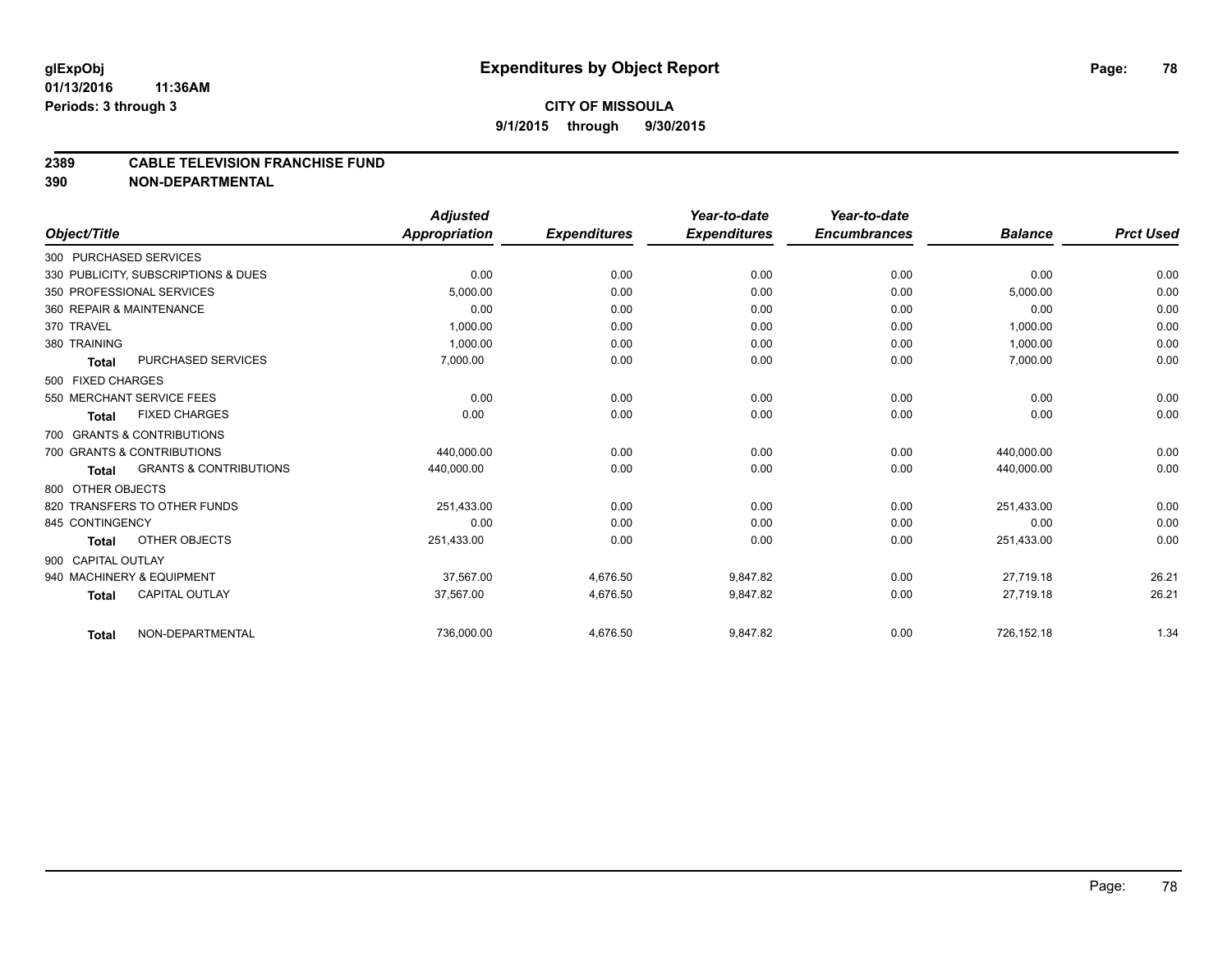# **2389 CABLE TELEVISION FRANCHISE FUND**

|                          |                                     | <b>Adjusted</b>      |                     | Year-to-date        | Year-to-date        |                |                  |
|--------------------------|-------------------------------------|----------------------|---------------------|---------------------|---------------------|----------------|------------------|
| Object/Title             |                                     | <b>Appropriation</b> | <b>Expenditures</b> | <b>Expenditures</b> | <b>Encumbrances</b> | <b>Balance</b> | <b>Prct Used</b> |
| 300 PURCHASED SERVICES   |                                     |                      |                     |                     |                     |                |                  |
|                          | 330 PUBLICITY, SUBSCRIPTIONS & DUES | 0.00                 | 0.00                | 0.00                | 0.00                | 0.00           | 0.00             |
|                          | 350 PROFESSIONAL SERVICES           | 5,000.00             | 0.00                | 0.00                | 0.00                | 5,000.00       | 0.00             |
| 360 REPAIR & MAINTENANCE |                                     | 0.00                 | 0.00                | 0.00                | 0.00                | 0.00           | 0.00             |
| 370 TRAVEL               |                                     | 1,000.00             | 0.00                | 0.00                | 0.00                | 1,000.00       | 0.00             |
| 380 TRAINING             |                                     | 1,000.00             | 0.00                | 0.00                | 0.00                | 1,000.00       | 0.00             |
| <b>Total</b>             | PURCHASED SERVICES                  | 7,000.00             | 0.00                | 0.00                | 0.00                | 7,000.00       | 0.00             |
| 500 FIXED CHARGES        |                                     |                      |                     |                     |                     |                |                  |
|                          | 550 MERCHANT SERVICE FEES           | 0.00                 | 0.00                | 0.00                | 0.00                | 0.00           | 0.00             |
| <b>Total</b>             | <b>FIXED CHARGES</b>                | 0.00                 | 0.00                | 0.00                | 0.00                | 0.00           | 0.00             |
|                          | 700 GRANTS & CONTRIBUTIONS          |                      |                     |                     |                     |                |                  |
|                          | 700 GRANTS & CONTRIBUTIONS          | 440,000.00           | 0.00                | 0.00                | 0.00                | 440,000.00     | 0.00             |
| <b>Total</b>             | <b>GRANTS &amp; CONTRIBUTIONS</b>   | 440,000.00           | 0.00                | 0.00                | 0.00                | 440,000.00     | 0.00             |
| 800 OTHER OBJECTS        |                                     |                      |                     |                     |                     |                |                  |
|                          | 820 TRANSFERS TO OTHER FUNDS        | 251,433.00           | 0.00                | 0.00                | 0.00                | 251,433.00     | 0.00             |
| 845 CONTINGENCY          |                                     | 0.00                 | 0.00                | 0.00                | 0.00                | 0.00           | 0.00             |
| <b>Total</b>             | <b>OTHER OBJECTS</b>                | 251,433.00           | 0.00                | 0.00                | 0.00                | 251,433.00     | 0.00             |
| 900 CAPITAL OUTLAY       |                                     |                      |                     |                     |                     |                |                  |
|                          | 940 MACHINERY & EQUIPMENT           | 37,567.00            | 4,676.50            | 9,847.82            | 0.00                | 27,719.18      | 26.21            |
| <b>Total</b>             | <b>CAPITAL OUTLAY</b>               | 37,567.00            | 4,676.50            | 9,847.82            | 0.00                | 27,719.18      | 26.21            |
| <b>Total</b>             | CABLE TELEVISION FRANCHISE FUND     | 736,000.00           | 4,676.50            | 9,847.82            | 0.00                | 726,152.18     | 1.34             |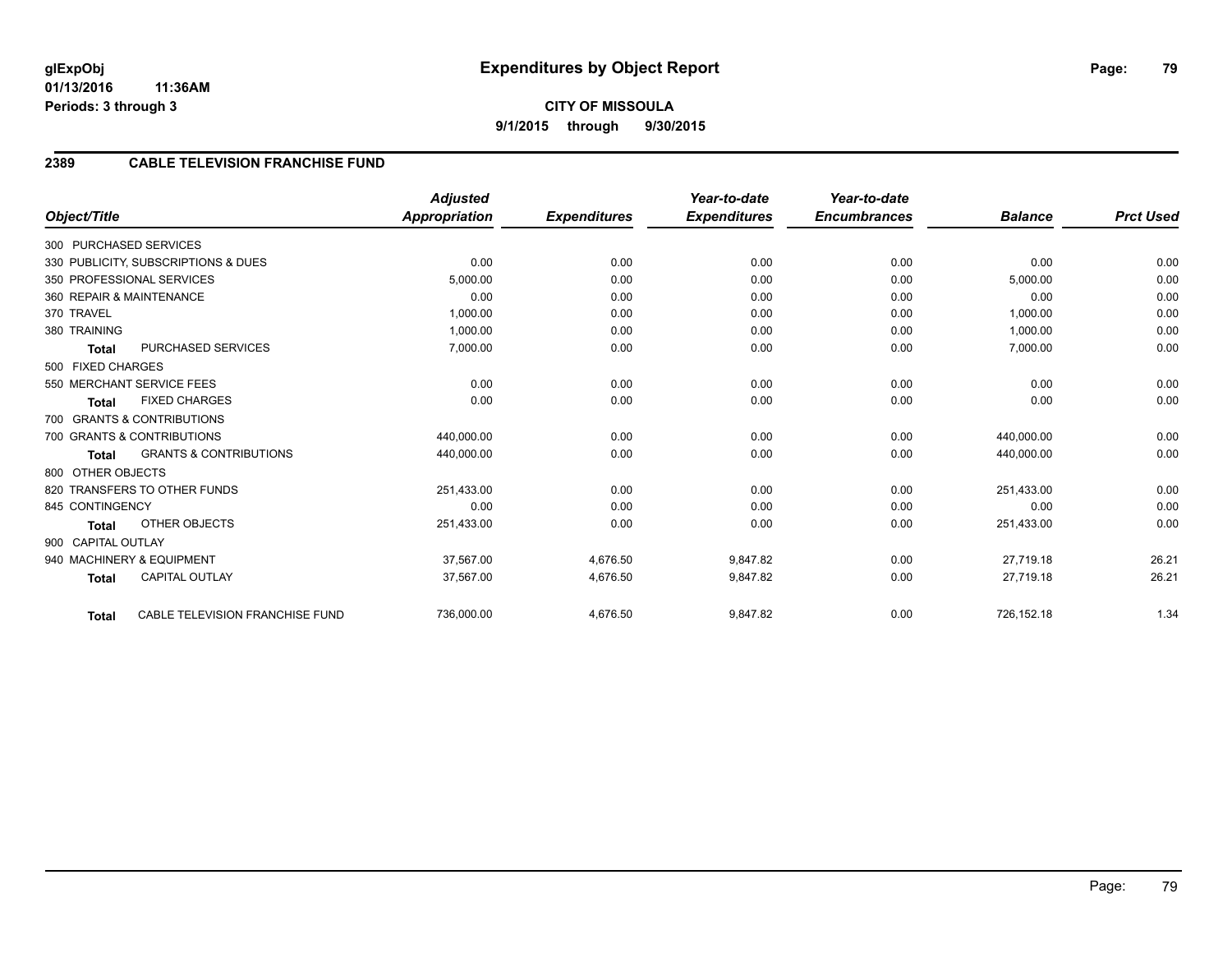# **2390 DRUG FORFEITURE FUND**

**290 POLICE**

|                                            | <b>Adjusted</b>      |                     | Year-to-date        | Year-to-date        |                |                  |
|--------------------------------------------|----------------------|---------------------|---------------------|---------------------|----------------|------------------|
| Object/Title                               | <b>Appropriation</b> | <b>Expenditures</b> | <b>Expenditures</b> | <b>Encumbrances</b> | <b>Balance</b> | <b>Prct Used</b> |
| 100 PERSONAL SERVICES                      |                      |                     |                     |                     |                |                  |
| 110 SALARIES AND WAGES                     | 0.00                 | 0.00                | 0.00                | 0.00                | 0.00           | 0.00             |
| 120 OVERTIME/TERMINATION                   | 0.00                 | 0.00                | 0.00                | 0.00                | 0.00           | 0.00             |
| 140 EMPLOYER CONTRIBUTIONS                 | 0.00                 | 0.00                | 0.00                | 0.00                | 0.00           | 0.00             |
| PERSONAL SERVICES<br>Total                 | 0.00                 | 0.00                | 0.00                | 0.00                | 0.00           | 0.00             |
| 200 SUPPLIES                               |                      |                     |                     |                     |                |                  |
| 210 OFFICE SUPPLIES                        | 0.00                 | 0.00                | 0.00                | 0.00                | 0.00           | 0.00             |
| 220 OPERATING SUPPLIES                     | 3,000.00             | 101.98              | 1,816.27            | 0.00                | 1,183.73       | 60.54            |
| 230 REPAIR/MAINTENANCE                     | 3,000.00             | 0.00                | 0.00                | 0.00                | 3,000.00       | 0.00             |
| 231 GASOLINE                               | 500.00               | 0.00                | 0.00                | 0.00                | 500.00         | 0.00             |
| 240 OTHER SUPPLIES                         | 0.00                 | 0.00                | 0.00                | 0.00                | 0.00           | 0.00             |
| <b>SUPPLIES</b><br>Total                   | 6,500.00             | 101.98              | 1,816.27            | 0.00                | 4,683.73       | 27.94            |
| 300 PURCHASED SERVICES                     |                      |                     |                     |                     |                |                  |
| 310 COMMUNICATIONS                         | 500.00               | 0.00                | 0.00                | 0.00                | 500.00         | 0.00             |
| 320 PRINTING & DUPLICATING                 | 300.00               | 0.00                | 0.00                | 0.00                | 300.00         | 0.00             |
| 330 PUBLICITY, SUBSCRIPTIONS & DUES        | 0.00                 | 0.00                | 0.00                | 0.00                | 0.00           | 0.00             |
| 344 TELEPHONE SERVICE                      | 0.00                 | 0.00                | 0.00                | 0.00                | 0.00           | 0.00             |
| 350 PROFESSIONAL SERVICES                  | 0.00                 | 0.00                | 0.00                | 0.00                | 0.00           | 0.00             |
| 360 REPAIR & MAINTENANCE                   | 1,000.00             | 0.00                | 0.00                | 0.00                | 1,000.00       | 0.00             |
| 370 TRAVEL                                 | 4,000.00             | $-361.05$           | 0.00                | 0.00                | 4,000.00       | 0.00             |
| 380 TRAINING                               | 2,000.00             | 0.00                | 0.00                | 0.00                | 2,000.00       | 0.00             |
| 390 OTHER PURCHASED SERVICES               | 500.00               | 0.00                | 0.00                | 0.00                | 500.00         | 0.00             |
| PURCHASED SERVICES<br>Total                | 8,300.00             | $-361.05$           | 0.00                | 0.00                | 8,300.00       | 0.00             |
| 500 FIXED CHARGES                          |                      |                     |                     |                     |                |                  |
| 500 FIXED CHARGES                          | 1,000.00             | 0.00                | 0.00                | 0.00                | 1,000.00       | 0.00             |
| 550 MERCHANT SERVICE FEES                  | 0.00                 | 0.00                | 0.00                | 0.00                | 0.00           | 0.00             |
| <b>FIXED CHARGES</b><br><b>Total</b>       | 1,000.00             | 0.00                | 0.00                | 0.00                | 1,000.00       | 0.00             |
| 700 GRANTS & CONTRIBUTIONS                 |                      |                     |                     |                     |                |                  |
| 700 GRANTS & CONTRIBUTIONS                 | 0.00                 | 0.00                | 0.00                | 0.00                | 0.00           | 0.00             |
| <b>GRANTS &amp; CONTRIBUTIONS</b><br>Total | 0.00                 | 0.00                | 0.00                | 0.00                | 0.00           | 0.00             |
| 800 OTHER OBJECTS                          |                      |                     |                     |                     |                |                  |
| 820 TRANSFERS TO OTHER FUNDS               | 0.00                 | 0.00                | 0.00                | 0.00                | 0.00           | 0.00             |
| 845 CONTINGENCY                            | 0.00                 | 0.00                | 0.00                | 0.00                | 0.00           | 0.00             |
|                                            |                      |                     |                     |                     |                |                  |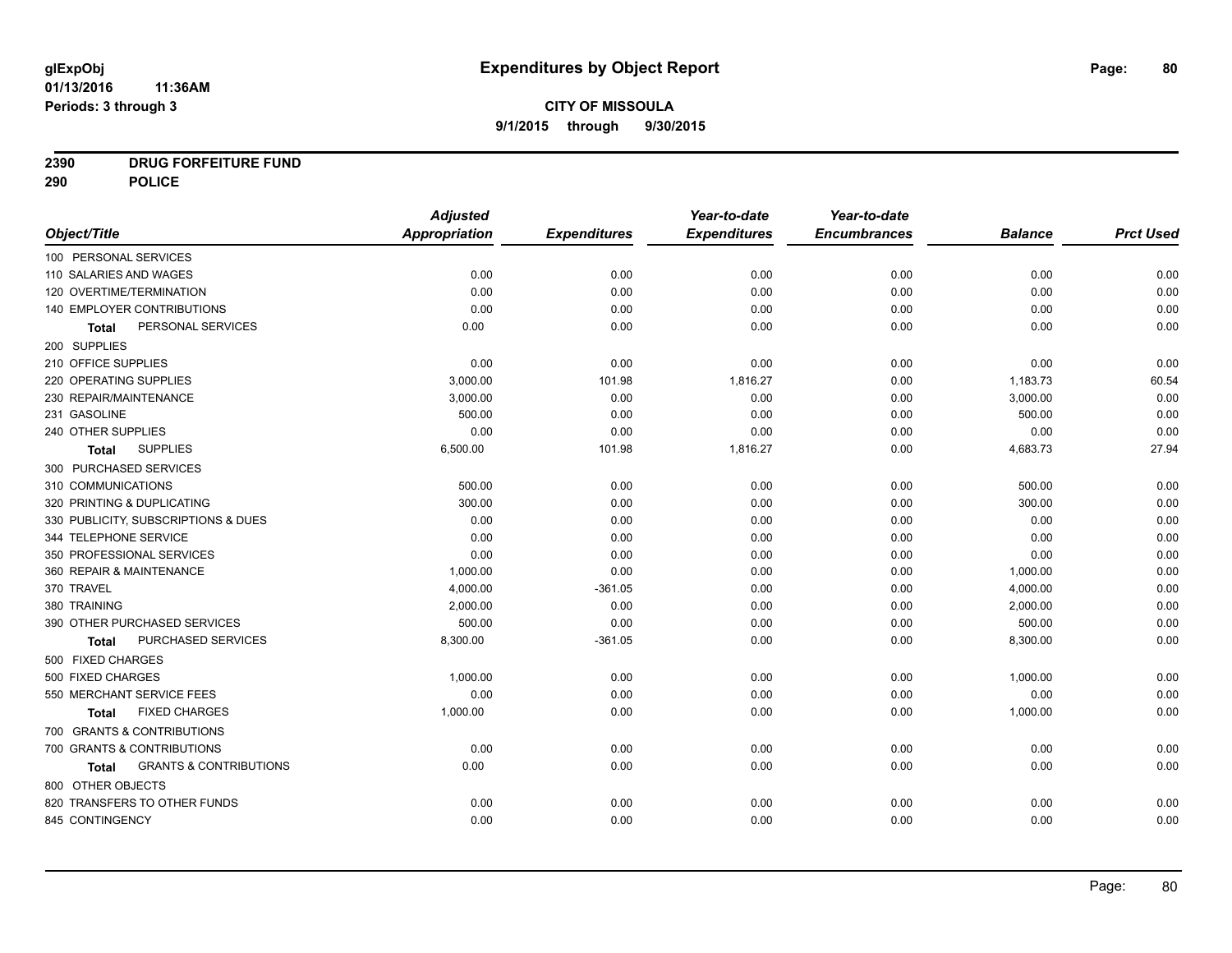# **CITY OF MISSOULA 9/1/2015 through 9/30/2015**

# **2390 DRUG FORFEITURE FUND**

**290 POLICE**

| Object/Title       |                           | <b>Adjusted</b><br><b>Appropriation</b> | <b>Expenditures</b> | Year-to-date<br><b>Expenditures</b> | Year-to-date<br><b>Encumbrances</b> | <b>Balance</b> | <b>Prct Used</b> |
|--------------------|---------------------------|-----------------------------------------|---------------------|-------------------------------------|-------------------------------------|----------------|------------------|
|                    |                           |                                         |                     |                                     |                                     |                |                  |
| <b>Total</b>       | OTHER OBJECTS             | 0.00                                    | 0.00                | 0.00                                | 0.00                                | 0.00           | 0.00             |
| 900 CAPITAL OUTLAY |                           |                                         |                     |                                     |                                     |                |                  |
| 930 IMPROVEMENTS   |                           | 0.00                                    | 0.00                | 0.00                                | 0.00                                | 0.00           | 0.00             |
|                    | 940 MACHINERY & EQUIPMENT | 12,000.00                               | 0.00                | 0.00                                | 0.00                                | 12,000.00      | 0.00             |
| <b>Total</b>       | <b>CAPITAL OUTLAY</b>     | 12,000.00                               | 0.00                | 0.00                                | 0.00                                | 12,000.00      | 0.00             |
| <b>Total</b>       | <b>POLICE</b>             | 27,800.00                               | $-259.07$           | 1,816.27                            | 0.00                                | 25,983.73      | 6.53             |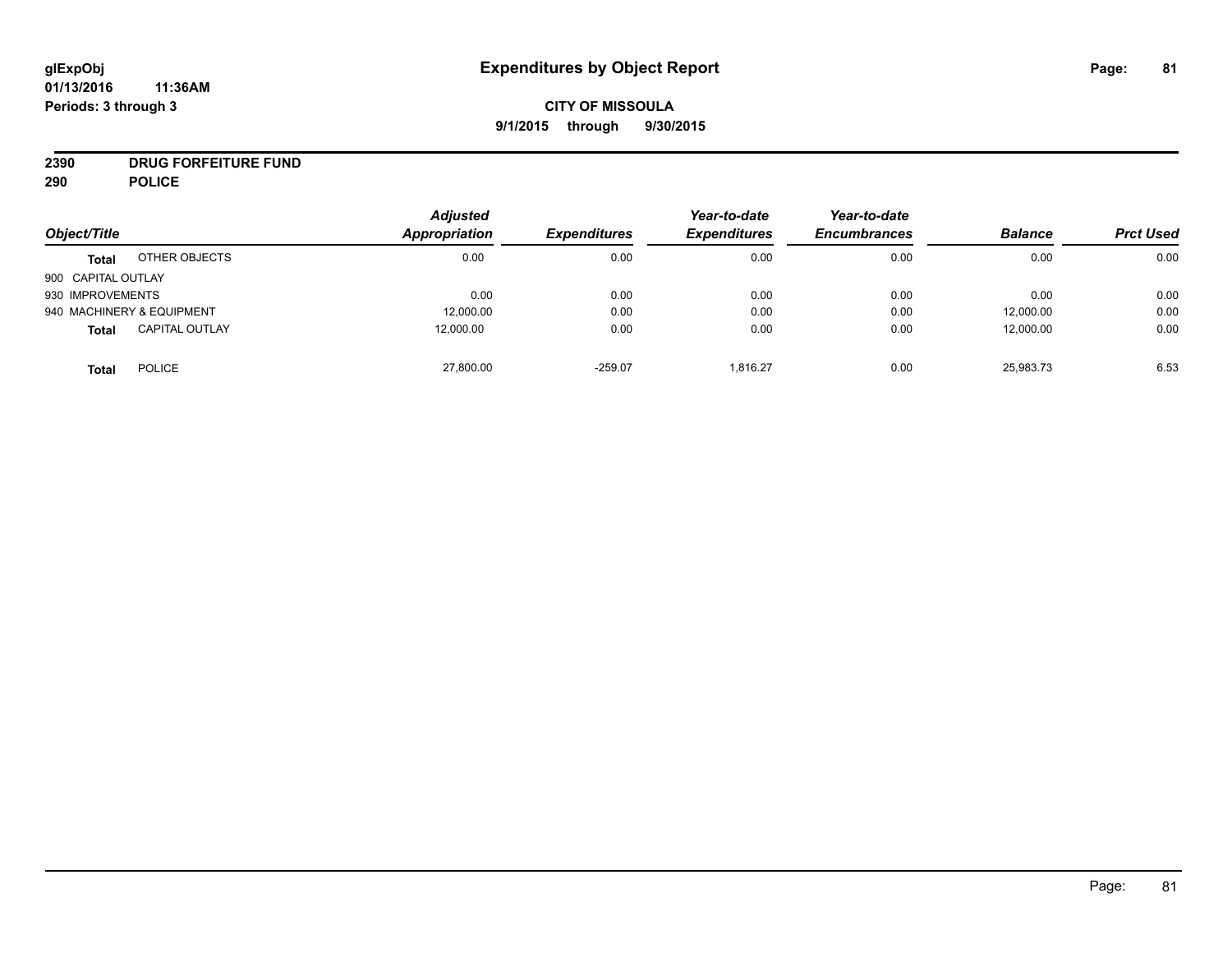# **CITY OF MISSOULA 9/1/2015 through 9/30/2015**

### **2390 DRUG FORFEITURE FUND**

|                                            | <b>Adjusted</b>      |                     | Year-to-date        | Year-to-date        |                |                  |
|--------------------------------------------|----------------------|---------------------|---------------------|---------------------|----------------|------------------|
| Object/Title                               | <b>Appropriation</b> | <b>Expenditures</b> | <b>Expenditures</b> | <b>Encumbrances</b> | <b>Balance</b> | <b>Prct Used</b> |
| 100 PERSONAL SERVICES                      |                      |                     |                     |                     |                |                  |
| 110 SALARIES AND WAGES                     | 0.00                 | 0.00                | 0.00                | 0.00                | 0.00           | 0.00             |
| 120 OVERTIME/TERMINATION                   | 0.00                 | 0.00                | 0.00                | 0.00                | 0.00           | 0.00             |
| 140 EMPLOYER CONTRIBUTIONS                 | 0.00                 | 0.00                | 0.00                | 0.00                | 0.00           | 0.00             |
| PERSONAL SERVICES<br><b>Total</b>          | 0.00                 | 0.00                | 0.00                | 0.00                | 0.00           | 0.00             |
| 200 SUPPLIES                               |                      |                     |                     |                     |                |                  |
| 210 OFFICE SUPPLIES                        | 0.00                 | 0.00                | 0.00                | 0.00                | 0.00           | 0.00             |
| 220 OPERATING SUPPLIES                     | 3,000.00             | 101.98              | 1,816.27            | 0.00                | 1,183.73       | 60.54            |
| 230 REPAIR/MAINTENANCE                     | 3,000.00             | 0.00                | 0.00                | 0.00                | 3,000.00       | 0.00             |
| 231 GASOLINE                               | 500.00               | 0.00                | 0.00                | 0.00                | 500.00         | 0.00             |
| 240 OTHER SUPPLIES                         | 0.00                 | 0.00                | 0.00                | 0.00                | 0.00           | 0.00             |
| <b>SUPPLIES</b><br><b>Total</b>            | 6,500.00             | 101.98              | 1,816.27            | 0.00                | 4,683.73       | 27.94            |
| 300 PURCHASED SERVICES                     |                      |                     |                     |                     |                |                  |
| 310 COMMUNICATIONS                         | 500.00               | 0.00                | 0.00                | 0.00                | 500.00         | 0.00             |
| 320 PRINTING & DUPLICATING                 | 300.00               | 0.00                | 0.00                | 0.00                | 300.00         | 0.00             |
| 330 PUBLICITY, SUBSCRIPTIONS & DUES        | 0.00                 | 0.00                | 0.00                | 0.00                | 0.00           | 0.00             |
| 344 TELEPHONE SERVICE                      | 0.00                 | 0.00                | 0.00                | 0.00                | 0.00           | 0.00             |
| 350 PROFESSIONAL SERVICES                  | 0.00                 | 0.00                | 0.00                | 0.00                | 0.00           | 0.00             |
| 360 REPAIR & MAINTENANCE                   | 1,000.00             | 0.00                | 0.00                | 0.00                | 1,000.00       | 0.00             |
| 370 TRAVEL                                 | 4,000.00             | $-361.05$           | 0.00                | 0.00                | 4,000.00       | 0.00             |
| 380 TRAINING                               | 2,000.00             | 0.00                | 0.00                | 0.00                | 2,000.00       | 0.00             |
| 390 OTHER PURCHASED SERVICES               | 500.00               | 0.00                | 0.00                | 0.00                | 500.00         | 0.00             |
| PURCHASED SERVICES<br><b>Total</b>         | 8,300.00             | $-361.05$           | 0.00                | 0.00                | 8,300.00       | 0.00             |
| 500 FIXED CHARGES                          |                      |                     |                     |                     |                |                  |
| 500 FIXED CHARGES                          | 1,000.00             | 0.00                | 0.00                | 0.00                | 1,000.00       | 0.00             |
| 550 MERCHANT SERVICE FEES                  | 0.00                 | 0.00                | 0.00                | 0.00                | 0.00           | 0.00             |
| <b>FIXED CHARGES</b><br><b>Total</b>       | 1,000.00             | 0.00                | 0.00                | 0.00                | 1,000.00       | 0.00             |
| 700 GRANTS & CONTRIBUTIONS                 |                      |                     |                     |                     |                |                  |
| 700 GRANTS & CONTRIBUTIONS                 | 0.00                 | 0.00                | 0.00                | 0.00                | 0.00           | 0.00             |
| <b>GRANTS &amp; CONTRIBUTIONS</b><br>Total | 0.00                 | 0.00                | 0.00                | 0.00                | 0.00           | 0.00             |
| 800 OTHER OBJECTS                          |                      |                     |                     |                     |                |                  |
| 820 TRANSFERS TO OTHER FUNDS               | 0.00                 | 0.00                | 0.00                | 0.00                | 0.00           | 0.00             |
| 845 CONTINGENCY                            | 0.00                 | 0.00                | 0.00                | 0.00                | 0.00           | 0.00             |
| OTHER OBJECTS<br><b>Total</b>              | 0.00                 | 0.00                | 0.00                | 0.00                | 0.00           | 0.00             |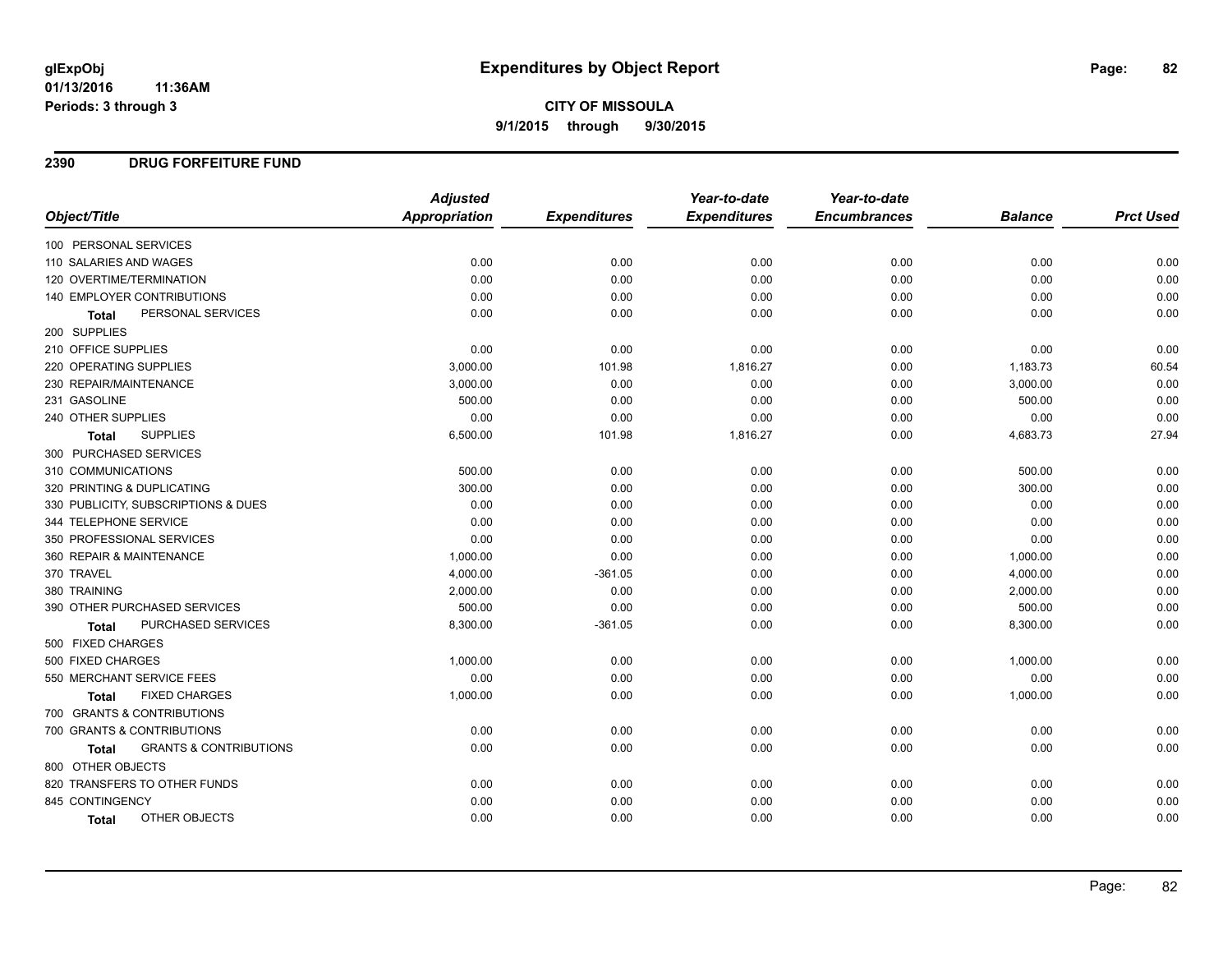### **2390 DRUG FORFEITURE FUND**

| Object/Title       |                           | <b>Adjusted</b><br>Appropriation | <b>Expenditures</b> | Year-to-date<br><b>Expenditures</b> | Year-to-date<br><b>Encumbrances</b> | <b>Balance</b> | <b>Prct Used</b> |
|--------------------|---------------------------|----------------------------------|---------------------|-------------------------------------|-------------------------------------|----------------|------------------|
| 900 CAPITAL OUTLAY |                           |                                  |                     |                                     |                                     |                |                  |
| 930 IMPROVEMENTS   |                           | 0.00                             | 0.00                | 0.00                                | 0.00                                | 0.00           | 0.00             |
|                    | 940 MACHINERY & EQUIPMENT | 12,000.00                        | 0.00                | 0.00                                | 0.00                                | 12,000.00      | 0.00             |
| <b>Total</b>       | <b>CAPITAL OUTLAY</b>     | 12.000.00                        | 0.00                | 0.00                                | 0.00                                | 12,000.00      | 0.00             |
| Total              | DRUG FORFEITURE FUND      | 27,800.00                        | $-259.07$           | 1.816.27                            | 0.00                                | 25.983.73      | 6.53             |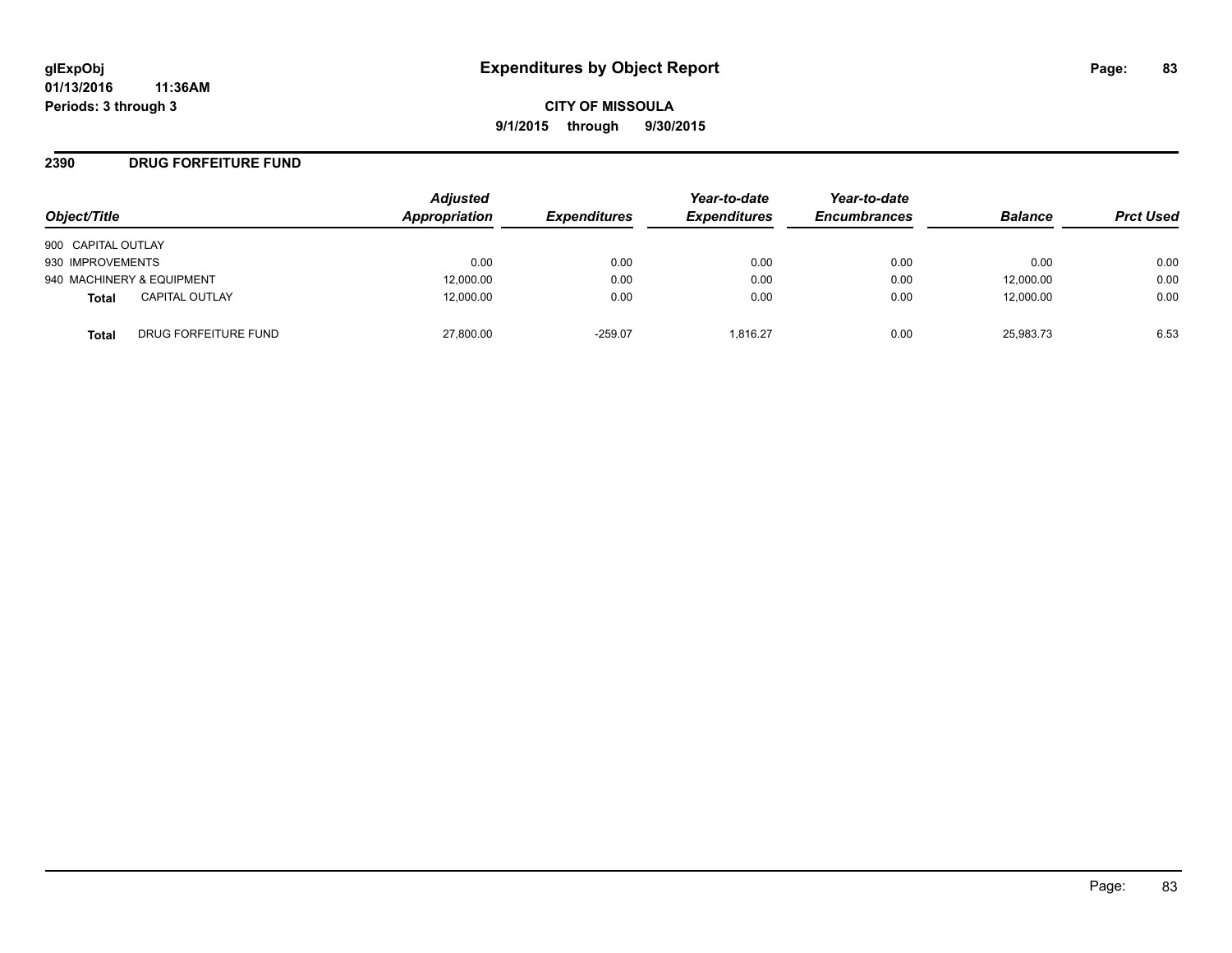**2394 BUILDING INSPECTION FUND**

**310 BUILDING INSPECTION**

|                                           | <b>Adjusted</b>      |                     | Year-to-date        | Year-to-date        |                |                  |
|-------------------------------------------|----------------------|---------------------|---------------------|---------------------|----------------|------------------|
| Object/Title                              | <b>Appropriation</b> | <b>Expenditures</b> | <b>Expenditures</b> | <b>Encumbrances</b> | <b>Balance</b> | <b>Prct Used</b> |
| 100 PERSONAL SERVICES                     |                      |                     |                     |                     |                |                  |
| 110 SALARIES AND WAGES                    | 628,525.00           | 36,871.64           | 108,330.67          | 0.00                | 520, 194.33    | 17.24            |
| 115 SALARIES/HEALTH INSURANCE BENEFIT     | 0.00                 | 0.00                | 0.00                | 0.00                | 0.00           | 0.00             |
| 120 OVERTIME/TERMINATION                  | 500.00               | 0.00                | 0.00                | 0.00                | 500.00         | 0.00             |
| 130 OTHER                                 | 19,912.00            | 0.00                | 0.00                | 0.00                | 19,912.00      | 0.00             |
| <b>140 EMPLOYER CONTRIBUTIONS</b>         | 214,330.00           | 14,075.87           | 46,661.15           | 0.00                | 167,668.85     | 21.77            |
| <b>141 STATE RETIREMENT CONTRIBUTIONS</b> | 0.00                 | 0.00                | 71.46               | 0.00                | $-71.46$       | 0.00             |
| PERSONAL SERVICES<br>Total                | 863,267.00           | 50,947.51           | 155,063.28          | 0.00                | 708,203.72     | 17.96            |
| 200 SUPPLIES                              |                      |                     |                     |                     |                |                  |
| 210 OFFICE SUPPLIES                       | 2,200.00             | 532.54              | 11,052.62           | 0.00                | $-8,852.62$    | 502.39           |
| 220 OPERATING SUPPLIES                    | 5,500.00             | 458.01              | 657.25              | 0.00                | 4,842.75       | 11.95            |
| 230 REPAIR/MAINTENANCE                    | 3,000.00             | 11.00               | 22.00               | 0.00                | 2,978.00       | 0.73             |
| 231 GASOLINE                              | 11,475.00            | 0.00                | 701.90              | 0.00                | 10,773.10      | 6.12             |
| 250 SUPPLIES FOR RESALE                   | 500.00               | 0.00                | 0.00                | 0.00                | 500.00         | 0.00             |
| <b>SUPPLIES</b><br>Total                  | 22,675.00            | 1,001.55            | 12,433.77           | 0.00                | 10,241.23      | 54.83            |
| 300 PURCHASED SERVICES                    |                      |                     |                     |                     |                |                  |
| 310 COMMUNICATIONS                        | 1,000.00             | 6.48                | 11.61               | 0.00                | 988.39         | 1.16             |
| 320 PRINTING & DUPLICATING                | 7,600.00             | 59.95               | 59.95               | 0.00                | 7,540.05       | 0.79             |
| 330 PUBLICITY, SUBSCRIPTIONS & DUES       | 2,100.00             | 22,464.95           | 22,464.95           | 0.00                | $-20,364.95$   | 1,069.76         |
| 344 TELEPHONE SERVICE                     | 13,549.00            | 1,160.71            | 1,491.71            | 0.00                | 12,057.29      | 11.01            |
| 350 PROFESSIONAL SERVICES                 | 14,600.00            | 789.15              | 1,104.14            | 0.00                | 13,495.86      | 7.56             |
| 360 REPAIR & MAINTENANCE                  | 33,378.00            | 0.00                | 0.00                | 0.00                | 33,378.00      | 0.00             |
| 370 TRAVEL                                | 5,025.00             | 1,795.75            | 2,659.45            | 0.00                | 2,365.55       | 52.92            |
| 380 TRAINING                              | 6,500.00             | 473.50              | 2,847.50            | 0.00                | 3,652.50       | 43.81            |
| PURCHASED SERVICES<br>Total               | 83,752.00            | 26,750.49           | 30,639.31           | 0.00                | 53,112.69      | 36.58            |
| 500 FIXED CHARGES                         |                      |                     |                     |                     |                |                  |
| 500 FIXED CHARGES                         | 310,310.00           | 3,198.79            | 3,198.79            | 0.00                | 307,111.21     | 1.03             |
| 550 MERCHANT SERVICE FEES                 | 15,400.00            | 1,921.80            | 1,921.80            | 0.00                | 13,478.20      | 12.48            |
| <b>FIXED CHARGES</b><br>Total             | 325,710.00           | 5,120.59            | 5,120.59            | 0.00                | 320,589.41     | 1.57             |
| 600 DEBT SERVICE                          |                      |                     |                     |                     |                |                  |
| 620 INTEREST / SERVICE FEES               | 0.00                 | 0.00                | 0.00                | 0.00                | 0.00           | 0.00             |
| <b>DEBT SERVICE</b><br><b>Total</b>       | 0.00                 | 0.00                | 0.00                | 0.00                | 0.00           | 0.00             |
| 900 CAPITAL OUTLAY                        |                      |                     |                     |                     |                |                  |

Page: 84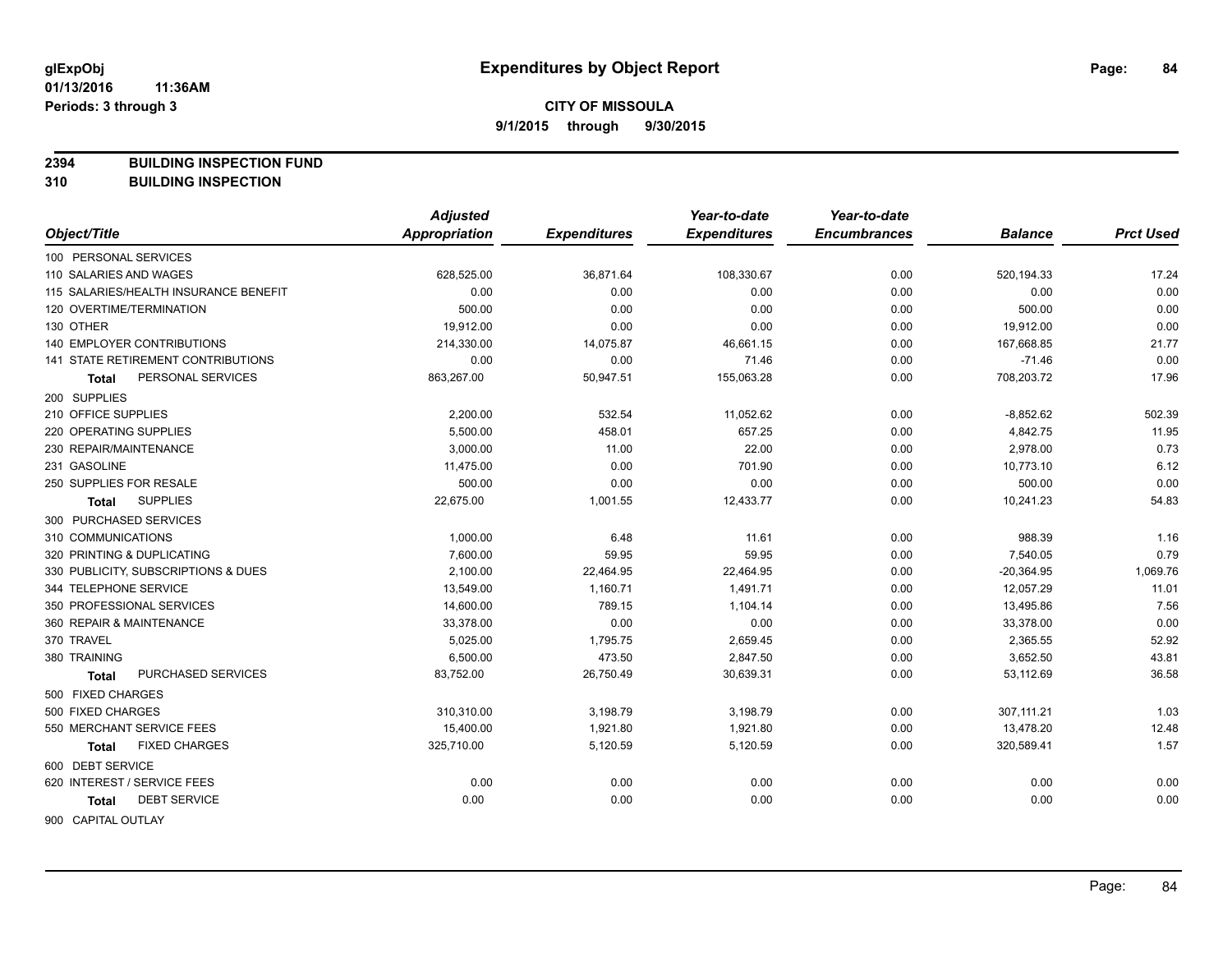**2394 BUILDING INSPECTION FUND**

**310 BUILDING INSPECTION**

| Object/Title |                            | <b>Adjusted</b><br>Appropriation<br><b>Expenditures</b> | Year-to-date<br><b>Expenditures</b> | Year-to-date<br><b>Encumbrances</b> | <b>Balance</b> | <b>Prct Used</b> |       |
|--------------|----------------------------|---------------------------------------------------------|-------------------------------------|-------------------------------------|----------------|------------------|-------|
|              | 940 MACHINERY & EQUIPMENT  | 0.00                                                    | 0.00                                | 0.00                                | 0.00           | 0.00             | 0.00  |
| <b>Total</b> | <b>CAPITAL OUTLAY</b>      | 0.00                                                    | 0.00                                | 0.00                                | 0.00           | 0.00             | 0.00  |
| <b>Total</b> | <b>BUILDING INSPECTION</b> | 1,295,404.00                                            | 83,820.14                           | 203,256.95                          | 0.00           | 1,092,147.05     | 15.69 |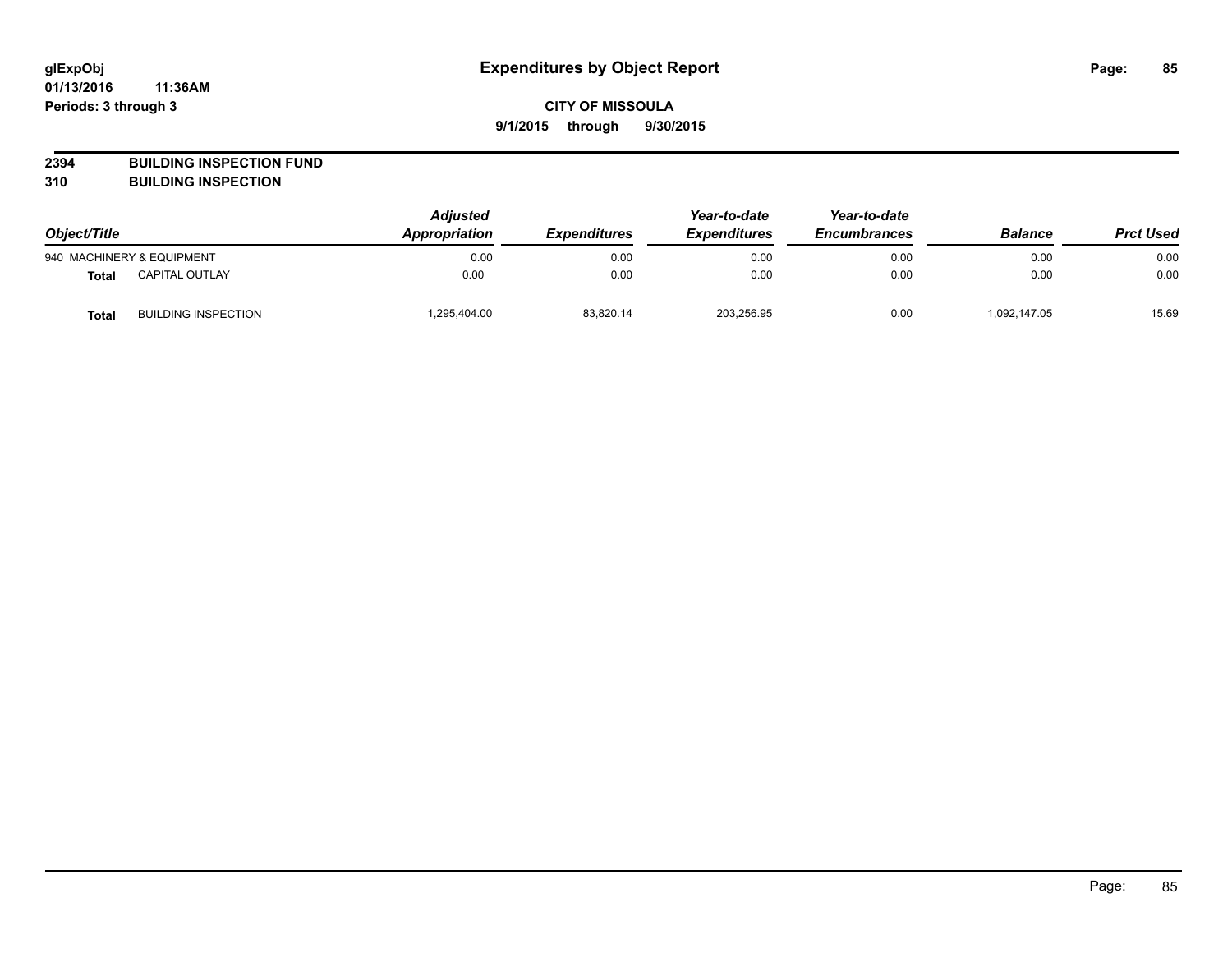### **2394 BUILDING INSPECTION FUND**

|                                       | <b>Adjusted</b>      |                     | Year-to-date        | Year-to-date        |                |                  |
|---------------------------------------|----------------------|---------------------|---------------------|---------------------|----------------|------------------|
| Object/Title                          | <b>Appropriation</b> | <b>Expenditures</b> | <b>Expenditures</b> | <b>Encumbrances</b> | <b>Balance</b> | <b>Prct Used</b> |
| 100 PERSONAL SERVICES                 |                      |                     |                     |                     |                |                  |
| 110 SALARIES AND WAGES                | 628,525.00           | 36,871.64           | 108,330.67          | 0.00                | 520,194.33     | 17.24            |
| 115 SALARIES/HEALTH INSURANCE BENEFIT | 0.00                 | 0.00                | 0.00                | 0.00                | 0.00           | 0.00             |
| 120 OVERTIME/TERMINATION              | 500.00               | 0.00                | 0.00                | 0.00                | 500.00         | 0.00             |
| 130 OTHER                             | 19,912.00            | 0.00                | 0.00                | 0.00                | 19,912.00      | 0.00             |
| <b>140 EMPLOYER CONTRIBUTIONS</b>     | 214,330.00           | 14,075.87           | 46,661.15           | 0.00                | 167,668.85     | 21.77            |
| 141 STATE RETIREMENT CONTRIBUTIONS    | 0.00                 | 0.00                | 71.46               | 0.00                | $-71.46$       | 0.00             |
| PERSONAL SERVICES<br><b>Total</b>     | 863,267.00           | 50,947.51           | 155,063.28          | 0.00                | 708,203.72     | 17.96            |
| 200 SUPPLIES                          |                      |                     |                     |                     |                |                  |
| 210 OFFICE SUPPLIES                   | 2,200.00             | 532.54              | 11,052.62           | 0.00                | $-8,852.62$    | 502.39           |
| 220 OPERATING SUPPLIES                | 5.500.00             | 458.01              | 657.25              | 0.00                | 4,842.75       | 11.95            |
| 230 REPAIR/MAINTENANCE                | 3,000.00             | 11.00               | 22.00               | 0.00                | 2,978.00       | 0.73             |
| 231 GASOLINE                          | 11,475.00            | 0.00                | 701.90              | 0.00                | 10,773.10      | 6.12             |
| 250 SUPPLIES FOR RESALE               | 500.00               | 0.00                | 0.00                | 0.00                | 500.00         | 0.00             |
| <b>SUPPLIES</b><br><b>Total</b>       | 22,675.00            | 1,001.55            | 12,433.77           | 0.00                | 10,241.23      | 54.83            |
| 300 PURCHASED SERVICES                |                      |                     |                     |                     |                |                  |
| 310 COMMUNICATIONS                    | 1,000.00             | 6.48                | 11.61               | 0.00                | 988.39         | 1.16             |
| 320 PRINTING & DUPLICATING            | 7,600.00             | 59.95               | 59.95               | 0.00                | 7,540.05       | 0.79             |
| 330 PUBLICITY, SUBSCRIPTIONS & DUES   | 2,100.00             | 22,464.95           | 22,464.95           | 0.00                | $-20,364.95$   | 1,069.76         |
| 344 TELEPHONE SERVICE                 | 13,549.00            | 1,160.71            | 1,491.71            | 0.00                | 12,057.29      | 11.01            |
| 350 PROFESSIONAL SERVICES             | 14,600.00            | 789.15              | 1,104.14            | 0.00                | 13,495.86      | 7.56             |
| 360 REPAIR & MAINTENANCE              | 33,378.00            | 0.00                | 0.00                | 0.00                | 33,378.00      | 0.00             |
| 370 TRAVEL                            | 5,025.00             | 1,795.75            | 2,659.45            | 0.00                | 2,365.55       | 52.92            |
| 380 TRAINING                          | 6,500.00             | 473.50              | 2,847.50            | 0.00                | 3,652.50       | 43.81            |
| PURCHASED SERVICES<br><b>Total</b>    | 83,752.00            | 26,750.49           | 30,639.31           | 0.00                | 53,112.69      | 36.58            |
| 500 FIXED CHARGES                     |                      |                     |                     |                     |                |                  |
| 500 FIXED CHARGES                     | 310,310.00           | 3,198.79            | 3,198.79            | 0.00                | 307,111.21     | 1.03             |
| 550 MERCHANT SERVICE FEES             | 15,400.00            | 1,921.80            | 1,921.80            | 0.00                | 13,478.20      | 12.48            |
| <b>FIXED CHARGES</b><br>Total         | 325,710.00           | 5,120.59            | 5,120.59            | 0.00                | 320,589.41     | 1.57             |
| 600 DEBT SERVICE                      |                      |                     |                     |                     |                |                  |
| 620 INTEREST / SERVICE FEES           | 0.00                 | 0.00                | 0.00                | 0.00                | 0.00           | 0.00             |
| <b>DEBT SERVICE</b><br><b>Total</b>   | 0.00                 | 0.00                | 0.00                | 0.00                | 0.00           | 0.00             |
| 900 CAPITAL OUTLAY                    |                      |                     |                     |                     |                |                  |
| 940 MACHINERY & EQUIPMENT             | 0.00                 | 0.00                | 0.00                | 0.00                | 0.00           | 0.00             |
|                                       |                      |                     |                     |                     |                |                  |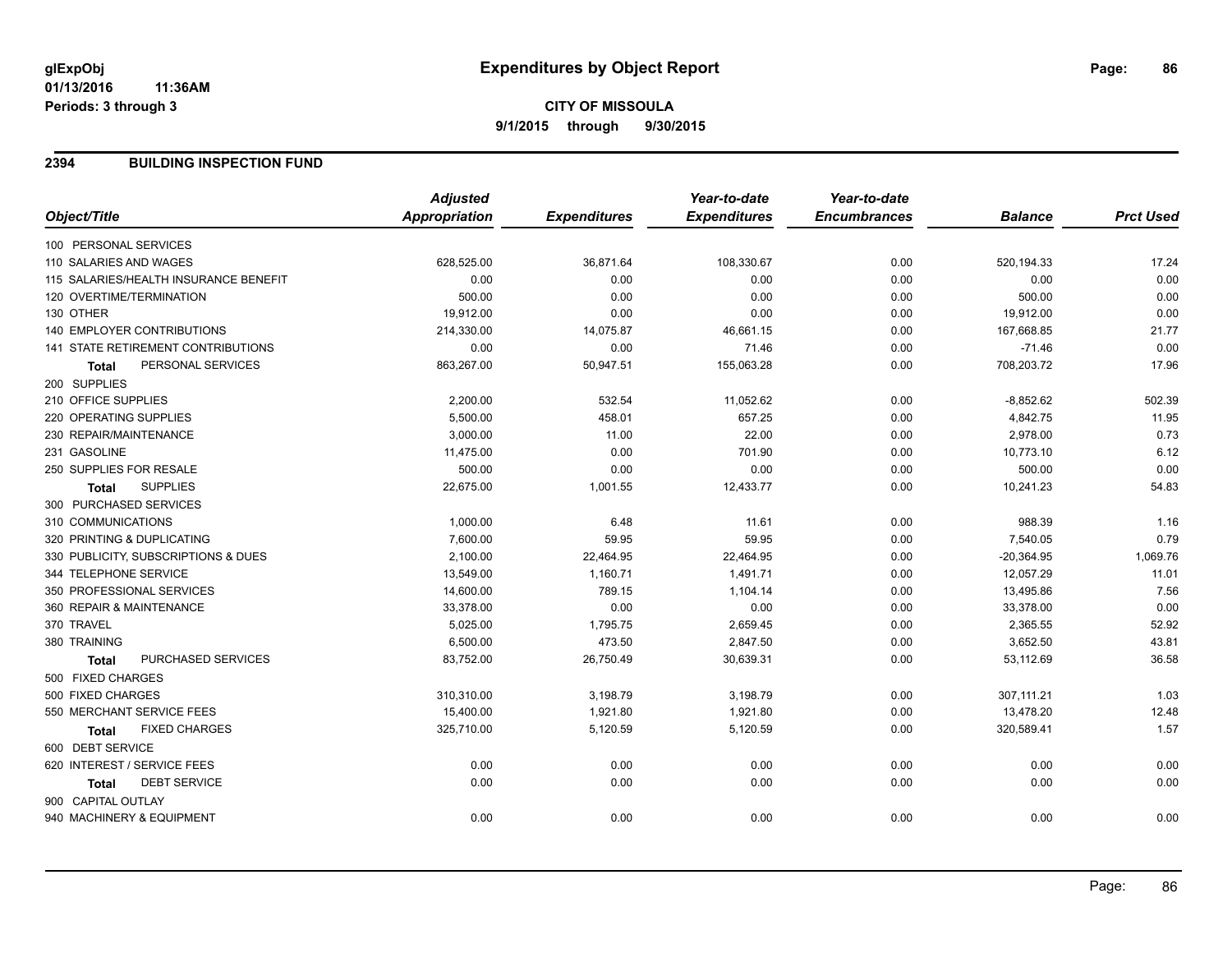### **2394 BUILDING INSPECTION FUND**

| Object/Title |                          | <b>Adjusted</b><br><b>Appropriation</b> | <b>Expenditures</b> | Year-to-date<br><b>Expenditures</b> | Year-to-date<br><b>Encumbrances</b> | <b>Balance</b> | <b>Prct Used</b> |
|--------------|--------------------------|-----------------------------------------|---------------------|-------------------------------------|-------------------------------------|----------------|------------------|
| <b>Total</b> | CAPITAL OUTLAY           | 0.00                                    | 0.00                | 0.00                                | 0.00                                | 0.00           | 0.00             |
| Total        | BUILDING INSPECTION FUND | .295,404.00                             | 83,820.14           | 203,256.95                          | 0.00                                | 1,092,147.05   | 15.69            |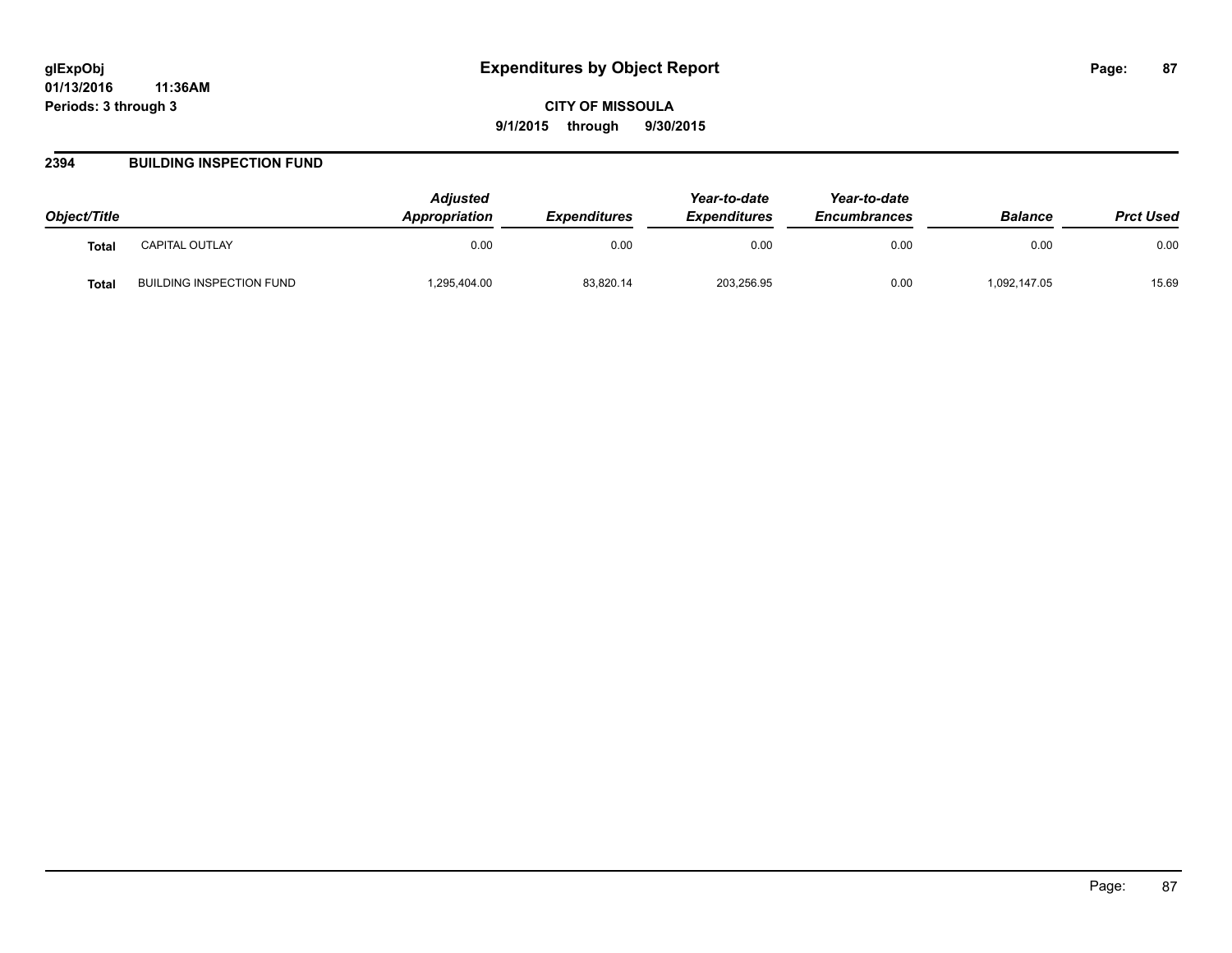#### **2395 CITY GRANTS & PROGRAM INCOME FUND**

**390 NON-DEPARTMENTAL**

| Object/Title           |                                   | <b>Adjusted</b><br>Appropriation | <b>Expenditures</b> | Year-to-date<br><b>Expenditures</b> | Year-to-date<br><b>Encumbrances</b> | <b>Balance</b> | <b>Prct Used</b> |
|------------------------|-----------------------------------|----------------------------------|---------------------|-------------------------------------|-------------------------------------|----------------|------------------|
| 300 PURCHASED SERVICES |                                   |                                  |                     |                                     |                                     |                |                  |
|                        | 350 PROFESSIONAL SERVICES         | 250.00                           | 0.00                | 0.00                                | 0.00                                | 250.00         | 0.00             |
| <b>Total</b>           | <b>PURCHASED SERVICES</b>         | 250.00                           | 0.00                | 0.00                                | 0.00                                | 250.00         | 0.00             |
| 500 FIXED CHARGES      |                                   |                                  |                     |                                     |                                     |                |                  |
|                        | 550 MERCHANT SERVICE FEES         | 0.00                             | 0.00                | 0.00                                | 0.00                                | 0.00           | 0.00             |
| <b>Total</b>           | <b>FIXED CHARGES</b>              | 0.00                             | 0.00                | 0.00                                | 0.00                                | 0.00           | 0.00             |
|                        | 700 GRANTS & CONTRIBUTIONS        |                                  |                     |                                     |                                     |                |                  |
|                        | 700 GRANTS & CONTRIBUTIONS        | 0.00                             | 0.00                | 0.00                                | 0.00                                | 0.00           | 0.00             |
| <b>Total</b>           | <b>GRANTS &amp; CONTRIBUTIONS</b> | 0.00                             | 0.00                | 0.00                                | 0.00                                | 0.00           | 0.00             |
| 800 OTHER OBJECTS      |                                   |                                  |                     |                                     |                                     |                |                  |
|                        | 820 TRANSFERS TO OTHER FUNDS      | 0.00                             | 0.00                | 0.00                                | 0.00                                | 0.00           | 0.00             |
| 845 CONTINGENCY        |                                   | 0.00                             | 0.00                | 0.00                                | 0.00                                | 0.00           | 0.00             |
| <b>Total</b>           | OTHER OBJECTS                     | 0.00                             | 0.00                | 0.00                                | 0.00                                | 0.00           | 0.00             |
| <b>Total</b>           | NON-DEPARTMENTAL                  | 250.00                           | 0.00                | 0.00                                | 0.00                                | 250.00         | 0.00             |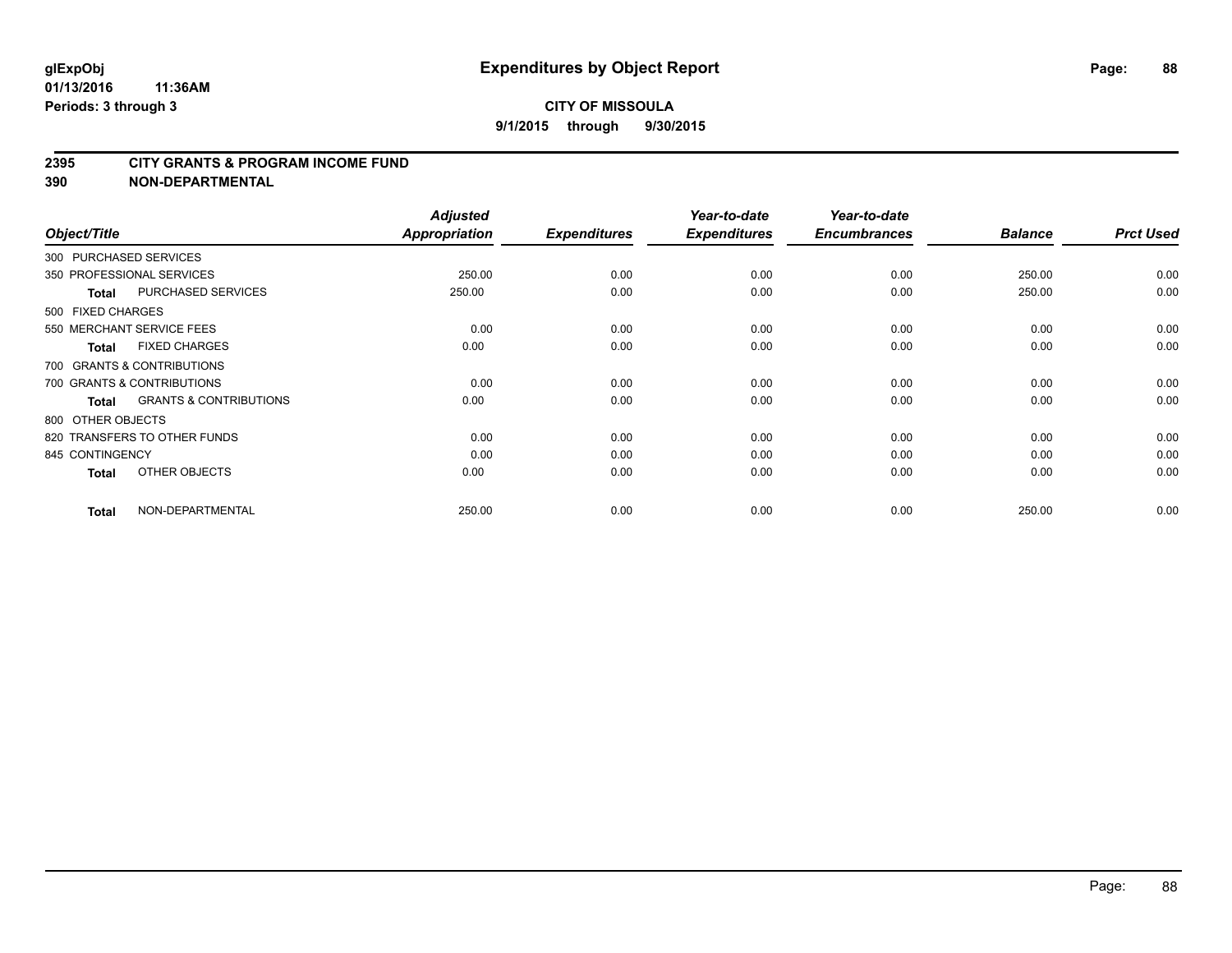# **2395 CITY GRANTS & PROGRAM INCOME FUND**

| Object/Title           |                                   | <b>Adjusted</b><br>Appropriation | <b>Expenditures</b> | Year-to-date<br><b>Expenditures</b> | Year-to-date<br><b>Encumbrances</b> | <b>Balance</b> | <b>Prct Used</b> |
|------------------------|-----------------------------------|----------------------------------|---------------------|-------------------------------------|-------------------------------------|----------------|------------------|
| 300 PURCHASED SERVICES |                                   |                                  |                     |                                     |                                     |                |                  |
|                        | 350 PROFESSIONAL SERVICES         | 250.00                           | 0.00                | 0.00                                | 0.00                                | 250.00         | 0.00             |
| <b>Total</b>           | PURCHASED SERVICES                | 250.00                           | 0.00                | 0.00                                | 0.00                                | 250.00         | 0.00             |
| 500 FIXED CHARGES      |                                   |                                  |                     |                                     |                                     |                |                  |
|                        | 550 MERCHANT SERVICE FEES         | 0.00                             | 0.00                | 0.00                                | 0.00                                | 0.00           | 0.00             |
| <b>Total</b>           | <b>FIXED CHARGES</b>              | 0.00                             | 0.00                | 0.00                                | 0.00                                | 0.00           | 0.00             |
|                        | 700 GRANTS & CONTRIBUTIONS        |                                  |                     |                                     |                                     |                |                  |
|                        | 700 GRANTS & CONTRIBUTIONS        | 0.00                             | 0.00                | 0.00                                | 0.00                                | 0.00           | 0.00             |
| <b>Total</b>           | <b>GRANTS &amp; CONTRIBUTIONS</b> | 0.00                             | 0.00                | 0.00                                | 0.00                                | 0.00           | 0.00             |
| 800 OTHER OBJECTS      |                                   |                                  |                     |                                     |                                     |                |                  |
|                        | 820 TRANSFERS TO OTHER FUNDS      | 0.00                             | 0.00                | 0.00                                | 0.00                                | 0.00           | 0.00             |
| 845 CONTINGENCY        |                                   | 0.00                             | 0.00                | 0.00                                | 0.00                                | 0.00           | 0.00             |
| <b>Total</b>           | OTHER OBJECTS                     | 0.00                             | 0.00                | 0.00                                | 0.00                                | 0.00           | 0.00             |
| Total                  | CITY GRANTS & PROGRAM INCOME FUN  | 250.00                           | 0.00                | 0.00                                | 0.00                                | 250.00         | 0.00             |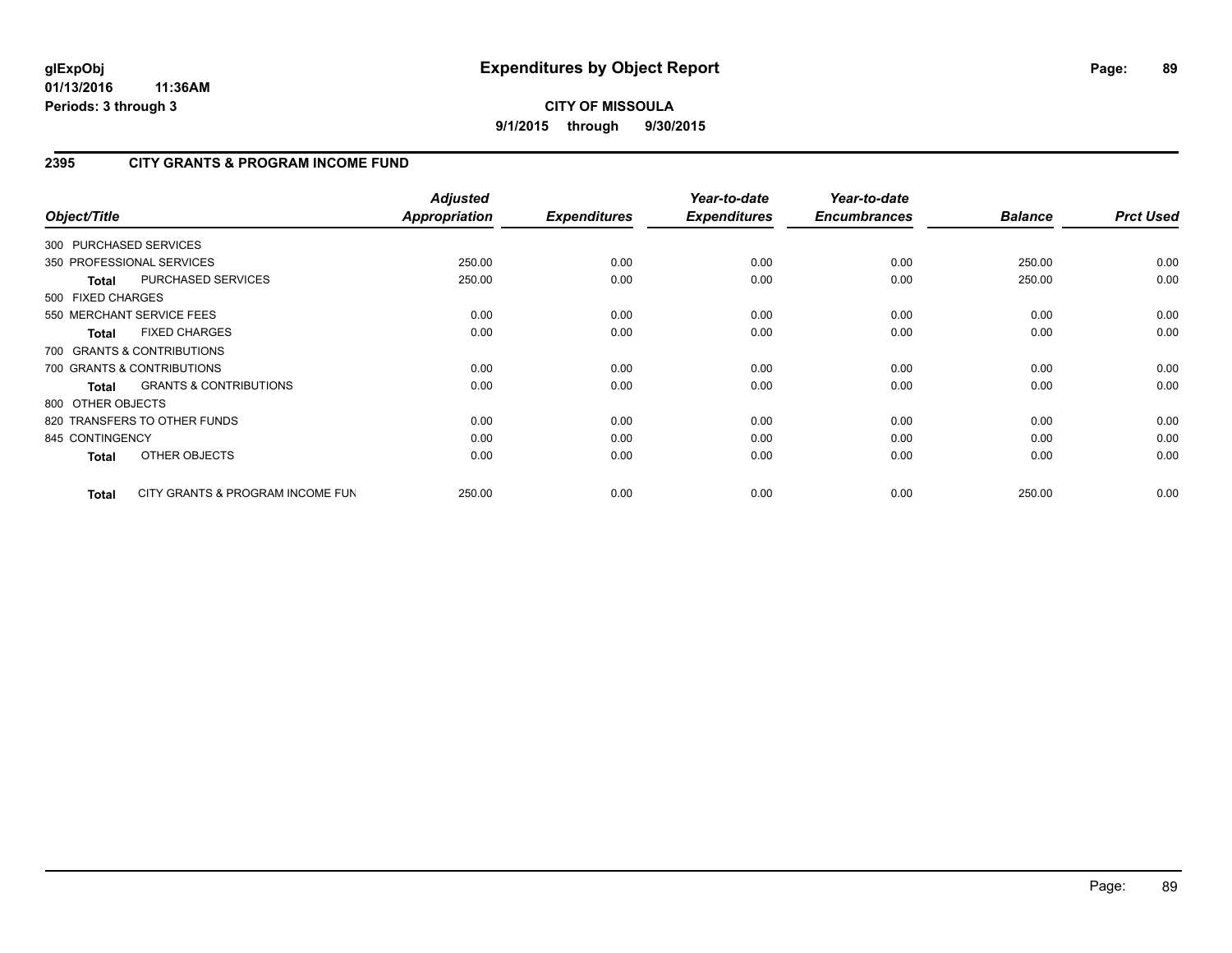#### **2396 ENERGY EFFICIENCY REVOLVING LOAN FUND**

**390 NON-DEPARTMENTAL**

| Object/Title |                                   | <b>Adjusted</b><br>Appropriation | <b>Expenditures</b> | Year-to-date<br><b>Expenditures</b> | Year-to-date<br><b>Encumbrances</b> | <b>Balance</b> | <b>Prct Used</b> |
|--------------|-----------------------------------|----------------------------------|---------------------|-------------------------------------|-------------------------------------|----------------|------------------|
|              | 700 GRANTS & CONTRIBUTIONS        |                                  |                     |                                     |                                     |                |                  |
|              | 700 GRANTS & CONTRIBUTIONS        | 0.00                             | 0.00                | 0.00                                | 0.00                                | 0.00           | 0.00             |
| <b>Total</b> | <b>GRANTS &amp; CONTRIBUTIONS</b> | 0.00                             | 0.00                | 0.00                                | 0.00                                | 0.00           | 0.00             |
| <b>Total</b> | NON-DEPARTMENTAL                  | 0.00                             | 0.00                | 0.00                                | 0.00                                | 0.00           | 0.00             |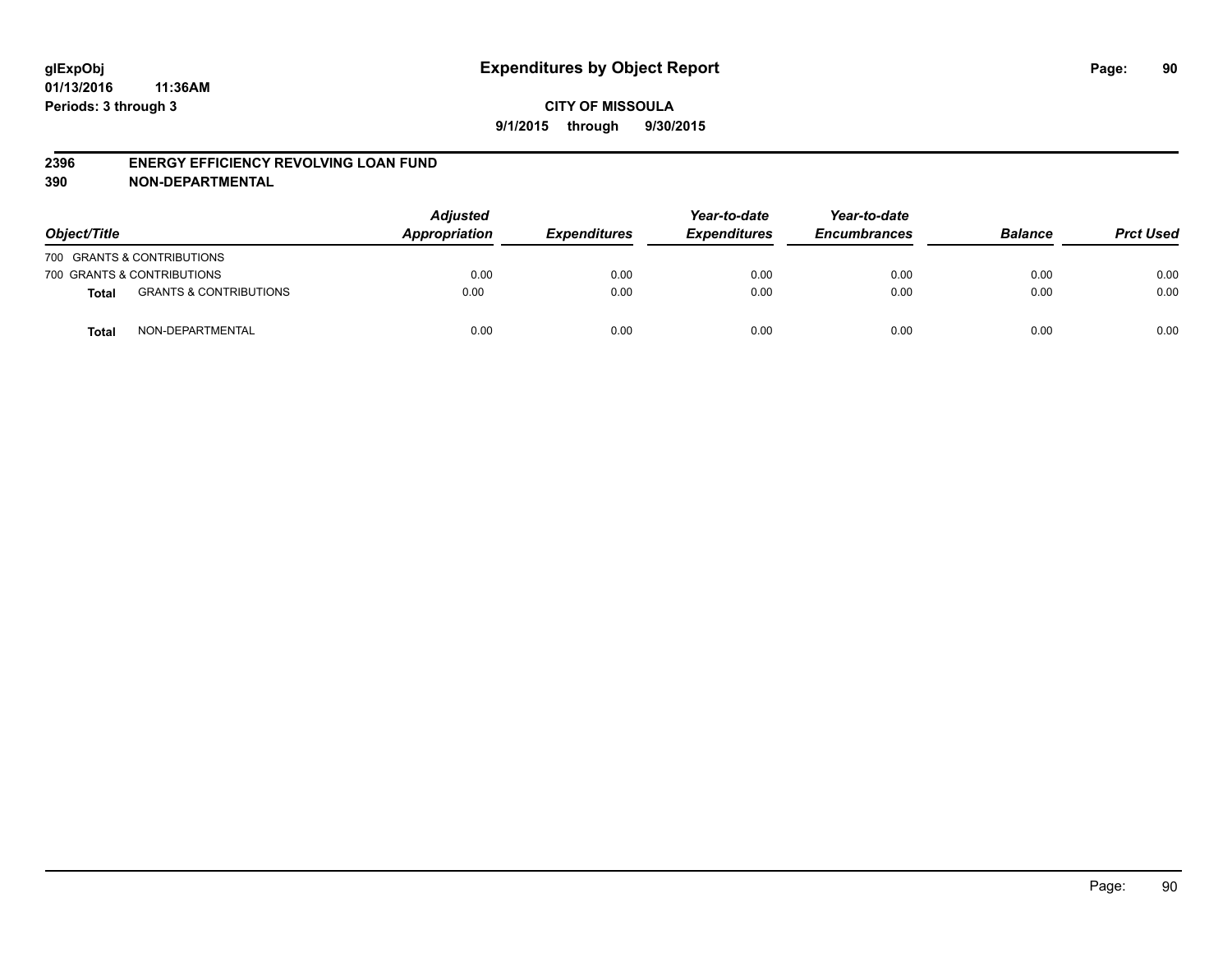**CITY OF MISSOULA 9/1/2015 through 9/30/2015**

### **2396 ENERGY EFFICIENCY REVOLVING LOAN FUND**

| Object/Title |                                   | <b>Adjusted</b><br>Appropriation | <b>Expenditures</b> | Year-to-date<br><b>Expenditures</b> | Year-to-date<br><b>Encumbrances</b> | <b>Balance</b> | <b>Prct Used</b> |
|--------------|-----------------------------------|----------------------------------|---------------------|-------------------------------------|-------------------------------------|----------------|------------------|
|              | 700 GRANTS & CONTRIBUTIONS        |                                  |                     |                                     |                                     |                |                  |
|              | 700 GRANTS & CONTRIBUTIONS        | 0.00                             | 0.00                | 0.00                                | 0.00                                | 0.00           | 0.00             |
| <b>Total</b> | <b>GRANTS &amp; CONTRIBUTIONS</b> | 0.00                             | 0.00                | 0.00                                | 0.00                                | 0.00           | 0.00             |
| Total        | ENERGY EFFICIENCY REVOLVING LOAN  | 0.00                             | 0.00                | 0.00                                | 0.00                                | 0.00           | 0.00             |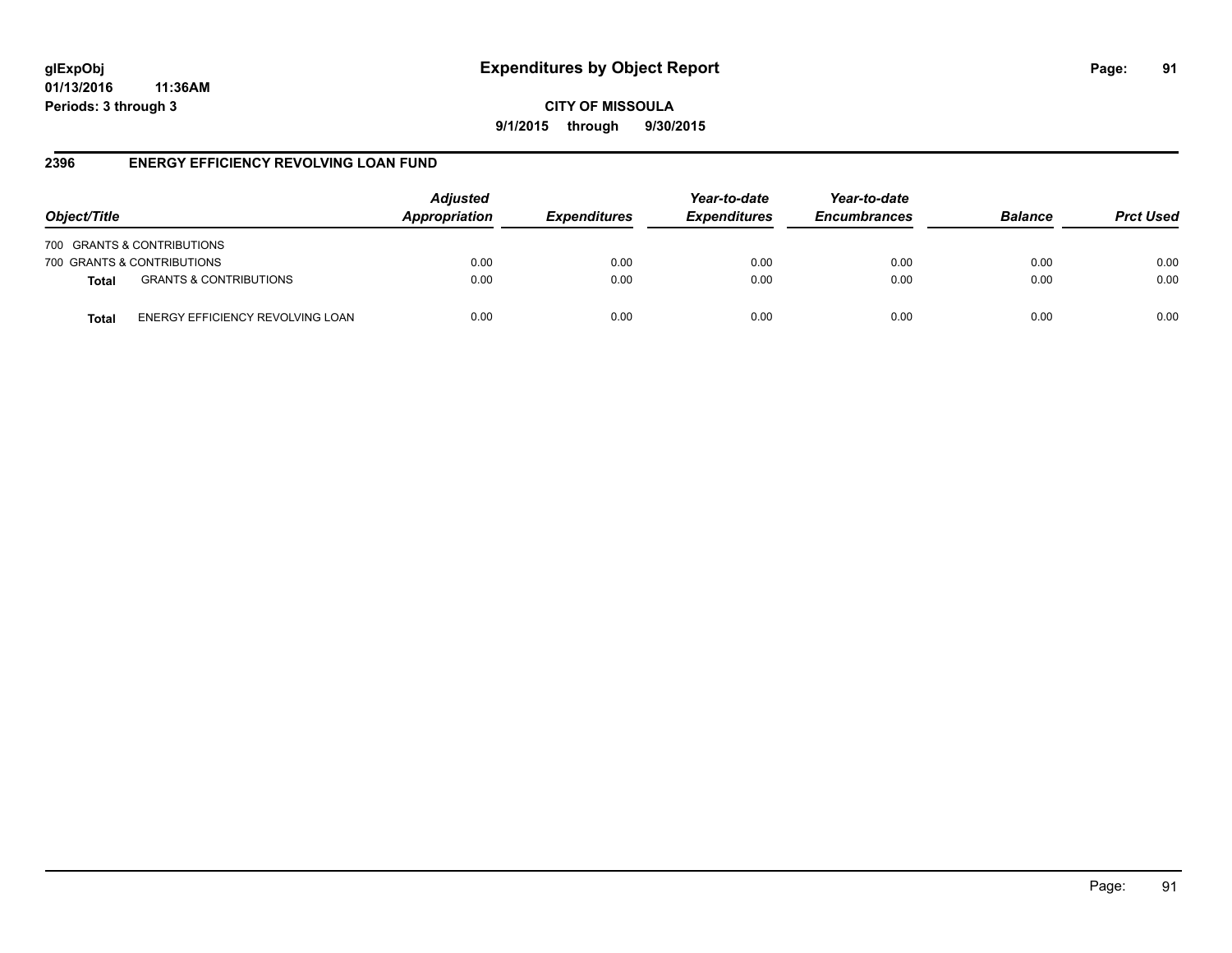### **2399 DANGEROUS BUILDING DEMOLITION & REPAIR F**

**310 BUILDING INSPECTION**

| Object/Title      |                            | <b>Adjusted</b><br><b>Appropriation</b> | <b>Expenditures</b> | Year-to-date<br><b>Expenditures</b> | Year-to-date<br><b>Encumbrances</b> | <b>Balance</b> | <b>Prct Used</b> |
|-------------------|----------------------------|-----------------------------------------|---------------------|-------------------------------------|-------------------------------------|----------------|------------------|
| 500 FIXED CHARGES |                            |                                         |                     |                                     |                                     |                |                  |
|                   | 550 MERCHANT SERVICE FEES  | 0.00                                    | 0.00                | 0.00                                | 0.00                                | 0.00           | 0.00             |
| <b>Total</b>      | <b>FIXED CHARGES</b>       | 0.00                                    | 0.00                | 0.00                                | 0.00                                | 0.00           | 0.00             |
| 800 OTHER OBJECTS |                            |                                         |                     |                                     |                                     |                |                  |
| 845 CONTINGENCY   |                            | 15,000.00                               | 0.00                | 0.00                                | 0.00                                | 15,000.00      | 0.00             |
| <b>Total</b>      | OTHER OBJECTS              | 15,000.00                               | 0.00                | 0.00                                | 0.00                                | 15,000.00      | 0.00             |
| <b>Total</b>      | <b>BUILDING INSPECTION</b> | 15,000.00                               | 0.00                | 0.00                                | 0.00                                | 15.000.00      | 0.00             |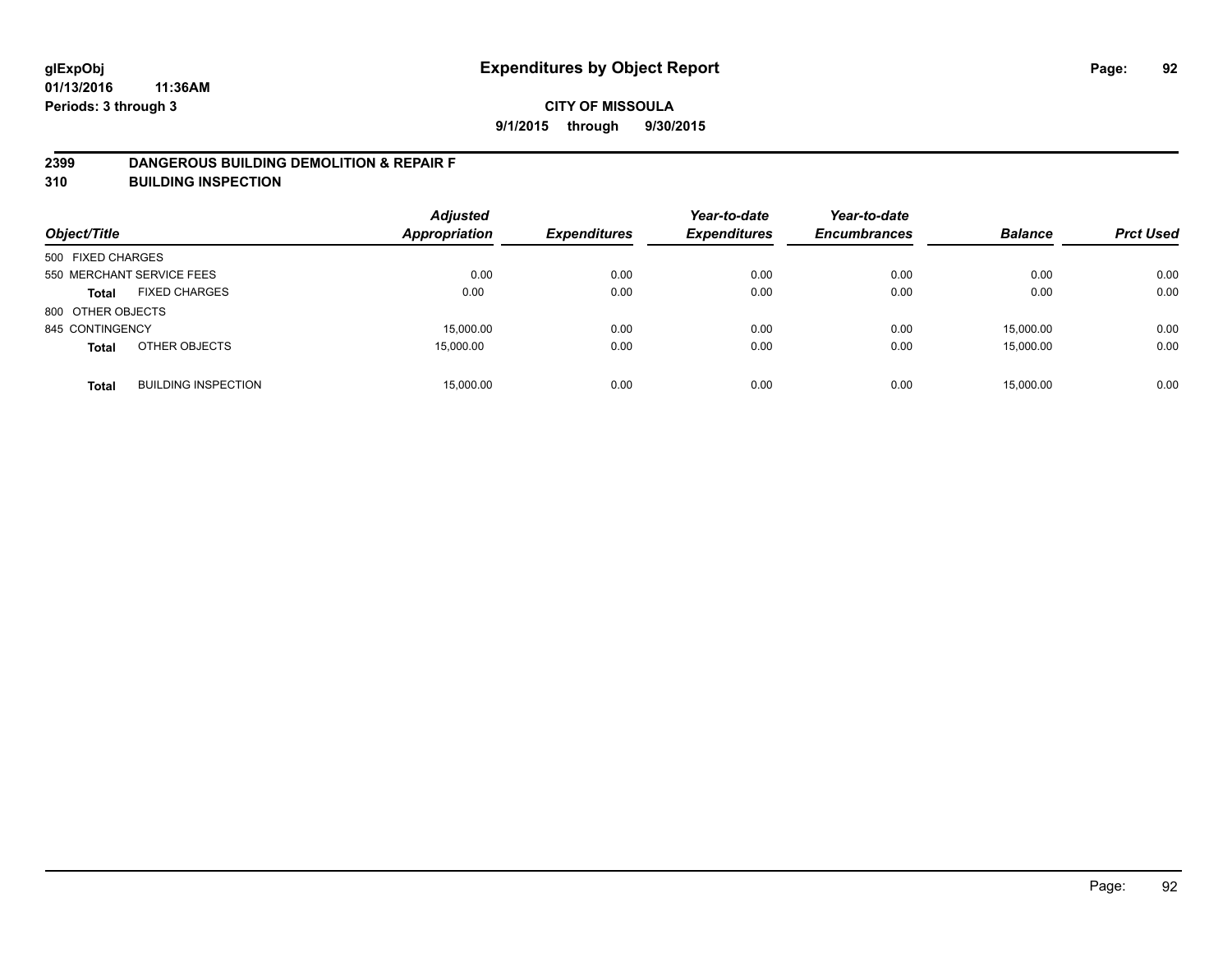### **CITY OF MISSOULA 9/1/2015 through 9/30/2015**

# **2399 DANGEROUS BUILDING DEMOLITION & REPAIR F**

| Object/Title      |                                   | <b>Adjusted</b><br>Appropriation | <b>Expenditures</b> | Year-to-date<br><b>Expenditures</b> | Year-to-date<br><b>Encumbrances</b> | <b>Balance</b> | <b>Prct Used</b> |
|-------------------|-----------------------------------|----------------------------------|---------------------|-------------------------------------|-------------------------------------|----------------|------------------|
| 500 FIXED CHARGES |                                   |                                  |                     |                                     |                                     |                |                  |
|                   | 550 MERCHANT SERVICE FEES         | 0.00                             | 0.00                | 0.00                                | 0.00                                | 0.00           | 0.00             |
| <b>Total</b>      | <b>FIXED CHARGES</b>              | 0.00                             | 0.00                | 0.00                                | 0.00                                | 0.00           | 0.00             |
| 800 OTHER OBJECTS |                                   |                                  |                     |                                     |                                     |                |                  |
| 845 CONTINGENCY   |                                   | 15,000.00                        | 0.00                | 0.00                                | 0.00                                | 15,000.00      | 0.00             |
| <b>Total</b>      | OTHER OBJECTS                     | 15,000.00                        | 0.00                | 0.00                                | 0.00                                | 15,000.00      | 0.00             |
| <b>Total</b>      | DANGEROUS BUILDING DEMOLITION & F | 15.000.00                        | 0.00                | 0.00                                | 0.00                                | 15,000.00      | 0.00             |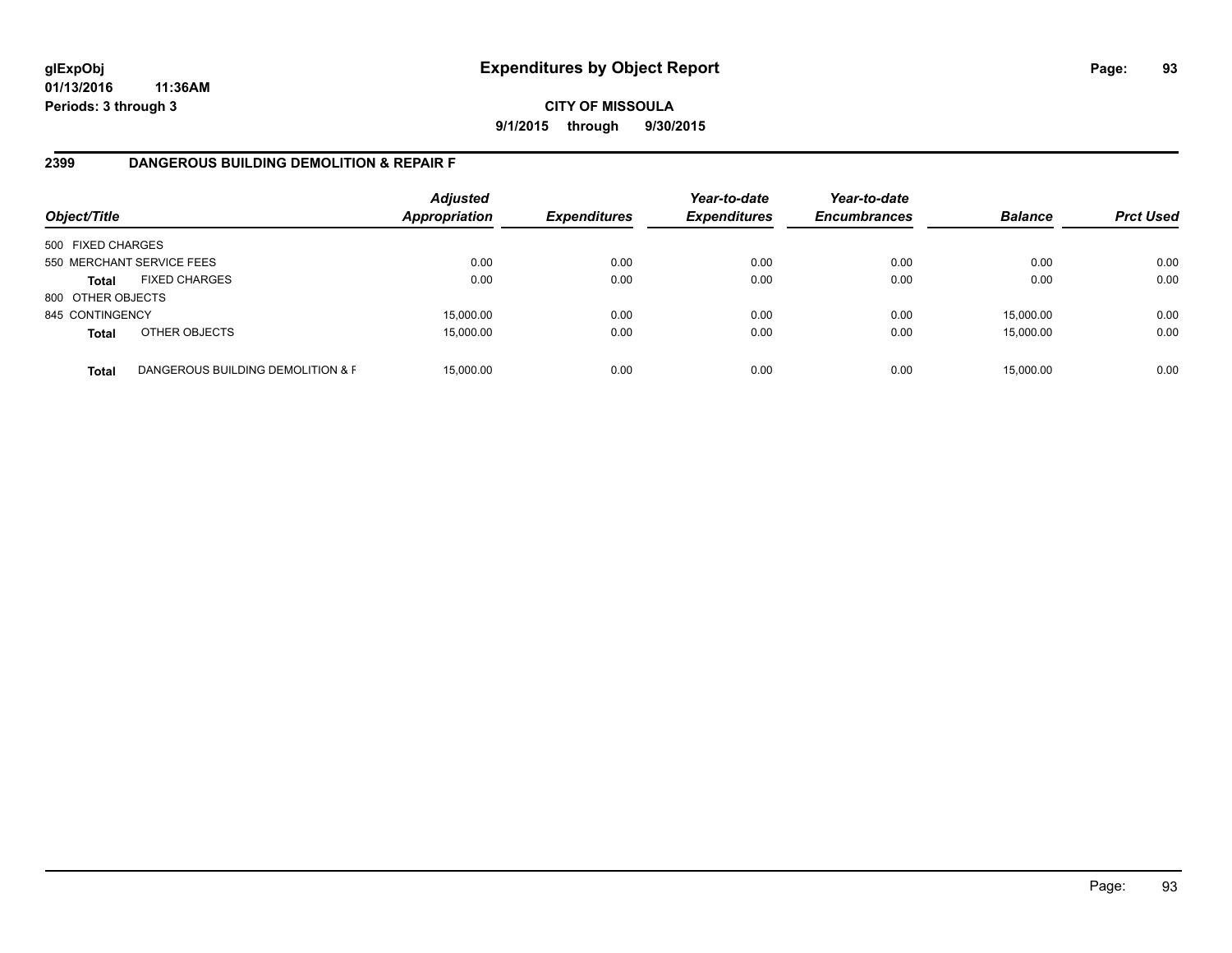#### **2400 STREET LIGHTING ASSESSMENTS FUND**

#### **280 PUBLIC WORKS OPERATIONS**

| Object/Title             |                               | <b>Adjusted</b><br><b>Appropriation</b> | <b>Expenditures</b> | Year-to-date<br><b>Expenditures</b> | Year-to-date<br><b>Encumbrances</b> | <b>Balance</b> | <b>Prct Used</b> |
|--------------------------|-------------------------------|-----------------------------------------|---------------------|-------------------------------------|-------------------------------------|----------------|------------------|
|                          |                               |                                         |                     |                                     |                                     |                |                  |
| 300 PURCHASED SERVICES   |                               |                                         |                     |                                     |                                     |                |                  |
|                          | 341 ELECTRICITY & NATURAL GAS | 327.174.00                              | 80,555.52           | 80.555.52                           | 0.00                                | 246.618.48     | 24.62            |
|                          | 350 PROFESSIONAL SERVICES     | 22.902.00                               | 0.00                | 0.00                                | 0.00                                | 22.902.00      | 0.00             |
| 360 REPAIR & MAINTENANCE |                               | 0.00                                    | 0.00                | 0.00                                | 0.00                                | 0.00           | 0.00             |
| <b>Total</b>             | <b>PURCHASED SERVICES</b>     | 350.076.00                              | 80,555.52           | 80,555.52                           | 0.00                                | 269.520.48     | 23.01            |
| 500 FIXED CHARGES        |                               |                                         |                     |                                     |                                     |                |                  |
|                          | 550 MERCHANT SERVICE FEES     | 0.00                                    | 0.00                | 0.00                                | 0.00                                | 0.00           | 0.00             |
| <b>Total</b>             | <b>FIXED CHARGES</b>          | 0.00                                    | 0.00                | 0.00                                | 0.00                                | 0.00           | 0.00             |
| <b>Total</b>             | PUBLIC WORKS OPERATIONS       | 350.076.00                              | 80.555.52           | 80.555.52                           | 0.00                                | 269.520.48     | 23.01            |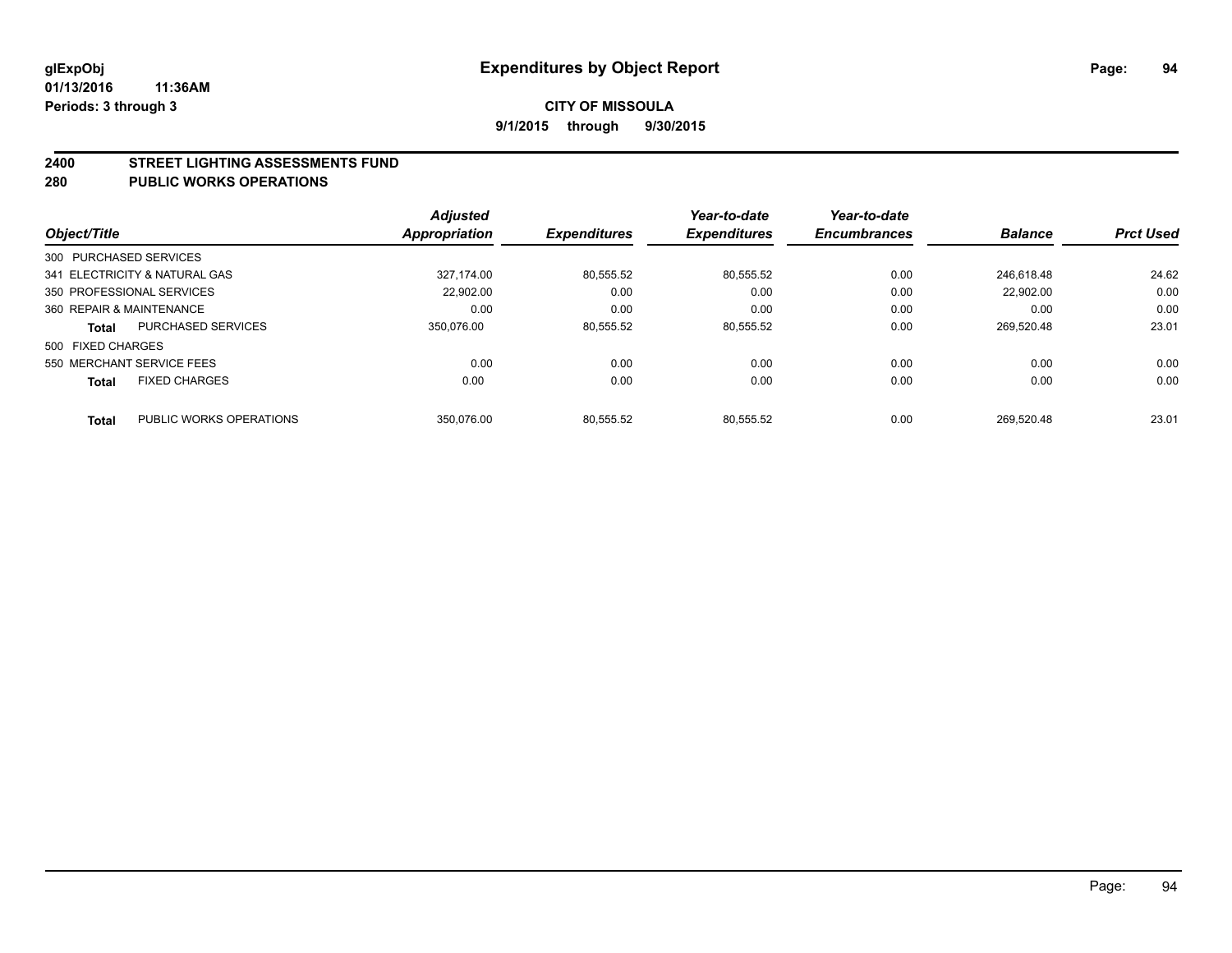# **2400 STREET LIGHTING ASSESSMENTS FUND**

| Object/Title             |                                  | <b>Adjusted</b><br>Appropriation | <b>Expenditures</b> | Year-to-date<br><b>Expenditures</b> | Year-to-date<br><b>Encumbrances</b> | <b>Balance</b> | <b>Prct Used</b> |
|--------------------------|----------------------------------|----------------------------------|---------------------|-------------------------------------|-------------------------------------|----------------|------------------|
| 300 PURCHASED SERVICES   |                                  |                                  |                     |                                     |                                     |                |                  |
|                          | 341 ELECTRICITY & NATURAL GAS    | 327.174.00                       | 80,555.52           | 80.555.52                           | 0.00                                | 246.618.48     | 24.62            |
|                          | 350 PROFESSIONAL SERVICES        | 22.902.00                        | 0.00                | 0.00                                | 0.00                                | 22.902.00      | 0.00             |
| 360 REPAIR & MAINTENANCE |                                  | 0.00                             | 0.00                | 0.00                                | 0.00                                | 0.00           | 0.00             |
| Total                    | <b>PURCHASED SERVICES</b>        | 350.076.00                       | 80,555.52           | 80,555.52                           | 0.00                                | 269.520.48     | 23.01            |
| 500 FIXED CHARGES        |                                  |                                  |                     |                                     |                                     |                |                  |
|                          | 550 MERCHANT SERVICE FEES        | 0.00                             | 0.00                | 0.00                                | 0.00                                | 0.00           | 0.00             |
| <b>Total</b>             | <b>FIXED CHARGES</b>             | 0.00                             | 0.00                | 0.00                                | 0.00                                | 0.00           | 0.00             |
| <b>Total</b>             | STREET LIGHTING ASSESSMENTS FUND | 350.076.00                       | 80.555.52           | 80.555.52                           | 0.00                                | 269.520.48     | 23.01            |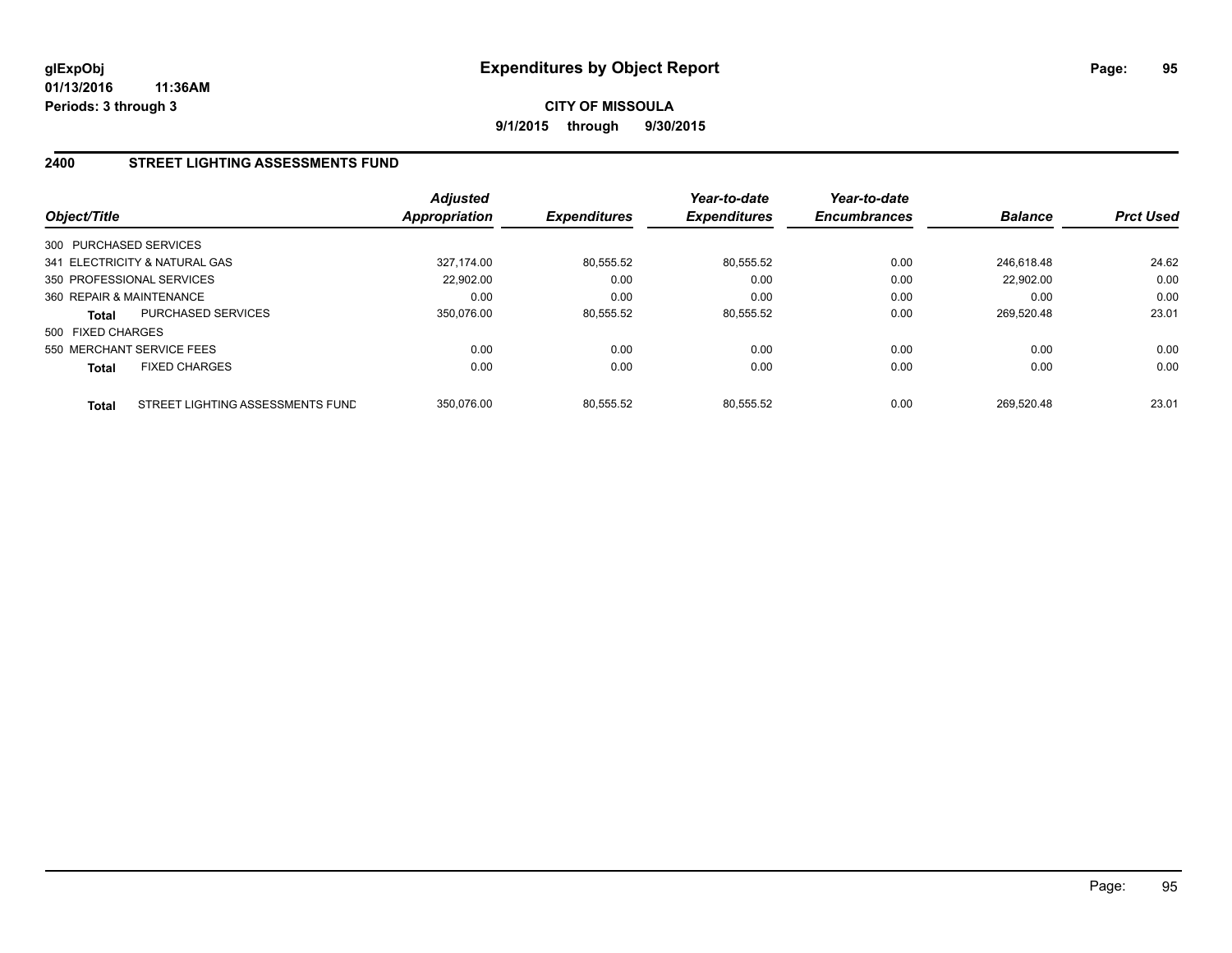#### **2500 STREET MAINTENANCE ASSESSMENT FUND**

**390 NON-DEPARTMENTAL**

| Object/Title           |                              | <b>Adjusted</b><br><b>Appropriation</b> | <b>Expenditures</b> | Year-to-date<br><b>Expenditures</b> | Year-to-date<br><b>Encumbrances</b> | <b>Balance</b> | <b>Prct Used</b> |
|------------------------|------------------------------|-----------------------------------------|---------------------|-------------------------------------|-------------------------------------|----------------|------------------|
| 300 PURCHASED SERVICES |                              |                                         |                     |                                     |                                     |                |                  |
| 345 GARBAGE            |                              | 32.014.00                               | 2,011.77            | 6,035.31                            | 0.00                                | 25.978.69      | 18.85            |
| <b>Total</b>           | <b>PURCHASED SERVICES</b>    | 32,014.00                               | 2,011.77            | 6,035.31                            | 0.00                                | 25,978.69      | 18.85            |
| 500 FIXED CHARGES      |                              |                                         |                     |                                     |                                     |                |                  |
|                        | 550 MERCHANT SERVICE FEES    | 0.00                                    | 0.00                | 0.00                                | 0.00                                | 0.00           | 0.00             |
| Total                  | <b>FIXED CHARGES</b>         | 0.00                                    | 0.00                | 0.00                                | 0.00                                | 0.00           | 0.00             |
| 800 OTHER OBJECTS      |                              |                                         |                     |                                     |                                     |                |                  |
|                        | 820 TRANSFERS TO OTHER FUNDS | 27.281.00                               | 0.00                | 0.00                                | 0.00                                | 27.281.00      | 0.00             |
| <b>Total</b>           | OTHER OBJECTS                | 27.281.00                               | 0.00                | 0.00                                | 0.00                                | 27,281.00      | 0.00             |
| <b>Total</b>           | NON-DEPARTMENTAL             | 59,295.00                               | 2,011.77            | 6,035.31                            | 0.00                                | 53.259.69      | 10.18            |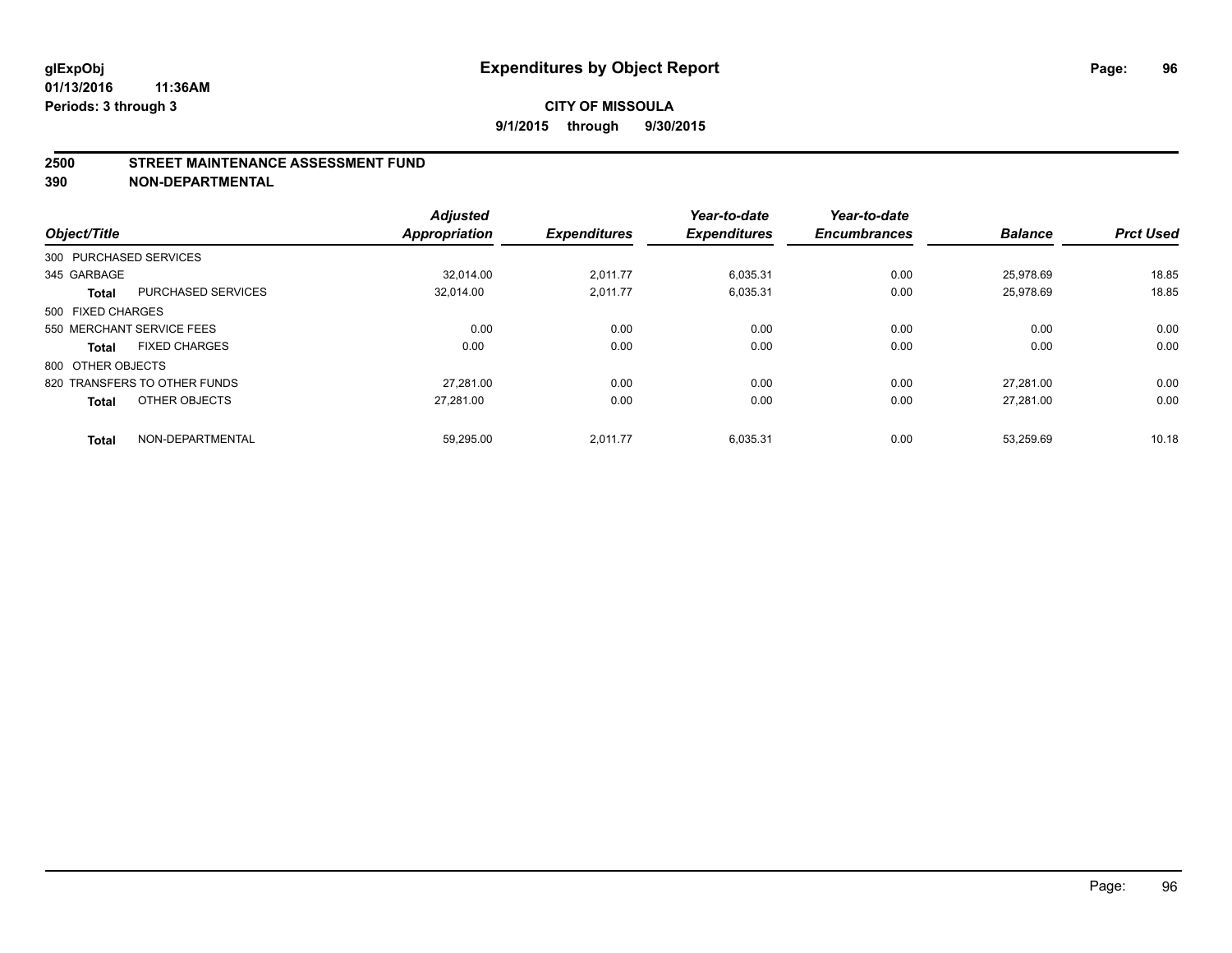**CITY OF MISSOULA 9/1/2015 through 9/30/2015**

## **2500 STREET MAINTENANCE ASSESSMENT FUND**

| Object/Title           |                                  | <b>Adjusted</b><br><b>Appropriation</b> | <b>Expenditures</b> | Year-to-date<br><b>Expenditures</b> | Year-to-date<br><b>Encumbrances</b> | <b>Balance</b> | <b>Prct Used</b> |
|------------------------|----------------------------------|-----------------------------------------|---------------------|-------------------------------------|-------------------------------------|----------------|------------------|
| 300 PURCHASED SERVICES |                                  |                                         |                     |                                     |                                     |                |                  |
| 345 GARBAGE            |                                  | 32.014.00                               | 2,011.77            | 6,035.31                            | 0.00                                | 25.978.69      | 18.85            |
| Total                  | PURCHASED SERVICES               | 32,014.00                               | 2,011.77            | 6,035.31                            | 0.00                                | 25,978.69      | 18.85            |
| 500 FIXED CHARGES      |                                  |                                         |                     |                                     |                                     |                |                  |
|                        | 550 MERCHANT SERVICE FEES        | 0.00                                    | 0.00                | 0.00                                | 0.00                                | 0.00           | 0.00             |
| <b>Total</b>           | <b>FIXED CHARGES</b>             | 0.00                                    | 0.00                | 0.00                                | 0.00                                | 0.00           | 0.00             |
| 800 OTHER OBJECTS      |                                  |                                         |                     |                                     |                                     |                |                  |
|                        | 820 TRANSFERS TO OTHER FUNDS     | 27.281.00                               | 0.00                | 0.00                                | 0.00                                | 27.281.00      | 0.00             |
| <b>Total</b>           | OTHER OBJECTS                    | 27,281.00                               | 0.00                | 0.00                                | 0.00                                | 27.281.00      | 0.00             |
| <b>Total</b>           | STREET MAINTENANCE ASSESSMENT FI | 59.295.00                               | 2.011.77            | 6.035.31                            | 0.00                                | 53.259.69      | 10.18            |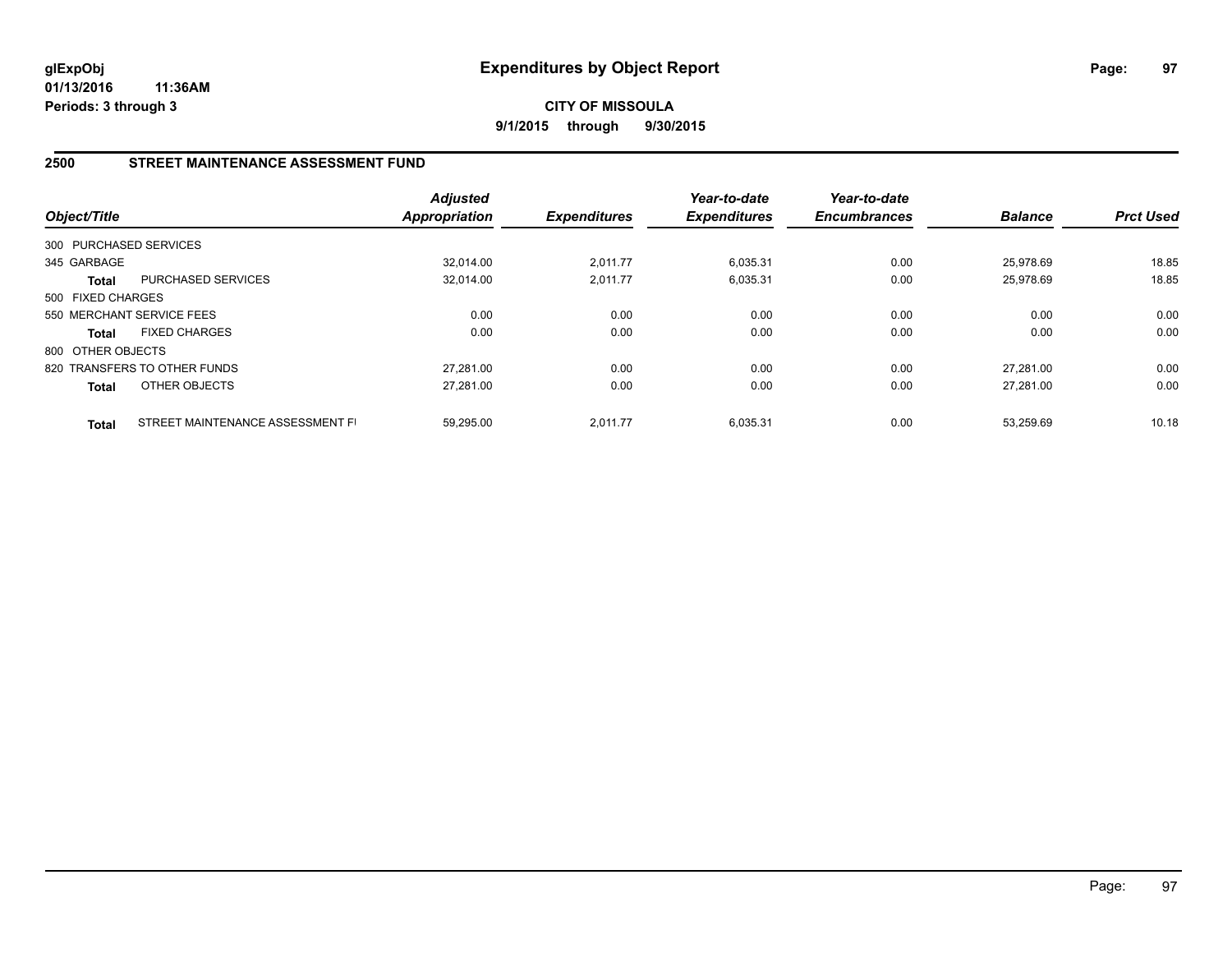## **2510 RUSSELL PARK MAINTENANCE ASSESSMENT FUND**

**370 PARKS & RECREATION**

| Object/Title                         | <b>Adjusted</b><br>Appropriation | <b>Expenditures</b> | Year-to-date<br><b>Expenditures</b> | Year-to-date<br><b>Encumbrances</b> | <b>Balance</b> | <b>Prct Used</b> |
|--------------------------------------|----------------------------------|---------------------|-------------------------------------|-------------------------------------|----------------|------------------|
| 500 FIXED CHARGES                    |                                  |                     |                                     |                                     |                |                  |
| 550 MERCHANT SERVICE FEES            | 0.00                             | 0.00                | 0.00                                | 0.00                                | 0.00           | 0.00             |
| <b>FIXED CHARGES</b><br><b>Total</b> | 0.00                             | 0.00                | 0.00                                | 0.00                                | 0.00           | 0.00             |
| 800 OTHER OBJECTS                    |                                  |                     |                                     |                                     |                |                  |
| 820 TRANSFERS TO OTHER FUNDS         | 0.00                             | 0.00                | 0.00                                | 0.00                                | 0.00           | 0.00             |
| OTHER OBJECTS<br><b>Total</b>        | 0.00                             | 0.00                | 0.00                                | 0.00                                | 0.00           | 0.00             |
| PARKS & RECREATION<br><b>Total</b>   | 0.00                             | 0.00                | 0.00                                | 0.00                                | 0.00           | 0.00             |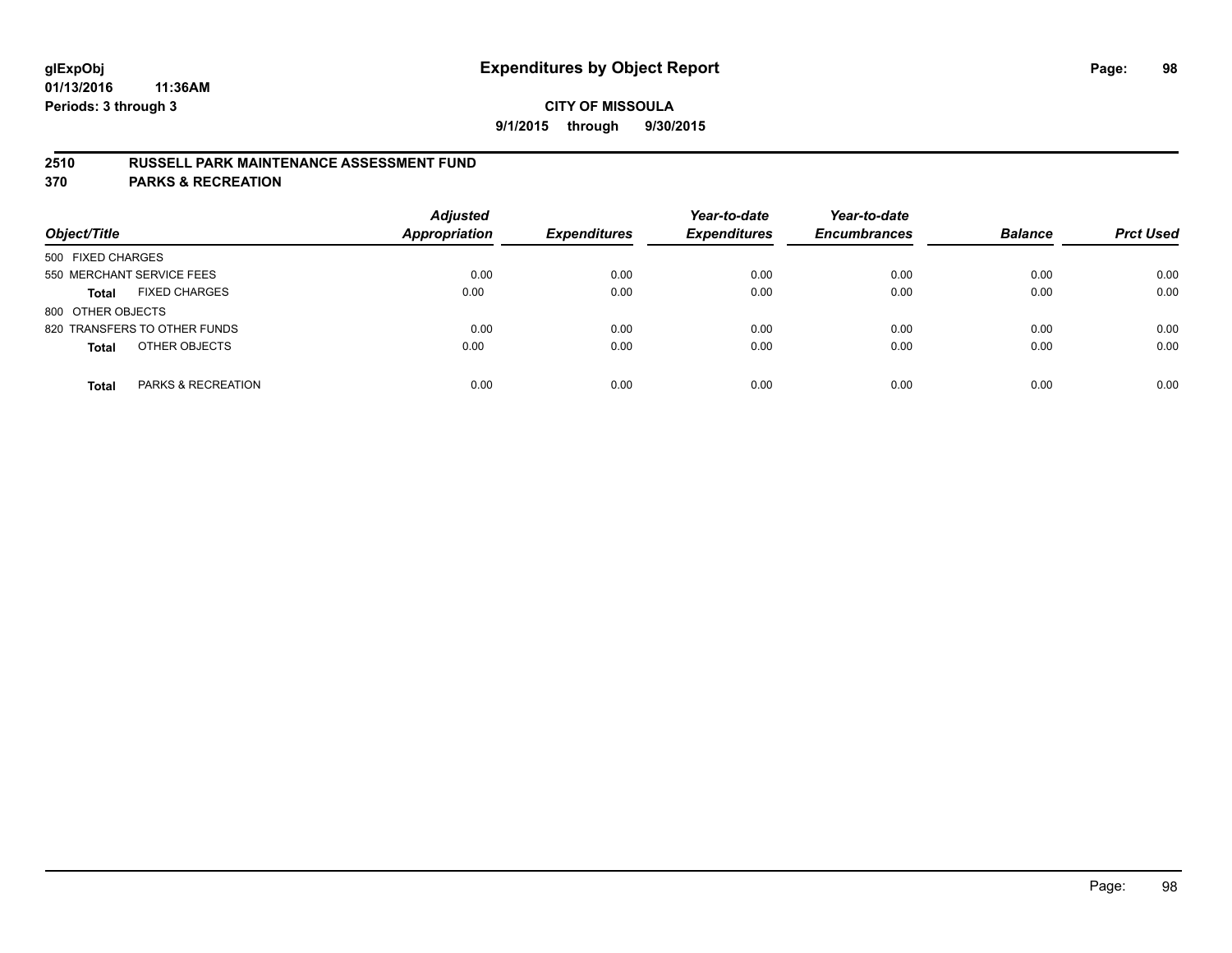# **CITY OF MISSOULA 9/1/2015 through 9/30/2015**

# **2510 RUSSELL PARK MAINTENANCE ASSESSMENT FUND**

| Object/Title      |                                         | <b>Adjusted</b><br><b>Appropriation</b> | <b>Expenditures</b> | Year-to-date<br><b>Expenditures</b> | Year-to-date<br><b>Encumbrances</b> | <b>Balance</b> | <b>Prct Used</b> |
|-------------------|-----------------------------------------|-----------------------------------------|---------------------|-------------------------------------|-------------------------------------|----------------|------------------|
| 500 FIXED CHARGES |                                         |                                         |                     |                                     |                                     |                |                  |
|                   | 550 MERCHANT SERVICE FEES               | 0.00                                    | 0.00                | 0.00                                | 0.00                                | 0.00           | 0.00             |
| <b>Total</b>      | <b>FIXED CHARGES</b>                    | 0.00                                    | 0.00                | 0.00                                | 0.00                                | 0.00           | 0.00             |
| 800 OTHER OBJECTS |                                         |                                         |                     |                                     |                                     |                |                  |
|                   | 820 TRANSFERS TO OTHER FUNDS            | 0.00                                    | 0.00                | 0.00                                | 0.00                                | 0.00           | 0.00             |
| <b>Total</b>      | OTHER OBJECTS                           | 0.00                                    | 0.00                | 0.00                                | 0.00                                | 0.00           | 0.00             |
| <b>Total</b>      | <b>RUSSELL PARK MAINTENANCE ASSESSN</b> | 0.00                                    | 0.00                | 0.00                                | 0.00                                | 0.00           | 0.00             |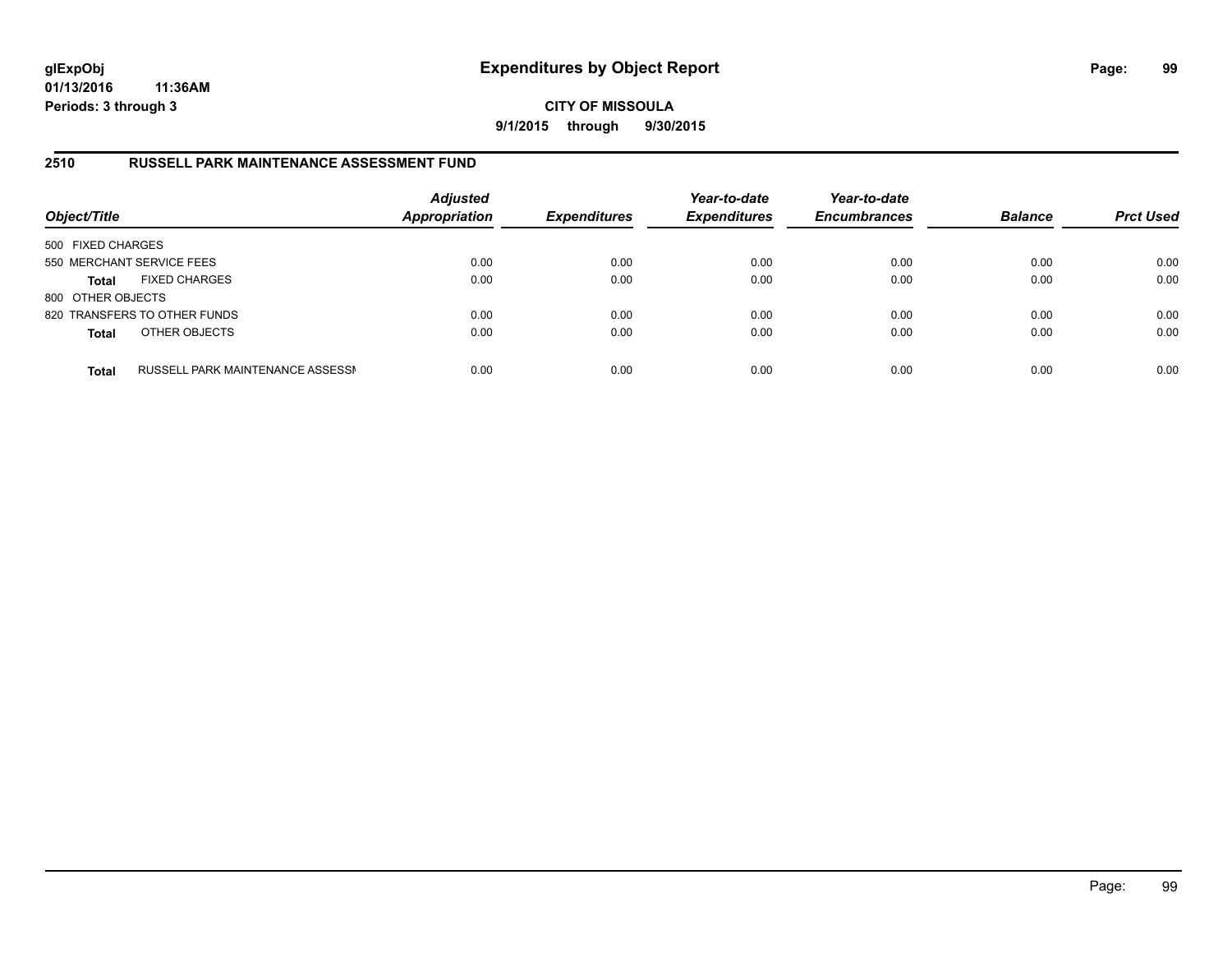# **2511 WILLOWWOOD PARK MAINTENANCE ASSESSMENT F**

**370 PARKS & RECREATION**

| Object/Title                |                               | <b>Adjusted</b><br><b>Appropriation</b> | <b>Expenditures</b> | Year-to-date<br><b>Expenditures</b> | Year-to-date<br><b>Encumbrances</b> | <b>Balance</b> | <b>Prct Used</b> |
|-----------------------------|-------------------------------|-----------------------------------------|---------------------|-------------------------------------|-------------------------------------|----------------|------------------|
| 500 FIXED CHARGES           |                               |                                         |                     |                                     |                                     |                |                  |
|                             | 550 MERCHANT SERVICE FEES     | 0.00                                    | 0.00                | 0.00                                | 0.00                                | 0.00           | 0.00             |
| <b>Total</b>                | <b>FIXED CHARGES</b>          | 0.00                                    | 0.00                | 0.00                                | 0.00                                | 0.00           | 0.00             |
| 600 DEBT SERVICE            |                               |                                         |                     |                                     |                                     |                |                  |
| 620 INTEREST / SERVICE FEES |                               | 0.00                                    | 0.00                | 0.00                                | 0.00                                | 0.00           | 0.00             |
| Total                       | <b>DEBT SERVICE</b>           | 0.00                                    | 0.00                | 0.00                                | 0.00                                | 0.00           | 0.00             |
| 800 OTHER OBJECTS           |                               |                                         |                     |                                     |                                     |                |                  |
|                             | 820 TRANSFERS TO OTHER FUNDS  | 0.00                                    | 0.00                | 0.00                                | 0.00                                | 0.00           | 0.00             |
| Total                       | OTHER OBJECTS                 | 0.00                                    | 0.00                | 0.00                                | 0.00                                | 0.00           | 0.00             |
|                             |                               |                                         |                     |                                     |                                     |                |                  |
| <b>Total</b>                | <b>PARKS &amp; RECREATION</b> | 0.00                                    | 0.00                | 0.00                                | 0.00                                | 0.00           | 0.00             |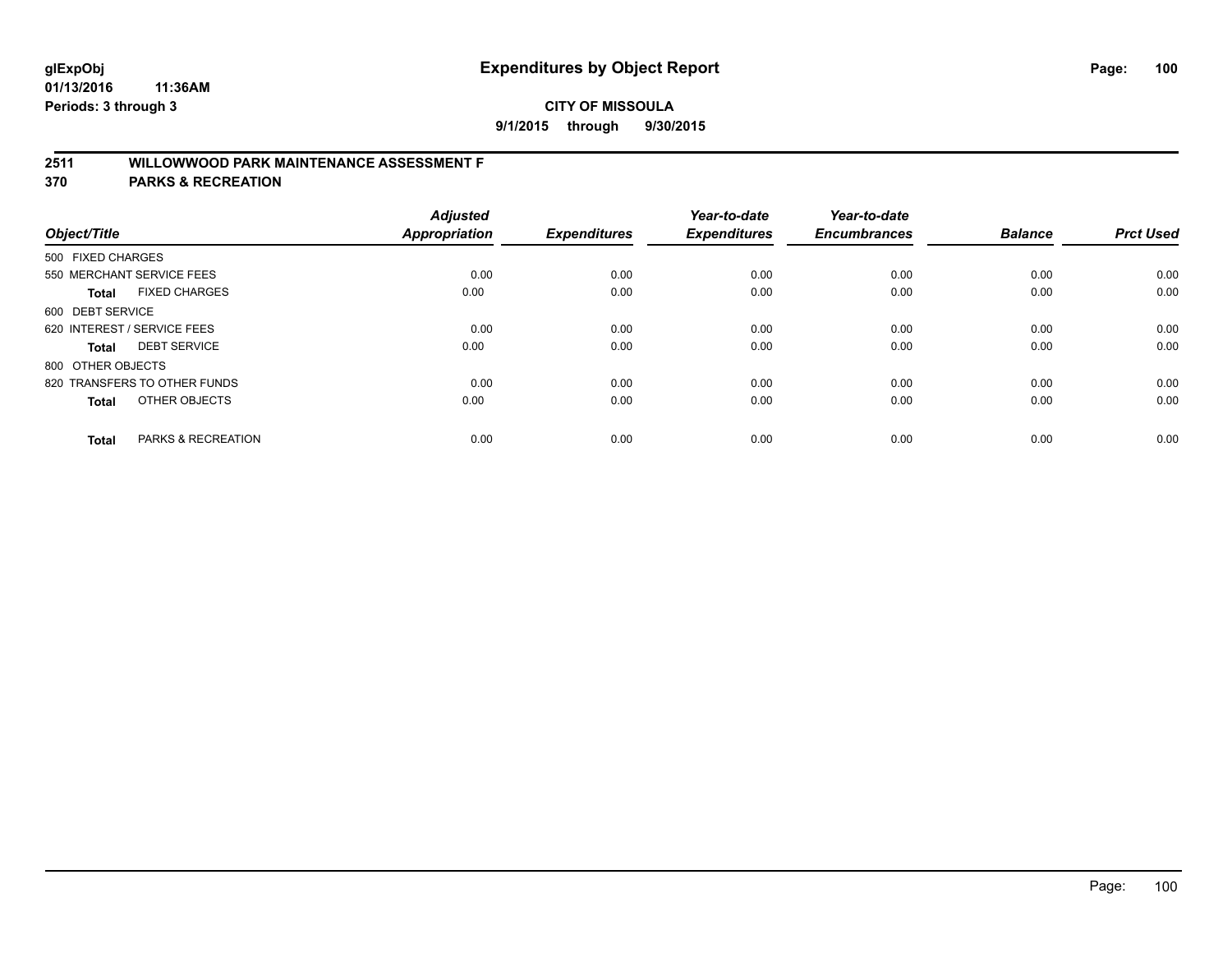**CITY OF MISSOULA 9/1/2015 through 9/30/2015**

# **2511 WILLOWWOOD PARK MAINTENANCE ASSESSMENT F**

| Object/Title      |                                 | <b>Adjusted</b><br>Appropriation | <b>Expenditures</b> | Year-to-date<br><b>Expenditures</b> | Year-to-date<br><b>Encumbrances</b> | <b>Balance</b> | <b>Prct Used</b> |
|-------------------|---------------------------------|----------------------------------|---------------------|-------------------------------------|-------------------------------------|----------------|------------------|
| 500 FIXED CHARGES |                                 |                                  |                     |                                     |                                     |                |                  |
|                   | 550 MERCHANT SERVICE FEES       | 0.00                             | 0.00                | 0.00                                | 0.00                                | 0.00           | 0.00             |
| Total             | <b>FIXED CHARGES</b>            | 0.00                             | 0.00                | 0.00                                | 0.00                                | 0.00           | 0.00             |
| 600 DEBT SERVICE  |                                 |                                  |                     |                                     |                                     |                |                  |
|                   | 620 INTEREST / SERVICE FEES     | 0.00                             | 0.00                | 0.00                                | 0.00                                | 0.00           | 0.00             |
| Total             | <b>DEBT SERVICE</b>             | 0.00                             | 0.00                | 0.00                                | 0.00                                | 0.00           | 0.00             |
| 800 OTHER OBJECTS |                                 |                                  |                     |                                     |                                     |                |                  |
|                   | 820 TRANSFERS TO OTHER FUNDS    | 0.00                             | 0.00                | 0.00                                | 0.00                                | 0.00           | 0.00             |
| <b>Total</b>      | OTHER OBJECTS                   | 0.00                             | 0.00                | 0.00                                | 0.00                                | 0.00           | 0.00             |
| <b>Total</b>      | WILLOWWOOD PARK MAINTENANCE ASS | 0.00                             | 0.00                | 0.00                                | 0.00                                | 0.00           | 0.00             |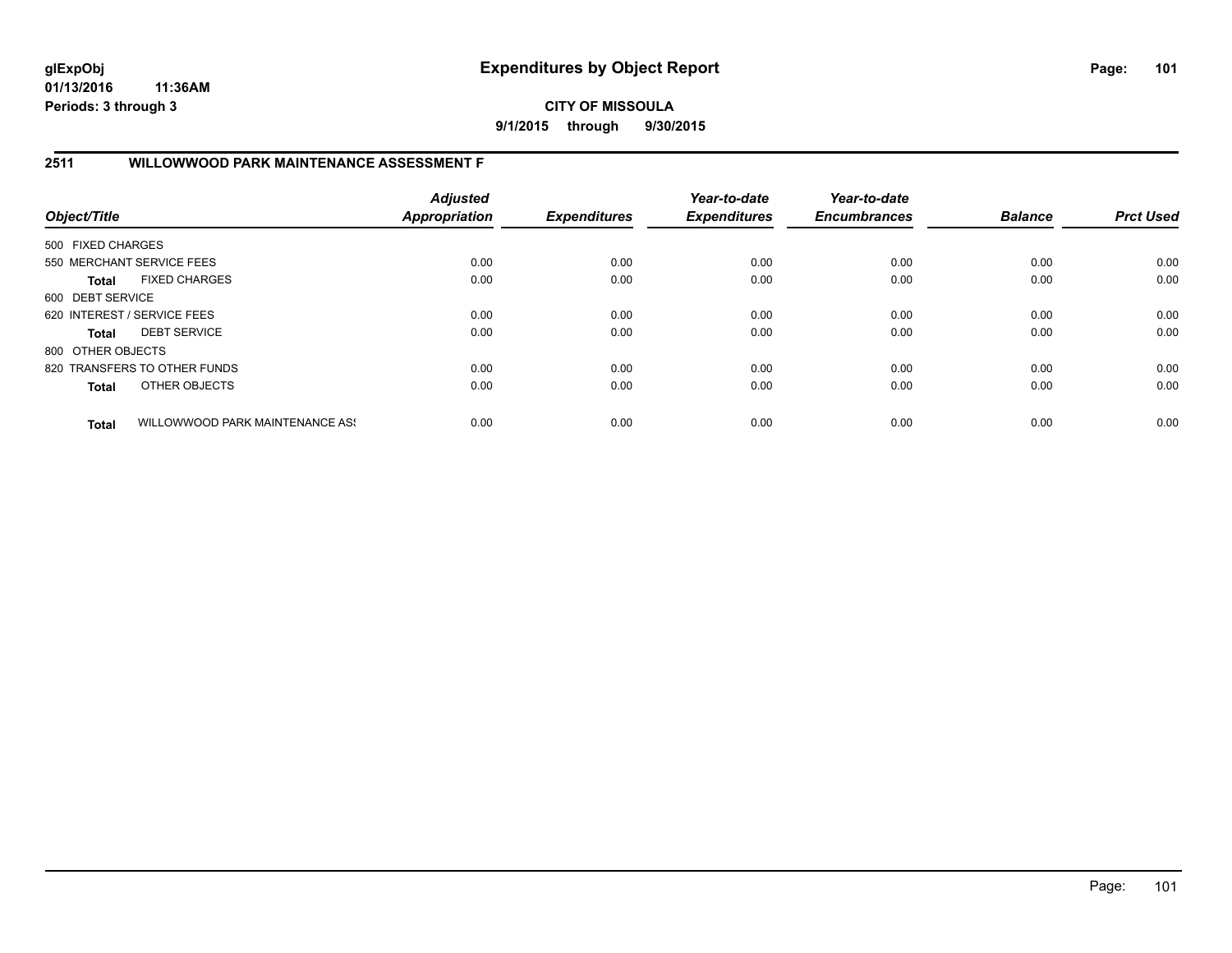#### **2512 ROAD DISTRICT #1**

**320 STREET MAINTENANCE**

|                                           | <b>Adjusted</b> |                     | Year-to-date        | Year-to-date        |                |                  |
|-------------------------------------------|-----------------|---------------------|---------------------|---------------------|----------------|------------------|
| Object/Title                              | Appropriation   | <b>Expenditures</b> | <b>Expenditures</b> | <b>Encumbrances</b> | <b>Balance</b> | <b>Prct Used</b> |
| 100 PERSONAL SERVICES                     |                 |                     |                     |                     |                |                  |
| 110 SALARIES AND WAGES                    | 114,940.00      | 0.00                | 0.00                | 0.00                | 114,940.00     | 0.00             |
| 130 OTHER                                 | 7,057.00        | 0.00                | 0.00                | 0.00                | 7,057.00       | 0.00             |
| 140 EMPLOYER CONTRIBUTIONS                | 37,790.00       | 0.00                | 767.00              | 0.00                | 37,023.00      | 2.03             |
| PERSONAL SERVICES<br><b>Total</b>         | 159,787.00      | 0.00                | 767.00              | 0.00                | 159,020.00     | 0.48             |
| 200 SUPPLIES                              |                 |                     |                     |                     |                |                  |
| 210 OFFICE SUPPLIES                       | 8,503.00        | 6,929.49            | 6,929.49            | 0.00                | 1,573.51       | 81.49            |
| 220 OPERATING SUPPLIES                    | 91,014.00       | 5,604.86            | 10,408.82           | 0.00                | 80,605.18      | 11.44            |
| 230 REPAIR/MAINTENANCE                    | 94,978.00       | 20,594.14           | 42,380.51           | 0.00                | 52,597.49      | 44.62            |
| 231 GASOLINE                              | 1,135.00        | 0.00                | 0.00                | 0.00                | 1,135.00       | 0.00             |
| 240 OTHER SUPPLIES                        | 400.00          | 0.00                | 0.00                | 0.00                | 400.00         | 0.00             |
| <b>SUPPLIES</b><br>Total                  | 196,030.00      | 33,128.49           | 59,718.82           | 0.00                | 136,311.18     | 30.46            |
| 300 PURCHASED SERVICES                    |                 |                     |                     |                     |                |                  |
| 310 COMMUNICATIONS                        | 1,000.00        | 0.00                | 0.00                | 0.00                | 1,000.00       | 0.00             |
| 330 PUBLICITY, SUBSCRIPTIONS & DUES       | 7,000.00        | 6,450.00            | 6,450.00            | 0.00                | 550.00         | 92.14            |
| 343 WATER CHARGES                         | 0.00            | 0.00                | 0.00                | 0.00                | 0.00           | 0.00             |
| 350 PROFESSIONAL SERVICES                 | 89,500.00       | 0.00                | 0.00                | 0.00                | 89,500.00      | 0.00             |
| 370 TRAVEL                                | 1,450.00        | 293.45              | 293.45              | 0.00                | 1,156.55       | 20.24            |
| 380 TRAINING                              | 350.00          | 0.00                | 0.00                | 0.00                | 350.00         | 0.00             |
| PURCHASED SERVICES<br><b>Total</b>        | 99,300.00       | 6,743.45            | 6,743.45            | 0.00                | 92,556.55      | 6.79             |
| 400 BUILDING MATERIALS                    |                 |                     |                     |                     |                |                  |
| <b>400 BUILDING MATERIALS</b>             | 275,201.00      | 6,821.43            | 38,899.31           | 0.00                | 236,301.69     | 14.13            |
| <b>BUILDING MATERIALS</b><br><b>Total</b> | 275,201.00      | 6,821.43            | 38,899.31           | 0.00                | 236,301.69     | 14.13            |
| 500 FIXED CHARGES                         |                 |                     |                     |                     |                |                  |
| 500 FIXED CHARGES                         | 10,000.00       | 0.00                | 10,000.00           | 0.00                | 0.00           | 100.00           |
| 550 MERCHANT SERVICE FEES                 | 0.00            | 0.00                | 0.00                | 0.00                | 0.00           | 0.00             |
| <b>FIXED CHARGES</b><br><b>Total</b>      | 10,000.00       | 0.00                | 10,000.00           | 0.00                | 0.00           | 100.00           |
| 600 DEBT SERVICE                          |                 |                     |                     |                     |                |                  |
| 610 PRINCIPAL                             | 418,252.00      | 54,331.43           | 142,414.29          | 0.00                | 275,837.71     | 34.05            |
| 620 INTEREST / SERVICE FEES               | 48,753.00       | 23,221.90           | 32,136.04           | 0.00                | 16,616.96      | 65.92            |
| <b>DEBT SERVICE</b><br><b>Total</b>       | 467,005.00      | 77,553.33           | 174,550.33          | 0.00                | 292,454.67     | 37.38            |
| 800 OTHER OBJECTS                         |                 |                     |                     |                     |                |                  |
| 820 TRANSFERS TO OTHER FUNDS              | 0.00            | 0.00                | 0.00                | 0.00                | 0.00           | 0.00             |
|                                           |                 |                     |                     |                     |                |                  |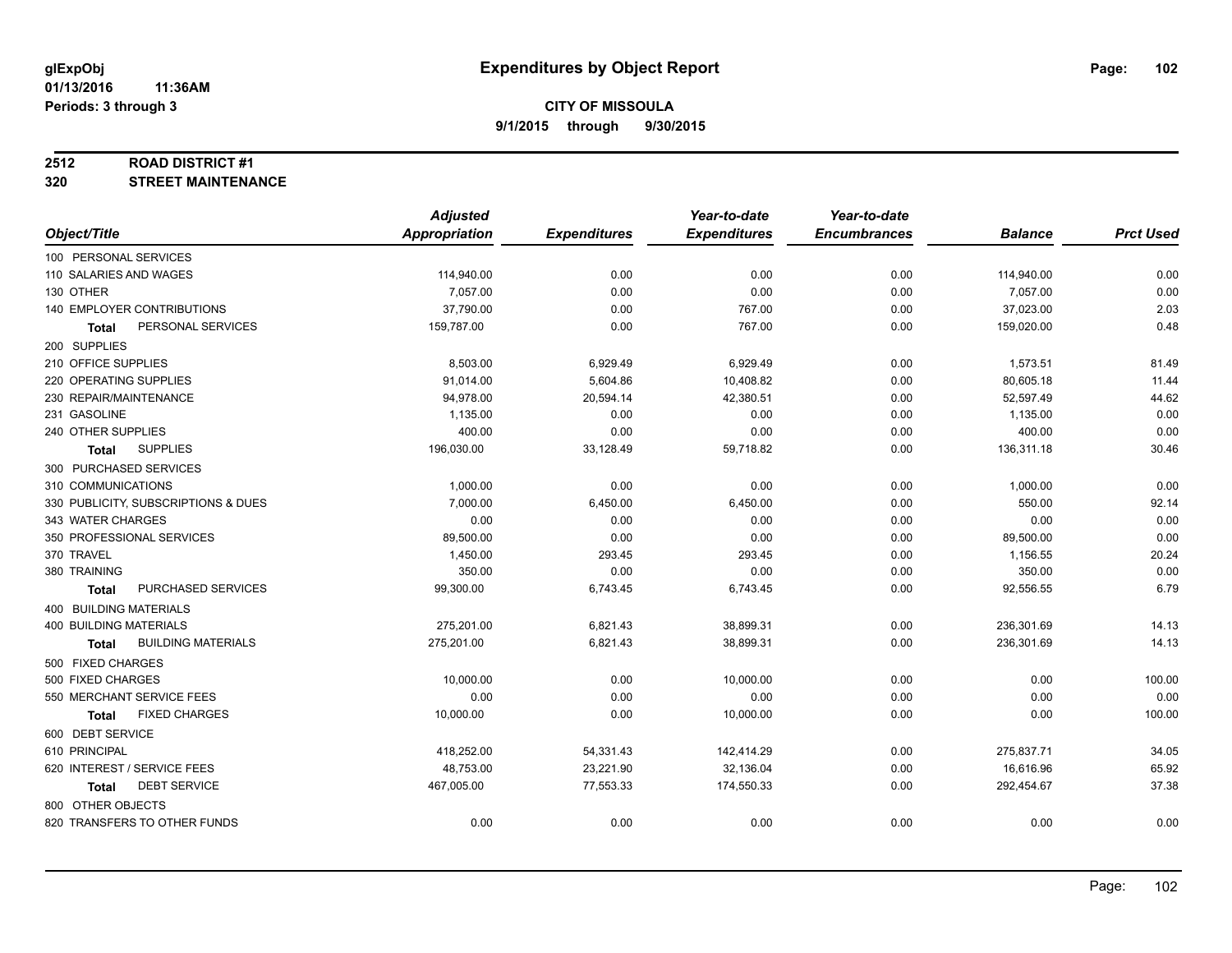#### **2512 ROAD DISTRICT #1**

**320 STREET MAINTENANCE**

|                    |                           | <b>Adjusted</b> |                     | Year-to-date        | Year-to-date        |                |                  |
|--------------------|---------------------------|-----------------|---------------------|---------------------|---------------------|----------------|------------------|
| Object/Title       |                           | Appropriation   | <b>Expenditures</b> | <b>Expenditures</b> | <b>Encumbrances</b> | <b>Balance</b> | <b>Prct Used</b> |
| 845 CONTINGENCY    |                           | 37,295.00       | 0.00                | 24,856.33           | 0.00                | 12.438.67      | 66.65            |
| <b>Total</b>       | OTHER OBJECTS             | 37.295.00       | 0.00                | 24.856.33           | 0.00                | 12.438.67      | 66.65            |
| 900 CAPITAL OUTLAY |                           |                 |                     |                     |                     |                |                  |
| 930 IMPROVEMENTS   |                           | 478.000.00      | 0.00                | 1,600.00            | 0.00                | 476.400.00     | 0.33             |
| <b>Total</b>       | <b>CAPITAL OUTLAY</b>     | 478.000.00      | 0.00                | 1,600.00            | 0.00                | 476.400.00     | 0.33             |
| Total              | <b>STREET MAINTENANCE</b> | ,722,618.00     | 124.246.70          | 317.135.24          | 0.00                | 1,405,482.76   | 18.41            |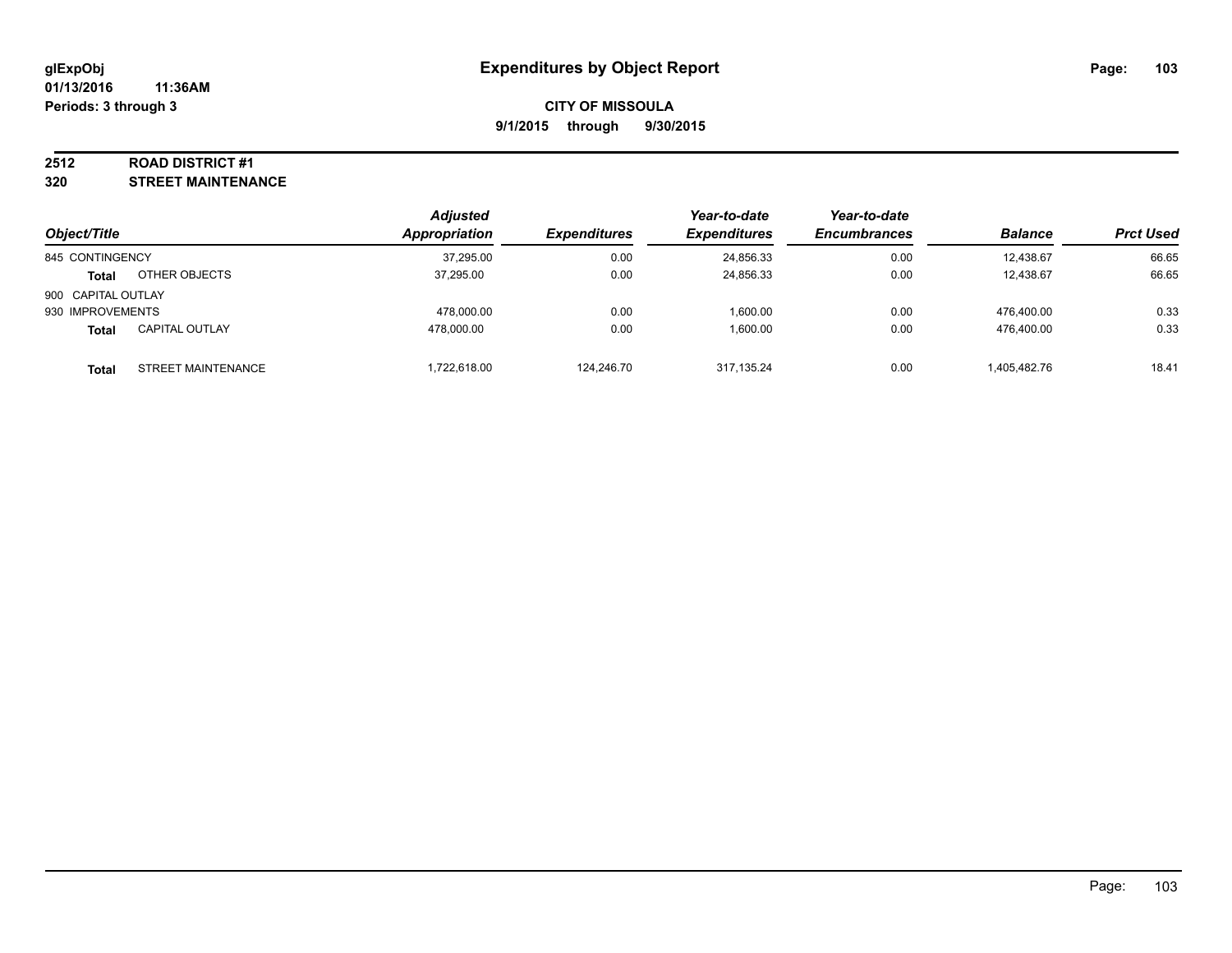#### **2512 ROAD DISTRICT #1**

|                                           | <b>Adjusted</b> |                     | Year-to-date        | Year-to-date        |                |                  |
|-------------------------------------------|-----------------|---------------------|---------------------|---------------------|----------------|------------------|
| Object/Title                              | Appropriation   | <b>Expenditures</b> | <b>Expenditures</b> | <b>Encumbrances</b> | <b>Balance</b> | <b>Prct Used</b> |
| 100 PERSONAL SERVICES                     |                 |                     |                     |                     |                |                  |
| 110 SALARIES AND WAGES                    | 114,940.00      | 0.00                | 0.00                | 0.00                | 114,940.00     | 0.00             |
| 130 OTHER                                 | 7,057.00        | 0.00                | 0.00                | 0.00                | 7,057.00       | 0.00             |
| <b>140 EMPLOYER CONTRIBUTIONS</b>         | 37,790.00       | 0.00                | 767.00              | 0.00                | 37,023.00      | 2.03             |
| PERSONAL SERVICES<br>Total                | 159,787.00      | 0.00                | 767.00              | 0.00                | 159,020.00     | 0.48             |
| 200 SUPPLIES                              |                 |                     |                     |                     |                |                  |
| 210 OFFICE SUPPLIES                       | 8,503.00        | 6,929.49            | 6,929.49            | 0.00                | 1,573.51       | 81.49            |
| 220 OPERATING SUPPLIES                    | 91,014.00       | 5,604.86            | 10,408.82           | 0.00                | 80,605.18      | 11.44            |
| 230 REPAIR/MAINTENANCE                    | 94,978.00       | 20,594.14           | 42,380.51           | 0.00                | 52,597.49      | 44.62            |
| 231 GASOLINE                              | 1,135.00        | 0.00                | 0.00                | 0.00                | 1,135.00       | 0.00             |
| 240 OTHER SUPPLIES                        | 400.00          | 0.00                | 0.00                | 0.00                | 400.00         | 0.00             |
| <b>SUPPLIES</b><br><b>Total</b>           | 196,030.00      | 33,128.49           | 59,718.82           | 0.00                | 136,311.18     | 30.46            |
| 300 PURCHASED SERVICES                    |                 |                     |                     |                     |                |                  |
| 310 COMMUNICATIONS                        | 1,000.00        | 0.00                | 0.00                | 0.00                | 1,000.00       | 0.00             |
| 330 PUBLICITY, SUBSCRIPTIONS & DUES       | 7,000.00        | 6,450.00            | 6,450.00            | 0.00                | 550.00         | 92.14            |
| 343 WATER CHARGES                         | 0.00            | 0.00                | 0.00                | 0.00                | 0.00           | 0.00             |
| 350 PROFESSIONAL SERVICES                 | 89,500.00       | 0.00                | 0.00                | 0.00                | 89,500.00      | 0.00             |
| 370 TRAVEL                                | 1,450.00        | 293.45              | 293.45              | 0.00                | 1,156.55       | 20.24            |
| 380 TRAINING                              | 350.00          | 0.00                | 0.00                | 0.00                | 350.00         | 0.00             |
| PURCHASED SERVICES<br><b>Total</b>        | 99,300.00       | 6,743.45            | 6,743.45            | 0.00                | 92,556.55      | 6.79             |
| <b>400 BUILDING MATERIALS</b>             |                 |                     |                     |                     |                |                  |
| <b>400 BUILDING MATERIALS</b>             | 275,201.00      | 6,821.43            | 38,899.31           | 0.00                | 236,301.69     | 14.13            |
| <b>BUILDING MATERIALS</b><br><b>Total</b> | 275,201.00      | 6,821.43            | 38,899.31           | 0.00                | 236,301.69     | 14.13            |
| 500 FIXED CHARGES                         |                 |                     |                     |                     |                |                  |
| 500 FIXED CHARGES                         | 10,000.00       | 0.00                | 10,000.00           | 0.00                | 0.00           | 100.00           |
| 550 MERCHANT SERVICE FEES                 | 0.00            | 0.00                | 0.00                | 0.00                | 0.00           | 0.00             |
| <b>FIXED CHARGES</b><br>Total             | 10,000.00       | 0.00                | 10,000.00           | 0.00                | 0.00           | 100.00           |
| 600 DEBT SERVICE                          |                 |                     |                     |                     |                |                  |
| 610 PRINCIPAL                             | 418,252.00      | 54,331.43           | 142,414.29          | 0.00                | 275,837.71     | 34.05            |
| 620 INTEREST / SERVICE FEES               | 48,753.00       | 23,221.90           | 32,136.04           | 0.00                | 16,616.96      | 65.92            |
| <b>DEBT SERVICE</b><br>Total              | 467,005.00      | 77,553.33           | 174,550.33          | 0.00                | 292,454.67     | 37.38            |
| 800 OTHER OBJECTS                         |                 |                     |                     |                     |                |                  |
| 820 TRANSFERS TO OTHER FUNDS              | 0.00            | 0.00                | 0.00                | 0.00                | 0.00           | 0.00             |
| 845 CONTINGENCY                           | 37,295.00       | 0.00                | 24,856.33           | 0.00                | 12,438.67      | 66.65            |
|                                           |                 |                     |                     |                     |                |                  |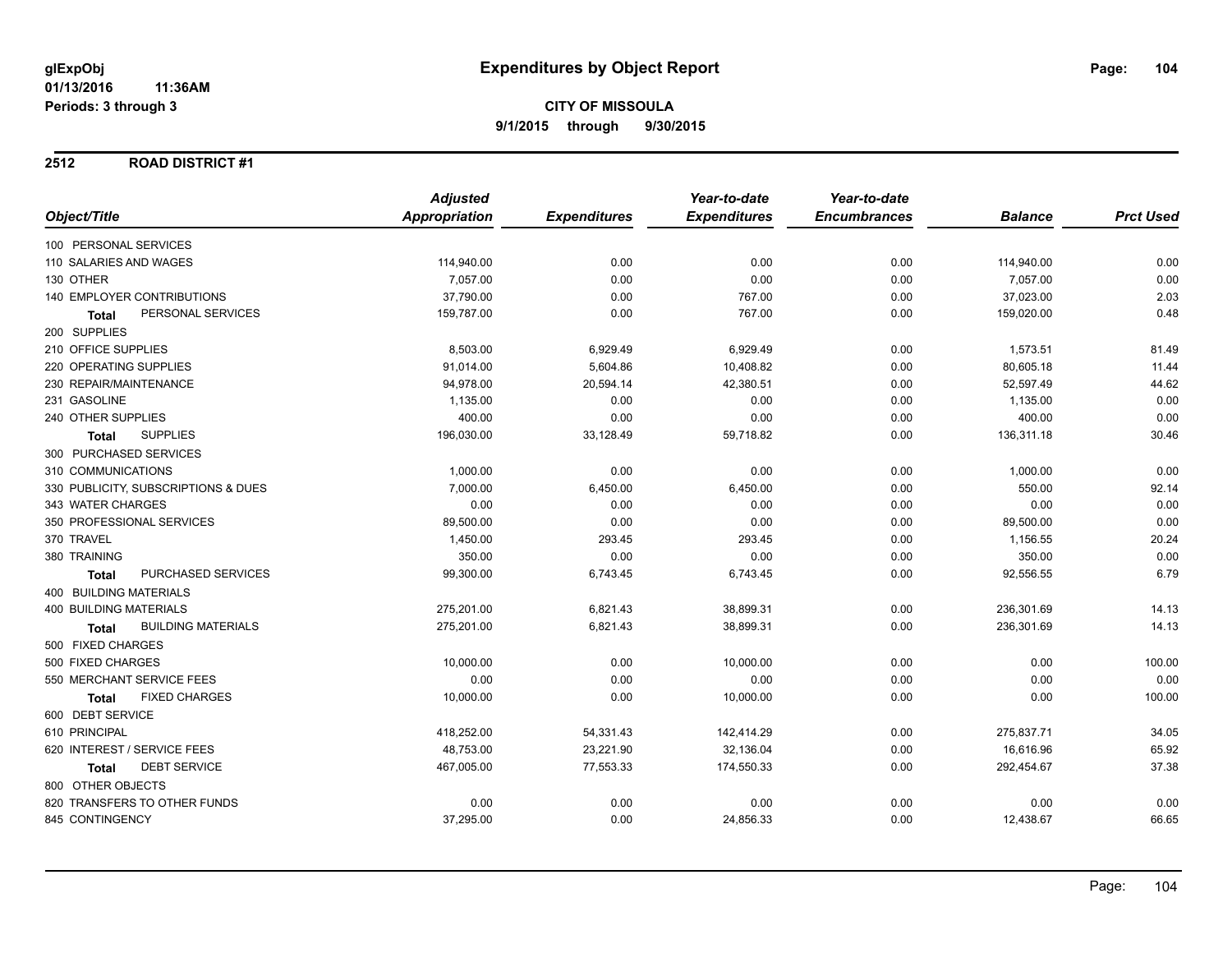### **2512 ROAD DISTRICT #1**

| Object/Title       |                         | <b>Adjusted</b><br>Appropriation | <b>Expenditures</b> | Year-to-date<br><b>Expenditures</b> | Year-to-date<br><b>Encumbrances</b> | <b>Balance</b> | <b>Prct Used</b> |
|--------------------|-------------------------|----------------------------------|---------------------|-------------------------------------|-------------------------------------|----------------|------------------|
| <b>Total</b>       | OTHER OBJECTS           | 37,295.00                        | 0.00                | 24,856.33                           | 0.00                                | 12,438.67      | 66.65            |
| 900 CAPITAL OUTLAY |                         |                                  |                     |                                     |                                     |                |                  |
| 930 IMPROVEMENTS   |                         | 478.000.00                       | 0.00                | 1.600.00                            | 0.00                                | 476.400.00     | 0.33             |
| <b>Total</b>       | <b>CAPITAL OUTLAY</b>   | 478.000.00                       | 0.00                | 1.600.00                            | 0.00                                | 476.400.00     | 0.33             |
| Total              | <b>ROAD DISTRICT #1</b> | .722.618.00                      | 124.246.70          | 317.135.24                          | 0.00                                | 1,405,482.76   | 18.41            |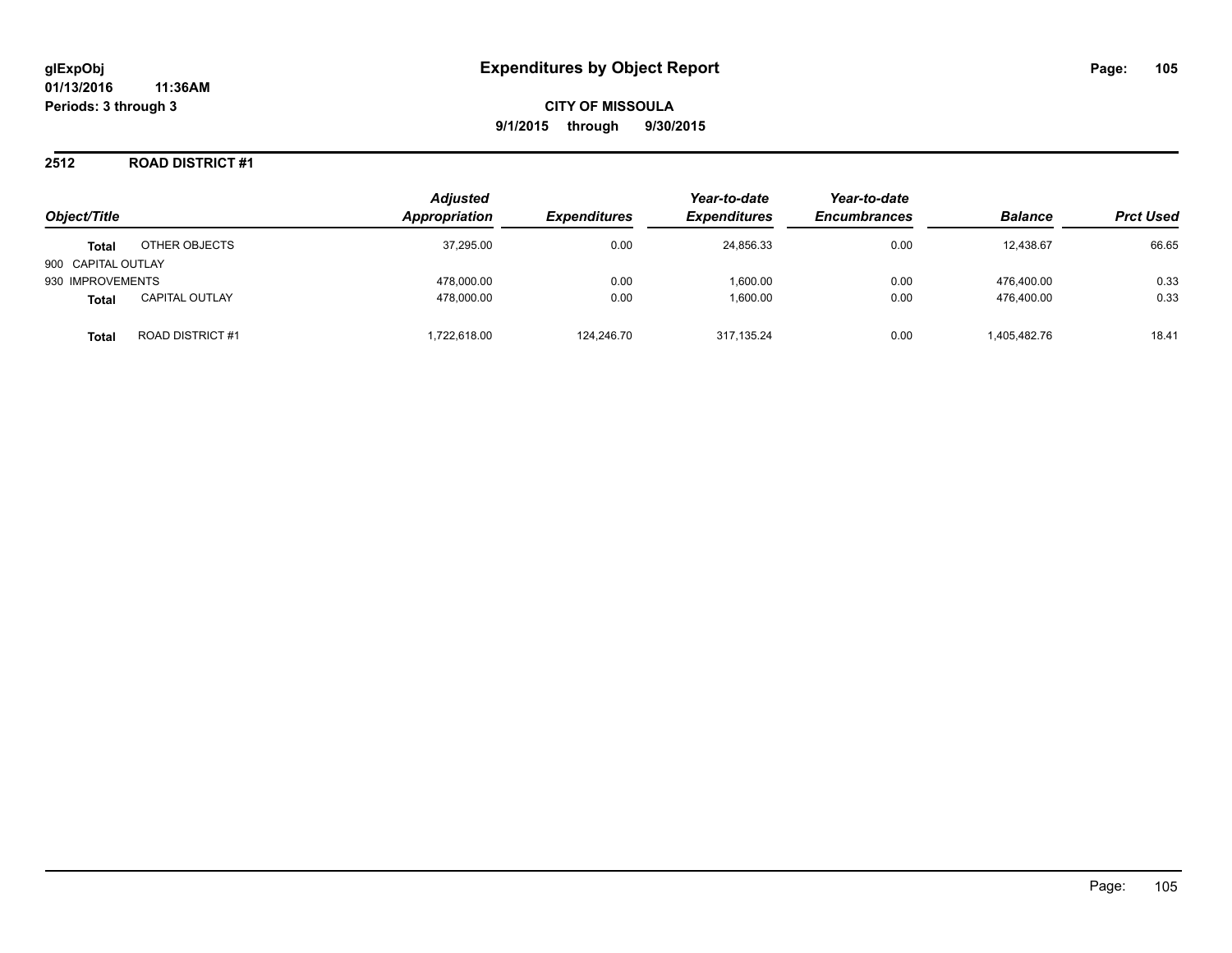#### **2513 PARK DISTRICT #1**

**370 PARKS & RECREATION**

|                                       | <b>Adjusted</b>      |                     | Year-to-date        | Year-to-date        |                |                  |
|---------------------------------------|----------------------|---------------------|---------------------|---------------------|----------------|------------------|
| Object/Title                          | <b>Appropriation</b> | <b>Expenditures</b> | <b>Expenditures</b> | <b>Encumbrances</b> | <b>Balance</b> | <b>Prct Used</b> |
| 100 PERSONAL SERVICES                 |                      |                     |                     |                     |                |                  |
| 110 SALARIES AND WAGES                | 157,892.00           | 5,915.28            | 18,324.09           | 0.00                | 139,567.91     | 11.61            |
| 120 OVERTIME/TERMINATION              | 0.00                 | 94.97               | 578.83              | 0.00                | $-578.83$      | 0.00             |
| <b>140 EMPLOYER CONTRIBUTIONS</b>     | 66,793.00            | 1,976.13            | 5,810.67            | 0.00                | 60,982.33      | 8.70             |
| 141 STATE RETIREMENT CONTRIBUTIONS    | 0.00                 | 0.00                | 12.41               | 0.00                | $-12.41$       | 0.00             |
| PERSONAL SERVICES<br><b>Total</b>     | 224,685.00           | 7,986.38            | 24,726.00           | 0.00                | 199,959.00     | 11.00            |
| 200 SUPPLIES                          |                      |                     |                     |                     |                |                  |
| 220 OPERATING SUPPLIES                | 71,116.00            | 4,775.87            | 14,447.65           | 0.00                | 56,668.35      | 20.32            |
| 230 REPAIR/MAINTENANCE                | 93,267.00            | 6,105.94            | 15,426.42           | 0.00                | 77,840.58      | 16.54            |
| 231 GASOLINE                          | 10,144.00            | 10,144.00           | 10,144.00           | 0.00                | 0.00           | 100.00           |
| <b>SUPPLIES</b><br><b>Total</b>       | 174,527.00           | 21,025.81           | 40,018.07           | 0.00                | 134,508.93     | 22.93            |
| 300 PURCHASED SERVICES                |                      |                     |                     |                     |                |                  |
| 320 PRINTING & DUPLICATING            | 0.00                 | 0.00                | 0.00                | 0.00                | 0.00           | 0.00             |
| 330 PUBLICITY, SUBSCRIPTIONS & DUES   | 2,500.00             | 0.00                | 0.00                | 0.00                | 2,500.00       | 0.00             |
| 341 ELECTRICITY & NATURAL GAS         | 28,622.00            | 15,598.83           | 17,416.66           | 0.00                | 11,205.34      | 60.85            |
| 343 WATER CHARGES                     | 7,685.00             | 7,141.16            | 7,319.07            | 0.00                | 365.93         | 95.24            |
| 344 TELEPHONE SERVICE                 | 360.00               | 0.00                | 0.00                | 0.00                | 360.00         | 0.00             |
| 345 GARBAGE                           | 3,090.00             | 958.61              | 1,463.35            | 0.00                | 1,626.65       | 47.36            |
| 350 PROFESSIONAL SERVICES             | 106,344.00           | 30,454.06           | 41,483.81           | 0.00                | 64,860.19      | 39.01            |
| 360 REPAIR & MAINTENANCE              | 130,640.00           | 22,839.34           | 25,331.11           | 0.00                | 105,308.89     | 19.39            |
| 370 TRAVEL                            | 0.00                 | 0.00                | 0.00                | 0.00                | 0.00           | 0.00             |
| 380 TRAINING                          | 295.00               | 0.00                | 0.00                | 0.00                | 295.00         | 0.00             |
| PURCHASED SERVICES<br><b>Total</b>    | 279,536.00           | 76,992.00           | 93,014.00           | 0.00                | 186,522.00     | 33.27            |
| 500 FIXED CHARGES                     |                      |                     |                     |                     |                |                  |
| 550 MERCHANT SERVICE FEES             | 0.00                 | 0.00                | 0.00                | 0.00                | 0.00           | 0.00             |
| <b>FIXED CHARGES</b><br><b>Total</b>  | 0.00                 | 0.00                | 0.00                | 0.00                | 0.00           | 0.00             |
| 600 DEBT SERVICE                      |                      |                     |                     |                     |                |                  |
| 610 PRINCIPAL                         | 218,119.00           | 0.00                | 104,154.72          | 0.00                | 113,964.28     | 47.75            |
| 620 INTEREST / SERVICE FEES           | 4,413.00             | 0.00                | 1,382.04            | 0.00                | 3,030.96       | 31.32            |
| <b>DEBT SERVICE</b><br><b>Total</b>   | 222,532.00           | 0.00                | 105,536.76          | 0.00                | 116,995.24     | 47.43            |
| 900 CAPITAL OUTLAY                    |                      |                     |                     |                     |                |                  |
| 930 IMPROVEMENTS                      | 30,000.00            | 0.00                | 1,457.00            | 0.00                | 28,543.00      | 4.86             |
| <b>CAPITAL OUTLAY</b><br><b>Total</b> | 30,000.00            | 0.00                | 1,457.00            | 0.00                | 28,543.00      | 4.86             |
|                                       |                      |                     |                     |                     |                |                  |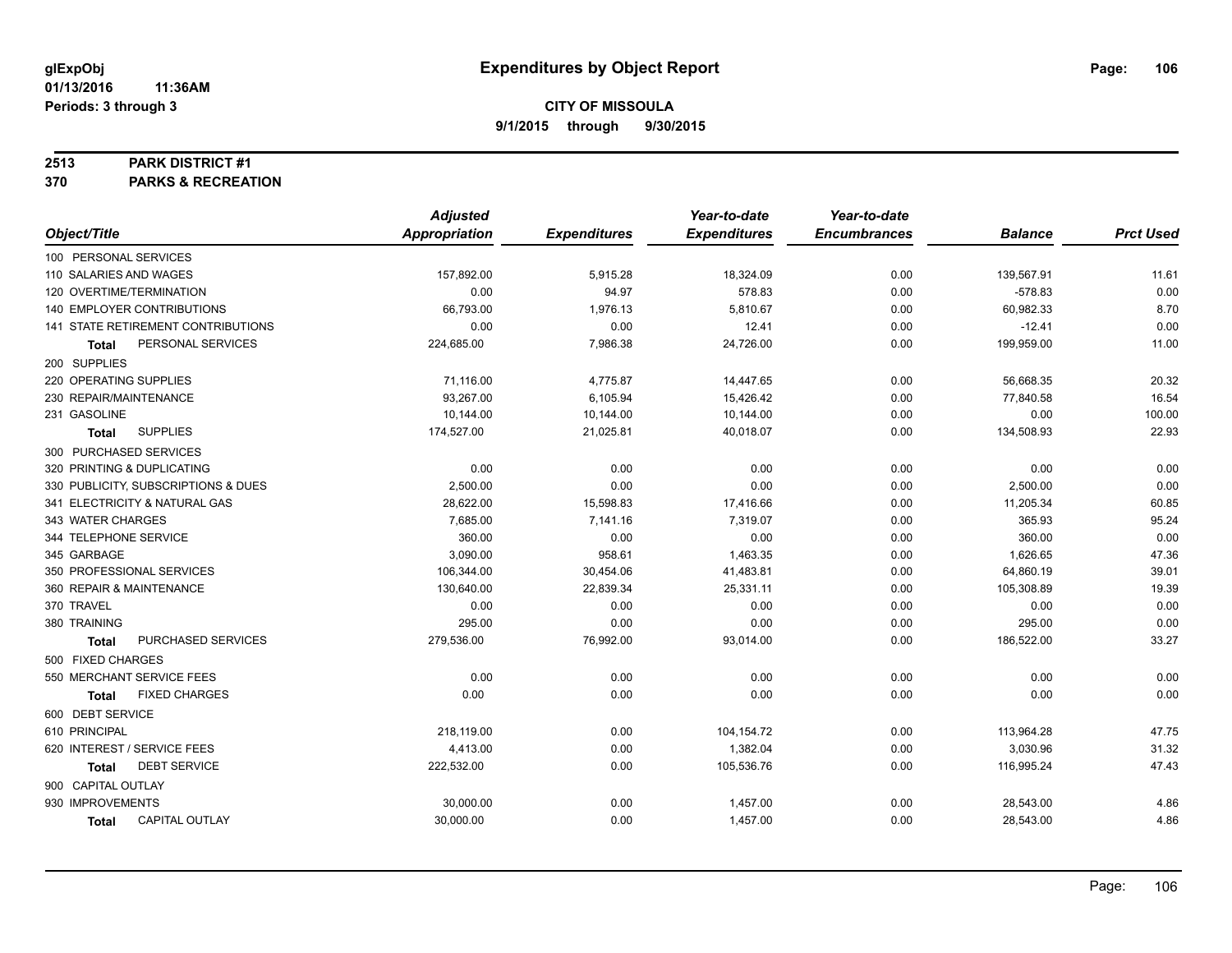| glExpObj<br>01/13/2016 |              | 11:36AM                 |            | <b>Expenditures by Object Report</b>                        |            |      |            |  | 107   |
|------------------------|--------------|-------------------------|------------|-------------------------------------------------------------|------------|------|------------|--|-------|
| Periods: 3 through 3   |              |                         |            | <b>CITY OF MISSOULA</b><br>9/1/2015<br>9/30/2015<br>through |            |      |            |  |       |
| 2513                   |              | <b>PARK DISTRICT #1</b> |            |                                                             |            |      |            |  |       |
|                        | <b>Total</b> | PARKS & RECREATION      | 931,280.00 | 106.004.19                                                  | 264.751.83 | 0.00 | 666.528.17 |  | 28.43 |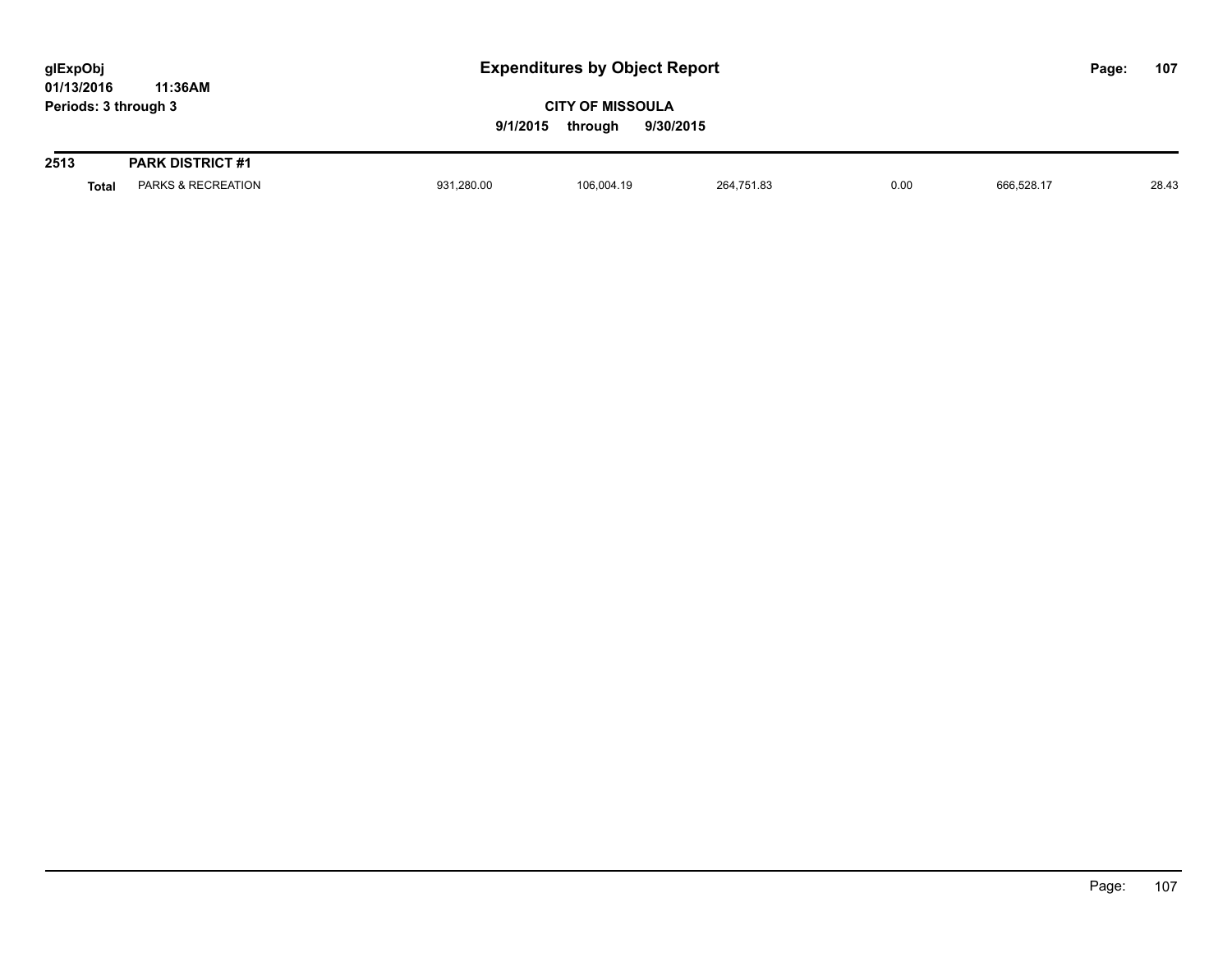### **2513 PARK DISTRICT #1**

|                                           | <b>Adjusted</b> |                     | Year-to-date        | Year-to-date        |                |                  |
|-------------------------------------------|-----------------|---------------------|---------------------|---------------------|----------------|------------------|
| Object/Title                              | Appropriation   | <b>Expenditures</b> | <b>Expenditures</b> | <b>Encumbrances</b> | <b>Balance</b> | <b>Prct Used</b> |
| 100 PERSONAL SERVICES                     |                 |                     |                     |                     |                |                  |
| 110 SALARIES AND WAGES                    | 157,892.00      | 5,915.28            | 18,324.09           | 0.00                | 139,567.91     | 11.61            |
| 120 OVERTIME/TERMINATION                  | 0.00            | 94.97               | 578.83              | 0.00                | $-578.83$      | 0.00             |
| <b>140 EMPLOYER CONTRIBUTIONS</b>         | 66,793.00       | 1,976.13            | 5,810.67            | 0.00                | 60,982.33      | 8.70             |
| <b>141 STATE RETIREMENT CONTRIBUTIONS</b> | 0.00            | 0.00                | 12.41               | 0.00                | $-12.41$       | 0.00             |
| PERSONAL SERVICES<br><b>Total</b>         | 224,685.00      | 7,986.38            | 24,726.00           | 0.00                | 199,959.00     | 11.00            |
| 200 SUPPLIES                              |                 |                     |                     |                     |                |                  |
| 220 OPERATING SUPPLIES                    | 71,116.00       | 4,775.87            | 14,447.65           | 0.00                | 56,668.35      | 20.32            |
| 230 REPAIR/MAINTENANCE                    | 93,267.00       | 6,105.94            | 15,426.42           | 0.00                | 77,840.58      | 16.54            |
| 231 GASOLINE                              | 10,144.00       | 10,144.00           | 10,144.00           | 0.00                | 0.00           | 100.00           |
| <b>SUPPLIES</b><br><b>Total</b>           | 174,527.00      | 21,025.81           | 40,018.07           | 0.00                | 134,508.93     | 22.93            |
| 300 PURCHASED SERVICES                    |                 |                     |                     |                     |                |                  |
| 320 PRINTING & DUPLICATING                | 0.00            | 0.00                | 0.00                | 0.00                | 0.00           | 0.00             |
| 330 PUBLICITY, SUBSCRIPTIONS & DUES       | 2,500.00        | 0.00                | 0.00                | 0.00                | 2,500.00       | 0.00             |
| 341 ELECTRICITY & NATURAL GAS             | 28,622.00       | 15,598.83           | 17,416.66           | 0.00                | 11,205.34      | 60.85            |
| 343 WATER CHARGES                         | 7,685.00        | 7,141.16            | 7,319.07            | 0.00                | 365.93         | 95.24            |
| 344 TELEPHONE SERVICE                     | 360.00          | 0.00                | 0.00                | 0.00                | 360.00         | 0.00             |
| 345 GARBAGE                               | 3,090.00        | 958.61              | 1,463.35            | 0.00                | 1,626.65       | 47.36            |
| 350 PROFESSIONAL SERVICES                 | 106,344.00      | 30,454.06           | 41,483.81           | 0.00                | 64,860.19      | 39.01            |
| 360 REPAIR & MAINTENANCE                  | 130,640.00      | 22,839.34           | 25,331.11           | 0.00                | 105,308.89     | 19.39            |
| 370 TRAVEL                                | 0.00            | 0.00                | 0.00                | 0.00                | 0.00           | 0.00             |
| 380 TRAINING                              | 295.00          | 0.00                | 0.00                | 0.00                | 295.00         | 0.00             |
| <b>PURCHASED SERVICES</b><br><b>Total</b> | 279,536.00      | 76,992.00           | 93,014.00           | 0.00                | 186,522.00     | 33.27            |
| 500 FIXED CHARGES                         |                 |                     |                     |                     |                |                  |
| 550 MERCHANT SERVICE FEES                 | 0.00            | 0.00                | 0.00                | 0.00                | 0.00           | 0.00             |
| <b>FIXED CHARGES</b><br><b>Total</b>      | 0.00            | 0.00                | 0.00                | 0.00                | 0.00           | 0.00             |
| 600 DEBT SERVICE                          |                 |                     |                     |                     |                |                  |
| 610 PRINCIPAL                             | 218,119.00      | 0.00                | 104,154.72          | 0.00                | 113,964.28     | 47.75            |
| 620 INTEREST / SERVICE FEES               | 4,413.00        | 0.00                | 1,382.04            | 0.00                | 3,030.96       | 31.32            |
| <b>DEBT SERVICE</b><br>Total              | 222,532.00      | 0.00                | 105,536.76          | 0.00                | 116,995.24     | 47.43            |
| 900 CAPITAL OUTLAY                        |                 |                     |                     |                     |                |                  |
| 930 IMPROVEMENTS                          | 30,000.00       | 0.00                | 1,457.00            | 0.00                | 28,543.00      | 4.86             |
| <b>CAPITAL OUTLAY</b><br>Total            | 30,000.00       | 0.00                | 1,457.00            | 0.00                | 28,543.00      | 4.86             |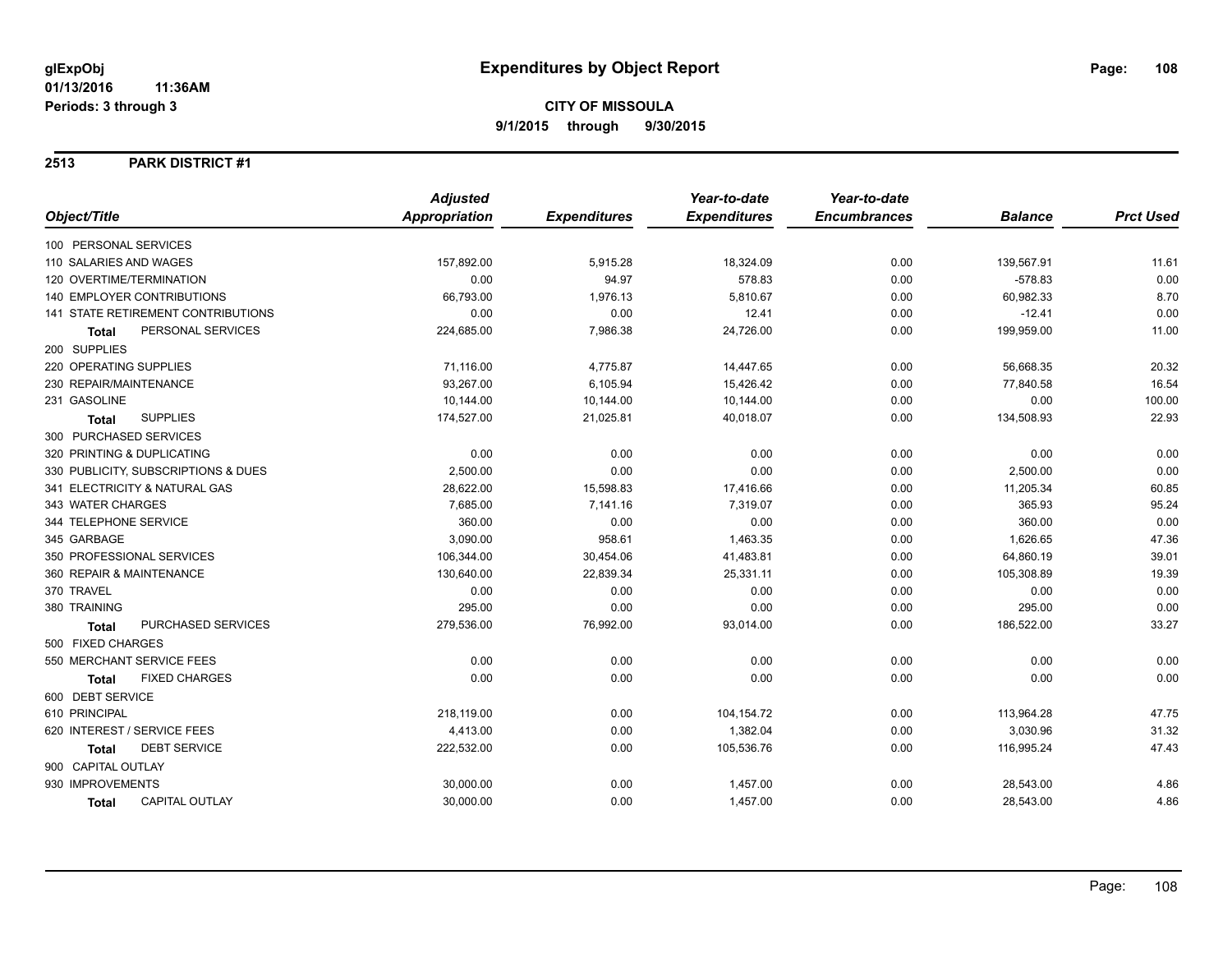**01/13/2016 11:36AM Periods: 3 through 3**

### **CITY OF MISSOULA 9/1/2015 through 9/30/2015**

**Total** PARK DISTRICT #1 931,280.00 106,004.19 264,751.83 0.00 666,528.17 28.43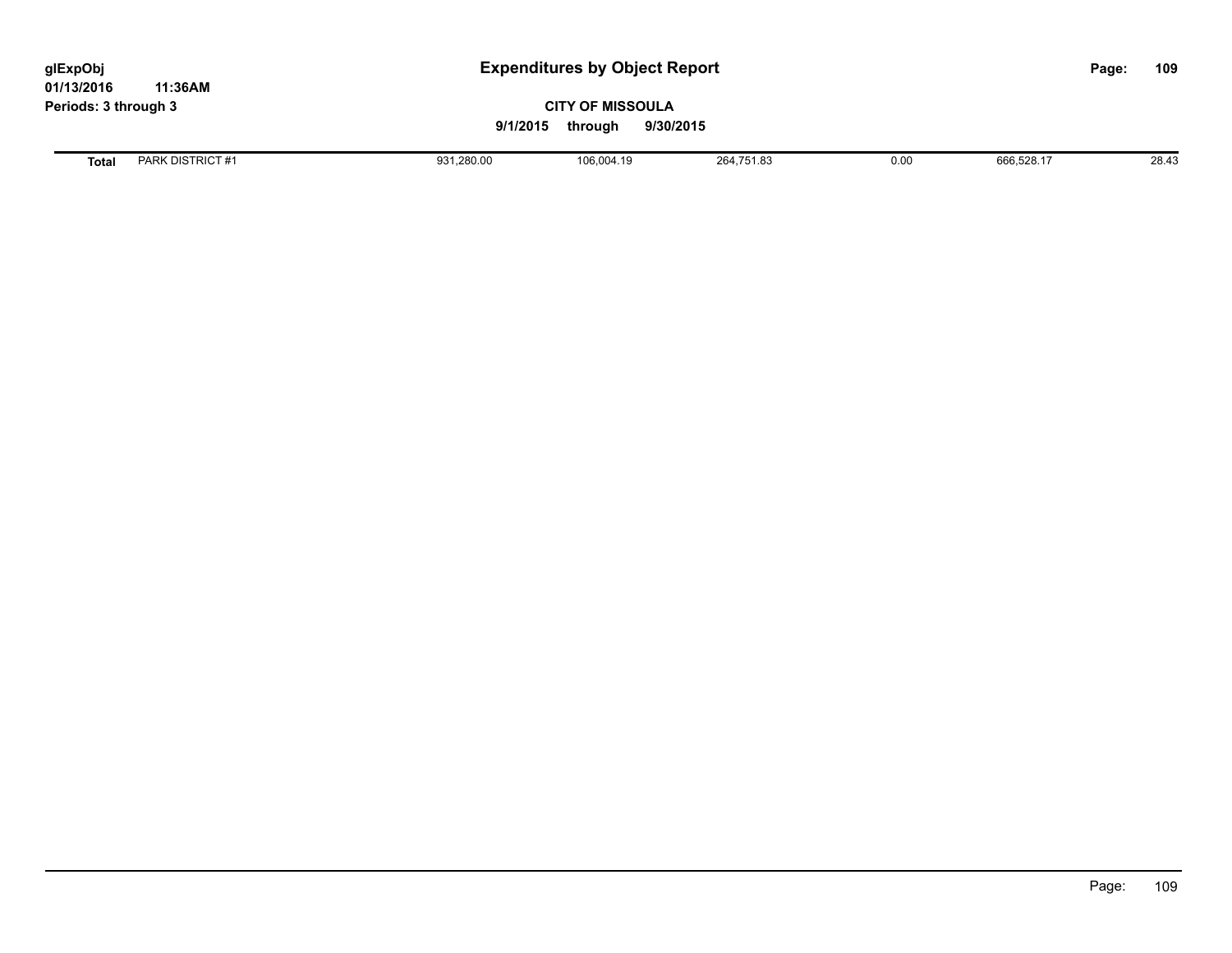#### **2514 PUBLIC SAFETY & JUSTICE DISTRICT**

**297 PUBLIC SAFETY/JUSTICE**

| Object/Title                          | <b>Adjusted</b><br><b>Appropriation</b> | <b>Expenditures</b> | Year-to-date<br><b>Expenditures</b> | Year-to-date<br><b>Encumbrances</b> | <b>Balance</b> | <b>Prct Used</b> |
|---------------------------------------|-----------------------------------------|---------------------|-------------------------------------|-------------------------------------|----------------|------------------|
| 300 PURCHASED SERVICES                |                                         |                     |                                     |                                     |                |                  |
| 310 COMMUNICATIONS                    | 0.00                                    | 0.00                | 0.00                                | 0.00                                | 0.00           | 0.00             |
| PURCHASED SERVICES<br><b>Total</b>    | 0.00                                    | 0.00                | 0.00                                | 0.00                                | 0.00           | 0.00             |
| 500 FIXED CHARGES                     |                                         |                     |                                     |                                     |                |                  |
| 550 MERCHANT SERVICE FEES             | 0.00                                    | 0.00                | 0.00                                | 0.00                                | 0.00           | 0.00             |
| <b>FIXED CHARGES</b><br><b>Total</b>  | 0.00                                    | 0.00                | 0.00                                | 0.00                                | 0.00           | 0.00             |
| PUBLIC SAFETY/JUSTICE<br><b>Total</b> | 0.00                                    | 0.00                | 0.00                                | 0.00                                | 0.00           | 0.00             |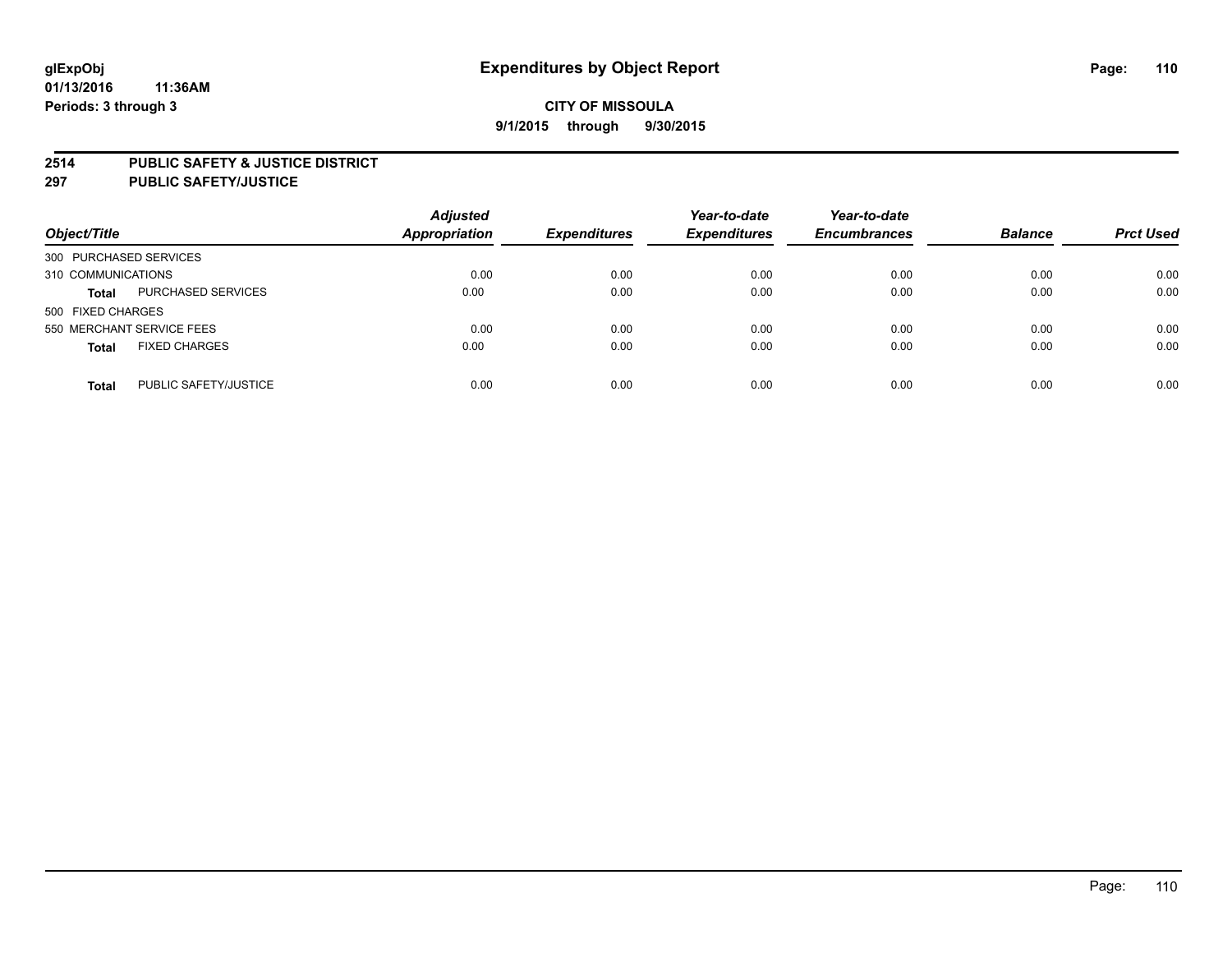## **2514 PUBLIC SAFETY & JUSTICE DISTRICT**

| Object/Title                                     | <b>Adjusted</b><br><b>Appropriation</b> | <b>Expenditures</b> | Year-to-date<br><b>Expenditures</b> | Year-to-date<br><b>Encumbrances</b> | <b>Balance</b> | <b>Prct Used</b> |
|--------------------------------------------------|-----------------------------------------|---------------------|-------------------------------------|-------------------------------------|----------------|------------------|
| 300 PURCHASED SERVICES                           |                                         |                     |                                     |                                     |                |                  |
| 310 COMMUNICATIONS                               | 0.00                                    | 0.00                | 0.00                                | 0.00                                | 0.00           | 0.00             |
| PURCHASED SERVICES<br><b>Total</b>               | 0.00                                    | 0.00                | 0.00                                | 0.00                                | 0.00           | 0.00             |
| 500 FIXED CHARGES                                |                                         |                     |                                     |                                     |                |                  |
| 550 MERCHANT SERVICE FEES                        | 0.00                                    | 0.00                | 0.00                                | 0.00                                | 0.00           | 0.00             |
| <b>FIXED CHARGES</b><br><b>Total</b>             | 0.00                                    | 0.00                | 0.00                                | 0.00                                | 0.00           | 0.00             |
| PUBLIC SAFETY & JUSTICE DISTRICT<br><b>Total</b> | 0.00                                    | 0.00                | 0.00                                | 0.00                                | 0.00           | 0.00             |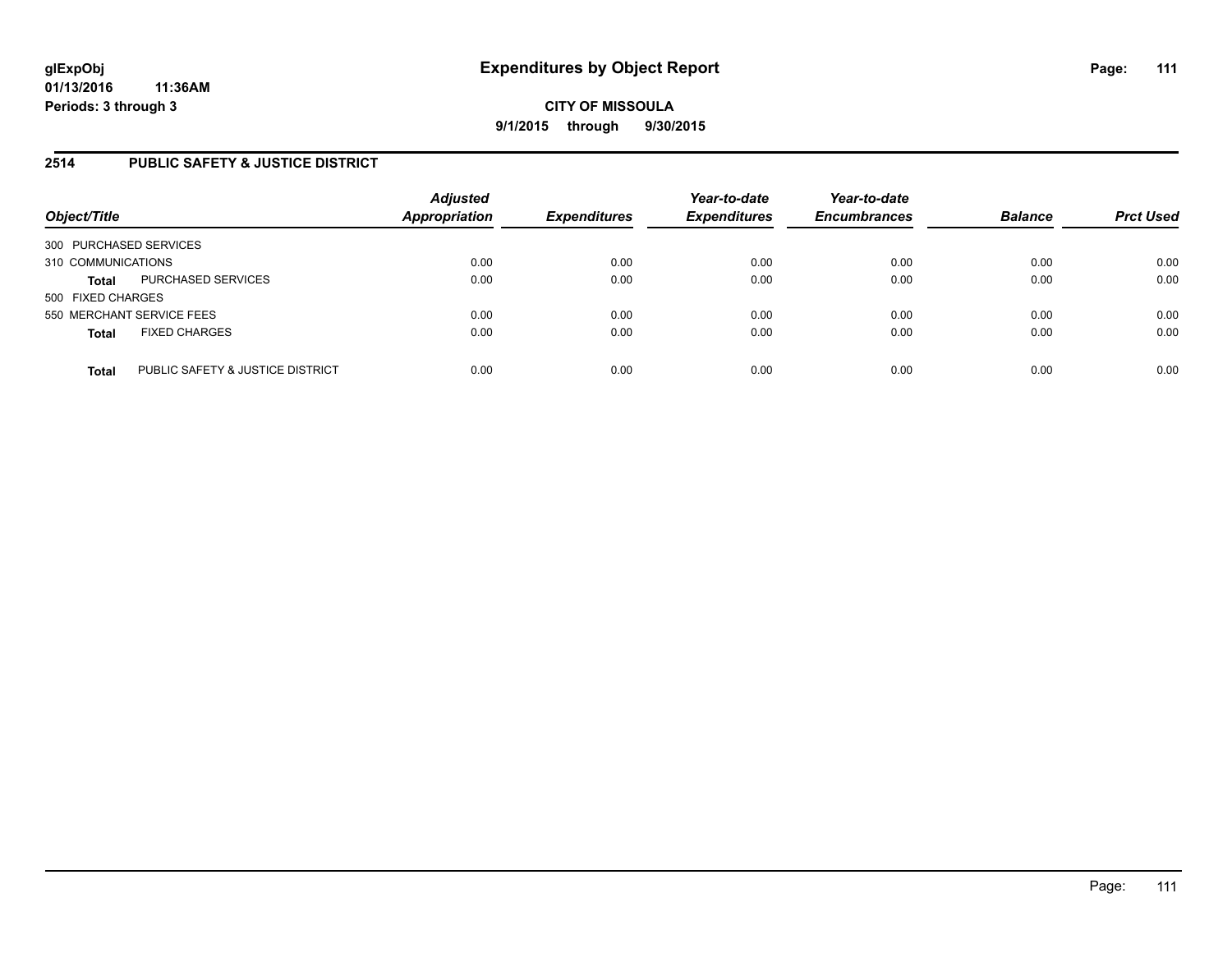#### **2820 STATE GAS TAX FUND**

**280 PUBLIC WORKS OPERATIONS**

|                    |                              | <b>Adjusted</b>      |                     | Year-to-date        | Year-to-date        |                | <b>Prct Used</b> |
|--------------------|------------------------------|----------------------|---------------------|---------------------|---------------------|----------------|------------------|
| Object/Title       |                              | <b>Appropriation</b> | <b>Expenditures</b> | <b>Expenditures</b> | <b>Encumbrances</b> | <b>Balance</b> |                  |
|                    | 300 PURCHASED SERVICES       |                      |                     |                     |                     |                |                  |
|                    | 350 PROFESSIONAL SERVICES    | 0.00                 | 0.00                | 0.00                | 0.00                | 0.00           | 0.00             |
| Total              | PURCHASED SERVICES           | 0.00                 | 0.00                | 0.00                | 0.00                | 0.00           | 0.00             |
| 500 FIXED CHARGES  |                              |                      |                     |                     |                     |                |                  |
| 500 FIXED CHARGES  |                              | 0.00                 | 0.00                | 0.00                | 0.00                | 0.00           | 0.00             |
|                    | 550 MERCHANT SERVICE FEES    | 0.00                 | 0.00                | 0.00                | 0.00                | 0.00           | 0.00             |
| Total              | <b>FIXED CHARGES</b>         | 0.00                 | 0.00                | 0.00                | 0.00                | 0.00           | 0.00             |
| 800 OTHER OBJECTS  |                              |                      |                     |                     |                     |                |                  |
|                    | 820 TRANSFERS TO OTHER FUNDS | 564,000.00           | 0.00                | 0.00                | 0.00                | 564,000.00     | 0.00             |
| <b>Total</b>       | OTHER OBJECTS                | 564,000.00           | 0.00                | 0.00                | 0.00                | 564,000.00     | 0.00             |
| 900 CAPITAL OUTLAY |                              |                      |                     |                     |                     |                |                  |
| 930 IMPROVEMENTS   |                              | 373,100.00           | 63,000.56           | 199,666.59          | 0.00                | 173,433.41     | 53.52            |
| Total              | <b>CAPITAL OUTLAY</b>        | 373.100.00           | 63,000.56           | 199,666.59          | 0.00                | 173,433.41     | 53.52            |
| <b>Total</b>       | PUBLIC WORKS OPERATIONS      | 937,100.00           | 63,000.56           | 199,666.59          | 0.00                | 737,433.41     | 21.31            |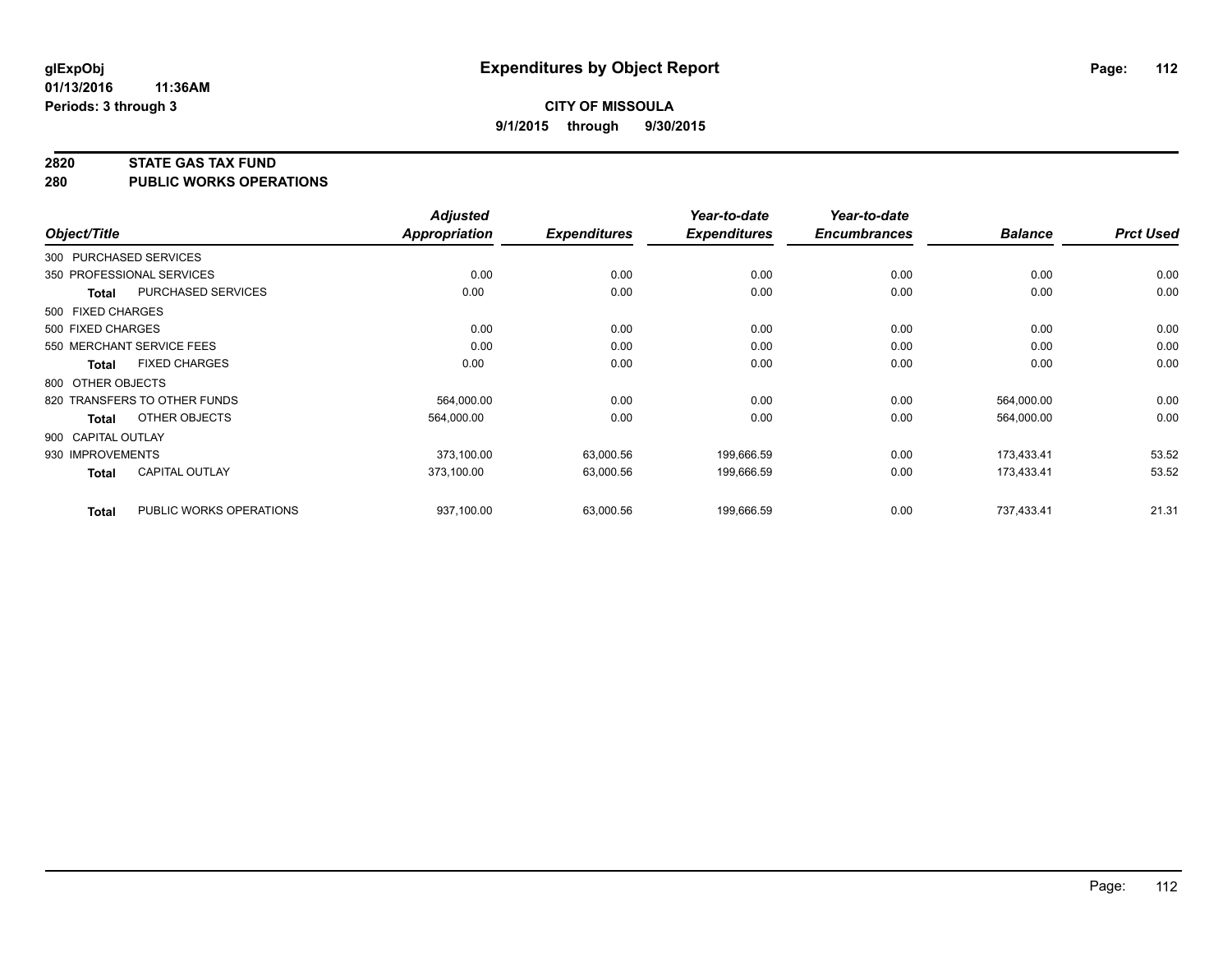## **2820 STATE GAS TAX FUND**

| Object/Title           |                              | <b>Adjusted</b><br>Appropriation | <b>Expenditures</b> | Year-to-date<br><b>Expenditures</b> | Year-to-date<br><b>Encumbrances</b> | <b>Balance</b> | <b>Prct Used</b> |
|------------------------|------------------------------|----------------------------------|---------------------|-------------------------------------|-------------------------------------|----------------|------------------|
|                        |                              |                                  |                     |                                     |                                     |                |                  |
| 300 PURCHASED SERVICES |                              |                                  |                     |                                     |                                     |                |                  |
|                        | 350 PROFESSIONAL SERVICES    | 0.00                             | 0.00                | 0.00                                | 0.00                                | 0.00           | 0.00             |
| Total                  | <b>PURCHASED SERVICES</b>    | 0.00                             | 0.00                | 0.00                                | 0.00                                | 0.00           | 0.00             |
| 500 FIXED CHARGES      |                              |                                  |                     |                                     |                                     |                |                  |
| 500 FIXED CHARGES      |                              | 0.00                             | 0.00                | 0.00                                | 0.00                                | 0.00           | 0.00             |
|                        | 550 MERCHANT SERVICE FEES    | 0.00                             | 0.00                | 0.00                                | 0.00                                | 0.00           | 0.00             |
| <b>Total</b>           | <b>FIXED CHARGES</b>         | 0.00                             | 0.00                | 0.00                                | 0.00                                | 0.00           | 0.00             |
| 800 OTHER OBJECTS      |                              |                                  |                     |                                     |                                     |                |                  |
|                        | 820 TRANSFERS TO OTHER FUNDS | 564,000.00                       | 0.00                | 0.00                                | 0.00                                | 564,000.00     | 0.00             |
| Total                  | OTHER OBJECTS                | 564,000.00                       | 0.00                | 0.00                                | 0.00                                | 564,000.00     | 0.00             |
| 900 CAPITAL OUTLAY     |                              |                                  |                     |                                     |                                     |                |                  |
| 930 IMPROVEMENTS       |                              | 373,100.00                       | 63,000.56           | 199,666.59                          | 0.00                                | 173,433.41     | 53.52            |
| Total                  | <b>CAPITAL OUTLAY</b>        | 373,100.00                       | 63,000.56           | 199,666.59                          | 0.00                                | 173,433.41     | 53.52            |
| <b>Total</b>           | STATE GAS TAX FUND           | 937,100.00                       | 63,000.56           | 199,666.59                          | 0.00                                | 737,433.41     | 21.31            |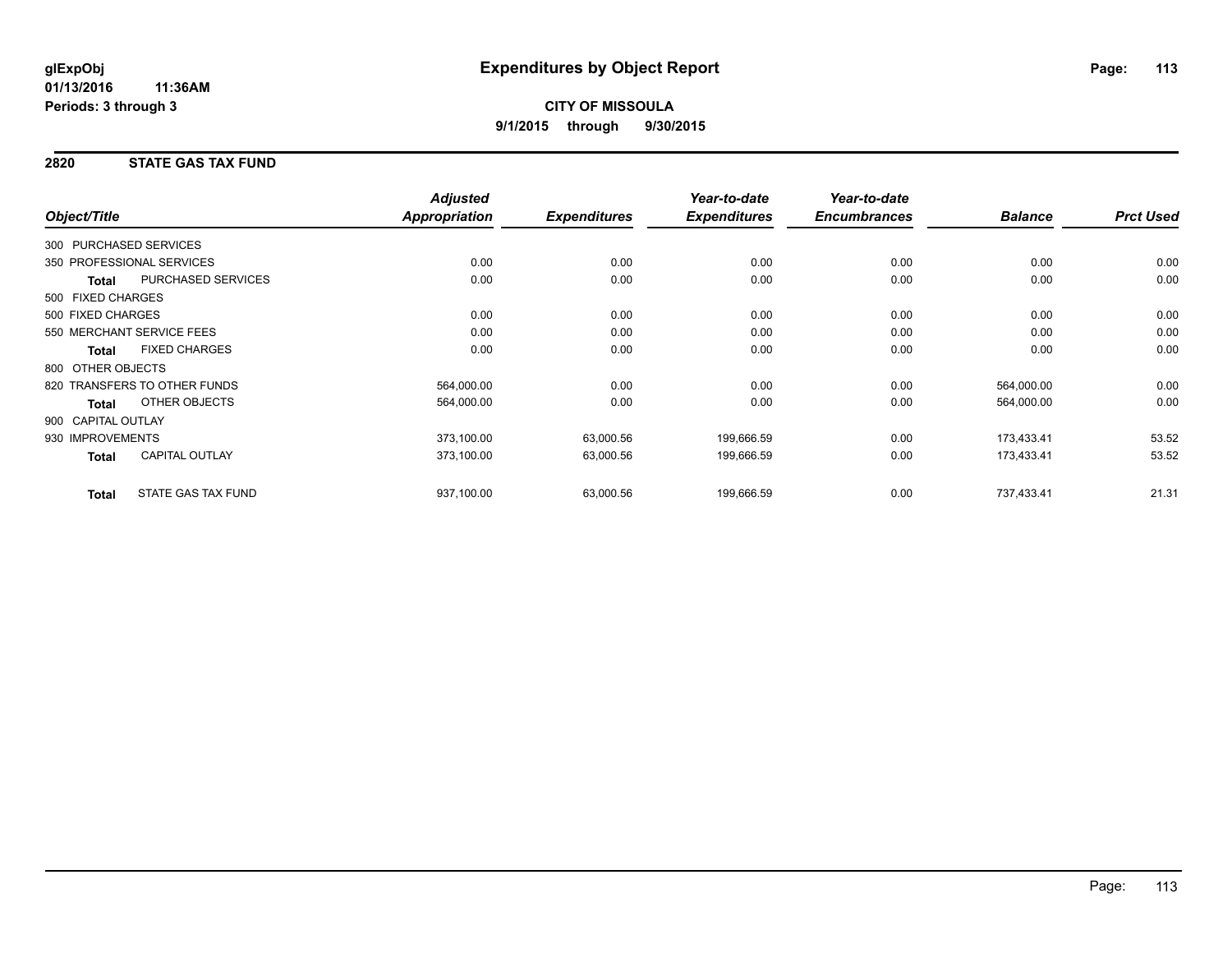**2917 CRIME VICTIM SURCHARGE**

**390 NON-DEPARTMENTAL**

| Object/Title                         | <b>Adjusted</b><br>Appropriation | <b>Expenditures</b> | Year-to-date<br><b>Expenditures</b> | Year-to-date<br><b>Encumbrances</b> | <b>Balance</b> | <b>Prct Used</b> |
|--------------------------------------|----------------------------------|---------------------|-------------------------------------|-------------------------------------|----------------|------------------|
| 500 FIXED CHARGES                    |                                  |                     |                                     |                                     |                |                  |
| 550 MERCHANT SERVICE FEES            | 0.00                             | 0.00                | 0.00                                | 0.00                                | 0.00           | 0.00             |
| <b>FIXED CHARGES</b><br><b>Total</b> | 0.00                             | 0.00                | 0.00                                | 0.00                                | 0.00           | 0.00             |
| NON-DEPARTMENTAL<br><b>Total</b>     | 0.00                             | 0.00                | 0.00                                | 0.00                                | 0.00           | 0.00             |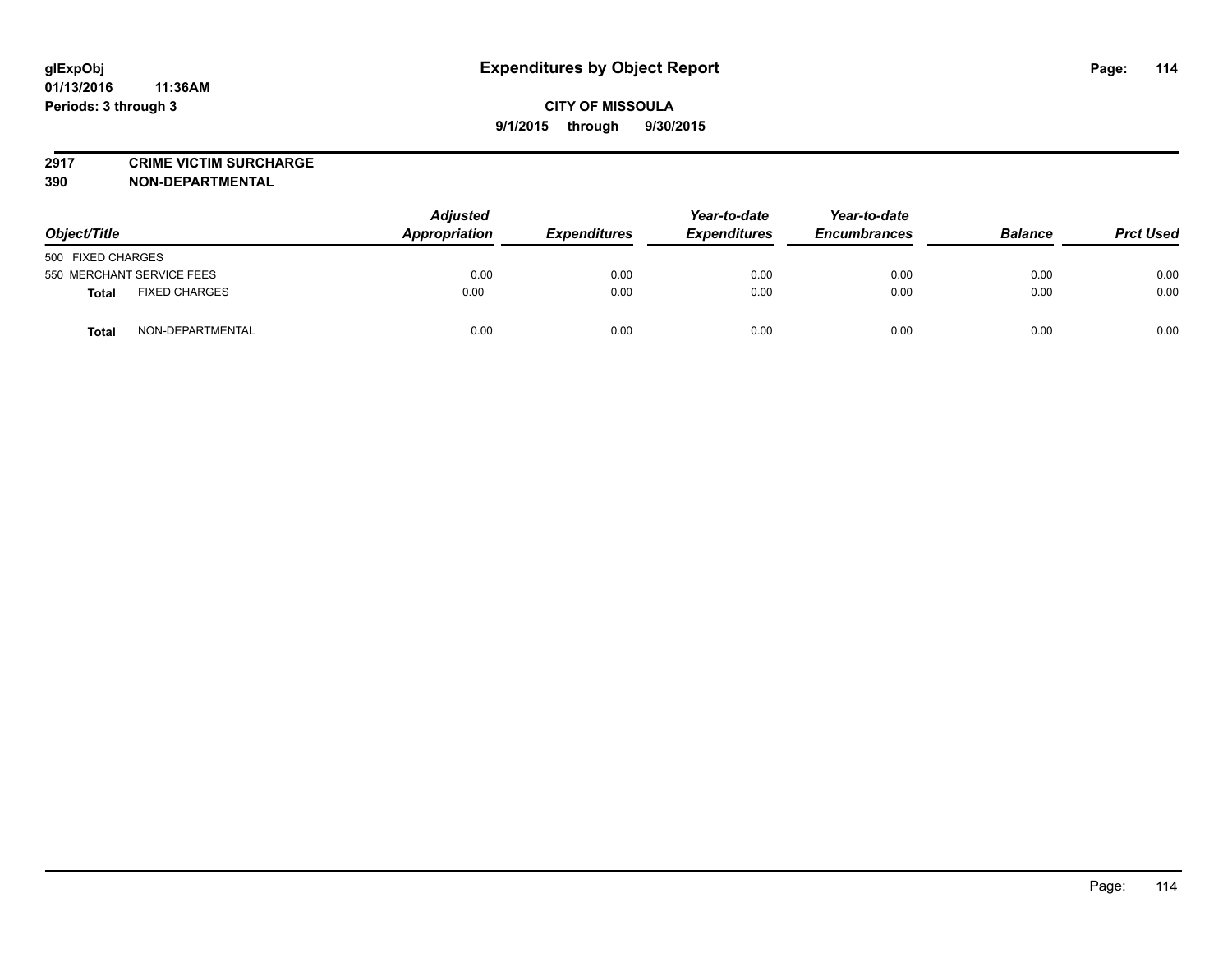#### **2917 CRIME VICTIM SURCHARGE**

| Object/Title                           | <b>Adjusted</b><br>Appropriation | <b>Expenditures</b> | Year-to-date<br><b>Expenditures</b> | Year-to-date<br><b>Encumbrances</b> | <b>Balance</b> | <b>Prct Used</b> |
|----------------------------------------|----------------------------------|---------------------|-------------------------------------|-------------------------------------|----------------|------------------|
| 500 FIXED CHARGES                      |                                  |                     |                                     |                                     |                |                  |
| 550 MERCHANT SERVICE FEES              | 0.00                             | 0.00                | 0.00                                | 0.00                                | 0.00           | 0.00             |
| <b>FIXED CHARGES</b><br><b>Total</b>   | 0.00                             | 0.00                | 0.00                                | 0.00                                | 0.00           | 0.00             |
| <b>CRIME VICTIM SURCHARGE</b><br>Total | 0.00                             | 0.00                | 0.00                                | 0.00                                | 0.00           | 0.00             |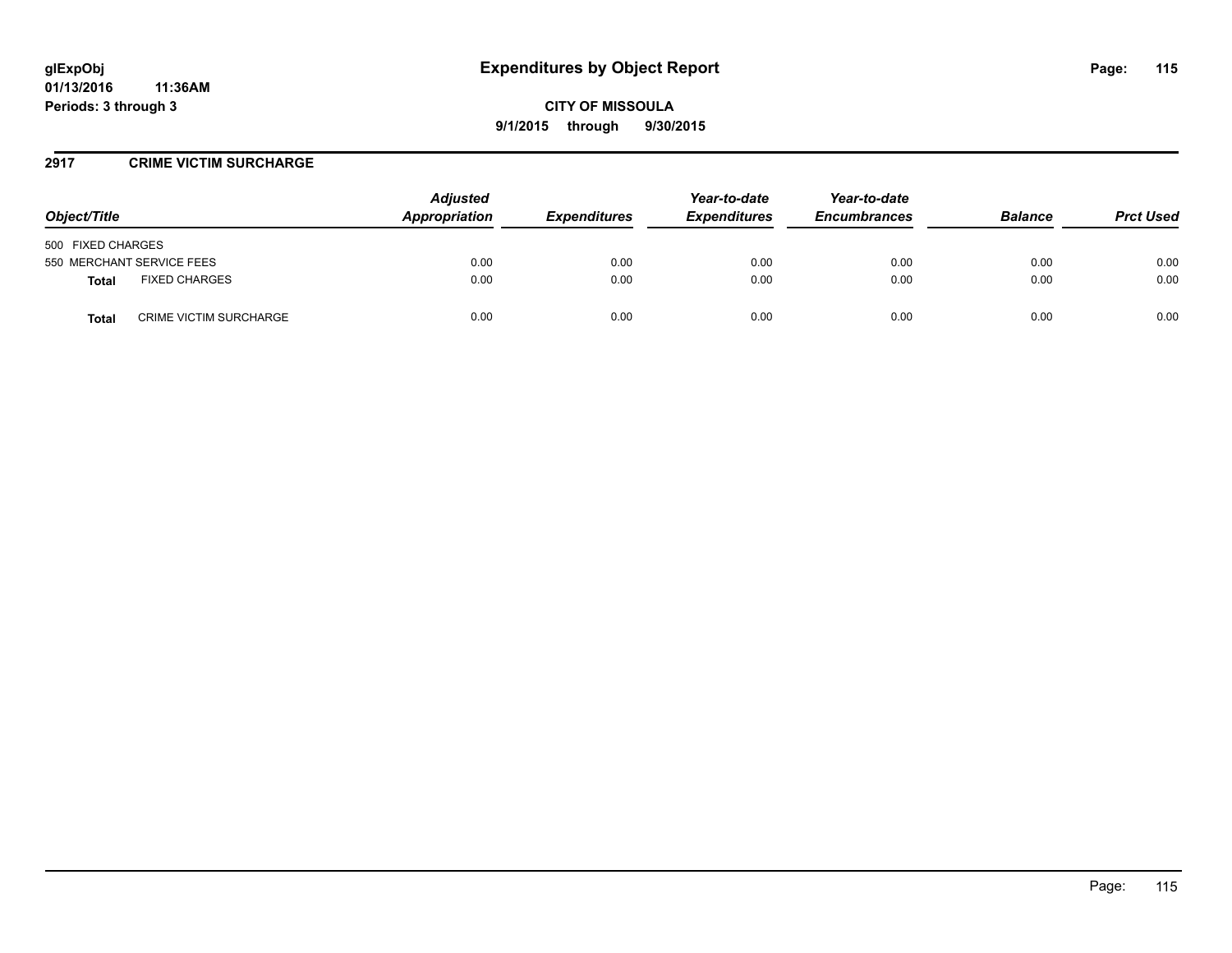#### **01/13/2016 11:36AM Periods: 3 through 3**

## **CITY OF MISSOULA 9/1/2015 through 9/30/2015**

### **2918 LAW ENFORCEMENT BLOCK GRANT FUND**

**290 POLICE**

|                        |                                           | <b>Adjusted</b>      |                     | Year-to-date        | Year-to-date<br><b>Encumbrances</b> |                | <b>Prct Used</b> |
|------------------------|-------------------------------------------|----------------------|---------------------|---------------------|-------------------------------------|----------------|------------------|
| Object/Title           |                                           | <b>Appropriation</b> | <b>Expenditures</b> | <b>Expenditures</b> |                                     | <b>Balance</b> |                  |
| 100 PERSONAL SERVICES  |                                           |                      |                     |                     |                                     |                |                  |
| 110 SALARIES AND WAGES |                                           | 30,390.00            | 0.00                | 0.00                | 0.00                                | 30,390.00      | 0.00             |
|                        | 115 SALARIES/HEALTH INSURANCE BENEFIT     | 0.00                 | 0.00                | 0.00                | 0.00                                | 0.00           | 0.00             |
|                        | 120 OVERTIME/TERMINATION                  | 0.00                 | 0.00                | 0.00                | 0.00                                | 0.00           | 0.00             |
|                        | 140 EMPLOYER CONTRIBUTIONS                | 11,610.00            | 0.00                | 0.00                | 0.00                                | 11,610.00      | 0.00             |
|                        | <b>141 STATE RETIREMENT CONTRIBUTIONS</b> | 0.00                 | 0.00                | 0.00                | 0.00                                | 0.00           | 0.00             |
| <b>Total</b>           | PERSONAL SERVICES                         | 42,000.00            | 0.00                | 0.00                | 0.00                                | 42,000.00      | 0.00             |
| 200 SUPPLIES           |                                           |                      |                     |                     |                                     |                |                  |
| 210 OFFICE SUPPLIES    |                                           | 0.00                 | 0.00                | 0.00                | 0.00                                | 0.00           | 0.00             |
| 220 OPERATING SUPPLIES |                                           | 0.00                 | 0.00                | 0.00                | 0.00                                | 0.00           | 0.00             |
| <b>Total</b>           | <b>SUPPLIES</b>                           | 0.00                 | 0.00                | 0.00                | 0.00                                | 0.00           | 0.00             |
|                        | 300 PURCHASED SERVICES                    |                      |                     |                     |                                     |                |                  |
|                        | 320 PRINTING & DUPLICATING                | 0.00                 | 0.00                | 0.00                | 0.00                                | 0.00           | 0.00             |
| 344 TELEPHONE SERVICE  |                                           | 0.00                 | 0.00                | 0.00                | 0.00                                | 0.00           | 0.00             |
|                        | 350 PROFESSIONAL SERVICES                 | 0.00                 | 0.00                | 0.00                | 0.00                                | 0.00           | 0.00             |
| 370 TRAVEL             |                                           | 0.00                 | 0.00                | 0.00                | 0.00                                | 0.00           | 0.00             |
| 380 TRAINING           |                                           | 0.00                 | 0.00                | 0.00                | 0.00                                | 0.00           | 0.00             |
| <b>Total</b>           | PURCHASED SERVICES                        | 0.00                 | 0.00                | 0.00                | 0.00                                | 0.00           | 0.00             |
| 500 FIXED CHARGES      |                                           |                      |                     |                     |                                     |                |                  |
|                        | 550 MERCHANT SERVICE FEES                 | 0.00                 | 0.00                | 0.00                | 0.00                                | 0.00           | 0.00             |
| <b>Total</b>           | <b>FIXED CHARGES</b>                      | 0.00                 | 0.00                | 0.00                | 0.00                                | 0.00           | 0.00             |
|                        | 700 GRANTS & CONTRIBUTIONS                |                      |                     |                     |                                     |                |                  |
|                        | 700 GRANTS & CONTRIBUTIONS                | 24,590.00            | 0.00                | 0.00                | 0.00                                | 24,590.00      | 0.00             |
| <b>Total</b>           | <b>GRANTS &amp; CONTRIBUTIONS</b>         | 24,590.00            | 0.00                | 0.00                | 0.00                                | 24,590.00      | 0.00             |
| 900 CAPITAL OUTLAY     |                                           |                      |                     |                     |                                     |                |                  |
|                        | 940 MACHINERY & EQUIPMENT                 | 0.00                 | 0.00                | 0.00                | 0.00                                | 0.00           | 0.00             |
|                        | <b>CAPITAL OUTLAY</b>                     | 0.00                 | 0.00                | 0.00                | 0.00                                | 0.00           | 0.00             |
| <b>Total</b>           |                                           |                      |                     |                     |                                     |                |                  |
| Total                  | <b>POLICE</b>                             | 66,590.00            | 0.00                | 0.00                | 0.00                                | 66,590.00      | 0.00             |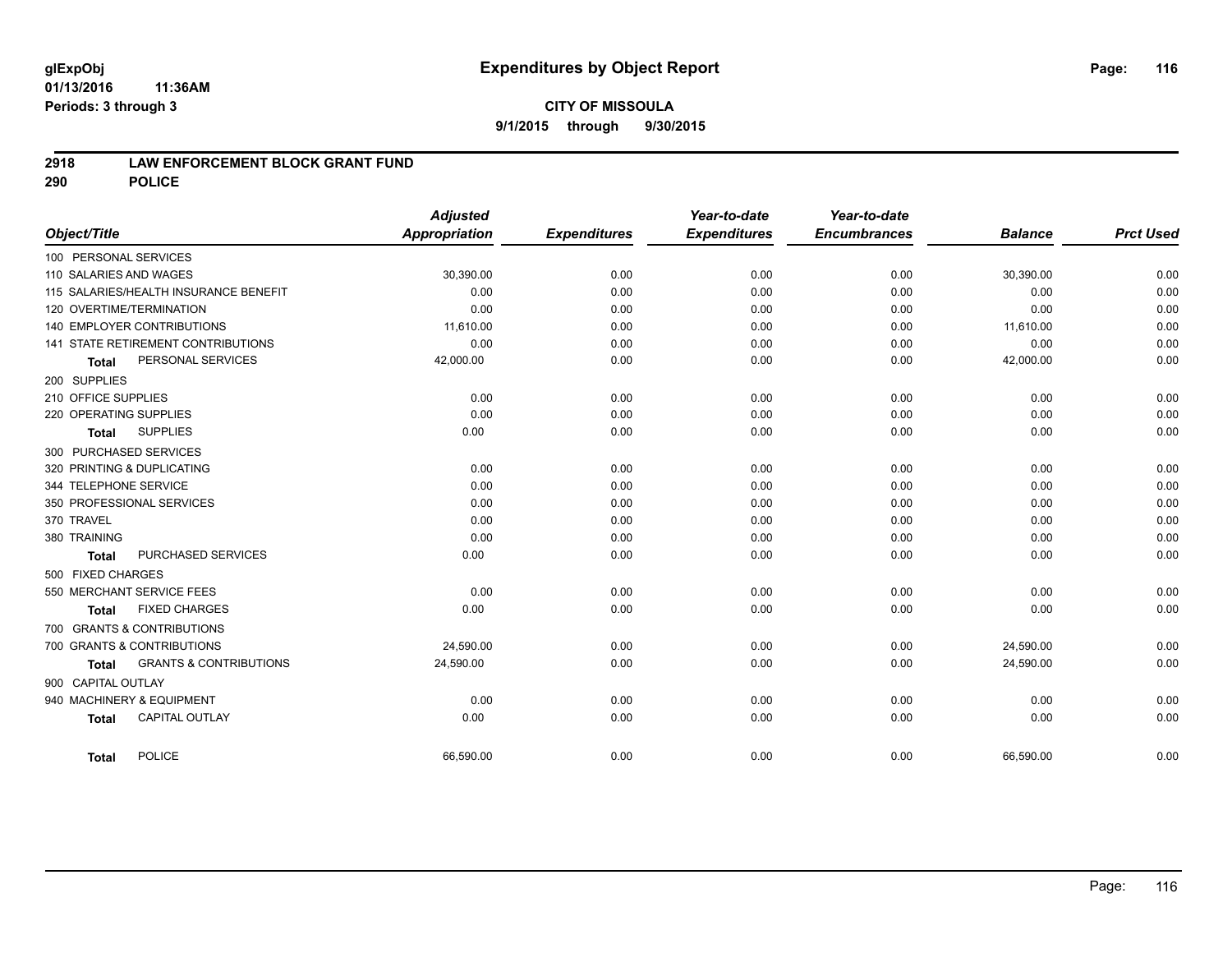#### **2918 LAW ENFORCEMENT BLOCK GRANT FUND**

**390 NON-DEPARTMENTAL**

|                           |                      | <b>Adjusted</b> |                     | Year-to-date        | Year-to-date<br><b>Encumbrances</b> | <b>Balance</b> | <b>Prct Used</b> |
|---------------------------|----------------------|-----------------|---------------------|---------------------|-------------------------------------|----------------|------------------|
| Object/Title              |                      | Appropriation   | <b>Expenditures</b> | <b>Expenditures</b> |                                     |                |                  |
| 300 PURCHASED SERVICES    |                      |                 |                     |                     |                                     |                |                  |
| 350 PROFESSIONAL SERVICES |                      | 0.00            | 0.00                | 0.00                | 0.00                                | 0.00           | 0.00             |
| Total                     | PURCHASED SERVICES   | 0.00            | 0.00                | 0.00                | 0.00                                | 0.00           | 0.00             |
| 500 FIXED CHARGES         |                      |                 |                     |                     |                                     |                |                  |
| 500 FIXED CHARGES         |                      | 0.00            | 0.00                | 0.00                | 0.00                                | 0.00           | 0.00             |
| 550 MERCHANT SERVICE FEES |                      | 0.00            | 0.00                | 0.00                | 0.00                                | 0.00           | 0.00             |
| <b>Total</b>              | <b>FIXED CHARGES</b> | 0.00            | 0.00                | 0.00                | 0.00                                | 0.00           | 0.00             |
| <b>Total</b>              | NON-DEPARTMENTAL     | 0.00            | 0.00                | 0.00                | 0.00                                | 0.00           | 0.00             |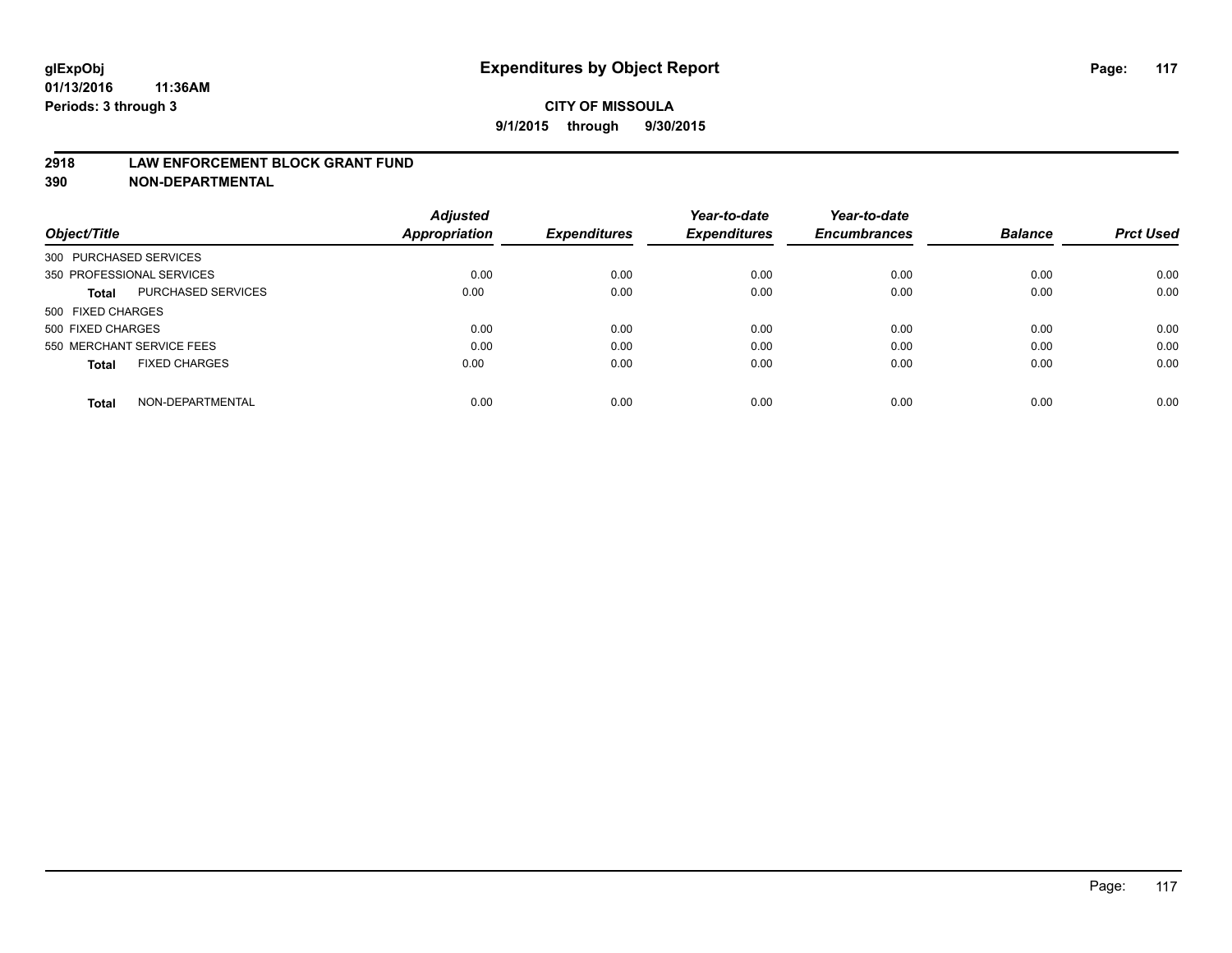**01/13/2016 11:36AM Periods: 3 through 3**

# **2918 LAW ENFORCEMENT BLOCK GRANT FUND**

| Object/Title           |                                       | <b>Adjusted</b><br>Appropriation | <b>Expenditures</b> | Year-to-date<br><b>Expenditures</b> | Year-to-date<br><b>Encumbrances</b> | <b>Balance</b> | <b>Prct Used</b> |
|------------------------|---------------------------------------|----------------------------------|---------------------|-------------------------------------|-------------------------------------|----------------|------------------|
| 100 PERSONAL SERVICES  |                                       |                                  |                     |                                     |                                     |                |                  |
| 110 SALARIES AND WAGES |                                       | 30,390.00                        | 0.00                | 0.00                                | 0.00                                | 30,390.00      | 0.00             |
|                        | 115 SALARIES/HEALTH INSURANCE BENEFIT | 0.00                             | 0.00                | 0.00                                | 0.00                                | 0.00           | 0.00             |
|                        | 120 OVERTIME/TERMINATION              | 0.00                             | 0.00                | 0.00                                | 0.00                                | 0.00           | 0.00             |
|                        | <b>140 EMPLOYER CONTRIBUTIONS</b>     | 11,610.00                        | 0.00                | 0.00                                | 0.00                                | 11,610.00      | 0.00             |
|                        | 141 STATE RETIREMENT CONTRIBUTIONS    | 0.00                             | 0.00                | 0.00                                | 0.00                                | 0.00           | 0.00             |
| <b>Total</b>           | PERSONAL SERVICES                     | 42,000.00                        | 0.00                | 0.00                                | 0.00                                | 42,000.00      | 0.00             |
| 200 SUPPLIES           |                                       |                                  |                     |                                     |                                     |                |                  |
| 210 OFFICE SUPPLIES    |                                       | 0.00                             | 0.00                | 0.00                                | 0.00                                | 0.00           | 0.00             |
| 220 OPERATING SUPPLIES |                                       | 0.00                             | 0.00                | 0.00                                | 0.00                                | 0.00           | 0.00             |
| <b>Total</b>           | <b>SUPPLIES</b>                       | 0.00                             | 0.00                | 0.00                                | 0.00                                | 0.00           | 0.00             |
| 300 PURCHASED SERVICES |                                       |                                  |                     |                                     |                                     |                |                  |
|                        | 320 PRINTING & DUPLICATING            | 0.00                             | 0.00                | 0.00                                | 0.00                                | 0.00           | 0.00             |
| 344 TELEPHONE SERVICE  |                                       | 0.00                             | 0.00                | 0.00                                | 0.00                                | 0.00           | 0.00             |
|                        | 350 PROFESSIONAL SERVICES             | 0.00                             | 0.00                | 0.00                                | 0.00                                | 0.00           | 0.00             |
| 370 TRAVEL             |                                       | 0.00                             | 0.00                | 0.00                                | 0.00                                | 0.00           | 0.00             |
| 380 TRAINING           |                                       | 0.00                             | 0.00                | 0.00                                | 0.00                                | 0.00           | 0.00             |
| <b>Total</b>           | PURCHASED SERVICES                    | 0.00                             | 0.00                | 0.00                                | 0.00                                | 0.00           | 0.00             |
| 500 FIXED CHARGES      |                                       |                                  |                     |                                     |                                     |                |                  |
| 500 FIXED CHARGES      |                                       | 0.00                             | 0.00                | 0.00                                | 0.00                                | 0.00           | 0.00             |
|                        | 550 MERCHANT SERVICE FEES             | 0.00                             | 0.00                | 0.00                                | 0.00                                | 0.00           | 0.00             |
| <b>Total</b>           | <b>FIXED CHARGES</b>                  | 0.00                             | 0.00                | 0.00                                | 0.00                                | 0.00           | 0.00             |
|                        | 700 GRANTS & CONTRIBUTIONS            |                                  |                     |                                     |                                     |                |                  |
|                        | 700 GRANTS & CONTRIBUTIONS            | 24,590.00                        | 0.00                | 0.00                                | 0.00                                | 24,590.00      | 0.00             |
| <b>Total</b>           | <b>GRANTS &amp; CONTRIBUTIONS</b>     | 24,590.00                        | 0.00                | 0.00                                | 0.00                                | 24,590.00      | 0.00             |
| 900 CAPITAL OUTLAY     |                                       |                                  |                     |                                     |                                     |                |                  |
|                        | 940 MACHINERY & EQUIPMENT             | 0.00                             | 0.00                | 0.00                                | 0.00                                | 0.00           | 0.00             |
| <b>Total</b>           | <b>CAPITAL OUTLAY</b>                 | 0.00                             | 0.00                | 0.00                                | 0.00                                | 0.00           | 0.00             |
| <b>Total</b>           | LAW ENFORCEMENT BLOCK GRANT FUN       | 66,590.00                        | 0.00                | 0.00                                | 0.00                                | 66,590.00      | 0.00             |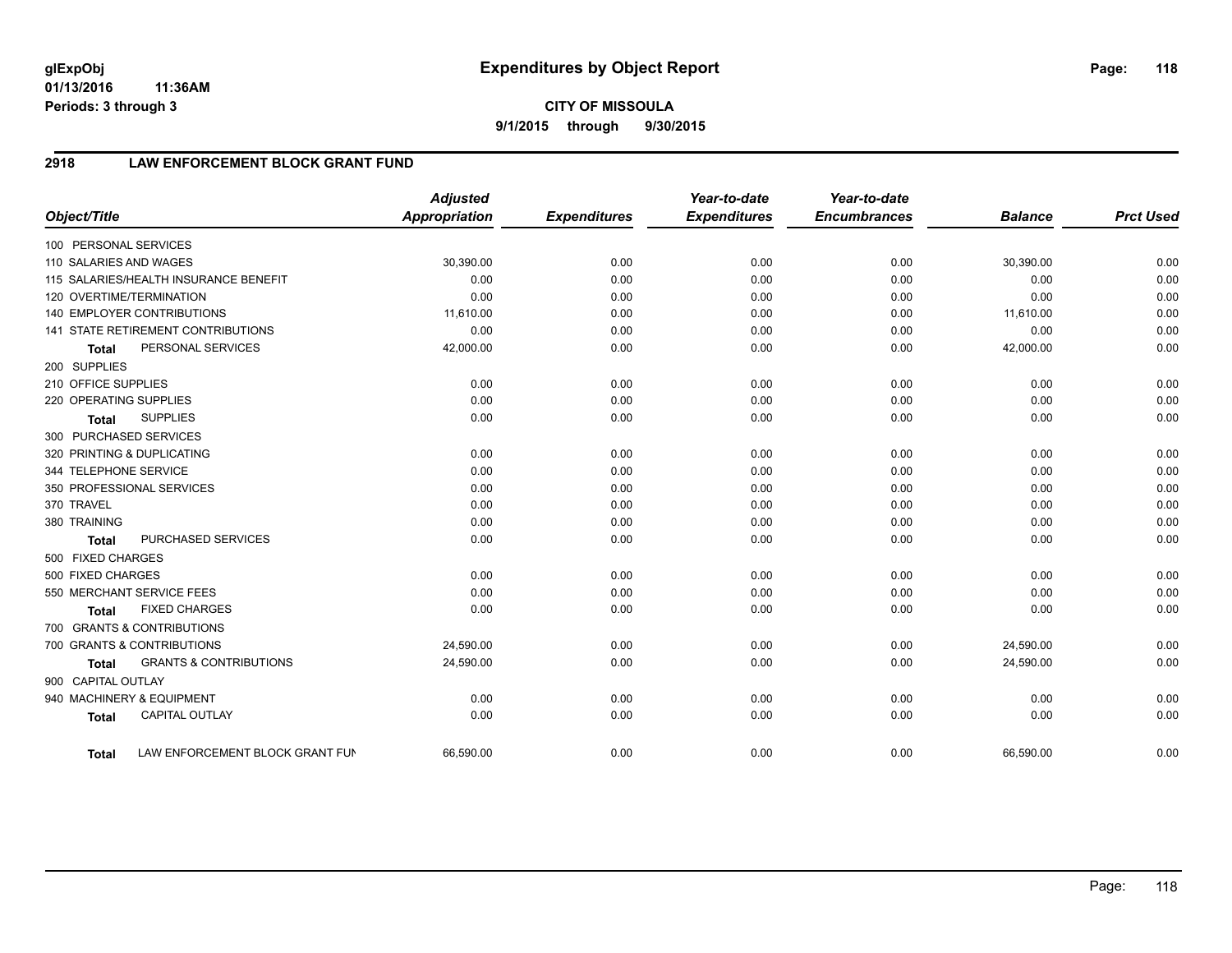### **2919 HIDTA FUND**

**290 POLICE**

|                                            | <b>Adjusted</b>      |                     | Year-to-date        | Year-to-date        |                |                  |
|--------------------------------------------|----------------------|---------------------|---------------------|---------------------|----------------|------------------|
| Object/Title                               | <b>Appropriation</b> | <b>Expenditures</b> | <b>Expenditures</b> | <b>Encumbrances</b> | <b>Balance</b> | <b>Prct Used</b> |
| 100 PERSONAL SERVICES                      |                      |                     |                     |                     |                |                  |
| 120 OVERTIME/TERMINATION                   | 15,000.00            | 0.00                | 0.00                | 0.00                | 15,000.00      | 0.00             |
| 140 EMPLOYER CONTRIBUTIONS                 | 1,350.00             | 0.00                | 0.00                | 0.00                | 1,350.00       | 0.00             |
| 141 STATE RETIREMENT CONTRIBUTIONS         | 0.00                 | 0.00                | 0.00                | 0.00                | 0.00           | 0.00             |
| PERSONAL SERVICES<br><b>Total</b>          | 16,350.00            | 0.00                | 0.00                | 0.00                | 16,350.00      | 0.00             |
| 200 SUPPLIES                               |                      |                     |                     |                     |                |                  |
| 210 OFFICE SUPPLIES                        | 500.00               | 0.00                | 0.00                | 0.00                | 500.00         | 0.00             |
| 220 OPERATING SUPPLIES                     | 500.00               | 385.00              | 13,837.20           | 0.00                | $-13,337.20$   | 2,767.44         |
| <b>SUPPLIES</b><br>Total                   | 1,000.00             | 385.00              | 13,837.20           | 0.00                | $-12,837.20$   | 1,383.72         |
| 300 PURCHASED SERVICES                     |                      |                     |                     |                     |                |                  |
| 341 ELECTRICITY & NATURAL GAS              | 4,600.00             | 0.00                | 0.00                | 0.00                | 4,600.00       | 0.00             |
| 344 TELEPHONE SERVICE                      | 250.00               | 0.00                | 0.00                | 0.00                | 250.00         | 0.00             |
| 350 PROFESSIONAL SERVICES                  | 4,000.00             | 325.00              | 417.50              | 0.00                | 3,582.50       | 10.44            |
| 360 REPAIR & MAINTENANCE                   | 1,200.00             | 0.00                | 0.00                | 0.00                | 1,200.00       | 0.00             |
| 370 TRAVEL                                 | 1.500.00             | 0.00                | 0.00                | 0.00                | 1,500.00       | 0.00             |
| 380 TRAINING                               | 1,500.00             | 0.00                | 0.00                | 0.00                | 1,500.00       | 0.00             |
| 390 OTHER PURCHASED SERVICES               | 200.00               | 0.00                | 0.00                | 0.00                | 200.00         | 0.00             |
| PURCHASED SERVICES<br><b>Total</b>         | 13,250.00            | 325.00              | 417.50              | 0.00                | 12,832.50      | 3.15             |
| 500 FIXED CHARGES                          |                      |                     |                     |                     |                |                  |
| 500 FIXED CHARGES                          | 11,700.00            | 3,439.74            | 6,879.48            | 0.00                | 4,820.52       | 58.80            |
| 550 MERCHANT SERVICE FEES                  | 0.00                 | 0.00                | 0.00                | 0.00                | 0.00           | 0.00             |
| <b>FIXED CHARGES</b><br>Total              | 11,700.00            | 3,439.74            | 6,879.48            | 0.00                | 4,820.52       | 58.80            |
| 700 GRANTS & CONTRIBUTIONS                 |                      |                     |                     |                     |                |                  |
| 700 GRANTS & CONTRIBUTIONS                 | 100,000.00           | 212.23              | 6,933.52            | 0.00                | 93,066.48      | 6.93             |
| <b>GRANTS &amp; CONTRIBUTIONS</b><br>Total | 100,000.00           | 212.23              | 6,933.52            | 0.00                | 93,066.48      | 6.93             |
| 900 CAPITAL OUTLAY                         |                      |                     |                     |                     |                |                  |
| 920 BUILDINGS                              | 50,000.00            | 0.00                | 0.00                | 0.00                | 50,000.00      | 0.00             |
| 940 MACHINERY & EQUIPMENT                  | 0.00                 | 8,918.00            | 8,918.00            | 0.00                | $-8,918.00$    | 0.00             |
| <b>CAPITAL OUTLAY</b><br><b>Total</b>      | 50,000.00            | 8,918.00            | 8,918.00            | 0.00                | 41,082.00      | 17.84            |
| <b>POLICE</b><br><b>Total</b>              | 192,300.00           | 13,279.97           | 36,985.70           | 0.00                | 155,314.30     | 19.23            |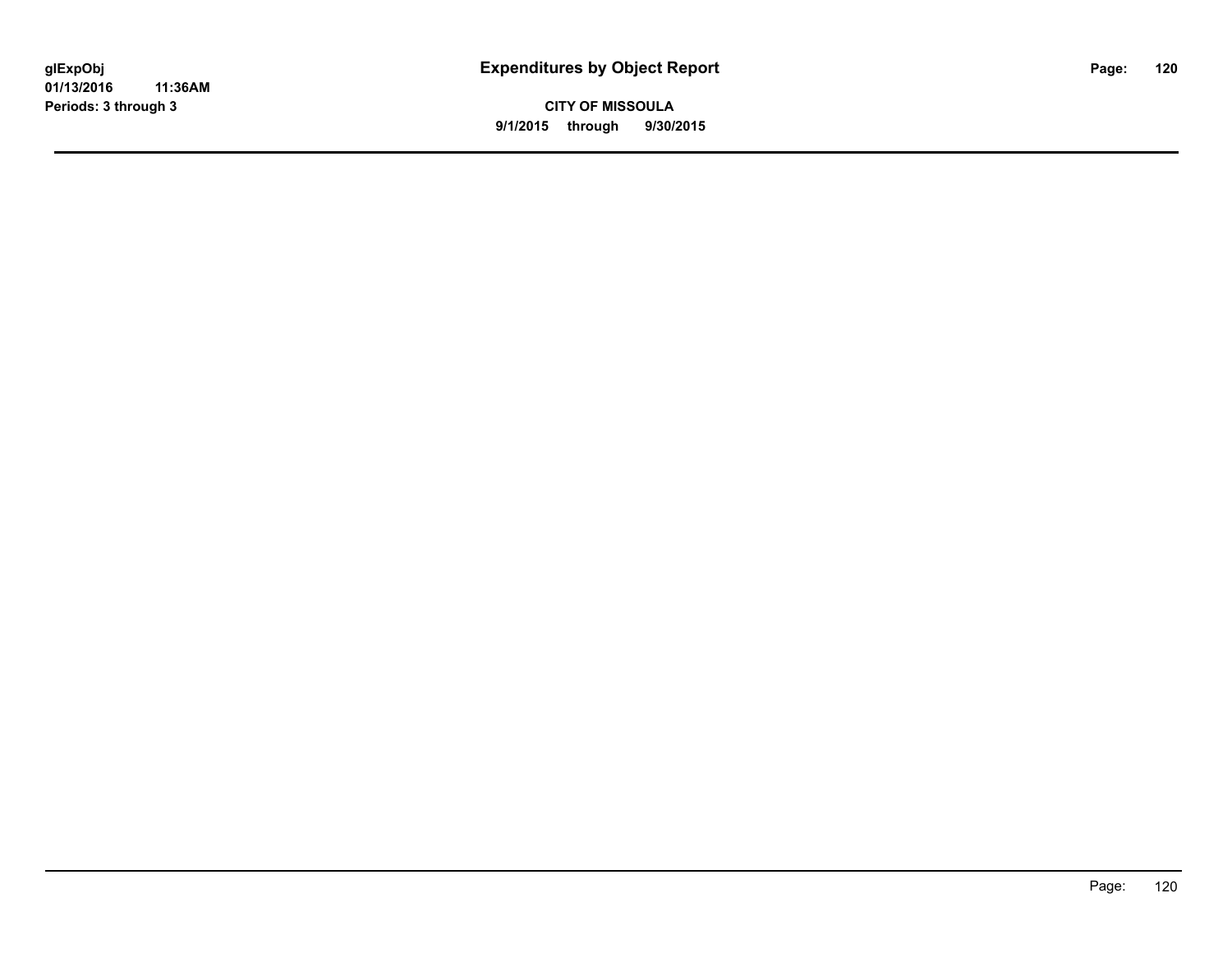**2919 HIDTA FUND**

|                                                   | <b>Adjusted</b>      |                     | Year-to-date        | Year-to-date        |                |                  |
|---------------------------------------------------|----------------------|---------------------|---------------------|---------------------|----------------|------------------|
| Object/Title                                      | <b>Appropriation</b> | <b>Expenditures</b> | <b>Expenditures</b> | <b>Encumbrances</b> | <b>Balance</b> | <b>Prct Used</b> |
| 100 PERSONAL SERVICES                             |                      |                     |                     |                     |                |                  |
| 120 OVERTIME/TERMINATION                          | 15,000.00            | 0.00                | 0.00                | 0.00                | 15,000.00      | 0.00             |
| <b>140 EMPLOYER CONTRIBUTIONS</b>                 | 1.350.00             | 0.00                | 0.00                | 0.00                | 1,350.00       | 0.00             |
| 141 STATE RETIREMENT CONTRIBUTIONS                | 0.00                 | 0.00                | 0.00                | 0.00                | 0.00           | 0.00             |
| PERSONAL SERVICES<br><b>Total</b>                 | 16,350.00            | 0.00                | 0.00                | 0.00                | 16,350.00      | 0.00             |
| 200 SUPPLIES                                      |                      |                     |                     |                     |                |                  |
| 210 OFFICE SUPPLIES                               | 500.00               | 0.00                | 0.00                | 0.00                | 500.00         | 0.00             |
| 220 OPERATING SUPPLIES                            | 500.00               | 385.00              | 13,837.20           | 0.00                | $-13,337.20$   | 2,767.44         |
| <b>SUPPLIES</b><br><b>Total</b>                   | 1,000.00             | 385.00              | 13,837.20           | 0.00                | $-12,837.20$   | 1,383.72         |
| 300 PURCHASED SERVICES                            |                      |                     |                     |                     |                |                  |
| 341 ELECTRICITY & NATURAL GAS                     | 4,600.00             | 0.00                | 0.00                | 0.00                | 4,600.00       | 0.00             |
| 344 TELEPHONE SERVICE                             | 250.00               | 0.00                | 0.00                | 0.00                | 250.00         | 0.00             |
| 350 PROFESSIONAL SERVICES                         | 4,000.00             | 325.00              | 417.50              | 0.00                | 3,582.50       | 10.44            |
| 360 REPAIR & MAINTENANCE                          | 1,200.00             | 0.00                | 0.00                | 0.00                | 1,200.00       | 0.00             |
| 370 TRAVEL                                        | 1,500.00             | 0.00                | 0.00                | 0.00                | 1,500.00       | 0.00             |
| 380 TRAINING                                      | 1,500.00             | 0.00                | 0.00                | 0.00                | 1,500.00       | 0.00             |
| 390 OTHER PURCHASED SERVICES                      | 200.00               | 0.00                | 0.00                | 0.00                | 200.00         | 0.00             |
| PURCHASED SERVICES<br><b>Total</b>                | 13,250.00            | 325.00              | 417.50              | 0.00                | 12,832.50      | 3.15             |
| 500 FIXED CHARGES                                 |                      |                     |                     |                     |                |                  |
| 500 FIXED CHARGES                                 | 11,700.00            | 3,439.74            | 6,879.48            | 0.00                | 4,820.52       | 58.80            |
| 550 MERCHANT SERVICE FEES                         | 0.00                 | 0.00                | 0.00                | 0.00                | 0.00           | 0.00             |
| <b>FIXED CHARGES</b><br><b>Total</b>              | 11,700.00            | 3,439.74            | 6,879.48            | 0.00                | 4,820.52       | 58.80            |
| 700 GRANTS & CONTRIBUTIONS                        |                      |                     |                     |                     |                |                  |
| 700 GRANTS & CONTRIBUTIONS                        | 100,000.00           | 212.23              | 6,933.52            | 0.00                | 93,066.48      | 6.93             |
| <b>GRANTS &amp; CONTRIBUTIONS</b><br><b>Total</b> | 100,000.00           | 212.23              | 6,933.52            | 0.00                | 93,066.48      | 6.93             |
| 900 CAPITAL OUTLAY                                |                      |                     |                     |                     |                |                  |
| 920 BUILDINGS                                     | 50,000.00            | 0.00                | 0.00                | 0.00                | 50,000.00      | 0.00             |
| 940 MACHINERY & EQUIPMENT                         | 0.00                 | 8,918.00            | 8,918.00            | 0.00                | $-8,918.00$    | 0.00             |
| CAPITAL OUTLAY<br><b>Total</b>                    | 50,000.00            | 8,918.00            | 8,918.00            | 0.00                | 41,082.00      | 17.84            |
| <b>HIDTA FUND</b><br>Total                        | 192,300.00           | 13,279.97           | 36,985.70           | 0.00                | 155,314.30     | 19.23            |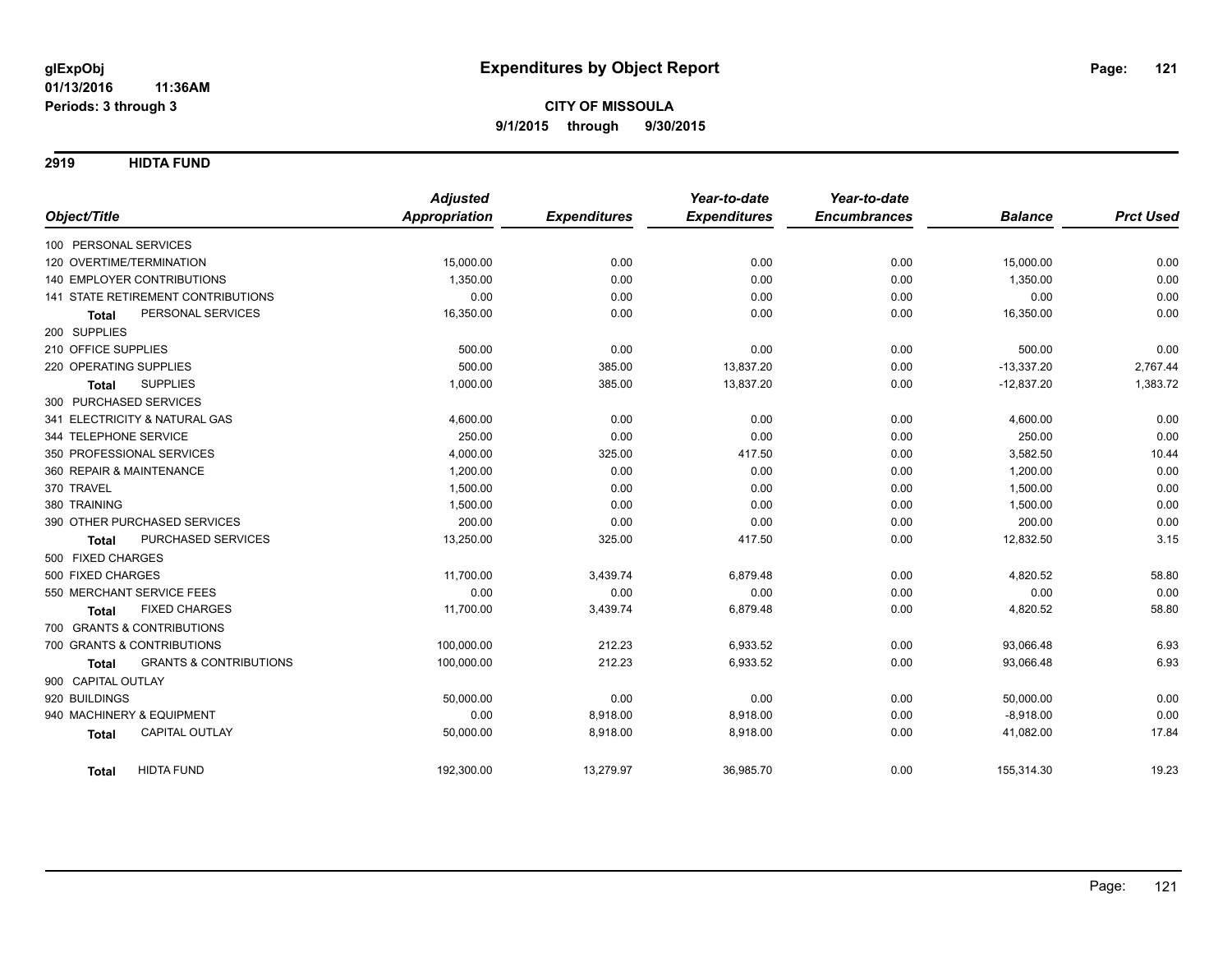#### **2939 CDBG PROGRAM INCOME ACCOUNT**

**400 ENTITLEMENT GRANTS**

| Year-to-date<br><b>Encumbrances</b><br><b>Balance</b><br><b>Prct Used</b> | Year-to-date<br><b>Expenditures</b> | <b>Expenditures</b> | <b>Adjusted</b><br><b>Appropriation</b> | Object/Title                              |  |
|---------------------------------------------------------------------------|-------------------------------------|---------------------|-----------------------------------------|-------------------------------------------|--|
|                                                                           |                                     |                     |                                         | 300 PURCHASED SERVICES                    |  |
| 0.00<br>0.00<br>14.383.00                                                 | 0.00                                | 0.00                | 14,383.00                               | 350 PROFESSIONAL SERVICES                 |  |
| 0.00<br>0.00<br>14,383.00                                                 | 0.00                                | 0.00                | 14,383.00                               | <b>PURCHASED SERVICES</b><br><b>Total</b> |  |
|                                                                           |                                     |                     |                                         | 500 FIXED CHARGES                         |  |
| 0.00<br>0.00<br>0.00                                                      | 0.00                                | 0.00                | 0.00                                    | 550 MERCHANT SERVICE FEES                 |  |
| 0.00<br>0.00<br>0.00                                                      | 0.00                                | 0.00                | 0.00                                    | <b>FIXED CHARGES</b><br><b>Total</b>      |  |
|                                                                           |                                     |                     |                                         | 800 OTHER OBJECTS                         |  |
| 0.00<br>0.00<br>0.00                                                      | 0.00                                | 0.00                | 0.00                                    | 820 TRANSFERS TO OTHER FUNDS              |  |
| 0.00<br>0.00<br>0.00                                                      | 0.00                                | 0.00                | 0.00                                    | OTHER OBJECTS<br><b>Total</b>             |  |
| 0.00                                                                      |                                     |                     |                                         |                                           |  |
| 0.00<br>14,383.00                                                         | 0.00                                | 0.00                | 14,383.00                               | <b>ENTITLEMENT GRANTS</b><br><b>Total</b> |  |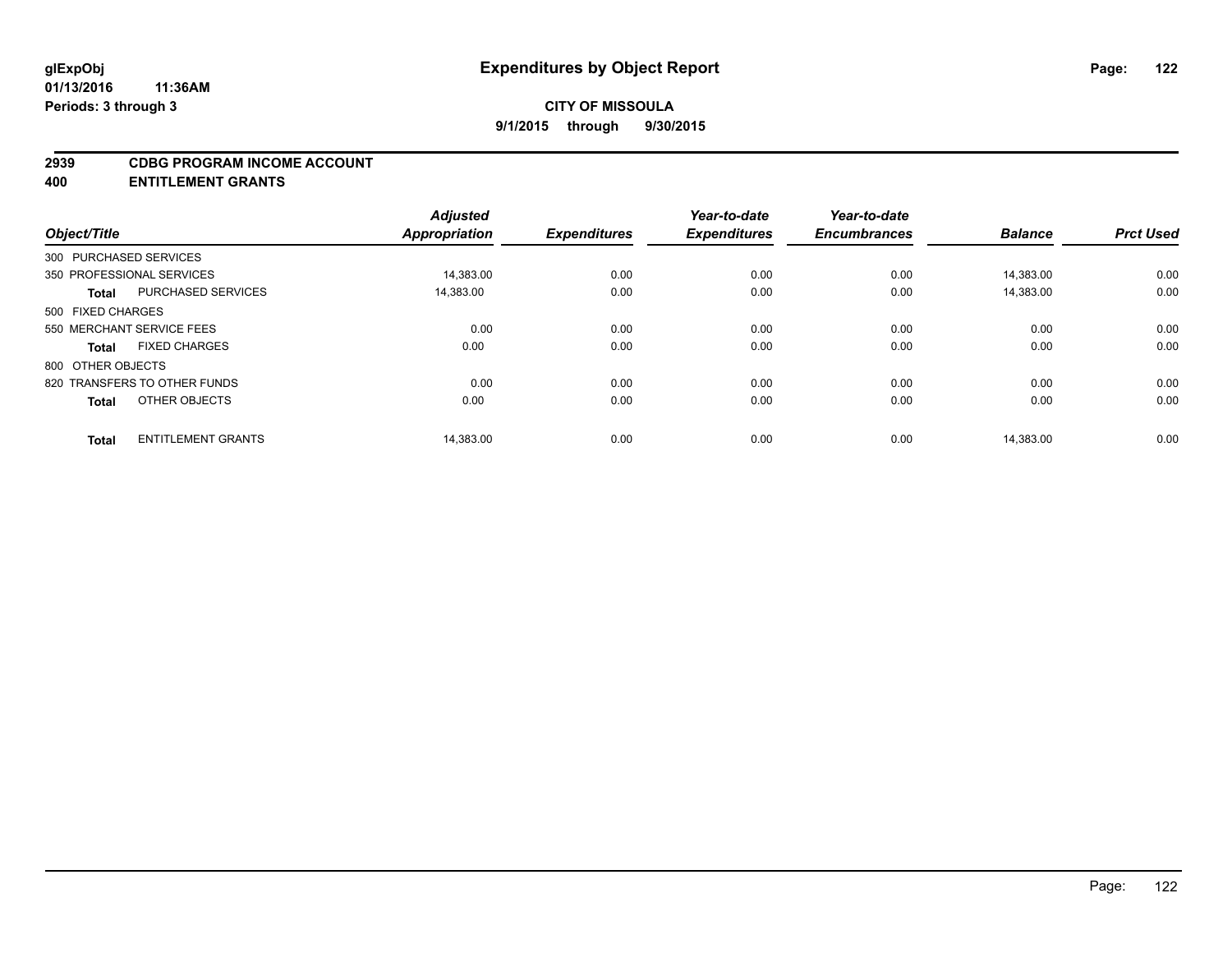## **2939 CDBG PROGRAM INCOME ACCOUNT**

| Object/Title      |                              | <b>Adjusted</b><br><b>Appropriation</b> | <b>Expenditures</b> | Year-to-date<br><b>Expenditures</b> | Year-to-date<br><b>Encumbrances</b> | <b>Balance</b> | <b>Prct Used</b> |
|-------------------|------------------------------|-----------------------------------------|---------------------|-------------------------------------|-------------------------------------|----------------|------------------|
|                   | 300 PURCHASED SERVICES       |                                         |                     |                                     |                                     |                |                  |
|                   | 350 PROFESSIONAL SERVICES    | 14,383.00                               | 0.00                | 0.00                                | 0.00                                | 14.383.00      | 0.00             |
| <b>Total</b>      | <b>PURCHASED SERVICES</b>    | 14,383.00                               | 0.00                | 0.00                                | 0.00                                | 14,383.00      | 0.00             |
| 500 FIXED CHARGES |                              |                                         |                     |                                     |                                     |                |                  |
|                   | 550 MERCHANT SERVICE FEES    | 0.00                                    | 0.00                | 0.00                                | 0.00                                | 0.00           | 0.00             |
| <b>Total</b>      | <b>FIXED CHARGES</b>         | 0.00                                    | 0.00                | 0.00                                | 0.00                                | 0.00           | 0.00             |
| 800 OTHER OBJECTS |                              |                                         |                     |                                     |                                     |                |                  |
|                   | 820 TRANSFERS TO OTHER FUNDS | 0.00                                    | 0.00                | 0.00                                | 0.00                                | 0.00           | 0.00             |
| <b>Total</b>      | OTHER OBJECTS                | 0.00                                    | 0.00                | 0.00                                | 0.00                                | 0.00           | 0.00             |
| <b>Total</b>      | CDBG PROGRAM INCOME ACCOUNT  | 14.383.00                               | 0.00                | 0.00                                | 0.00                                | 14.383.00      | 0.00             |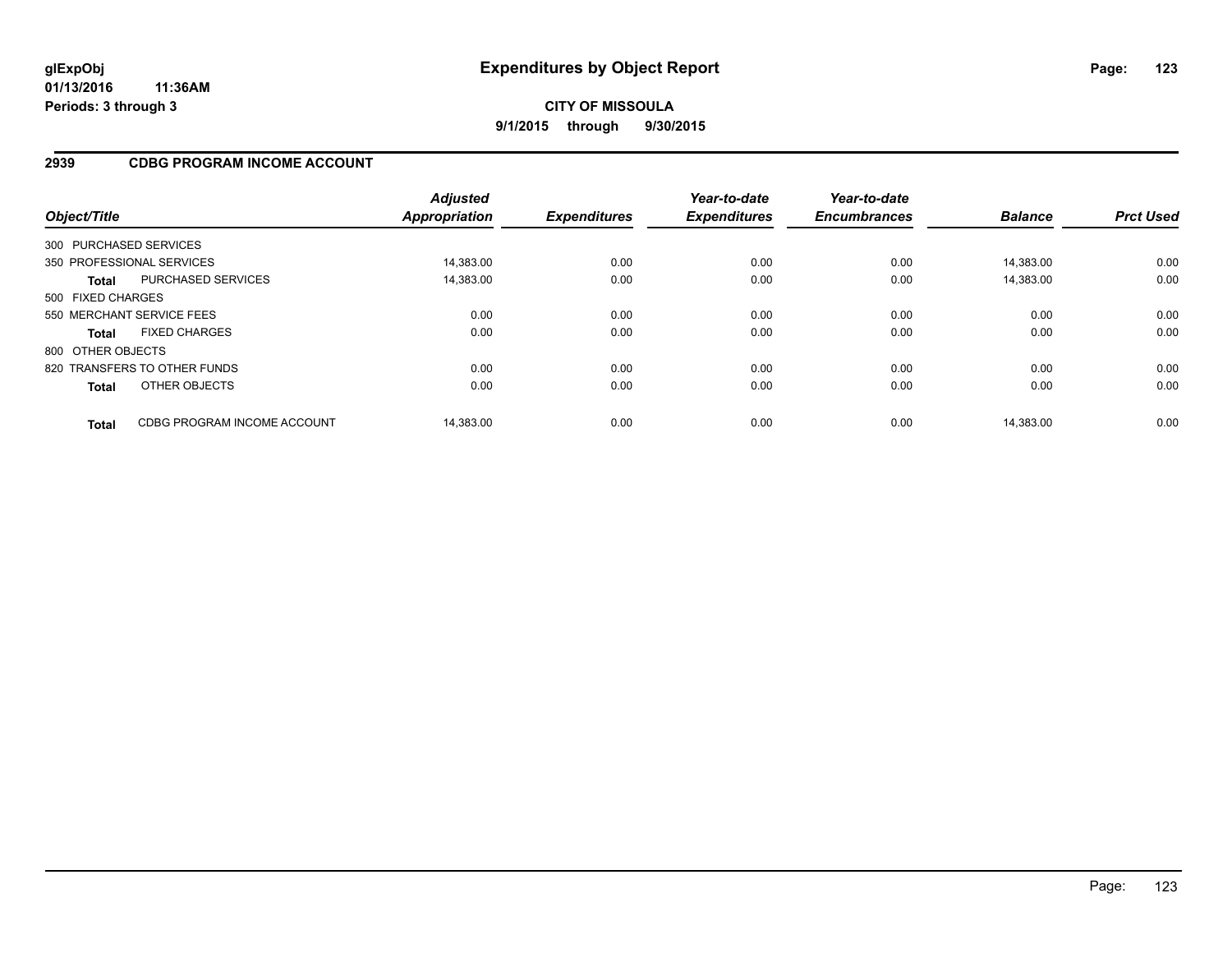# **2940 CDBG FUND**

**400 ENTITLEMENT GRANTS**

| Object/Title                 |                                   | <b>Adjusted</b><br>Appropriation | <b>Expenditures</b> | Year-to-date<br><b>Expenditures</b> | Year-to-date<br><b>Encumbrances</b> | <b>Balance</b> | <b>Prct Used</b> |
|------------------------------|-----------------------------------|----------------------------------|---------------------|-------------------------------------|-------------------------------------|----------------|------------------|
| 300 PURCHASED SERVICES       |                                   |                                  |                     |                                     |                                     |                |                  |
| 350 PROFESSIONAL SERVICES    |                                   | 106,591.00                       | 0.00                | 0.00                                | 0.00                                | 106,591.00     | 0.00             |
| <b>Total</b>                 | PURCHASED SERVICES                | 106,591.00                       | 0.00                | 0.00                                | 0.00                                | 106,591.00     | 0.00             |
| 500 FIXED CHARGES            |                                   |                                  |                     |                                     |                                     |                |                  |
| 550 MERCHANT SERVICE FEES    |                                   | 0.00                             | 0.00                | 0.00                                | 0.00                                | 0.00           | 0.00             |
| <b>Total</b>                 | <b>FIXED CHARGES</b>              | 0.00                             | 0.00                | 0.00                                | 0.00                                | 0.00           | 0.00             |
| 700 GRANTS & CONTRIBUTIONS   |                                   |                                  |                     |                                     |                                     |                |                  |
| 700 GRANTS & CONTRIBUTIONS   |                                   | 457,664.00                       | 4,372.95            | 7,459.20                            | 0.00                                | 450,204.80     | 1.63             |
| <b>Total</b>                 | <b>GRANTS &amp; CONTRIBUTIONS</b> | 457,664.00                       | 4,372.95            | 7,459.20                            | 0.00                                | 450,204.80     | 1.63             |
| 800 OTHER OBJECTS            |                                   |                                  |                     |                                     |                                     |                |                  |
| 820 TRANSFERS TO OTHER FUNDS |                                   | 0.00                             | 0.00                | 0.00                                | 0.00                                | 0.00           | 0.00             |
| <b>Total</b>                 | OTHER OBJECTS                     | 0.00                             | 0.00                | 0.00                                | 0.00                                | 0.00           | 0.00             |
| <b>Total</b>                 | <b>ENTITLEMENT GRANTS</b>         | 564,255.00                       | 4,372.95            | 7,459.20                            | 0.00                                | 556,795.80     | 1.32             |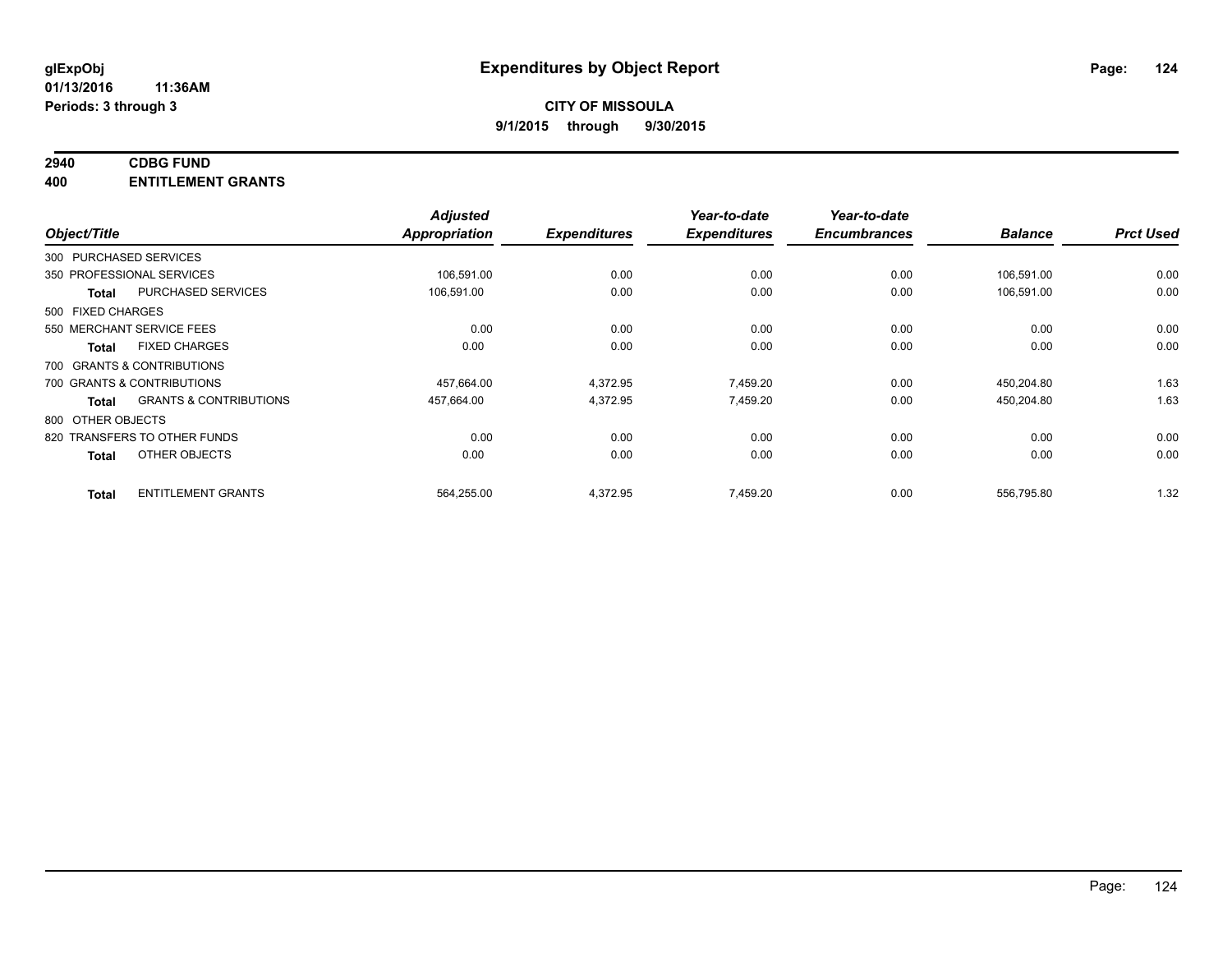**2940 CDBG FUND**

| Object/Title                 |                                   | <b>Adjusted</b><br><b>Appropriation</b> | <b>Expenditures</b> | Year-to-date<br><b>Expenditures</b> | Year-to-date<br><b>Encumbrances</b> | <b>Balance</b> | <b>Prct Used</b> |
|------------------------------|-----------------------------------|-----------------------------------------|---------------------|-------------------------------------|-------------------------------------|----------------|------------------|
|                              |                                   |                                         |                     |                                     |                                     |                |                  |
| 300 PURCHASED SERVICES       |                                   |                                         |                     |                                     |                                     |                |                  |
| 350 PROFESSIONAL SERVICES    |                                   | 106,591.00                              | 0.00                | 0.00                                | 0.00                                | 106,591.00     | 0.00             |
| Total                        | PURCHASED SERVICES                | 106,591.00                              | 0.00                | 0.00                                | 0.00                                | 106,591.00     | 0.00             |
| 500 FIXED CHARGES            |                                   |                                         |                     |                                     |                                     |                |                  |
| 550 MERCHANT SERVICE FEES    |                                   | 0.00                                    | 0.00                | 0.00                                | 0.00                                | 0.00           | 0.00             |
| <b>Total</b>                 | <b>FIXED CHARGES</b>              | 0.00                                    | 0.00                | 0.00                                | 0.00                                | 0.00           | 0.00             |
| 700 GRANTS & CONTRIBUTIONS   |                                   |                                         |                     |                                     |                                     |                |                  |
| 700 GRANTS & CONTRIBUTIONS   |                                   | 457,664.00                              | 4,372.95            | 7,459.20                            | 0.00                                | 450,204.80     | 1.63             |
| <b>Total</b>                 | <b>GRANTS &amp; CONTRIBUTIONS</b> | 457,664.00                              | 4,372.95            | 7,459.20                            | 0.00                                | 450,204.80     | 1.63             |
| 800 OTHER OBJECTS            |                                   |                                         |                     |                                     |                                     |                |                  |
| 820 TRANSFERS TO OTHER FUNDS |                                   | 0.00                                    | 0.00                | 0.00                                | 0.00                                | 0.00           | 0.00             |
| <b>Total</b>                 | OTHER OBJECTS                     | 0.00                                    | 0.00                | 0.00                                | 0.00                                | 0.00           | 0.00             |
| <b>Total</b>                 | <b>CDBG FUND</b>                  | 564,255.00                              | 4,372.95            | 7,459.20                            | 0.00                                | 556,795.80     | 1.32             |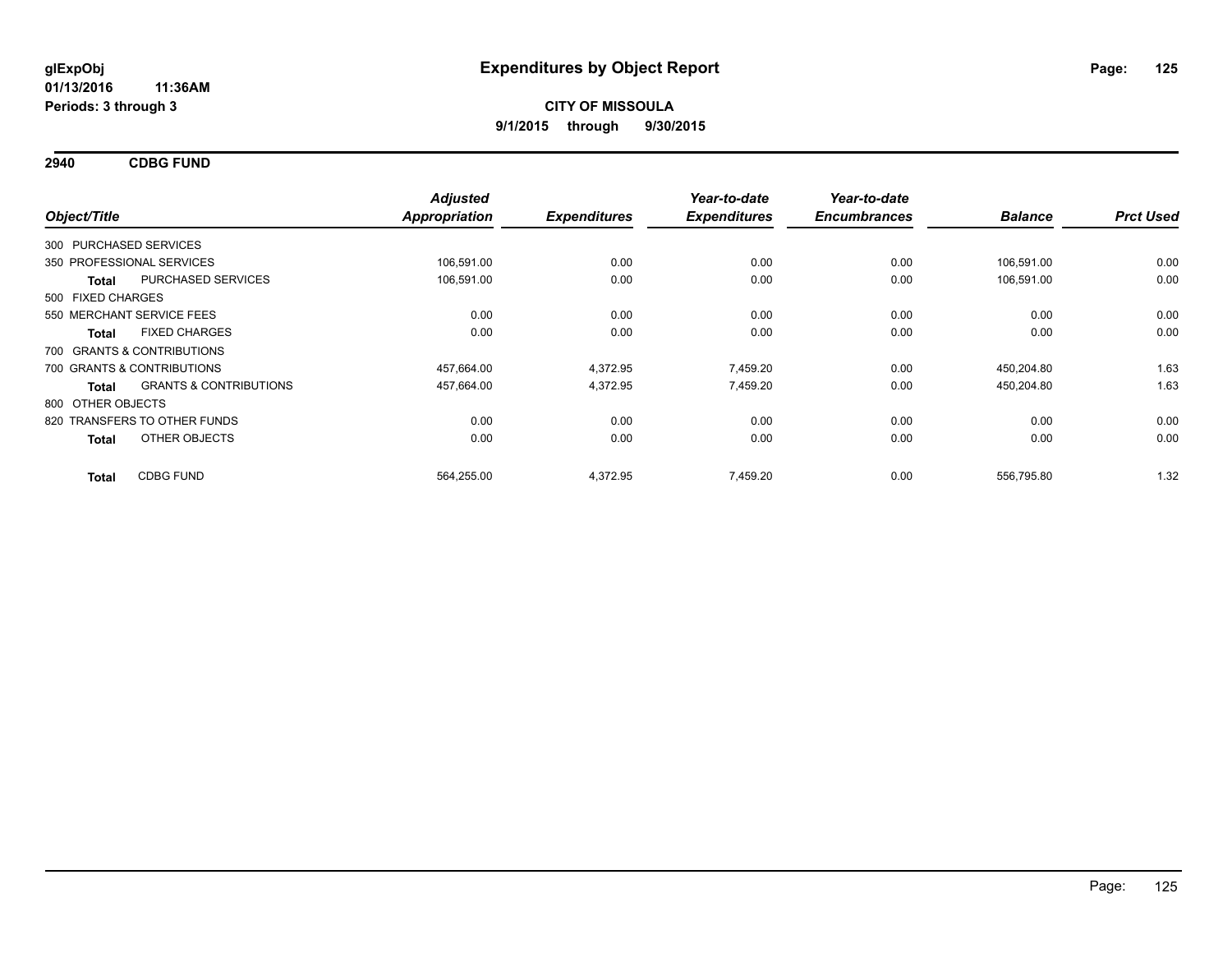#### **2941 HOME FUND**

**400 ENTITLEMENT GRANTS**

| Object/Title      |                                   | <b>Adjusted</b><br><b>Appropriation</b> | <b>Expenditures</b> | Year-to-date<br><b>Expenditures</b> | Year-to-date<br><b>Encumbrances</b> | <b>Balance</b> | <b>Prct Used</b> |
|-------------------|-----------------------------------|-----------------------------------------|---------------------|-------------------------------------|-------------------------------------|----------------|------------------|
|                   | 300 PURCHASED SERVICES            |                                         |                     |                                     |                                     |                |                  |
|                   | 350 PROFESSIONAL SERVICES         | 57,921.00                               | 8,894.33            | 0.00                                | 0.00                                | 57,921.00      | 0.00             |
| <b>Total</b>      | <b>PURCHASED SERVICES</b>         | 57,921.00                               | 8,894.33            | 0.00                                | 0.00                                | 57,921.00      | 0.00             |
| 500 FIXED CHARGES |                                   |                                         |                     |                                     |                                     |                |                  |
|                   | 550 MERCHANT SERVICE FEES         | 0.00                                    | 0.00                | 0.00                                | 0.00                                | 0.00           | 0.00             |
| <b>Total</b>      | <b>FIXED CHARGES</b>              | 0.00                                    | 0.00                | 0.00                                | 0.00                                | 0.00           | 0.00             |
|                   | 700 GRANTS & CONTRIBUTIONS        |                                         |                     |                                     |                                     |                |                  |
|                   | 700 GRANTS & CONTRIBUTIONS        | 335,666.00                              | 765.00              | 765.00                              | 0.00                                | 334,901.00     | 0.23             |
| <b>Total</b>      | <b>GRANTS &amp; CONTRIBUTIONS</b> | 335,666.00                              | 765.00              | 765.00                              | 0.00                                | 334,901.00     | 0.23             |
| 800 OTHER OBJECTS |                                   |                                         |                     |                                     |                                     |                |                  |
|                   | 820 TRANSFERS TO OTHER FUNDS      | 0.00                                    | 0.00                | 0.00                                | 0.00                                | 0.00           | 0.00             |
| 845 CONTINGENCY   |                                   | 0.00                                    | 0.00                | 0.00                                | 0.00                                | 0.00           | 0.00             |
| <b>Total</b>      | OTHER OBJECTS                     | 0.00                                    | 0.00                | 0.00                                | 0.00                                | 0.00           | 0.00             |
| <b>Total</b>      | <b>ENTITLEMENT GRANTS</b>         | 393,587.00                              | 9,659.33            | 765.00                              | 0.00                                | 392,822.00     | 0.19             |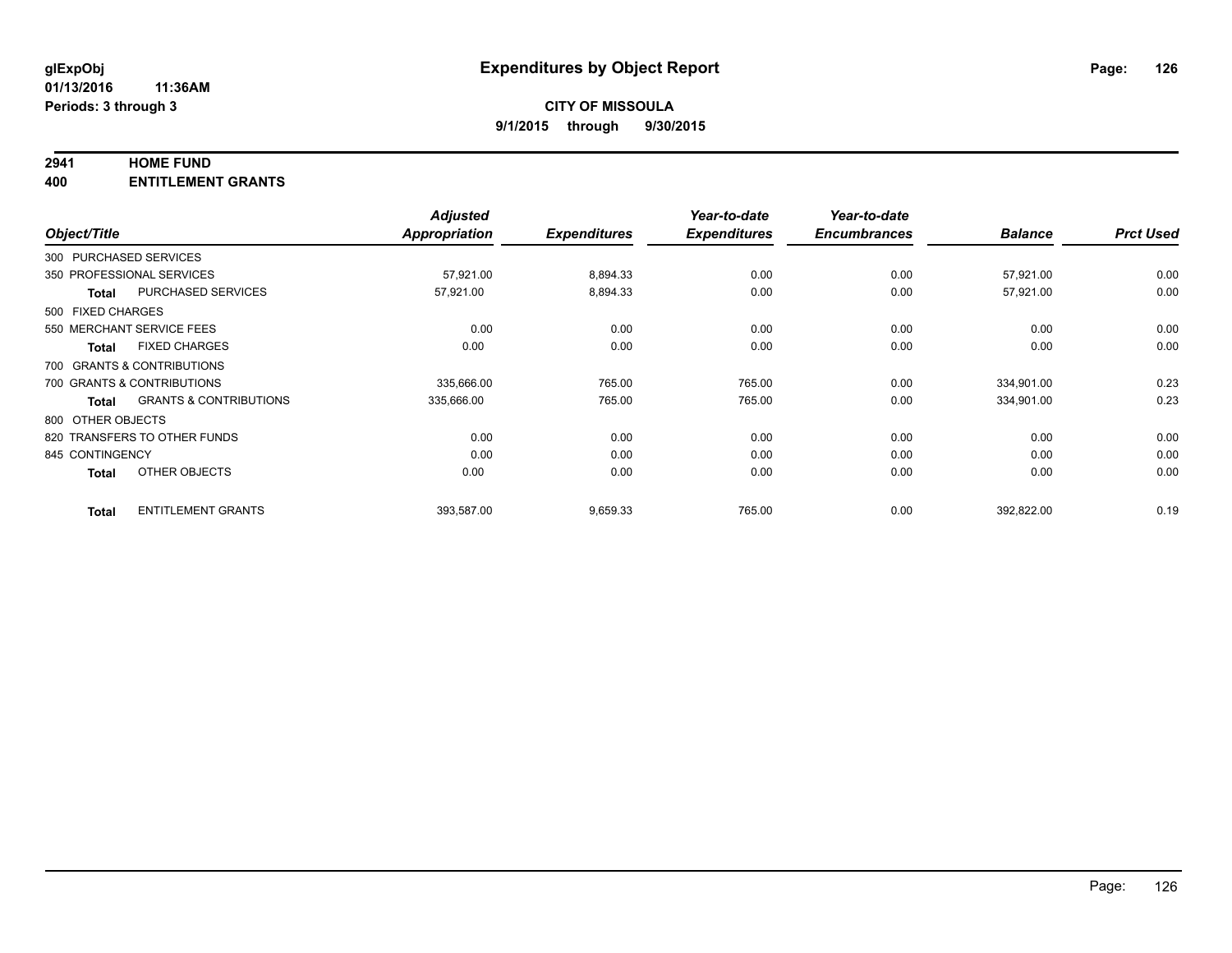**2941 HOME FUND**

|                        |                                   | <b>Adjusted</b>      |                     | Year-to-date        | Year-to-date<br><b>Encumbrances</b> | <b>Balance</b> | <b>Prct Used</b> |
|------------------------|-----------------------------------|----------------------|---------------------|---------------------|-------------------------------------|----------------|------------------|
| Object/Title           |                                   | <b>Appropriation</b> | <b>Expenditures</b> | <b>Expenditures</b> |                                     |                |                  |
| 300 PURCHASED SERVICES |                                   |                      |                     |                     |                                     |                |                  |
|                        | 350 PROFESSIONAL SERVICES         | 57,921.00            | 8,894.33            | 0.00                | 0.00                                | 57,921.00      | 0.00             |
| <b>Total</b>           | <b>PURCHASED SERVICES</b>         | 57,921.00            | 8,894.33            | 0.00                | 0.00                                | 57,921.00      | 0.00             |
| 500 FIXED CHARGES      |                                   |                      |                     |                     |                                     |                |                  |
|                        | 550 MERCHANT SERVICE FEES         | 0.00                 | 0.00                | 0.00                | 0.00                                | 0.00           | 0.00             |
| <b>Total</b>           | <b>FIXED CHARGES</b>              | 0.00                 | 0.00                | 0.00                | 0.00                                | 0.00           | 0.00             |
|                        | 700 GRANTS & CONTRIBUTIONS        |                      |                     |                     |                                     |                |                  |
|                        | 700 GRANTS & CONTRIBUTIONS        | 335,666.00           | 765.00              | 765.00              | 0.00                                | 334,901.00     | 0.23             |
| <b>Total</b>           | <b>GRANTS &amp; CONTRIBUTIONS</b> | 335,666.00           | 765.00              | 765.00              | 0.00                                | 334,901.00     | 0.23             |
| 800 OTHER OBJECTS      |                                   |                      |                     |                     |                                     |                |                  |
|                        | 820 TRANSFERS TO OTHER FUNDS      | 0.00                 | 0.00                | 0.00                | 0.00                                | 0.00           | 0.00             |
| 845 CONTINGENCY        |                                   | 0.00                 | 0.00                | 0.00                | 0.00                                | 0.00           | 0.00             |
| <b>Total</b>           | OTHER OBJECTS                     | 0.00                 | 0.00                | 0.00                | 0.00                                | 0.00           | 0.00             |
| <b>Total</b>           | <b>HOME FUND</b>                  | 393,587.00           | 9,659.33            | 765.00              | 0.00                                | 392,822.00     | 0.19             |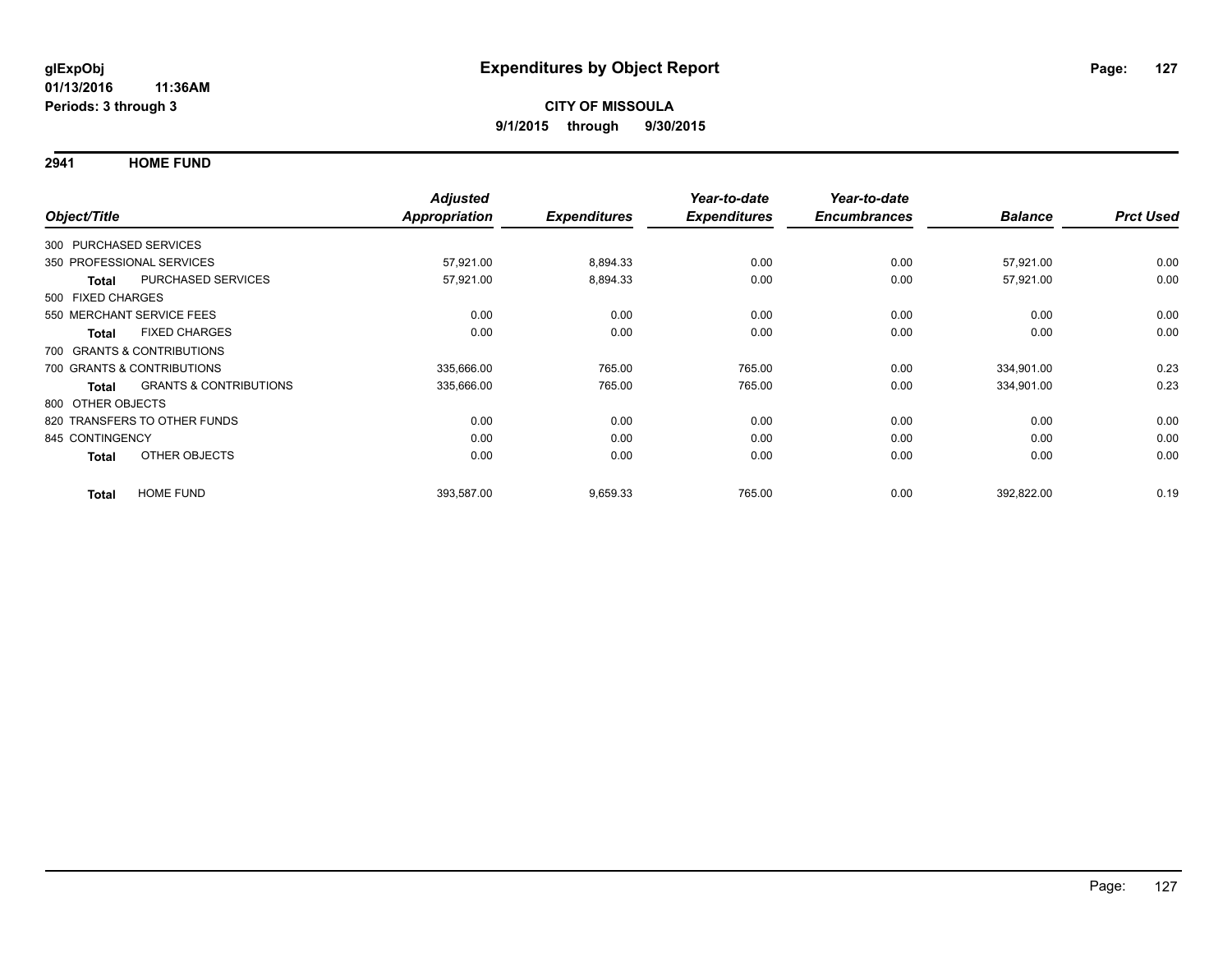#### **2942 ADDI PROGRAM**

**400 ENTITLEMENT GRANTS**

| Object/Title      |                                   | <b>Adjusted</b><br><b>Appropriation</b> | <b>Expenditures</b> | Year-to-date<br><b>Expenditures</b> | Year-to-date<br><b>Encumbrances</b> | <b>Balance</b> | <b>Prct Used</b> |
|-------------------|-----------------------------------|-----------------------------------------|---------------------|-------------------------------------|-------------------------------------|----------------|------------------|
|                   | 300 PURCHASED SERVICES            |                                         |                     |                                     |                                     |                |                  |
|                   | 350 PROFESSIONAL SERVICES         | 12,846.00                               | 0.00                | 0.00                                | 0.00                                | 12,846.00      | 0.00             |
| <b>Total</b>      | <b>PURCHASED SERVICES</b>         | 12.846.00                               | 0.00                | 0.00                                | 0.00                                | 12.846.00      | 0.00             |
| 500 FIXED CHARGES |                                   |                                         |                     |                                     |                                     |                |                  |
|                   | 550 MERCHANT SERVICE FEES         | 0.00                                    | 0.00                | 0.00                                | 0.00                                | 0.00           | 0.00             |
| <b>Total</b>      | <b>FIXED CHARGES</b>              | 0.00                                    | 0.00                | 0.00                                | 0.00                                | 0.00           | 0.00             |
|                   | 700 GRANTS & CONTRIBUTIONS        |                                         |                     |                                     |                                     |                |                  |
|                   | 700 GRANTS & CONTRIBUTIONS        | 0.00                                    | 0.00                | 0.00                                | 0.00                                | 0.00           | 0.00             |
| <b>Total</b>      | <b>GRANTS &amp; CONTRIBUTIONS</b> | 0.00                                    | 0.00                | 0.00                                | 0.00                                | 0.00           | 0.00             |
| <b>Total</b>      | <b>ENTITLEMENT GRANTS</b>         | 12.846.00                               | 0.00                | 0.00                                | 0.00                                | 12.846.00      | 0.00             |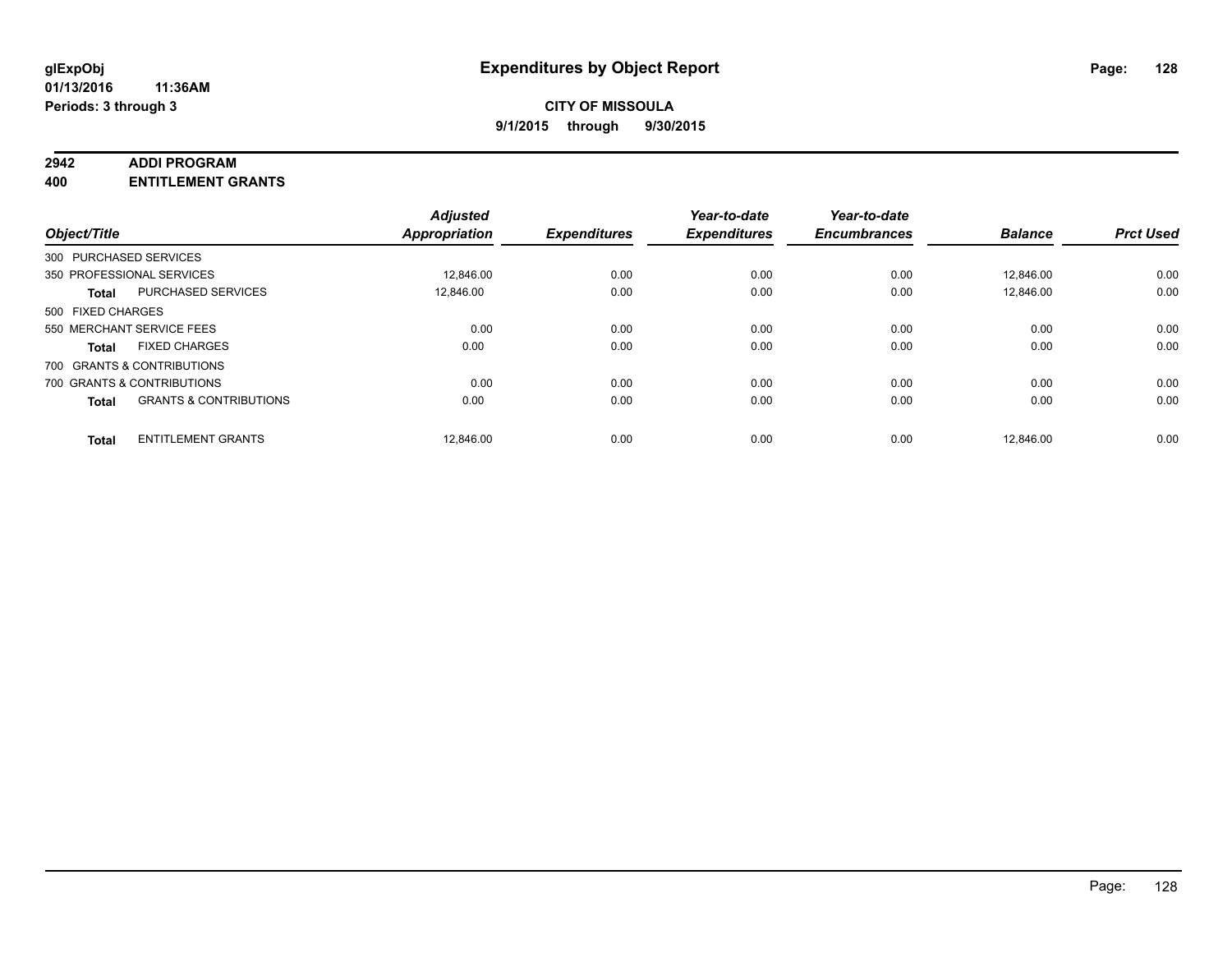**2942 ADDI PROGRAM**

| Object/Title      |                                   | <b>Adjusted</b><br><b>Appropriation</b> | <b>Expenditures</b> | Year-to-date<br><b>Expenditures</b> | Year-to-date<br><b>Encumbrances</b> | <b>Balance</b> | <b>Prct Used</b> |
|-------------------|-----------------------------------|-----------------------------------------|---------------------|-------------------------------------|-------------------------------------|----------------|------------------|
|                   | 300 PURCHASED SERVICES            |                                         |                     |                                     |                                     |                |                  |
|                   | 350 PROFESSIONAL SERVICES         | 12.846.00                               | 0.00                | 0.00                                | 0.00                                | 12.846.00      | 0.00             |
| <b>Total</b>      | PURCHASED SERVICES                | 12.846.00                               | 0.00                | 0.00                                | 0.00                                | 12.846.00      | 0.00             |
| 500 FIXED CHARGES |                                   |                                         |                     |                                     |                                     |                |                  |
|                   | 550 MERCHANT SERVICE FEES         | 0.00                                    | 0.00                | 0.00                                | 0.00                                | 0.00           | 0.00             |
| <b>Total</b>      | <b>FIXED CHARGES</b>              | 0.00                                    | 0.00                | 0.00                                | 0.00                                | 0.00           | 0.00             |
|                   | 700 GRANTS & CONTRIBUTIONS        |                                         |                     |                                     |                                     |                |                  |
|                   | 700 GRANTS & CONTRIBUTIONS        | 0.00                                    | 0.00                | 0.00                                | 0.00                                | 0.00           | 0.00             |
| <b>Total</b>      | <b>GRANTS &amp; CONTRIBUTIONS</b> | 0.00                                    | 0.00                | 0.00                                | 0.00                                | 0.00           | 0.00             |
| <b>Total</b>      | <b>ADDI PROGRAM</b>               | 12.846.00                               | 0.00                | 0.00                                | 0.00                                | 12.846.00      | 0.00             |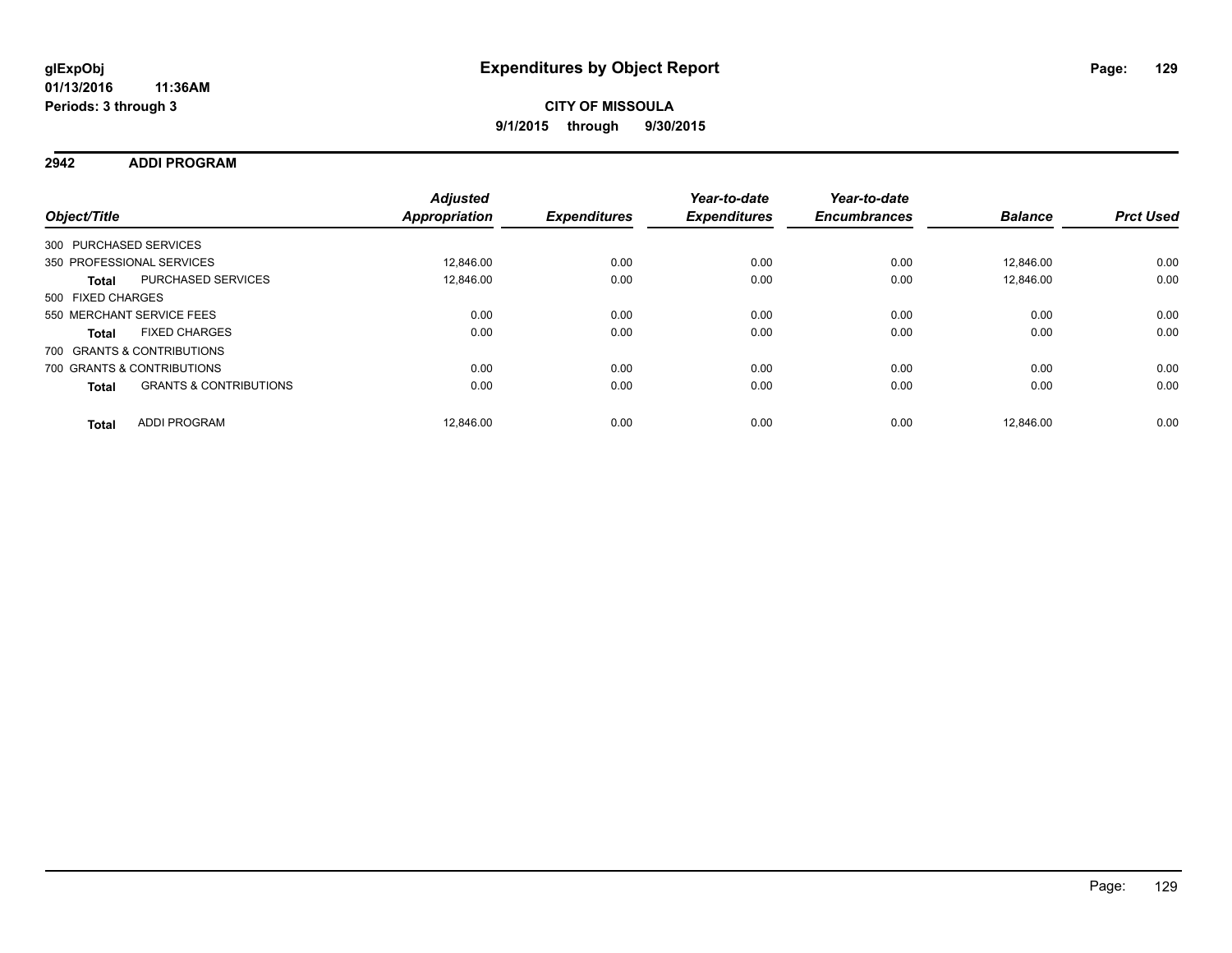#### **2943 CITY HOME PROGRAM INCOME**

**400 ENTITLEMENT GRANTS**

| Object/Title      |                                   | <b>Adjusted</b><br><b>Appropriation</b> | <b>Expenditures</b> | Year-to-date<br><b>Expenditures</b> | Year-to-date<br><b>Encumbrances</b> | <b>Balance</b> | <b>Prct Used</b> |
|-------------------|-----------------------------------|-----------------------------------------|---------------------|-------------------------------------|-------------------------------------|----------------|------------------|
|                   | 300 PURCHASED SERVICES            |                                         |                     |                                     |                                     |                |                  |
|                   | 350 PROFESSIONAL SERVICES         | 31.000.00                               | 0.00                | 0.00                                | 0.00                                | 31.000.00      | 0.00             |
|                   | 390 OTHER PURCHASED SERVICES      | 500.00                                  | 0.00                | 0.00                                | 0.00                                | 500.00         | 0.00             |
| <b>Total</b>      | <b>PURCHASED SERVICES</b>         | 31,500.00                               | 0.00                | 0.00                                | 0.00                                | 31,500.00      | 0.00             |
| 500 FIXED CHARGES |                                   |                                         |                     |                                     |                                     |                |                  |
|                   | 550 MERCHANT SERVICE FEES         | 0.00                                    | 0.00                | 0.00                                | 0.00                                | 0.00           | 0.00             |
| <b>Total</b>      | <b>FIXED CHARGES</b>              | 0.00                                    | 0.00                | 0.00                                | 0.00                                | 0.00           | 0.00             |
|                   | 700 GRANTS & CONTRIBUTIONS        |                                         |                     |                                     |                                     |                |                  |
|                   | 700 GRANTS & CONTRIBUTIONS        | 0.00                                    | 0.00                | 0.00                                | 0.00                                | 0.00           | 0.00             |
| <b>Total</b>      | <b>GRANTS &amp; CONTRIBUTIONS</b> | 0.00                                    | 0.00                | 0.00                                | 0.00                                | 0.00           | 0.00             |
| <b>Total</b>      | <b>ENTITLEMENT GRANTS</b>         | 31,500.00                               | 0.00                | 0.00                                | 0.00                                | 31,500.00      | 0.00             |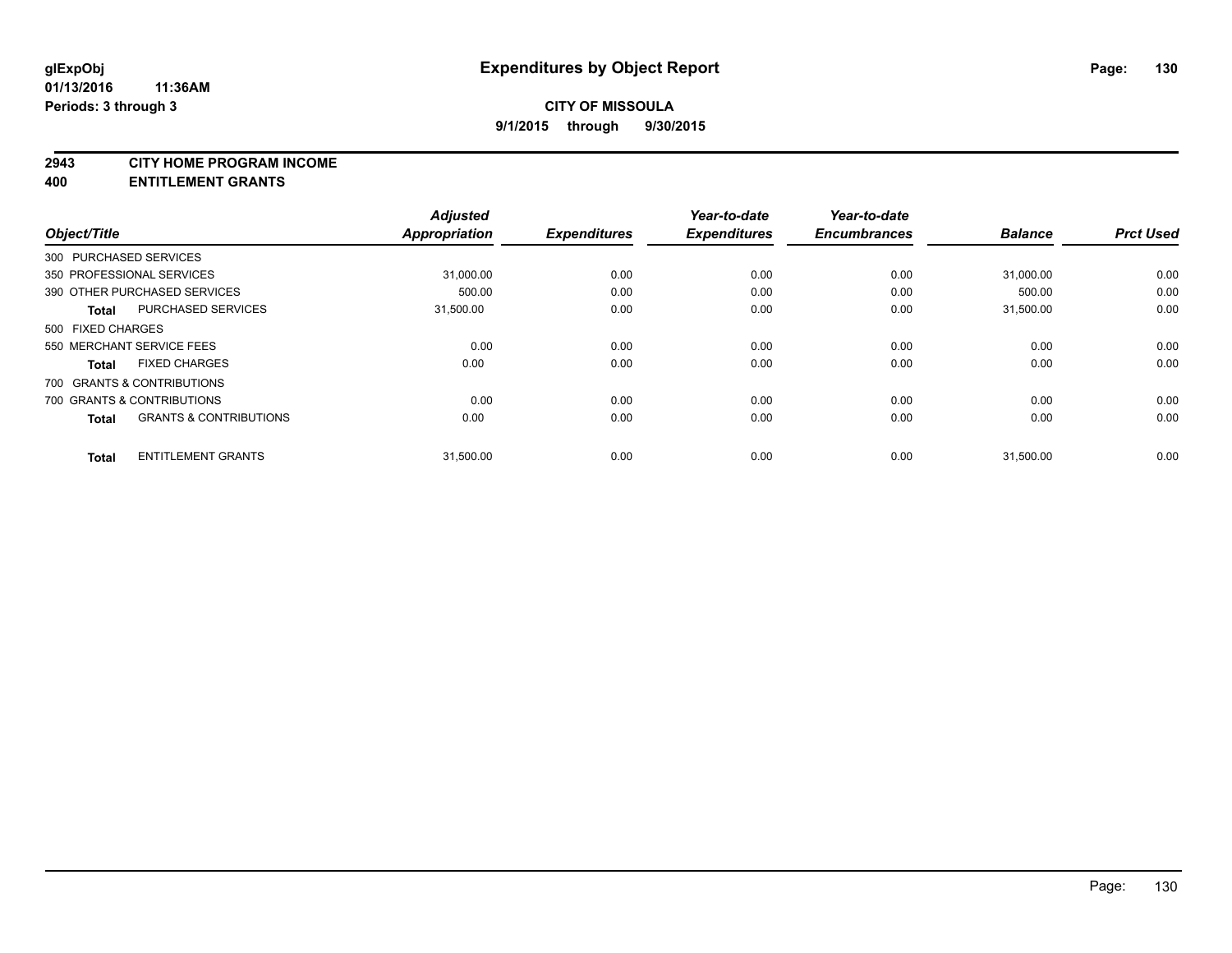### **2943 CITY HOME PROGRAM INCOME**

| Object/Title                                      | <b>Adjusted</b><br>Appropriation | <b>Expenditures</b> | Year-to-date<br><b>Expenditures</b> | Year-to-date<br><b>Encumbrances</b> | <b>Balance</b> | <b>Prct Used</b> |
|---------------------------------------------------|----------------------------------|---------------------|-------------------------------------|-------------------------------------|----------------|------------------|
| 300 PURCHASED SERVICES                            |                                  |                     |                                     |                                     |                |                  |
| 350 PROFESSIONAL SERVICES                         | 31,000.00                        | 0.00                | 0.00                                | 0.00                                | 31,000.00      | 0.00             |
| 390 OTHER PURCHASED SERVICES                      | 500.00                           | 0.00                | 0.00                                | 0.00                                | 500.00         | 0.00             |
| <b>PURCHASED SERVICES</b><br><b>Total</b>         | 31,500.00                        | 0.00                | 0.00                                | 0.00                                | 31,500.00      | 0.00             |
| 500 FIXED CHARGES                                 |                                  |                     |                                     |                                     |                |                  |
| 550 MERCHANT SERVICE FEES                         | 0.00                             | 0.00                | 0.00                                | 0.00                                | 0.00           | 0.00             |
| <b>FIXED CHARGES</b><br><b>Total</b>              | 0.00                             | 0.00                | 0.00                                | 0.00                                | 0.00           | 0.00             |
| 700 GRANTS & CONTRIBUTIONS                        |                                  |                     |                                     |                                     |                |                  |
| 700 GRANTS & CONTRIBUTIONS                        | 0.00                             | 0.00                | 0.00                                | 0.00                                | 0.00           | 0.00             |
| <b>GRANTS &amp; CONTRIBUTIONS</b><br><b>Total</b> | 0.00                             | 0.00                | 0.00                                | 0.00                                | 0.00           | 0.00             |
| CITY HOME PROGRAM INCOME<br><b>Total</b>          | 31,500.00                        | 0.00                | 0.00                                | 0.00                                | 31,500.00      | 0.00             |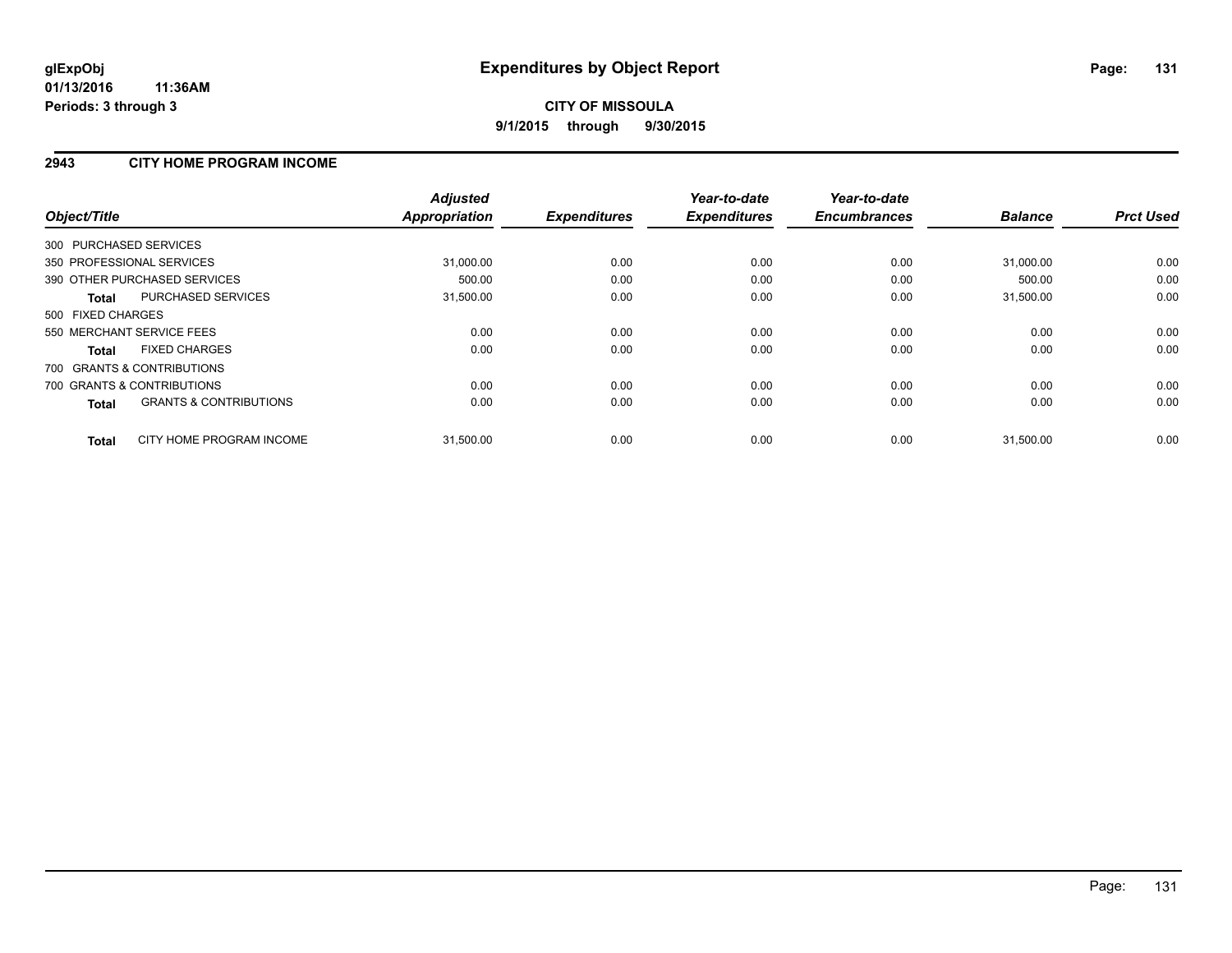#### **2944 NEIGHBORHOOD STABILIZATION PROGRAM**

**400 ENTITLEMENT GRANTS**

|                                           | <b>Adjusted</b> |                     | Year-to-date        | Year-to-date        |                |                  |
|-------------------------------------------|-----------------|---------------------|---------------------|---------------------|----------------|------------------|
| Object/Title                              | Appropriation   | <b>Expenditures</b> | <b>Expenditures</b> | <b>Encumbrances</b> | <b>Balance</b> | <b>Prct Used</b> |
| 300 PURCHASED SERVICES                    |                 |                     |                     |                     |                |                  |
| 350 PROFESSIONAL SERVICES                 | 0.00            | 0.00                | 0.00                | 0.00                | 0.00           | 0.00             |
| 390 OTHER PURCHASED SERVICES              | 0.00            | 0.00                | 0.00                | 0.00                | 0.00           | 0.00             |
| <b>PURCHASED SERVICES</b><br><b>Total</b> | 0.00            | 0.00                | 0.00                | 0.00                | 0.00           | 0.00             |
| 500 FIXED CHARGES                         |                 |                     |                     |                     |                |                  |
| 550 MERCHANT SERVICE FEES                 | 0.00            | 0.00                | 0.00                | 0.00                | 0.00           | 0.00             |
| <b>FIXED CHARGES</b><br><b>Total</b>      | 0.00            | 0.00                | 0.00                | 0.00                | 0.00           | 0.00             |
| <b>ENTITLEMENT GRANTS</b><br><b>Total</b> | 0.00            | 0.00                | 0.00                | 0.00                | 0.00           | 0.00             |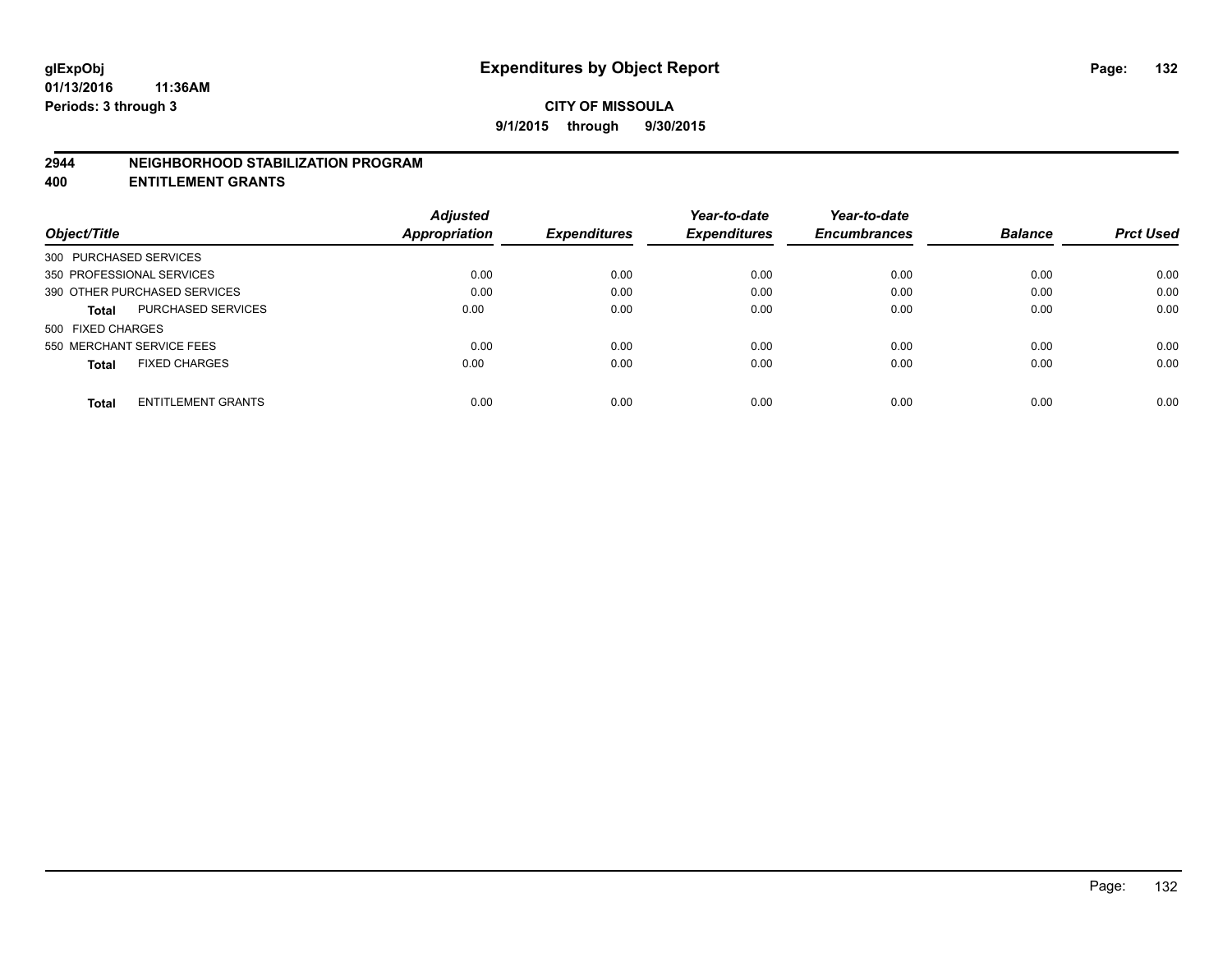#### **2944 NEIGHBORHOOD STABILIZATION PROGRAM**

**401 MHA/SILVERTIP**

| Object/Title              |                      | <b>Adjusted</b><br><b>Appropriation</b> | <b>Expenditures</b> | Year-to-date<br><b>Expenditures</b> | Year-to-date<br><b>Encumbrances</b> | <b>Balance</b> | <b>Prct Used</b> |
|---------------------------|----------------------|-----------------------------------------|---------------------|-------------------------------------|-------------------------------------|----------------|------------------|
| 300 PURCHASED SERVICES    |                      |                                         |                     |                                     |                                     |                |                  |
| 350 PROFESSIONAL SERVICES |                      | 0.00                                    | 0.00                | 0.00                                | 0.00                                | 0.00           | 0.00             |
| <b>Total</b>              | PURCHASED SERVICES   | 0.00                                    | 0.00                | 0.00                                | 0.00                                | 0.00           | 0.00             |
| 500 FIXED CHARGES         |                      |                                         |                     |                                     |                                     |                |                  |
| 550 MERCHANT SERVICE FEES |                      | 0.00                                    | 0.00                | 0.00                                | 0.00                                | 0.00           | 0.00             |
| <b>Total</b>              | <b>FIXED CHARGES</b> | 0.00                                    | 0.00                | 0.00                                | 0.00                                | 0.00           | 0.00             |
| <b>Total</b>              | <b>MHA/SILVERTIP</b> | 0.00                                    | 0.00                | 0.00                                | 0.00                                | 0.00           | 0.00             |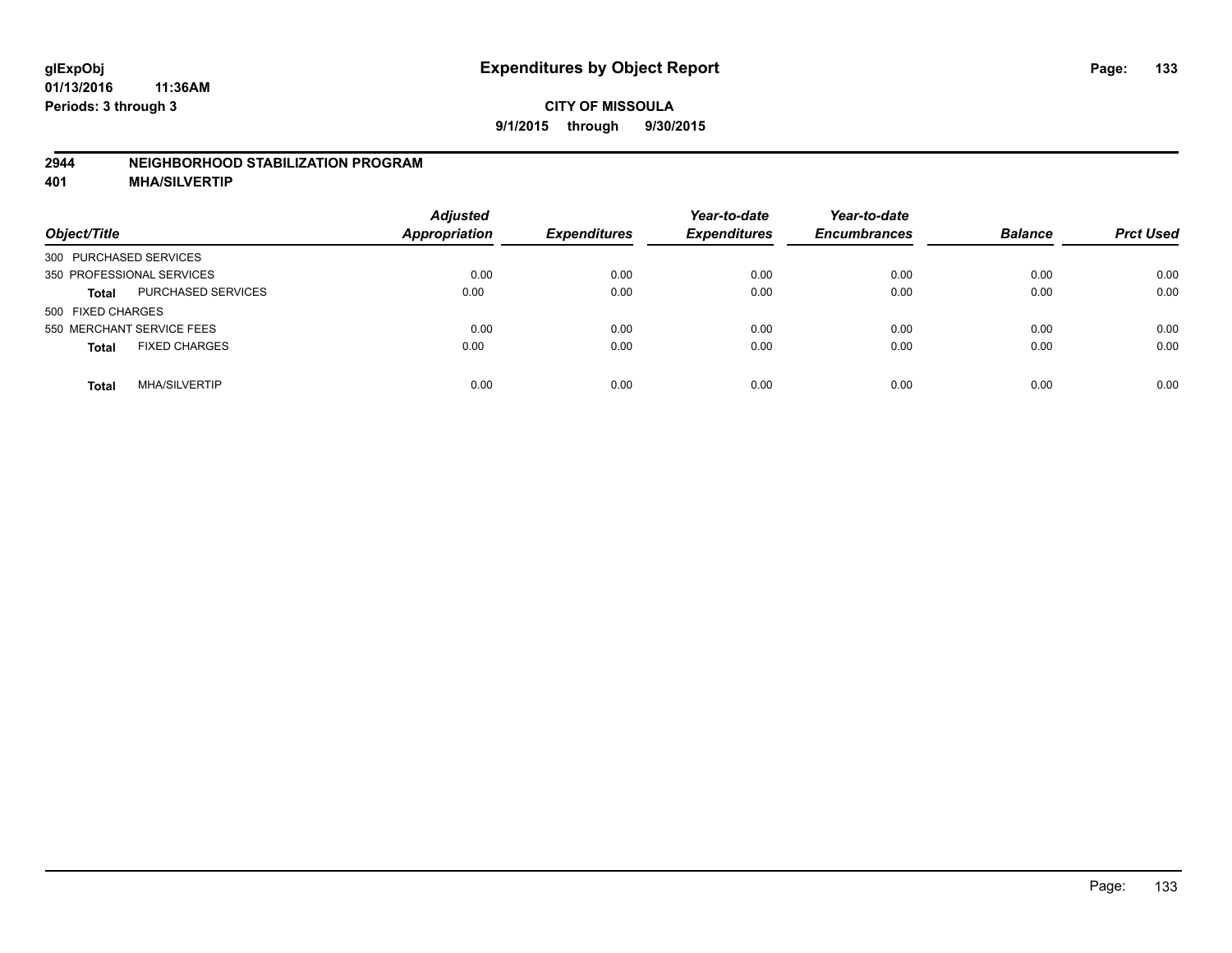#### **2944 NEIGHBORHOOD STABILIZATION PROGRAM**

**402 HUD/SILVERTIP**

| <b>Adjusted</b> |               | Year-to-date        | Year-to-date        |                     | <b>Prct Used</b> |
|-----------------|---------------|---------------------|---------------------|---------------------|------------------|
|                 |               |                     |                     |                     |                  |
|                 |               |                     |                     |                     |                  |
| 0.00            | 0.00          | 0.00                | 0.00                | 0.00                | 0.00             |
| 0.00            | 0.00          | 0.00                | 0.00                | 0.00                | 0.00             |
| 0.00            | 0.00          | 0.00                | 0.00                | 0.00                | 0.00             |
|                 |               |                     |                     |                     |                  |
| 0.00            | 0.00          | 0.00                | 0.00                | 0.00                | 0.00             |
| 0.00            | 0.00          | 0.00                | 0.00                | 0.00                | 0.00             |
| 0.00            | 0.00          | 0.00                | 0.00                | 0.00                | 0.00             |
|                 | Appropriation | <b>Expenditures</b> | <b>Expenditures</b> | <b>Encumbrances</b> | <b>Balance</b>   |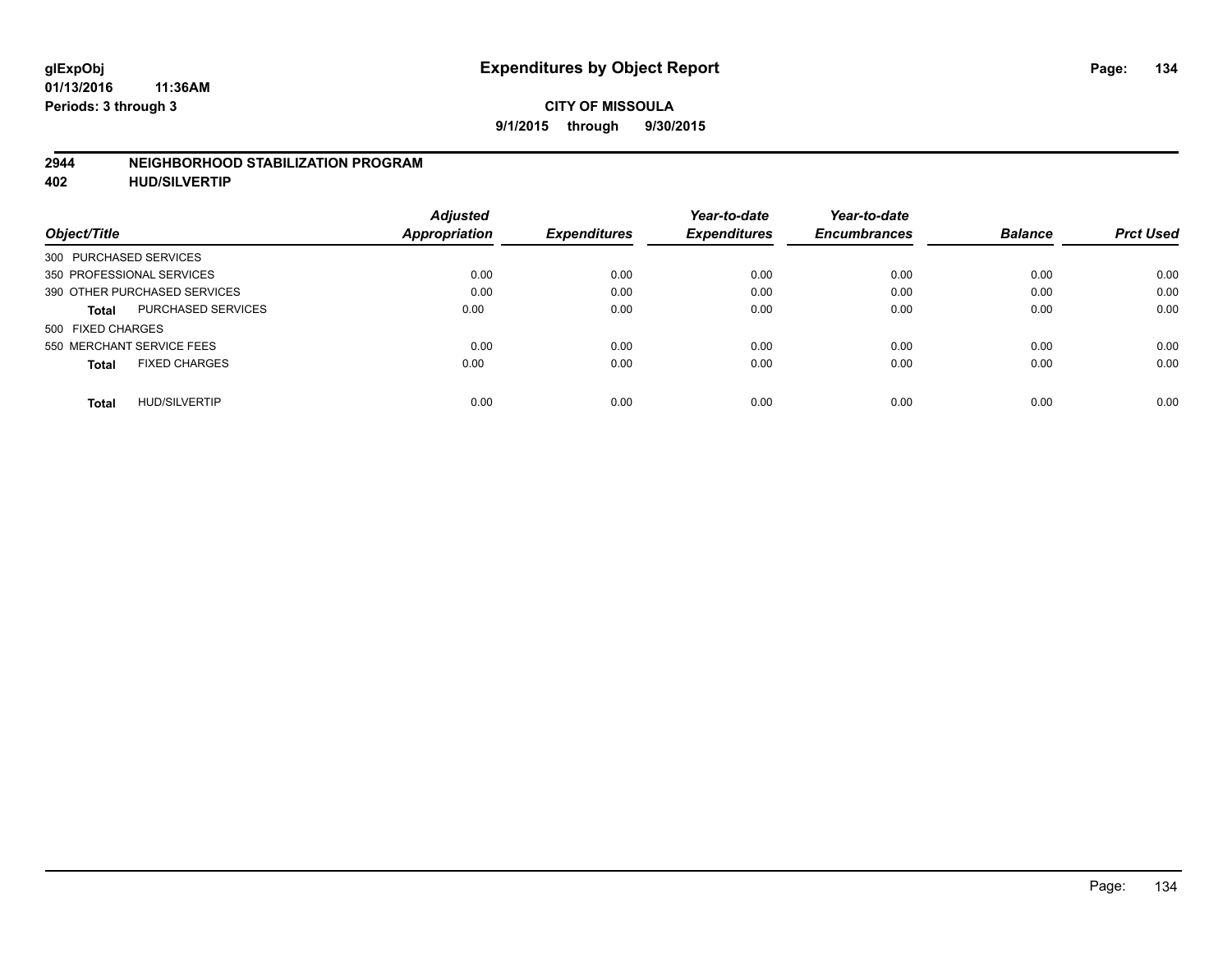**01/13/2016 11:36AM Periods: 3 through 3**

**CITY OF MISSOULA 9/1/2015 through 9/30/2015**

### **2944 NEIGHBORHOOD STABILIZATION PROGRAM**

| Object/Title           |                                  | <b>Adjusted</b><br><b>Appropriation</b> | <b>Expenditures</b> | Year-to-date<br><b>Expenditures</b> | Year-to-date<br><b>Encumbrances</b> | <b>Balance</b> | <b>Prct Used</b> |
|------------------------|----------------------------------|-----------------------------------------|---------------------|-------------------------------------|-------------------------------------|----------------|------------------|
| 300 PURCHASED SERVICES |                                  |                                         |                     |                                     |                                     |                |                  |
|                        | 350 PROFESSIONAL SERVICES        | 0.00                                    | 0.00                | 0.00                                | 0.00                                | 0.00           | 0.00             |
|                        | 390 OTHER PURCHASED SERVICES     | 0.00                                    | 0.00                | 0.00                                | 0.00                                | 0.00           | 0.00             |
| <b>Total</b>           | <b>PURCHASED SERVICES</b>        | 0.00                                    | 0.00                | 0.00                                | 0.00                                | 0.00           | 0.00             |
| 500 FIXED CHARGES      |                                  |                                         |                     |                                     |                                     |                |                  |
|                        | 550 MERCHANT SERVICE FEES        | 0.00                                    | 0.00                | 0.00                                | 0.00                                | 0.00           | 0.00             |
| <b>Total</b>           | <b>FIXED CHARGES</b>             | 0.00                                    | 0.00                | 0.00                                | 0.00                                | 0.00           | 0.00             |
| <b>Total</b>           | NEIGHBORHOOD STABILIZATION PROGF | 0.00                                    | 0.00                | 0.00                                | 0.00                                | 0.00           | 0.00             |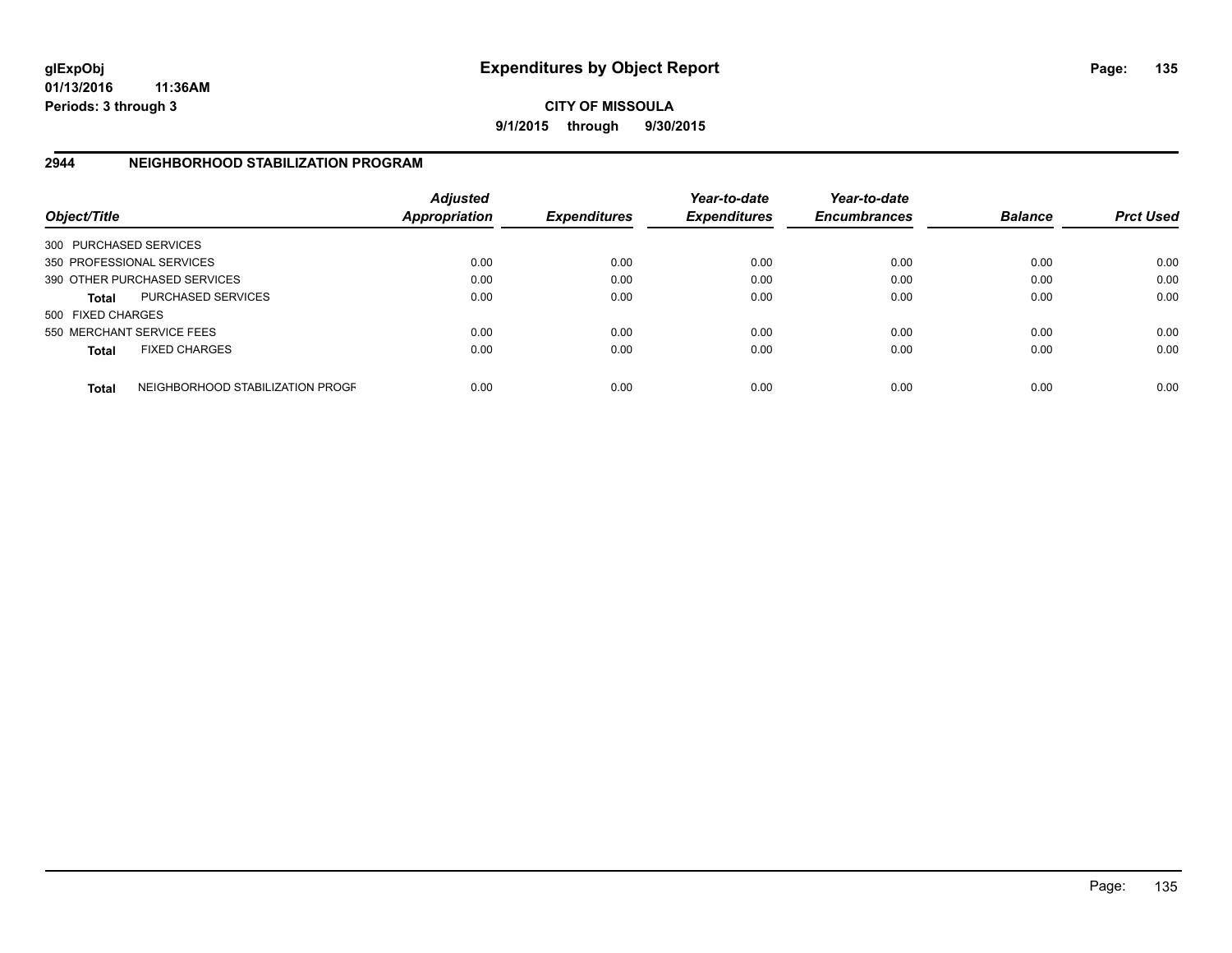#### **2955 TRANSPORTATION**

**250 DEVELOPMENT SERVICES**

|                                            | <b>Adjusted</b> |                     | Year-to-date        | Year-to-date        |                |                  |
|--------------------------------------------|-----------------|---------------------|---------------------|---------------------|----------------|------------------|
| Object/Title                               | Appropriation   | <b>Expenditures</b> | <b>Expenditures</b> | <b>Encumbrances</b> | <b>Balance</b> | <b>Prct Used</b> |
| 100 PERSONAL SERVICES                      |                 |                     |                     |                     |                |                  |
| 110 SALARIES AND WAGES                     | 444,693.00      | 31,945.78           | 95,607.37           | 0.00                | 349,085.63     | 21.50            |
| 120 OVERTIME/TERMINATION                   | 0.00            | 6.15                | 12.30               | 0.00                | $-12.30$       | 0.00             |
| <b>140 EMPLOYER CONTRIBUTIONS</b>          | 160,137.00      | 11,514.55           | 39,350.86           | 0.00                | 120,786.14     | 24.57            |
| 141 STATE RETIREMENT CONTRIBUTIONS         | 0.00            | 0.00                | 63.86               | 0.00                | $-63.86$       | 0.00             |
| PERSONAL SERVICES<br><b>Total</b>          | 604,830.00      | 43,466.48           | 135,034.39          | 0.00                | 469,795.61     | 22.33            |
| 200 SUPPLIES                               |                 |                     |                     |                     |                |                  |
| 210 OFFICE SUPPLIES                        | 6,770.00        | 164.96              | 227.65              | 0.00                | 6,542.35       | 3.36             |
| 220 OPERATING SUPPLIES                     | 35,457.00       | 1,292.88            | 9,985.18            | 0.00                | 25,471.82      | 28.16            |
| 230 REPAIR/MAINTENANCE                     | 0.00            | 0.00                | 0.00                | 0.00                | 0.00           | 0.00             |
| 231 GASOLINE                               | 0.00            | 0.00                | 0.00                | 0.00                | 0.00           | 0.00             |
| 240 OTHER SUPPLIES                         | 360.00          | 0.00                | 0.00                | 0.00                | 360.00         | 0.00             |
| <b>SUPPLIES</b><br>Total                   | 42,587.00       | 1,457.84            | 10,212.83           | 0.00                | 32,374.17      | 23.98            |
| 300 PURCHASED SERVICES                     |                 |                     |                     |                     |                |                  |
| 310 COMMUNICATIONS                         | 1,000.00        | 113.42              | 194.58              | 0.00                | 805.42         | 19.46            |
| 320 PRINTING & DUPLICATING                 | 8,755.00        | 199.73              | 850.91              | 0.00                | 7,904.09       | 9.72             |
| 330 PUBLICITY, SUBSCRIPTIONS & DUES        | 32,495.00       | 3,737.69            | 8,298.56            | 0.00                | 24,196.44      | 25.54            |
| 341 ELECTRICITY & NATURAL GAS              | 0.00            | 0.00                | 0.00                | 0.00                | 0.00           | 0.00             |
| 344 TELEPHONE SERVICE                      | 629.00          | 158.93              | 158.93              | 0.00                | 470.07         | 25.27            |
| 350 PROFESSIONAL SERVICES                  | 165,005.00      | 5,894.65            | 6,914.89            | 0.00                | 158,090.11     | 4.19             |
| 360 REPAIR & MAINTENANCE                   | 8,900.00        | 0.00                | 0.00                | 0.00                | 8,900.00       | 0.00             |
| 370 TRAVEL                                 | 13,200.00       | 0.00                | 46.29               | 0.00                | 13,153.71      | 0.35             |
| 380 TRAINING                               | 15,300.00       | 0.00                | 258.80              | 0.00                | 15,041.20      | 1.69             |
| 390 OTHER PURCHASED SERVICES               | 23,700.00       | 5,730.50            | 7,485.50            | 0.00                | 16,214.50      | 31.58            |
| PURCHASED SERVICES<br>Total                | 268,984.00      | 15,834.92           | 24,208.46           | 0.00                | 244,775.54     | 9.00             |
| 500 FIXED CHARGES                          |                 |                     |                     |                     |                |                  |
| 500 FIXED CHARGES                          | 38,592.00       | 0.00                | 0.00                | 0.00                | 38,592.00      | 0.00             |
| 550 MERCHANT SERVICE FEES                  | 0.00            | 0.00                | 0.00                | 0.00                | 0.00           | 0.00             |
| <b>FIXED CHARGES</b><br>Total              | 38,592.00       | 0.00                | 0.00                | 0.00                | 38,592.00      | 0.00             |
| 700 GRANTS & CONTRIBUTIONS                 |                 |                     |                     |                     |                |                  |
| 700 GRANTS & CONTRIBUTIONS                 | 142,802.00      | 0.00                | 0.00                | 0.00                | 142,802.00     | 0.00             |
| <b>GRANTS &amp; CONTRIBUTIONS</b><br>Total | 142,802.00      | 0.00                | 0.00                | 0.00                | 142,802.00     | 0.00             |
|                                            |                 |                     |                     |                     |                |                  |

800 OTHER OBJECTS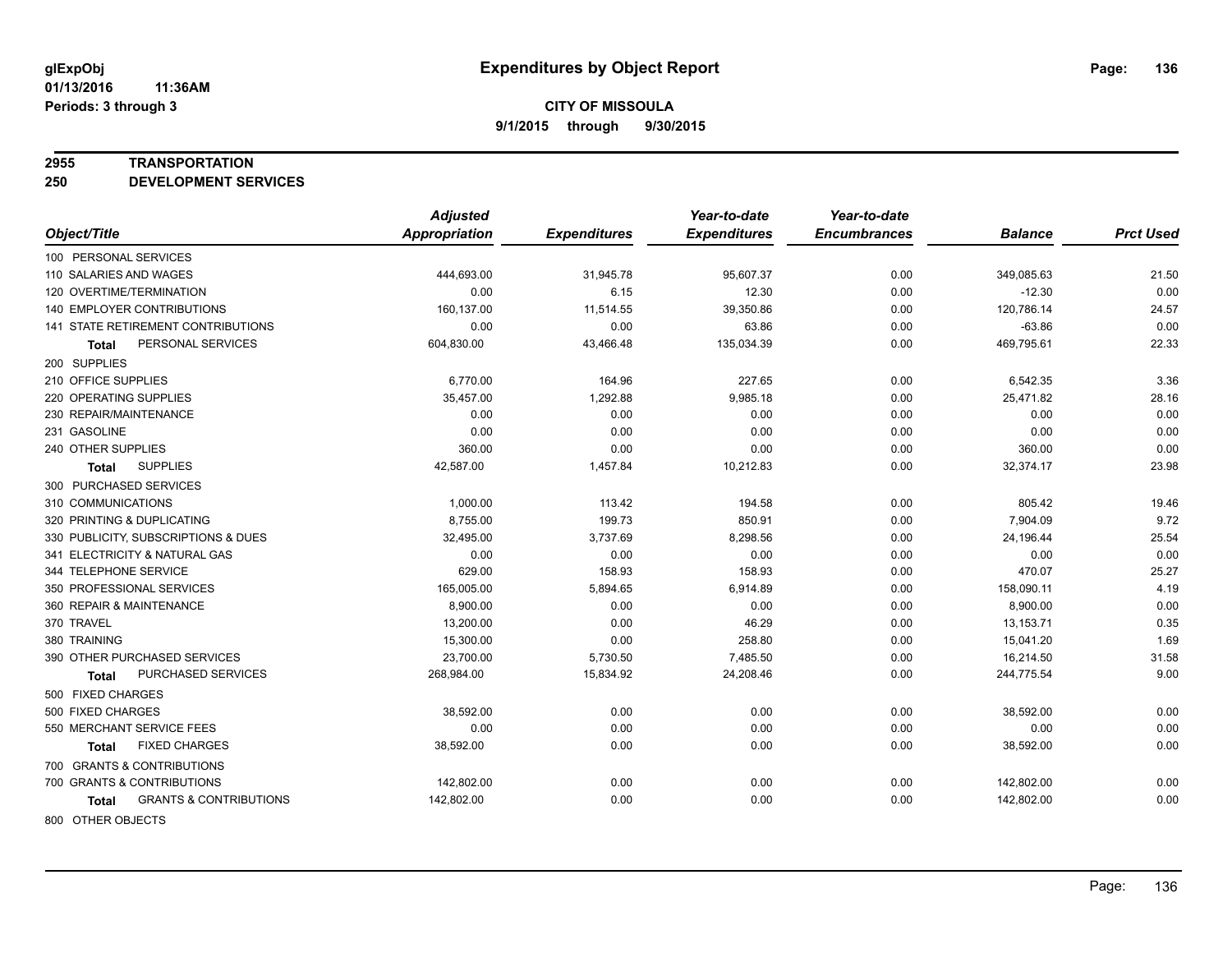#### **2955 TRANSPORTATION**

**250 DEVELOPMENT SERVICES**

| Object/Title                          | <b>Adjusted</b><br><b>Appropriation</b> | <b>Expenditures</b> | Year-to-date<br><b>Expenditures</b> | Year-to-date<br><b>Encumbrances</b> | <b>Balance</b> | <b>Prct Used</b> |
|---------------------------------------|-----------------------------------------|---------------------|-------------------------------------|-------------------------------------|----------------|------------------|
| 820 TRANSFERS TO OTHER FUNDS          | 0.00                                    | 0.00                | 0.00                                | 0.00                                | 0.00           | 0.00             |
| 845 CONTINGENCY                       | 127,295.00                              | 0.00                | 0.00                                | 0.00                                | 127,295.00     | 0.00             |
| OTHER OBJECTS<br><b>Total</b>         | 127.295.00                              | 0.00                | 0.00                                | 0.00                                | 127,295.00     | 0.00             |
| 900 CAPITAL OUTLAY                    |                                         |                     |                                     |                                     |                |                  |
| 940 MACHINERY & EQUIPMENT             | 0.00                                    | 0.00                | 0.00                                | 0.00                                | 0.00           | 0.00             |
| <b>CAPITAL OUTLAY</b><br><b>Total</b> | 0.00                                    | 0.00                | 0.00                                | 0.00                                | 0.00           | 0.00             |
| DEVELOPMENT SERVICES<br><b>Total</b>  | 1.225.090.00                            | 60.759.24           | 169.455.68                          | 0.00                                | 1,055,634.32   | 13.83            |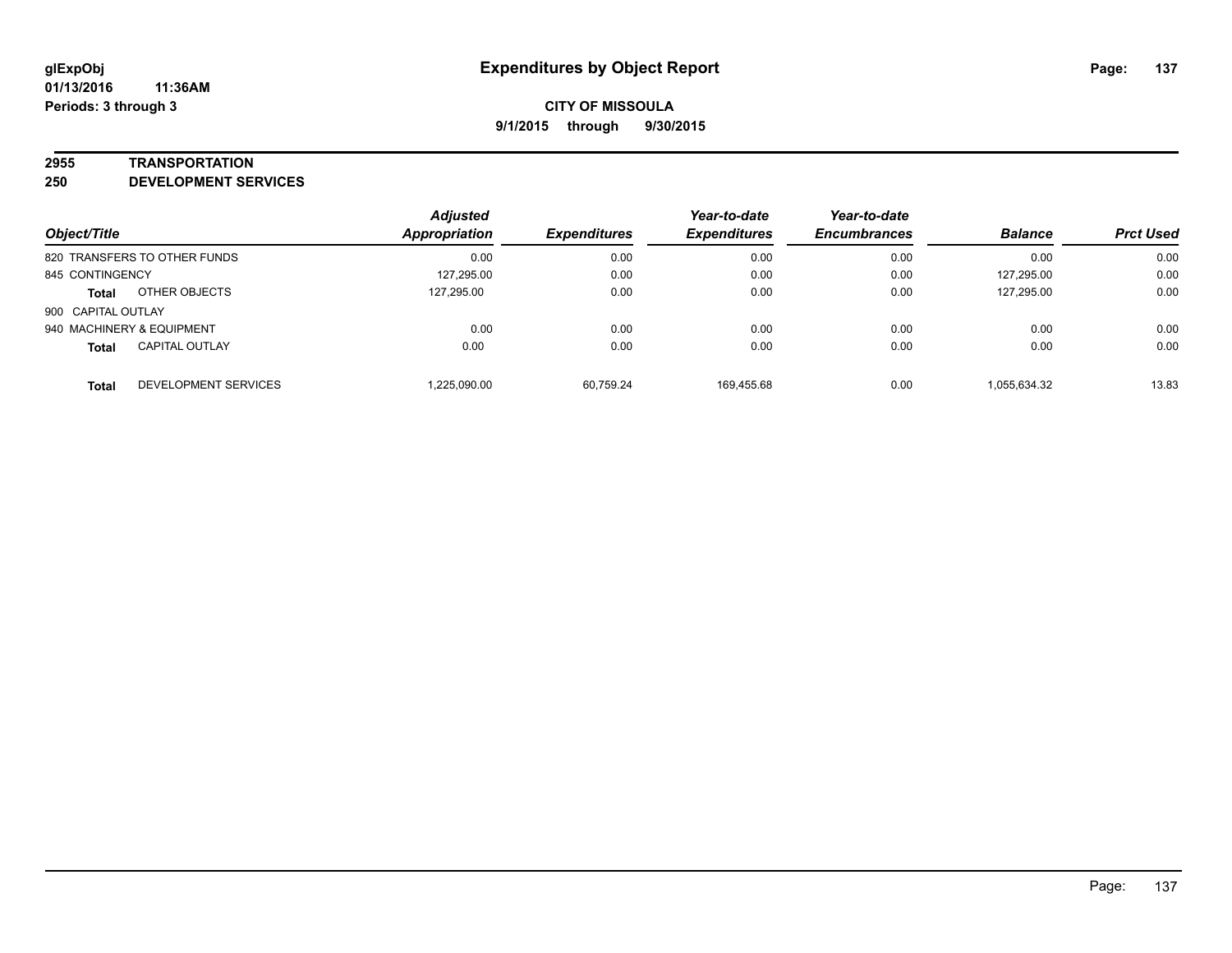### **2955 TRANSPORTATION**

|                                            | <b>Adjusted</b>      |                     | Year-to-date        | Year-to-date        |                |                  |
|--------------------------------------------|----------------------|---------------------|---------------------|---------------------|----------------|------------------|
| Object/Title                               | <b>Appropriation</b> | <b>Expenditures</b> | <b>Expenditures</b> | <b>Encumbrances</b> | <b>Balance</b> | <b>Prct Used</b> |
| 100 PERSONAL SERVICES                      |                      |                     |                     |                     |                |                  |
| 110 SALARIES AND WAGES                     | 444,693.00           | 31,945.78           | 95,607.37           | 0.00                | 349,085.63     | 21.50            |
| 120 OVERTIME/TERMINATION                   | 0.00                 | 6.15                | 12.30               | 0.00                | $-12.30$       | 0.00             |
| 140 EMPLOYER CONTRIBUTIONS                 | 160,137.00           | 11,514.55           | 39,350.86           | 0.00                | 120,786.14     | 24.57            |
| 141 STATE RETIREMENT CONTRIBUTIONS         | 0.00                 | 0.00                | 63.86               | 0.00                | $-63.86$       | 0.00             |
| PERSONAL SERVICES<br>Total                 | 604,830.00           | 43,466.48           | 135,034.39          | 0.00                | 469,795.61     | 22.33            |
| 200 SUPPLIES                               |                      |                     |                     |                     |                |                  |
| 210 OFFICE SUPPLIES                        | 6,770.00             | 164.96              | 227.65              | 0.00                | 6,542.35       | 3.36             |
| 220 OPERATING SUPPLIES                     | 35,457.00            | 1,292.88            | 9,985.18            | 0.00                | 25,471.82      | 28.16            |
| 230 REPAIR/MAINTENANCE                     | 0.00                 | 0.00                | 0.00                | 0.00                | 0.00           | 0.00             |
| 231 GASOLINE                               | 0.00                 | 0.00                | 0.00                | 0.00                | 0.00           | 0.00             |
| 240 OTHER SUPPLIES                         | 360.00               | 0.00                | 0.00                | 0.00                | 360.00         | 0.00             |
| <b>SUPPLIES</b><br>Total                   | 42,587.00            | 1,457.84            | 10,212.83           | 0.00                | 32,374.17      | 23.98            |
| 300 PURCHASED SERVICES                     |                      |                     |                     |                     |                |                  |
| 310 COMMUNICATIONS                         | 1,000.00             | 113.42              | 194.58              | 0.00                | 805.42         | 19.46            |
| 320 PRINTING & DUPLICATING                 | 8,755.00             | 199.73              | 850.91              | 0.00                | 7,904.09       | 9.72             |
| 330 PUBLICITY, SUBSCRIPTIONS & DUES        | 32,495.00            | 3,737.69            | 8,298.56            | 0.00                | 24,196.44      | 25.54            |
| 341 ELECTRICITY & NATURAL GAS              | 0.00                 | 0.00                | 0.00                | 0.00                | 0.00           | 0.00             |
| 344 TELEPHONE SERVICE                      | 629.00               | 158.93              | 158.93              | 0.00                | 470.07         | 25.27            |
| 350 PROFESSIONAL SERVICES                  | 165,005.00           | 5,894.65            | 6,914.89            | 0.00                | 158,090.11     | 4.19             |
| 360 REPAIR & MAINTENANCE                   | 8,900.00             | 0.00                | 0.00                | 0.00                | 8,900.00       | 0.00             |
| 370 TRAVEL                                 | 13,200.00            | 0.00                | 46.29               | 0.00                | 13,153.71      | 0.35             |
| 380 TRAINING                               | 15,300.00            | 0.00                | 258.80              | 0.00                | 15,041.20      | 1.69             |
| 390 OTHER PURCHASED SERVICES               | 23,700.00            | 5,730.50            | 7,485.50            | 0.00                | 16,214.50      | 31.58            |
| PURCHASED SERVICES<br>Total                | 268,984.00           | 15,834.92           | 24,208.46           | 0.00                | 244,775.54     | 9.00             |
| 500 FIXED CHARGES                          |                      |                     |                     |                     |                |                  |
| 500 FIXED CHARGES                          | 38,592.00            | 0.00                | 0.00                | 0.00                | 38,592.00      | 0.00             |
| 550 MERCHANT SERVICE FEES                  | 0.00                 | 0.00                | 0.00                | 0.00                | 0.00           | 0.00             |
| <b>FIXED CHARGES</b><br><b>Total</b>       | 38,592.00            | 0.00                | 0.00                | 0.00                | 38,592.00      | 0.00             |
| 700 GRANTS & CONTRIBUTIONS                 |                      |                     |                     |                     |                |                  |
| 700 GRANTS & CONTRIBUTIONS                 | 142,802.00           | 0.00                | 0.00                | 0.00                | 142,802.00     | 0.00             |
| <b>GRANTS &amp; CONTRIBUTIONS</b><br>Total | 142,802.00           | 0.00                | 0.00                | 0.00                | 142,802.00     | 0.00             |
| 800 OTHER OBJECTS                          |                      |                     |                     |                     |                |                  |
| 820 TRANSFERS TO OTHER FUNDS               | 0.00                 | 0.00                | 0.00                | 0.00                | 0.00           | 0.00             |
| 845 CONTINGENCY                            | 127,295.00           | 0.00                | 0.00                | 0.00                | 127,295.00     | 0.00             |
|                                            |                      |                     |                     |                     |                |                  |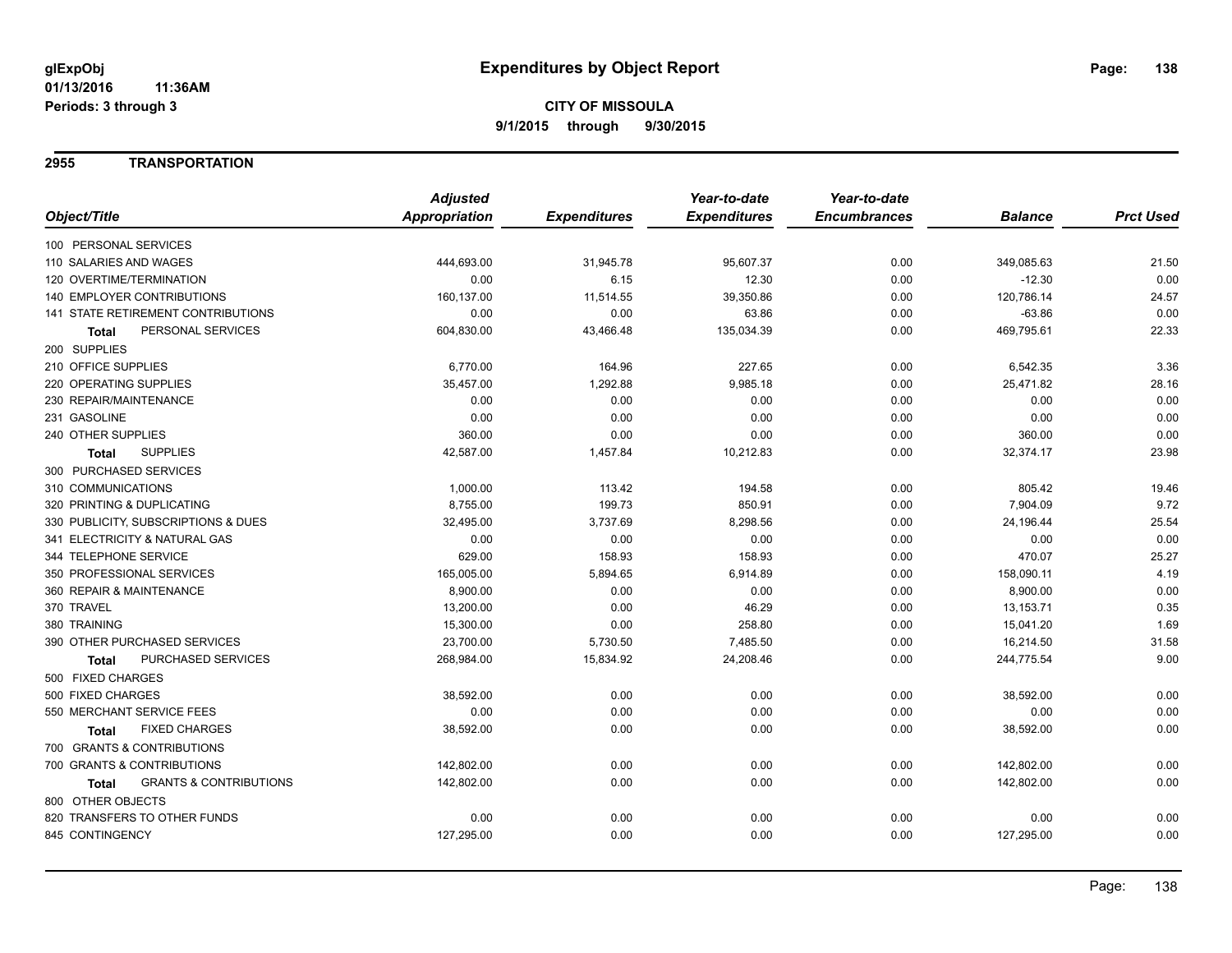### **2955 TRANSPORTATION**

| Object/Title                          |                | <b>Adjusted</b><br><b>Appropriation</b> | <i><b>Expenditures</b></i> | Year-to-date<br><b>Expenditures</b> | Year-to-date<br><b>Encumbrances</b> | <b>Balance</b> | <b>Prct Used</b> |
|---------------------------------------|----------------|-----------------------------------------|----------------------------|-------------------------------------|-------------------------------------|----------------|------------------|
| OTHER OBJECTS<br><b>Total</b>         |                | 127.295.00                              | 0.00                       | 0.00                                | 0.00                                | 127.295.00     | 0.00             |
| 900 CAPITAL OUTLAY                    |                |                                         |                            |                                     |                                     |                |                  |
| 940 MACHINERY & EQUIPMENT             |                | 0.00                                    | 0.00                       | 0.00                                | 0.00                                | 0.00           | 0.00             |
| <b>CAPITAL OUTLAY</b><br><b>Total</b> |                | 0.00                                    | 0.00                       | 0.00                                | 0.00                                | 0.00           | 0.00             |
| Total                                 | TRANSPORTATION | ,225,090.00                             | 60.759.24                  | 169.455.68                          | 0.00                                | 1,055,634.32   | 13.83            |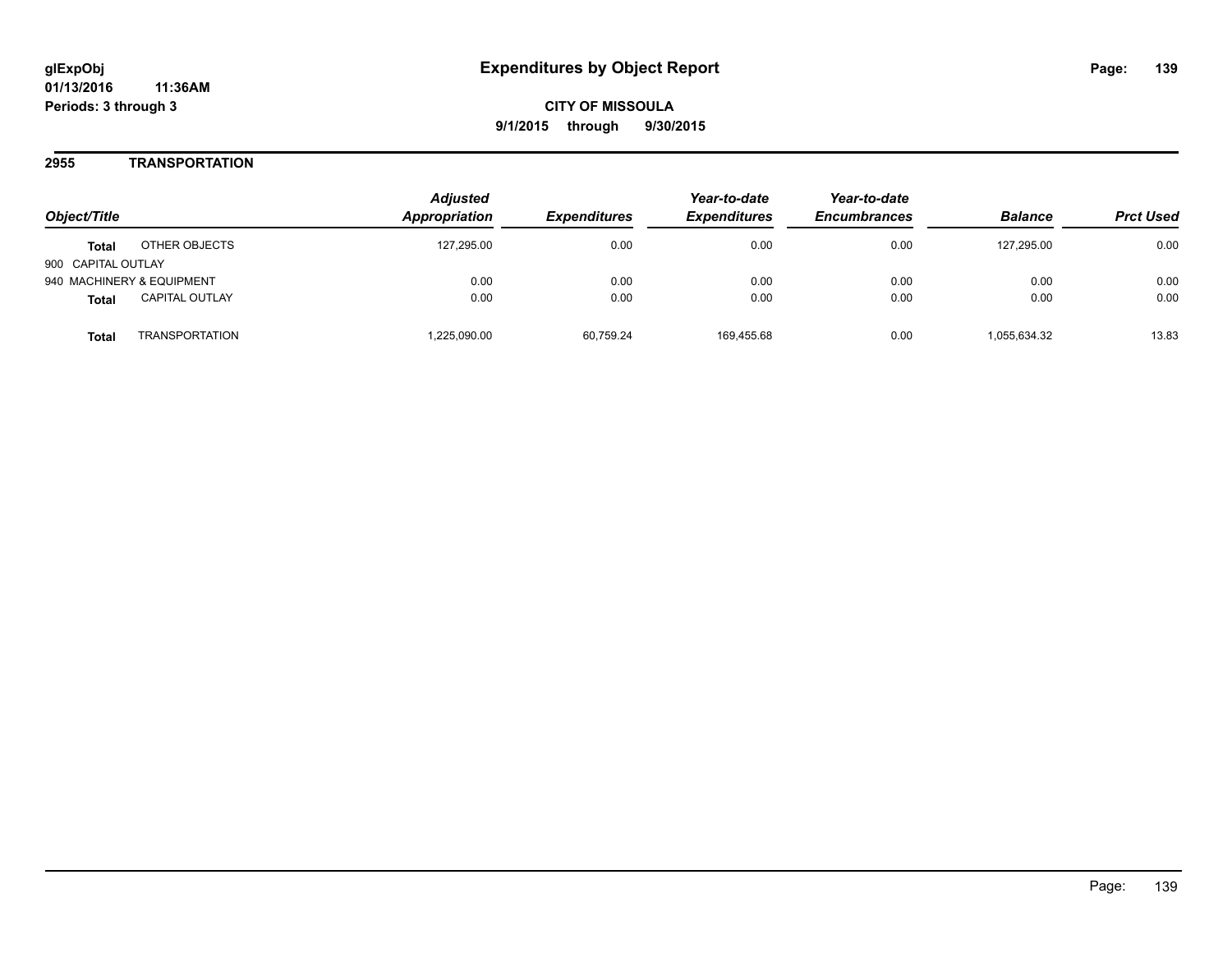#### **2987 FEDERAL TRANSPORTATION FUND**

**370 PARKS & RECREATION**

| Object/Title           |                                    | <b>Adjusted</b><br><b>Appropriation</b> | <b>Expenditures</b> | Year-to-date<br><b>Expenditures</b> | Year-to-date<br><b>Encumbrances</b> | <b>Balance</b> | <b>Prct Used</b> |
|------------------------|------------------------------------|-----------------------------------------|---------------------|-------------------------------------|-------------------------------------|----------------|------------------|
| 100 PERSONAL SERVICES  |                                    |                                         |                     |                                     |                                     |                |                  |
| 110 SALARIES AND WAGES |                                    | 0.00                                    | 49.38               | 530.84                              | 0.00                                | -530.84        | 0.00             |
|                        | <b>140 EMPLOYER CONTRIBUTIONS</b>  | 0.00                                    | 10.98               | 118.12                              | 0.00                                | $-118.12$      | 0.00             |
|                        | 141 STATE RETIREMENT CONTRIBUTIONS | 0.00                                    | 0.00                | 0.48                                | 0.00                                | $-0.48$        | 0.00             |
| <b>Total</b>           | PERSONAL SERVICES                  | 0.00                                    | 60.36               | 649.44                              | 0.00                                | $-649.44$      | 0.00             |
| 500 FIXED CHARGES      |                                    |                                         |                     |                                     |                                     |                |                  |
|                        | 550 MERCHANT SERVICE FEES          | 0.00                                    | 0.00                | 0.00                                | 0.00                                | 0.00           | 0.00             |
| <b>Total</b>           | <b>FIXED CHARGES</b>               | 0.00                                    | 0.00                | 0.00                                | 0.00                                | 0.00           | 0.00             |
|                        |                                    |                                         |                     |                                     |                                     |                |                  |
| <b>Total</b>           | PARKS & RECREATION                 | 0.00                                    | 60.36               | 649.44                              | 0.00                                | $-649.44$      | 0.00             |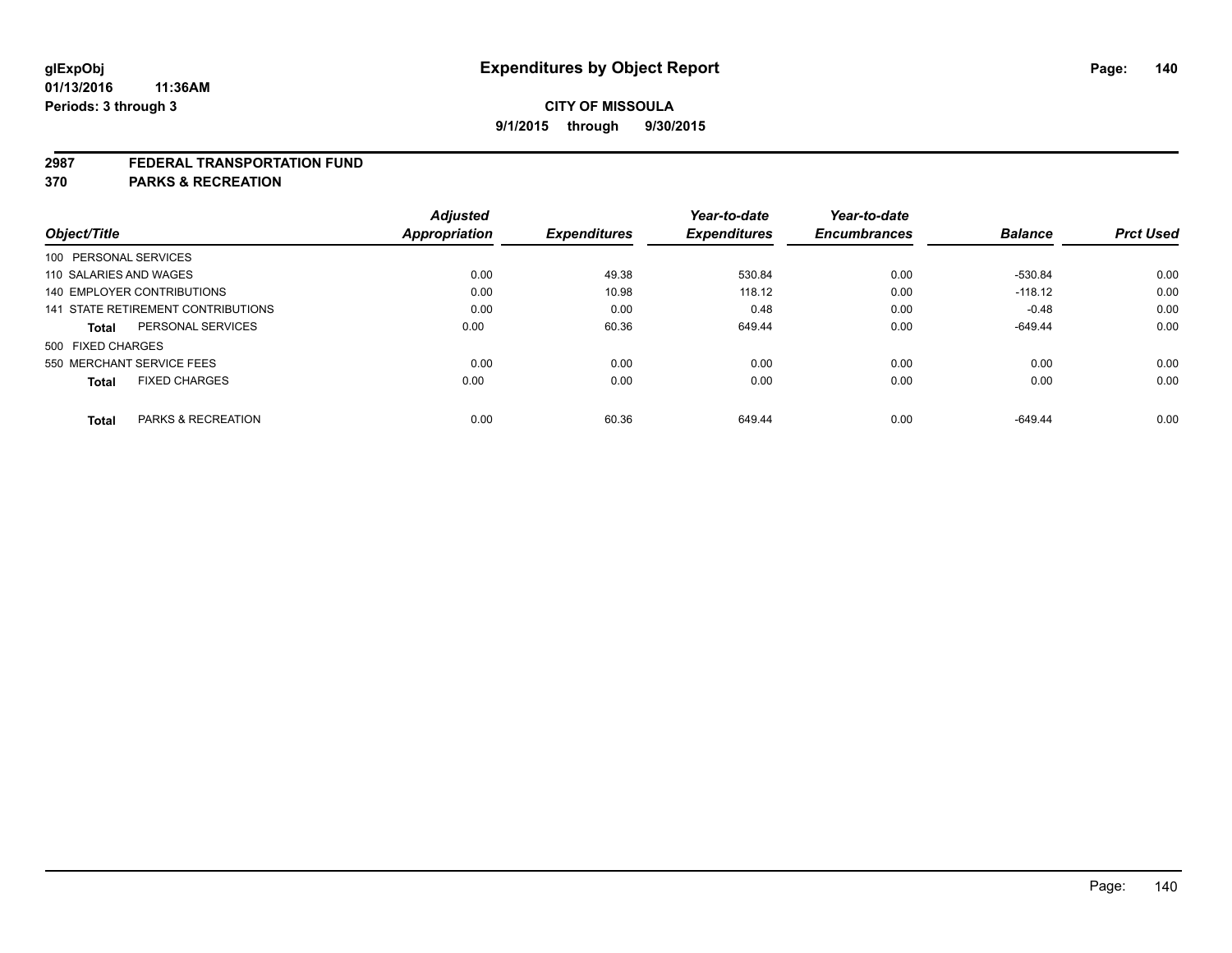#### **2987 FEDERAL TRANSPORTATION FUND**

**390 NON-DEPARTMENTAL**

| Object/Title           |                                   | <b>Adjusted</b><br><b>Appropriation</b> | <b>Expenditures</b> | Year-to-date<br><b>Expenditures</b> | Year-to-date<br><b>Encumbrances</b> | <b>Balance</b> | <b>Prct Used</b> |
|------------------------|-----------------------------------|-----------------------------------------|---------------------|-------------------------------------|-------------------------------------|----------------|------------------|
| 100 PERSONAL SERVICES  |                                   |                                         |                     |                                     |                                     |                |                  |
| 110 SALARIES AND WAGES |                                   | 0.00                                    | 0.00                | 0.00                                | 0.00                                | 0.00           | 0.00             |
|                        | 120 OVERTIME/TERMINATION          | 0.00                                    | 0.00                | 0.00                                | 0.00                                | 0.00           | 0.00             |
|                        | <b>140 EMPLOYER CONTRIBUTIONS</b> | 0.00                                    | 0.00                | 0.00                                | 0.00                                | 0.00           | 0.00             |
| <b>Total</b>           | PERSONAL SERVICES                 | 0.00                                    | 0.00                | 0.00                                | 0.00                                | 0.00           | 0.00             |
| 500 FIXED CHARGES      |                                   |                                         |                     |                                     |                                     |                |                  |
|                        | 550 MERCHANT SERVICE FEES         | 0.00                                    | 0.00                | 0.00                                | 0.00                                | 0.00           | 0.00             |
| Total                  | <b>FIXED CHARGES</b>              | 0.00                                    | 0.00                | 0.00                                | 0.00                                | 0.00           | 0.00             |
| 800 OTHER OBJECTS      |                                   |                                         |                     |                                     |                                     |                |                  |
|                        | 820 TRANSFERS TO OTHER FUNDS      | 0.00                                    | 0.00                | 0.00                                | 0.00                                | 0.00           | 0.00             |
| Total                  | OTHER OBJECTS                     | 0.00                                    | 0.00                | 0.00                                | 0.00                                | 0.00           | 0.00             |
| 900 CAPITAL OUTLAY     |                                   |                                         |                     |                                     |                                     |                |                  |
| 930 IMPROVEMENTS       |                                   | 762,189.00                              | 0.00                | 3,900.91                            | 0.00                                | 758,288.09     | 0.51             |
| <b>Total</b>           | <b>CAPITAL OUTLAY</b>             | 762,189.00                              | 0.00                | 3,900.91                            | 0.00                                | 758,288.09     | 0.51             |
| <b>Total</b>           | NON-DEPARTMENTAL                  | 762,189.00                              | 0.00                | 3,900.91                            | 0.00                                | 758,288.09     | 0.51             |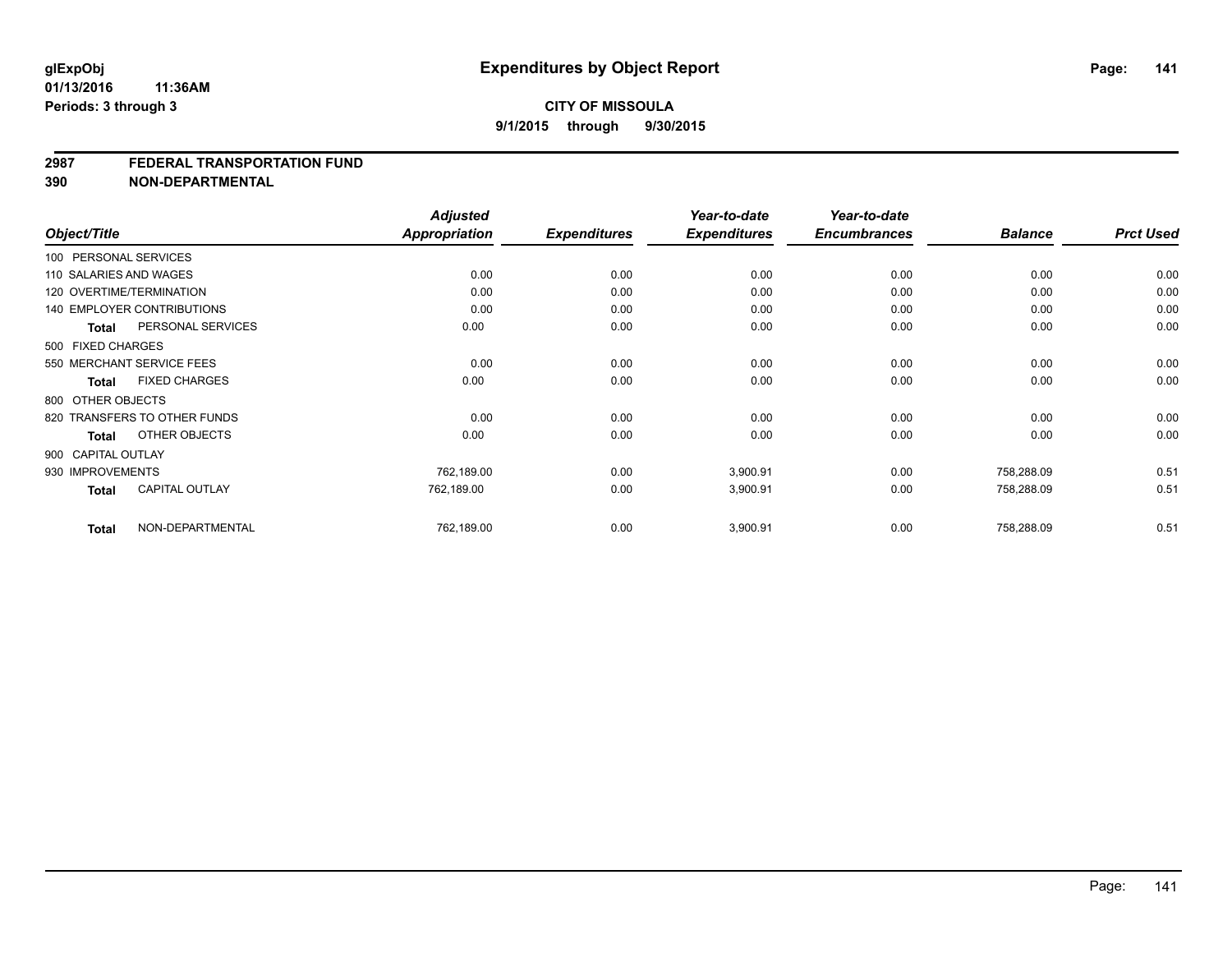**01/13/2016 11:36AM Periods: 3 through 3**

## **2987 FEDERAL TRANSPORTATION FUND**

| Object/Title       |                                           | <b>Adjusted</b><br>Appropriation | <b>Expenditures</b> | Year-to-date<br><b>Expenditures</b> | Year-to-date<br><b>Encumbrances</b> | <b>Balance</b> | <b>Prct Used</b> |
|--------------------|-------------------------------------------|----------------------------------|---------------------|-------------------------------------|-------------------------------------|----------------|------------------|
|                    |                                           |                                  |                     |                                     |                                     |                |                  |
|                    | 100 PERSONAL SERVICES                     |                                  |                     |                                     |                                     |                |                  |
|                    | 110 SALARIES AND WAGES                    | 0.00                             | 49.38               | 530.84                              | 0.00                                | $-530.84$      | 0.00             |
|                    | 120 OVERTIME/TERMINATION                  | 0.00                             | 0.00                | 0.00                                | 0.00                                | 0.00           | 0.00             |
|                    | <b>140 EMPLOYER CONTRIBUTIONS</b>         | 0.00                             | 10.98               | 118.12                              | 0.00                                | $-118.12$      | 0.00             |
|                    | <b>141 STATE RETIREMENT CONTRIBUTIONS</b> | 0.00                             | 0.00                | 0.48                                | 0.00                                | $-0.48$        | 0.00             |
| <b>Total</b>       | PERSONAL SERVICES                         | 0.00                             | 60.36               | 649.44                              | 0.00                                | $-649.44$      | 0.00             |
| 500 FIXED CHARGES  |                                           |                                  |                     |                                     |                                     |                |                  |
|                    | 550 MERCHANT SERVICE FEES                 | 0.00                             | 0.00                | 0.00                                | 0.00                                | 0.00           | 0.00             |
| Total              | <b>FIXED CHARGES</b>                      | 0.00                             | 0.00                | 0.00                                | 0.00                                | 0.00           | 0.00             |
| 800 OTHER OBJECTS  |                                           |                                  |                     |                                     |                                     |                |                  |
|                    | 820 TRANSFERS TO OTHER FUNDS              | 0.00                             | 0.00                | 0.00                                | 0.00                                | 0.00           | 0.00             |
| <b>Total</b>       | OTHER OBJECTS                             | 0.00                             | 0.00                | 0.00                                | 0.00                                | 0.00           | 0.00             |
| 900 CAPITAL OUTLAY |                                           |                                  |                     |                                     |                                     |                |                  |
| 930 IMPROVEMENTS   |                                           | 762,189.00                       | 0.00                | 3,900.91                            | 0.00                                | 758,288.09     | 0.51             |
| <b>Total</b>       | CAPITAL OUTLAY                            | 762,189.00                       | 0.00                | 3,900.91                            | 0.00                                | 758,288.09     | 0.51             |
| <b>Total</b>       | FEDERAL TRANSPORTATION FUND               | 762,189.00                       | 60.36               | 4,550.35                            | 0.00                                | 757,638.65     | 0.60             |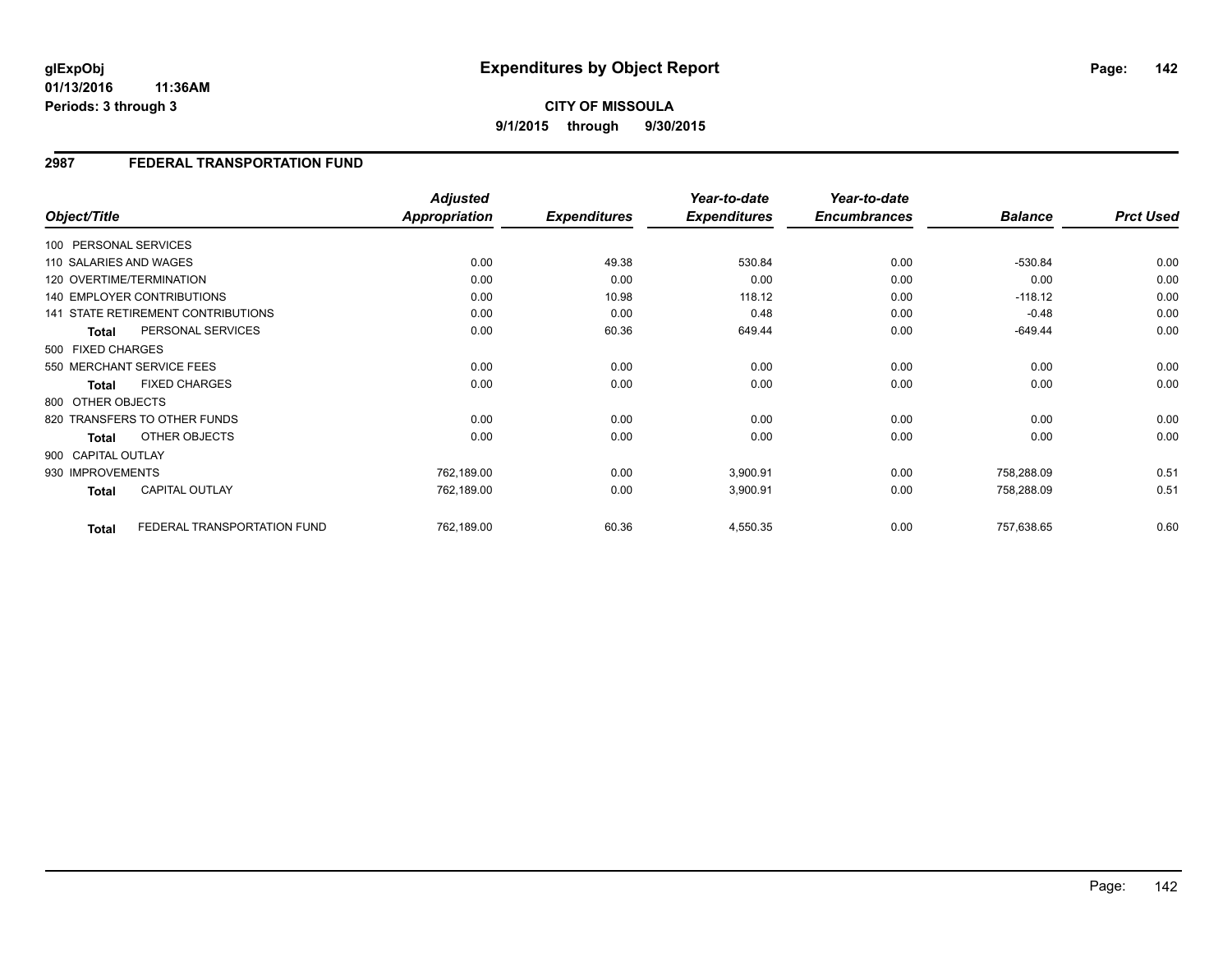#### **01/13/2016 11:36AM Periods: 3 through 3**

## **CITY OF MISSOULA 9/1/2015 through 9/30/2015**

#### **2988 GRANTS & DONATIONS FUND**

**223 CITY CLERK**

| Object/Title                         | <b>Adjusted</b><br><b>Appropriation</b> | <b>Expenditures</b> | Year-to-date<br><b>Expenditures</b> | Year-to-date<br><b>Encumbrances</b> | <b>Balance</b> | <b>Prct Used</b> |
|--------------------------------------|-----------------------------------------|---------------------|-------------------------------------|-------------------------------------|----------------|------------------|
| 200 SUPPLIES                         |                                         |                     |                                     |                                     |                |                  |
| 210 OFFICE SUPPLIES                  | 0.00                                    | 0.00                | 0.00                                | 0.00                                | 0.00           | 0.00             |
| <b>SUPPLIES</b><br><b>Total</b>      | 0.00                                    | 0.00                | 0.00                                | 0.00                                | 0.00           | 0.00             |
| 500 FIXED CHARGES                    |                                         |                     |                                     |                                     |                |                  |
| 550 MERCHANT SERVICE FEES            | 0.00                                    | 0.00                | 0.00                                | 0.00                                | 0.00           | 0.00             |
| <b>FIXED CHARGES</b><br><b>Total</b> | 0.00                                    | 0.00                | 0.00                                | 0.00                                | 0.00           | 0.00             |
| <b>CITY CLERK</b><br><b>Total</b>    | 0.00                                    | 0.00                | 0.00                                | 0.00                                | 0.00           | 0.00             |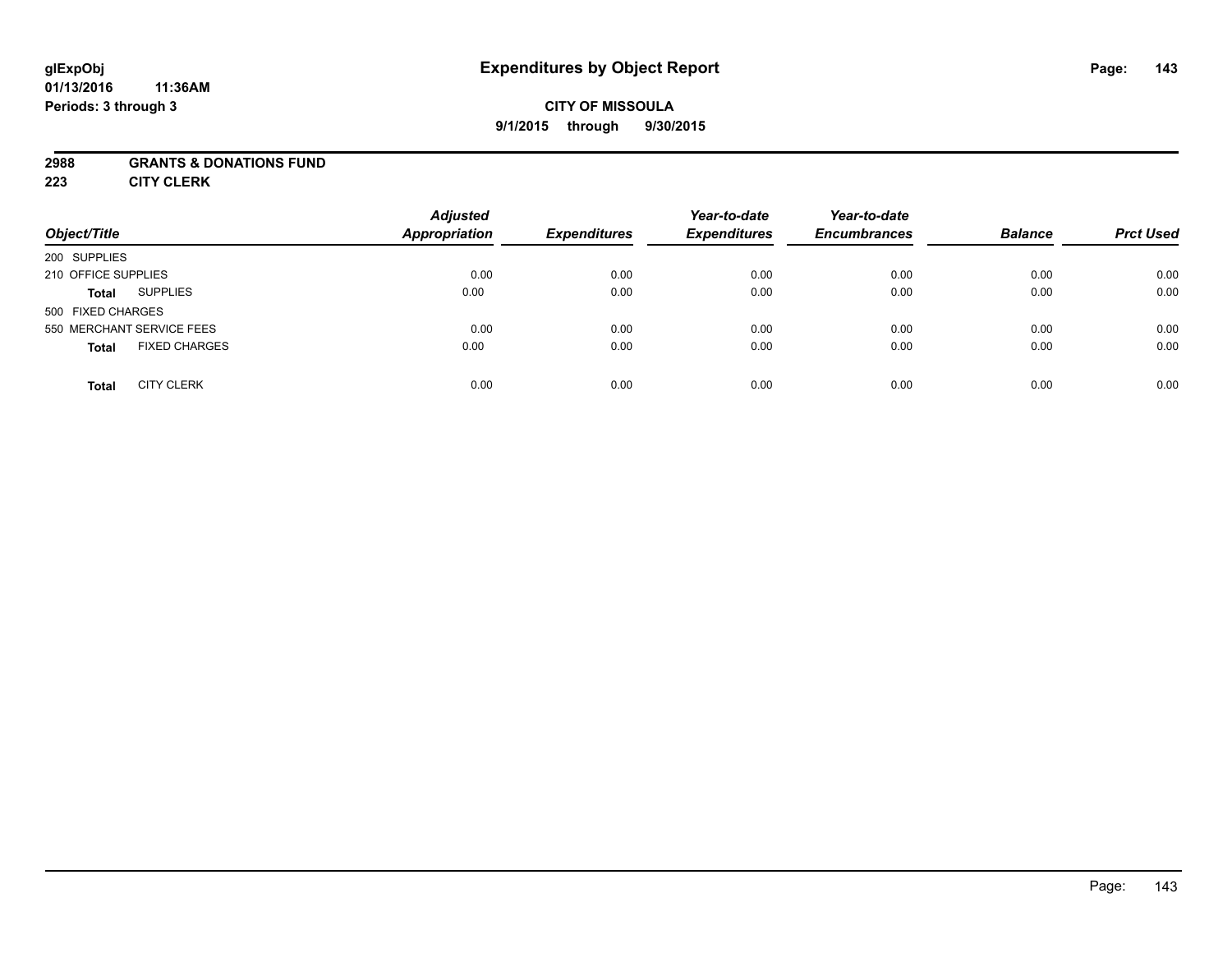#### **2988 GRANTS & DONATIONS FUND**

**270 CITY ATTORNEY**

|                                      | <b>Adjusted</b>      |                     | Year-to-date        | Year-to-date        |                |                  |
|--------------------------------------|----------------------|---------------------|---------------------|---------------------|----------------|------------------|
| Object/Title                         | <b>Appropriation</b> | <b>Expenditures</b> | <b>Expenditures</b> | <b>Encumbrances</b> | <b>Balance</b> | <b>Prct Used</b> |
| 100 PERSONAL SERVICES                |                      |                     |                     |                     |                |                  |
| 110 SALARIES AND WAGES               | 0.00                 | 2,300.10            | 6,666.10            | 0.00                | $-6,666.10$    | 0.00             |
| <b>140 EMPLOYER CONTRIBUTIONS</b>    | 0.00                 | 742.47              | 2,684.11            | 0.00                | $-2,684.11$    | 0.00             |
| 141 STATE RETIREMENT CONTRIBUTIONS   | 0.00                 | 0.00                | 4.37                | 0.00                | $-4.37$        | 0.00             |
| PERSONAL SERVICES<br><b>Total</b>    | 0.00                 | 3,042.57            | 9,354.58            | 0.00                | $-9,354.58$    | 0.00             |
| 300 PURCHASED SERVICES               |                      |                     |                     |                     |                |                  |
| 390 OTHER PURCHASED SERVICES         | 0.00                 | 0.00                | 0.00                | 0.00                | 0.00           | 0.00             |
| PURCHASED SERVICES<br><b>Total</b>   | 0.00                 | 0.00                | 0.00                | 0.00                | 0.00           | 0.00             |
| 500 FIXED CHARGES                    |                      |                     |                     |                     |                |                  |
| 550 MERCHANT SERVICE FEES            | 0.00                 | 0.00                | 0.00                | 0.00                | 0.00           | 0.00             |
| <b>FIXED CHARGES</b><br><b>Total</b> | 0.00                 | 0.00                | 0.00                | 0.00                | 0.00           | 0.00             |
| <b>CITY ATTORNEY</b><br><b>Total</b> | 0.00                 | 3.042.57            | 9,354.58            | 0.00                | $-9.354.58$    | 0.00             |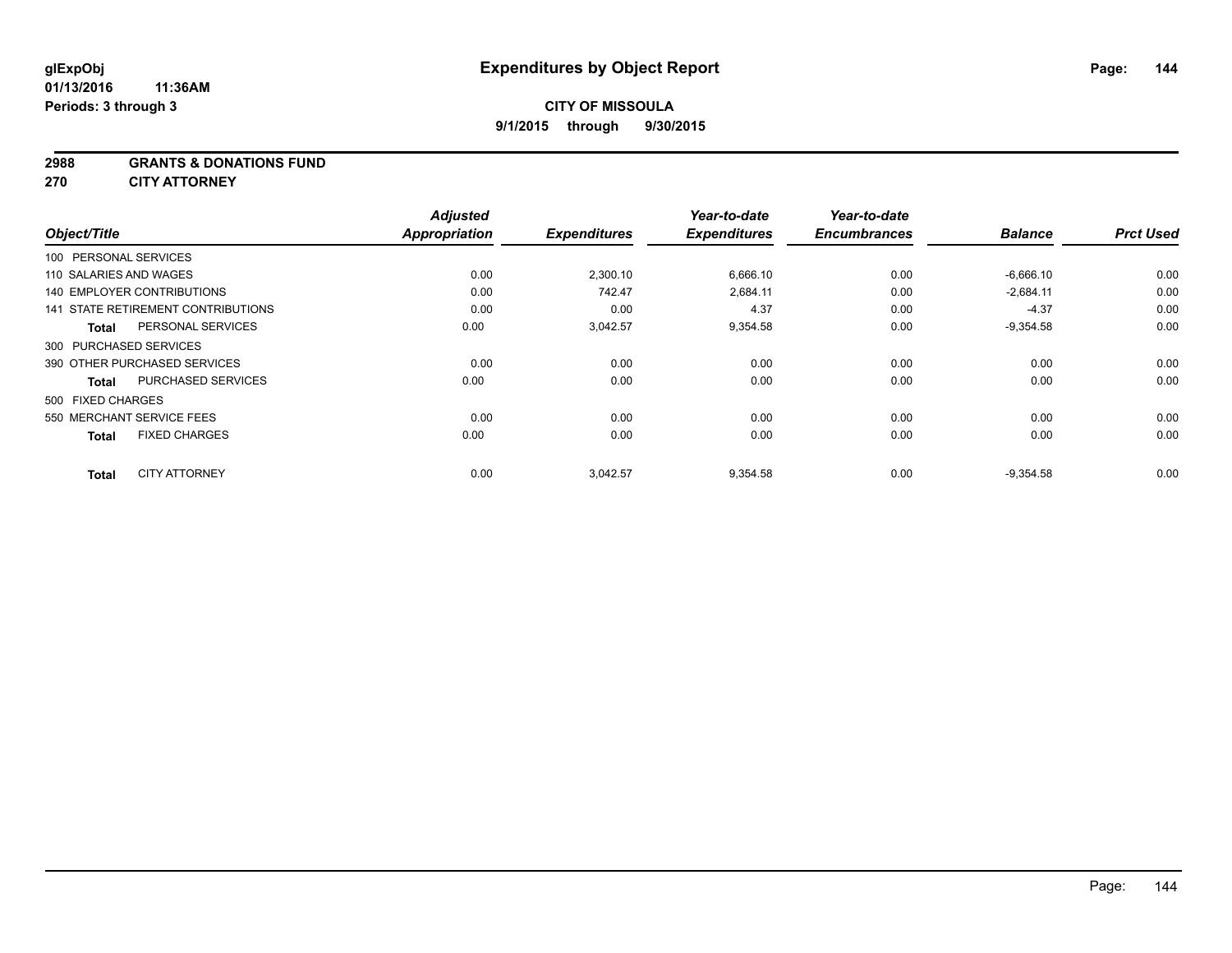#### **2988 GRANTS & DONATIONS FUND**

**290 POLICE**

|                          |                           | <b>Adjusted</b>      |                     | Year-to-date        | Year-to-date        |                |                  |
|--------------------------|---------------------------|----------------------|---------------------|---------------------|---------------------|----------------|------------------|
| Object/Title             |                           | <b>Appropriation</b> | <b>Expenditures</b> | <b>Expenditures</b> | <b>Encumbrances</b> | <b>Balance</b> | <b>Prct Used</b> |
| 100 PERSONAL SERVICES    |                           |                      |                     |                     |                     |                |                  |
| 120 OVERTIME/TERMINATION |                           | 0.00                 | 0.00                | 0.00                | 0.00                | 0.00           | 0.00             |
| <b>Total</b>             | PERSONAL SERVICES         | 0.00                 | 0.00                | 0.00                | 0.00                | 0.00           | 0.00             |
| 200 SUPPLIES             |                           |                      |                     |                     |                     |                |                  |
| 210 OFFICE SUPPLIES      |                           | 0.00                 | 0.00                | 0.00                | 0.00                | 0.00           | 0.00             |
| <b>Total</b>             | <b>SUPPLIES</b>           | 0.00                 | 0.00                | 0.00                | 0.00                | 0.00           | 0.00             |
| 300 PURCHASED SERVICES   |                           |                      |                     |                     |                     |                |                  |
|                          | 350 PROFESSIONAL SERVICES | 0.00                 | 0.00                | 0.00                | 0.00                | 0.00           | 0.00             |
| <b>Total</b>             | PURCHASED SERVICES        | 0.00                 | 0.00                | 0.00                | 0.00                | 0.00           | 0.00             |
| 900 CAPITAL OUTLAY       |                           |                      |                     |                     |                     |                |                  |
|                          | 940 MACHINERY & EQUIPMENT | 0.00                 | 0.00                | 0.00                | 0.00                | 0.00           | 0.00             |
| <b>Total</b>             | <b>CAPITAL OUTLAY</b>     | 0.00                 | 0.00                | 0.00                | 0.00                | 0.00           | 0.00             |
| <b>Total</b>             | <b>POLICE</b>             | 0.00                 | 0.00                | 0.00                | 0.00                | 0.00           | 0.00             |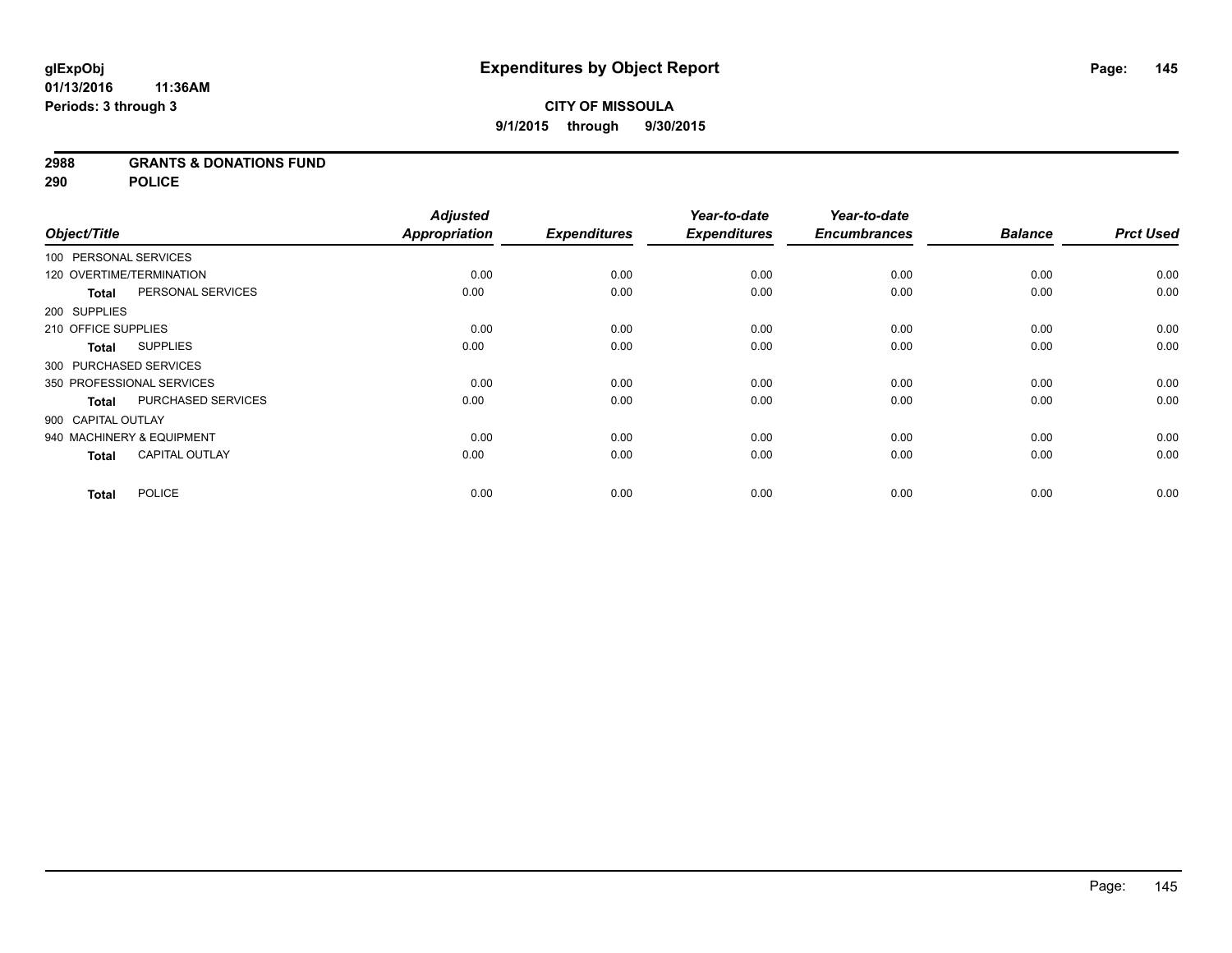# **CITY OF MISSOULA 9/1/2015 through 9/30/2015**

# **2988 GRANTS & DONATIONS FUND**

**300 FIRE**

| Object/Title              |                       | <b>Adjusted</b><br>Appropriation | <b>Expenditures</b> | Year-to-date<br><b>Expenditures</b> | Year-to-date<br><b>Encumbrances</b> | <b>Balance</b> | <b>Prct Used</b> |
|---------------------------|-----------------------|----------------------------------|---------------------|-------------------------------------|-------------------------------------|----------------|------------------|
| 900 CAPITAL OUTLAY        |                       |                                  |                     |                                     |                                     |                |                  |
| 940 MACHINERY & EQUIPMENT |                       | 0.00                             | 0.00                | 0.00                                | 0.00                                | 0.00           | 0.00             |
| Total                     | <b>CAPITAL OUTLAY</b> | 0.00                             | 0.00                | 0.00                                | 0.00                                | 0.00           | 0.00             |
| <b>Total</b>              | <b>FIRE</b>           | 0.00                             | 0.00                | 0.00                                | 0.00                                | 0.00           | 0.00             |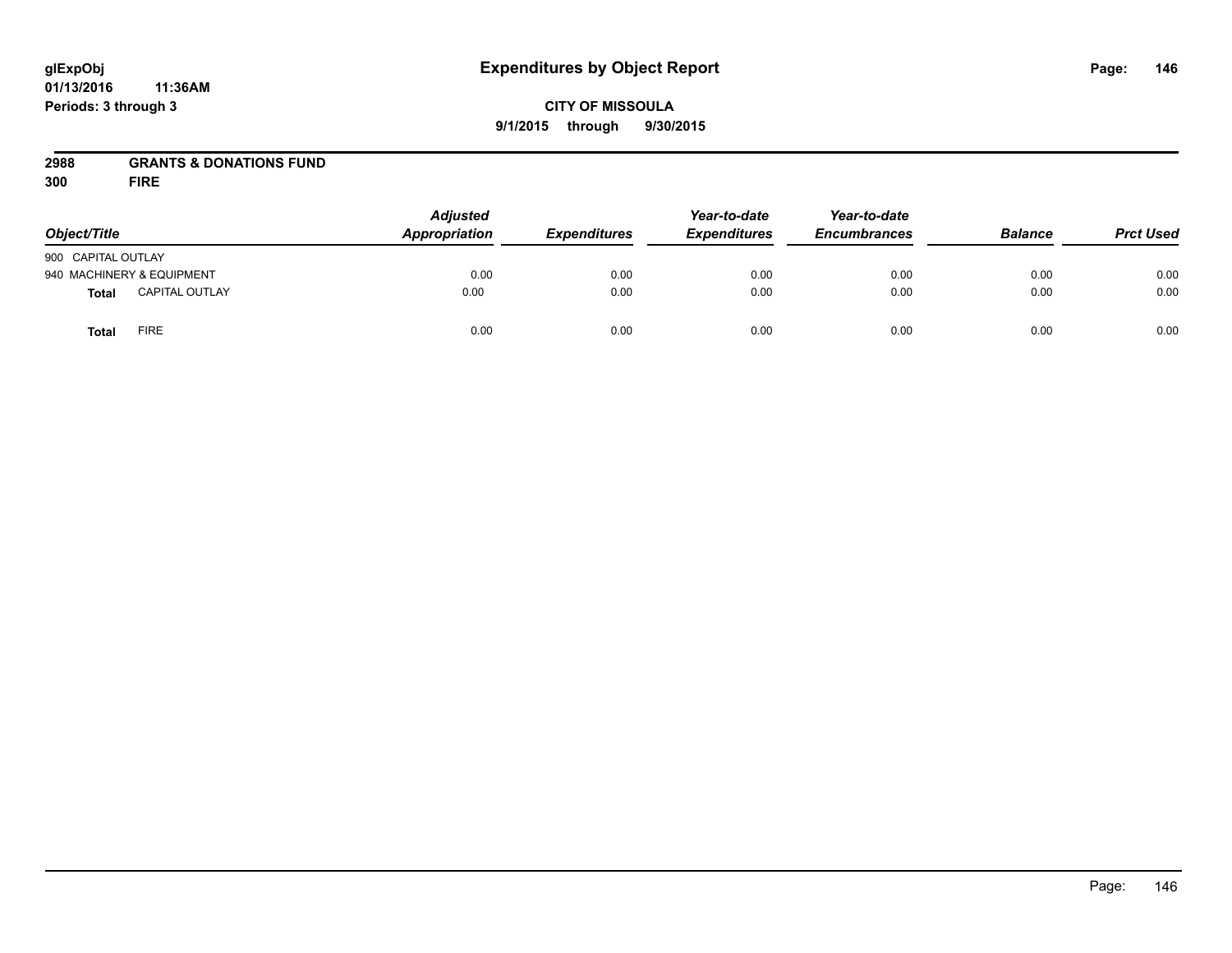**2988 GRANTS & DONATIONS FUND**

|                                       | <b>Adjusted</b> |                     | Year-to-date        | Year-to-date        |                |                  |
|---------------------------------------|-----------------|---------------------|---------------------|---------------------|----------------|------------------|
| Object/Title                          | Appropriation   | <b>Expenditures</b> | <b>Expenditures</b> | <b>Encumbrances</b> | <b>Balance</b> | <b>Prct Used</b> |
| 100 PERSONAL SERVICES                 |                 |                     |                     |                     |                |                  |
| 110 SALARIES AND WAGES                | 0.00            | 5,145.37            | 14,810.63           | 0.00                | $-14,810.63$   | 0.00             |
| 115 SALARIES/HEALTH INSURANCE BENEFIT | 0.00            | 570.00              | 1,368.00            | 0.00                | $-1,368.00$    | 0.00             |
| 120 OVERTIME/TERMINATION              | 100,055.00      | 9,070.39            | 18,093.62           | 0.00                | 81,961.38      | 18.08            |
| 130 OTHER                             | 0.00            | 0.00                | 673.09              | 0.00                | $-673.09$      | 0.00             |
| 133 EDUCATION COMPENSATION            | 0.00            | 0.00                | 0.00                | 0.00                | 0.00           | 0.00             |
| <b>140 EMPLOYER CONTRIBUTIONS</b>     | 43,953.00       | 1,980.58            | 5,178.01            | 0.00                | 38,774.99      | 11.78            |
| 141 STATE RETIREMENT CONTRIBUTIONS    | 700.00          | 0.00                | 2,669.86            | 0.00                | $-1,969.86$    | 381.41           |
| PERSONAL SERVICES<br>Total            | 144,708.00      | 16,766.34           | 42,793.21           | 0.00                | 101,914.79     | 29.57            |
| 200 SUPPLIES                          |                 |                     |                     |                     |                |                  |
| 210 OFFICE SUPPLIES                   | 7,838.00        | 0.00                | 236.18              | 0.00                | 7,601.82       | 3.01             |
| 220 OPERATING SUPPLIES                | 69,986.00       | 2,489.82            | 9,854.31            | 0.00                | 60,131.69      | 14.08            |
| 230 REPAIR/MAINTENANCE                | 0.00            | 0.00                | 0.00                | 0.00                | 0.00           | 0.00             |
| 231 GASOLINE                          | 0.00            | 0.00                | 0.00                | 0.00                | 0.00           | 0.00             |
| <b>SUPPLIES</b><br>Total              | 77,824.00       | 2,489.82            | 10,090.49           | 0.00                | 67,733.51      | 12.97            |
| 300 PURCHASED SERVICES                |                 |                     |                     |                     |                |                  |
| 310 COMMUNICATIONS                    | 0.00            | 0.00                | 0.00                | 0.00                | 0.00           | 0.00             |
| 341 ELECTRICITY & NATURAL GAS         | 750.00          | 0.00                | 0.00                | 0.00                | 750.00         | 0.00             |
| 344 TELEPHONE SERVICE                 | 2,400.00        | 272.40              | 766.00              | 0.00                | 1,634.00       | 31.92            |
| 350 PROFESSIONAL SERVICES             | 106,715.00      | 451.00              | 3,216.23            | 0.00                | 103,498.77     | 3.01             |
| 353 ADMINISTRATION EXPENDITURES       | 0.00            | 0.00                | 0.00                | 0.00                | 0.00           | 0.00             |
| 360 REPAIR & MAINTENANCE              | 2,000.00        | 0.00                | 0.00                | 0.00                | 2,000.00       | 0.00             |
| 370 TRAVEL                            | 9,196.00        | 248.50              | 248.50              | 0.00                | 8,947.50       | 2.70             |
| 380 TRAINING                          | 558.00          | 0.00                | 0.00                | 0.00                | 558.00         | 0.00             |
| 390 OTHER PURCHASED SERVICES          | 0.00            | 0.00                | 0.00                | 0.00                | 0.00           | 0.00             |
| PURCHASED SERVICES<br>Total           | 121,619.00      | 971.90              | 4,230.73            | 0.00                | 117,388.27     | 3.48             |
| 400 BUILDING MATERIALS                |                 |                     |                     |                     |                |                  |
| <b>400 BUILDING MATERIALS</b>         | 0.00            | 0.00                | 0.00                | 0.00                | 0.00           | 0.00             |
| <b>BUILDING MATERIALS</b><br>Total    | 0.00            | 0.00                | 0.00                | 0.00                | 0.00           | 0.00             |
| 500 FIXED CHARGES                     |                 |                     |                     |                     |                |                  |
| 500 FIXED CHARGES                     | 81,280.00       | 11,214.12           | 22,428.24           | 0.00                | 58,851.76      | 27.59            |
| 550 MERCHANT SERVICE FEES             | 0.00            | 0.00                | 0.00                | 0.00                | 0.00           | 0.00             |
| <b>FIXED CHARGES</b><br><b>Total</b>  | 81,280.00       | 11,214.12           | 22,428.24           | 0.00                | 58,851.76      | 27.59            |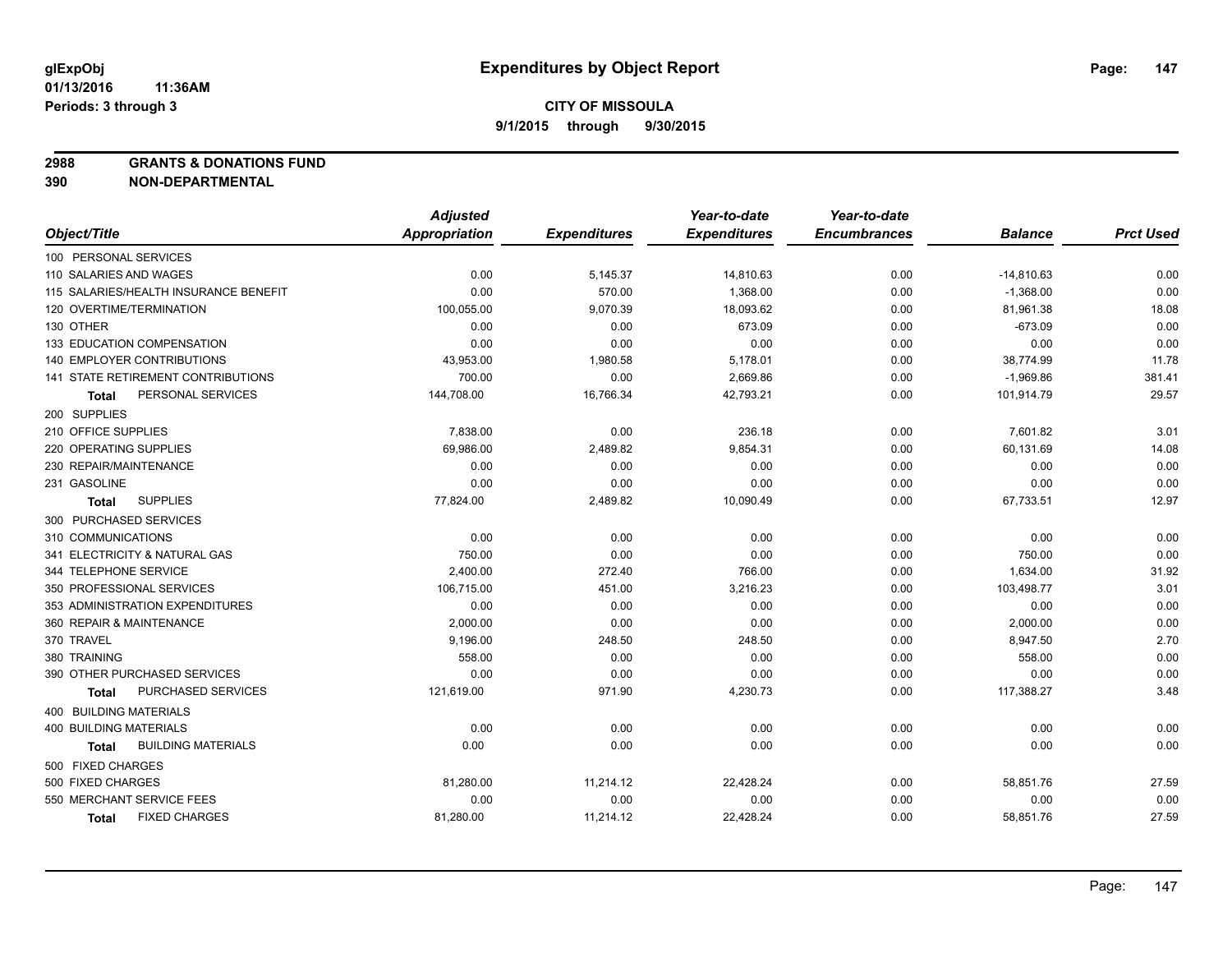**2988 GRANTS & DONATIONS FUND**

|                    |                                   | <b>Adjusted</b>      |                     | Year-to-date        | Year-to-date        |                |                  |
|--------------------|-----------------------------------|----------------------|---------------------|---------------------|---------------------|----------------|------------------|
| Object/Title       |                                   | <b>Appropriation</b> | <b>Expenditures</b> | <b>Expenditures</b> | <b>Encumbrances</b> | <b>Balance</b> | <b>Prct Used</b> |
|                    | 700 GRANTS & CONTRIBUTIONS        |                      |                     |                     |                     |                |                  |
|                    | 700 GRANTS & CONTRIBUTIONS        | 634.756.00           | 0.00                | 0.00                | 0.00                | 634.756.00     | 0.00             |
| Total              | <b>GRANTS &amp; CONTRIBUTIONS</b> | 634,756.00           | 0.00                | 0.00                | 0.00                | 634,756.00     | 0.00             |
| 800 OTHER OBJECTS  |                                   |                      |                     |                     |                     |                |                  |
|                    | 820 TRANSFERS TO OTHER FUNDS      | 0.00                 | 0.00                | 0.00                | 0.00                | 0.00           | 0.00             |
| 845 CONTINGENCY    |                                   | 0.00                 | 0.00                | 0.00                | 0.00                | 0.00           | 0.00             |
| <b>Total</b>       | OTHER OBJECTS                     | 0.00                 | 0.00                | 0.00                | 0.00                | 0.00           | 0.00             |
| 900 CAPITAL OUTLAY |                                   |                      |                     |                     |                     |                |                  |
| 930 IMPROVEMENTS   |                                   | 24,822.00            | 0.00                | 0.00                | 0.00                | 24,822.00      | 0.00             |
|                    | 940 MACHINERY & EQUIPMENT         | 1,003,930.00         | 0.00                | 10,338.00           | 0.00                | 993,592.00     | 1.03             |
| <b>Total</b>       | <b>CAPITAL OUTLAY</b>             | 1,028,752.00         | 0.00                | 10,338.00           | 0.00                | 1,018,414.00   | 1.00             |
| <b>Total</b>       | NON-DEPARTMENTAL                  | 2,088,939.00         | 31,442.18           | 89.880.67           | 0.00                | 1,999,058.33   | 4.30             |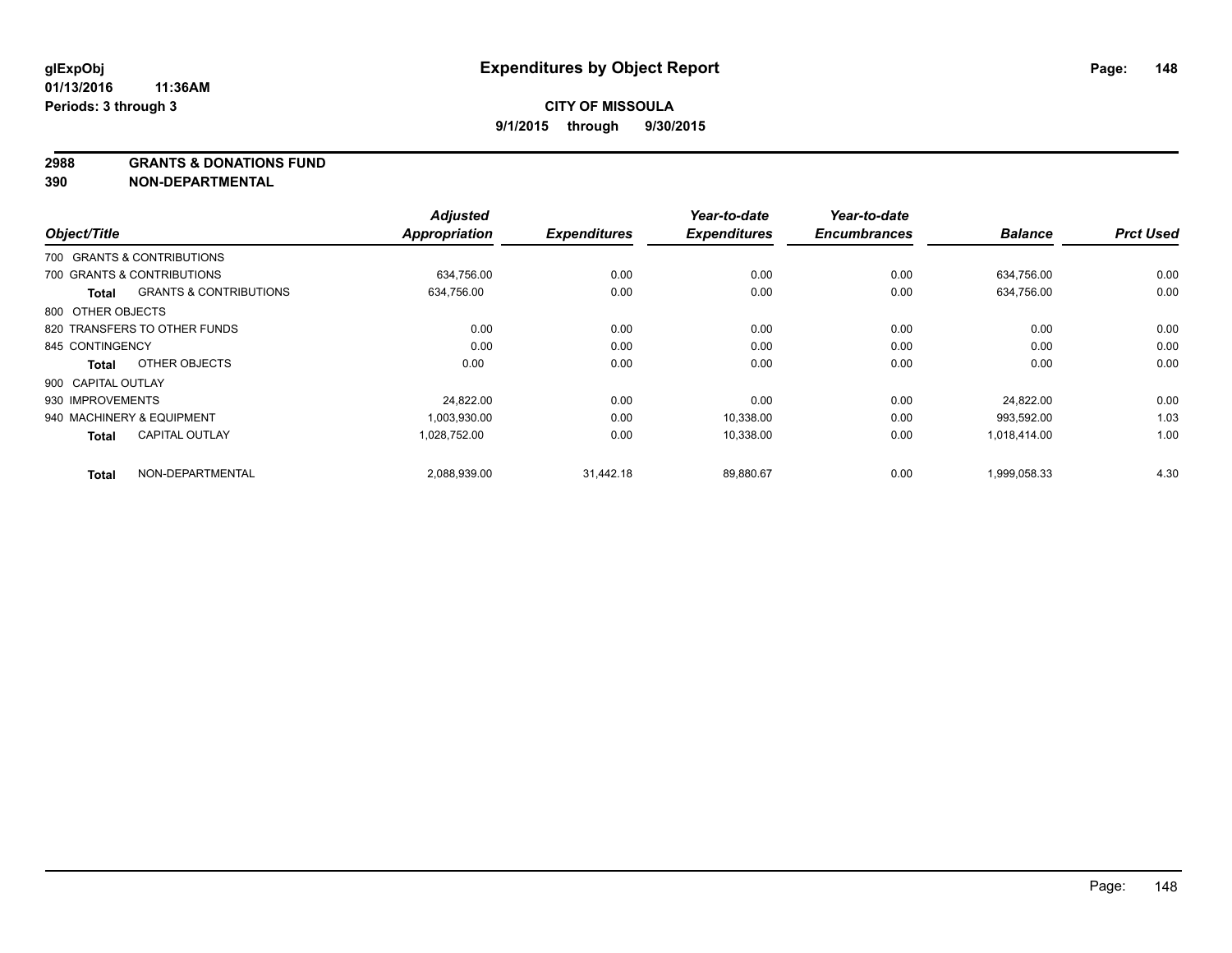**2988 GRANTS & DONATIONS FUND**

**400 ENTITLEMENT GRANTS**

| Object/Title                                      | <b>Adjusted</b><br><b>Appropriation</b> | <b>Expenditures</b> | Year-to-date<br><b>Expenditures</b> | Year-to-date<br><b>Encumbrances</b> | <b>Balance</b> | <b>Prct Used</b> |
|---------------------------------------------------|-----------------------------------------|---------------------|-------------------------------------|-------------------------------------|----------------|------------------|
| 500 FIXED CHARGES                                 |                                         |                     |                                     |                                     |                |                  |
| 550 MERCHANT SERVICE FEES                         | 0.00                                    | 0.00                | 0.00                                | 0.00                                | 0.00           | 0.00             |
| <b>FIXED CHARGES</b><br><b>Total</b>              | 0.00                                    | 0.00                | 0.00                                | 0.00                                | 0.00           | 0.00             |
| 700 GRANTS & CONTRIBUTIONS                        |                                         |                     |                                     |                                     |                |                  |
| 700 GRANTS & CONTRIBUTIONS                        | 0.00                                    | 0.00                | 0.00                                | 0.00                                | 0.00           | 0.00             |
| <b>GRANTS &amp; CONTRIBUTIONS</b><br><b>Total</b> | 0.00                                    | 0.00                | 0.00                                | 0.00                                | 0.00           | 0.00             |
| <b>ENTITLEMENT GRANTS</b><br><b>Total</b>         | 0.00                                    | 0.00                | 0.00                                | 0.00                                | 0.00           | 0.00             |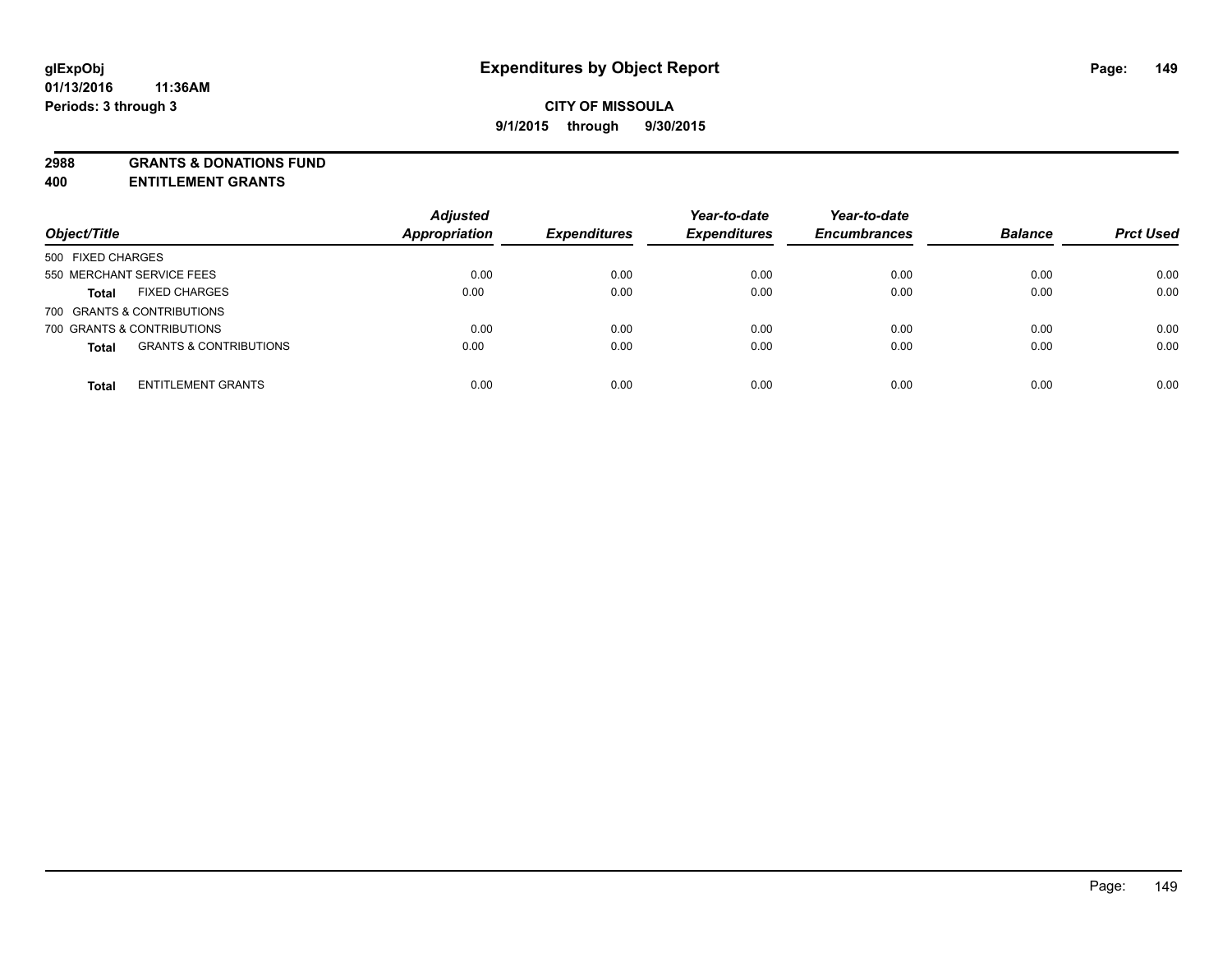# **CITY OF MISSOULA 9/1/2015 through 9/30/2015**

#### **2988 GRANTS & DONATIONS FUND**

|                                           | <b>Adjusted</b>      |                     | Year-to-date        | Year-to-date        |                |                  |
|-------------------------------------------|----------------------|---------------------|---------------------|---------------------|----------------|------------------|
| Object/Title                              | <b>Appropriation</b> | <b>Expenditures</b> | <b>Expenditures</b> | <b>Encumbrances</b> | <b>Balance</b> | <b>Prct Used</b> |
| 100 PERSONAL SERVICES                     |                      |                     |                     |                     |                |                  |
| 110 SALARIES AND WAGES                    | 0.00                 | 7,445.47            | 21,476.73           | 0.00                | $-21,476.73$   | 0.00             |
| 115 SALARIES/HEALTH INSURANCE BENEFIT     | 0.00                 | 570.00              | 1,368.00            | 0.00                | $-1,368.00$    | 0.00             |
| 120 OVERTIME/TERMINATION                  | 100,055.00           | 9,070.39            | 18,093.62           | 0.00                | 81,961.38      | 18.08            |
| 130 OTHER                                 | 0.00                 | 0.00                | 673.09              | 0.00                | $-673.09$      | 0.00             |
| 133 EDUCATION COMPENSATION                | 0.00                 | 0.00                | 0.00                | 0.00                | 0.00           | 0.00             |
| 140 EMPLOYER CONTRIBUTIONS                | 43,953.00            | 2,723.05            | 7,862.12            | 0.00                | 36,090.88      | 17.89            |
| 141 STATE RETIREMENT CONTRIBUTIONS        | 700.00               | 0.00                | 2,674.23            | 0.00                | $-1,974.23$    | 382.03           |
| PERSONAL SERVICES<br>Total                | 144,708.00           | 19,808.91           | 52,147.79           | 0.00                | 92,560.21      | 36.04            |
| 200 SUPPLIES                              |                      |                     |                     |                     |                |                  |
| 210 OFFICE SUPPLIES                       | 7,838.00             | 0.00                | 236.18              | 0.00                | 7,601.82       | 3.01             |
| 220 OPERATING SUPPLIES                    | 69.986.00            | 2,489.82            | 9,854.31            | 0.00                | 60,131.69      | 14.08            |
| 230 REPAIR/MAINTENANCE                    | 0.00                 | 0.00                | 0.00                | 0.00                | 0.00           | 0.00             |
| 231 GASOLINE                              | 0.00                 | 0.00                | 0.00                | 0.00                | 0.00           | 0.00             |
| <b>SUPPLIES</b><br>Total                  | 77,824.00            | 2,489.82            | 10,090.49           | 0.00                | 67,733.51      | 12.97            |
| 300 PURCHASED SERVICES                    |                      |                     |                     |                     |                |                  |
| 310 COMMUNICATIONS                        | 0.00                 | 0.00                | 0.00                | 0.00                | 0.00           | 0.00             |
| 341 ELECTRICITY & NATURAL GAS             | 750.00               | 0.00                | 0.00                | 0.00                | 750.00         | 0.00             |
| 344 TELEPHONE SERVICE                     | 2,400.00             | 272.40              | 766.00              | 0.00                | 1,634.00       | 31.92            |
| 350 PROFESSIONAL SERVICES                 | 106,715.00           | 451.00              | 3,216.23            | 0.00                | 103,498.77     | 3.01             |
| 353 ADMINISTRATION EXPENDITURES           | 0.00                 | 0.00                | 0.00                | 0.00                | 0.00           | 0.00             |
| 360 REPAIR & MAINTENANCE                  | 2,000.00             | 0.00                | 0.00                | 0.00                | 2,000.00       | 0.00             |
| 370 TRAVEL                                | 9,196.00             | 248.50              | 248.50              | 0.00                | 8,947.50       | 2.70             |
| 380 TRAINING                              | 558.00               | 0.00                | 0.00                | 0.00                | 558.00         | 0.00             |
| 390 OTHER PURCHASED SERVICES              | 0.00                 | 0.00                | 0.00                | 0.00                | 0.00           | 0.00             |
| PURCHASED SERVICES<br><b>Total</b>        | 121,619.00           | 971.90              | 4,230.73            | 0.00                | 117,388.27     | 3.48             |
| 400 BUILDING MATERIALS                    |                      |                     |                     |                     |                |                  |
| <b>400 BUILDING MATERIALS</b>             | 0.00                 | 0.00                | 0.00                | 0.00                | 0.00           | 0.00             |
| <b>BUILDING MATERIALS</b><br><b>Total</b> | 0.00                 | 0.00                | 0.00                | 0.00                | 0.00           | 0.00             |
| 500 FIXED CHARGES                         |                      |                     |                     |                     |                |                  |
| 500 FIXED CHARGES                         | 81,280.00            | 11,214.12           | 22,428.24           | 0.00                | 58,851.76      | 27.59            |
| 550 MERCHANT SERVICE FEES                 | 0.00                 | 0.00                | 0.00                | 0.00                | 0.00           | 0.00             |
| <b>FIXED CHARGES</b><br>Total             | 81,280.00            | 11,214.12           | 22,428.24           | 0.00                | 58,851.76      | 27.59            |
| 700 GRANTS & CONTRIBUTIONS                |                      |                     |                     |                     |                |                  |
| 700 GRANTS & CONTRIBUTIONS                | 634,756.00           | 0.00                | 0.00                | 0.00                | 634,756.00     | 0.00             |
|                                           |                      |                     |                     |                     |                |                  |

Page: 150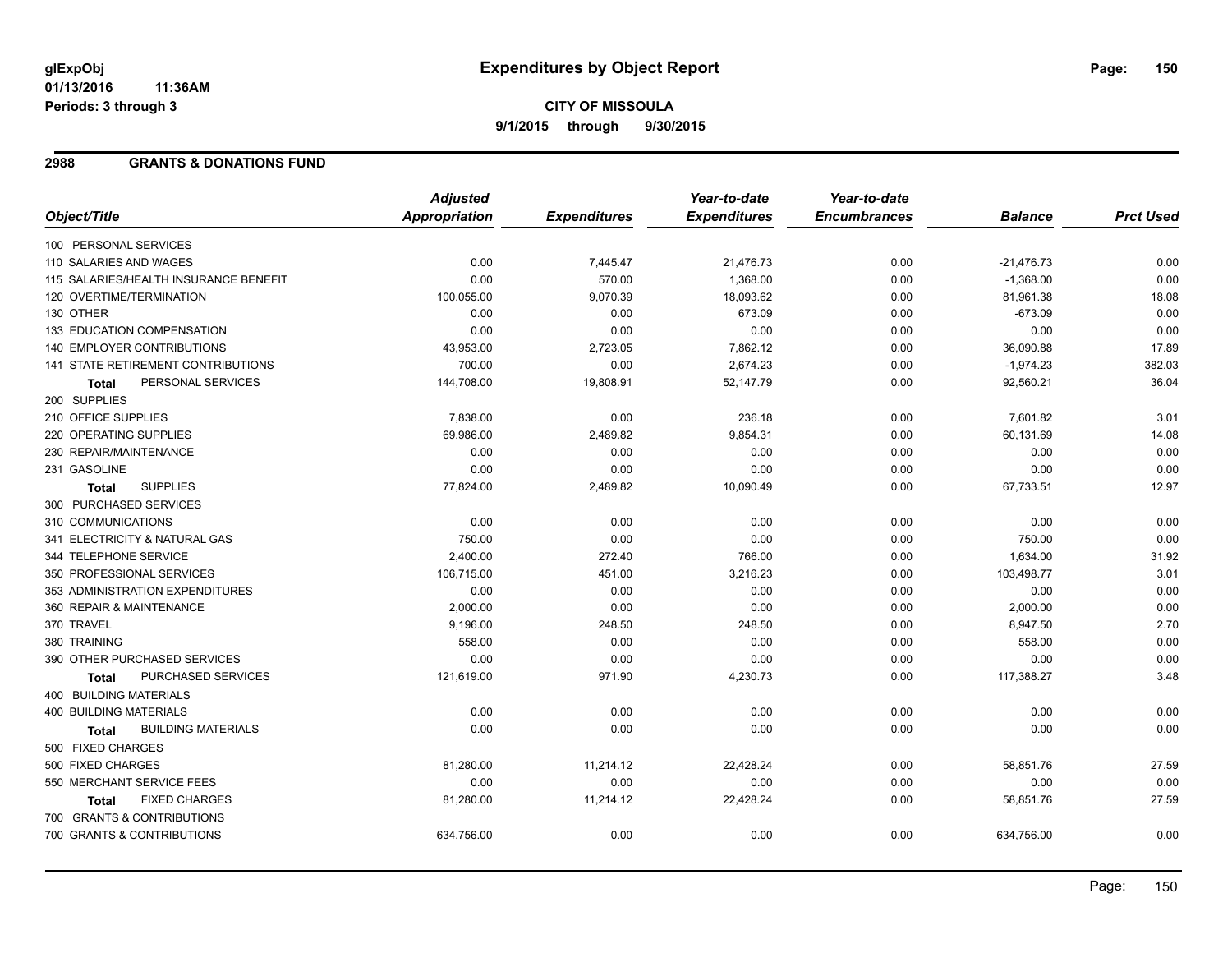#### **2988 GRANTS & DONATIONS FUND**

| Object/Title       |                                    | <b>Adjusted</b><br>Appropriation | <b>Expenditures</b> | Year-to-date<br><b>Expenditures</b> | Year-to-date<br><b>Encumbrances</b> | <b>Balance</b> | <b>Prct Used</b> |
|--------------------|------------------------------------|----------------------------------|---------------------|-------------------------------------|-------------------------------------|----------------|------------------|
| <b>Total</b>       | <b>GRANTS &amp; CONTRIBUTIONS</b>  | 634,756.00                       | 0.00                | 0.00                                | 0.00                                | 634.756.00     | 0.00             |
| 800 OTHER OBJECTS  |                                    |                                  |                     |                                     |                                     |                |                  |
|                    | 820 TRANSFERS TO OTHER FUNDS       | 0.00                             | 0.00                | 0.00                                | 0.00                                | 0.00           | 0.00             |
| 845 CONTINGENCY    |                                    | 0.00                             | 0.00                | 0.00                                | 0.00                                | 0.00           | 0.00             |
| <b>Total</b>       | OTHER OBJECTS                      | 0.00                             | 0.00                | 0.00                                | 0.00                                | 0.00           | 0.00             |
| 900 CAPITAL OUTLAY |                                    |                                  |                     |                                     |                                     |                |                  |
| 930 IMPROVEMENTS   |                                    | 24,822.00                        | 0.00                | 0.00                                | 0.00                                | 24.822.00      | 0.00             |
|                    | 940 MACHINERY & EQUIPMENT          | 1.003.930.00                     | 0.00                | 10.338.00                           | 0.00                                | 993.592.00     | 1.03             |
| <b>Total</b>       | <b>CAPITAL OUTLAY</b>              | 1.028.752.00                     | 0.00                | 10.338.00                           | 0.00                                | 1,018,414.00   | 1.00             |
| <b>Total</b>       | <b>GRANTS &amp; DONATIONS FUND</b> | 2.088.939.00                     | 34.484.75           | 99.235.25                           | 0.00                                | 1.989.703.75   | 4.75             |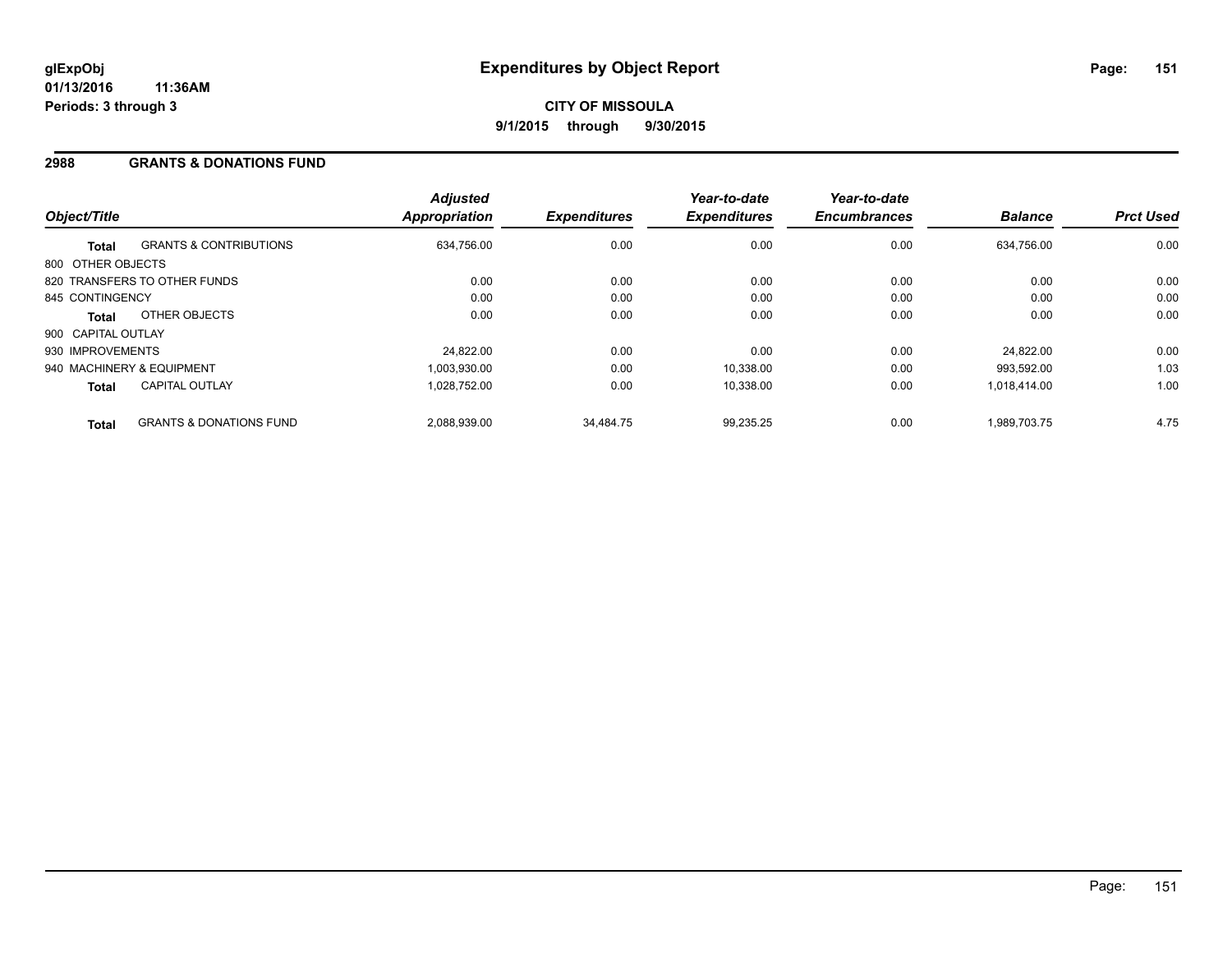# **3000 SID REVOLVING FUND**

| Object/Title                         | <b>Adjusted</b><br>Appropriation | <b>Expenditures</b> | Year-to-date<br><b>Expenditures</b> | Year-to-date<br><b>Encumbrances</b> | <b>Balance</b> | <b>Prct Used</b> |
|--------------------------------------|----------------------------------|---------------------|-------------------------------------|-------------------------------------|----------------|------------------|
| 500 FIXED CHARGES                    |                                  |                     |                                     |                                     |                |                  |
| 550 MERCHANT SERVICE FEES            | 0.00                             | 0.00                | 0.00                                | 0.00                                | 0.00           | 0.00             |
| <b>FIXED CHARGES</b><br><b>Total</b> | 0.00                             | 0.00                | 0.00                                | 0.00                                | 0.00           | 0.00             |
| 800 OTHER OBJECTS                    |                                  |                     |                                     |                                     |                |                  |
| 820 TRANSFERS TO OTHER FUNDS         | 100.000.00                       | 0.00                | 0.00                                | 0.00                                | 100.000.00     | 0.00             |
| OTHER OBJECTS<br><b>Total</b>        | 100,000.00                       | 0.00                | 0.00                                | 0.00                                | 100.000.00     | 0.00             |
| NON-DEPARTMENTAL<br><b>Total</b>     | 100.000.00                       | 0.00                | 0.00                                | 0.00                                | 100.000.00     | 0.00             |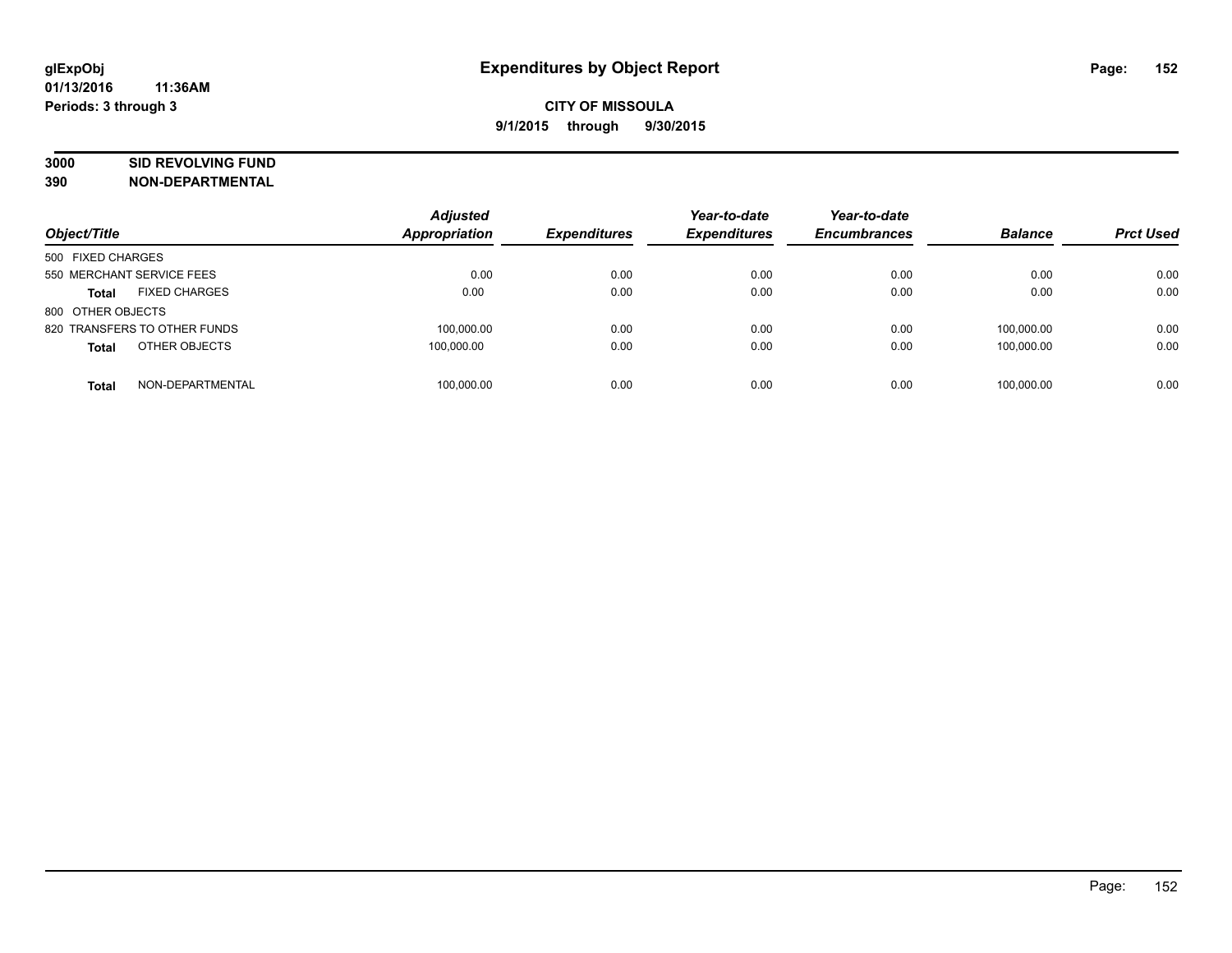#### **3000 SID REVOLVING FUND**

| Object/Title                         | <b>Adjusted</b><br><b>Appropriation</b> | <b>Expenditures</b> | Year-to-date<br><b>Expenditures</b> | Year-to-date<br><b>Encumbrances</b> | <b>Balance</b> | <b>Prct Used</b> |
|--------------------------------------|-----------------------------------------|---------------------|-------------------------------------|-------------------------------------|----------------|------------------|
|                                      |                                         |                     |                                     |                                     |                |                  |
| 500 FIXED CHARGES                    |                                         |                     |                                     |                                     |                |                  |
| 550 MERCHANT SERVICE FEES            | 0.00                                    | 0.00                | 0.00                                | 0.00                                | 0.00           | 0.00             |
| <b>FIXED CHARGES</b><br><b>Total</b> | 0.00                                    | 0.00                | 0.00                                | 0.00                                | 0.00           | 0.00             |
| 800 OTHER OBJECTS                    |                                         |                     |                                     |                                     |                |                  |
| 820 TRANSFERS TO OTHER FUNDS         | 100,000.00                              | 0.00                | 0.00                                | 0.00                                | 100,000.00     | 0.00             |
| OTHER OBJECTS<br><b>Total</b>        | 100,000.00                              | 0.00                | 0.00                                | 0.00                                | 100.000.00     | 0.00             |
| SID REVOLVING FUND<br><b>Total</b>   | 100,000.00                              | 0.00                | 0.00                                | 0.00                                | 100.000.00     | 0.00             |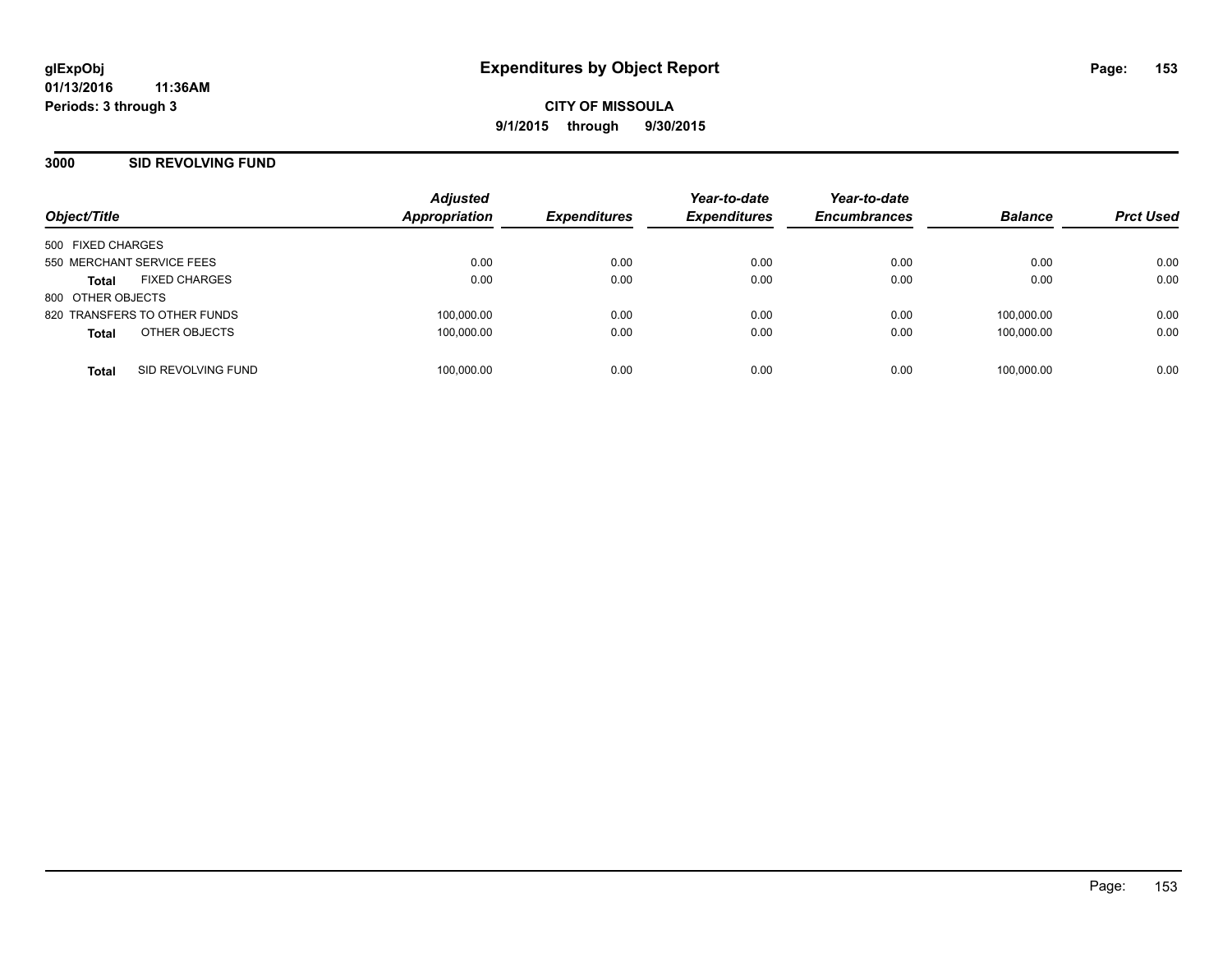# **3005 SID REBATES**

| Object/Title                         | <b>Adjusted</b><br><b>Appropriation</b> | <b>Expenditures</b> | Year-to-date<br><b>Expenditures</b> | Year-to-date<br><b>Encumbrances</b> | <b>Balance</b> | <b>Prct Used</b> |
|--------------------------------------|-----------------------------------------|---------------------|-------------------------------------|-------------------------------------|----------------|------------------|
| 500 FIXED CHARGES                    |                                         |                     |                                     |                                     |                |                  |
| 550 MERCHANT SERVICE FEES            | 0.00                                    | 0.00                | 0.00                                | 0.00                                | 0.00           | 0.00             |
| <b>FIXED CHARGES</b><br><b>Total</b> | 0.00                                    | 0.00                | 0.00                                | 0.00                                | 0.00           | 0.00             |
| NON-DEPARTMENTAL<br>Total            | 0.00                                    | 0.00                | 0.00                                | 0.00                                | 0.00           | 0.00             |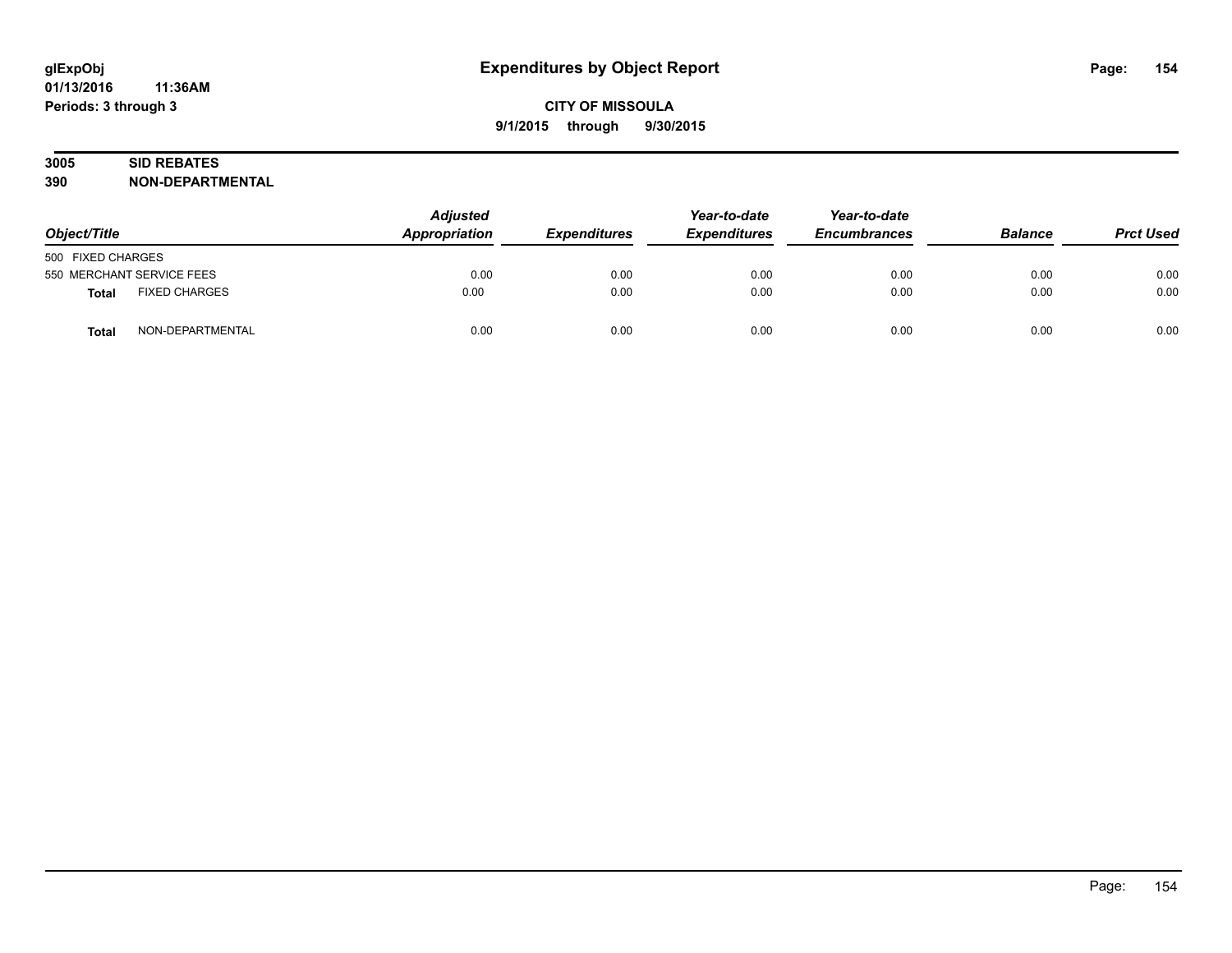**CITY OF MISSOULA 9/1/2015 through 9/30/2015**

**3005 SID REBATES**

| Object/Title                         | <b>Adjusted</b><br>Appropriation | <b>Expenditures</b> | Year-to-date<br><b>Expenditures</b> | Year-to-date<br><b>Encumbrances</b> | <b>Balance</b> | <b>Prct Used</b> |
|--------------------------------------|----------------------------------|---------------------|-------------------------------------|-------------------------------------|----------------|------------------|
| 500 FIXED CHARGES                    |                                  |                     |                                     |                                     |                |                  |
| 550 MERCHANT SERVICE FEES            | 0.00                             | 0.00                | 0.00                                | 0.00                                | 0.00           | 0.00             |
| <b>FIXED CHARGES</b><br><b>Total</b> | 0.00                             | 0.00                | 0.00                                | 0.00                                | 0.00           | 0.00             |
| SID REBATES<br><b>Total</b>          | 0.00                             | 0.00                | 0.00                                | 0.00                                | 0.00           | 0.00             |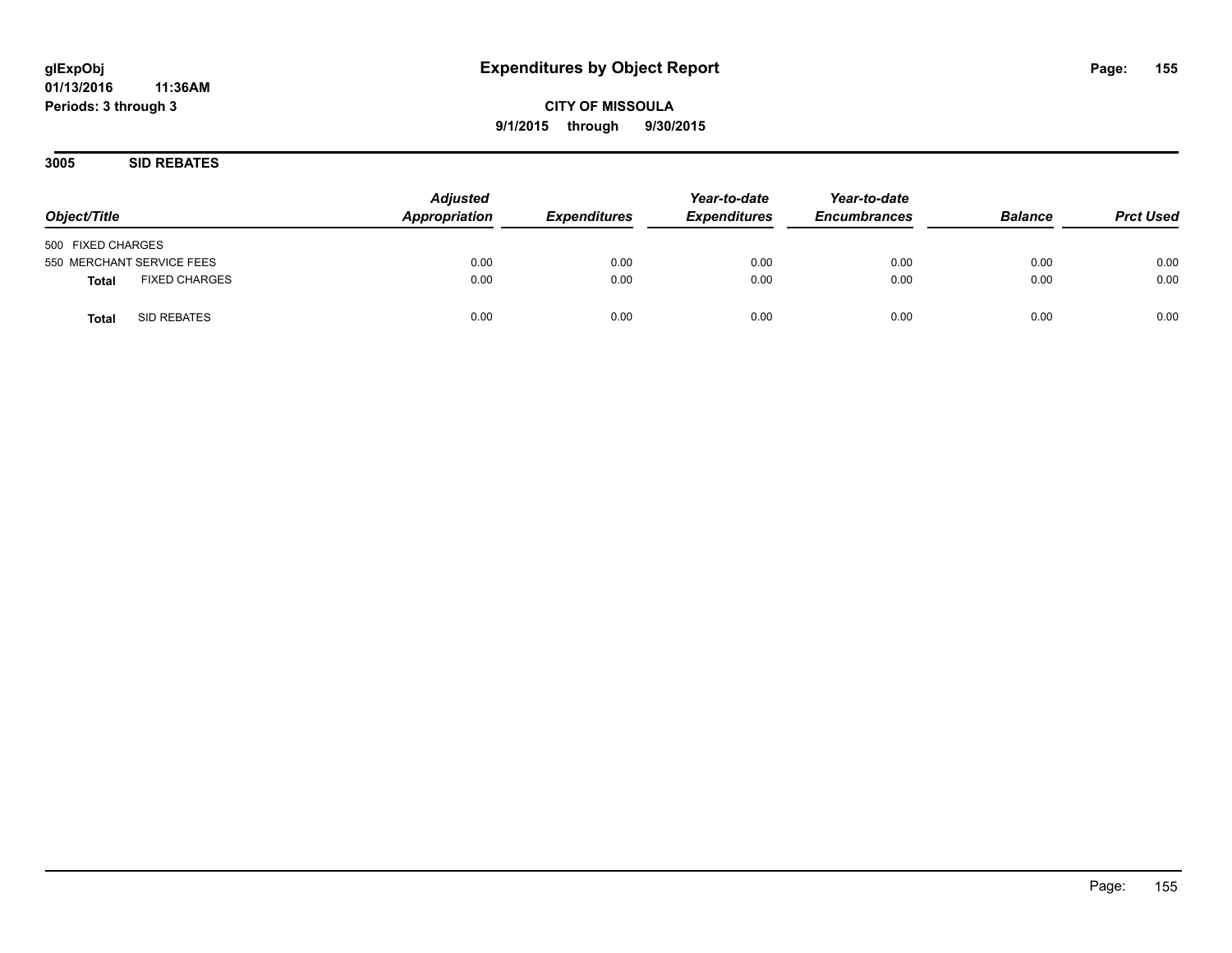# **glExpObj Expenditures by Object Report Page: 156**

#### **CITY OF MISSOULA 9/1/2015 through 9/30/2015**

#### **3065 1998 PUBLIC SAFETY G O BONDS FUND**

**000 \*\*\* Title Not Found \*\*\***

| Object/Title                            | <b>Adjusted</b><br>Appropriation | <b>Expenditures</b> | Year-to-date<br><b>Expenditures</b> | Year-to-date<br><b>Encumbrances</b> | <b>Balance</b> | <b>Prct Used</b> |
|-----------------------------------------|----------------------------------|---------------------|-------------------------------------|-------------------------------------|----------------|------------------|
| 800 OTHER OBJECTS                       |                                  |                     |                                     |                                     |                |                  |
| 820 TRANSFERS TO OTHER FUNDS            | 0.00                             | 0.00                | 0.00                                | 0.00                                | 0.00           | 0.00             |
| OTHER OBJECTS<br><b>Total</b>           | 0.00                             | 0.00                | 0.00                                | 0.00                                | 0.00           | 0.00             |
| *** Title Not Found ***<br><b>Total</b> | 0.00                             | 0.00                | 0.00                                | 0.00                                | 0.00           | 0.00             |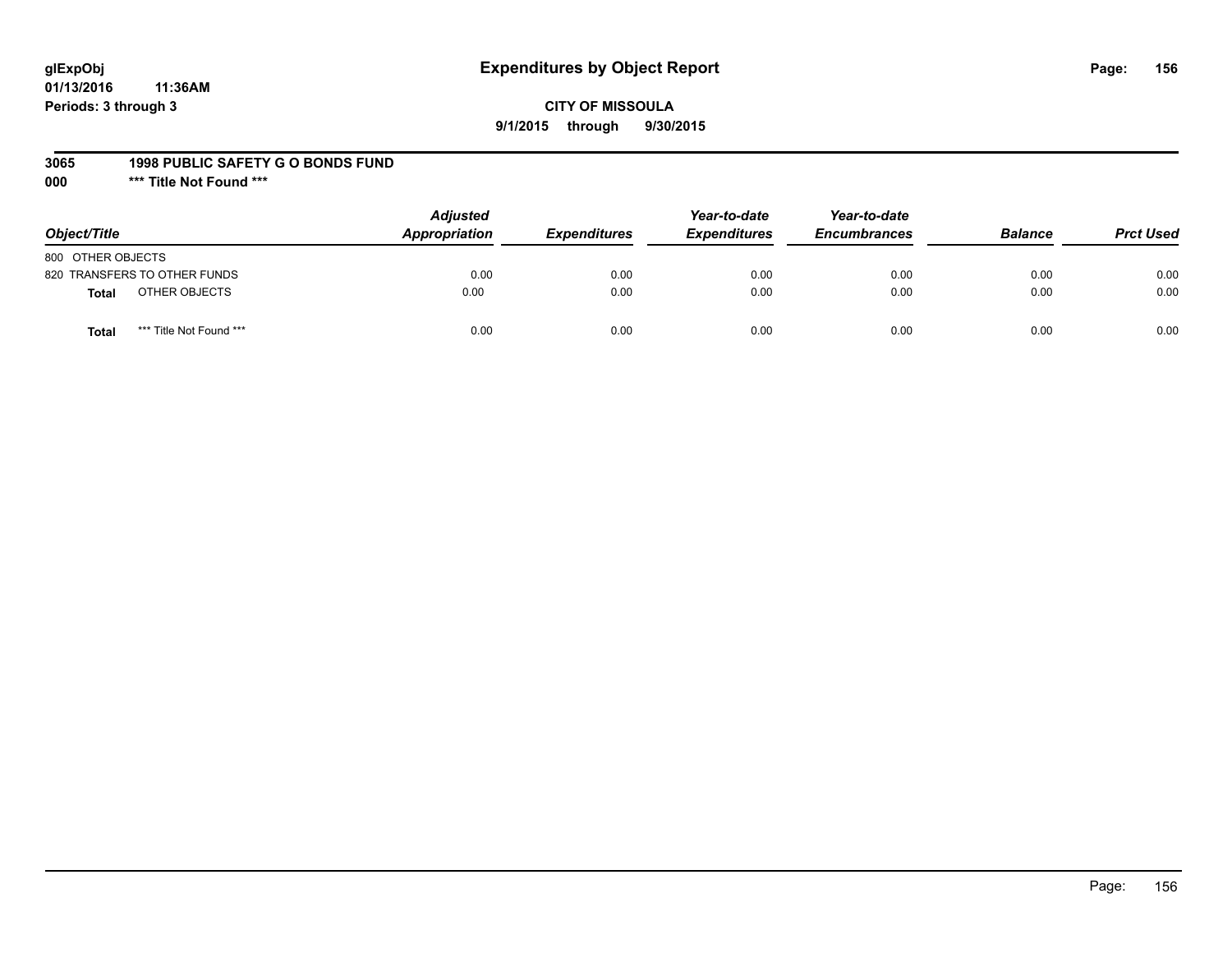#### **3065 1998 PUBLIC SAFETY G O BONDS FUND**

| Object/Title      |                           | <b>Adjusted</b><br>Appropriation | <b>Expenditures</b> | Year-to-date<br><b>Expenditures</b> | Year-to-date<br><b>Encumbrances</b> | <b>Balance</b> | <b>Prct Used</b> |
|-------------------|---------------------------|----------------------------------|---------------------|-------------------------------------|-------------------------------------|----------------|------------------|
| 500 FIXED CHARGES |                           |                                  |                     |                                     |                                     |                |                  |
|                   | 550 MERCHANT SERVICE FEES | 0.00                             | 0.00                | 0.00                                | 0.00                                | 0.00           | 0.00             |
| <b>Total</b>      | <b>FIXED CHARGES</b>      | 0.00                             | 0.00                | 0.00                                | 0.00                                | 0.00           | 0.00             |
| <b>Total</b>      | NON-DEPARTMENTAL          | 0.00                             | 0.00                | 0.00                                | 0.00                                | 0.00           | 0.00             |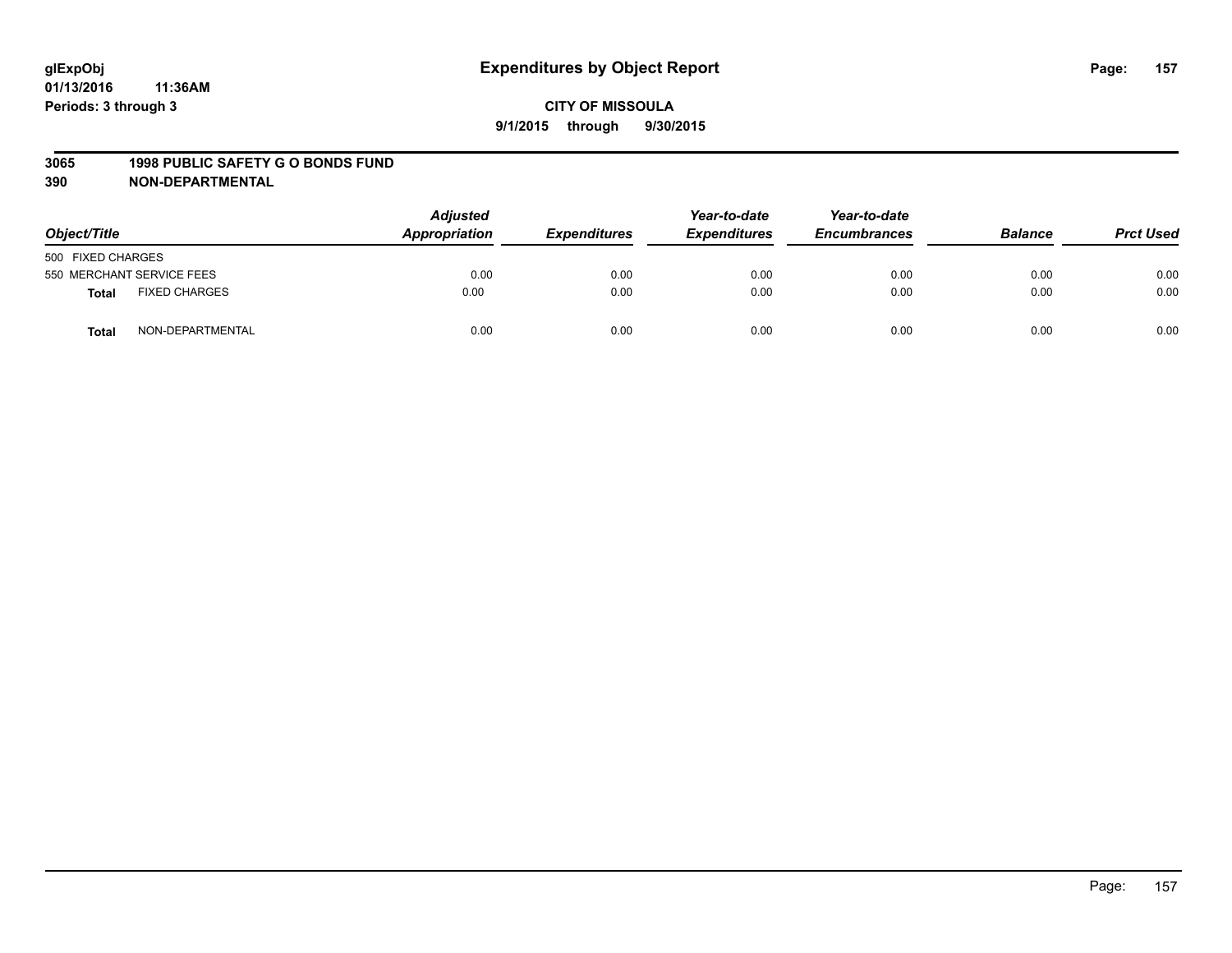**CITY OF MISSOULA 9/1/2015 through 9/30/2015**

#### **3065 1998 PUBLIC SAFETY G O BONDS FUND**

| Object/Title              |                                   | <b>Adjusted</b><br><b>Appropriation</b> | <b>Expenditures</b> | Year-to-date<br><b>Expenditures</b> | Year-to-date<br><b>Encumbrances</b> | <b>Balance</b> | <b>Prct Used</b> |
|---------------------------|-----------------------------------|-----------------------------------------|---------------------|-------------------------------------|-------------------------------------|----------------|------------------|
| 500 FIXED CHARGES         |                                   |                                         |                     |                                     |                                     |                |                  |
| 550 MERCHANT SERVICE FEES |                                   | 0.00                                    | 0.00                | 0.00                                | 0.00                                | 0.00           | 0.00             |
| <b>Total</b>              | <b>FIXED CHARGES</b>              | 0.00                                    | 0.00                | 0.00                                | 0.00                                | 0.00           | 0.00             |
| 800 OTHER OBJECTS         |                                   |                                         |                     |                                     |                                     |                |                  |
|                           | 820 TRANSFERS TO OTHER FUNDS      | 0.00                                    | 0.00                | 0.00                                | 0.00                                | 0.00           | 0.00             |
| <b>Total</b>              | OTHER OBJECTS                     | 0.00                                    | 0.00                | 0.00                                | 0.00                                | 0.00           | 0.00             |
| <b>Total</b>              | 1998 PUBLIC SAFETY G O BONDS FUND | 0.00                                    | 0.00                | 0.00                                | 0.00                                | 0.00           | 0.00             |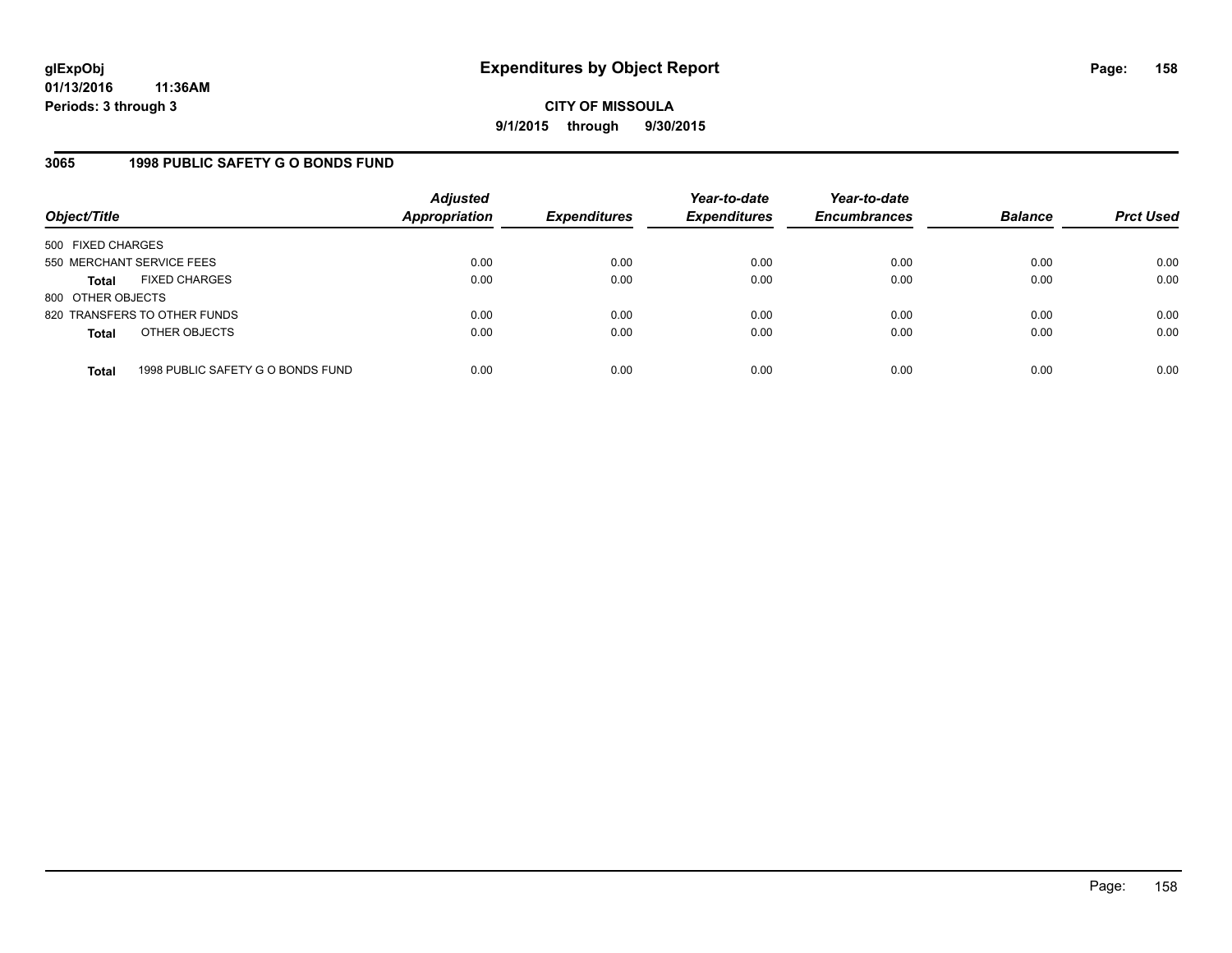#### **3070 1996 OPEN SPACE GO BONDS**

| Object/Title                         | <b>Adjusted</b><br><b>Appropriation</b> | <b>Expenditures</b> | Year-to-date<br><b>Expenditures</b> | Year-to-date<br><b>Encumbrances</b> | <b>Balance</b> | <b>Prct Used</b> |
|--------------------------------------|-----------------------------------------|---------------------|-------------------------------------|-------------------------------------|----------------|------------------|
| 500 FIXED CHARGES                    |                                         |                     |                                     |                                     |                |                  |
| 550 MERCHANT SERVICE FEES            | 0.00                                    | 0.00                | 0.00                                | 0.00                                | 0.00           | 0.00             |
| <b>FIXED CHARGES</b><br><b>Total</b> | 0.00                                    | 0.00                | 0.00                                | 0.00                                | 0.00           | 0.00             |
| 800 OTHER OBJECTS                    |                                         |                     |                                     |                                     |                |                  |
| 820 TRANSFERS TO OTHER FUNDS         | 0.00                                    | 0.00                | 0.00                                | 0.00                                | 0.00           | 0.00             |
| OTHER OBJECTS<br><b>Total</b>        | 0.00                                    | 0.00                | 0.00                                | 0.00                                | 0.00           | 0.00             |
| NON-DEPARTMENTAL<br><b>Total</b>     | 0.00                                    | 0.00                | 0.00                                | 0.00                                | 0.00           | 0.00             |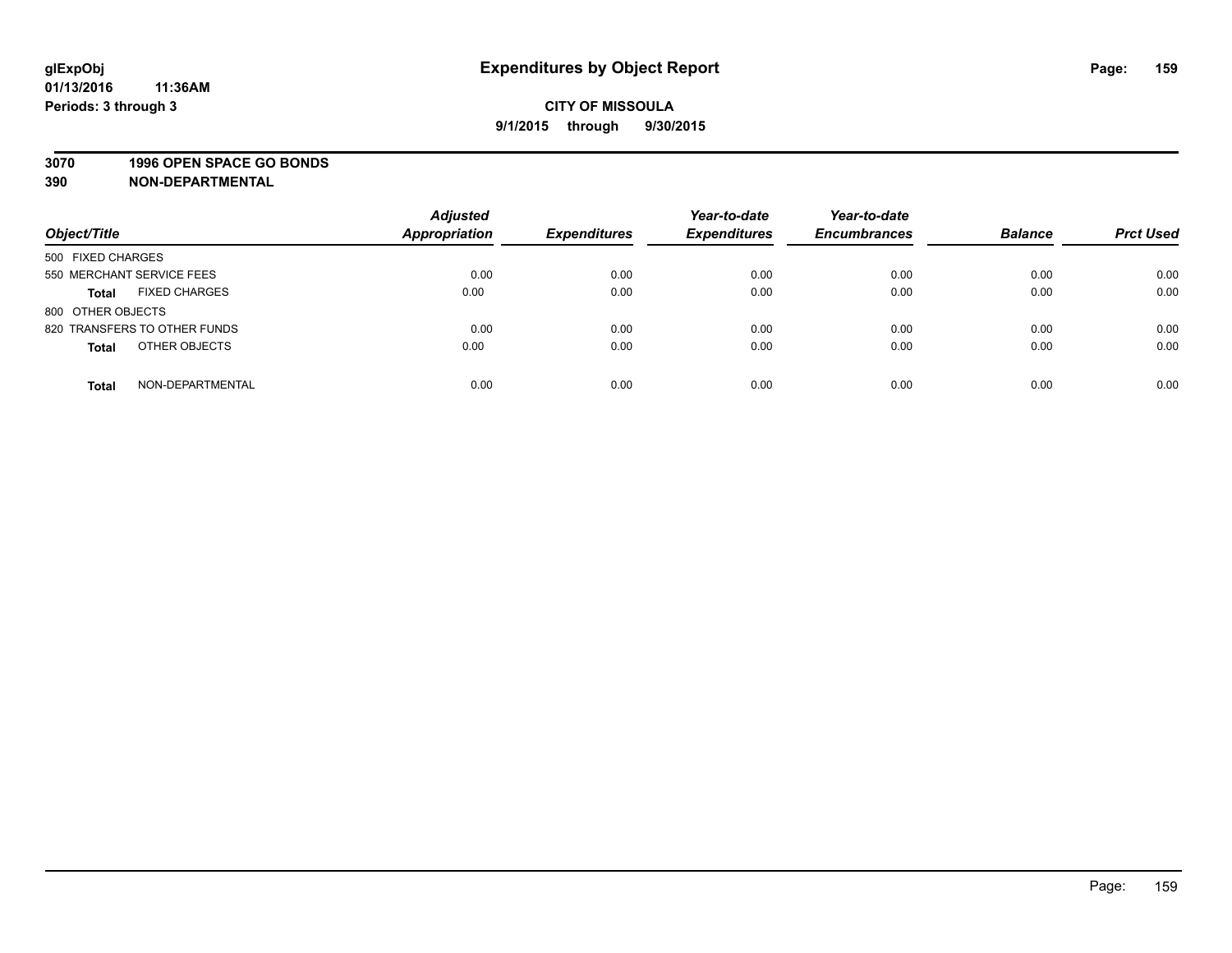## **3070 1996 OPEN SPACE GO BONDS**

| Object/Title              |                              | <b>Adjusted</b><br>Appropriation | <b>Expenditures</b> | Year-to-date<br><b>Expenditures</b> | Year-to-date<br><b>Encumbrances</b> | <b>Balance</b> | <b>Prct Used</b> |
|---------------------------|------------------------------|----------------------------------|---------------------|-------------------------------------|-------------------------------------|----------------|------------------|
| 500 FIXED CHARGES         |                              |                                  |                     |                                     |                                     |                |                  |
| 550 MERCHANT SERVICE FEES |                              | 0.00                             | 0.00                | 0.00                                | 0.00                                | 0.00           | 0.00             |
| Total                     | <b>FIXED CHARGES</b>         | 0.00                             | 0.00                | 0.00                                | 0.00                                | 0.00           | 0.00             |
| 800 OTHER OBJECTS         |                              |                                  |                     |                                     |                                     |                |                  |
|                           | 820 TRANSFERS TO OTHER FUNDS | 0.00                             | 0.00                | 0.00                                | 0.00                                | 0.00           | 0.00             |
| <b>Total</b>              | OTHER OBJECTS                | 0.00                             | 0.00                | 0.00                                | 0.00                                | 0.00           | 0.00             |
| <b>Total</b>              | 1996 OPEN SPACE GO BONDS     | 0.00                             | 0.00                | 0.00                                | 0.00                                | 0.00           | 0.00             |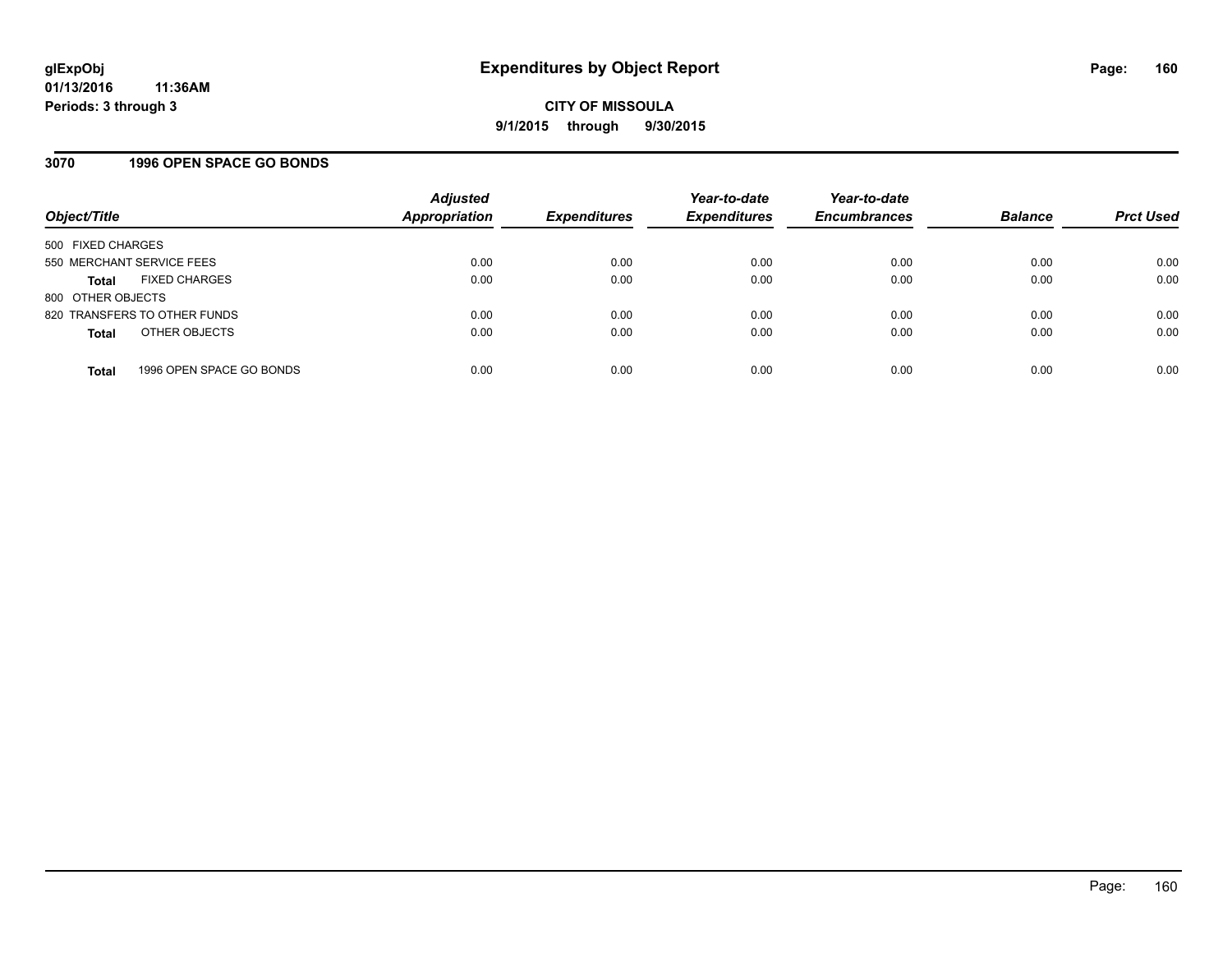#### **3075 1997 OPEN SPACE G O BOND FUND**

| Object/Title                         | <b>Adjusted</b><br>Appropriation | <b>Expenditures</b> | Year-to-date<br><b>Expenditures</b> | Year-to-date<br><b>Encumbrances</b> | <b>Balance</b> | <b>Prct Used</b> |
|--------------------------------------|----------------------------------|---------------------|-------------------------------------|-------------------------------------|----------------|------------------|
| 500 FIXED CHARGES                    |                                  |                     |                                     |                                     |                |                  |
| 550 MERCHANT SERVICE FEES            | 0.00                             | 0.00                | 0.00                                | 0.00                                | 0.00           | 0.00             |
| <b>FIXED CHARGES</b><br><b>Total</b> | 0.00                             | 0.00                | 0.00                                | 0.00                                | 0.00           | 0.00             |
| 800 OTHER OBJECTS                    |                                  |                     |                                     |                                     |                |                  |
| 820 TRANSFERS TO OTHER FUNDS         | 0.00                             | 0.00                | 0.00                                | 0.00                                | 0.00           | 0.00             |
| OTHER OBJECTS<br><b>Total</b>        | 0.00                             | 0.00                | 0.00                                | 0.00                                | 0.00           | 0.00             |
| NON-DEPARTMENTAL<br><b>Total</b>     | 0.00                             | 0.00                | 0.00                                | 0.00                                | 0.00           | 0.00             |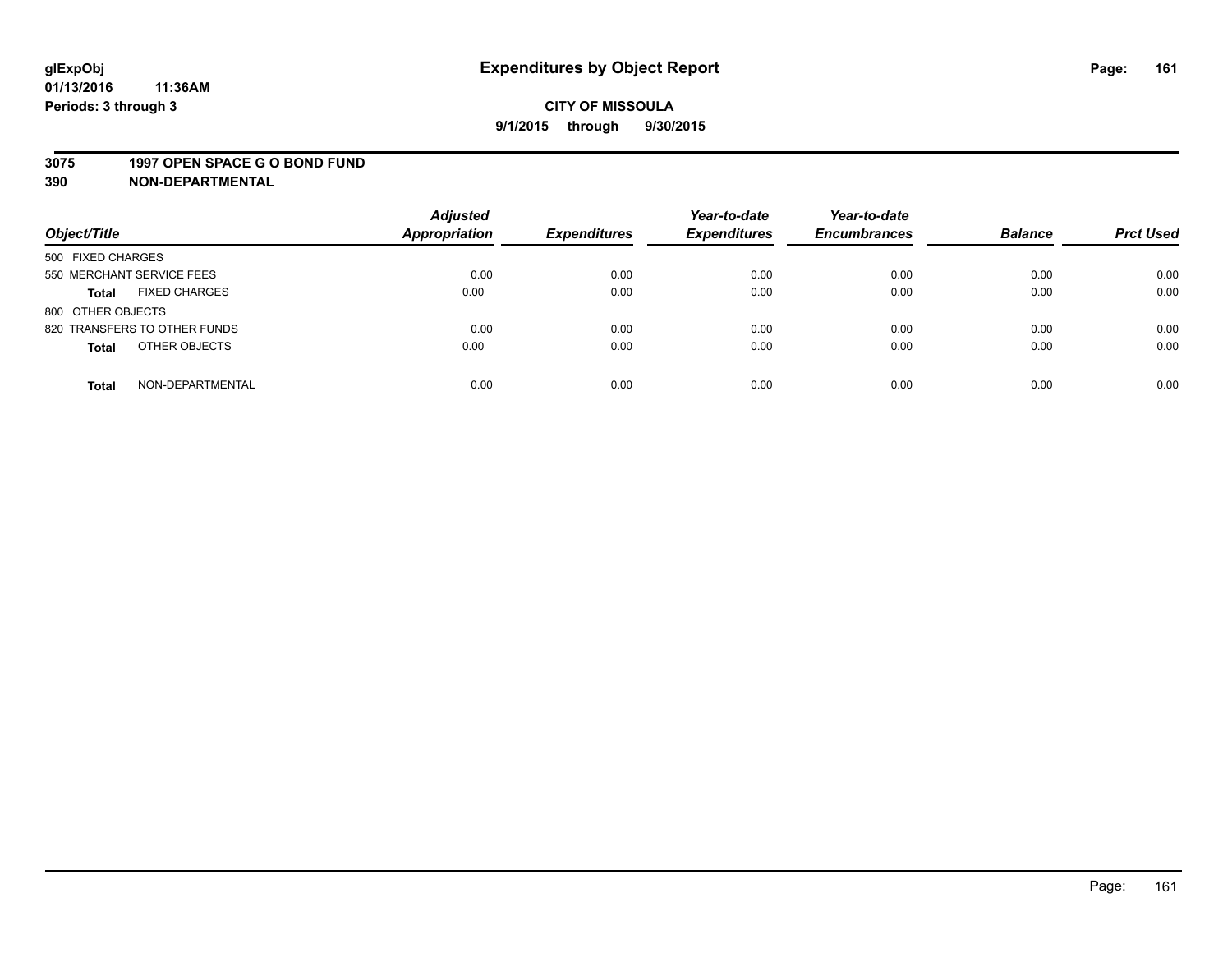#### **3075 1997 OPEN SPACE G O BOND FUND**

| Object/Title                         |                               | <b>Adjusted</b><br><b>Appropriation</b> | <b>Expenditures</b> | Year-to-date<br><b>Expenditures</b> | Year-to-date<br><b>Encumbrances</b> | <b>Balance</b> | <b>Prct Used</b> |
|--------------------------------------|-------------------------------|-----------------------------------------|---------------------|-------------------------------------|-------------------------------------|----------------|------------------|
| 500 FIXED CHARGES                    |                               |                                         |                     |                                     |                                     |                |                  |
| 550 MERCHANT SERVICE FEES            |                               | 0.00                                    | 0.00                | 0.00                                | 0.00                                | 0.00           | 0.00             |
| <b>FIXED CHARGES</b><br><b>Total</b> |                               | 0.00                                    | 0.00                | 0.00                                | 0.00                                | 0.00           | 0.00             |
| 800 OTHER OBJECTS                    |                               |                                         |                     |                                     |                                     |                |                  |
| 820 TRANSFERS TO OTHER FUNDS         |                               | 0.00                                    | 0.00                | 0.00                                | 0.00                                | 0.00           | 0.00             |
| OTHER OBJECTS<br><b>Total</b>        |                               | 0.00                                    | 0.00                | 0.00                                | 0.00                                | 0.00           | 0.00             |
|                                      |                               |                                         |                     |                                     |                                     |                |                  |
| <b>Total</b>                         | 1997 OPEN SPACE G O BOND FUND | 0.00                                    | 0.00                | 0.00                                | 0.00                                | 0.00           | 0.00             |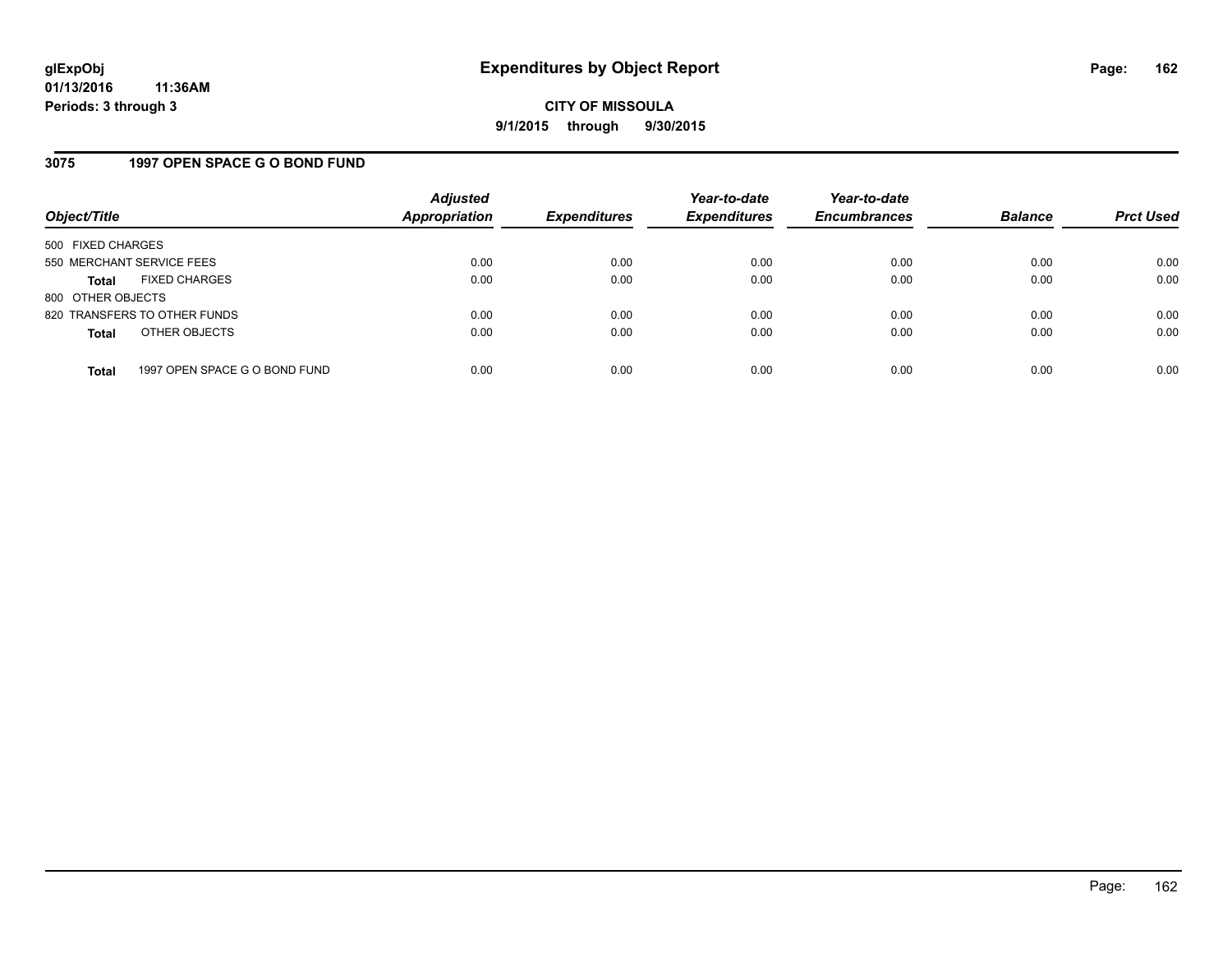#### **3080 1994 FIRE EQUIP/CITY HALLS REFUND BOND F**

| Object/Title      |                              | <b>Adjusted</b><br><b>Appropriation</b> | <b>Expenditures</b> | Year-to-date<br><b>Expenditures</b> | Year-to-date<br><b>Encumbrances</b> | <b>Balance</b> | <b>Prct Used</b> |
|-------------------|------------------------------|-----------------------------------------|---------------------|-------------------------------------|-------------------------------------|----------------|------------------|
| 500 FIXED CHARGES |                              |                                         |                     |                                     |                                     |                |                  |
|                   | 550 MERCHANT SERVICE FEES    | 0.00                                    | 0.00                | 0.00                                | 0.00                                | 0.00           | 0.00             |
| <b>Total</b>      | <b>FIXED CHARGES</b>         | 0.00                                    | 0.00                | 0.00                                | 0.00                                | 0.00           | 0.00             |
| 600 DEBT SERVICE  |                              |                                         |                     |                                     |                                     |                |                  |
|                   | 620 INTEREST / SERVICE FEES  | 0.00                                    | 0.00                | 0.00                                | 0.00                                | 0.00           | 0.00             |
| Total             | <b>DEBT SERVICE</b>          | 0.00                                    | 0.00                | 0.00                                | 0.00                                | 0.00           | 0.00             |
| 800 OTHER OBJECTS |                              |                                         |                     |                                     |                                     |                |                  |
|                   | 820 TRANSFERS TO OTHER FUNDS | 0.00                                    | 0.00                | 0.00                                | 0.00                                | 0.00           | 0.00             |
| Total             | OTHER OBJECTS                | 0.00                                    | 0.00                | 0.00                                | 0.00                                | 0.00           | 0.00             |
| <b>Total</b>      | NON-DEPARTMENTAL             | 0.00                                    | 0.00                | 0.00                                | 0.00                                | 0.00           | 0.00             |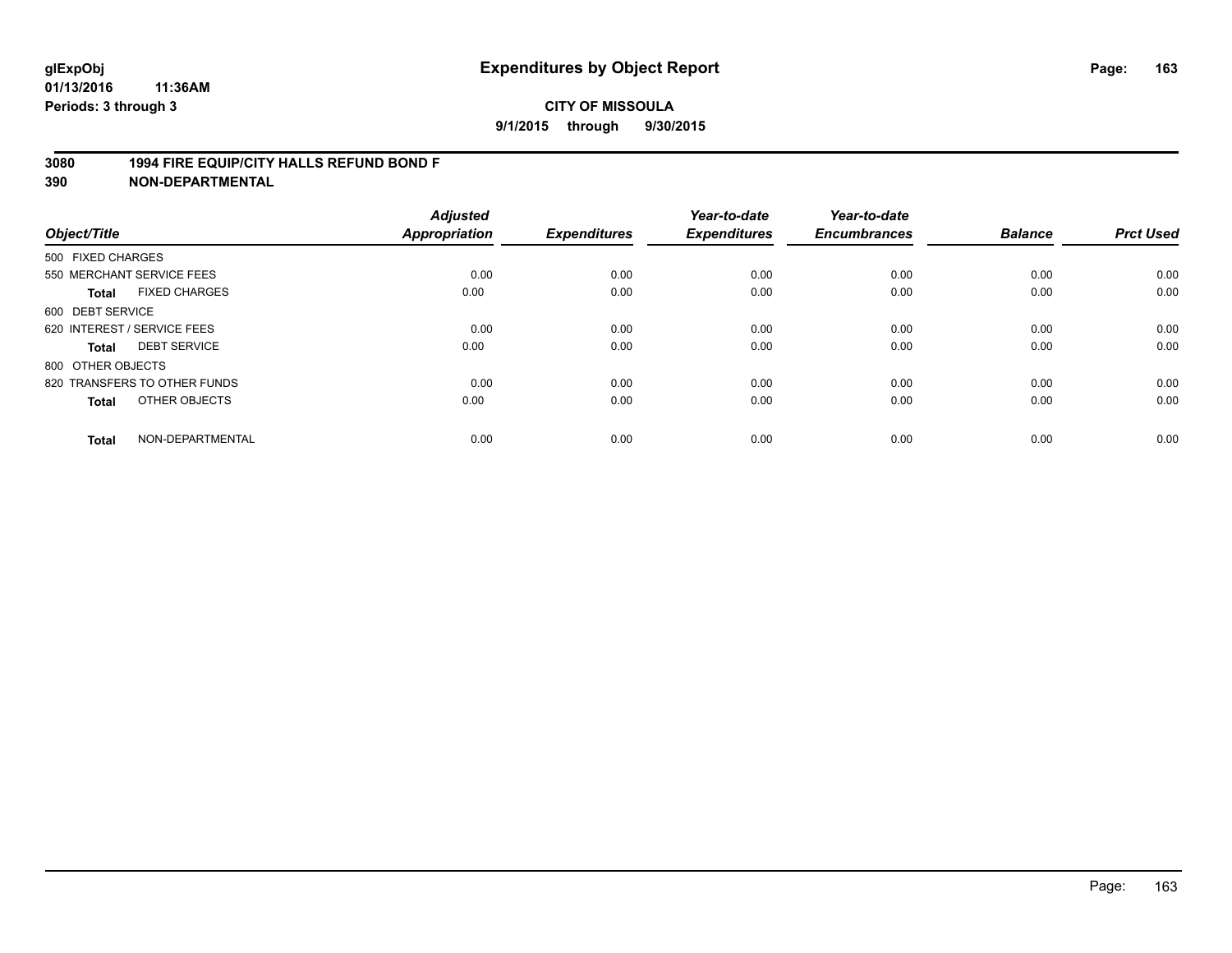## **CITY OF MISSOULA 9/1/2015 through 9/30/2015**

## **3080 1994 FIRE EQUIP/CITY HALLS REFUND BOND F**

| Object/Title                |                                     | <b>Adjusted</b><br><b>Appropriation</b> | <b>Expenditures</b> | Year-to-date<br><b>Expenditures</b> | Year-to-date<br><b>Encumbrances</b> | <b>Balance</b> | <b>Prct Used</b> |
|-----------------------------|-------------------------------------|-----------------------------------------|---------------------|-------------------------------------|-------------------------------------|----------------|------------------|
| 500 FIXED CHARGES           |                                     |                                         |                     |                                     |                                     |                |                  |
| 550 MERCHANT SERVICE FEES   |                                     | 0.00                                    | 0.00                | 0.00                                | 0.00                                | 0.00           | 0.00             |
| <b>Total</b>                | <b>FIXED CHARGES</b>                | 0.00                                    | 0.00                | 0.00                                | 0.00                                | 0.00           | 0.00             |
| 600 DEBT SERVICE            |                                     |                                         |                     |                                     |                                     |                |                  |
| 620 INTEREST / SERVICE FEES |                                     | 0.00                                    | 0.00                | 0.00                                | 0.00                                | 0.00           | 0.00             |
| <b>Total</b>                | <b>DEBT SERVICE</b>                 | 0.00                                    | 0.00                | 0.00                                | 0.00                                | 0.00           | 0.00             |
| 800 OTHER OBJECTS           |                                     |                                         |                     |                                     |                                     |                |                  |
|                             | 820 TRANSFERS TO OTHER FUNDS        | 0.00                                    | 0.00                | 0.00                                | 0.00                                | 0.00           | 0.00             |
| <b>Total</b>                | OTHER OBJECTS                       | 0.00                                    | 0.00                | 0.00                                | 0.00                                | 0.00           | 0.00             |
| <b>Total</b>                | 1994 FIRE EQUIP/CITY HALLS REFUND B | 0.00                                    | 0.00                | 0.00                                | 0.00                                | 0.00           | 0.00             |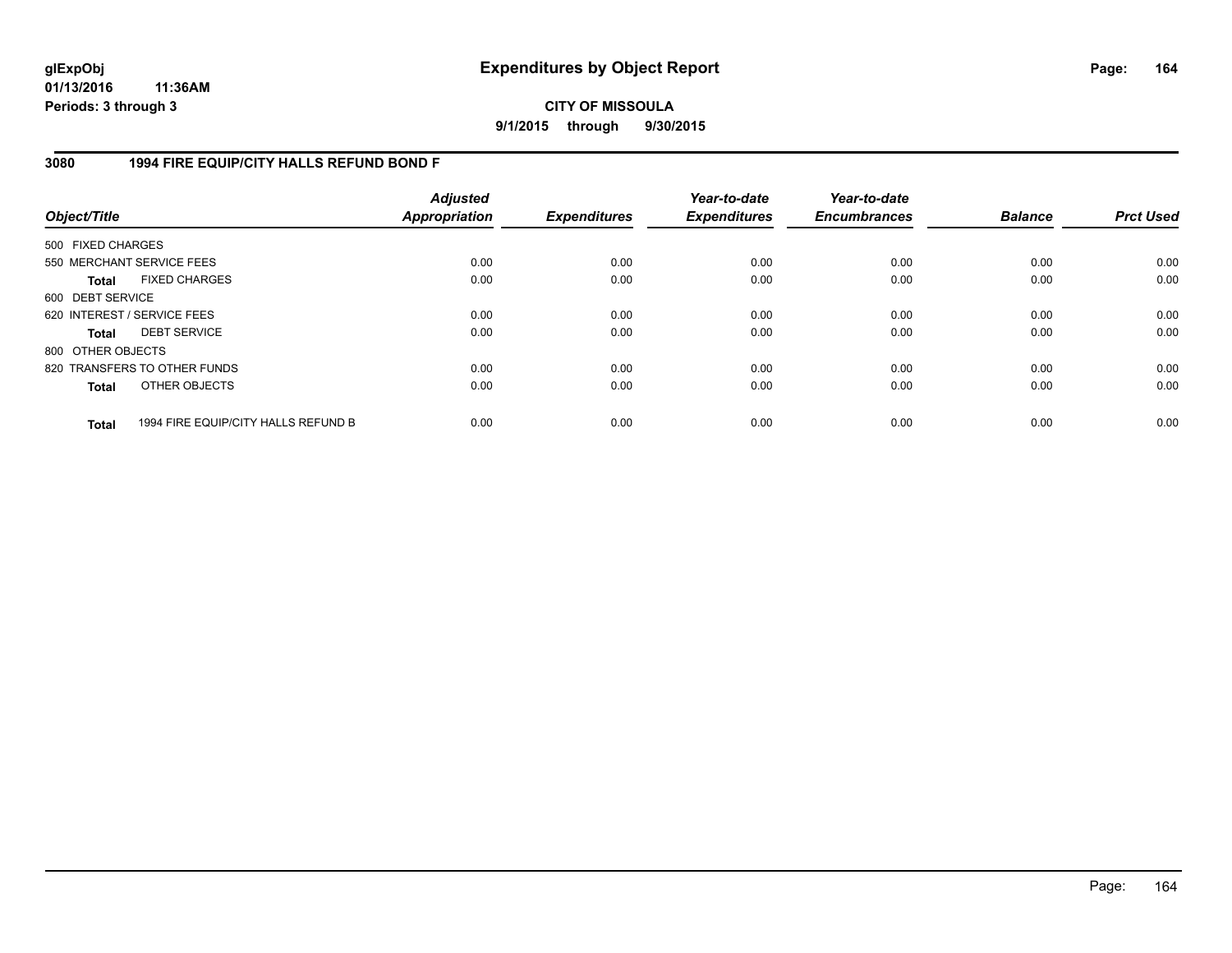#### **3085 1993 FIRE STATION G O BOND FUND**

| Object/Title                         | <b>Adjusted</b><br>Appropriation | <b>Expenditures</b> | Year-to-date<br><b>Expenditures</b> | Year-to-date<br><b>Encumbrances</b> | <b>Balance</b> | <b>Prct Used</b> |
|--------------------------------------|----------------------------------|---------------------|-------------------------------------|-------------------------------------|----------------|------------------|
| 500 FIXED CHARGES                    |                                  |                     |                                     |                                     |                |                  |
| 550 MERCHANT SERVICE FEES            | 0.00                             | 0.00                | 0.00                                | 0.00                                | 0.00           | 0.00             |
| <b>FIXED CHARGES</b><br><b>Total</b> | 0.00                             | 0.00                | 0.00                                | 0.00                                | 0.00           | 0.00             |
| 800 OTHER OBJECTS                    |                                  |                     |                                     |                                     |                |                  |
| 820 TRANSFERS TO OTHER FUNDS         | 0.00                             | 0.00                | 0.00                                | 0.00                                | 0.00           | 0.00             |
| OTHER OBJECTS<br><b>Total</b>        | 0.00                             | 0.00                | 0.00                                | 0.00                                | 0.00           | 0.00             |
| NON-DEPARTMENTAL<br><b>Total</b>     | 0.00                             | 0.00                | 0.00                                | 0.00                                | 0.00           | 0.00             |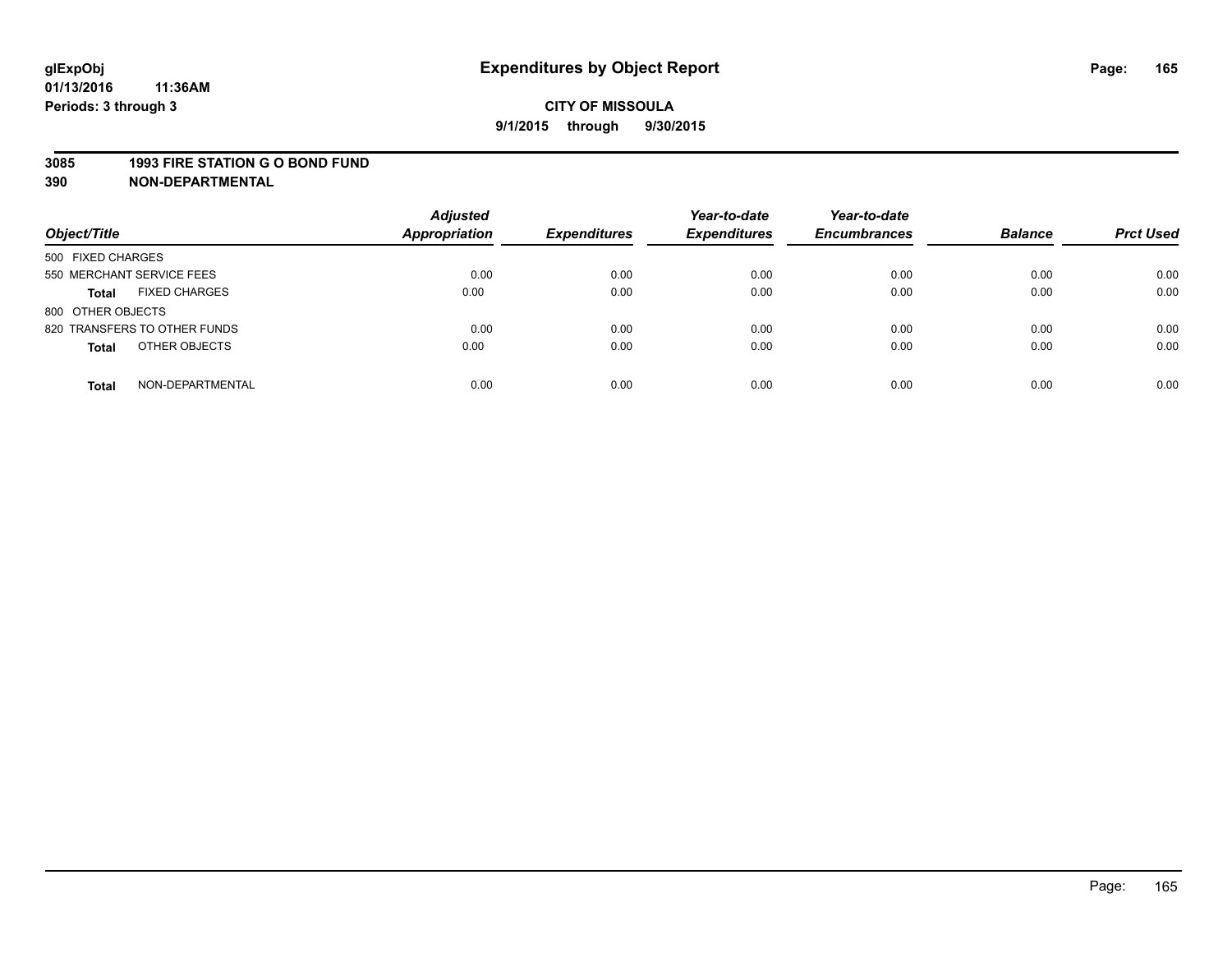## **3085 1993 FIRE STATION G O BOND FUND**

| Object/Title              |                                 | <b>Adjusted</b><br>Appropriation | <b>Expenditures</b> | Year-to-date<br><b>Expenditures</b> | Year-to-date<br><b>Encumbrances</b> | <b>Balance</b> | <b>Prct Used</b> |
|---------------------------|---------------------------------|----------------------------------|---------------------|-------------------------------------|-------------------------------------|----------------|------------------|
| 500 FIXED CHARGES         |                                 |                                  |                     |                                     |                                     |                |                  |
| 550 MERCHANT SERVICE FEES |                                 | 0.00                             | 0.00                | 0.00                                | 0.00                                | 0.00           | 0.00             |
| Total                     | <b>FIXED CHARGES</b>            | 0.00                             | 0.00                | 0.00                                | 0.00                                | 0.00           | 0.00             |
| 800 OTHER OBJECTS         |                                 |                                  |                     |                                     |                                     |                |                  |
|                           | 820 TRANSFERS TO OTHER FUNDS    | 0.00                             | 0.00                | 0.00                                | 0.00                                | 0.00           | 0.00             |
| <b>Total</b>              | OTHER OBJECTS                   | 0.00                             | 0.00                | 0.00                                | 0.00                                | 0.00           | 0.00             |
|                           |                                 |                                  |                     |                                     |                                     |                |                  |
| <b>Total</b>              | 1993 FIRE STATION G O BOND FUND | 0.00                             | 0.00                | 0.00                                | 0.00                                | 0.00           | 0.00             |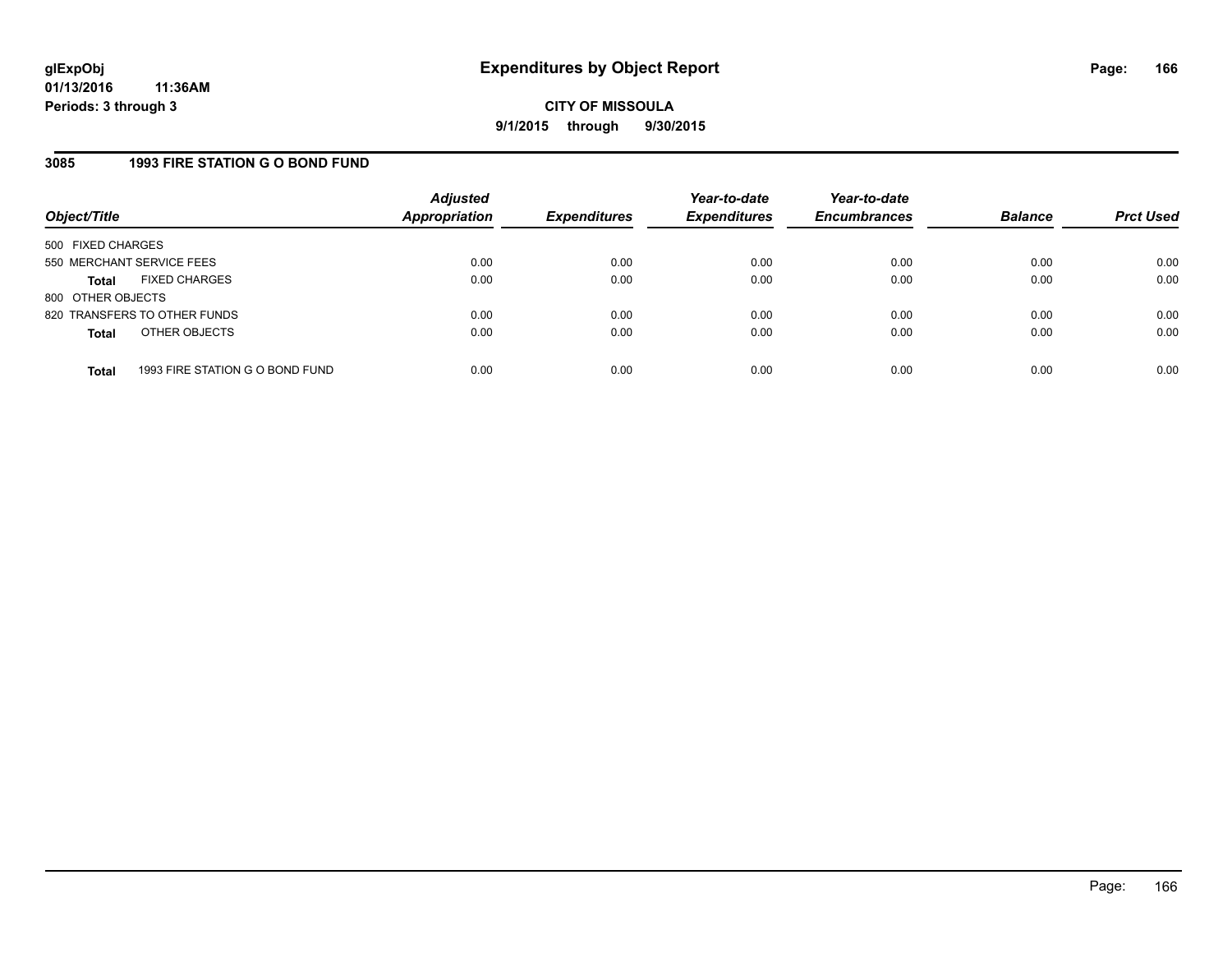## **3090 2004 AQUATICS BOND**

| Object/Title                         | <b>Adjusted</b><br><b>Appropriation</b> | <b>Expenditures</b> | Year-to-date<br><b>Expenditures</b> | Year-to-date<br><b>Encumbrances</b> | <b>Balance</b> | <b>Prct Used</b> |
|--------------------------------------|-----------------------------------------|---------------------|-------------------------------------|-------------------------------------|----------------|------------------|
| 500 FIXED CHARGES                    |                                         |                     |                                     |                                     |                |                  |
| 550 MERCHANT SERVICE FEES            | 0.00                                    | 0.00                | 0.00                                | 0.00                                | 0.00           | 0.00             |
| <b>FIXED CHARGES</b><br><b>Total</b> | 0.00                                    | 0.00                | 0.00                                | 0.00                                | 0.00           | 0.00             |
| 600 DEBT SERVICE                     |                                         |                     |                                     |                                     |                |                  |
| 610 PRINCIPAL                        | 0.00                                    | 0.00                | 0.00                                | 0.00                                | 0.00           | 0.00             |
| 620 INTEREST / SERVICE FEES          | 0.00                                    | 0.00                | 0.00                                | 0.00                                | 0.00           | 0.00             |
| <b>DEBT SERVICE</b><br><b>Total</b>  | 0.00                                    | 0.00                | 0.00                                | 0.00                                | 0.00           | 0.00             |
| 800 OTHER OBJECTS                    |                                         |                     |                                     |                                     |                |                  |
| 820 TRANSFERS TO OTHER FUNDS         | 0.00                                    | 0.00                | 0.00                                | 0.00                                | 0.00           | 0.00             |
| OTHER OBJECTS<br><b>Total</b>        | 0.00                                    | 0.00                | 0.00                                | 0.00                                | 0.00           | 0.00             |
|                                      |                                         |                     |                                     |                                     |                |                  |
| NON-DEPARTMENTAL<br><b>Total</b>     | 0.00                                    | 0.00                | 0.00                                | 0.00                                | 0.00           | 0.00             |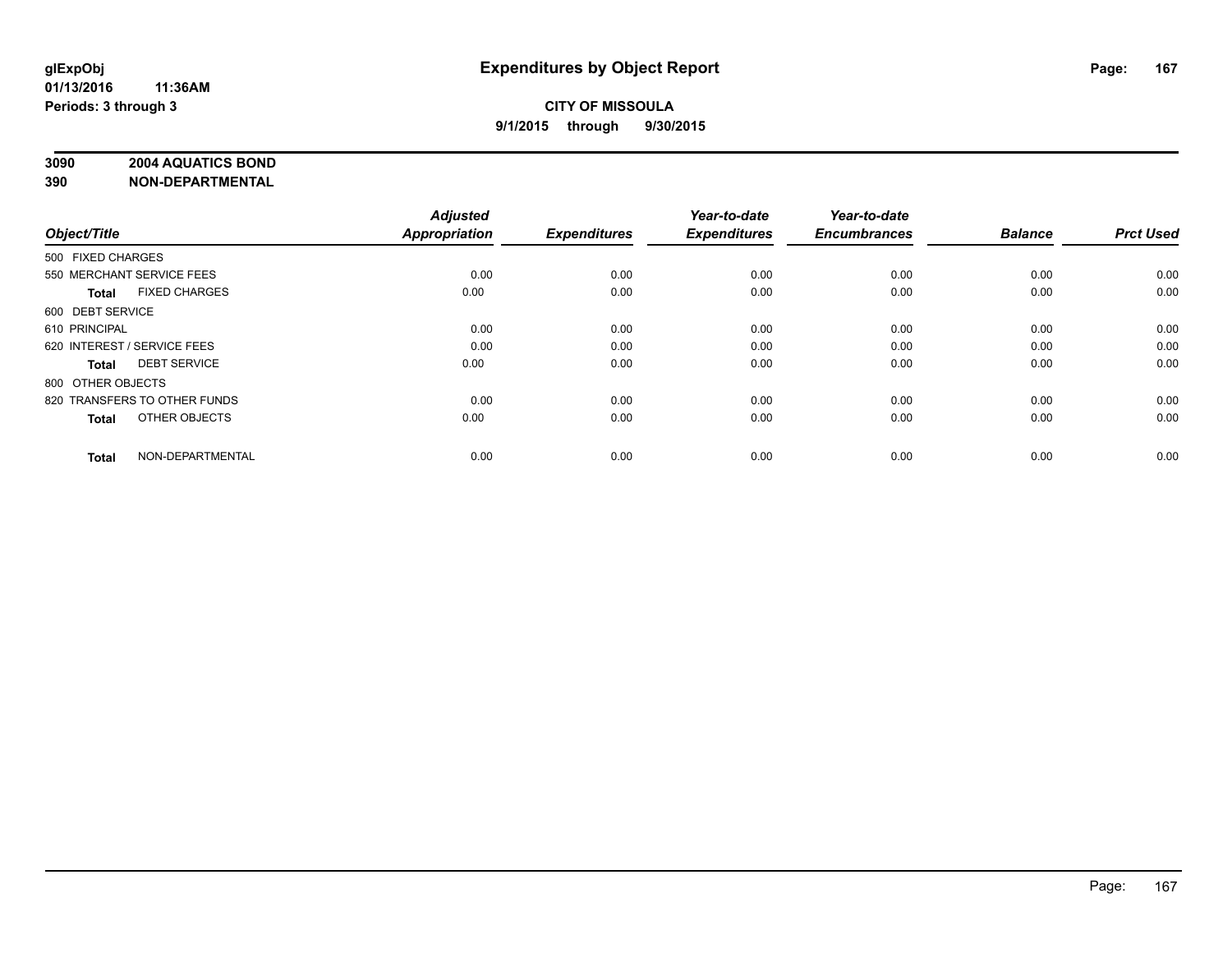# **CITY OF MISSOULA 9/1/2015 through 9/30/2015**

## **3090 2004 AQUATICS BOND**

|                                      | <b>Adjusted</b>      |                     | Year-to-date        | Year-to-date        |                |                  |
|--------------------------------------|----------------------|---------------------|---------------------|---------------------|----------------|------------------|
| Object/Title                         | <b>Appropriation</b> | <b>Expenditures</b> | <b>Expenditures</b> | <b>Encumbrances</b> | <b>Balance</b> | <b>Prct Used</b> |
| 500 FIXED CHARGES                    |                      |                     |                     |                     |                |                  |
| 550 MERCHANT SERVICE FEES            | 0.00                 | 0.00                | 0.00                | 0.00                | 0.00           | 0.00             |
| <b>FIXED CHARGES</b><br><b>Total</b> | 0.00                 | 0.00                | 0.00                | 0.00                | 0.00           | 0.00             |
| 600 DEBT SERVICE                     |                      |                     |                     |                     |                |                  |
| 610 PRINCIPAL                        | 0.00                 | 0.00                | 0.00                | 0.00                | 0.00           | 0.00             |
| 620 INTEREST / SERVICE FEES          | 0.00                 | 0.00                | 0.00                | 0.00                | 0.00           | 0.00             |
| <b>DEBT SERVICE</b><br><b>Total</b>  | 0.00                 | 0.00                | 0.00                | 0.00                | 0.00           | 0.00             |
| 800 OTHER OBJECTS                    |                      |                     |                     |                     |                |                  |
| 820 TRANSFERS TO OTHER FUNDS         | 0.00                 | 0.00                | 0.00                | 0.00                | 0.00           | 0.00             |
| OTHER OBJECTS<br><b>Total</b>        | 0.00                 | 0.00                | 0.00                | 0.00                | 0.00           | 0.00             |
| 2004 AQUATICS BOND<br><b>Total</b>   | 0.00                 | 0.00                | 0.00                | 0.00                | 0.00           | 0.00             |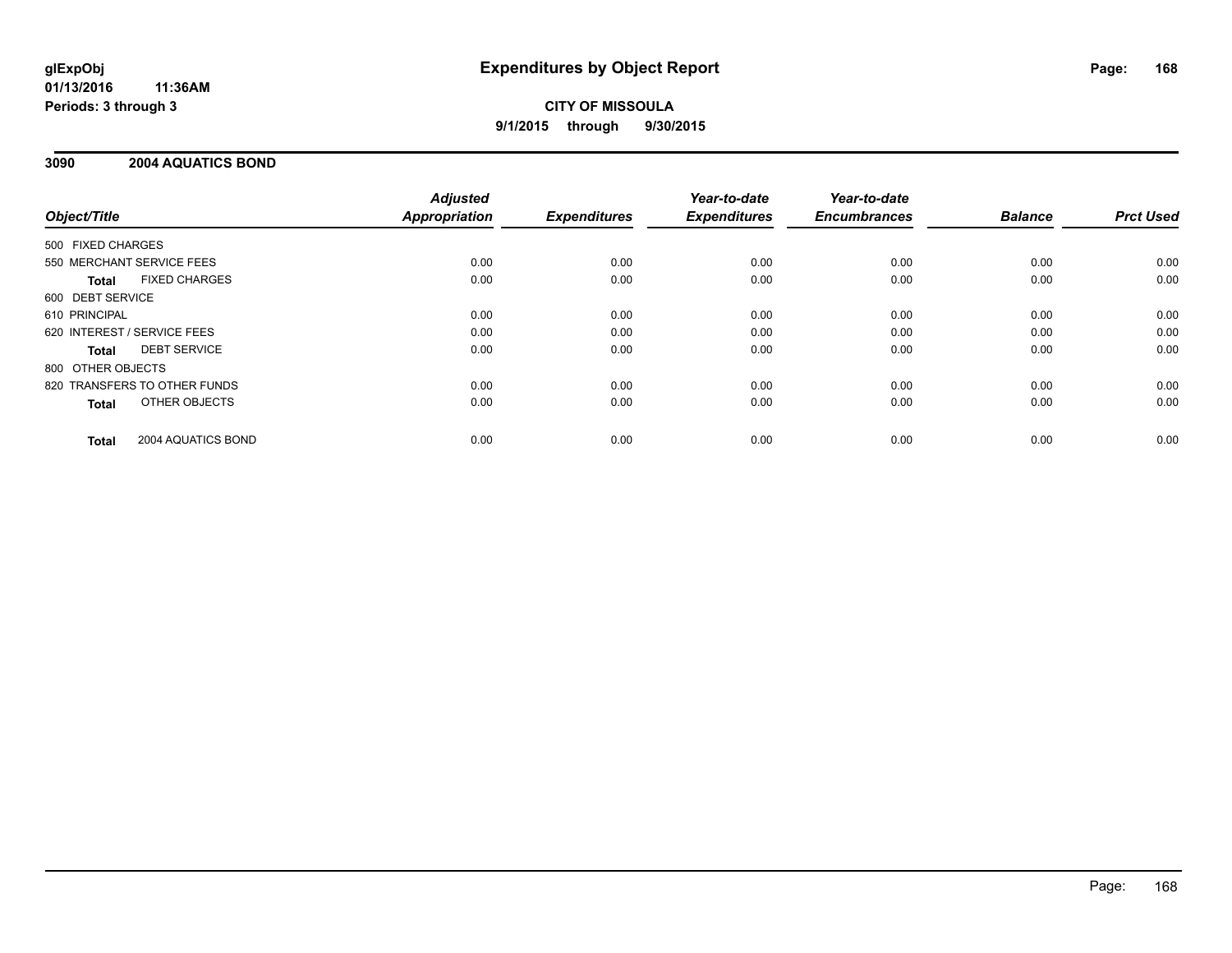#### **3091 SERIES 2012A AQUATICS REFUNDING BOND**

| Object/Title                         | <b>Adjusted</b><br><b>Appropriation</b> | <b>Expenditures</b> | Year-to-date<br><b>Expenditures</b> | Year-to-date<br><b>Encumbrances</b> | <b>Balance</b> | <b>Prct Used</b> |
|--------------------------------------|-----------------------------------------|---------------------|-------------------------------------|-------------------------------------|----------------|------------------|
| 500 FIXED CHARGES                    |                                         |                     |                                     |                                     |                |                  |
| 550 MERCHANT SERVICE FEES            | 0.00                                    | 0.00                | 0.00                                | 0.00                                | 0.00           | 0.00             |
| <b>FIXED CHARGES</b><br><b>Total</b> | 0.00                                    | 0.00                | 0.00                                | 0.00                                | 0.00           | 0.00             |
| 600 DEBT SERVICE                     |                                         |                     |                                     |                                     |                |                  |
| 610 PRINCIPAL                        | 505,000.00                              | 0.00                | 0.00                                | 0.00                                | 505,000.00     | 0.00             |
| 620 INTEREST / SERVICE FEES          | 90.148.00                               | 0.00                | 0.00                                | 0.00                                | 90.148.00      | 0.00             |
| <b>DEBT SERVICE</b><br><b>Total</b>  | 595,148.00                              | 0.00                | 0.00                                | 0.00                                | 595,148.00     | 0.00             |
| 800 OTHER OBJECTS                    |                                         |                     |                                     |                                     |                |                  |
| 820 TRANSFERS TO OTHER FUNDS         | 0.00                                    | 0.00                | 0.00                                | 0.00                                | 0.00           | 0.00             |
| OTHER OBJECTS<br><b>Total</b>        | 0.00                                    | 0.00                | 0.00                                | 0.00                                | 0.00           | 0.00             |
| NON-DEPARTMENTAL<br><b>Total</b>     | 595,148.00                              | 0.00                | 0.00                                | 0.00                                | 595,148.00     | 0.00             |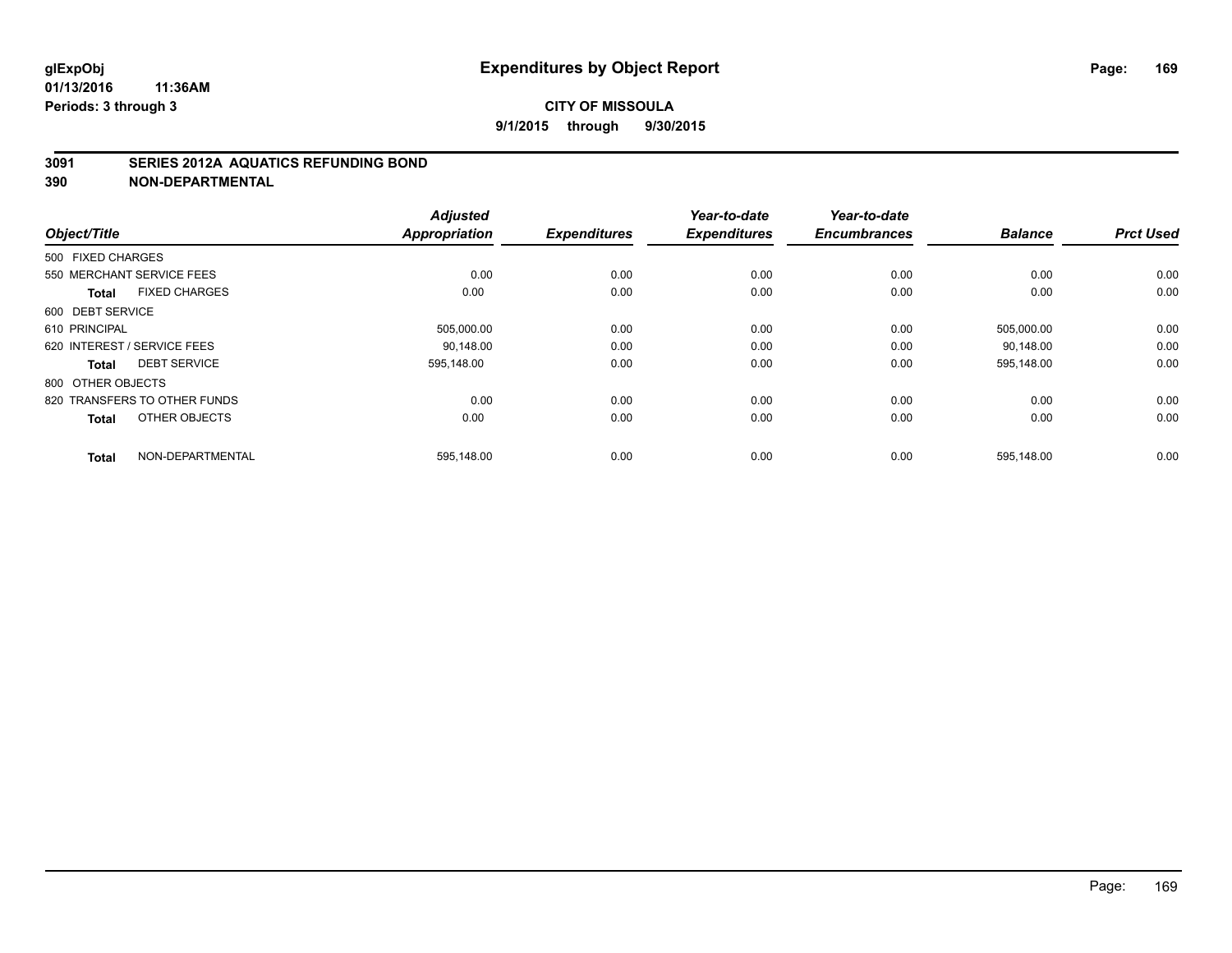## **CITY OF MISSOULA 9/1/2015 through 9/30/2015**

# **3091 SERIES 2012A AQUATICS REFUNDING BOND**

| Object/Title      |                                   | <b>Adjusted</b><br><b>Appropriation</b> | <b>Expenditures</b> | Year-to-date<br><b>Expenditures</b> | Year-to-date<br><b>Encumbrances</b> | <b>Balance</b> | <b>Prct Used</b> |
|-------------------|-----------------------------------|-----------------------------------------|---------------------|-------------------------------------|-------------------------------------|----------------|------------------|
| 500 FIXED CHARGES |                                   |                                         |                     |                                     |                                     |                |                  |
|                   |                                   |                                         |                     |                                     |                                     |                |                  |
|                   | 550 MERCHANT SERVICE FEES         | 0.00                                    | 0.00                | 0.00                                | 0.00                                | 0.00           | 0.00             |
| <b>Total</b>      | <b>FIXED CHARGES</b>              | 0.00                                    | 0.00                | 0.00                                | 0.00                                | 0.00           | 0.00             |
| 600 DEBT SERVICE  |                                   |                                         |                     |                                     |                                     |                |                  |
| 610 PRINCIPAL     |                                   | 505,000.00                              | 0.00                | 0.00                                | 0.00                                | 505,000.00     | 0.00             |
|                   | 620 INTEREST / SERVICE FEES       | 90.148.00                               | 0.00                | 0.00                                | 0.00                                | 90.148.00      | 0.00             |
| <b>Total</b>      | <b>DEBT SERVICE</b>               | 595,148.00                              | 0.00                | 0.00                                | 0.00                                | 595,148.00     | 0.00             |
| 800 OTHER OBJECTS |                                   |                                         |                     |                                     |                                     |                |                  |
|                   | 820 TRANSFERS TO OTHER FUNDS      | 0.00                                    | 0.00                | 0.00                                | 0.00                                | 0.00           | 0.00             |
| Total             | OTHER OBJECTS                     | 0.00                                    | 0.00                | 0.00                                | 0.00                                | 0.00           | 0.00             |
| <b>Total</b>      | SERIES 2012A AQUATICS REFUNDING B | 595,148.00                              | 0.00                | 0.00                                | 0.00                                | 595,148.00     | 0.00             |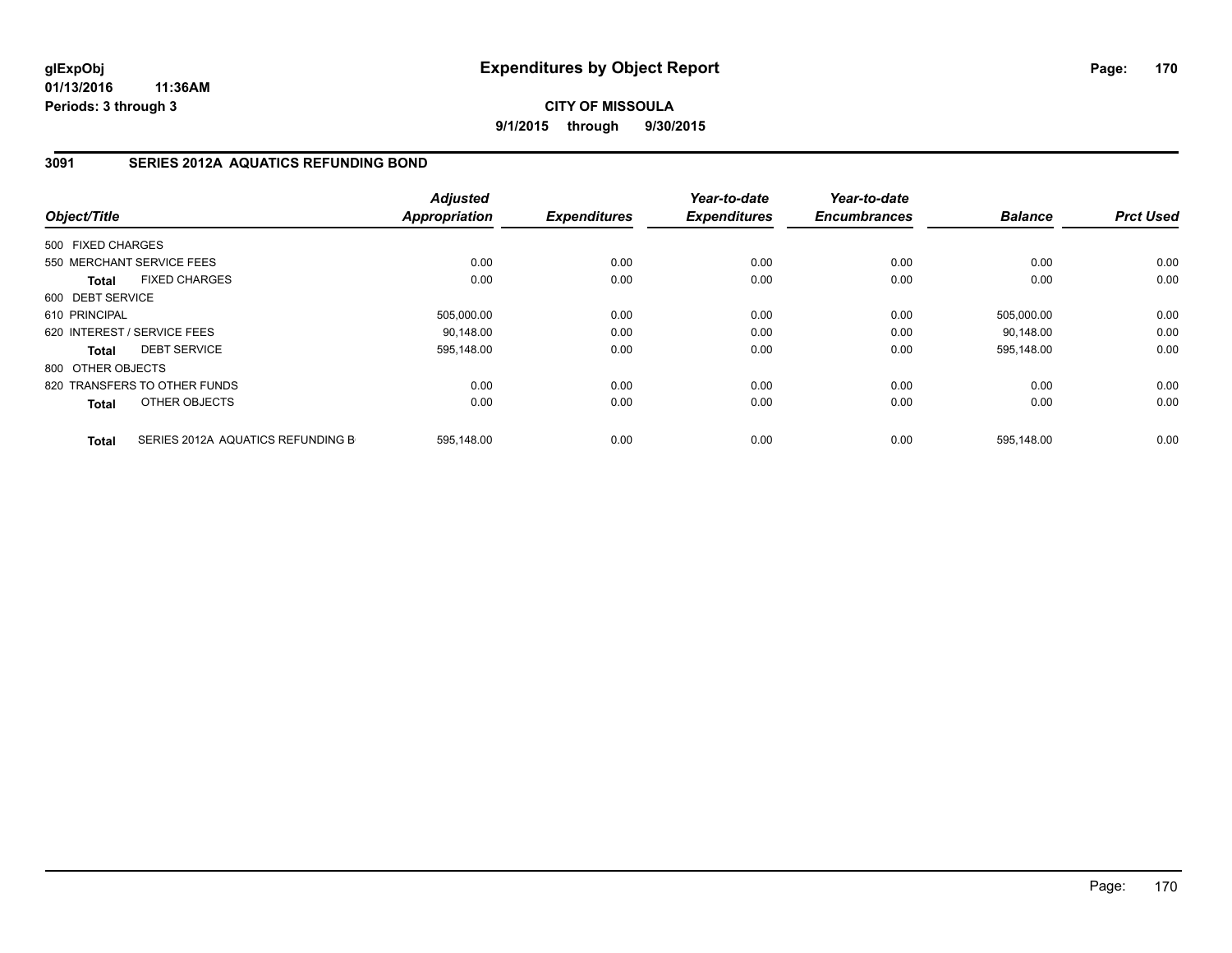#### **3092 Series 2013A GO REFUNDING BONDS**

|                              | <b>Adjusted</b><br><b>Appropriation</b> | <b>Expenditures</b> | Year-to-date<br><b>Expenditures</b> | Year-to-date<br><b>Encumbrances</b> | <b>Balance</b> | <b>Prct Used</b> |
|------------------------------|-----------------------------------------|---------------------|-------------------------------------|-------------------------------------|----------------|------------------|
| 500 FIXED CHARGES            |                                         |                     |                                     |                                     |                |                  |
| 550 MERCHANT SERVICE FEES    | 0.00                                    | 0.00                | 0.00                                | 0.00                                | 0.00           | 0.00             |
| <b>FIXED CHARGES</b>         | 0.00                                    | 0.00                | 0.00                                | 0.00                                | 0.00           | 0.00             |
| 600 DEBT SERVICE             |                                         |                     |                                     |                                     |                |                  |
| 610 PRINCIPAL                | 580,000.00                              | 0.00                | 0.00                                | 0.00                                | 580,000.00     | 0.00             |
| 620 INTEREST / SERVICE FEES  | 108,926.00                              | 0.00                | 0.00                                | 0.00                                | 108.926.00     | 0.00             |
| <b>DEBT SERVICE</b>          | 688,926.00                              | 0.00                | 0.00                                | 0.00                                | 688,926.00     | 0.00             |
| 800 OTHER OBJECTS            |                                         |                     |                                     |                                     |                |                  |
| 820 TRANSFERS TO OTHER FUNDS | 0.00                                    | 0.00                | 0.00                                | 0.00                                | 0.00           | 0.00             |
| OTHER OBJECTS                | 0.00                                    | 0.00                | 0.00                                | 0.00                                | 0.00           | 0.00             |
| NON-DEPARTMENTAL             |                                         |                     |                                     |                                     |                | 0.00             |
|                              |                                         | 688,926.00          | 0.00                                | 0.00                                | 0.00           | 688,926.00       |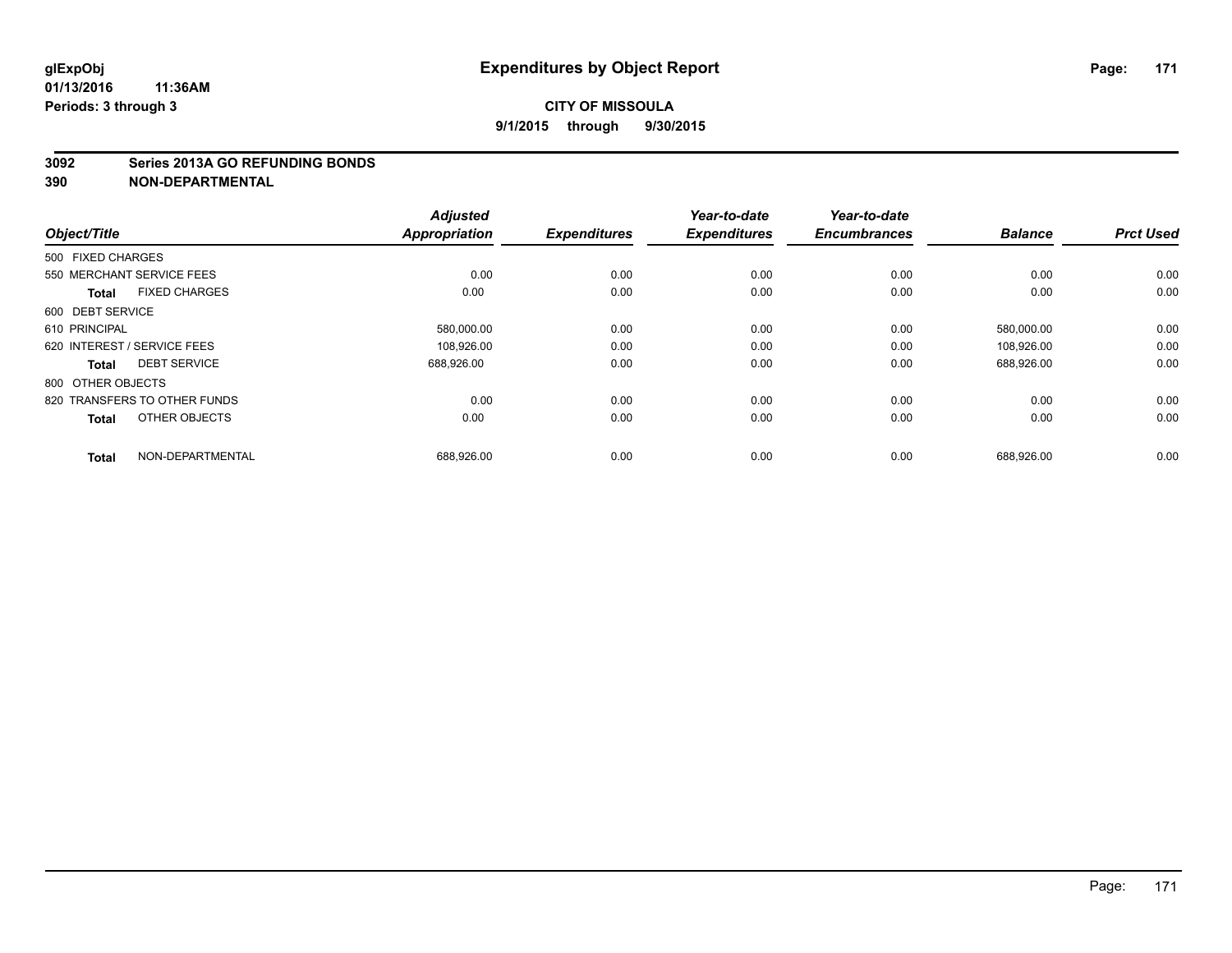## **CITY OF MISSOULA 9/1/2015 through 9/30/2015**

## **3092 Series 2013A GO REFUNDING BONDS**

| Object/Title                |                                 | <b>Adjusted</b><br><b>Appropriation</b> | <b>Expenditures</b> | Year-to-date<br><b>Expenditures</b> | Year-to-date<br><b>Encumbrances</b> | <b>Balance</b> | <b>Prct Used</b> |
|-----------------------------|---------------------------------|-----------------------------------------|---------------------|-------------------------------------|-------------------------------------|----------------|------------------|
| 500 FIXED CHARGES           |                                 |                                         |                     |                                     |                                     |                |                  |
| 550 MERCHANT SERVICE FEES   |                                 | 0.00                                    | 0.00                | 0.00                                | 0.00                                | 0.00           | 0.00             |
| <b>Total</b>                | <b>FIXED CHARGES</b>            | 0.00                                    | 0.00                | 0.00                                | 0.00                                | 0.00           | 0.00             |
| 600 DEBT SERVICE            |                                 |                                         |                     |                                     |                                     |                |                  |
| 610 PRINCIPAL               |                                 | 580,000.00                              | 0.00                | 0.00                                | 0.00                                | 580,000.00     | 0.00             |
| 620 INTEREST / SERVICE FEES |                                 | 108,926.00                              | 0.00                | 0.00                                | 0.00                                | 108.926.00     | 0.00             |
| <b>Total</b>                | <b>DEBT SERVICE</b>             | 688,926.00                              | 0.00                | 0.00                                | 0.00                                | 688,926.00     | 0.00             |
| 800 OTHER OBJECTS           |                                 |                                         |                     |                                     |                                     |                |                  |
|                             | 820 TRANSFERS TO OTHER FUNDS    | 0.00                                    | 0.00                | 0.00                                | 0.00                                | 0.00           | 0.00             |
| <b>Total</b>                | OTHER OBJECTS                   | 0.00                                    | 0.00                | 0.00                                | 0.00                                | 0.00           | 0.00             |
| <b>Total</b>                | Series 2013A GO REFUNDING BONDS | 688,926.00                              | 0.00                | 0.00                                | 0.00                                | 688,926.00     | 0.00             |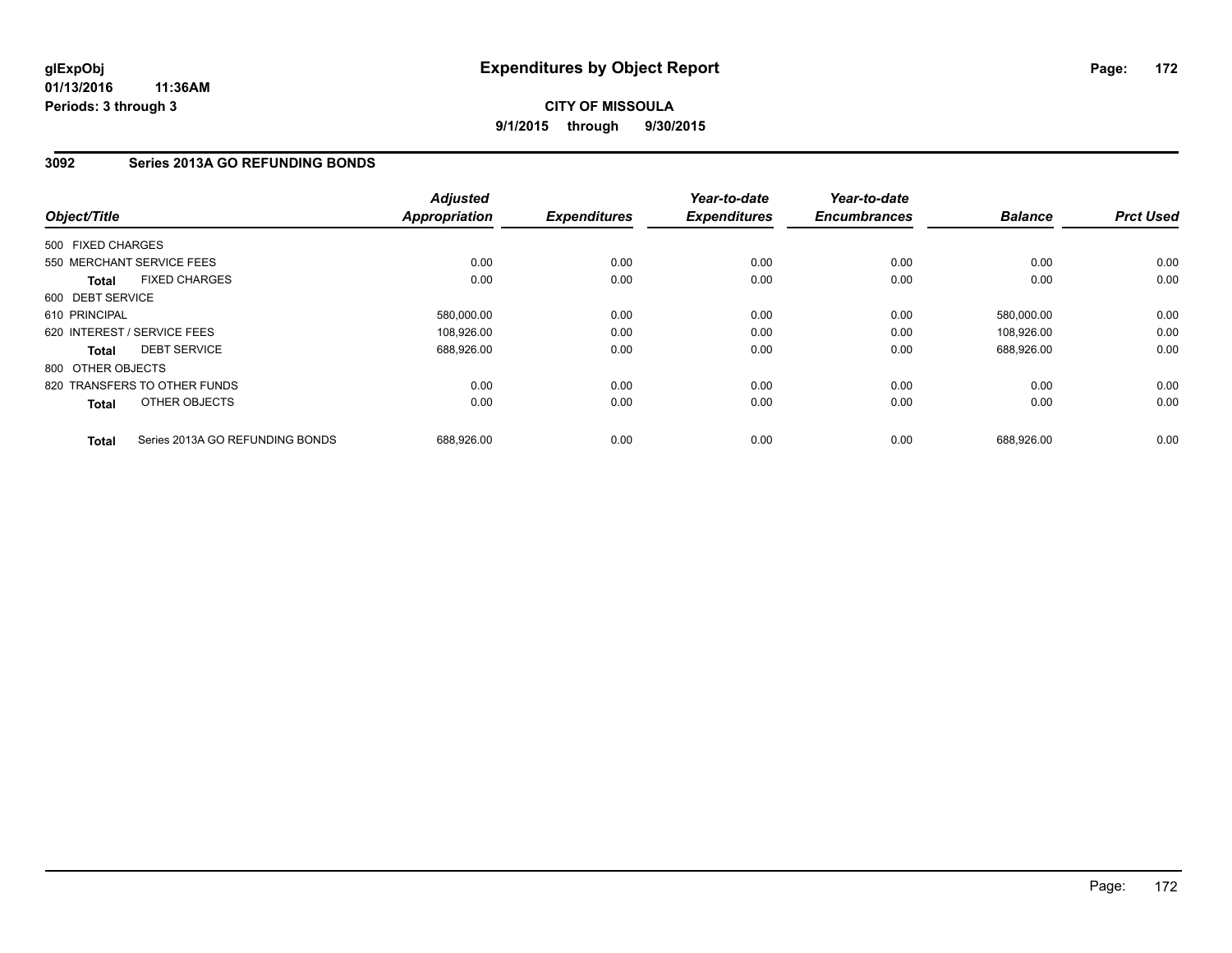#### **3095 2004 REFUNDING BONDS DEBT SERVICE**

|                                      | <b>Adjusted</b> |                     | Year-to-date        | Year-to-date        |                |                  |
|--------------------------------------|-----------------|---------------------|---------------------|---------------------|----------------|------------------|
| Object/Title                         | Appropriation   | <b>Expenditures</b> | <b>Expenditures</b> | <b>Encumbrances</b> | <b>Balance</b> | <b>Prct Used</b> |
| 500 FIXED CHARGES                    |                 |                     |                     |                     |                |                  |
| 550 MERCHANT SERVICE FEES            | 0.00            | 0.00                | 0.00                | 0.00                | 0.00           | 0.00             |
| <b>FIXED CHARGES</b><br><b>Total</b> | 0.00            | 0.00                | 0.00                | 0.00                | 0.00           | 0.00             |
| 600 DEBT SERVICE                     |                 |                     |                     |                     |                |                  |
| 610 PRINCIPAL                        | 0.00            | 0.00                | 0.00                | 0.00                | 0.00           | 0.00             |
| 620 INTEREST / SERVICE FEES          | 0.00            | 3,100.00            | 3,100.00            | 0.00                | $-3,100.00$    | 0.00             |
| <b>DEBT SERVICE</b><br><b>Total</b>  | 0.00            | 3.100.00            | 3,100.00            | 0.00                | $-3,100.00$    | 0.00             |
| NON-DEPARTMENTAL<br><b>Total</b>     | 0.00            | 3.100.00            | 3.100.00            | 0.00                | $-3,100.00$    | 0.00             |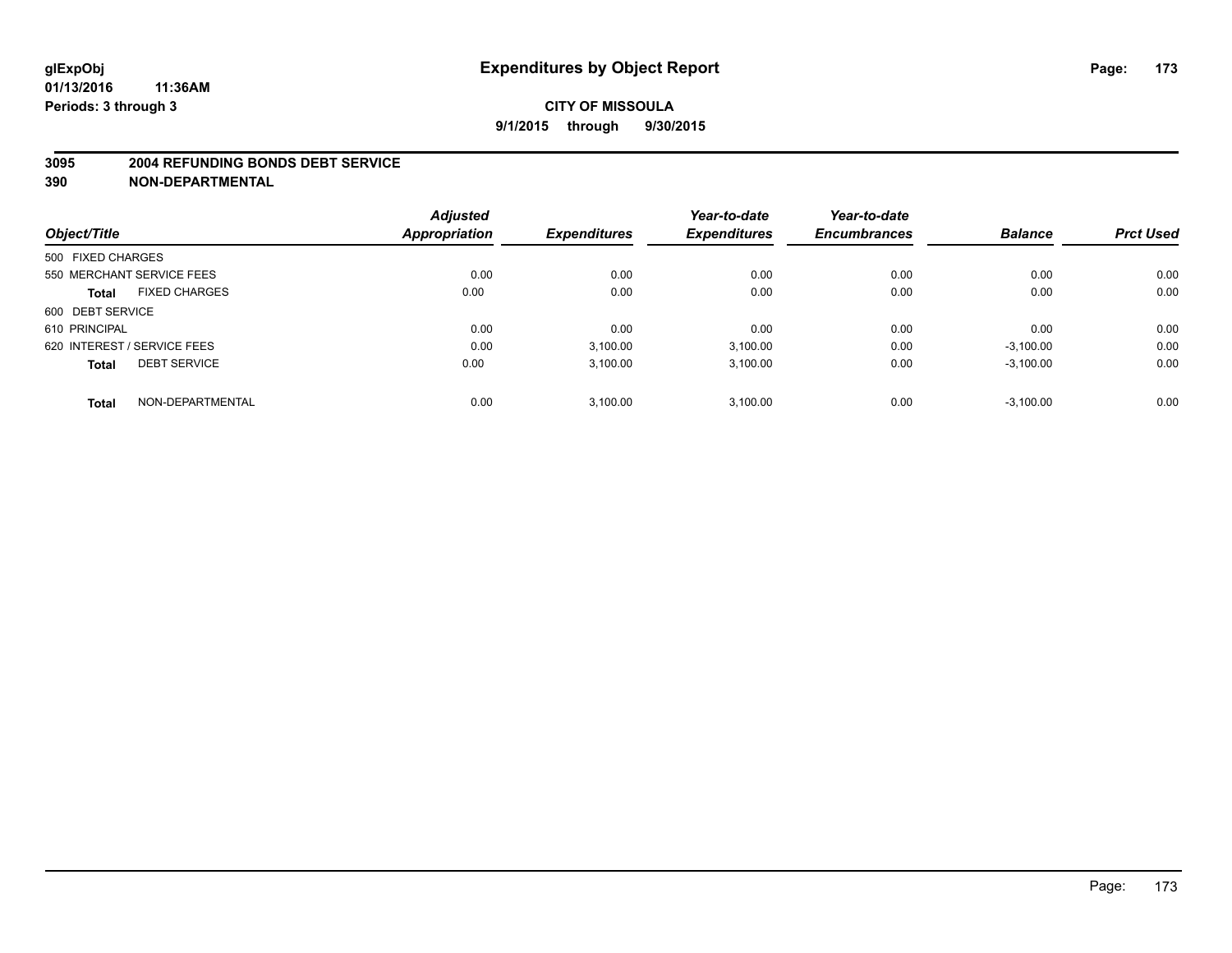**CITY OF MISSOULA 9/1/2015 through 9/30/2015**

#### **3095 2004 REFUNDING BONDS DEBT SERVICE**

| Object/Title                |                                   | <b>Adjusted</b><br><b>Appropriation</b> | <b>Expenditures</b> | Year-to-date<br><b>Expenditures</b> | Year-to-date<br><b>Encumbrances</b> | <b>Balance</b> | <b>Prct Used</b> |
|-----------------------------|-----------------------------------|-----------------------------------------|---------------------|-------------------------------------|-------------------------------------|----------------|------------------|
| 500 FIXED CHARGES           |                                   |                                         |                     |                                     |                                     |                |                  |
| 550 MERCHANT SERVICE FEES   |                                   | 0.00                                    | 0.00                | 0.00                                | 0.00                                | 0.00           | 0.00             |
| <b>Total</b>                | <b>FIXED CHARGES</b>              | 0.00                                    | 0.00                | 0.00                                | 0.00                                | 0.00           | 0.00             |
| 600 DEBT SERVICE            |                                   |                                         |                     |                                     |                                     |                |                  |
| 610 PRINCIPAL               |                                   | 0.00                                    | 0.00                | 0.00                                | 0.00                                | 0.00           | 0.00             |
| 620 INTEREST / SERVICE FEES |                                   | 0.00                                    | 3,100.00            | 3,100.00                            | 0.00                                | $-3,100.00$    | 0.00             |
| <b>Total</b>                | <b>DEBT SERVICE</b>               | 0.00                                    | 3.100.00            | 3.100.00                            | 0.00                                | $-3.100.00$    | 0.00             |
| <b>Total</b>                | 2004 REFUNDING BONDS DEBT SERVICE | 0.00                                    | 3.100.00            | 3.100.00                            | 0.00                                | $-3.100.00$    | 0.00             |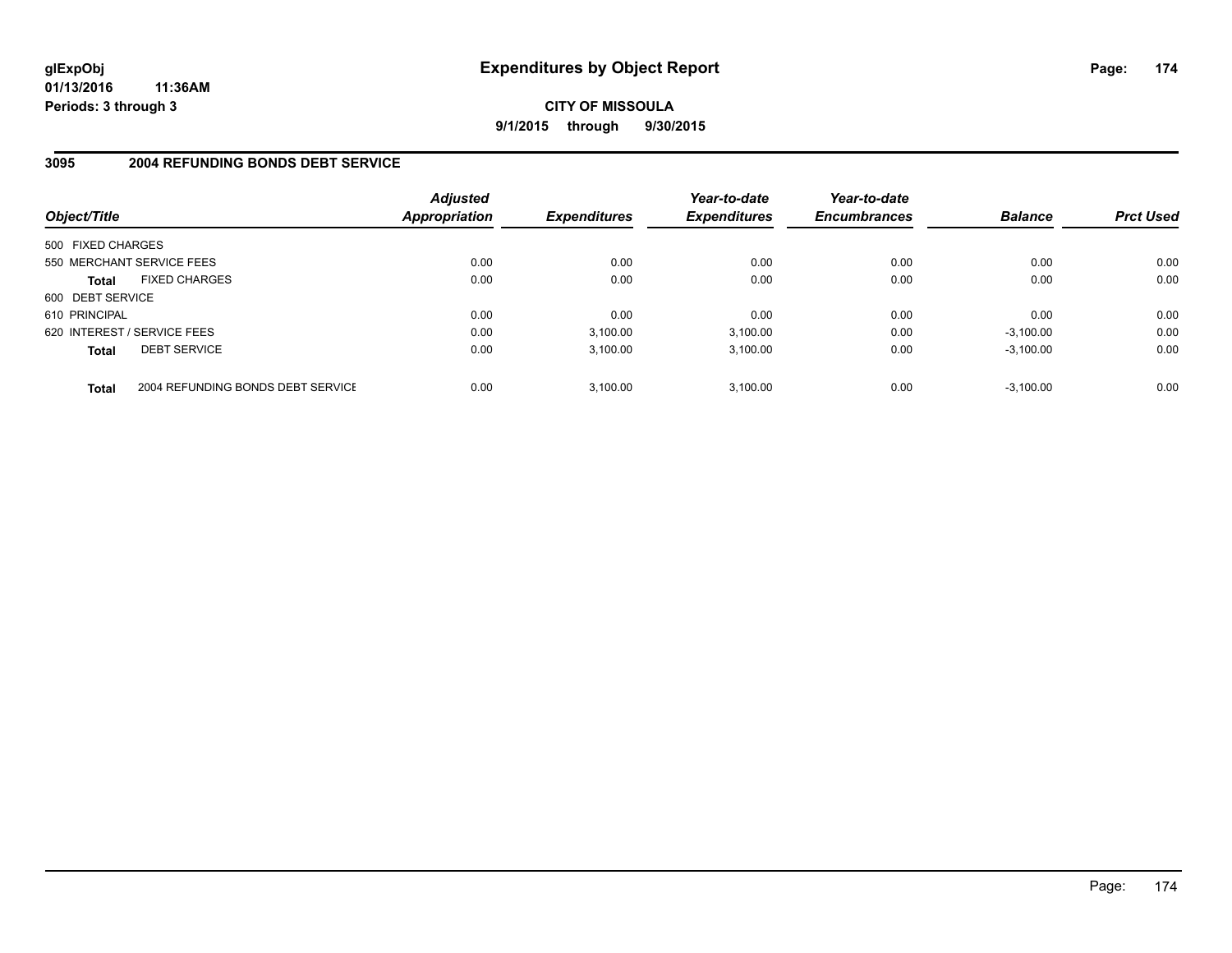**3096 NEW FIRE STATION GO BOND**

|                                      | <b>Adjusted</b>      |                     | Year-to-date        | Year-to-date        |                |                  |
|--------------------------------------|----------------------|---------------------|---------------------|---------------------|----------------|------------------|
| Object/Title                         | <b>Appropriation</b> | <b>Expenditures</b> | <b>Expenditures</b> | <b>Encumbrances</b> | <b>Balance</b> | <b>Prct Used</b> |
| 500 FIXED CHARGES                    |                      |                     |                     |                     |                |                  |
| 550 MERCHANT SERVICE FEES            | 0.00                 | 0.00                | 0.00                | 0.00                | 0.00           | 0.00             |
| <b>FIXED CHARGES</b><br><b>Total</b> | 0.00                 | 0.00                | 0.00                | 0.00                | 0.00           | 0.00             |
| 600 DEBT SERVICE                     |                      |                     |                     |                     |                |                  |
| 610 PRINCIPAL                        | 3,876,559.00         | 0.00                | 0.00                | 0.00                | 3,876,559.00   | 0.00             |
| 620 INTEREST / SERVICE FEES          | 12,500.00            | 0.00                | 350.00              | 0.00                | 12.150.00      | 2.80             |
| <b>DEBT SERVICE</b><br><b>Total</b>  | 3.889.059.00         | 0.00                | 350.00              | 0.00                | 3,888,709.00   | 0.01             |
| 800 OTHER OBJECTS                    |                      |                     |                     |                     |                |                  |
| 820 TRANSFERS TO OTHER FUNDS         | 0.00                 | 0.00                | 0.00                | 0.00                | 0.00           | 0.00             |
| OTHER OBJECTS<br><b>Total</b>        | 0.00                 | 0.00                | 0.00                | 0.00                | 0.00           | 0.00             |
|                                      |                      |                     |                     |                     |                |                  |
| NON-DEPARTMENTAL<br><b>Total</b>     | 3,889,059.00         | 0.00                | 350.00              | 0.00                | 3,888,709.00   | 0.01             |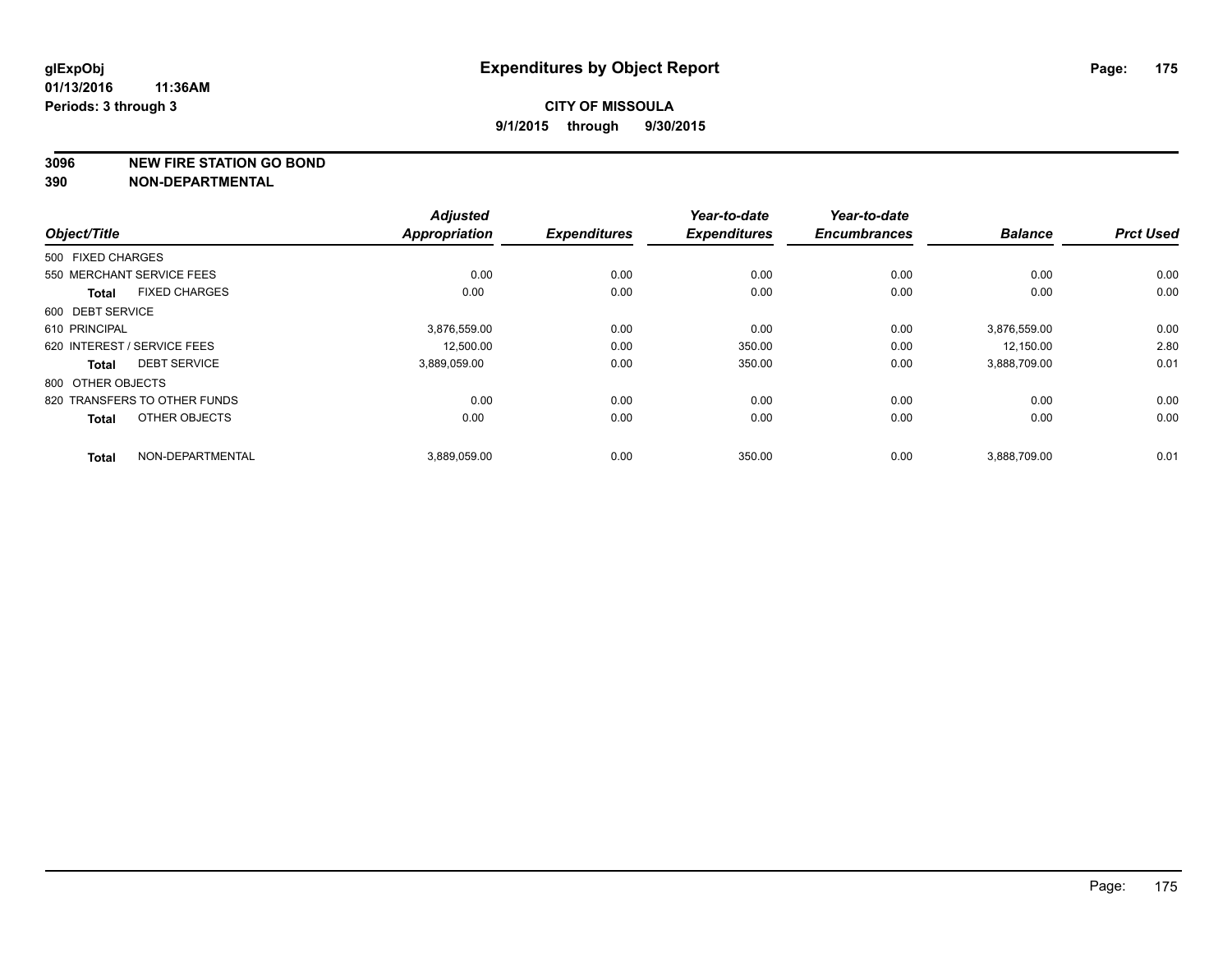## **3096 NEW FIRE STATION GO BOND**

| Object/Title      |                              | <b>Adjusted</b><br><b>Appropriation</b> | <b>Expenditures</b> | Year-to-date<br><b>Expenditures</b> | Year-to-date<br><b>Encumbrances</b> | <b>Balance</b> | <b>Prct Used</b> |
|-------------------|------------------------------|-----------------------------------------|---------------------|-------------------------------------|-------------------------------------|----------------|------------------|
| 500 FIXED CHARGES |                              |                                         |                     |                                     |                                     |                |                  |
|                   |                              |                                         |                     |                                     |                                     |                |                  |
|                   | 550 MERCHANT SERVICE FEES    | 0.00                                    | 0.00                | 0.00                                | 0.00                                | 0.00           | 0.00             |
| <b>Total</b>      | <b>FIXED CHARGES</b>         | 0.00                                    | 0.00                | 0.00                                | 0.00                                | 0.00           | 0.00             |
| 600 DEBT SERVICE  |                              |                                         |                     |                                     |                                     |                |                  |
| 610 PRINCIPAL     |                              | 3,876,559.00                            | 0.00                | 0.00                                | 0.00                                | 3,876,559.00   | 0.00             |
|                   | 620 INTEREST / SERVICE FEES  | 12,500.00                               | 0.00                | 350.00                              | 0.00                                | 12,150.00      | 2.80             |
| <b>Total</b>      | <b>DEBT SERVICE</b>          | 3,889,059.00                            | 0.00                | 350.00                              | 0.00                                | 3,888,709.00   | 0.01             |
| 800 OTHER OBJECTS |                              |                                         |                     |                                     |                                     |                |                  |
|                   | 820 TRANSFERS TO OTHER FUNDS | 0.00                                    | 0.00                | 0.00                                | 0.00                                | 0.00           | 0.00             |
| Total             | OTHER OBJECTS                | 0.00                                    | 0.00                | 0.00                                | 0.00                                | 0.00           | 0.00             |
| <b>Total</b>      | NEW FIRE STATION GO BOND     | 3,889,059.00                            | 0.00                | 350.00                              | 0.00                                | 3,888,709.00   | 0.01             |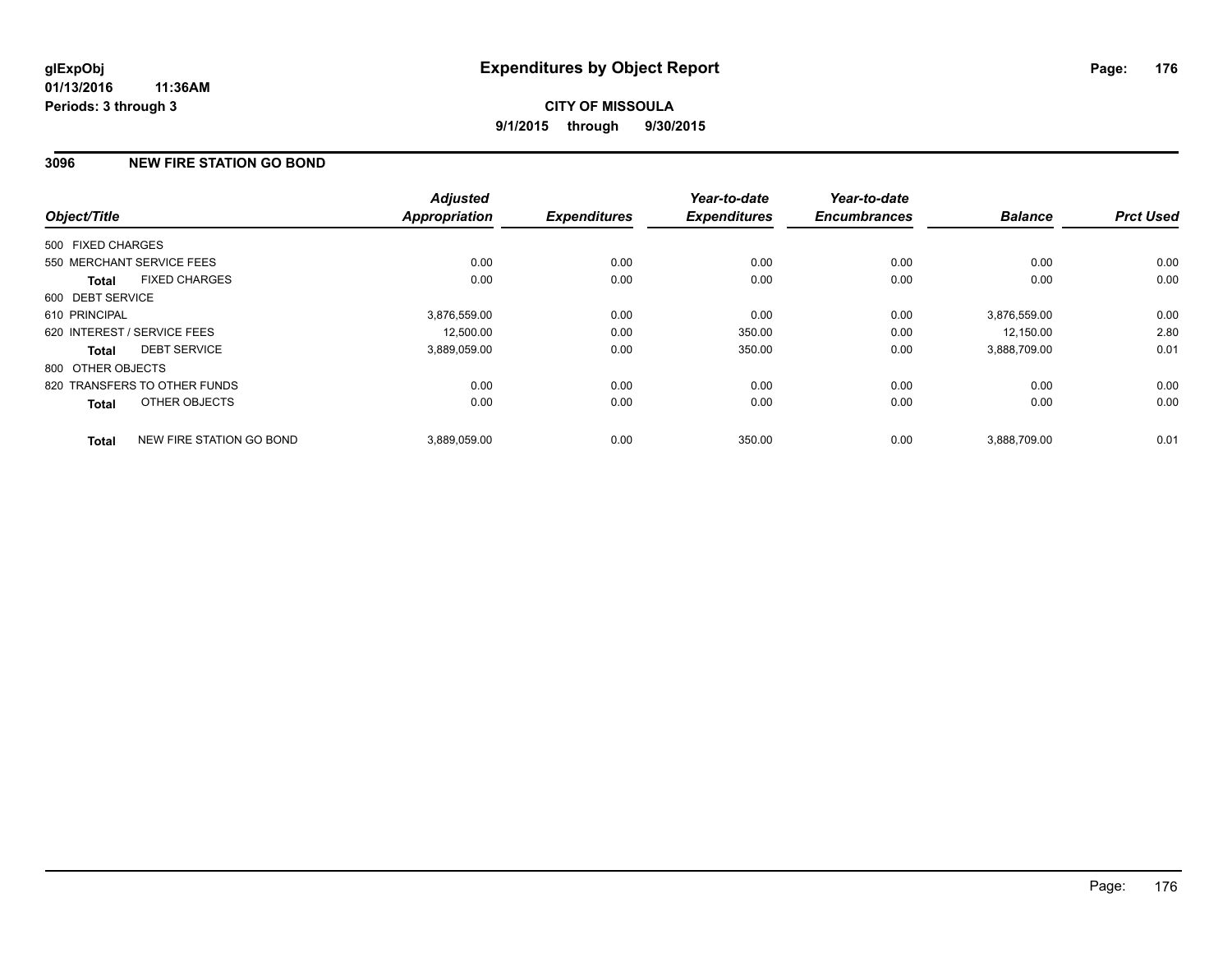**3097 2007 REFUNDING BONDS**

| Object/Title                         | <b>Adjusted</b><br><b>Appropriation</b> | <b>Expenditures</b> | Year-to-date<br><b>Expenditures</b> | Year-to-date<br><b>Encumbrances</b> | <b>Balance</b> | <b>Prct Used</b> |
|--------------------------------------|-----------------------------------------|---------------------|-------------------------------------|-------------------------------------|----------------|------------------|
| 500 FIXED CHARGES                    |                                         |                     |                                     |                                     |                |                  |
| 500 FIXED CHARGES                    | 0.00                                    | 0.00                | 0.00                                | 0.00                                | 0.00           | 0.00             |
| 550 MERCHANT SERVICE FEES            | 0.00                                    | 0.00                | 0.00                                | 0.00                                | 0.00           | 0.00             |
| <b>FIXED CHARGES</b><br><b>Total</b> | 0.00                                    | 0.00                | 0.00                                | 0.00                                | 0.00           | 0.00             |
| 600 DEBT SERVICE                     |                                         |                     |                                     |                                     |                |                  |
| 610 PRINCIPAL                        | 0.00                                    | 0.00                | 0.00                                | 0.00                                | 0.00           | 0.00             |
| 620 INTEREST / SERVICE FEES          | 0.00                                    | 0.00                | 0.00                                | 0.00                                | 0.00           | 0.00             |
| <b>DEBT SERVICE</b><br><b>Total</b>  | 0.00                                    | 0.00                | 0.00                                | 0.00                                | 0.00           | 0.00             |
| NON-DEPARTMENTAL<br><b>Total</b>     | 0.00                                    | 0.00                | 0.00                                | 0.00                                | 0.00           | 0.00             |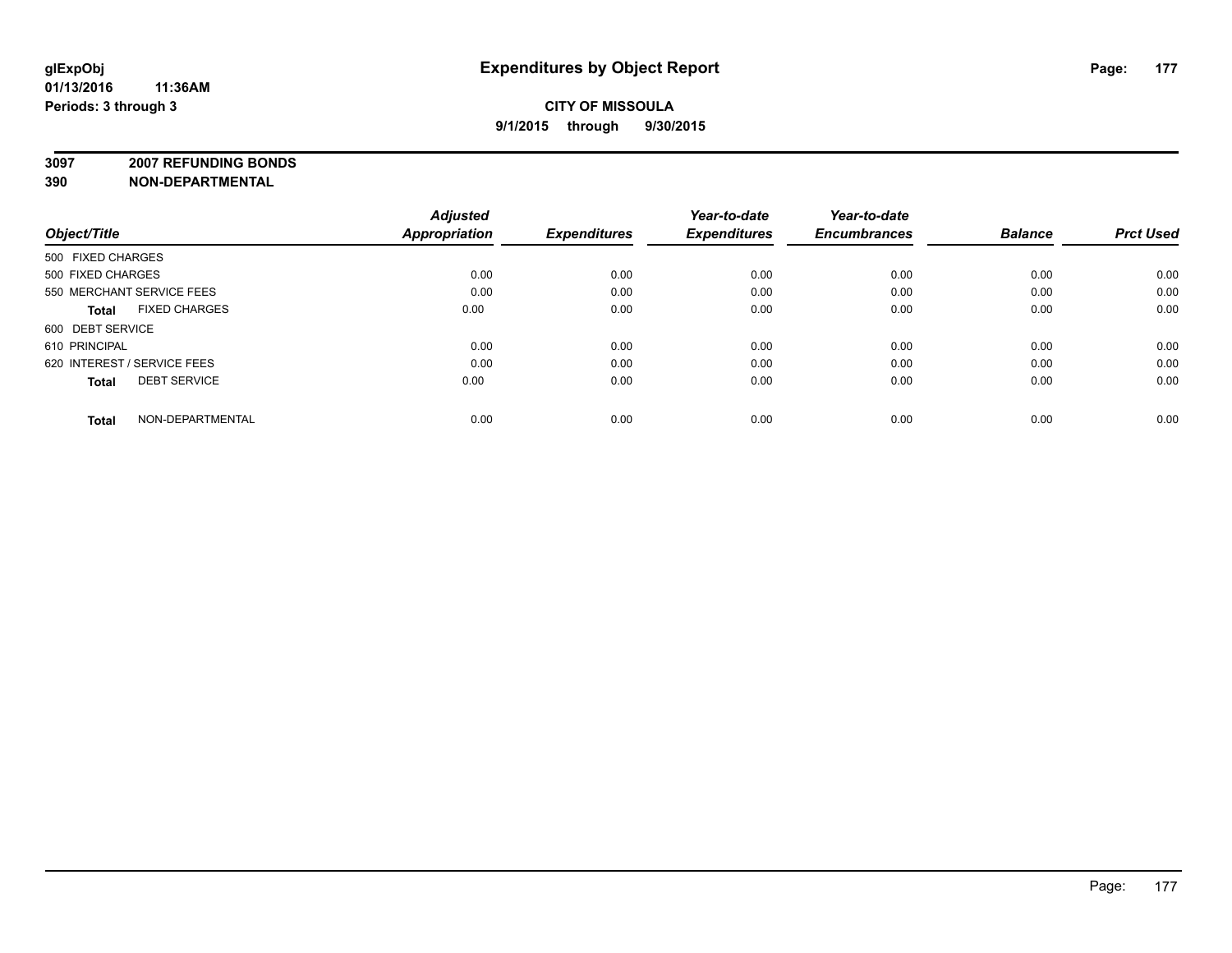#### **3097 2007 REFUNDING BONDS**

| Object/Title                         | <b>Adjusted</b><br>Appropriation | <b>Expenditures</b> | Year-to-date<br><b>Expenditures</b> | Year-to-date<br><b>Encumbrances</b> | <b>Balance</b> | <b>Prct Used</b> |
|--------------------------------------|----------------------------------|---------------------|-------------------------------------|-------------------------------------|----------------|------------------|
| 500 FIXED CHARGES                    |                                  |                     |                                     |                                     |                |                  |
| 500 FIXED CHARGES                    | 0.00                             | 0.00                | 0.00                                | 0.00                                | 0.00           | 0.00             |
| 550 MERCHANT SERVICE FEES            | 0.00                             | 0.00                | 0.00                                | 0.00                                | 0.00           | 0.00             |
| <b>FIXED CHARGES</b><br><b>Total</b> | 0.00                             | 0.00                | 0.00                                | 0.00                                | 0.00           | 0.00             |
| 600 DEBT SERVICE                     |                                  |                     |                                     |                                     |                |                  |
| 610 PRINCIPAL                        | 0.00                             | 0.00                | 0.00                                | 0.00                                | 0.00           | 0.00             |
| 620 INTEREST / SERVICE FEES          | 0.00                             | 0.00                | 0.00                                | 0.00                                | 0.00           | 0.00             |
| <b>DEBT SERVICE</b><br><b>Total</b>  | 0.00                             | 0.00                | 0.00                                | 0.00                                | 0.00           | 0.00             |
| 2007 REFUNDING BONDS<br><b>Total</b> | 0.00                             | 0.00                | 0.00                                | 0.00                                | 0.00           | 0.00             |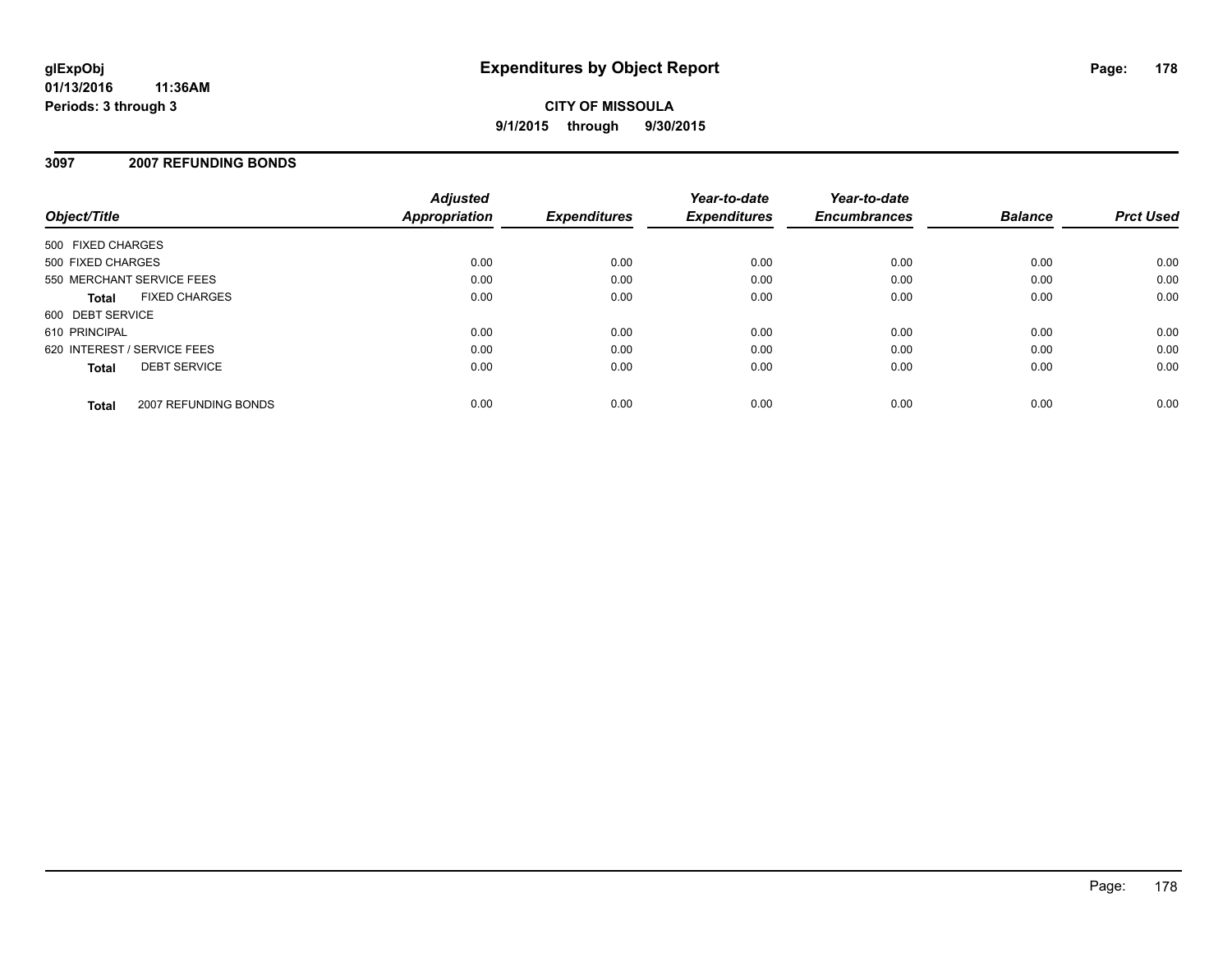#### **3100 SIDEWALK & CURB WARRANTS FUND**

| Object/Title                         | <b>Adjusted</b><br><b>Appropriation</b> | <b>Expenditures</b> | Year-to-date<br><b>Expenditures</b> | Year-to-date<br><b>Encumbrances</b> | <b>Balance</b> | <b>Prct Used</b> |
|--------------------------------------|-----------------------------------------|---------------------|-------------------------------------|-------------------------------------|----------------|------------------|
| 500 FIXED CHARGES                    |                                         |                     |                                     |                                     |                |                  |
| 550 MERCHANT SERVICE FEES            | 0.00                                    | 0.00                | 0.00                                | 0.00                                | 0.00           | 0.00             |
| <b>FIXED CHARGES</b><br><b>Total</b> | 0.00                                    | 0.00                | 0.00                                | 0.00                                | 0.00           | 0.00             |
| 600 DEBT SERVICE                     |                                         |                     |                                     |                                     |                |                  |
| 610 PRINCIPAL                        | 0.00                                    | 0.00                | 0.00                                | 0.00                                | 0.00           | 0.00             |
| 620 INTEREST / SERVICE FEES          | 0.00                                    | 0.00                | 0.00                                | 0.00                                | 0.00           | 0.00             |
| <b>DEBT SERVICE</b><br><b>Total</b>  | 0.00                                    | 0.00                | 0.00                                | 0.00                                | 0.00           | 0.00             |
| 800 OTHER OBJECTS                    |                                         |                     |                                     |                                     |                |                  |
| 820 TRANSFERS TO OTHER FUNDS         | 0.00                                    | 0.00                | 0.00                                | 0.00                                | 0.00           | 0.00             |
| OTHER OBJECTS<br><b>Total</b>        | 0.00                                    | 0.00                | 0.00                                | 0.00                                | 0.00           | 0.00             |
|                                      |                                         |                     |                                     |                                     |                |                  |
| NON-DEPARTMENTAL<br><b>Total</b>     | 0.00                                    | 0.00                | 0.00                                | 0.00                                | 0.00           | 0.00             |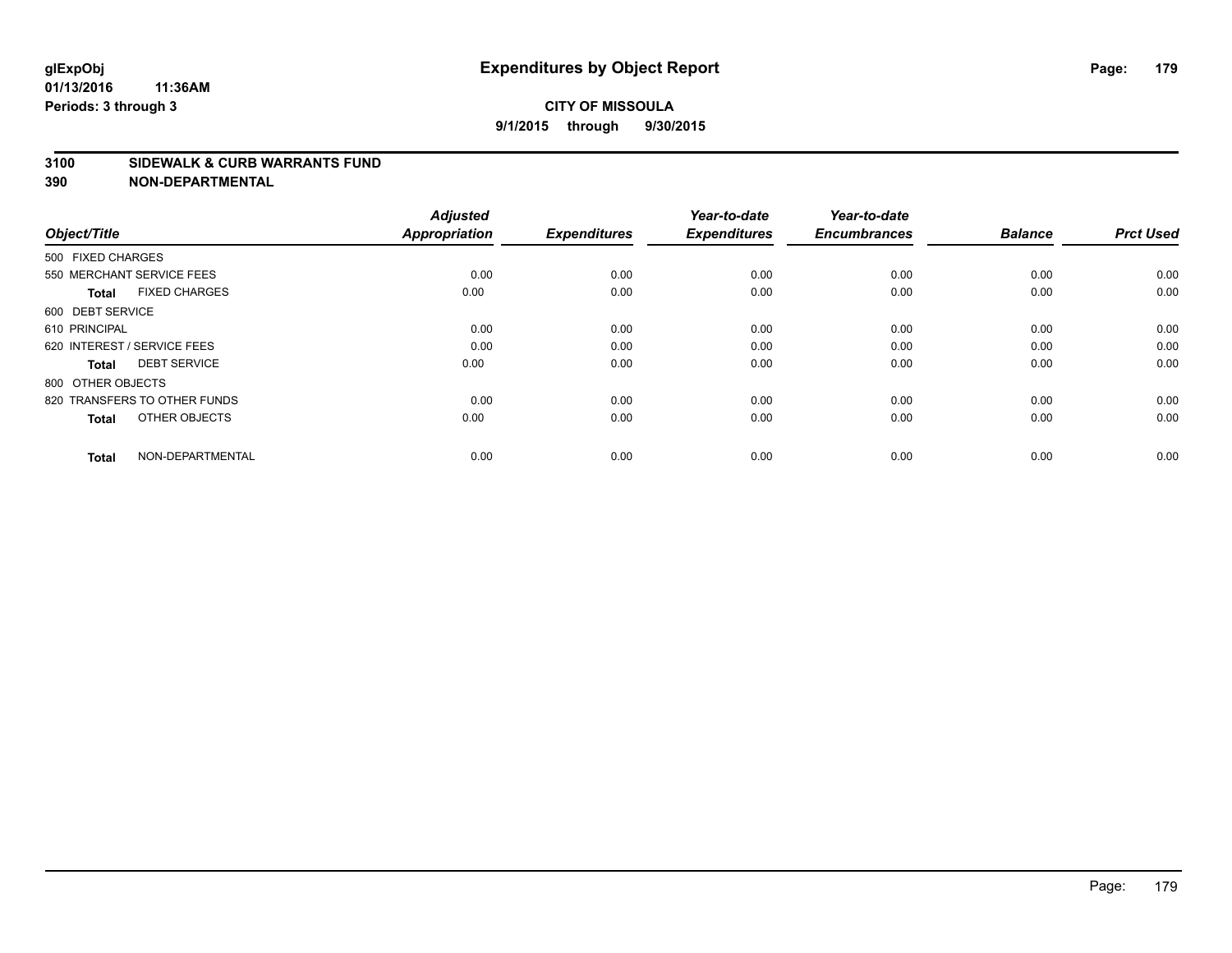## **CITY OF MISSOULA 9/1/2015 through 9/30/2015**

## **3100 SIDEWALK & CURB WARRANTS FUND**

| Object/Title                |                               | <b>Adjusted</b><br><b>Appropriation</b> | <b>Expenditures</b> | Year-to-date<br><b>Expenditures</b> | Year-to-date<br><b>Encumbrances</b> | <b>Balance</b> | <b>Prct Used</b> |
|-----------------------------|-------------------------------|-----------------------------------------|---------------------|-------------------------------------|-------------------------------------|----------------|------------------|
| 500 FIXED CHARGES           |                               |                                         |                     |                                     |                                     |                |                  |
| 550 MERCHANT SERVICE FEES   |                               | 0.00                                    | 0.00                | 0.00                                | 0.00                                | 0.00           | 0.00             |
| <b>Total</b>                | <b>FIXED CHARGES</b>          | 0.00                                    | 0.00                | 0.00                                | 0.00                                | 0.00           | 0.00             |
| 600 DEBT SERVICE            |                               |                                         |                     |                                     |                                     |                |                  |
| 610 PRINCIPAL               |                               | 0.00                                    | 0.00                | 0.00                                | 0.00                                | 0.00           | 0.00             |
| 620 INTEREST / SERVICE FEES |                               | 0.00                                    | 0.00                | 0.00                                | 0.00                                | 0.00           | 0.00             |
| <b>Total</b>                | <b>DEBT SERVICE</b>           | 0.00                                    | 0.00                | 0.00                                | 0.00                                | 0.00           | 0.00             |
| 800 OTHER OBJECTS           |                               |                                         |                     |                                     |                                     |                |                  |
|                             | 820 TRANSFERS TO OTHER FUNDS  | 0.00                                    | 0.00                | 0.00                                | 0.00                                | 0.00           | 0.00             |
| <b>Total</b>                | OTHER OBJECTS                 | 0.00                                    | 0.00                | 0.00                                | 0.00                                | 0.00           | 0.00             |
| <b>Total</b>                | SIDEWALK & CURB WARRANTS FUND | 0.00                                    | 0.00                | 0.00                                | 0.00                                | 0.00           | 0.00             |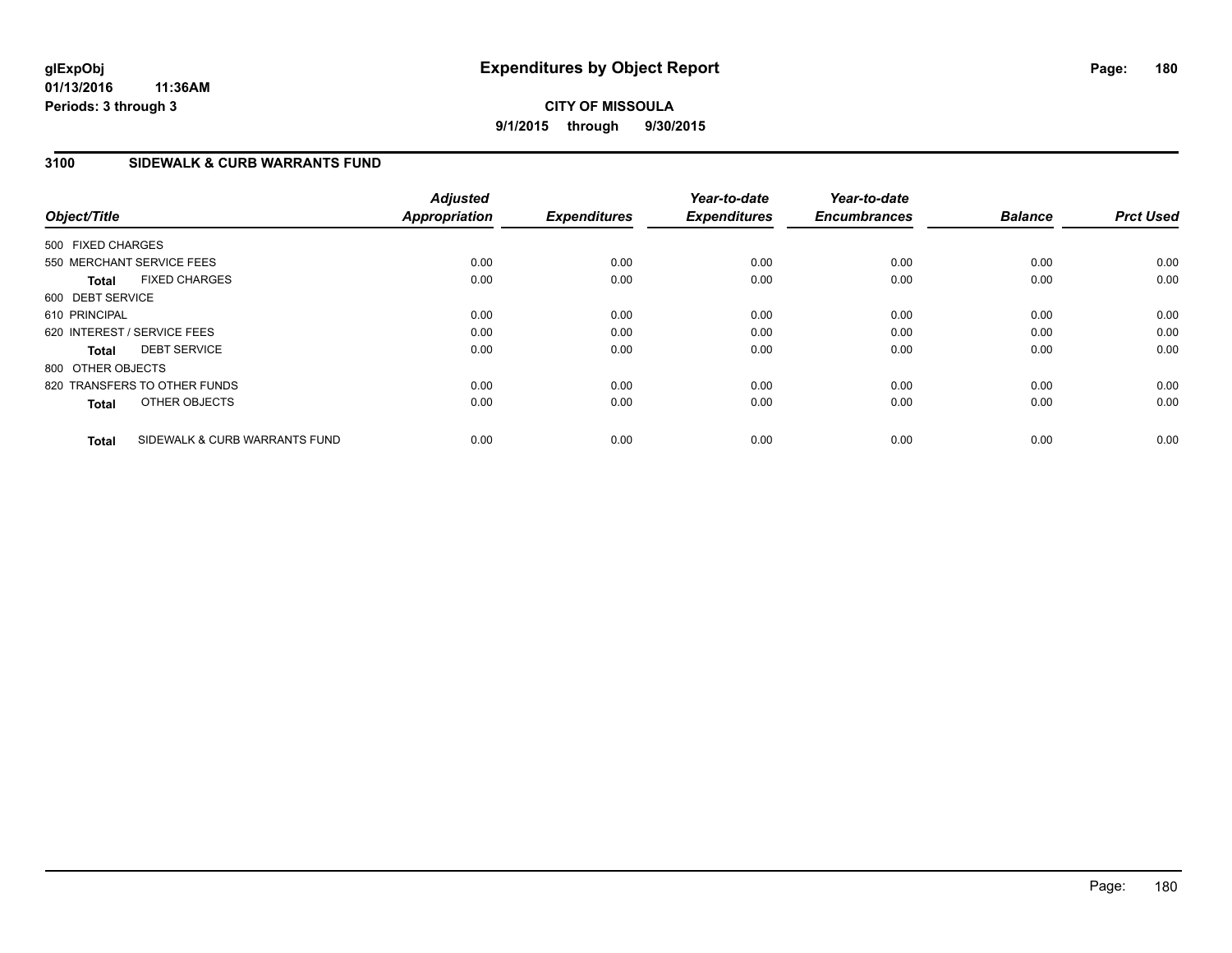#### **3200 FY99 SIDEWALK & CURB DEBT SERVICE FUND**

| Object/Title                         | <b>Adjusted</b><br>Appropriation | <b>Expenditures</b> | Year-to-date<br><b>Expenditures</b> | Year-to-date<br><b>Encumbrances</b> | <b>Balance</b> | <b>Prct Used</b> |
|--------------------------------------|----------------------------------|---------------------|-------------------------------------|-------------------------------------|----------------|------------------|
|                                      |                                  |                     |                                     |                                     |                |                  |
| 500 FIXED CHARGES                    |                                  |                     |                                     |                                     |                |                  |
| 550 MERCHANT SERVICE FEES            | 0.00                             | 0.00                | 0.00                                | 0.00                                | 0.00           | 0.00             |
| <b>FIXED CHARGES</b><br><b>Total</b> | 0.00                             | 0.00                | 0.00                                | 0.00                                | 0.00           | 0.00             |
| 600 DEBT SERVICE                     |                                  |                     |                                     |                                     |                |                  |
| 610 PRINCIPAL                        | 0.00                             | 0.00                | 0.00                                | 0.00                                | 0.00           | 0.00             |
| 620 INTEREST / SERVICE FEES          | 0.00                             | 0.00                | 0.00                                | 0.00                                | 0.00           | 0.00             |
| <b>DEBT SERVICE</b><br><b>Total</b>  | 0.00                             | 0.00                | 0.00                                | 0.00                                | 0.00           | 0.00             |
| 800 OTHER OBJECTS                    |                                  |                     |                                     |                                     |                |                  |
| 820 TRANSFERS TO OTHER FUNDS         | 0.00                             | 0.00                | 0.00                                | 0.00                                | 0.00           | 0.00             |
| OTHER OBJECTS<br><b>Total</b>        | 0.00                             | 0.00                | 0.00                                | 0.00                                | 0.00           | 0.00             |
|                                      |                                  |                     |                                     |                                     |                |                  |
| NON-DEPARTMENTAL<br><b>Total</b>     | 0.00                             | 0.00                | 0.00                                | 0.00                                | 0.00           | 0.00             |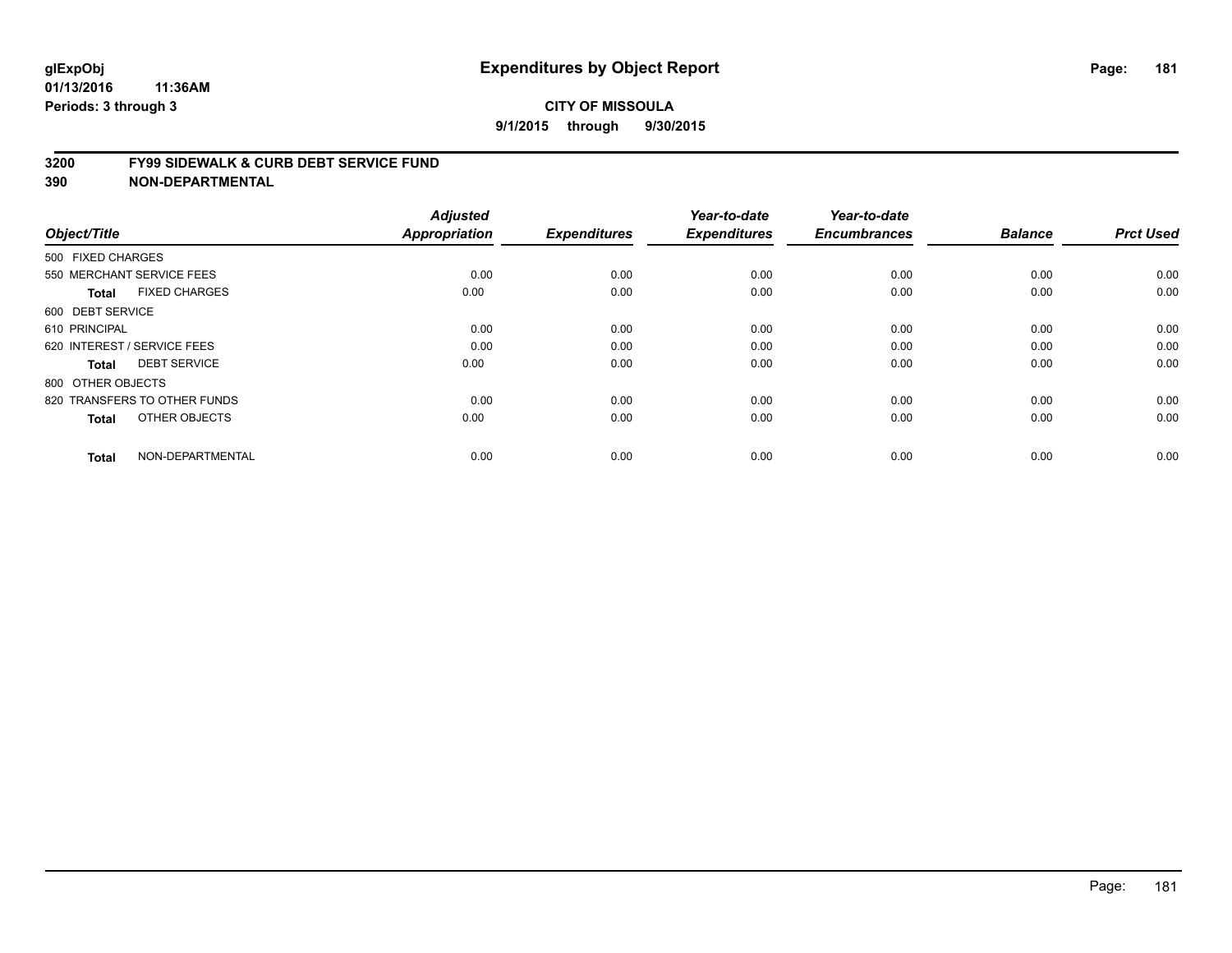# **CITY OF MISSOULA 9/1/2015 through 9/30/2015**

# **3200 FY99 SIDEWALK & CURB DEBT SERVICE FUND**

| Object/Title      |                                              | <b>Adjusted</b><br><b>Appropriation</b> | <b>Expenditures</b> | Year-to-date<br><b>Expenditures</b> | Year-to-date<br><b>Encumbrances</b> | <b>Balance</b> | <b>Prct Used</b> |
|-------------------|----------------------------------------------|-----------------------------------------|---------------------|-------------------------------------|-------------------------------------|----------------|------------------|
| 500 FIXED CHARGES |                                              |                                         |                     |                                     |                                     |                |                  |
|                   | 550 MERCHANT SERVICE FEES                    | 0.00                                    | 0.00                | 0.00                                | 0.00                                | 0.00           | 0.00             |
| Total             | <b>FIXED CHARGES</b>                         | 0.00                                    | 0.00                | 0.00                                | 0.00                                | 0.00           | 0.00             |
| 600 DEBT SERVICE  |                                              |                                         |                     |                                     |                                     |                |                  |
| 610 PRINCIPAL     |                                              | 0.00                                    | 0.00                | 0.00                                | 0.00                                | 0.00           | 0.00             |
|                   | 620 INTEREST / SERVICE FEES                  | 0.00                                    | 0.00                | 0.00                                | 0.00                                | 0.00           | 0.00             |
| Total             | <b>DEBT SERVICE</b>                          | 0.00                                    | 0.00                | 0.00                                | 0.00                                | 0.00           | 0.00             |
| 800 OTHER OBJECTS |                                              |                                         |                     |                                     |                                     |                |                  |
|                   | 820 TRANSFERS TO OTHER FUNDS                 | 0.00                                    | 0.00                | 0.00                                | 0.00                                | 0.00           | 0.00             |
| <b>Total</b>      | OTHER OBJECTS                                | 0.00                                    | 0.00                | 0.00                                | 0.00                                | 0.00           | 0.00             |
| <b>Total</b>      | <b>FY99 SIDEWALK &amp; CURB DEBT SERVICE</b> | 0.00                                    | 0.00                | 0.00                                | 0.00                                | 0.00           | 0.00             |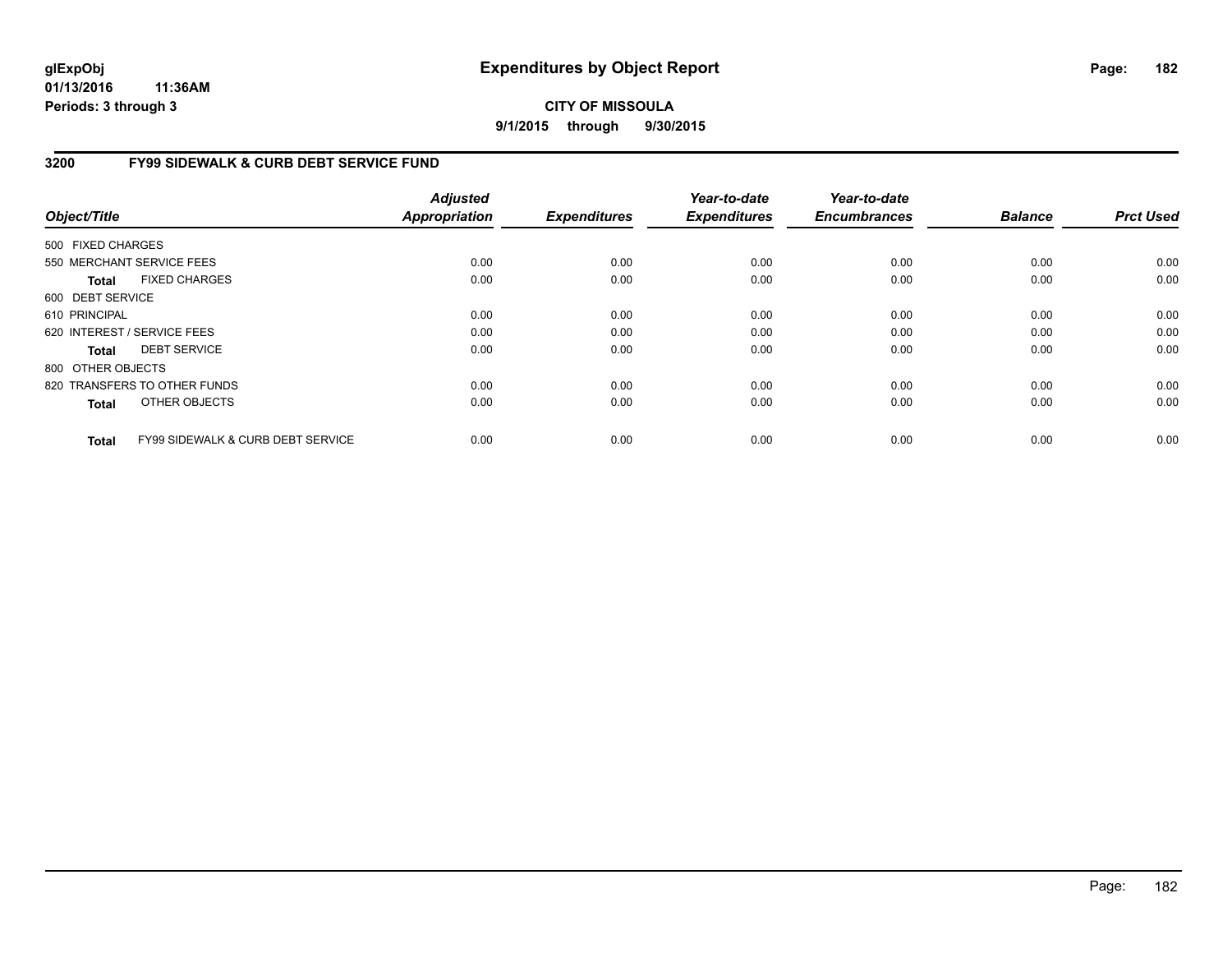#### **3300 FY00 SIDEWALK & CURB DEBT SERVICE FUND**

| Object/Title                         | <b>Adjusted</b><br>Appropriation | <b>Expenditures</b> | Year-to-date<br><b>Expenditures</b> | Year-to-date<br><b>Encumbrances</b> | <b>Balance</b> | <b>Prct Used</b> |
|--------------------------------------|----------------------------------|---------------------|-------------------------------------|-------------------------------------|----------------|------------------|
| 500 FIXED CHARGES                    |                                  |                     |                                     |                                     |                |                  |
| 550 MERCHANT SERVICE FEES            | 0.00                             | 0.00                | 0.00                                | 0.00                                | 0.00           | 0.00             |
| <b>FIXED CHARGES</b><br><b>Total</b> | 0.00                             | 0.00                | 0.00                                | 0.00                                | 0.00           | 0.00             |
| 600 DEBT SERVICE                     |                                  |                     |                                     |                                     |                |                  |
| 610 PRINCIPAL                        | 0.00                             | 0.00                | 0.00                                | 0.00                                | 0.00           | 0.00             |
| 620 INTEREST / SERVICE FEES          | 0.00                             | 0.00                | 0.00                                | 0.00                                | 0.00           | 0.00             |
| <b>DEBT SERVICE</b><br><b>Total</b>  | 0.00                             | 0.00                | 0.00                                | 0.00                                | 0.00           | 0.00             |
| NON-DEPARTMENTAL<br><b>Total</b>     | 0.00                             | 0.00                | 0.00                                | 0.00                                | 0.00           | 0.00             |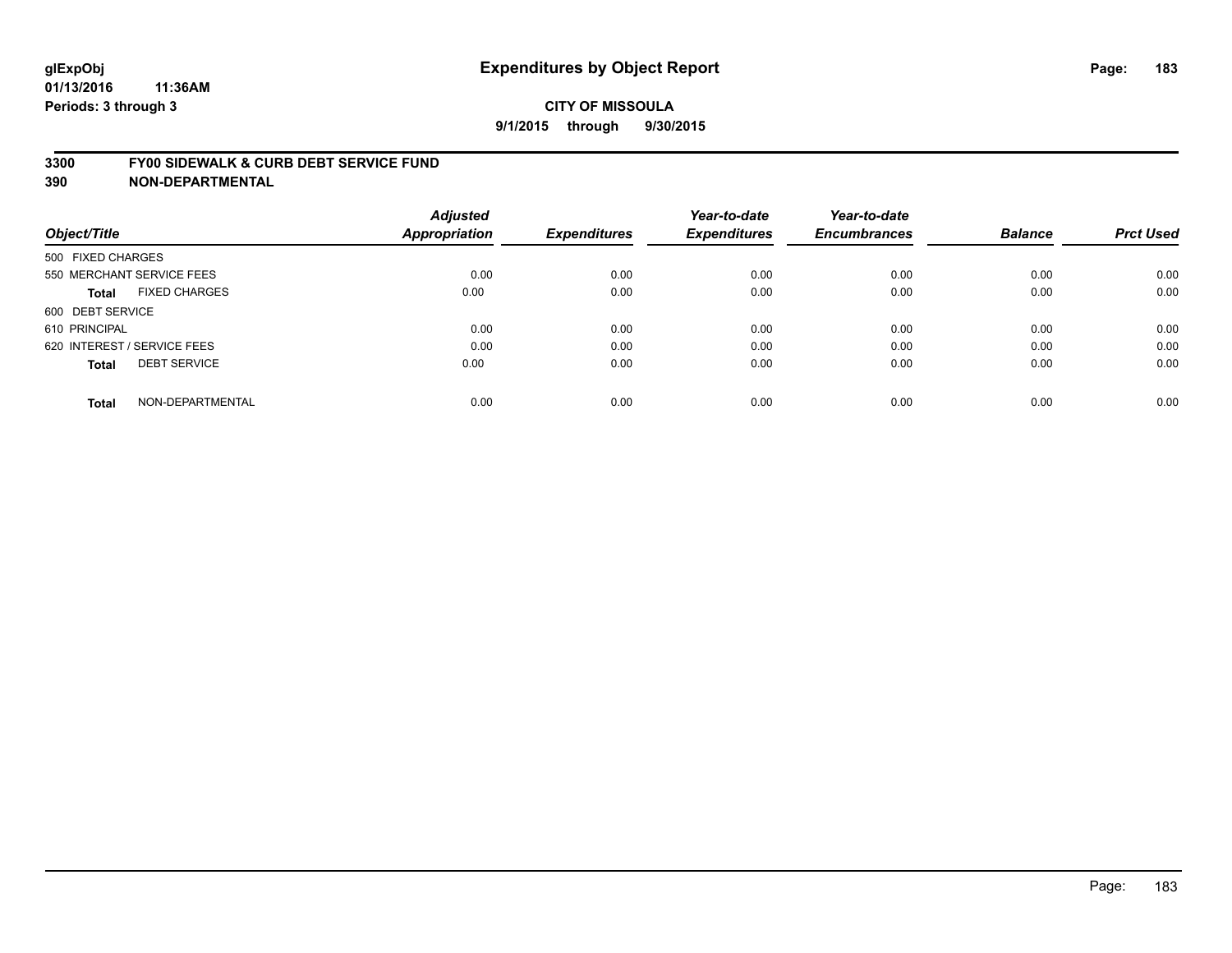**CITY OF MISSOULA 9/1/2015 through 9/30/2015**

# **3300 FY00 SIDEWALK & CURB DEBT SERVICE FUND**

| Object/Title                |                                   | <b>Adjusted</b><br><b>Appropriation</b> | <b>Expenditures</b> | Year-to-date<br><b>Expenditures</b> | Year-to-date<br><b>Encumbrances</b> | <b>Balance</b> | <b>Prct Used</b> |
|-----------------------------|-----------------------------------|-----------------------------------------|---------------------|-------------------------------------|-------------------------------------|----------------|------------------|
| 500 FIXED CHARGES           |                                   |                                         |                     |                                     |                                     |                |                  |
|                             | 550 MERCHANT SERVICE FEES         | 0.00                                    | 0.00                | 0.00                                | 0.00                                | 0.00           | 0.00             |
| <b>Total</b>                | <b>FIXED CHARGES</b>              | 0.00                                    | 0.00                | 0.00                                | 0.00                                | 0.00           | 0.00             |
| 600 DEBT SERVICE            |                                   |                                         |                     |                                     |                                     |                |                  |
| 610 PRINCIPAL               |                                   | 0.00                                    | 0.00                | 0.00                                | 0.00                                | 0.00           | 0.00             |
| 620 INTEREST / SERVICE FEES |                                   | 0.00                                    | 0.00                | 0.00                                | 0.00                                | 0.00           | 0.00             |
| <b>Total</b>                | <b>DEBT SERVICE</b>               | 0.00                                    | 0.00                | 0.00                                | 0.00                                | 0.00           | 0.00             |
| <b>Total</b>                | FY00 SIDEWALK & CURB DEBT SERVICE | 0.00                                    | 0.00                | 0.00                                | 0.00                                | 0.00           | 0.00             |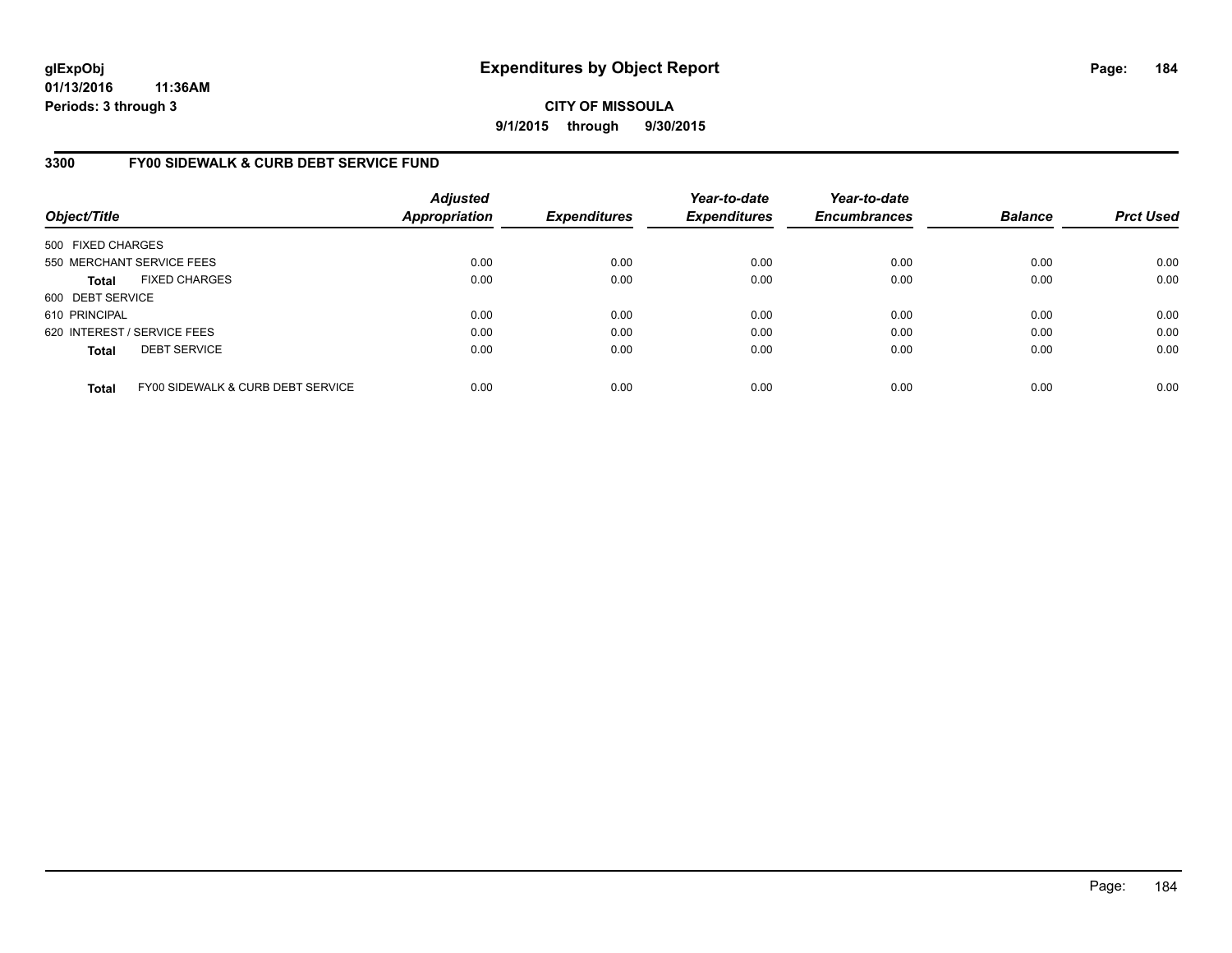# **3305 JUDGMENT LEVIES**

| Object/Title                        | <b>Adjusted</b><br><b>Appropriation</b> | <b>Expenditures</b> | Year-to-date<br><b>Expenditures</b> | Year-to-date<br><b>Encumbrances</b> | <b>Balance</b> | <b>Prct Used</b> |
|-------------------------------------|-----------------------------------------|---------------------|-------------------------------------|-------------------------------------|----------------|------------------|
| 600 DEBT SERVICE                    |                                         |                     |                                     |                                     |                |                  |
| 615 JUDGMENT LEVY DEBT PAYMENT      | 0.00                                    | 0.00                | 0.00                                | 0.00                                | 0.00           | 0.00             |
| <b>DEBT SERVICE</b><br><b>Total</b> | 0.00                                    | 0.00                | 0.00                                | 0.00                                | 0.00           | 0.00             |
| 800 OTHER OBJECTS                   |                                         |                     |                                     |                                     |                |                  |
| 820 TRANSFERS TO OTHER FUNDS        | 0.00                                    | 0.00                | 0.00                                | 0.00                                | 0.00           | 0.00             |
| OTHER OBJECTS<br><b>Total</b>       | 0.00                                    | 0.00                | 0.00                                | 0.00                                | 0.00           | 0.00             |
| NON-DEPARTMENTAL<br><b>Total</b>    | 0.00                                    | 0.00                | 0.00                                | 0.00                                | 0.00           | 0.00             |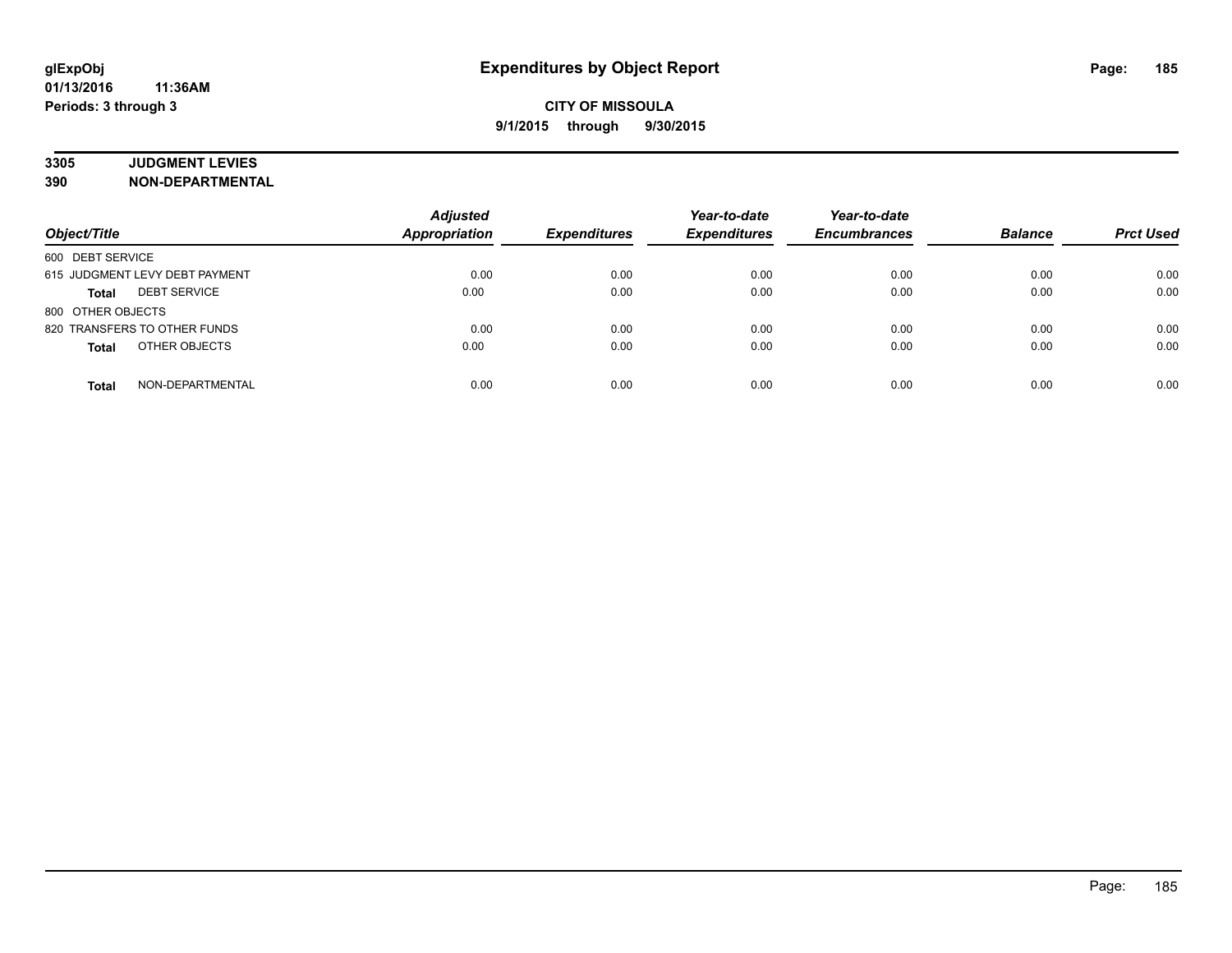**CITY OF MISSOULA 9/1/2015 through 9/30/2015**

**3305 JUDGMENT LEVIES**

| Object/Title                        | <b>Adjusted</b><br>Appropriation | <b>Expenditures</b> | Year-to-date<br><b>Expenditures</b> | Year-to-date<br><b>Encumbrances</b> | <b>Balance</b> | <b>Prct Used</b> |
|-------------------------------------|----------------------------------|---------------------|-------------------------------------|-------------------------------------|----------------|------------------|
| 600 DEBT SERVICE                    |                                  |                     |                                     |                                     |                |                  |
| 615 JUDGMENT LEVY DEBT PAYMENT      | 0.00                             | 0.00                | 0.00                                | 0.00                                | 0.00           | 0.00             |
| <b>DEBT SERVICE</b><br><b>Total</b> | 0.00                             | 0.00                | 0.00                                | 0.00                                | 0.00           | 0.00             |
| 800 OTHER OBJECTS                   |                                  |                     |                                     |                                     |                |                  |
| 820 TRANSFERS TO OTHER FUNDS        | 0.00                             | 0.00                | 0.00                                | 0.00                                | 0.00           | 0.00             |
| OTHER OBJECTS<br><b>Total</b>       | 0.00                             | 0.00                | 0.00                                | 0.00                                | 0.00           | 0.00             |
| <b>JUDGMENT LEVIES</b><br>Total     | 0.00                             | 0.00                | 0.00                                | 0.00                                | 0.00           | 0.00             |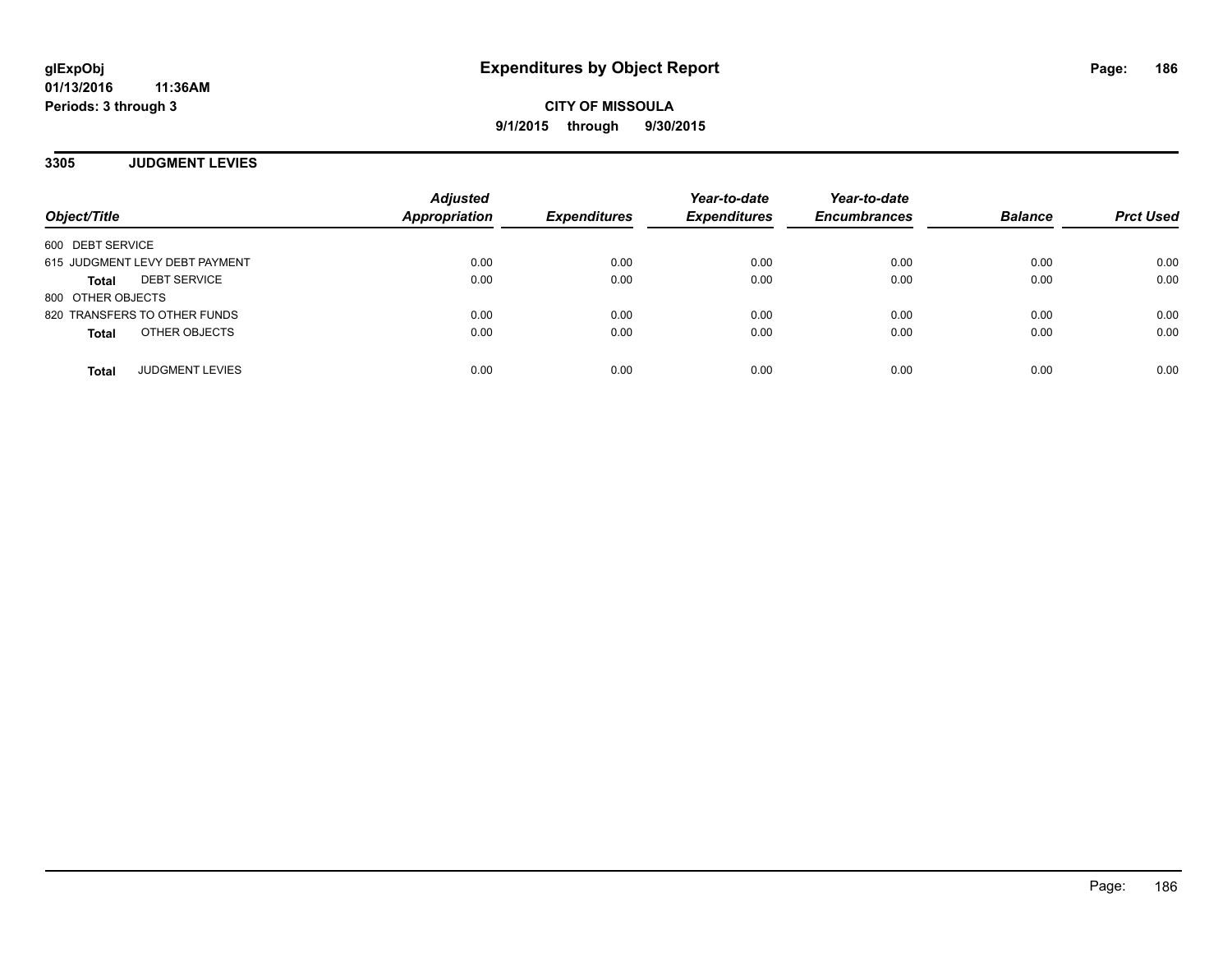# **glExpObj Expenditures by Object Report Page: 187**

**01/13/2016 11:36AM Periods: 3 through 3**

### **3400 FY01 SIDEWALK & CURB DEBT SERVICE FUND**

**000 \*\*\* Title Not Found \*\*\***

| Object/Title                            | <b>Adjusted</b><br>Appropriation | <b>Expenditures</b> | Year-to-date<br><b>Expenditures</b> | Year-to-date<br><b>Encumbrances</b> | <b>Balance</b> | <b>Prct Used</b> |
|-----------------------------------------|----------------------------------|---------------------|-------------------------------------|-------------------------------------|----------------|------------------|
| 800 OTHER OBJECTS                       |                                  |                     |                                     |                                     |                |                  |
| 820 TRANSFERS TO OTHER FUNDS            | 0.00                             | 0.00                | 0.00                                | 0.00                                | 0.00           | 0.00             |
| OTHER OBJECTS<br>Total                  | 0.00                             | 0.00                | 0.00                                | 0.00                                | 0.00           | 0.00             |
| *** Title Not Found ***<br><b>Total</b> | 0.00                             | 0.00                | 0.00                                | 0.00                                | 0.00           | 0.00             |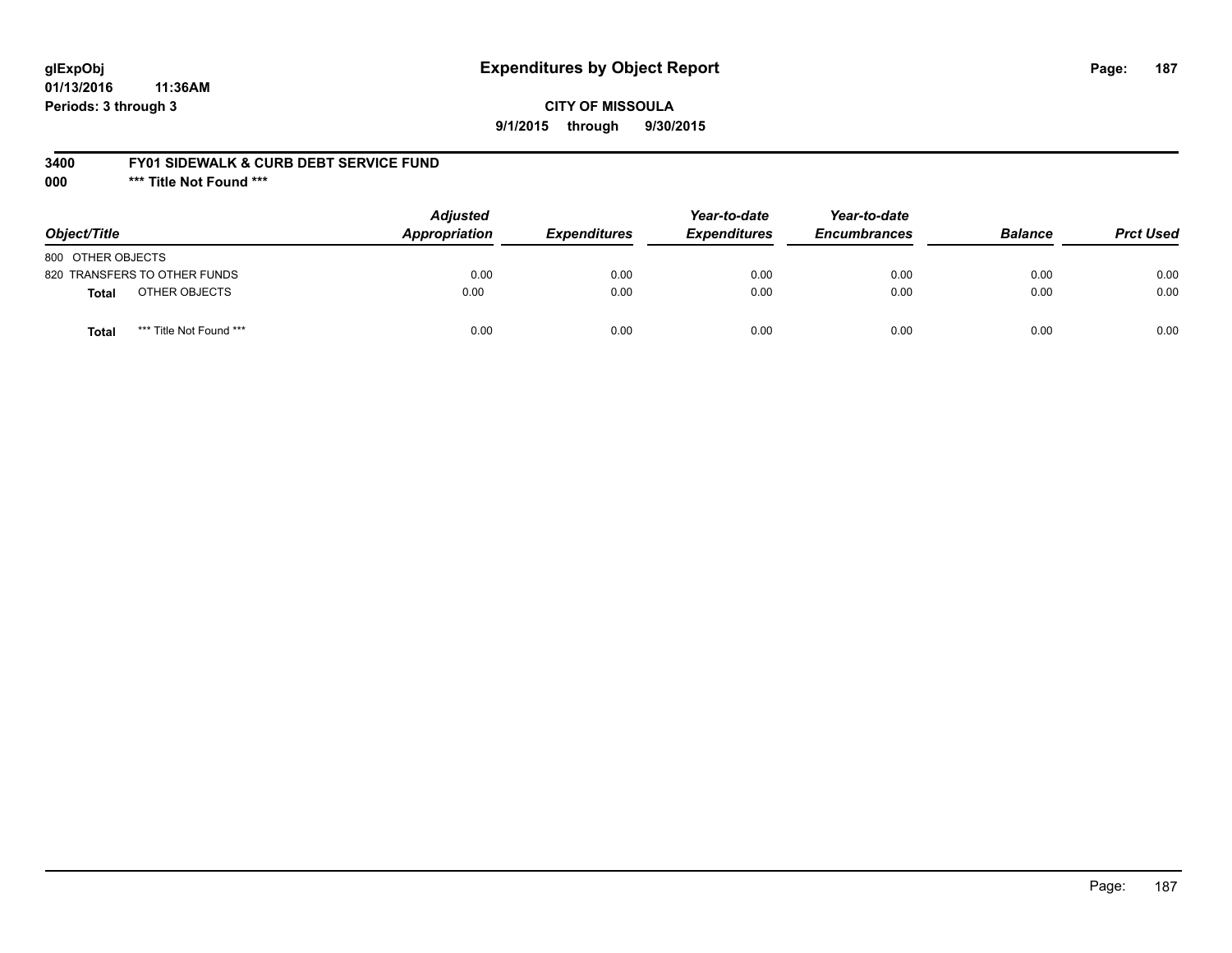#### **3400 FY01 SIDEWALK & CURB DEBT SERVICE FUND**

| Object/Title                         | <b>Adjusted</b><br>Appropriation | <b>Expenditures</b> | Year-to-date<br><b>Expenditures</b> | Year-to-date<br><b>Encumbrances</b> | <b>Balance</b> | <b>Prct Used</b> |
|--------------------------------------|----------------------------------|---------------------|-------------------------------------|-------------------------------------|----------------|------------------|
| 500 FIXED CHARGES                    |                                  |                     |                                     |                                     |                |                  |
| 550 MERCHANT SERVICE FEES            | 0.00                             | 0.00                | 0.00                                | 0.00                                | 0.00           | 0.00             |
| <b>FIXED CHARGES</b><br><b>Total</b> | 0.00                             | 0.00                | 0.00                                | 0.00                                | 0.00           | 0.00             |
| 600 DEBT SERVICE                     |                                  |                     |                                     |                                     |                |                  |
| 610 PRINCIPAL                        | 0.00                             | 0.00                | 0.00                                | 0.00                                | 0.00           | 0.00             |
| 620 INTEREST / SERVICE FEES          | 0.00                             | 0.00                | 0.00                                | 0.00                                | 0.00           | 0.00             |
| <b>DEBT SERVICE</b><br><b>Total</b>  | 0.00                             | 0.00                | 0.00                                | 0.00                                | 0.00           | 0.00             |
| 800 OTHER OBJECTS                    |                                  |                     |                                     |                                     |                |                  |
| 820 TRANSFERS TO OTHER FUNDS         | 0.00                             | 0.00                | 0.00                                | 0.00                                | 0.00           | 0.00             |
| OTHER OBJECTS<br><b>Total</b>        | 0.00                             | 0.00                | 0.00                                | 0.00                                | 0.00           | 0.00             |
|                                      |                                  |                     |                                     |                                     |                |                  |
| NON-DEPARTMENTAL<br><b>Total</b>     | 0.00                             | 0.00                | 0.00                                | 0.00                                | 0.00           | 0.00             |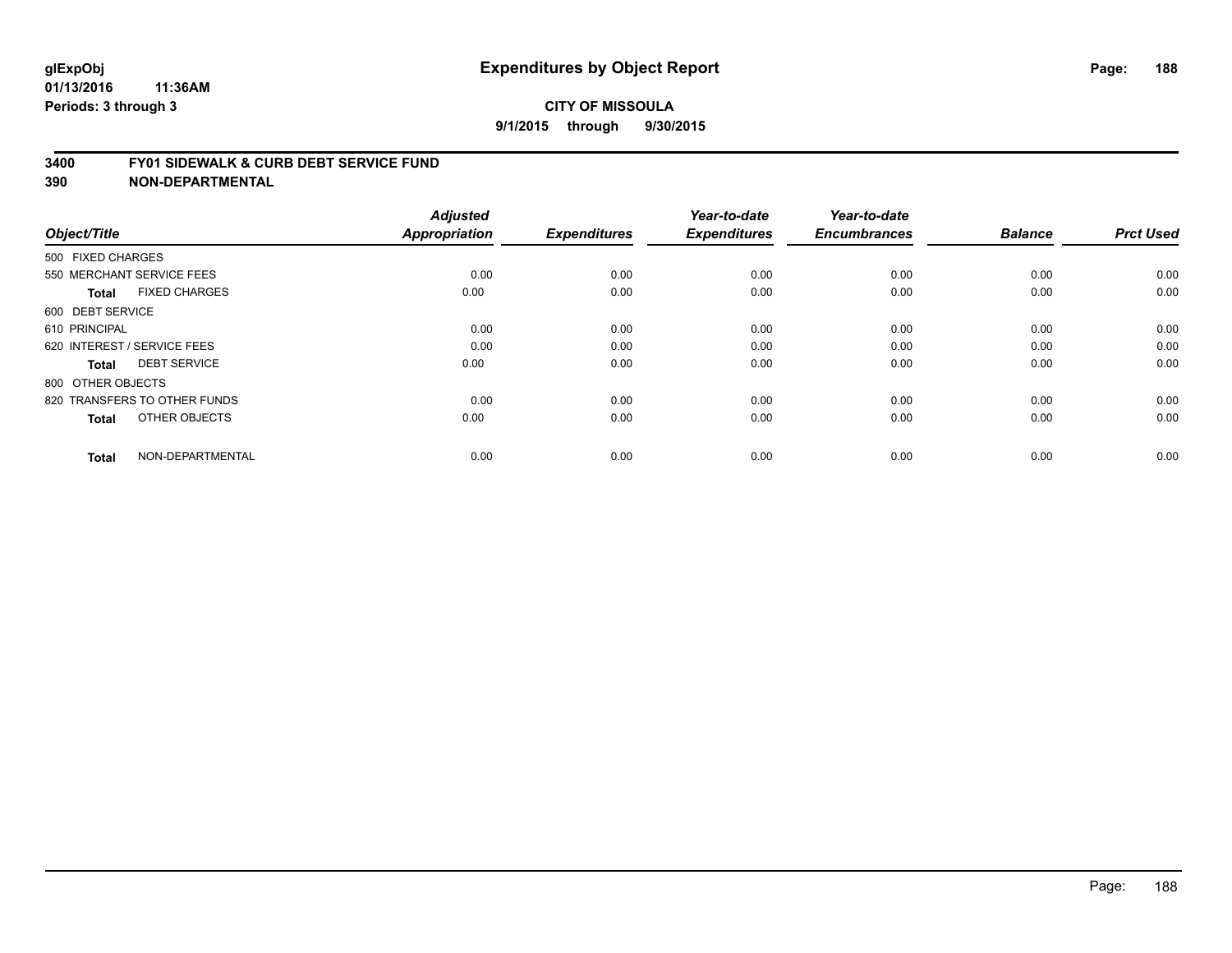# **CITY OF MISSOULA 9/1/2015 through 9/30/2015**

# **3400 FY01 SIDEWALK & CURB DEBT SERVICE FUND**

| Object/Title      |                                              | <b>Adjusted</b><br><b>Appropriation</b> | <b>Expenditures</b> | Year-to-date<br><b>Expenditures</b> | Year-to-date<br><b>Encumbrances</b> | <b>Balance</b> | <b>Prct Used</b> |
|-------------------|----------------------------------------------|-----------------------------------------|---------------------|-------------------------------------|-------------------------------------|----------------|------------------|
| 500 FIXED CHARGES |                                              |                                         |                     |                                     |                                     |                |                  |
|                   | 550 MERCHANT SERVICE FEES                    | 0.00                                    | 0.00                | 0.00                                | 0.00                                | 0.00           | 0.00             |
| Total             | <b>FIXED CHARGES</b>                         | 0.00                                    | 0.00                | 0.00                                | 0.00                                | 0.00           | 0.00             |
| 600 DEBT SERVICE  |                                              |                                         |                     |                                     |                                     |                |                  |
| 610 PRINCIPAL     |                                              | 0.00                                    | 0.00                | 0.00                                | 0.00                                | 0.00           | 0.00             |
|                   | 620 INTEREST / SERVICE FEES                  | 0.00                                    | 0.00                | 0.00                                | 0.00                                | 0.00           | 0.00             |
| Total             | <b>DEBT SERVICE</b>                          | 0.00                                    | 0.00                | 0.00                                | 0.00                                | 0.00           | 0.00             |
| 800 OTHER OBJECTS |                                              |                                         |                     |                                     |                                     |                |                  |
|                   | 820 TRANSFERS TO OTHER FUNDS                 | 0.00                                    | 0.00                | 0.00                                | 0.00                                | 0.00           | 0.00             |
| <b>Total</b>      | OTHER OBJECTS                                | 0.00                                    | 0.00                | 0.00                                | 0.00                                | 0.00           | 0.00             |
| <b>Total</b>      | <b>FY01 SIDEWALK &amp; CURB DEBT SERVICE</b> | 0.00                                    | 0.00                | 0.00                                | 0.00                                | 0.00           | 0.00             |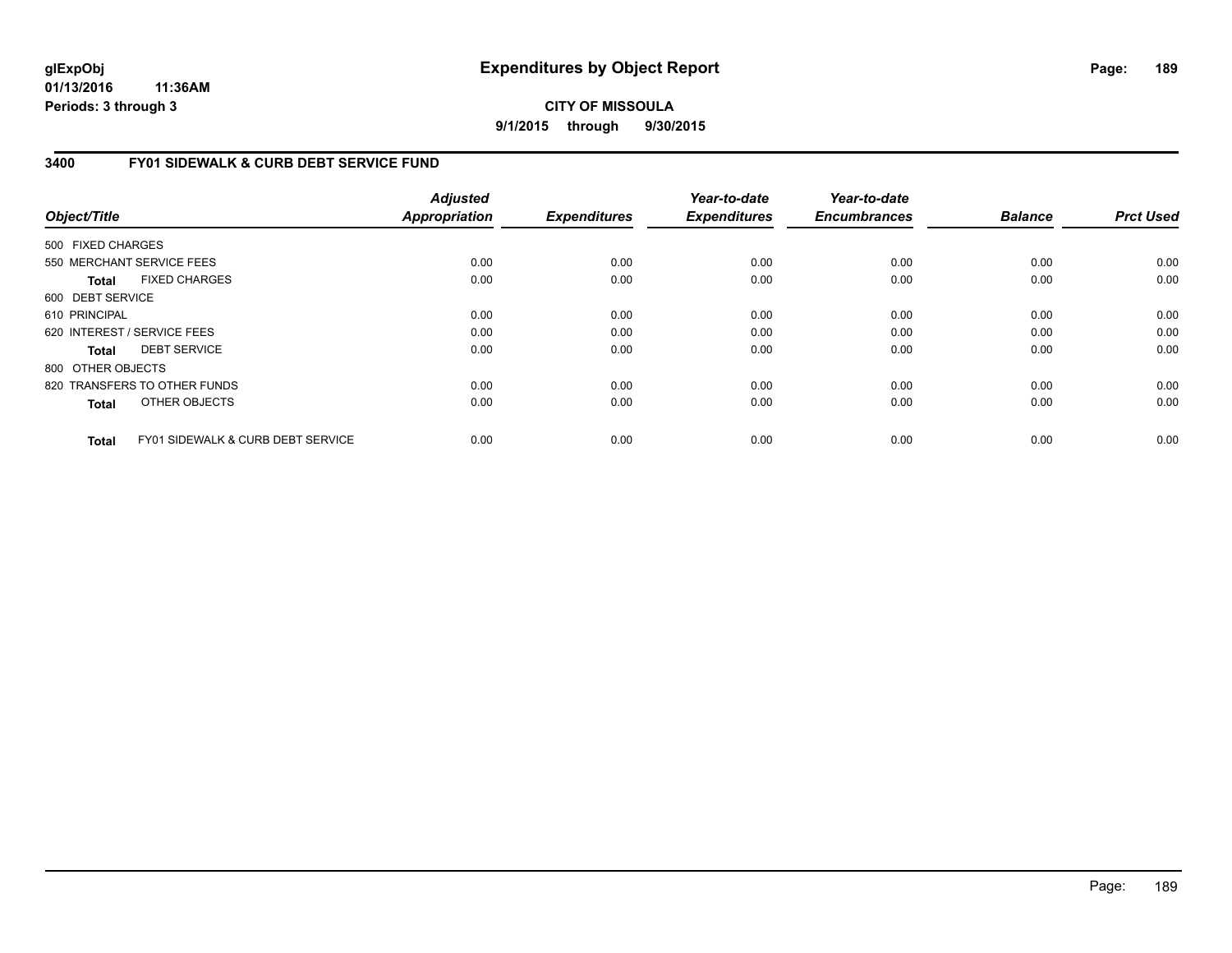# **glExpObj Expenditures by Object Report Page: 190**

**01/13/2016 11:36AM Periods: 3 through 3**

### **3410 FY02 SIDEWALK & CURB DEBT SERVICE FUND**

**000 \*\*\* Title Not Found \*\*\***

| Object/Title                            | <b>Adjusted</b><br><b>Appropriation</b> | <b>Expenditures</b> | Year-to-date<br><b>Expenditures</b> | Year-to-date<br><b>Encumbrances</b> | <b>Balance</b> | <b>Prct Used</b> |
|-----------------------------------------|-----------------------------------------|---------------------|-------------------------------------|-------------------------------------|----------------|------------------|
| 800 OTHER OBJECTS                       |                                         |                     |                                     |                                     |                |                  |
| 820 TRANSFERS TO OTHER FUNDS            | 0.00                                    | 0.00                | 0.00                                | 0.00                                | 0.00           | 0.00             |
| OTHER OBJECTS<br>Total                  | 0.00                                    | 0.00                | 0.00                                | 0.00                                | 0.00           | 0.00             |
| *** Title Not Found ***<br><b>Total</b> | 0.00                                    | 0.00                | 0.00                                | 0.00                                | 0.00           | 0.00             |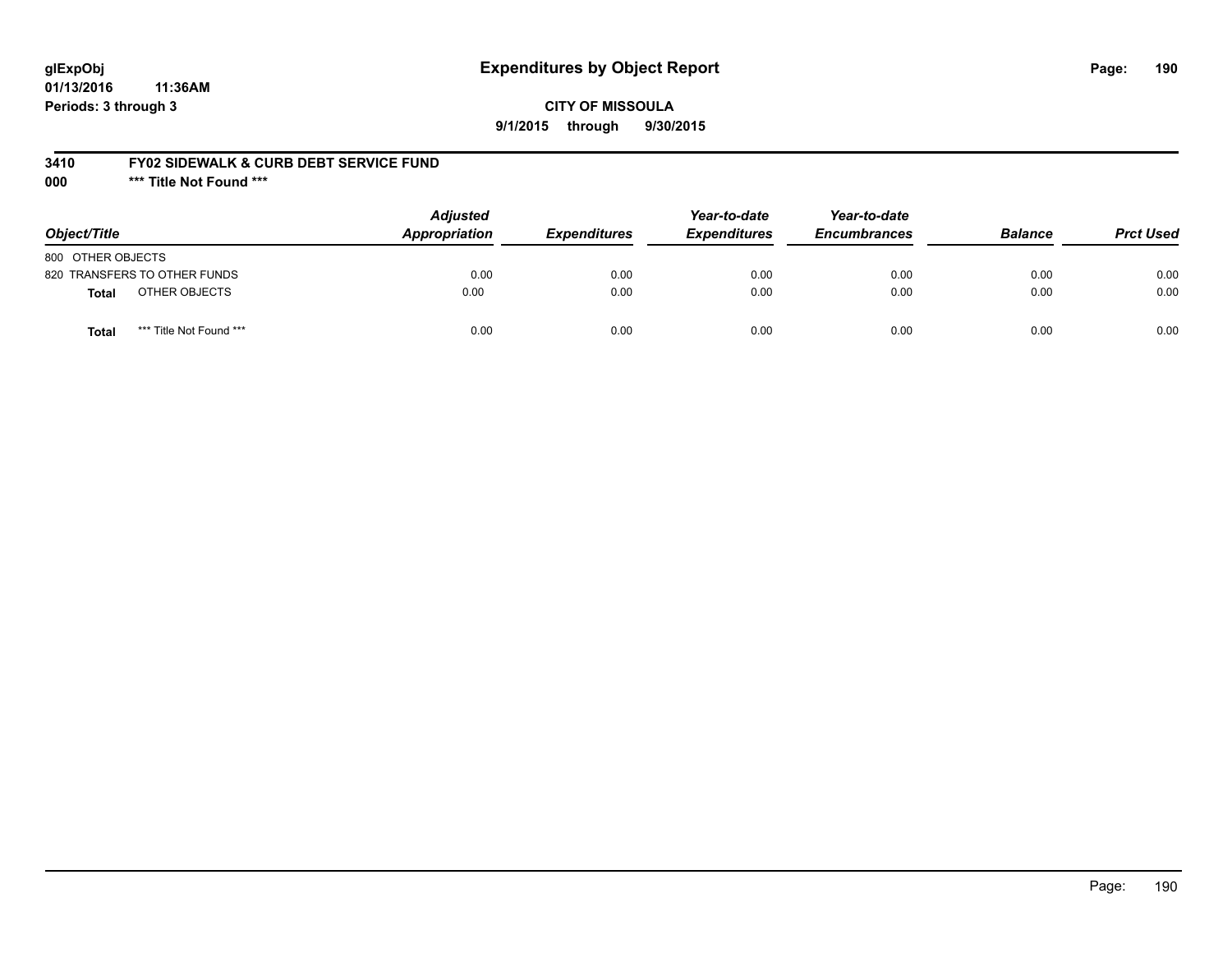#### **3410 FY02 SIDEWALK & CURB DEBT SERVICE FUND**

| Object/Title      |                             | <b>Adjusted</b><br><b>Appropriation</b> | <b>Expenditures</b> | Year-to-date<br><b>Expenditures</b> | Year-to-date<br><b>Encumbrances</b> | <b>Balance</b> | <b>Prct Used</b> |
|-------------------|-----------------------------|-----------------------------------------|---------------------|-------------------------------------|-------------------------------------|----------------|------------------|
| 500 FIXED CHARGES |                             |                                         |                     |                                     |                                     |                |                  |
|                   | 550 MERCHANT SERVICE FEES   | 0.00                                    | 0.00                | 0.00                                | 0.00                                | 0.00           | 0.00             |
| <b>Total</b>      | <b>FIXED CHARGES</b>        | 0.00                                    | 0.00                | 0.00                                | 0.00                                | 0.00           | 0.00             |
| 600 DEBT SERVICE  |                             |                                         |                     |                                     |                                     |                |                  |
| 610 PRINCIPAL     |                             | 0.00                                    | 0.00                | 0.00                                | 0.00                                | 0.00           | 0.00             |
|                   | 620 INTEREST / SERVICE FEES | 0.00                                    | 0.00                | 350.00                              | 0.00                                | $-350.00$      | 0.00             |
| <b>Total</b>      | <b>DEBT SERVICE</b>         | 0.00                                    | 0.00                | 350.00                              | 0.00                                | $-350.00$      | 0.00             |
| <b>Total</b>      | NON-DEPARTMENTAL            | 0.00                                    | 0.00                | 350.00                              | 0.00                                | $-350.00$      | 0.00             |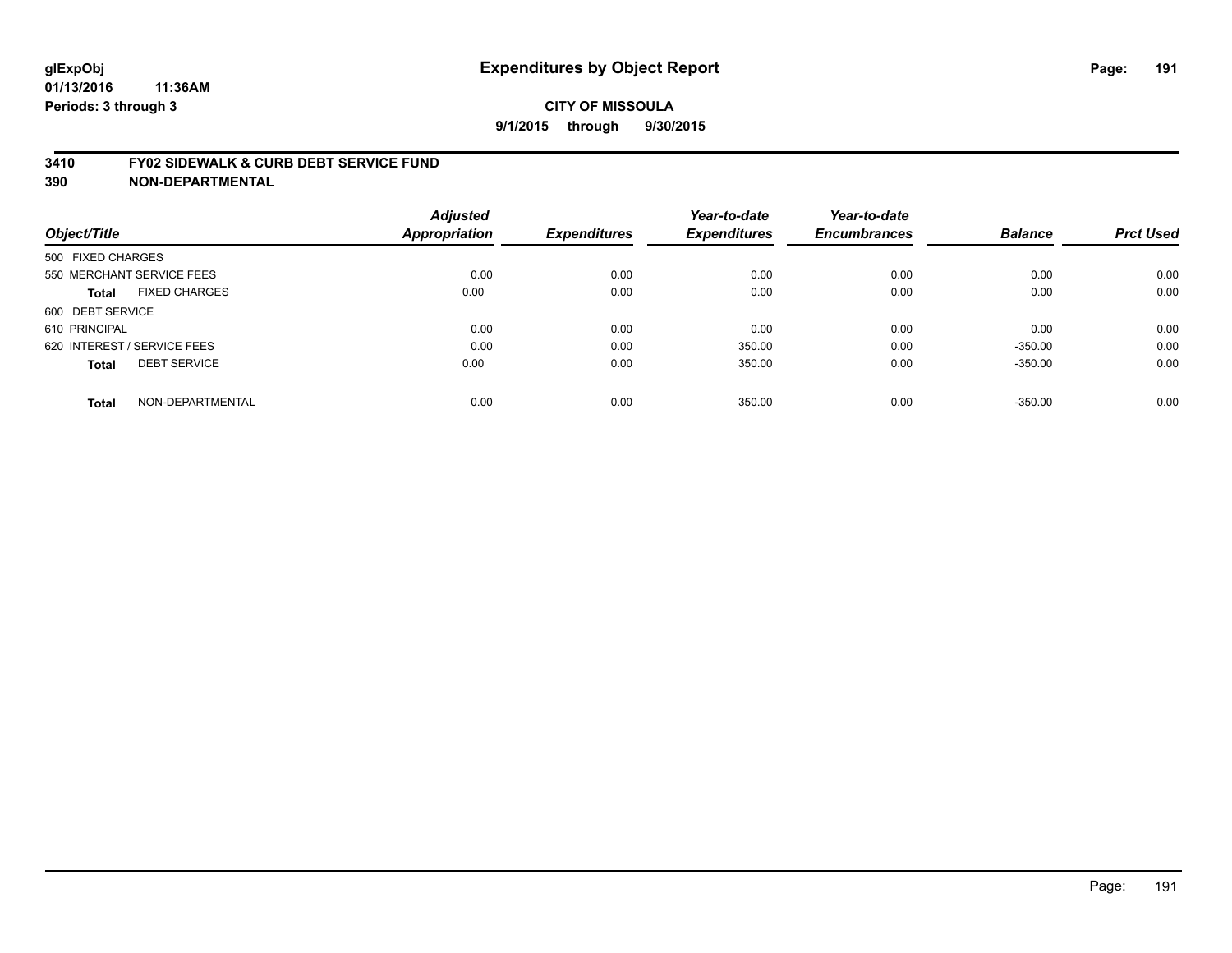# **CITY OF MISSOULA 9/1/2015 through 9/30/2015**

# **3410 FY02 SIDEWALK & CURB DEBT SERVICE FUND**

| Object/Title      |                                              | <b>Adjusted</b><br><b>Appropriation</b> | <b>Expenditures</b> | Year-to-date<br><b>Expenditures</b> | Year-to-date<br><b>Encumbrances</b> | <b>Balance</b> | <b>Prct Used</b> |
|-------------------|----------------------------------------------|-----------------------------------------|---------------------|-------------------------------------|-------------------------------------|----------------|------------------|
|                   |                                              |                                         |                     |                                     |                                     |                |                  |
| 500 FIXED CHARGES |                                              |                                         |                     |                                     |                                     |                |                  |
|                   | 550 MERCHANT SERVICE FEES                    | 0.00                                    | 0.00                | 0.00                                | 0.00                                | 0.00           | 0.00             |
| <b>Total</b>      | <b>FIXED CHARGES</b>                         | 0.00                                    | 0.00                | 0.00                                | 0.00                                | 0.00           | 0.00             |
| 600 DEBT SERVICE  |                                              |                                         |                     |                                     |                                     |                |                  |
| 610 PRINCIPAL     |                                              | 0.00                                    | 0.00                | 0.00                                | 0.00                                | 0.00           | 0.00             |
|                   | 620 INTEREST / SERVICE FEES                  | 0.00                                    | 0.00                | 350.00                              | 0.00                                | $-350.00$      | 0.00             |
| <b>Total</b>      | <b>DEBT SERVICE</b>                          | 0.00                                    | 0.00                | 350.00                              | 0.00                                | $-350.00$      | 0.00             |
| 800 OTHER OBJECTS |                                              |                                         |                     |                                     |                                     |                |                  |
|                   | 820 TRANSFERS TO OTHER FUNDS                 | 0.00                                    | 0.00                | 0.00                                | 0.00                                | 0.00           | 0.00             |
| <b>Total</b>      | OTHER OBJECTS                                | 0.00                                    | 0.00                | 0.00                                | 0.00                                | 0.00           | 0.00             |
| <b>Total</b>      | <b>FY02 SIDEWALK &amp; CURB DEBT SERVICE</b> | 0.00                                    | 0.00                | 350.00                              | 0.00                                | $-350.00$      | 0.00             |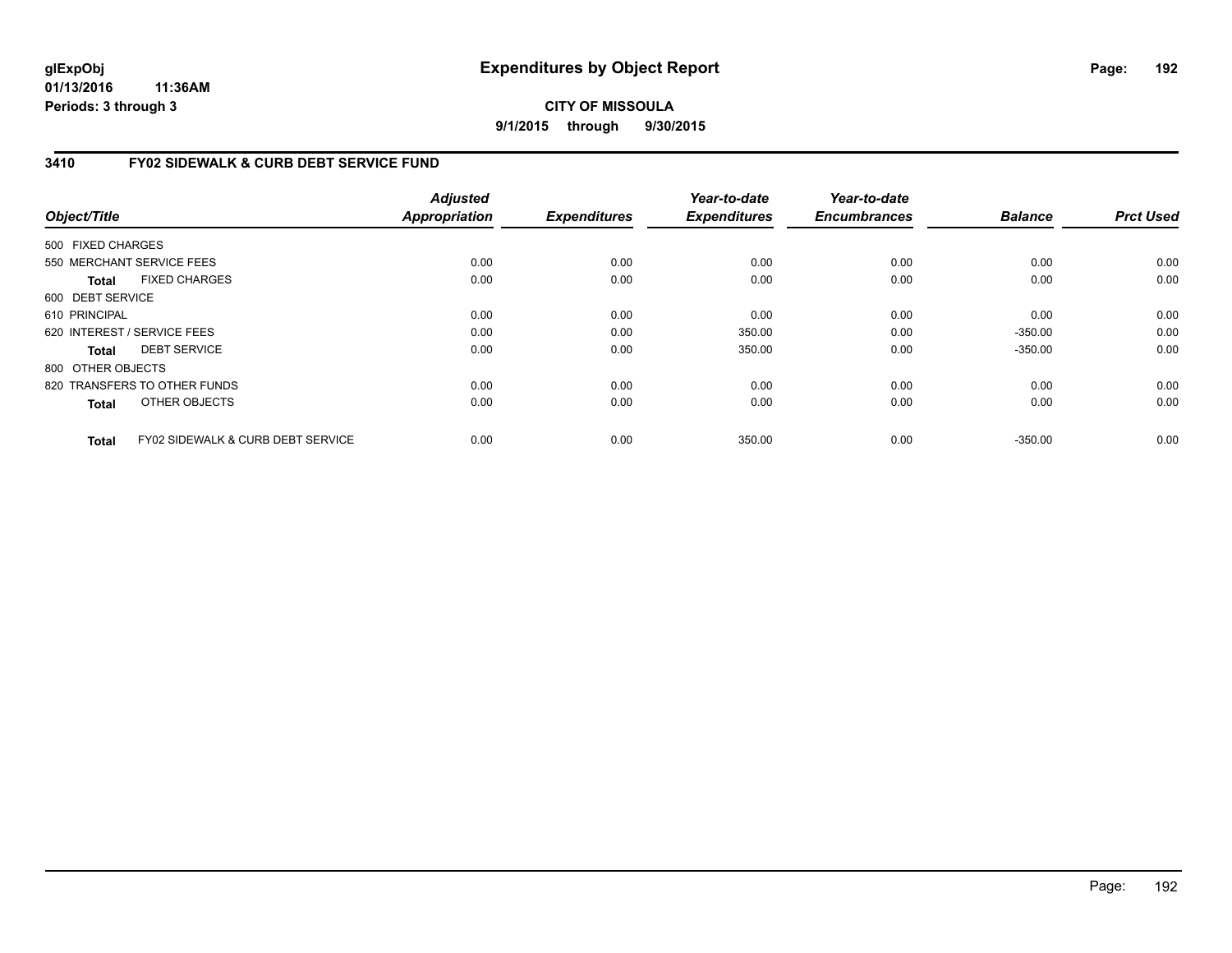#### **3420 FY03 SIDEWALK & CURB DEBT SERVICE**

|                                      | <b>Adjusted</b> |                     | Year-to-date        | Year-to-date        |                |                  |
|--------------------------------------|-----------------|---------------------|---------------------|---------------------|----------------|------------------|
| Object/Title                         | Appropriation   | <b>Expenditures</b> | <b>Expenditures</b> | <b>Encumbrances</b> | <b>Balance</b> | <b>Prct Used</b> |
| 500 FIXED CHARGES                    |                 |                     |                     |                     |                |                  |
| 550 MERCHANT SERVICE FEES            | 0.00            | 0.00                | 0.00                | 0.00                | 0.00           | 0.00             |
| <b>FIXED CHARGES</b><br><b>Total</b> | 0.00            | 0.00                | 0.00                | 0.00                | 0.00           | 0.00             |
| 600 DEBT SERVICE                     |                 |                     |                     |                     |                |                  |
| 610 PRINCIPAL                        | 0.00            | 0.00                | 0.00                | 0.00                | 0.00           | 0.00             |
| 620 INTEREST / SERVICE FEES          | 0.00            | 0.00                | 350.00              | 0.00                | $-350.00$      | 0.00             |
| <b>DEBT SERVICE</b><br><b>Total</b>  | 0.00            | 0.00                | 350.00              | 0.00                | $-350.00$      | 0.00             |
| NON-DEPARTMENTAL<br><b>Total</b>     | 0.00            | 0.00                | 350.00              | 0.00                | $-350.00$      | 0.00             |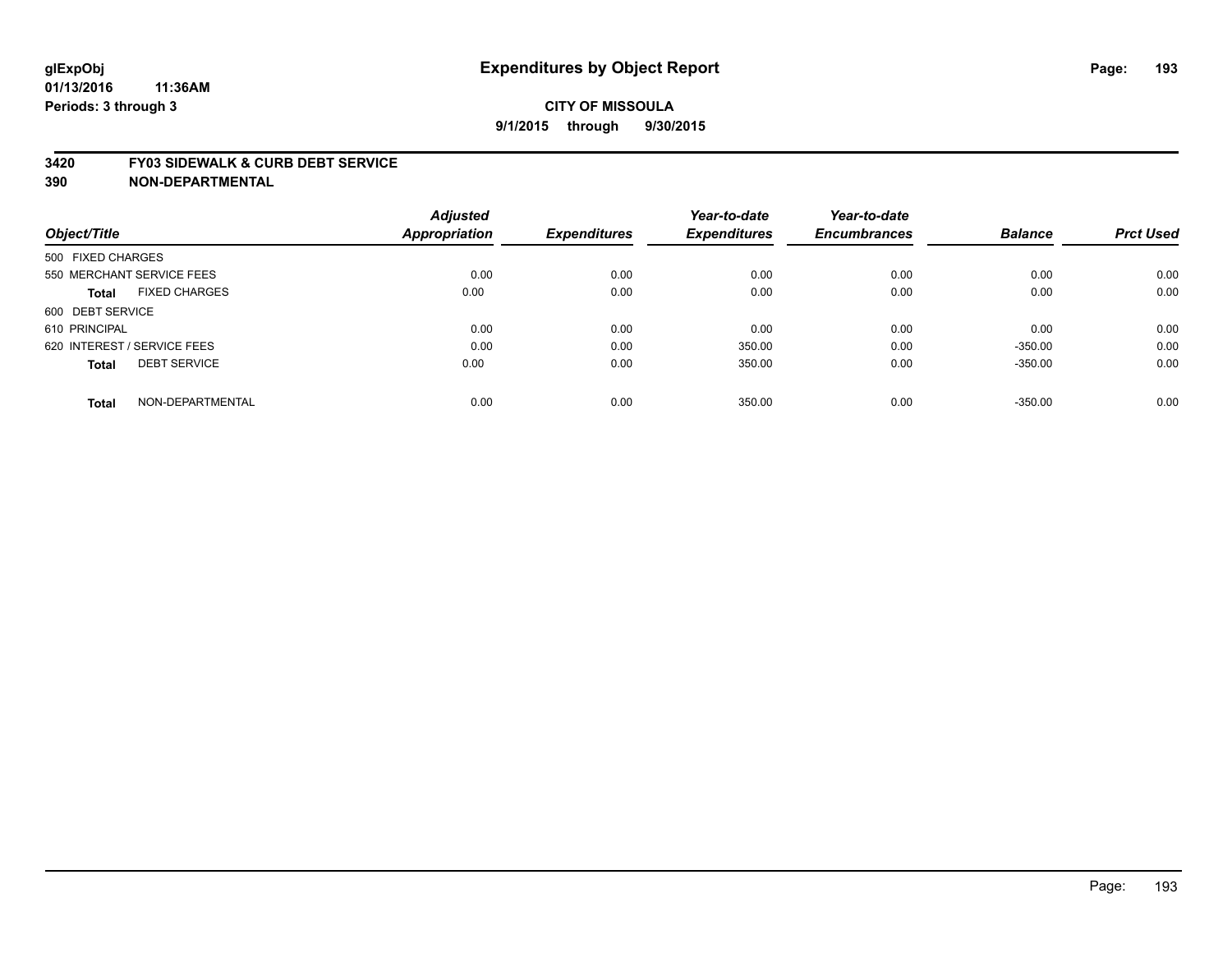# **CITY OF MISSOULA 9/1/2015 through 9/30/2015**

# **3420 FY03 SIDEWALK & CURB DEBT SERVICE**

| Object/Title      |                                              | <b>Adjusted</b><br>Appropriation | <b>Expenditures</b> | Year-to-date<br><b>Expenditures</b> | Year-to-date<br><b>Encumbrances</b> | <b>Balance</b> | <b>Prct Used</b> |
|-------------------|----------------------------------------------|----------------------------------|---------------------|-------------------------------------|-------------------------------------|----------------|------------------|
| 500 FIXED CHARGES |                                              |                                  |                     |                                     |                                     |                |                  |
|                   | 550 MERCHANT SERVICE FEES                    | 0.00                             | 0.00                | 0.00                                | 0.00                                | 0.00           | 0.00             |
| <b>Total</b>      | <b>FIXED CHARGES</b>                         | 0.00                             | 0.00                | 0.00                                | 0.00                                | 0.00           | 0.00             |
| 600 DEBT SERVICE  |                                              |                                  |                     |                                     |                                     |                |                  |
| 610 PRINCIPAL     |                                              | 0.00                             | 0.00                | 0.00                                | 0.00                                | 0.00           | 0.00             |
|                   | 620 INTEREST / SERVICE FEES                  | 0.00                             | 0.00                | 350.00                              | 0.00                                | $-350.00$      | 0.00             |
| <b>Total</b>      | <b>DEBT SERVICE</b>                          | 0.00                             | 0.00                | 350.00                              | 0.00                                | $-350.00$      | 0.00             |
| <b>Total</b>      | <b>FY03 SIDEWALK &amp; CURB DEBT SERVICE</b> | 0.00                             | 0.00                | 350.00                              | 0.00                                | $-350.00$      | 0.00             |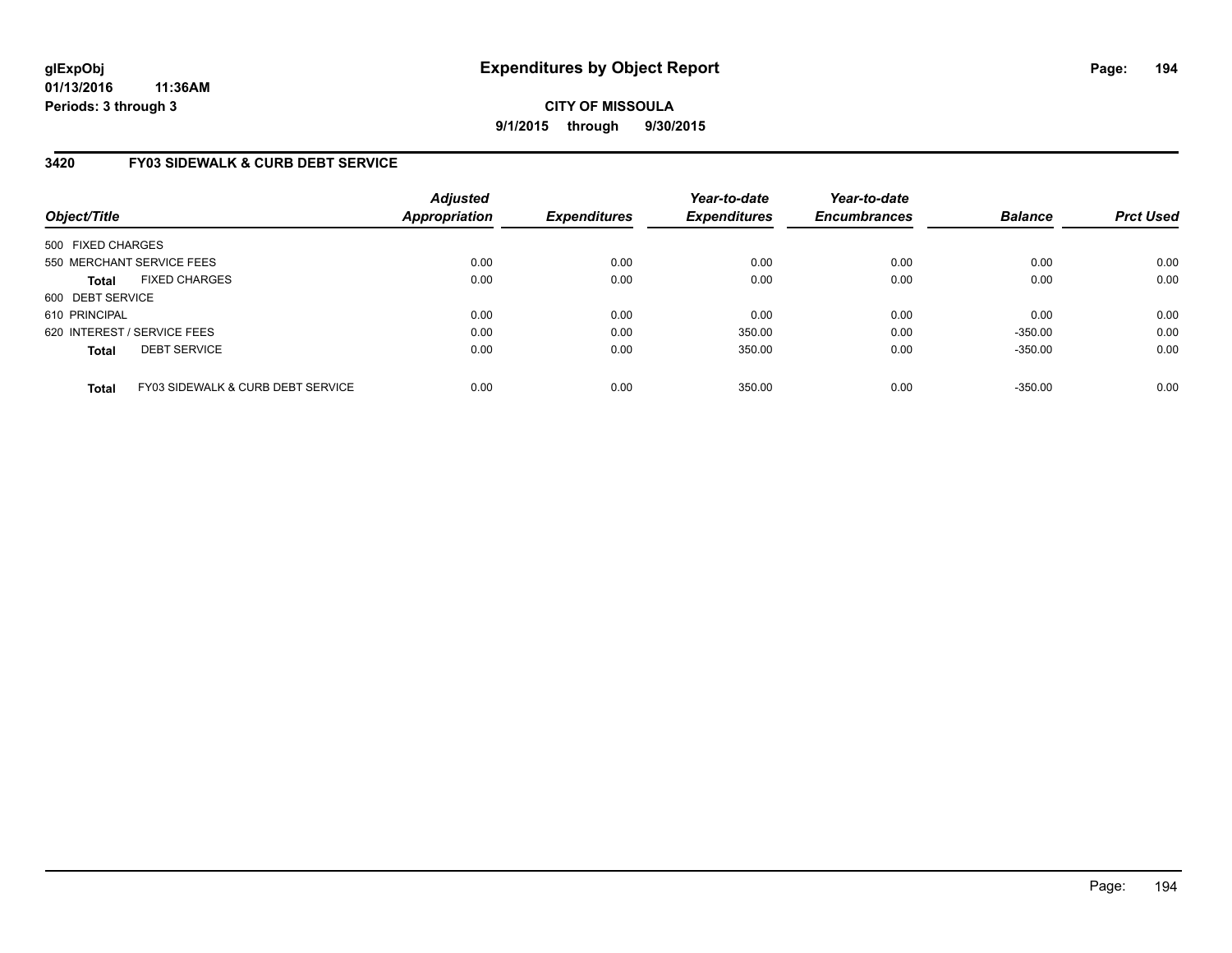#### **3430 FY04 SIDEWALK CURB DEBT SERVICE**

|                   |                             | <b>Adjusted</b>      |                     | Year-to-date        | Year-to-date        |                |                  |
|-------------------|-----------------------------|----------------------|---------------------|---------------------|---------------------|----------------|------------------|
| Object/Title      |                             | <b>Appropriation</b> | <b>Expenditures</b> | <b>Expenditures</b> | <b>Encumbrances</b> | <b>Balance</b> | <b>Prct Used</b> |
| 500 FIXED CHARGES |                             |                      |                     |                     |                     |                |                  |
|                   | 550 MERCHANT SERVICE FEES   | 0.00                 | 0.00                | 0.00                | 0.00                | 0.00           | 0.00             |
| <b>Total</b>      | <b>FIXED CHARGES</b>        | 0.00                 | 0.00                | 0.00                | 0.00                | 0.00           | 0.00             |
| 600 DEBT SERVICE  |                             |                      |                     |                     |                     |                |                  |
| 610 PRINCIPAL     |                             | 10.000.00            | 0.00                | 0.00                | 0.00                | 10.000.00      | 0.00             |
|                   | 620 INTEREST / SERVICE FEES | 824.00               | 350.00              | 350.00              | 0.00                | 474.00         | 42.48            |
| <b>Total</b>      | <b>DEBT SERVICE</b>         | 10.824.00            | 350.00              | 350.00              | 0.00                | 10.474.00      | 3.23             |
| <b>Total</b>      | NON-DEPARTMENTAL            | 10.824.00            | 350.00              | 350.00              | 0.00                | 10.474.00      | 3.23             |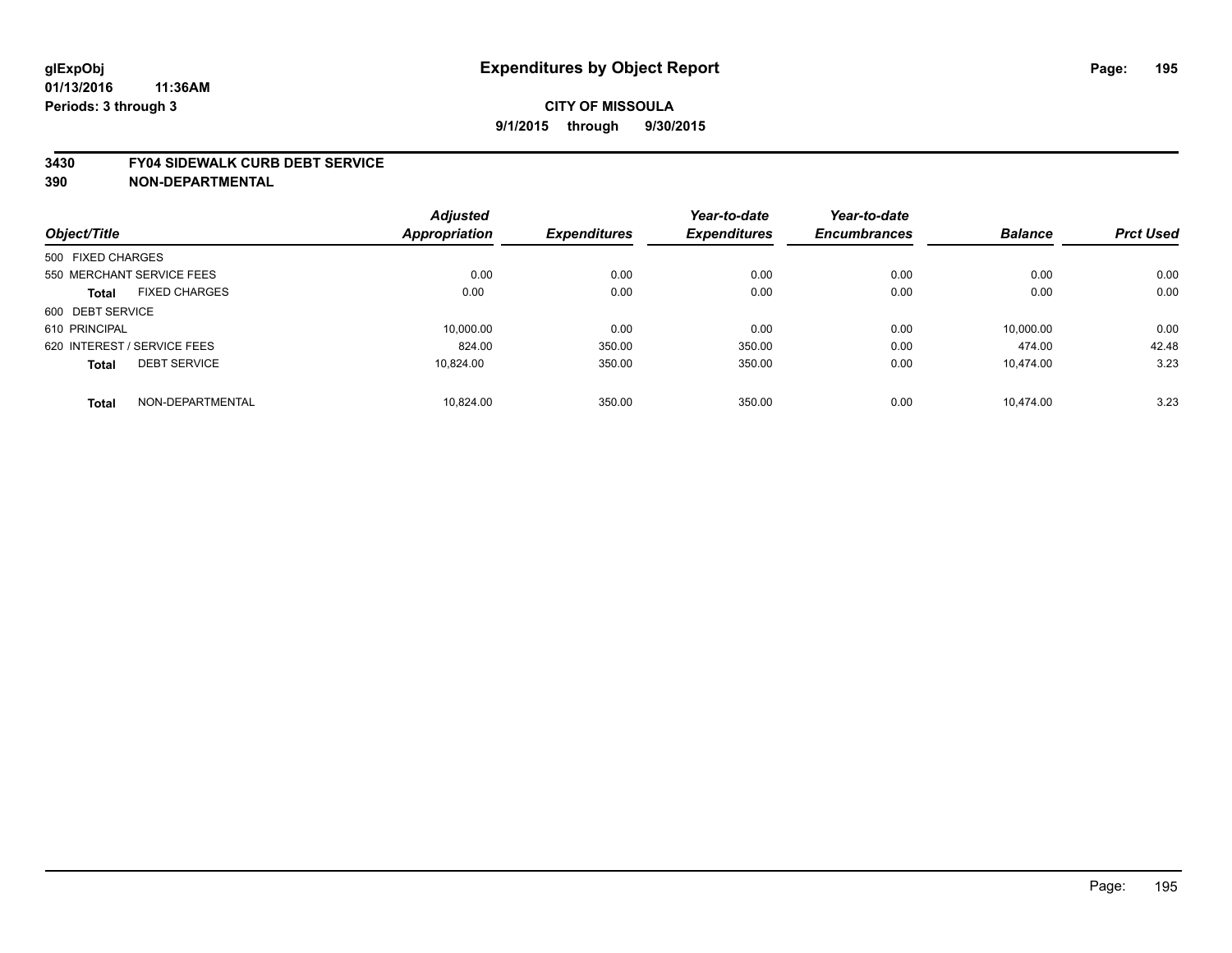**CITY OF MISSOULA 9/1/2015 through 9/30/2015**

# **3430 FY04 SIDEWALK CURB DEBT SERVICE**

| Object/Title      |                                 | <b>Adjusted</b><br>Appropriation | <b>Expenditures</b> | Year-to-date<br><b>Expenditures</b> | Year-to-date<br><b>Encumbrances</b> | <b>Balance</b> | <b>Prct Used</b> |
|-------------------|---------------------------------|----------------------------------|---------------------|-------------------------------------|-------------------------------------|----------------|------------------|
| 500 FIXED CHARGES |                                 |                                  |                     |                                     |                                     |                |                  |
|                   | 550 MERCHANT SERVICE FEES       | 0.00                             | 0.00                | 0.00                                | 0.00                                | 0.00           | 0.00             |
| <b>Total</b>      | <b>FIXED CHARGES</b>            | 0.00                             | 0.00                | 0.00                                | 0.00                                | 0.00           | 0.00             |
| 600 DEBT SERVICE  |                                 |                                  |                     |                                     |                                     |                |                  |
| 610 PRINCIPAL     |                                 | 10.000.00                        | 0.00                | 0.00                                | 0.00                                | 10.000.00      | 0.00             |
|                   | 620 INTEREST / SERVICE FEES     | 824.00                           | 350.00              | 350.00                              | 0.00                                | 474.00         | 42.48            |
| <b>Total</b>      | <b>DEBT SERVICE</b>             | 10.824.00                        | 350.00              | 350.00                              | 0.00                                | 10.474.00      | 3.23             |
| <b>Total</b>      | FY04 SIDEWALK CURB DEBT SERVICE | 10.824.00                        | 350.00              | 350.00                              | 0.00                                | 10.474.00      | 3.23             |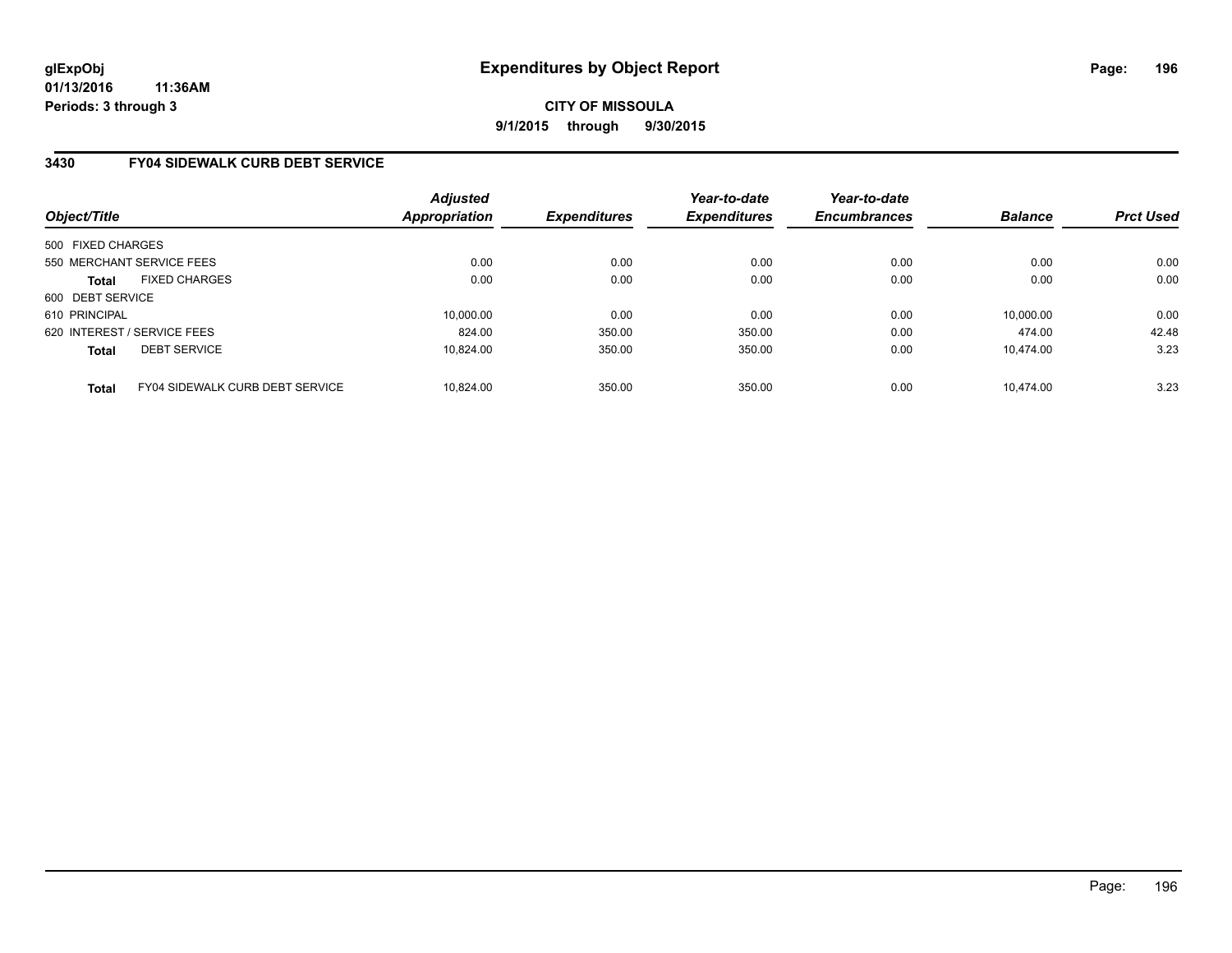**3440 FY 05 SIDEWALK AND CURB**

|                   |                             | <b>Adjusted</b>      |                     | Year-to-date        | Year-to-date        |                |                  |
|-------------------|-----------------------------|----------------------|---------------------|---------------------|---------------------|----------------|------------------|
| Object/Title      |                             | <b>Appropriation</b> | <b>Expenditures</b> | <b>Expenditures</b> | <b>Encumbrances</b> | <b>Balance</b> | <b>Prct Used</b> |
| 500 FIXED CHARGES |                             |                      |                     |                     |                     |                |                  |
|                   | 550 MERCHANT SERVICE FEES   | 0.00                 | 0.00                | 0.00                | 0.00                | 0.00           | 0.00             |
| <b>Total</b>      | <b>FIXED CHARGES</b>        | 0.00                 | 0.00                | 0.00                | 0.00                | 0.00           | 0.00             |
| 600 DEBT SERVICE  |                             |                      |                     |                     |                     |                |                  |
| 610 PRINCIPAL     |                             | 35,000.00            | 0.00                | 0.00                | 0.00                | 35.000.00      | 0.00             |
|                   | 620 INTEREST / SERVICE FEES | 3.588.00             | 350.00              | 350.00              | 0.00                | 3,238.00       | 9.75             |
| <b>Total</b>      | <b>DEBT SERVICE</b>         | 38,588.00            | 350.00              | 350.00              | 0.00                | 38,238.00      | 0.91             |
| <b>Total</b>      | NON-DEPARTMENTAL            | 38.588.00            | 350.00              | 350.00              | 0.00                | 38.238.00      | 0.91             |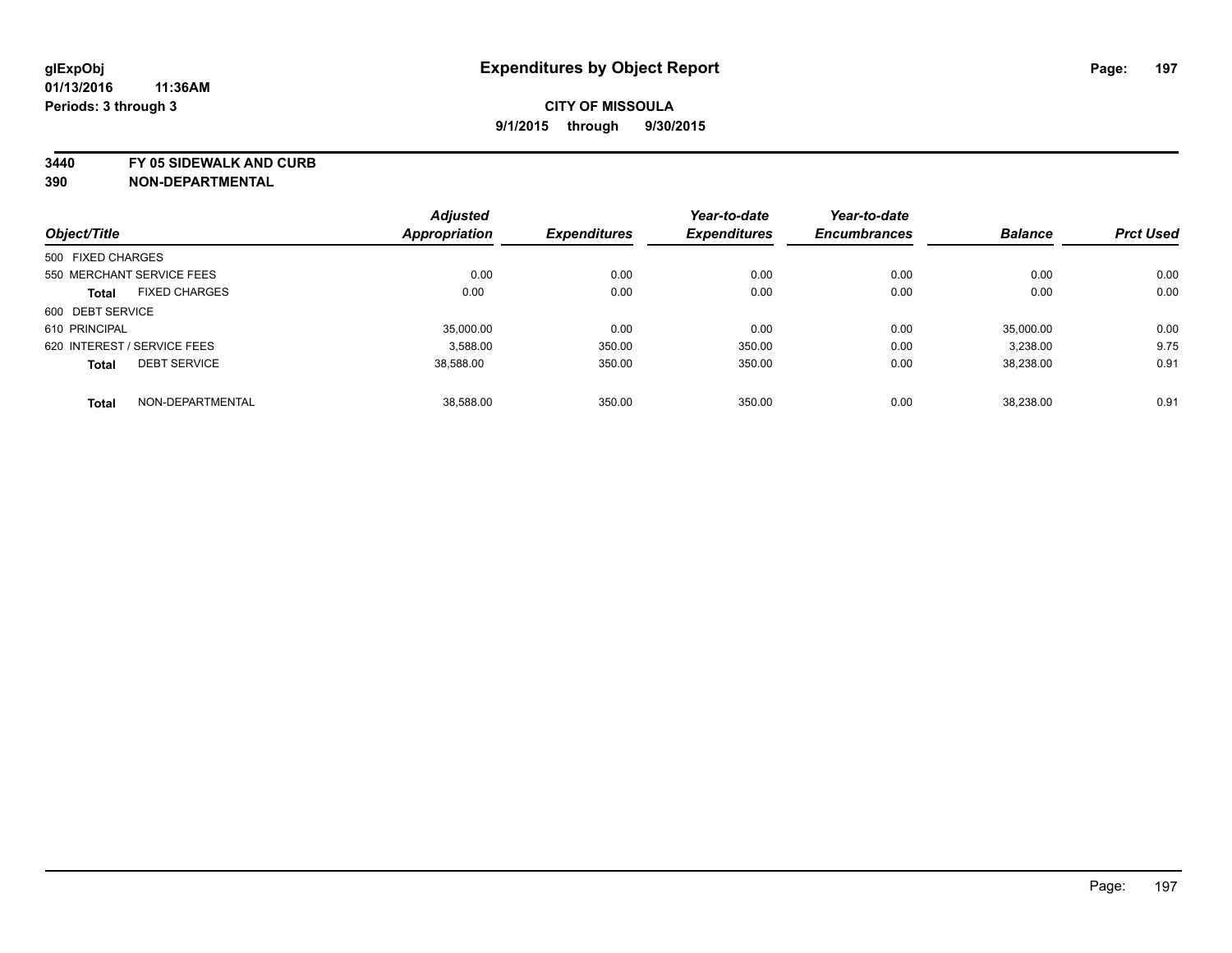### **3440 FY 05 SIDEWALK AND CURB**

| Object/Title                |                         | <b>Adjusted</b><br>Appropriation | <b>Expenditures</b> | Year-to-date<br><b>Expenditures</b> | Year-to-date<br><b>Encumbrances</b> | <b>Balance</b> | <b>Prct Used</b> |
|-----------------------------|-------------------------|----------------------------------|---------------------|-------------------------------------|-------------------------------------|----------------|------------------|
| 500 FIXED CHARGES           |                         |                                  |                     |                                     |                                     |                |                  |
|                             |                         |                                  |                     |                                     |                                     |                |                  |
| 550 MERCHANT SERVICE FEES   |                         | 0.00                             | 0.00                | 0.00                                | 0.00                                | 0.00           | 0.00             |
| <b>Total</b>                | <b>FIXED CHARGES</b>    | 0.00                             | 0.00                | 0.00                                | 0.00                                | 0.00           | 0.00             |
| 600 DEBT SERVICE            |                         |                                  |                     |                                     |                                     |                |                  |
| 610 PRINCIPAL               |                         | 35,000.00                        | 0.00                | 0.00                                | 0.00                                | 35,000.00      | 0.00             |
| 620 INTEREST / SERVICE FEES |                         | 3,588.00                         | 350.00              | 350.00                              | 0.00                                | 3,238.00       | 9.75             |
| <b>Total</b>                | <b>DEBT SERVICE</b>     | 38,588.00                        | 350.00              | 350.00                              | 0.00                                | 38.238.00      | 0.91             |
| <b>Total</b>                | FY 05 SIDEWALK AND CURB | 38.588.00                        | 350.00              | 350.00                              | 0.00                                | 38.238.00      | 0.91             |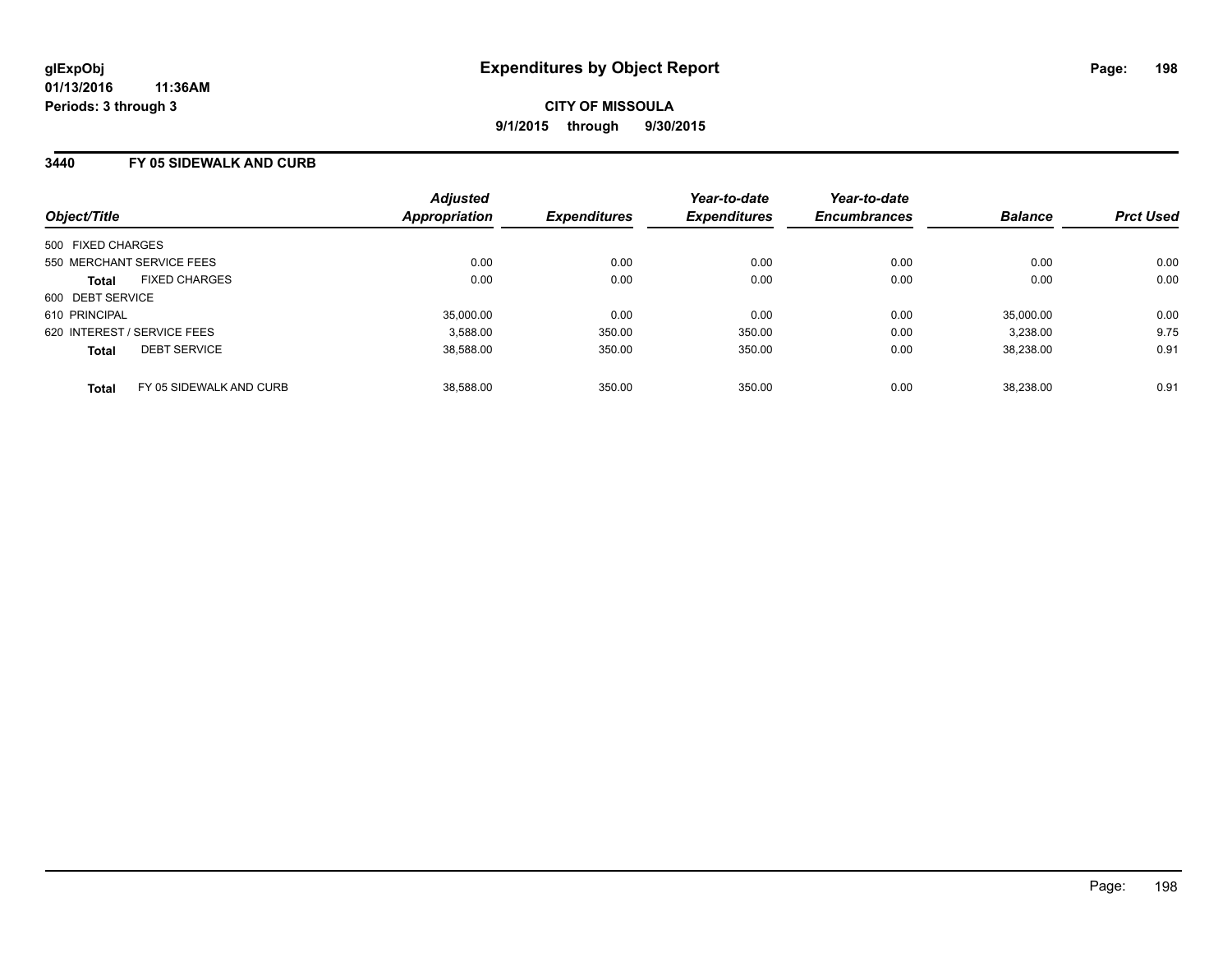**3450 FY 06 SIDEWALK AND CURB**

|                             |                      | <b>Adjusted</b>      |                     | Year-to-date        | Year-to-date        |                |                  |
|-----------------------------|----------------------|----------------------|---------------------|---------------------|---------------------|----------------|------------------|
| Object/Title                |                      | <b>Appropriation</b> | <b>Expenditures</b> | <b>Expenditures</b> | <b>Encumbrances</b> | <b>Balance</b> | <b>Prct Used</b> |
| 500 FIXED CHARGES           |                      |                      |                     |                     |                     |                |                  |
| 550 MERCHANT SERVICE FEES   |                      | 0.00                 | 0.00                | 0.00                | 0.00                | 0.00           | 0.00             |
| <b>Total</b>                | <b>FIXED CHARGES</b> | 0.00                 | 0.00                | 0.00                | 0.00                | 0.00           | 0.00             |
| 600 DEBT SERVICE            |                      |                      |                     |                     |                     |                |                  |
| 610 PRINCIPAL               |                      | 25,000.00            | 0.00                | 0.00                | 0.00                | 25.000.00      | 0.00             |
| 620 INTEREST / SERVICE FEES |                      | 3.537.00             | 0.00                | 0.00                | 0.00                | 3.537.00       | 0.00             |
| <b>Total</b>                | <b>DEBT SERVICE</b>  | 28,537.00            | 0.00                | 0.00                | 0.00                | 28,537.00      | 0.00             |
| <b>Total</b>                | NON-DEPARTMENTAL     | 28.537.00            | 0.00                | 0.00                | 0.00                | 28.537.00      | 0.00             |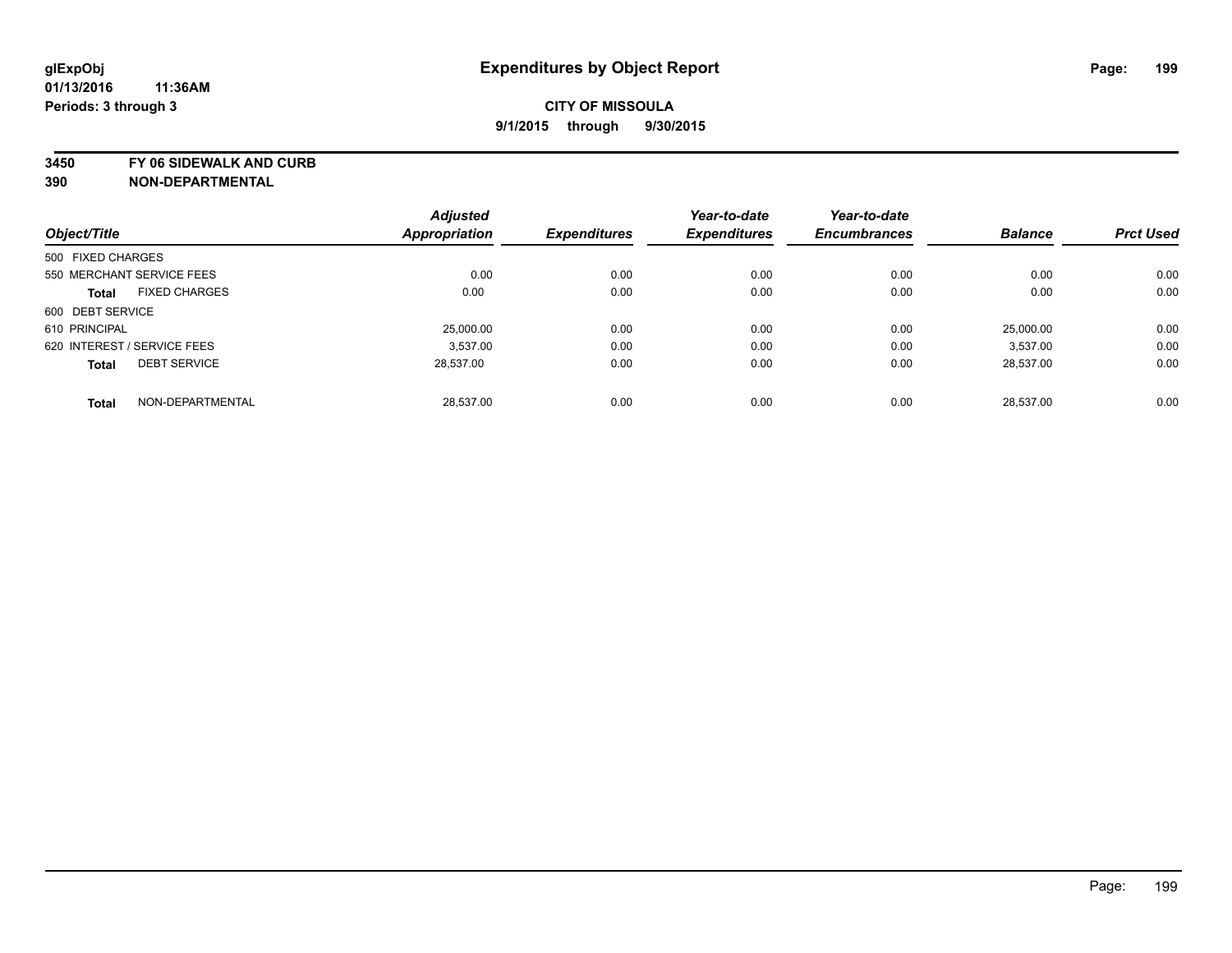### **3450 FY 06 SIDEWALK AND CURB**

| Object/Title                            | <b>Adjusted</b><br><b>Appropriation</b> | <b>Expenditures</b> | Year-to-date<br><b>Expenditures</b> | Year-to-date<br><b>Encumbrances</b> | <b>Balance</b> | <b>Prct Used</b> |
|-----------------------------------------|-----------------------------------------|---------------------|-------------------------------------|-------------------------------------|----------------|------------------|
| 500 FIXED CHARGES                       |                                         |                     |                                     |                                     |                |                  |
| 550 MERCHANT SERVICE FEES               | 0.00                                    | 0.00                | 0.00                                | 0.00                                | 0.00           | 0.00             |
| <b>FIXED CHARGES</b><br><b>Total</b>    | 0.00                                    | 0.00                | 0.00                                | 0.00                                | 0.00           | 0.00             |
| 600 DEBT SERVICE                        |                                         |                     |                                     |                                     |                |                  |
| 610 PRINCIPAL                           | 25,000.00                               | 0.00                | 0.00                                | 0.00                                | 25,000.00      | 0.00             |
| 620 INTEREST / SERVICE FEES             | 3.537.00                                | 0.00                | 0.00                                | 0.00                                | 3.537.00       | 0.00             |
| <b>DEBT SERVICE</b><br><b>Total</b>     | 28.537.00                               | 0.00                | 0.00                                | 0.00                                | 28.537.00      | 0.00             |
| FY 06 SIDEWALK AND CURB<br><b>Total</b> | 28.537.00                               | 0.00                | 0.00                                | 0.00                                | 28.537.00      | 0.00             |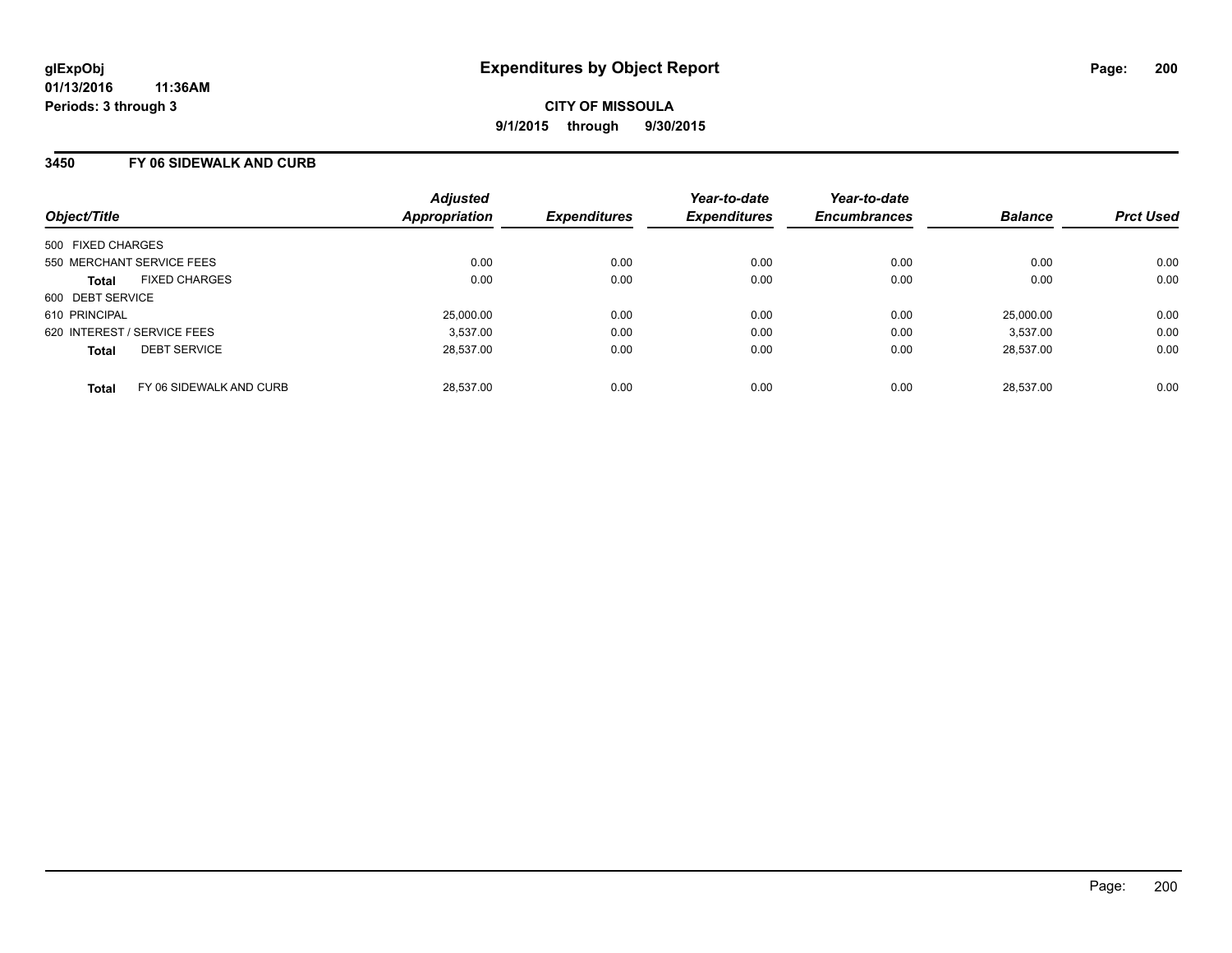#### **3460 FY07 SIDEWALK AND CURB DEBT**

|                             |                      | <b>Adjusted</b>      |                     | Year-to-date        | Year-to-date        |                |                  |
|-----------------------------|----------------------|----------------------|---------------------|---------------------|---------------------|----------------|------------------|
| Object/Title                |                      | <b>Appropriation</b> | <b>Expenditures</b> | <b>Expenditures</b> | <b>Encumbrances</b> | <b>Balance</b> | <b>Prct Used</b> |
| 500 FIXED CHARGES           |                      |                      |                     |                     |                     |                |                  |
| 550 MERCHANT SERVICE FEES   |                      | 0.00                 | 0.00                | 0.00                | 0.00                | 0.00           | 0.00             |
| <b>Total</b>                | <b>FIXED CHARGES</b> | 0.00                 | 0.00                | 0.00                | 0.00                | 0.00           | 0.00             |
| 600 DEBT SERVICE            |                      |                      |                     |                     |                     |                |                  |
| 610 PRINCIPAL               |                      | 45,000.00            | 0.00                | 0.00                | 0.00                | 45.000.00      | 0.00             |
| 620 INTEREST / SERVICE FEES |                      | 13.810.00            | 0.00                | 0.00                | 0.00                | 13.810.00      | 0.00             |
| <b>Total</b>                | <b>DEBT SERVICE</b>  | 58.810.00            | 0.00                | 0.00                | 0.00                | 58.810.00      | 0.00             |
| <b>Total</b>                | NON-DEPARTMENTAL     | 58.810.00            | 0.00                | 0.00                | 0.00                | 58.810.00      | 0.00             |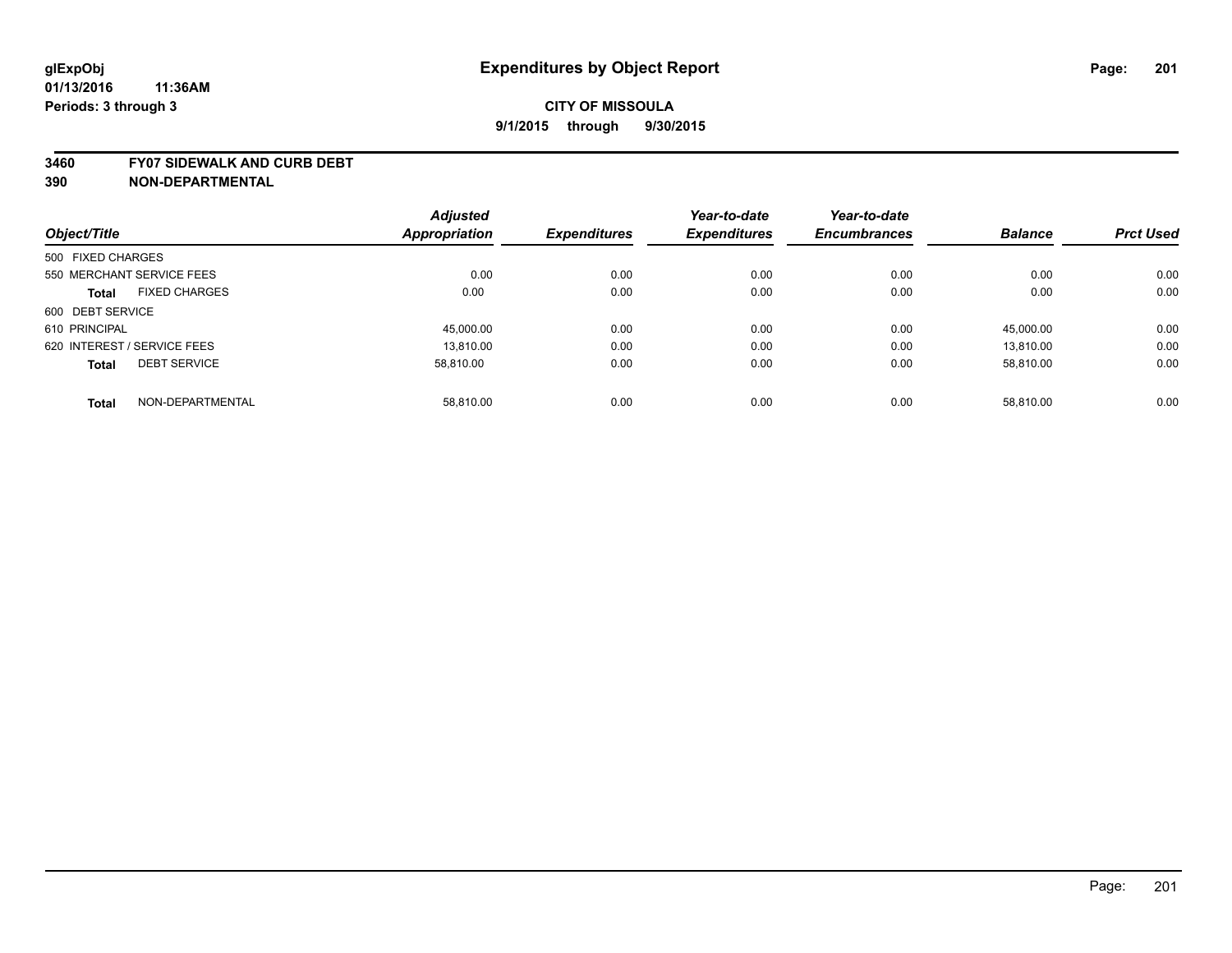### **3460 FY07 SIDEWALK AND CURB DEBT**

| Object/Title                                | <b>Adjusted</b><br>Appropriation | <b>Expenditures</b> | Year-to-date<br><b>Expenditures</b> | Year-to-date<br><b>Encumbrances</b> | <b>Balance</b> | <b>Prct Used</b> |
|---------------------------------------------|----------------------------------|---------------------|-------------------------------------|-------------------------------------|----------------|------------------|
| 500 FIXED CHARGES                           |                                  |                     |                                     |                                     |                |                  |
| 550 MERCHANT SERVICE FEES                   | 0.00                             | 0.00                | 0.00                                | 0.00                                | 0.00           | 0.00             |
| <b>FIXED CHARGES</b><br><b>Total</b>        | 0.00                             | 0.00                | 0.00                                | 0.00                                | 0.00           | 0.00             |
| 600 DEBT SERVICE                            |                                  |                     |                                     |                                     |                |                  |
| 610 PRINCIPAL                               | 45,000.00                        | 0.00                | 0.00                                | 0.00                                | 45.000.00      | 0.00             |
| 620 INTEREST / SERVICE FEES                 | 13.810.00                        | 0.00                | 0.00                                | 0.00                                | 13.810.00      | 0.00             |
| <b>DEBT SERVICE</b><br><b>Total</b>         | 58.810.00                        | 0.00                | 0.00                                | 0.00                                | 58.810.00      | 0.00             |
| FY07 SIDEWALK AND CURB DEBT<br><b>Total</b> | 58.810.00                        | 0.00                | 0.00                                | 0.00                                | 58.810.00      | 0.00             |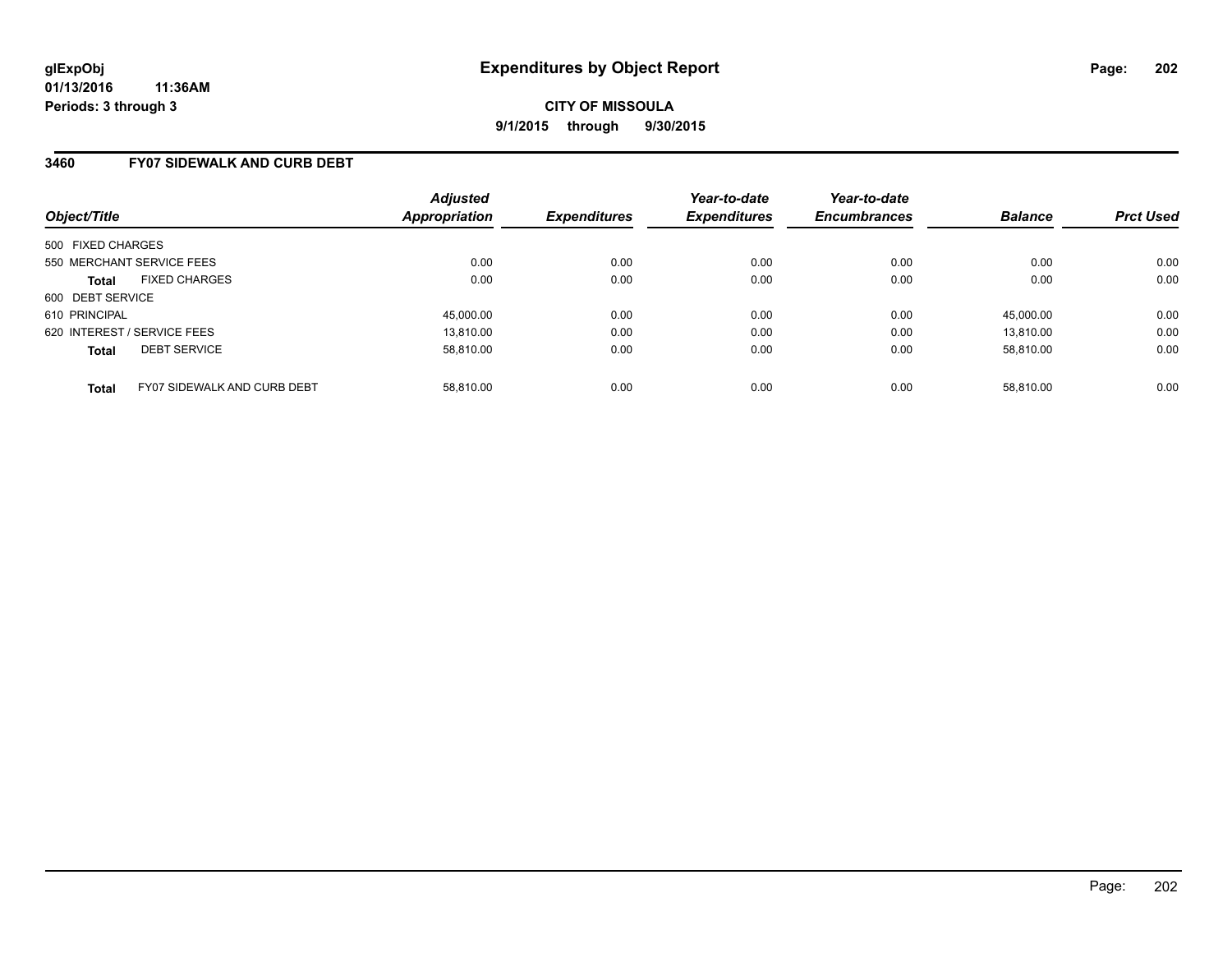#### **3461 SERIES 2008A SIDEWALK AND CURB**

#### **280 PUBLIC WORKS OPERATIONS**

| Object/Title                            | <b>Adjusted</b><br>Appropriation | <b>Expenditures</b> | Year-to-date<br><b>Expenditures</b> | Year-to-date<br><b>Encumbrances</b> | <b>Balance</b> | <b>Prct Used</b> |
|-----------------------------------------|----------------------------------|---------------------|-------------------------------------|-------------------------------------|----------------|------------------|
| 500 FIXED CHARGES                       |                                  |                     |                                     |                                     |                |                  |
| 550 MERCHANT SERVICE FEES               | 0.00                             | 0.00                | 0.00                                | 0.00                                | 0.00           | 0.00             |
| <b>FIXED CHARGES</b><br><b>Total</b>    | 0.00                             | 0.00                | 0.00                                | 0.00                                | 0.00           | 0.00             |
| 800 OTHER OBJECTS                       |                                  |                     |                                     |                                     |                |                  |
| 820 TRANSFERS TO OTHER FUNDS            | 0.00                             | 0.00                | 0.00                                | 0.00                                | 0.00           | 0.00             |
| OTHER OBJECTS<br><b>Total</b>           | 0.00                             | 0.00                | 0.00                                | 0.00                                | 0.00           | 0.00             |
| PUBLIC WORKS OPERATIONS<br><b>Total</b> | 0.00                             | 0.00                | 0.00                                | 0.00                                | 0.00           | 0.00             |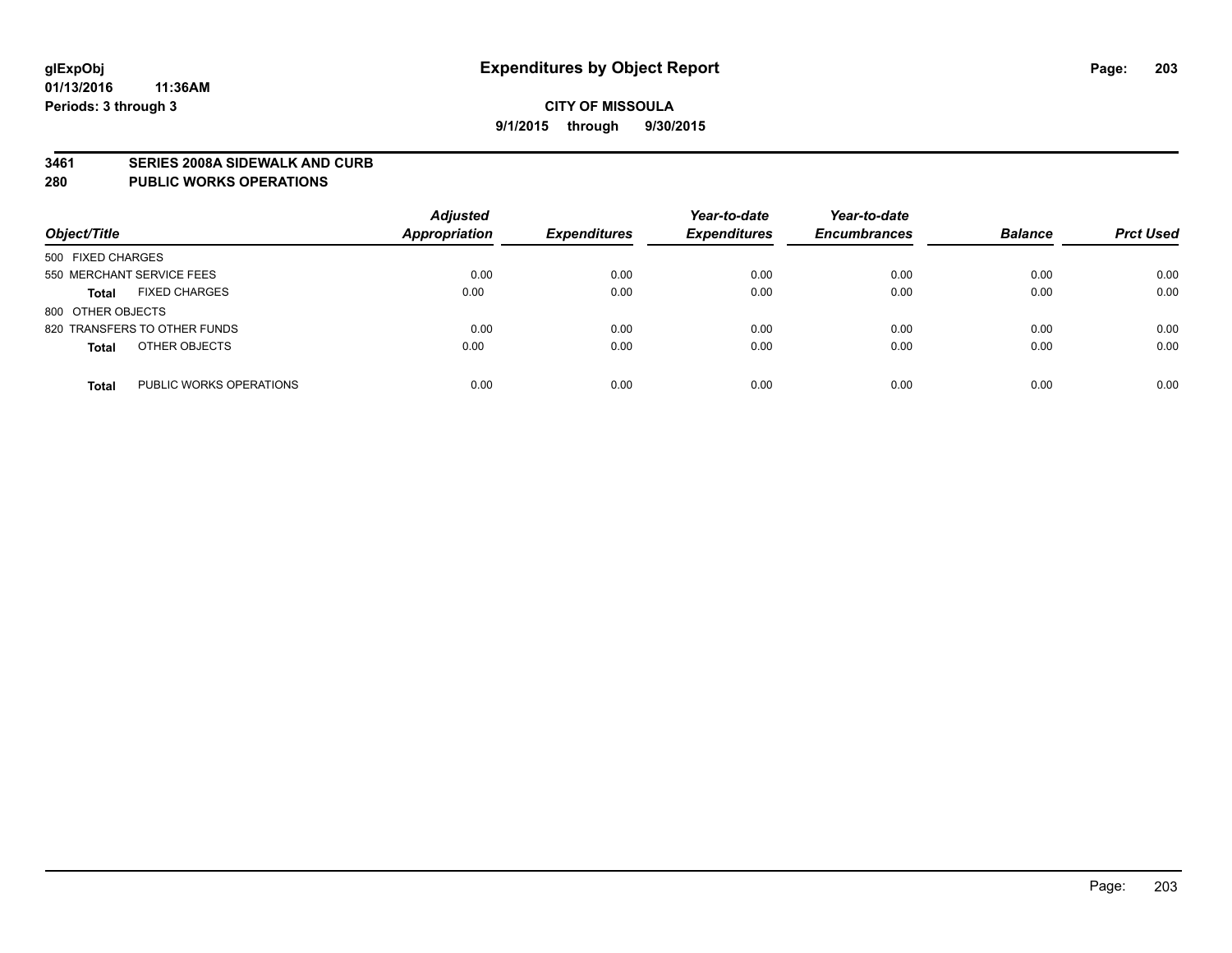#### **3461 SERIES 2008A SIDEWALK AND CURB**

| Object/Title                         | <b>Adjusted</b><br><b>Appropriation</b> | <b>Expenditures</b> | Year-to-date<br><b>Expenditures</b> | Year-to-date<br><b>Encumbrances</b> | <b>Balance</b> | <b>Prct Used</b> |
|--------------------------------------|-----------------------------------------|---------------------|-------------------------------------|-------------------------------------|----------------|------------------|
| 500 FIXED CHARGES                    |                                         |                     |                                     |                                     |                |                  |
| 550 MERCHANT SERVICE FEES            | 0.00                                    | 0.00                | 0.00                                | 0.00                                | 0.00           | 0.00             |
| <b>FIXED CHARGES</b><br><b>Total</b> | 0.00                                    | 0.00                | 0.00                                | 0.00                                | 0.00           | 0.00             |
| 600 DEBT SERVICE                     |                                         |                     |                                     |                                     |                |                  |
| 610 PRINCIPAL                        | 50,000.00                               | 0.00                | 0.00                                | 0.00                                | 50,000.00      | 0.00             |
| 620 INTEREST / SERVICE FEES          | 10.213.00                               | 0.00                | 0.00                                | 0.00                                | 10.213.00      | 0.00             |
| <b>DEBT SERVICE</b><br><b>Total</b>  | 60,213.00                               | 0.00                | 0.00                                | 0.00                                | 60,213.00      | 0.00             |
| 800 OTHER OBJECTS                    |                                         |                     |                                     |                                     |                |                  |
| 820 TRANSFERS TO OTHER FUNDS         | 0.00                                    | 0.00                | 0.00                                | 0.00                                | 0.00           | 0.00             |
| OTHER OBJECTS<br><b>Total</b>        | 0.00                                    | 0.00                | 0.00                                | 0.00                                | 0.00           | 0.00             |
|                                      |                                         |                     |                                     |                                     |                |                  |
| NON-DEPARTMENTAL<br><b>Total</b>     | 60,213.00                               | 0.00                | 0.00                                | 0.00                                | 60,213.00      | 0.00             |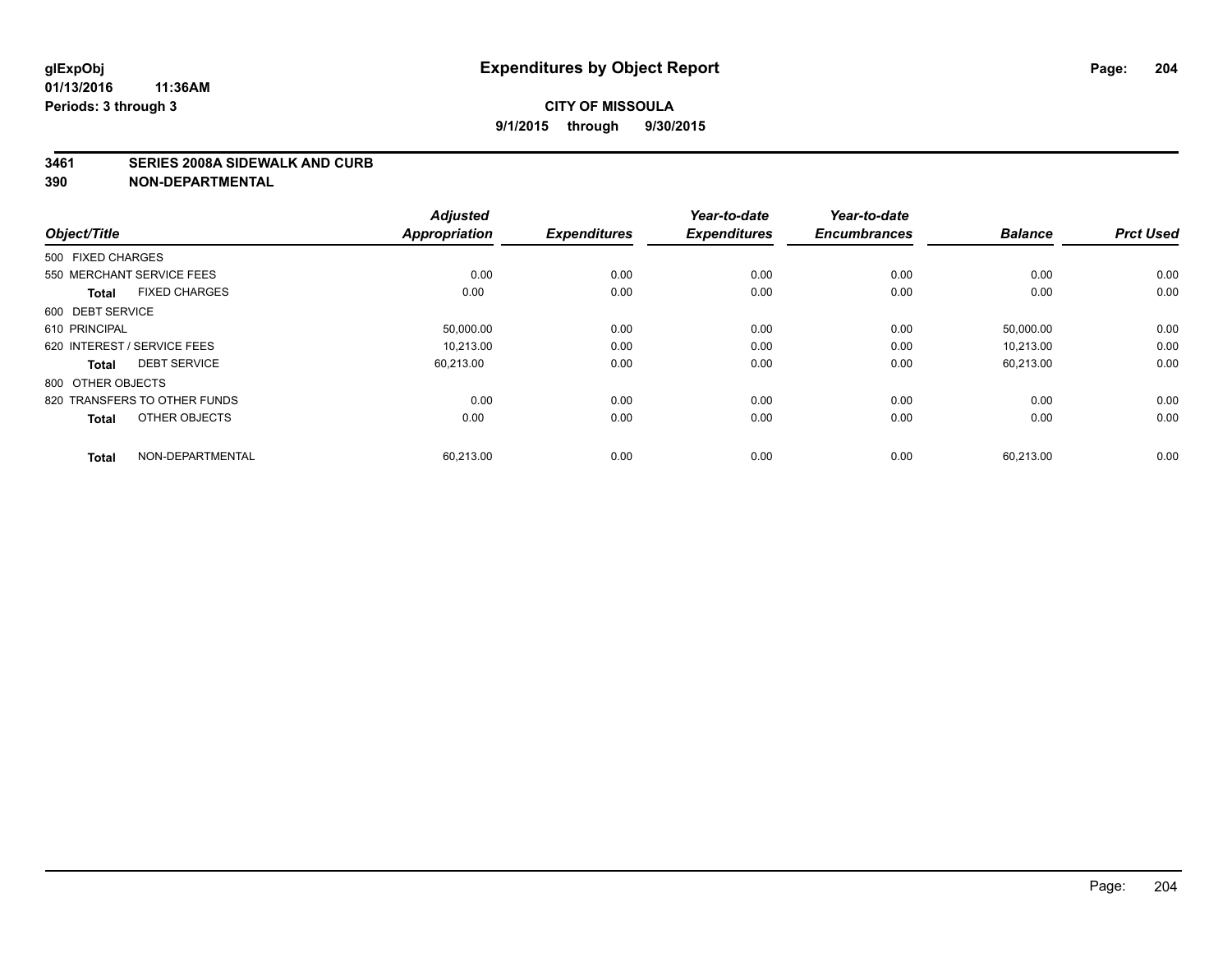# **3461 SERIES 2008A SIDEWALK AND CURB**

| Object/Title                |                                | <b>Adjusted</b><br><b>Appropriation</b> | <b>Expenditures</b> | Year-to-date<br><b>Expenditures</b> | Year-to-date<br><b>Encumbrances</b> | <b>Balance</b> | <b>Prct Used</b> |
|-----------------------------|--------------------------------|-----------------------------------------|---------------------|-------------------------------------|-------------------------------------|----------------|------------------|
| 500 FIXED CHARGES           |                                |                                         |                     |                                     |                                     |                |                  |
| 550 MERCHANT SERVICE FEES   |                                | 0.00                                    | 0.00                | 0.00                                | 0.00                                | 0.00           | 0.00             |
| <b>Total</b>                | <b>FIXED CHARGES</b>           | 0.00                                    | 0.00                | 0.00                                | 0.00                                | 0.00           | 0.00             |
| 600 DEBT SERVICE            |                                |                                         |                     |                                     |                                     |                |                  |
| 610 PRINCIPAL               |                                | 50,000.00                               | 0.00                | 0.00                                | 0.00                                | 50.000.00      | 0.00             |
| 620 INTEREST / SERVICE FEES |                                | 10,213.00                               | 0.00                | 0.00                                | 0.00                                | 10,213.00      | 0.00             |
| <b>Total</b>                | <b>DEBT SERVICE</b>            | 60,213.00                               | 0.00                | 0.00                                | 0.00                                | 60,213.00      | 0.00             |
| 800 OTHER OBJECTS           |                                |                                         |                     |                                     |                                     |                |                  |
|                             | 820 TRANSFERS TO OTHER FUNDS   | 0.00                                    | 0.00                | 0.00                                | 0.00                                | 0.00           | 0.00             |
| <b>Total</b>                | OTHER OBJECTS                  | 0.00                                    | 0.00                | 0.00                                | 0.00                                | 0.00           | 0.00             |
| <b>Total</b>                | SERIES 2008A SIDEWALK AND CURB | 60,213.00                               | 0.00                | 0.00                                | 0.00                                | 60,213.00      | 0.00             |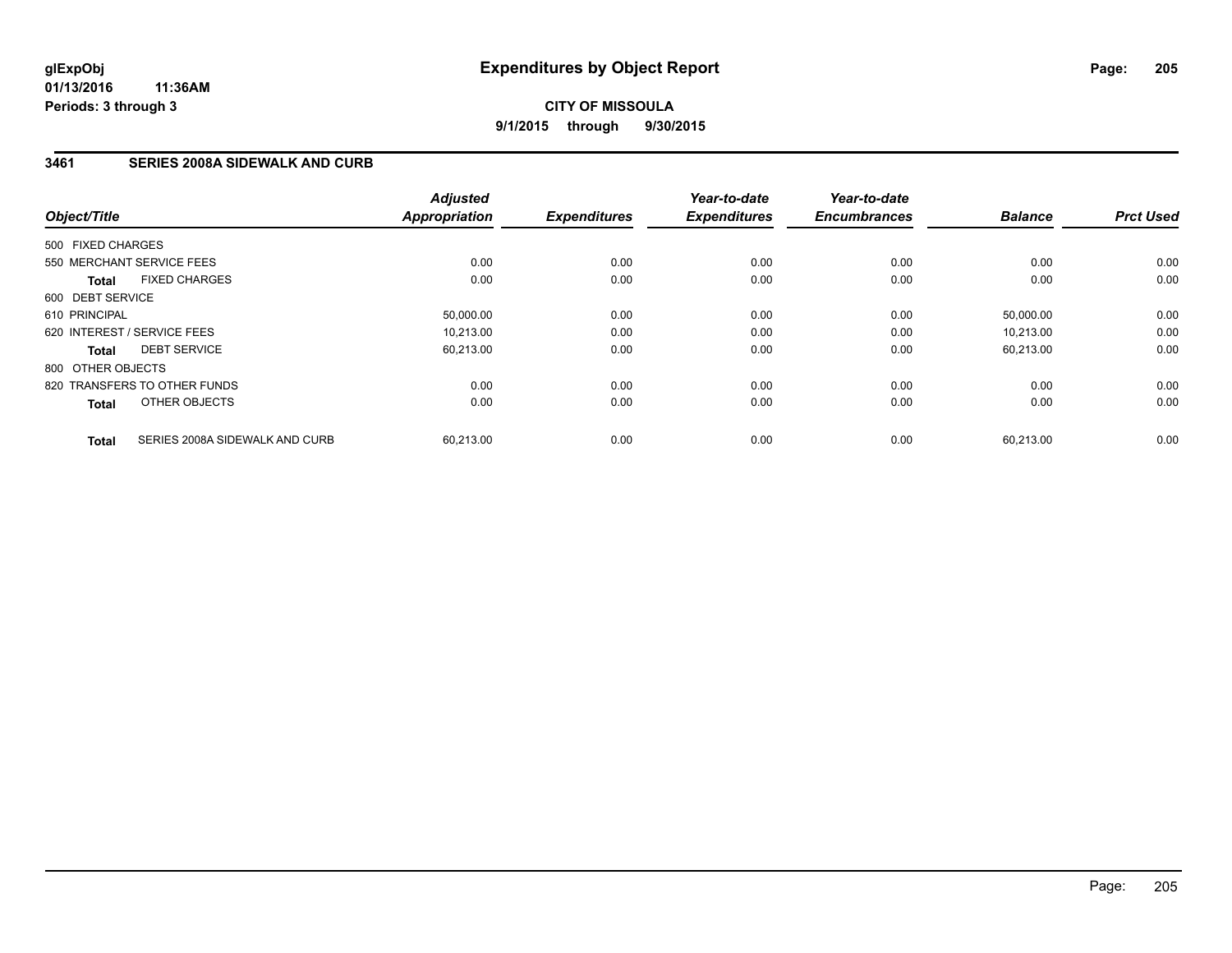#### **3462 SERIES 2009 SIDEWALK AND CURB**

| <b>Adjusted</b><br>Year-to-date<br>Year-to-date<br><b>Appropriation</b><br><b>Expenditures</b><br><b>Encumbrances</b><br><b>Balance</b><br><b>Prct Used</b><br><b>Expenditures</b> | Object/Title                         |
|------------------------------------------------------------------------------------------------------------------------------------------------------------------------------------|--------------------------------------|
|                                                                                                                                                                                    |                                      |
|                                                                                                                                                                                    | 500 FIXED CHARGES                    |
| 0.00<br>0.00<br>0.00<br>0.00<br>0.00<br>0.00                                                                                                                                       | 550 MERCHANT SERVICE FEES            |
| 0.00<br>0.00<br>0.00<br>0.00<br>0.00<br>0.00                                                                                                                                       | <b>FIXED CHARGES</b><br><b>Total</b> |
|                                                                                                                                                                                    | 600 DEBT SERVICE                     |
| 0.00<br>0.00<br>0.00<br>50,000.00<br>0.00<br>50,000.00                                                                                                                             | 610 PRINCIPAL                        |
| 1.96<br>0.00<br>0.00<br>300.00<br>15,042.00<br>15.342.00                                                                                                                           | 620 INTEREST / SERVICE FEES          |
| 0.46<br>0.00<br>300.00<br>0.00<br>65,042.00<br>65,342.00                                                                                                                           | <b>DEBT SERVICE</b><br><b>Total</b>  |
|                                                                                                                                                                                    | 800 OTHER OBJECTS                    |
| 0.00<br>0.00<br>0.00<br>0.00<br>0.00<br>0.00                                                                                                                                       | 820 TRANSFERS TO OTHER FUNDS         |
| 0.00<br>0.00<br>0.00<br>0.00<br>0.00<br>0.00                                                                                                                                       | OTHER OBJECTS<br><b>Total</b>        |
| 0.46                                                                                                                                                                               |                                      |
| 0.00<br>300.00<br>0.00<br>65,342.00<br>65,042.00                                                                                                                                   | NON-DEPARTMENTAL<br><b>Total</b>     |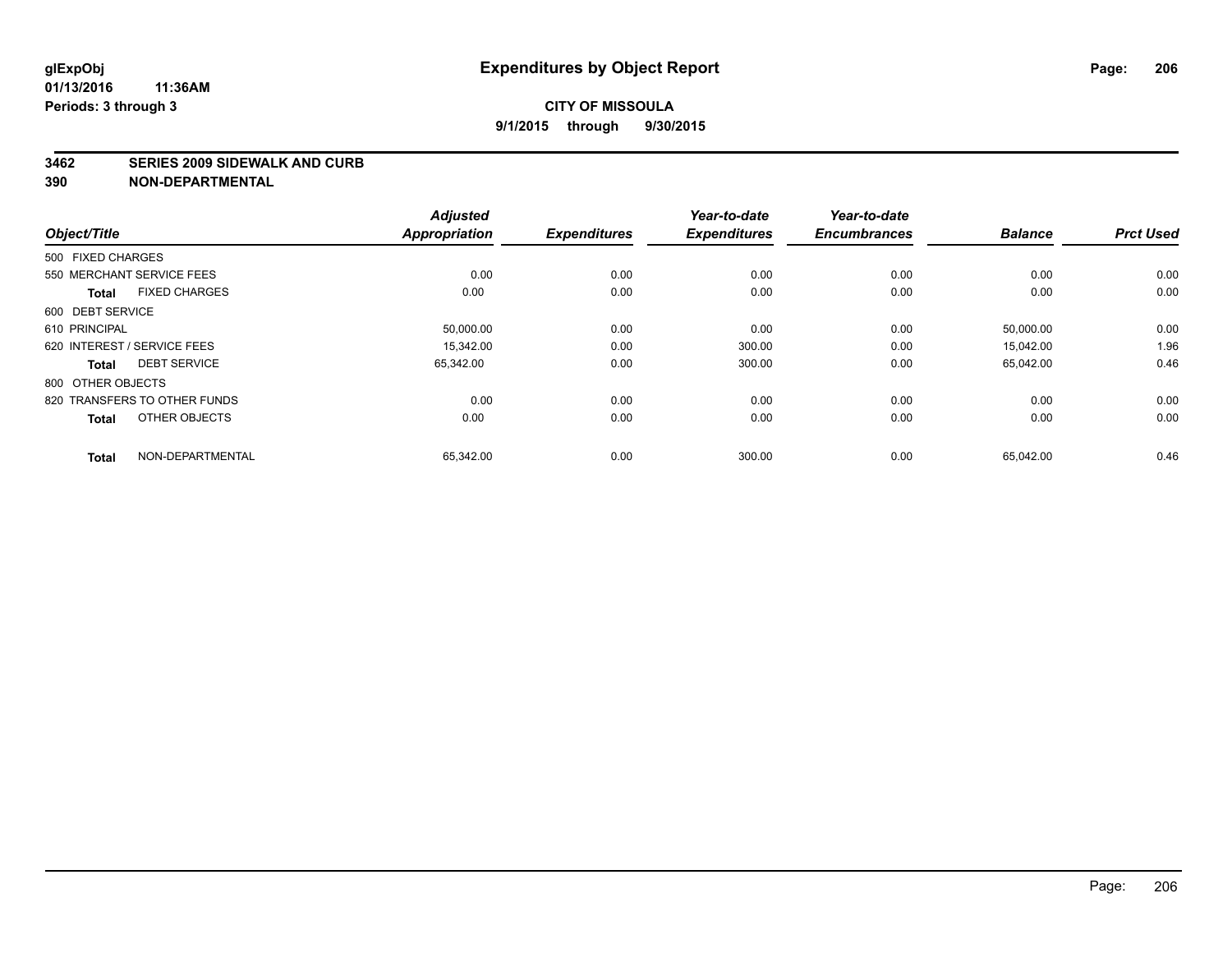# **CITY OF MISSOULA 9/1/2015 through 9/30/2015**

### **3462 SERIES 2009 SIDEWALK AND CURB**

| Object/Title      |                               | <b>Adjusted</b><br><b>Appropriation</b> | <b>Expenditures</b> | Year-to-date<br><b>Expenditures</b> | Year-to-date<br><b>Encumbrances</b> | <b>Balance</b> | <b>Prct Used</b> |
|-------------------|-------------------------------|-----------------------------------------|---------------------|-------------------------------------|-------------------------------------|----------------|------------------|
| 500 FIXED CHARGES |                               |                                         |                     |                                     |                                     |                |                  |
|                   | 550 MERCHANT SERVICE FEES     | 0.00                                    | 0.00                | 0.00                                | 0.00                                | 0.00           | 0.00             |
| <b>Total</b>      | <b>FIXED CHARGES</b>          | 0.00                                    | 0.00                | 0.00                                | 0.00                                | 0.00           | 0.00             |
| 600 DEBT SERVICE  |                               |                                         |                     |                                     |                                     |                |                  |
| 610 PRINCIPAL     |                               | 50,000.00                               | 0.00                | 0.00                                | 0.00                                | 50,000.00      | 0.00             |
|                   | 620 INTEREST / SERVICE FEES   | 15.342.00                               | 0.00                | 300.00                              | 0.00                                | 15,042.00      | 1.96             |
| <b>Total</b>      | <b>DEBT SERVICE</b>           | 65,342.00                               | 0.00                | 300.00                              | 0.00                                | 65,042.00      | 0.46             |
| 800 OTHER OBJECTS |                               |                                         |                     |                                     |                                     |                |                  |
|                   | 820 TRANSFERS TO OTHER FUNDS  | 0.00                                    | 0.00                | 0.00                                | 0.00                                | 0.00           | 0.00             |
| <b>Total</b>      | OTHER OBJECTS                 | 0.00                                    | 0.00                | 0.00                                | 0.00                                | 0.00           | 0.00             |
| <b>Total</b>      | SERIES 2009 SIDEWALK AND CURB | 65,342.00                               | 0.00                | 300.00                              | 0.00                                | 65,042.00      | 0.46             |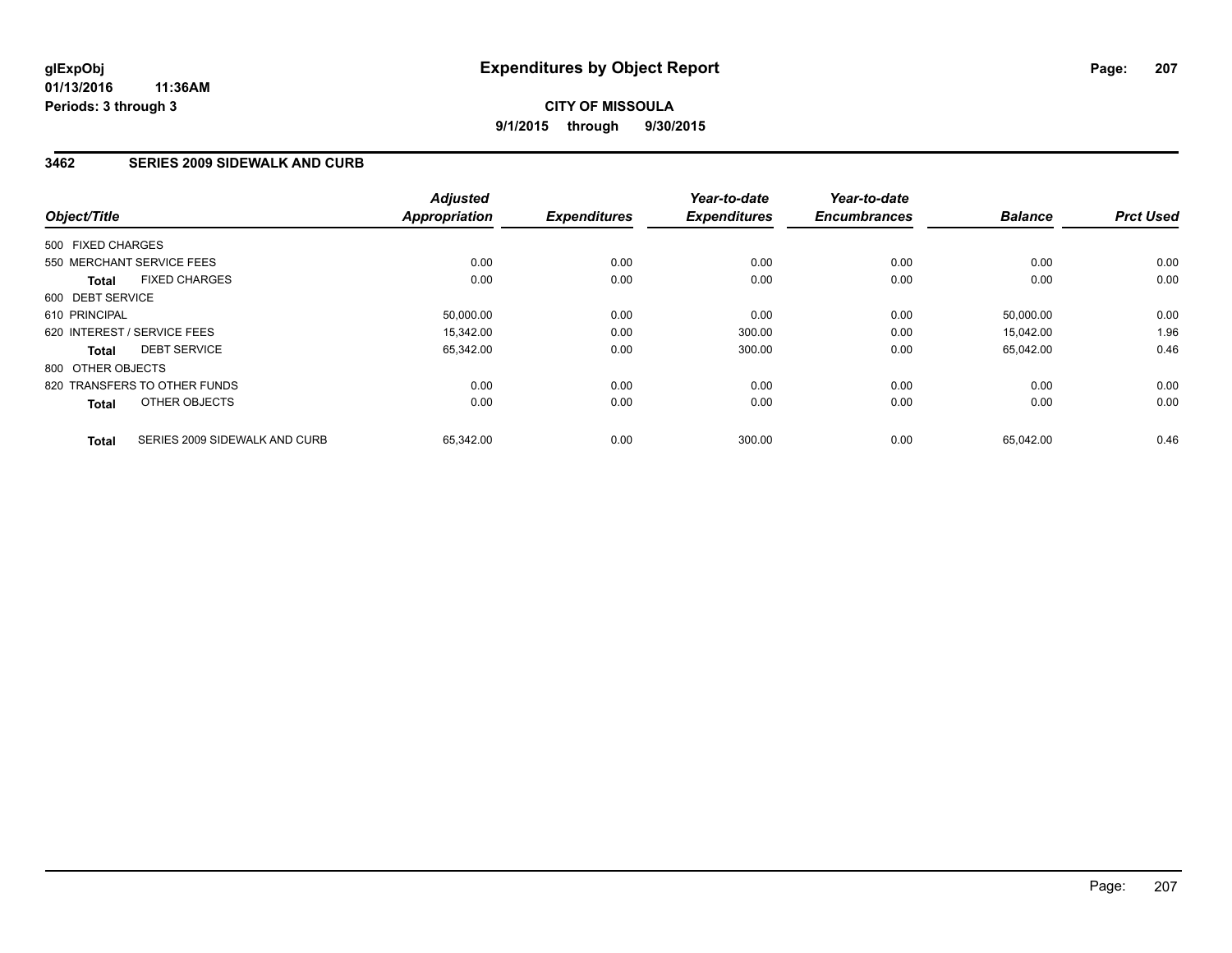#### **3463 SERIES 2010 SIDEWALK AND CURB**

|                                      | <b>Adjusted</b>      |                     | Year-to-date        | Year-to-date        |                |                  |
|--------------------------------------|----------------------|---------------------|---------------------|---------------------|----------------|------------------|
| Object/Title                         | <b>Appropriation</b> | <b>Expenditures</b> | <b>Expenditures</b> | <b>Encumbrances</b> | <b>Balance</b> | <b>Prct Used</b> |
| 500 FIXED CHARGES                    |                      |                     |                     |                     |                |                  |
| 550 MERCHANT SERVICE FEES            | 0.00                 | 0.00                | 0.00                | 0.00                | 0.00           | 0.00             |
| <b>FIXED CHARGES</b><br><b>Total</b> | 0.00                 | 0.00                | 0.00                | 0.00                | 0.00           | 0.00             |
| 600 DEBT SERVICE                     |                      |                     |                     |                     |                |                  |
| 610 PRINCIPAL                        | 75,000.00            | 0.00                | 0.00                | 0.00                | 75.000.00      | 0.00             |
| 620 INTEREST / SERVICE FEES          | 25.413.00            | 0.00                | 350.00              | 0.00                | 25,063.00      | 1.38             |
| <b>DEBT SERVICE</b><br><b>Total</b>  | 100.413.00           | 0.00                | 350.00              | 0.00                | 100.063.00     | 0.35             |
| NON-DEPARTMENTAL<br><b>Total</b>     | 100.413.00           | 0.00                | 350.00              | 0.00                | 100.063.00     | 0.35             |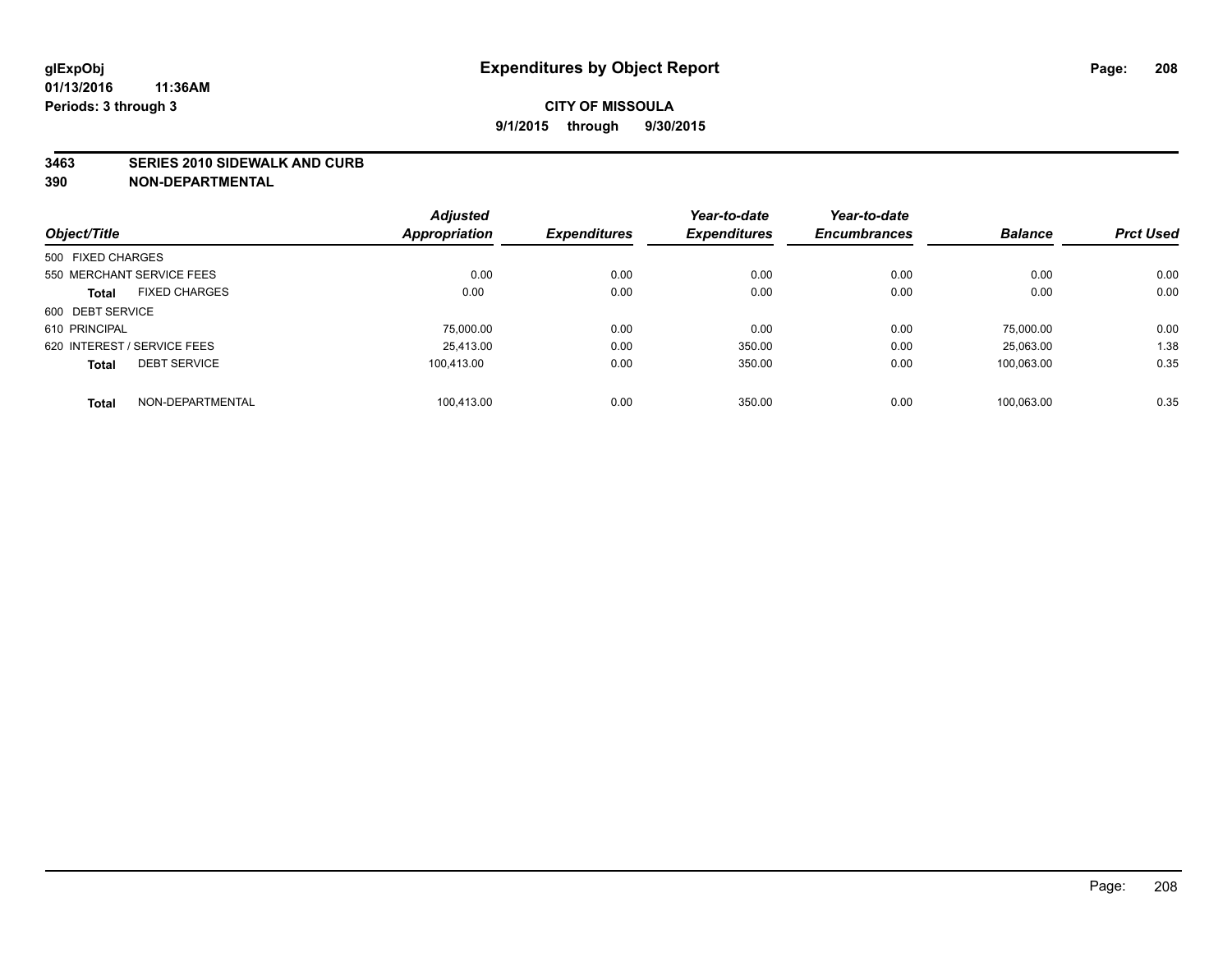### **3463 SERIES 2010 SIDEWALK AND CURB**

| Object/Title      |                               | <b>Adjusted</b><br>Appropriation | <b>Expenditures</b> | Year-to-date<br><b>Expenditures</b> | Year-to-date<br><b>Encumbrances</b> | <b>Balance</b> | <b>Prct Used</b> |
|-------------------|-------------------------------|----------------------------------|---------------------|-------------------------------------|-------------------------------------|----------------|------------------|
| 500 FIXED CHARGES |                               |                                  |                     |                                     |                                     |                |                  |
|                   | 550 MERCHANT SERVICE FEES     | 0.00                             | 0.00                | 0.00                                | 0.00                                | 0.00           | 0.00             |
| <b>Total</b>      | <b>FIXED CHARGES</b>          | 0.00                             | 0.00                | 0.00                                | 0.00                                | 0.00           | 0.00             |
| 600 DEBT SERVICE  |                               |                                  |                     |                                     |                                     |                |                  |
| 610 PRINCIPAL     |                               | 75,000.00                        | 0.00                | 0.00                                | 0.00                                | 75.000.00      | 0.00             |
|                   | 620 INTEREST / SERVICE FEES   | 25.413.00                        | 0.00                | 350.00                              | 0.00                                | 25.063.00      | 1.38             |
| <b>Total</b>      | <b>DEBT SERVICE</b>           | 100.413.00                       | 0.00                | 350.00                              | 0.00                                | 100.063.00     | 0.35             |
| <b>Total</b>      | SERIES 2010 SIDEWALK AND CURB | 100.413.00                       | 0.00                | 350.00                              | 0.00                                | 100.063.00     | 0.35             |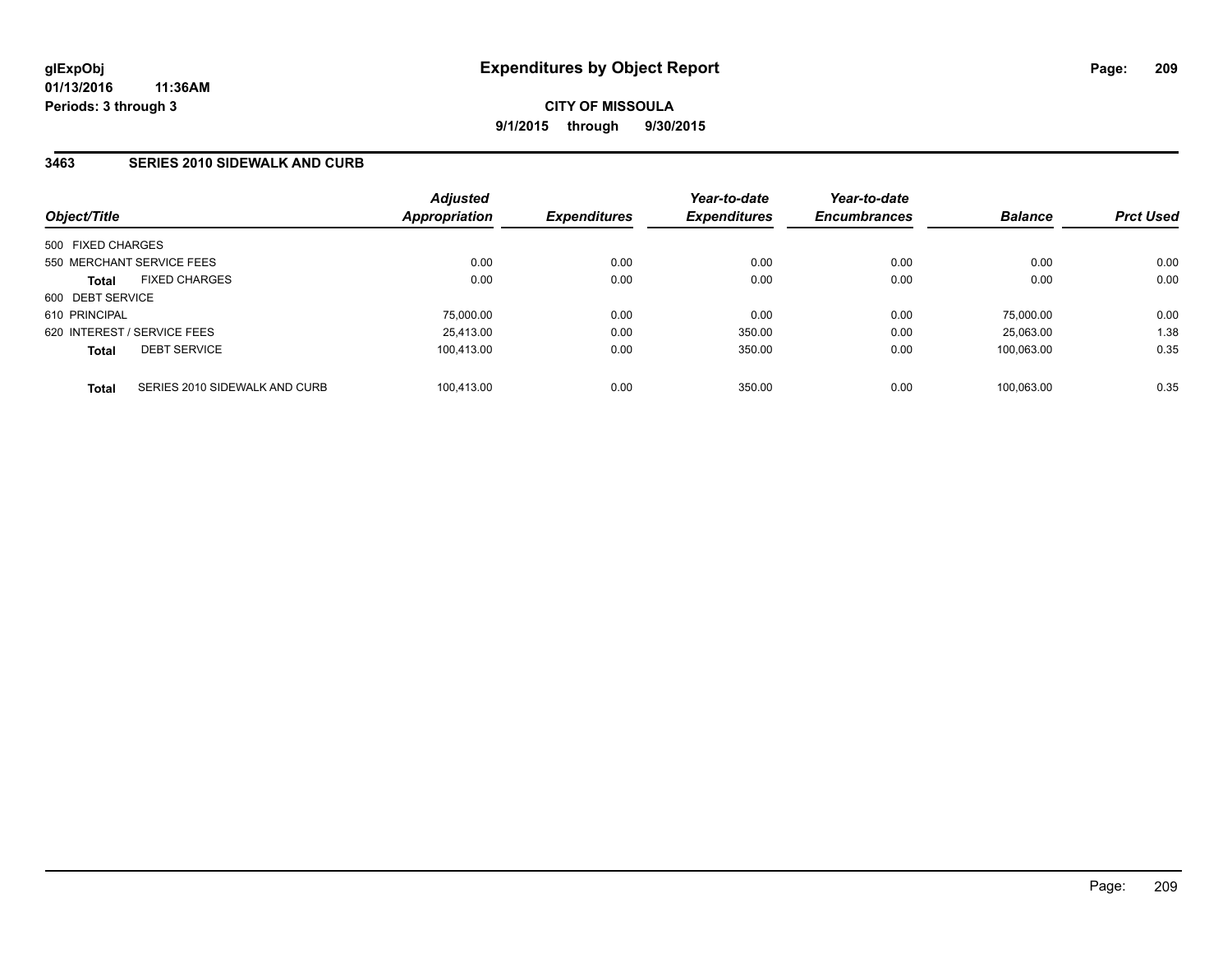**3464 FY12 S/C DEBT SERVICE**

| Object/Title                |                           | <b>Adjusted</b><br><b>Appropriation</b> | <b>Expenditures</b> | Year-to-date<br><b>Expenditures</b> | Year-to-date<br><b>Encumbrances</b> | <b>Balance</b> | <b>Prct Used</b> |
|-----------------------------|---------------------------|-----------------------------------------|---------------------|-------------------------------------|-------------------------------------|----------------|------------------|
|                             |                           |                                         |                     |                                     |                                     |                |                  |
| 500 FIXED CHARGES           |                           |                                         |                     |                                     |                                     |                |                  |
|                             | 550 MERCHANT SERVICE FEES | 0.00                                    | 0.00                | 0.00                                | 0.00                                | 0.00           | 0.00             |
| <b>Total</b>                | <b>FIXED CHARGES</b>      | 0.00                                    | 0.00                | 0.00                                | 0.00                                | 0.00           | 0.00             |
| 600 DEBT SERVICE            |                           |                                         |                     |                                     |                                     |                |                  |
| 610 PRINCIPAL               |                           | 50.000.00                               | 0.00                | 0.00                                | 0.00                                | 50.000.00      | 0.00             |
| 620 INTEREST / SERVICE FEES |                           | 21,785.00                               | 0.00                | 350.00                              | 0.00                                | 21,435.00      | 1.61             |
| <b>Total</b>                | <b>DEBT SERVICE</b>       | 71.785.00                               | 0.00                | 350.00                              | 0.00                                | 71,435.00      | 0.49             |
| <b>Total</b>                | NON-DEPARTMENTAL          | 71,785.00                               | 0.00                | 350.00                              | 0.00                                | 71.435.00      | 0.49             |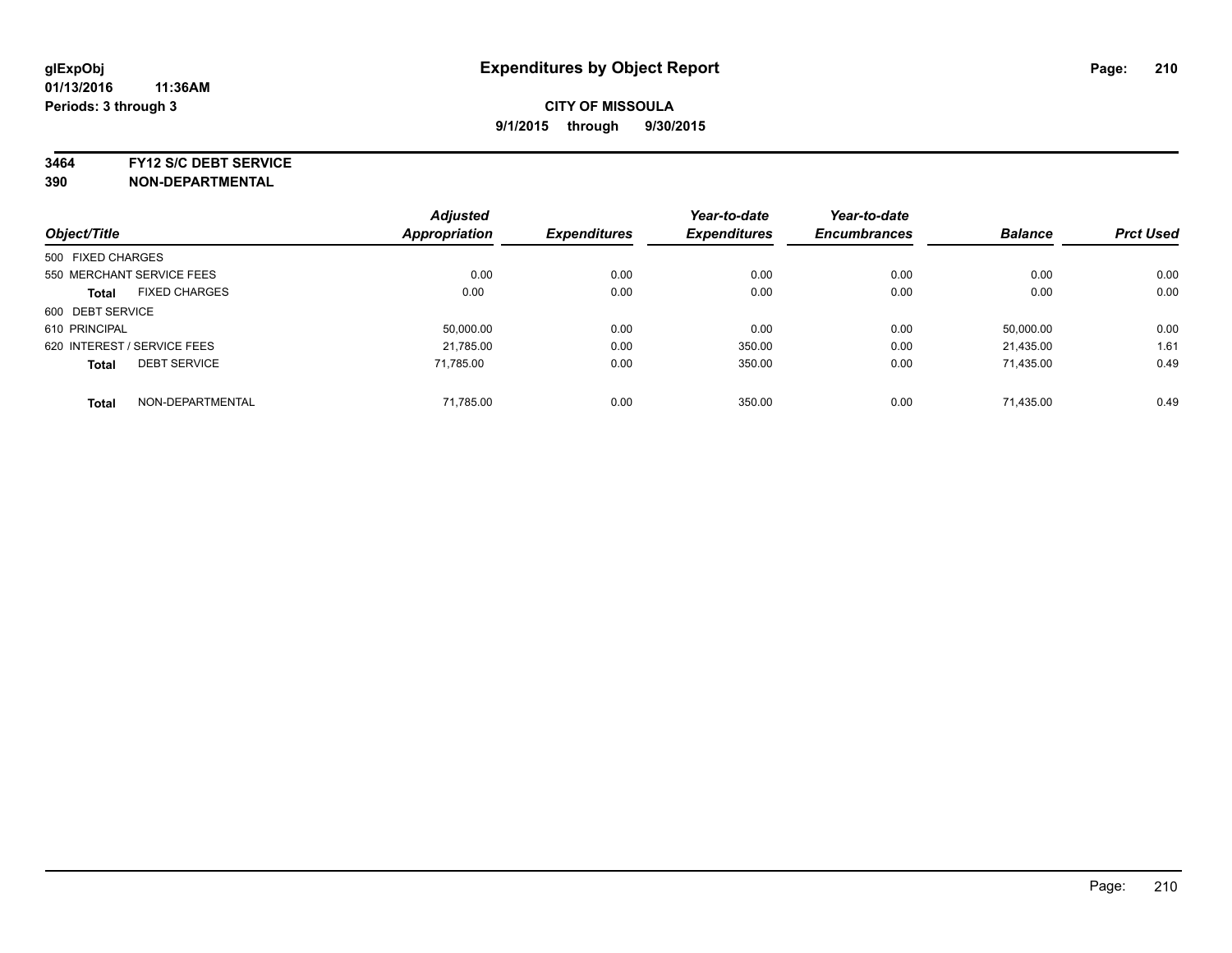# **3464 FY12 S/C DEBT SERVICE**

| Object/Title                          | <b>Adjusted</b><br><b>Appropriation</b> | <b>Expenditures</b> | Year-to-date<br><b>Expenditures</b> | Year-to-date<br><b>Encumbrances</b> | <b>Balance</b> | <b>Prct Used</b> |
|---------------------------------------|-----------------------------------------|---------------------|-------------------------------------|-------------------------------------|----------------|------------------|
| 500 FIXED CHARGES                     |                                         |                     |                                     |                                     |                |                  |
| 550 MERCHANT SERVICE FEES             | 0.00                                    | 0.00                | 0.00                                | 0.00                                | 0.00           | 0.00             |
|                                       |                                         |                     |                                     |                                     |                |                  |
| <b>FIXED CHARGES</b><br><b>Total</b>  | 0.00                                    | 0.00                | 0.00                                | 0.00                                | 0.00           | 0.00             |
| 600 DEBT SERVICE                      |                                         |                     |                                     |                                     |                |                  |
| 610 PRINCIPAL                         | 50,000.00                               | 0.00                | 0.00                                | 0.00                                | 50,000.00      | 0.00             |
| 620 INTEREST / SERVICE FEES           | 21,785.00                               | 0.00                | 350.00                              | 0.00                                | 21,435.00      | 1.61             |
| <b>DEBT SERVICE</b><br><b>Total</b>   | 71,785.00                               | 0.00                | 350.00                              | 0.00                                | 71.435.00      | 0.49             |
|                                       |                                         |                     |                                     |                                     |                |                  |
| FY12 S/C DEBT SERVICE<br><b>Total</b> | 71,785.00                               | 0.00                | 350.00                              | 0.00                                | 71.435.00      | 0.49             |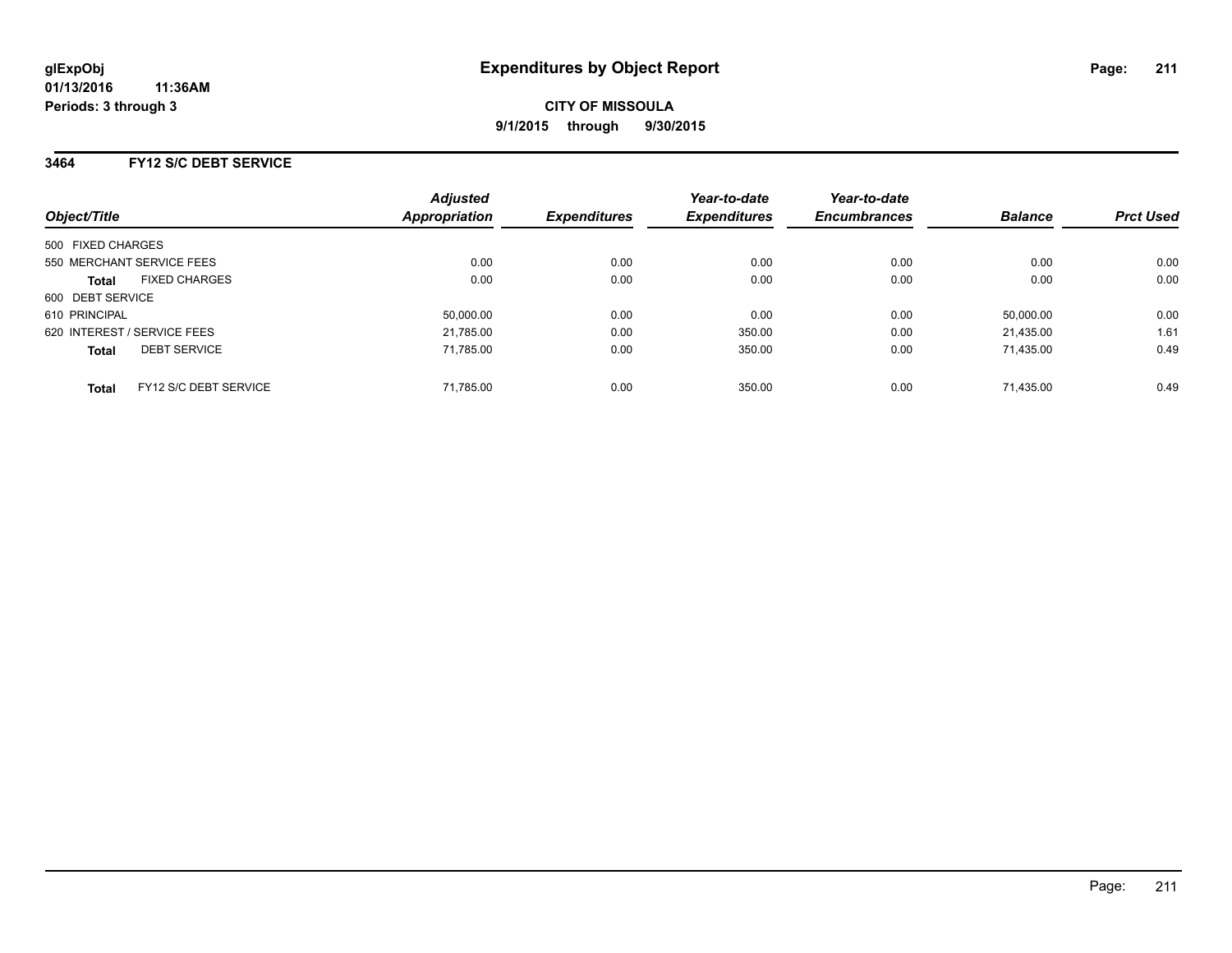#### **3465 FY13 SIDEWALK/CURB DEBT SERVICE**

|                                      | <b>Adjusted</b>      |                     | Year-to-date        | Year-to-date        |                |                  |
|--------------------------------------|----------------------|---------------------|---------------------|---------------------|----------------|------------------|
| Object/Title                         | <b>Appropriation</b> | <b>Expenditures</b> | <b>Expenditures</b> | <b>Encumbrances</b> | <b>Balance</b> | <b>Prct Used</b> |
| 500 FIXED CHARGES                    |                      |                     |                     |                     |                |                  |
| 550 MERCHANT SERVICE FEES            | 0.00                 | 0.00                | 0.00                | 0.00                | 0.00           | 0.00             |
| <b>FIXED CHARGES</b><br><b>Total</b> | 0.00                 | 0.00                | 0.00                | 0.00                | 0.00           | 0.00             |
| 600 DEBT SERVICE                     |                      |                     |                     |                     |                |                  |
| 610 PRINCIPAL                        | 29,000.00            | 0.00                | 0.00                | 0.00                | 29.000.00      | 0.00             |
| 620 INTEREST / SERVICE FEES          | 11.021.00            | 0.00                | 0.00                | 0.00                | 11.021.00      | 0.00             |
| <b>DEBT SERVICE</b><br><b>Total</b>  | 40.021.00            | 0.00                | 0.00                | 0.00                | 40.021.00      | 0.00             |
|                                      |                      |                     |                     |                     |                |                  |
| NON-DEPARTMENTAL<br><b>Total</b>     | 40.021.00            | 0.00                | 0.00                | 0.00                | 40.021.00      | 0.00             |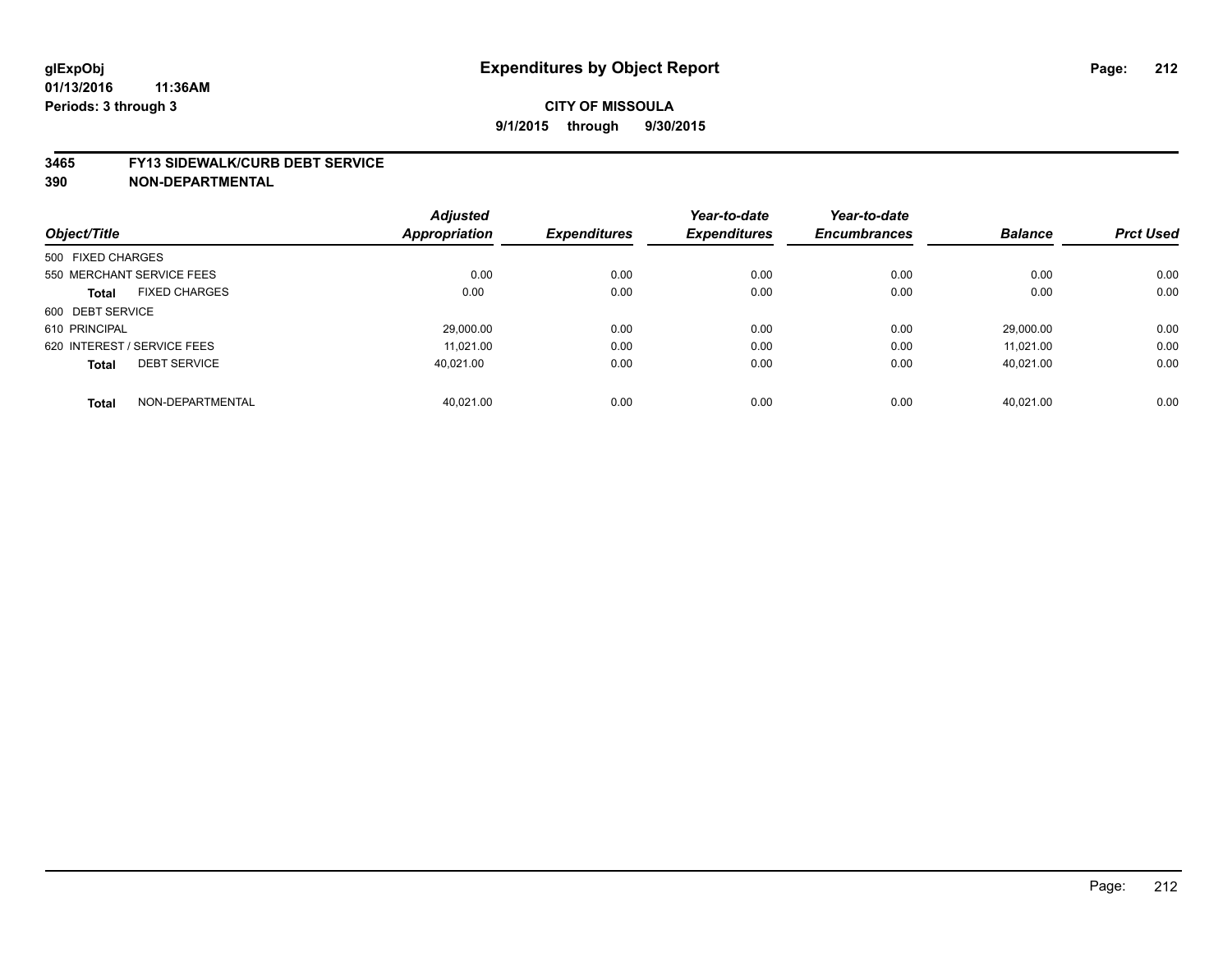**CITY OF MISSOULA 9/1/2015 through 9/30/2015**

# **3465 FY13 SIDEWALK/CURB DEBT SERVICE**

| Object/Title                |                                 | <b>Adjusted</b><br><b>Appropriation</b> | <b>Expenditures</b> | Year-to-date<br><b>Expenditures</b> | Year-to-date<br><b>Encumbrances</b> | <b>Balance</b> | <b>Prct Used</b> |
|-----------------------------|---------------------------------|-----------------------------------------|---------------------|-------------------------------------|-------------------------------------|----------------|------------------|
| 500 FIXED CHARGES           |                                 |                                         |                     |                                     |                                     |                |                  |
| 550 MERCHANT SERVICE FEES   |                                 | 0.00                                    | 0.00                | 0.00                                | 0.00                                | 0.00           | 0.00             |
| <b>Total</b>                | <b>FIXED CHARGES</b>            | 0.00                                    | 0.00                | 0.00                                | 0.00                                | 0.00           | 0.00             |
| 600 DEBT SERVICE            |                                 |                                         |                     |                                     |                                     |                |                  |
| 610 PRINCIPAL               |                                 | 29,000.00                               | 0.00                | 0.00                                | 0.00                                | 29.000.00      | 0.00             |
| 620 INTEREST / SERVICE FEES |                                 | 11.021.00                               | 0.00                | 0.00                                | 0.00                                | 11.021.00      | 0.00             |
| <b>Total</b>                | <b>DEBT SERVICE</b>             | 40.021.00                               | 0.00                | 0.00                                | 0.00                                | 40.021.00      | 0.00             |
| <b>Total</b>                | FY13 SIDEWALK/CURB DEBT SERVICE | 40.021.00                               | 0.00                | 0.00                                | 0.00                                | 40.021.00      | 0.00             |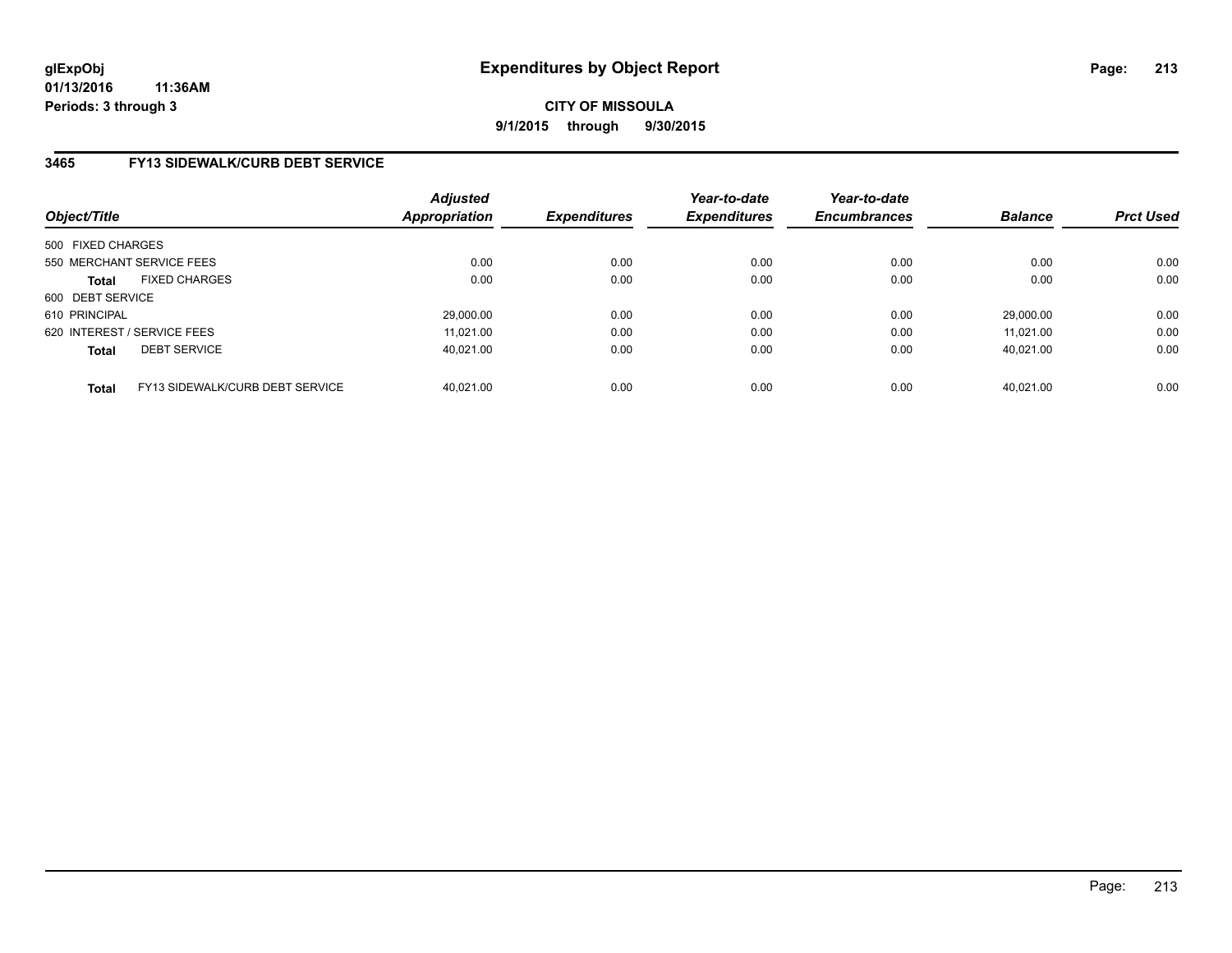# **CITY OF MISSOULA 9/1/2015 through 9/30/2015**

#### **3466 FY15 SIDEWALK/CURB DEBT SERVICE**

|                                           | <b>Adjusted</b>      |                     | Year-to-date        | Year-to-date        |                |                  |
|-------------------------------------------|----------------------|---------------------|---------------------|---------------------|----------------|------------------|
| Object/Title                              | <b>Appropriation</b> | <b>Expenditures</b> | <b>Expenditures</b> | <b>Encumbrances</b> | <b>Balance</b> | <b>Prct Used</b> |
| 300 PURCHASED SERVICES                    |                      |                     |                     |                     |                |                  |
| 350 PROFESSIONAL SERVICES                 | 0.00                 | 9,606.20            | 9,606.20            | 0.00                | $-9,606.20$    | 0.00             |
| <b>PURCHASED SERVICES</b><br><b>Total</b> | 0.00                 | 9,606.20            | 9,606.20            | 0.00                | $-9,606.20$    | 0.00             |
| 500 FIXED CHARGES                         |                      |                     |                     |                     |                |                  |
| 550 MERCHANT SERVICE FEES                 | 0.00                 | 0.00                | 0.00                | 0.00                | 0.00           | 0.00             |
| <b>FIXED CHARGES</b><br><b>Total</b>      | 0.00                 | 0.00                | 0.00                | 0.00                | 0.00           | 0.00             |
| 600 DEBT SERVICE                          |                      |                     |                     |                     |                |                  |
| 610 PRINCIPAL                             | 0.00                 | 0.00                | 0.00                | 0.00                | 0.00           | 0.00             |
| 620 INTEREST / SERVICE FEES               | 0.00                 | 0.00                | 0.00                | 0.00                | 0.00           | 0.00             |
| <b>DEBT SERVICE</b><br><b>Total</b>       | 0.00                 | 0.00                | 0.00                | 0.00                | 0.00           | 0.00             |
| NON-DEPARTMENTAL<br><b>Total</b>          | 0.00                 | 9,606.20            | 9,606.20            | 0.00                | $-9,606.20$    | 0.00             |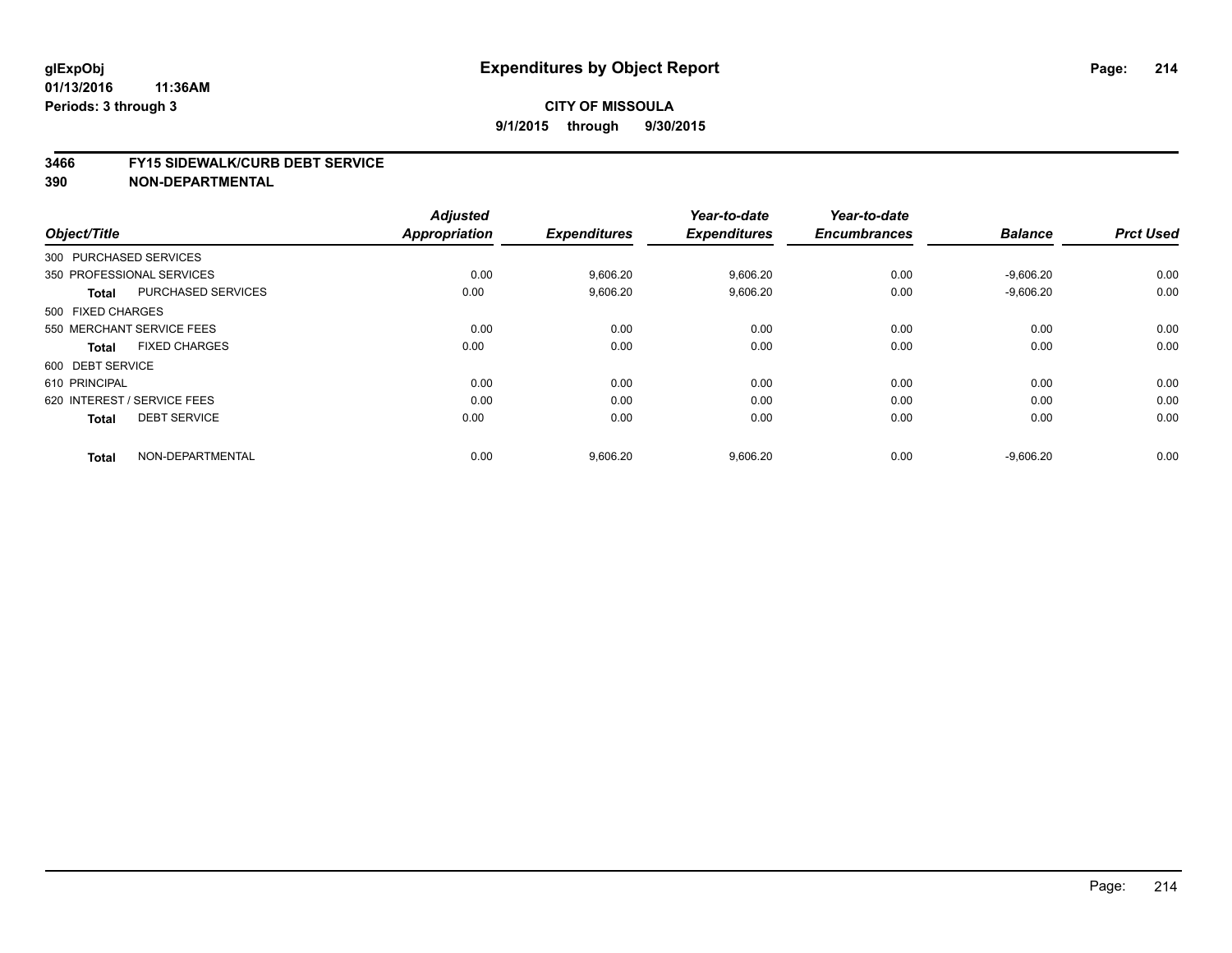# **CITY OF MISSOULA 9/1/2015 through 9/30/2015**

# **3466 FY15 SIDEWALK/CURB DEBT SERVICE**

| Object/Title      |                                        | <b>Adjusted</b><br><b>Appropriation</b> | <b>Expenditures</b> | Year-to-date<br><b>Expenditures</b> | Year-to-date<br><b>Encumbrances</b> | <b>Balance</b> | <b>Prct Used</b> |
|-------------------|----------------------------------------|-----------------------------------------|---------------------|-------------------------------------|-------------------------------------|----------------|------------------|
|                   | 300 PURCHASED SERVICES                 |                                         |                     |                                     |                                     |                |                  |
|                   | 350 PROFESSIONAL SERVICES              | 0.00                                    | 9,606.20            | 9,606.20                            | 0.00                                | $-9,606.20$    | 0.00             |
| <b>Total</b>      | <b>PURCHASED SERVICES</b>              | 0.00                                    | 9,606.20            | 9,606.20                            | 0.00                                | $-9,606.20$    | 0.00             |
| 500 FIXED CHARGES |                                        |                                         |                     |                                     |                                     |                |                  |
|                   | 550 MERCHANT SERVICE FEES              | 0.00                                    | 0.00                | 0.00                                | 0.00                                | 0.00           | 0.00             |
| Total             | <b>FIXED CHARGES</b>                   | 0.00                                    | 0.00                | 0.00                                | 0.00                                | 0.00           | 0.00             |
| 600 DEBT SERVICE  |                                        |                                         |                     |                                     |                                     |                |                  |
| 610 PRINCIPAL     |                                        | 0.00                                    | 0.00                | 0.00                                | 0.00                                | 0.00           | 0.00             |
|                   | 620 INTEREST / SERVICE FEES            | 0.00                                    | 0.00                | 0.00                                | 0.00                                | 0.00           | 0.00             |
| <b>Total</b>      | <b>DEBT SERVICE</b>                    | 0.00                                    | 0.00                | 0.00                                | 0.00                                | 0.00           | 0.00             |
| Total             | <b>FY15 SIDEWALK/CURB DEBT SERVICE</b> | 0.00                                    | 9,606.20            | 9,606.20                            | 0.00                                | $-9.606.20$    | 0.00             |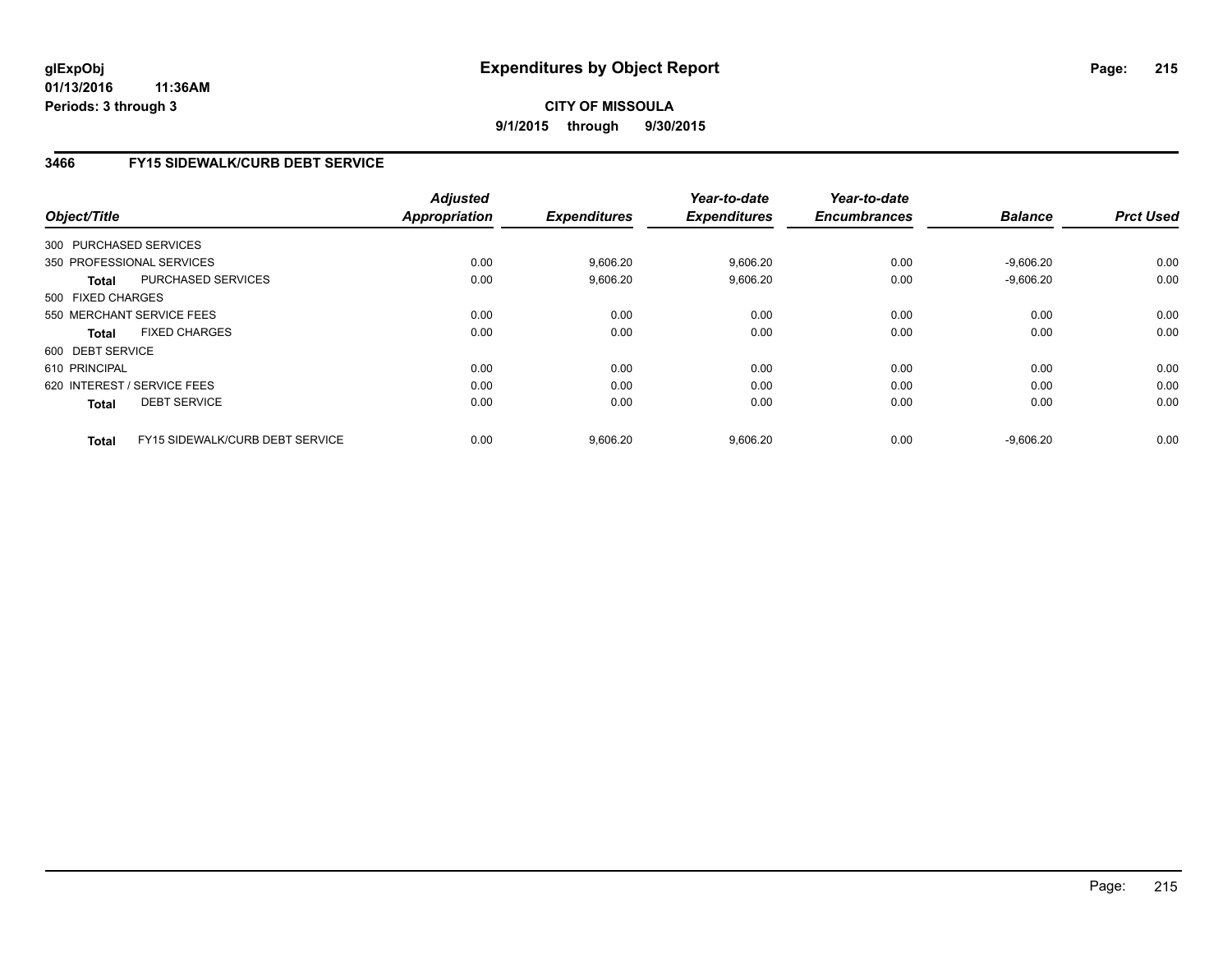### **3491 SID 491 DEBT SERVICE FUND**

| Object/Title                 | <b>Adjusted</b><br>Appropriation | <b>Expenditures</b> | Year-to-date<br><b>Expenditures</b> | Year-to-date<br><b>Encumbrances</b> | <b>Balance</b> | <b>Prct Used</b> |
|------------------------------|----------------------------------|---------------------|-------------------------------------|-------------------------------------|----------------|------------------|
| 600 DEBT SERVICE             |                                  |                     |                                     |                                     |                |                  |
| 620 INTEREST / SERVICE FEES  | 0.00                             | 0.00                | 0.00                                | 0.00                                | 0.00           | 0.00             |
| <b>DEBT SERVICE</b><br>Total | 0.00                             | 0.00                | 0.00                                | 0.00                                | 0.00           | 0.00             |
| NON-DEPARTMENTAL<br>Total    | 0.00                             | 0.00                | 0.00                                | 0.00                                | 0.00           | 0.00             |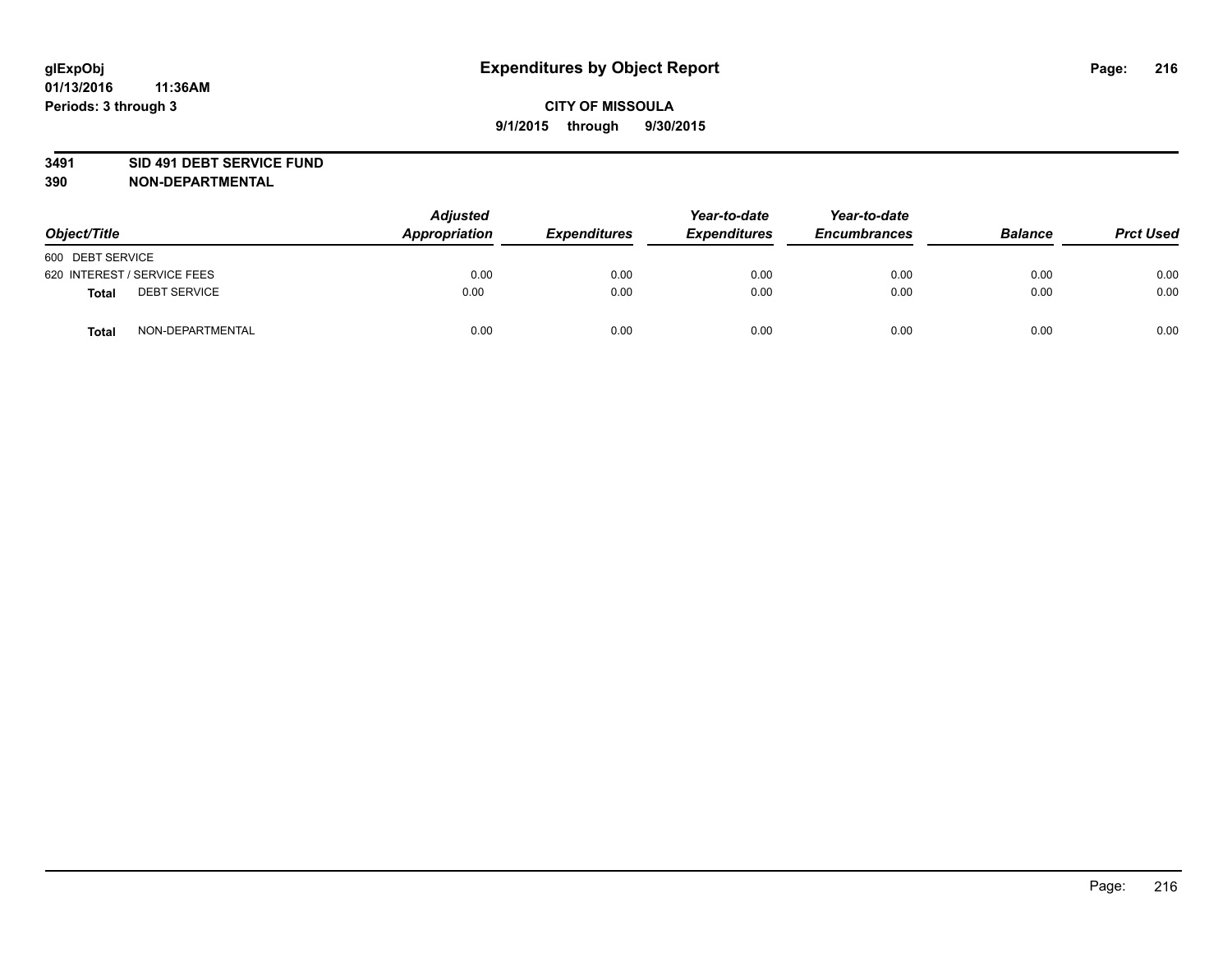### **3491 SID 491 DEBT SERVICE FUND**

| Object/Title                       | <b>Adjusted</b><br>Appropriation | <b>Expenditures</b> | Year-to-date<br><b>Expenditures</b> | Year-to-date<br><b>Encumbrances</b> | <b>Balance</b> | <b>Prct Used</b> |
|------------------------------------|----------------------------------|---------------------|-------------------------------------|-------------------------------------|----------------|------------------|
| 600 DEBT SERVICE                   |                                  |                     |                                     |                                     |                |                  |
| 620 INTEREST / SERVICE FEES        | 0.00                             | 0.00                | 0.00                                | 0.00                                | 0.00           | 0.00             |
| <b>DEBT SERVICE</b><br>Total       | 0.00                             | 0.00                | 0.00                                | 0.00                                | 0.00           | 0.00             |
| SID 491 DEBT SERVICE FUND<br>Total | 0.00                             | 0.00                | 0.00                                | 0.00                                | 0.00           | 0.00             |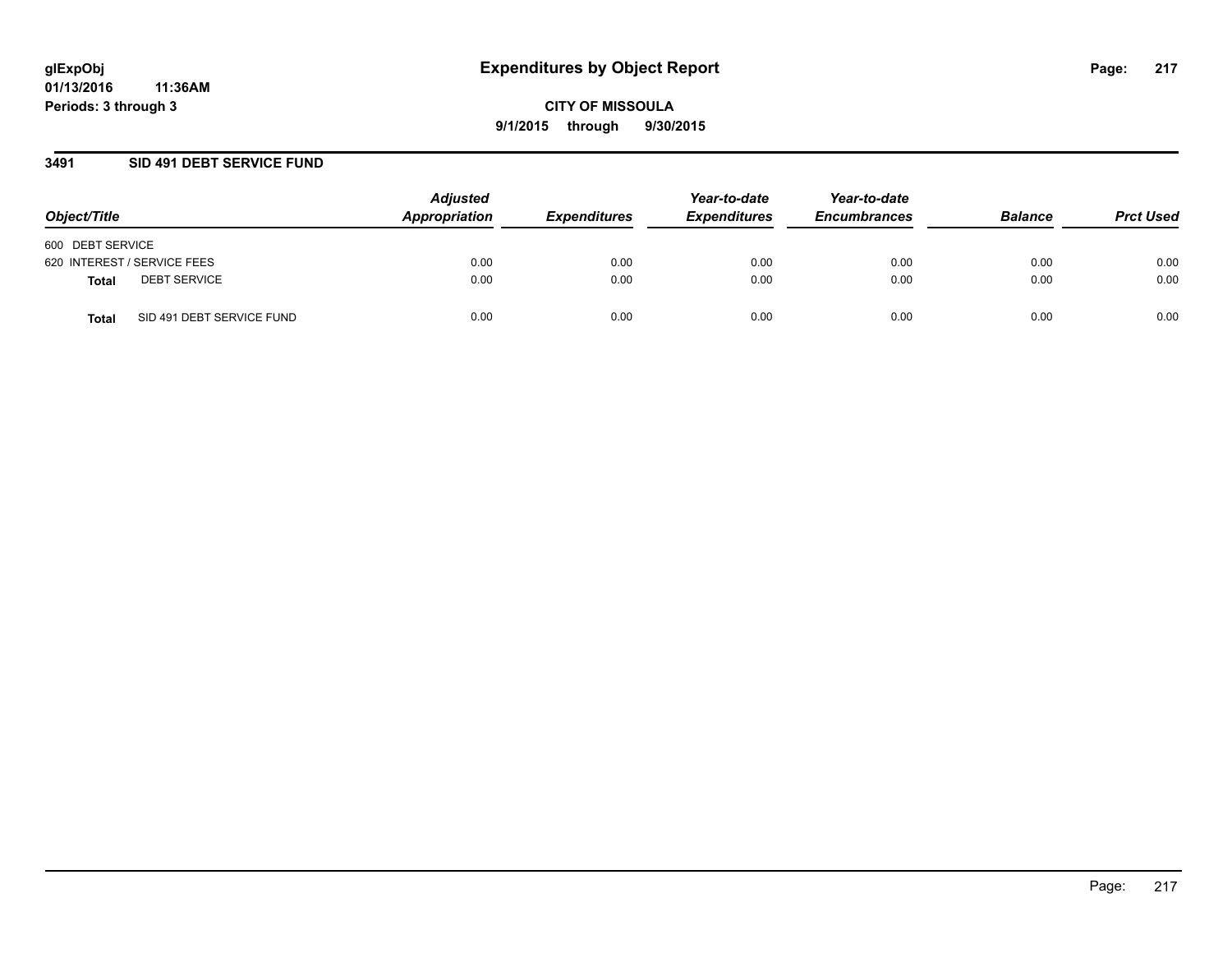# **CITY OF MISSOULA 9/1/2015 through 9/30/2015**

**3495 SID 495 DEBT SERVICE FUND**

| Object/Title                            | <b>Adjusted</b><br>Appropriation | <b>Expenditures</b> | Year-to-date<br><b>Expenditures</b> | Year-to-date<br><b>Encumbrances</b> | <b>Balance</b> | <b>Prct Used</b> |
|-----------------------------------------|----------------------------------|---------------------|-------------------------------------|-------------------------------------|----------------|------------------|
| 800 OTHER OBJECTS                       |                                  |                     |                                     |                                     |                |                  |
| 820 TRANSFERS TO OTHER FUNDS            | 0.00                             | 0.00                | 0.00                                | 0.00                                | 0.00           | 0.00             |
| OTHER OBJECTS<br><b>Total</b>           | 0.00                             | 0.00                | 0.00                                | 0.00                                | 0.00           | 0.00             |
| *** Title Not Found ***<br><b>Total</b> | 0.00                             | 0.00                | 0.00                                | 0.00                                | 0.00           | 0.00             |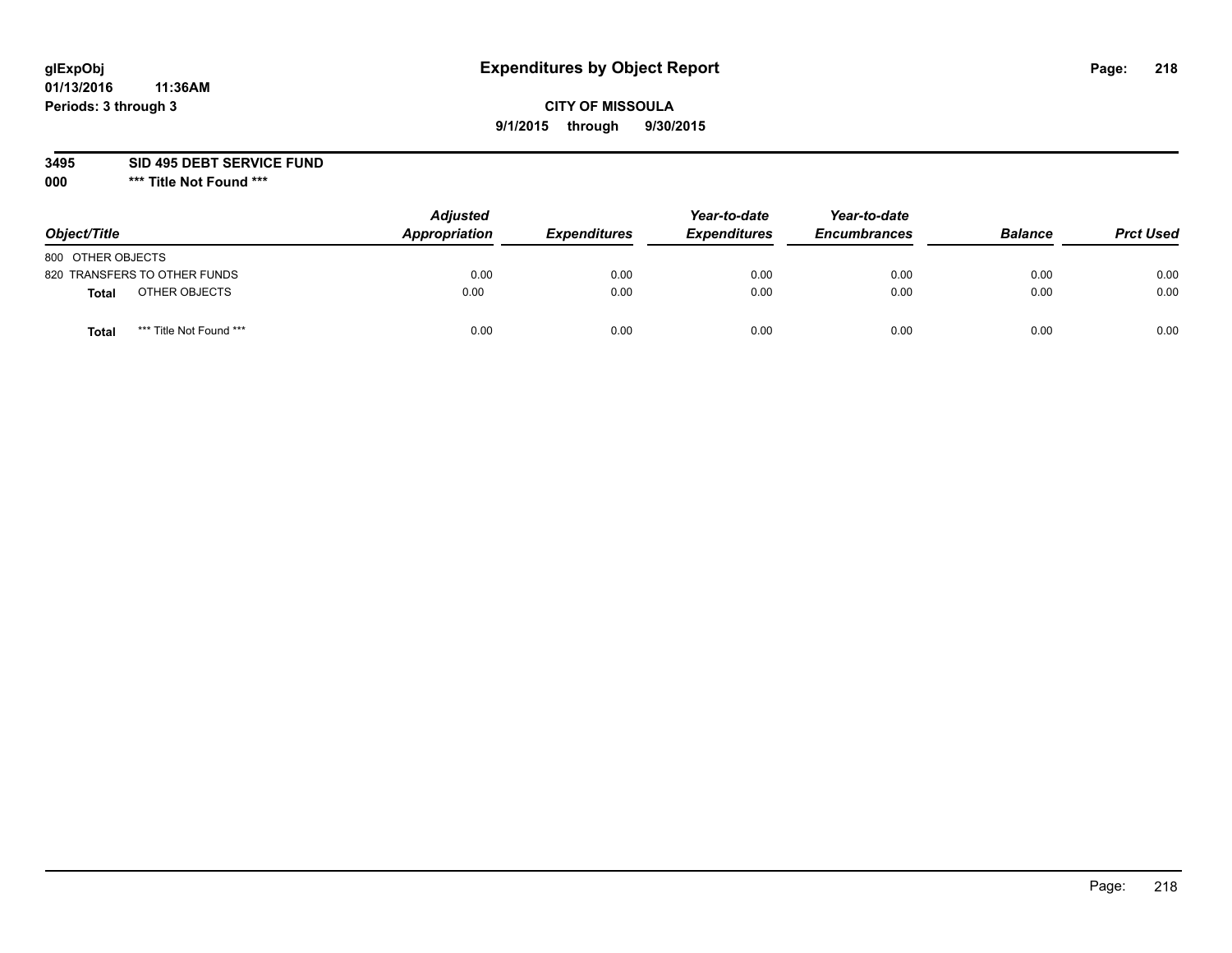#### **3495 SID 495 DEBT SERVICE FUND**

| Object/Title                         | <b>Adjusted</b><br><b>Appropriation</b> | <b>Expenditures</b> | Year-to-date<br><b>Expenditures</b> | Year-to-date<br><b>Encumbrances</b> | <b>Balance</b> | <b>Prct Used</b> |
|--------------------------------------|-----------------------------------------|---------------------|-------------------------------------|-------------------------------------|----------------|------------------|
| 500 FIXED CHARGES                    |                                         |                     |                                     |                                     |                |                  |
| 550 MERCHANT SERVICE FEES            | 0.00                                    | 0.00                | 0.00                                | 0.00                                | 0.00           | 0.00             |
| <b>FIXED CHARGES</b><br><b>Total</b> | 0.00                                    | 0.00                | 0.00                                | 0.00                                | 0.00           | 0.00             |
| 800 OTHER OBJECTS                    |                                         |                     |                                     |                                     |                |                  |
| 820 TRANSFERS TO OTHER FUNDS         | 0.00                                    | 0.00                | 0.00                                | 0.00                                | 0.00           | 0.00             |
| OTHER OBJECTS<br><b>Total</b>        | 0.00                                    | 0.00                | 0.00                                | 0.00                                | 0.00           | 0.00             |
| NON-DEPARTMENTAL<br><b>Total</b>     | 0.00                                    | 0.00                | 0.00                                | 0.00                                | 0.00           | 0.00             |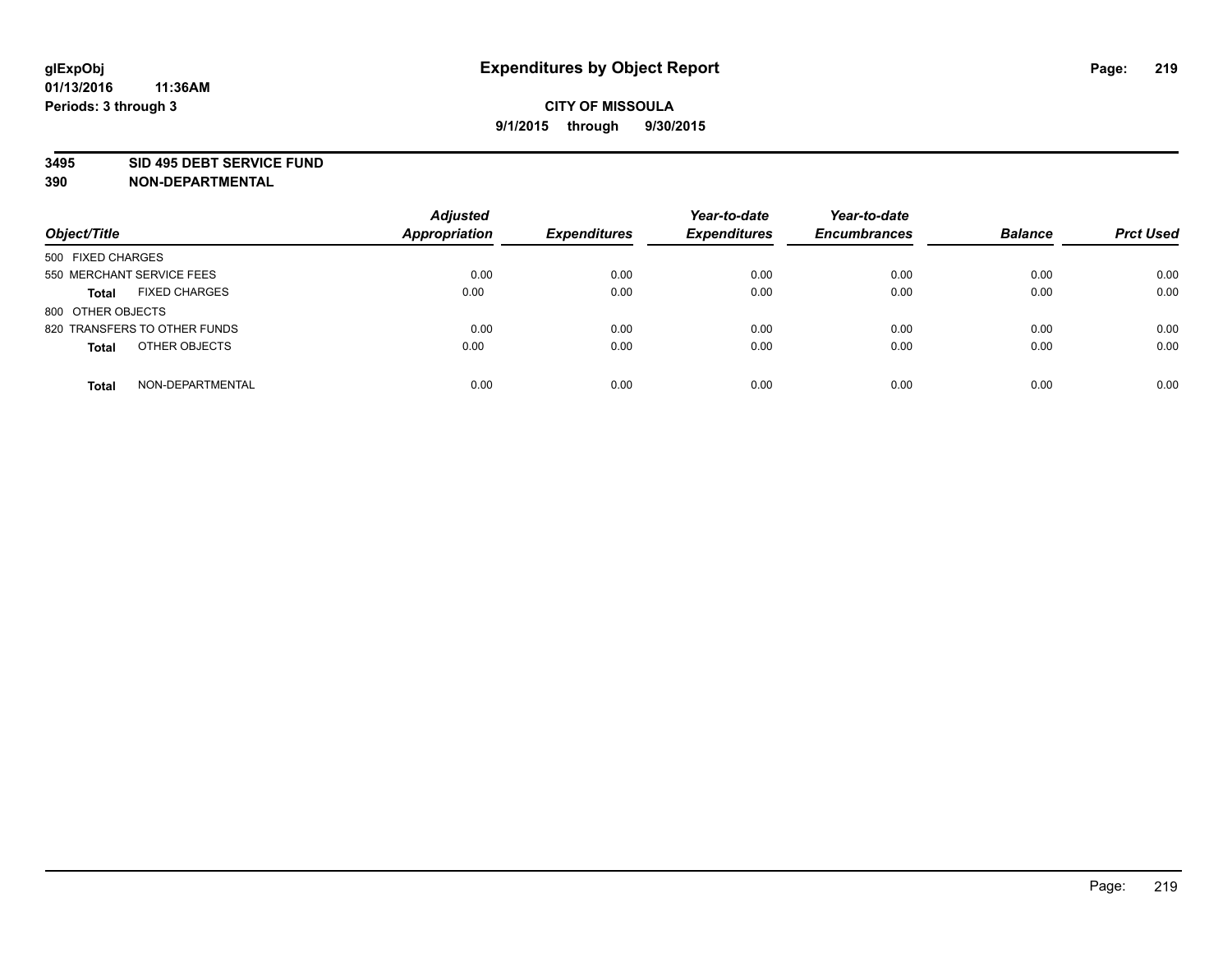## **3495 SID 495 DEBT SERVICE FUND**

| Object/Title                              | <b>Adjusted</b><br>Appropriation | <b>Expenditures</b> | Year-to-date<br><b>Expenditures</b> | Year-to-date<br><b>Encumbrances</b> | <b>Balance</b> | <b>Prct Used</b> |
|-------------------------------------------|----------------------------------|---------------------|-------------------------------------|-------------------------------------|----------------|------------------|
| 500 FIXED CHARGES                         |                                  |                     |                                     |                                     |                |                  |
| 550 MERCHANT SERVICE FEES                 | 0.00                             | 0.00                | 0.00                                | 0.00                                | 0.00           | 0.00             |
| <b>FIXED CHARGES</b><br><b>Total</b>      | 0.00                             | 0.00                | 0.00                                | 0.00                                | 0.00           | 0.00             |
| 800 OTHER OBJECTS                         |                                  |                     |                                     |                                     |                |                  |
| 820 TRANSFERS TO OTHER FUNDS              | 0.00                             | 0.00                | 0.00                                | 0.00                                | 0.00           | 0.00             |
| OTHER OBJECTS<br><b>Total</b>             | 0.00                             | 0.00                | 0.00                                | 0.00                                | 0.00           | 0.00             |
| SID 495 DEBT SERVICE FUND<br><b>Total</b> | 0.00                             | 0.00                | 0.00                                | 0.00                                | 0.00           | 0.00             |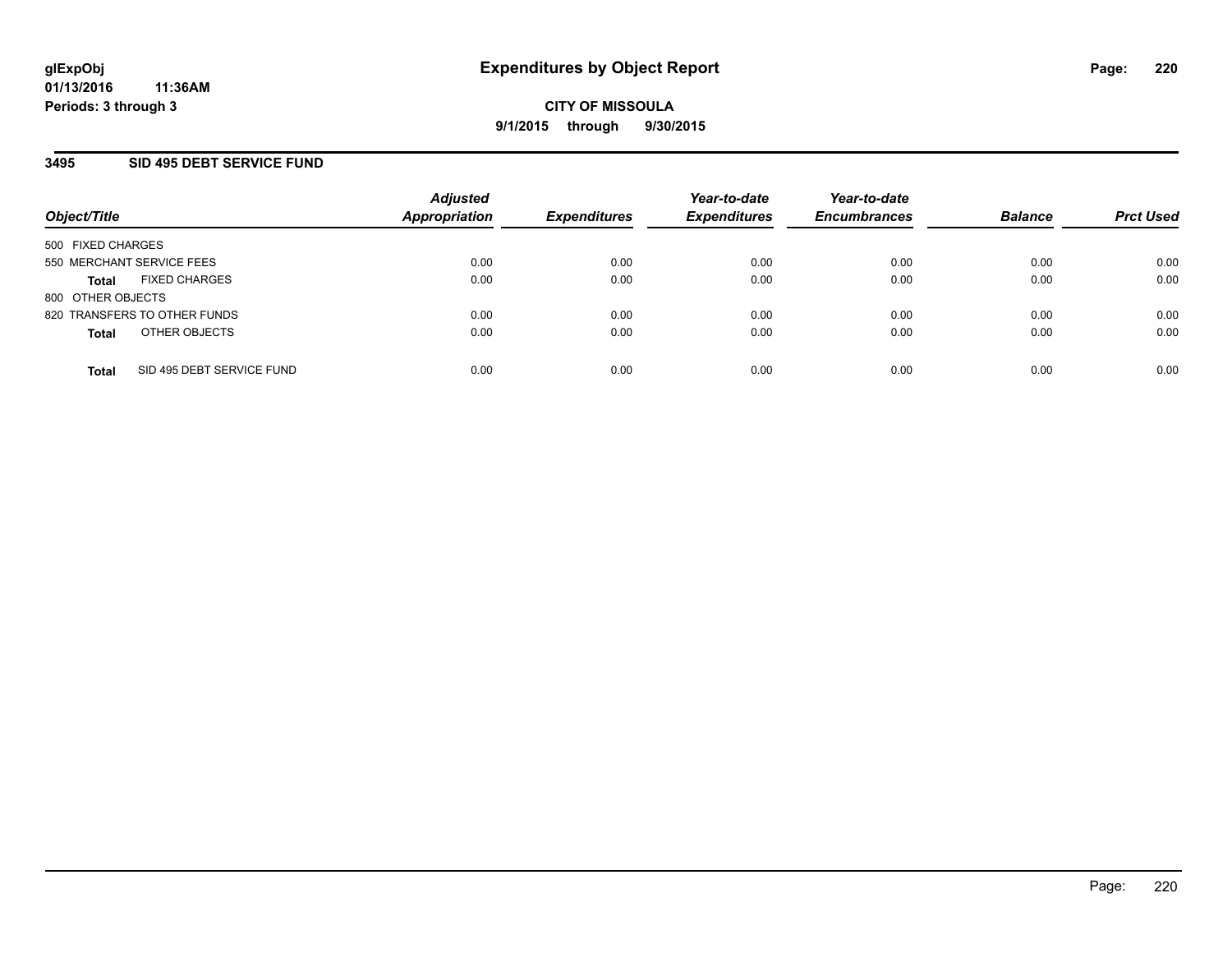# **CITY OF MISSOULA 9/1/2015 through 9/30/2015**

**3497 SID 497 DEBT SERVICE FUND**

| Object/Title                    | <b>Adjusted</b><br>Appropriation | <b>Expenditures</b> | Year-to-date<br><b>Expenditures</b> | Year-to-date<br><b>Encumbrances</b> | <b>Balance</b> | <b>Prct Used</b> |
|---------------------------------|----------------------------------|---------------------|-------------------------------------|-------------------------------------|----------------|------------------|
| 800 OTHER OBJECTS               |                                  |                     |                                     |                                     |                |                  |
| 820 TRANSFERS TO OTHER FUNDS    | 0.00                             | 0.00                | 0.00                                | 0.00                                | 0.00           | 0.00             |
| OTHER OBJECTS<br>Total          | 0.00                             | 0.00                | 0.00                                | 0.00                                | 0.00           | 0.00             |
| *** Title Not Found ***<br>Tota | 0.00                             | 0.00                | 0.00                                | 0.00                                | 0.00           | 0.00             |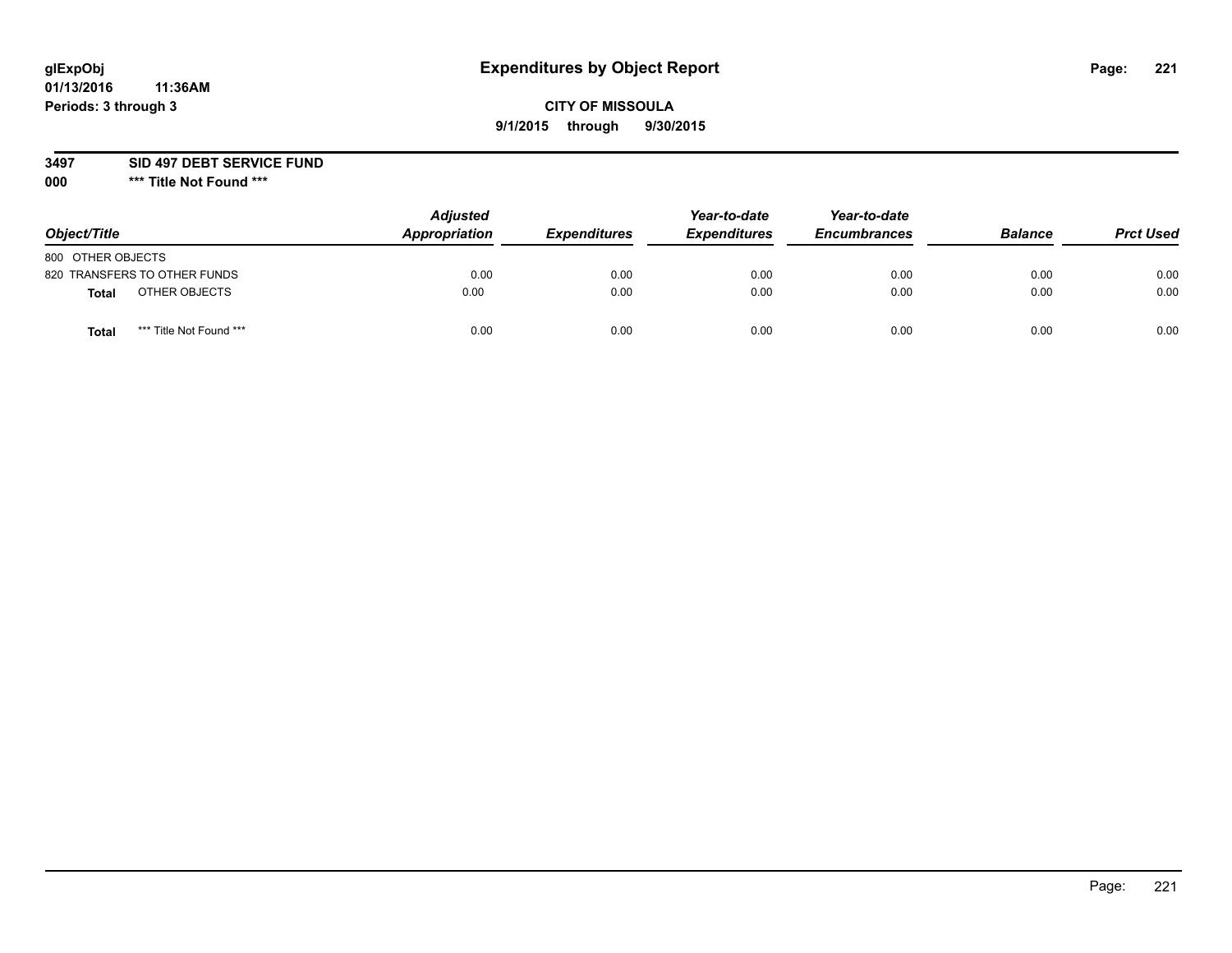#### **3497 SID 497 DEBT SERVICE FUND**

| Object/Title                         | <b>Adjusted</b><br><b>Appropriation</b> | <b>Expenditures</b> | Year-to-date<br><b>Expenditures</b> | Year-to-date<br><b>Encumbrances</b> | <b>Balance</b> | <b>Prct Used</b> |
|--------------------------------------|-----------------------------------------|---------------------|-------------------------------------|-------------------------------------|----------------|------------------|
| 500 FIXED CHARGES                    |                                         |                     |                                     |                                     |                |                  |
| 550 MERCHANT SERVICE FEES            | 0.00                                    | 0.00                | 0.00                                | 0.00                                | 0.00           | 0.00             |
| <b>FIXED CHARGES</b><br><b>Total</b> | 0.00                                    | 0.00                | 0.00                                | 0.00                                | 0.00           | 0.00             |
| 600 DEBT SERVICE                     |                                         |                     |                                     |                                     |                |                  |
| 620 INTEREST / SERVICE FEES          | 0.00                                    | 0.00                | 0.00                                | 0.00                                | 0.00           | 0.00             |
| <b>DEBT SERVICE</b><br>Total         | 0.00                                    | 0.00                | 0.00                                | 0.00                                | 0.00           | 0.00             |
| 800 OTHER OBJECTS                    |                                         |                     |                                     |                                     |                |                  |
| 800 OTHER OBJECTS                    | 0.00                                    | 0.00                | 0.00                                | 0.00                                | 0.00           | 0.00             |
| 820 TRANSFERS TO OTHER FUNDS         | 0.00                                    | 0.00                | 0.00                                | 0.00                                | 0.00           | 0.00             |
| OTHER OBJECTS<br><b>Total</b>        | 0.00                                    | 0.00                | 0.00                                | 0.00                                | 0.00           | 0.00             |
|                                      |                                         |                     |                                     |                                     |                |                  |
| NON-DEPARTMENTAL<br><b>Total</b>     | 0.00                                    | 0.00                | 0.00                                | 0.00                                | 0.00           | 0.00             |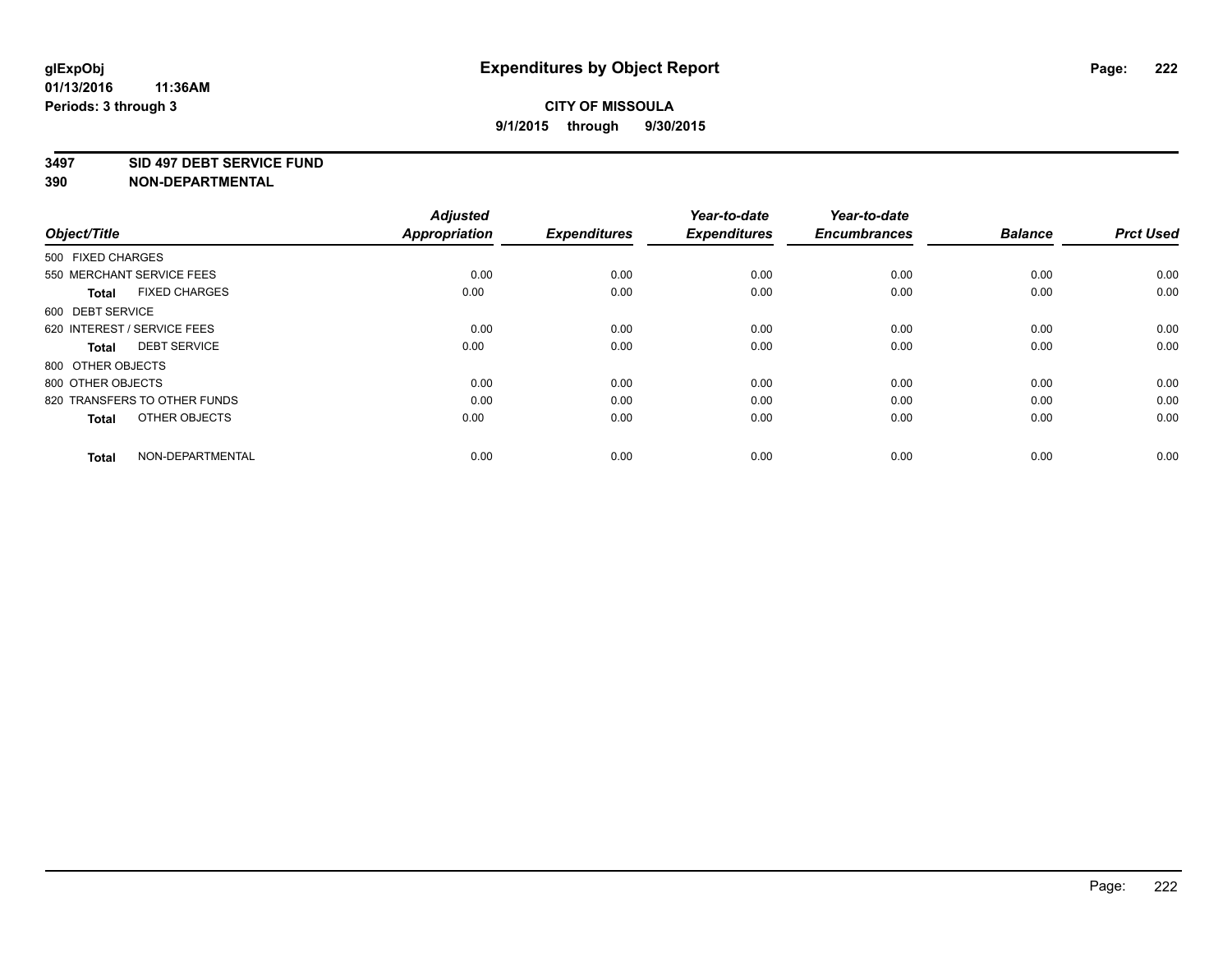## **3497 SID 497 DEBT SERVICE FUND**

|                                           | <b>Adjusted</b>      | <b>Expenditures</b> | Year-to-date<br><b>Expenditures</b> | Year-to-date<br><b>Encumbrances</b> | <b>Balance</b> | <b>Prct Used</b> |
|-------------------------------------------|----------------------|---------------------|-------------------------------------|-------------------------------------|----------------|------------------|
| Object/Title                              | <b>Appropriation</b> |                     |                                     |                                     |                |                  |
| 500 FIXED CHARGES                         |                      |                     |                                     |                                     |                |                  |
| 550 MERCHANT SERVICE FEES                 | 0.00                 | 0.00                | 0.00                                | 0.00                                | 0.00           | 0.00             |
| <b>FIXED CHARGES</b><br>Total             | 0.00                 | 0.00                | 0.00                                | 0.00                                | 0.00           | 0.00             |
| 600 DEBT SERVICE                          |                      |                     |                                     |                                     |                |                  |
| 620 INTEREST / SERVICE FEES               | 0.00                 | 0.00                | 0.00                                | 0.00                                | 0.00           | 0.00             |
| <b>DEBT SERVICE</b><br>Total              | 0.00                 | 0.00                | 0.00                                | 0.00                                | 0.00           | 0.00             |
| 800 OTHER OBJECTS                         |                      |                     |                                     |                                     |                |                  |
| 800 OTHER OBJECTS                         | 0.00                 | 0.00                | 0.00                                | 0.00                                | 0.00           | 0.00             |
| 820 TRANSFERS TO OTHER FUNDS              | 0.00                 | 0.00                | 0.00                                | 0.00                                | 0.00           | 0.00             |
| OTHER OBJECTS<br><b>Total</b>             | 0.00                 | 0.00                | 0.00                                | 0.00                                | 0.00           | 0.00             |
|                                           |                      |                     |                                     |                                     |                |                  |
| SID 497 DEBT SERVICE FUND<br><b>Total</b> | 0.00                 | 0.00                | 0.00                                | 0.00                                | 0.00           | 0.00             |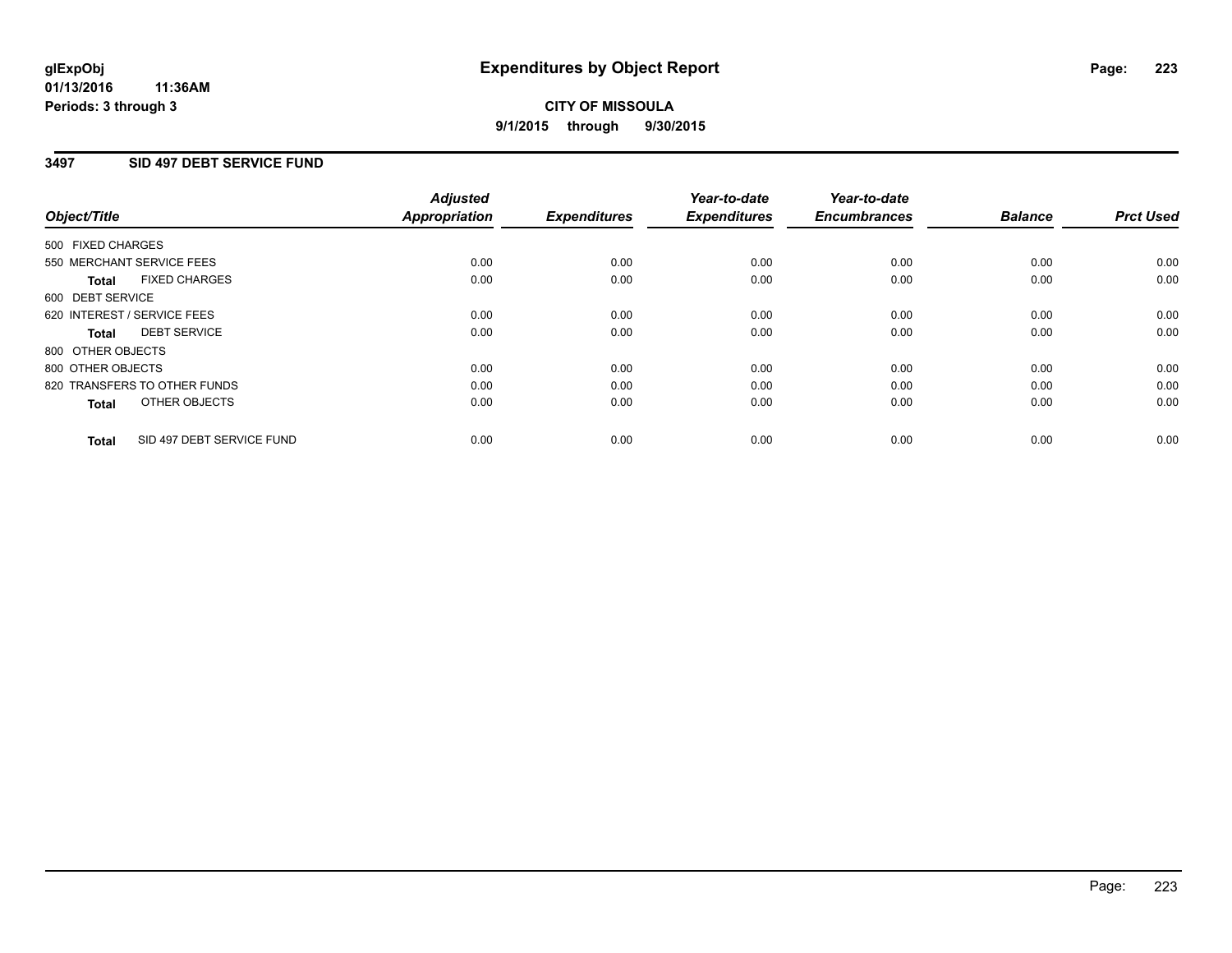# **CITY OF MISSOULA 9/1/2015 through 9/30/2015**

**3498 SID 498 DEBT SERVICE FUND**

| Object/Title      |                              | <b>Adjusted</b><br>Appropriation | <b>Expenditures</b> | Year-to-date<br><b>Expenditures</b> | Year-to-date<br><b>Encumbrances</b> | <b>Balance</b> | <b>Prct Used</b> |
|-------------------|------------------------------|----------------------------------|---------------------|-------------------------------------|-------------------------------------|----------------|------------------|
| 800 OTHER OBJECTS |                              |                                  |                     |                                     |                                     |                |                  |
|                   | 820 TRANSFERS TO OTHER FUNDS | 0.00                             | 0.00                | 0.00                                | 0.00                                | 0.00           | 0.00             |
| Total             | OTHER OBJECTS                | 0.00                             | 0.00                | 0.00                                | 0.00                                | 0.00           | 0.00             |
| Tota              | *** Title Not Found ***      | 0.00                             | 0.00                | 0.00                                | 0.00                                | 0.00           | 0.00             |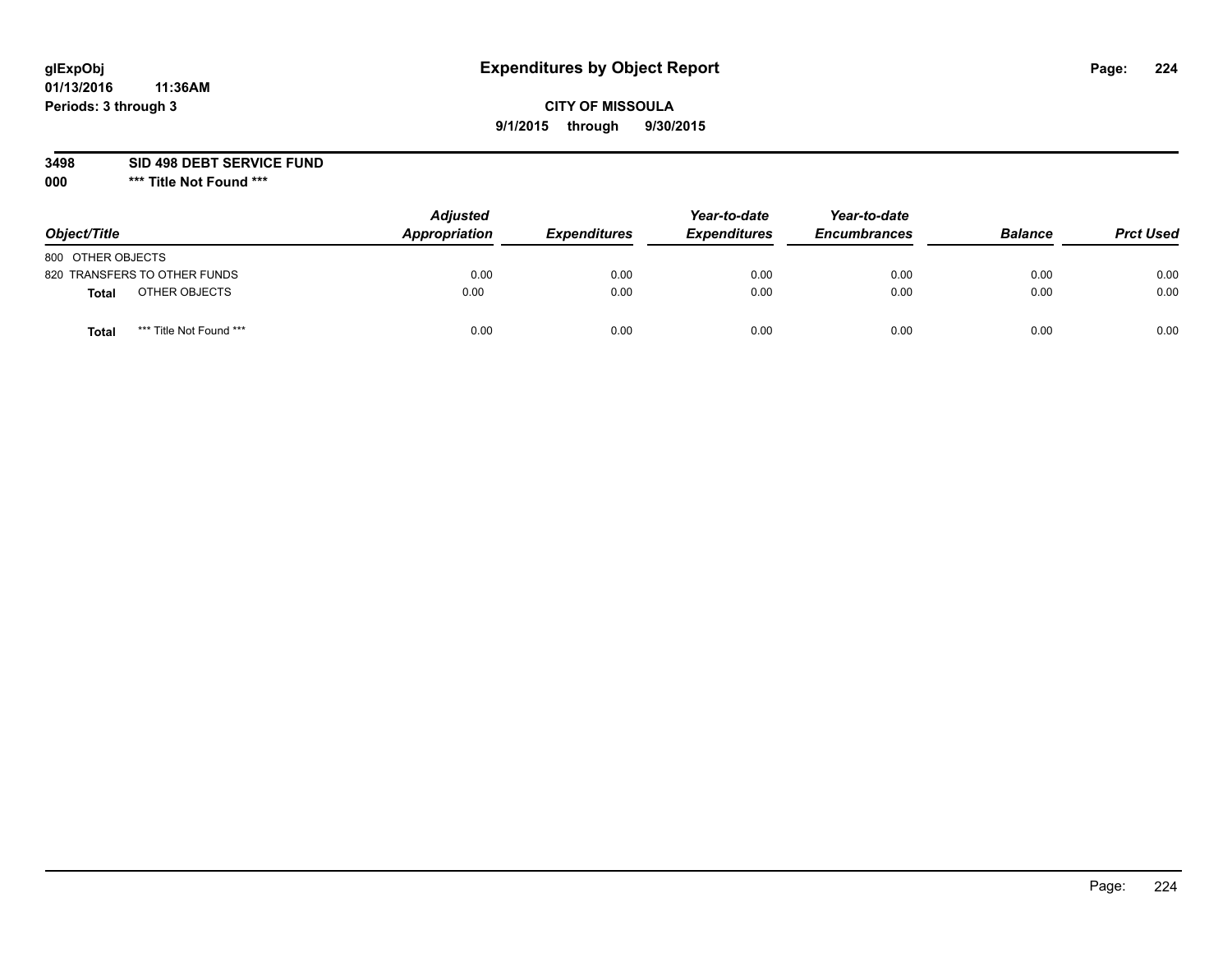#### **3498 SID 498 DEBT SERVICE FUND**

| Object/Title                         | <b>Adjusted</b><br><b>Appropriation</b> | <b>Expenditures</b> | Year-to-date<br><b>Expenditures</b> | Year-to-date<br><b>Encumbrances</b> | <b>Balance</b> | <b>Prct Used</b> |
|--------------------------------------|-----------------------------------------|---------------------|-------------------------------------|-------------------------------------|----------------|------------------|
|                                      |                                         |                     |                                     |                                     |                |                  |
| 500 FIXED CHARGES                    |                                         |                     |                                     |                                     |                |                  |
| 550 MERCHANT SERVICE FEES            | 0.00                                    | 0.00                | 0.00                                | 0.00                                | 0.00           | 0.00             |
| <b>FIXED CHARGES</b><br><b>Total</b> | 0.00                                    | 0.00                | 0.00                                | 0.00                                | 0.00           | 0.00             |
| 600 DEBT SERVICE                     |                                         |                     |                                     |                                     |                |                  |
| 610 PRINCIPAL                        | 0.00                                    | 0.00                | 0.00                                | 0.00                                | 0.00           | 0.00             |
| 620 INTEREST / SERVICE FEES          | 0.00                                    | 0.00                | 0.00                                | 0.00                                | 0.00           | 0.00             |
| <b>DEBT SERVICE</b><br><b>Total</b>  | 0.00                                    | 0.00                | 0.00                                | 0.00                                | 0.00           | 0.00             |
|                                      |                                         |                     |                                     |                                     |                |                  |
| NON-DEPARTMENTAL<br><b>Total</b>     | 0.00                                    | 0.00                | 0.00                                | 0.00                                | 0.00           | 0.00             |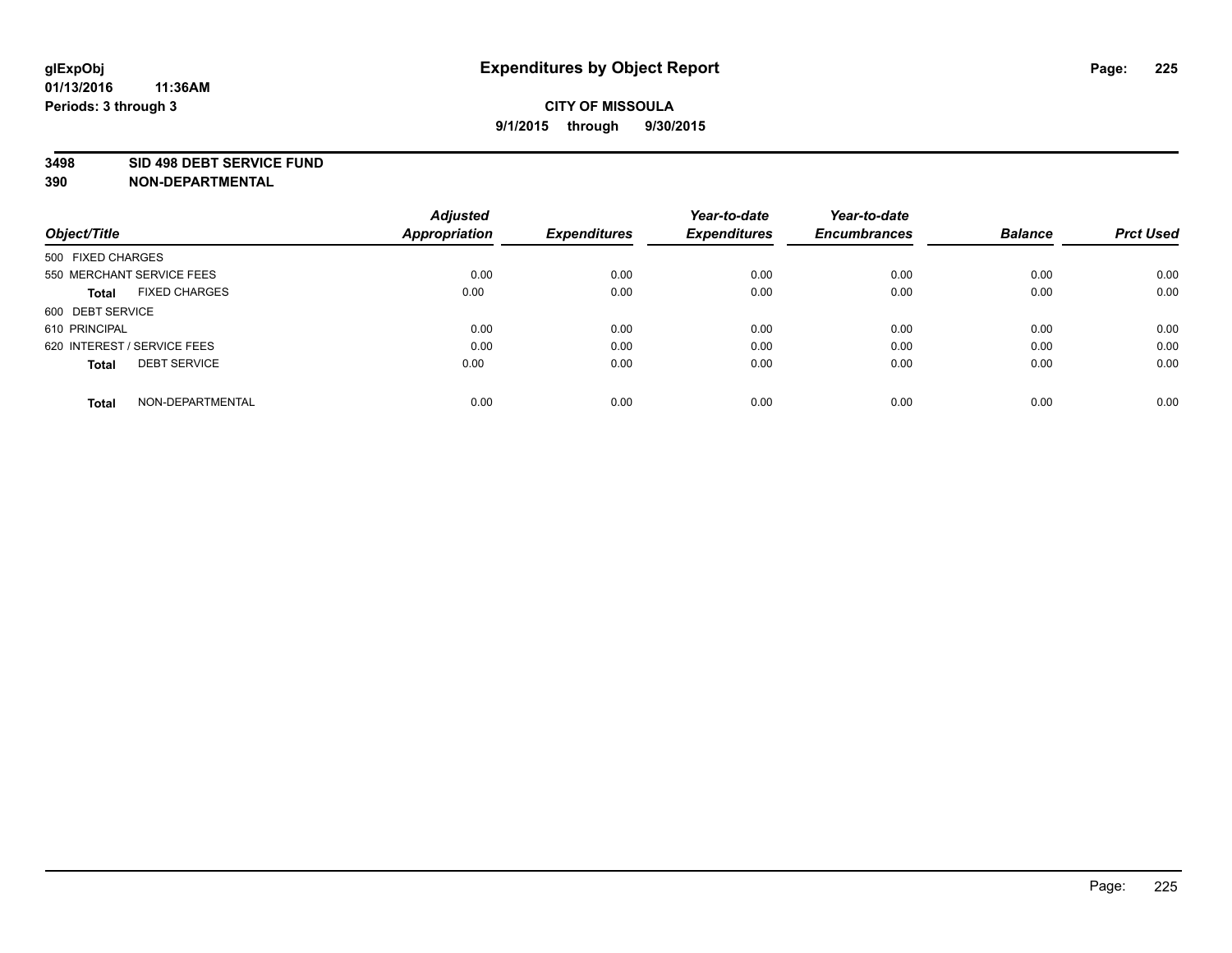### **3498 SID 498 DEBT SERVICE FUND**

| Object/Title                              | <b>Adjusted</b><br><b>Appropriation</b> | <b>Expenditures</b> | Year-to-date<br><b>Expenditures</b> | Year-to-date<br><b>Encumbrances</b> | <b>Balance</b> | <b>Prct Used</b> |
|-------------------------------------------|-----------------------------------------|---------------------|-------------------------------------|-------------------------------------|----------------|------------------|
|                                           |                                         |                     |                                     |                                     |                |                  |
| 500 FIXED CHARGES                         |                                         |                     |                                     |                                     |                |                  |
| 550 MERCHANT SERVICE FEES                 | 0.00                                    | 0.00                | 0.00                                | 0.00                                | 0.00           | 0.00             |
| <b>FIXED CHARGES</b><br>Total             | 0.00                                    | 0.00                | 0.00                                | 0.00                                | 0.00           | 0.00             |
| 600 DEBT SERVICE                          |                                         |                     |                                     |                                     |                |                  |
| 610 PRINCIPAL                             | 0.00                                    | 0.00                | 0.00                                | 0.00                                | 0.00           | 0.00             |
| 620 INTEREST / SERVICE FEES               | 0.00                                    | 0.00                | 0.00                                | 0.00                                | 0.00           | 0.00             |
| <b>DEBT SERVICE</b><br><b>Total</b>       | 0.00                                    | 0.00                | 0.00                                | 0.00                                | 0.00           | 0.00             |
| 800 OTHER OBJECTS                         |                                         |                     |                                     |                                     |                |                  |
| 820 TRANSFERS TO OTHER FUNDS              | 0.00                                    | 0.00                | 0.00                                | 0.00                                | 0.00           | 0.00             |
| OTHER OBJECTS<br><b>Total</b>             | 0.00                                    | 0.00                | 0.00                                | 0.00                                | 0.00           | 0.00             |
|                                           |                                         |                     |                                     |                                     |                |                  |
| SID 498 DEBT SERVICE FUND<br><b>Total</b> | 0.00                                    | 0.00                | 0.00                                | 0.00                                | 0.00           | 0.00             |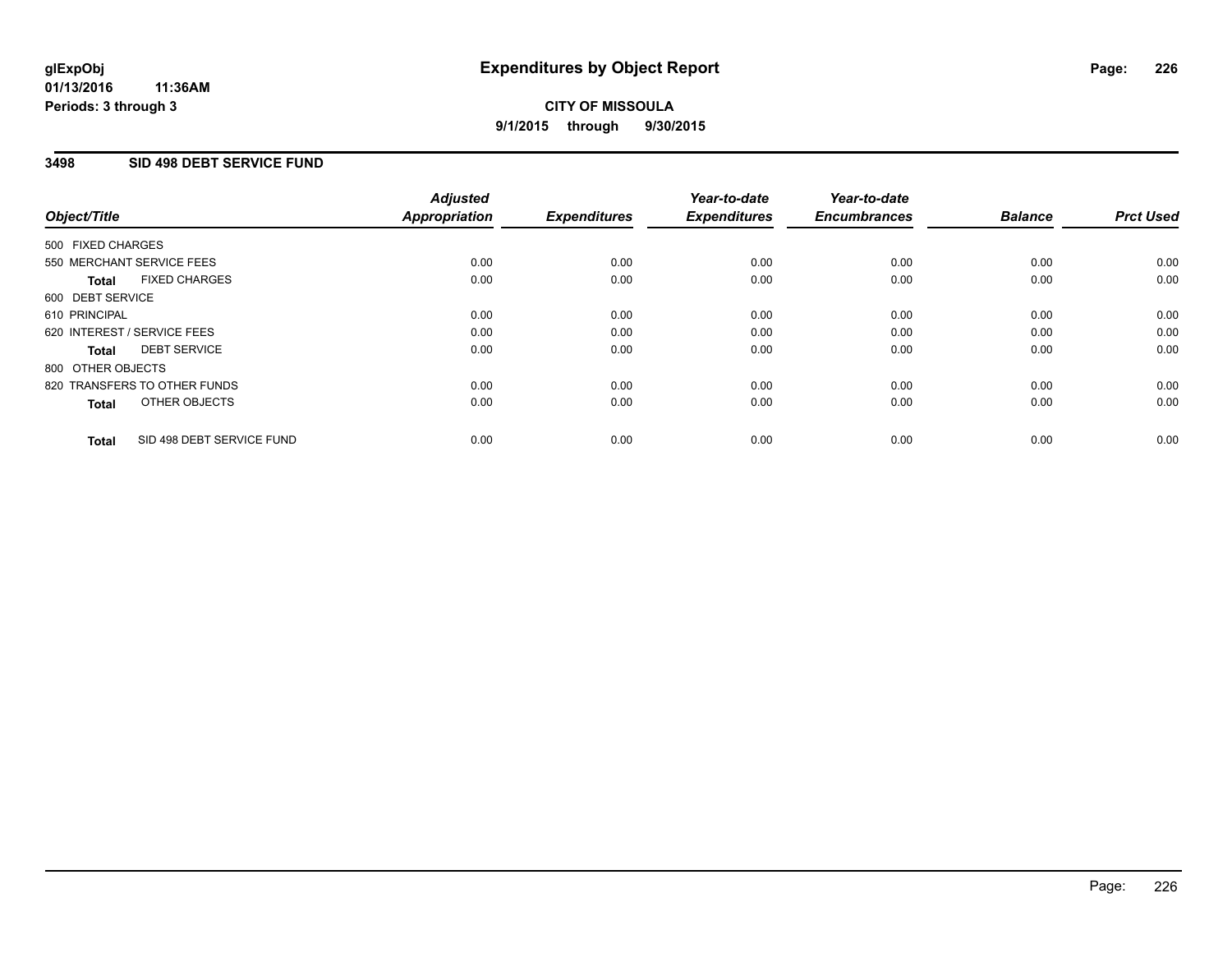#### **3500 SID 500 DEBT SERVICE FUND**

| Object/Title                        | <b>Adjusted</b><br><b>Appropriation</b> | <b>Expenditures</b> | Year-to-date<br><b>Expenditures</b> | Year-to-date<br><b>Encumbrances</b> | <b>Balance</b> | <b>Prct Used</b> |
|-------------------------------------|-----------------------------------------|---------------------|-------------------------------------|-------------------------------------|----------------|------------------|
| 600 DEBT SERVICE                    |                                         |                     |                                     |                                     |                |                  |
| 620 INTEREST / SERVICE FEES         | 0.00                                    | 0.00                | 0.00                                | 0.00                                | 0.00           | 0.00             |
| <b>DEBT SERVICE</b><br><b>Total</b> | 0.00                                    | 0.00                | 0.00                                | 0.00                                | 0.00           | 0.00             |
| 800 OTHER OBJECTS                   |                                         |                     |                                     |                                     |                |                  |
| 820 TRANSFERS TO OTHER FUNDS        | 0.00                                    | 0.00                | 0.00                                | 0.00                                | 0.00           | 0.00             |
| OTHER OBJECTS<br><b>Total</b>       | 0.00                                    | 0.00                | 0.00                                | 0.00                                | 0.00           | 0.00             |
| NON-DEPARTMENTAL<br><b>Total</b>    | 0.00                                    | 0.00                | 0.00                                | 0.00                                | 0.00           | 0.00             |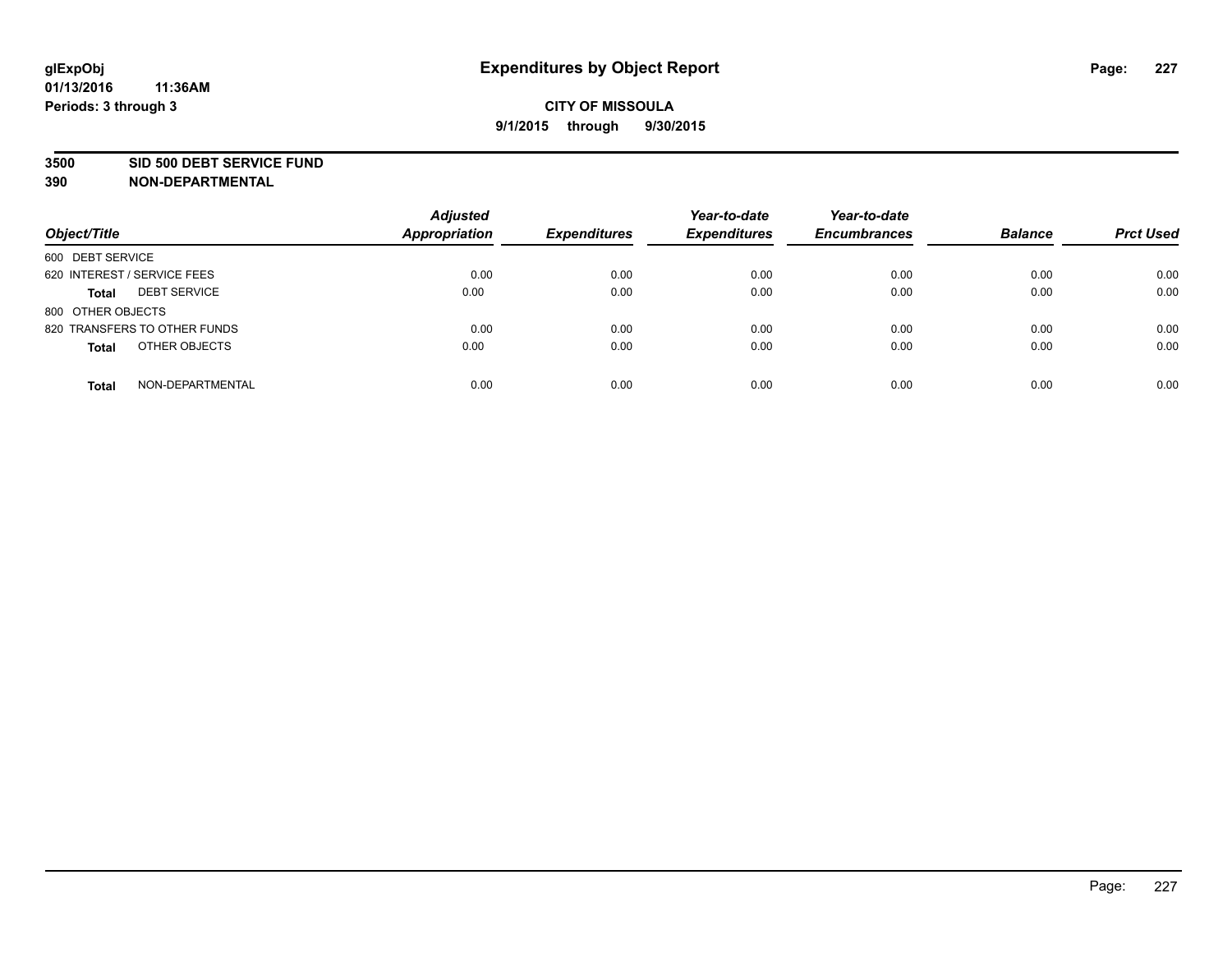### **3500 SID 500 DEBT SERVICE FUND**

| Object/Title                |                              | <b>Adjusted</b><br><b>Appropriation</b> | <b>Expenditures</b> | Year-to-date<br><b>Expenditures</b> | Year-to-date<br><b>Encumbrances</b> | <b>Balance</b> | <b>Prct Used</b> |
|-----------------------------|------------------------------|-----------------------------------------|---------------------|-------------------------------------|-------------------------------------|----------------|------------------|
| 600 DEBT SERVICE            |                              |                                         |                     |                                     |                                     |                |                  |
| 620 INTEREST / SERVICE FEES |                              | 0.00                                    | 0.00                | 0.00                                | 0.00                                | 0.00           | 0.00             |
| <b>Total</b>                | <b>DEBT SERVICE</b>          | 0.00                                    | 0.00                | 0.00                                | 0.00                                | 0.00           | 0.00             |
| 800 OTHER OBJECTS           |                              |                                         |                     |                                     |                                     |                |                  |
|                             | 820 TRANSFERS TO OTHER FUNDS | 0.00                                    | 0.00                | 0.00                                | 0.00                                | 0.00           | 0.00             |
| <b>Total</b>                | OTHER OBJECTS                | 0.00                                    | 0.00                | 0.00                                | 0.00                                | 0.00           | 0.00             |
| <b>Total</b>                | SID 500 DEBT SERVICE FUND    | 0.00                                    | 0.00                | 0.00                                | 0.00                                | 0.00           | 0.00             |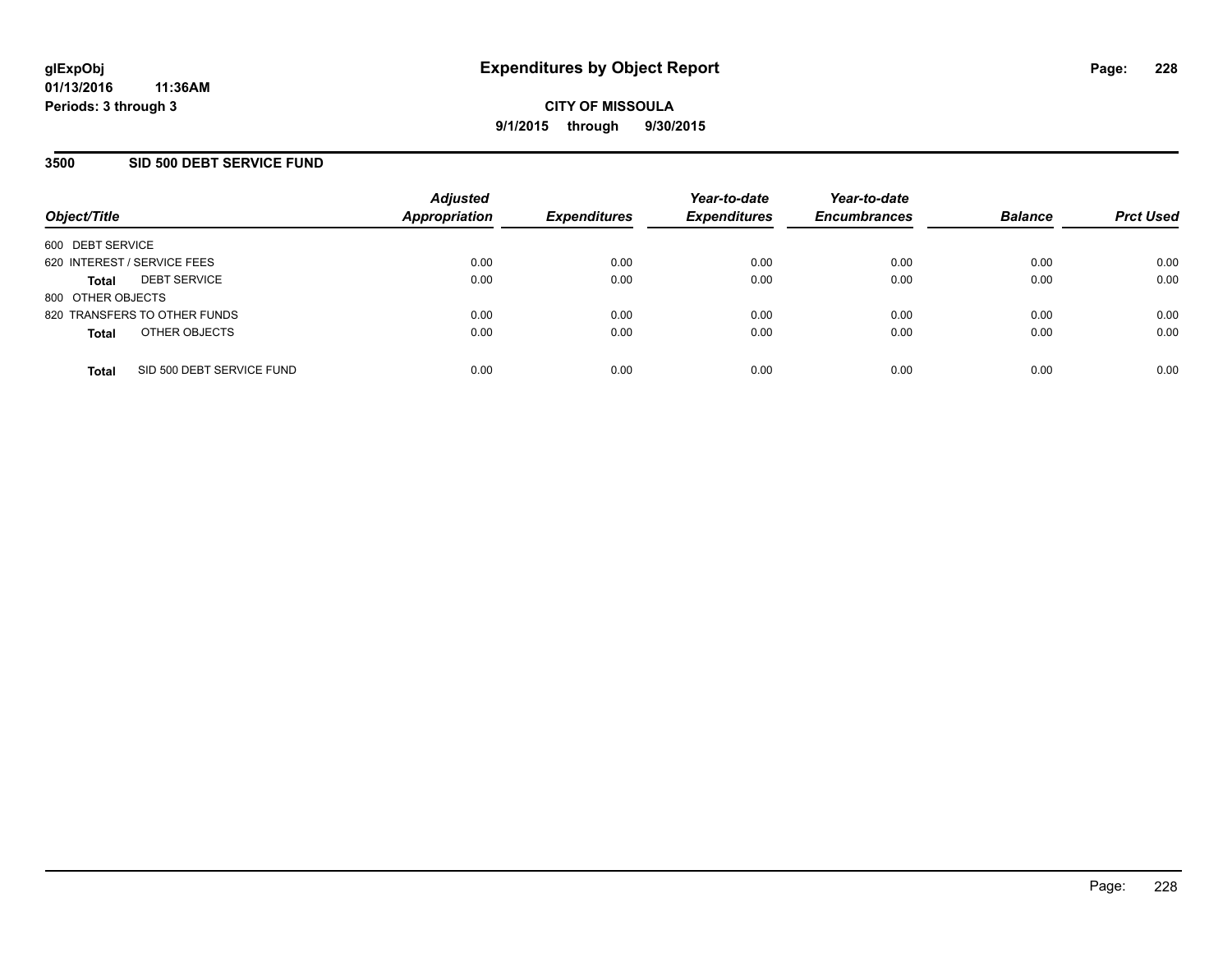# **CITY OF MISSOULA 9/1/2015 through 9/30/2015**

**3501 SID 501 DEBT SERVICE FUND**

| Object/Title      |                              | <b>Adjusted</b><br>Appropriation | <b>Expenditures</b> | Year-to-date<br><b>Expenditures</b> | Year-to-date<br><b>Encumbrances</b> | <b>Balance</b> | <b>Prct Used</b> |
|-------------------|------------------------------|----------------------------------|---------------------|-------------------------------------|-------------------------------------|----------------|------------------|
| 800 OTHER OBJECTS |                              |                                  |                     |                                     |                                     |                |                  |
|                   | 820 TRANSFERS TO OTHER FUNDS | 0.00                             | 0.00                | 0.00                                | 0.00                                | 0.00           | 0.00             |
| Total             | OTHER OBJECTS                | 0.00                             | 0.00                | 0.00                                | 0.00                                | 0.00           | 0.00             |
| Tota              | *** Title Not Found ***      | 0.00                             | 0.00                | 0.00                                | 0.00                                | 0.00           | 0.00             |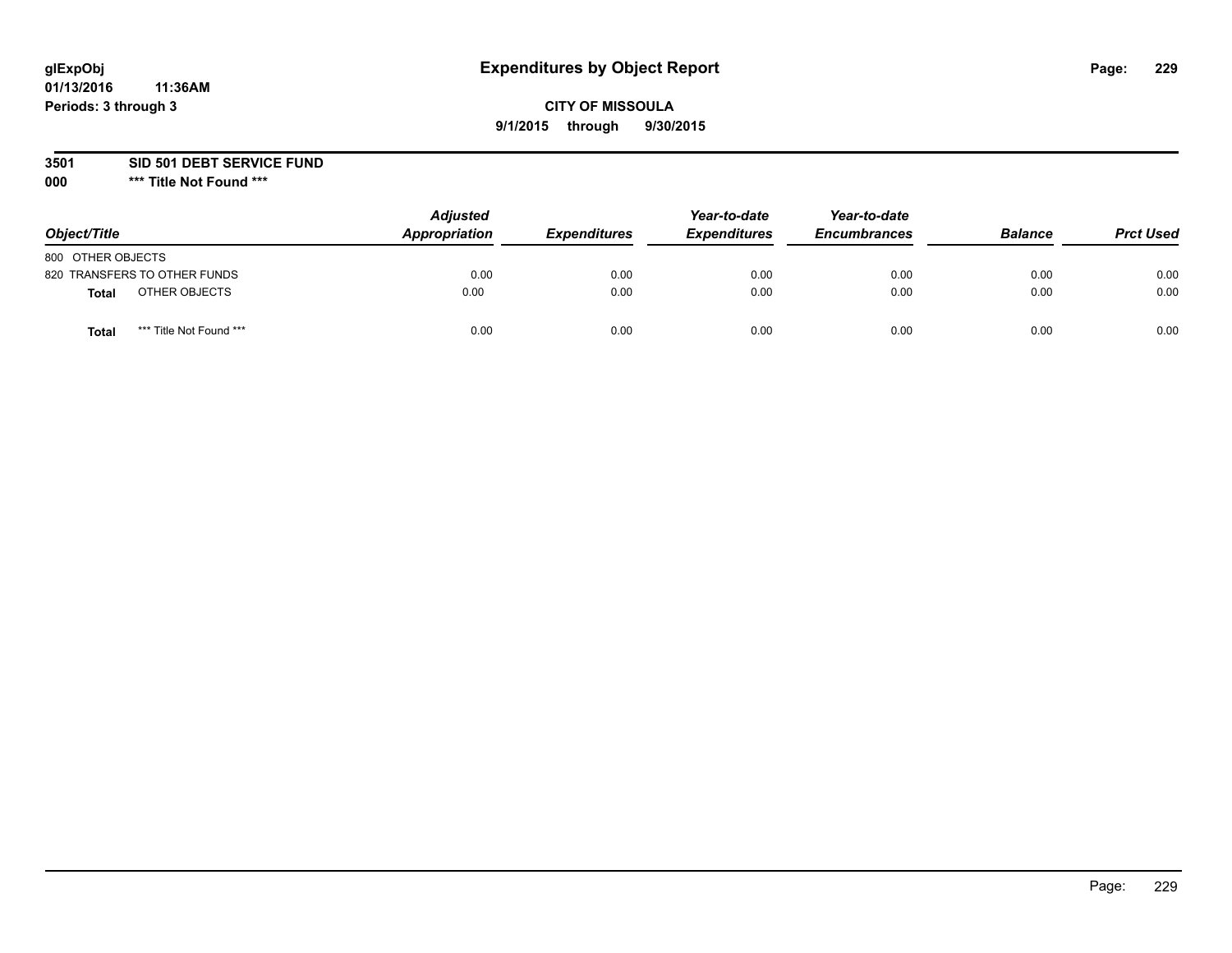#### **3501 SID 501 DEBT SERVICE FUND**

| Object/Title                         | <b>Adjusted</b><br><b>Appropriation</b> | <b>Expenditures</b> | Year-to-date<br><b>Expenditures</b> | Year-to-date<br><b>Encumbrances</b> | <b>Balance</b> | <b>Prct Used</b> |
|--------------------------------------|-----------------------------------------|---------------------|-------------------------------------|-------------------------------------|----------------|------------------|
| 500 FIXED CHARGES                    |                                         |                     |                                     |                                     |                |                  |
| 550 MERCHANT SERVICE FEES            | 0.00                                    | 0.00                | 0.00                                | 0.00                                | 0.00           | 0.00             |
| <b>FIXED CHARGES</b><br><b>Total</b> | 0.00                                    | 0.00                | 0.00                                | 0.00                                | 0.00           | 0.00             |
| 600 DEBT SERVICE                     |                                         |                     |                                     |                                     |                |                  |
| 610 PRINCIPAL                        | 0.00                                    | 0.00                | 0.00                                | 0.00                                | 0.00           | 0.00             |
| 620 INTEREST / SERVICE FEES          | 0.00                                    | 0.00                | 0.00                                | 0.00                                | 0.00           | 0.00             |
| <b>DEBT SERVICE</b><br><b>Total</b>  | 0.00                                    | 0.00                | 0.00                                | 0.00                                | 0.00           | 0.00             |
| NON-DEPARTMENTAL<br><b>Total</b>     | 0.00                                    | 0.00                | 0.00                                | 0.00                                | 0.00           | 0.00             |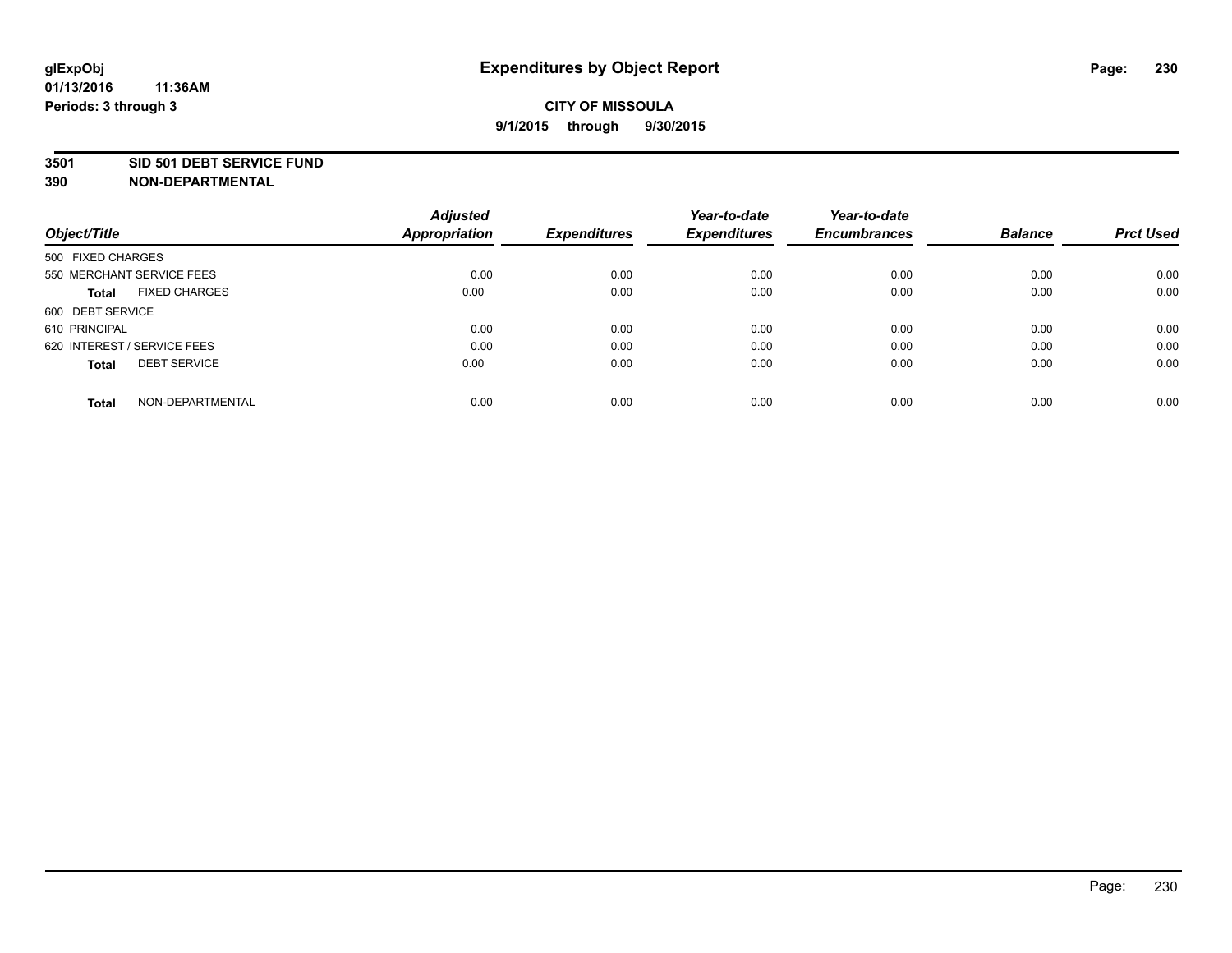# **3501 SID 501 DEBT SERVICE FUND**

| Object/Title                              | <b>Adjusted</b><br><b>Appropriation</b> | <b>Expenditures</b> | Year-to-date<br><b>Expenditures</b> | Year-to-date<br><b>Encumbrances</b> | <b>Balance</b> | <b>Prct Used</b> |
|-------------------------------------------|-----------------------------------------|---------------------|-------------------------------------|-------------------------------------|----------------|------------------|
|                                           |                                         |                     |                                     |                                     |                |                  |
| 500 FIXED CHARGES                         |                                         |                     |                                     |                                     |                |                  |
| 550 MERCHANT SERVICE FEES                 | 0.00                                    | 0.00                | 0.00                                | 0.00                                | 0.00           | 0.00             |
| <b>FIXED CHARGES</b><br>Total             | 0.00                                    | 0.00                | 0.00                                | 0.00                                | 0.00           | 0.00             |
| 600 DEBT SERVICE                          |                                         |                     |                                     |                                     |                |                  |
| 610 PRINCIPAL                             | 0.00                                    | 0.00                | 0.00                                | 0.00                                | 0.00           | 0.00             |
| 620 INTEREST / SERVICE FEES               | 0.00                                    | 0.00                | 0.00                                | 0.00                                | 0.00           | 0.00             |
| <b>DEBT SERVICE</b><br><b>Total</b>       | 0.00                                    | 0.00                | 0.00                                | 0.00                                | 0.00           | 0.00             |
| 800 OTHER OBJECTS                         |                                         |                     |                                     |                                     |                |                  |
| 820 TRANSFERS TO OTHER FUNDS              | 0.00                                    | 0.00                | 0.00                                | 0.00                                | 0.00           | 0.00             |
| OTHER OBJECTS<br><b>Total</b>             | 0.00                                    | 0.00                | 0.00                                | 0.00                                | 0.00           | 0.00             |
|                                           |                                         |                     |                                     |                                     |                |                  |
| SID 501 DEBT SERVICE FUND<br><b>Total</b> | 0.00                                    | 0.00                | 0.00                                | 0.00                                | 0.00           | 0.00             |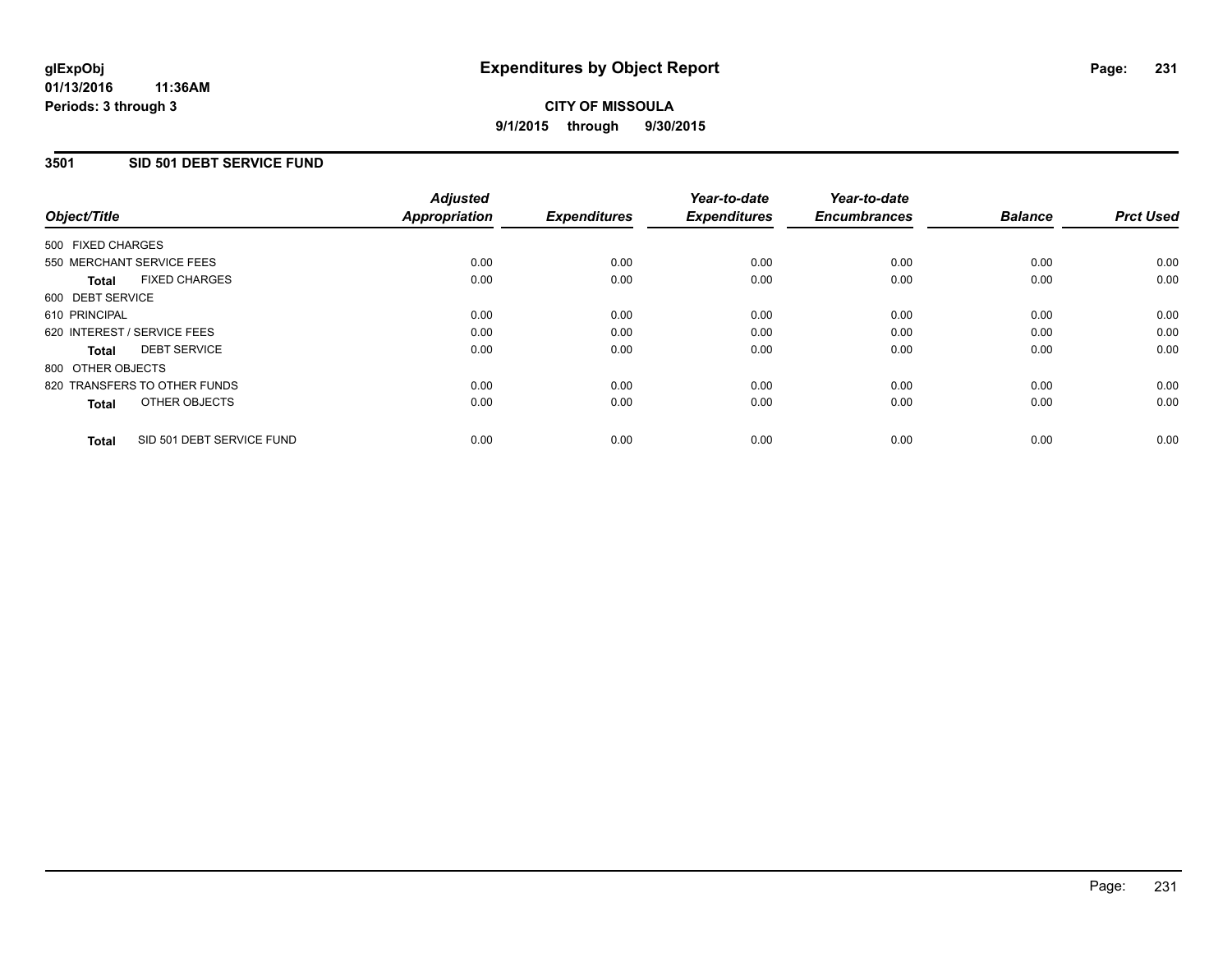# **CITY OF MISSOULA 9/1/2015 through 9/30/2015**

**3503 SID 503 DEBT SERVICE FUND**

| Object/Title                            | <b>Adjusted</b><br>Appropriation | <b>Expenditures</b> | Year-to-date<br><b>Expenditures</b> | Year-to-date<br><b>Encumbrances</b> | <b>Balance</b> | <b>Prct Used</b> |
|-----------------------------------------|----------------------------------|---------------------|-------------------------------------|-------------------------------------|----------------|------------------|
| 800 OTHER OBJECTS                       |                                  |                     |                                     |                                     |                |                  |
| 820 TRANSFERS TO OTHER FUNDS            | 0.00                             | 0.00                | 0.00                                | 0.00                                | 0.00           | 0.00             |
| OTHER OBJECTS<br><b>Total</b>           | 0.00                             | 0.00                | 0.00                                | 0.00                                | 0.00           | 0.00             |
| *** Title Not Found ***<br><b>Total</b> | 0.00                             | 0.00                | 0.00                                | 0.00                                | 0.00           | 0.00             |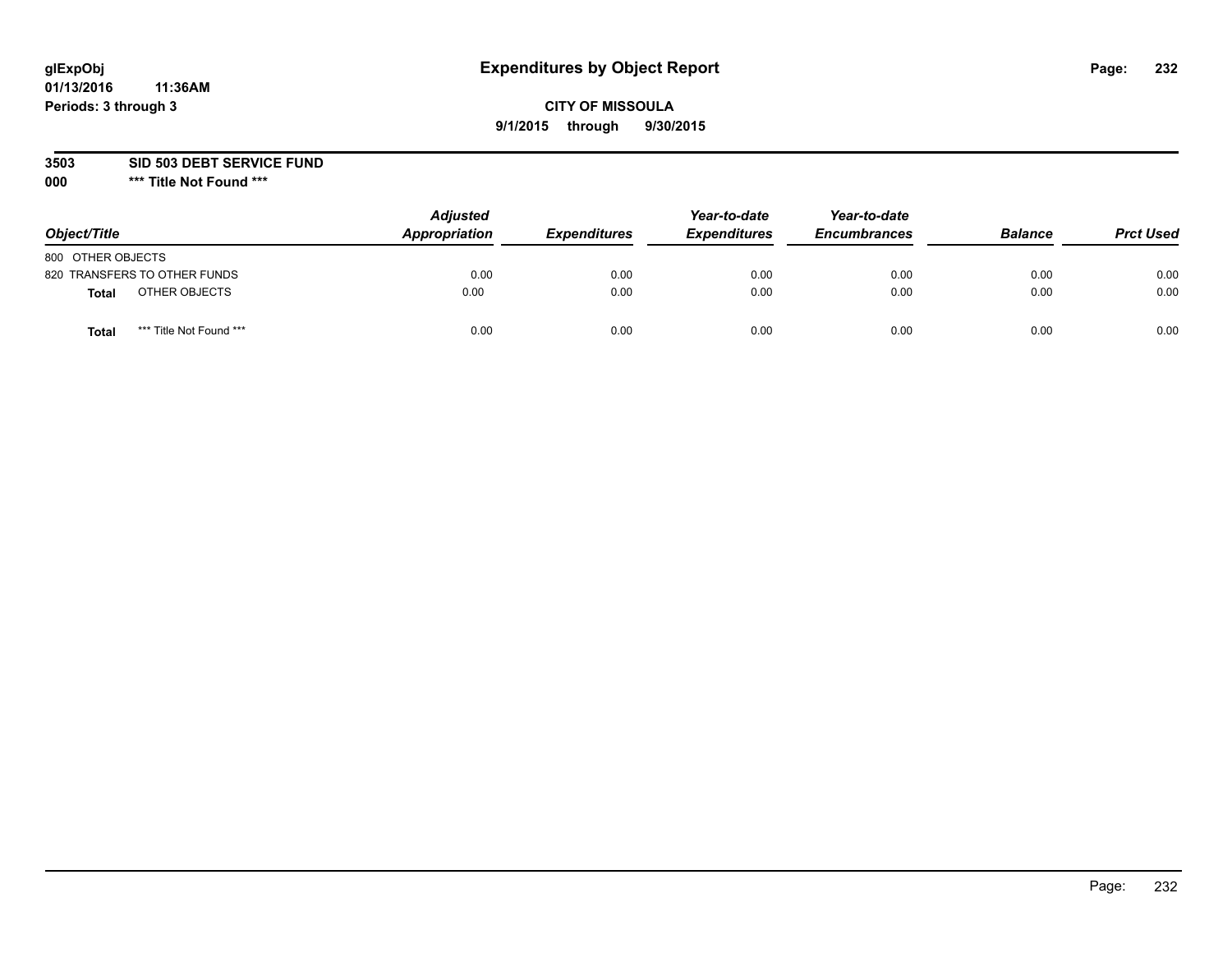#### **3503 SID 503 DEBT SERVICE FUND**

| Object/Title                         | <b>Adjusted</b><br><b>Appropriation</b> | <b>Expenditures</b> | Year-to-date<br><b>Expenditures</b> | Year-to-date<br><b>Encumbrances</b> | <b>Balance</b> | <b>Prct Used</b> |
|--------------------------------------|-----------------------------------------|---------------------|-------------------------------------|-------------------------------------|----------------|------------------|
|                                      |                                         |                     |                                     |                                     |                |                  |
| 500 FIXED CHARGES                    |                                         |                     |                                     |                                     |                |                  |
| 550 MERCHANT SERVICE FEES            | 0.00                                    | 0.00                | 0.00                                | 0.00                                | 0.00           | 0.00             |
| <b>FIXED CHARGES</b><br><b>Total</b> | 0.00                                    | 0.00                | 0.00                                | 0.00                                | 0.00           | 0.00             |
| 600 DEBT SERVICE                     |                                         |                     |                                     |                                     |                |                  |
| 610 PRINCIPAL                        | 0.00                                    | 0.00                | 0.00                                | 0.00                                | 0.00           | 0.00             |
| 620 INTEREST / SERVICE FEES          | 0.00                                    | 0.00                | 0.00                                | 0.00                                | 0.00           | 0.00             |
| <b>DEBT SERVICE</b><br><b>Total</b>  | 0.00                                    | 0.00                | 0.00                                | 0.00                                | 0.00           | 0.00             |
|                                      |                                         |                     |                                     |                                     |                |                  |
| NON-DEPARTMENTAL<br><b>Total</b>     | 0.00                                    | 0.00                | 0.00                                | 0.00                                | 0.00           | 0.00             |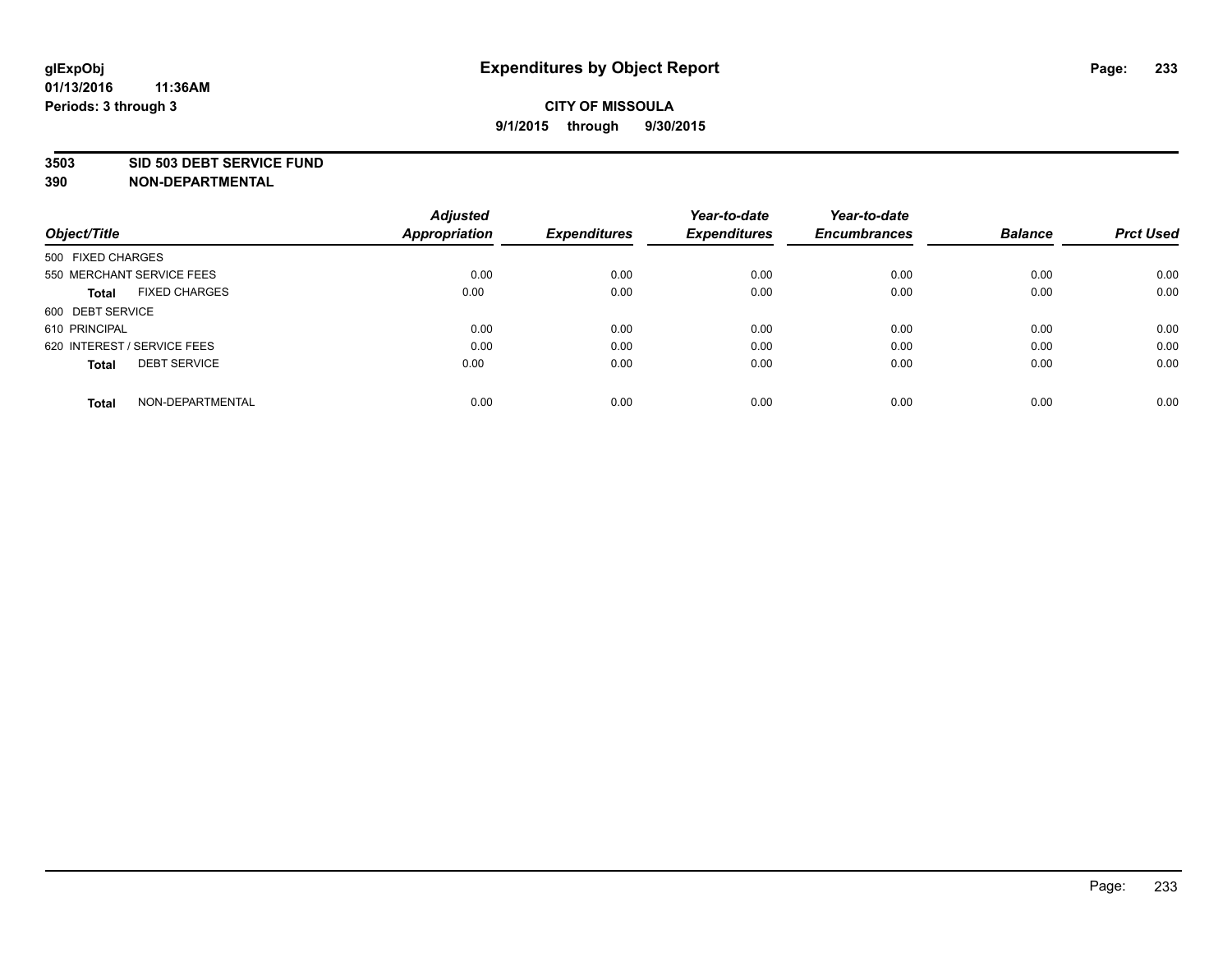### **3503 SID 503 DEBT SERVICE FUND**

| Object/Title                              | <b>Adjusted</b><br><b>Appropriation</b> | <b>Expenditures</b> | Year-to-date<br><b>Expenditures</b> | Year-to-date<br><b>Encumbrances</b> | <b>Balance</b> | <b>Prct Used</b> |
|-------------------------------------------|-----------------------------------------|---------------------|-------------------------------------|-------------------------------------|----------------|------------------|
|                                           |                                         |                     |                                     |                                     |                |                  |
| 500 FIXED CHARGES                         |                                         |                     |                                     |                                     |                |                  |
| 550 MERCHANT SERVICE FEES                 | 0.00                                    | 0.00                | 0.00                                | 0.00                                | 0.00           | 0.00             |
| <b>FIXED CHARGES</b><br>Total             | 0.00                                    | 0.00                | 0.00                                | 0.00                                | 0.00           | 0.00             |
| 600 DEBT SERVICE                          |                                         |                     |                                     |                                     |                |                  |
| 610 PRINCIPAL                             | 0.00                                    | 0.00                | 0.00                                | 0.00                                | 0.00           | 0.00             |
| 620 INTEREST / SERVICE FEES               | 0.00                                    | 0.00                | 0.00                                | 0.00                                | 0.00           | 0.00             |
| <b>DEBT SERVICE</b><br><b>Total</b>       | 0.00                                    | 0.00                | 0.00                                | 0.00                                | 0.00           | 0.00             |
| 800 OTHER OBJECTS                         |                                         |                     |                                     |                                     |                |                  |
| 820 TRANSFERS TO OTHER FUNDS              | 0.00                                    | 0.00                | 0.00                                | 0.00                                | 0.00           | 0.00             |
| OTHER OBJECTS<br><b>Total</b>             | 0.00                                    | 0.00                | 0.00                                | 0.00                                | 0.00           | 0.00             |
|                                           |                                         |                     |                                     |                                     |                |                  |
| SID 503 DEBT SERVICE FUND<br><b>Total</b> | 0.00                                    | 0.00                | 0.00                                | 0.00                                | 0.00           | 0.00             |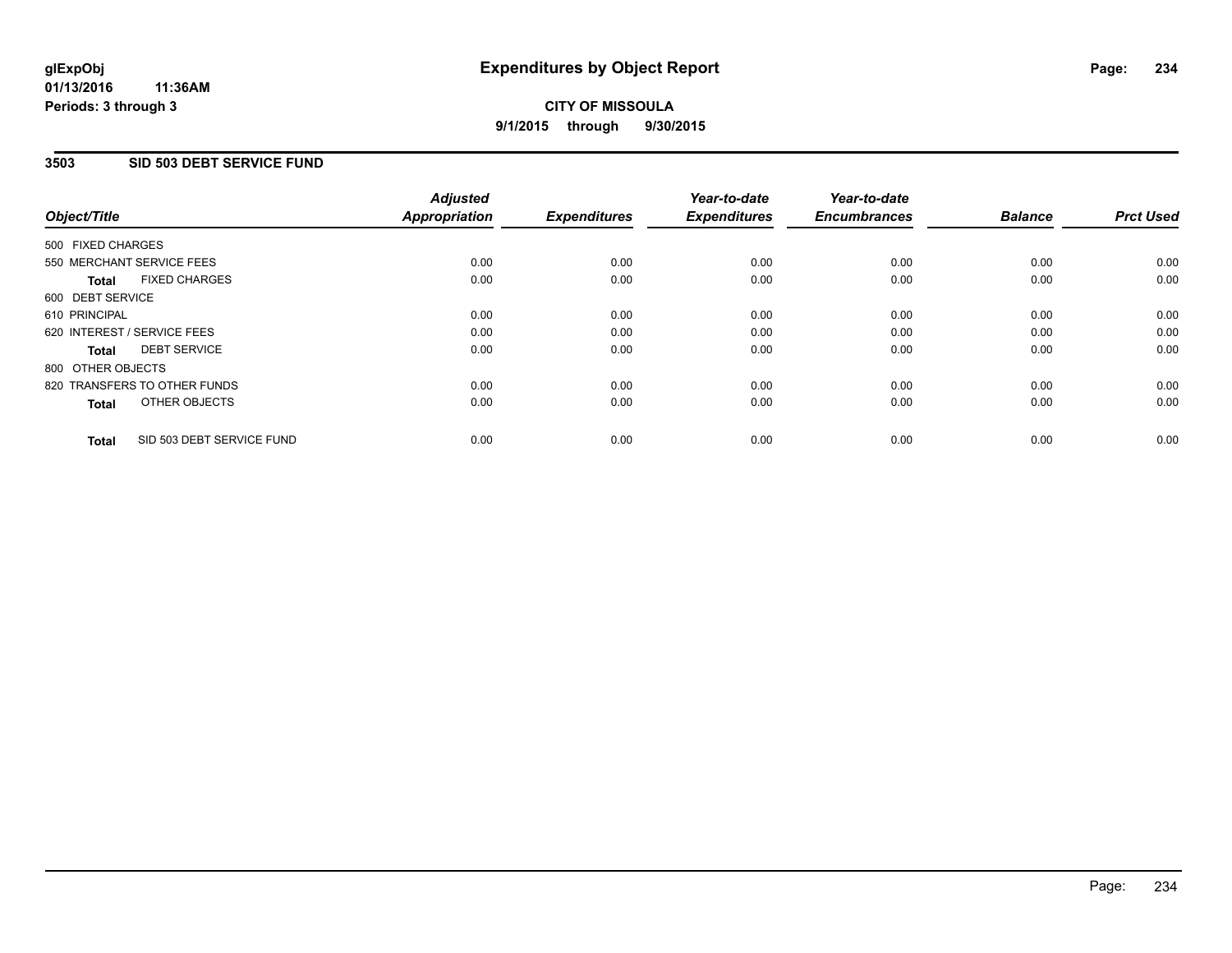# **CITY OF MISSOULA 9/1/2015 through 9/30/2015**

**3505 SID 505 DEBT SERVICE FUND**

| Object/Title                            | <b>Adjusted</b><br>Appropriation | <b>Expenditures</b> | Year-to-date<br><b>Expenditures</b> | Year-to-date<br><b>Encumbrances</b> | <b>Balance</b> | <b>Prct Used</b> |
|-----------------------------------------|----------------------------------|---------------------|-------------------------------------|-------------------------------------|----------------|------------------|
| 800 OTHER OBJECTS                       |                                  |                     |                                     |                                     |                |                  |
| 820 TRANSFERS TO OTHER FUNDS            | 0.00                             | 0.00                | 0.00                                | 0.00                                | 0.00           | 0.00             |
| OTHER OBJECTS<br><b>Total</b>           | 0.00                             | 0.00                | 0.00                                | 0.00                                | 0.00           | 0.00             |
| *** Title Not Found ***<br><b>Total</b> | 0.00                             | 0.00                | 0.00                                | 0.00                                | 0.00           | 0.00             |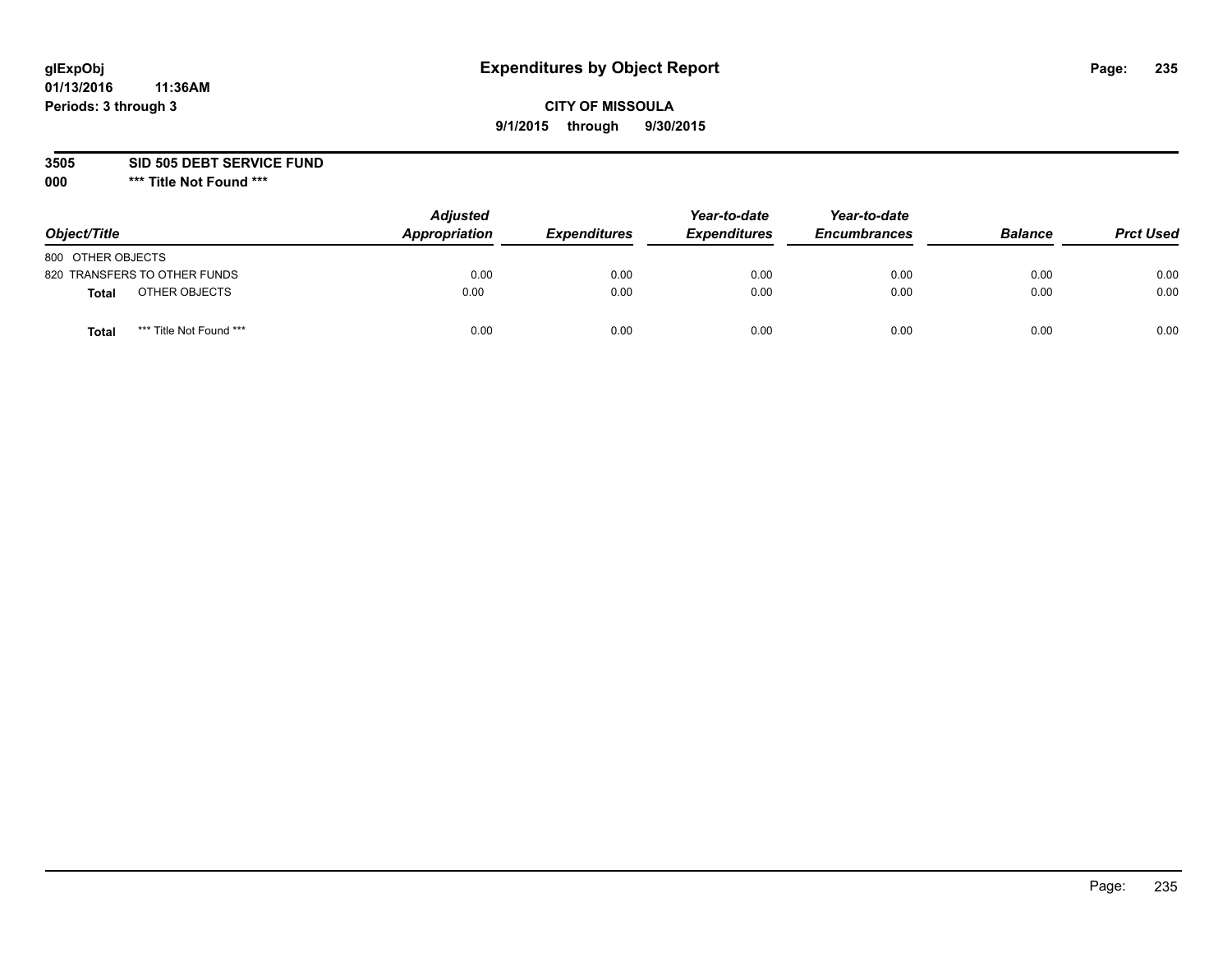#### **3505 SID 505 DEBT SERVICE FUND**

| Object/Title                         | <b>Adjusted</b><br><b>Appropriation</b> | <b>Expenditures</b> | Year-to-date<br><b>Expenditures</b> | Year-to-date<br><b>Encumbrances</b> | <b>Balance</b> | <b>Prct Used</b> |
|--------------------------------------|-----------------------------------------|---------------------|-------------------------------------|-------------------------------------|----------------|------------------|
|                                      |                                         |                     |                                     |                                     |                |                  |
| 500 FIXED CHARGES                    |                                         |                     |                                     |                                     |                |                  |
| 550 MERCHANT SERVICE FEES            | 0.00                                    | 0.00                | 0.00                                | 0.00                                | 0.00           | 0.00             |
| <b>FIXED CHARGES</b><br><b>Total</b> | 0.00                                    | 0.00                | 0.00                                | 0.00                                | 0.00           | 0.00             |
| 600 DEBT SERVICE                     |                                         |                     |                                     |                                     |                |                  |
| 610 PRINCIPAL                        | 0.00                                    | 0.00                | 0.00                                | 0.00                                | 0.00           | 0.00             |
| 620 INTEREST / SERVICE FEES          | 0.00                                    | 0.00                | 0.00                                | 0.00                                | 0.00           | 0.00             |
| <b>DEBT SERVICE</b><br><b>Total</b>  | 0.00                                    | 0.00                | 0.00                                | 0.00                                | 0.00           | 0.00             |
|                                      |                                         |                     |                                     |                                     |                |                  |
| NON-DEPARTMENTAL<br><b>Total</b>     | 0.00                                    | 0.00                | 0.00                                | 0.00                                | 0.00           | 0.00             |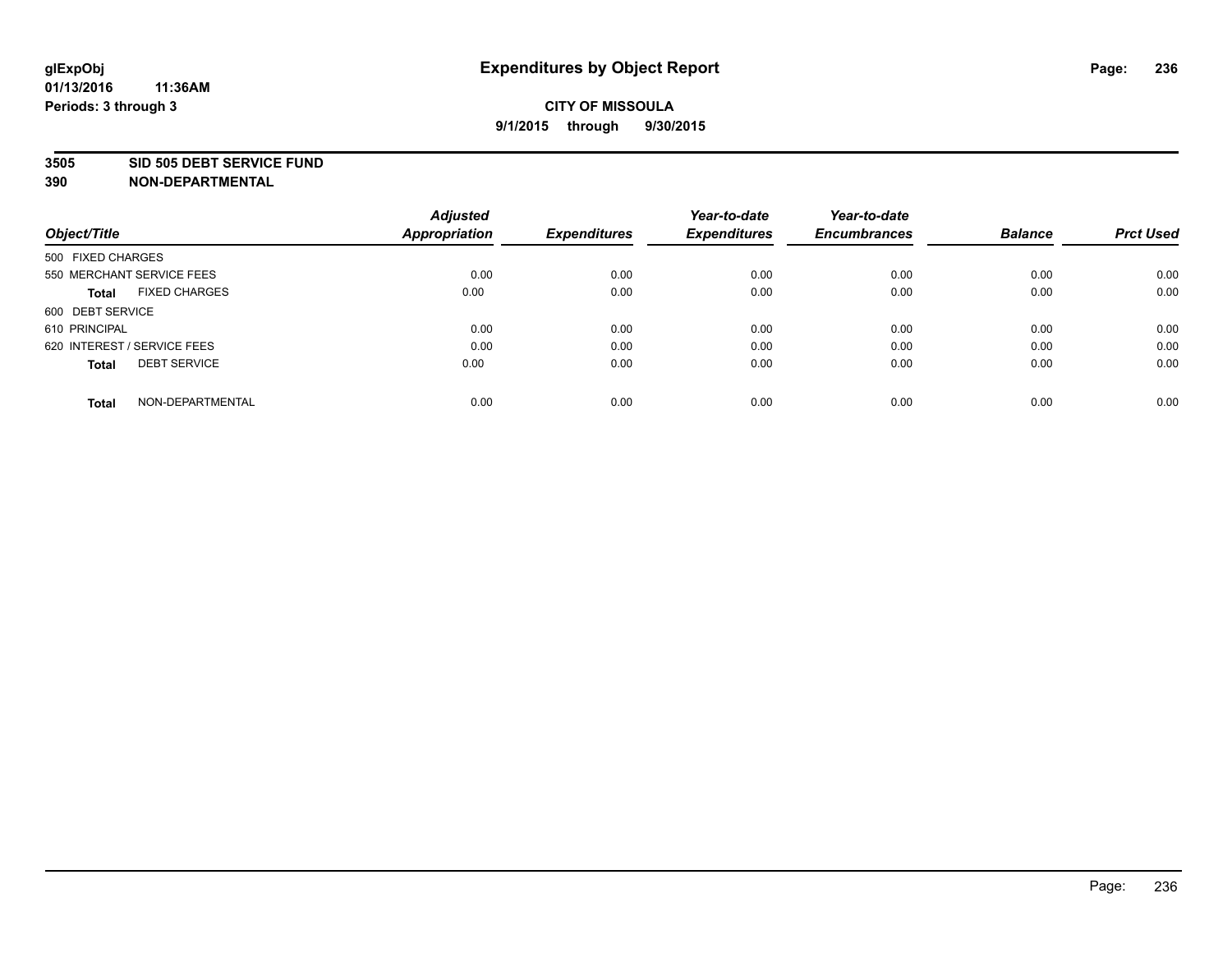### **3505 SID 505 DEBT SERVICE FUND**

| Object/Title                              | <b>Adjusted</b><br><b>Appropriation</b> | <b>Expenditures</b> | Year-to-date<br><b>Expenditures</b> | Year-to-date<br><b>Encumbrances</b> | <b>Balance</b> | <b>Prct Used</b> |
|-------------------------------------------|-----------------------------------------|---------------------|-------------------------------------|-------------------------------------|----------------|------------------|
|                                           |                                         |                     |                                     |                                     |                |                  |
| 500 FIXED CHARGES                         |                                         |                     |                                     |                                     |                |                  |
| 550 MERCHANT SERVICE FEES                 | 0.00                                    | 0.00                | 0.00                                | 0.00                                | 0.00           | 0.00             |
| <b>FIXED CHARGES</b><br>Total             | 0.00                                    | 0.00                | 0.00                                | 0.00                                | 0.00           | 0.00             |
| 600 DEBT SERVICE                          |                                         |                     |                                     |                                     |                |                  |
| 610 PRINCIPAL                             | 0.00                                    | 0.00                | 0.00                                | 0.00                                | 0.00           | 0.00             |
| 620 INTEREST / SERVICE FEES               | 0.00                                    | 0.00                | 0.00                                | 0.00                                | 0.00           | 0.00             |
| <b>DEBT SERVICE</b><br><b>Total</b>       | 0.00                                    | 0.00                | 0.00                                | 0.00                                | 0.00           | 0.00             |
| 800 OTHER OBJECTS                         |                                         |                     |                                     |                                     |                |                  |
| 820 TRANSFERS TO OTHER FUNDS              | 0.00                                    | 0.00                | 0.00                                | 0.00                                | 0.00           | 0.00             |
| OTHER OBJECTS<br><b>Total</b>             | 0.00                                    | 0.00                | 0.00                                | 0.00                                | 0.00           | 0.00             |
|                                           |                                         |                     |                                     |                                     |                |                  |
| SID 505 DEBT SERVICE FUND<br><b>Total</b> | 0.00                                    | 0.00                | 0.00                                | 0.00                                | 0.00           | 0.00             |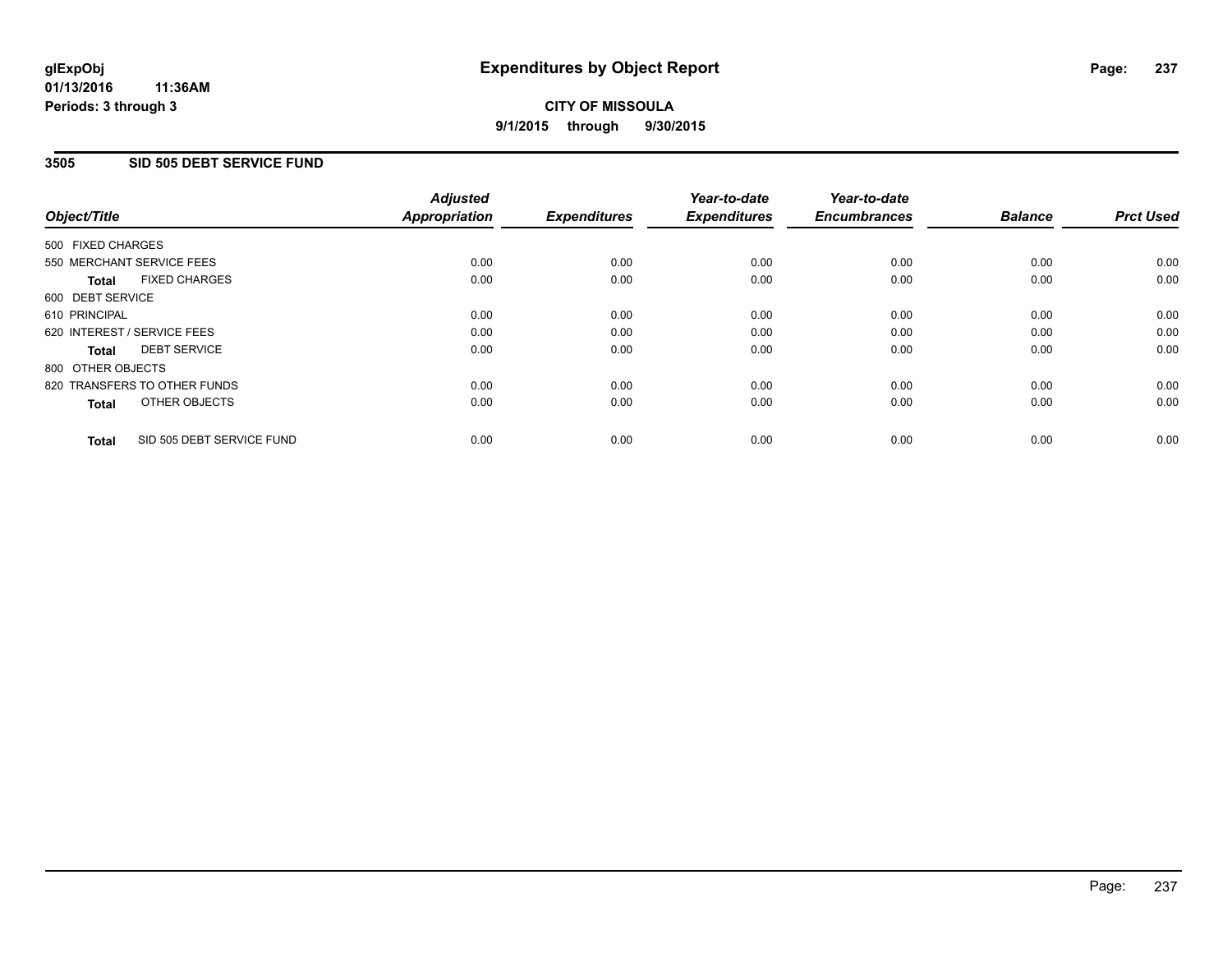# **CITY OF MISSOULA 9/1/2015 through 9/30/2015**

**3506 SID 506 DEBT SERVICE FUND**

| Object/Title                            | <b>Adjusted</b><br>Appropriation | <b>Expenditures</b> | Year-to-date<br><b>Expenditures</b> | Year-to-date<br><b>Encumbrances</b> | <b>Balance</b> | <b>Prct Used</b> |
|-----------------------------------------|----------------------------------|---------------------|-------------------------------------|-------------------------------------|----------------|------------------|
| 800 OTHER OBJECTS                       |                                  |                     |                                     |                                     |                |                  |
| 820 TRANSFERS TO OTHER FUNDS            | 0.00                             | 0.00                | 0.00                                | 0.00                                | 0.00           | 0.00             |
| OTHER OBJECTS<br><b>Total</b>           | 0.00                             | 0.00                | 0.00                                | 0.00                                | 0.00           | 0.00             |
| *** Title Not Found ***<br><b>Total</b> | 0.00                             | 0.00                | 0.00                                | 0.00                                | 0.00           | 0.00             |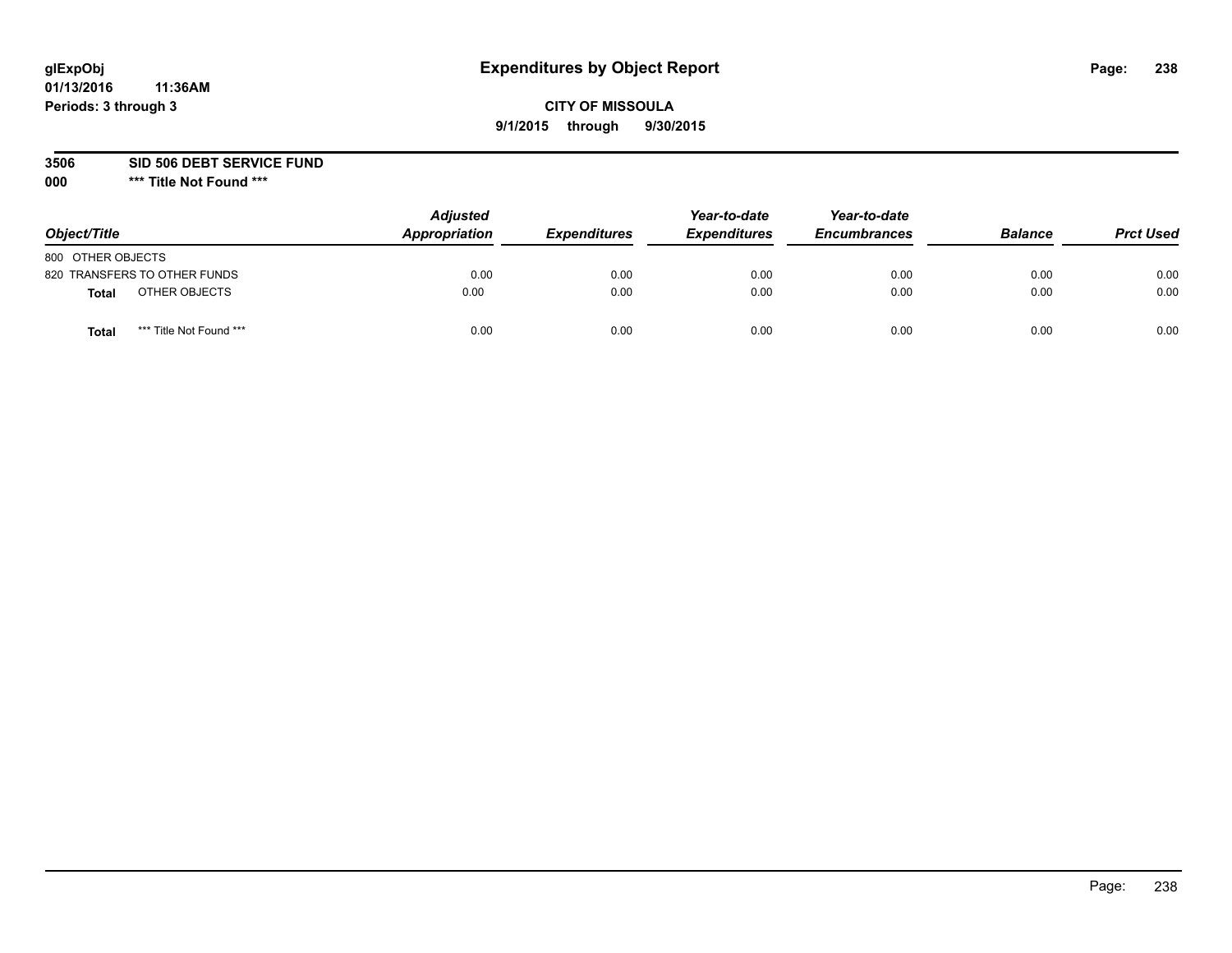#### **3506 SID 506 DEBT SERVICE FUND**

| Object/Title                         | <b>Adjusted</b><br><b>Appropriation</b> | <b>Expenditures</b> | Year-to-date<br><b>Expenditures</b> | Year-to-date<br><b>Encumbrances</b> | <b>Balance</b> | <b>Prct Used</b> |
|--------------------------------------|-----------------------------------------|---------------------|-------------------------------------|-------------------------------------|----------------|------------------|
|                                      |                                         |                     |                                     |                                     |                |                  |
| 500 FIXED CHARGES                    |                                         |                     |                                     |                                     |                |                  |
| 550 MERCHANT SERVICE FEES            | 0.00                                    | 0.00                | 0.00                                | 0.00                                | 0.00           | 0.00             |
| <b>FIXED CHARGES</b><br><b>Total</b> | 0.00                                    | 0.00                | 0.00                                | 0.00                                | 0.00           | 0.00             |
| 600 DEBT SERVICE                     |                                         |                     |                                     |                                     |                |                  |
| 610 PRINCIPAL                        | 0.00                                    | 0.00                | 0.00                                | 0.00                                | 0.00           | 0.00             |
| 620 INTEREST / SERVICE FEES          | 0.00                                    | 0.00                | 0.00                                | 0.00                                | 0.00           | 0.00             |
| <b>DEBT SERVICE</b><br><b>Total</b>  | 0.00                                    | 0.00                | 0.00                                | 0.00                                | 0.00           | 0.00             |
|                                      |                                         |                     |                                     |                                     |                |                  |
| NON-DEPARTMENTAL<br><b>Total</b>     | 0.00                                    | 0.00                | 0.00                                | 0.00                                | 0.00           | 0.00             |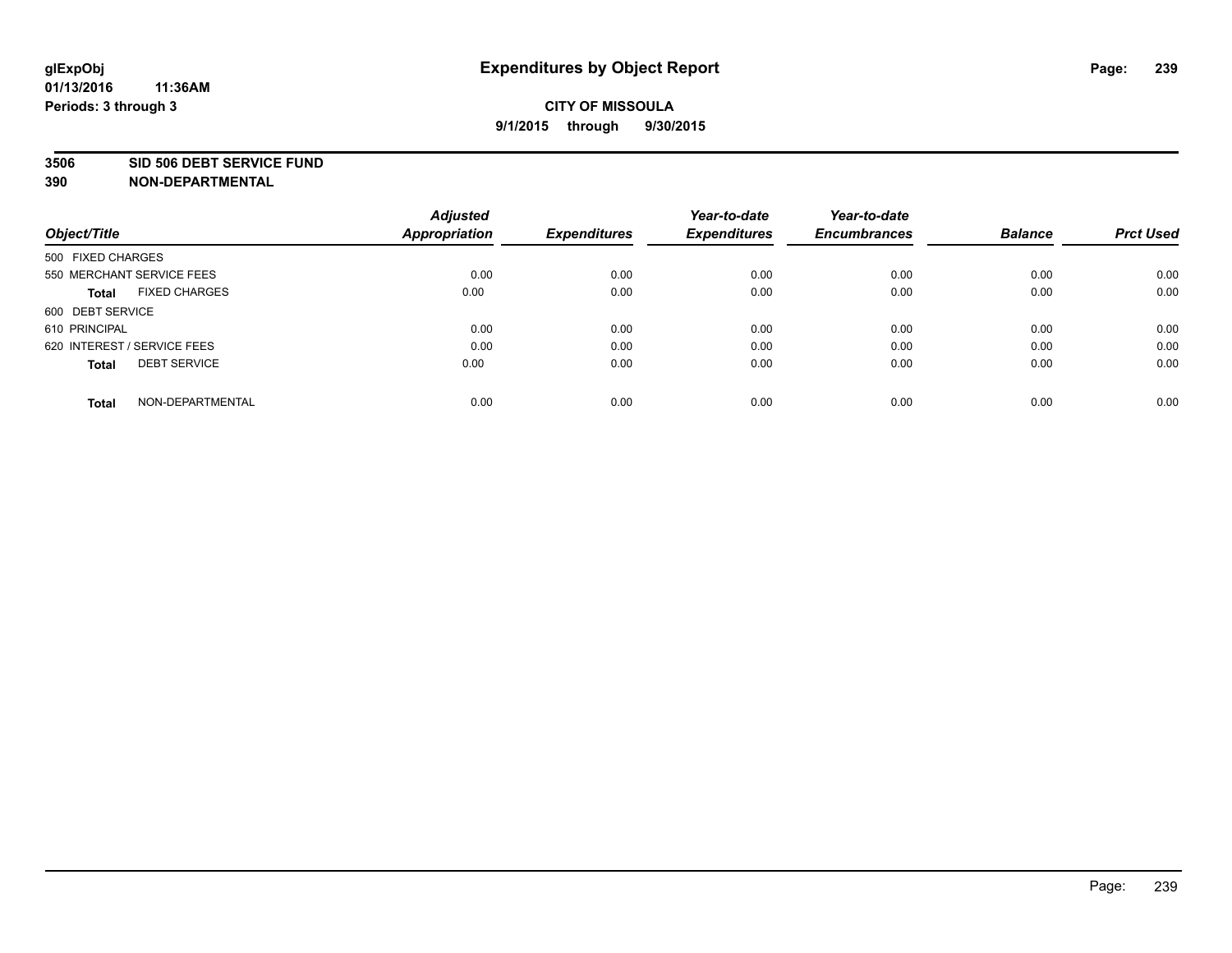### **3506 SID 506 DEBT SERVICE FUND**

|                                           | <b>Adjusted</b>      | <b>Expenditures</b> | Year-to-date<br><b>Expenditures</b> | Year-to-date<br><b>Encumbrances</b> | <b>Balance</b> | <b>Prct Used</b> |
|-------------------------------------------|----------------------|---------------------|-------------------------------------|-------------------------------------|----------------|------------------|
| Object/Title                              | <b>Appropriation</b> |                     |                                     |                                     |                |                  |
| 500 FIXED CHARGES                         |                      |                     |                                     |                                     |                |                  |
| 550 MERCHANT SERVICE FEES                 | 0.00                 | 0.00                | 0.00                                | 0.00                                | 0.00           | 0.00             |
| <b>FIXED CHARGES</b><br><b>Total</b>      | 0.00                 | 0.00                | 0.00                                | 0.00                                | 0.00           | 0.00             |
| 600 DEBT SERVICE                          |                      |                     |                                     |                                     |                |                  |
| 610 PRINCIPAL                             | 0.00                 | 0.00                | 0.00                                | 0.00                                | 0.00           | 0.00             |
| 620 INTEREST / SERVICE FEES               | 0.00                 | 0.00                | 0.00                                | 0.00                                | 0.00           | 0.00             |
| <b>DEBT SERVICE</b><br><b>Total</b>       | 0.00                 | 0.00                | 0.00                                | 0.00                                | 0.00           | 0.00             |
| 800 OTHER OBJECTS                         |                      |                     |                                     |                                     |                |                  |
| 820 TRANSFERS TO OTHER FUNDS              | 0.00                 | 0.00                | 0.00                                | 0.00                                | 0.00           | 0.00             |
| OTHER OBJECTS<br><b>Total</b>             | 0.00                 | 0.00                | 0.00                                | 0.00                                | 0.00           | 0.00             |
| SID 506 DEBT SERVICE FUND<br><b>Total</b> | 0.00                 | 0.00                | 0.00                                | 0.00                                | 0.00           | 0.00             |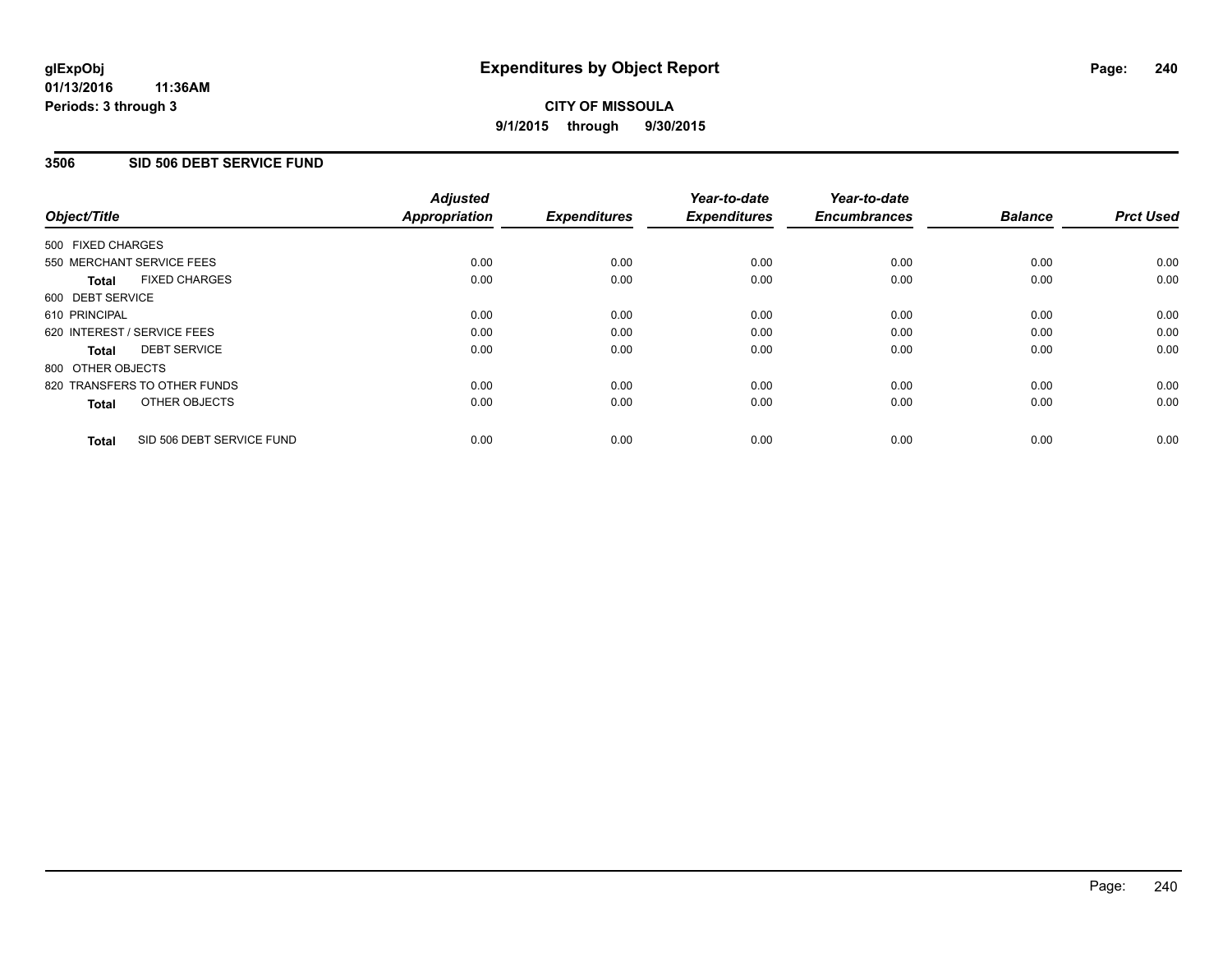# **CITY OF MISSOULA 9/1/2015 through 9/30/2015**

**3507 SID 507 DEBT SERVICE FUND**

| Object/Title                            | <b>Adjusted</b><br>Appropriation | <b>Expenditures</b> | Year-to-date<br><b>Expenditures</b> | Year-to-date<br><b>Encumbrances</b> | <b>Balance</b> | <b>Prct Used</b> |
|-----------------------------------------|----------------------------------|---------------------|-------------------------------------|-------------------------------------|----------------|------------------|
| 800 OTHER OBJECTS                       |                                  |                     |                                     |                                     |                |                  |
| 820 TRANSFERS TO OTHER FUNDS            | 0.00                             | 0.00                | 0.00                                | 0.00                                | 0.00           | 0.00             |
| OTHER OBJECTS<br><b>Total</b>           | 0.00                             | 0.00                | 0.00                                | 0.00                                | 0.00           | 0.00             |
| *** Title Not Found ***<br><b>Total</b> | 0.00                             | 0.00                | 0.00                                | 0.00                                | 0.00           | 0.00             |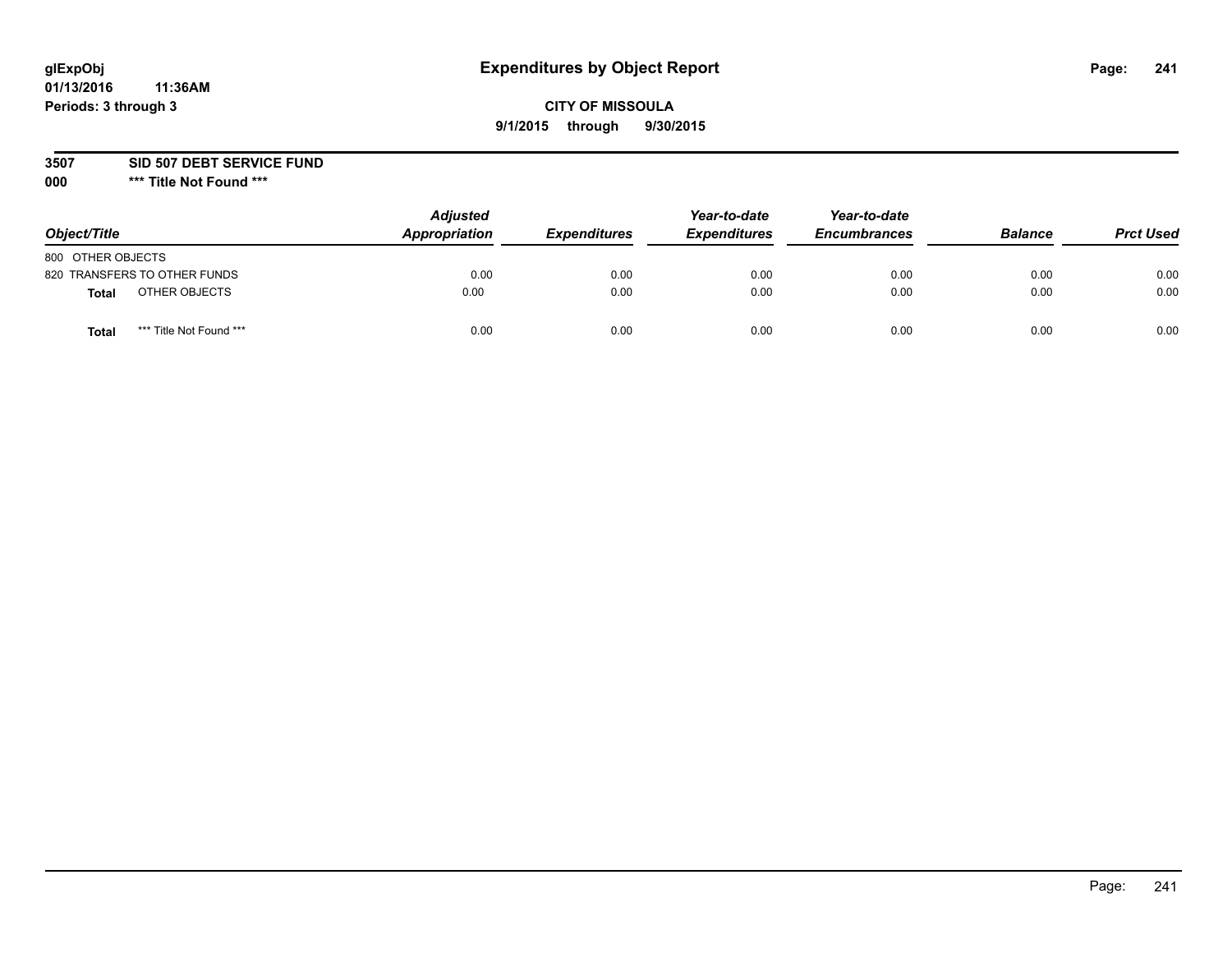#### **3507 SID 507 DEBT SERVICE FUND**

| Object/Title      |                           | <b>Adjusted</b><br>Appropriation | <b>Expenditures</b> | Year-to-date<br><b>Expenditures</b> | Year-to-date<br><b>Encumbrances</b> | <b>Balance</b> | <b>Prct Used</b> |
|-------------------|---------------------------|----------------------------------|---------------------|-------------------------------------|-------------------------------------|----------------|------------------|
| 500 FIXED CHARGES |                           |                                  |                     |                                     |                                     |                |                  |
|                   | 550 MERCHANT SERVICE FEES | 0.00                             | 0.00                | 0.00                                | 0.00                                | 0.00           | 0.00             |
| <b>Total</b>      | <b>FIXED CHARGES</b>      | 0.00                             | 0.00                | 0.00                                | 0.00                                | 0.00           | 0.00             |
| <b>Total</b>      | NON-DEPARTMENTAL          | 0.00                             | 0.00                | 0.00                                | 0.00                                | 0.00           | 0.00             |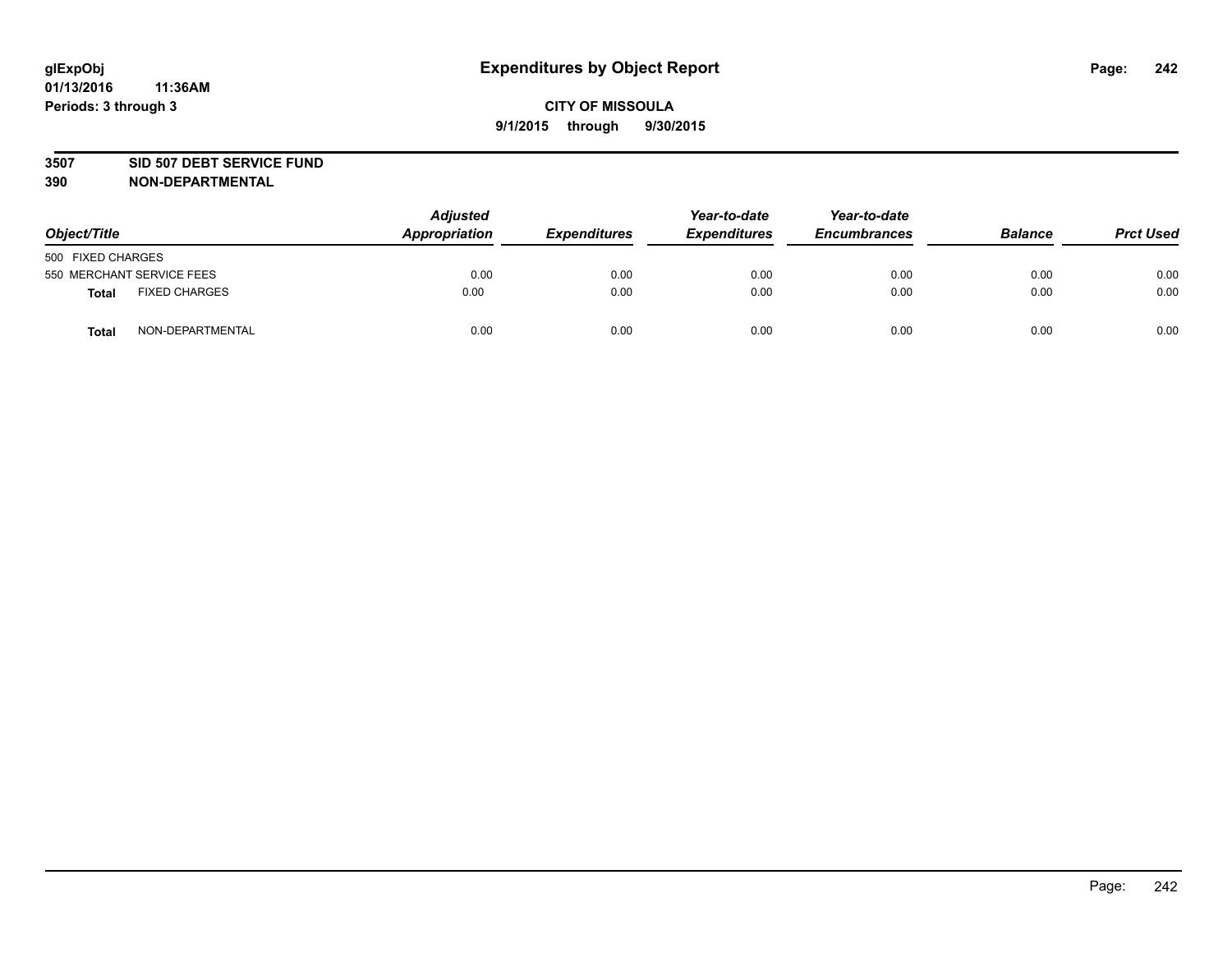### **3507 SID 507 DEBT SERVICE FUND**

| Object/Title                              | <b>Adjusted</b><br>Appropriation | <b>Expenditures</b> | Year-to-date<br><b>Expenditures</b> | Year-to-date<br><b>Encumbrances</b> | <b>Balance</b> | <b>Prct Used</b> |
|-------------------------------------------|----------------------------------|---------------------|-------------------------------------|-------------------------------------|----------------|------------------|
| 500 FIXED CHARGES                         |                                  |                     |                                     |                                     |                |                  |
| 550 MERCHANT SERVICE FEES                 | 0.00                             | 0.00                | 0.00                                | 0.00                                | 0.00           | 0.00             |
| <b>FIXED CHARGES</b><br><b>Total</b>      | 0.00                             | 0.00                | 0.00                                | 0.00                                | 0.00           | 0.00             |
| 800 OTHER OBJECTS                         |                                  |                     |                                     |                                     |                |                  |
| 820 TRANSFERS TO OTHER FUNDS              | 0.00                             | 0.00                | 0.00                                | 0.00                                | 0.00           | 0.00             |
| OTHER OBJECTS<br><b>Total</b>             | 0.00                             | 0.00                | 0.00                                | 0.00                                | 0.00           | 0.00             |
| SID 507 DEBT SERVICE FUND<br><b>Total</b> | 0.00                             | 0.00                | 0.00                                | 0.00                                | 0.00           | 0.00             |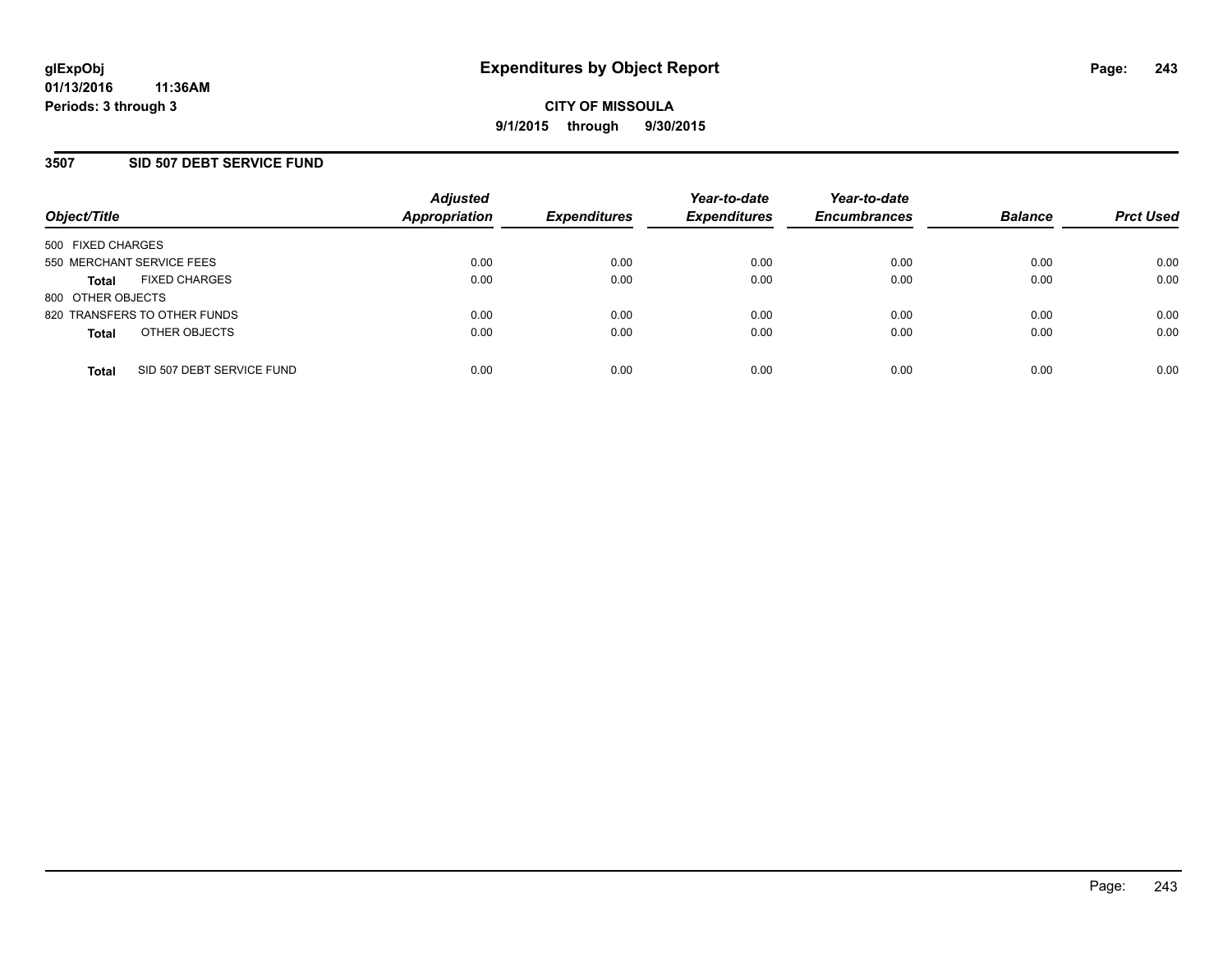# **CITY OF MISSOULA 9/1/2015 through 9/30/2015**

**3508 SID 508 DEBT SERVICE FUND**

| Object/Title      |                              | <b>Adjusted</b><br>Appropriation | <b>Expenditures</b> | Year-to-date<br><b>Expenditures</b> | Year-to-date<br><b>Encumbrances</b> | <b>Balance</b> | <b>Prct Used</b> |
|-------------------|------------------------------|----------------------------------|---------------------|-------------------------------------|-------------------------------------|----------------|------------------|
| 800 OTHER OBJECTS |                              |                                  |                     |                                     |                                     |                |                  |
|                   | 820 TRANSFERS TO OTHER FUNDS | 0.00                             | 0.00                | 0.00                                | 0.00                                | 0.00           | 0.00             |
| Total             | OTHER OBJECTS                | 0.00                             | 0.00                | 0.00                                | 0.00                                | 0.00           | 0.00             |
| Tota              | *** Title Not Found ***      | 0.00                             | 0.00                | 0.00                                | 0.00                                | 0.00           | 0.00             |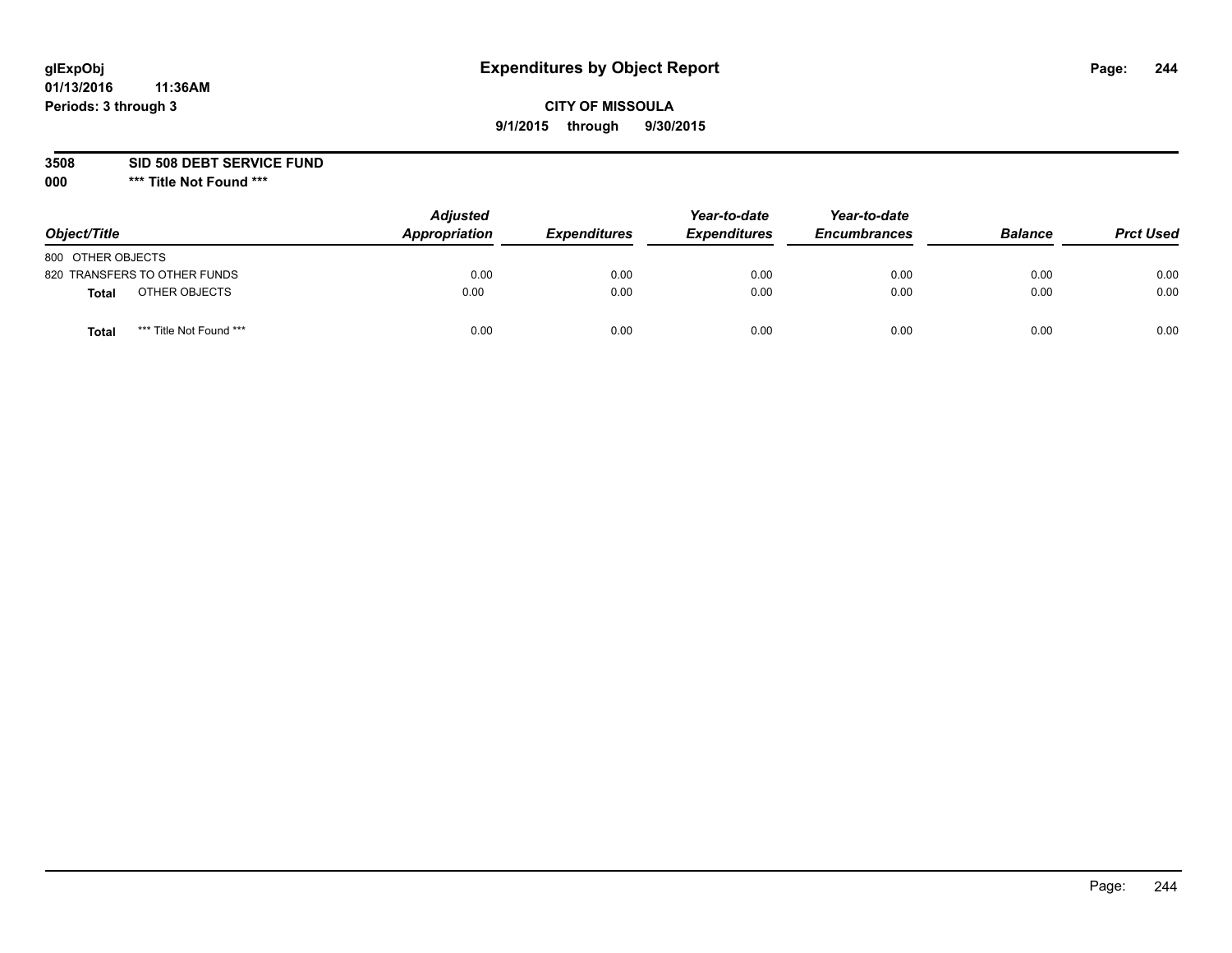#### **3508 SID 508 DEBT SERVICE FUND**

| Object/Title      |                           | <b>Adjusted</b><br>Appropriation | <b>Expenditures</b> | Year-to-date<br><b>Expenditures</b> | Year-to-date<br><b>Encumbrances</b> | <b>Balance</b> | <b>Prct Used</b> |
|-------------------|---------------------------|----------------------------------|---------------------|-------------------------------------|-------------------------------------|----------------|------------------|
| 500 FIXED CHARGES |                           |                                  |                     |                                     |                                     |                |                  |
|                   | 550 MERCHANT SERVICE FEES | 0.00                             | 0.00                | 0.00                                | 0.00                                | 0.00           | 0.00             |
| <b>Total</b>      | <b>FIXED CHARGES</b>      | 0.00                             | 0.00                | 0.00                                | 0.00                                | 0.00           | 0.00             |
| <b>Total</b>      | NON-DEPARTMENTAL          | 0.00                             | 0.00                | 0.00                                | 0.00                                | 0.00           | 0.00             |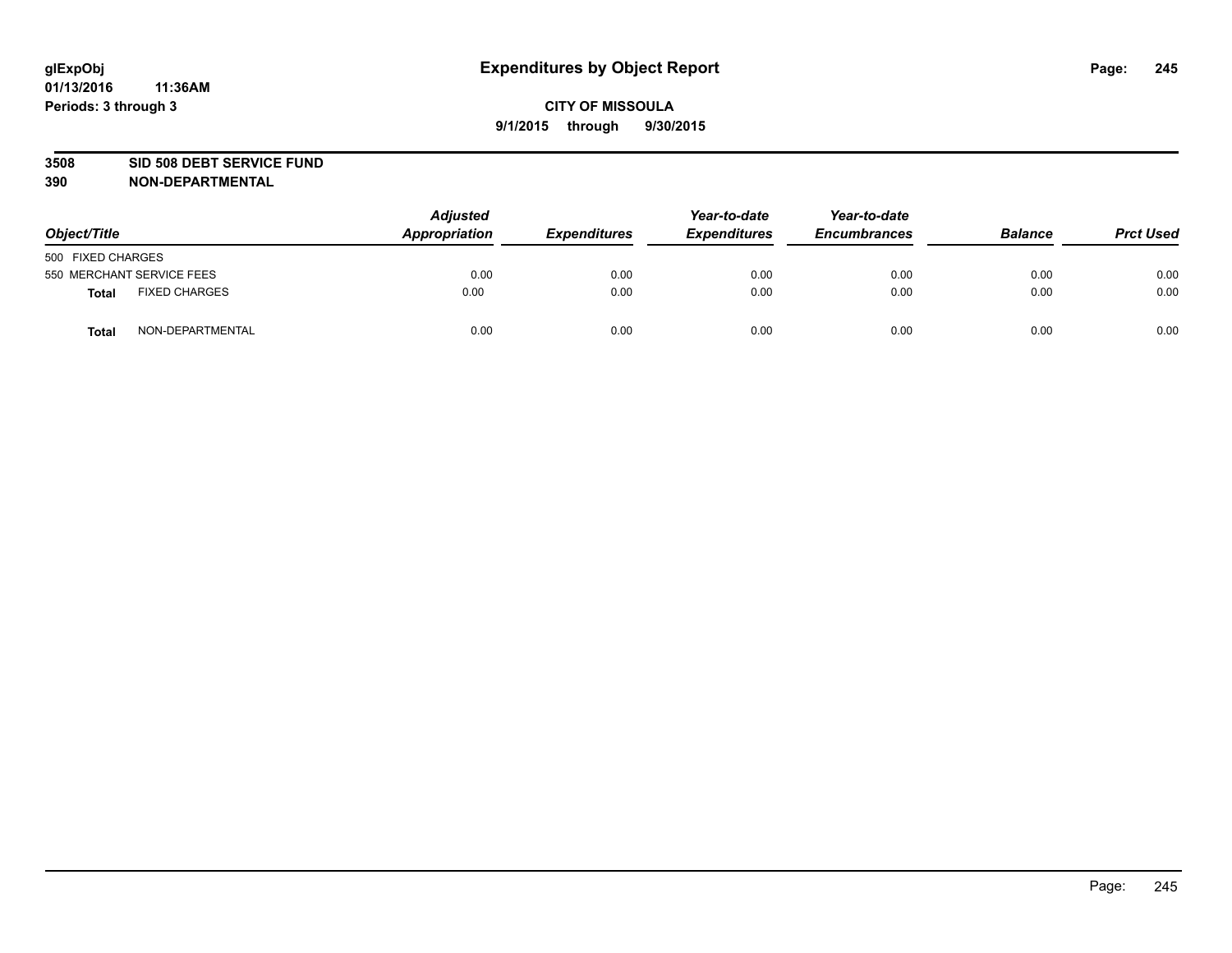### **3508 SID 508 DEBT SERVICE FUND**

| Object/Title                              | <b>Adjusted</b><br>Appropriation | <b>Expenditures</b> | Year-to-date<br><b>Expenditures</b> | Year-to-date<br><b>Encumbrances</b> | <b>Balance</b> | <b>Prct Used</b> |
|-------------------------------------------|----------------------------------|---------------------|-------------------------------------|-------------------------------------|----------------|------------------|
| 500 FIXED CHARGES                         |                                  |                     |                                     |                                     |                |                  |
| 550 MERCHANT SERVICE FEES                 | 0.00                             | 0.00                | 0.00                                | 0.00                                | 0.00           | 0.00             |
| <b>FIXED CHARGES</b><br><b>Total</b>      | 0.00                             | 0.00                | 0.00                                | 0.00                                | 0.00           | 0.00             |
| 800 OTHER OBJECTS                         |                                  |                     |                                     |                                     |                |                  |
| 820 TRANSFERS TO OTHER FUNDS              | 0.00                             | 0.00                | 0.00                                | 0.00                                | 0.00           | 0.00             |
| OTHER OBJECTS<br><b>Total</b>             | 0.00                             | 0.00                | 0.00                                | 0.00                                | 0.00           | 0.00             |
| SID 508 DEBT SERVICE FUND<br><b>Total</b> | 0.00                             | 0.00                | 0.00                                | 0.00                                | 0.00           | 0.00             |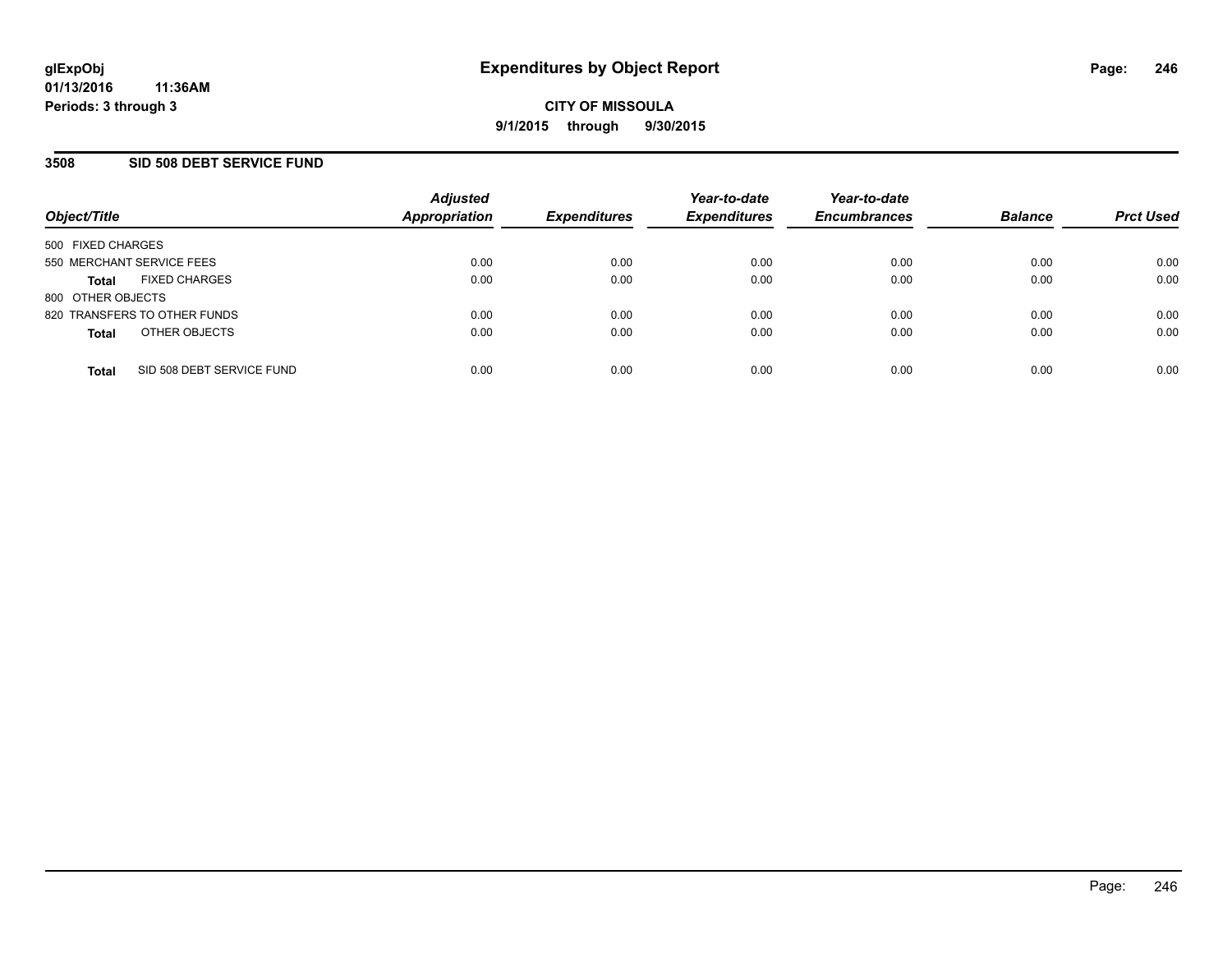# **CITY OF MISSOULA 9/1/2015 through 9/30/2015**

**3510 SID 510 DEBT SERVICE FUND**

| Object/Title                     | <b>Adjusted</b><br>Appropriation | <b>Expenditures</b> | Year-to-date<br><b>Expenditures</b> | Year-to-date<br><b>Encumbrances</b> | <b>Balance</b> | <b>Prct Used</b> |
|----------------------------------|----------------------------------|---------------------|-------------------------------------|-------------------------------------|----------------|------------------|
| 800 OTHER OBJECTS                |                                  |                     |                                     |                                     |                |                  |
| 820 TRANSFERS TO OTHER FUNDS     | 0.00                             | 0.00                | 0.00                                | 0.00                                | 0.00           | 0.00             |
| OTHER OBJECTS<br><b>Total</b>    | 0.00                             | 0.00                | 0.00                                | 0.00                                | 0.00           | 0.00             |
| *** Title Not Found ***<br>Total | 0.00                             | 0.00                | 0.00                                | 0.00                                | 0.00           | 0.00             |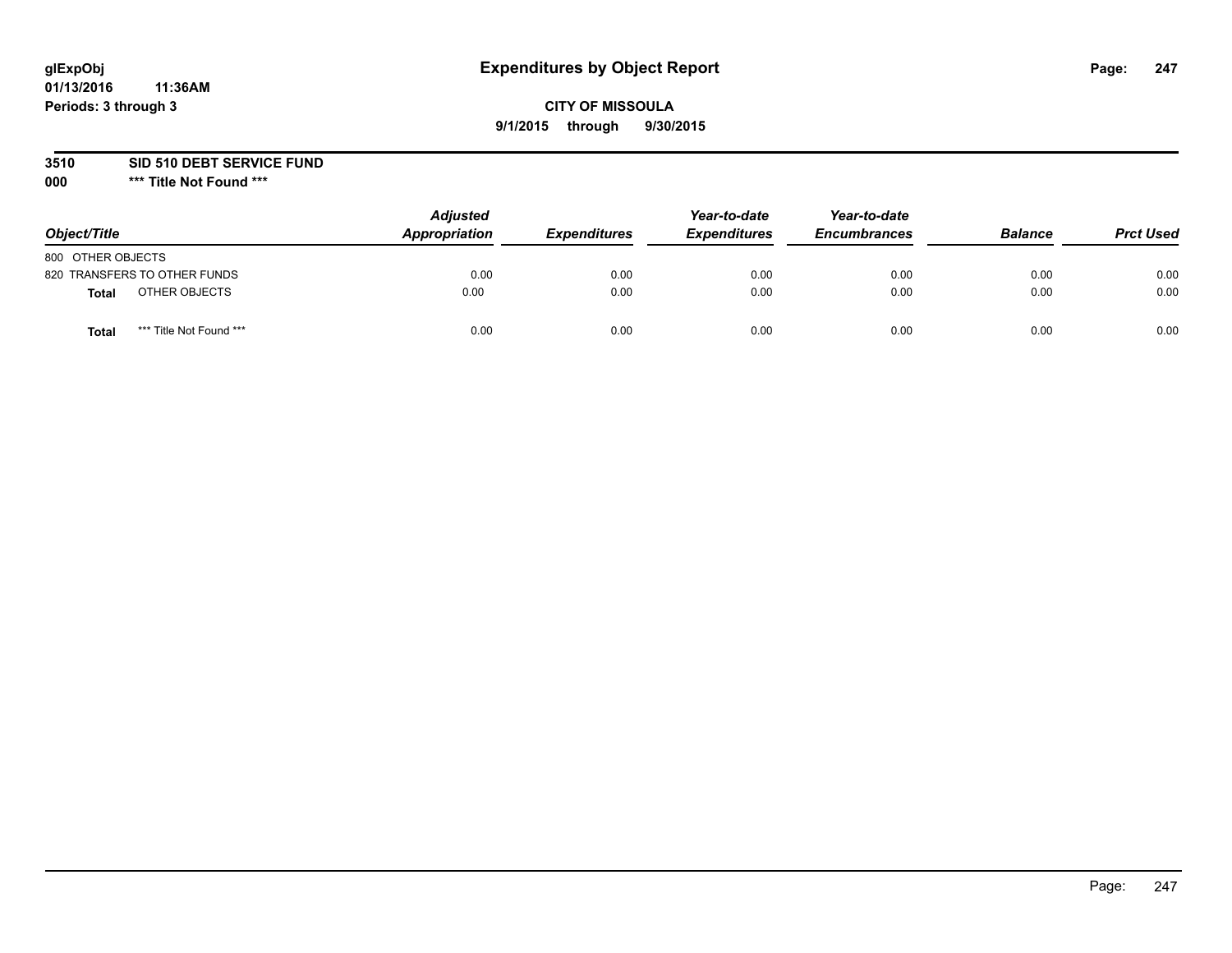#### **3510 SID 510 DEBT SERVICE FUND**

| Object/Title                         | <b>Adjusted</b><br><b>Appropriation</b> | <b>Expenditures</b> | Year-to-date<br><b>Expenditures</b> | Year-to-date<br><b>Encumbrances</b> | <b>Balance</b> | <b>Prct Used</b> |
|--------------------------------------|-----------------------------------------|---------------------|-------------------------------------|-------------------------------------|----------------|------------------|
|                                      |                                         |                     |                                     |                                     |                |                  |
| 500 FIXED CHARGES                    |                                         |                     |                                     |                                     |                |                  |
| 550 MERCHANT SERVICE FEES            | 0.00                                    | 0.00                | 0.00                                | 0.00                                | 0.00           | 0.00             |
| <b>FIXED CHARGES</b><br><b>Total</b> | 0.00                                    | 0.00                | 0.00                                | 0.00                                | 0.00           | 0.00             |
| 600 DEBT SERVICE                     |                                         |                     |                                     |                                     |                |                  |
| 610 PRINCIPAL                        | 0.00                                    | 0.00                | 0.00                                | 0.00                                | 0.00           | 0.00             |
| 620 INTEREST / SERVICE FEES          | 0.00                                    | 0.00                | 0.00                                | 0.00                                | 0.00           | 0.00             |
| <b>DEBT SERVICE</b><br><b>Total</b>  | 0.00                                    | 0.00                | 0.00                                | 0.00                                | 0.00           | 0.00             |
| NON-DEPARTMENTAL<br><b>Total</b>     | 0.00                                    | 0.00                | 0.00                                | 0.00                                | 0.00           | 0.00             |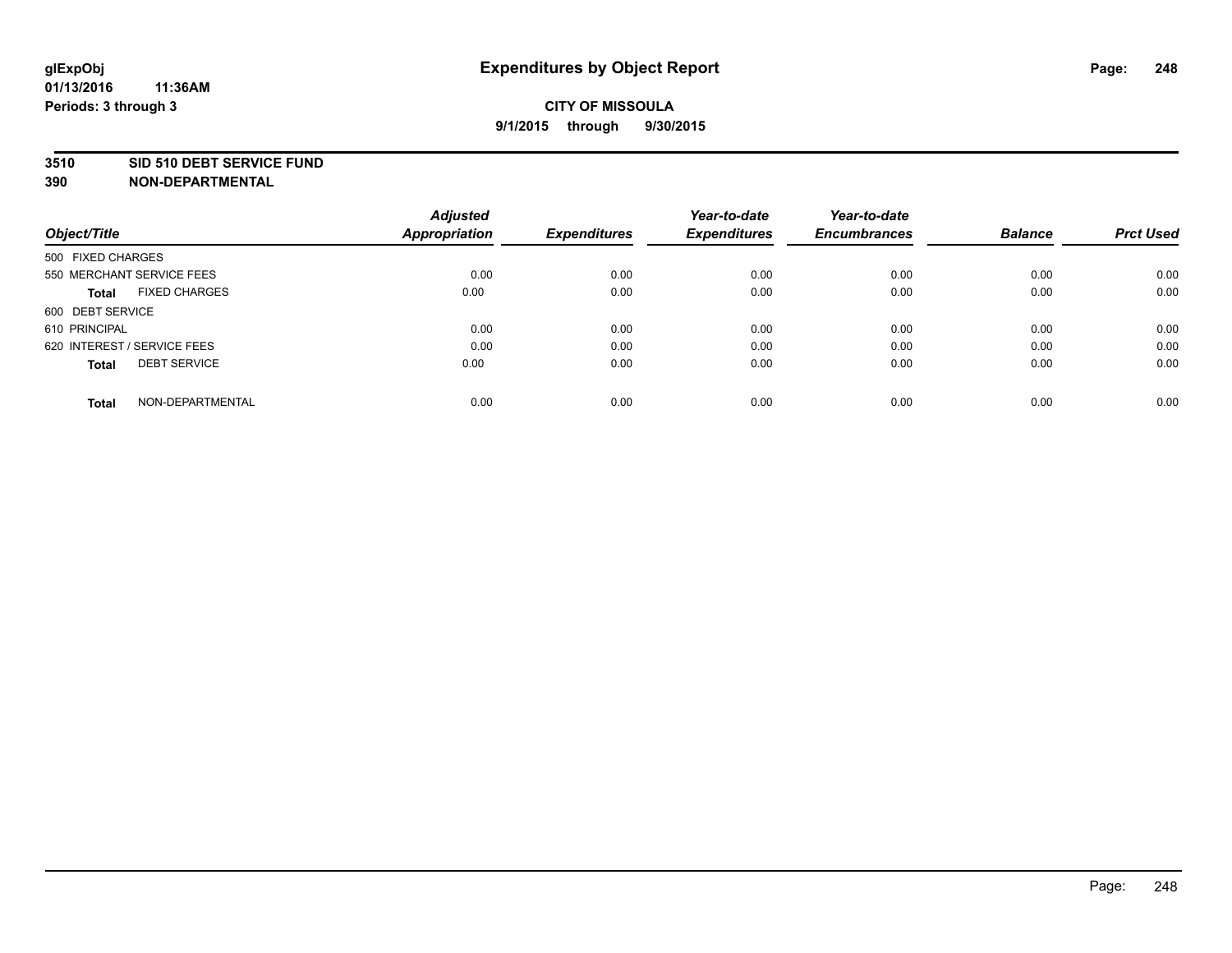### **3510 SID 510 DEBT SERVICE FUND**

| Object/Title                              | <b>Adjusted</b><br><b>Appropriation</b> | <b>Expenditures</b> | Year-to-date<br><b>Expenditures</b> | Year-to-date<br><b>Encumbrances</b> | <b>Balance</b> | <b>Prct Used</b> |
|-------------------------------------------|-----------------------------------------|---------------------|-------------------------------------|-------------------------------------|----------------|------------------|
|                                           |                                         |                     |                                     |                                     |                |                  |
| 500 FIXED CHARGES                         |                                         |                     |                                     |                                     |                |                  |
| 550 MERCHANT SERVICE FEES                 | 0.00                                    | 0.00                | 0.00                                | 0.00                                | 0.00           | 0.00             |
| <b>FIXED CHARGES</b><br><b>Total</b>      | 0.00                                    | 0.00                | 0.00                                | 0.00                                | 0.00           | 0.00             |
| 600 DEBT SERVICE                          |                                         |                     |                                     |                                     |                |                  |
| 610 PRINCIPAL                             | 0.00                                    | 0.00                | 0.00                                | 0.00                                | 0.00           | 0.00             |
| 620 INTEREST / SERVICE FEES               | 0.00                                    | 0.00                | 0.00                                | 0.00                                | 0.00           | 0.00             |
| <b>DEBT SERVICE</b><br><b>Total</b>       | 0.00                                    | 0.00                | 0.00                                | 0.00                                | 0.00           | 0.00             |
| 800 OTHER OBJECTS                         |                                         |                     |                                     |                                     |                |                  |
| 820 TRANSFERS TO OTHER FUNDS              | 0.00                                    | 0.00                | 0.00                                | 0.00                                | 0.00           | 0.00             |
| OTHER OBJECTS<br><b>Total</b>             | 0.00                                    | 0.00                | 0.00                                | 0.00                                | 0.00           | 0.00             |
|                                           |                                         |                     |                                     |                                     |                |                  |
| SID 510 DEBT SERVICE FUND<br><b>Total</b> | 0.00                                    | 0.00                | 0.00                                | 0.00                                | 0.00           | 0.00             |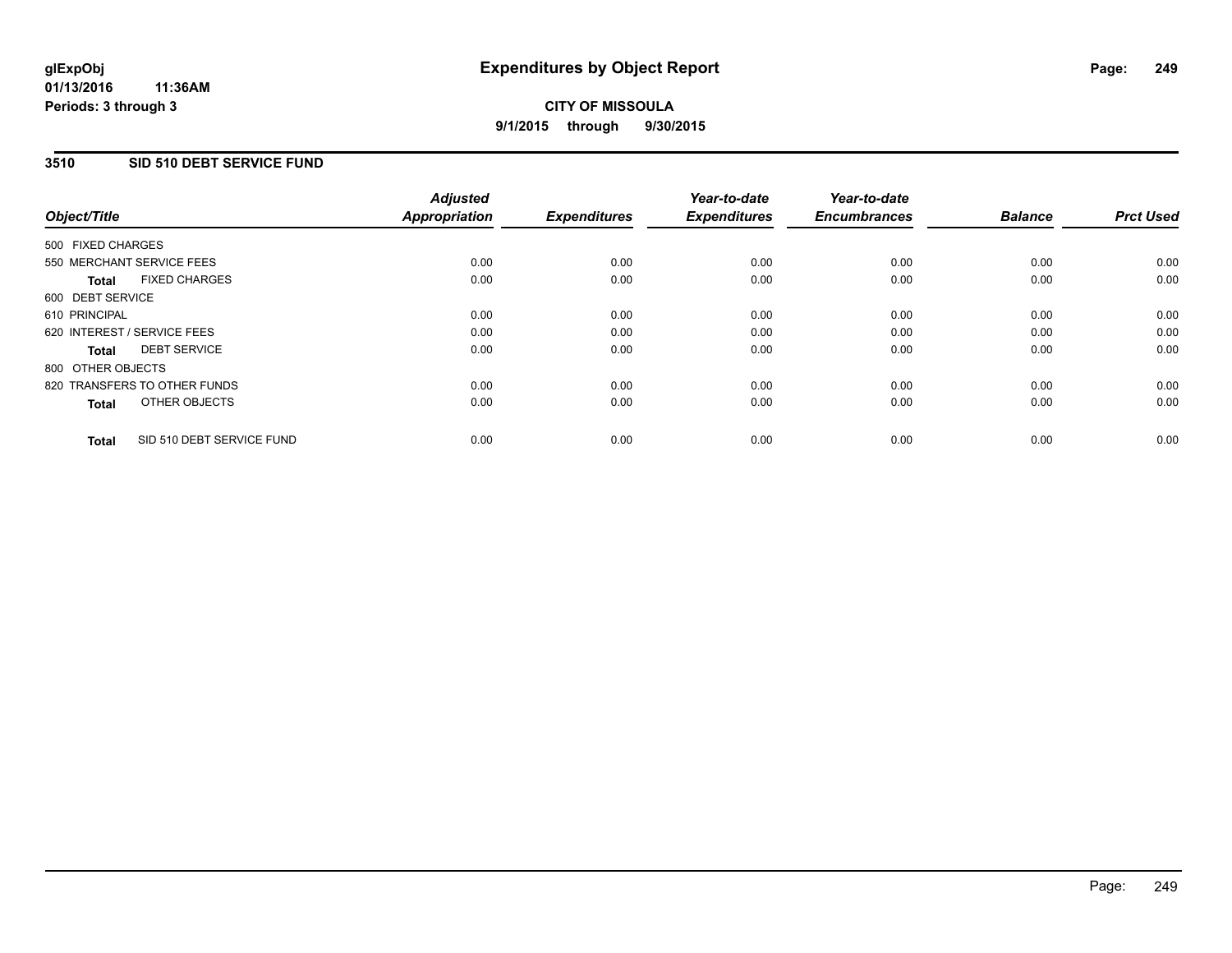# **CITY OF MISSOULA 9/1/2015 through 9/30/2015**

**3511 SID 511 DEBT SERVICE FUND**

| Object/Title                     | <b>Adjusted</b><br>Appropriation | <b>Expenditures</b> | Year-to-date<br><b>Expenditures</b> | Year-to-date<br><b>Encumbrances</b> | <b>Balance</b> | <b>Prct Used</b> |
|----------------------------------|----------------------------------|---------------------|-------------------------------------|-------------------------------------|----------------|------------------|
| 800 OTHER OBJECTS                |                                  |                     |                                     |                                     |                |                  |
| 820 TRANSFERS TO OTHER FUNDS     | 0.00                             | 0.00                | 0.00                                | 0.00                                | 0.00           | 0.00             |
| OTHER OBJECTS<br><b>Total</b>    | 0.00                             | 0.00                | 0.00                                | 0.00                                | 0.00           | 0.00             |
| *** Title Not Found ***<br>Total | 0.00                             | 0.00                | 0.00                                | 0.00                                | 0.00           | 0.00             |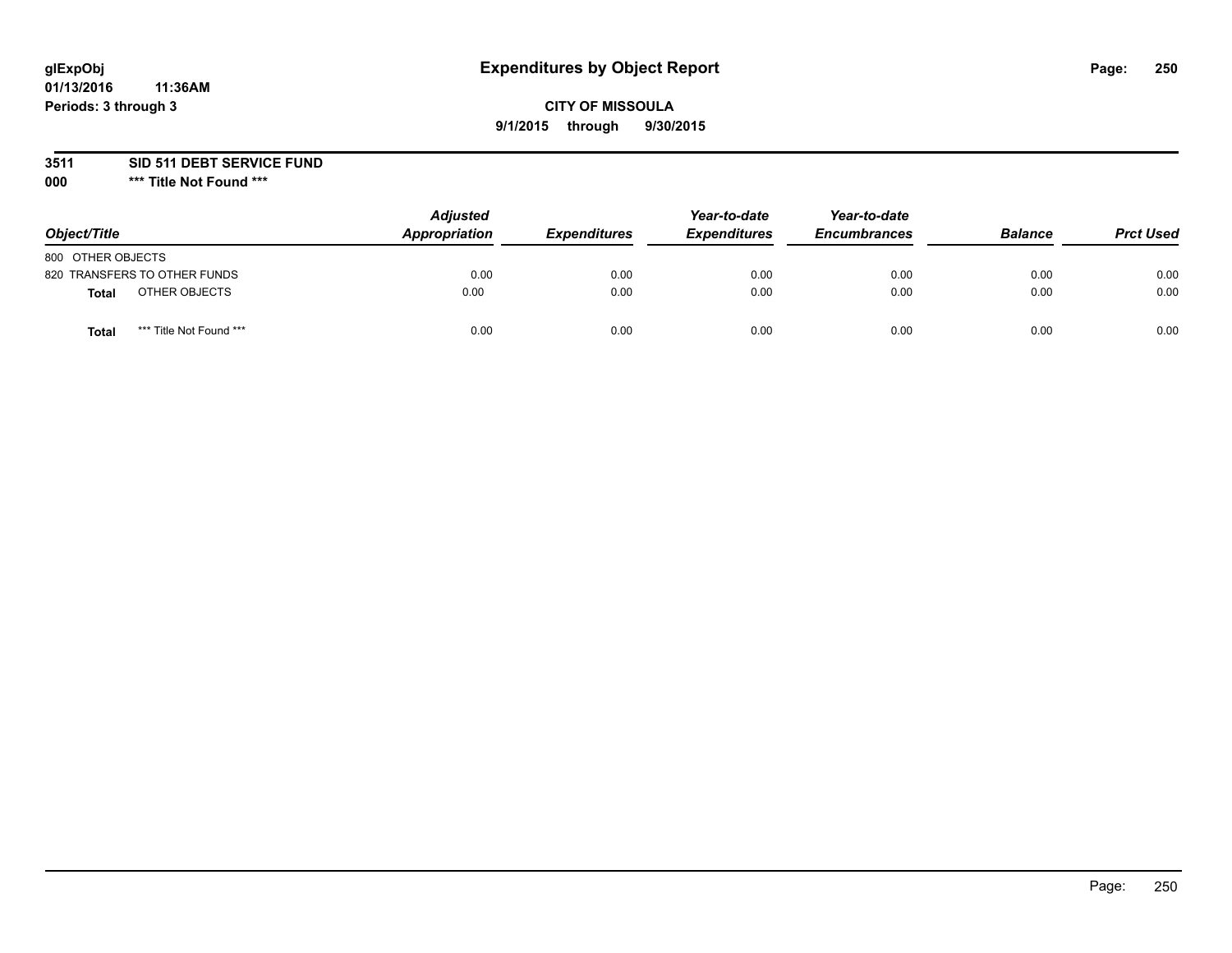#### **3511 SID 511 DEBT SERVICE FUND**

**390 NON-DEPARTMENTAL**

**01/13/2016**

| Object/Title                         | <b>Adjusted</b><br><b>Appropriation</b> | <b>Expenditures</b> | Year-to-date<br><b>Expenditures</b> | Year-to-date<br><b>Encumbrances</b> | <b>Balance</b> | <b>Prct Used</b> |
|--------------------------------------|-----------------------------------------|---------------------|-------------------------------------|-------------------------------------|----------------|------------------|
|                                      |                                         |                     |                                     |                                     |                |                  |
| 500 FIXED CHARGES                    |                                         |                     |                                     |                                     |                |                  |
| 550 MERCHANT SERVICE FEES            | 0.00                                    | 0.00                | 0.00                                | 0.00                                | 0.00           | 0.00             |
| <b>FIXED CHARGES</b><br><b>Total</b> | 0.00                                    | 0.00                | 0.00                                | 0.00                                | 0.00           | 0.00             |
| 600 DEBT SERVICE                     |                                         |                     |                                     |                                     |                |                  |
| 610 PRINCIPAL                        | 0.00                                    | 0.00                | 0.00                                | 0.00                                | 0.00           | 0.00             |
| 620 INTEREST / SERVICE FEES          | 0.00                                    | 0.00                | 0.00                                | 0.00                                | 0.00           | 0.00             |
| <b>DEBT SERVICE</b><br><b>Total</b>  | 0.00                                    | 0.00                | 0.00                                | 0.00                                | 0.00           | 0.00             |
|                                      |                                         |                     |                                     |                                     |                |                  |
| NON-DEPARTMENTAL<br><b>Total</b>     | 0.00                                    | 0.00                | 0.00                                | 0.00                                | 0.00           | 0.00             |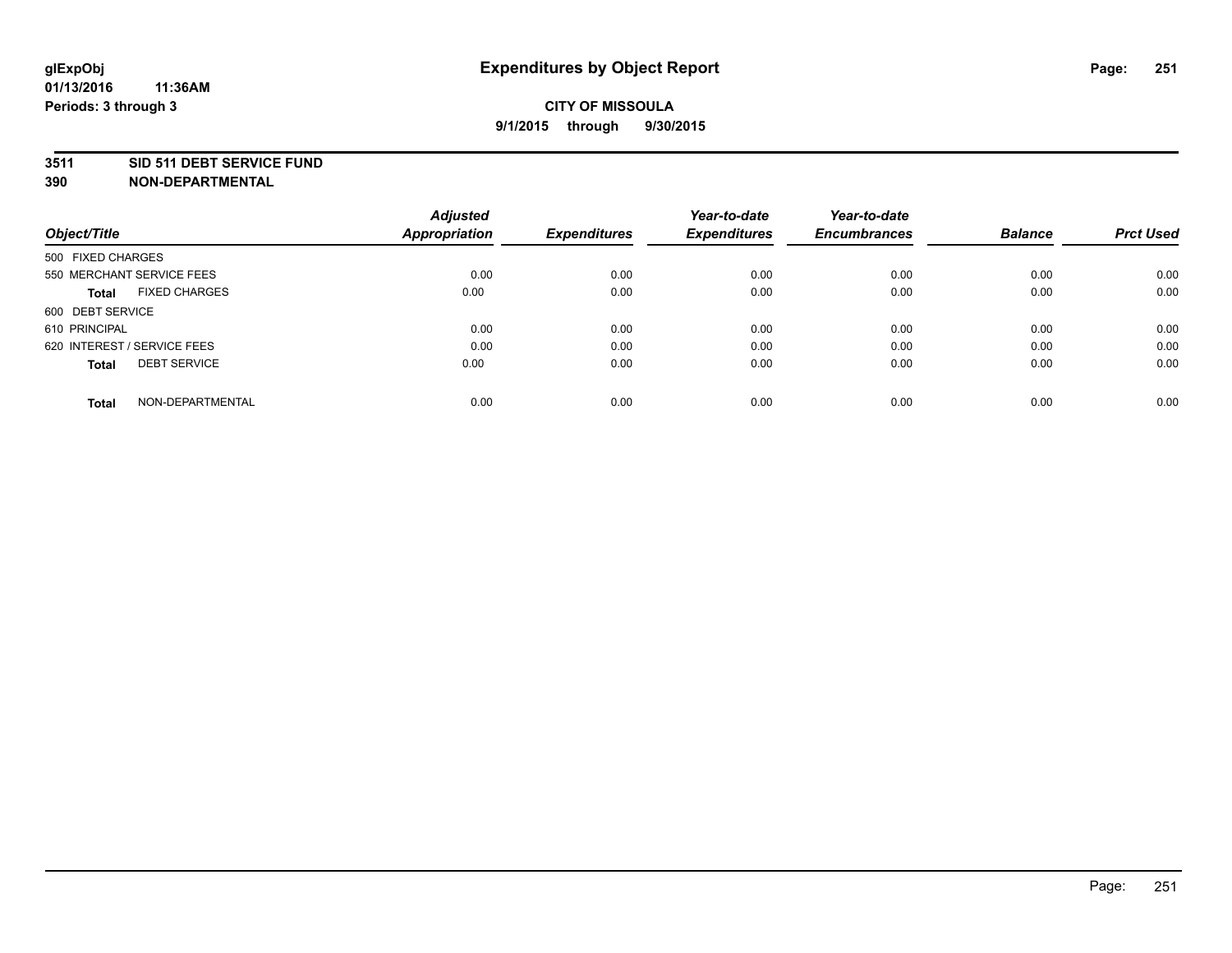### **3511 SID 511 DEBT SERVICE FUND**

| Object/Title      |                              | <b>Adjusted</b><br>Appropriation | <b>Expenditures</b> | Year-to-date<br><b>Expenditures</b> | Year-to-date<br><b>Encumbrances</b> | <b>Balance</b> | <b>Prct Used</b> |
|-------------------|------------------------------|----------------------------------|---------------------|-------------------------------------|-------------------------------------|----------------|------------------|
| 500 FIXED CHARGES |                              |                                  |                     |                                     |                                     |                |                  |
|                   | 550 MERCHANT SERVICE FEES    | 0.00                             | 0.00                | 0.00                                | 0.00                                | 0.00           | 0.00             |
| <b>Total</b>      | <b>FIXED CHARGES</b>         | 0.00                             | 0.00                | 0.00                                | 0.00                                | 0.00           | 0.00             |
| 600 DEBT SERVICE  |                              |                                  |                     |                                     |                                     |                |                  |
| 610 PRINCIPAL     |                              | 0.00                             | 0.00                | 0.00                                | 0.00                                | 0.00           | 0.00             |
|                   | 620 INTEREST / SERVICE FEES  | 0.00                             | 0.00                | 0.00                                | 0.00                                | 0.00           | 0.00             |
| <b>Total</b>      | <b>DEBT SERVICE</b>          | 0.00                             | 0.00                | 0.00                                | 0.00                                | 0.00           | 0.00             |
| 800 OTHER OBJECTS |                              |                                  |                     |                                     |                                     |                |                  |
|                   | 820 TRANSFERS TO OTHER FUNDS | 0.00                             | 0.00                | 0.00                                | 0.00                                | 0.00           | 0.00             |
| <b>Total</b>      | OTHER OBJECTS                | 0.00                             | 0.00                | 0.00                                | 0.00                                | 0.00           | 0.00             |
| <b>Total</b>      | SID 511 DEBT SERVICE FUND    | 0.00                             | 0.00                | 0.00                                | 0.00                                | 0.00           | 0.00             |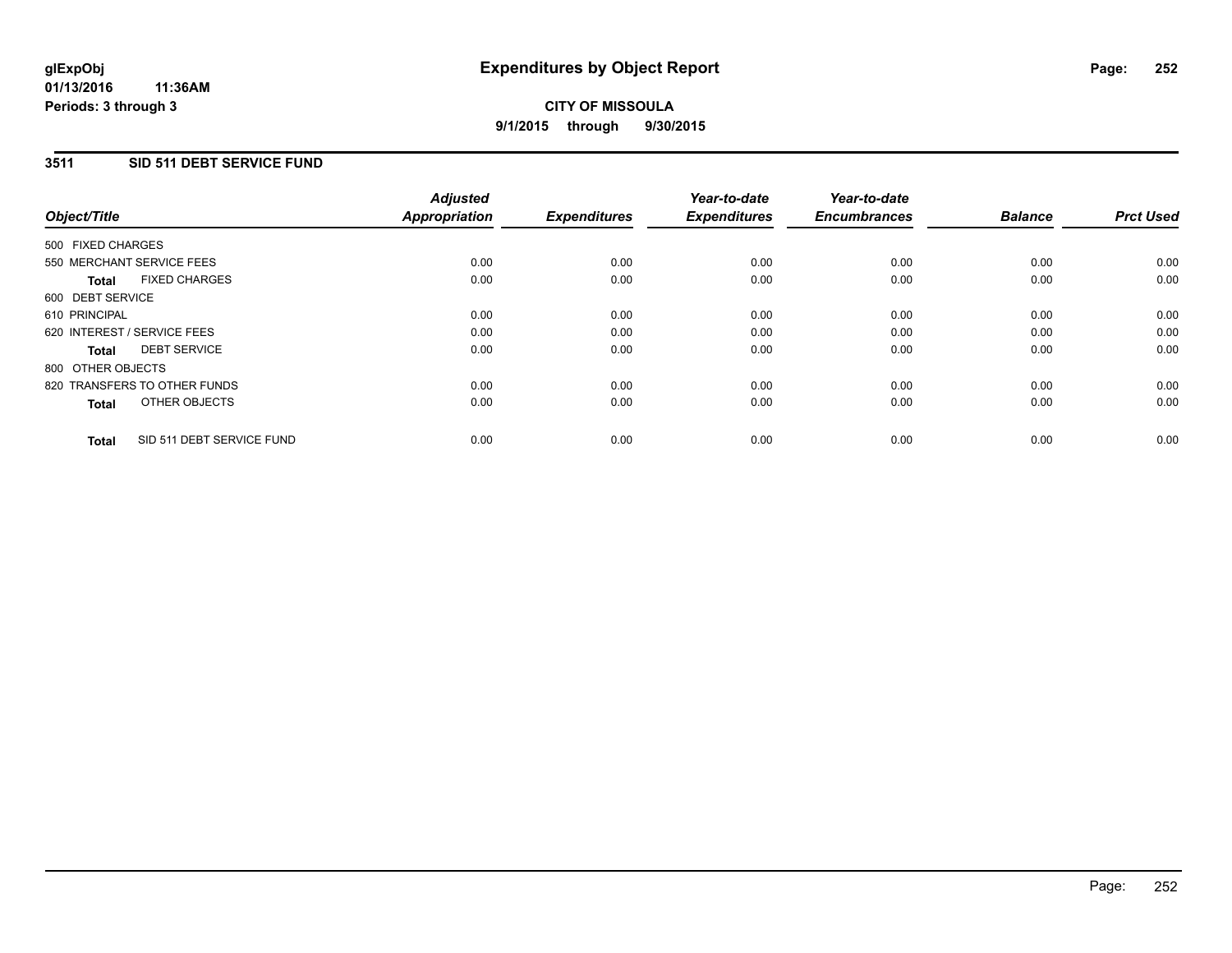#### **3512 SID 512 DEBT SERVICE FUND**

|                                      |                  | <b>Adjusted</b>      |                     | Year-to-date        | Year-to-date        | <b>Balance</b> | <b>Prct Used</b> |
|--------------------------------------|------------------|----------------------|---------------------|---------------------|---------------------|----------------|------------------|
| Object/Title                         |                  | <b>Appropriation</b> | <b>Expenditures</b> | <b>Expenditures</b> | <b>Encumbrances</b> |                |                  |
| 500 FIXED CHARGES                    |                  |                      |                     |                     |                     |                |                  |
| 550 MERCHANT SERVICE FEES            |                  | 0.00                 | 0.00                | 0.00                | 0.00                | 0.00           | 0.00             |
| <b>FIXED CHARGES</b><br><b>Total</b> |                  | 0.00                 | 0.00                | 0.00                | 0.00                | 0.00           | 0.00             |
| 600 DEBT SERVICE                     |                  |                      |                     |                     |                     |                |                  |
| 610 PRINCIPAL                        |                  | 29.670.00            | 0.00                | 0.00                | 0.00                | 29.670.00      | 0.00             |
| 620 INTEREST / SERVICE FEES          |                  | 3,685.00             | 0.00                | 350.00              | 0.00                | 3,335.00       | 9.50             |
| <b>DEBT SERVICE</b><br><b>Total</b>  |                  | 33.355.00            | 0.00                | 350.00              | 0.00                | 33.005.00      | 1.05             |
| <b>Total</b>                         | NON-DEPARTMENTAL | 33,355.00            | 0.00                | 350.00              | 0.00                | 33,005.00      | 1.05             |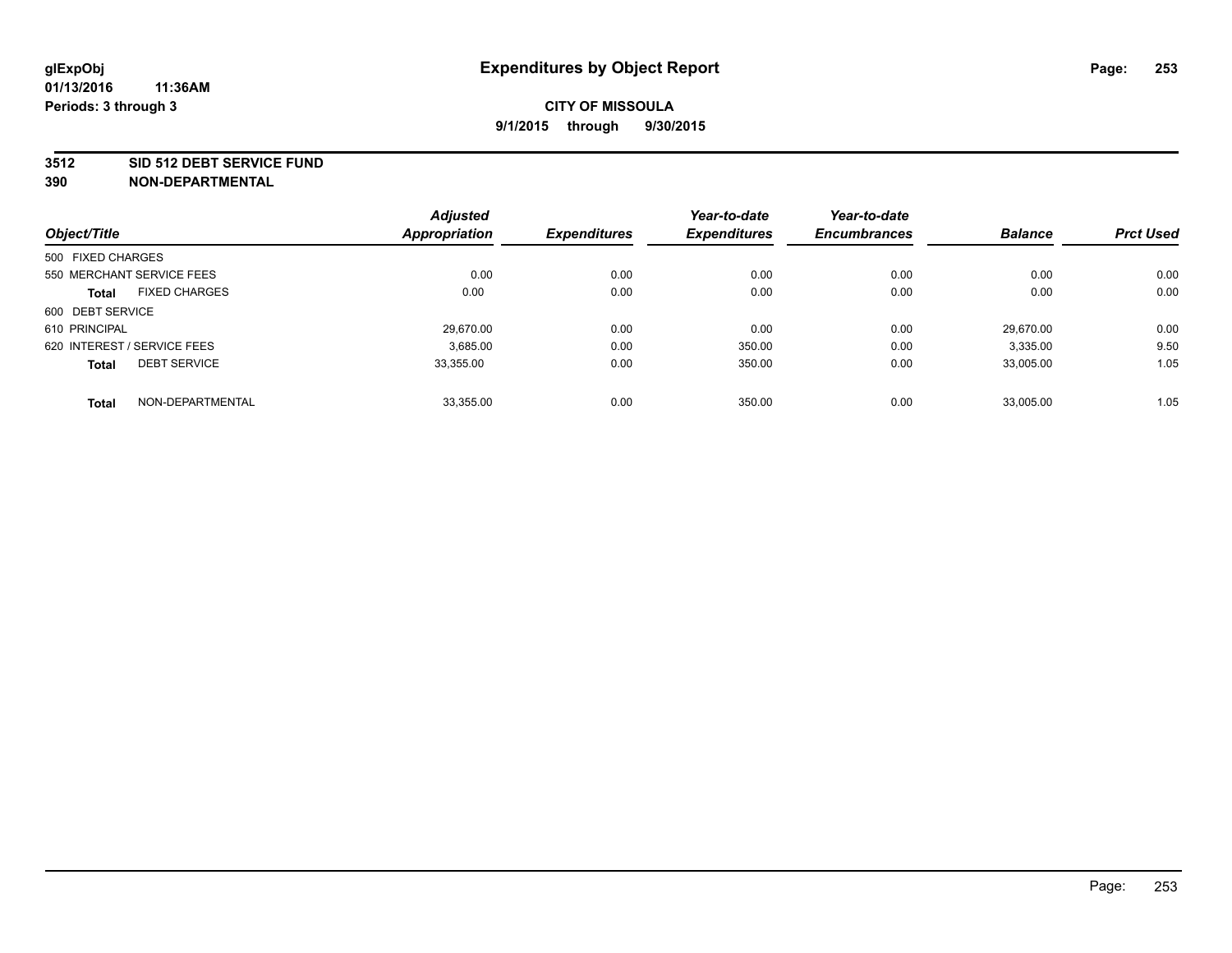#### **3512 SID 512 DEBT SERVICE FUND**

| Object/Title                              | <b>Adjusted</b><br><b>Appropriation</b> | <b>Expenditures</b> | Year-to-date<br><b>Expenditures</b> | Year-to-date<br><b>Encumbrances</b> | <b>Balance</b> | <b>Prct Used</b> |
|-------------------------------------------|-----------------------------------------|---------------------|-------------------------------------|-------------------------------------|----------------|------------------|
| 500 FIXED CHARGES                         |                                         |                     |                                     |                                     |                |                  |
| 550 MERCHANT SERVICE FEES                 | 0.00                                    | 0.00                | 0.00                                | 0.00                                | 0.00           | 0.00             |
| <b>FIXED CHARGES</b><br><b>Total</b>      | 0.00                                    | 0.00                | 0.00                                | 0.00                                | 0.00           | 0.00             |
| 600 DEBT SERVICE                          |                                         |                     |                                     |                                     |                |                  |
| 610 PRINCIPAL                             | 29.670.00                               | 0.00                | 0.00                                | 0.00                                | 29.670.00      | 0.00             |
| 620 INTEREST / SERVICE FEES               | 3.685.00                                | 0.00                | 350.00                              | 0.00                                | 3,335.00       | 9.50             |
| <b>DEBT SERVICE</b><br><b>Total</b>       | 33.355.00                               | 0.00                | 350.00                              | 0.00                                | 33.005.00      | 1.05             |
| SID 512 DEBT SERVICE FUND<br><b>Total</b> | 33.355.00                               | 0.00                | 350.00                              | 0.00                                | 33.005.00      | 1.05             |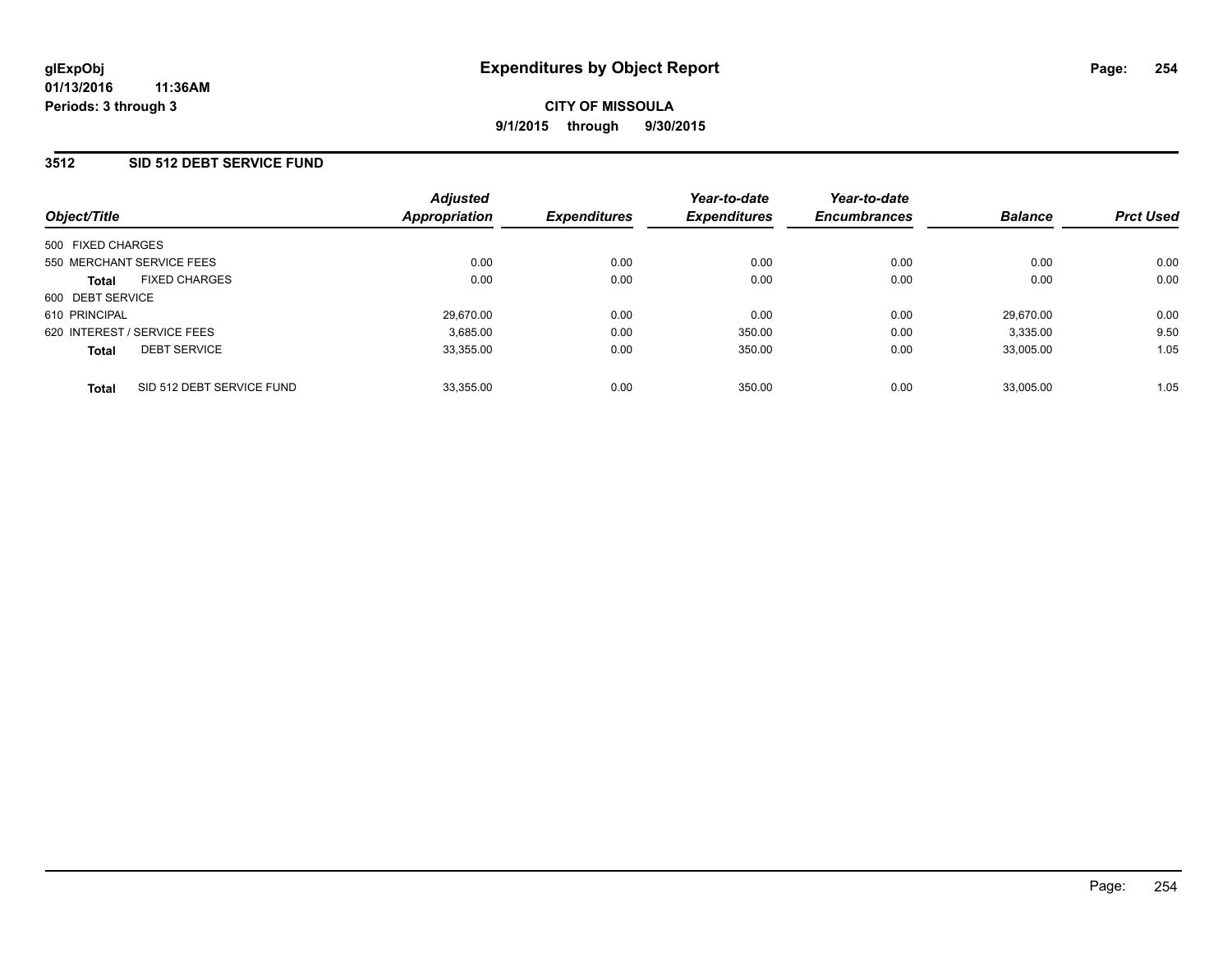#### **3513 SID 513 DEBT SERVICE FUND**

**280 PUBLIC WORKS OPERATIONS**

| Object/Title                            | <b>Adjusted</b><br>Appropriation | <b>Expenditures</b> | Year-to-date<br><b>Expenditures</b> | Year-to-date<br><b>Encumbrances</b> | <b>Balance</b> | <b>Prct Used</b> |
|-----------------------------------------|----------------------------------|---------------------|-------------------------------------|-------------------------------------|----------------|------------------|
| 500 FIXED CHARGES                       |                                  |                     |                                     |                                     |                |                  |
| 550 MERCHANT SERVICE FEES               | 0.00                             | 0.00                | 0.00                                | 0.00                                | 0.00           | 0.00             |
| <b>FIXED CHARGES</b><br><b>Total</b>    | 0.00                             | 0.00                | 0.00                                | 0.00                                | 0.00           | 0.00             |
| 800 OTHER OBJECTS                       |                                  |                     |                                     |                                     |                |                  |
| 820 TRANSFERS TO OTHER FUNDS            | 0.00                             | 0.00                | 0.00                                | 0.00                                | 0.00           | 0.00             |
| OTHER OBJECTS<br><b>Total</b>           | 0.00                             | 0.00                | 0.00                                | 0.00                                | 0.00           | 0.00             |
| PUBLIC WORKS OPERATIONS<br><b>Total</b> | 0.00                             | 0.00                | 0.00                                | 0.00                                | 0.00           | 0.00             |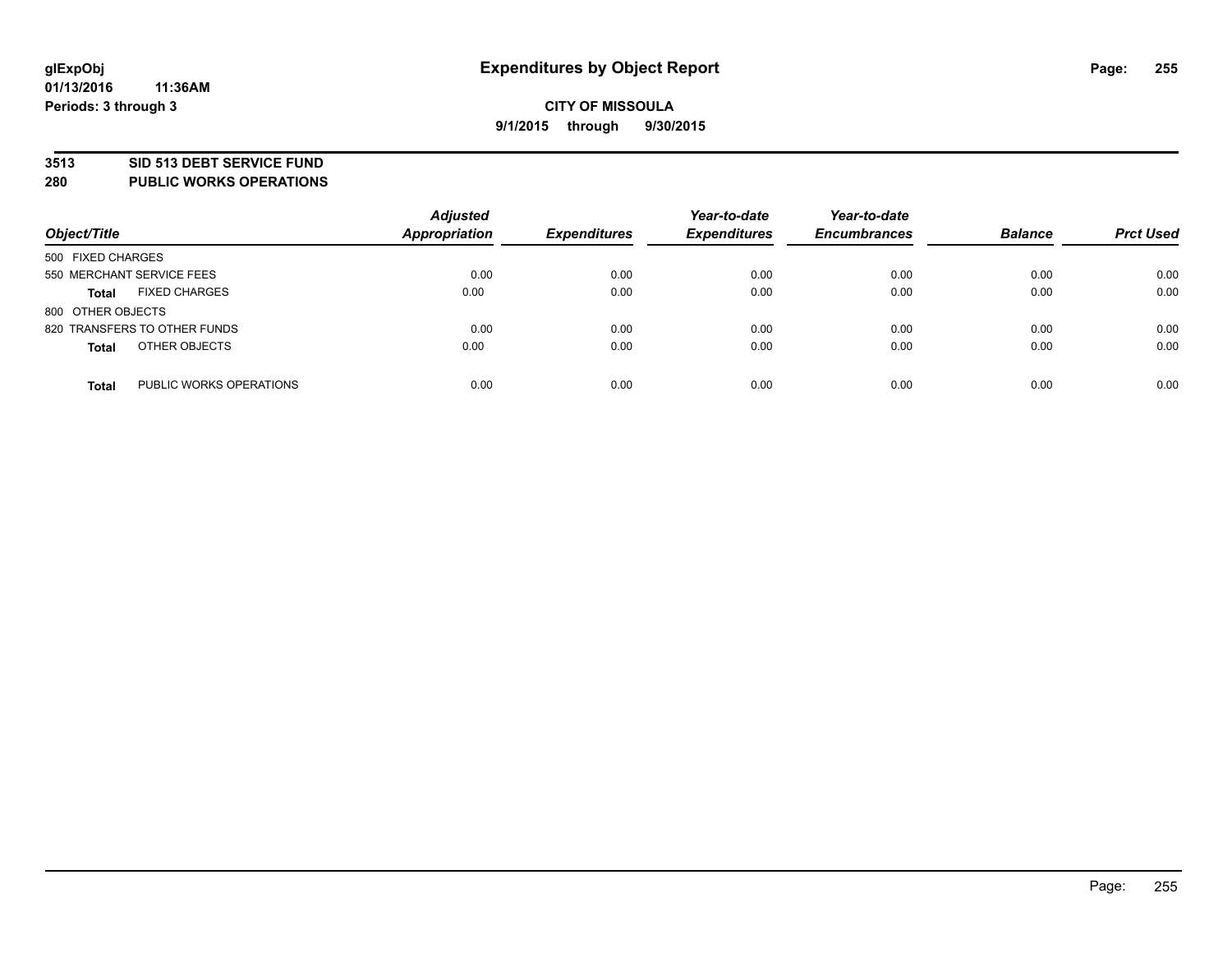#### **3513 SID 513 DEBT SERVICE FUND**

| Object/Title                         | <b>Adjusted</b><br><b>Appropriation</b> | <b>Expenditures</b> | Year-to-date<br><b>Expenditures</b> | Year-to-date<br><b>Encumbrances</b> | <b>Balance</b> | <b>Prct Used</b> |
|--------------------------------------|-----------------------------------------|---------------------|-------------------------------------|-------------------------------------|----------------|------------------|
| 500 FIXED CHARGES                    |                                         |                     |                                     |                                     |                |                  |
| 550 MERCHANT SERVICE FEES            | 0.00                                    | 0.00                | 0.00                                | 0.00                                | 0.00           | 0.00             |
| <b>FIXED CHARGES</b><br><b>Total</b> | 0.00                                    | 0.00                | 0.00                                | 0.00                                | 0.00           | 0.00             |
| 600 DEBT SERVICE                     |                                         |                     |                                     |                                     |                |                  |
| 610 PRINCIPAL                        | 0.00                                    | 0.00                | 0.00                                | 0.00                                | 0.00           | 0.00             |
| 620 INTEREST / SERVICE FEES          | 0.00                                    | 0.00                | 0.00                                | 0.00                                | 0.00           | 0.00             |
| <b>DEBT SERVICE</b><br><b>Total</b>  | 0.00                                    | 0.00                | 0.00                                | 0.00                                | 0.00           | 0.00             |
| 800 OTHER OBJECTS                    |                                         |                     |                                     |                                     |                |                  |
| 820 TRANSFERS TO OTHER FUNDS         | 0.00                                    | 0.00                | 0.00                                | 0.00                                | 0.00           | 0.00             |
| OTHER OBJECTS<br><b>Total</b>        | 0.00                                    | 0.00                | 0.00                                | 0.00                                | 0.00           | 0.00             |
|                                      |                                         |                     |                                     |                                     |                |                  |
| NON-DEPARTMENTAL<br><b>Total</b>     | 0.00                                    | 0.00                | 0.00                                | 0.00                                | 0.00           | 0.00             |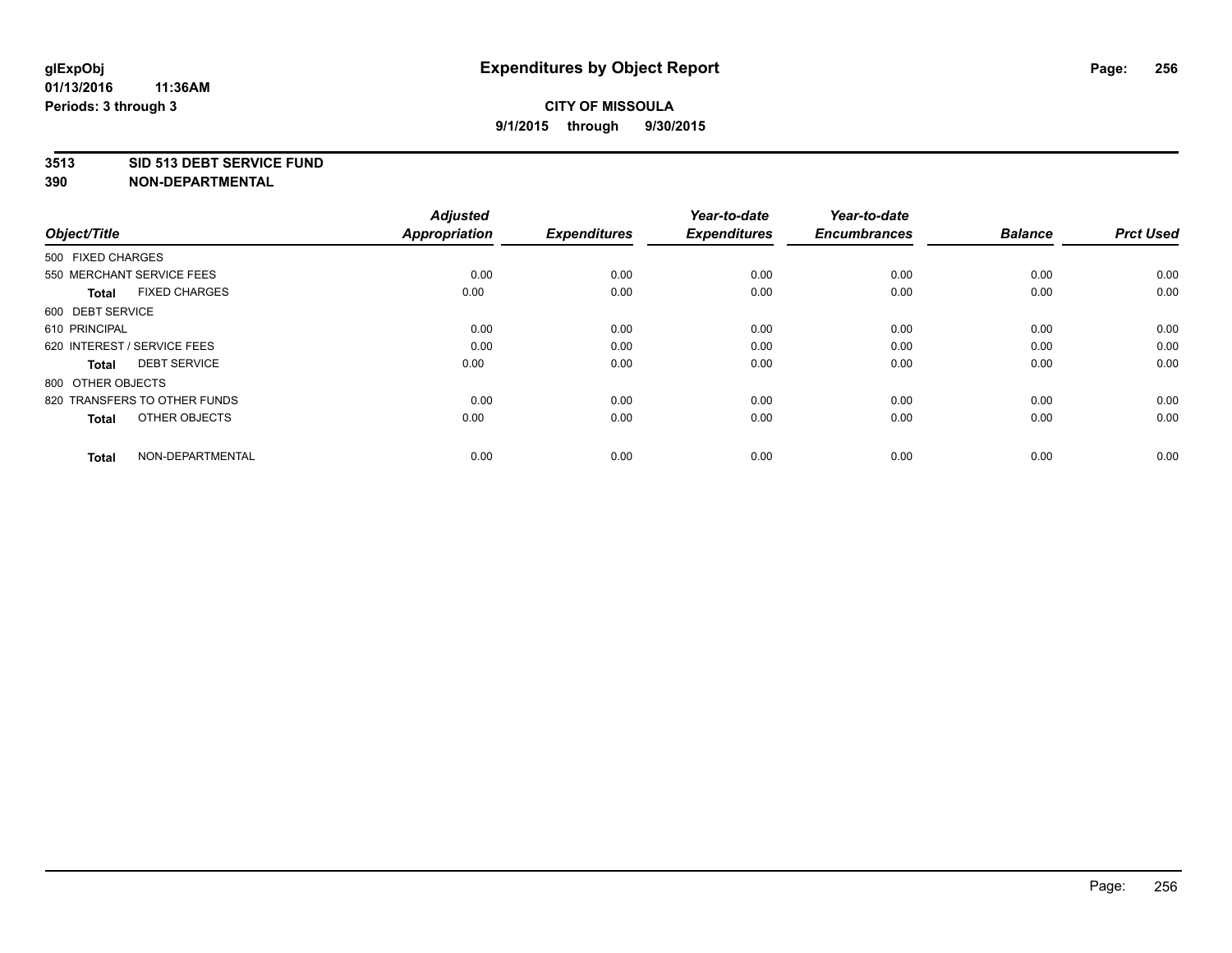### **3513 SID 513 DEBT SERVICE FUND**

| Object/Title                              | <b>Adjusted</b><br><b>Appropriation</b> | <b>Expenditures</b> | Year-to-date<br><b>Expenditures</b> | Year-to-date<br><b>Encumbrances</b> | <b>Balance</b> | <b>Prct Used</b> |
|-------------------------------------------|-----------------------------------------|---------------------|-------------------------------------|-------------------------------------|----------------|------------------|
|                                           |                                         |                     |                                     |                                     |                |                  |
| 500 FIXED CHARGES                         |                                         |                     |                                     |                                     |                |                  |
| 550 MERCHANT SERVICE FEES                 | 0.00                                    | 0.00                | 0.00                                | 0.00                                | 0.00           | 0.00             |
| <b>FIXED CHARGES</b><br>Total             | 0.00                                    | 0.00                | 0.00                                | 0.00                                | 0.00           | 0.00             |
| 600 DEBT SERVICE                          |                                         |                     |                                     |                                     |                |                  |
| 610 PRINCIPAL                             | 0.00                                    | 0.00                | 0.00                                | 0.00                                | 0.00           | 0.00             |
| 620 INTEREST / SERVICE FEES               | 0.00                                    | 0.00                | 0.00                                | 0.00                                | 0.00           | 0.00             |
| <b>DEBT SERVICE</b><br><b>Total</b>       | 0.00                                    | 0.00                | 0.00                                | 0.00                                | 0.00           | 0.00             |
| 800 OTHER OBJECTS                         |                                         |                     |                                     |                                     |                |                  |
| 820 TRANSFERS TO OTHER FUNDS              | 0.00                                    | 0.00                | 0.00                                | 0.00                                | 0.00           | 0.00             |
| OTHER OBJECTS<br><b>Total</b>             | 0.00                                    | 0.00                | 0.00                                | 0.00                                | 0.00           | 0.00             |
|                                           |                                         |                     |                                     |                                     |                |                  |
| SID 513 DEBT SERVICE FUND<br><b>Total</b> | 0.00                                    | 0.00                | 0.00                                | 0.00                                | 0.00           | 0.00             |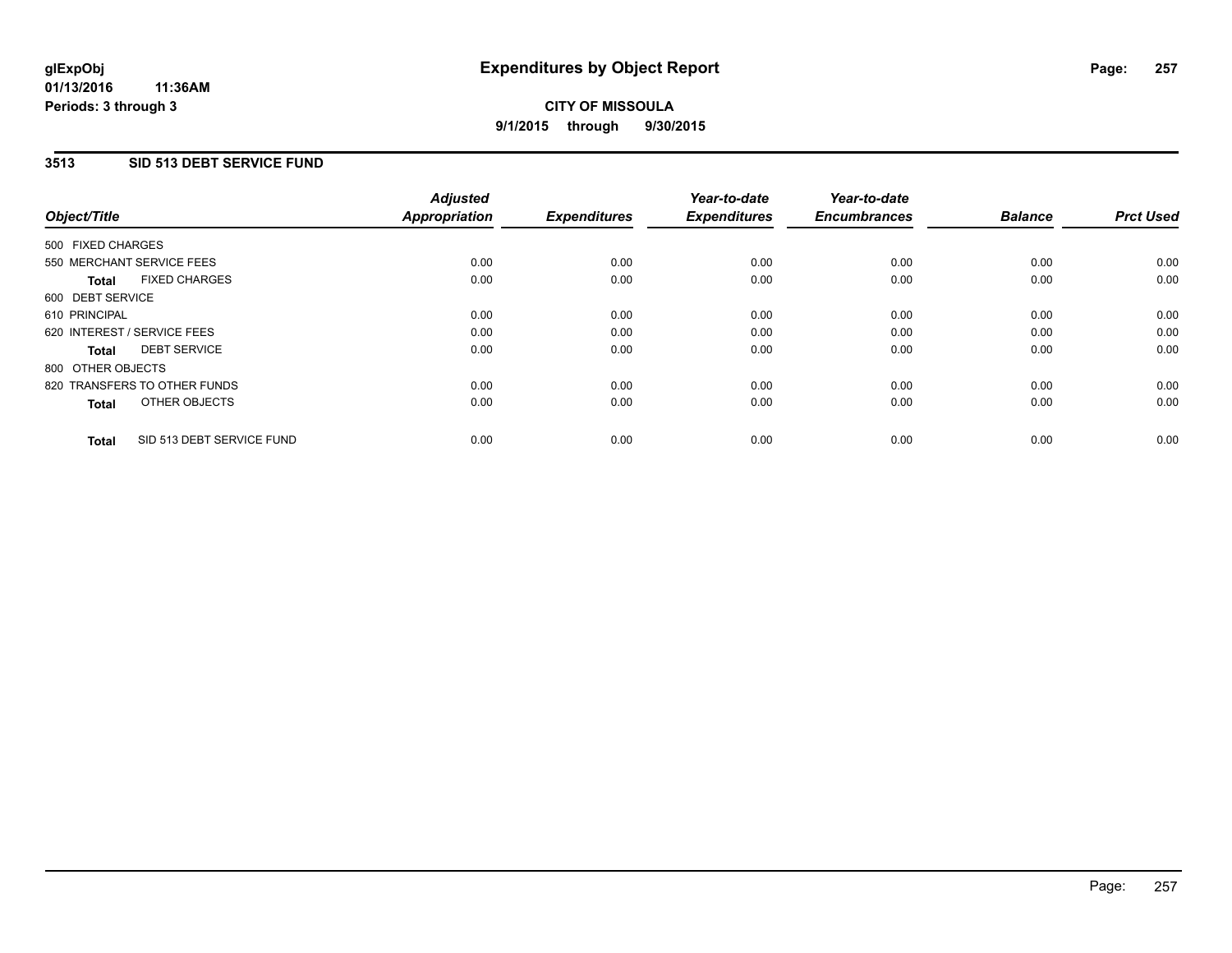# **glExpObj Expenditures by Object Report Page: 258**

## **CITY OF MISSOULA 9/1/2015 through 9/30/2015**

**3514 SID 514 DEBT SERVICE FUND**

**000 \*\*\* Title Not Found \*\*\***

| Object/Title                     | <b>Adjusted</b><br>Appropriation | <b>Expenditures</b> | Year-to-date<br><b>Expenditures</b> | Year-to-date<br><b>Encumbrances</b> | <b>Balance</b> | <b>Prct Used</b> |
|----------------------------------|----------------------------------|---------------------|-------------------------------------|-------------------------------------|----------------|------------------|
| 800 OTHER OBJECTS                |                                  |                     |                                     |                                     |                |                  |
| 820 TRANSFERS TO OTHER FUNDS     | 0.00                             | 0.00                | 0.00                                | 0.00                                | 0.00           | 0.00             |
| OTHER OBJECTS<br>Total           | 0.00                             | 0.00                | 0.00                                | 0.00                                | 0.00           | 0.00             |
| *** Title Not Found ***<br>Total | 0.00                             | 0.00                | 0.00                                | 0.00                                | 0.00           | 0.00             |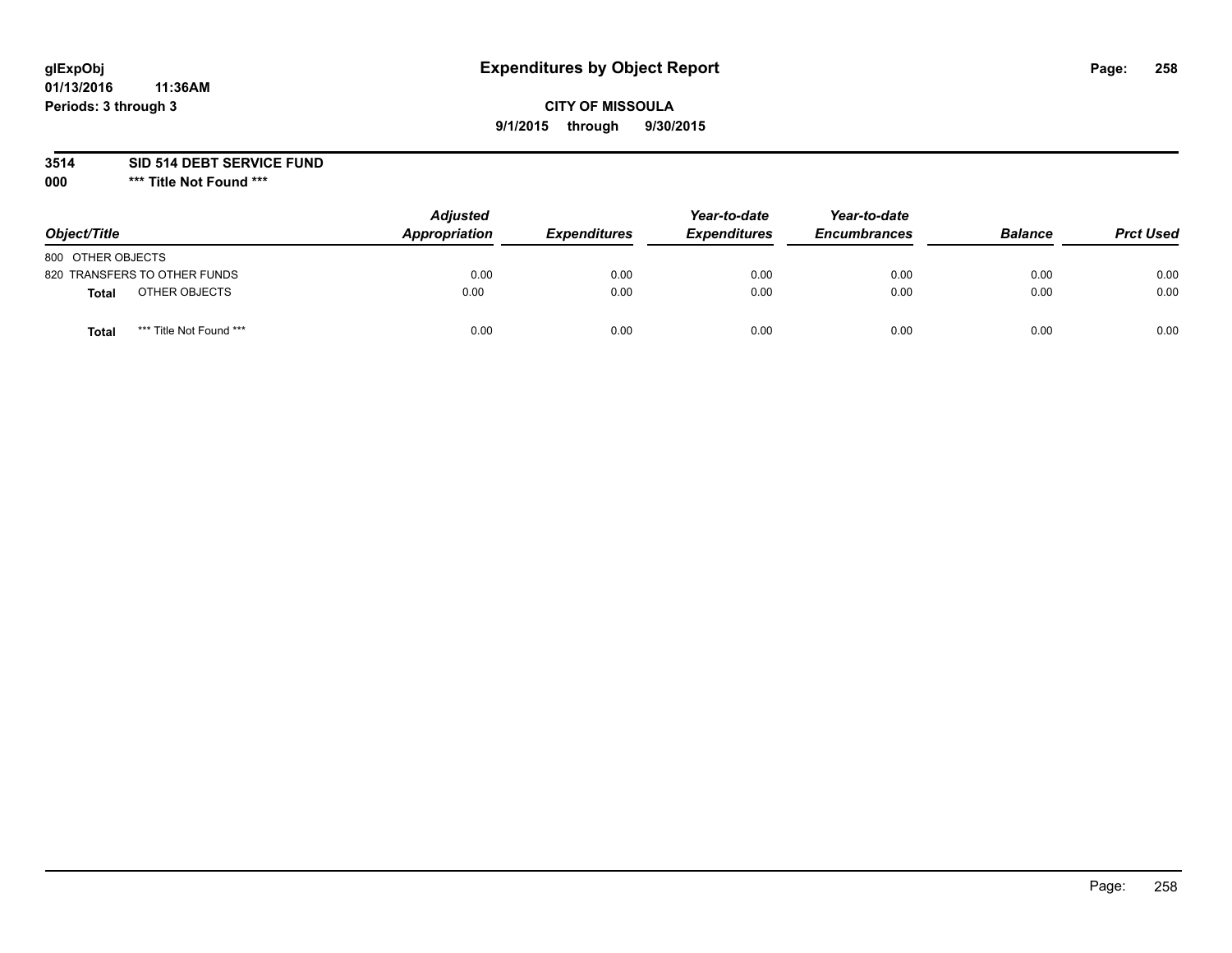#### **3514 SID 514 DEBT SERVICE FUND**

| Object/Title                         | <b>Adjusted</b><br><b>Appropriation</b> | <b>Expenditures</b> | Year-to-date<br><b>Expenditures</b> | Year-to-date<br><b>Encumbrances</b> | <b>Balance</b> | <b>Prct Used</b> |
|--------------------------------------|-----------------------------------------|---------------------|-------------------------------------|-------------------------------------|----------------|------------------|
|                                      |                                         |                     |                                     |                                     |                |                  |
| 500 FIXED CHARGES                    |                                         |                     |                                     |                                     |                |                  |
| 550 MERCHANT SERVICE FEES            | 0.00                                    | 0.00                | 0.00                                | 0.00                                | 0.00           | 0.00             |
| <b>FIXED CHARGES</b><br><b>Total</b> | 0.00                                    | 0.00                | 0.00                                | 0.00                                | 0.00           | 0.00             |
| 600 DEBT SERVICE                     |                                         |                     |                                     |                                     |                |                  |
| 610 PRINCIPAL                        | 0.00                                    | 0.00                | 0.00                                | 0.00                                | 0.00           | 0.00             |
| 620 INTEREST / SERVICE FEES          | 0.00                                    | 0.00                | 0.00                                | 0.00                                | 0.00           | 0.00             |
| <b>DEBT SERVICE</b><br><b>Total</b>  | 0.00                                    | 0.00                | 0.00                                | 0.00                                | 0.00           | 0.00             |
| NON-DEPARTMENTAL<br><b>Total</b>     | 0.00                                    | 0.00                | 0.00                                | 0.00                                | 0.00           | 0.00             |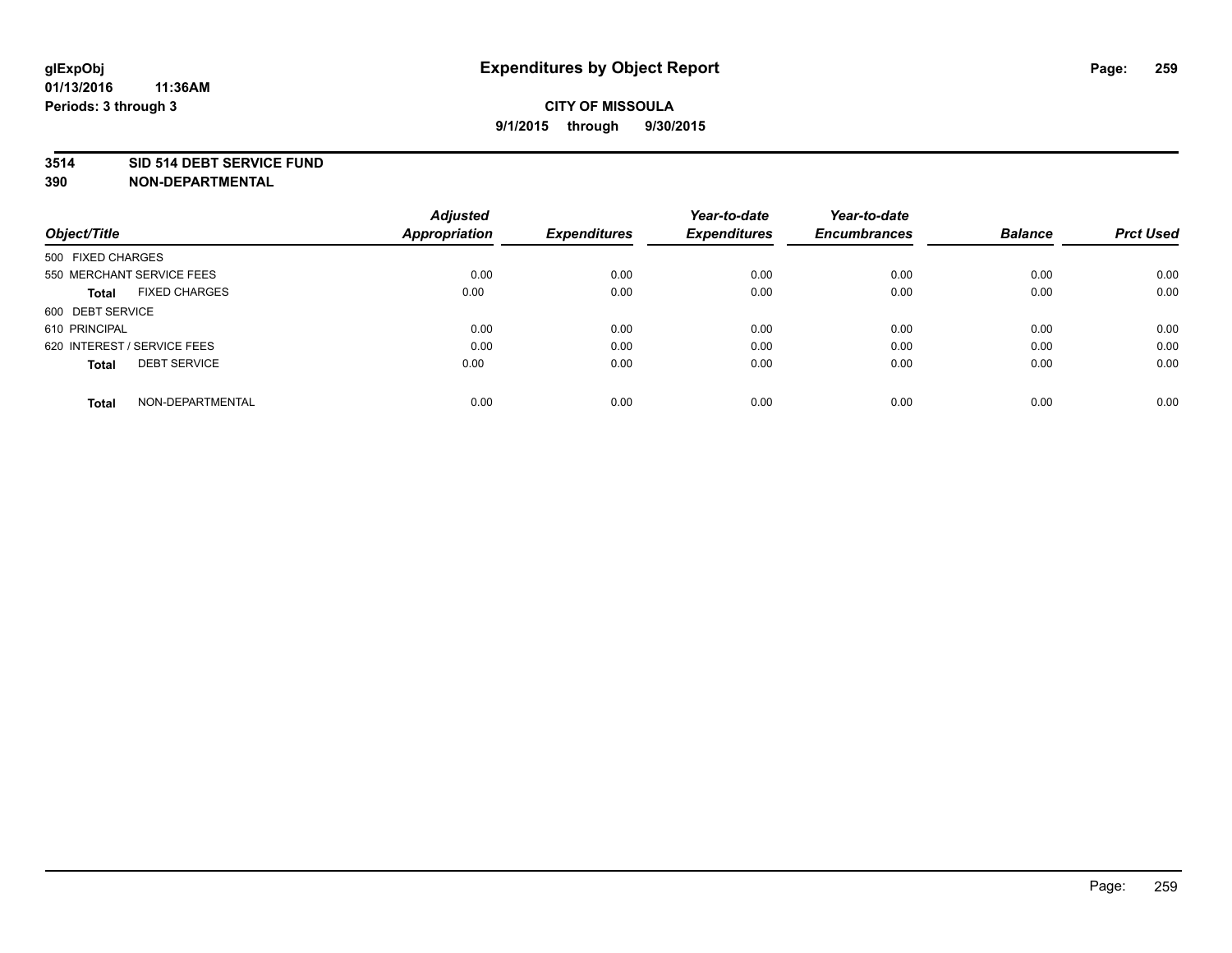### **3514 SID 514 DEBT SERVICE FUND**

| Object/Title                              | <b>Adjusted</b><br><b>Appropriation</b> | <b>Expenditures</b> | Year-to-date<br><b>Expenditures</b> | Year-to-date<br><b>Encumbrances</b> | <b>Balance</b> | <b>Prct Used</b> |
|-------------------------------------------|-----------------------------------------|---------------------|-------------------------------------|-------------------------------------|----------------|------------------|
| 500 FIXED CHARGES                         |                                         |                     |                                     |                                     |                |                  |
| 550 MERCHANT SERVICE FEES                 | 0.00                                    | 0.00                | 0.00                                | 0.00                                | 0.00           | 0.00             |
| <b>FIXED CHARGES</b><br><b>Total</b>      | 0.00                                    | 0.00                | 0.00                                | 0.00                                | 0.00           | 0.00             |
| 600 DEBT SERVICE                          |                                         |                     |                                     |                                     |                |                  |
| 610 PRINCIPAL                             | 0.00                                    | 0.00                | 0.00                                | 0.00                                | 0.00           | 0.00             |
| 620 INTEREST / SERVICE FEES               | 0.00                                    | 0.00                | 0.00                                | 0.00                                | 0.00           | 0.00             |
| <b>DEBT SERVICE</b><br><b>Total</b>       | 0.00                                    | 0.00                | 0.00                                | 0.00                                | 0.00           | 0.00             |
| 800 OTHER OBJECTS                         |                                         |                     |                                     |                                     |                |                  |
| 820 TRANSFERS TO OTHER FUNDS              | 0.00                                    | 0.00                | 0.00                                | 0.00                                | 0.00           | 0.00             |
| OTHER OBJECTS<br><b>Total</b>             | 0.00                                    | 0.00                | 0.00                                | 0.00                                | 0.00           | 0.00             |
| SID 514 DEBT SERVICE FUND<br><b>Total</b> | 0.00                                    | 0.00                | 0.00                                | 0.00                                | 0.00           | 0.00             |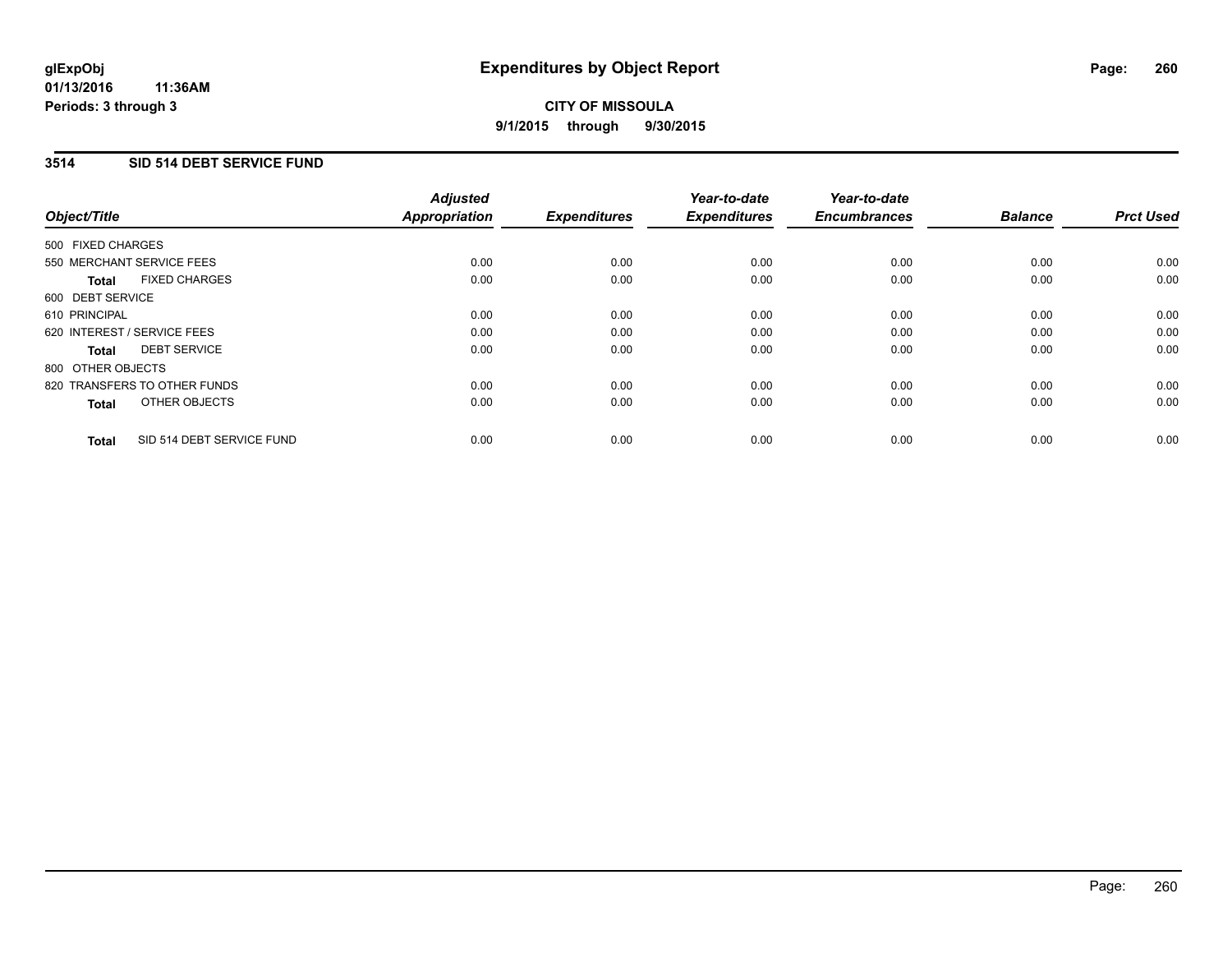#### **3515 SID 515 DEBT SERVICE FUND**

| Object/Title                         | <b>Adjusted</b><br><b>Appropriation</b> | <b>Expenditures</b> | Year-to-date<br><b>Expenditures</b> | Year-to-date<br><b>Encumbrances</b> | <b>Balance</b> | <b>Prct Used</b> |
|--------------------------------------|-----------------------------------------|---------------------|-------------------------------------|-------------------------------------|----------------|------------------|
| 500 FIXED CHARGES                    |                                         |                     |                                     |                                     |                |                  |
| 550 MERCHANT SERVICE FEES            | 0.00                                    | 0.00                | 0.00                                | 0.00                                | 0.00           | 0.00             |
| <b>FIXED CHARGES</b><br><b>Total</b> | 0.00                                    | 0.00                | 0.00                                | 0.00                                | 0.00           | 0.00             |
| 600 DEBT SERVICE                     |                                         |                     |                                     |                                     |                |                  |
| 610 PRINCIPAL                        | 0.00                                    | 0.00                | 0.00                                | 0.00                                | 0.00           | 0.00             |
| 620 INTEREST / SERVICE FEES          | 0.00                                    | 0.00                | 0.00                                | 0.00                                | 0.00           | 0.00             |
| <b>DEBT SERVICE</b><br><b>Total</b>  | 0.00                                    | 0.00                | 0.00                                | 0.00                                | 0.00           | 0.00             |
| 800 OTHER OBJECTS                    |                                         |                     |                                     |                                     |                |                  |
| 820 TRANSFERS TO OTHER FUNDS         | 0.00                                    | 0.00                | 0.00                                | 0.00                                | 0.00           | 0.00             |
| OTHER OBJECTS<br><b>Total</b>        | 0.00                                    | 0.00                | 0.00                                | 0.00                                | 0.00           | 0.00             |
|                                      |                                         |                     |                                     |                                     |                |                  |
| NON-DEPARTMENTAL<br><b>Total</b>     | 0.00                                    | 0.00                | 0.00                                | 0.00                                | 0.00           | 0.00             |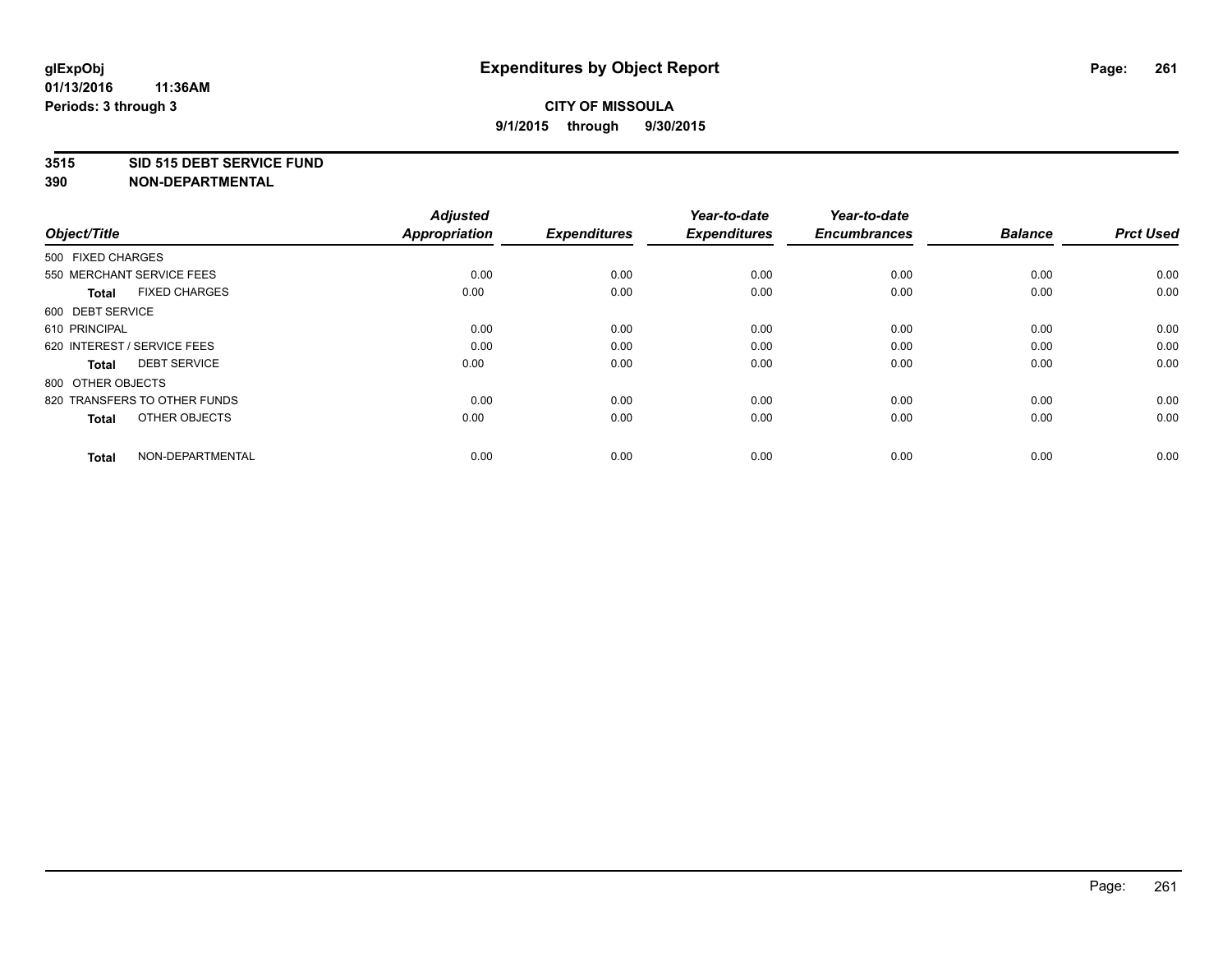### **3515 SID 515 DEBT SERVICE FUND**

| Object/Title                              | <b>Adjusted</b><br><b>Appropriation</b> | <b>Expenditures</b> | Year-to-date<br><b>Expenditures</b> | Year-to-date<br><b>Encumbrances</b> | <b>Balance</b> | <b>Prct Used</b> |
|-------------------------------------------|-----------------------------------------|---------------------|-------------------------------------|-------------------------------------|----------------|------------------|
|                                           |                                         |                     |                                     |                                     |                |                  |
| 500 FIXED CHARGES                         |                                         |                     |                                     |                                     |                |                  |
| 550 MERCHANT SERVICE FEES                 | 0.00                                    | 0.00                | 0.00                                | 0.00                                | 0.00           | 0.00             |
| <b>FIXED CHARGES</b><br>Total             | 0.00                                    | 0.00                | 0.00                                | 0.00                                | 0.00           | 0.00             |
| 600 DEBT SERVICE                          |                                         |                     |                                     |                                     |                |                  |
| 610 PRINCIPAL                             | 0.00                                    | 0.00                | 0.00                                | 0.00                                | 0.00           | 0.00             |
| 620 INTEREST / SERVICE FEES               | 0.00                                    | 0.00                | 0.00                                | 0.00                                | 0.00           | 0.00             |
| <b>DEBT SERVICE</b><br><b>Total</b>       | 0.00                                    | 0.00                | 0.00                                | 0.00                                | 0.00           | 0.00             |
| 800 OTHER OBJECTS                         |                                         |                     |                                     |                                     |                |                  |
| 820 TRANSFERS TO OTHER FUNDS              | 0.00                                    | 0.00                | 0.00                                | 0.00                                | 0.00           | 0.00             |
| OTHER OBJECTS<br><b>Total</b>             | 0.00                                    | 0.00                | 0.00                                | 0.00                                | 0.00           | 0.00             |
|                                           |                                         |                     |                                     |                                     |                |                  |
| SID 515 DEBT SERVICE FUND<br><b>Total</b> | 0.00                                    | 0.00                | 0.00                                | 0.00                                | 0.00           | 0.00             |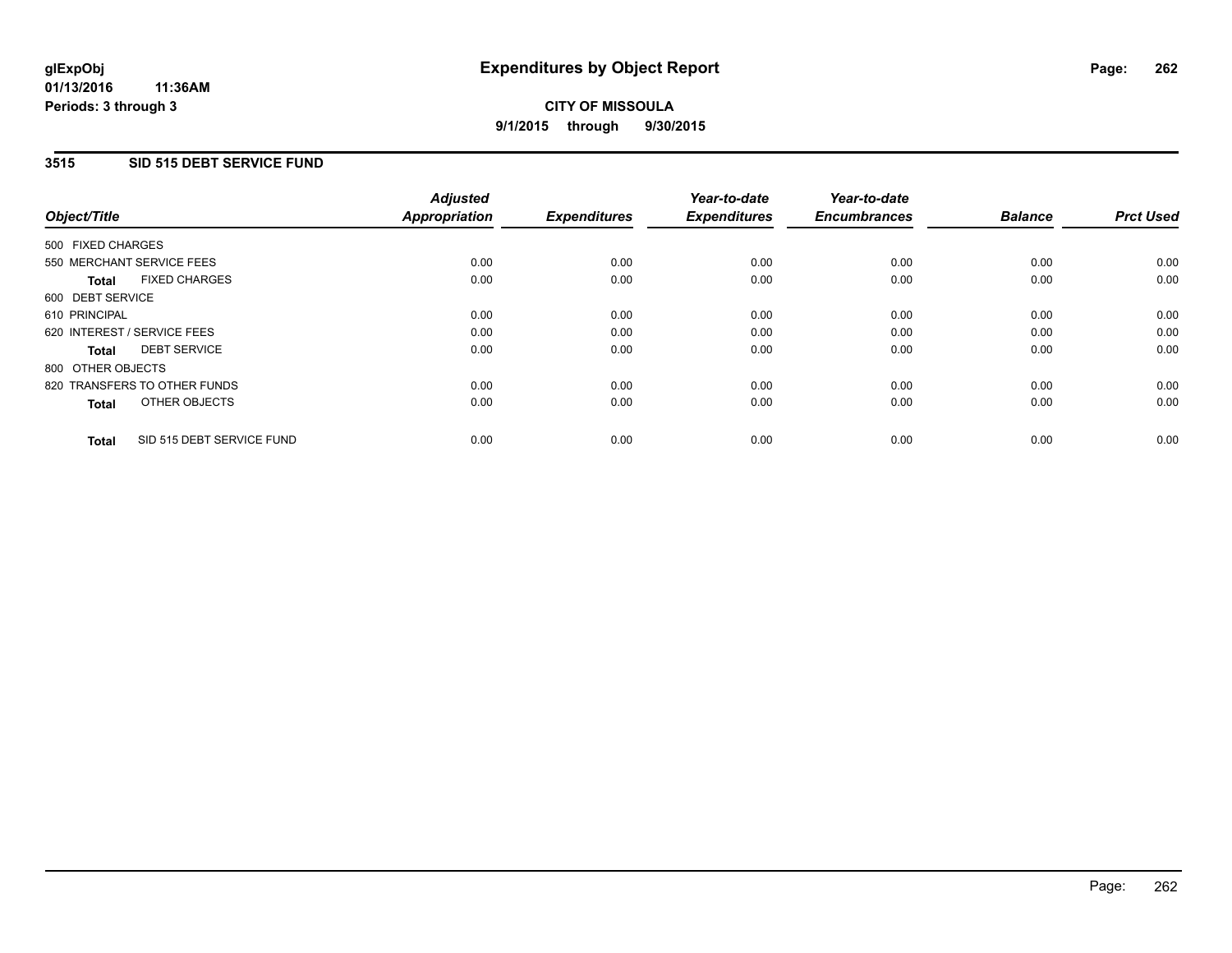# **glExpObj Expenditures by Object Report Page: 263**

## **CITY OF MISSOULA 9/1/2015 through 9/30/2015**

#### **3517 SID 517 DEBT SERVICE FUND**

**000 \*\*\* Title Not Found \*\*\***

| Object/Title                     | <b>Adjusted</b><br>Appropriation | <b>Expenditures</b> | Year-to-date<br><b>Expenditures</b> | Year-to-date<br><b>Encumbrances</b> | <b>Balance</b> | <b>Prct Used</b> |
|----------------------------------|----------------------------------|---------------------|-------------------------------------|-------------------------------------|----------------|------------------|
| 800 OTHER OBJECTS                |                                  |                     |                                     |                                     |                |                  |
| 820 TRANSFERS TO OTHER FUNDS     | 0.00                             | 0.00                | 0.00                                | 0.00                                | 0.00           | 0.00             |
| OTHER OBJECTS<br>Total           | 0.00                             | 0.00                | 0.00                                | 0.00                                | 0.00           | 0.00             |
| *** Title Not Found ***<br>Total | 0.00                             | 0.00                | 0.00                                | 0.00                                | 0.00           | 0.00             |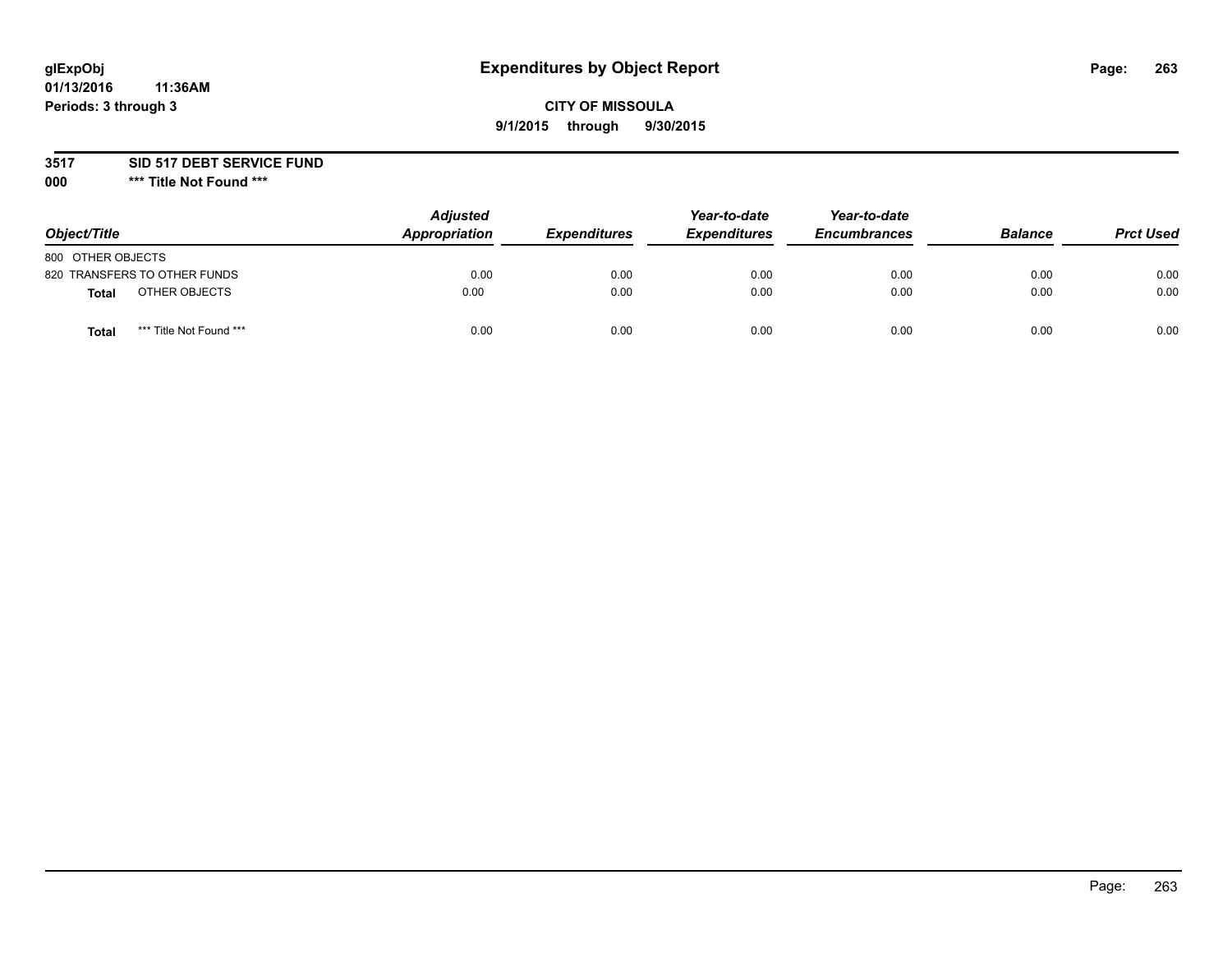#### **3517 SID 517 DEBT SERVICE FUND**

|                                      | <b>Adjusted</b>      |                     | Year-to-date        | Year-to-date        |                |                  |
|--------------------------------------|----------------------|---------------------|---------------------|---------------------|----------------|------------------|
| Object/Title                         | <b>Appropriation</b> | <b>Expenditures</b> | <b>Expenditures</b> | <b>Encumbrances</b> | <b>Balance</b> | <b>Prct Used</b> |
| 500 FIXED CHARGES                    |                      |                     |                     |                     |                |                  |
| 550 MERCHANT SERVICE FEES            | 0.00                 | 0.00                | 0.00                | 0.00                | 0.00           | 0.00             |
| <b>FIXED CHARGES</b><br><b>Total</b> | 0.00                 | 0.00                | 0.00                | 0.00                | 0.00           | 0.00             |
| 600 DEBT SERVICE                     |                      |                     |                     |                     |                |                  |
| 610 PRINCIPAL                        | 0.00                 | 0.00                | 0.00                | 0.00                | 0.00           | 0.00             |
| 620 INTEREST / SERVICE FEES          | 0.00                 | 0.00                | 0.00                | 0.00                | 0.00           | 0.00             |
| <b>DEBT SERVICE</b><br><b>Total</b>  | 0.00                 | 0.00                | 0.00                | 0.00                | 0.00           | 0.00             |
| NON-DEPARTMENTAL<br>Total            | 0.00                 | 0.00                | 0.00                | 0.00                | 0.00           | 0.00             |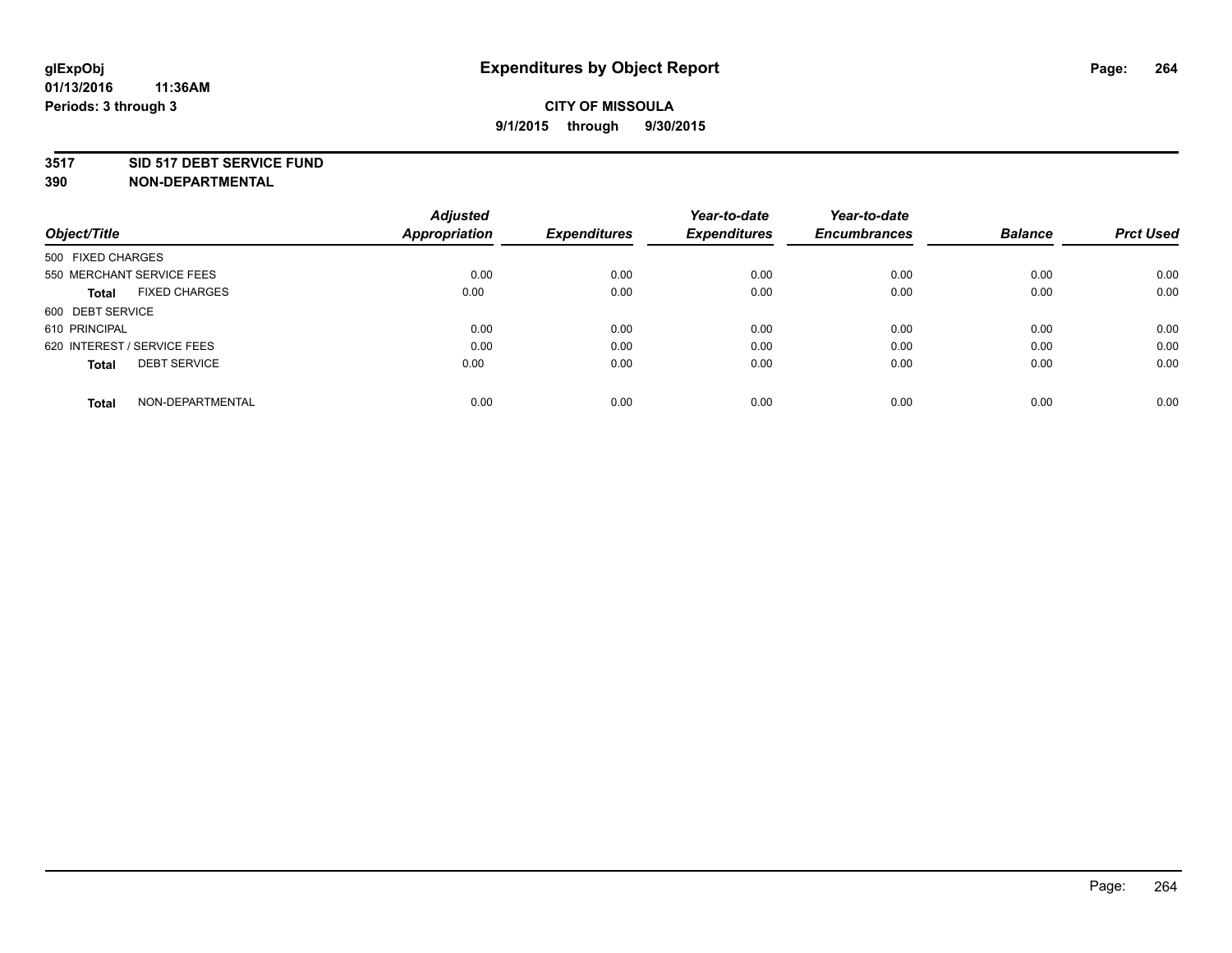#### **3517 SID 517 DEBT SERVICE FUND**

| Object/Title                              | <b>Adjusted</b><br><b>Appropriation</b> | <b>Expenditures</b> | Year-to-date<br><b>Expenditures</b> | Year-to-date<br><b>Encumbrances</b> | <b>Balance</b> | <b>Prct Used</b> |
|-------------------------------------------|-----------------------------------------|---------------------|-------------------------------------|-------------------------------------|----------------|------------------|
|                                           |                                         |                     |                                     |                                     |                |                  |
| 500 FIXED CHARGES                         |                                         |                     |                                     |                                     |                |                  |
| 550 MERCHANT SERVICE FEES                 | 0.00                                    | 0.00                | 0.00                                | 0.00                                | 0.00           | 0.00             |
| <b>FIXED CHARGES</b><br><b>Total</b>      | 0.00                                    | 0.00                | 0.00                                | 0.00                                | 0.00           | 0.00             |
| 600 DEBT SERVICE                          |                                         |                     |                                     |                                     |                |                  |
| 610 PRINCIPAL                             | 0.00                                    | 0.00                | 0.00                                | 0.00                                | 0.00           | 0.00             |
| 620 INTEREST / SERVICE FEES               | 0.00                                    | 0.00                | 0.00                                | 0.00                                | 0.00           | 0.00             |
| <b>DEBT SERVICE</b><br><b>Total</b>       | 0.00                                    | 0.00                | 0.00                                | 0.00                                | 0.00           | 0.00             |
| 800 OTHER OBJECTS                         |                                         |                     |                                     |                                     |                |                  |
| 820 TRANSFERS TO OTHER FUNDS              | 0.00                                    | 0.00                | 0.00                                | 0.00                                | 0.00           | 0.00             |
| OTHER OBJECTS<br><b>Total</b>             | 0.00                                    | 0.00                | 0.00                                | 0.00                                | 0.00           | 0.00             |
|                                           |                                         |                     |                                     |                                     |                |                  |
| SID 517 DEBT SERVICE FUND<br><b>Total</b> | 0.00                                    | 0.00                | 0.00                                | 0.00                                | 0.00           | 0.00             |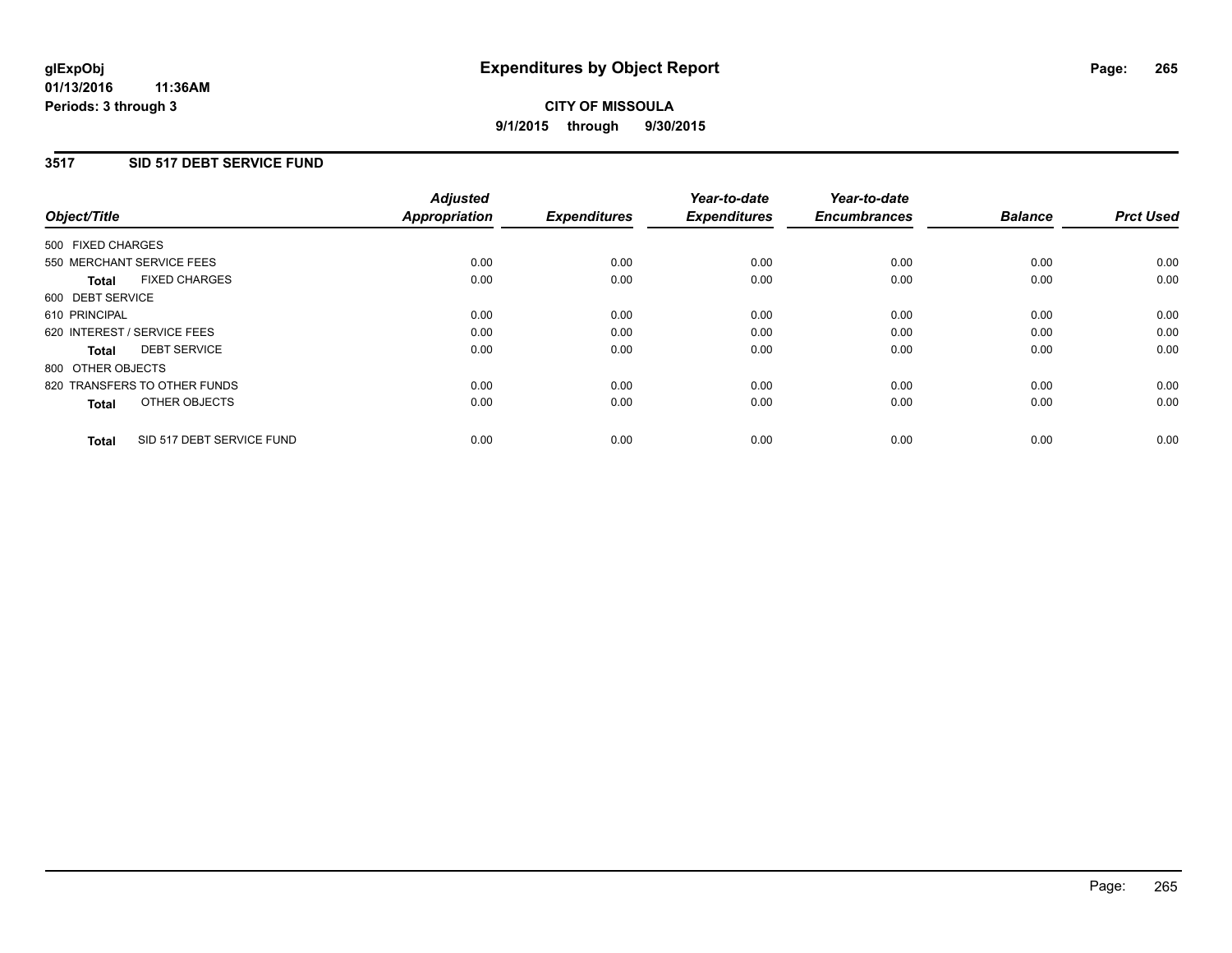# **glExpObj Expenditures by Object Report Page: 266**

## **CITY OF MISSOULA 9/1/2015 through 9/30/2015**

**3518 SID 518 DEBT SERVICE FUND**

**000 \*\*\* Title Not Found \*\*\***

| Object/Title                     | <b>Adjusted</b><br>Appropriation | <b>Expenditures</b> | Year-to-date<br><b>Expenditures</b> | Year-to-date<br><b>Encumbrances</b> | <b>Balance</b> | <b>Prct Used</b> |
|----------------------------------|----------------------------------|---------------------|-------------------------------------|-------------------------------------|----------------|------------------|
| 800 OTHER OBJECTS                |                                  |                     |                                     |                                     |                |                  |
| 820 TRANSFERS TO OTHER FUNDS     | 0.00                             | 0.00                | 0.00                                | 0.00                                | 0.00           | 0.00             |
| OTHER OBJECTS<br>Total           | 0.00                             | 0.00                | 0.00                                | 0.00                                | 0.00           | 0.00             |
| *** Title Not Found ***<br>Total | 0.00                             | 0.00                | 0.00                                | 0.00                                | 0.00           | 0.00             |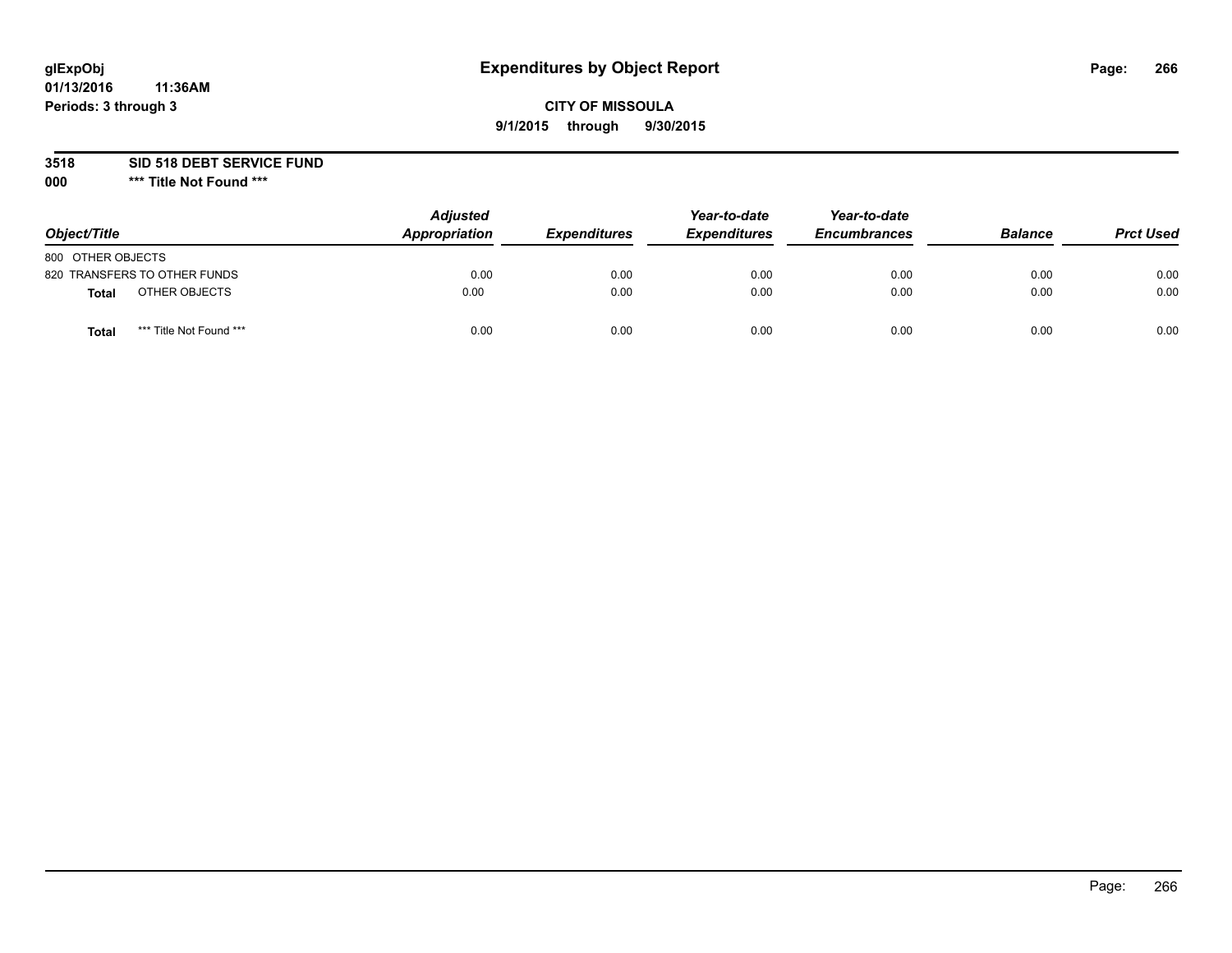#### **3518 SID 518 DEBT SERVICE FUND**

| Object/Title                         | <b>Adjusted</b><br><b>Appropriation</b> | <b>Expenditures</b> | Year-to-date<br><b>Expenditures</b> | Year-to-date<br><b>Encumbrances</b> | <b>Balance</b> | <b>Prct Used</b> |
|--------------------------------------|-----------------------------------------|---------------------|-------------------------------------|-------------------------------------|----------------|------------------|
| 500 FIXED CHARGES                    |                                         |                     |                                     |                                     |                |                  |
| 550 MERCHANT SERVICE FEES            | 0.00                                    | 0.00                | 0.00                                | 0.00                                | 0.00           | 0.00             |
| <b>FIXED CHARGES</b><br><b>Total</b> | 0.00                                    | 0.00                | 0.00                                | 0.00                                | 0.00           | 0.00             |
| 600 DEBT SERVICE                     |                                         |                     |                                     |                                     |                |                  |
| 610 PRINCIPAL                        | 0.00                                    | 0.00                | 0.00                                | 0.00                                | 0.00           | 0.00             |
| 620 INTEREST / SERVICE FEES          | 0.00                                    | 0.00                | 0.00                                | 0.00                                | 0.00           | 0.00             |
| <b>DEBT SERVICE</b><br><b>Total</b>  | 0.00                                    | 0.00                | 0.00                                | 0.00                                | 0.00           | 0.00             |
| 800 OTHER OBJECTS                    |                                         |                     |                                     |                                     |                |                  |
| 820 TRANSFERS TO OTHER FUNDS         | 0.00                                    | 0.00                | 0.00                                | 0.00                                | 0.00           | 0.00             |
| OTHER OBJECTS<br><b>Total</b>        | 0.00                                    | 0.00                | 0.00                                | 0.00                                | 0.00           | 0.00             |
|                                      |                                         |                     |                                     |                                     |                |                  |
| NON-DEPARTMENTAL<br><b>Total</b>     | 0.00                                    | 0.00                | 0.00                                | 0.00                                | 0.00           | 0.00             |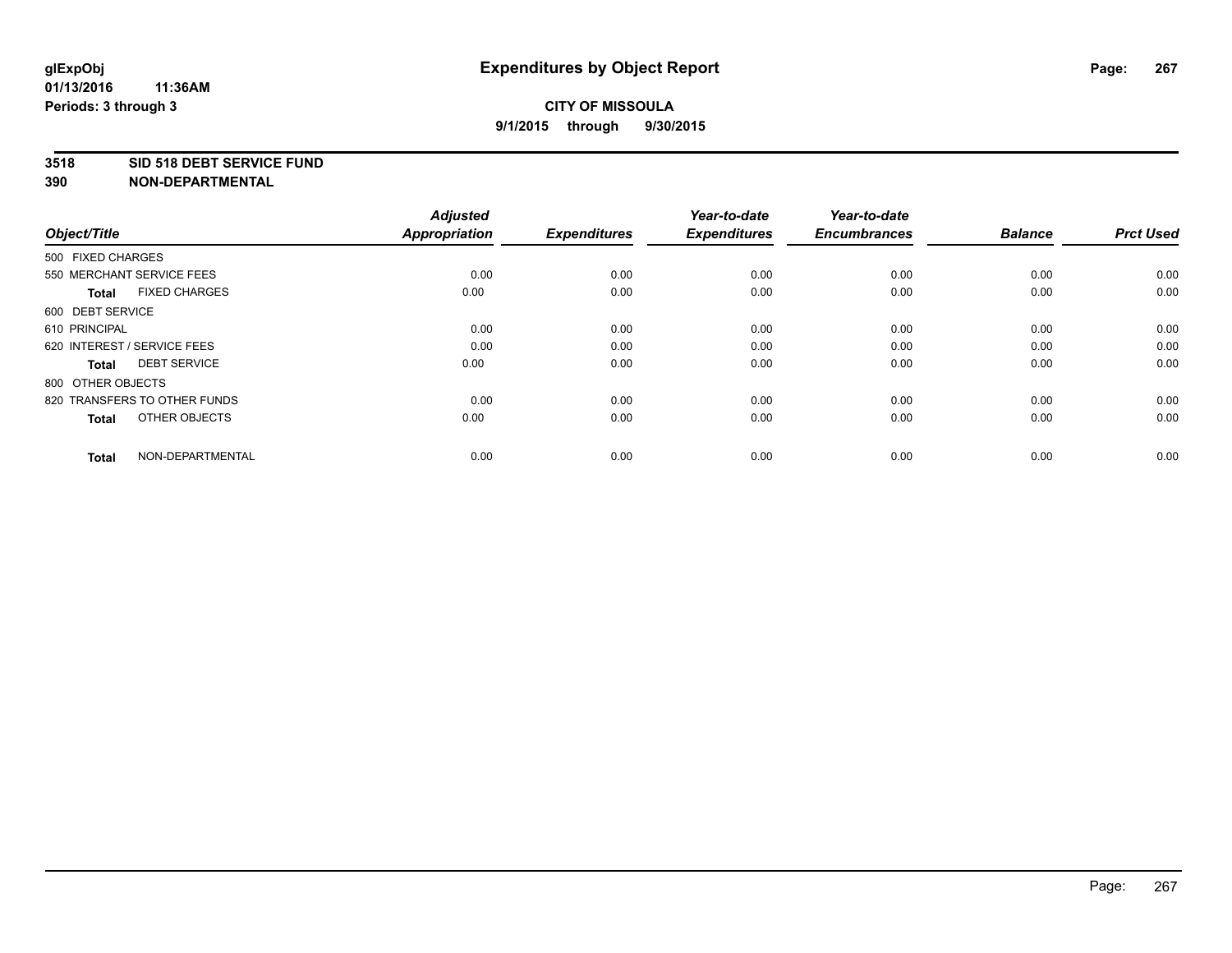### **3518 SID 518 DEBT SERVICE FUND**

| Object/Title      |                              | <b>Adjusted</b><br>Appropriation | <b>Expenditures</b> | Year-to-date<br><b>Expenditures</b> | Year-to-date<br><b>Encumbrances</b> | <b>Balance</b> | <b>Prct Used</b> |
|-------------------|------------------------------|----------------------------------|---------------------|-------------------------------------|-------------------------------------|----------------|------------------|
| 500 FIXED CHARGES |                              |                                  |                     |                                     |                                     |                |                  |
|                   | 550 MERCHANT SERVICE FEES    | 0.00                             | 0.00                | 0.00                                | 0.00                                | 0.00           | 0.00             |
| <b>Total</b>      | <b>FIXED CHARGES</b>         | 0.00                             | 0.00                | 0.00                                | 0.00                                | 0.00           | 0.00             |
| 600 DEBT SERVICE  |                              |                                  |                     |                                     |                                     |                |                  |
| 610 PRINCIPAL     |                              | 0.00                             | 0.00                | 0.00                                | 0.00                                | 0.00           | 0.00             |
|                   | 620 INTEREST / SERVICE FEES  | 0.00                             | 0.00                | 0.00                                | 0.00                                | 0.00           | 0.00             |
| <b>Total</b>      | <b>DEBT SERVICE</b>          | 0.00                             | 0.00                | 0.00                                | 0.00                                | 0.00           | 0.00             |
| 800 OTHER OBJECTS |                              |                                  |                     |                                     |                                     |                |                  |
|                   | 820 TRANSFERS TO OTHER FUNDS | 0.00                             | 0.00                | 0.00                                | 0.00                                | 0.00           | 0.00             |
| <b>Total</b>      | OTHER OBJECTS                | 0.00                             | 0.00                | 0.00                                | 0.00                                | 0.00           | 0.00             |
| <b>Total</b>      | SID 518 DEBT SERVICE FUND    | 0.00                             | 0.00                | 0.00                                | 0.00                                | 0.00           | 0.00             |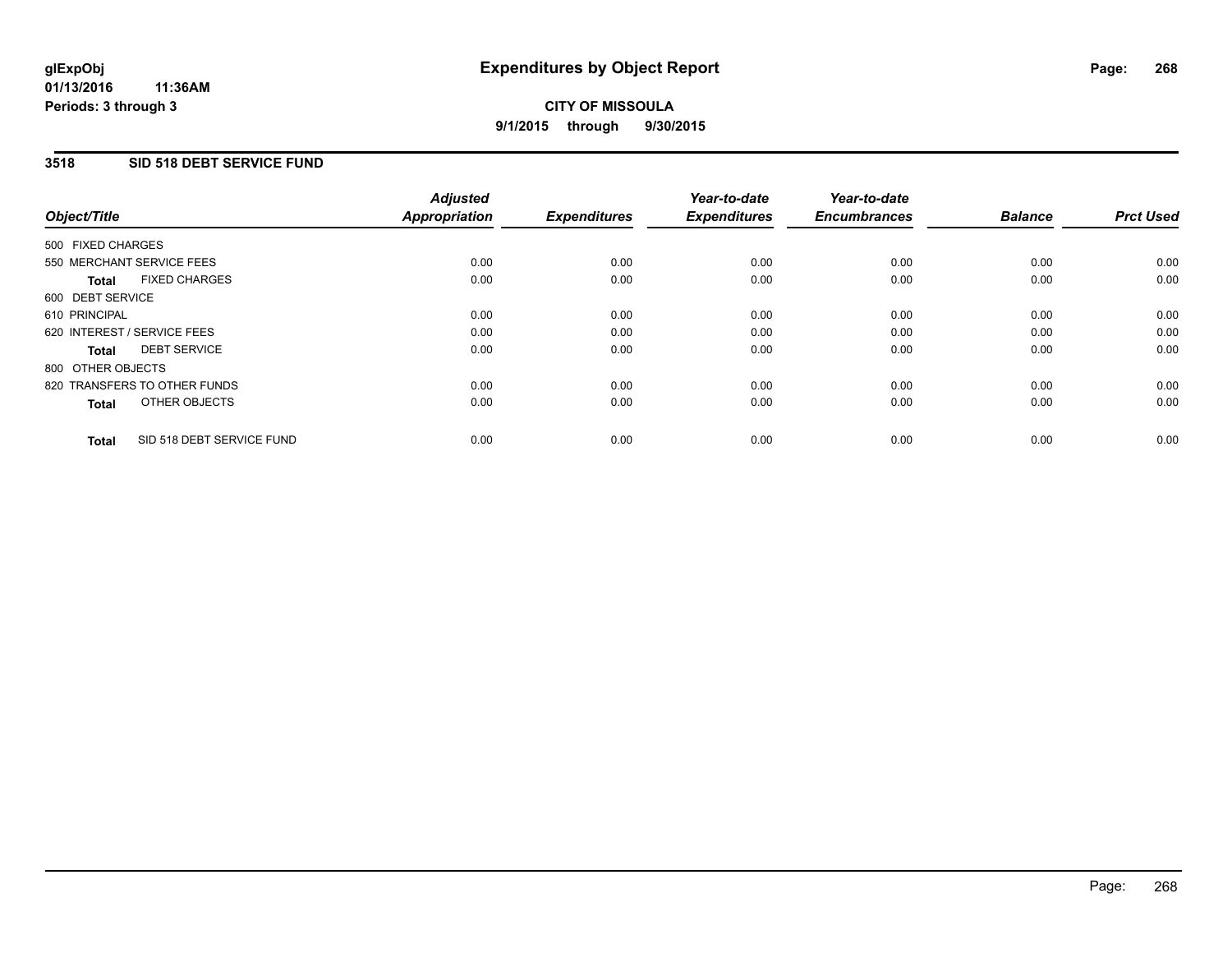#### **3519 SID 519 DEBT SERVICE FUND**

| Object/Title                         | <b>Adjusted</b><br><b>Appropriation</b> | <b>Expenditures</b> | Year-to-date<br><b>Expenditures</b> | Year-to-date<br><b>Encumbrances</b> | <b>Balance</b> | <b>Prct Used</b> |
|--------------------------------------|-----------------------------------------|---------------------|-------------------------------------|-------------------------------------|----------------|------------------|
| 500 FIXED CHARGES                    |                                         |                     |                                     |                                     |                |                  |
| 550 MERCHANT SERVICE FEES            | 0.00                                    | 0.00                | 0.00                                | 0.00                                | 0.00           | 0.00             |
| <b>FIXED CHARGES</b><br><b>Total</b> | 0.00                                    | 0.00                | 0.00                                | 0.00                                | 0.00           | 0.00             |
| 600 DEBT SERVICE                     |                                         |                     |                                     |                                     |                |                  |
| 610 PRINCIPAL                        | 0.00                                    | 0.00                | 0.00                                | 0.00                                | 0.00           | 0.00             |
| 620 INTEREST / SERVICE FEES          | 0.00                                    | 0.00                | 0.00                                | 0.00                                | 0.00           | 0.00             |
| <b>DEBT SERVICE</b><br><b>Total</b>  | 0.00                                    | 0.00                | 0.00                                | 0.00                                | 0.00           | 0.00             |
| 800 OTHER OBJECTS                    |                                         |                     |                                     |                                     |                |                  |
| 820 TRANSFERS TO OTHER FUNDS         | 0.00                                    | 0.00                | 0.00                                | 0.00                                | 0.00           | 0.00             |
| OTHER OBJECTS<br><b>Total</b>        | 0.00                                    | 0.00                | 0.00                                | 0.00                                | 0.00           | 0.00             |
|                                      |                                         |                     |                                     |                                     |                |                  |
| NON-DEPARTMENTAL<br><b>Total</b>     | 0.00                                    | 0.00                | 0.00                                | 0.00                                | 0.00           | 0.00             |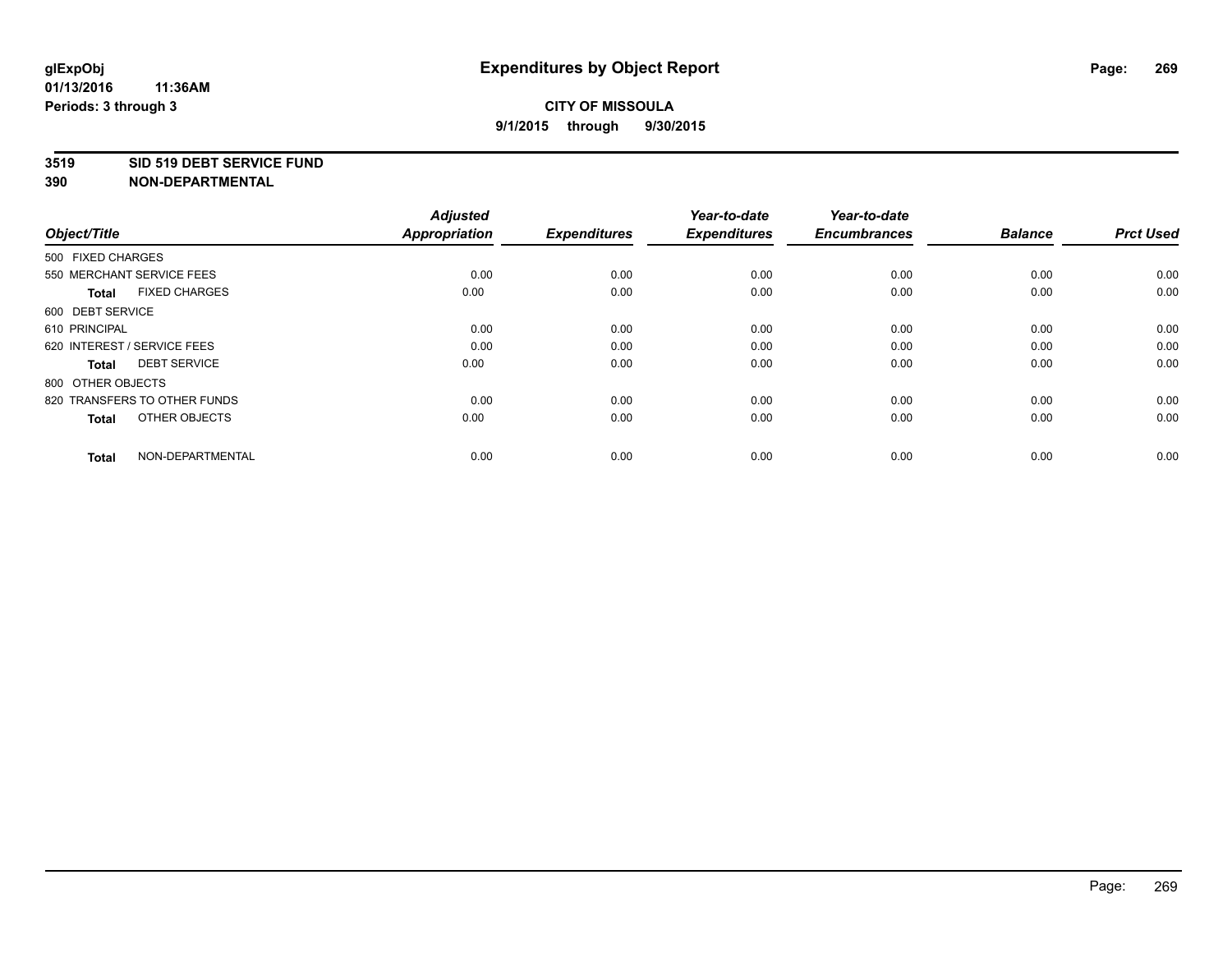### **3519 SID 519 DEBT SERVICE FUND**

| Object/Title                              | <b>Adjusted</b><br><b>Appropriation</b> | <b>Expenditures</b> | Year-to-date<br><b>Expenditures</b> | Year-to-date<br><b>Encumbrances</b> | <b>Balance</b> | <b>Prct Used</b> |
|-------------------------------------------|-----------------------------------------|---------------------|-------------------------------------|-------------------------------------|----------------|------------------|
|                                           |                                         |                     |                                     |                                     |                |                  |
| 500 FIXED CHARGES                         |                                         |                     |                                     |                                     |                |                  |
| 550 MERCHANT SERVICE FEES                 | 0.00                                    | 0.00                | 0.00                                | 0.00                                | 0.00           | 0.00             |
| <b>FIXED CHARGES</b><br><b>Total</b>      | 0.00                                    | 0.00                | 0.00                                | 0.00                                | 0.00           | 0.00             |
| 600 DEBT SERVICE                          |                                         |                     |                                     |                                     |                |                  |
| 610 PRINCIPAL                             | 0.00                                    | 0.00                | 0.00                                | 0.00                                | 0.00           | 0.00             |
| 620 INTEREST / SERVICE FEES               | 0.00                                    | 0.00                | 0.00                                | 0.00                                | 0.00           | 0.00             |
| <b>DEBT SERVICE</b><br><b>Total</b>       | 0.00                                    | 0.00                | 0.00                                | 0.00                                | 0.00           | 0.00             |
| 800 OTHER OBJECTS                         |                                         |                     |                                     |                                     |                |                  |
| 820 TRANSFERS TO OTHER FUNDS              | 0.00                                    | 0.00                | 0.00                                | 0.00                                | 0.00           | 0.00             |
| OTHER OBJECTS<br><b>Total</b>             | 0.00                                    | 0.00                | 0.00                                | 0.00                                | 0.00           | 0.00             |
|                                           |                                         |                     |                                     |                                     |                |                  |
| SID 519 DEBT SERVICE FUND<br><b>Total</b> | 0.00                                    | 0.00                | 0.00                                | 0.00                                | 0.00           | 0.00             |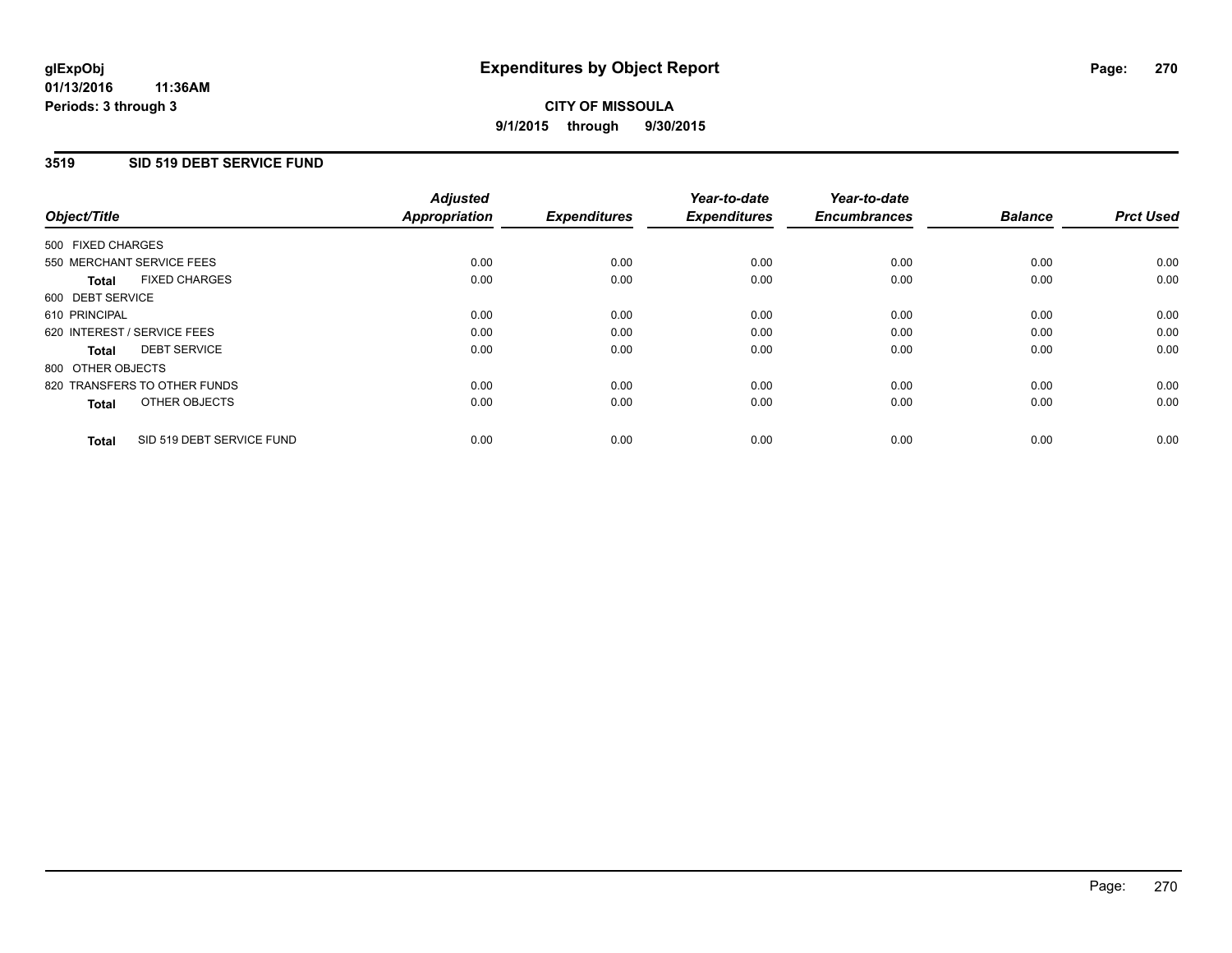#### **3520 SID 520 DEBT SERVICE FUND**

| Object/Title                |                      | <b>Adjusted</b><br>Appropriation | <b>Expenditures</b> | Year-to-date<br><b>Expenditures</b> | Year-to-date<br><b>Encumbrances</b> | <b>Balance</b> | <b>Prct Used</b> |
|-----------------------------|----------------------|----------------------------------|---------------------|-------------------------------------|-------------------------------------|----------------|------------------|
|                             |                      |                                  |                     |                                     |                                     |                |                  |
| 500 FIXED CHARGES           |                      |                                  |                     |                                     |                                     |                |                  |
| 550 MERCHANT SERVICE FEES   |                      | 0.00                             | 0.00                | 0.00                                | 0.00                                | 0.00           | 0.00             |
| <b>Total</b>                | <b>FIXED CHARGES</b> | 0.00                             | 0.00                | 0.00                                | 0.00                                | 0.00           | 0.00             |
| 600 DEBT SERVICE            |                      |                                  |                     |                                     |                                     |                |                  |
| 610 PRINCIPAL               |                      | 138.000.00                       | 0.00                | 0.00                                | 0.00                                | 138.000.00     | 0.00             |
| 620 INTEREST / SERVICE FEES |                      | 21,920.00                        | 0.00                | 0.00                                | 0.00                                | 21.920.00      | 0.00             |
| <b>Total</b>                | <b>DEBT SERVICE</b>  | 159.920.00                       | 0.00                | 0.00                                | 0.00                                | 159.920.00     | 0.00             |
| <b>Total</b>                | NON-DEPARTMENTAL     | 159.920.00                       | 0.00                | 0.00                                | 0.00                                | 159.920.00     | 0.00             |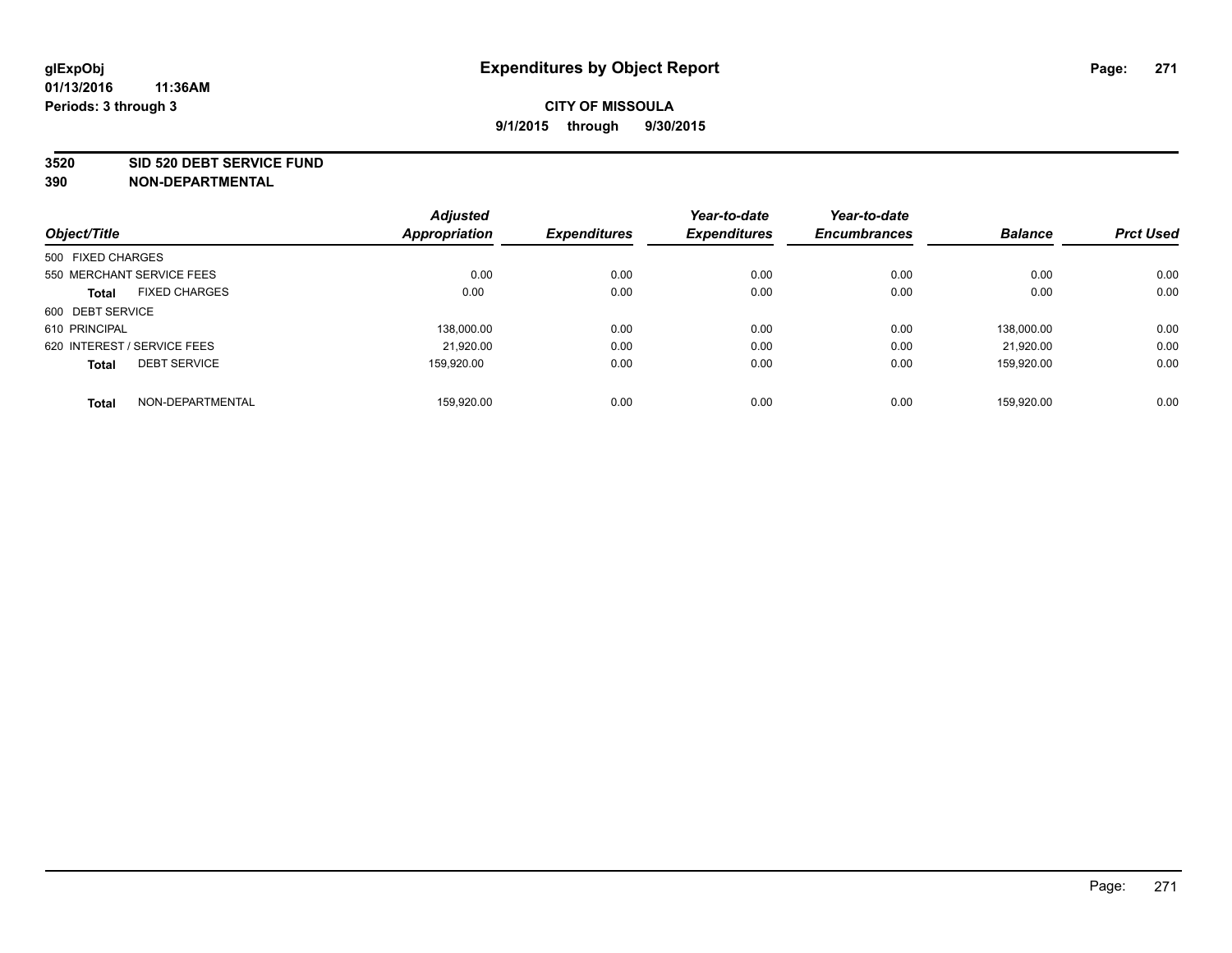#### **3520 SID 520 DEBT SERVICE FUND**

| Object/Title                              | <b>Adjusted</b><br>Appropriation | <b>Expenditures</b> | Year-to-date<br><b>Expenditures</b> | Year-to-date<br><b>Encumbrances</b> | <b>Balance</b> | <b>Prct Used</b> |
|-------------------------------------------|----------------------------------|---------------------|-------------------------------------|-------------------------------------|----------------|------------------|
| 500 FIXED CHARGES                         |                                  |                     |                                     |                                     |                |                  |
| 550 MERCHANT SERVICE FEES                 | 0.00                             | 0.00                | 0.00                                | 0.00                                | 0.00           | 0.00             |
| <b>FIXED CHARGES</b><br><b>Total</b>      | 0.00                             | 0.00                | 0.00                                | 0.00                                | 0.00           | 0.00             |
| 600 DEBT SERVICE                          |                                  |                     |                                     |                                     |                |                  |
| 610 PRINCIPAL                             | 138.000.00                       | 0.00                | 0.00                                | 0.00                                | 138.000.00     | 0.00             |
| 620 INTEREST / SERVICE FEES               | 21,920.00                        | 0.00                | 0.00                                | 0.00                                | 21.920.00      | 0.00             |
| <b>DEBT SERVICE</b><br><b>Total</b>       | 159,920.00                       | 0.00                | 0.00                                | 0.00                                | 159.920.00     | 0.00             |
| SID 520 DEBT SERVICE FUND<br><b>Total</b> | 159.920.00                       | 0.00                | 0.00                                | 0.00                                | 159.920.00     | 0.00             |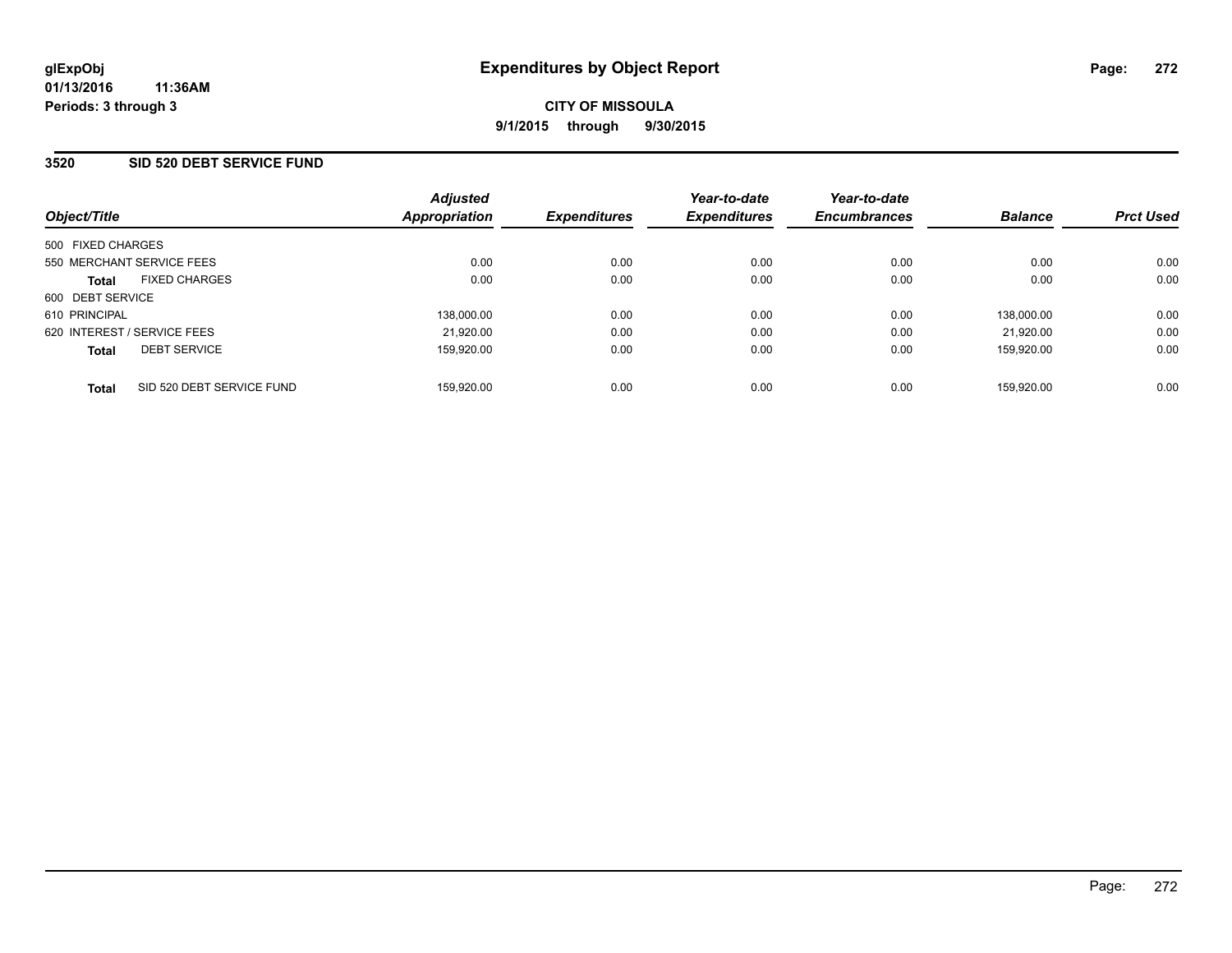#### **3521 SID 521 DEBT SERVICE FUND**

| Object/Title                         | <b>Adjusted</b><br><b>Appropriation</b> | <b>Expenditures</b> | Year-to-date<br><b>Expenditures</b> | Year-to-date<br><b>Encumbrances</b> | <b>Balance</b> | <b>Prct Used</b> |
|--------------------------------------|-----------------------------------------|---------------------|-------------------------------------|-------------------------------------|----------------|------------------|
| 500 FIXED CHARGES                    |                                         |                     |                                     |                                     |                |                  |
| 550 MERCHANT SERVICE FEES            | 0.00                                    | 0.00                | 0.00                                | 0.00                                | 0.00           | 0.00             |
| <b>FIXED CHARGES</b><br><b>Total</b> | 0.00                                    | 0.00                | 0.00                                | 0.00                                | 0.00           | 0.00             |
| 600 DEBT SERVICE                     |                                         |                     |                                     |                                     |                |                  |
| 610 PRINCIPAL                        | 135.00                                  | 0.00                | 0.00                                | 0.00                                | 135.00         | 0.00             |
| 620 INTEREST / SERVICE FEES          | 15.00                                   | 0.00                | 0.00                                | 0.00                                | 15.00          | 0.00             |
| <b>DEBT SERVICE</b><br><b>Total</b>  | 150.00                                  | 0.00                | 0.00                                | 0.00                                | 150.00         | 0.00             |
| NON-DEPARTMENTAL<br><b>Total</b>     | 150.00                                  | 0.00                | 0.00                                | 0.00                                | 150.00         | 0.00             |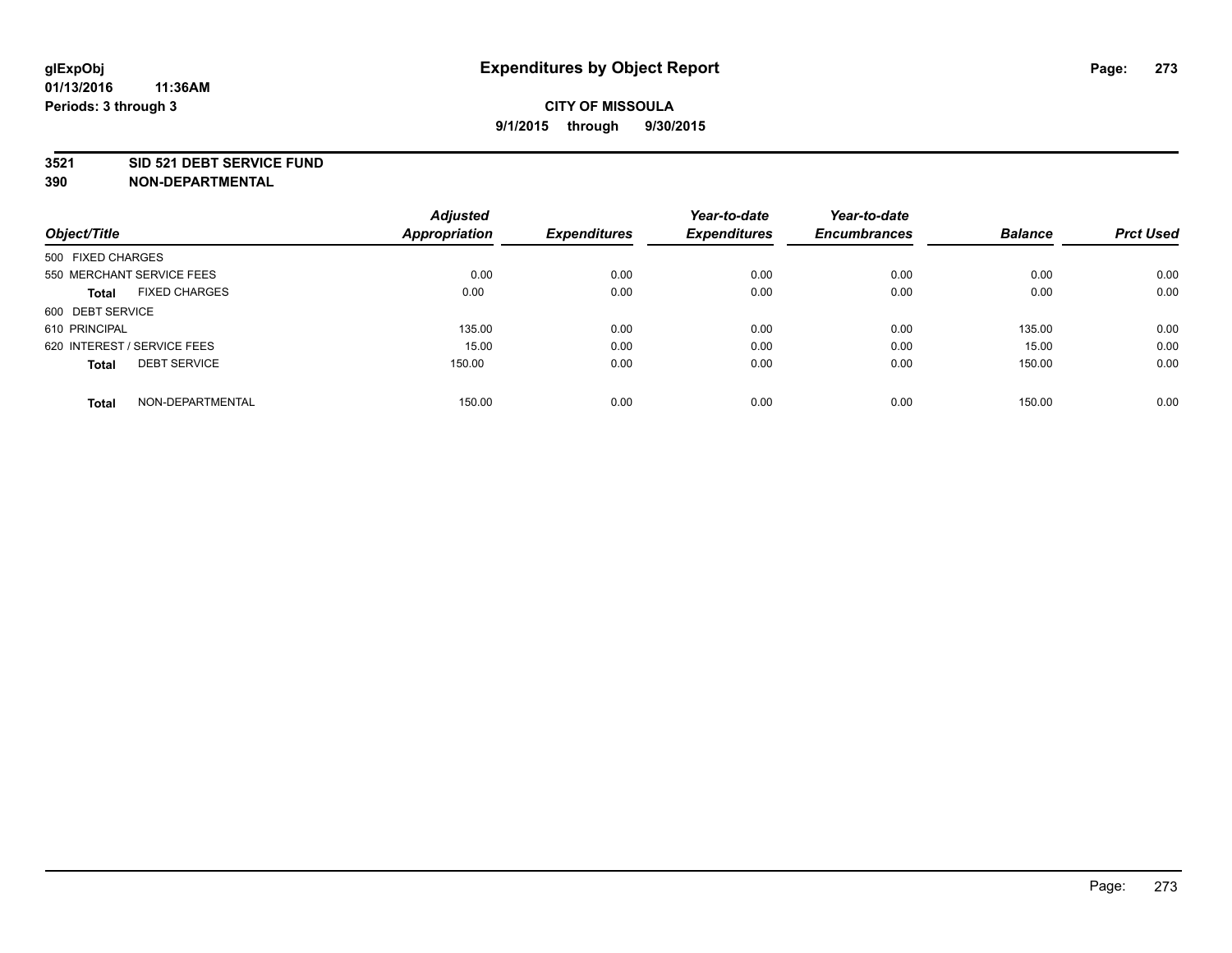## **3521 SID 521 DEBT SERVICE FUND**

| Object/Title                              | <b>Adjusted</b><br>Appropriation | <b>Expenditures</b> | Year-to-date<br><b>Expenditures</b> | Year-to-date<br><b>Encumbrances</b> | <b>Balance</b> | <b>Prct Used</b> |
|-------------------------------------------|----------------------------------|---------------------|-------------------------------------|-------------------------------------|----------------|------------------|
| 500 FIXED CHARGES                         |                                  |                     |                                     |                                     |                |                  |
| 550 MERCHANT SERVICE FEES                 | 0.00                             | 0.00                | 0.00                                | 0.00                                | 0.00           | 0.00             |
| <b>FIXED CHARGES</b><br><b>Total</b>      | 0.00                             | 0.00                | 0.00                                | 0.00                                | 0.00           | 0.00             |
| 600 DEBT SERVICE                          |                                  |                     |                                     |                                     |                |                  |
| 610 PRINCIPAL                             | 135.00                           | 0.00                | 0.00                                | 0.00                                | 135.00         | 0.00             |
| 620 INTEREST / SERVICE FEES               | 15.00                            | 0.00                | 0.00                                | 0.00                                | 15.00          | 0.00             |
| <b>DEBT SERVICE</b><br><b>Total</b>       | 150.00                           | 0.00                | 0.00                                | 0.00                                | 150.00         | 0.00             |
| SID 521 DEBT SERVICE FUND<br><b>Total</b> | 150.00                           | 0.00                | 0.00                                | 0.00                                | 150.00         | 0.00             |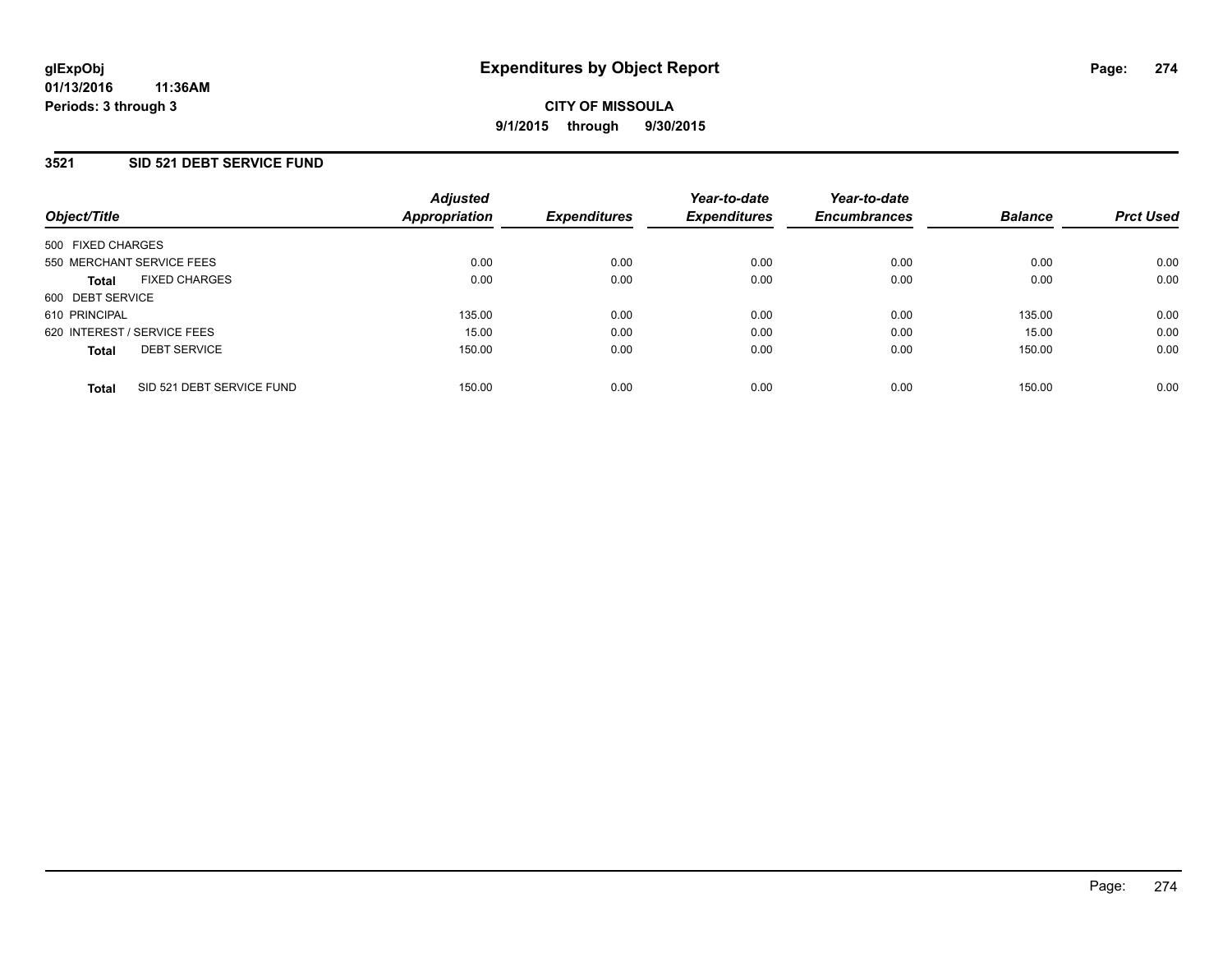#### **3522 SID 522 DEBT SERVICE FUND**

|                                      | <b>Adjusted</b>      |                     | Year-to-date        | Year-to-date        |                |                  |
|--------------------------------------|----------------------|---------------------|---------------------|---------------------|----------------|------------------|
| Object/Title                         | <b>Appropriation</b> | <b>Expenditures</b> | <b>Expenditures</b> | <b>Encumbrances</b> | <b>Balance</b> | <b>Prct Used</b> |
| 500 FIXED CHARGES                    |                      |                     |                     |                     |                |                  |
| 550 MERCHANT SERVICE FEES            | 0.00                 | 0.00                | 0.00                | 0.00                | 0.00           | 0.00             |
| <b>FIXED CHARGES</b><br><b>Total</b> | 0.00                 | 0.00                | 0.00                | 0.00                | 0.00           | 0.00             |
| 600 DEBT SERVICE                     |                      |                     |                     |                     |                |                  |
| 610 PRINCIPAL                        | 195.00               | 0.00                | 0.00                | 0.00                | 195.00         | 0.00             |
| 620 INTEREST / SERVICE FEES          | 22.00                | 0.00                | 0.00                | 0.00                | 22.00          | 0.00             |
| <b>DEBT SERVICE</b><br><b>Total</b>  | 217.00               | 0.00                | 0.00                | 0.00                | 217.00         | 0.00             |
| NON-DEPARTMENTAL<br><b>Total</b>     | 217.00               | 0.00                | 0.00                | 0.00                | 217.00         | 0.00             |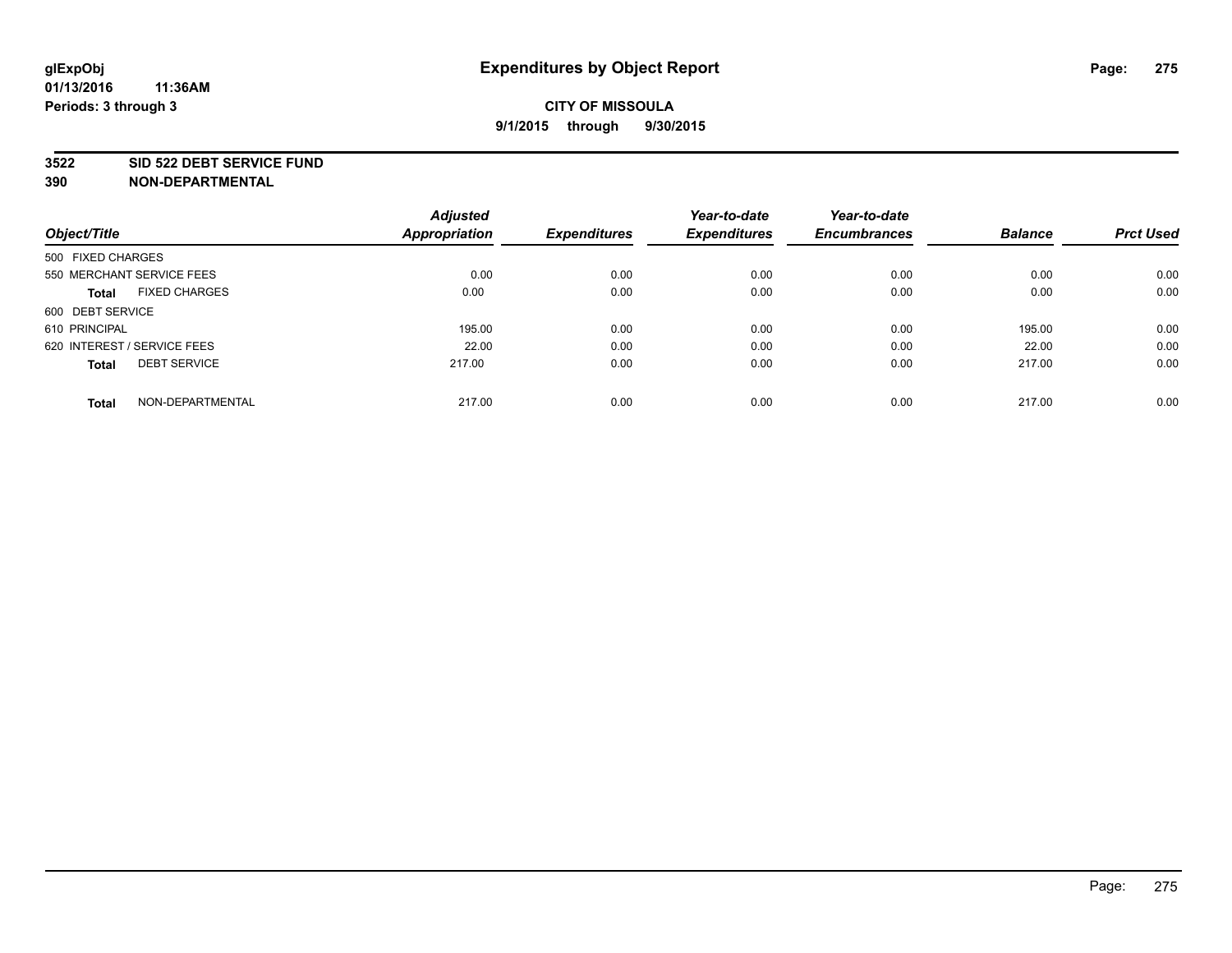#### **3522 SID 522 DEBT SERVICE FUND**

| Object/Title                              | <b>Adjusted</b><br>Appropriation | <b>Expenditures</b> | Year-to-date<br><b>Expenditures</b> | Year-to-date<br><b>Encumbrances</b> | <b>Balance</b> | <b>Prct Used</b> |
|-------------------------------------------|----------------------------------|---------------------|-------------------------------------|-------------------------------------|----------------|------------------|
| 500 FIXED CHARGES                         |                                  |                     |                                     |                                     |                |                  |
| 550 MERCHANT SERVICE FEES                 | 0.00                             | 0.00                | 0.00                                | 0.00                                | 0.00           | 0.00             |
| <b>FIXED CHARGES</b><br><b>Total</b>      | 0.00                             | 0.00                | 0.00                                | 0.00                                | 0.00           | 0.00             |
| 600 DEBT SERVICE                          |                                  |                     |                                     |                                     |                |                  |
| 610 PRINCIPAL                             | 195.00                           | 0.00                | 0.00                                | 0.00                                | 195.00         | 0.00             |
| 620 INTEREST / SERVICE FEES               | 22.00                            | 0.00                | 0.00                                | 0.00                                | 22.00          | 0.00             |
| <b>DEBT SERVICE</b><br><b>Total</b>       | 217.00                           | 0.00                | 0.00                                | 0.00                                | 217.00         | 0.00             |
| SID 522 DEBT SERVICE FUND<br><b>Total</b> | 217.00                           | 0.00                | 0.00                                | 0.00                                | 217.00         | 0.00             |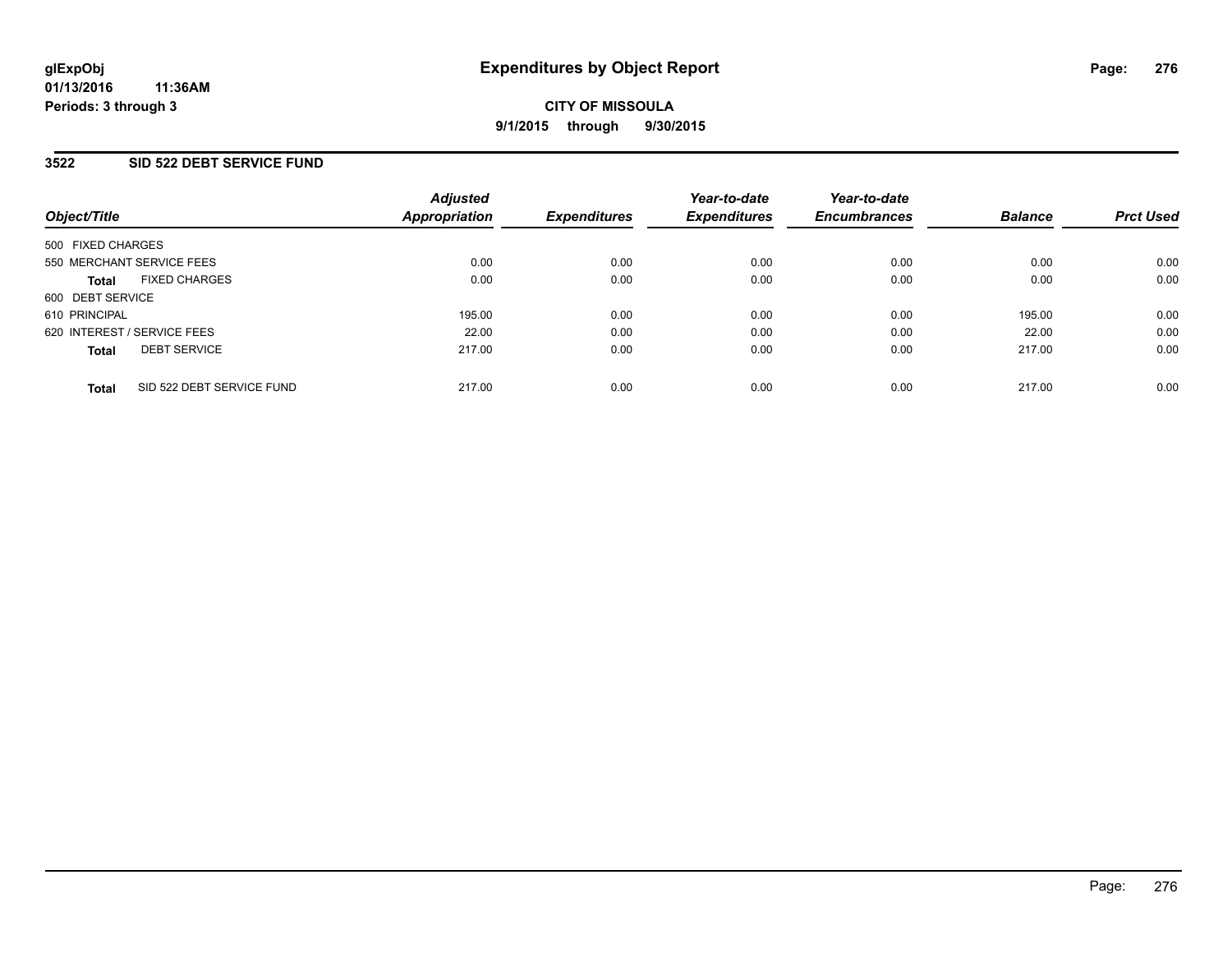#### **3524 SID 524 DEBT SERVICE FUND**

| Object/Title                         | <b>Adjusted</b><br>Appropriation | <b>Expenditures</b> | Year-to-date<br><b>Expenditures</b> | Year-to-date<br><b>Encumbrances</b> | <b>Balance</b> | <b>Prct Used</b> |
|--------------------------------------|----------------------------------|---------------------|-------------------------------------|-------------------------------------|----------------|------------------|
|                                      |                                  |                     |                                     |                                     |                |                  |
| 500 FIXED CHARGES                    |                                  |                     |                                     |                                     |                |                  |
| 550 MERCHANT SERVICE FEES            | 0.00                             | 0.00                | 0.00                                | 0.00                                | 0.00           | 0.00             |
| <b>FIXED CHARGES</b><br><b>Total</b> | 0.00                             | 0.00                | 0.00                                | 0.00                                | 0.00           | 0.00             |
| 600 DEBT SERVICE                     |                                  |                     |                                     |                                     |                |                  |
| 610 PRINCIPAL                        | 224.000.00                       | 0.00                | 0.00                                | 0.00                                | 224.000.00     | 0.00             |
| 620 INTEREST / SERVICE FEES          | 80,660.00                        | 0.00                | 0.00                                | 0.00                                | 80.660.00      | 0.00             |
| <b>DEBT SERVICE</b><br><b>Total</b>  | 304.660.00                       | 0.00                | 0.00                                | 0.00                                | 304,660.00     | 0.00             |
| NON-DEPARTMENTAL<br><b>Total</b>     | 304.660.00                       | 0.00                | 0.00                                | 0.00                                | 304.660.00     | 0.00             |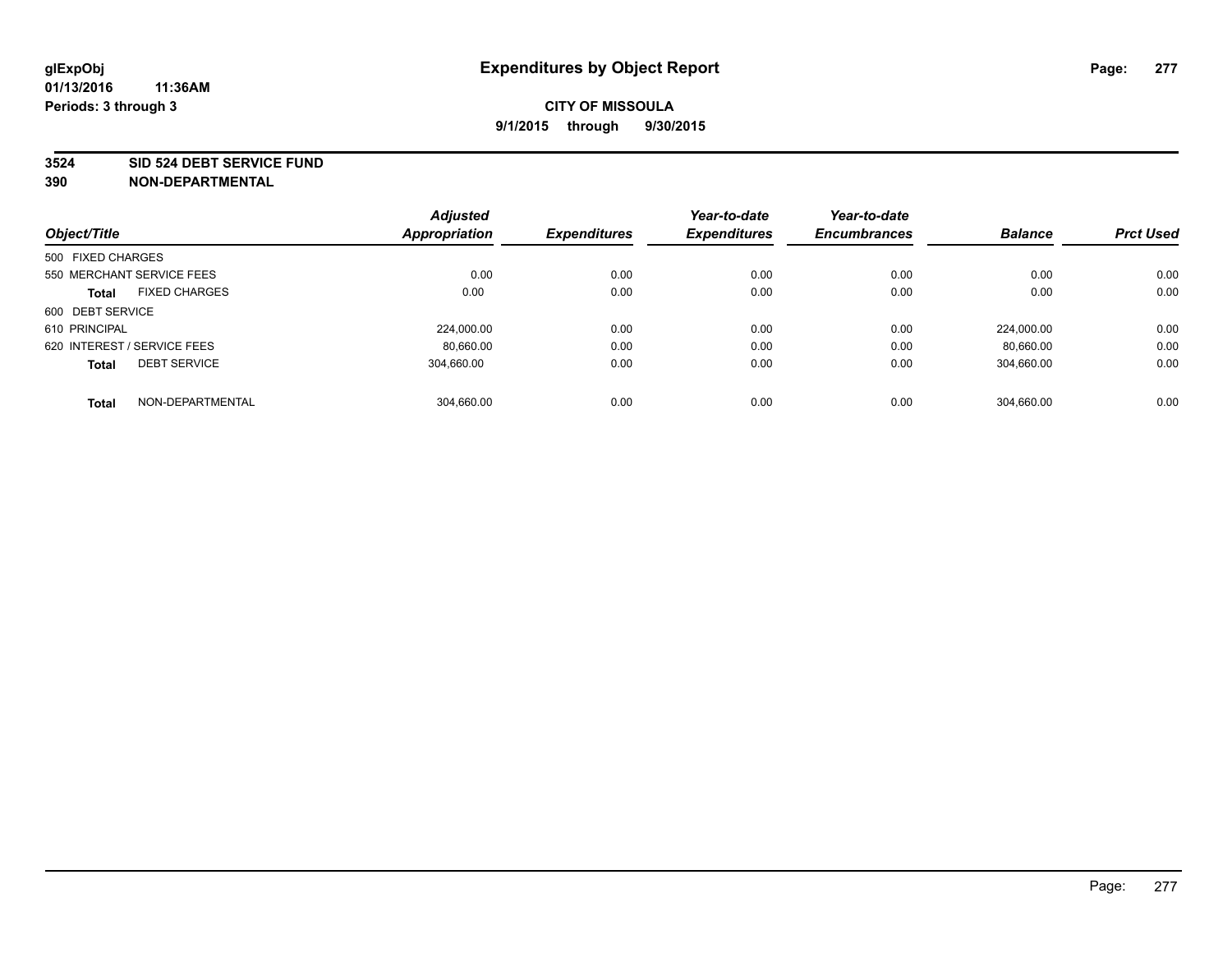#### **3524 SID 524 DEBT SERVICE FUND**

| Object/Title                              | <b>Adjusted</b><br><b>Appropriation</b> | <b>Expenditures</b> | Year-to-date<br><b>Expenditures</b> | Year-to-date<br><b>Encumbrances</b> | <b>Balance</b> | <b>Prct Used</b> |
|-------------------------------------------|-----------------------------------------|---------------------|-------------------------------------|-------------------------------------|----------------|------------------|
| 500 FIXED CHARGES                         |                                         |                     |                                     |                                     |                |                  |
| 550 MERCHANT SERVICE FEES                 | 0.00                                    | 0.00                | 0.00                                | 0.00                                | 0.00           | 0.00             |
| <b>FIXED CHARGES</b><br><b>Total</b>      | 0.00                                    | 0.00                | 0.00                                | 0.00                                | 0.00           | 0.00             |
| 600 DEBT SERVICE                          |                                         |                     |                                     |                                     |                |                  |
| 610 PRINCIPAL                             | 224.000.00                              | 0.00                | 0.00                                | 0.00                                | 224.000.00     | 0.00             |
| 620 INTEREST / SERVICE FEES               | 80.660.00                               | 0.00                | 0.00                                | 0.00                                | 80.660.00      | 0.00             |
| <b>DEBT SERVICE</b><br><b>Total</b>       | 304.660.00                              | 0.00                | 0.00                                | 0.00                                | 304.660.00     | 0.00             |
|                                           |                                         |                     |                                     |                                     |                |                  |
| SID 524 DEBT SERVICE FUND<br><b>Total</b> | 304.660.00                              | 0.00                | 0.00                                | 0.00                                | 304.660.00     | 0.00             |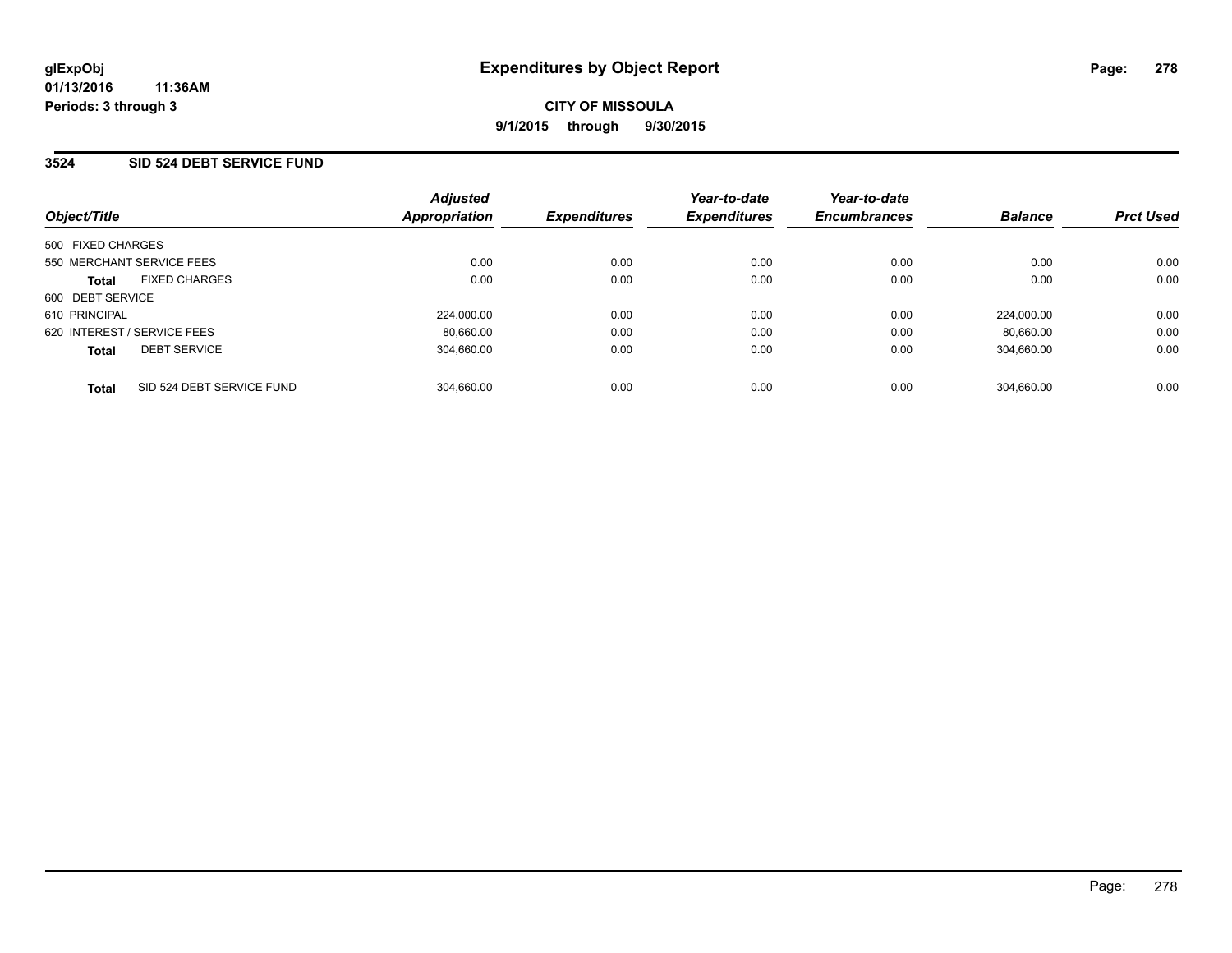#### **3525 SID 525 DEBT SERVICE FUND**

| Object/Title                         | <b>Adjusted</b><br>Appropriation | <b>Expenditures</b> | Year-to-date<br><b>Expenditures</b> | Year-to-date<br><b>Encumbrances</b> | <b>Balance</b> | <b>Prct Used</b> |
|--------------------------------------|----------------------------------|---------------------|-------------------------------------|-------------------------------------|----------------|------------------|
| 500 FIXED CHARGES                    |                                  |                     |                                     |                                     |                |                  |
|                                      |                                  |                     |                                     |                                     |                |                  |
| 550 MERCHANT SERVICE FEES            | 0.00                             | 0.00                | 0.00                                | 0.00                                | 0.00           | 0.00             |
| <b>FIXED CHARGES</b><br><b>Total</b> | 0.00                             | 0.00                | 0.00                                | 0.00                                | 0.00           | 0.00             |
| 600 DEBT SERVICE                     |                                  |                     |                                     |                                     |                |                  |
| 610 PRINCIPAL                        | 26,000.00                        | 0.00                | 0.00                                | 0.00                                | 26.000.00      | 0.00             |
| 620 INTEREST / SERVICE FEES          | 5,500.00                         | 0.00                | 0.00                                | 0.00                                | 5,500.00       | 0.00             |
| <b>DEBT SERVICE</b><br><b>Total</b>  | 31.500.00                        | 0.00                | 0.00                                | 0.00                                | 31,500.00      | 0.00             |
|                                      |                                  |                     |                                     |                                     |                |                  |
| NON-DEPARTMENTAL<br><b>Total</b>     | 31,500.00                        | 0.00                | 0.00                                | 0.00                                | 31.500.00      | 0.00             |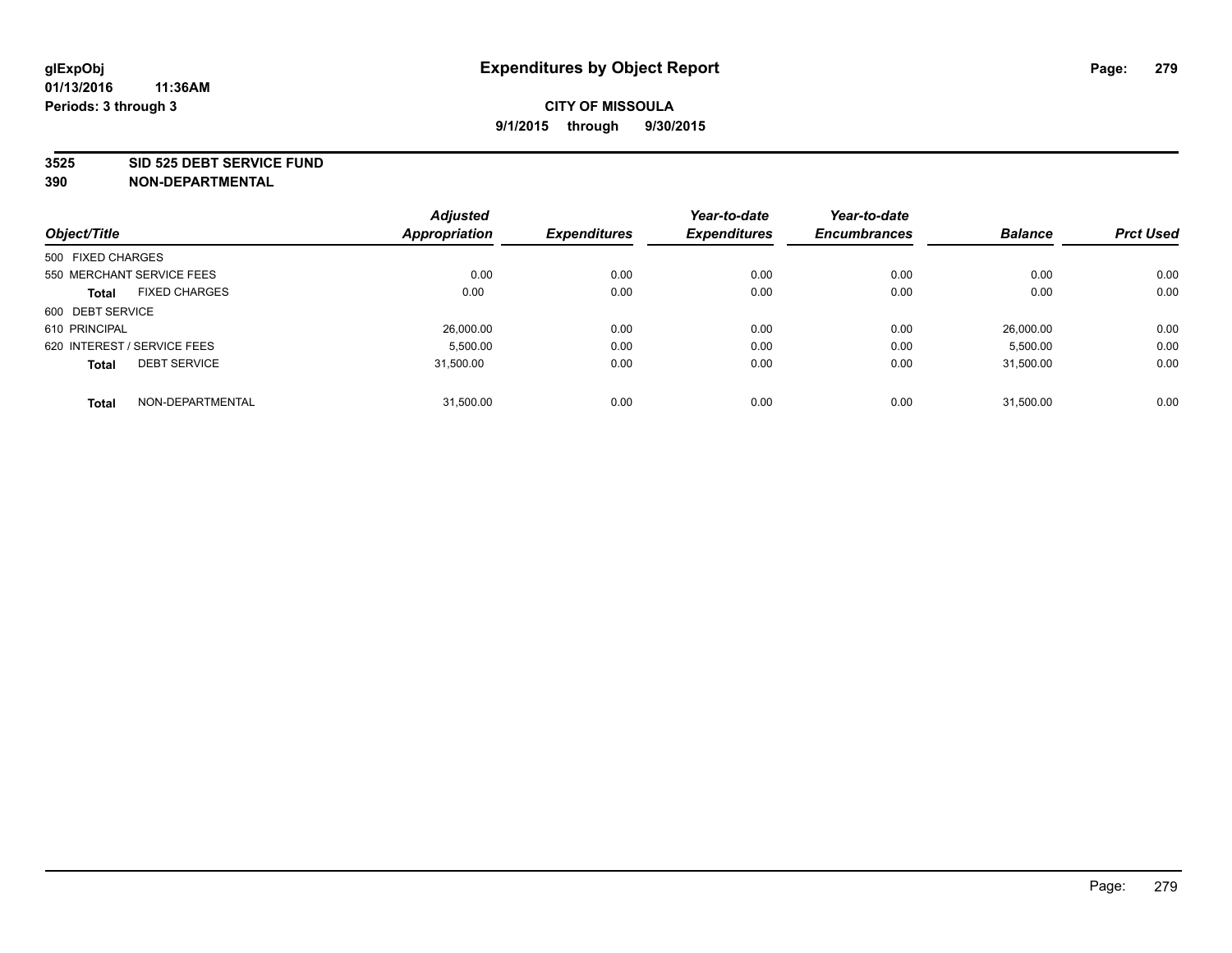### **3525 SID 525 DEBT SERVICE FUND**

| Object/Title                              | <b>Adjusted</b><br>Appropriation | <b>Expenditures</b> | Year-to-date<br><b>Expenditures</b> | Year-to-date<br><b>Encumbrances</b> | <b>Balance</b> | <b>Prct Used</b> |
|-------------------------------------------|----------------------------------|---------------------|-------------------------------------|-------------------------------------|----------------|------------------|
| 500 FIXED CHARGES                         |                                  |                     |                                     |                                     |                |                  |
| 550 MERCHANT SERVICE FEES                 | 0.00                             | 0.00                | 0.00                                | 0.00                                | 0.00           | 0.00             |
| <b>FIXED CHARGES</b><br><b>Total</b>      | 0.00                             | 0.00                | 0.00                                | 0.00                                | 0.00           | 0.00             |
| 600 DEBT SERVICE                          |                                  |                     |                                     |                                     |                |                  |
| 610 PRINCIPAL                             | 26,000.00                        | 0.00                | 0.00                                | 0.00                                | 26,000.00      | 0.00             |
| 620 INTEREST / SERVICE FEES               | 5,500.00                         | 0.00                | 0.00                                | 0.00                                | 5,500.00       | 0.00             |
| <b>DEBT SERVICE</b><br><b>Total</b>       | 31,500.00                        | 0.00                | 0.00                                | 0.00                                | 31.500.00      | 0.00             |
| SID 525 DEBT SERVICE FUND<br><b>Total</b> | 31.500.00                        | 0.00                | 0.00                                | 0.00                                | 31.500.00      | 0.00             |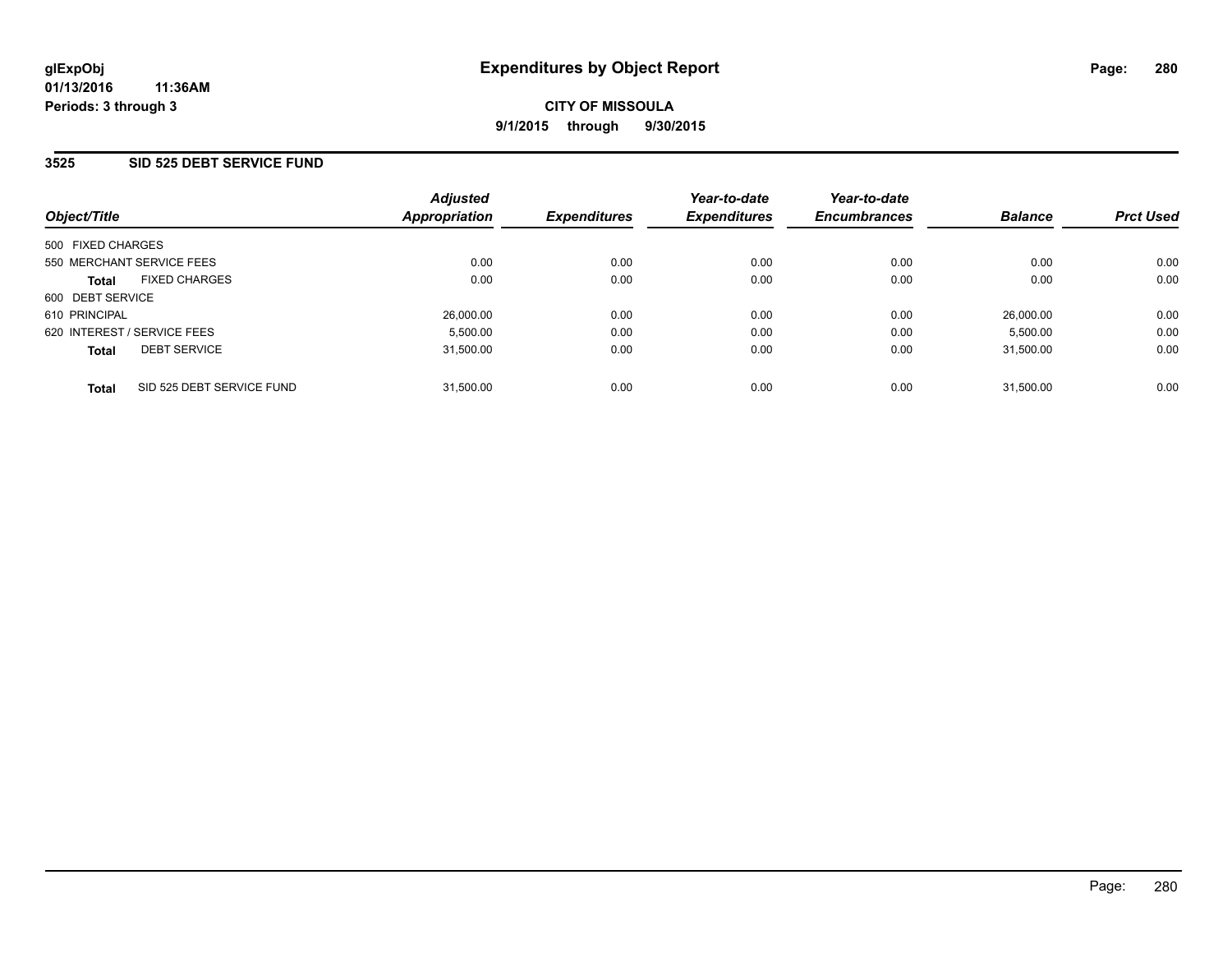#### **3526 SID 526 DEBT SERVICE FUND**

|                                      |                  | <b>Adjusted</b> |                     | Year-to-date        | Year-to-date        |                |                  |
|--------------------------------------|------------------|-----------------|---------------------|---------------------|---------------------|----------------|------------------|
| Object/Title                         |                  | Appropriation   | <b>Expenditures</b> | <b>Expenditures</b> | <b>Encumbrances</b> | <b>Balance</b> | <b>Prct Used</b> |
| 500 FIXED CHARGES                    |                  |                 |                     |                     |                     |                |                  |
| 550 MERCHANT SERVICE FEES            |                  | 0.00            | 0.00                | 0.00                | 0.00                | 0.00           | 0.00             |
| <b>FIXED CHARGES</b><br><b>Total</b> |                  | 0.00            | 0.00                | 0.00                | 0.00                | 0.00           | 0.00             |
| 600 DEBT SERVICE                     |                  |                 |                     |                     |                     |                |                  |
| 610 PRINCIPAL                        |                  | 154,000.00      | 0.00                | 0.00                | 0.00                | 154.000.00     | 0.00             |
| 620 INTEREST / SERVICE FEES          |                  | 39,320.00       | 0.00                | 0.00                | 0.00                | 39,320.00      | 0.00             |
| <b>DEBT SERVICE</b><br><b>Total</b>  |                  | 193.320.00      | 0.00                | 0.00                | 0.00                | 193.320.00     | 0.00             |
| <b>Total</b>                         | NON-DEPARTMENTAL | 193.320.00      | 0.00                | 0.00                | 0.00                | 193.320.00     | 0.00             |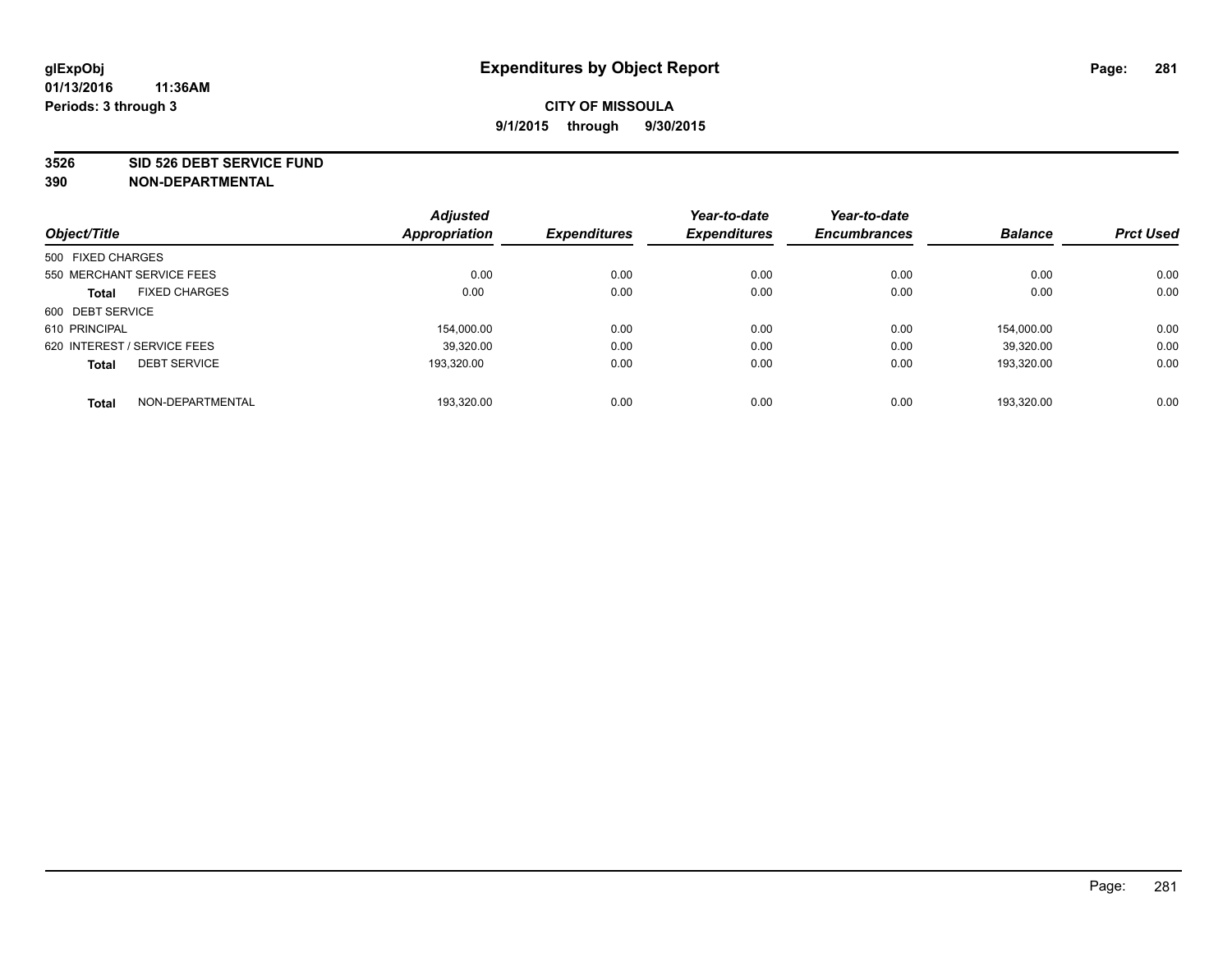#### **3526 SID 526 DEBT SERVICE FUND**

| Object/Title                              | <b>Adjusted</b><br>Appropriation | <b>Expenditures</b> | Year-to-date<br><b>Expenditures</b> | Year-to-date<br><b>Encumbrances</b> | <b>Balance</b> | <b>Prct Used</b> |
|-------------------------------------------|----------------------------------|---------------------|-------------------------------------|-------------------------------------|----------------|------------------|
| 500 FIXED CHARGES                         |                                  |                     |                                     |                                     |                |                  |
| 550 MERCHANT SERVICE FEES                 | 0.00                             | 0.00                | 0.00                                | 0.00                                | 0.00           | 0.00             |
| <b>FIXED CHARGES</b><br><b>Total</b>      | 0.00                             | 0.00                | 0.00                                | 0.00                                | 0.00           | 0.00             |
| 600 DEBT SERVICE                          |                                  |                     |                                     |                                     |                |                  |
| 610 PRINCIPAL                             | 154,000.00                       | 0.00                | 0.00                                | 0.00                                | 154.000.00     | 0.00             |
| 620 INTEREST / SERVICE FEES               | 39,320.00                        | 0.00                | 0.00                                | 0.00                                | 39.320.00      | 0.00             |
| <b>DEBT SERVICE</b><br><b>Total</b>       | 193,320.00                       | 0.00                | 0.00                                | 0.00                                | 193.320.00     | 0.00             |
| SID 526 DEBT SERVICE FUND<br><b>Total</b> | 193,320.00                       | 0.00                | 0.00                                | 0.00                                | 193.320.00     | 0.00             |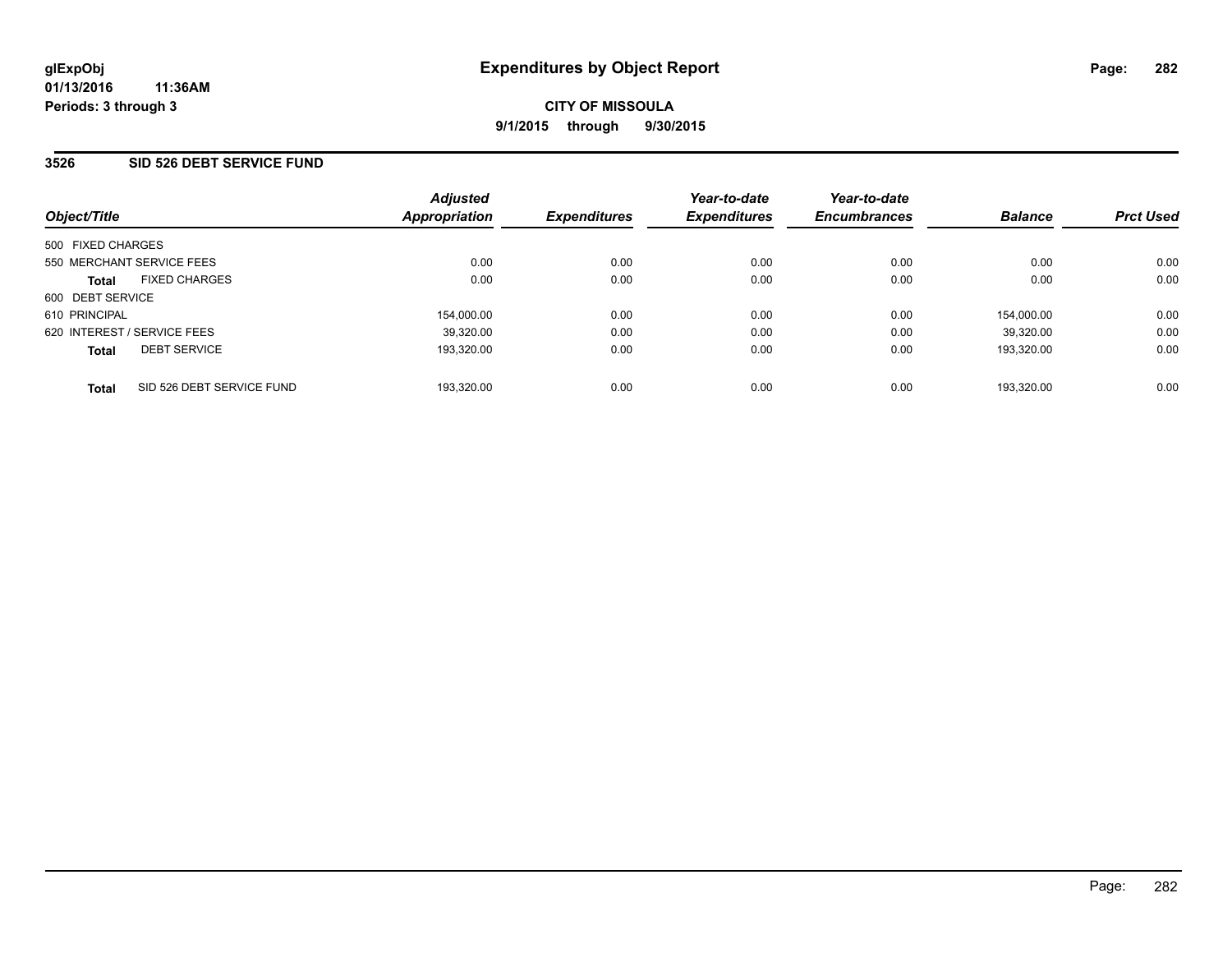# **glExpObj Expenditures by Object Report Page: 283**

## **CITY OF MISSOULA 9/1/2015 through 9/30/2015**

**3527 SID 527 DEBT SERVICE FUND**

**000 \*\*\* Title Not Found \*\*\***

| Object/Title                            | <b>Adjusted</b><br>Appropriation | <b>Expenditures</b> | Year-to-date<br><b>Expenditures</b> | Year-to-date<br><b>Encumbrances</b> | <b>Balance</b> | <b>Prct Used</b> |
|-----------------------------------------|----------------------------------|---------------------|-------------------------------------|-------------------------------------|----------------|------------------|
| 800 OTHER OBJECTS                       |                                  |                     |                                     |                                     |                |                  |
| 820 TRANSFERS TO OTHER FUNDS            | 0.00                             | 0.00                | 0.00                                | 0.00                                | 0.00           | 0.00             |
| OTHER OBJECTS<br><b>Total</b>           | 0.00                             | 0.00                | 0.00                                | 0.00                                | 0.00           | 0.00             |
| *** Title Not Found ***<br><b>Total</b> | 0.00                             | 0.00                | 0.00                                | 0.00                                | 0.00           | 0.00             |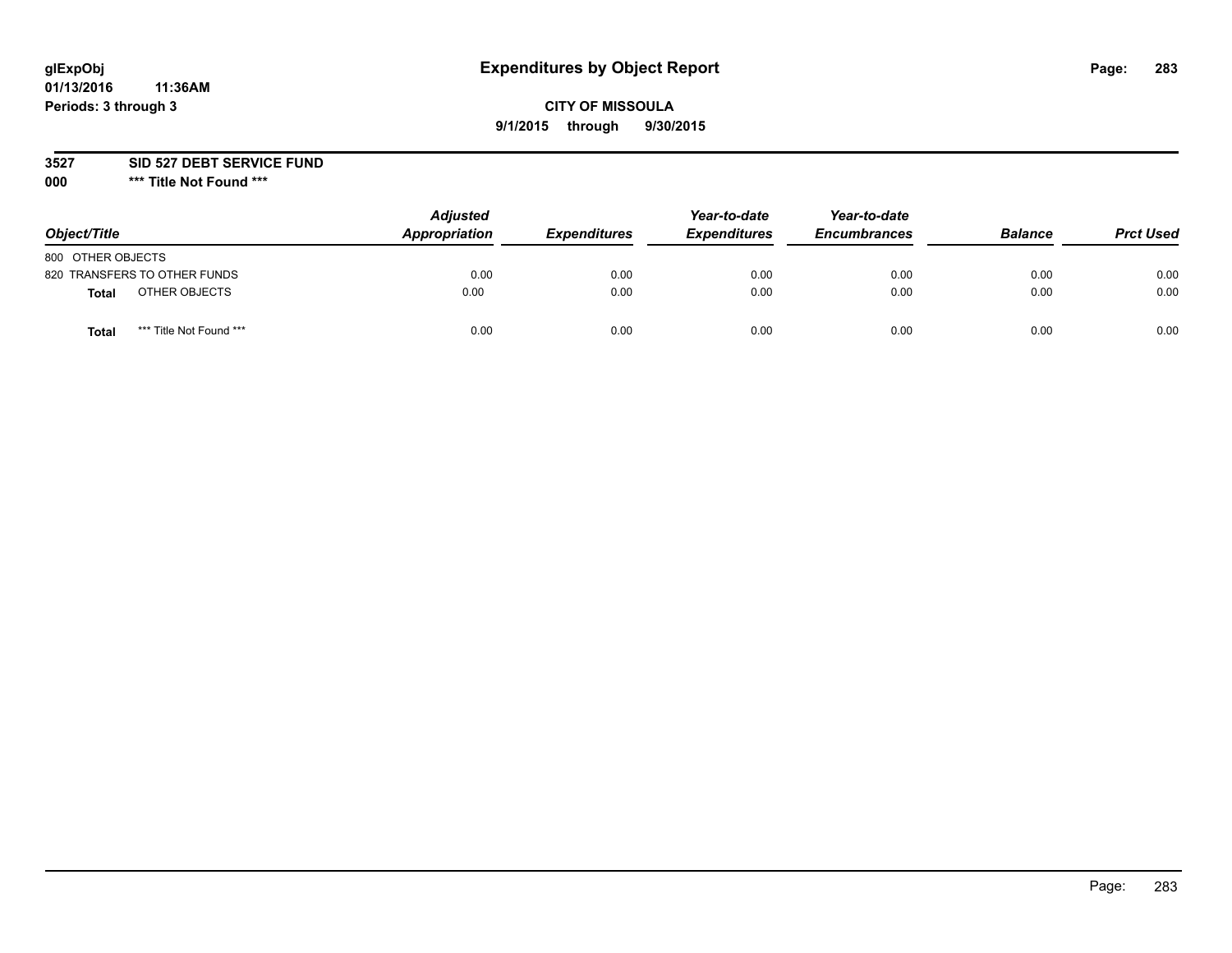#### **3527 SID 527 DEBT SERVICE FUND**

|                                      | <b>Adjusted</b>      |                     | Year-to-date        | Year-to-date        |                |                  |
|--------------------------------------|----------------------|---------------------|---------------------|---------------------|----------------|------------------|
| Object/Title                         | <b>Appropriation</b> | <b>Expenditures</b> | <b>Expenditures</b> | <b>Encumbrances</b> | <b>Balance</b> | <b>Prct Used</b> |
| 500 FIXED CHARGES                    |                      |                     |                     |                     |                |                  |
| 550 MERCHANT SERVICE FEES            | 0.00                 | 0.00                | 0.00                | 0.00                | 0.00           | 0.00             |
| <b>FIXED CHARGES</b><br><b>Total</b> | 0.00                 | 0.00                | 0.00                | 0.00                | 0.00           | 0.00             |
| 600 DEBT SERVICE                     |                      |                     |                     |                     |                |                  |
| 610 PRINCIPAL                        | 0.00                 | 0.00                | 0.00                | 0.00                | 0.00           | 0.00             |
| 620 INTEREST / SERVICE FEES          | 0.00                 | 0.00                | 0.00                | 0.00                | 0.00           | 0.00             |
| <b>DEBT SERVICE</b><br><b>Total</b>  | 0.00                 | 0.00                | 0.00                | 0.00                | 0.00           | 0.00             |
| NON-DEPARTMENTAL<br><b>Total</b>     | 0.00                 | 0.00                | 0.00                | 0.00                | 0.00           | 0.00             |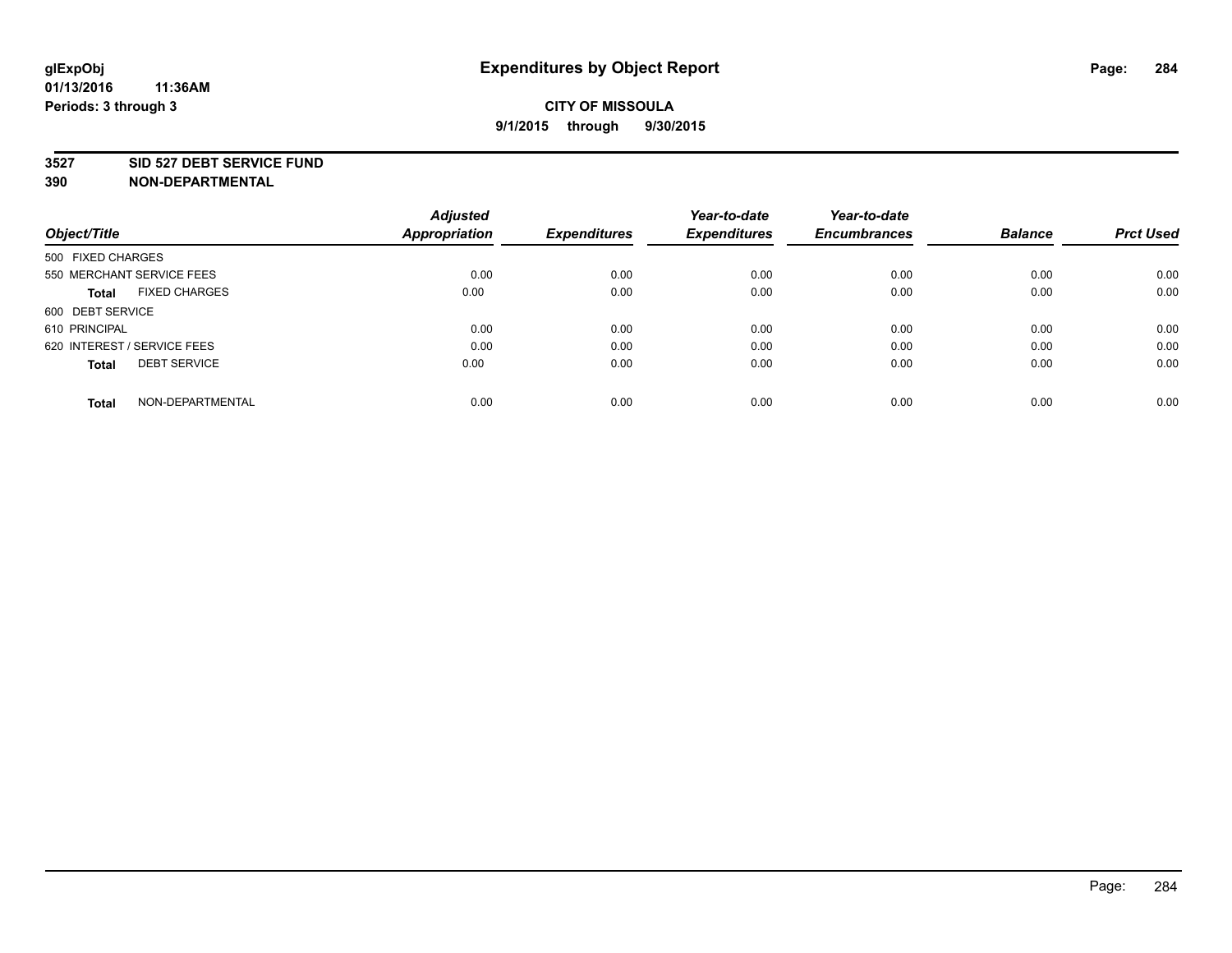### **3527 SID 527 DEBT SERVICE FUND**

| Object/Title      |                              | <b>Adjusted</b><br>Appropriation | <b>Expenditures</b> | Year-to-date<br><b>Expenditures</b> | Year-to-date<br><b>Encumbrances</b> | <b>Balance</b> | <b>Prct Used</b> |
|-------------------|------------------------------|----------------------------------|---------------------|-------------------------------------|-------------------------------------|----------------|------------------|
| 500 FIXED CHARGES |                              |                                  |                     |                                     |                                     |                |                  |
|                   | 550 MERCHANT SERVICE FEES    | 0.00                             | 0.00                | 0.00                                | 0.00                                | 0.00           | 0.00             |
| <b>Total</b>      | <b>FIXED CHARGES</b>         | 0.00                             | 0.00                | 0.00                                | 0.00                                | 0.00           | 0.00             |
| 600 DEBT SERVICE  |                              |                                  |                     |                                     |                                     |                |                  |
| 610 PRINCIPAL     |                              | 0.00                             | 0.00                | 0.00                                | 0.00                                | 0.00           | 0.00             |
|                   | 620 INTEREST / SERVICE FEES  | 0.00                             | 0.00                | 0.00                                | 0.00                                | 0.00           | 0.00             |
| <b>Total</b>      | <b>DEBT SERVICE</b>          | 0.00                             | 0.00                | 0.00                                | 0.00                                | 0.00           | 0.00             |
| 800 OTHER OBJECTS |                              |                                  |                     |                                     |                                     |                |                  |
|                   | 820 TRANSFERS TO OTHER FUNDS | 0.00                             | 0.00                | 0.00                                | 0.00                                | 0.00           | 0.00             |
| <b>Total</b>      | OTHER OBJECTS                | 0.00                             | 0.00                | 0.00                                | 0.00                                | 0.00           | 0.00             |
| <b>Total</b>      | SID 527 DEBT SERVICE FUND    | 0.00                             | 0.00                | 0.00                                | 0.00                                | 0.00           | 0.00             |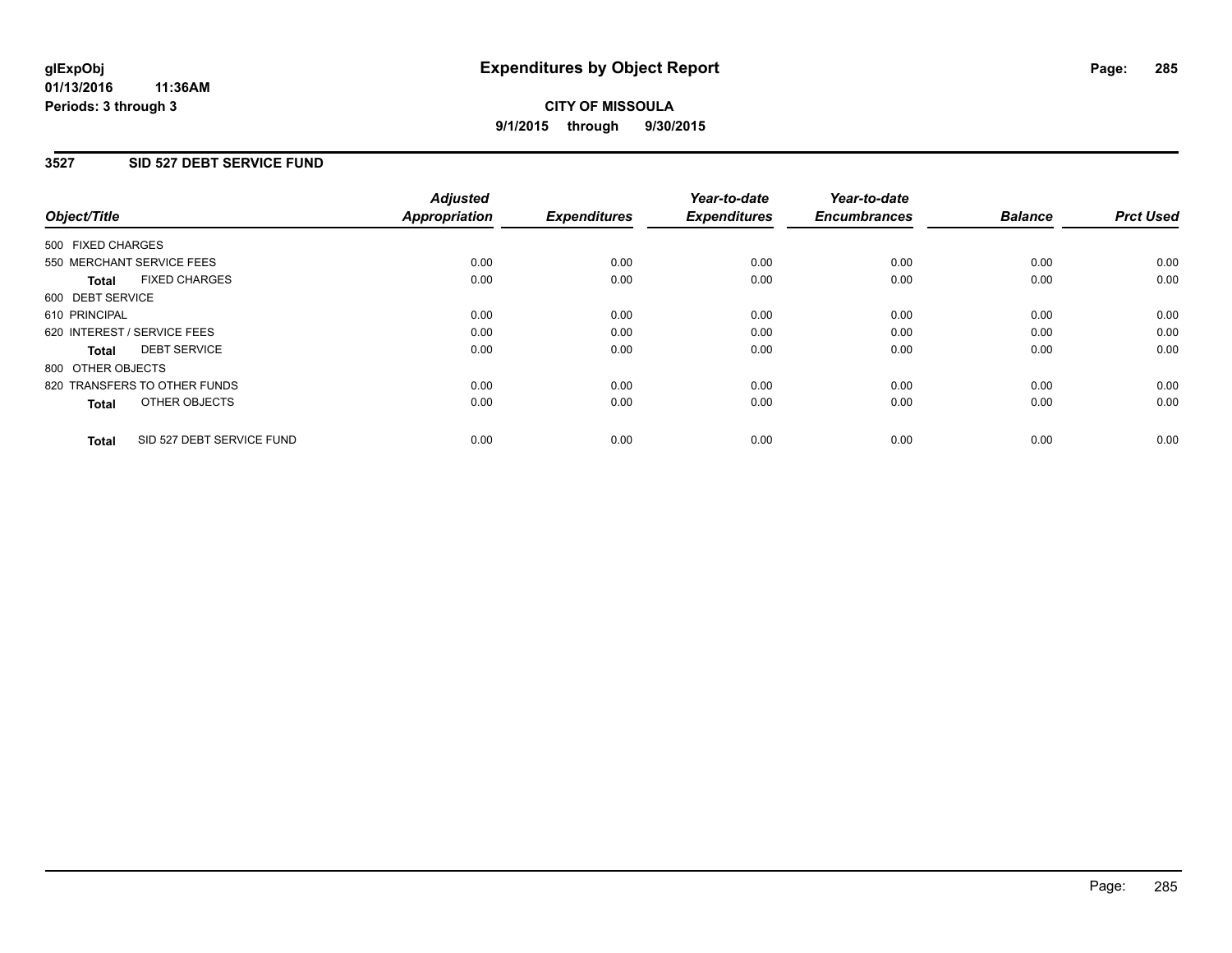#### **3530 SID 530 DEBT SERVICE FUND**

|                                      | <b>Adjusted</b> |                     | Year-to-date        | Year-to-date        |                |                  |
|--------------------------------------|-----------------|---------------------|---------------------|---------------------|----------------|------------------|
| Object/Title                         | Appropriation   | <b>Expenditures</b> | <b>Expenditures</b> | <b>Encumbrances</b> | <b>Balance</b> | <b>Prct Used</b> |
| 500 FIXED CHARGES                    |                 |                     |                     |                     |                |                  |
| 550 MERCHANT SERVICE FEES            | 0.00            | 0.00                | 0.00                | 0.00                | 0.00           | 0.00             |
| <b>FIXED CHARGES</b><br><b>Total</b> | 0.00            | 0.00                | 0.00                | 0.00                | 0.00           | 0.00             |
| 600 DEBT SERVICE                     |                 |                     |                     |                     |                |                  |
| 610 PRINCIPAL                        | 677.00          | 0.00                | 676.45              | 0.00                | 0.55           | 99.92            |
| 620 INTEREST / SERVICE FEES          | 4.00            | 0.00                | 4.19                | 0.00                | $-0.19$        | 104.75           |
| <b>DEBT SERVICE</b><br><b>Total</b>  | 681.00          | 0.00                | 680.64              | 0.00                | 0.36           | 99.95            |
| 800 OTHER OBJECTS                    |                 |                     |                     |                     |                |                  |
| 820 TRANSFERS TO OTHER FUNDS         | 0.00            | 0.00                | 0.00                | 0.00                | 0.00           | 0.00             |
| OTHER OBJECTS<br><b>Total</b>        | 0.00            | 0.00                | 0.00                | 0.00                | 0.00           | 0.00             |
|                                      |                 |                     |                     |                     |                |                  |
| NON-DEPARTMENTAL<br><b>Total</b>     | 681.00          | 0.00                | 680.64              | 0.00                | 0.36           | 99.95            |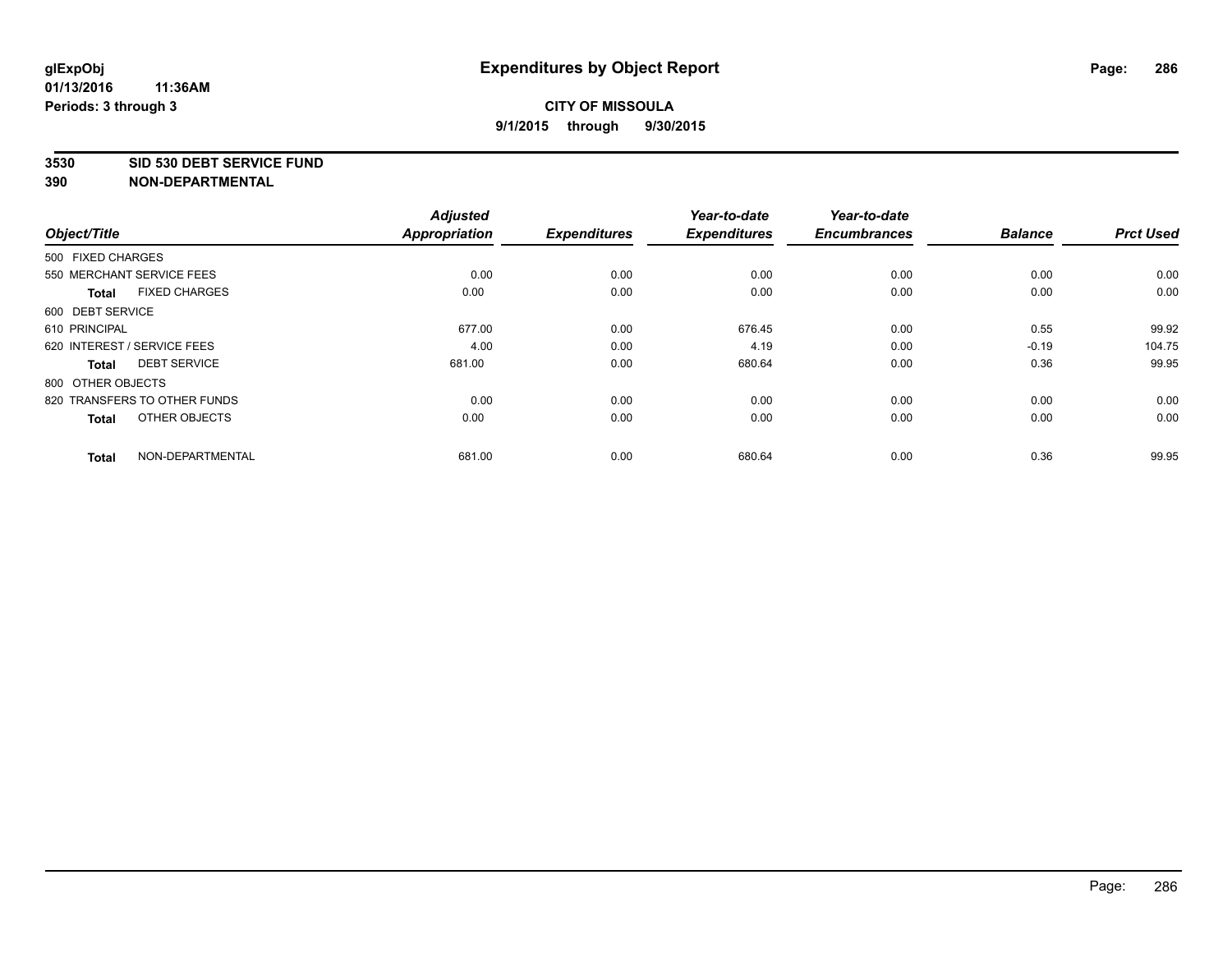### **3530 SID 530 DEBT SERVICE FUND**

| Object/Title      |                              | <b>Adjusted</b><br><b>Appropriation</b> | <b>Expenditures</b> | Year-to-date<br><b>Expenditures</b> | Year-to-date<br><b>Encumbrances</b> | <b>Balance</b> | <b>Prct Used</b> |
|-------------------|------------------------------|-----------------------------------------|---------------------|-------------------------------------|-------------------------------------|----------------|------------------|
|                   |                              |                                         |                     |                                     |                                     |                |                  |
| 500 FIXED CHARGES |                              |                                         |                     |                                     |                                     |                |                  |
|                   | 550 MERCHANT SERVICE FEES    | 0.00                                    | 0.00                | 0.00                                | 0.00                                | 0.00           | 0.00             |
| <b>Total</b>      | <b>FIXED CHARGES</b>         | 0.00                                    | 0.00                | 0.00                                | 0.00                                | 0.00           | 0.00             |
| 600 DEBT SERVICE  |                              |                                         |                     |                                     |                                     |                |                  |
| 610 PRINCIPAL     |                              | 677.00                                  | 0.00                | 676.45                              | 0.00                                | 0.55           | 99.92            |
|                   | 620 INTEREST / SERVICE FEES  | 4.00                                    | 0.00                | 4.19                                | 0.00                                | $-0.19$        | 104.75           |
| Total             | <b>DEBT SERVICE</b>          | 681.00                                  | 0.00                | 680.64                              | 0.00                                | 0.36           | 99.95            |
| 800 OTHER OBJECTS |                              |                                         |                     |                                     |                                     |                |                  |
|                   | 820 TRANSFERS TO OTHER FUNDS | 0.00                                    | 0.00                | 0.00                                | 0.00                                | 0.00           | 0.00             |
| <b>Total</b>      | OTHER OBJECTS                | 0.00                                    | 0.00                | 0.00                                | 0.00                                | 0.00           | 0.00             |
| <b>Total</b>      | SID 530 DEBT SERVICE FUND    | 681.00                                  | 0.00                | 680.64                              | 0.00                                | 0.36           | 99.95            |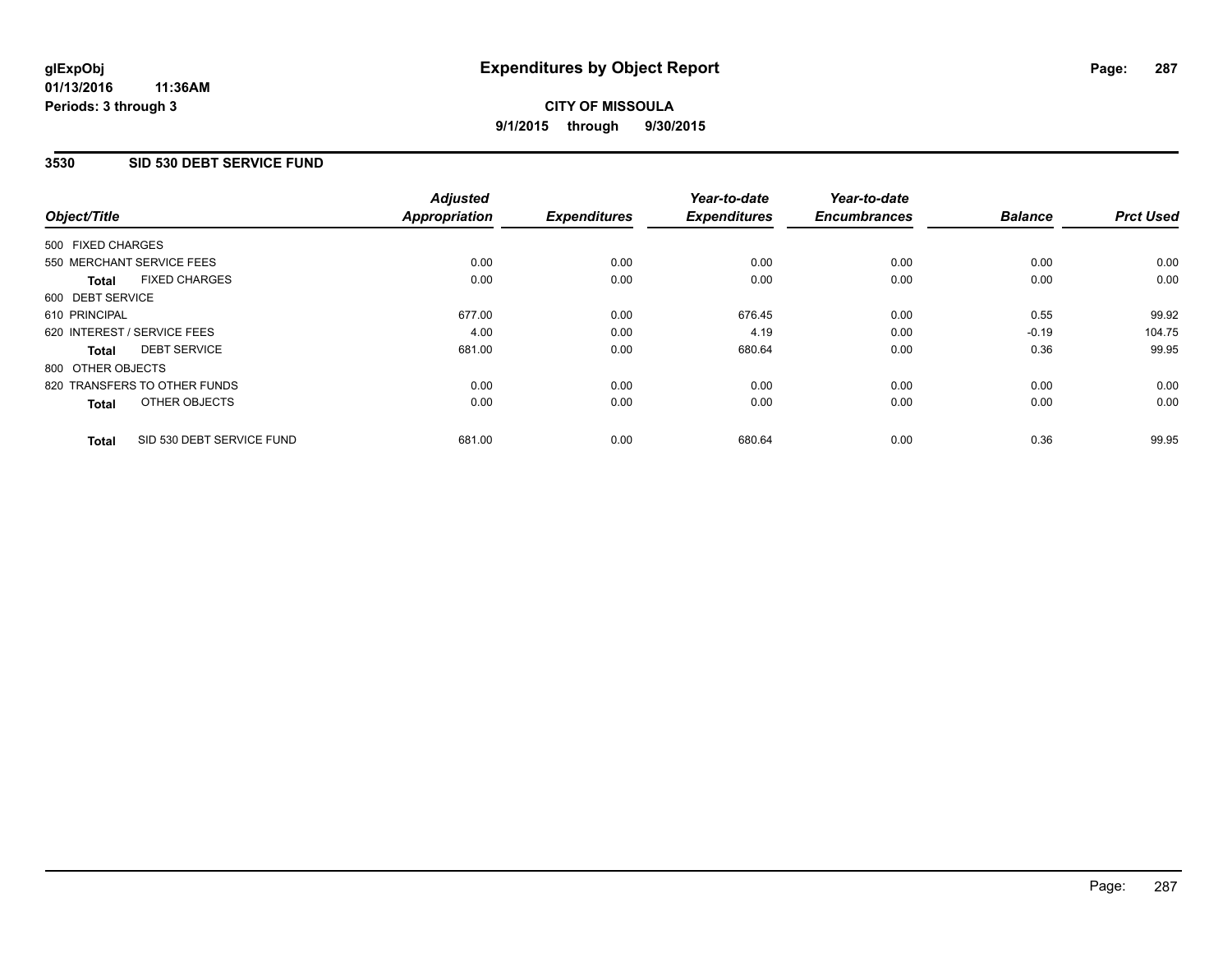#### **3531 SID 531 HICKORY ST CALMING**

| Object/Title                         | <b>Adjusted</b><br><b>Appropriation</b> | <b>Expenditures</b> | Year-to-date<br><b>Expenditures</b> | Year-to-date<br><b>Encumbrances</b> | <b>Balance</b> | <b>Prct Used</b> |
|--------------------------------------|-----------------------------------------|---------------------|-------------------------------------|-------------------------------------|----------------|------------------|
| 500 FIXED CHARGES                    |                                         |                     |                                     |                                     |                |                  |
| 550 MERCHANT SERVICE FEES            | 0.00                                    | 0.00                | 0.00                                | 0.00                                | 0.00           | 0.00             |
| <b>FIXED CHARGES</b><br><b>Total</b> | 0.00                                    | 0.00                | 0.00                                | 0.00                                | 0.00           | 0.00             |
| 800 OTHER OBJECTS                    |                                         |                     |                                     |                                     |                |                  |
| 820 TRANSFERS TO OTHER FUNDS         | 0.00                                    | 0.00                | 0.00                                | 0.00                                | 0.00           | 0.00             |
| OTHER OBJECTS<br><b>Total</b>        | 0.00                                    | 0.00                | 0.00                                | 0.00                                | 0.00           | 0.00             |
| NON-DEPARTMENTAL<br><b>Total</b>     | 0.00                                    | 0.00                | 0.00                                | 0.00                                | 0.00           | 0.00             |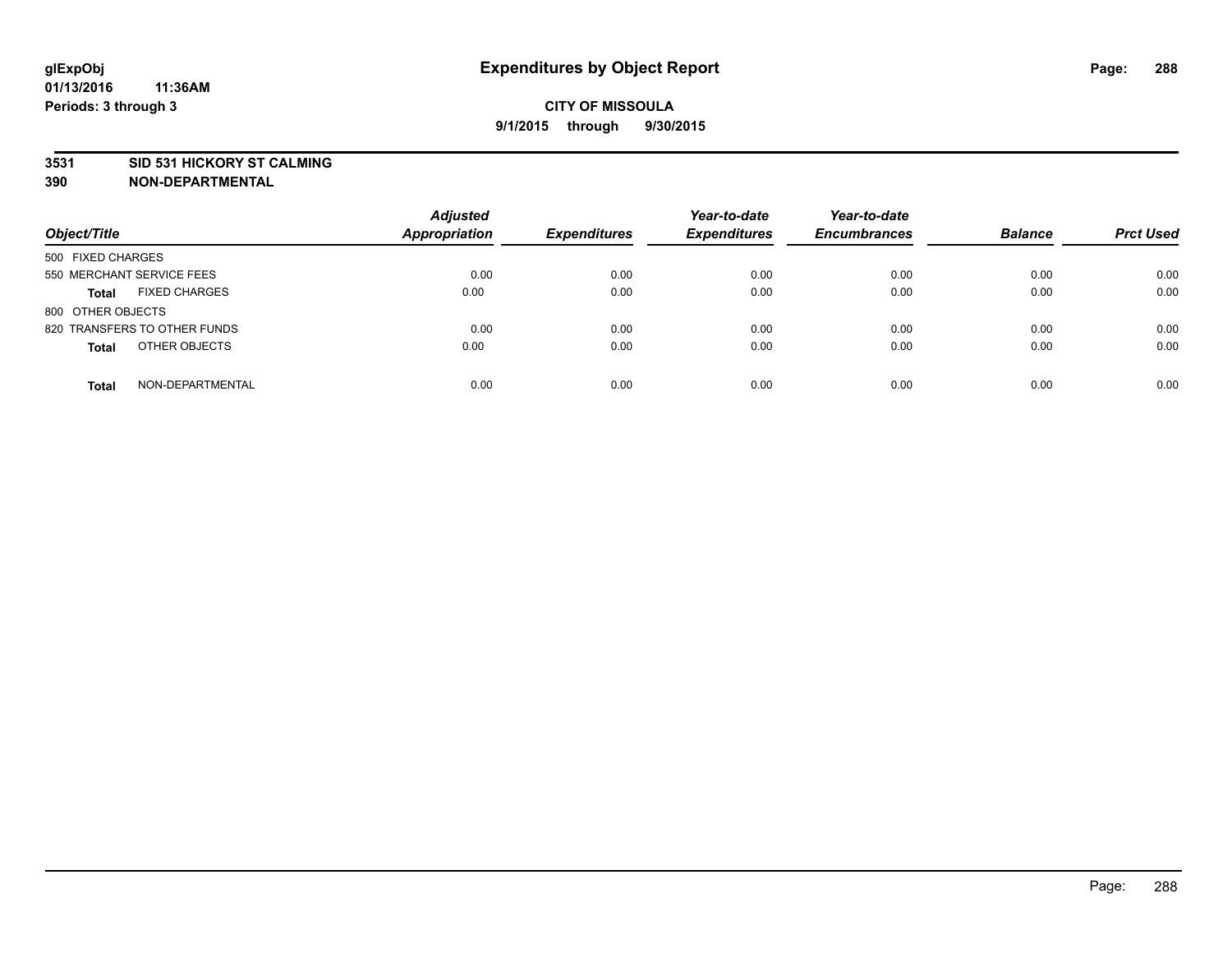## **3531 SID 531 HICKORY ST CALMING**

| Object/Title              |                              | <b>Adjusted</b><br><b>Appropriation</b> | <b>Expenditures</b> | Year-to-date<br><b>Expenditures</b> | Year-to-date<br><b>Encumbrances</b> | <b>Balance</b> | <b>Prct Used</b> |
|---------------------------|------------------------------|-----------------------------------------|---------------------|-------------------------------------|-------------------------------------|----------------|------------------|
| 500 FIXED CHARGES         |                              |                                         |                     |                                     |                                     |                |                  |
| 550 MERCHANT SERVICE FEES |                              | 0.00                                    | 0.00                | 0.00                                | 0.00                                | 0.00           | 0.00             |
| <b>Total</b>              | <b>FIXED CHARGES</b>         | 0.00                                    | 0.00                | 0.00                                | 0.00                                | 0.00           | 0.00             |
| 800 OTHER OBJECTS         |                              |                                         |                     |                                     |                                     |                |                  |
|                           | 820 TRANSFERS TO OTHER FUNDS | 0.00                                    | 0.00                | 0.00                                | 0.00                                | 0.00           | 0.00             |
| <b>Total</b>              | OTHER OBJECTS                | 0.00                                    | 0.00                | 0.00                                | 0.00                                | 0.00           | 0.00             |
| <b>Total</b>              | SID 531 HICKORY ST CALMING   | 0.00                                    | 0.00                | 0.00                                | 0.00                                | 0.00           | 0.00             |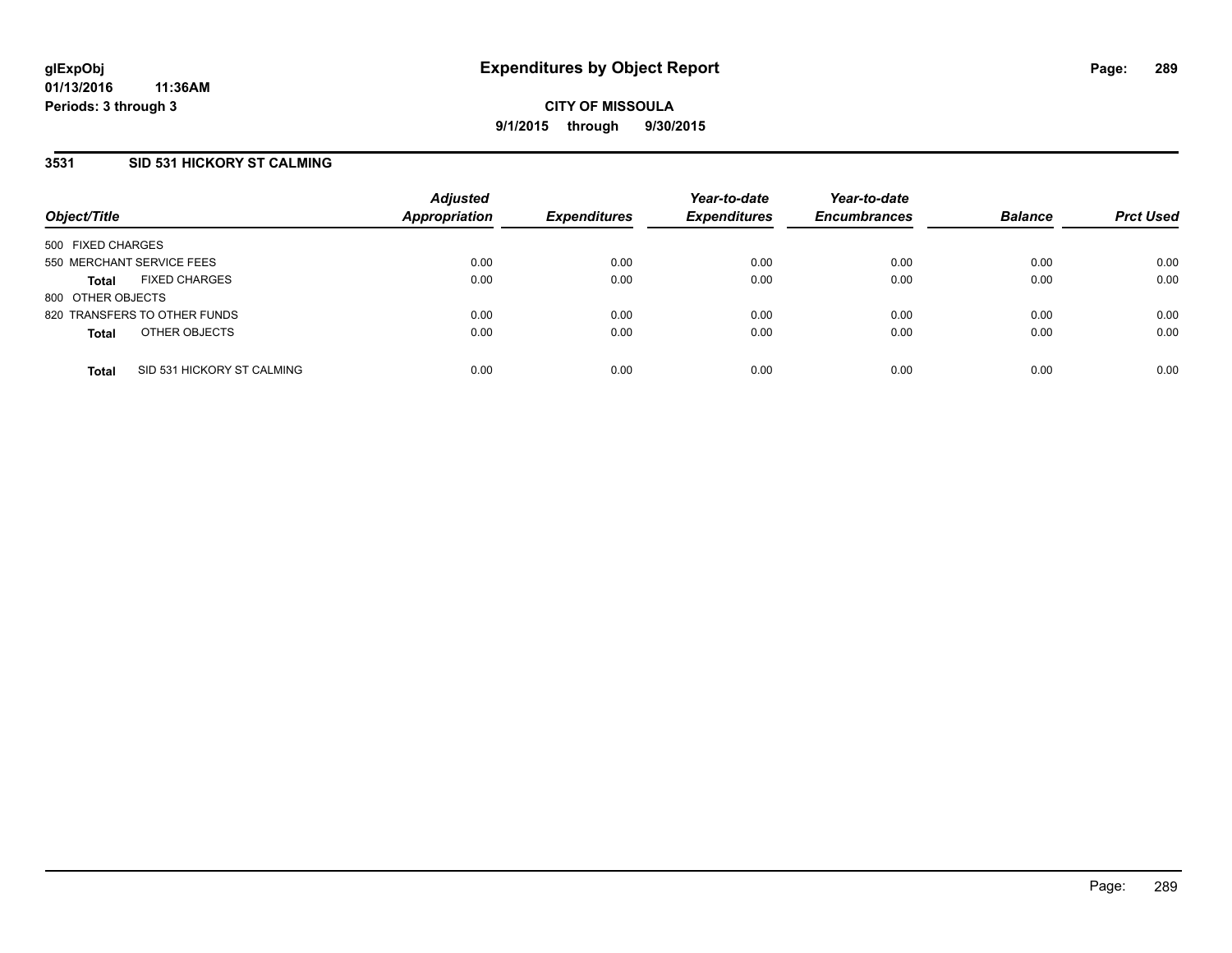#### **3532 SID 532 DEBT SERVICE FUND**

| Object/Title                        |                  | <b>Adjusted</b><br><b>Appropriation</b> | <b>Expenditures</b> | Year-to-date<br><b>Expenditures</b> | Year-to-date<br><b>Encumbrances</b> | <b>Balance</b> | <b>Prct Used</b> |
|-------------------------------------|------------------|-----------------------------------------|---------------------|-------------------------------------|-------------------------------------|----------------|------------------|
|                                     |                  |                                         |                     |                                     |                                     |                |                  |
| 500 FIXED CHARGES                   |                  |                                         |                     |                                     |                                     |                |                  |
| 550 MERCHANT SERVICE FEES           |                  | 0.00                                    | 0.00                | 0.00                                | 0.00                                | 0.00           | 0.00             |
| <b>FIXED CHARGES</b><br>Total       |                  | 0.00                                    | 0.00                | 0.00                                | 0.00                                | 0.00           | 0.00             |
| 600 DEBT SERVICE                    |                  |                                         |                     |                                     |                                     |                |                  |
| 610 PRINCIPAL                       |                  | 30.000.00                               | 0.00                | 0.00                                | 0.00                                | 30.000.00      | 0.00             |
| 620 INTEREST / SERVICE FEES         |                  | 12,363.00                               | 350.00              | 350.00                              | 0.00                                | 12.013.00      | 2.83             |
| <b>DEBT SERVICE</b><br><b>Total</b> |                  | 42.363.00                               | 350.00              | 350.00                              | 0.00                                | 42.013.00      | 0.83             |
| <b>Total</b>                        | NON-DEPARTMENTAL | 42,363.00                               | 350.00              | 350.00                              | 0.00                                | 42.013.00      | 0.83             |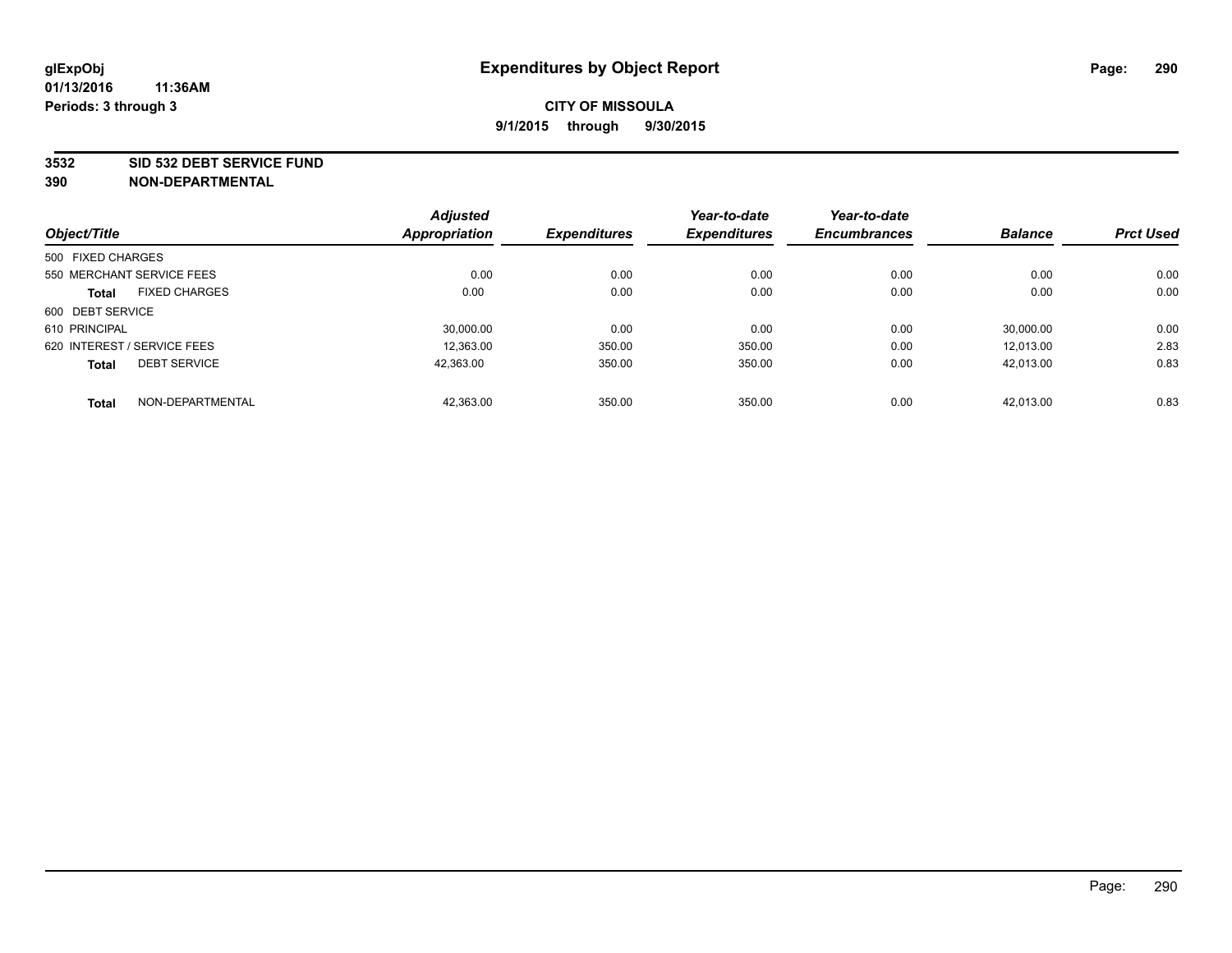## **3532 SID 532 DEBT SERVICE FUND**

| Object/Title                |                           | <b>Adjusted</b><br><b>Appropriation</b> | <b>Expenditures</b> | Year-to-date<br><b>Expenditures</b> | Year-to-date<br><b>Encumbrances</b> | <b>Balance</b> | <b>Prct Used</b> |
|-----------------------------|---------------------------|-----------------------------------------|---------------------|-------------------------------------|-------------------------------------|----------------|------------------|
|                             |                           |                                         |                     |                                     |                                     |                |                  |
| 500 FIXED CHARGES           |                           |                                         |                     |                                     |                                     |                |                  |
| 550 MERCHANT SERVICE FEES   |                           | 0.00                                    | 0.00                | 0.00                                | 0.00                                | 0.00           | 0.00             |
| <b>Total</b>                | <b>FIXED CHARGES</b>      | 0.00                                    | 0.00                | 0.00                                | 0.00                                | 0.00           | 0.00             |
| 600 DEBT SERVICE            |                           |                                         |                     |                                     |                                     |                |                  |
| 610 PRINCIPAL               |                           | 30,000.00                               | 0.00                | 0.00                                | 0.00                                | 30,000.00      | 0.00             |
| 620 INTEREST / SERVICE FEES |                           | 12,363.00                               | 350.00              | 350.00                              | 0.00                                | 12.013.00      | 2.83             |
| <b>Total</b>                | <b>DEBT SERVICE</b>       | 42,363.00                               | 350.00              | 350.00                              | 0.00                                | 42.013.00      | 0.83             |
| <b>Total</b>                | SID 532 DEBT SERVICE FUND | 42.363.00                               | 350.00              | 350.00                              | 0.00                                | 42.013.00      | 0.83             |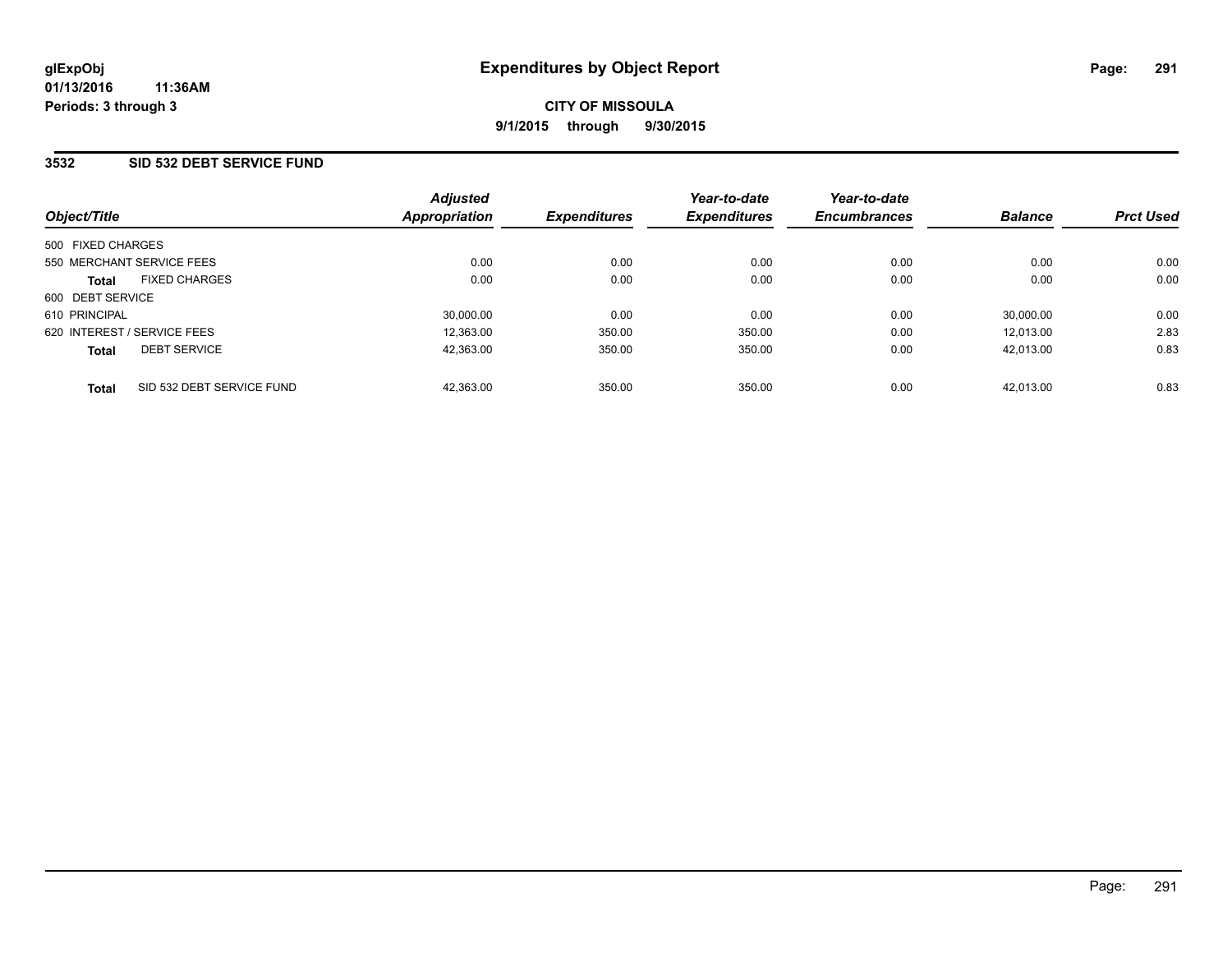#### **01/13/2016 11:36AM Periods: 3 through 3**

## **CITY OF MISSOULA 9/1/2015 through 9/30/2015**

#### **3533 GILBERT ST SEWER SID DEBT FUND**

**330 WASTEWATER**

| Object/Title                         | <b>Adjusted</b><br>Appropriation | <b>Expenditures</b> | Year-to-date<br><b>Expenditures</b> | Year-to-date<br><b>Encumbrances</b> | <b>Balance</b> | <b>Prct Used</b> |
|--------------------------------------|----------------------------------|---------------------|-------------------------------------|-------------------------------------|----------------|------------------|
| 500 FIXED CHARGES                    |                                  |                     |                                     |                                     |                |                  |
| 550 MERCHANT SERVICE FEES            | 0.00                             | 0.00                | 0.00                                | 0.00                                | 0.00           | 0.00             |
| <b>FIXED CHARGES</b><br><b>Total</b> | 0.00                             | 0.00                | 0.00                                | 0.00                                | 0.00           | 0.00             |
| <b>WASTEWATER</b><br>Total           | 0.00                             | 0.00                | 0.00                                | 0.00                                | 0.00           | 0.00             |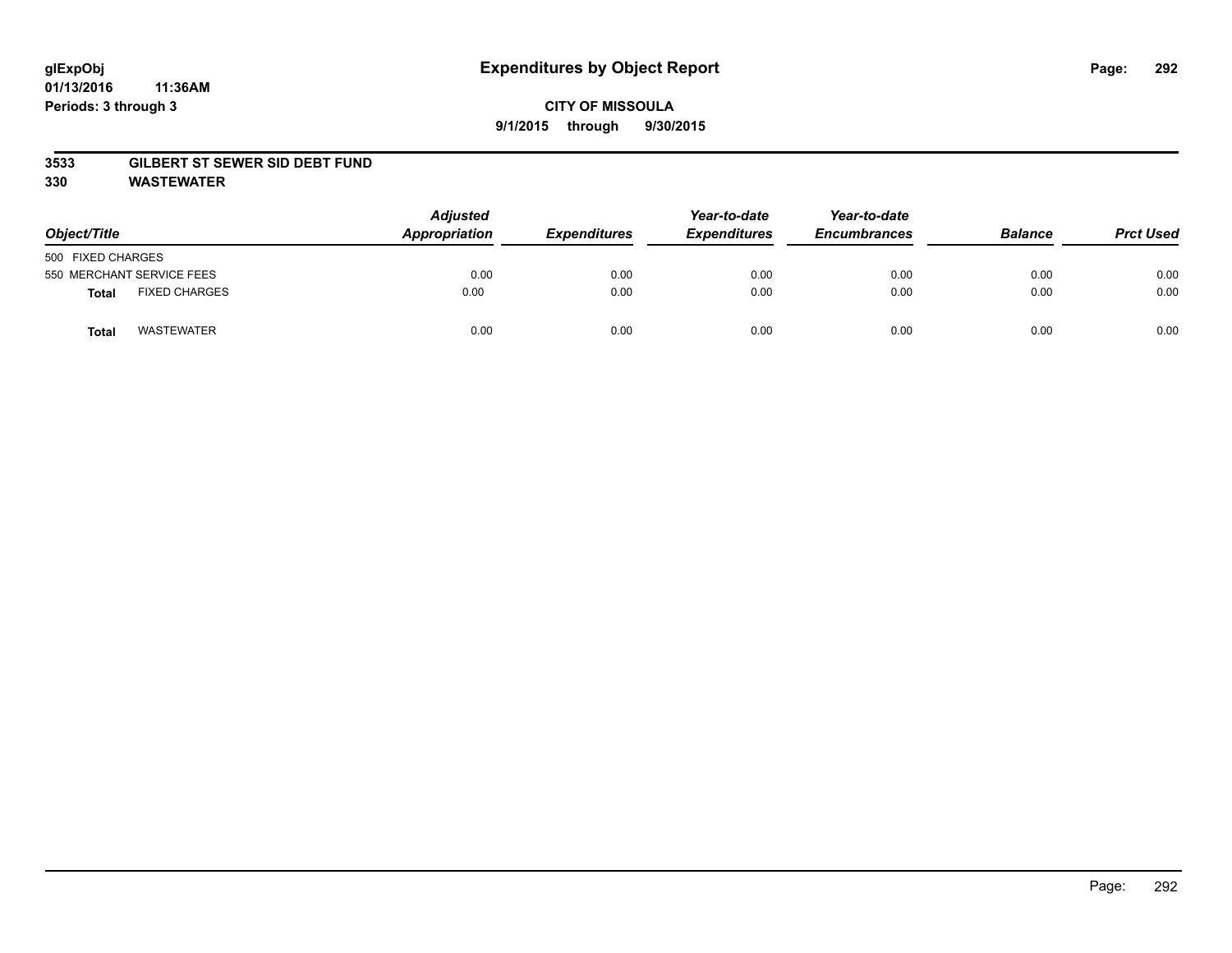#### **3533 GILBERT ST SEWER SID DEBT FUND**

|                                      | <b>Adjusted</b><br><b>Appropriation</b> |                     | Year-to-date        | Year-to-date<br><b>Encumbrances</b> | <b>Balance</b> | <b>Prct Used</b> |
|--------------------------------------|-----------------------------------------|---------------------|---------------------|-------------------------------------|----------------|------------------|
| Object/Title                         |                                         | <b>Expenditures</b> | <b>Expenditures</b> |                                     |                |                  |
| 500 FIXED CHARGES                    |                                         |                     |                     |                                     |                |                  |
| 500 FIXED CHARGES                    | 0.00                                    | 0.00                | 0.00                | 0.00                                | 0.00           | 0.00             |
| 550 MERCHANT SERVICE FEES            | 0.00                                    | 0.00                | 0.00                | 0.00                                | 0.00           | 0.00             |
| <b>FIXED CHARGES</b><br><b>Total</b> | 0.00                                    | 0.00                | 0.00                | 0.00                                | 0.00           | 0.00             |
| 600 DEBT SERVICE                     |                                         |                     |                     |                                     |                |                  |
| 610 PRINCIPAL                        | 12,000.00                               | 0.00                | 0.00                | 0.00                                | 12,000.00      | 0.00             |
| 620 INTEREST / SERVICE FEES          | 5,325.00                                | 0.00                | 0.00                | 0.00                                | 5,325.00       | 0.00             |
| <b>DEBT SERVICE</b><br><b>Total</b>  | 17,325.00                               | 0.00                | 0.00                | 0.00                                | 17,325.00      | 0.00             |
| 800 OTHER OBJECTS                    |                                         |                     |                     |                                     |                |                  |
| 820 TRANSFERS TO OTHER FUNDS         | 0.00                                    | 0.00                | 0.00                | 0.00                                | 0.00           | 0.00             |
| OTHER OBJECTS<br><b>Total</b>        | 0.00                                    | 0.00                | 0.00                | 0.00                                | 0.00           | 0.00             |
| NON-DEPARTMENTAL<br><b>Total</b>     | 17,325.00                               | 0.00                | 0.00                | 0.00                                | 17.325.00      | 0.00             |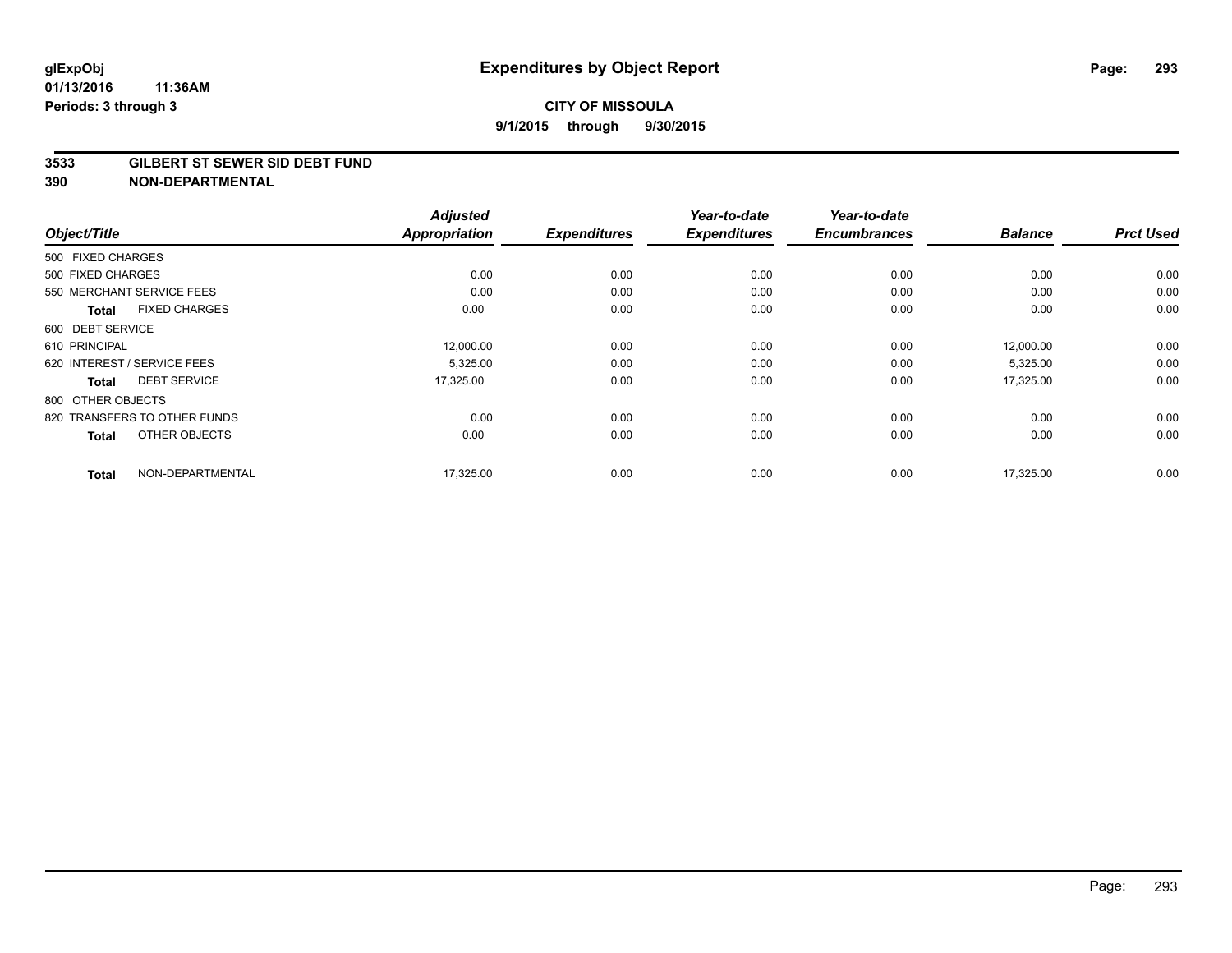**01/13/2016 11:36AM Periods: 3 through 3**

# **CITY OF MISSOULA 9/1/2015 through 9/30/2015**

## **3533 GILBERT ST SEWER SID DEBT FUND**

| Object/Title      |                                | <b>Adjusted</b><br><b>Appropriation</b> | <b>Expenditures</b> | Year-to-date<br><b>Expenditures</b> | Year-to-date<br><b>Encumbrances</b> | <b>Balance</b> | <b>Prct Used</b> |
|-------------------|--------------------------------|-----------------------------------------|---------------------|-------------------------------------|-------------------------------------|----------------|------------------|
| 500 FIXED CHARGES |                                |                                         |                     |                                     |                                     |                |                  |
| 500 FIXED CHARGES |                                | 0.00                                    | 0.00                | 0.00                                | 0.00                                | 0.00           | 0.00             |
|                   | 550 MERCHANT SERVICE FEES      | 0.00                                    | 0.00                | 0.00                                | 0.00                                | 0.00           | 0.00             |
| <b>Total</b>      | <b>FIXED CHARGES</b>           | 0.00                                    | 0.00                | 0.00                                | 0.00                                | 0.00           | 0.00             |
| 600 DEBT SERVICE  |                                |                                         |                     |                                     |                                     |                |                  |
| 610 PRINCIPAL     |                                | 12,000.00                               | 0.00                | 0.00                                | 0.00                                | 12,000.00      | 0.00             |
|                   | 620 INTEREST / SERVICE FEES    | 5,325.00                                | 0.00                | 0.00                                | 0.00                                | 5,325.00       | 0.00             |
| <b>Total</b>      | <b>DEBT SERVICE</b>            | 17,325.00                               | 0.00                | 0.00                                | 0.00                                | 17,325.00      | 0.00             |
| 800 OTHER OBJECTS |                                |                                         |                     |                                     |                                     |                |                  |
|                   | 820 TRANSFERS TO OTHER FUNDS   | 0.00                                    | 0.00                | 0.00                                | 0.00                                | 0.00           | 0.00             |
| <b>Total</b>      | OTHER OBJECTS                  | 0.00                                    | 0.00                | 0.00                                | 0.00                                | 0.00           | 0.00             |
| <b>Total</b>      | GILBERT ST SEWER SID DEBT FUND | 17,325.00                               | 0.00                | 0.00                                | 0.00                                | 17,325.00      | 0.00             |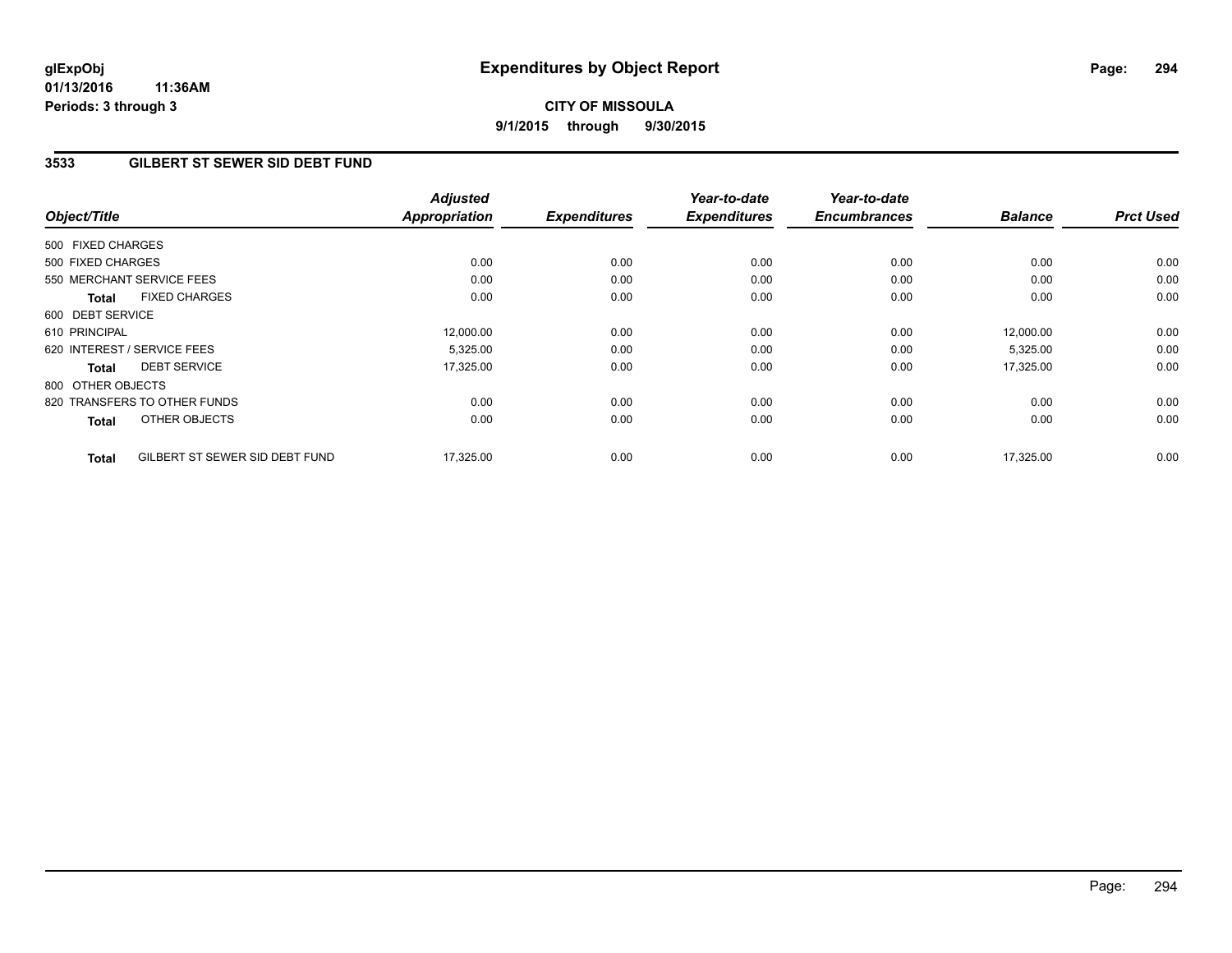#### **3534 LINCOLNWOOD SEWER PHASE I**

| Object/Title                |                      | <b>Adjusted</b><br><b>Appropriation</b> | <b>Expenditures</b> | Year-to-date<br><b>Expenditures</b> | Year-to-date<br><b>Encumbrances</b> | <b>Balance</b> | <b>Prct Used</b> |
|-----------------------------|----------------------|-----------------------------------------|---------------------|-------------------------------------|-------------------------------------|----------------|------------------|
| 500 FIXED CHARGES           |                      |                                         |                     |                                     |                                     |                |                  |
|                             |                      |                                         |                     |                                     |                                     |                |                  |
| 550 MERCHANT SERVICE FEES   |                      | 0.00                                    | 0.00                | 0.00                                | 0.00                                | 0.00           | 0.00             |
| <b>Total</b>                | <b>FIXED CHARGES</b> | 0.00                                    | 0.00                | 0.00                                | 0.00                                | 0.00           | 0.00             |
| 600 DEBT SERVICE            |                      |                                         |                     |                                     |                                     |                |                  |
| 610 PRINCIPAL               |                      | 12.000.00                               | 0.00                | 0.00                                | 0.00                                | 12.000.00      | 0.00             |
| 620 INTEREST / SERVICE FEES |                      | 5,963.00                                | 0.00                | 0.00                                | 0.00                                | 5,963.00       | 0.00             |
| <b>Total</b>                | <b>DEBT SERVICE</b>  | 17.963.00                               | 0.00                | 0.00                                | 0.00                                | 17.963.00      | 0.00             |
|                             |                      |                                         |                     |                                     |                                     |                |                  |
| <b>Total</b>                | NON-DEPARTMENTAL     | 17,963.00                               | 0.00                | 0.00                                | 0.00                                | 17.963.00      | 0.00             |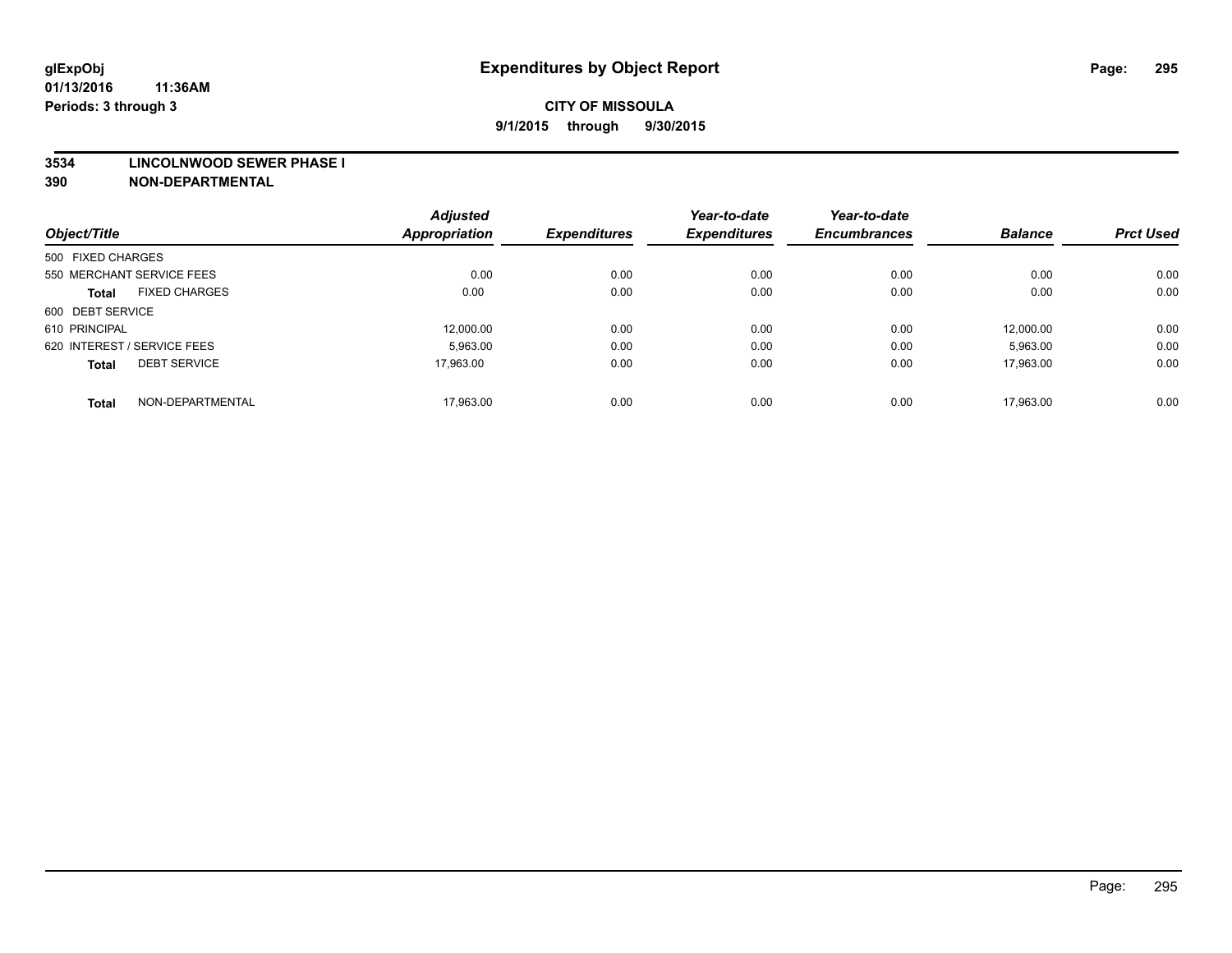### **3534 LINCOLNWOOD SEWER PHASE I**

| Object/Title                              | <b>Adjusted</b><br><b>Appropriation</b> | <b>Expenditures</b> | Year-to-date<br><b>Expenditures</b> | Year-to-date<br><b>Encumbrances</b> | <b>Balance</b> | <b>Prct Used</b> |
|-------------------------------------------|-----------------------------------------|---------------------|-------------------------------------|-------------------------------------|----------------|------------------|
| 500 FIXED CHARGES                         |                                         |                     |                                     |                                     |                |                  |
| 550 MERCHANT SERVICE FEES                 | 0.00                                    | 0.00                | 0.00                                | 0.00                                | 0.00           | 0.00             |
| <b>FIXED CHARGES</b><br><b>Total</b>      | 0.00                                    | 0.00                | 0.00                                | 0.00                                | 0.00           | 0.00             |
| 600 DEBT SERVICE                          |                                         |                     |                                     |                                     |                |                  |
| 610 PRINCIPAL                             | 12.000.00                               | 0.00                | 0.00                                | 0.00                                | 12.000.00      | 0.00             |
| 620 INTEREST / SERVICE FEES               | 5.963.00                                | 0.00                | 0.00                                | 0.00                                | 5.963.00       | 0.00             |
| <b>DEBT SERVICE</b><br><b>Total</b>       | 17.963.00                               | 0.00                | 0.00                                | 0.00                                | 17.963.00      | 0.00             |
| LINCOLNWOOD SEWER PHASE I<br><b>Total</b> | 17.963.00                               | 0.00                | 0.00                                | 0.00                                | 17.963.00      | 0.00             |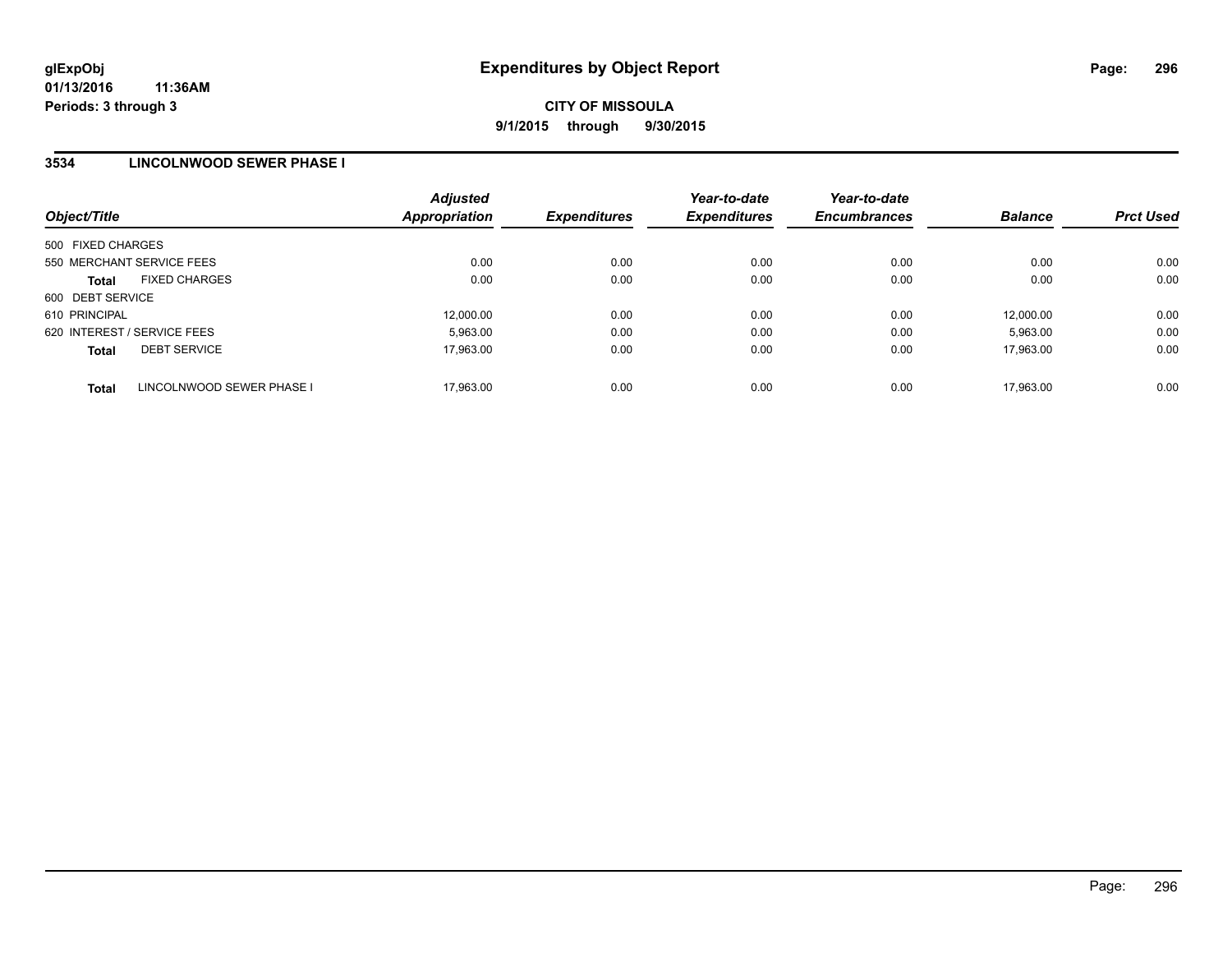#### **3535 SLANT STREET TRAFFIC CALMING**

| Object/Title                         | <b>Adjusted</b><br><b>Appropriation</b> | <b>Expenditures</b> | Year-to-date<br><b>Expenditures</b> | Year-to-date<br><b>Encumbrances</b> | <b>Balance</b> | <b>Prct Used</b> |
|--------------------------------------|-----------------------------------------|---------------------|-------------------------------------|-------------------------------------|----------------|------------------|
|                                      |                                         |                     |                                     |                                     |                |                  |
| 500 FIXED CHARGES                    |                                         |                     |                                     |                                     |                |                  |
| 550 MERCHANT SERVICE FEES            | 0.00                                    | 0.00                | 0.00                                | 0.00                                | 0.00           | 0.00             |
| <b>FIXED CHARGES</b><br><b>Total</b> | 0.00                                    | 0.00                | 0.00                                | 0.00                                | 0.00           | 0.00             |
| 800 OTHER OBJECTS                    |                                         |                     |                                     |                                     |                |                  |
| 820 TRANSFERS TO OTHER FUNDS         | 0.00                                    | 0.00                | 0.00                                | 0.00                                | 0.00           | 0.00             |
| OTHER OBJECTS<br><b>Total</b>        | 0.00                                    | 0.00                | 0.00                                | 0.00                                | 0.00           | 0.00             |
|                                      |                                         |                     |                                     |                                     |                |                  |
| NON-DEPARTMENTAL<br><b>Total</b>     | 0.00                                    | 0.00                | 0.00                                | 0.00                                | 0.00           | 0.00             |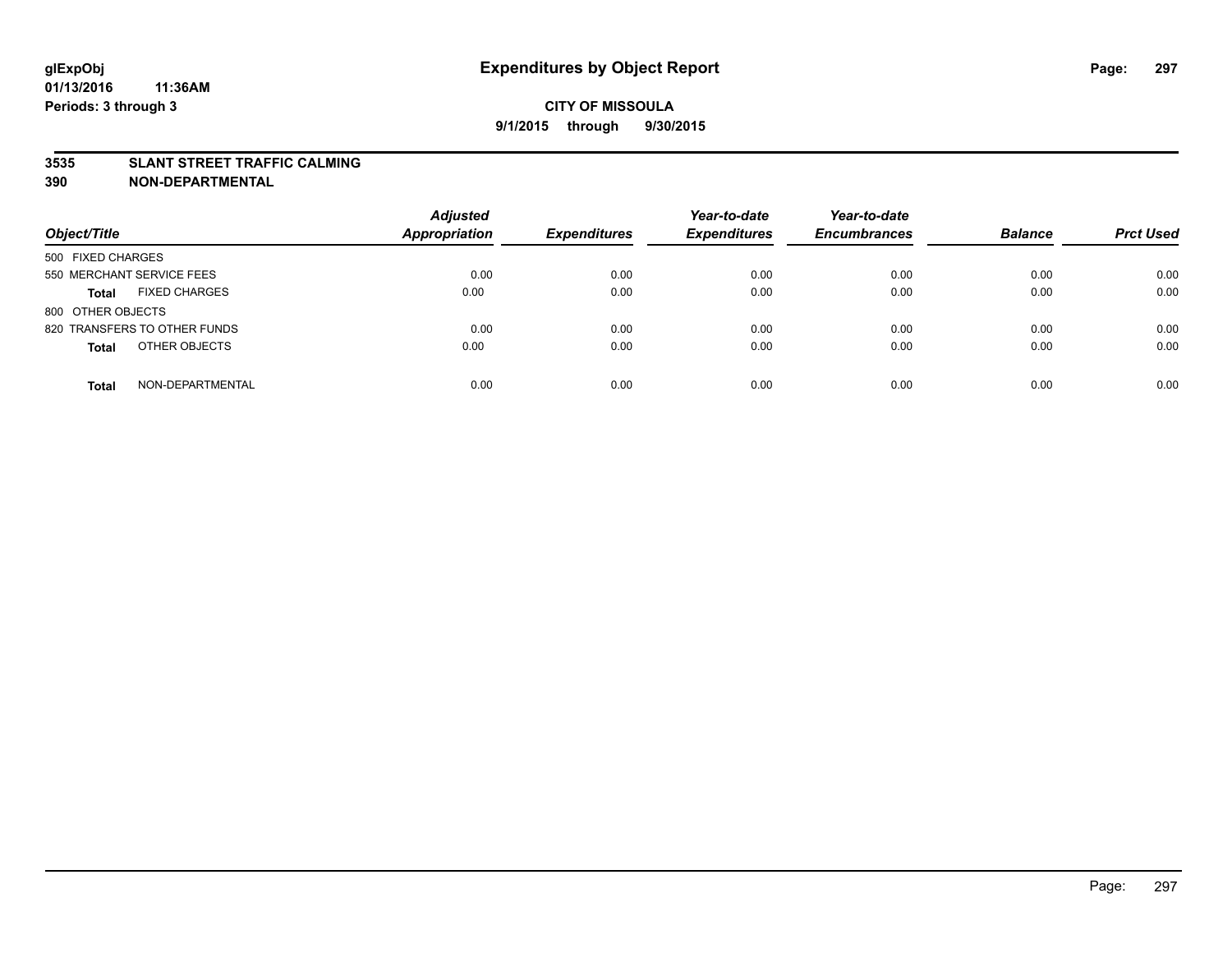## **3535 SLANT STREET TRAFFIC CALMING**

| Object/Title              |                              | <b>Adjusted</b><br><b>Appropriation</b> | <b>Expenditures</b> | Year-to-date<br><b>Expenditures</b> | Year-to-date<br><b>Encumbrances</b> | <b>Balance</b> | <b>Prct Used</b> |
|---------------------------|------------------------------|-----------------------------------------|---------------------|-------------------------------------|-------------------------------------|----------------|------------------|
| 500 FIXED CHARGES         |                              |                                         |                     |                                     |                                     |                |                  |
| 550 MERCHANT SERVICE FEES |                              | 0.00                                    | 0.00                | 0.00                                | 0.00                                | 0.00           | 0.00             |
| <b>Total</b>              | <b>FIXED CHARGES</b>         | 0.00                                    | 0.00                | 0.00                                | 0.00                                | 0.00           | 0.00             |
| 800 OTHER OBJECTS         |                              |                                         |                     |                                     |                                     |                |                  |
|                           | 820 TRANSFERS TO OTHER FUNDS | 0.00                                    | 0.00                | 0.00                                | 0.00                                | 0.00           | 0.00             |
| <b>Total</b>              | OTHER OBJECTS                | 0.00                                    | 0.00                | 0.00                                | 0.00                                | 0.00           | 0.00             |
|                           |                              |                                         |                     |                                     |                                     |                |                  |
| <b>Total</b>              | SLANT STREET TRAFFIC CALMING | 0.00                                    | 0.00                | 0.00                                | 0.00                                | 0.00           | 0.00             |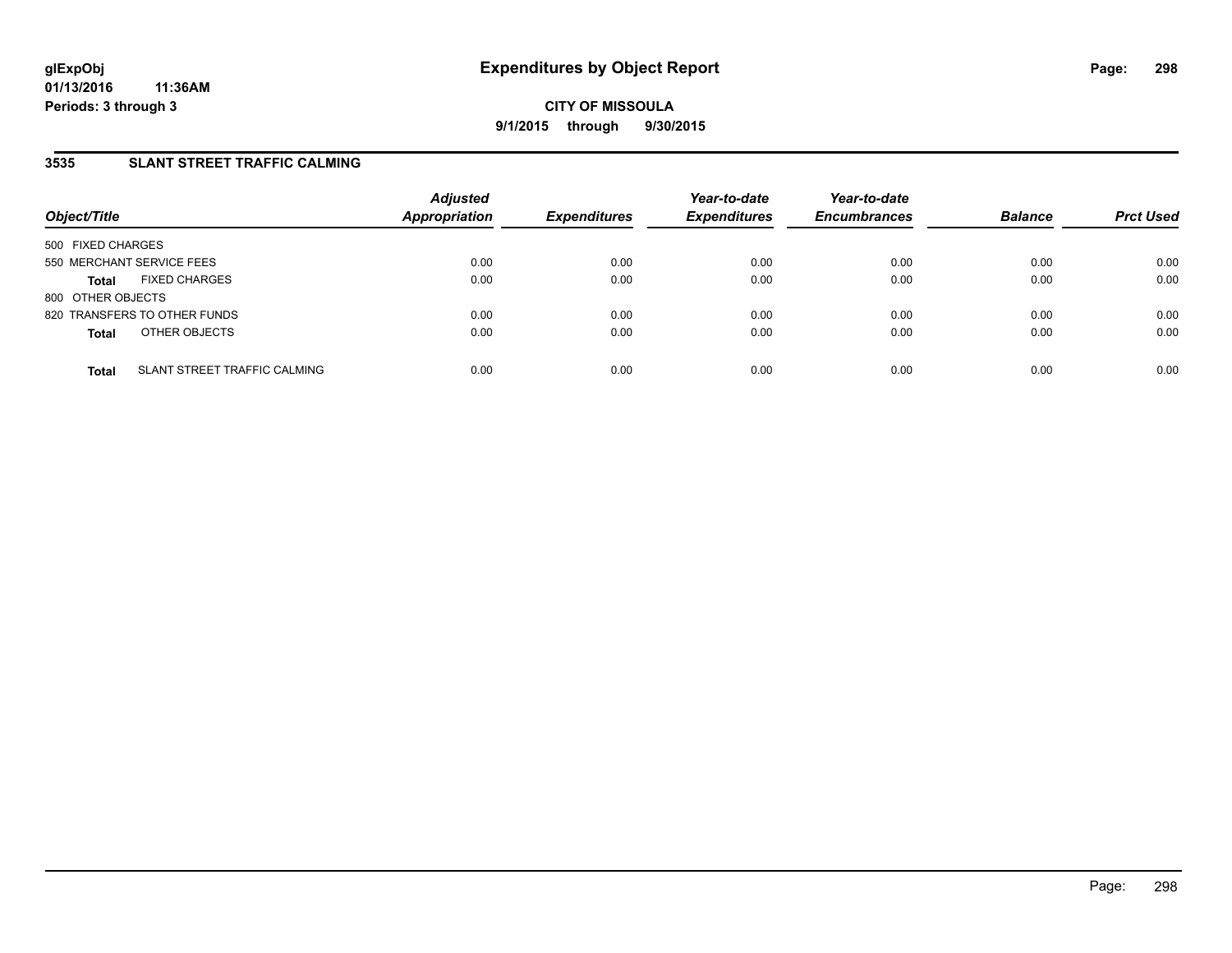#### **3536 LINCOLNWOOD SEWER PHASE II**

| Object/Title                |                      | <b>Adjusted</b><br><b>Appropriation</b> | <b>Expenditures</b> | Year-to-date<br><b>Expenditures</b> | Year-to-date<br><b>Encumbrances</b> | <b>Balance</b> | <b>Prct Used</b> |
|-----------------------------|----------------------|-----------------------------------------|---------------------|-------------------------------------|-------------------------------------|----------------|------------------|
| 500 FIXED CHARGES           |                      |                                         |                     |                                     |                                     |                |                  |
|                             |                      |                                         |                     |                                     |                                     |                |                  |
| 550 MERCHANT SERVICE FEES   |                      | 0.00                                    | 0.00                | 0.00                                | 0.00                                | 0.00           | 0.00             |
| <b>Total</b>                | <b>FIXED CHARGES</b> | 0.00                                    | 0.00                | 0.00                                | 0.00                                | 0.00           | 0.00             |
| 600 DEBT SERVICE            |                      |                                         |                     |                                     |                                     |                |                  |
| 610 PRINCIPAL               |                      | 21.000.00                               | 0.00                | 0.00                                | 0.00                                | 21.000.00      | 0.00             |
| 620 INTEREST / SERVICE FEES |                      | 10,350.00                               | 0.00                | 0.00                                | 0.00                                | 10,350.00      | 0.00             |
| <b>Total</b>                | <b>DEBT SERVICE</b>  | 31.350.00                               | 0.00                | 0.00                                | 0.00                                | 31.350.00      | 0.00             |
|                             |                      |                                         |                     |                                     |                                     |                |                  |
| <b>Total</b>                | NON-DEPARTMENTAL     | 31,350.00                               | 0.00                | 0.00                                | 0.00                                | 31,350.00      | 0.00             |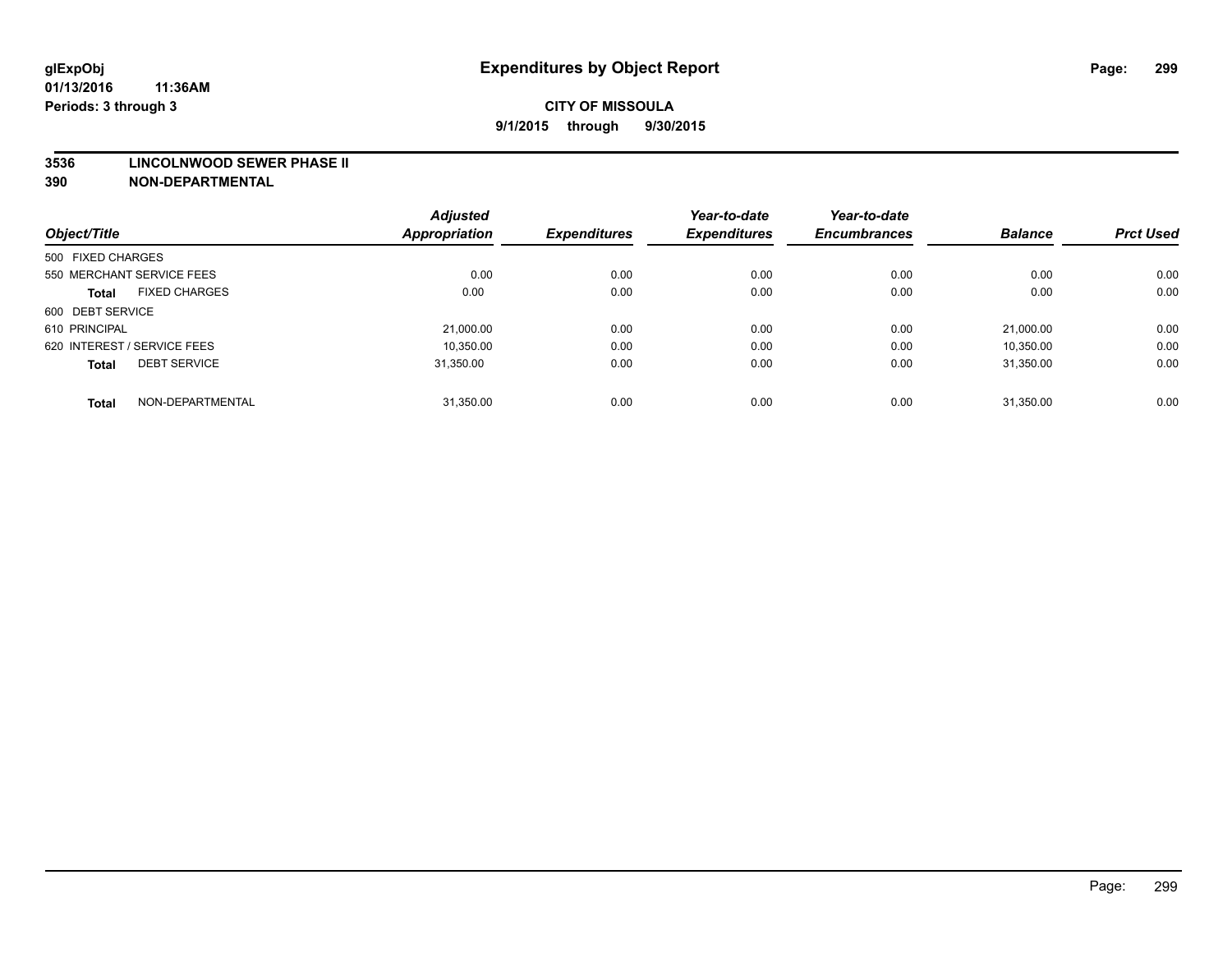### **3536 LINCOLNWOOD SEWER PHASE II**

| Object/Title                |                            | <b>Adjusted</b><br>Appropriation | <b>Expenditures</b> | Year-to-date<br><b>Expenditures</b> | Year-to-date<br><b>Encumbrances</b> | <b>Balance</b> | <b>Prct Used</b> |
|-----------------------------|----------------------------|----------------------------------|---------------------|-------------------------------------|-------------------------------------|----------------|------------------|
| 500 FIXED CHARGES           |                            |                                  |                     |                                     |                                     |                |                  |
| 550 MERCHANT SERVICE FEES   |                            | 0.00                             | 0.00                | 0.00                                | 0.00                                | 0.00           | 0.00             |
| <b>Total</b>                | <b>FIXED CHARGES</b>       | 0.00                             | 0.00                | 0.00                                | 0.00                                | 0.00           | 0.00             |
| 600 DEBT SERVICE            |                            |                                  |                     |                                     |                                     |                |                  |
| 610 PRINCIPAL               |                            | 21,000.00                        | 0.00                | 0.00                                | 0.00                                | 21.000.00      | 0.00             |
| 620 INTEREST / SERVICE FEES |                            | 10.350.00                        | 0.00                | 0.00                                | 0.00                                | 10.350.00      | 0.00             |
| <b>Total</b>                | <b>DEBT SERVICE</b>        | 31.350.00                        | 0.00                | 0.00                                | 0.00                                | 31.350.00      | 0.00             |
| <b>Total</b>                | LINCOLNWOOD SEWER PHASE II | 31.350.00                        | 0.00                | 0.00                                | 0.00                                | 31.350.00      | 0.00             |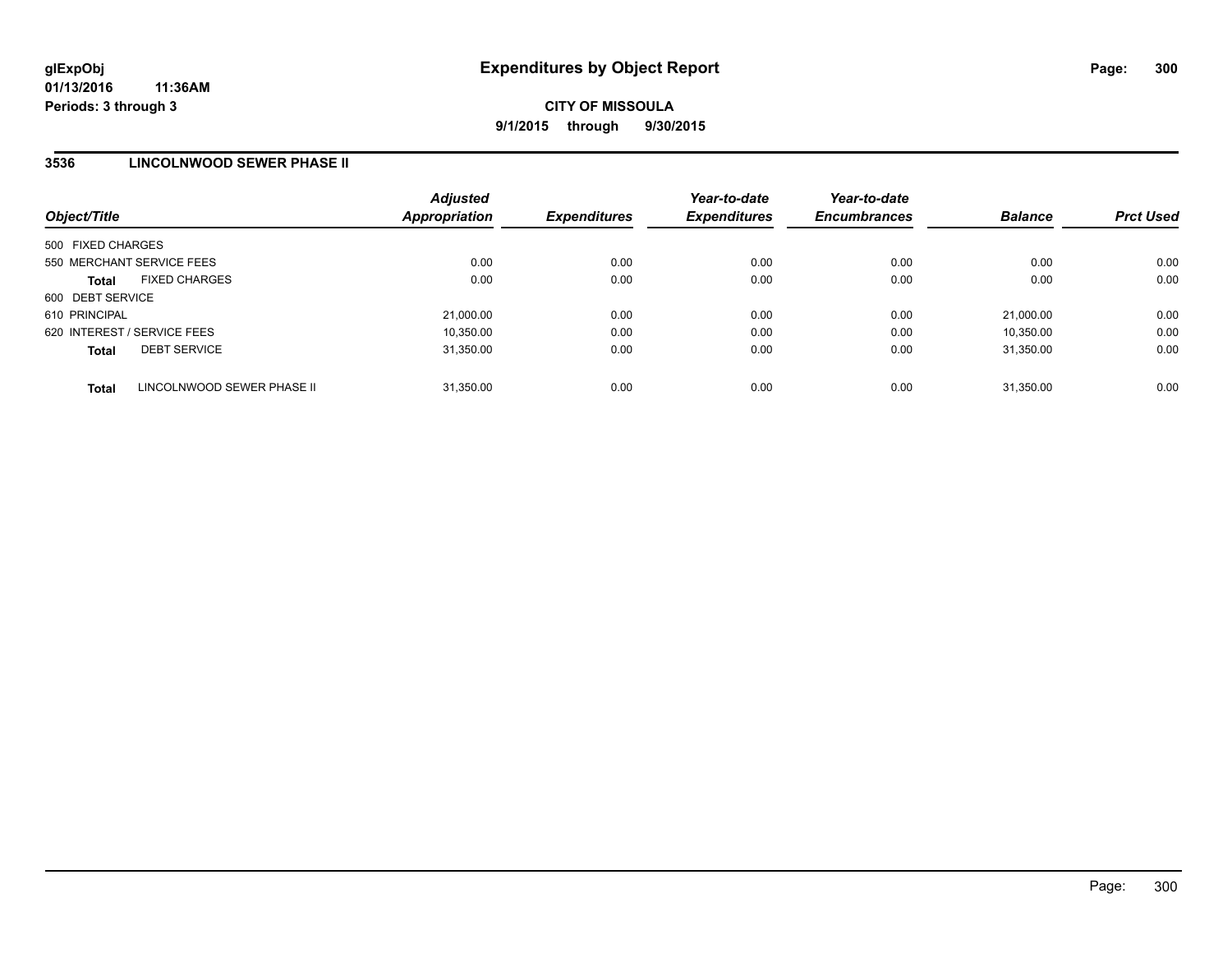#### **3539 SOUTH 4TH STREET W TRAFFIC**

| Object/Title                         | <b>Adjusted</b><br><b>Appropriation</b> | <b>Expenditures</b> | Year-to-date<br><b>Expenditures</b> | Year-to-date<br><b>Encumbrances</b> | <b>Balance</b> | <b>Prct Used</b> |
|--------------------------------------|-----------------------------------------|---------------------|-------------------------------------|-------------------------------------|----------------|------------------|
| 500 FIXED CHARGES                    |                                         |                     |                                     |                                     |                |                  |
| 550 MERCHANT SERVICE FEES            | 0.00                                    | 0.00                | 0.00                                | 0.00                                | 0.00           | 0.00             |
| <b>FIXED CHARGES</b><br><b>Total</b> | 0.00                                    | 0.00                | 0.00                                | 0.00                                | 0.00           | 0.00             |
| 800 OTHER OBJECTS                    |                                         |                     |                                     |                                     |                |                  |
| 820 TRANSFERS TO OTHER FUNDS         | 0.00                                    | 0.00                | 0.00                                | 0.00                                | 0.00           | 0.00             |
| OTHER OBJECTS<br><b>Total</b>        | 0.00                                    | 0.00                | 0.00                                | 0.00                                | 0.00           | 0.00             |
| NON-DEPARTMENTAL<br><b>Total</b>     | 0.00                                    | 0.00                | 0.00                                | 0.00                                | 0.00           | 0.00             |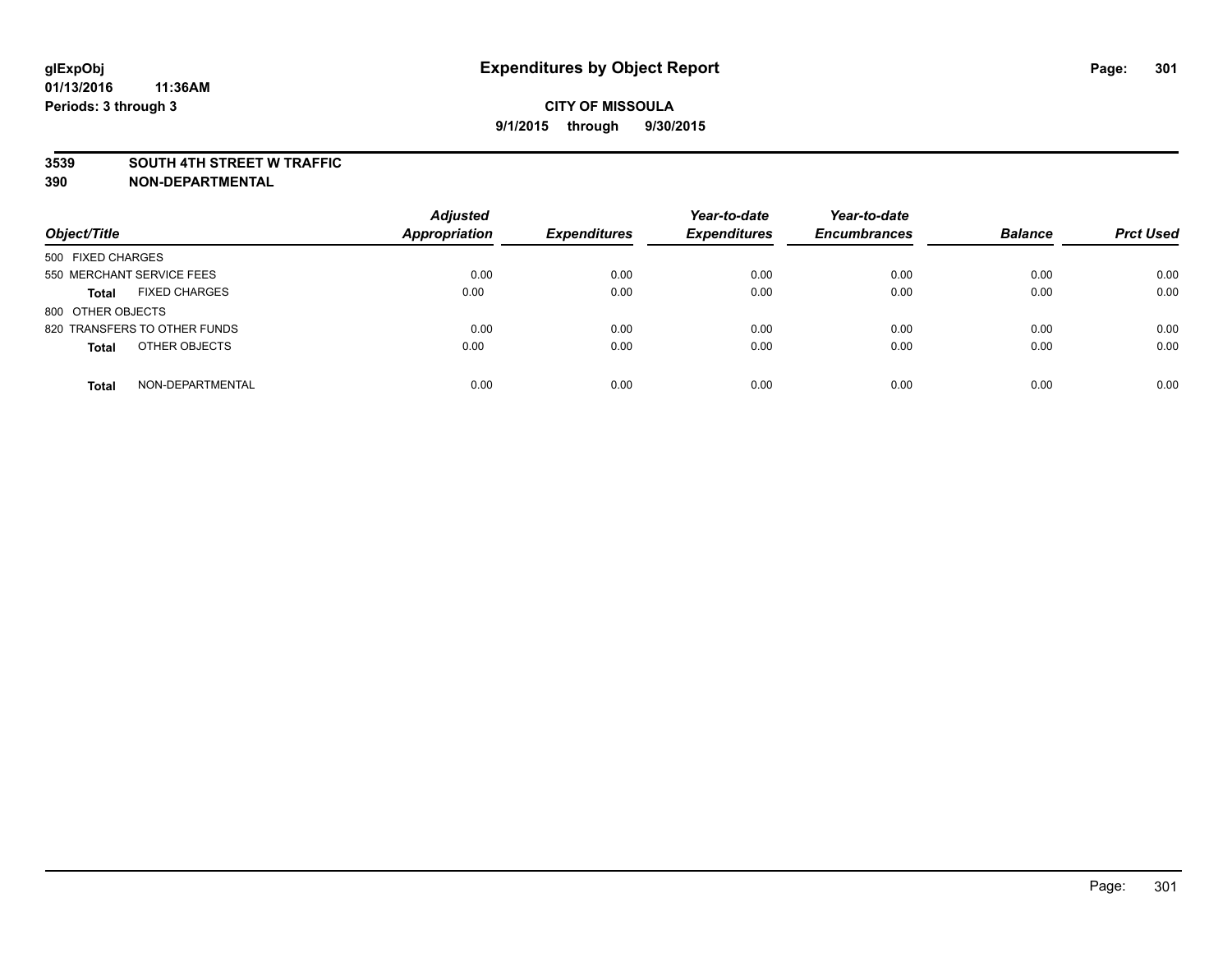## **3539 SOUTH 4TH STREET W TRAFFIC**

| Object/Title              |                              | <b>Adjusted</b><br><b>Appropriation</b> | <b>Expenditures</b> | Year-to-date<br><b>Expenditures</b> | Year-to-date<br><b>Encumbrances</b> | <b>Balance</b> | <b>Prct Used</b> |
|---------------------------|------------------------------|-----------------------------------------|---------------------|-------------------------------------|-------------------------------------|----------------|------------------|
| 500 FIXED CHARGES         |                              |                                         |                     |                                     |                                     |                |                  |
| 550 MERCHANT SERVICE FEES |                              | 0.00                                    | 0.00                | 0.00                                | 0.00                                | 0.00           | 0.00             |
| <b>Total</b>              | <b>FIXED CHARGES</b>         | 0.00                                    | 0.00                | 0.00                                | 0.00                                | 0.00           | 0.00             |
| 800 OTHER OBJECTS         |                              |                                         |                     |                                     |                                     |                |                  |
|                           | 820 TRANSFERS TO OTHER FUNDS | 0.00                                    | 0.00                | 0.00                                | 0.00                                | 0.00           | 0.00             |
| <b>Total</b>              | OTHER OBJECTS                | 0.00                                    | 0.00                | 0.00                                | 0.00                                | 0.00           | 0.00             |
| <b>Total</b>              | SOUTH 4TH STREET W TRAFFIC   | 0.00                                    | 0.00                | 0.00                                | 0.00                                | 0.00           | 0.00             |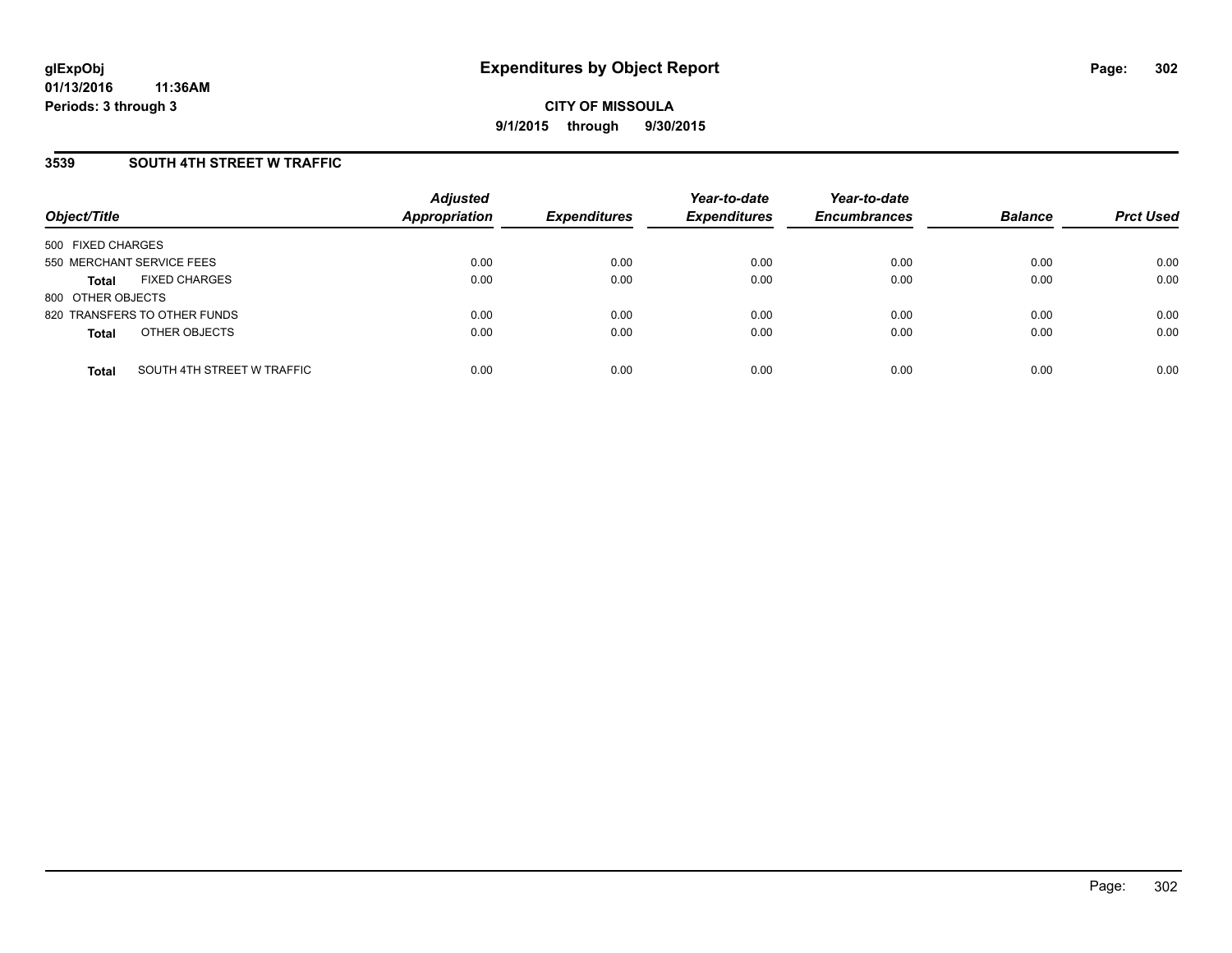#### **3540 SID 540 DEBT SERVICE FUND**

|                                     | <b>Adjusted</b><br><b>Appropriation</b> | <b>Expenditures</b> | Year-to-date<br><b>Expenditures</b> | Year-to-date<br><b>Encumbrances</b> | <b>Balance</b> | <b>Prct Used</b> |
|-------------------------------------|-----------------------------------------|---------------------|-------------------------------------|-------------------------------------|----------------|------------------|
| Object/Title                        |                                         |                     |                                     |                                     |                |                  |
| 500 FIXED CHARGES                   |                                         |                     |                                     |                                     |                |                  |
| 550 MERCHANT SERVICE FEES           | 0.00                                    | 0.00                | 0.00                                | 0.00                                | 0.00           | 0.00             |
| <b>FIXED CHARGES</b><br>Total       | 0.00                                    | 0.00                | 0.00                                | 0.00                                | 0.00           | 0.00             |
| 600 DEBT SERVICE                    |                                         |                     |                                     |                                     |                |                  |
| 610 PRINCIPAL                       | 70.000.00                               | 0.00                | 0.00                                | 0.00                                | 70.000.00      | 0.00             |
| 620 INTEREST / SERVICE FEES         | 49.192.00                               | 0.00                | 0.00                                | 0.00                                | 49.192.00      | 0.00             |
| <b>DEBT SERVICE</b><br><b>Total</b> | 119.192.00                              | 0.00                | 0.00                                | 0.00                                | 119.192.00     | 0.00             |
| NON-DEPARTMENTAL<br><b>Total</b>    | 119.192.00                              | 0.00                | 0.00                                | 0.00                                | 119.192.00     | 0.00             |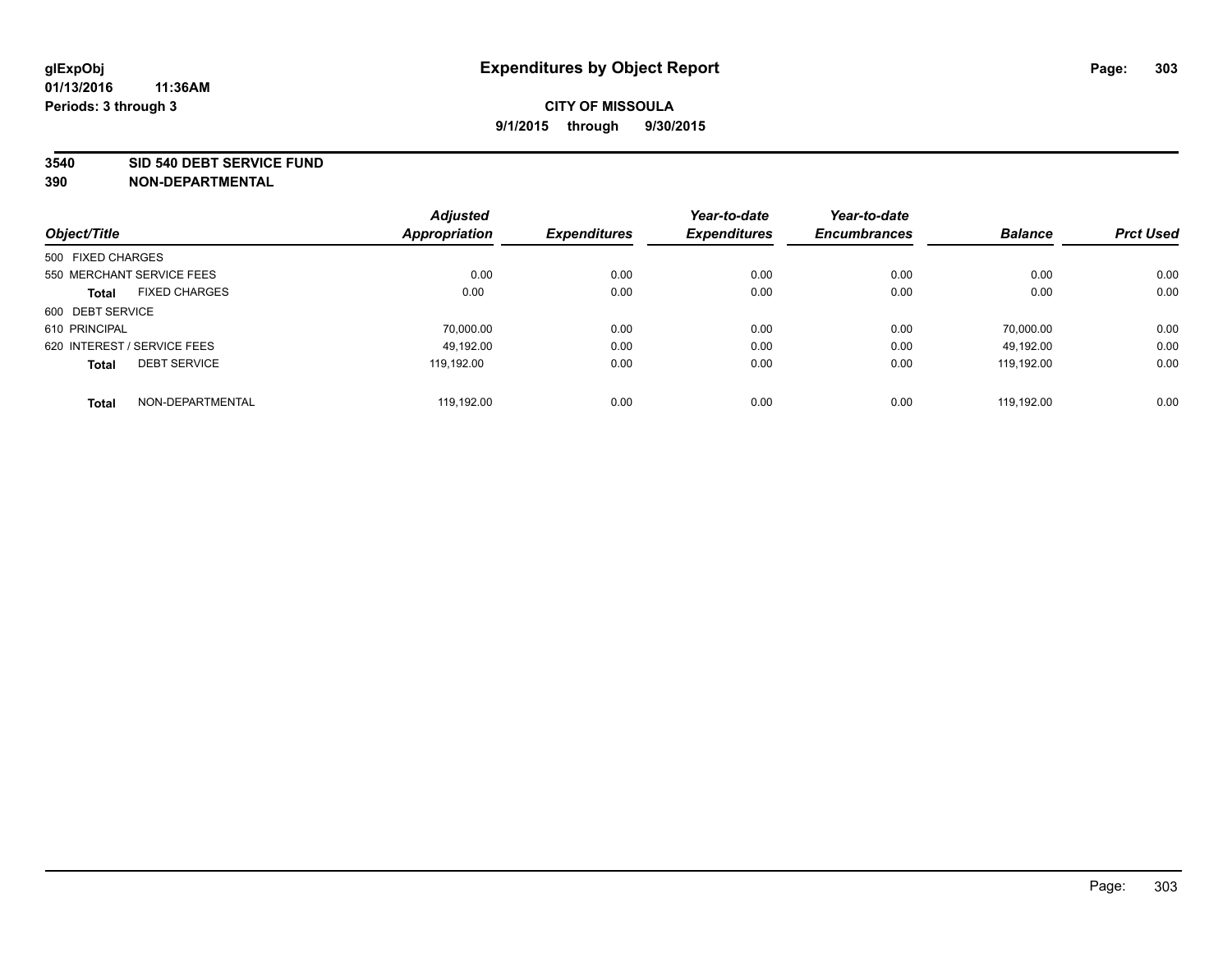## **3540 SID 540 DEBT SERVICE FUND**

| Object/Title                              | <b>Adjusted</b><br>Appropriation | <b>Expenditures</b> | Year-to-date<br><b>Expenditures</b> | Year-to-date<br><b>Encumbrances</b> | <b>Balance</b> | <b>Prct Used</b> |
|-------------------------------------------|----------------------------------|---------------------|-------------------------------------|-------------------------------------|----------------|------------------|
| 500 FIXED CHARGES                         |                                  |                     |                                     |                                     |                |                  |
| 550 MERCHANT SERVICE FEES                 | 0.00                             | 0.00                | 0.00                                | 0.00                                | 0.00           | 0.00             |
| <b>FIXED CHARGES</b><br><b>Total</b>      | 0.00                             | 0.00                | 0.00                                | 0.00                                | 0.00           | 0.00             |
| 600 DEBT SERVICE                          |                                  |                     |                                     |                                     |                |                  |
| 610 PRINCIPAL                             | 70,000.00                        | 0.00                | 0.00                                | 0.00                                | 70,000.00      | 0.00             |
| 620 INTEREST / SERVICE FEES               | 49,192.00                        | 0.00                | 0.00                                | 0.00                                | 49.192.00      | 0.00             |
| <b>DEBT SERVICE</b><br><b>Total</b>       | 119.192.00                       | 0.00                | 0.00                                | 0.00                                | 119.192.00     | 0.00             |
| SID 540 DEBT SERVICE FUND<br><b>Total</b> | 119.192.00                       | 0.00                | 0.00                                | 0.00                                | 119.192.00     | 0.00             |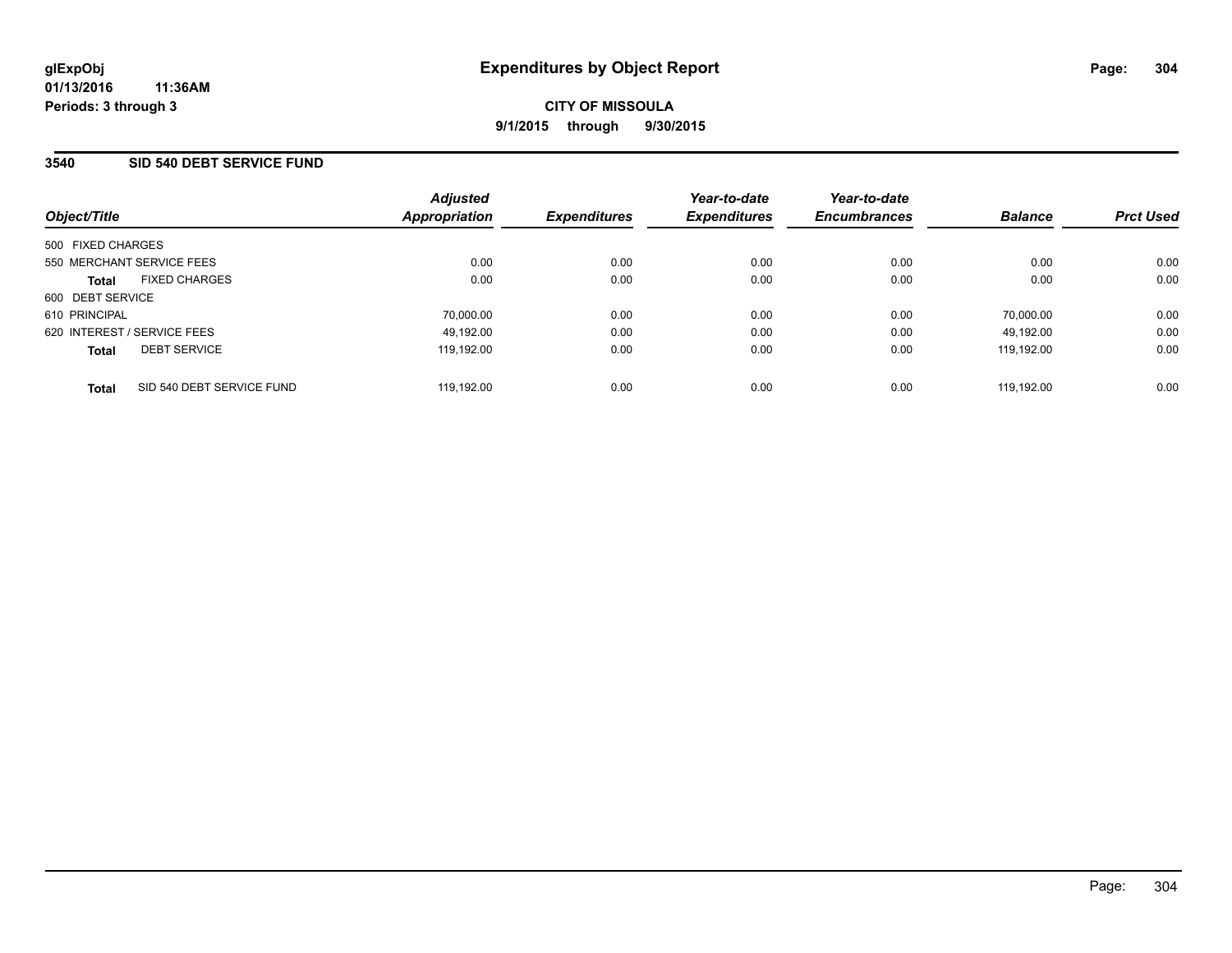#### **3541 SID 541 DEBT SERVICE**

| Object/Title                |                      | <b>Adjusted</b><br><b>Appropriation</b> | <b>Expenditures</b> | Year-to-date<br><b>Expenditures</b> | Year-to-date<br><b>Encumbrances</b> | <b>Balance</b> | <b>Prct Used</b> |
|-----------------------------|----------------------|-----------------------------------------|---------------------|-------------------------------------|-------------------------------------|----------------|------------------|
|                             |                      |                                         |                     |                                     |                                     |                |                  |
| 500 FIXED CHARGES           |                      |                                         |                     |                                     |                                     |                |                  |
| 550 MERCHANT SERVICE FEES   |                      | 0.00                                    | 0.00                | 0.00                                | 0.00                                | 0.00           | 0.00             |
| <b>Total</b>                | <b>FIXED CHARGES</b> | 0.00                                    | 0.00                | 0.00                                | 0.00                                | 0.00           | 0.00             |
| 600 DEBT SERVICE            |                      |                                         |                     |                                     |                                     |                |                  |
| 610 PRINCIPAL               |                      | 30.000.00                               | 0.00                | 0.00                                | 0.00                                | 30.000.00      | 0.00             |
| 620 INTEREST / SERVICE FEES |                      | 29,303.00                               | 0.00                | 300.00                              | 0.00                                | 29,003.00      | 1.02             |
| <b>Total</b>                | <b>DEBT SERVICE</b>  | 59.303.00                               | 0.00                | 300.00                              | 0.00                                | 59.003.00      | 0.51             |
| <b>Total</b>                | NON-DEPARTMENTAL     | 59,303.00                               | 0.00                | 300.00                              | 0.00                                | 59,003.00      | 0.51             |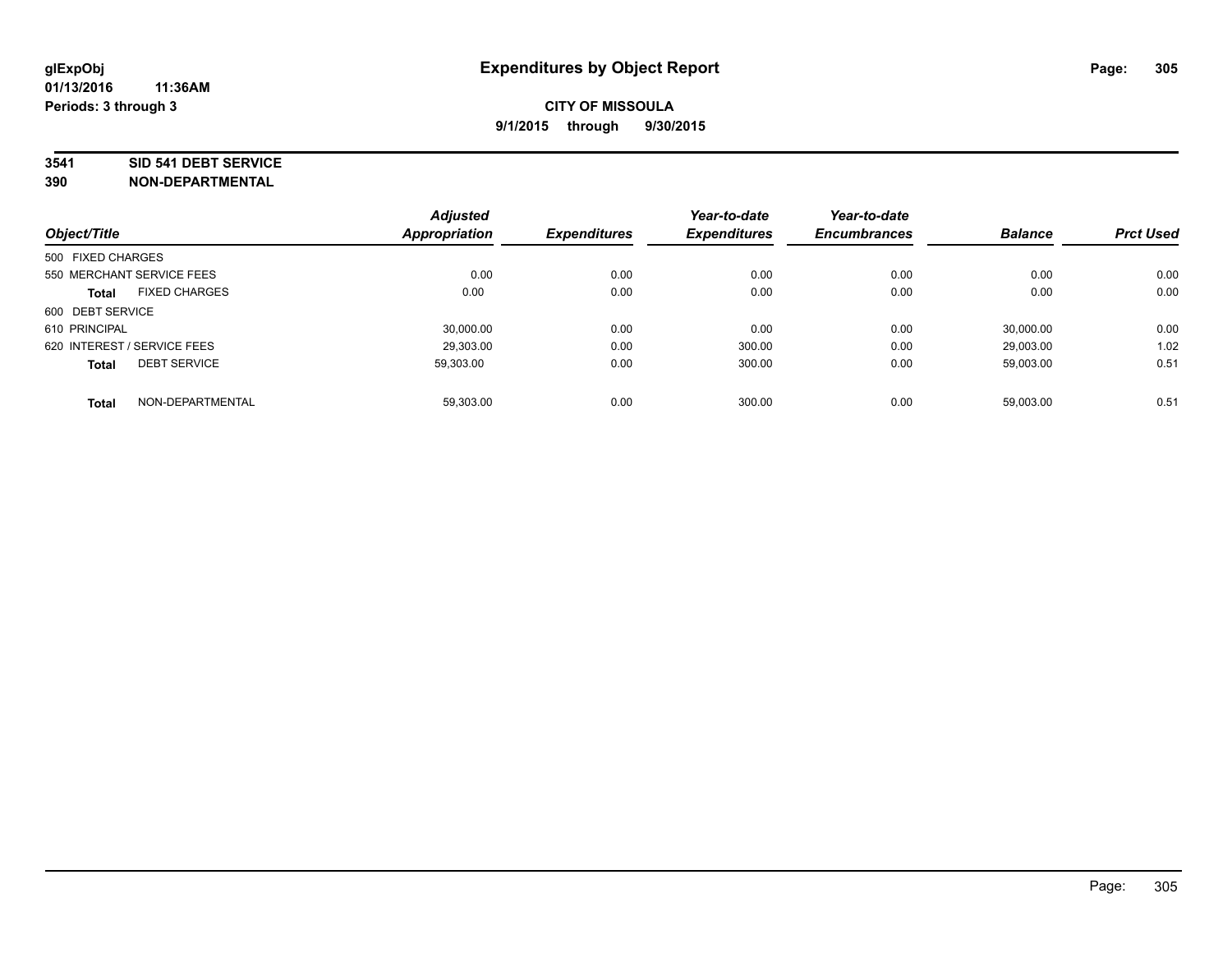## **3541 SID 541 DEBT SERVICE**

| Object/Title                         | <b>Adjusted</b><br>Appropriation | <b>Expenditures</b> | Year-to-date<br><b>Expenditures</b> | Year-to-date<br><b>Encumbrances</b> | <b>Balance</b> | <b>Prct Used</b> |
|--------------------------------------|----------------------------------|---------------------|-------------------------------------|-------------------------------------|----------------|------------------|
| 500 FIXED CHARGES                    |                                  |                     |                                     |                                     |                |                  |
| 550 MERCHANT SERVICE FEES            | 0.00                             | 0.00                | 0.00                                | 0.00                                | 0.00           | 0.00             |
| <b>FIXED CHARGES</b><br><b>Total</b> | 0.00                             | 0.00                | 0.00                                | 0.00                                | 0.00           | 0.00             |
| 600 DEBT SERVICE                     |                                  |                     |                                     |                                     |                |                  |
| 610 PRINCIPAL                        | 30.000.00                        | 0.00                | 0.00                                | 0.00                                | 30.000.00      | 0.00             |
| 620 INTEREST / SERVICE FEES          | 29.303.00                        | 0.00                | 300.00                              | 0.00                                | 29.003.00      | 1.02             |
| <b>DEBT SERVICE</b><br><b>Total</b>  | 59.303.00                        | 0.00                | 300.00                              | 0.00                                | 59.003.00      | 0.51             |
| SID 541 DEBT SERVICE<br><b>Total</b> | 59.303.00                        | 0.00                | 300.00                              | 0.00                                | 59.003.00      | 0.51             |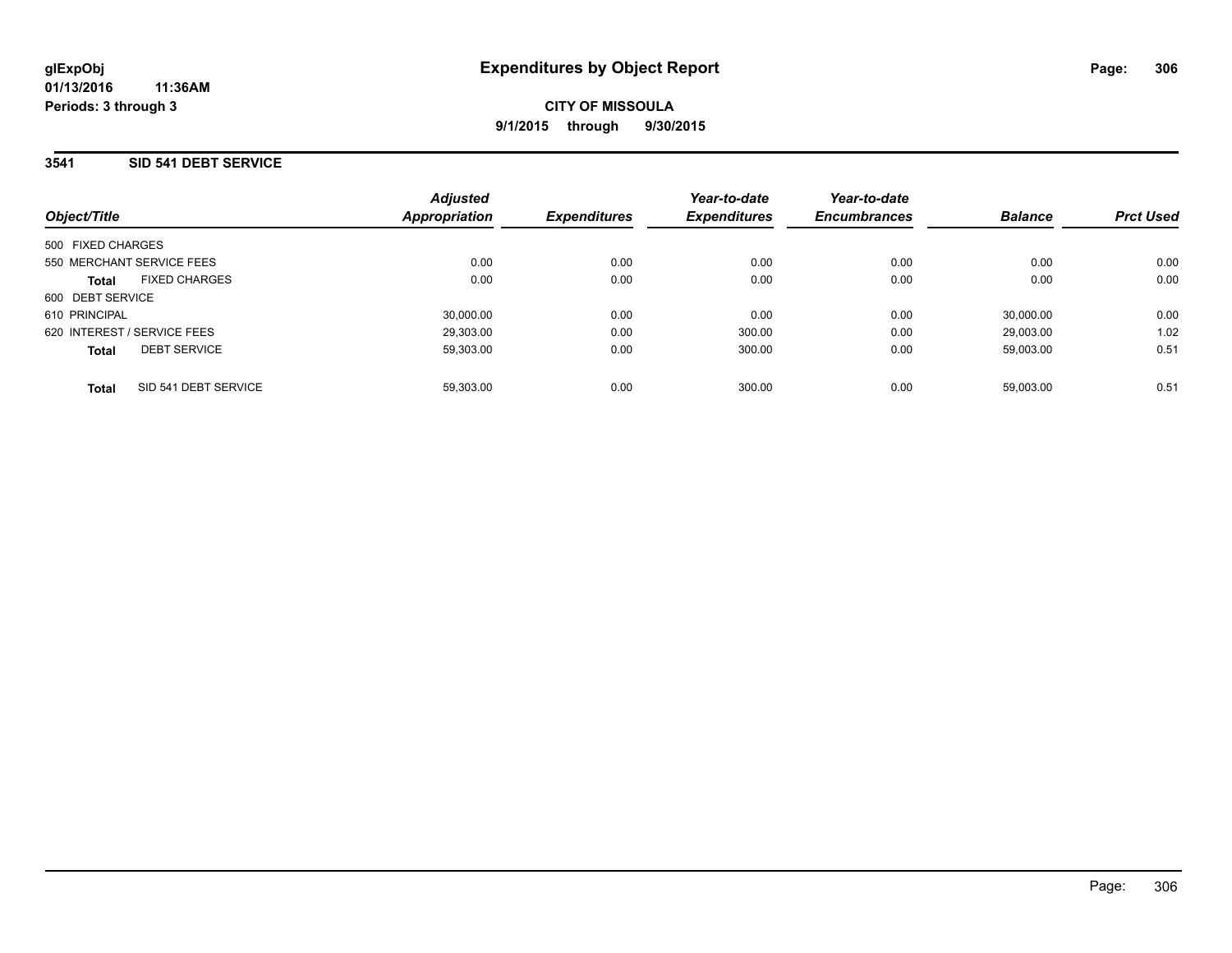#### **3543 SID 543 DEBT SERVICE**

| Object/Title                |                              | <b>Adjusted</b><br><b>Appropriation</b> | <b>Expenditures</b> | Year-to-date<br><b>Expenditures</b> | Year-to-date<br><b>Encumbrances</b> | <b>Balance</b> | <b>Prct Used</b> |
|-----------------------------|------------------------------|-----------------------------------------|---------------------|-------------------------------------|-------------------------------------|----------------|------------------|
|                             |                              |                                         |                     |                                     |                                     |                |                  |
| 500 FIXED CHARGES           |                              |                                         |                     |                                     |                                     |                |                  |
| 550 MERCHANT SERVICE FEES   |                              | 0.00                                    | 0.00                | 0.00                                | 0.00                                | 0.00           | 0.00             |
| <b>Total</b>                | <b>FIXED CHARGES</b>         | 0.00                                    | 0.00                | 0.00                                | 0.00                                | 0.00           | 0.00             |
| 600 DEBT SERVICE            |                              |                                         |                     |                                     |                                     |                |                  |
| 610 PRINCIPAL               |                              | 0.00                                    | 0.00                | 0.00                                | 0.00                                | 0.00           | 0.00             |
| 620 INTEREST / SERVICE FEES |                              | 0.00                                    | 0.00                | 0.00                                | 0.00                                | 0.00           | 0.00             |
| <b>Total</b>                | <b>DEBT SERVICE</b>          | 0.00                                    | 0.00                | 0.00                                | 0.00                                | 0.00           | 0.00             |
| 800 OTHER OBJECTS           |                              |                                         |                     |                                     |                                     |                |                  |
|                             | 820 TRANSFERS TO OTHER FUNDS | 0.00                                    | 0.00                | 0.00                                | 0.00                                | 0.00           | 0.00             |
| <b>Total</b>                | OTHER OBJECTS                | 0.00                                    | 0.00                | 0.00                                | 0.00                                | 0.00           | 0.00             |
|                             |                              |                                         |                     |                                     |                                     |                |                  |
| <b>Total</b>                | NON-DEPARTMENTAL             | 0.00                                    | 0.00                | 0.00                                | 0.00                                | 0.00           | 0.00             |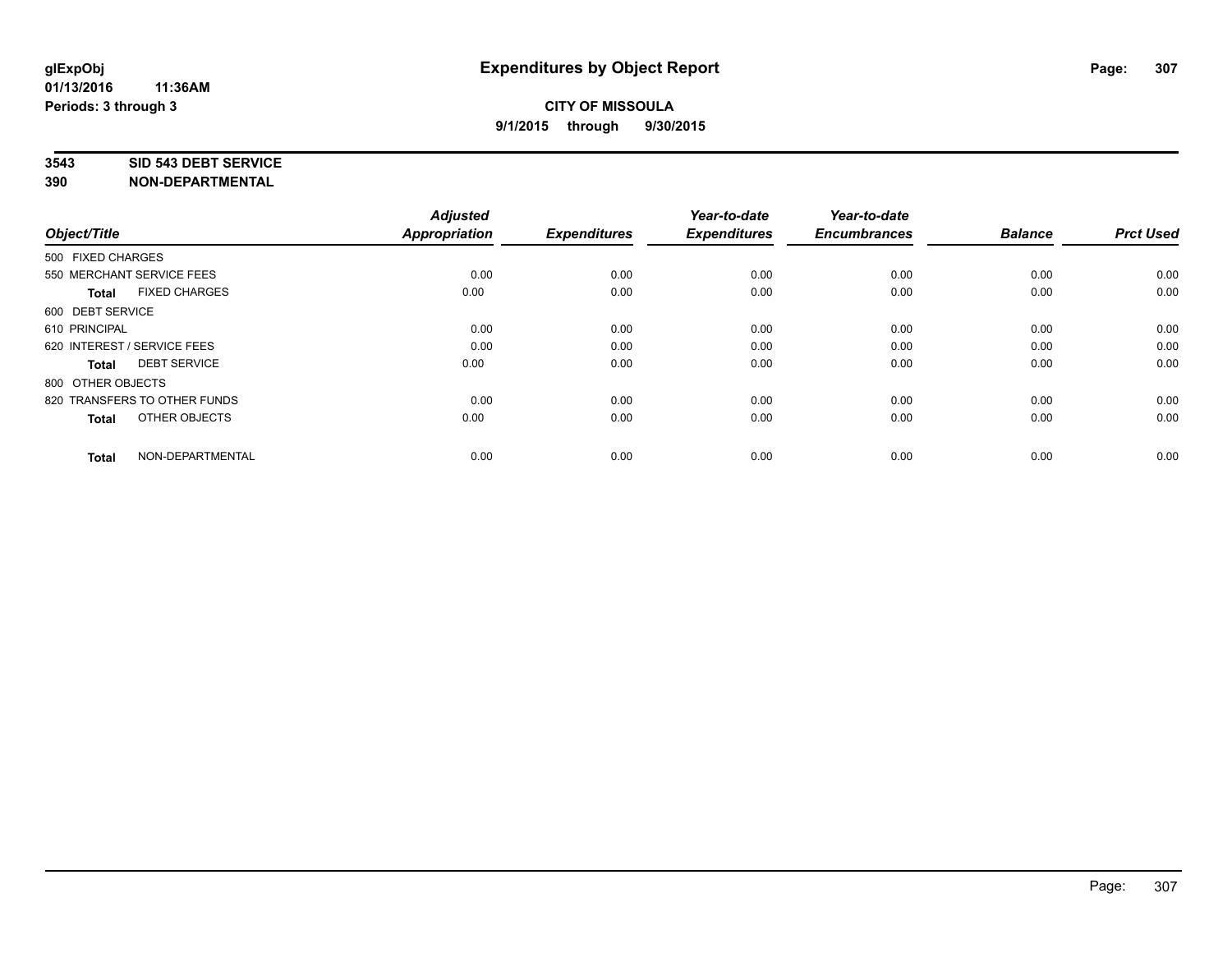## **3543 SID 543 DEBT SERVICE**

|                                      | <b>Adjusted</b>      |                     | Year-to-date        | Year-to-date<br><b>Encumbrances</b> | <b>Balance</b> | <b>Prct Used</b> |
|--------------------------------------|----------------------|---------------------|---------------------|-------------------------------------|----------------|------------------|
| Object/Title                         | <b>Appropriation</b> | <b>Expenditures</b> | <b>Expenditures</b> |                                     |                |                  |
| 500 FIXED CHARGES                    |                      |                     |                     |                                     |                |                  |
| 550 MERCHANT SERVICE FEES            | 0.00                 | 0.00                | 0.00                | 0.00                                | 0.00           | 0.00             |
| <b>FIXED CHARGES</b><br><b>Total</b> | 0.00                 | 0.00                | 0.00                | 0.00                                | 0.00           | 0.00             |
| 600 DEBT SERVICE                     |                      |                     |                     |                                     |                |                  |
| 610 PRINCIPAL                        | 0.00                 | 0.00                | 0.00                | 0.00                                | 0.00           | 0.00             |
| 620 INTEREST / SERVICE FEES          | 0.00                 | 0.00                | 0.00                | 0.00                                | 0.00           | 0.00             |
| <b>DEBT SERVICE</b><br><b>Total</b>  | 0.00                 | 0.00                | 0.00                | 0.00                                | 0.00           | 0.00             |
| 800 OTHER OBJECTS                    |                      |                     |                     |                                     |                |                  |
| 820 TRANSFERS TO OTHER FUNDS         | 0.00                 | 0.00                | 0.00                | 0.00                                | 0.00           | 0.00             |
| OTHER OBJECTS<br><b>Total</b>        | 0.00                 | 0.00                | 0.00                | 0.00                                | 0.00           | 0.00             |
| SID 543 DEBT SERVICE<br><b>Total</b> | 0.00                 | 0.00                | 0.00                | 0.00                                | 0.00           | 0.00             |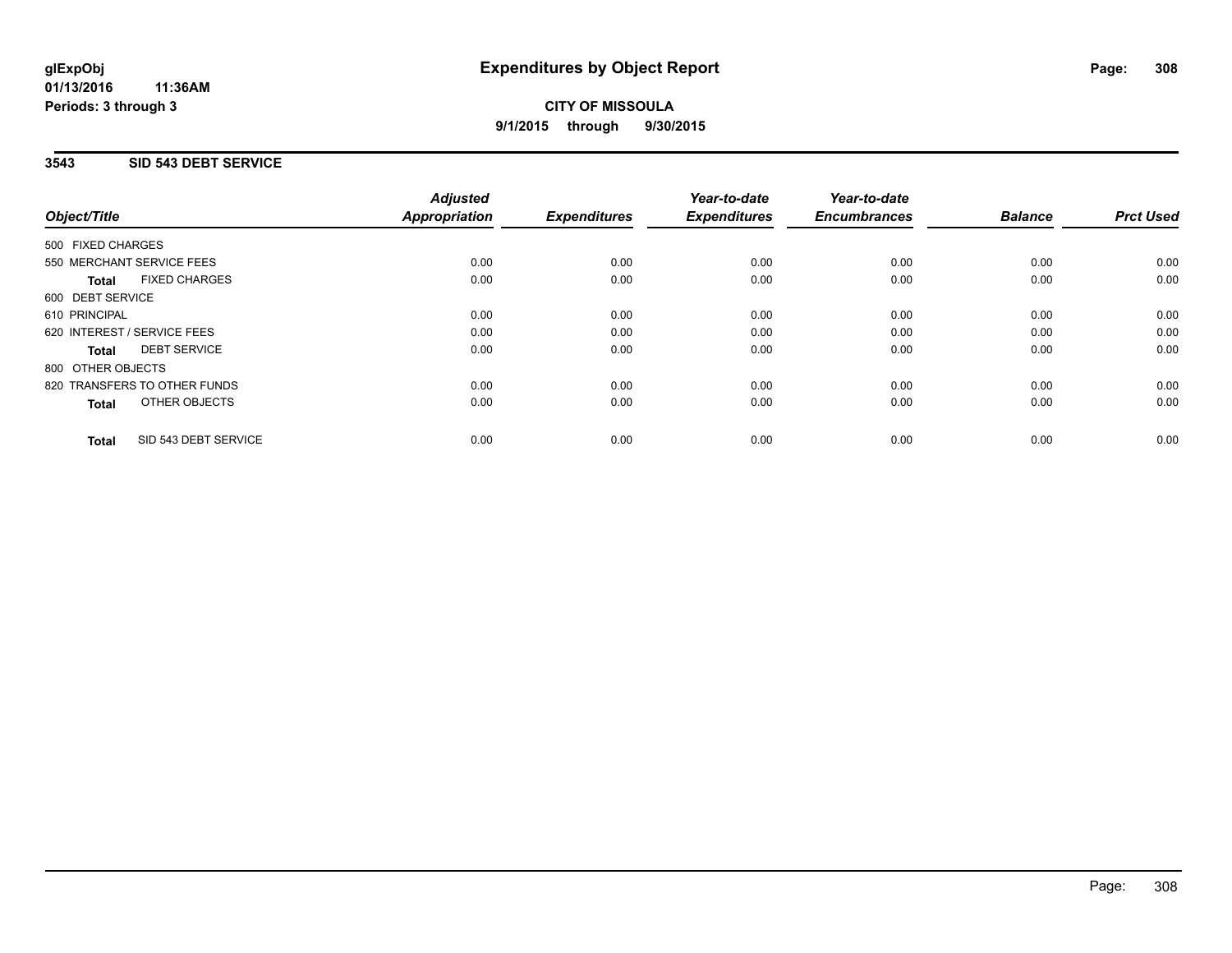#### **3544 SID 544 RATTLESNAKE DEBT SERVICE**

| Object/Title                        | <b>Adjusted</b><br>Appropriation | <b>Expenditures</b> | Year-to-date<br><b>Expenditures</b> | Year-to-date<br><b>Encumbrances</b> | <b>Balance</b> | <b>Prct Used</b> |
|-------------------------------------|----------------------------------|---------------------|-------------------------------------|-------------------------------------|----------------|------------------|
| 600 DEBT SERVICE                    |                                  |                     |                                     |                                     |                |                  |
| 610 PRINCIPAL                       | 67,000.00                        | 0.00                | 0.00                                | 0.00                                | 67,000.00      | 0.00             |
| 620 INTEREST / SERVICE FEES         | 49.181.00                        | 0.00                | 0.00                                | 0.00                                | 49.181.00      | 0.00             |
| <b>DEBT SERVICE</b><br><b>Total</b> | 116.181.00                       | 0.00                | 0.00                                | 0.00                                | 116.181.00     | 0.00             |
| NON-DEPARTMENTAL<br><b>Total</b>    | 116,181.00                       | 0.00                | 0.00                                | 0.00                                | 116.181.00     | 0.00             |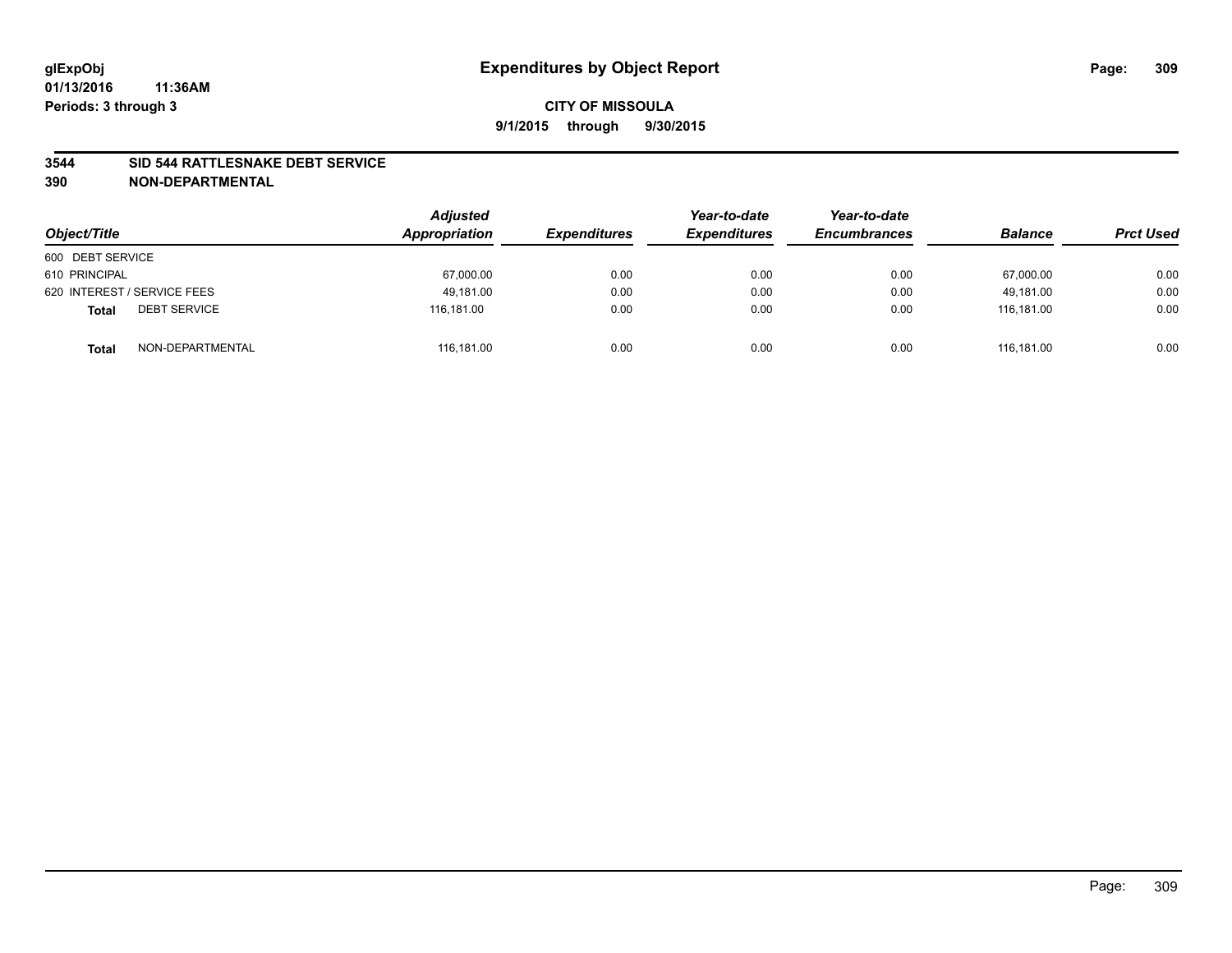#### **3544 SID 544 RATTLESNAKE DEBT SERVICE**

**550 SID 544 PROJECT**

| Object/Title                        | <b>Adjusted</b><br>Appropriation | <b>Expenditures</b> | Year-to-date<br><b>Expenditures</b> | Year-to-date<br><b>Encumbrances</b> | <b>Balance</b> | <b>Prct Used</b> |
|-------------------------------------|----------------------------------|---------------------|-------------------------------------|-------------------------------------|----------------|------------------|
| 600 DEBT SERVICE                    |                                  |                     |                                     |                                     |                |                  |
| 610 PRINCIPAL                       | 16,000.00                        | 0.00                | 0.00                                | 0.00                                | 16,000.00      | 0.00             |
| 620 INTEREST / SERVICE FEES         | 4.830.00                         | 0.00                | 0.00                                | 0.00                                | 4.830.00       | 0.00             |
| <b>DEBT SERVICE</b><br><b>Total</b> | 20,830.00                        | 0.00                | 0.00                                | 0.00                                | 20,830.00      | 0.00             |
| SID 544 PROJECT<br><b>Total</b>     | 20,830.00                        | 0.00                | 0.00                                | 0.00                                | 20,830.00      | 0.00             |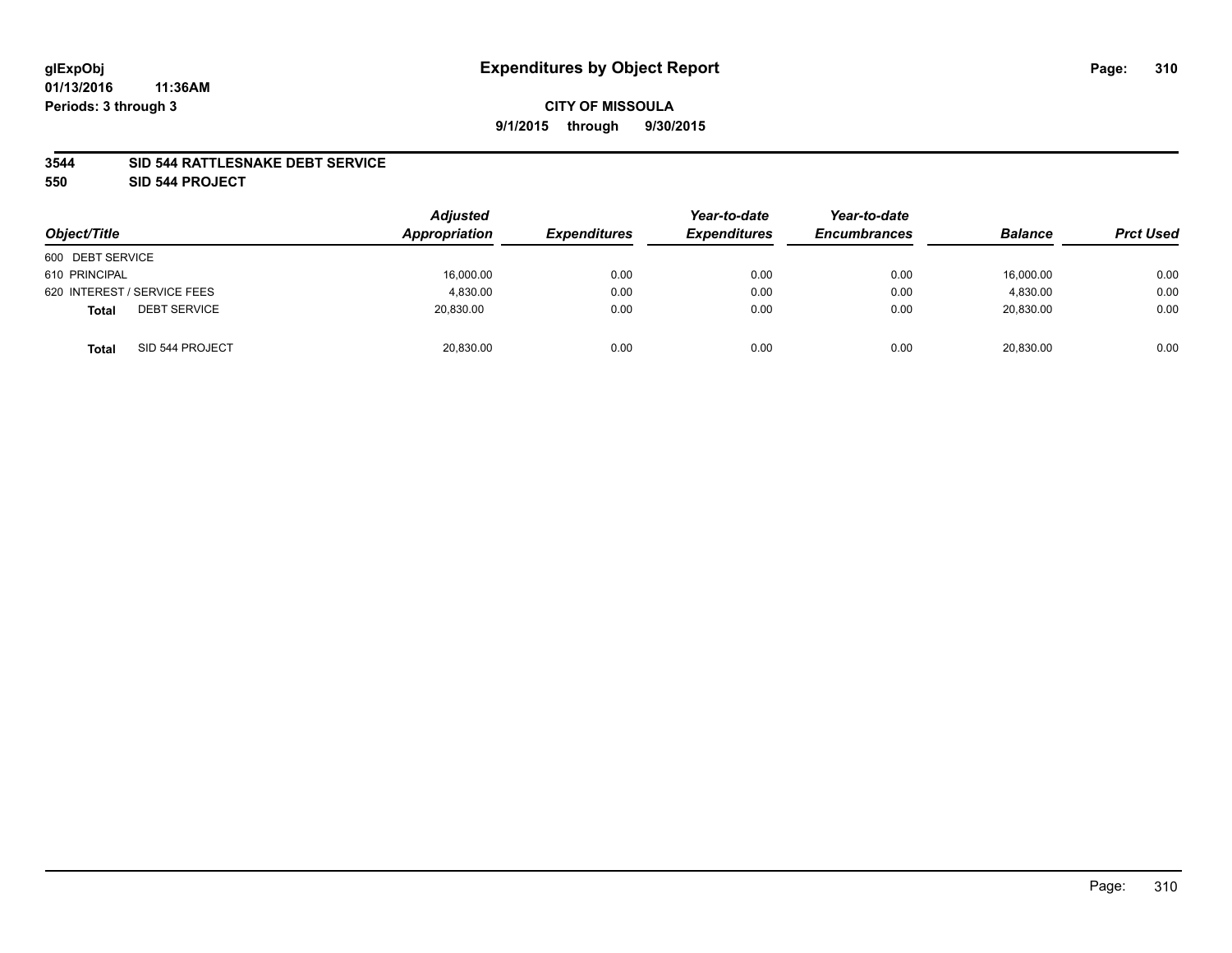#### **3544 SID 544 RATTLESNAKE DEBT SERVICE**

**555 LOLO STREET PROJECT**

|                             | <b>Adjusted</b> |                      | Year-to-date        | Year-to-date        |                |                  |
|-----------------------------|-----------------|----------------------|---------------------|---------------------|----------------|------------------|
|                             |                 | <b>Expenditures</b>  | <b>Expenditures</b> | <b>Encumbrances</b> | <b>Balance</b> | <b>Prct Used</b> |
| 500 FIXED CHARGES           |                 |                      |                     |                     |                |                  |
| 550 MERCHANT SERVICE FEES   | 0.00            | 0.00                 | 0.00                | 0.00                | 0.00           | 0.00             |
| <b>FIXED CHARGES</b>        | 0.00            | 0.00                 | 0.00                | 0.00                | 0.00           | 0.00             |
| 600 DEBT SERVICE            |                 |                      |                     |                     |                |                  |
|                             | 1.500.00        | 0.00                 | 0.00                | 0.00                | 1,500.00       | 0.00             |
| 620 INTEREST / SERVICE FEES | 872.00          | 0.00                 | 0.00                | 0.00                | 872.00         | 0.00             |
| <b>DEBT SERVICE</b>         | 2.372.00        | 0.00                 | 0.00                | 0.00                | 2,372.00       | 0.00             |
| <b>LOLO STREET PROJECT</b>  | 2.372.00        | 0.00                 | 0.00                | 0.00                | 2.372.00       | 0.00             |
|                             |                 | <b>Appropriation</b> |                     |                     |                |                  |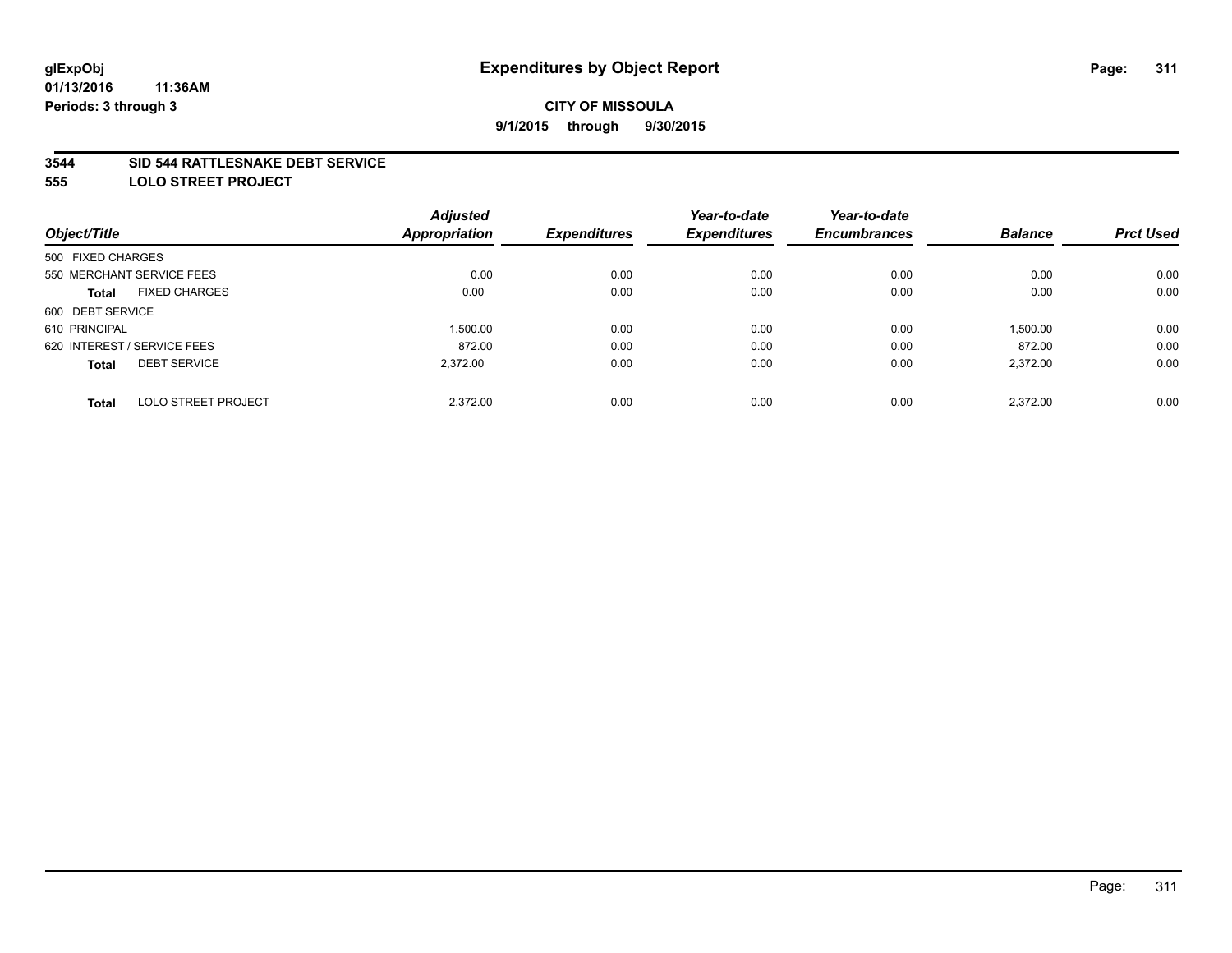**01/13/2016 11:36AM Periods: 3 through 3**

**CITY OF MISSOULA 9/1/2015 through 9/30/2015**

## **3544 SID 544 RATTLESNAKE DEBT SERVICE**

| Object/Title                         |                                  | <b>Adjusted</b><br><b>Appropriation</b> | <b>Expenditures</b> | Year-to-date<br><b>Expenditures</b> | Year-to-date<br><b>Encumbrances</b> | <b>Balance</b> | <b>Prct Used</b> |
|--------------------------------------|----------------------------------|-----------------------------------------|---------------------|-------------------------------------|-------------------------------------|----------------|------------------|
| 500 FIXED CHARGES                    |                                  |                                         |                     |                                     |                                     |                |                  |
| 550 MERCHANT SERVICE FEES            |                                  | 0.00                                    | 0.00                | 0.00                                | 0.00                                | 0.00           | 0.00             |
| <b>FIXED CHARGES</b><br><b>Total</b> |                                  | 0.00                                    | 0.00                | 0.00                                | 0.00                                | 0.00           | 0.00             |
| 600 DEBT SERVICE                     |                                  |                                         |                     |                                     |                                     |                |                  |
| 610 PRINCIPAL                        |                                  | 84,500.00                               | 0.00                | 0.00                                | 0.00                                | 84,500.00      | 0.00             |
| 620 INTEREST / SERVICE FEES          |                                  | 54.883.00                               | 0.00                | 0.00                                | 0.00                                | 54.883.00      | 0.00             |
| <b>DEBT SERVICE</b><br><b>Total</b>  |                                  | 139.383.00                              | 0.00                | 0.00                                | 0.00                                | 139.383.00     | 0.00             |
| <b>Total</b>                         | SID 544 RATTLESNAKE DEBT SERVICE | 139.383.00                              | 0.00                | 0.00                                | 0.00                                | 139.383.00     | 0.00             |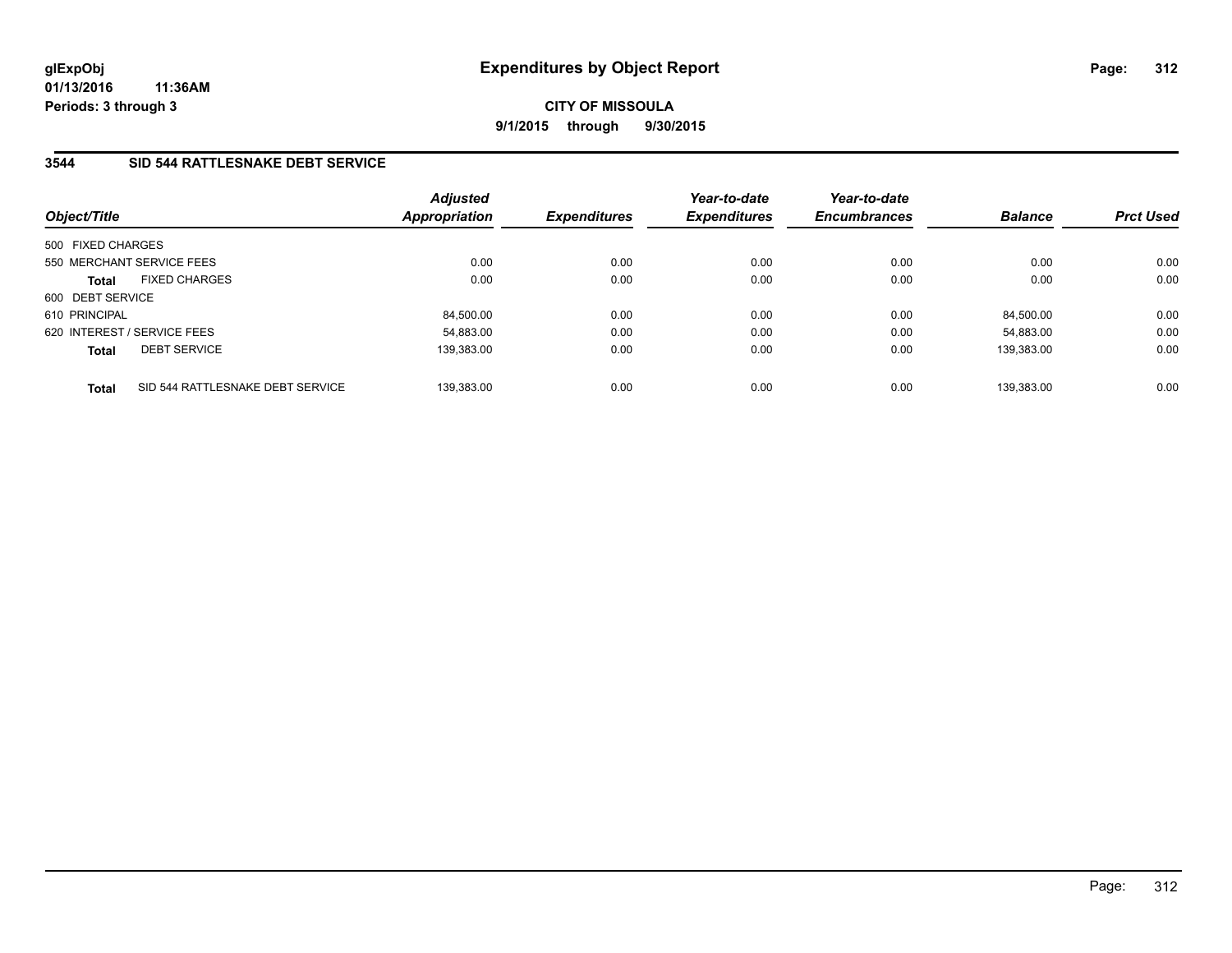#### **3545 SID 545 DEBT SERVICE**

| Object/Title                         | <b>Adjusted</b><br><b>Appropriation</b> | <b>Expenditures</b> | Year-to-date<br><b>Expenditures</b> | Year-to-date<br><b>Encumbrances</b> | <b>Balance</b> | <b>Prct Used</b> |
|--------------------------------------|-----------------------------------------|---------------------|-------------------------------------|-------------------------------------|----------------|------------------|
| 500 FIXED CHARGES                    |                                         |                     |                                     |                                     |                |                  |
| 550 MERCHANT SERVICE FEES            | 0.00                                    | 0.00                | 0.00                                | 0.00                                | 0.00           | 0.00             |
| <b>FIXED CHARGES</b><br><b>Total</b> | 0.00                                    | 0.00                | 0.00                                | 0.00                                | 0.00           | 0.00             |
| 600 DEBT SERVICE                     |                                         |                     |                                     |                                     |                |                  |
| 610 PRINCIPAL                        | 0.00                                    | 0.00                | 0.00                                | 0.00                                | 0.00           | 0.00             |
| 620 INTEREST / SERVICE FEES          | 0.00                                    | 0.00                | 0.00                                | 0.00                                | 0.00           | 0.00             |
| <b>DEBT SERVICE</b><br><b>Total</b>  | 0.00                                    | 0.00                | 0.00                                | 0.00                                | 0.00           | 0.00             |
| 800 OTHER OBJECTS                    |                                         |                     |                                     |                                     |                |                  |
| 820 TRANSFERS TO OTHER FUNDS         | 0.00                                    | 0.00                | 0.00                                | 0.00                                | 0.00           | 0.00             |
| OTHER OBJECTS<br><b>Total</b>        | 0.00                                    | 0.00                | 0.00                                | 0.00                                | 0.00           | 0.00             |
|                                      |                                         |                     |                                     |                                     |                |                  |
| NON-DEPARTMENTAL<br><b>Total</b>     | 0.00                                    | 0.00                | 0.00                                | 0.00                                | 0.00           | 0.00             |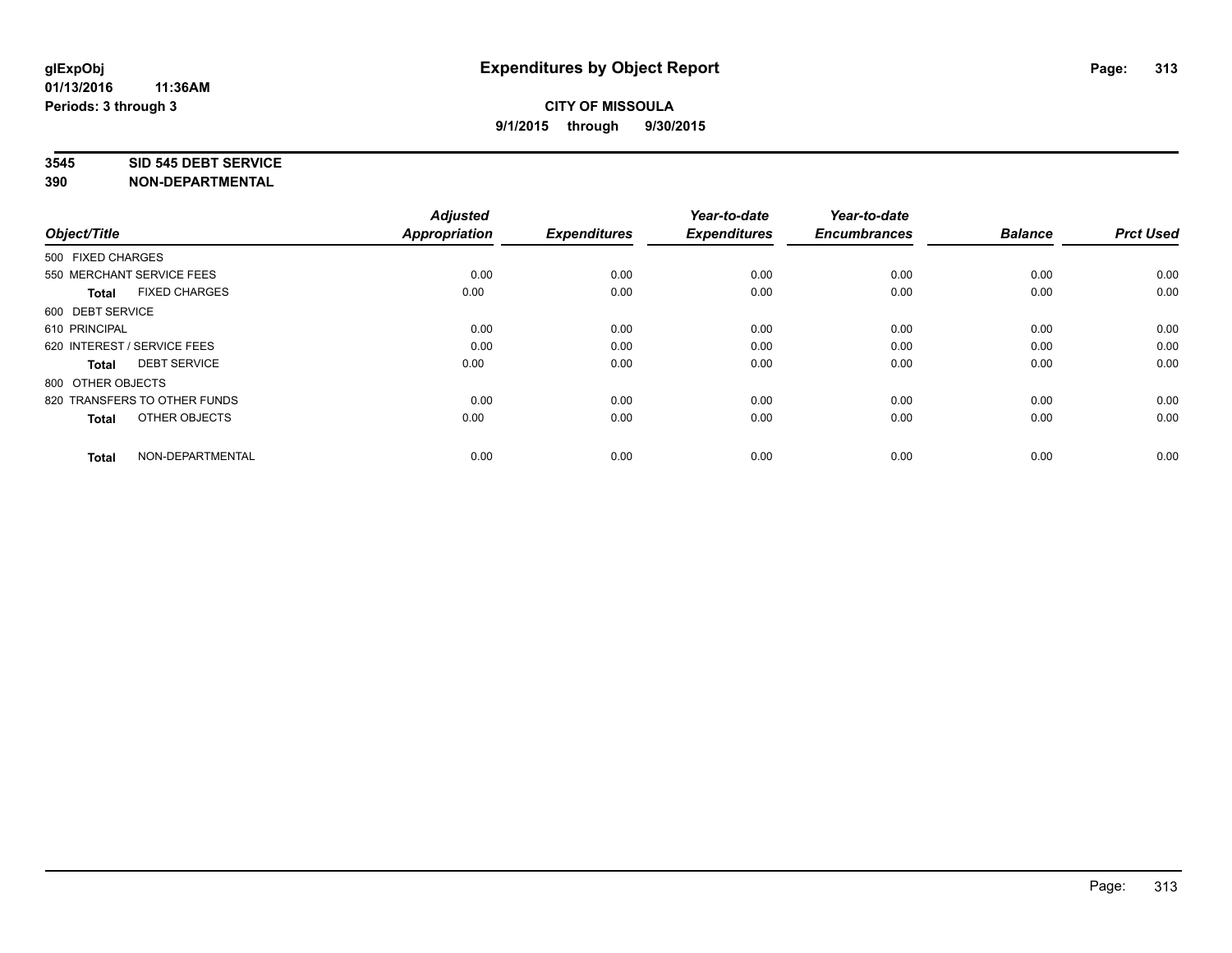**01/13/2016 11:36AM Periods: 3 through 3**

# **CITY OF MISSOULA 9/1/2015 through 9/30/2015**

## **3545 SID 545 DEBT SERVICE**

|                   |                              | <b>Adjusted</b>      |                     | Year-to-date        | Year-to-date<br><b>Encumbrances</b> | <b>Balance</b> | <b>Prct Used</b> |
|-------------------|------------------------------|----------------------|---------------------|---------------------|-------------------------------------|----------------|------------------|
| Object/Title      |                              | <b>Appropriation</b> | <b>Expenditures</b> | <b>Expenditures</b> |                                     |                |                  |
| 500 FIXED CHARGES |                              |                      |                     |                     |                                     |                |                  |
|                   | 550 MERCHANT SERVICE FEES    | 0.00                 | 0.00                | 0.00                | 0.00                                | 0.00           | 0.00             |
| Total             | <b>FIXED CHARGES</b>         | 0.00                 | 0.00                | 0.00                | 0.00                                | 0.00           | 0.00             |
| 600 DEBT SERVICE  |                              |                      |                     |                     |                                     |                |                  |
| 610 PRINCIPAL     |                              | 0.00                 | 0.00                | 0.00                | 0.00                                | 0.00           | 0.00             |
|                   | 620 INTEREST / SERVICE FEES  | 0.00                 | 0.00                | 0.00                | 0.00                                | 0.00           | 0.00             |
| Total             | <b>DEBT SERVICE</b>          | 0.00                 | 0.00                | 0.00                | 0.00                                | 0.00           | 0.00             |
| 800 OTHER OBJECTS |                              |                      |                     |                     |                                     |                |                  |
|                   | 820 TRANSFERS TO OTHER FUNDS | 0.00                 | 0.00                | 0.00                | 0.00                                | 0.00           | 0.00             |
| <b>Total</b>      | OTHER OBJECTS                | 0.00                 | 0.00                | 0.00                | 0.00                                | 0.00           | 0.00             |
| <b>Total</b>      | SID 545 DEBT SERVICE         | 0.00                 | 0.00                | 0.00                | 0.00                                | 0.00           | 0.00             |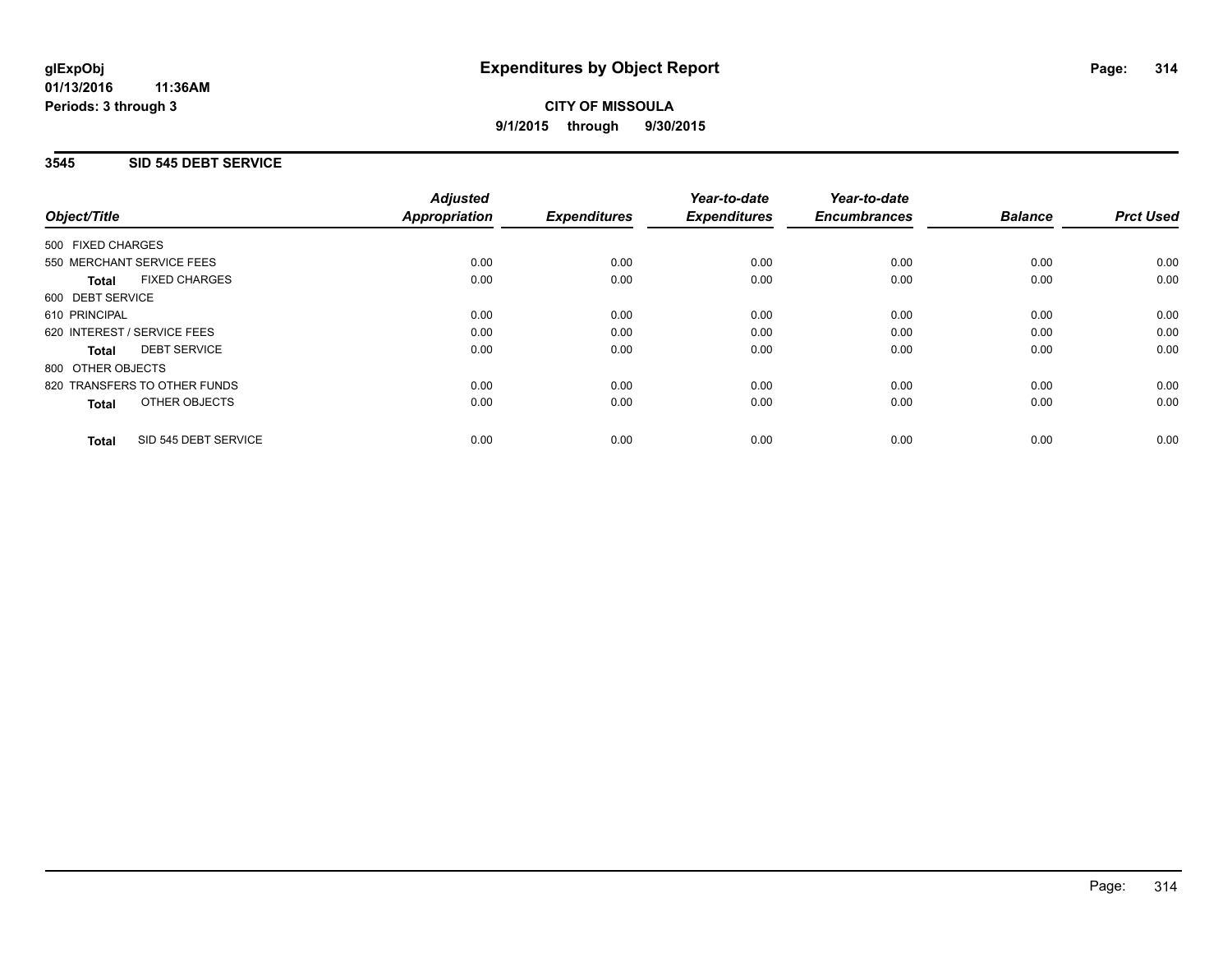#### **3546 SID 546 DEBT SERVICE**

| Object/Title                         | <b>Adjusted</b><br><b>Appropriation</b> | <b>Expenditures</b> | Year-to-date<br><b>Expenditures</b> | Year-to-date<br><b>Encumbrances</b> | <b>Balance</b> | <b>Prct Used</b> |
|--------------------------------------|-----------------------------------------|---------------------|-------------------------------------|-------------------------------------|----------------|------------------|
|                                      |                                         |                     |                                     |                                     |                |                  |
| 500 FIXED CHARGES                    |                                         |                     |                                     |                                     |                |                  |
| 550 MERCHANT SERVICE FEES            | 0.00                                    | 0.00                | 0.00                                | 0.00                                | 0.00           | 0.00             |
| <b>FIXED CHARGES</b><br><b>Total</b> | 0.00                                    | 0.00                | 0.00                                | 0.00                                | 0.00           | 0.00             |
| 600 DEBT SERVICE                     |                                         |                     |                                     |                                     |                |                  |
| 610 PRINCIPAL                        | 0.00                                    | 0.00                | 0.00                                | 0.00                                | 0.00           | 0.00             |
| 620 INTEREST / SERVICE FEES          | 0.00                                    | 0.00                | 0.00                                | 0.00                                | 0.00           | 0.00             |
| <b>DEBT SERVICE</b><br><b>Total</b>  | 0.00                                    | 0.00                | 0.00                                | 0.00                                | 0.00           | 0.00             |
| 800 OTHER OBJECTS                    |                                         |                     |                                     |                                     |                |                  |
| 820 TRANSFERS TO OTHER FUNDS         | 0.00                                    | 0.00                | 0.00                                | 0.00                                | 0.00           | 0.00             |
| OTHER OBJECTS<br><b>Total</b>        | 0.00                                    | 0.00                | 0.00                                | 0.00                                | 0.00           | 0.00             |
|                                      |                                         |                     |                                     |                                     |                |                  |
| NON-DEPARTMENTAL<br><b>Total</b>     | 0.00                                    | 0.00                | 0.00                                | 0.00                                | 0.00           | 0.00             |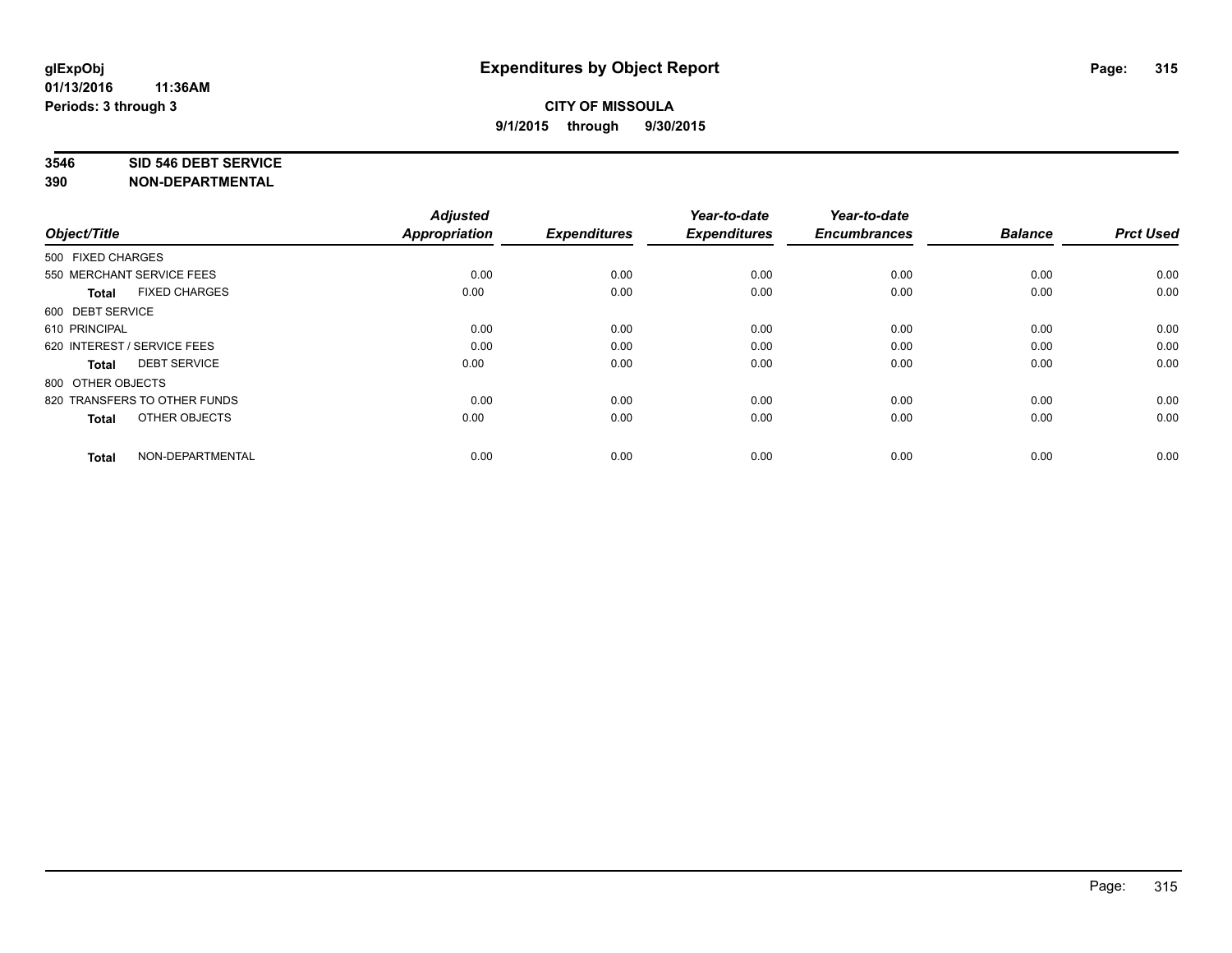**01/13/2016 11:36AM Periods: 3 through 3**

# **CITY OF MISSOULA 9/1/2015 through 9/30/2015**

## **3546 SID 546 DEBT SERVICE**

|                                      | <b>Adjusted</b>      |                     | Year-to-date        | Year-to-date<br><b>Encumbrances</b> | <b>Balance</b> | <b>Prct Used</b> |
|--------------------------------------|----------------------|---------------------|---------------------|-------------------------------------|----------------|------------------|
| Object/Title                         | <b>Appropriation</b> | <b>Expenditures</b> | <b>Expenditures</b> |                                     |                |                  |
| 500 FIXED CHARGES                    |                      |                     |                     |                                     |                |                  |
| 550 MERCHANT SERVICE FEES            | 0.00                 | 0.00                | 0.00                | 0.00                                | 0.00           | 0.00             |
| <b>FIXED CHARGES</b><br><b>Total</b> | 0.00                 | 0.00                | 0.00                | 0.00                                | 0.00           | 0.00             |
| 600 DEBT SERVICE                     |                      |                     |                     |                                     |                |                  |
| 610 PRINCIPAL                        | 0.00                 | 0.00                | 0.00                | 0.00                                | 0.00           | 0.00             |
| 620 INTEREST / SERVICE FEES          | 0.00                 | 0.00                | 0.00                | 0.00                                | 0.00           | 0.00             |
| <b>DEBT SERVICE</b><br><b>Total</b>  | 0.00                 | 0.00                | 0.00                | 0.00                                | 0.00           | 0.00             |
| 800 OTHER OBJECTS                    |                      |                     |                     |                                     |                |                  |
| 820 TRANSFERS TO OTHER FUNDS         | 0.00                 | 0.00                | 0.00                | 0.00                                | 0.00           | 0.00             |
| OTHER OBJECTS<br><b>Total</b>        | 0.00                 | 0.00                | 0.00                | 0.00                                | 0.00           | 0.00             |
| SID 546 DEBT SERVICE<br><b>Total</b> | 0.00                 | 0.00                | 0.00                | 0.00                                | 0.00           | 0.00             |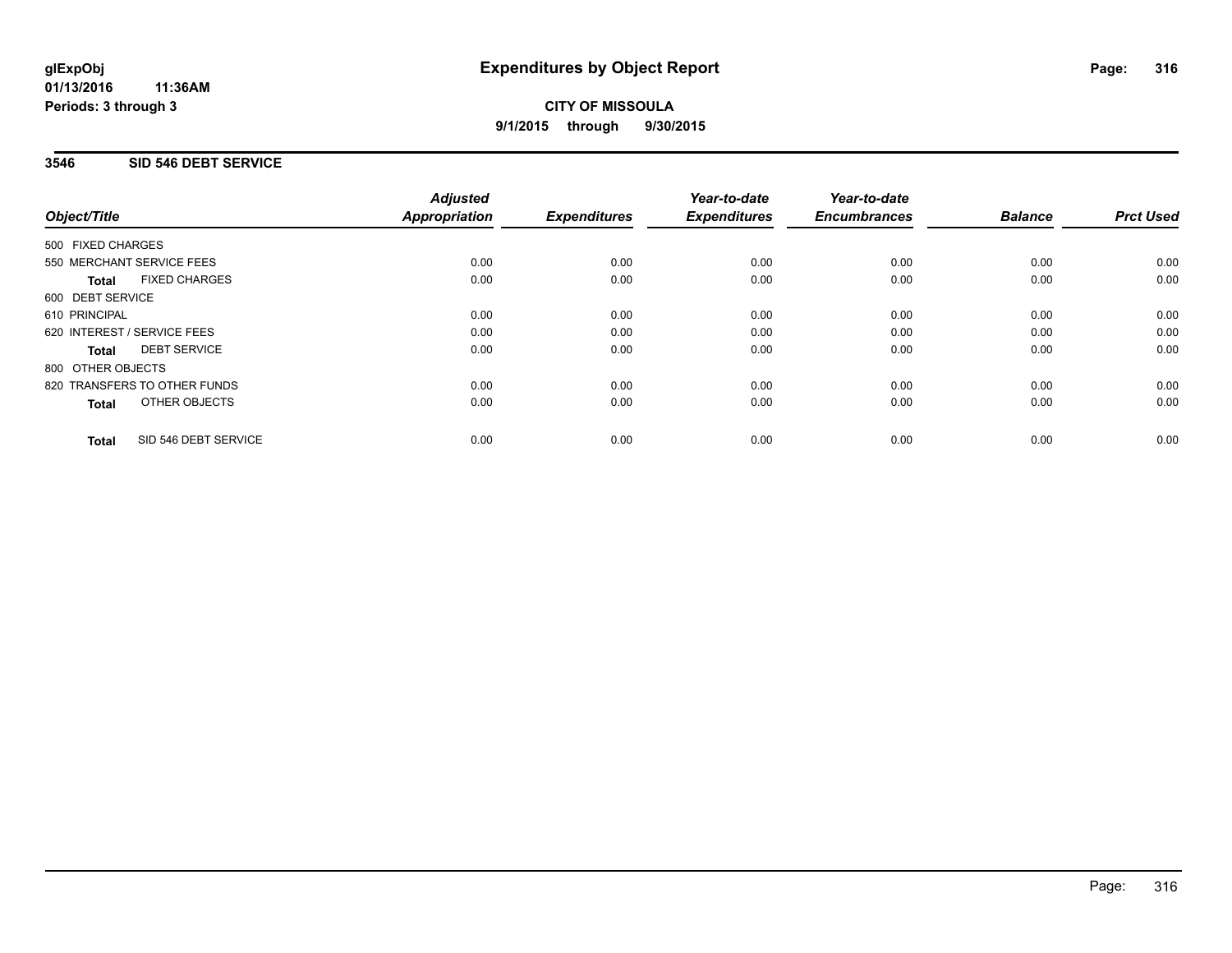**3548 SID 548-5TH, 6TH & ARTHUR**

|                             |                      | <b>Adjusted</b>      |                     | Year-to-date        | Year-to-date        |                |                  |
|-----------------------------|----------------------|----------------------|---------------------|---------------------|---------------------|----------------|------------------|
| Object/Title                |                      | <b>Appropriation</b> | <b>Expenditures</b> | <b>Expenditures</b> | <b>Encumbrances</b> | <b>Balance</b> | <b>Prct Used</b> |
| 500 FIXED CHARGES           |                      |                      |                     |                     |                     |                |                  |
| 550 MERCHANT SERVICE FEES   |                      | 0.00                 | 0.00                | 0.00                | 0.00                | 0.00           | 0.00             |
| <b>Total</b>                | <b>FIXED CHARGES</b> | 0.00                 | 0.00                | 0.00                | 0.00                | 0.00           | 0.00             |
| 600 DEBT SERVICE            |                      |                      |                     |                     |                     |                |                  |
| 610 PRINCIPAL               |                      | 65.000.00            | 0.00                | 0.00                | 0.00                | 65.000.00      | 0.00             |
| 620 INTEREST / SERVICE FEES |                      | 46.525.00            | 0.00                | 350.00              | 0.00                | 46.175.00      | 0.75             |
| <b>Total</b>                | <b>DEBT SERVICE</b>  | 111.525.00           | 0.00                | 350.00              | 0.00                | 111.175.00     | 0.31             |
| <b>Total</b>                | NON-DEPARTMENTAL     | 111.525.00           | 0.00                | 350.00              | 0.00                | 111.175.00     | 0.31             |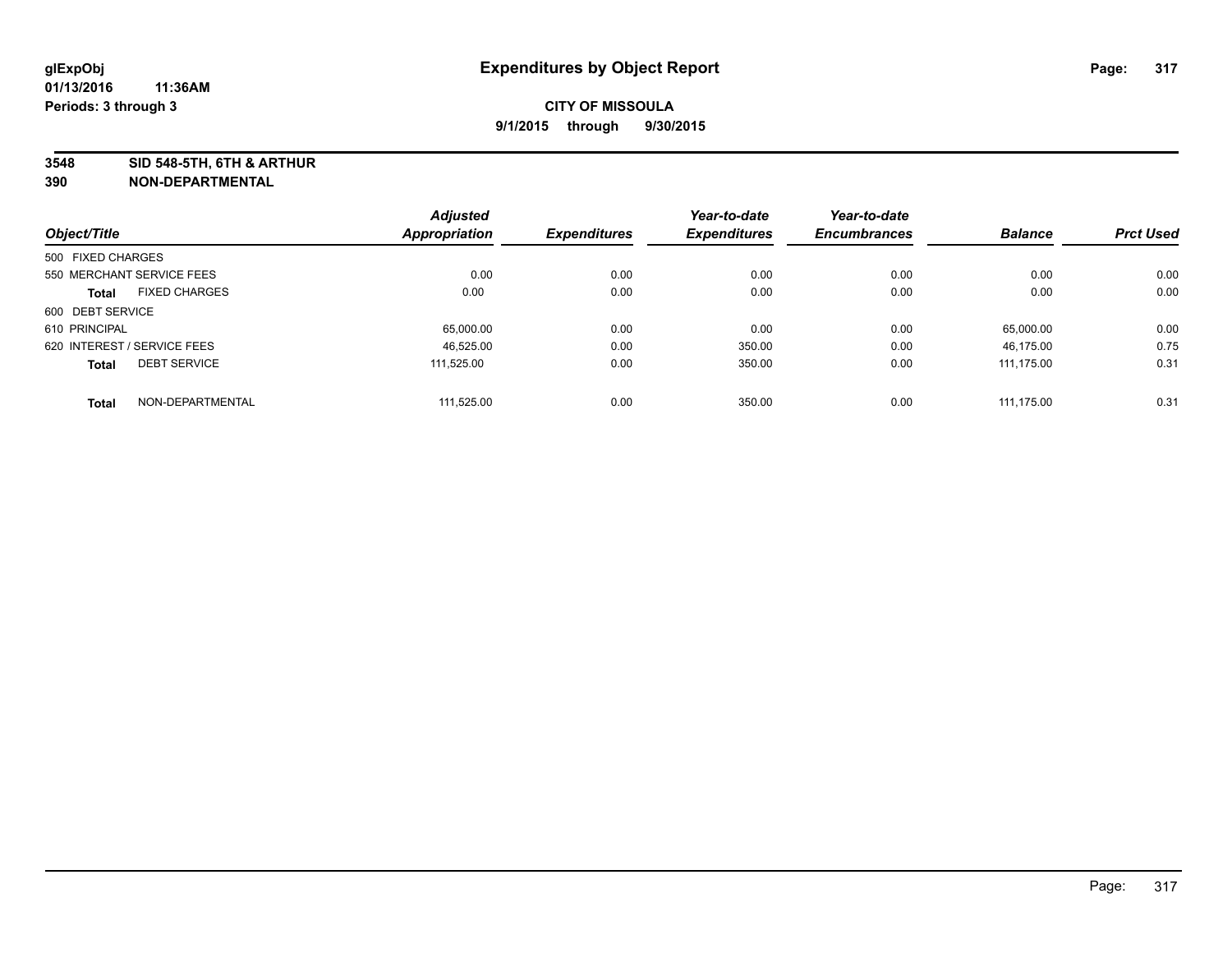### **3548 SID 548-5TH, 6TH & ARTHUR**

| Object/Title                              | <b>Adjusted</b><br><b>Appropriation</b> | <b>Expenditures</b> | Year-to-date<br><b>Expenditures</b> | Year-to-date<br><b>Encumbrances</b> | <b>Balance</b> | <b>Prct Used</b> |
|-------------------------------------------|-----------------------------------------|---------------------|-------------------------------------|-------------------------------------|----------------|------------------|
| 500 FIXED CHARGES                         |                                         |                     |                                     |                                     |                |                  |
| 550 MERCHANT SERVICE FEES                 | 0.00                                    | 0.00                | 0.00                                | 0.00                                | 0.00           | 0.00             |
| <b>FIXED CHARGES</b><br><b>Total</b>      | 0.00                                    | 0.00                | 0.00                                | 0.00                                | 0.00           | 0.00             |
| 600 DEBT SERVICE                          |                                         |                     |                                     |                                     |                |                  |
| 610 PRINCIPAL                             | 65,000.00                               | 0.00                | 0.00                                | 0.00                                | 65.000.00      | 0.00             |
| 620 INTEREST / SERVICE FEES               | 46.525.00                               | 0.00                | 350.00                              | 0.00                                | 46.175.00      | 0.75             |
| <b>DEBT SERVICE</b><br><b>Total</b>       | 111.525.00                              | 0.00                | 350.00                              | 0.00                                | 111.175.00     | 0.31             |
| SID 548-5TH, 6TH & ARTHUR<br><b>Total</b> | 111.525.00                              | 0.00                | 350.00                              | 0.00                                | 111.175.00     | 0.31             |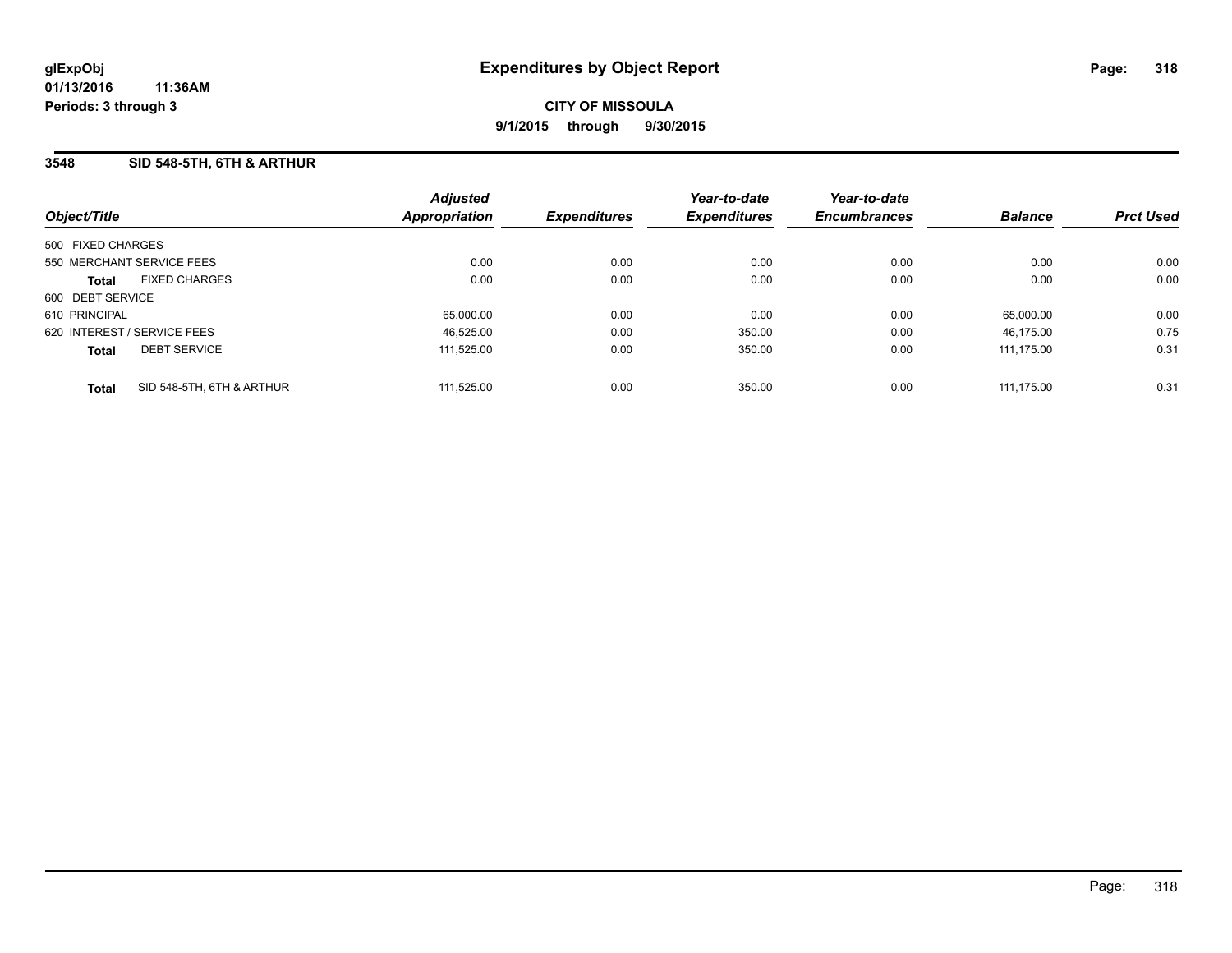## **3549 SID 549 HILLVIEW WAY**

| Object/Title                        | <b>Adjusted</b><br><b>Appropriation</b> | <b>Expenditures</b> | Year-to-date<br><b>Expenditures</b> | Year-to-date<br><b>Encumbrances</b> | <b>Balance</b> | <b>Prct Used</b> |
|-------------------------------------|-----------------------------------------|---------------------|-------------------------------------|-------------------------------------|----------------|------------------|
| 600 DEBT SERVICE                    |                                         |                     |                                     |                                     |                |                  |
| 610 PRINCIPAL                       | 0.00                                    | 0.00                | 0.00                                | 0.00                                | 0.00           | 0.00             |
| 620 INTEREST / SERVICE FEES         | 0.00                                    | 0.00                | 0.00                                | 0.00                                | 0.00           | 0.00             |
| <b>DEBT SERVICE</b><br><b>Total</b> | 0.00                                    | 0.00                | 0.00                                | 0.00                                | 0.00           | 0.00             |
| NON-DEPARTMENTAL<br><b>Total</b>    | 0.00                                    | 0.00                | 0.00                                | 0.00                                | 0.00           | 0.00             |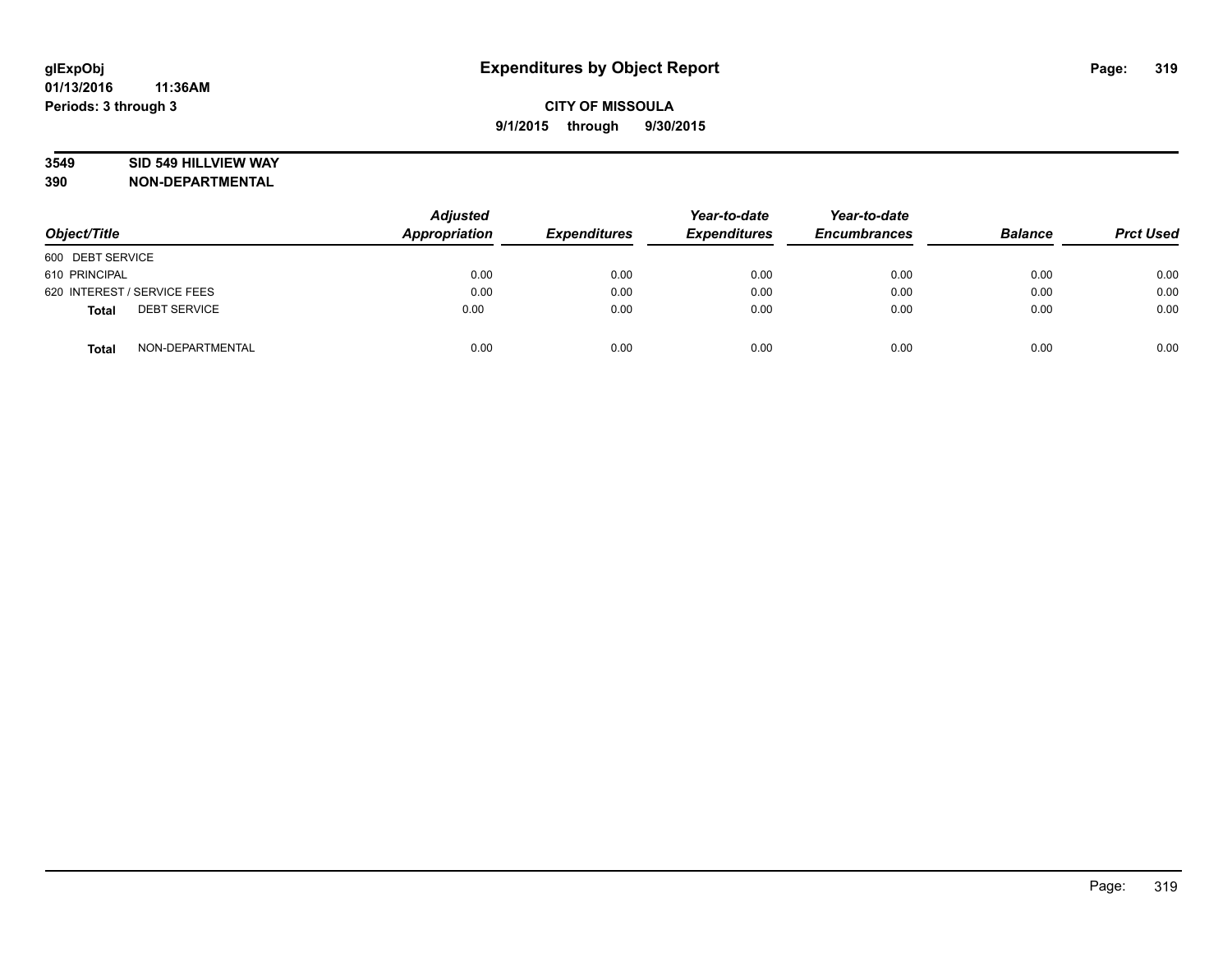**01/13/2016 11:36AM Periods: 3 through 3**

**CITY OF MISSOULA 9/1/2015 through 9/30/2015**

### **3549 SID 549 HILLVIEW WAY**

| Object/Title                |                      | <b>Adjusted</b><br>Appropriation | <b>Expenditures</b> | Year-to-date<br><b>Expenditures</b> | Year-to-date<br><b>Encumbrances</b> | <b>Balance</b> | <b>Prct Used</b> |
|-----------------------------|----------------------|----------------------------------|---------------------|-------------------------------------|-------------------------------------|----------------|------------------|
| 600 DEBT SERVICE            |                      |                                  |                     |                                     |                                     |                |                  |
| 610 PRINCIPAL               |                      | 0.00                             | 0.00                | 0.00                                | 0.00                                | 0.00           | 0.00             |
| 620 INTEREST / SERVICE FEES |                      | 0.00                             | 0.00                | 0.00                                | 0.00                                | 0.00           | 0.00             |
| <b>Total</b>                | <b>DEBT SERVICE</b>  | 0.00                             | 0.00                | 0.00                                | 0.00                                | 0.00           | 0.00             |
| <b>Total</b>                | SID 549 HILLVIEW WAY | 0.00                             | 0.00                | 0.00                                | 0.00                                | 0.00           | 0.00             |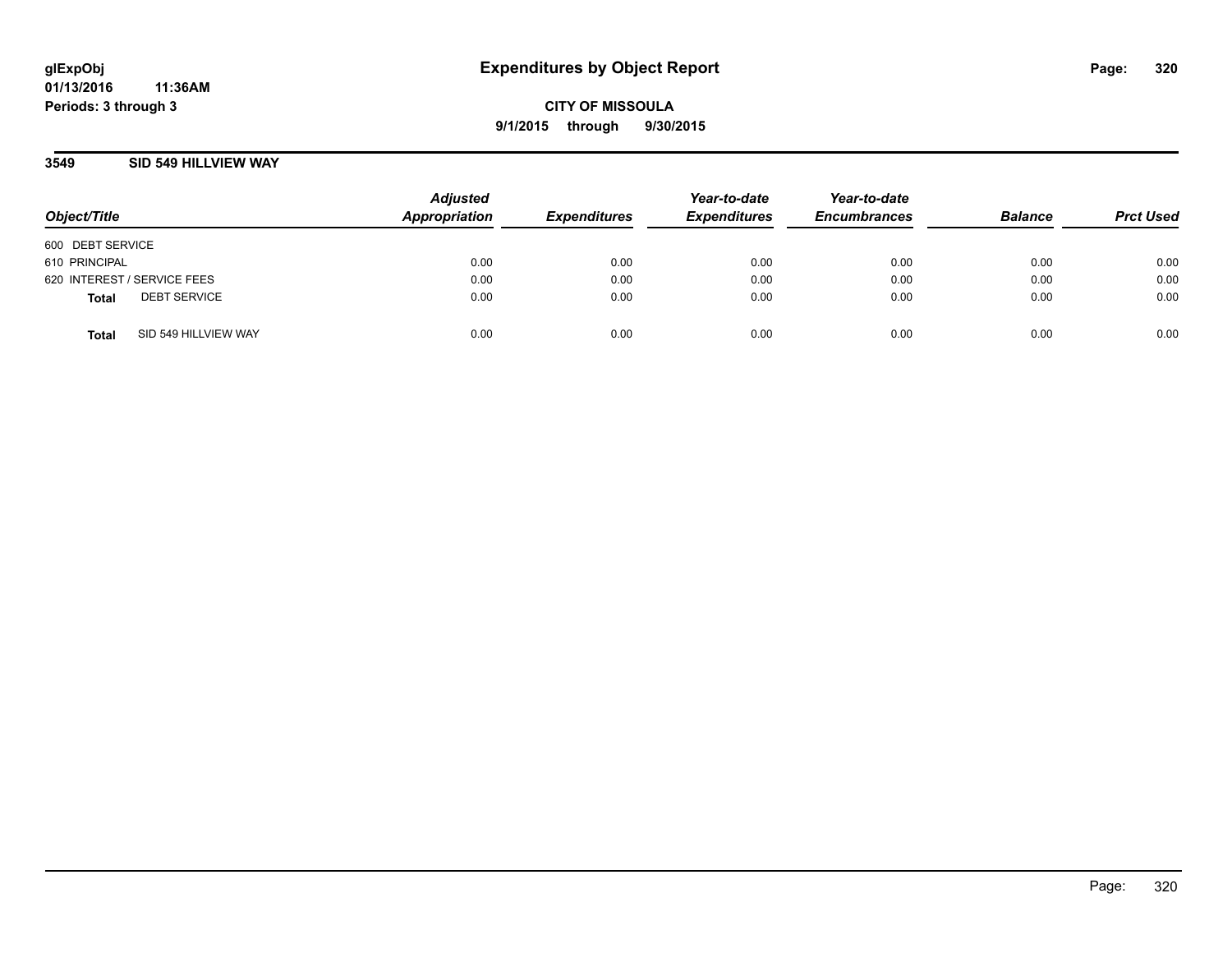# **glExpObj Expenditures by Object Report Page: 321**

**01/13/2016 11:36AM Periods: 3 through 3**

#### **4060 CAPITAL IMPROVEMENT PROGRAM FUND**

**360 \*\*\* Title Not Found \*\*\***

| Object/Title                            | <b>Adjusted</b><br><b>Appropriation</b> | <b>Expenditures</b> | Year-to-date<br><b>Expenditures</b> | Year-to-date<br><b>Encumbrances</b> | <b>Balance</b> | <b>Prct Used</b> |
|-----------------------------------------|-----------------------------------------|---------------------|-------------------------------------|-------------------------------------|----------------|------------------|
| 900 CAPITAL OUTLAY                      |                                         |                     |                                     |                                     |                |                  |
| 941 DUI DIGITAL EQUIPMENT               | 0.00                                    | 0.00                | 0.00                                | 0.00                                | 0.00           | 0.00             |
| <b>CAPITAL OUTLAY</b><br><b>Total</b>   | 0.00                                    | 0.00                | 0.00                                | 0.00                                | 0.00           | 0.00             |
| *** Title Not Found ***<br><b>Total</b> | 0.00                                    | 0.00                | 0.00                                | 0.00                                | 0.00           | 0.00             |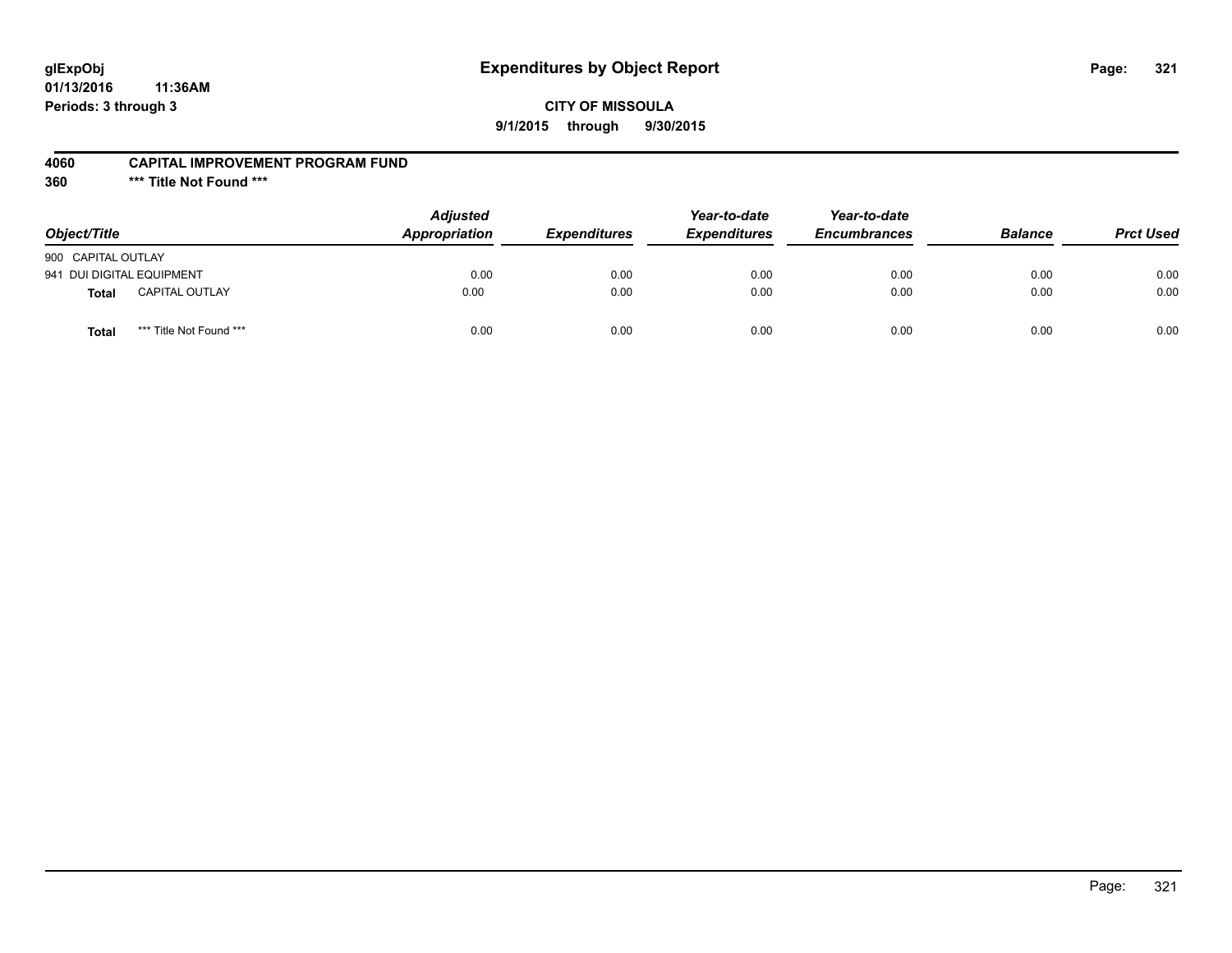#### **4060 CAPITAL IMPROVEMENT PROGRAM FUND**

|                                       | <b>Adjusted</b>      |                     | Year-to-date        | Year-to-date        |                |                  |
|---------------------------------------|----------------------|---------------------|---------------------|---------------------|----------------|------------------|
| Object/Title                          | <b>Appropriation</b> | <b>Expenditures</b> | <b>Expenditures</b> | <b>Encumbrances</b> | <b>Balance</b> | <b>Prct Used</b> |
| 100 PERSONAL SERVICES                 |                      |                     |                     |                     |                |                  |
| 110 SALARIES AND WAGES                | 0.00                 | 0.00                | 0.00                | 0.00                | 0.00           | 0.00             |
| <b>140 EMPLOYER CONTRIBUTIONS</b>     | 0.00                 | 0.00                | 0.00                | 0.00                | 0.00           | 0.00             |
| PERSONAL SERVICES<br><b>Total</b>     | 0.00                 | 0.00                | 0.00                | 0.00                | 0.00           | 0.00             |
| 300 PURCHASED SERVICES                |                      |                     |                     |                     |                |                  |
| 350 PROFESSIONAL SERVICES             | 0.00                 | 0.00                | 0.00                | 0.00                | 0.00           | 0.00             |
| PURCHASED SERVICES<br><b>Total</b>    | 0.00                 | 0.00                | 0.00                | 0.00                | 0.00           | 0.00             |
| 500 FIXED CHARGES                     |                      |                     |                     |                     |                |                  |
| 550 MERCHANT SERVICE FEES             | 0.00                 | 0.00                | 0.00                | 0.00                | 0.00           | 0.00             |
| <b>FIXED CHARGES</b><br><b>Total</b>  | 0.00                 | 0.00                | 0.00                | 0.00                | 0.00           | 0.00             |
| 600 DEBT SERVICE                      |                      |                     |                     |                     |                |                  |
| 610 PRINCIPAL                         | 828.684.00           | 30,053.63           | 68,506.33           | 0.00                | 760.177.67     | 8.27             |
| 620 INTEREST / SERVICE FEES           | 235.881.00           | 10,222.76           | 23,589.49           | 0.00                | 212,291.51     | 10.00            |
| <b>DEBT SERVICE</b><br><b>Total</b>   | 1,064,565.00         | 40,276.39           | 92,095.82           | 0.00                | 972,469.18     | 8.65             |
| 800 OTHER OBJECTS                     |                      |                     |                     |                     |                |                  |
| 820 TRANSFERS TO OTHER FUNDS          | 0.00                 | 0.00                | 0.00                | 0.00                | 0.00           | 0.00             |
| OTHER OBJECTS<br><b>Total</b>         | 0.00                 | 0.00                | 0.00                | 0.00                | 0.00           | 0.00             |
| 900 CAPITAL OUTLAY                    |                      |                     |                     |                     |                |                  |
| 930 IMPROVEMENTS                      | 0.00                 | 10,866.00           | 10,866.00           | 0.00                | $-10,866.00$   | 0.00             |
| 940 MACHINERY & EQUIPMENT             | 20,000.00            | 28,482.77           | 94,884.21           | 0.00                | $-74,884.21$   | 474.42           |
| 941 DUI DIGITAL EQUIPMENT             | 0.00                 | 0.00                | 0.00                | 0.00                | 0.00           | 0.00             |
| <b>CAPITAL OUTLAY</b><br><b>Total</b> | 20,000.00            | 39,348.77           | 105,750.21          | 0.00                | $-85,750.21$   | 528.75           |
| NON-DEPARTMENTAL<br><b>Total</b>      | 1,084,565.00         | 79,625.16           | 197,846.03          | 0.00                | 886,718.97     | 18.24            |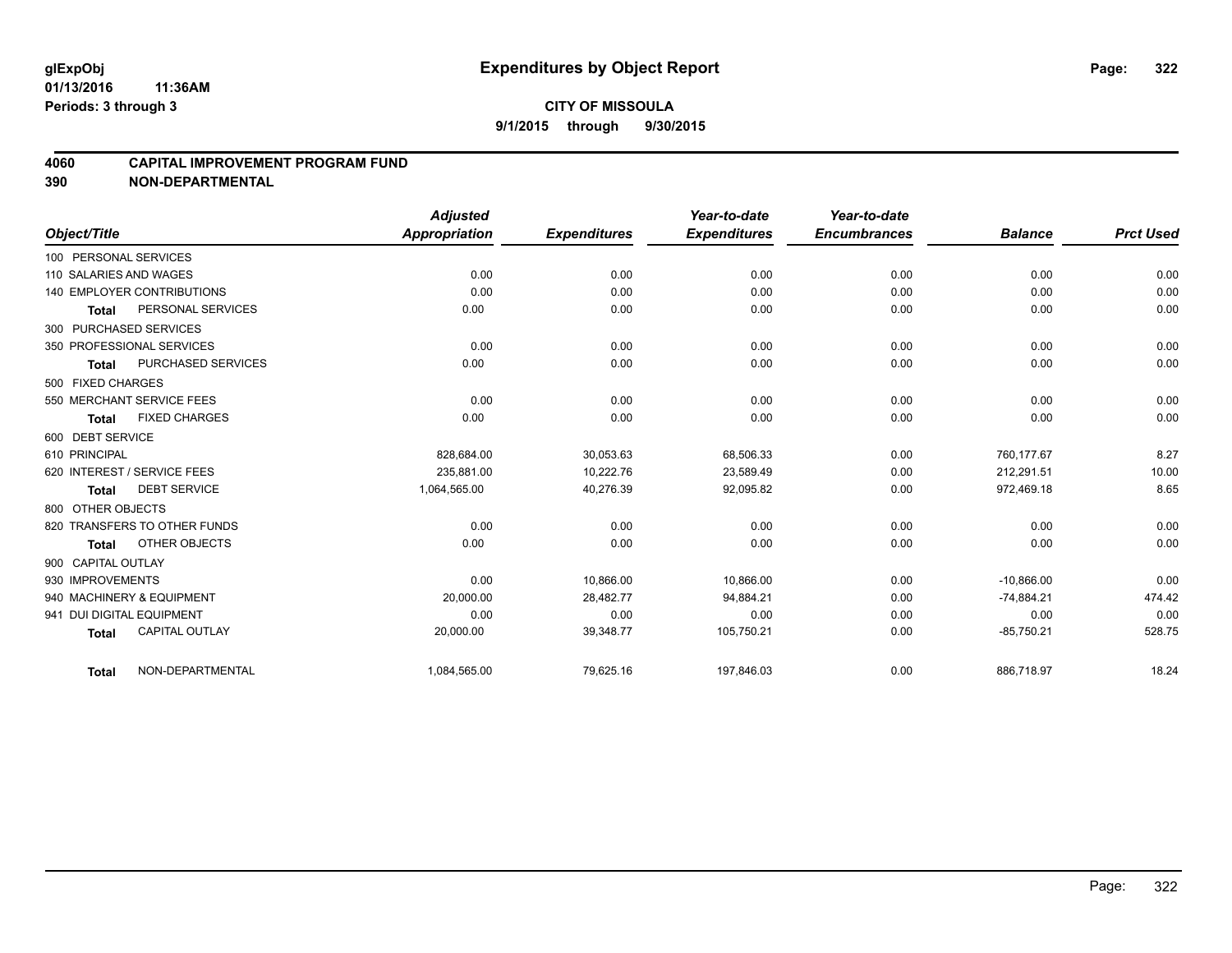#### **4060 CAPITAL IMPROVEMENT PROGRAM FUND**

**391 ENERGY PERFORMANCE PROJ.**

| Object/Title       |                                 | <b>Adjusted</b><br><b>Appropriation</b> | <b>Expenditures</b> | Year-to-date<br><b>Expenditures</b> | Year-to-date<br><b>Encumbrances</b> | <b>Balance</b> | <b>Prct Used</b> |
|--------------------|---------------------------------|-----------------------------------------|---------------------|-------------------------------------|-------------------------------------|----------------|------------------|
|                    | 300 PURCHASED SERVICES          |                                         |                     |                                     |                                     |                |                  |
|                    | 350 PROFESSIONAL SERVICES       | 0.00                                    | 0.00                | 0.00                                | 0.00                                | 0.00           | 0.00             |
| <b>Total</b>       | <b>PURCHASED SERVICES</b>       | 0.00                                    | 0.00                | 0.00                                | 0.00                                | 0.00           | 0.00             |
| 500 FIXED CHARGES  |                                 |                                         |                     |                                     |                                     |                |                  |
|                    | 550 MERCHANT SERVICE FEES       | 0.00                                    | 0.00                | 0.00                                | 0.00                                | 0.00           | 0.00             |
| Total              | <b>FIXED CHARGES</b>            | 0.00                                    | 0.00                | 0.00                                | 0.00                                | 0.00           | 0.00             |
| 900 CAPITAL OUTLAY |                                 |                                         |                     |                                     |                                     |                |                  |
| 930 IMPROVEMENTS   |                                 | 0.00                                    | 0.00                | 0.00                                | 0.00                                | 0.00           | 0.00             |
| Total              | <b>CAPITAL OUTLAY</b>           | 0.00                                    | 0.00                | 0.00                                | 0.00                                | 0.00           | 0.00             |
| <b>Total</b>       | <b>ENERGY PERFORMANCE PROJ.</b> | 0.00                                    | 0.00                | 0.00                                | 0.00                                | 0.00           | 0.00             |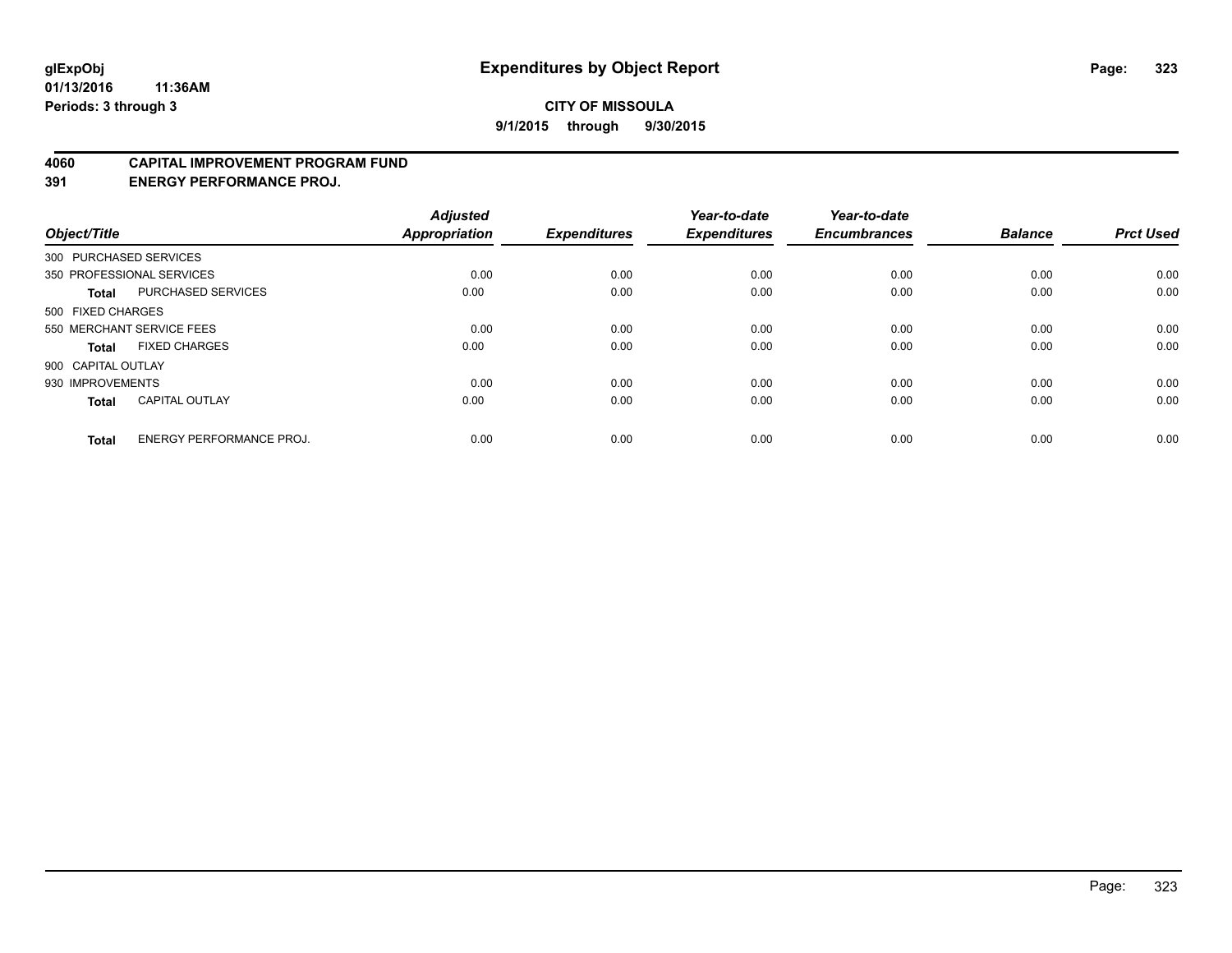**01/13/2016 11:36AM Periods: 3 through 3**

### **4060 CAPITAL IMPROVEMENT PROGRAM FUND**

|                           |                                   | <b>Adjusted</b>      |                     | Year-to-date        | Year-to-date        |                |                  |
|---------------------------|-----------------------------------|----------------------|---------------------|---------------------|---------------------|----------------|------------------|
| Object/Title              |                                   | <b>Appropriation</b> | <b>Expenditures</b> | <b>Expenditures</b> | <b>Encumbrances</b> | <b>Balance</b> | <b>Prct Used</b> |
| 100 PERSONAL SERVICES     |                                   |                      |                     |                     |                     |                |                  |
| 110 SALARIES AND WAGES    |                                   | 0.00                 | 0.00                | 0.00                | 0.00                | 0.00           | 0.00             |
|                           | <b>140 EMPLOYER CONTRIBUTIONS</b> | 0.00                 | 0.00                | 0.00                | 0.00                | 0.00           | 0.00             |
| <b>Total</b>              | PERSONAL SERVICES                 | 0.00                 | 0.00                | 0.00                | 0.00                | 0.00           | 0.00             |
| 300 PURCHASED SERVICES    |                                   |                      |                     |                     |                     |                |                  |
|                           | 350 PROFESSIONAL SERVICES         | 0.00                 | 0.00                | 0.00                | 0.00                | 0.00           | 0.00             |
| <b>Total</b>              | <b>PURCHASED SERVICES</b>         | 0.00                 | 0.00                | 0.00                | 0.00                | 0.00           | 0.00             |
| 500 FIXED CHARGES         |                                   |                      |                     |                     |                     |                |                  |
|                           | 550 MERCHANT SERVICE FEES         | 0.00                 | 0.00                | 0.00                | 0.00                | 0.00           | 0.00             |
| <b>Total</b>              | <b>FIXED CHARGES</b>              | 0.00                 | 0.00                | 0.00                | 0.00                | 0.00           | 0.00             |
| 600 DEBT SERVICE          |                                   |                      |                     |                     |                     |                |                  |
| 610 PRINCIPAL             |                                   | 828,684.00           | 30,053.63           | 68,506.33           | 0.00                | 760,177.67     | 8.27             |
|                           | 620 INTEREST / SERVICE FEES       | 235.881.00           | 10,222.76           | 23,589.49           | 0.00                | 212.291.51     | 10.00            |
| <b>Total</b>              | <b>DEBT SERVICE</b>               | 1,064,565.00         | 40,276.39           | 92,095.82           | 0.00                | 972,469.18     | 8.65             |
| 800 OTHER OBJECTS         |                                   |                      |                     |                     |                     |                |                  |
|                           | 820 TRANSFERS TO OTHER FUNDS      | 0.00                 | 0.00                | 0.00                | 0.00                | 0.00           | 0.00             |
| <b>Total</b>              | OTHER OBJECTS                     | 0.00                 | 0.00                | 0.00                | 0.00                | 0.00           | 0.00             |
| 900 CAPITAL OUTLAY        |                                   |                      |                     |                     |                     |                |                  |
| 930 IMPROVEMENTS          |                                   | 0.00                 | 10,866.00           | 10,866.00           | 0.00                | $-10,866.00$   | 0.00             |
|                           | 940 MACHINERY & EQUIPMENT         | 20,000.00            | 28,482.77           | 94,884.21           | 0.00                | $-74,884.21$   | 474.42           |
| 941 DUI DIGITAL EQUIPMENT |                                   | 0.00                 | 0.00                | 0.00                | 0.00                | 0.00           | 0.00             |
| <b>Total</b>              | <b>CAPITAL OUTLAY</b>             | 20,000.00            | 39,348.77           | 105,750.21          | 0.00                | $-85,750.21$   | 528.75           |
| Total                     | CAPITAL IMPROVEMENT PROGRAM FUN   | 1,084,565.00         | 79,625.16           | 197,846.03          | 0.00                | 886,718.97     | 18.24            |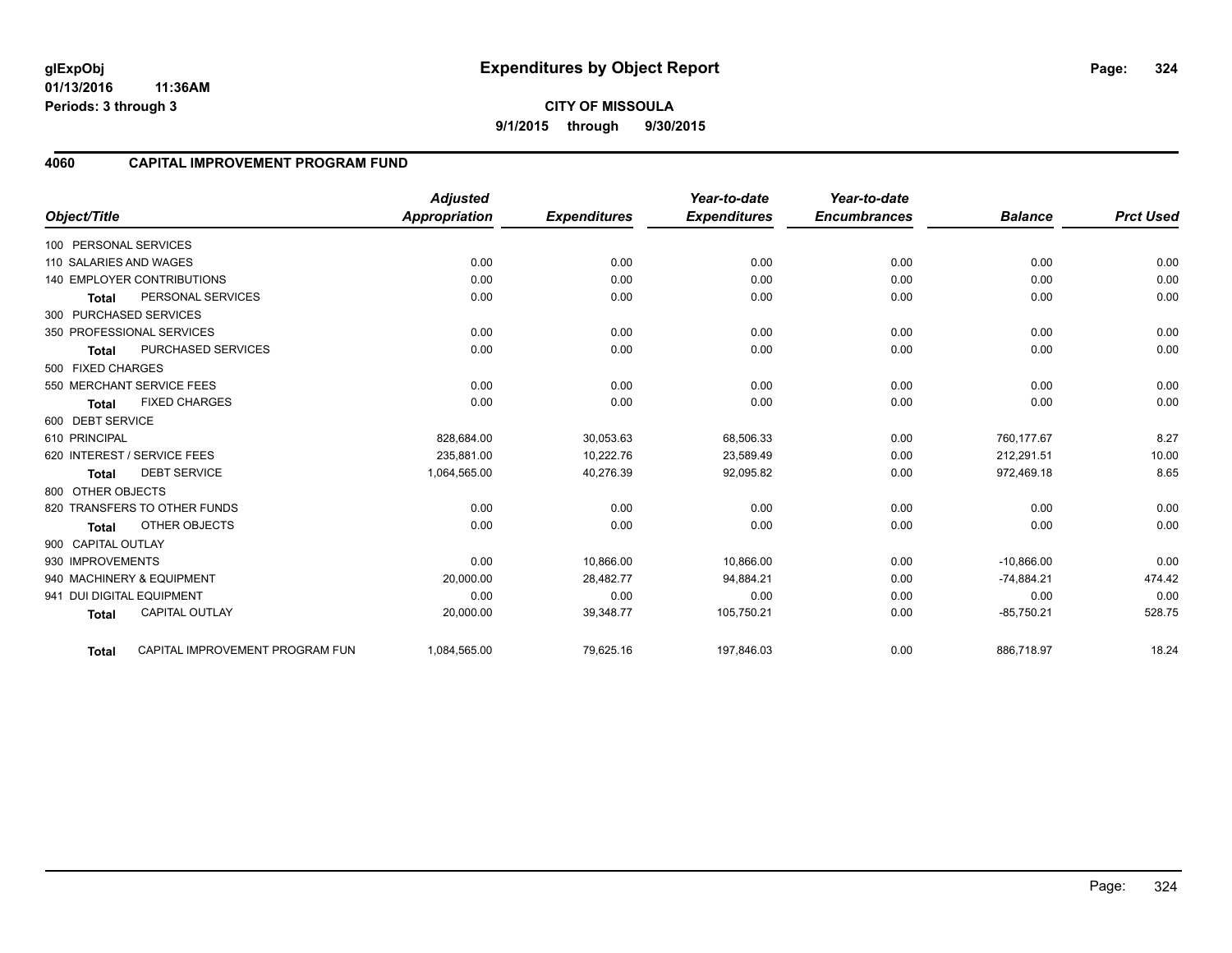#### **4130 1997 G O BOND OPEN SPACE PURCHASE FUND**

**390 NON-DEPARTMENTAL**

| Object/Title                          | <b>Adjusted</b><br><b>Appropriation</b> | <b>Expenditures</b> | Year-to-date<br><b>Expenditures</b> | Year-to-date<br><b>Encumbrances</b> | <b>Balance</b> | <b>Prct Used</b> |
|---------------------------------------|-----------------------------------------|---------------------|-------------------------------------|-------------------------------------|----------------|------------------|
| 500 FIXED CHARGES                     |                                         |                     |                                     |                                     |                |                  |
| 550 MERCHANT SERVICE FEES             |                                         | 0.00<br>0.00        | 0.00                                | 0.00                                | 0.00           | 0.00             |
| <b>FIXED CHARGES</b><br><b>Total</b>  | 0.00                                    | 0.00                | 0.00                                | 0.00                                | 0.00           | 0.00             |
| 800 OTHER OBJECTS                     |                                         |                     |                                     |                                     |                |                  |
| 820 TRANSFERS TO OTHER FUNDS          |                                         | 0.00<br>0.00        | 0.00                                | 0.00                                | 0.00           | 0.00             |
| OTHER OBJECTS<br>Total                | 0.00                                    | 0.00                | 0.00                                | 0.00                                | 0.00           | 0.00             |
| 900 CAPITAL OUTLAY                    |                                         |                     |                                     |                                     |                |                  |
| 930 IMPROVEMENTS                      | 375.602.00                              | 0.00                | 0.00                                | 0.00                                | 375.602.00     | 0.00             |
| <b>CAPITAL OUTLAY</b><br><b>Total</b> | 375.602.00                              | 0.00                | 0.00                                | 0.00                                | 375,602.00     | 0.00             |
| NON-DEPARTMENTAL<br><b>Total</b>      | 375,602.00                              | 0.00                | 0.00                                | 0.00                                | 375.602.00     | 0.00             |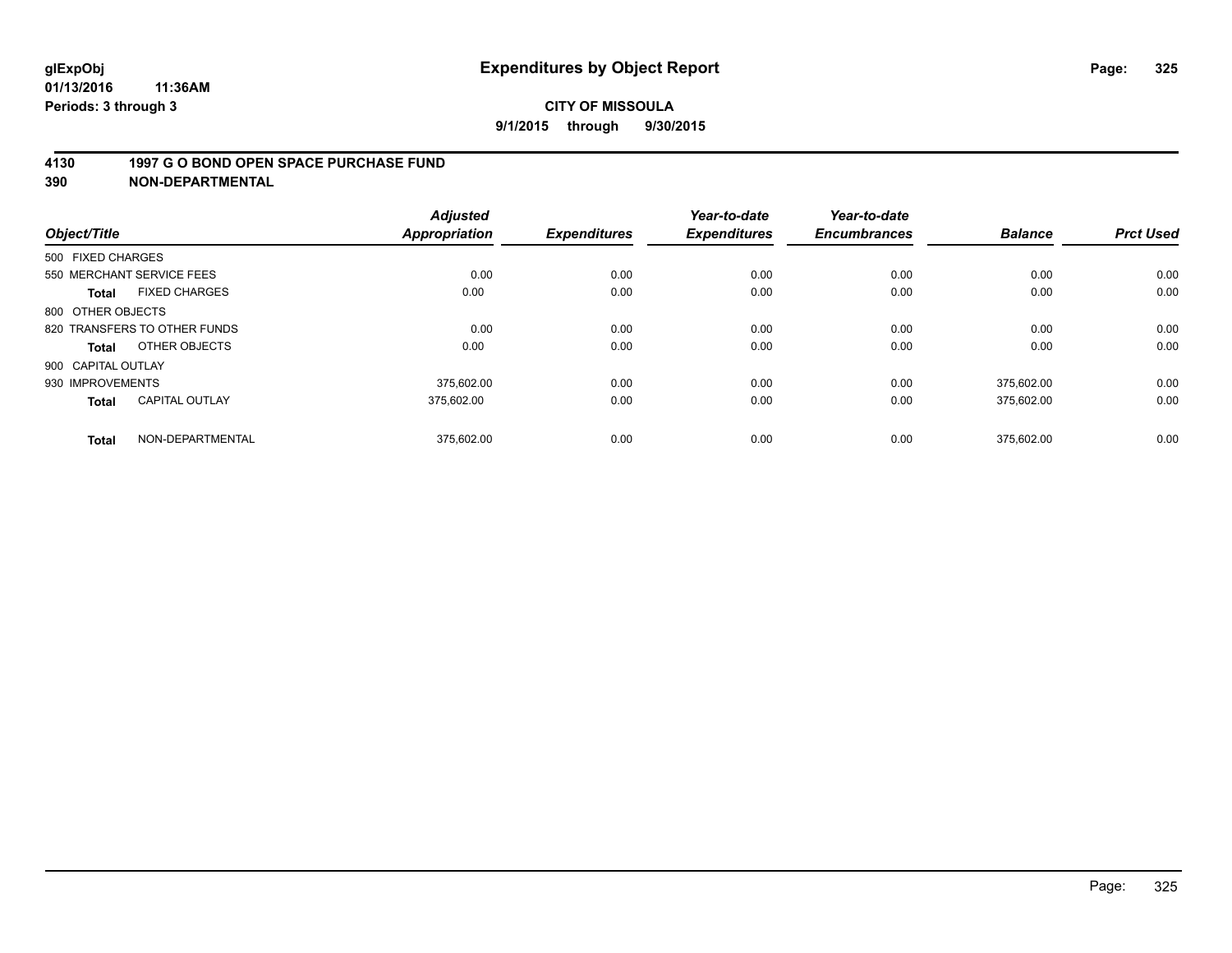**CITY OF MISSOULA 9/1/2015 through 9/30/2015**

### **4130 1997 G O BOND OPEN SPACE PURCHASE FUND**

| Object/Title       |                                   | <b>Adjusted</b><br>Appropriation | <b>Expenditures</b> | Year-to-date<br><b>Expenditures</b> | Year-to-date<br><b>Encumbrances</b> | <b>Balance</b> | <b>Prct Used</b> |
|--------------------|-----------------------------------|----------------------------------|---------------------|-------------------------------------|-------------------------------------|----------------|------------------|
| 500 FIXED CHARGES  |                                   |                                  |                     |                                     |                                     |                |                  |
|                    | 550 MERCHANT SERVICE FEES         | 0.00                             | 0.00                | 0.00                                | 0.00                                | 0.00           | 0.00             |
| Total              | <b>FIXED CHARGES</b>              | 0.00                             | 0.00                | 0.00                                | 0.00                                | 0.00           | 0.00             |
| 800 OTHER OBJECTS  |                                   |                                  |                     |                                     |                                     |                |                  |
|                    | 820 TRANSFERS TO OTHER FUNDS      | 0.00                             | 0.00                | 0.00                                | 0.00                                | 0.00           | 0.00             |
| Total              | OTHER OBJECTS                     | 0.00                             | 0.00                | 0.00                                | 0.00                                | 0.00           | 0.00             |
| 900 CAPITAL OUTLAY |                                   |                                  |                     |                                     |                                     |                |                  |
| 930 IMPROVEMENTS   |                                   | 375.602.00                       | 0.00                | 0.00                                | 0.00                                | 375.602.00     | 0.00             |
| <b>Total</b>       | <b>CAPITAL OUTLAY</b>             | 375.602.00                       | 0.00                | 0.00                                | 0.00                                | 375.602.00     | 0.00             |
| <b>Total</b>       | 1997 G O BOND OPEN SPACE PURCHASI | 375.602.00                       | 0.00                | 0.00                                | 0.00                                | 375.602.00     | 0.00             |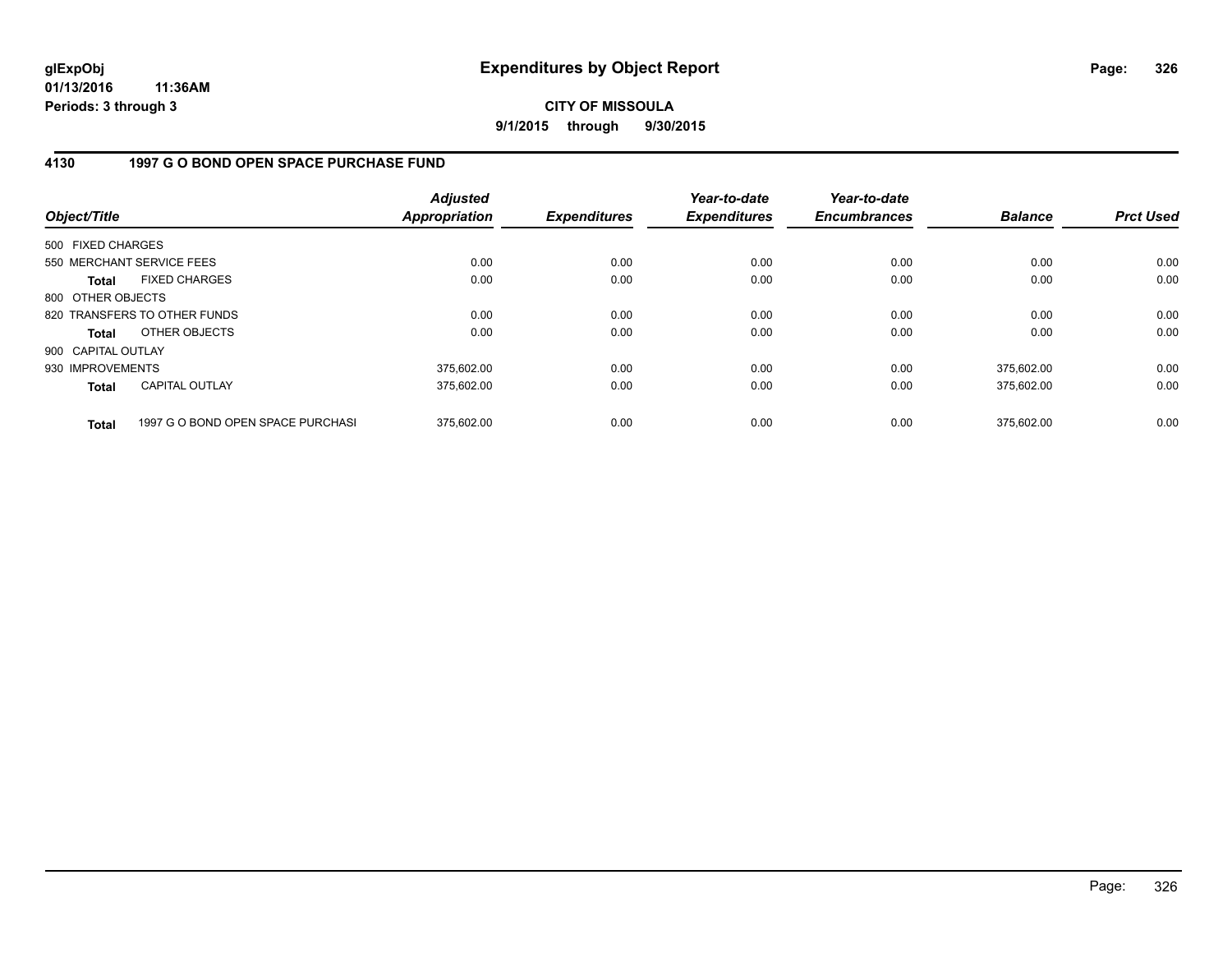#### **4196 NEW FIRE STATION GO BOND**

**300 FIRE**

|                              |                       | <b>Adjusted</b>      |                     | Year-to-date        | Year-to-date        |                |                  |
|------------------------------|-----------------------|----------------------|---------------------|---------------------|---------------------|----------------|------------------|
| Object/Title                 |                       | <b>Appropriation</b> | <b>Expenditures</b> | <b>Expenditures</b> | <b>Encumbrances</b> | <b>Balance</b> | <b>Prct Used</b> |
| 500 FIXED CHARGES            |                       |                      |                     |                     |                     |                |                  |
| 550 MERCHANT SERVICE FEES    |                       | 0.00                 | 0.00                | 0.00                | 0.00                | 0.00           | 0.00             |
| <b>Total</b>                 | <b>FIXED CHARGES</b>  | 0.00                 | 0.00                | 0.00                | 0.00                | 0.00           | 0.00             |
| 800 OTHER OBJECTS            |                       |                      |                     |                     |                     |                |                  |
| 820 TRANSFERS TO OTHER FUNDS |                       | 0.00                 | 0.00                | 0.00                | 0.00                | 0.00           | 0.00             |
| <b>Total</b>                 | OTHER OBJECTS         | 0.00                 | 0.00                | 0.00                | 0.00                | 0.00           | 0.00             |
| 900 CAPITAL OUTLAY           |                       |                      |                     |                     |                     |                |                  |
| 920 BUILDINGS                |                       | 0.00                 | 0.00                | 0.00                | 0.00                | 0.00           | 0.00             |
| 930 IMPROVEMENTS             |                       | 0.00                 | 0.00                | 0.00                | 0.00                | 0.00           | 0.00             |
| 940 MACHINERY & EQUIPMENT    |                       | 0.00                 | 0.00                | 0.00                | 0.00                | 0.00           | 0.00             |
| <b>Total</b>                 | <b>CAPITAL OUTLAY</b> | 0.00                 | 0.00                | 0.00                | 0.00                | 0.00           | 0.00             |
| <b>FIRE</b><br><b>Total</b>  |                       | 0.00                 | 0.00                | 0.00                | 0.00                | 0.00           | 0.00             |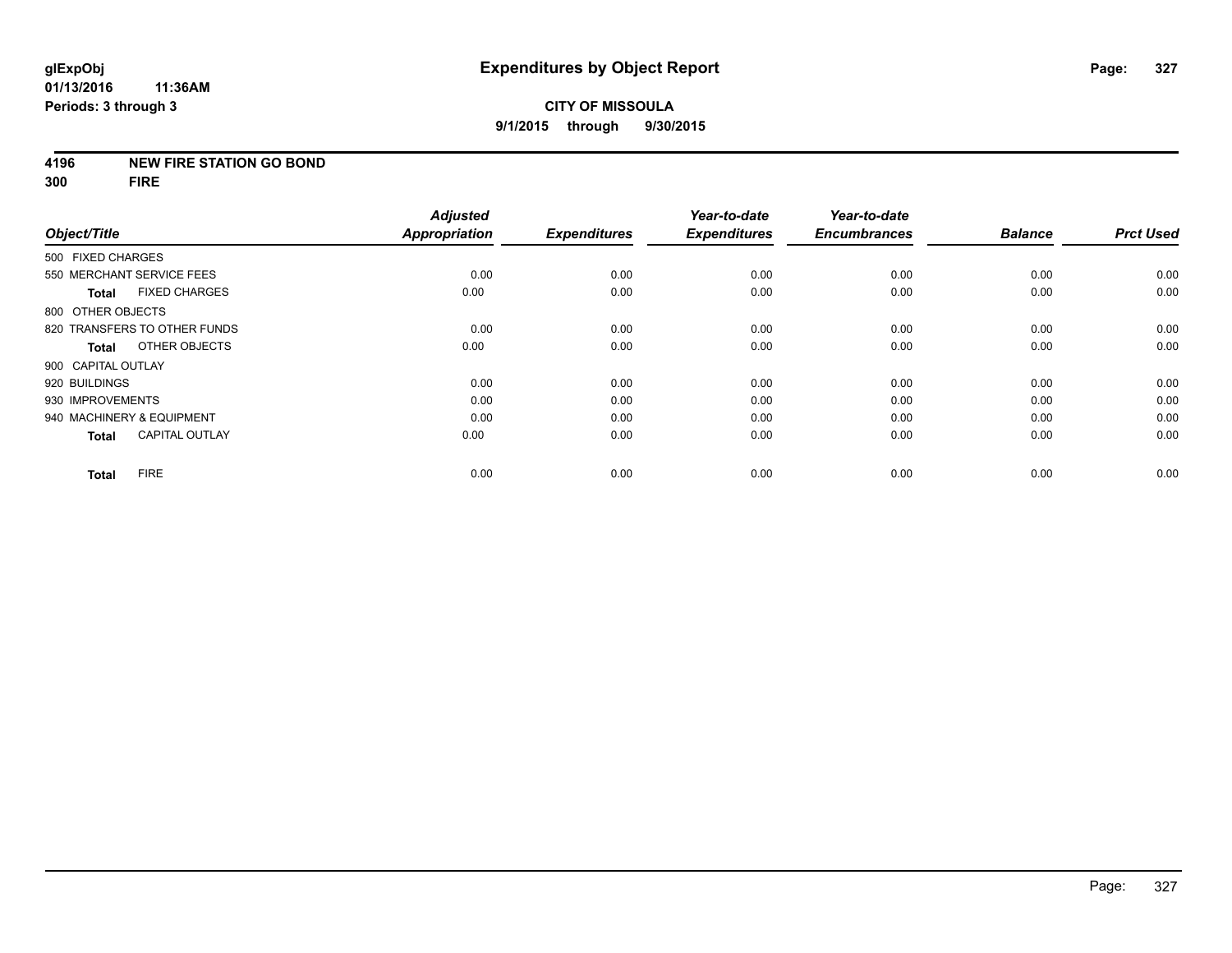# **4196 NEW FIRE STATION GO BOND**

| Object/Title              |                              | <b>Adjusted</b><br><b>Appropriation</b> | <b>Expenditures</b> | Year-to-date<br><b>Expenditures</b> | Year-to-date<br><b>Encumbrances</b> | <b>Balance</b> | <b>Prct Used</b> |
|---------------------------|------------------------------|-----------------------------------------|---------------------|-------------------------------------|-------------------------------------|----------------|------------------|
|                           |                              |                                         |                     |                                     |                                     |                |                  |
| 500 FIXED CHARGES         |                              |                                         |                     |                                     |                                     |                |                  |
| 550 MERCHANT SERVICE FEES |                              | 0.00                                    | 0.00                | 0.00                                | 0.00                                | 0.00           | 0.00             |
| Total                     | <b>FIXED CHARGES</b>         | 0.00                                    | 0.00                | 0.00                                | 0.00                                | 0.00           | 0.00             |
| 800 OTHER OBJECTS         |                              |                                         |                     |                                     |                                     |                |                  |
|                           | 820 TRANSFERS TO OTHER FUNDS | 0.00                                    | 0.00                | 0.00                                | 0.00                                | 0.00           | 0.00             |
| Total                     | OTHER OBJECTS                | 0.00                                    | 0.00                | 0.00                                | 0.00                                | 0.00           | 0.00             |
| 900 CAPITAL OUTLAY        |                              |                                         |                     |                                     |                                     |                |                  |
| 920 BUILDINGS             |                              | 0.00                                    | 0.00                | 0.00                                | 0.00                                | 0.00           | 0.00             |
| 930 IMPROVEMENTS          |                              | 0.00                                    | 0.00                | 0.00                                | 0.00                                | 0.00           | 0.00             |
| 940 MACHINERY & EQUIPMENT |                              | 0.00                                    | 0.00                | 0.00                                | 0.00                                | 0.00           | 0.00             |
| <b>Total</b>              | <b>CAPITAL OUTLAY</b>        | 0.00                                    | 0.00                | 0.00                                | 0.00                                | 0.00           | 0.00             |
| <b>Total</b>              | NEW FIRE STATION GO BOND     | 0.00                                    | 0.00                | 0.00                                | 0.00                                | 0.00           | 0.00             |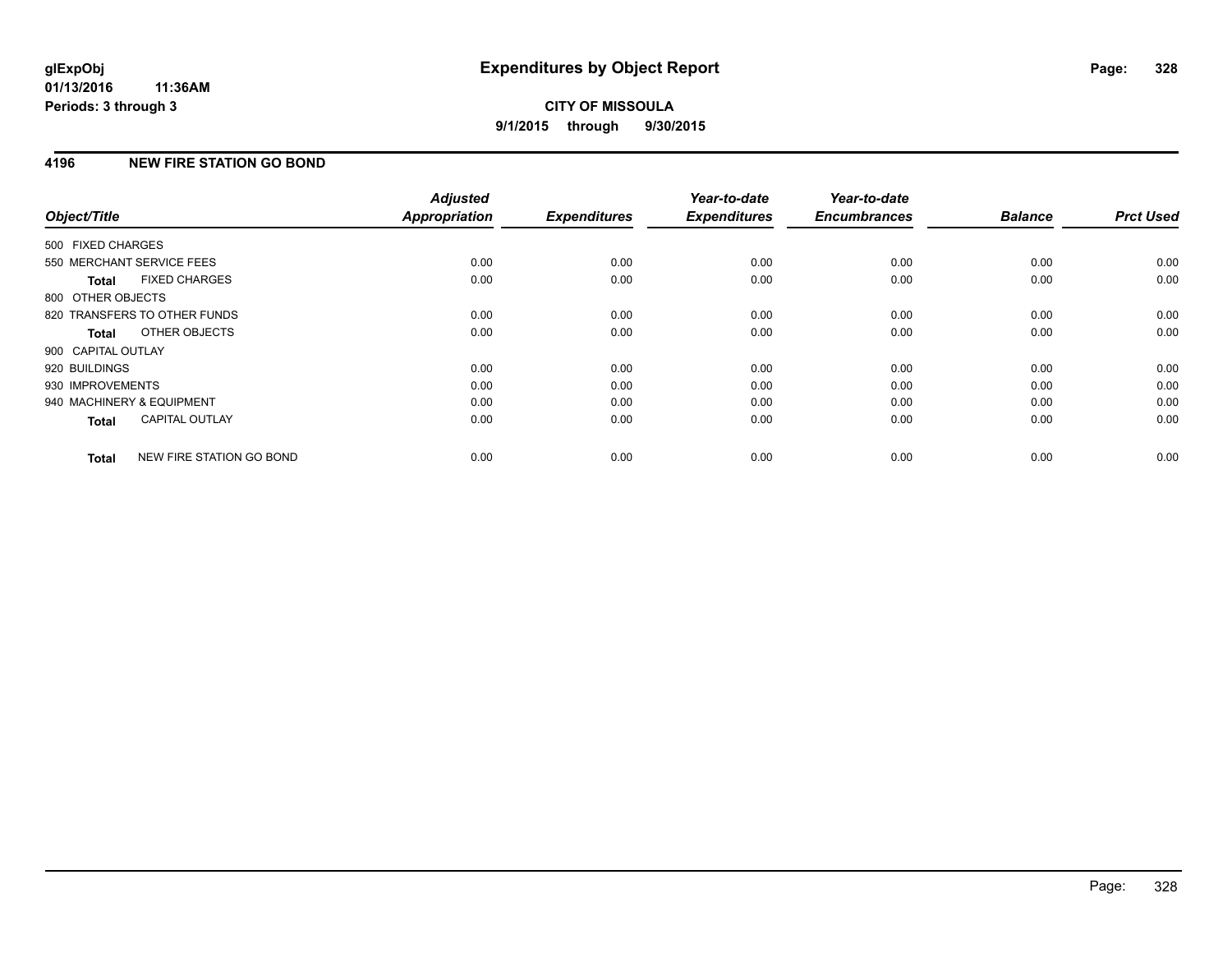#### **4450 S/C CONSTRUCTION FUND FOR FY06**

| Object/Title                            | <b>Adjusted</b><br><b>Appropriation</b> | <b>Expenditures</b> | Year-to-date<br><b>Expenditures</b> | Year-to-date<br><b>Encumbrances</b> | <b>Balance</b> | <b>Prct Used</b> |
|-----------------------------------------|-----------------------------------------|---------------------|-------------------------------------|-------------------------------------|----------------|------------------|
| 500 FIXED CHARGES                       |                                         |                     |                                     |                                     |                |                  |
| 550 MERCHANT SERVICE FEES               | 0.00                                    | 0.00                | 0.00                                | 0.00                                | 0.00           | 0.00             |
| <b>FIXED CHARGES</b><br><b>Total</b>    | 0.00                                    | 0.00                | 0.00                                | 0.00                                | 0.00           | 0.00             |
| 800 OTHER OBJECTS                       |                                         |                     |                                     |                                     |                |                  |
| 820 TRANSFERS TO OTHER FUNDS            | 0.00                                    | 0.00                | 0.00                                | 0.00                                | 0.00           | 0.00             |
| OTHER OBJECTS<br><b>Total</b>           | 0.00                                    | 0.00                | 0.00                                | 0.00                                | 0.00           | 0.00             |
| PUBLIC WORKS OPERATIONS<br><b>Total</b> | 0.00                                    | 0.00                | 0.00                                | 0.00                                | 0.00           | 0.00             |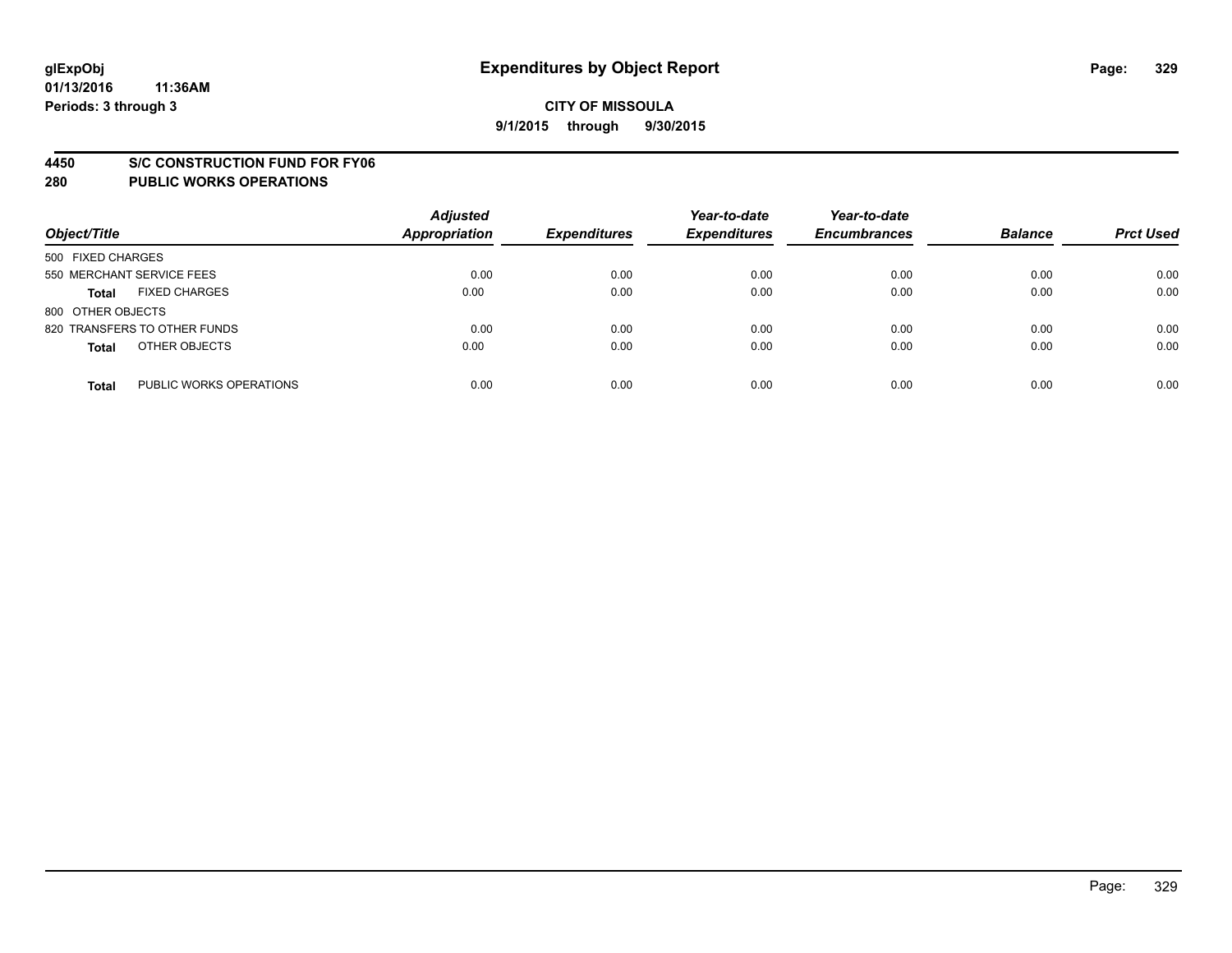**CITY OF MISSOULA 9/1/2015 through 9/30/2015**

### **4450 S/C CONSTRUCTION FUND FOR FY06**

| Object/Title                         |                                | <b>Adjusted</b><br><b>Appropriation</b> | <b>Expenditures</b> | Year-to-date<br><b>Expenditures</b> | Year-to-date<br><b>Encumbrances</b> | <b>Balance</b> | <b>Prct Used</b> |
|--------------------------------------|--------------------------------|-----------------------------------------|---------------------|-------------------------------------|-------------------------------------|----------------|------------------|
| 500 FIXED CHARGES                    |                                |                                         |                     |                                     |                                     |                |                  |
| 550 MERCHANT SERVICE FEES            |                                | 0.00                                    | 0.00                | 0.00                                | 0.00                                | 0.00           | 0.00             |
| <b>FIXED CHARGES</b><br><b>Total</b> |                                | 0.00                                    | 0.00                | 0.00                                | 0.00                                | 0.00           | 0.00             |
| 800 OTHER OBJECTS                    |                                |                                         |                     |                                     |                                     |                |                  |
| 820 TRANSFERS TO OTHER FUNDS         |                                | 0.00                                    | 0.00                | 0.00                                | 0.00                                | 0.00           | 0.00             |
| OTHER OBJECTS<br><b>Total</b>        |                                | 0.00                                    | 0.00                | 0.00                                | 0.00                                | 0.00           | 0.00             |
| <b>Total</b>                         | S/C CONSTRUCTION FUND FOR FY06 | 0.00                                    | 0.00                | 0.00                                | 0.00                                | 0.00           | 0.00             |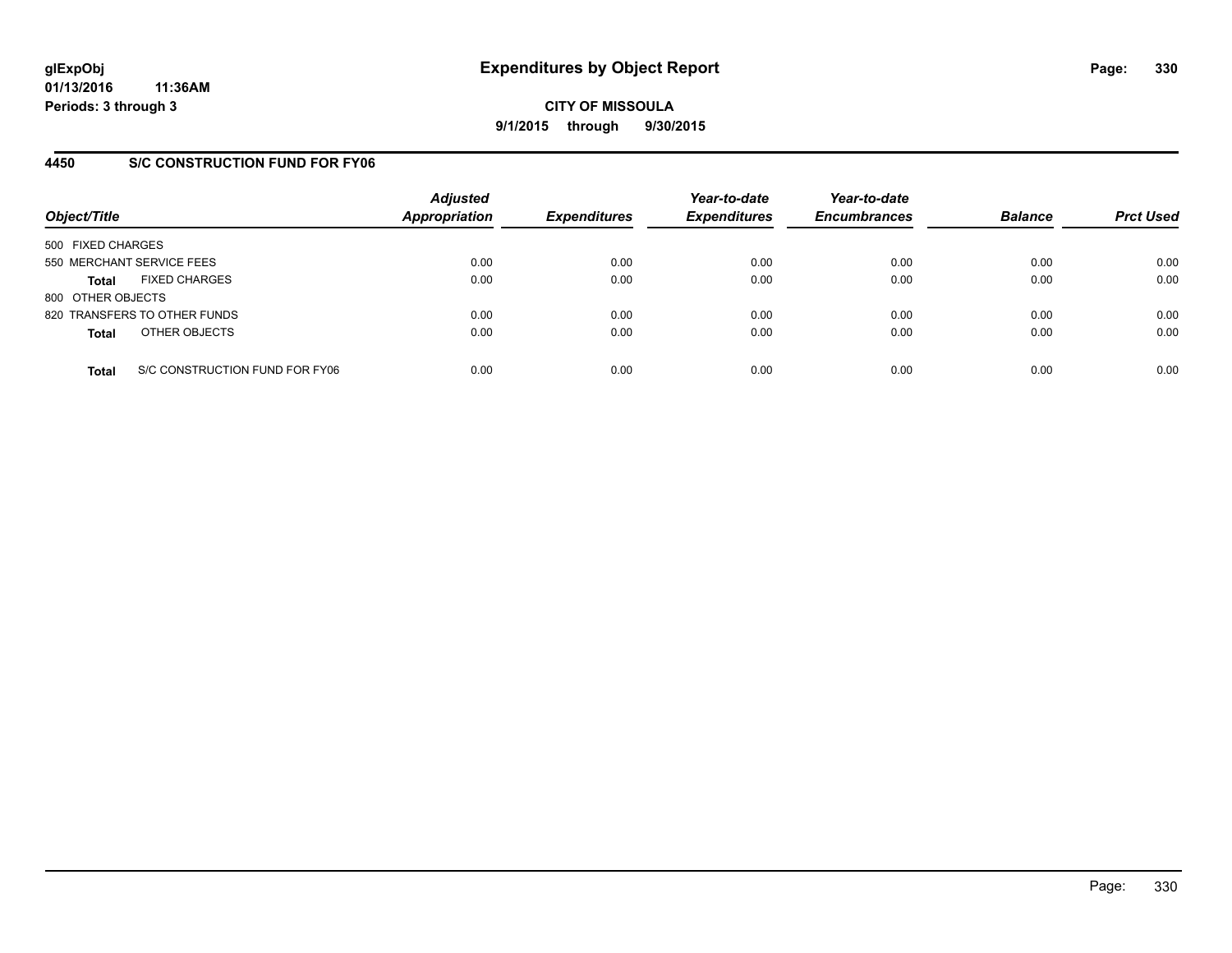#### **4451 FY07 S/C BOND FUND**

| Object/Title                            | <b>Adjusted</b><br><b>Appropriation</b> | <b>Expenditures</b> | Year-to-date<br><b>Expenditures</b> | Year-to-date<br><b>Encumbrances</b> | <b>Balance</b> | <b>Prct Used</b> |
|-----------------------------------------|-----------------------------------------|---------------------|-------------------------------------|-------------------------------------|----------------|------------------|
| 500 FIXED CHARGES                       |                                         |                     |                                     |                                     |                |                  |
| 550 MERCHANT SERVICE FEES               | 0.00                                    | 0.00                | 0.00                                | 0.00                                | 0.00           | 0.00             |
| <b>FIXED CHARGES</b><br><b>Total</b>    | 0.00                                    | 0.00                | 0.00                                | 0.00                                | 0.00           | 0.00             |
| 800 OTHER OBJECTS                       |                                         |                     |                                     |                                     |                |                  |
| 820 TRANSFERS TO OTHER FUNDS            | 0.00                                    | 0.00                | 0.00                                | 0.00                                | 0.00           | 0.00             |
| OTHER OBJECTS<br><b>Total</b>           | 0.00                                    | 0.00                | 0.00                                | 0.00                                | 0.00           | 0.00             |
| PUBLIC WORKS OPERATIONS<br><b>Total</b> | 0.00                                    | 0.00                | 0.00                                | 0.00                                | 0.00           | 0.00             |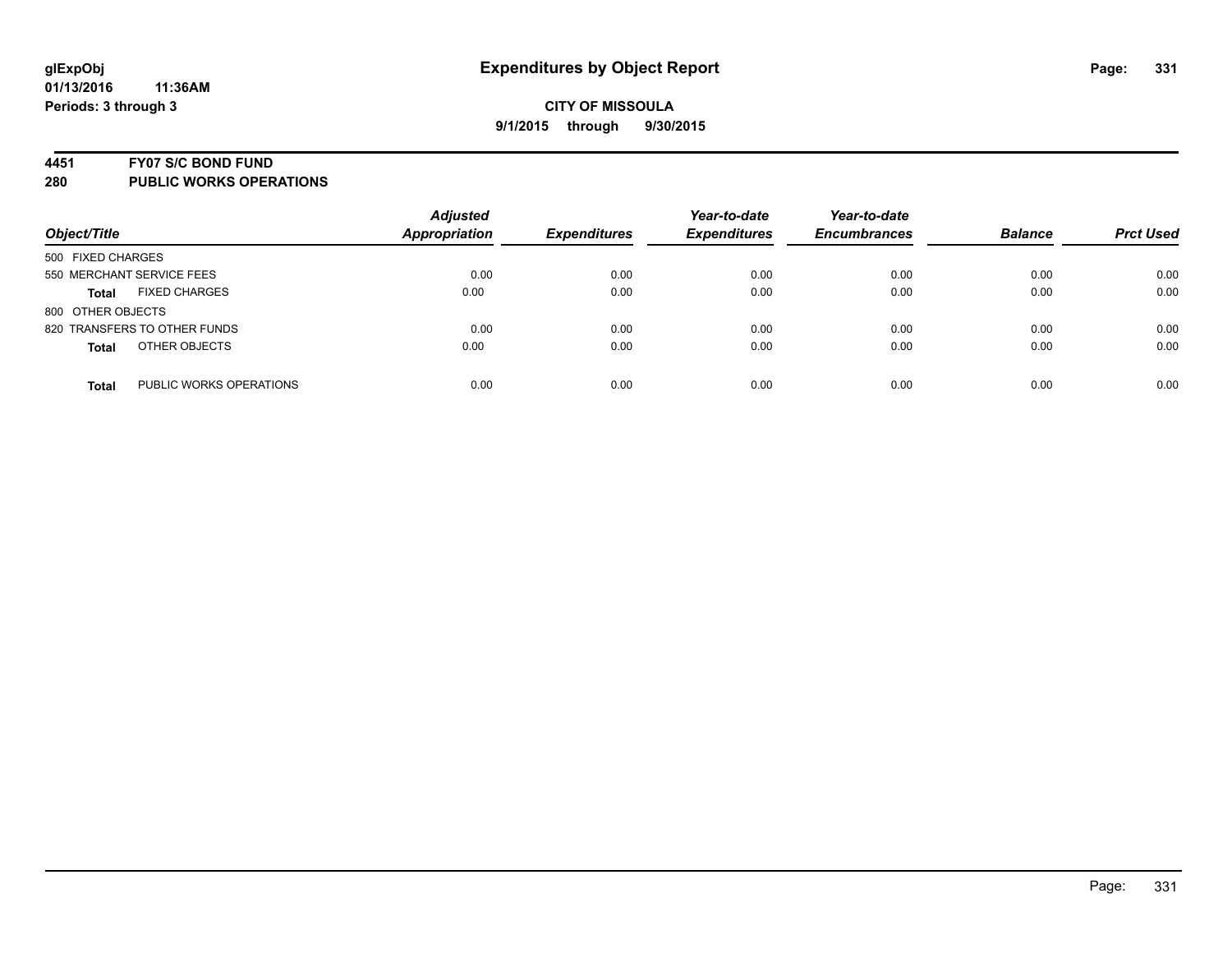**CITY OF MISSOULA 9/1/2015 through 9/30/2015**

### **4451 FY07 S/C BOND FUND**

| Object/Title                         | <b>Adjusted</b><br><b>Appropriation</b> | <b>Expenditures</b> | Year-to-date<br><b>Expenditures</b> | Year-to-date<br><b>Encumbrances</b> | <b>Balance</b> | <b>Prct Used</b> |
|--------------------------------------|-----------------------------------------|---------------------|-------------------------------------|-------------------------------------|----------------|------------------|
| 500 FIXED CHARGES                    |                                         |                     |                                     |                                     |                |                  |
| 550 MERCHANT SERVICE FEES            | 0.00                                    | 0.00                | 0.00                                | 0.00                                | 0.00           | 0.00             |
| <b>FIXED CHARGES</b><br><b>Total</b> | 0.00                                    | 0.00                | 0.00                                | 0.00                                | 0.00           | 0.00             |
| 800 OTHER OBJECTS                    |                                         |                     |                                     |                                     |                |                  |
| 820 TRANSFERS TO OTHER FUNDS         | 0.00                                    | 0.00                | 0.00                                | 0.00                                | 0.00           | 0.00             |
| OTHER OBJECTS<br><b>Total</b>        | 0.00                                    | 0.00                | 0.00                                | 0.00                                | 0.00           | 0.00             |
| FY07 S/C BOND FUND<br>Total          | 0.00                                    | 0.00                | 0.00                                | 0.00                                | 0.00           | 0.00             |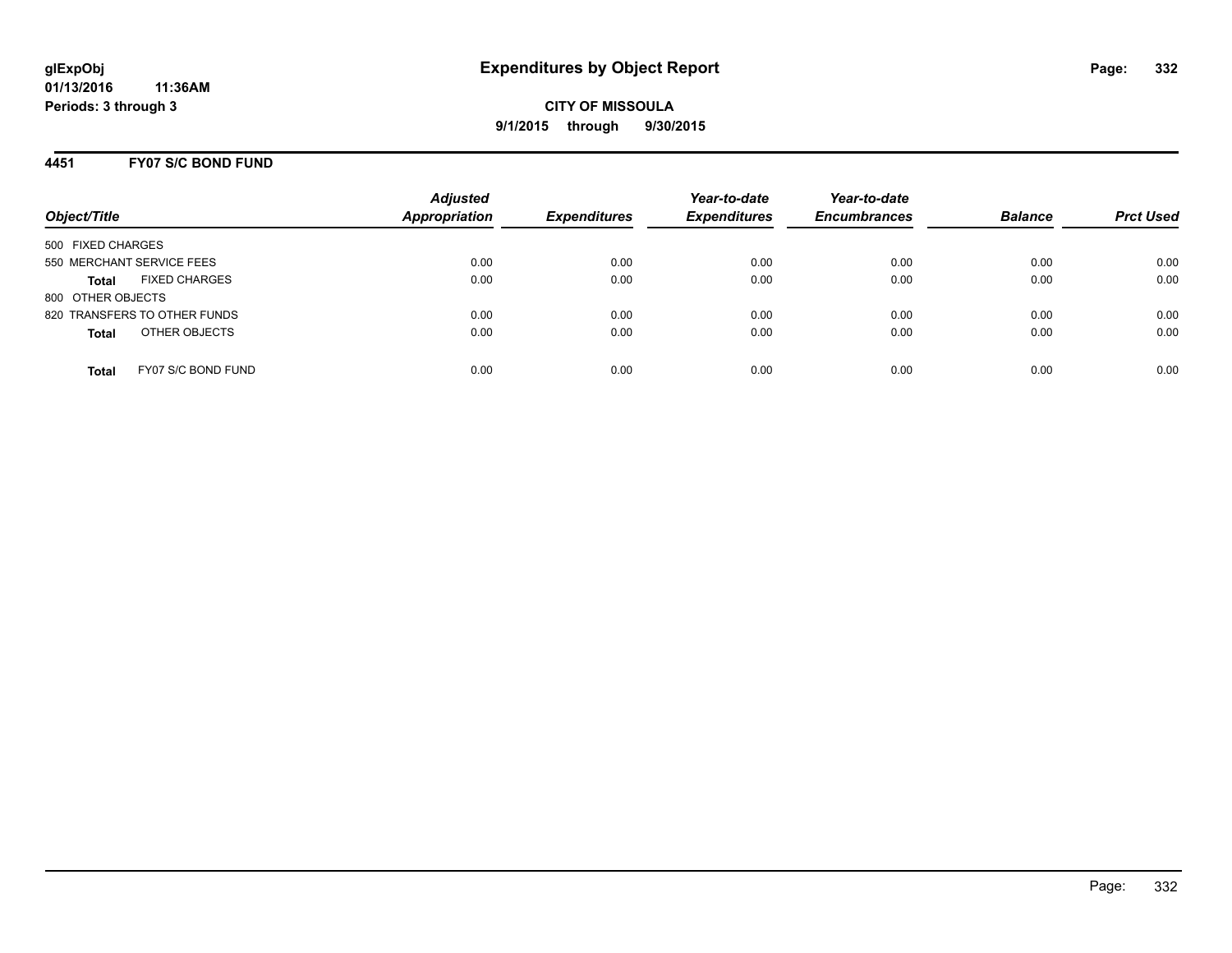#### **4452 S/C CONSTRUCTION FUND FOR FY 08 BOND SAL**

| Object/Title       |                           | <b>Adjusted</b><br><b>Appropriation</b> | <b>Expenditures</b> | Year-to-date<br><b>Expenditures</b> | Year-to-date<br><b>Encumbrances</b> | <b>Balance</b> | <b>Prct Used</b> |
|--------------------|---------------------------|-----------------------------------------|---------------------|-------------------------------------|-------------------------------------|----------------|------------------|
| 500 FIXED CHARGES  |                           |                                         |                     |                                     |                                     |                |                  |
|                    | 550 MERCHANT SERVICE FEES | 0.00                                    | 0.00                | 0.00                                | 0.00                                | 0.00           | 0.00             |
| <b>Total</b>       | <b>FIXED CHARGES</b>      | 0.00                                    | 0.00                | 0.00                                | 0.00                                | 0.00           | 0.00             |
| 900 CAPITAL OUTLAY |                           |                                         |                     |                                     |                                     |                |                  |
| 930 IMPROVEMENTS   |                           | 0.00                                    | 0.00                | 0.00                                | 0.00                                | 0.00           | 0.00             |
| <b>Total</b>       | <b>CAPITAL OUTLAY</b>     | 0.00                                    | 0.00                | 0.00                                | 0.00                                | 0.00           | 0.00             |
| <b>Total</b>       | PUBLIC WORKS OPERATIONS   | 0.00                                    | 0.00                | 0.00                                | 0.00                                | 0.00           | 0.00             |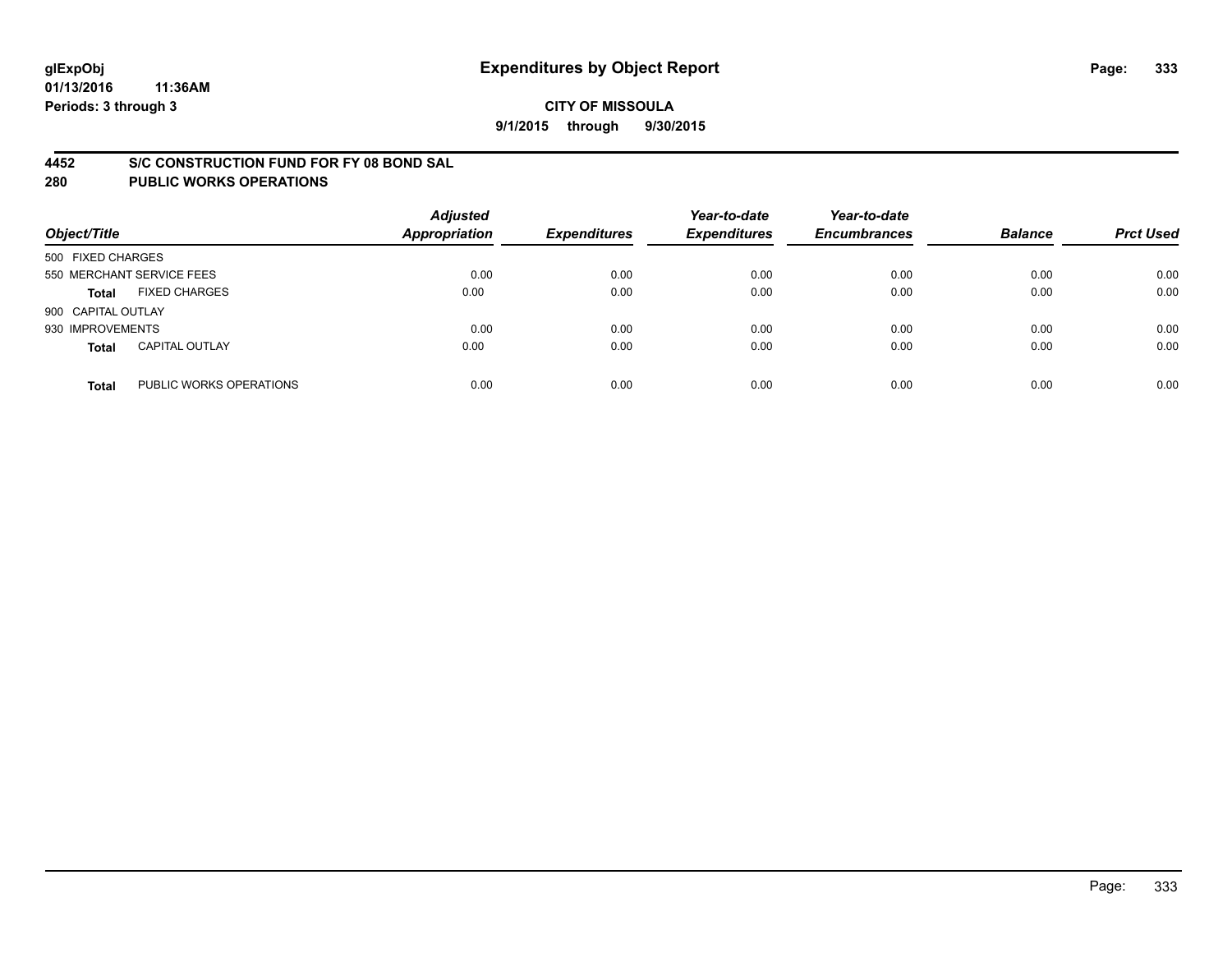**CITY OF MISSOULA 9/1/2015 through 9/30/2015**

### **4452 S/C CONSTRUCTION FUND FOR FY 08 BOND SAL**

| Object/Title       |                                    | <b>Adjusted</b><br>Appropriation | <b>Expenditures</b> | Year-to-date<br><b>Expenditures</b> | Year-to-date<br><b>Encumbrances</b> | <b>Balance</b> | <b>Prct Used</b> |
|--------------------|------------------------------------|----------------------------------|---------------------|-------------------------------------|-------------------------------------|----------------|------------------|
| 500 FIXED CHARGES  |                                    |                                  |                     |                                     |                                     |                |                  |
|                    | 550 MERCHANT SERVICE FEES          | 0.00                             | 0.00                | 0.00                                | 0.00                                | 0.00           | 0.00             |
| <b>Total</b>       | <b>FIXED CHARGES</b>               | 0.00                             | 0.00                | 0.00                                | 0.00                                | 0.00           | 0.00             |
| 900 CAPITAL OUTLAY |                                    |                                  |                     |                                     |                                     |                |                  |
| 930 IMPROVEMENTS   |                                    | 0.00                             | 0.00                | 0.00                                | 0.00                                | 0.00           | 0.00             |
| <b>Total</b>       | <b>CAPITAL OUTLAY</b>              | 0.00                             | 0.00                | 0.00                                | 0.00                                | 0.00           | 0.00             |
| <b>Total</b>       | S/C CONSTRUCTION FUND FOR FY 08 BO | 0.00                             | 0.00                | 0.00                                | 0.00                                | 0.00           | 0.00             |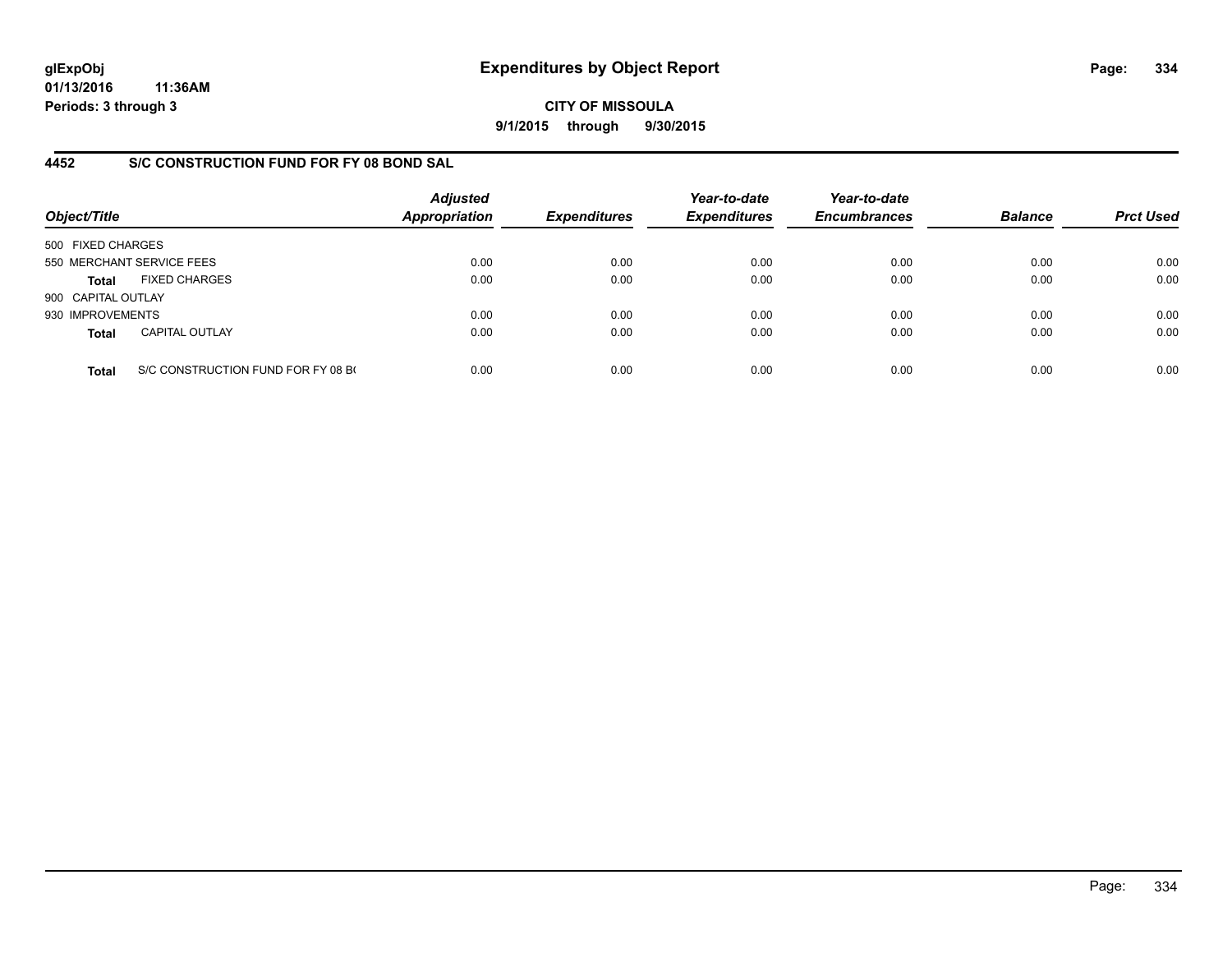#### **4453 S/C CONSTRUCTION FUND FY09 BOND**

| Object/Title       |                              | <b>Adjusted</b><br><b>Appropriation</b> | <b>Expenditures</b> | Year-to-date<br><b>Expenditures</b> | Year-to-date<br><b>Encumbrances</b> | <b>Balance</b> | <b>Prct Used</b> |
|--------------------|------------------------------|-----------------------------------------|---------------------|-------------------------------------|-------------------------------------|----------------|------------------|
| 500 FIXED CHARGES  |                              |                                         |                     |                                     |                                     |                |                  |
|                    | 550 MERCHANT SERVICE FEES    | 0.00                                    | 0.00                | 0.00                                | 0.00                                | 0.00           | 0.00             |
| <b>Total</b>       | <b>FIXED CHARGES</b>         | 0.00                                    | 0.00                | 0.00                                | 0.00                                | 0.00           | 0.00             |
| 800 OTHER OBJECTS  |                              |                                         |                     |                                     |                                     |                |                  |
|                    | 820 TRANSFERS TO OTHER FUNDS | 0.00                                    | 0.00                | 0.00                                | 0.00                                | 0.00           | 0.00             |
| <b>Total</b>       | OTHER OBJECTS                | 0.00                                    | 0.00                | 0.00                                | 0.00                                | 0.00           | 0.00             |
| 900 CAPITAL OUTLAY |                              |                                         |                     |                                     |                                     |                |                  |
| 930 IMPROVEMENTS   |                              | 0.00                                    | 0.00                | 0.00                                | 0.00                                | 0.00           | 0.00             |
| Total              | <b>CAPITAL OUTLAY</b>        | 0.00                                    | 0.00                | 0.00                                | 0.00                                | 0.00           | 0.00             |
| <b>Total</b>       | PUBLIC WORKS OPERATIONS      | 0.00                                    | 0.00                | 0.00                                | 0.00                                | 0.00           | 0.00             |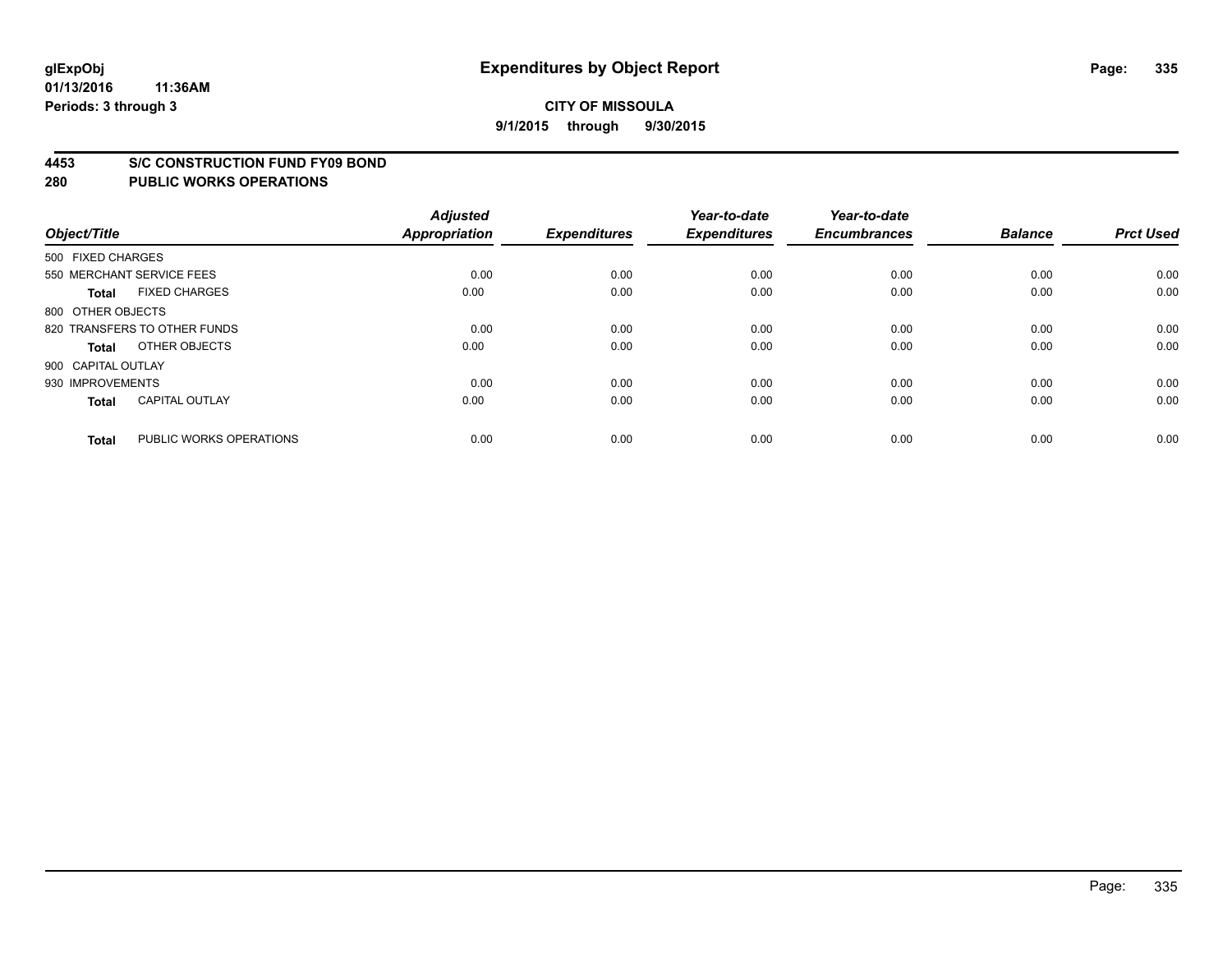#### **4453 S/C CONSTRUCTION FUND FY09 BOND**

**390 NON-DEPARTMENTAL**

| Object/Title                  | <b>Adjusted</b><br>Appropriation | <b>Expenditures</b> | Year-to-date<br><b>Expenditures</b> | Year-to-date<br><b>Encumbrances</b> | <b>Balance</b> | <b>Prct Used</b> |
|-------------------------------|----------------------------------|---------------------|-------------------------------------|-------------------------------------|----------------|------------------|
| 500 FIXED CHARGES             |                                  |                     |                                     |                                     |                |                  |
| 500 FIXED CHARGES             | 0.00                             | 0.00                | 0.00                                | 0.00                                | 0.00           | 0.00             |
| 550 MERCHANT SERVICE FEES     | 0.00                             | 0.00                | 0.00                                | 0.00                                | 0.00           | 0.00             |
| <b>FIXED CHARGES</b><br>Total | 0.00                             | 0.00                | 0.00                                | 0.00                                | 0.00           | 0.00             |
| NON-DEPARTMENTAL<br>Total     | 0.00                             | 0.00                | 0.00                                | 0.00                                | 0.00           | 0.00             |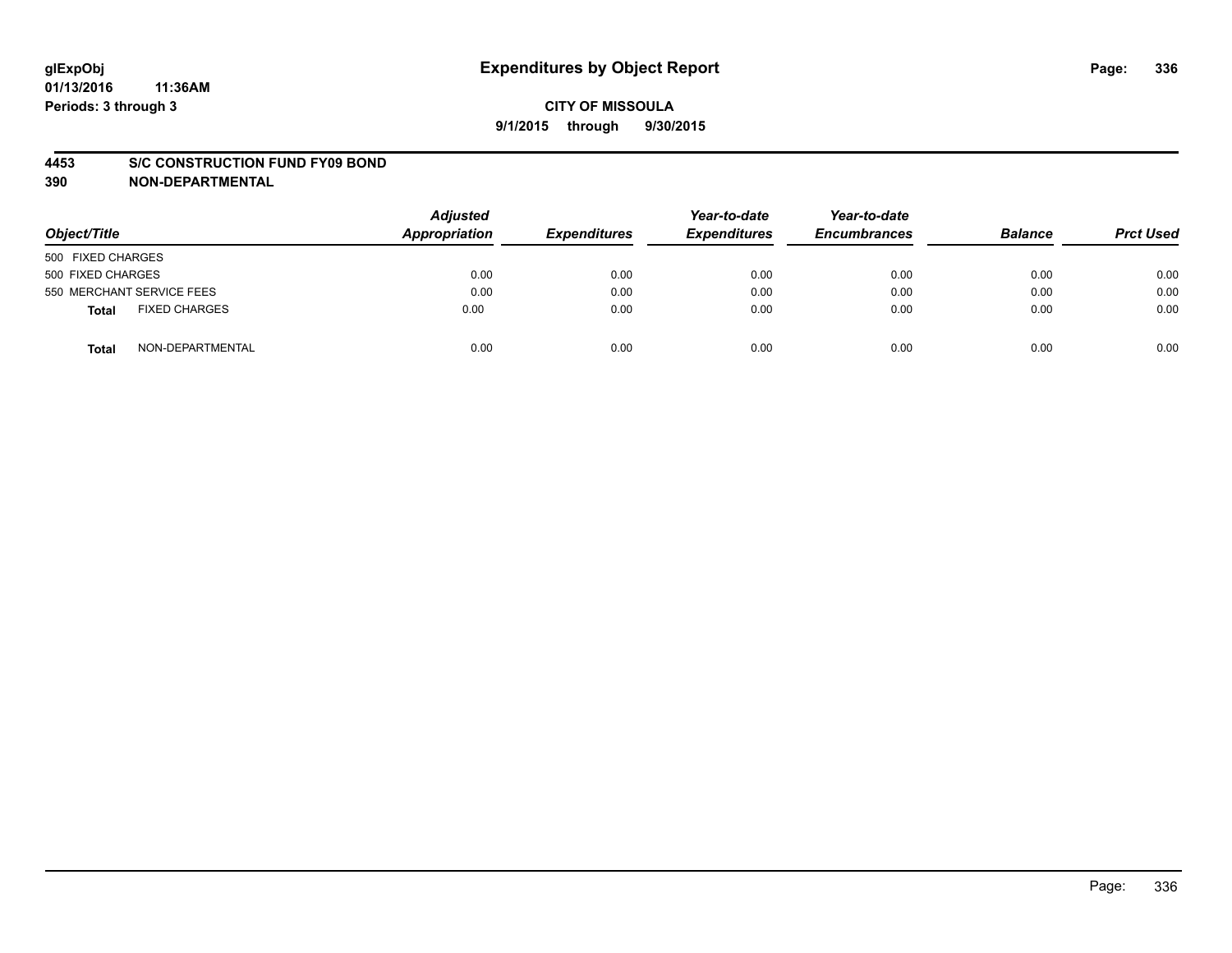# **CITY OF MISSOULA 9/1/2015 through 9/30/2015**

### **4453 S/C CONSTRUCTION FUND FY09 BOND**

| Object/Title       |                                 | <b>Adjusted</b><br><b>Appropriation</b> | <b>Expenditures</b> | Year-to-date<br><b>Expenditures</b> | Year-to-date<br><b>Encumbrances</b> | <b>Balance</b> | <b>Prct Used</b> |
|--------------------|---------------------------------|-----------------------------------------|---------------------|-------------------------------------|-------------------------------------|----------------|------------------|
| 500 FIXED CHARGES  |                                 |                                         |                     |                                     |                                     |                |                  |
| 500 FIXED CHARGES  |                                 | 0.00                                    | 0.00                | 0.00                                | 0.00                                | 0.00           | 0.00             |
|                    | 550 MERCHANT SERVICE FEES       | 0.00                                    | 0.00                | 0.00                                | 0.00                                | 0.00           | 0.00             |
| <b>Total</b>       | <b>FIXED CHARGES</b>            | 0.00                                    | 0.00                | 0.00                                | 0.00                                | 0.00           | 0.00             |
| 800 OTHER OBJECTS  |                                 |                                         |                     |                                     |                                     |                |                  |
|                    | 820 TRANSFERS TO OTHER FUNDS    | 0.00                                    | 0.00                | 0.00                                | 0.00                                | 0.00           | 0.00             |
| Total              | OTHER OBJECTS                   | 0.00                                    | 0.00                | 0.00                                | 0.00                                | 0.00           | 0.00             |
| 900 CAPITAL OUTLAY |                                 |                                         |                     |                                     |                                     |                |                  |
| 930 IMPROVEMENTS   |                                 | 0.00                                    | 0.00                | 0.00                                | 0.00                                | 0.00           | 0.00             |
| <b>Total</b>       | <b>CAPITAL OUTLAY</b>           | 0.00                                    | 0.00                | 0.00                                | 0.00                                | 0.00           | 0.00             |
| <b>Total</b>       | S/C CONSTRUCTION FUND FY09 BOND | 0.00                                    | 0.00                | 0.00                                | 0.00                                | 0.00           | 0.00             |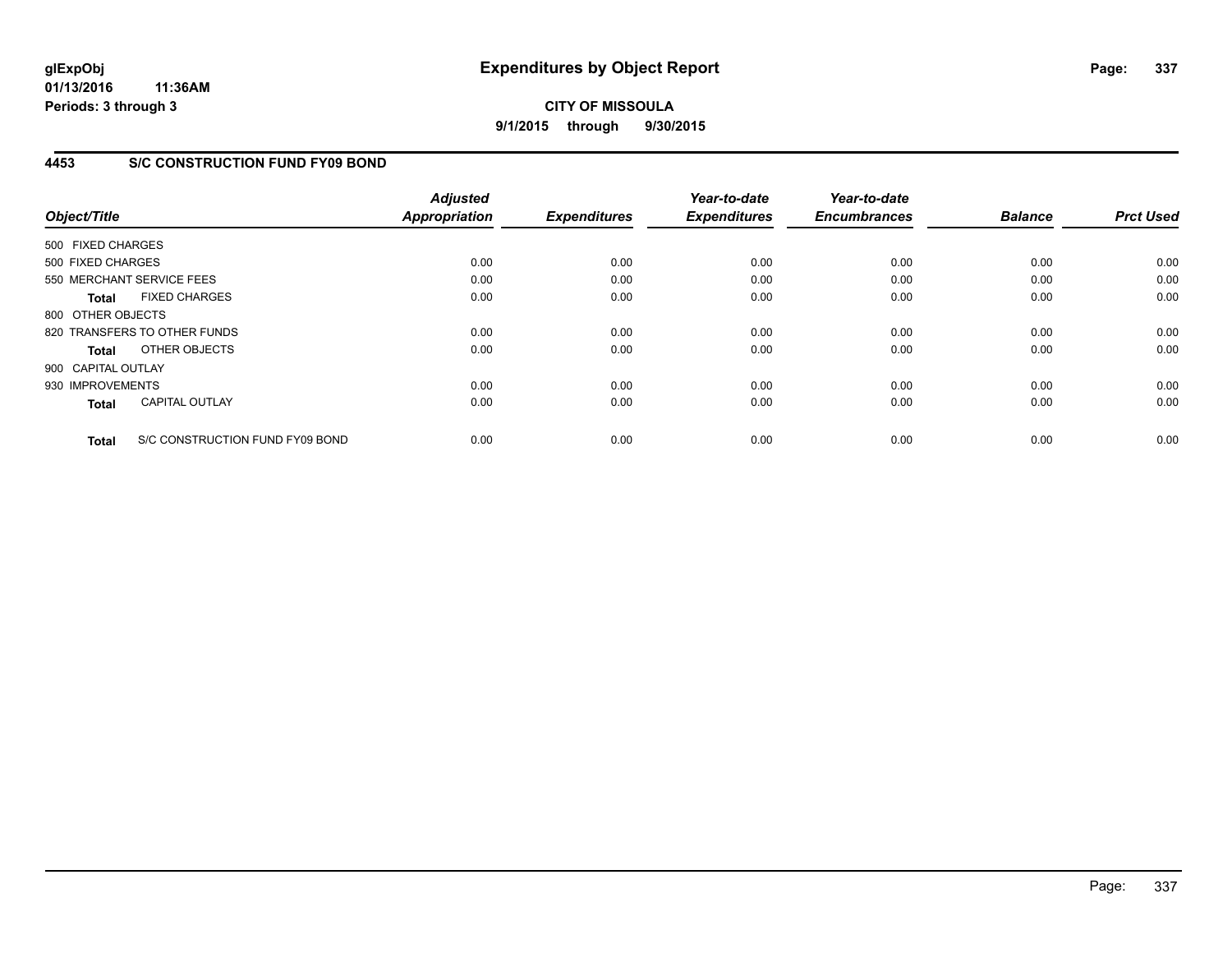#### **4454 S/C CONSTRUCTION FUND FOR FY10**

| Object/Title       |                           | <b>Adjusted</b><br><b>Appropriation</b> | <b>Expenditures</b> | Year-to-date<br><b>Expenditures</b> | Year-to-date<br><b>Encumbrances</b> | <b>Balance</b> | <b>Prct Used</b> |
|--------------------|---------------------------|-----------------------------------------|---------------------|-------------------------------------|-------------------------------------|----------------|------------------|
| 500 FIXED CHARGES  |                           |                                         |                     |                                     |                                     |                |                  |
|                    | 550 MERCHANT SERVICE FEES | 0.00                                    | 0.00                | 0.00                                | 0.00                                | 0.00           | 0.00             |
| <b>Total</b>       | <b>FIXED CHARGES</b>      | 0.00                                    | 0.00                | 0.00                                | 0.00                                | 0.00           | 0.00             |
| 900 CAPITAL OUTLAY |                           |                                         |                     |                                     |                                     |                |                  |
| 930 IMPROVEMENTS   |                           | 0.00                                    | 0.00                | 0.00                                | 0.00                                | 0.00           | 0.00             |
| <b>Total</b>       | <b>CAPITAL OUTLAY</b>     | 0.00                                    | 0.00                | 0.00                                | 0.00                                | 0.00           | 0.00             |
| <b>Total</b>       | PUBLIC WORKS OPERATIONS   | 0.00                                    | 0.00                | 0.00                                | 0.00                                | 0.00           | 0.00             |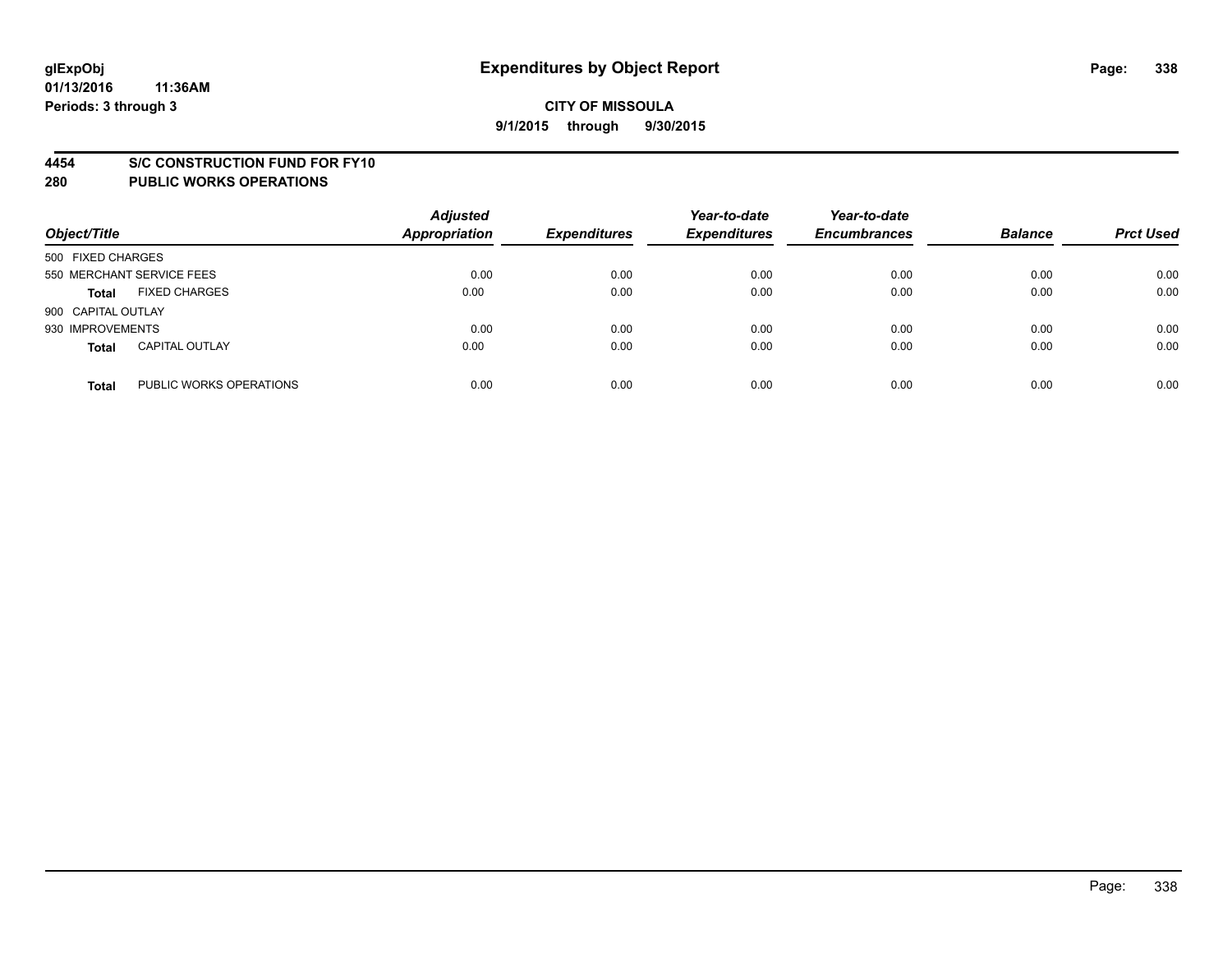### **4454 S/C CONSTRUCTION FUND FOR FY10**

| Object/Title       |                                | <b>Adjusted</b><br><b>Appropriation</b> | <b>Expenditures</b> | Year-to-date<br><b>Expenditures</b> | Year-to-date<br><b>Encumbrances</b> | <b>Balance</b> | <b>Prct Used</b> |
|--------------------|--------------------------------|-----------------------------------------|---------------------|-------------------------------------|-------------------------------------|----------------|------------------|
| 500 FIXED CHARGES  |                                |                                         |                     |                                     |                                     |                |                  |
|                    | 550 MERCHANT SERVICE FEES      | 0.00                                    | 0.00                | 0.00                                | 0.00                                | 0.00           | 0.00             |
| <b>Total</b>       | <b>FIXED CHARGES</b>           | 0.00                                    | 0.00                | 0.00                                | 0.00                                | 0.00           | 0.00             |
| 900 CAPITAL OUTLAY |                                |                                         |                     |                                     |                                     |                |                  |
| 930 IMPROVEMENTS   |                                | 0.00                                    | 0.00                | 0.00                                | 0.00                                | 0.00           | 0.00             |
| <b>Total</b>       | <b>CAPITAL OUTLAY</b>          | 0.00                                    | 0.00                | 0.00                                | 0.00                                | 0.00           | 0.00             |
| <b>Total</b>       | S/C CONSTRUCTION FUND FOR FY10 | 0.00                                    | 0.00                | 0.00                                | 0.00                                | 0.00           | 0.00             |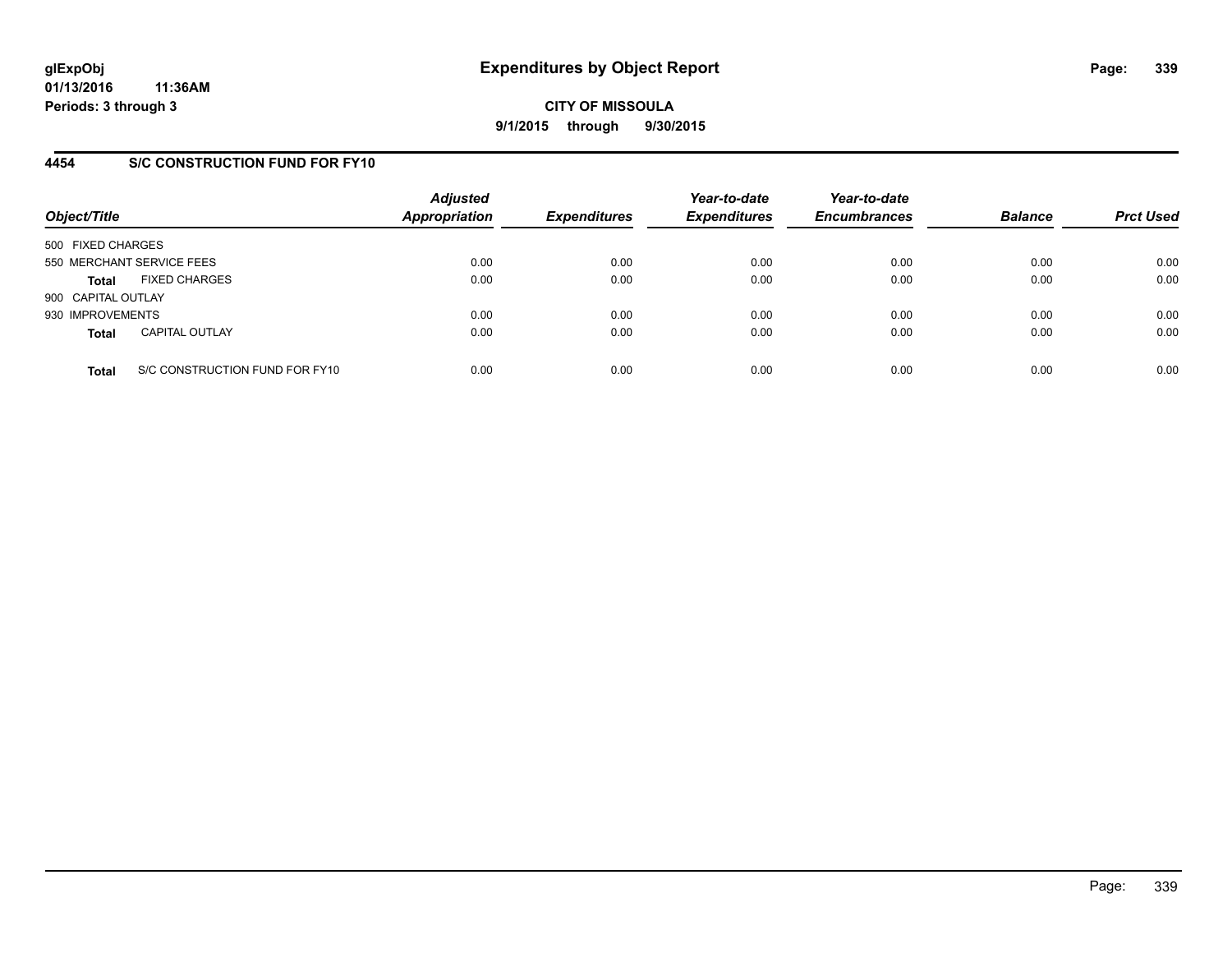**4455 FY11 S/C CONSTRUCTION FUND**

| Object/Title                            | <b>Adjusted</b><br><b>Appropriation</b> | <b>Expenditures</b> | Year-to-date<br><b>Expenditures</b> | Year-to-date<br><b>Encumbrances</b> | <b>Balance</b> | <b>Prct Used</b> |
|-----------------------------------------|-----------------------------------------|---------------------|-------------------------------------|-------------------------------------|----------------|------------------|
| 500 FIXED CHARGES                       |                                         |                     |                                     |                                     |                |                  |
| 550 MERCHANT SERVICE FEES               | 0.00                                    | 0.00                | 0.00                                | 0.00                                | 0.00           | 0.00             |
| <b>FIXED CHARGES</b><br><b>Total</b>    | 0.00                                    | 0.00                | 0.00                                | 0.00                                | 0.00           | 0.00             |
| 900 CAPITAL OUTLAY                      |                                         |                     |                                     |                                     |                |                  |
| 930 IMPROVEMENTS                        | 0.00                                    | 0.00                | 0.00                                | 0.00                                | 0.00           | 0.00             |
| <b>CAPITAL OUTLAY</b><br><b>Total</b>   | 0.00                                    | 0.00                | 0.00                                | 0.00                                | 0.00           | 0.00             |
| PUBLIC WORKS OPERATIONS<br><b>Total</b> | 0.00                                    | 0.00                | 0.00                                | 0.00                                | 0.00           | 0.00             |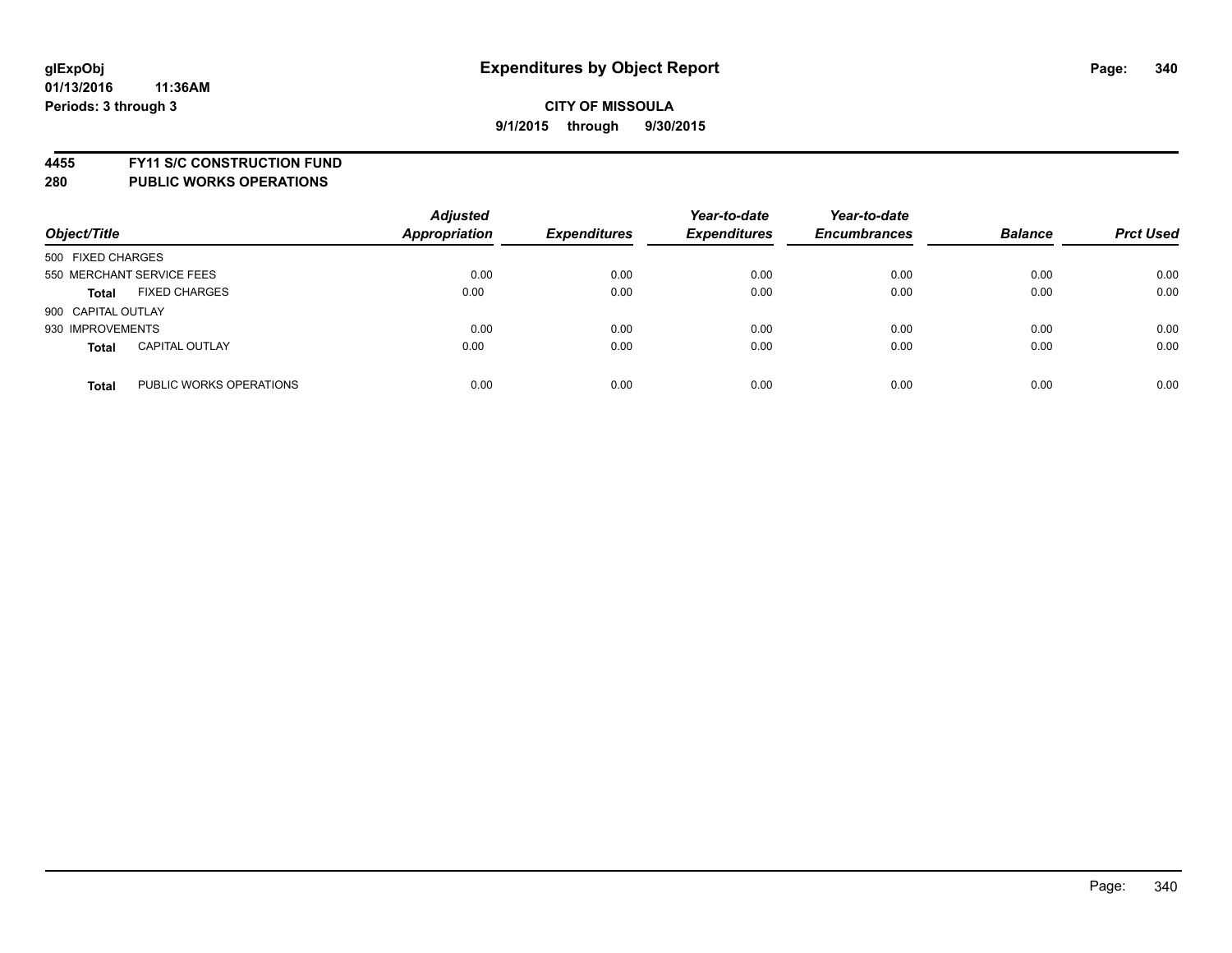### **4455 FY11 S/C CONSTRUCTION FUND**

| Object/Title       |                                   | <b>Adjusted</b><br><b>Appropriation</b> | <b>Expenditures</b> | Year-to-date<br><b>Expenditures</b> | Year-to-date<br><b>Encumbrances</b> | <b>Balance</b> | <b>Prct Used</b> |
|--------------------|-----------------------------------|-----------------------------------------|---------------------|-------------------------------------|-------------------------------------|----------------|------------------|
| 500 FIXED CHARGES  |                                   |                                         |                     |                                     |                                     |                |                  |
|                    | 550 MERCHANT SERVICE FEES         | 0.00                                    | 0.00                | 0.00                                | 0.00                                | 0.00           | 0.00             |
| <b>Total</b>       | <b>FIXED CHARGES</b>              | 0.00                                    | 0.00                | 0.00                                | 0.00                                | 0.00           | 0.00             |
| 900 CAPITAL OUTLAY |                                   |                                         |                     |                                     |                                     |                |                  |
| 930 IMPROVEMENTS   |                                   | 0.00                                    | 0.00                | 0.00                                | 0.00                                | 0.00           | 0.00             |
| <b>Total</b>       | <b>CAPITAL OUTLAY</b>             | 0.00                                    | 0.00                | 0.00                                | 0.00                                | 0.00           | 0.00             |
| <b>Total</b>       | <b>FY11 S/C CONSTRUCTION FUND</b> | 0.00                                    | 0.00                | 0.00                                | 0.00                                | 0.00           | 0.00             |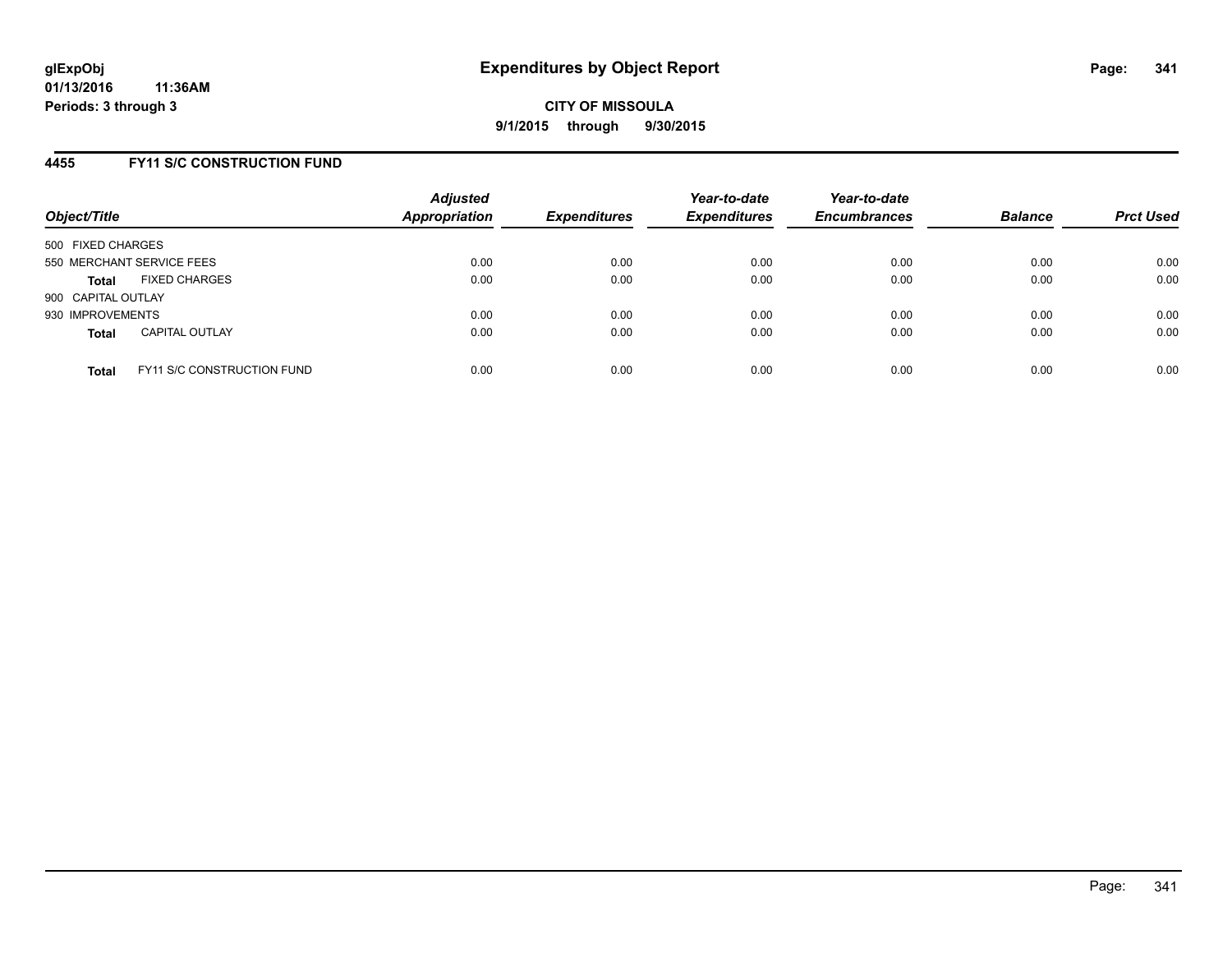**4456 FY12 S/C CONSTRUCTION FUND**

|                    |                              | <b>Adjusted</b> |                     | Year-to-date        | Year-to-date        |                |                  |
|--------------------|------------------------------|-----------------|---------------------|---------------------|---------------------|----------------|------------------|
| Object/Title       |                              | Appropriation   | <b>Expenditures</b> | <b>Expenditures</b> | <b>Encumbrances</b> | <b>Balance</b> | <b>Prct Used</b> |
| 500 FIXED CHARGES  |                              |                 |                     |                     |                     |                |                  |
|                    | 550 MERCHANT SERVICE FEES    | 0.00            | 0.00                | 0.00                | 0.00                | 0.00           | 0.00             |
| <b>Total</b>       | <b>FIXED CHARGES</b>         | 0.00            | 0.00                | 0.00                | 0.00                | 0.00           | 0.00             |
| 800 OTHER OBJECTS  |                              |                 |                     |                     |                     |                |                  |
|                    | 820 TRANSFERS TO OTHER FUNDS | 0.00            | 0.00                | 0.00                | 0.00                | 0.00           | 0.00             |
| Total              | OTHER OBJECTS                | 0.00            | 0.00                | 0.00                | 0.00                | 0.00           | 0.00             |
| 900 CAPITAL OUTLAY |                              |                 |                     |                     |                     |                |                  |
| 930 IMPROVEMENTS   |                              | 0.00            | 0.00                | 0.00                | 0.00                | 0.00           | 0.00             |
| Total              | <b>CAPITAL OUTLAY</b>        | 0.00            | 0.00                | 0.00                | 0.00                | 0.00           | 0.00             |
| <b>Total</b>       | PUBLIC WORKS OPERATIONS      | 0.00            | 0.00                | 0.00                | 0.00                | 0.00           | 0.00             |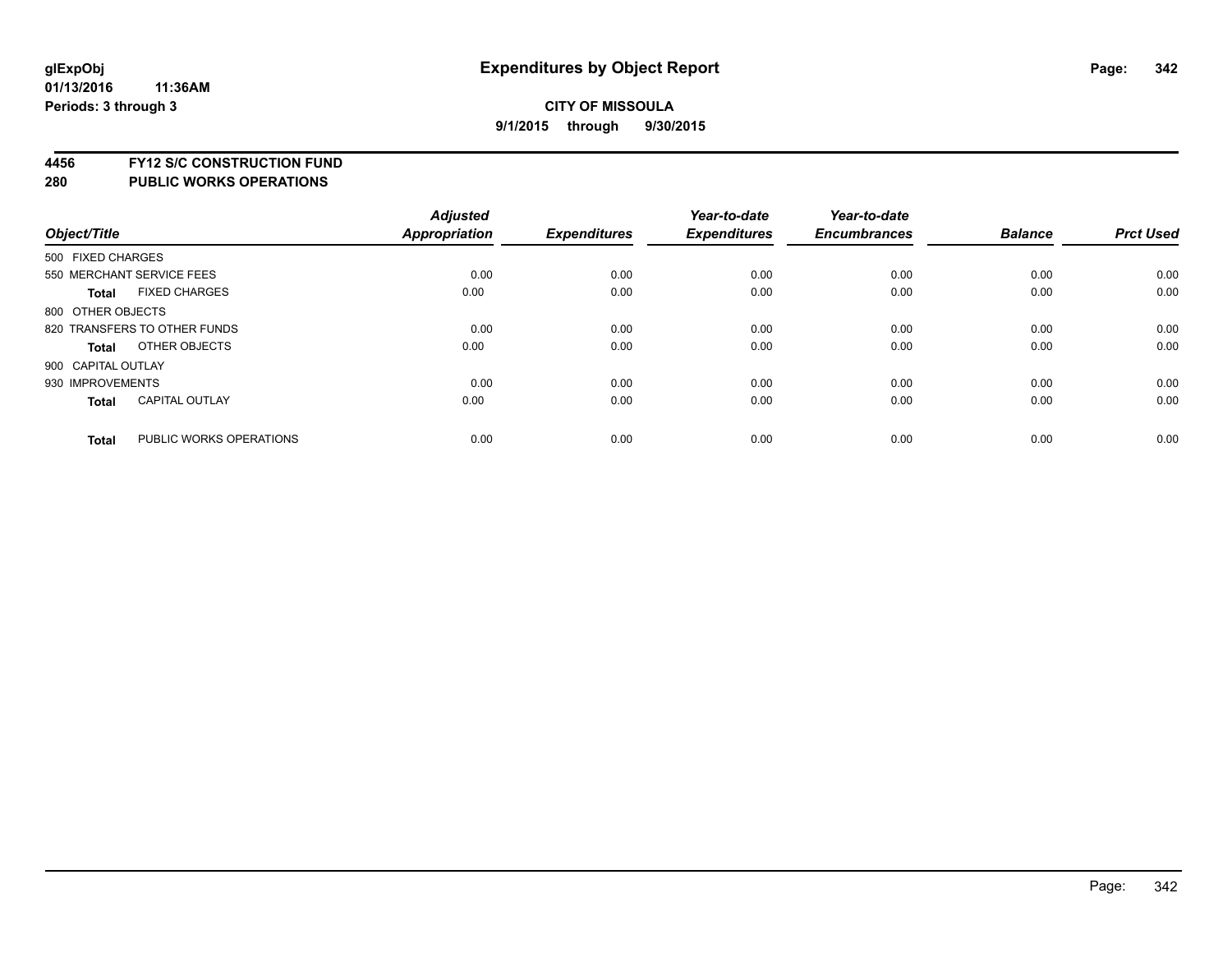### **4456 FY12 S/C CONSTRUCTION FUND**

| Object/Title       |                                   | <b>Adjusted</b><br><b>Appropriation</b> | <b>Expenditures</b> | Year-to-date<br><b>Expenditures</b> | Year-to-date<br><b>Encumbrances</b> | <b>Balance</b> | <b>Prct Used</b> |
|--------------------|-----------------------------------|-----------------------------------------|---------------------|-------------------------------------|-------------------------------------|----------------|------------------|
| 500 FIXED CHARGES  |                                   |                                         |                     |                                     |                                     |                |                  |
|                    | 550 MERCHANT SERVICE FEES         | 0.00                                    | 0.00                | 0.00                                | 0.00                                | 0.00           | 0.00             |
| <b>Total</b>       | <b>FIXED CHARGES</b>              | 0.00                                    | 0.00                | 0.00                                | 0.00                                | 0.00           | 0.00             |
| 800 OTHER OBJECTS  |                                   |                                         |                     |                                     |                                     |                |                  |
|                    | 820 TRANSFERS TO OTHER FUNDS      | 0.00                                    | 0.00                | 0.00                                | 0.00                                | 0.00           | 0.00             |
| <b>Total</b>       | OTHER OBJECTS                     | 0.00                                    | 0.00                | 0.00                                | 0.00                                | 0.00           | 0.00             |
| 900 CAPITAL OUTLAY |                                   |                                         |                     |                                     |                                     |                |                  |
| 930 IMPROVEMENTS   |                                   | 0.00                                    | 0.00                | 0.00                                | 0.00                                | 0.00           | 0.00             |
| Total              | <b>CAPITAL OUTLAY</b>             | 0.00                                    | 0.00                | 0.00                                | 0.00                                | 0.00           | 0.00             |
| <b>Total</b>       | <b>FY12 S/C CONSTRUCTION FUND</b> | 0.00                                    | 0.00                | 0.00                                | 0.00                                | 0.00           | 0.00             |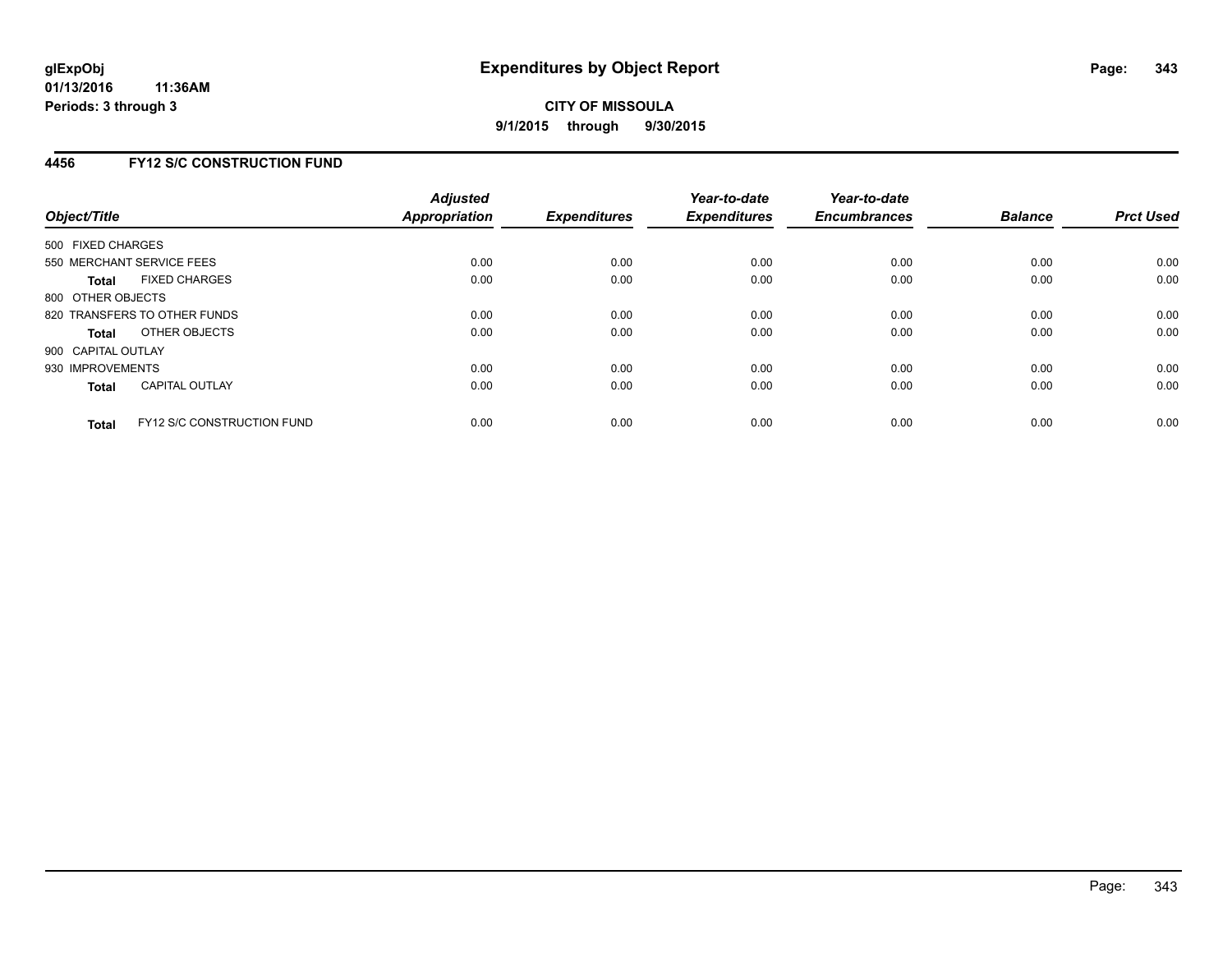### **CITY OF MISSOULA 9/1/2015 through 9/30/2015**

#### **4457 FY13 SIDEWALK/CURB CONSTRUCTION**

|                    |                              | <b>Adjusted</b> |                     | Year-to-date        | Year-to-date        |                |                  |
|--------------------|------------------------------|-----------------|---------------------|---------------------|---------------------|----------------|------------------|
| Object/Title       |                              | Appropriation   | <b>Expenditures</b> | <b>Expenditures</b> | <b>Encumbrances</b> | <b>Balance</b> | <b>Prct Used</b> |
|                    | 300 PURCHASED SERVICES       |                 |                     |                     |                     |                |                  |
|                    | 350 PROFESSIONAL SERVICES    | 0.00            | 0.00                | 0.00                | 0.00                | 0.00           | 0.00             |
| <b>Total</b>       | PURCHASED SERVICES           | 0.00            | 0.00                | 0.00                | 0.00                | 0.00           | 0.00             |
| 500 FIXED CHARGES  |                              |                 |                     |                     |                     |                |                  |
|                    | 550 MERCHANT SERVICE FEES    | 0.00            | 0.00                | 0.00                | 0.00                | 0.00           | 0.00             |
| <b>Total</b>       | <b>FIXED CHARGES</b>         | 0.00            | 0.00                | 0.00                | 0.00                | 0.00           | 0.00             |
| 800 OTHER OBJECTS  |                              |                 |                     |                     |                     |                |                  |
|                    | 820 TRANSFERS TO OTHER FUNDS | 0.00            | 0.00                | 0.00                | 0.00                | 0.00           | 0.00             |
| <b>Total</b>       | OTHER OBJECTS                | 0.00            | 0.00                | 0.00                | 0.00                | 0.00           | 0.00             |
| 900 CAPITAL OUTLAY |                              |                 |                     |                     |                     |                |                  |
| 930 IMPROVEMENTS   |                              | 0.00            | 0.00                | 0.00                | 0.00                | 0.00           | 0.00             |
| <b>Total</b>       | <b>CAPITAL OUTLAY</b>        | 0.00            | 0.00                | 0.00                | 0.00                | 0.00           | 0.00             |
| <b>Total</b>       | PUBLIC WORKS OPERATIONS      | 0.00            | 0.00                | 0.00                | 0.00                | 0.00           | 0.00             |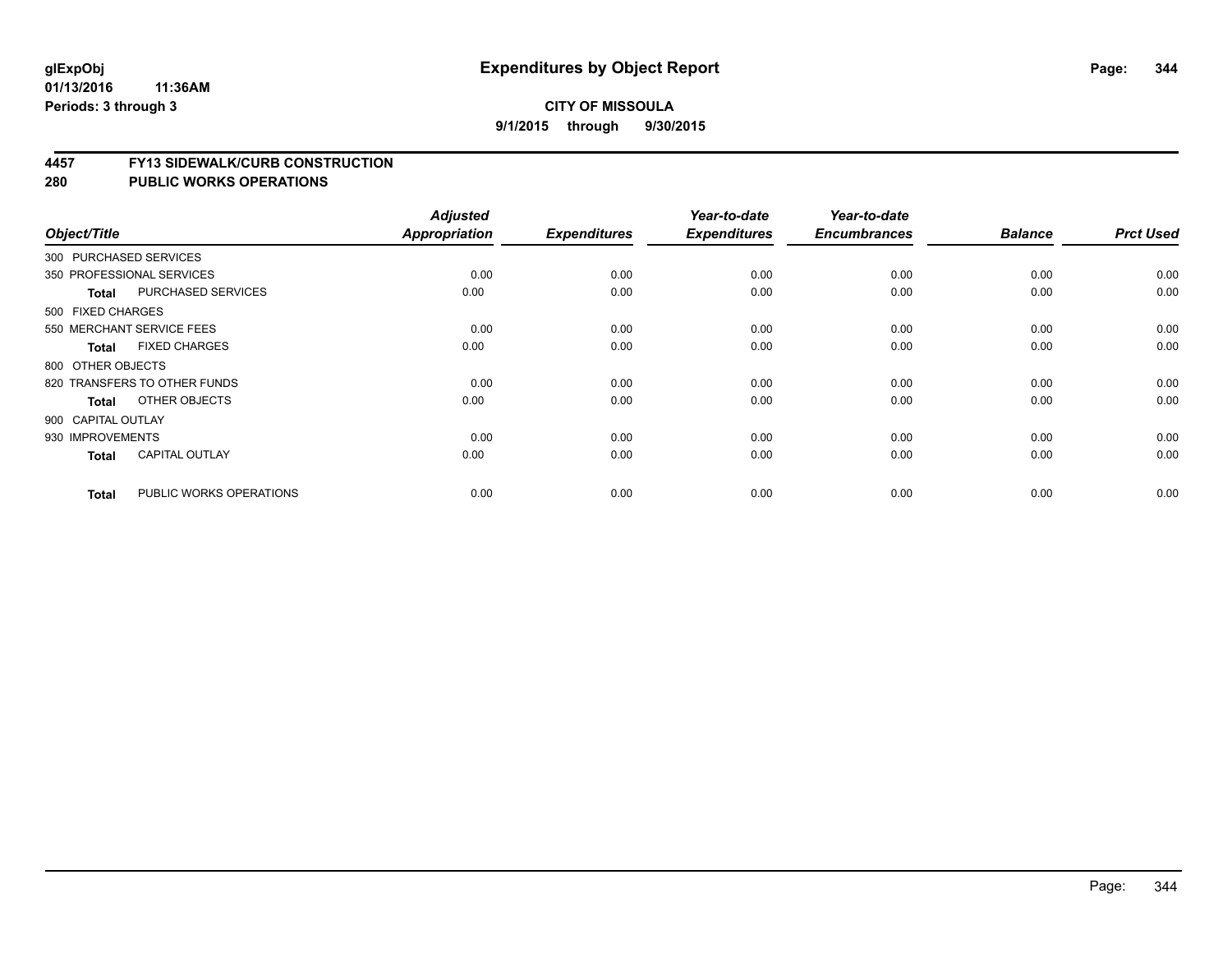# **CITY OF MISSOULA 9/1/2015 through 9/30/2015**

# **4457 FY13 SIDEWALK/CURB CONSTRUCTION**

| Object/Title           |                                 | <b>Adjusted</b><br><b>Appropriation</b> | <b>Expenditures</b> | Year-to-date<br><b>Expenditures</b> | Year-to-date<br><b>Encumbrances</b> | <b>Balance</b> | <b>Prct Used</b> |
|------------------------|---------------------------------|-----------------------------------------|---------------------|-------------------------------------|-------------------------------------|----------------|------------------|
| 300 PURCHASED SERVICES |                                 |                                         |                     |                                     |                                     |                |                  |
|                        | 350 PROFESSIONAL SERVICES       | 0.00                                    | 0.00                | 0.00                                | 0.00                                | 0.00           | 0.00             |
| <b>Total</b>           | PURCHASED SERVICES              | 0.00                                    | 0.00                | 0.00                                | 0.00                                | 0.00           | 0.00             |
| 500 FIXED CHARGES      |                                 |                                         |                     |                                     |                                     |                |                  |
|                        | 550 MERCHANT SERVICE FEES       | 0.00                                    | 0.00                | 0.00                                | 0.00                                | 0.00           | 0.00             |
| <b>Total</b>           | <b>FIXED CHARGES</b>            | 0.00                                    | 0.00                | 0.00                                | 0.00                                | 0.00           | 0.00             |
| 800 OTHER OBJECTS      |                                 |                                         |                     |                                     |                                     |                |                  |
|                        | 820 TRANSFERS TO OTHER FUNDS    | 0.00                                    | 0.00                | 0.00                                | 0.00                                | 0.00           | 0.00             |
| Total                  | OTHER OBJECTS                   | 0.00                                    | 0.00                | 0.00                                | 0.00                                | 0.00           | 0.00             |
| 900 CAPITAL OUTLAY     |                                 |                                         |                     |                                     |                                     |                |                  |
| 930 IMPROVEMENTS       |                                 | 0.00                                    | 0.00                | 0.00                                | 0.00                                | 0.00           | 0.00             |
| <b>Total</b>           | <b>CAPITAL OUTLAY</b>           | 0.00                                    | 0.00                | 0.00                                | 0.00                                | 0.00           | 0.00             |
| <b>Total</b>           | FY13 SIDEWALK/CURB CONSTRUCTION | 0.00                                    | 0.00                | 0.00                                | 0.00                                | 0.00           | 0.00             |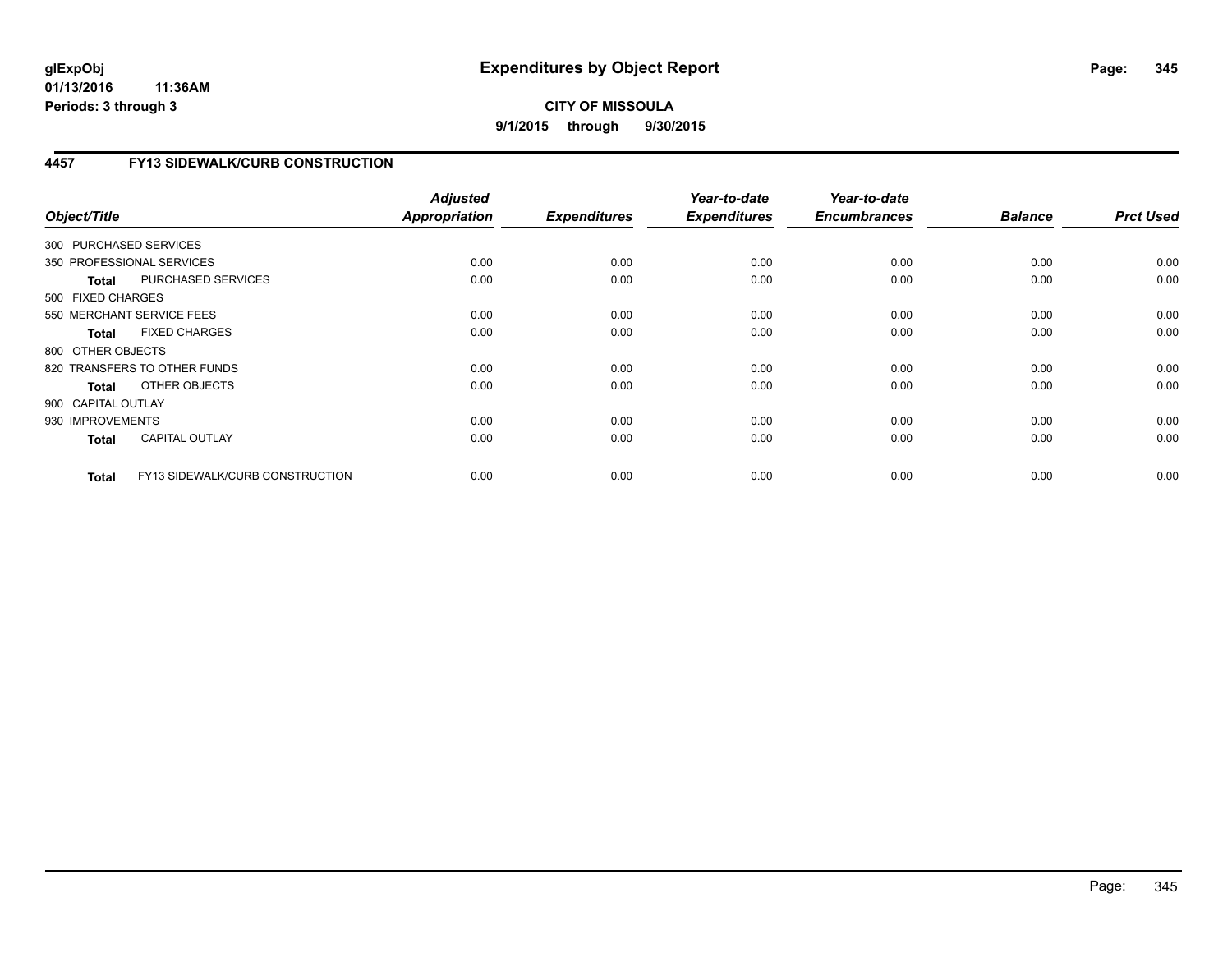#### **4458 FY14 SIDEWALK & CURB CONSTRUCTION**

| Object/Title              |                              | <b>Adjusted</b><br>Appropriation | <b>Expenditures</b> | Year-to-date<br><b>Expenditures</b> | Year-to-date<br><b>Encumbrances</b> | <b>Balance</b> | <b>Prct Used</b> |
|---------------------------|------------------------------|----------------------------------|---------------------|-------------------------------------|-------------------------------------|----------------|------------------|
| 500 FIXED CHARGES         |                              |                                  |                     |                                     |                                     |                |                  |
| 550 MERCHANT SERVICE FEES |                              | 0.00                             | 0.00                | 0.00                                | 0.00                                | 0.00           | 0.00             |
| <b>Total</b>              | <b>FIXED CHARGES</b>         | 0.00                             | 0.00                | 0.00                                | 0.00                                | 0.00           | 0.00             |
| 800 OTHER OBJECTS         |                              |                                  |                     |                                     |                                     |                |                  |
|                           | 820 TRANSFERS TO OTHER FUNDS | 0.00                             | 0.00                | 0.00                                | 0.00                                | 0.00           | 0.00             |
| Total                     | OTHER OBJECTS                | 0.00                             | 0.00                | 0.00                                | 0.00                                | 0.00           | 0.00             |
| 900 CAPITAL OUTLAY        |                              |                                  |                     |                                     |                                     |                |                  |
| 930 IMPROVEMENTS          |                              | 0.00                             | 0.00                | 0.00                                | 0.00                                | 0.00           | 0.00             |
| Total                     | <b>CAPITAL OUTLAY</b>        | 0.00                             | 0.00                | 0.00                                | 0.00                                | 0.00           | 0.00             |
|                           |                              |                                  |                     |                                     |                                     |                |                  |
| <b>Total</b>              | PUBLIC WORKS OPERATIONS      | 0.00                             | 0.00                | 0.00                                | 0.00                                | 0.00           | 0.00             |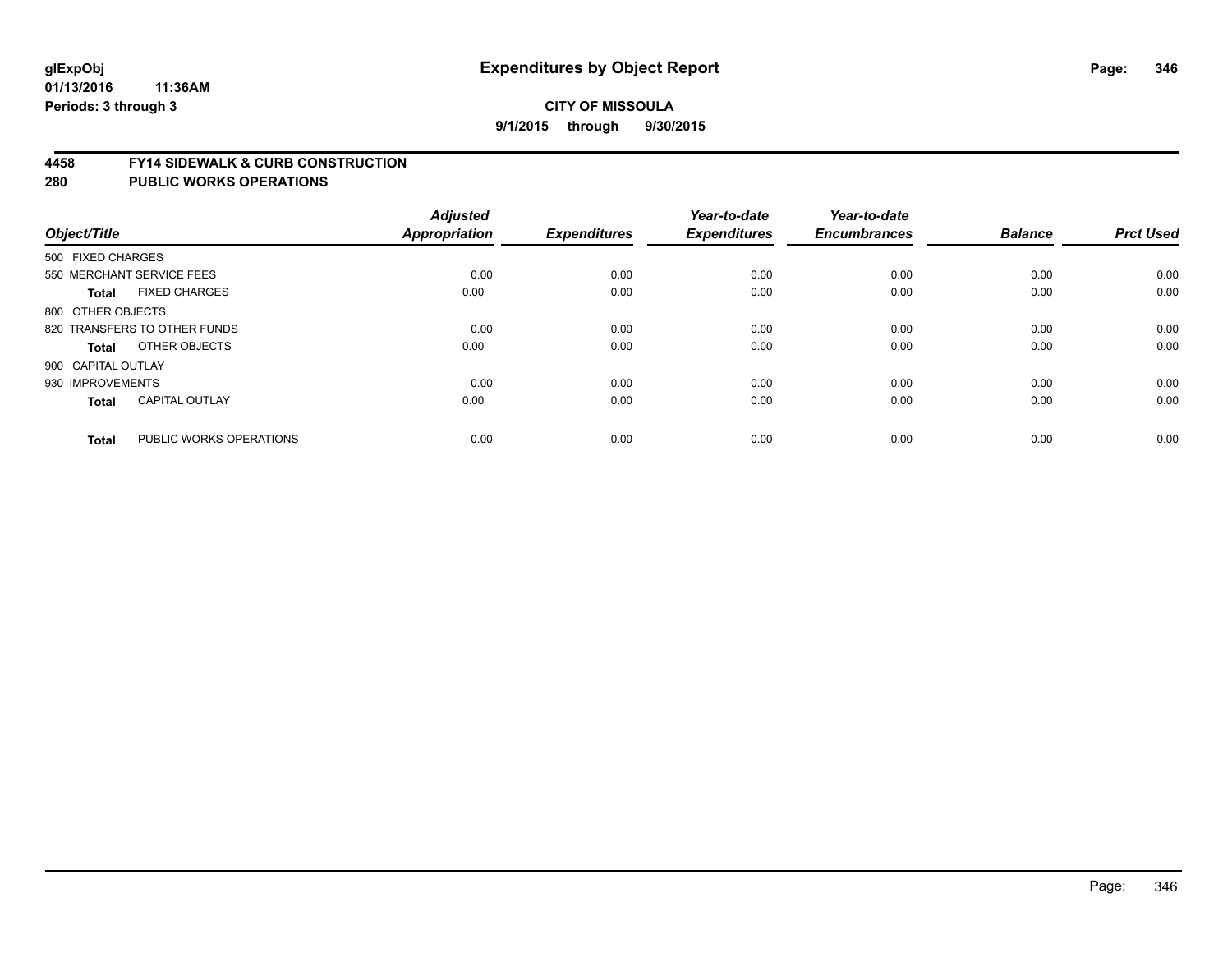# **CITY OF MISSOULA 9/1/2015 through 9/30/2015**

# **4458 FY14 SIDEWALK & CURB CONSTRUCTION**

| Object/Title       |                                              | <b>Adjusted</b><br>Appropriation | <b>Expenditures</b> | Year-to-date<br><b>Expenditures</b> | Year-to-date<br><b>Encumbrances</b> | <b>Balance</b> | <b>Prct Used</b> |
|--------------------|----------------------------------------------|----------------------------------|---------------------|-------------------------------------|-------------------------------------|----------------|------------------|
| 500 FIXED CHARGES  |                                              |                                  |                     |                                     |                                     |                |                  |
|                    | 550 MERCHANT SERVICE FEES                    | 0.00                             | 0.00                | 0.00                                | 0.00                                | 0.00           | 0.00             |
| <b>Total</b>       | <b>FIXED CHARGES</b>                         | 0.00                             | 0.00                | 0.00                                | 0.00                                | 0.00           | 0.00             |
| 800 OTHER OBJECTS  |                                              |                                  |                     |                                     |                                     |                |                  |
|                    | 820 TRANSFERS TO OTHER FUNDS                 | 0.00                             | 0.00                | 0.00                                | 0.00                                | 0.00           | 0.00             |
| <b>Total</b>       | OTHER OBJECTS                                | 0.00                             | 0.00                | 0.00                                | 0.00                                | 0.00           | 0.00             |
| 900 CAPITAL OUTLAY |                                              |                                  |                     |                                     |                                     |                |                  |
| 930 IMPROVEMENTS   |                                              | 0.00                             | 0.00                | 0.00                                | 0.00                                | 0.00           | 0.00             |
| <b>Total</b>       | <b>CAPITAL OUTLAY</b>                        | 0.00                             | 0.00                | 0.00                                | 0.00                                | 0.00           | 0.00             |
| <b>Total</b>       | <b>FY14 SIDEWALK &amp; CURB CONSTRUCTIOL</b> | 0.00                             | 0.00                | 0.00                                | 0.00                                | 0.00           | 0.00             |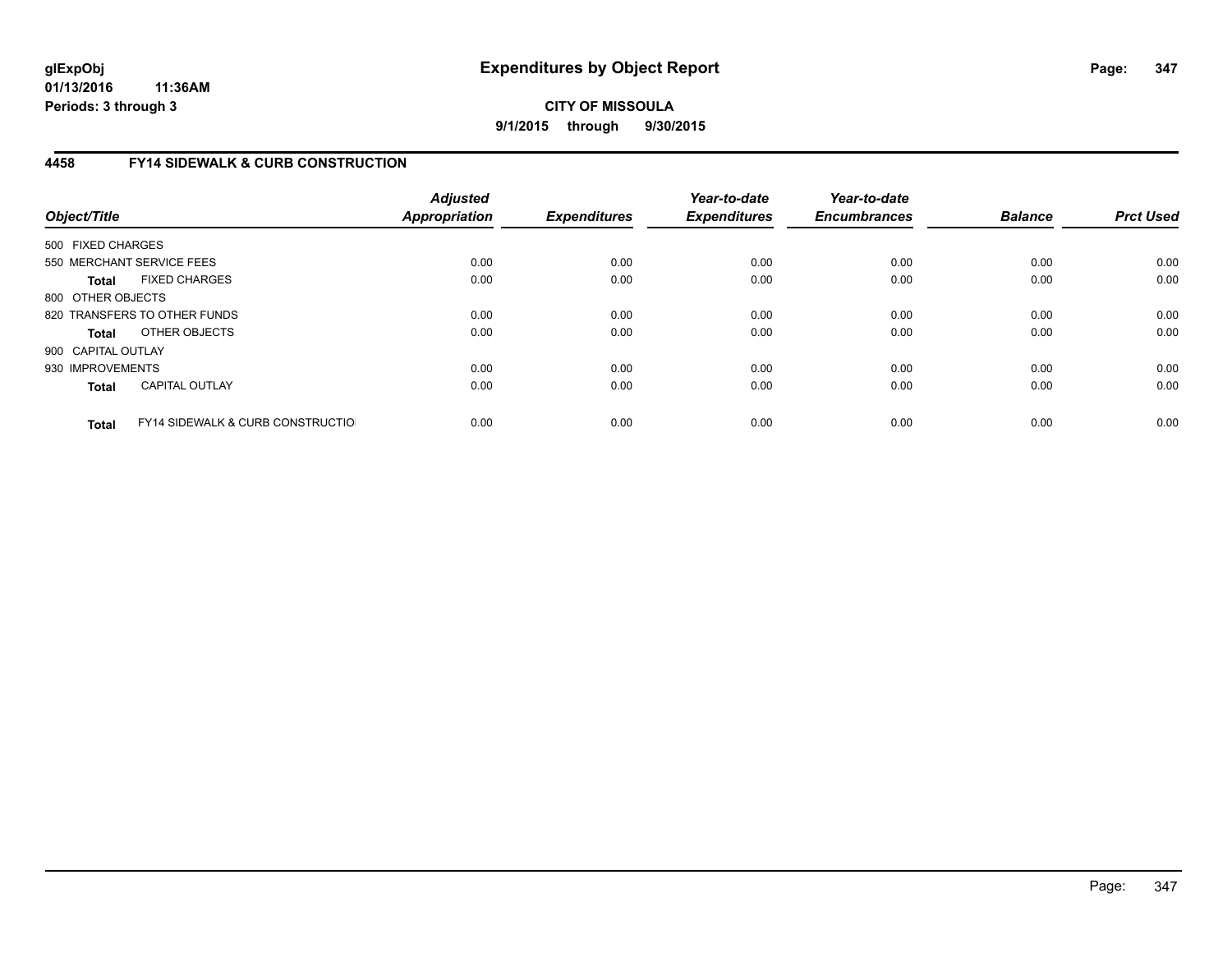#### **4459 FY15 SIDEWALK/CURB CONSTRUCTION**

|                    |                              | <b>Adjusted</b> |                     | Year-to-date        | Year-to-date        |                |                  |
|--------------------|------------------------------|-----------------|---------------------|---------------------|---------------------|----------------|------------------|
| Object/Title       |                              | Appropriation   | <b>Expenditures</b> | <b>Expenditures</b> | <b>Encumbrances</b> | <b>Balance</b> | <b>Prct Used</b> |
| 500 FIXED CHARGES  |                              |                 |                     |                     |                     |                |                  |
|                    | 550 MERCHANT SERVICE FEES    | 0.00            | 0.00                | 0.00                | 0.00                | 0.00           | 0.00             |
| <b>Total</b>       | <b>FIXED CHARGES</b>         | 0.00            | 0.00                | 0.00                | 0.00                | 0.00           | 0.00             |
| 800 OTHER OBJECTS  |                              |                 |                     |                     |                     |                |                  |
|                    | 820 TRANSFERS TO OTHER FUNDS | 0.00            | 29,930.00           | 29.930.00           | 0.00                | $-29.930.00$   | 0.00             |
| Total              | OTHER OBJECTS                | 0.00            | 29,930.00           | 29,930.00           | 0.00                | $-29,930.00$   | 0.00             |
| 900 CAPITAL OUTLAY |                              |                 |                     |                     |                     |                |                  |
| 930 IMPROVEMENTS   |                              | 0.00            | 0.00                | 0.00                | 0.00                | 0.00           | 0.00             |
| <b>Total</b>       | <b>CAPITAL OUTLAY</b>        | 0.00            | 0.00                | 0.00                | 0.00                | 0.00           | 0.00             |
| <b>Total</b>       | PUBLIC WORKS OPERATIONS      | 0.00            | 29,930.00           | 29,930.00           | 0.00                | $-29,930.00$   | 0.00             |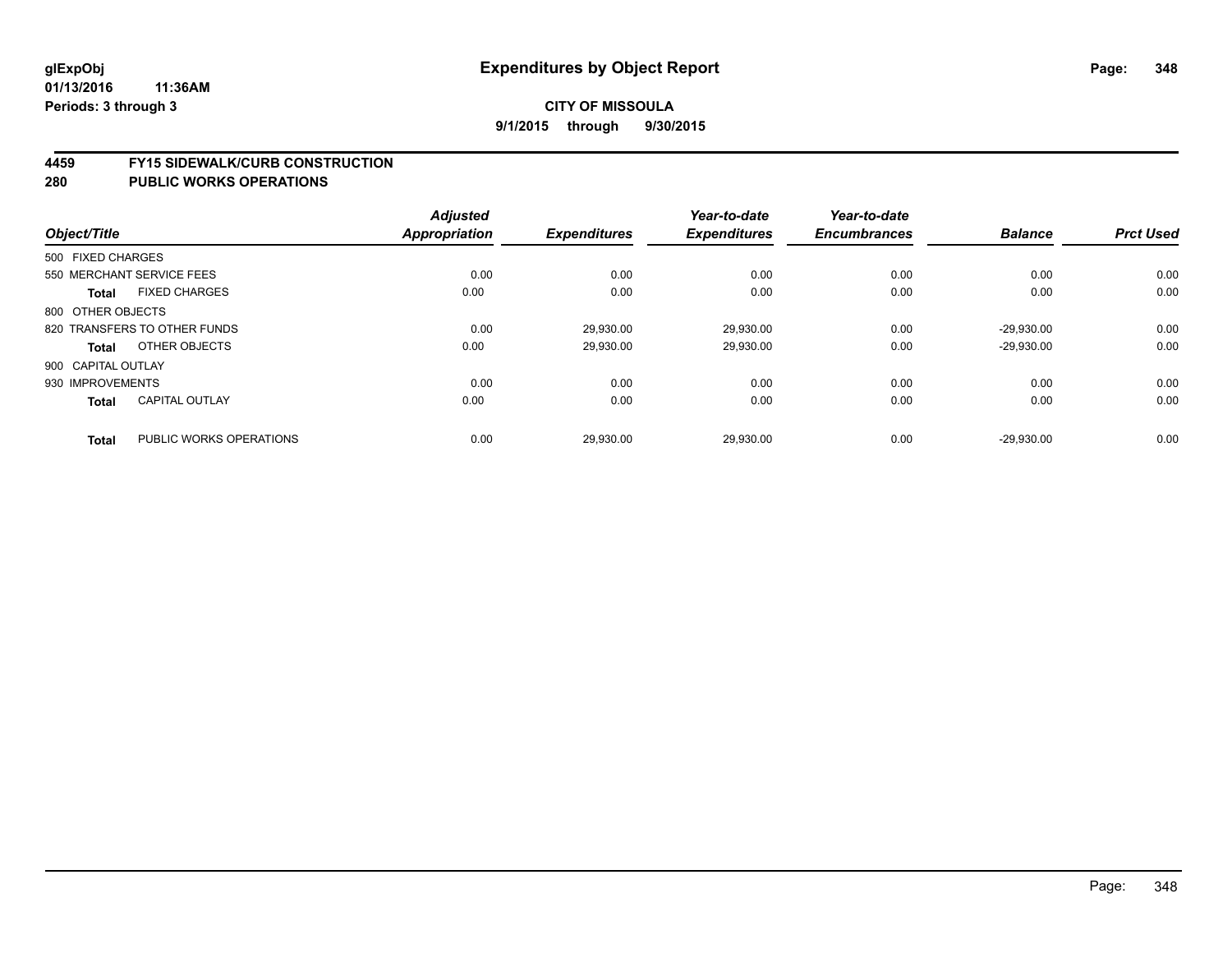### **CITY OF MISSOULA 9/1/2015 through 9/30/2015**

# **4459 FY15 SIDEWALK/CURB CONSTRUCTION**

| Object/Title       |                                 | <b>Adjusted</b><br><b>Appropriation</b> | <b>Expenditures</b> | Year-to-date<br><b>Expenditures</b> | Year-to-date<br><b>Encumbrances</b> | <b>Balance</b> | <b>Prct Used</b> |
|--------------------|---------------------------------|-----------------------------------------|---------------------|-------------------------------------|-------------------------------------|----------------|------------------|
| 500 FIXED CHARGES  |                                 |                                         |                     |                                     |                                     |                |                  |
|                    | 550 MERCHANT SERVICE FEES       | 0.00                                    | 0.00                | 0.00                                | 0.00                                | 0.00           | 0.00             |
| Total              | <b>FIXED CHARGES</b>            | 0.00                                    | 0.00                | 0.00                                | 0.00                                | 0.00           | 0.00             |
| 800 OTHER OBJECTS  |                                 |                                         |                     |                                     |                                     |                |                  |
|                    | 820 TRANSFERS TO OTHER FUNDS    | 0.00                                    | 29,930.00           | 29,930.00                           | 0.00                                | $-29.930.00$   | 0.00             |
| Total              | OTHER OBJECTS                   | 0.00                                    | 29,930.00           | 29,930.00                           | 0.00                                | $-29.930.00$   | 0.00             |
| 900 CAPITAL OUTLAY |                                 |                                         |                     |                                     |                                     |                |                  |
| 930 IMPROVEMENTS   |                                 | 0.00                                    | 0.00                | 0.00                                | 0.00                                | 0.00           | 0.00             |
| <b>Total</b>       | <b>CAPITAL OUTLAY</b>           | 0.00                                    | 0.00                | 0.00                                | 0.00                                | 0.00           | 0.00             |
| <b>Total</b>       | FY15 SIDEWALK/CURB CONSTRUCTION | 0.00                                    | 29,930.00           | 29.930.00                           | 0.00                                | $-29.930.00$   | 0.00             |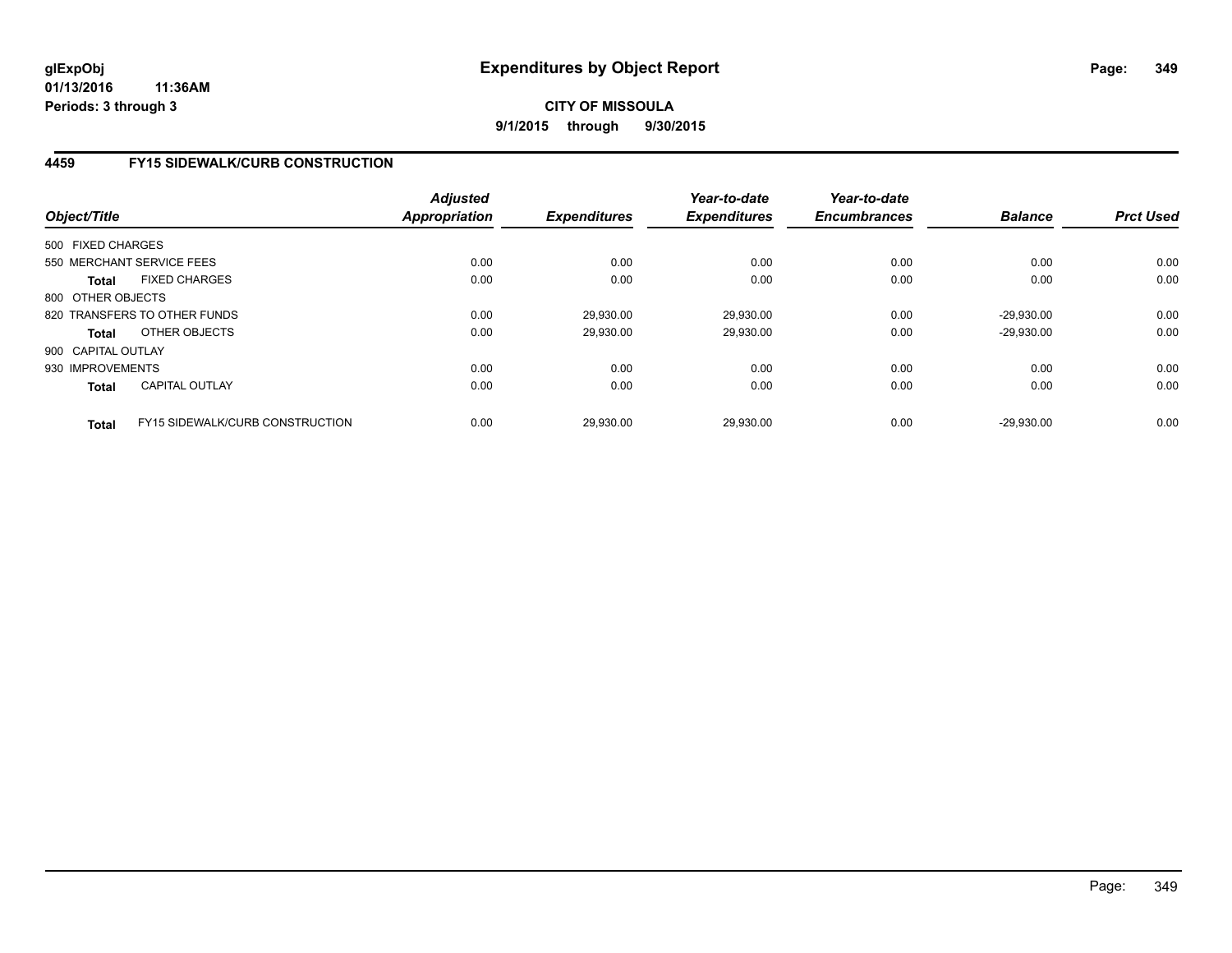#### **4460 FY16 SIDEWALK/CURB CONSTRUCTION**

| Object/Title       |                           | <b>Adjusted</b><br><b>Appropriation</b> | <b>Expenditures</b> | Year-to-date<br><b>Expenditures</b> | Year-to-date<br><b>Encumbrances</b> | <b>Balance</b> | <b>Prct Used</b> |
|--------------------|---------------------------|-----------------------------------------|---------------------|-------------------------------------|-------------------------------------|----------------|------------------|
| 500 FIXED CHARGES  |                           |                                         |                     |                                     |                                     |                |                  |
|                    | 550 MERCHANT SERVICE FEES | 0.00                                    | 0.00                | 0.00                                | 0.00                                | 0.00           | 0.00             |
| <b>Total</b>       | <b>FIXED CHARGES</b>      | 0.00                                    | 0.00                | 0.00                                | 0.00                                | 0.00           | 0.00             |
| 900 CAPITAL OUTLAY |                           |                                         |                     |                                     |                                     |                |                  |
| 930 IMPROVEMENTS   |                           | 0.00                                    | 89.540.92           | 205,387.60                          | 0.00                                | -205.387.60    | 0.00             |
| <b>Total</b>       | <b>CAPITAL OUTLAY</b>     | 0.00                                    | 89.540.92           | 205.387.60                          | 0.00                                | -205.387.60    | 0.00             |
| <b>Total</b>       | PUBLIC WORKS OPERATIONS   | 0.00                                    | 89.540.92           | 205.387.60                          | 0.00                                | -205.387.60    | 0.00             |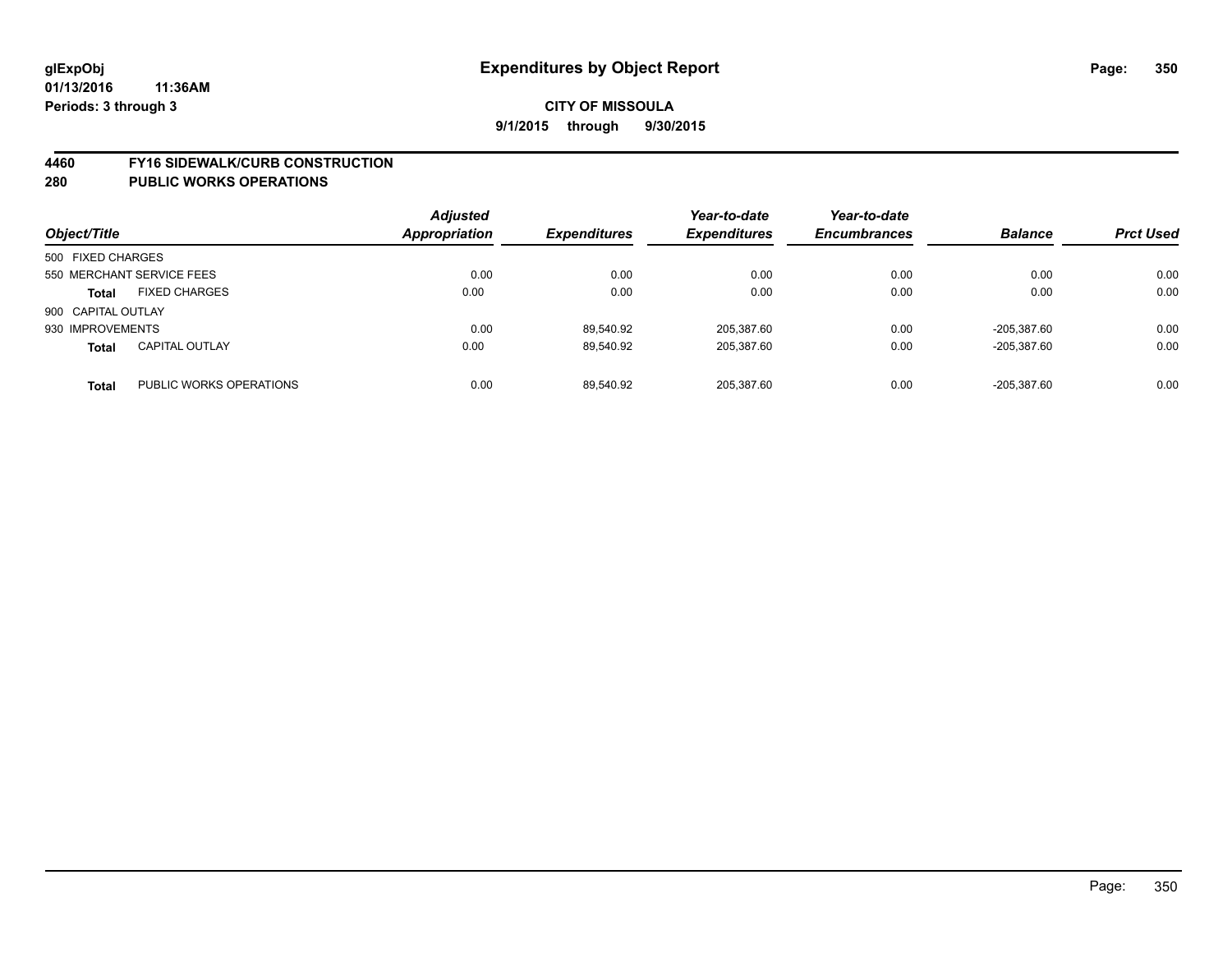# **CITY OF MISSOULA 9/1/2015 through 9/30/2015**

# **4460 FY16 SIDEWALK/CURB CONSTRUCTION**

| Object/Title       |                                        | <b>Adjusted</b><br>Appropriation | <b>Expenditures</b> | Year-to-date<br><b>Expenditures</b> | Year-to-date<br><b>Encumbrances</b> | <b>Balance</b> | <b>Prct Used</b> |
|--------------------|----------------------------------------|----------------------------------|---------------------|-------------------------------------|-------------------------------------|----------------|------------------|
| 500 FIXED CHARGES  |                                        |                                  |                     |                                     |                                     |                |                  |
|                    | 550 MERCHANT SERVICE FEES              | 0.00                             | 0.00                | 0.00                                | 0.00                                | 0.00           | 0.00             |
| Total              | <b>FIXED CHARGES</b>                   | 0.00                             | 0.00                | 0.00                                | 0.00                                | 0.00           | 0.00             |
| 900 CAPITAL OUTLAY |                                        |                                  |                     |                                     |                                     |                |                  |
| 930 IMPROVEMENTS   |                                        | 0.00                             | 89.540.92           | 205.387.60                          | 0.00                                | -205.387.60    | 0.00             |
| <b>Total</b>       | <b>CAPITAL OUTLAY</b>                  | 0.00                             | 89,540.92           | 205,387.60                          | 0.00                                | -205,387.60    | 0.00             |
| <b>Total</b>       | <b>FY16 SIDEWALK/CURB CONSTRUCTION</b> | 0.00                             | 89.540.92           | 205.387.60                          | 0.00                                | -205.387.60    | 0.00             |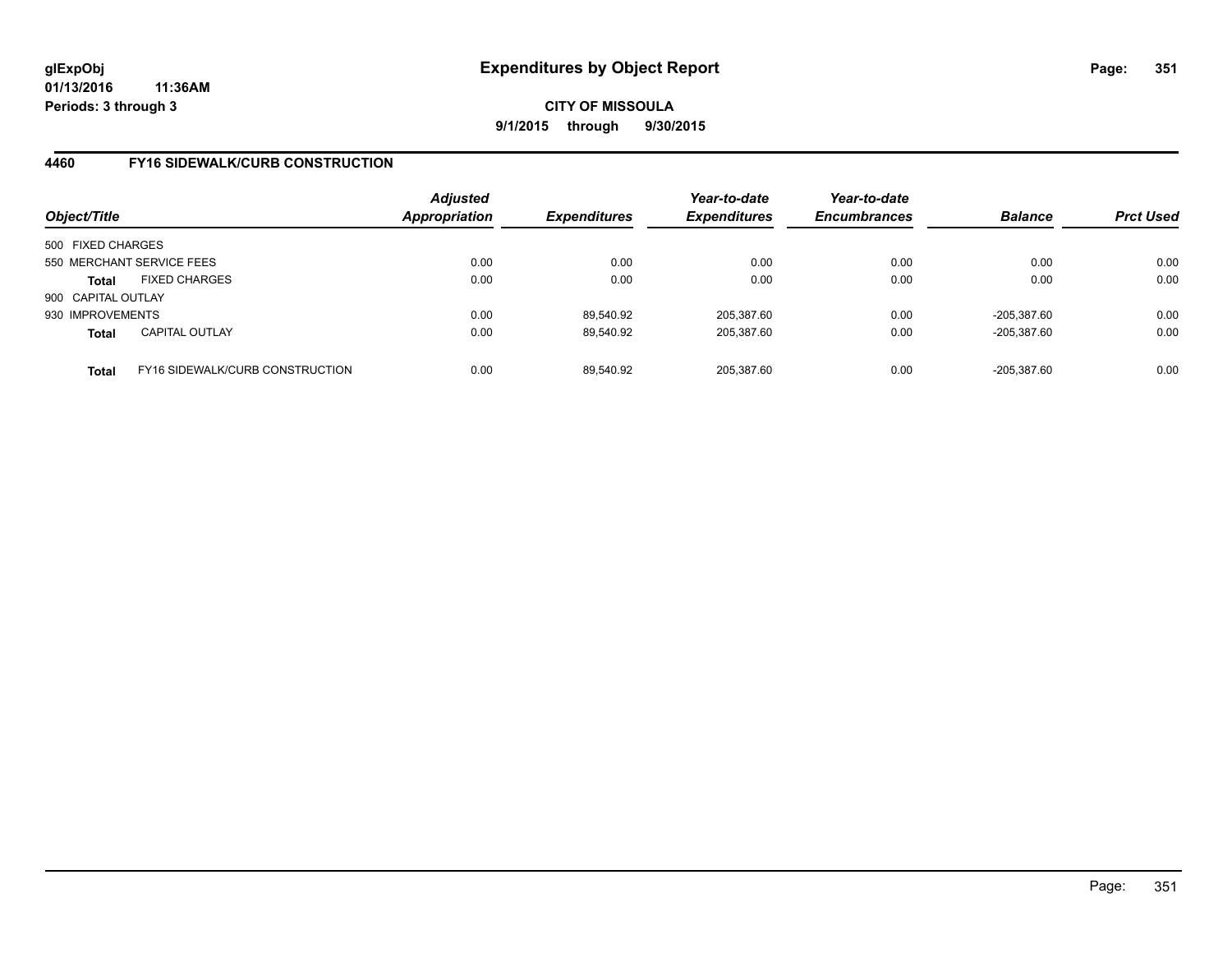# **glExpObj Expenditures by Object Report Page: 352**

# **CITY OF MISSOULA 9/1/2015 through 9/30/2015**

**4531 SID 531 TRAFFIC CALMING**

**000 \*\*\* Title Not Found \*\*\***

| Object/Title                            | <b>Adjusted</b><br><b>Appropriation</b> | <b>Expenditures</b> | Year-to-date<br><b>Expenditures</b> | Year-to-date<br><b>Encumbrances</b> | <b>Balance</b> | <b>Prct Used</b> |
|-----------------------------------------|-----------------------------------------|---------------------|-------------------------------------|-------------------------------------|----------------|------------------|
| 500 FIXED CHARGES                       |                                         |                     |                                     |                                     |                |                  |
| 550 MERCHANT SERVICE FEES               | 0.00                                    | 0.00                | 0.00                                | 0.00                                | 0.00           | 0.00             |
| <b>FIXED CHARGES</b><br><b>Total</b>    | 0.00                                    | 0.00                | 0.00                                | 0.00                                | 0.00           | 0.00             |
| 600 DEBT SERVICE                        |                                         |                     |                                     |                                     |                |                  |
| 620 INTEREST / SERVICE FEES             | 0.00                                    | 0.00                | 0.00                                | 0.00                                | 0.00           | 0.00             |
| <b>DEBT SERVICE</b><br><b>Total</b>     | 0.00                                    | 0.00                | 0.00                                | 0.00                                | 0.00           | 0.00             |
| *** Title Not Found ***<br><b>Total</b> | 0.00                                    | 0.00                | 0.00                                | 0.00                                | 0.00           | 0.00             |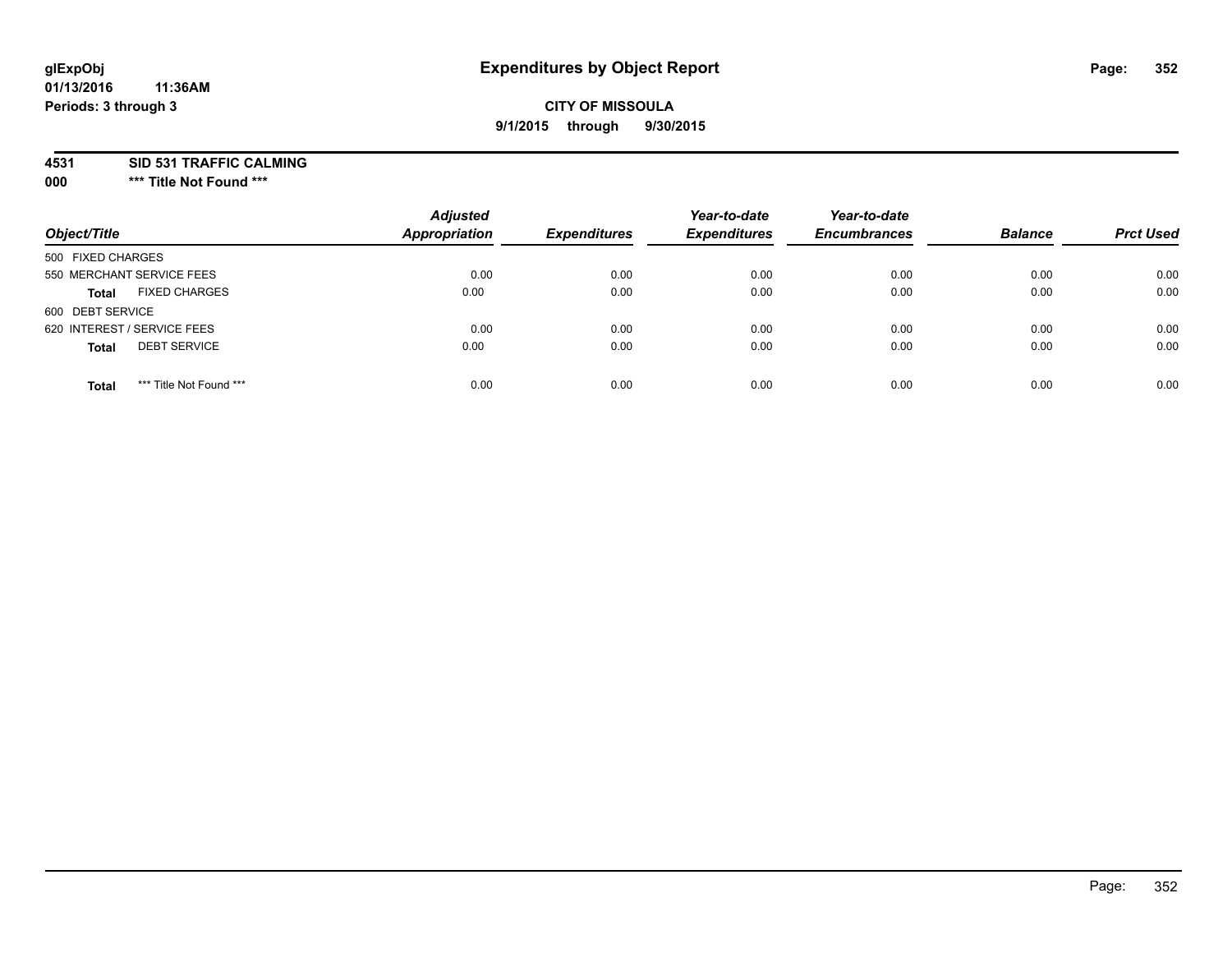**4531 SID 531 TRAFFIC CALMING**

**390 NON-DEPARTMENTAL**

| Object/Title              |                       | <b>Adjusted</b><br><b>Appropriation</b> | <b>Expenditures</b> | Year-to-date<br><b>Expenditures</b> | Year-to-date<br><b>Encumbrances</b> | <b>Balance</b> | <b>Prct Used</b> |
|---------------------------|-----------------------|-----------------------------------------|---------------------|-------------------------------------|-------------------------------------|----------------|------------------|
| 500 FIXED CHARGES         |                       |                                         |                     |                                     |                                     |                |                  |
| 550 MERCHANT SERVICE FEES |                       | 0.00                                    | 0.00                | 0.00                                | 0.00                                | 0.00           | 0.00             |
| <b>Total</b>              | <b>FIXED CHARGES</b>  | 0.00                                    | 0.00                | 0.00                                | 0.00                                | 0.00           | 0.00             |
| 900 CAPITAL OUTLAY        |                       |                                         |                     |                                     |                                     |                |                  |
| 930 IMPROVEMENTS          |                       | 0.00                                    | 0.00                | 0.00                                | 0.00                                | 0.00           | 0.00             |
| <b>Total</b>              | <b>CAPITAL OUTLAY</b> | 0.00                                    | 0.00                | 0.00                                | 0.00                                | 0.00           | 0.00             |
| <b>Total</b>              | NON-DEPARTMENTAL      | 0.00                                    | 0.00                | 0.00                                | 0.00                                | 0.00           | 0.00             |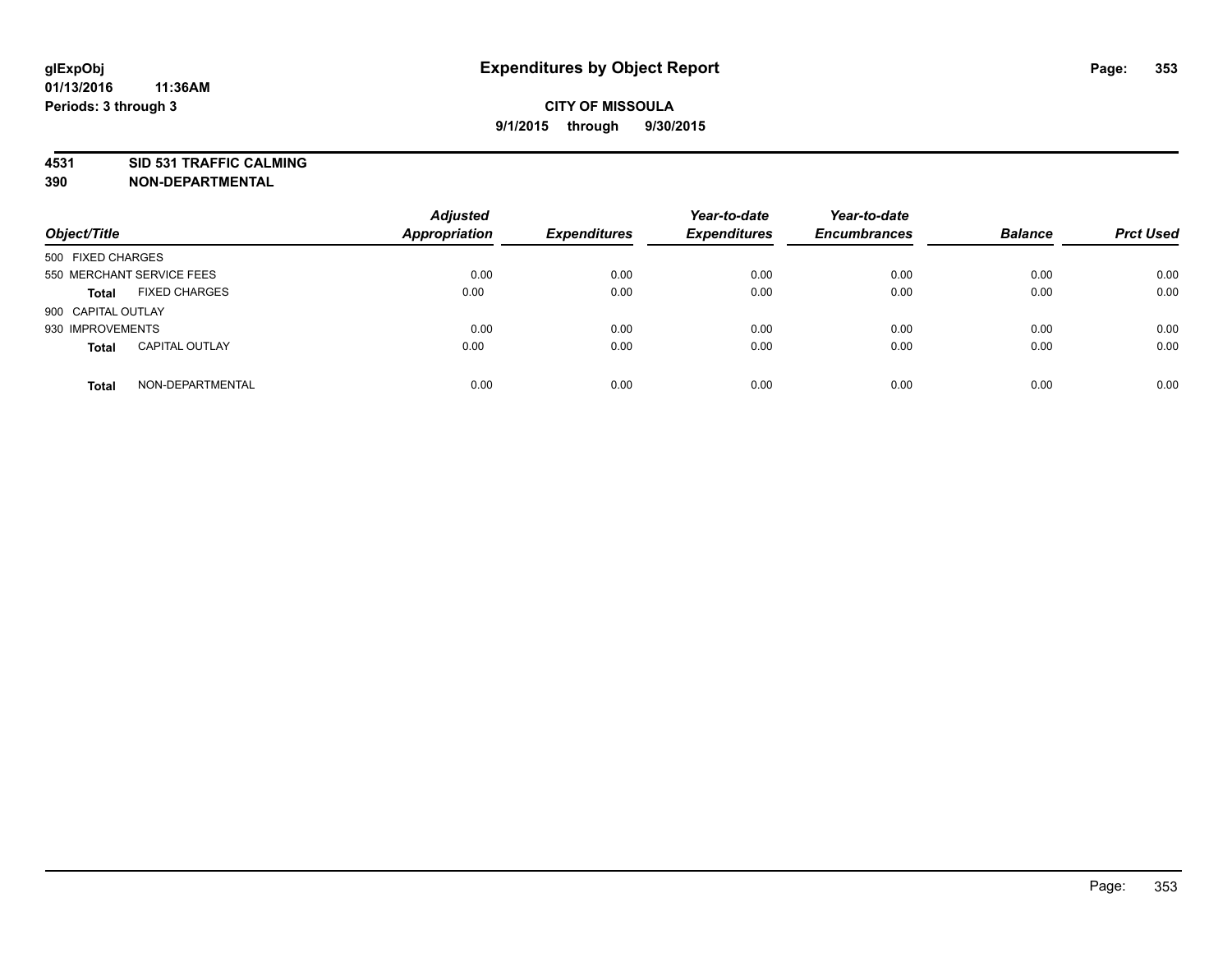# **4531 SID 531 TRAFFIC CALMING**

| Object/Title       |                             | <b>Adjusted</b><br>Appropriation | <b>Expenditures</b> | Year-to-date<br><b>Expenditures</b> | Year-to-date<br><b>Encumbrances</b> | <b>Balance</b> | <b>Prct Used</b> |
|--------------------|-----------------------------|----------------------------------|---------------------|-------------------------------------|-------------------------------------|----------------|------------------|
| 500 FIXED CHARGES  |                             |                                  |                     |                                     |                                     |                |                  |
|                    | 550 MERCHANT SERVICE FEES   | 0.00                             | 0.00                | 0.00                                | 0.00                                | 0.00           | 0.00             |
| <b>Total</b>       | <b>FIXED CHARGES</b>        | 0.00                             | 0.00                | 0.00                                | 0.00                                | 0.00           | 0.00             |
| 600 DEBT SERVICE   |                             |                                  |                     |                                     |                                     |                |                  |
|                    | 620 INTEREST / SERVICE FEES | 0.00                             | 0.00                | 0.00                                | 0.00                                | 0.00           | 0.00             |
| Total              | <b>DEBT SERVICE</b>         | 0.00                             | 0.00                | 0.00                                | 0.00                                | 0.00           | 0.00             |
| 900 CAPITAL OUTLAY |                             |                                  |                     |                                     |                                     |                |                  |
| 930 IMPROVEMENTS   |                             | 0.00                             | 0.00                | 0.00                                | 0.00                                | 0.00           | 0.00             |
| <b>Total</b>       | <b>CAPITAL OUTLAY</b>       | 0.00                             | 0.00                | 0.00                                | 0.00                                | 0.00           | 0.00             |
| <b>Total</b>       | SID 531 TRAFFIC CALMING     | 0.00                             | 0.00                | 0.00                                | 0.00                                | 0.00           | 0.00             |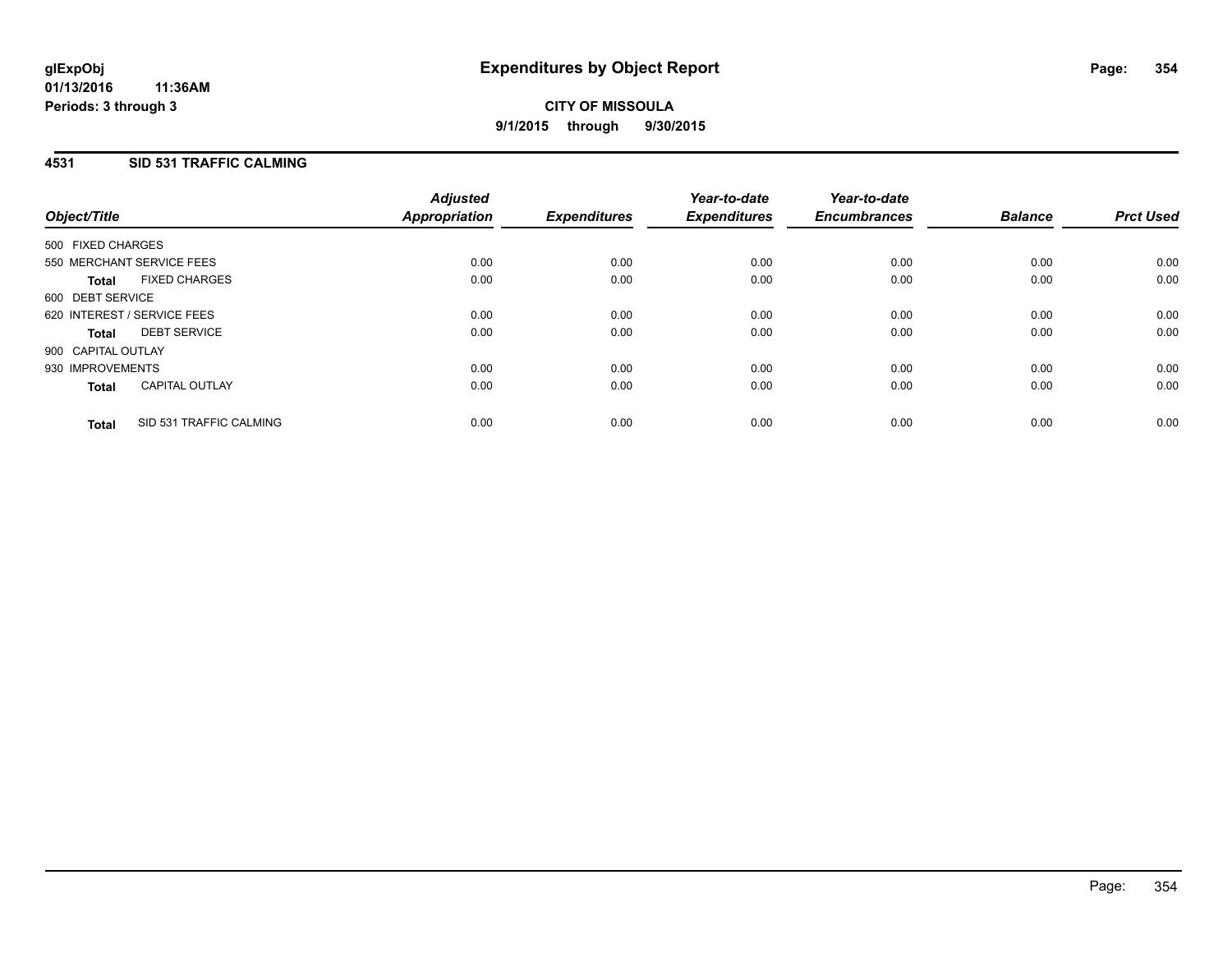#### **4532 MALONEY RANCH SID**

**390 NON-DEPARTMENTAL**

| Object/Title                          | <b>Adjusted</b><br><b>Appropriation</b> | <b>Expenditures</b> | Year-to-date<br><b>Expenditures</b> | Year-to-date<br><b>Encumbrances</b> | <b>Balance</b> | <b>Prct Used</b> |
|---------------------------------------|-----------------------------------------|---------------------|-------------------------------------|-------------------------------------|----------------|------------------|
| 500 FIXED CHARGES                     |                                         |                     |                                     |                                     |                |                  |
| 550 MERCHANT SERVICE FEES             | 0.00                                    | 0.00                | 0.00                                | 0.00                                | 0.00           | 0.00             |
| <b>FIXED CHARGES</b><br><b>Total</b>  | 0.00                                    | 0.00                | 0.00                                | 0.00                                | 0.00           | 0.00             |
| 900 CAPITAL OUTLAY                    |                                         |                     |                                     |                                     |                |                  |
| 930 IMPROVEMENTS                      | 0.00                                    | 0.00                | 0.00                                | 0.00                                | 0.00           | 0.00             |
| <b>CAPITAL OUTLAY</b><br><b>Total</b> | 0.00                                    | 0.00                | 0.00                                | 0.00                                | 0.00           | 0.00             |
| NON-DEPARTMENTAL<br><b>Total</b>      | 0.00                                    | 0.00                | 0.00                                | 0.00                                | 0.00           | 0.00             |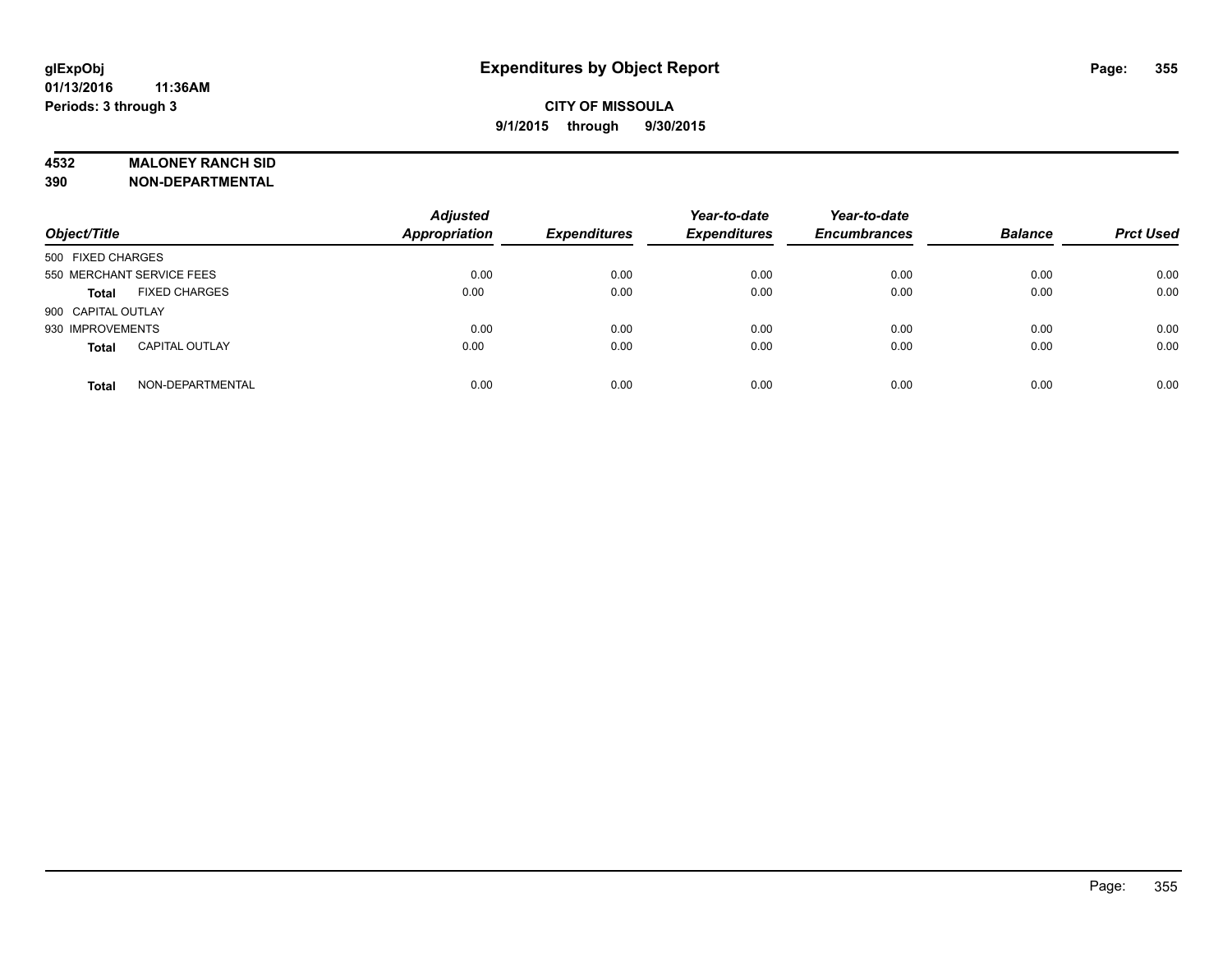### **4532 MALONEY RANCH SID**

| Object/Title                             | <b>Adjusted</b><br>Appropriation | <b>Expenditures</b> | Year-to-date<br><b>Expenditures</b> | Year-to-date<br><b>Encumbrances</b> | <b>Balance</b> | <b>Prct Used</b> |
|------------------------------------------|----------------------------------|---------------------|-------------------------------------|-------------------------------------|----------------|------------------|
| 500 FIXED CHARGES                        |                                  |                     |                                     |                                     |                |                  |
| 550 MERCHANT SERVICE FEES                | 0.00                             | 0.00                | 0.00                                | 0.00                                | 0.00           | 0.00             |
| <b>FIXED CHARGES</b><br><b>Total</b>     | 0.00                             | 0.00                | 0.00                                | 0.00                                | 0.00           | 0.00             |
| 900 CAPITAL OUTLAY                       |                                  |                     |                                     |                                     |                |                  |
| 930 IMPROVEMENTS                         | 0.00                             | 0.00                | 0.00                                | 0.00                                | 0.00           | 0.00             |
| <b>CAPITAL OUTLAY</b><br><b>Total</b>    | 0.00                             | 0.00                | 0.00                                | 0.00                                | 0.00           | 0.00             |
| <b>MALONEY RANCH SID</b><br><b>Total</b> | 0.00                             | 0.00                | 0.00                                | 0.00                                | 0.00           | 0.00             |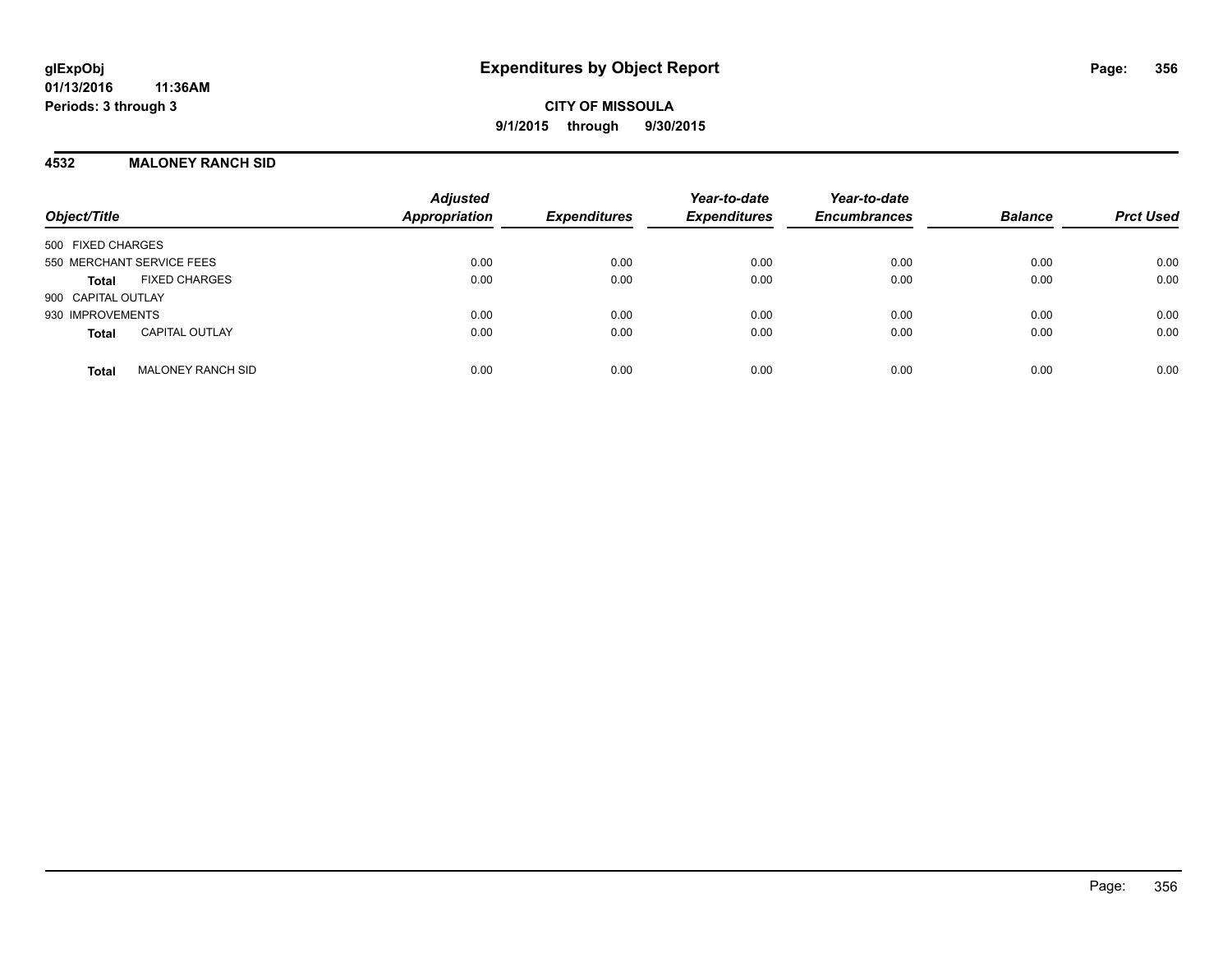**4533 RATTLESNAKE SEWER SID**

**390 NON-DEPARTMENTAL**

| Object/Title                     | <b>Adjusted</b><br>Appropriation | <b>Expenditures</b> | Year-to-date<br><b>Expenditures</b> | Year-to-date<br><b>Encumbrances</b> | <b>Balance</b> | <b>Prct Used</b> |
|----------------------------------|----------------------------------|---------------------|-------------------------------------|-------------------------------------|----------------|------------------|
| 500 FIXED CHARGES                |                                  |                     |                                     |                                     |                |                  |
| 550 MERCHANT SERVICE FEES        | 0.00                             | 0.00                | 0.00                                | 0.00                                | 0.00           | 0.00             |
| <b>FIXED CHARGES</b><br>Total    | 0.00                             | 0.00                | 0.00                                | 0.00                                | 0.00           | 0.00             |
| NON-DEPARTMENTAL<br><b>Total</b> | 0.00                             | 0.00                | 0.00                                | 0.00                                | 0.00           | 0.00             |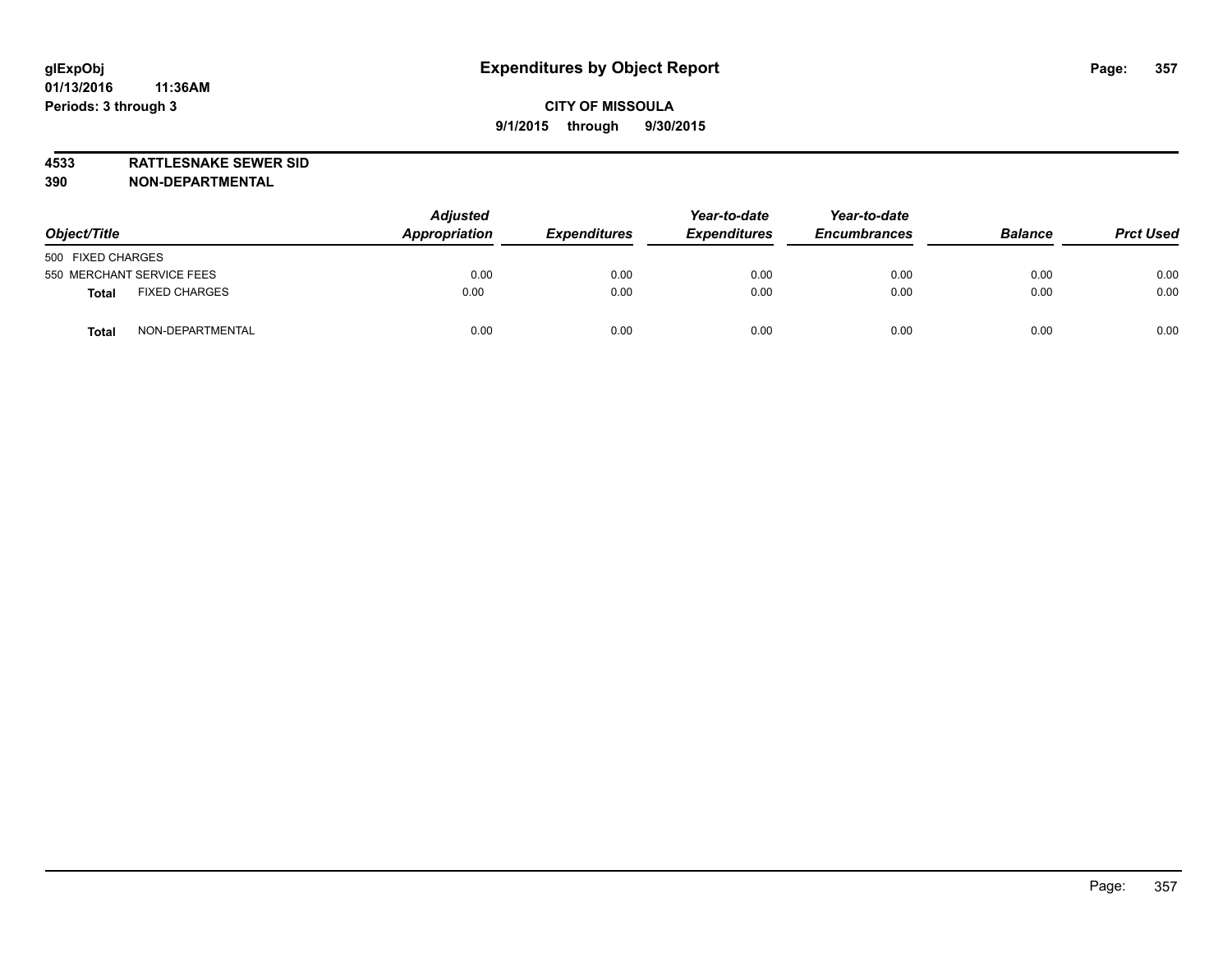#### **4533 RATTLESNAKE SEWER SID**

| Object/Title                          | <b>Adjusted</b><br>Appropriation | <b>Expenditures</b> | Year-to-date<br><b>Expenditures</b> | Year-to-date<br><b>Encumbrances</b> | <b>Balance</b> | <b>Prct Used</b> |
|---------------------------------------|----------------------------------|---------------------|-------------------------------------|-------------------------------------|----------------|------------------|
| 500 FIXED CHARGES                     |                                  |                     |                                     |                                     |                |                  |
| 550 MERCHANT SERVICE FEES             | 0.00                             | 0.00                | 0.00                                | 0.00                                | 0.00           | 0.00             |
| <b>FIXED CHARGES</b><br>Total         | 0.00                             | 0.00                | 0.00                                | 0.00                                | 0.00           | 0.00             |
| RATTLESNAKE SEWER SID<br><b>Total</b> | 0.00                             | 0.00                | 0.00                                | 0.00                                | 0.00           | 0.00             |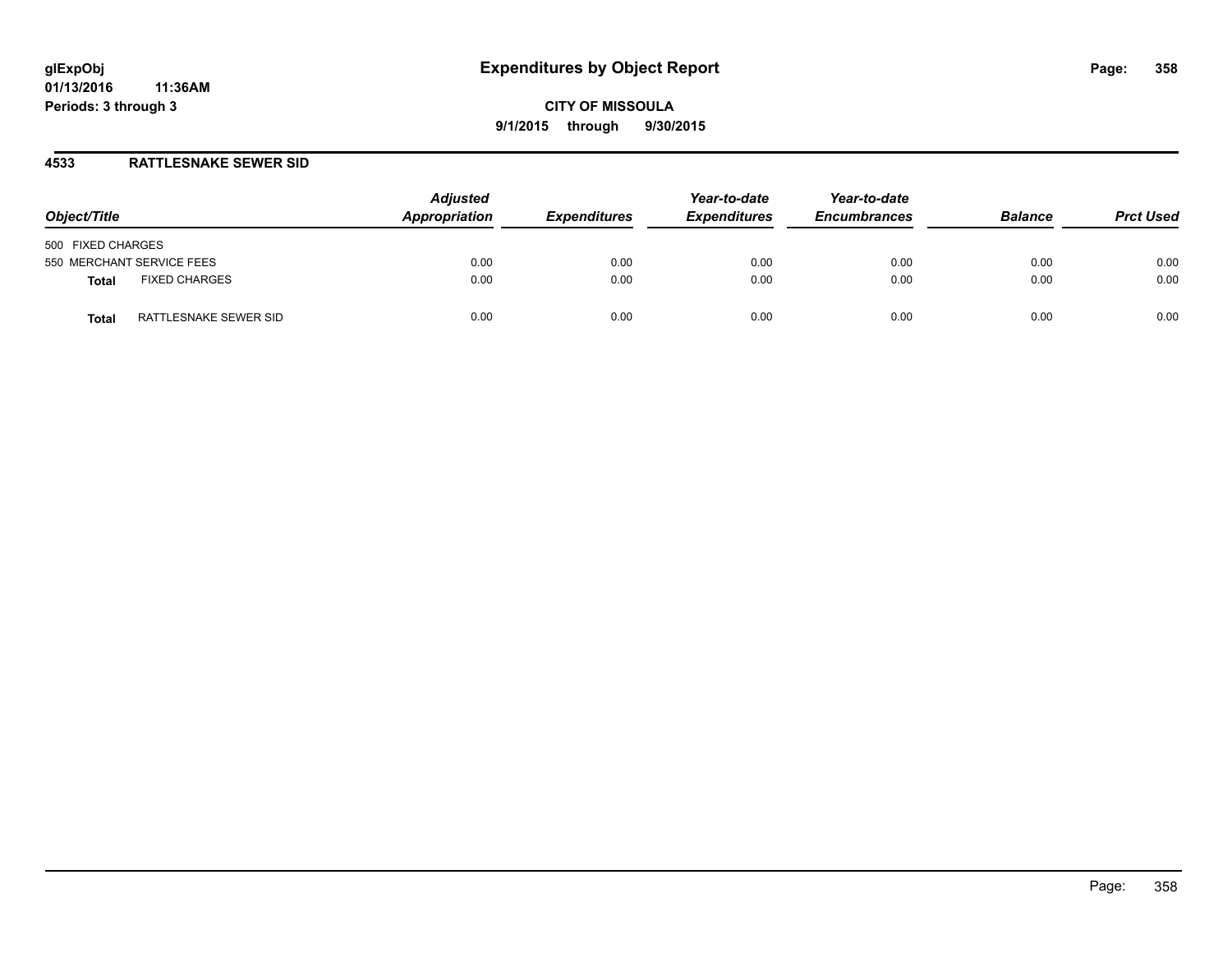#### **4534 SID 534 LINCOLNWOOD**

**390 NON-DEPARTMENTAL**

| Object/Title                         | <b>Adjusted</b><br><b>Appropriation</b> | <b>Expenditures</b> | Year-to-date<br><b>Expenditures</b> | Year-to-date<br><b>Encumbrances</b> | <b>Balance</b> | <b>Prct Used</b> |
|--------------------------------------|-----------------------------------------|---------------------|-------------------------------------|-------------------------------------|----------------|------------------|
|                                      |                                         |                     |                                     |                                     |                |                  |
| 500 FIXED CHARGES                    |                                         |                     |                                     |                                     |                |                  |
| 550 MERCHANT SERVICE FEES            | 0.00                                    | 0.00                | 0.00                                | 0.00                                | 0.00           | 0.00             |
| <b>FIXED CHARGES</b><br><b>Total</b> | 0.00                                    | 0.00                | 0.00                                | 0.00                                | 0.00           | 0.00             |
| 800 OTHER OBJECTS                    |                                         |                     |                                     |                                     |                |                  |
| 820 TRANSFERS TO OTHER FUNDS         | 0.00                                    | 0.00                | 0.00                                | 0.00                                | 0.00           | 0.00             |
| OTHER OBJECTS<br><b>Total</b>        | 0.00                                    | 0.00                | 0.00                                | 0.00                                | 0.00           | 0.00             |
| NON-DEPARTMENTAL<br><b>Total</b>     | 0.00                                    | 0.00                | 0.00                                | 0.00                                | 0.00           | 0.00             |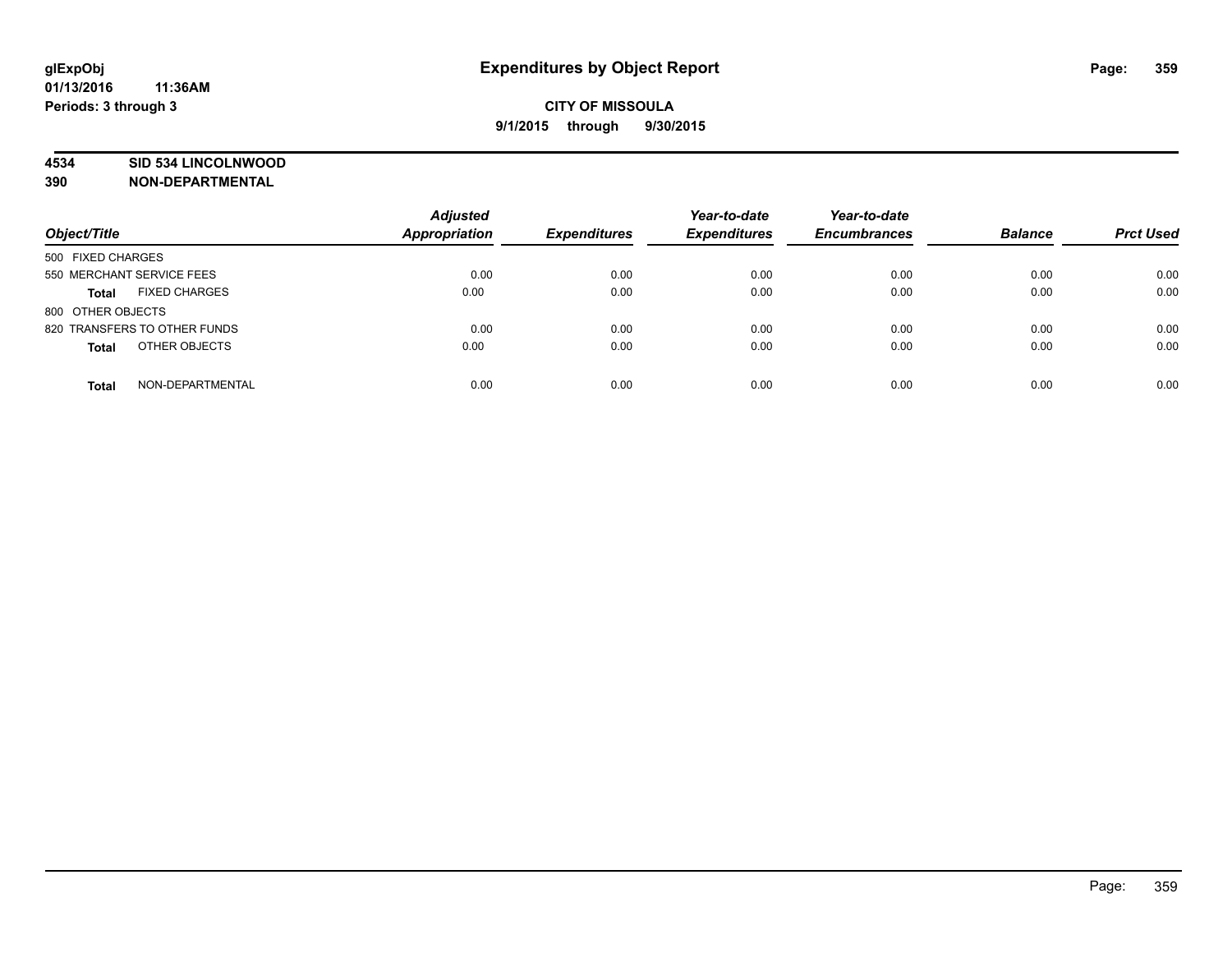#### **4534 SID 534 LINCOLNWOOD**

| Object/Title                         | <b>Adjusted</b><br><b>Appropriation</b> | <b>Expenditures</b> | Year-to-date<br><b>Expenditures</b> | Year-to-date<br><b>Encumbrances</b> | <b>Balance</b> | <b>Prct Used</b> |
|--------------------------------------|-----------------------------------------|---------------------|-------------------------------------|-------------------------------------|----------------|------------------|
|                                      |                                         |                     |                                     |                                     |                |                  |
| 500 FIXED CHARGES                    |                                         |                     |                                     |                                     |                |                  |
| 550 MERCHANT SERVICE FEES            | 0.00                                    | 0.00                | 0.00                                | 0.00                                | 0.00           | 0.00             |
| <b>FIXED CHARGES</b><br><b>Total</b> | 0.00                                    | 0.00                | 0.00                                | 0.00                                | 0.00           | 0.00             |
| 800 OTHER OBJECTS                    |                                         |                     |                                     |                                     |                |                  |
| 820 TRANSFERS TO OTHER FUNDS         | 0.00                                    | 0.00                | 0.00                                | 0.00                                | 0.00           | 0.00             |
| OTHER OBJECTS<br><b>Total</b>        | 0.00                                    | 0.00                | 0.00                                | 0.00                                | 0.00           | 0.00             |
|                                      |                                         |                     |                                     |                                     |                |                  |
| SID 534 LINCOLNWOOD<br><b>Total</b>  | 0.00                                    | 0.00                | 0.00                                | 0.00                                | 0.00           | 0.00             |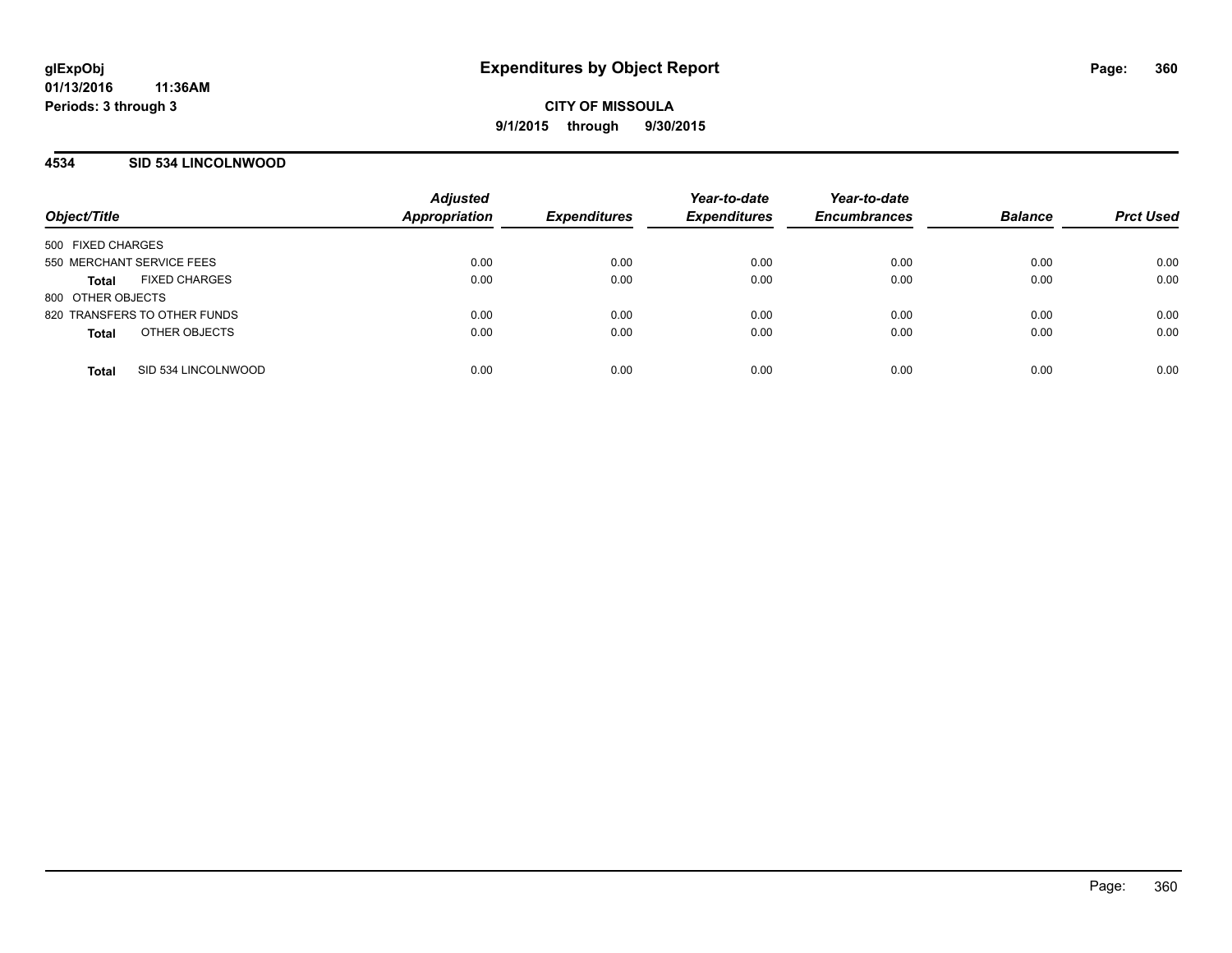# **glExpObj Expenditures by Object Report Page: 361**

#### **01/13/2016 11:36AM Periods: 3 through 3**

### **CITY OF MISSOULA 9/1/2015 through 9/30/2015**

#### **4535 SLANT STREET TRAFFIC CALMING**

**000 \*\*\* Title Not Found \*\*\***

| Object/Title                            | <b>Adjusted</b><br><b>Appropriation</b> | <b>Expenditures</b> | Year-to-date<br><b>Expenditures</b> | Year-to-date<br><b>Encumbrances</b> | <b>Balance</b> | <b>Prct Used</b> |
|-----------------------------------------|-----------------------------------------|---------------------|-------------------------------------|-------------------------------------|----------------|------------------|
| 500 FIXED CHARGES                       |                                         |                     |                                     |                                     |                |                  |
| 550 MERCHANT SERVICE FEES               | 0.00                                    | 0.00                | 0.00                                | 0.00                                | 0.00           | 0.00             |
| <b>FIXED CHARGES</b><br><b>Total</b>    | 0.00                                    | 0.00                | 0.00                                | 0.00                                | 0.00           | 0.00             |
| 600 DEBT SERVICE                        |                                         |                     |                                     |                                     |                |                  |
| 620 INTEREST / SERVICE FEES             | 0.00                                    | 0.00                | 0.00                                | 0.00                                | 0.00           | 0.00             |
| <b>DEBT SERVICE</b><br><b>Total</b>     | 0.00                                    | 0.00                | 0.00                                | 0.00                                | 0.00           | 0.00             |
| *** Title Not Found ***<br><b>Total</b> | 0.00                                    | 0.00                | 0.00                                | 0.00                                | 0.00           | 0.00             |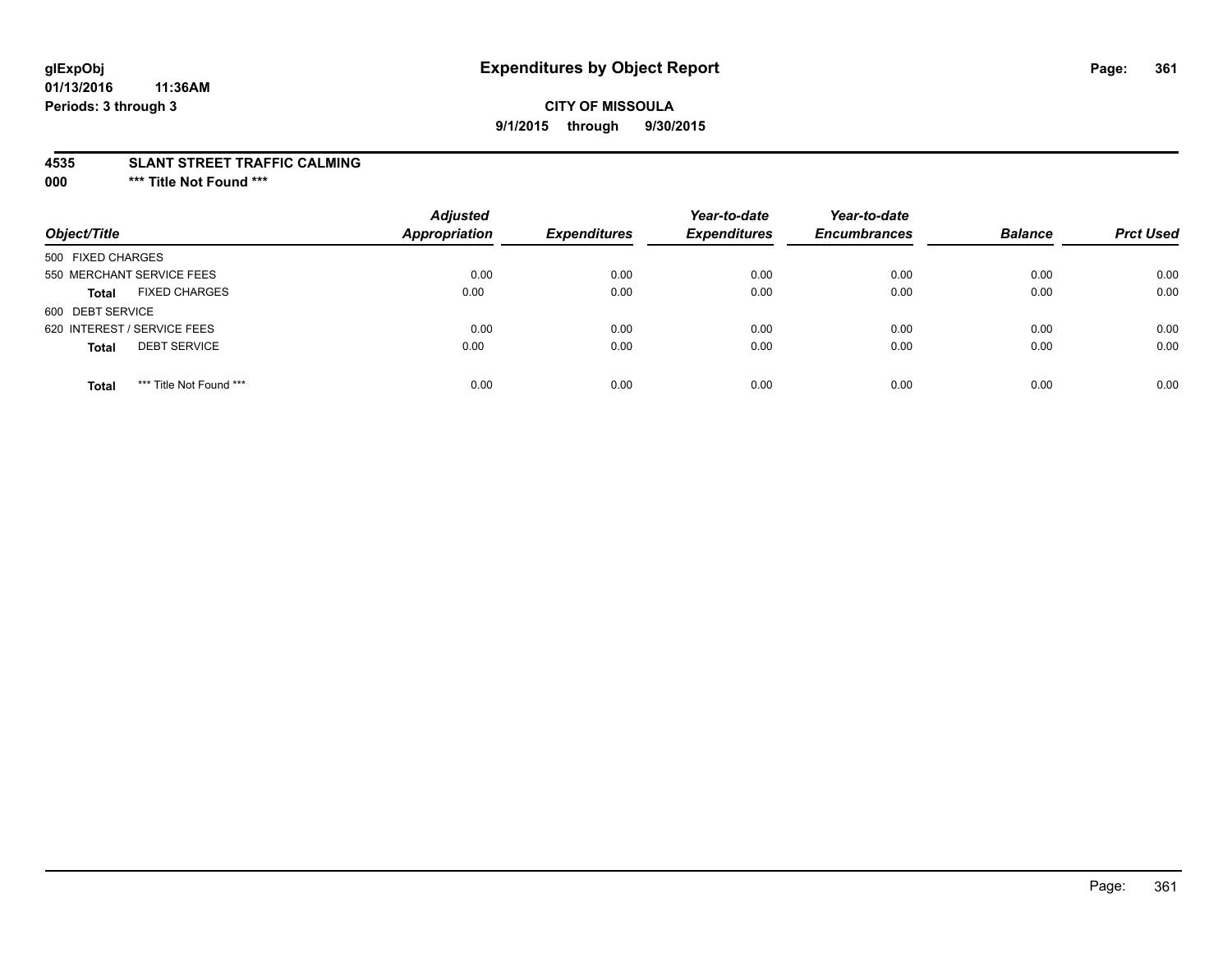## **4535 SLANT STREET TRAFFIC CALMING**

| Object/Title                                 | <b>Adjusted</b><br><b>Appropriation</b> | <b>Expenditures</b> | Year-to-date<br><b>Expenditures</b> | Year-to-date<br><b>Encumbrances</b> | <b>Balance</b> | <b>Prct Used</b> |
|----------------------------------------------|-----------------------------------------|---------------------|-------------------------------------|-------------------------------------|----------------|------------------|
| 500 FIXED CHARGES                            |                                         |                     |                                     |                                     |                |                  |
| 550 MERCHANT SERVICE FEES                    | 0.00                                    | 0.00                | 0.00                                | 0.00                                | 0.00           | 0.00             |
| <b>FIXED CHARGES</b><br><b>Total</b>         | 0.00                                    | 0.00                | 0.00                                | 0.00                                | 0.00           | 0.00             |
| 600 DEBT SERVICE                             |                                         |                     |                                     |                                     |                |                  |
| 620 INTEREST / SERVICE FEES                  | 0.00                                    | 0.00                | 0.00                                | 0.00                                | 0.00           | 0.00             |
| <b>DEBT SERVICE</b><br><b>Total</b>          | 0.00                                    | 0.00                | 0.00                                | 0.00                                | 0.00           | 0.00             |
|                                              |                                         |                     |                                     |                                     |                |                  |
| SLANT STREET TRAFFIC CALMING<br><b>Total</b> | 0.00                                    | 0.00                | 0.00                                | 0.00                                | 0.00           | 0.00             |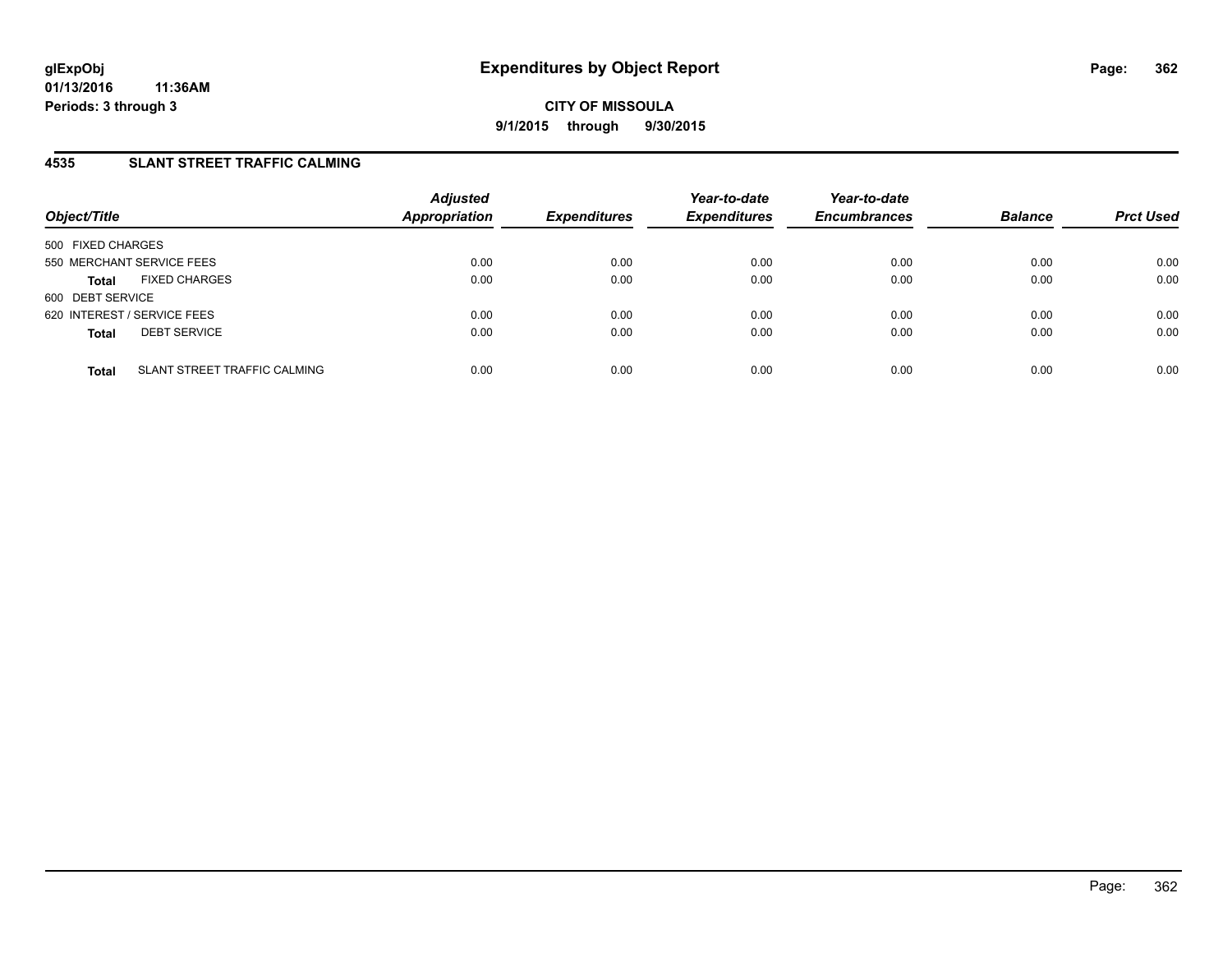#### **4536 SID536 LINCOLNWOOD SWR PH2**

| Object/Title                  | <b>Adjusted</b><br>Appropriation | <b>Expenditures</b> | Year-to-date<br><b>Expenditures</b> | Year-to-date<br><b>Encumbrances</b> | <b>Balance</b> | <b>Prct Used</b> |
|-------------------------------|----------------------------------|---------------------|-------------------------------------|-------------------------------------|----------------|------------------|
| 500 FIXED CHARGES             |                                  |                     |                                     |                                     |                |                  |
| 550 MERCHANT SERVICE FEES     | 0.00                             | 0.00                | 0.00                                | 0.00                                | 0.00           | 0.00             |
| <b>FIXED CHARGES</b><br>Total | 0.00                             | 0.00                | 0.00                                | 0.00                                | 0.00           | 0.00             |
| NON-DEPARTMENTAL<br>Total     | 0.00                             | 0.00                | 0.00                                | 0.00                                | 0.00           | 0.00             |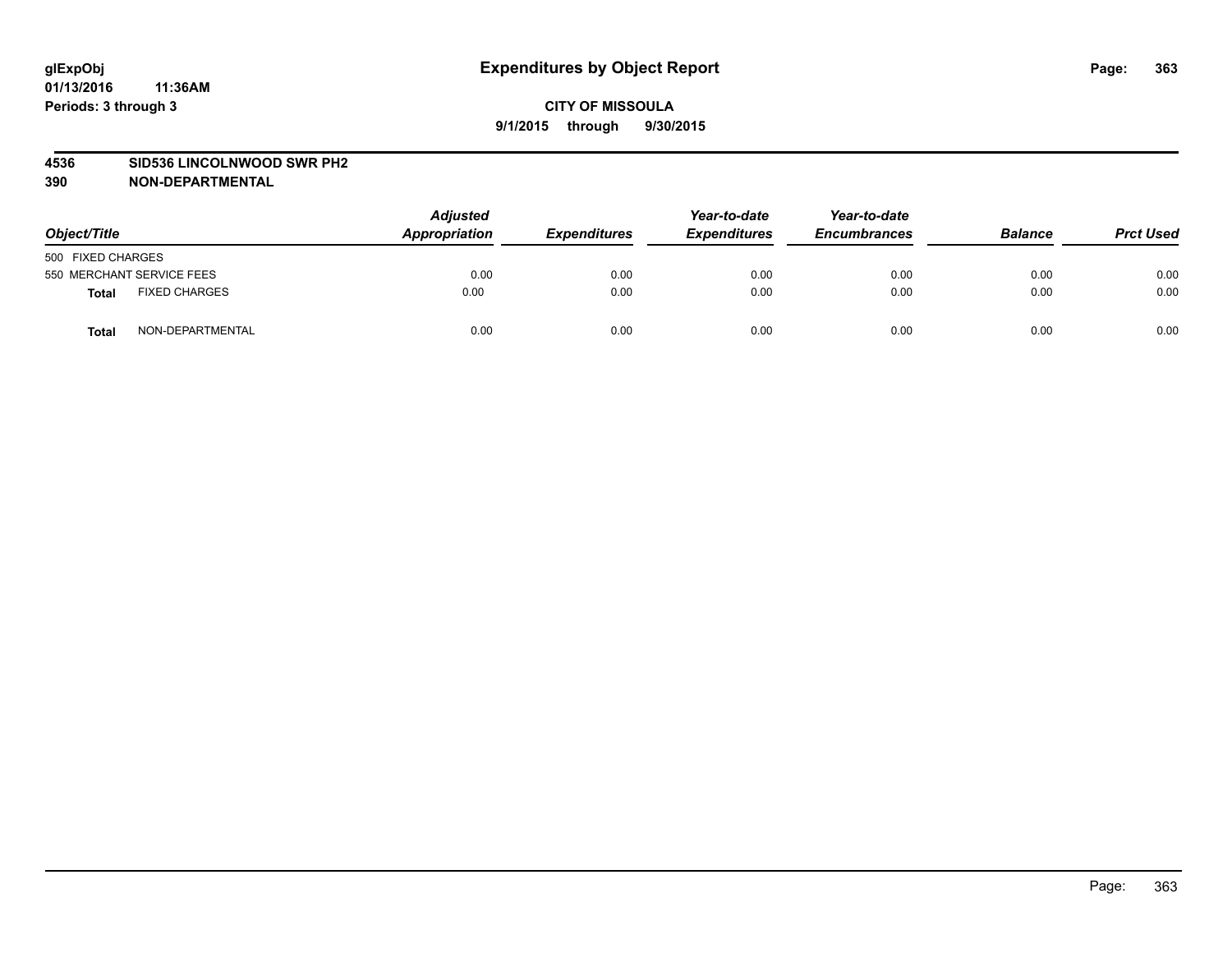### **4536 SID536 LINCOLNWOOD SWR PH2**

| Object/Title                         | <b>Adjusted</b><br>Appropriation | <b>Expenditures</b> | Year-to-date<br><b>Expenditures</b> | Year-to-date<br><b>Encumbrances</b> | <b>Balance</b> | <b>Prct Used</b> |
|--------------------------------------|----------------------------------|---------------------|-------------------------------------|-------------------------------------|----------------|------------------|
| 500 FIXED CHARGES                    |                                  |                     |                                     |                                     |                |                  |
| 550 MERCHANT SERVICE FEES            | 0.00                             | 0.00                | 0.00                                | 0.00                                | 0.00           | 0.00             |
| <b>FIXED CHARGES</b><br><b>Total</b> | 0.00                             | 0.00                | 0.00                                | 0.00                                | 0.00           | 0.00             |
| SID536 LINCOLNWOOD SWR PH2<br>Total  | 0.00                             | 0.00                | 0.00                                | 0.00                                | 0.00           | 0.00             |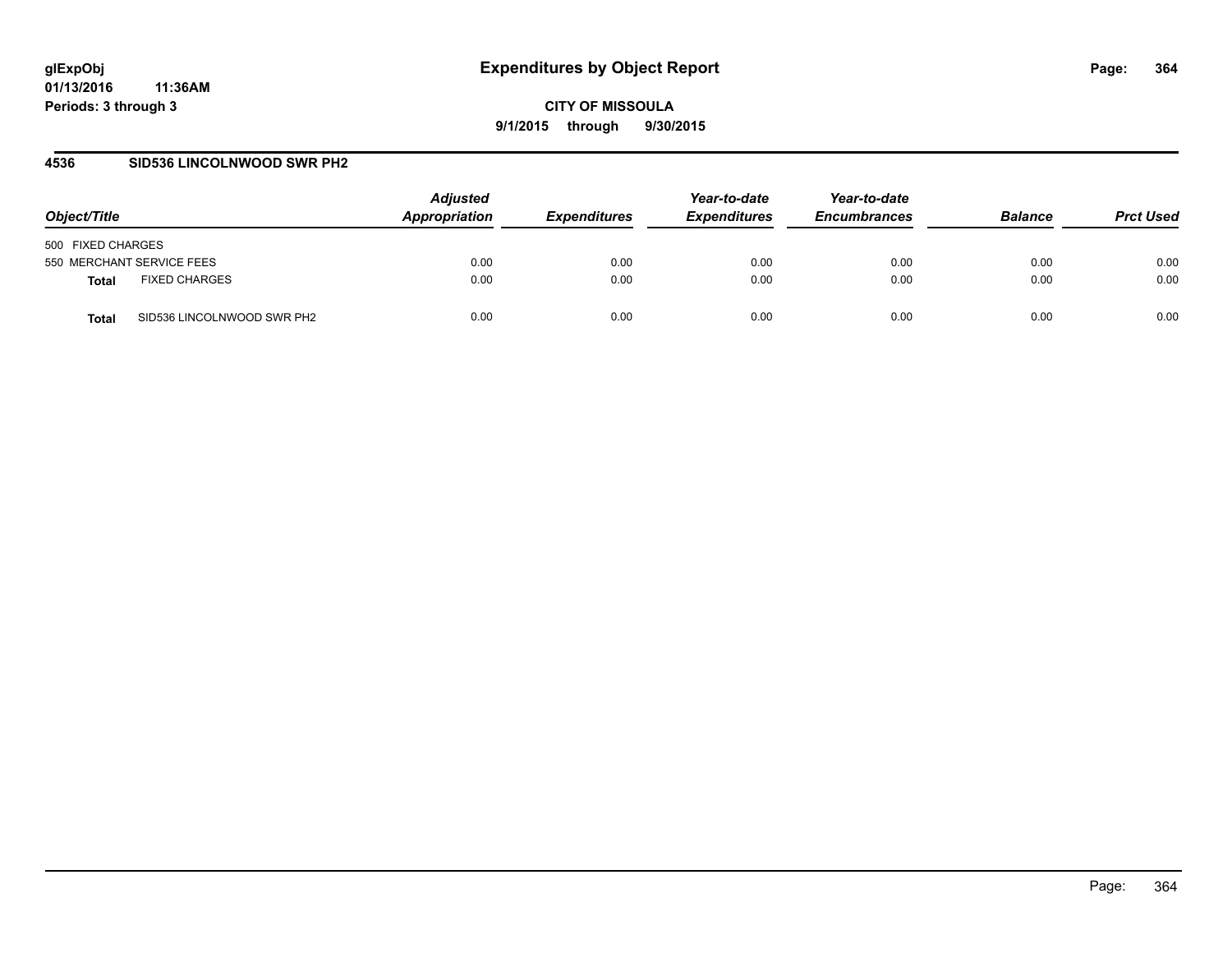## **CITY OF MISSOULA 9/1/2015 through 9/30/2015**

### **4539 SID 539 4th STREET**

**000 \*\*\* Title Not Found \*\*\***

| Object/Title                            | <b>Adjusted</b><br>Appropriation | <b>Expenditures</b> | Year-to-date<br><b>Expenditures</b> | Year-to-date<br><b>Encumbrances</b> | <b>Balance</b> | <b>Prct Used</b> |
|-----------------------------------------|----------------------------------|---------------------|-------------------------------------|-------------------------------------|----------------|------------------|
| 500 FIXED CHARGES                       |                                  |                     |                                     |                                     |                |                  |
| 550 MERCHANT SERVICE FEES               | 0.00                             | 0.00                | 0.00                                | 0.00                                | 0.00           | 0.00             |
| <b>FIXED CHARGES</b><br><b>Total</b>    | 0.00                             | 0.00                | 0.00                                | 0.00                                | 0.00           | 0.00             |
| 600 DEBT SERVICE                        |                                  |                     |                                     |                                     |                |                  |
| 620 INTEREST / SERVICE FEES             | 0.00                             | 0.00                | 0.00                                | 0.00                                | 0.00           | 0.00             |
| <b>DEBT SERVICE</b><br><b>Total</b>     | 0.00                             | 0.00                | 0.00                                | 0.00                                | 0.00           | 0.00             |
| *** Title Not Found ***<br><b>Total</b> | 0.00                             | 0.00                | 0.00                                | 0.00                                | 0.00           | 0.00             |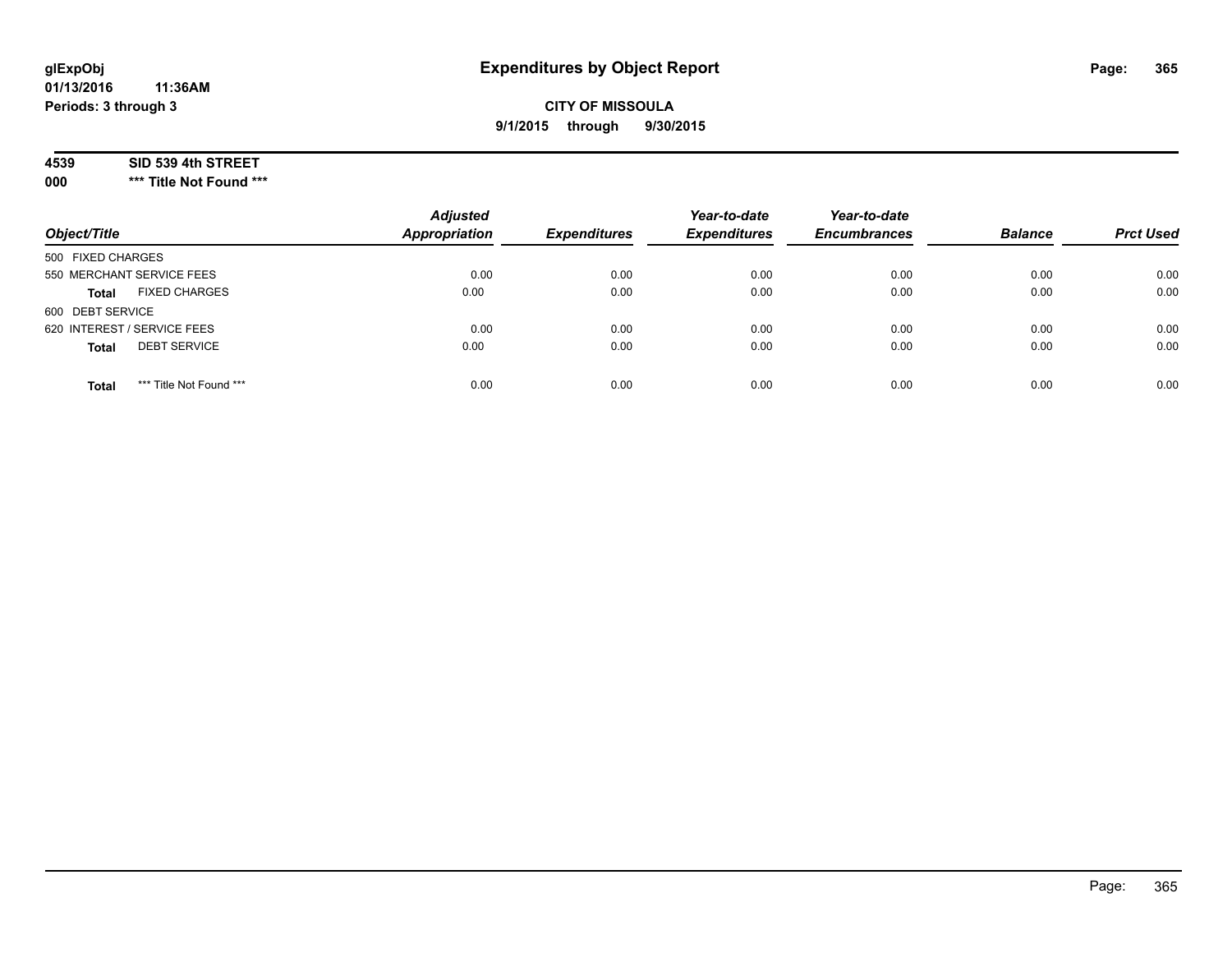## **CITY OF MISSOULA 9/1/2015 through 9/30/2015**

## **4539 SID 539 4th STREET**

| Object/Title                         | <b>Adjusted</b><br><b>Appropriation</b> | <b>Expenditures</b> | Year-to-date<br><b>Expenditures</b> | Year-to-date<br><b>Encumbrances</b> | <b>Balance</b> | <b>Prct Used</b> |
|--------------------------------------|-----------------------------------------|---------------------|-------------------------------------|-------------------------------------|----------------|------------------|
| 500 FIXED CHARGES                    |                                         |                     |                                     |                                     |                |                  |
| 550 MERCHANT SERVICE FEES            | 0.00                                    | 0.00                | 0.00                                | 0.00                                | 0.00           | 0.00             |
| <b>FIXED CHARGES</b><br><b>Total</b> | 0.00                                    | 0.00                | 0.00                                | 0.00                                | 0.00           | 0.00             |
| 600 DEBT SERVICE                     |                                         |                     |                                     |                                     |                |                  |
| 620 INTEREST / SERVICE FEES          | 0.00                                    | 0.00                | 0.00                                | 0.00                                | 0.00           | 0.00             |
| <b>DEBT SERVICE</b><br><b>Total</b>  | 0.00                                    | 0.00                | 0.00                                | 0.00                                | 0.00           | 0.00             |
| SID 539 4th STREET<br><b>Total</b>   | 0.00                                    | 0.00                | 0.00                                | 0.00                                | 0.00           | 0.00             |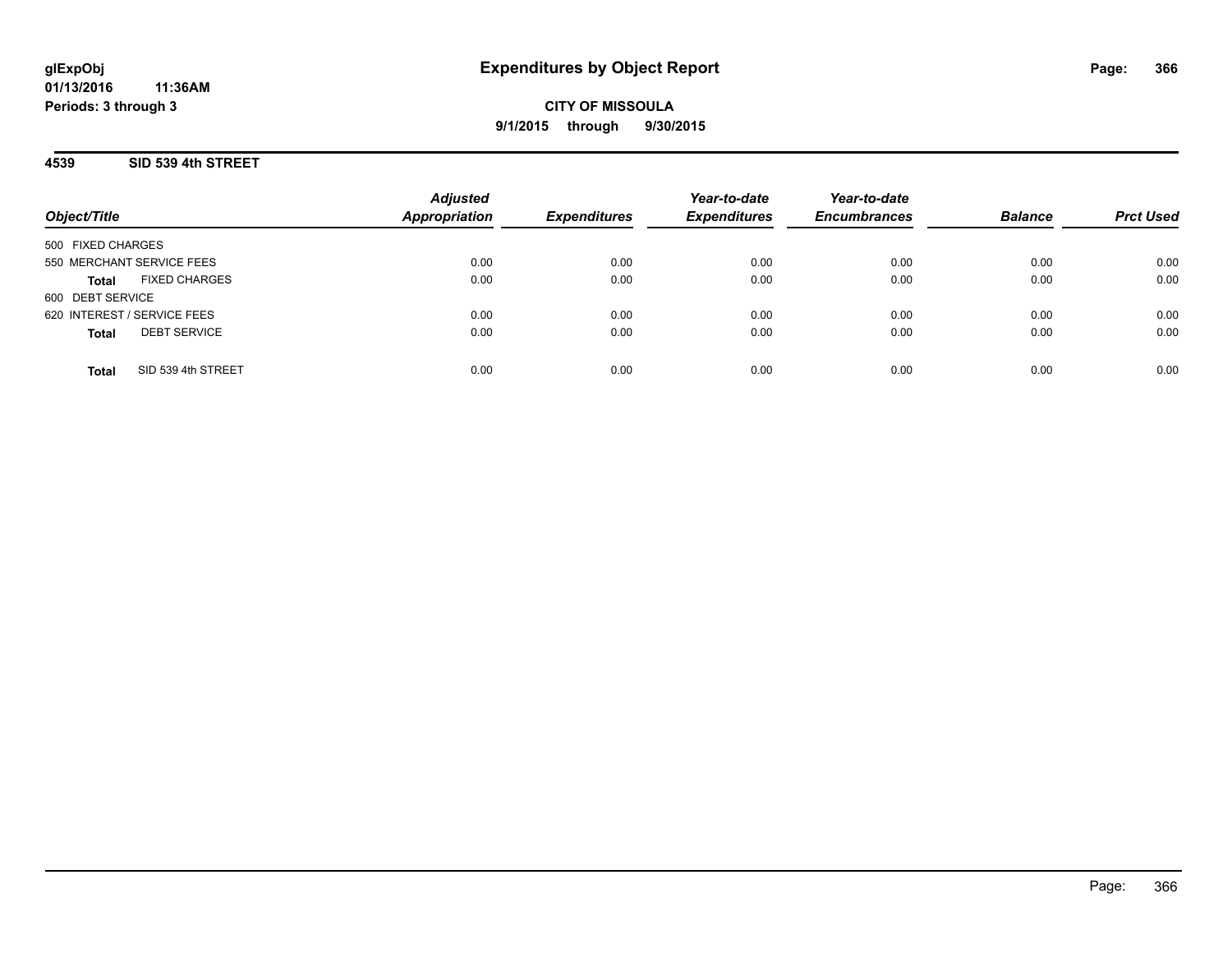#### **4540 SID 540 ENGLAND BLVD**

| Object/Title                         | <b>Adjusted</b><br><b>Appropriation</b> | <b>Expenditures</b> | Year-to-date<br><b>Expenditures</b> | Year-to-date<br><b>Encumbrances</b> | <b>Balance</b> | <b>Prct Used</b> |
|--------------------------------------|-----------------------------------------|---------------------|-------------------------------------|-------------------------------------|----------------|------------------|
|                                      |                                         |                     |                                     |                                     |                |                  |
| 500 FIXED CHARGES                    |                                         |                     |                                     |                                     |                |                  |
| 550 MERCHANT SERVICE FEES            | 0.00                                    | 0.00                | 0.00                                | 0.00                                | 0.00           | 0.00             |
| <b>FIXED CHARGES</b><br><b>Total</b> | 0.00                                    | 0.00                | 0.00                                | 0.00                                | 0.00           | 0.00             |
| 800 OTHER OBJECTS                    |                                         |                     |                                     |                                     |                |                  |
| 820 TRANSFERS TO OTHER FUNDS         | 0.00                                    | 0.00                | 0.00                                | 0.00                                | 0.00           | 0.00             |
| OTHER OBJECTS<br><b>Total</b>        | 0.00                                    | 0.00                | 0.00                                | 0.00                                | 0.00           | 0.00             |
| NON-DEPARTMENTAL<br><b>Total</b>     | 0.00                                    | 0.00                | 0.00                                | 0.00                                | 0.00           | 0.00             |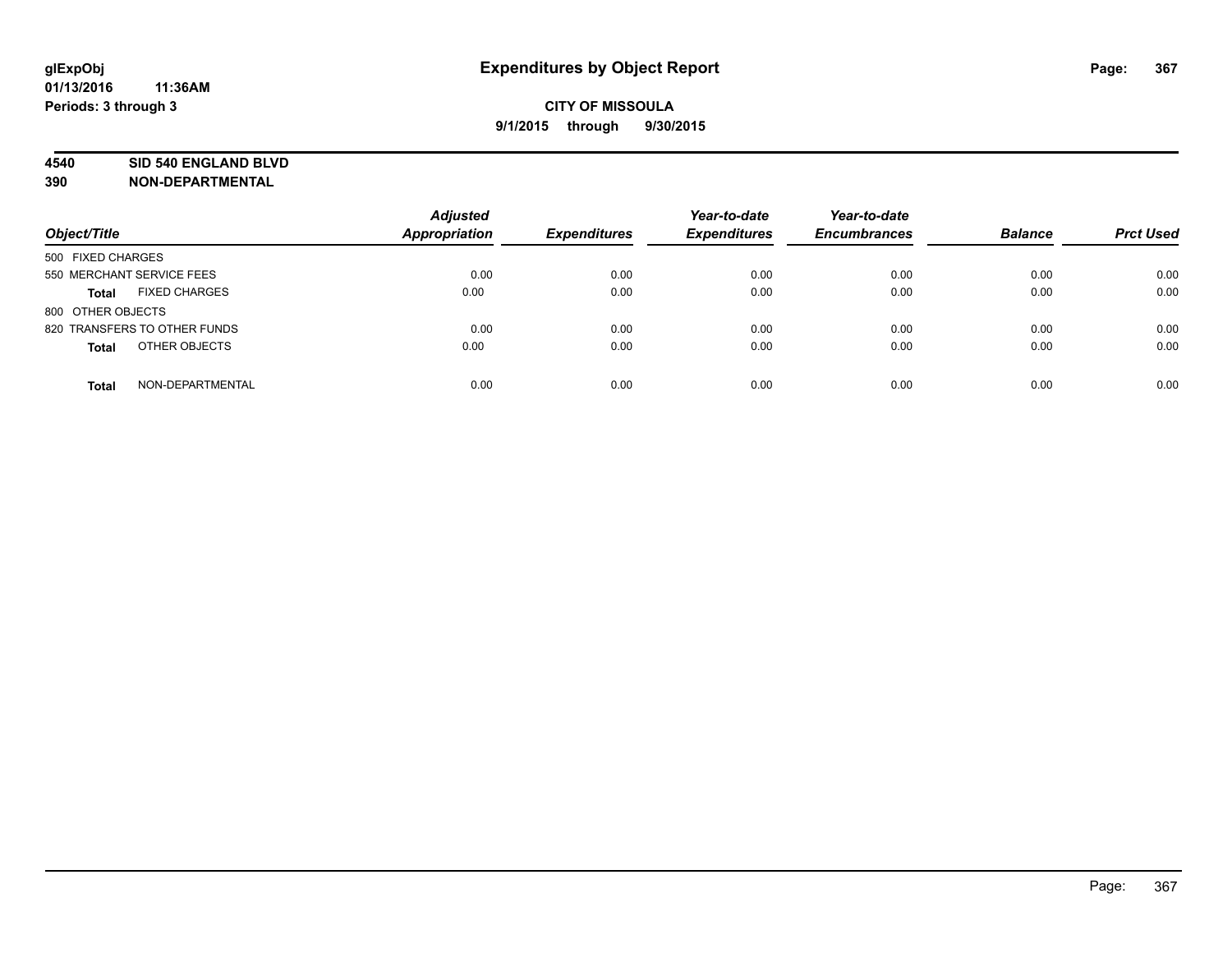### **4540 SID 540 ENGLAND BLVD**

| Object/Title                 |                      | <b>Adjusted</b><br>Appropriation | <b>Expenditures</b> | Year-to-date<br><b>Expenditures</b> | Year-to-date<br><b>Encumbrances</b> | <b>Balance</b> | <b>Prct Used</b> |
|------------------------------|----------------------|----------------------------------|---------------------|-------------------------------------|-------------------------------------|----------------|------------------|
|                              |                      |                                  |                     |                                     |                                     |                |                  |
| 500 FIXED CHARGES            |                      |                                  |                     |                                     |                                     |                |                  |
| 550 MERCHANT SERVICE FEES    |                      | 0.00                             | 0.00                | 0.00                                | 0.00                                | 0.00           | 0.00             |
| Total                        | <b>FIXED CHARGES</b> | 0.00                             | 0.00                | 0.00                                | 0.00                                | 0.00           | 0.00             |
| 800 OTHER OBJECTS            |                      |                                  |                     |                                     |                                     |                |                  |
| 820 TRANSFERS TO OTHER FUNDS |                      | 0.00                             | 0.00                | 0.00                                | 0.00                                | 0.00           | 0.00             |
| <b>Total</b>                 | OTHER OBJECTS        | 0.00                             | 0.00                | 0.00                                | 0.00                                | 0.00           | 0.00             |
|                              |                      |                                  |                     |                                     |                                     |                |                  |
| <b>Total</b>                 | SID 540 ENGLAND BLVD | 0.00                             | 0.00                | 0.00                                | 0.00                                | 0.00           | 0.00             |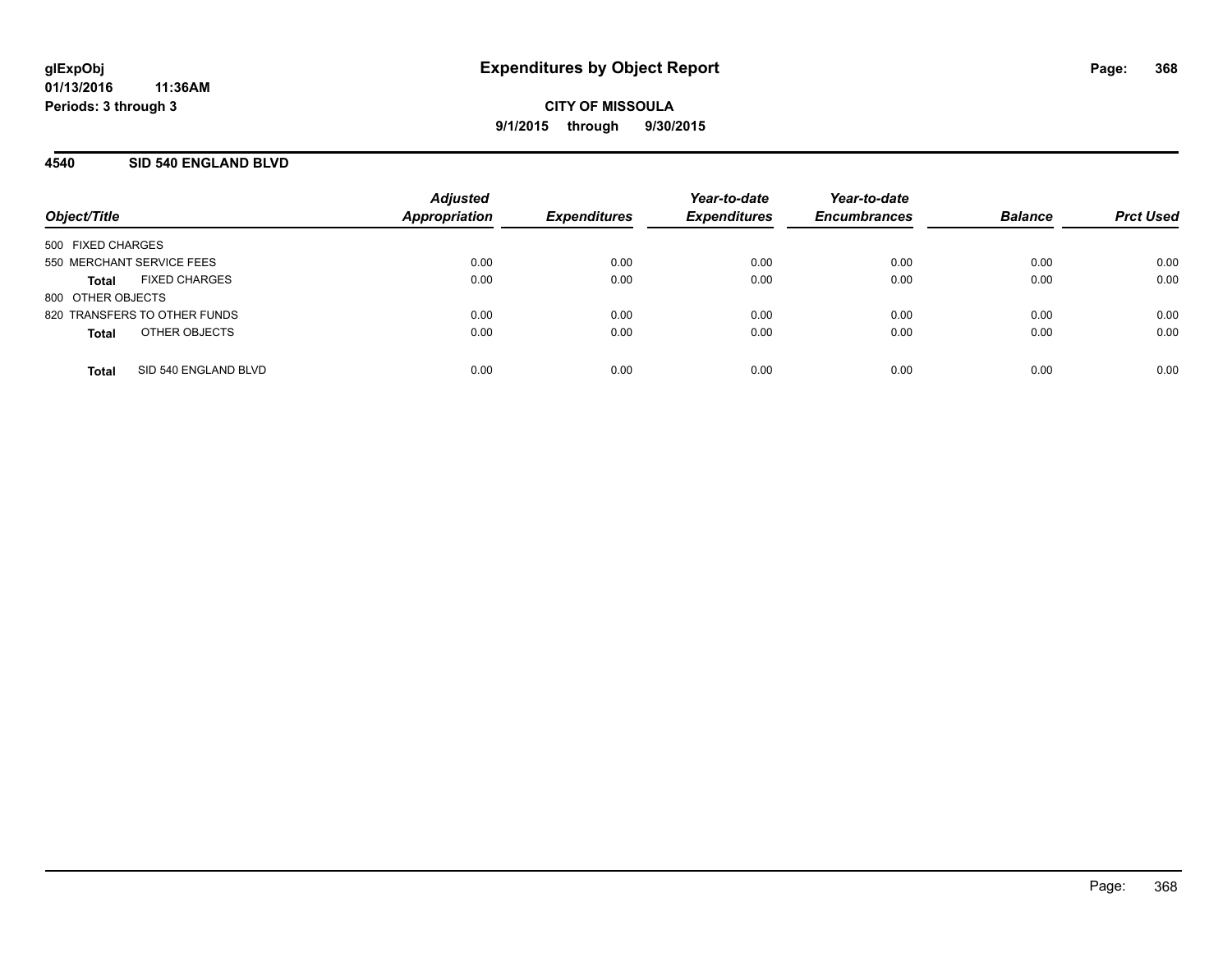#### **4541 SID 541 PINEVIEW PARK**

|                                       | <b>Adjusted</b>      |                     | Year-to-date        | Year-to-date        |                |                  |
|---------------------------------------|----------------------|---------------------|---------------------|---------------------|----------------|------------------|
| Object/Title                          | <b>Appropriation</b> | <b>Expenditures</b> | <b>Expenditures</b> | <b>Encumbrances</b> | <b>Balance</b> | <b>Prct Used</b> |
| 500 FIXED CHARGES                     |                      |                     |                     |                     |                |                  |
| 500 FIXED CHARGES                     | 0.00                 | 0.00                | 0.00                | 0.00                | 0.00           | 0.00             |
| 550 MERCHANT SERVICE FEES             | 0.00                 | 0.00                | 0.00                | 0.00                | 0.00           | 0.00             |
| <b>FIXED CHARGES</b><br>Total         | 0.00                 | 0.00                | 0.00                | 0.00                | 0.00           | 0.00             |
| 900 CAPITAL OUTLAY                    |                      |                     |                     |                     |                |                  |
| 930 IMPROVEMENTS                      | 0.00                 | 0.00                | 0.00                | 0.00                | 0.00           | 0.00             |
| <b>CAPITAL OUTLAY</b><br><b>Total</b> | 0.00                 | 0.00                | 0.00                | 0.00                | 0.00           | 0.00             |
| NON-DEPARTMENTAL<br><b>Total</b>      | 0.00                 | 0.00                | 0.00                | 0.00                | 0.00           | 0.00             |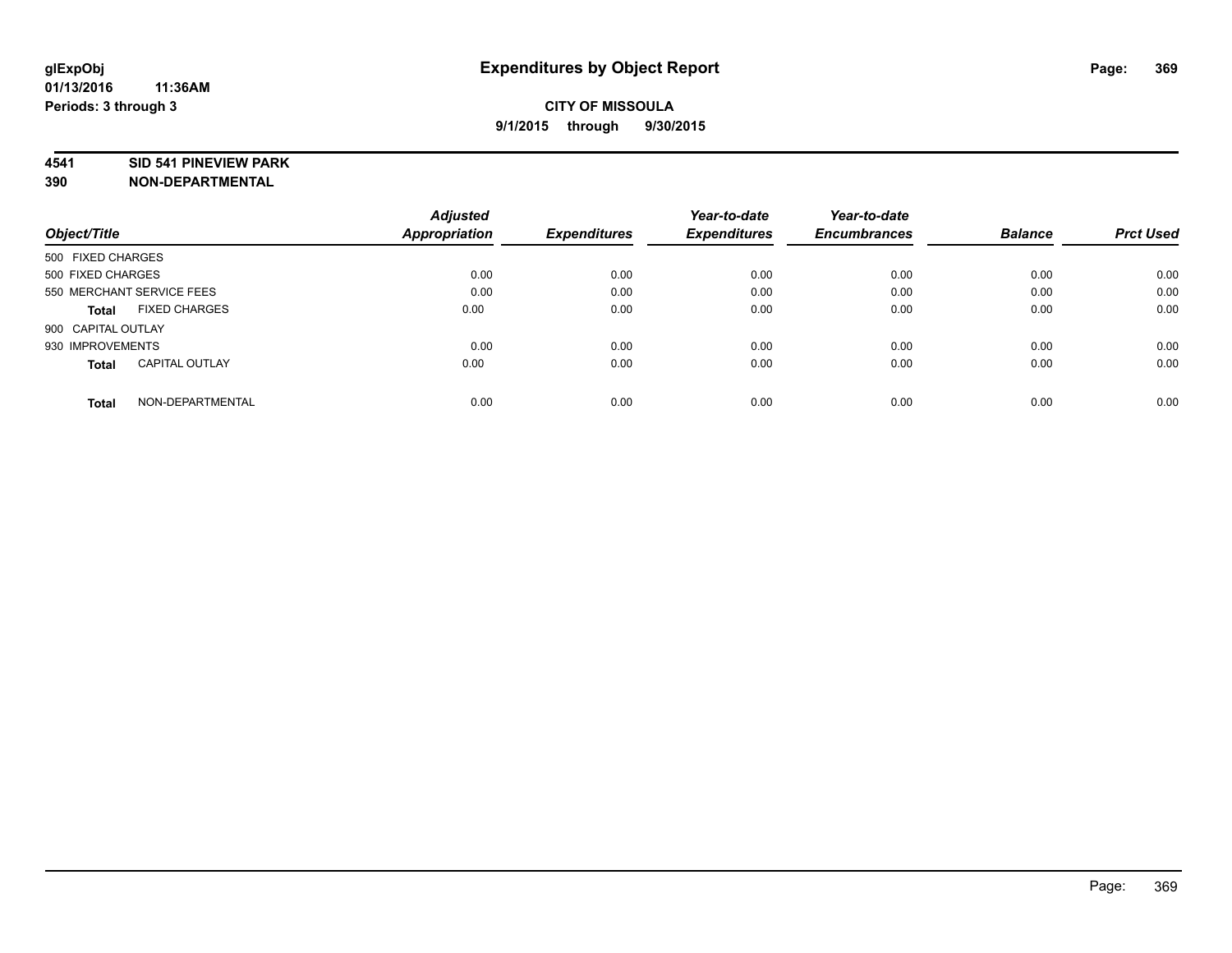### **4541 SID 541 PINEVIEW PARK**

| Object/Title              |                       | <b>Adjusted</b><br><b>Appropriation</b> | <b>Expenditures</b> | Year-to-date<br><b>Expenditures</b> | Year-to-date<br><b>Encumbrances</b> | <b>Balance</b> | <b>Prct Used</b> |
|---------------------------|-----------------------|-----------------------------------------|---------------------|-------------------------------------|-------------------------------------|----------------|------------------|
| 500 FIXED CHARGES         |                       |                                         |                     |                                     |                                     |                |                  |
| 500 FIXED CHARGES         |                       | 0.00                                    | 0.00                | 0.00                                | 0.00                                | 0.00           | 0.00             |
| 550 MERCHANT SERVICE FEES |                       | 0.00                                    | 0.00                | 0.00                                | 0.00                                | 0.00           | 0.00             |
| Total                     | <b>FIXED CHARGES</b>  | 0.00                                    | 0.00                | 0.00                                | 0.00                                | 0.00           | 0.00             |
| 900 CAPITAL OUTLAY        |                       |                                         |                     |                                     |                                     |                |                  |
| 930 IMPROVEMENTS          |                       | 0.00                                    | 0.00                | 0.00                                | 0.00                                | 0.00           | 0.00             |
| <b>Total</b>              | <b>CAPITAL OUTLAY</b> | 0.00                                    | 0.00                | 0.00                                | 0.00                                | 0.00           | 0.00             |
| <b>Total</b>              | SID 541 PINEVIEW PARK | 0.00                                    | 0.00                | 0.00                                | 0.00                                | 0.00           | 0.00             |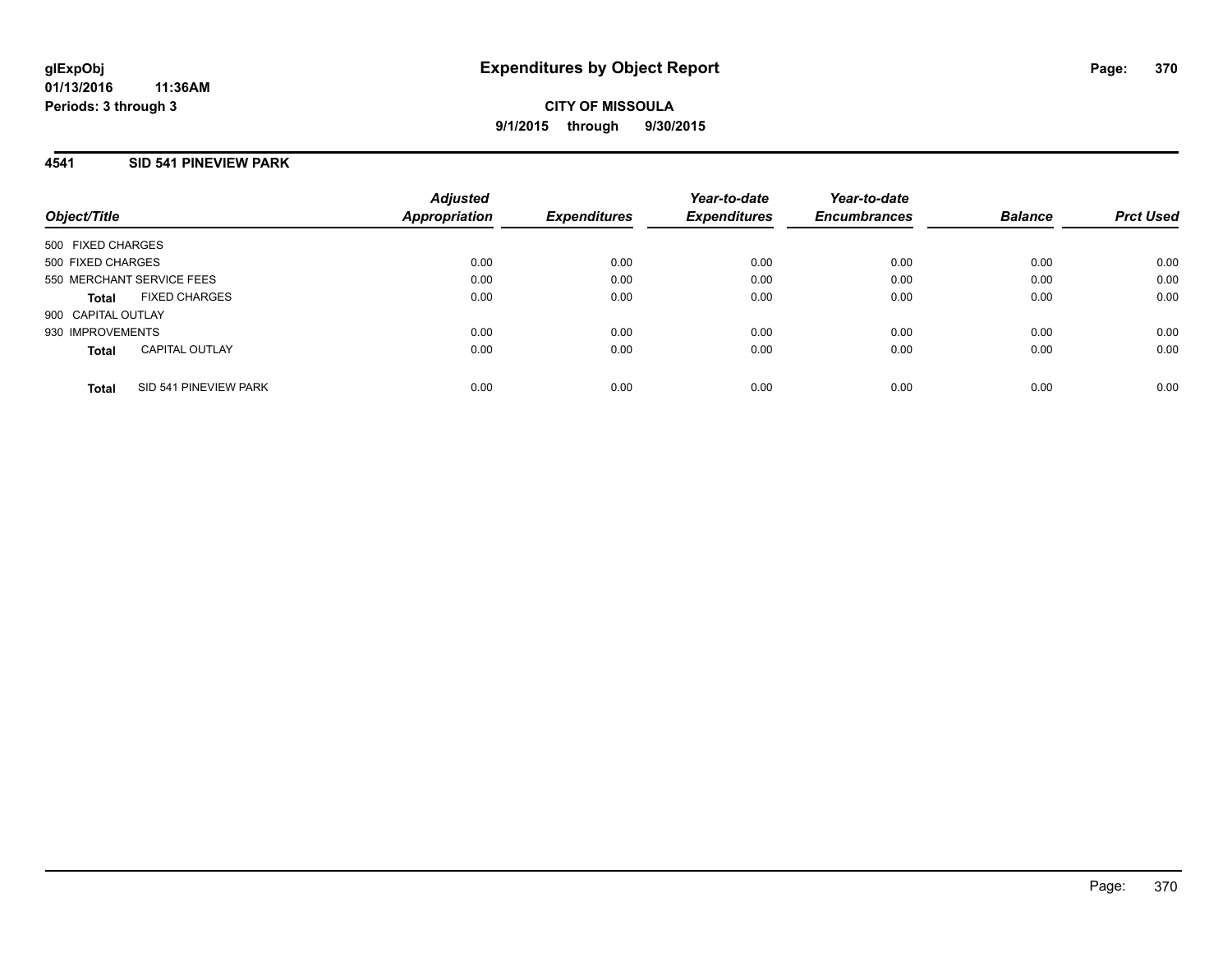### **4542 SID 542 HILLVIEW WAY**

| Object/Title           |                           | <b>Adjusted</b><br>Appropriation | <b>Expenditures</b> | Year-to-date<br><b>Expenditures</b> | Year-to-date<br><b>Encumbrances</b> | <b>Balance</b> | <b>Prct Used</b> |
|------------------------|---------------------------|----------------------------------|---------------------|-------------------------------------|-------------------------------------|----------------|------------------|
| 300 PURCHASED SERVICES |                           |                                  |                     |                                     |                                     |                |                  |
|                        | 350 PROFESSIONAL SERVICES | 0.00                             | 0.00                | 0.00                                | 0.00                                | 0.00           | 0.00             |
| <b>Total</b>           | PURCHASED SERVICES        | 0.00                             | 0.00                | 0.00                                | 0.00                                | 0.00           | 0.00             |
| 500 FIXED CHARGES      |                           |                                  |                     |                                     |                                     |                |                  |
|                        | 550 MERCHANT SERVICE FEES | 0.00                             | 0.00                | 0.00                                | 0.00                                | 0.00           | 0.00             |
| <b>Total</b>           | <b>FIXED CHARGES</b>      | 0.00                             | 0.00                | 0.00                                | 0.00                                | 0.00           | 0.00             |
| 900 CAPITAL OUTLAY     |                           |                                  |                     |                                     |                                     |                |                  |
| 930 IMPROVEMENTS       |                           | 0.00                             | 0.00                | 0.00                                | 0.00                                | 0.00           | 0.00             |
| <b>Total</b>           | <b>CAPITAL OUTLAY</b>     | 0.00                             | 0.00                | 0.00                                | 0.00                                | 0.00           | 0.00             |
| <b>Total</b>           | NON-DEPARTMENTAL          | 0.00                             | 0.00                | 0.00                                | 0.00                                | 0.00           | 0.00             |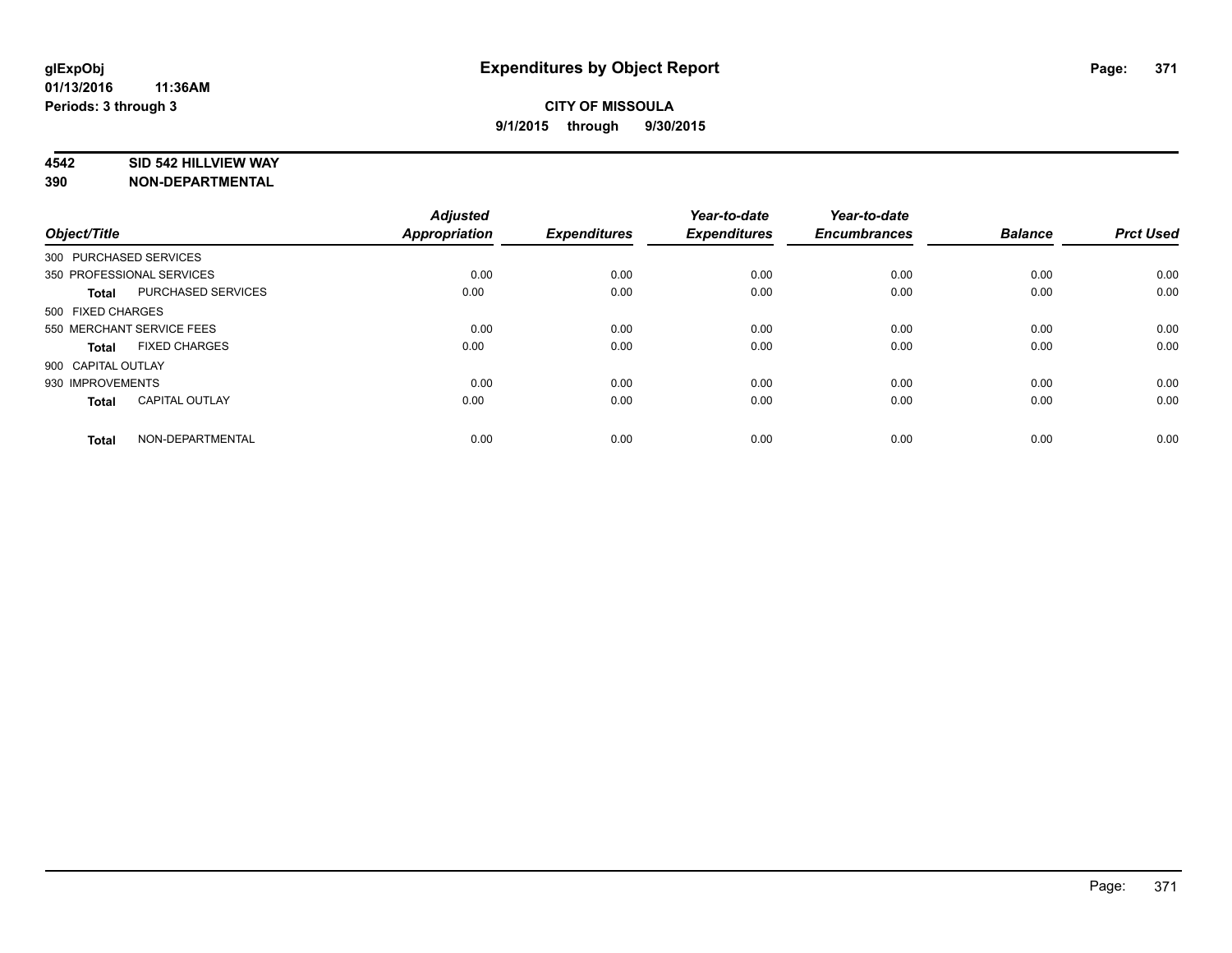## **4542 SID 542 HILLVIEW WAY**

| Object/Title                          |                      | <b>Adjusted</b><br>Appropriation | <b>Expenditures</b> | Year-to-date<br><b>Expenditures</b> | Year-to-date<br><b>Encumbrances</b> | <b>Balance</b> | <b>Prct Used</b> |
|---------------------------------------|----------------------|----------------------------------|---------------------|-------------------------------------|-------------------------------------|----------------|------------------|
|                                       |                      |                                  |                     |                                     |                                     |                |                  |
| 300 PURCHASED SERVICES                |                      |                                  |                     |                                     |                                     |                |                  |
| 350 PROFESSIONAL SERVICES             |                      | 0.00                             | 0.00                | 0.00                                | 0.00                                | 0.00           | 0.00             |
| <b>Total</b>                          | PURCHASED SERVICES   | 0.00                             | 0.00                | 0.00                                | 0.00                                | 0.00           | 0.00             |
| 500 FIXED CHARGES                     |                      |                                  |                     |                                     |                                     |                |                  |
| 550 MERCHANT SERVICE FEES             |                      | 0.00                             | 0.00                | 0.00                                | 0.00                                | 0.00           | 0.00             |
| <b>FIXED CHARGES</b><br>Total         |                      | 0.00                             | 0.00                | 0.00                                | 0.00                                | 0.00           | 0.00             |
| 900 CAPITAL OUTLAY                    |                      |                                  |                     |                                     |                                     |                |                  |
| 930 IMPROVEMENTS                      |                      | 0.00                             | 0.00                | 0.00                                | 0.00                                | 0.00           | 0.00             |
| <b>CAPITAL OUTLAY</b><br><b>Total</b> |                      | 0.00                             | 0.00                | 0.00                                | 0.00                                | 0.00           | 0.00             |
| <b>Total</b>                          | SID 542 HILLVIEW WAY | 0.00                             | 0.00                | 0.00                                | 0.00                                | 0.00           | 0.00             |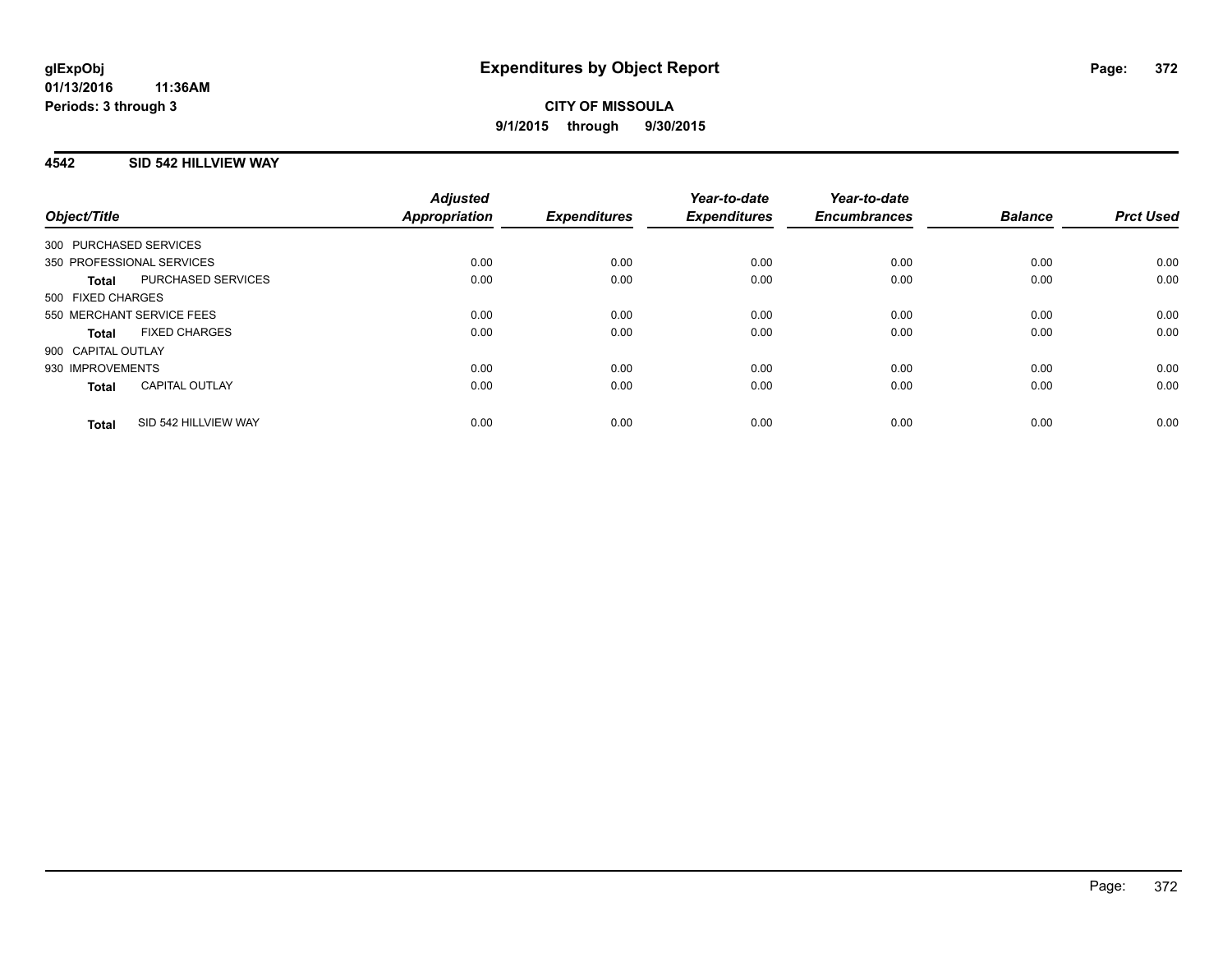## **CITY OF MISSOULA 9/1/2015 through 9/30/2015**

**4543 SID 543 TRAFFIC CALMING**

**000 \*\*\* Title Not Found \*\*\***

| Object/Title                            | <b>Adjusted</b><br><b>Appropriation</b> | <b>Expenditures</b> | Year-to-date<br><b>Expenditures</b> | Year-to-date<br><b>Encumbrances</b> | <b>Balance</b> | <b>Prct Used</b> |
|-----------------------------------------|-----------------------------------------|---------------------|-------------------------------------|-------------------------------------|----------------|------------------|
| 500 FIXED CHARGES                       |                                         |                     |                                     |                                     |                |                  |
| 550 MERCHANT SERVICE FEES               | 0.00                                    | 0.00                | 0.00                                | 0.00                                | 0.00           | 0.00             |
| <b>FIXED CHARGES</b><br><b>Total</b>    | 0.00                                    | 0.00                | 0.00                                | 0.00                                | 0.00           | 0.00             |
| 600 DEBT SERVICE                        |                                         |                     |                                     |                                     |                |                  |
| 620 INTEREST / SERVICE FEES             | 0.00                                    | 0.00                | 0.00                                | 0.00                                | 0.00           | 0.00             |
| <b>DEBT SERVICE</b><br><b>Total</b>     | 0.00                                    | 0.00                | 0.00                                | 0.00                                | 0.00           | 0.00             |
| *** Title Not Found ***<br><b>Total</b> | 0.00                                    | 0.00                | 0.00                                | 0.00                                | 0.00           | 0.00             |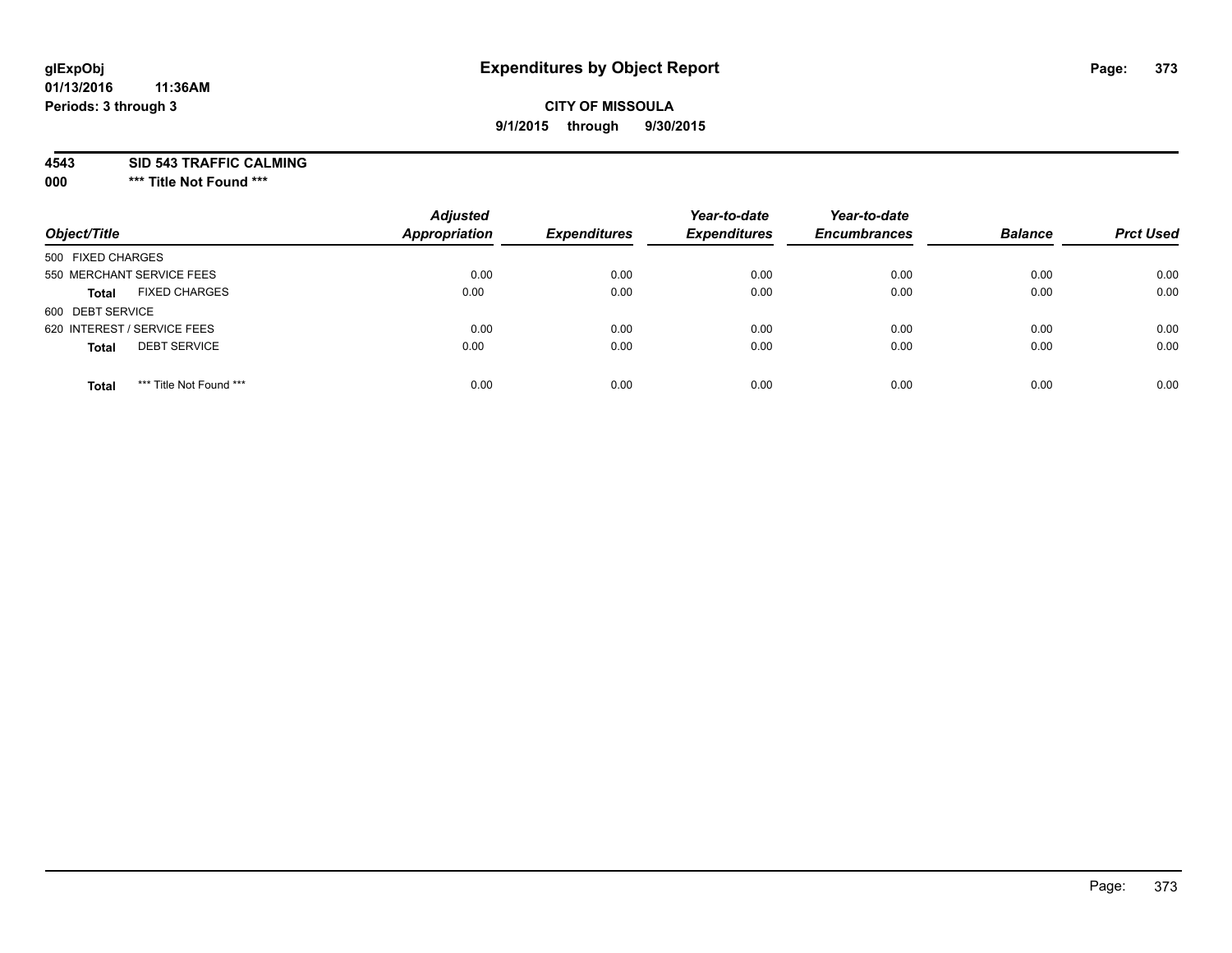**4543 SID 543 TRAFFIC CALMING**

| Object/Title           |                           | <b>Adjusted</b><br>Appropriation | <b>Expenditures</b> | Year-to-date<br><b>Expenditures</b> | Year-to-date<br><b>Encumbrances</b> | <b>Balance</b> | <b>Prct Used</b> |
|------------------------|---------------------------|----------------------------------|---------------------|-------------------------------------|-------------------------------------|----------------|------------------|
| 300 PURCHASED SERVICES |                           |                                  |                     |                                     |                                     |                |                  |
|                        | 350 PROFESSIONAL SERVICES | 0.00                             | 0.00                | 0.00                                | 0.00                                | 0.00           | 0.00             |
| <b>Total</b>           | PURCHASED SERVICES        | 0.00                             | 0.00                | 0.00                                | 0.00                                | 0.00           | 0.00             |
| 500 FIXED CHARGES      |                           |                                  |                     |                                     |                                     |                |                  |
|                        | 550 MERCHANT SERVICE FEES | 0.00                             | 0.00                | 0.00                                | 0.00                                | 0.00           | 0.00             |
| <b>Total</b>           | <b>FIXED CHARGES</b>      | 0.00                             | 0.00                | 0.00                                | 0.00                                | 0.00           | 0.00             |
| 900 CAPITAL OUTLAY     |                           |                                  |                     |                                     |                                     |                |                  |
| 930 IMPROVEMENTS       |                           | 0.00                             | 0.00                | 0.00                                | 0.00                                | 0.00           | 0.00             |
| <b>Total</b>           | <b>CAPITAL OUTLAY</b>     | 0.00                             | 0.00                | 0.00                                | 0.00                                | 0.00           | 0.00             |
| <b>Total</b>           | NON-DEPARTMENTAL          | 0.00                             | 0.00                | 0.00                                | 0.00                                | 0.00           | 0.00             |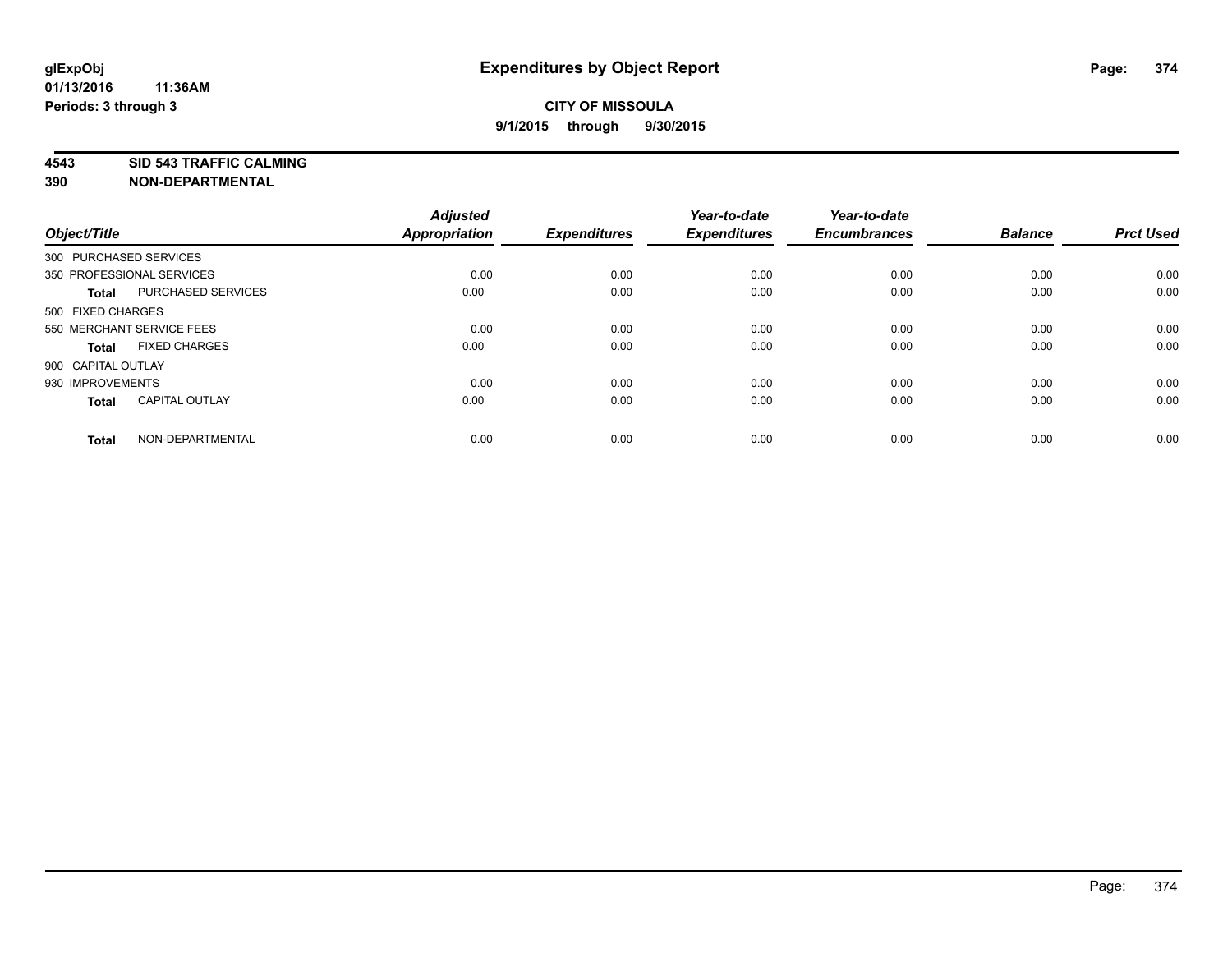## **4543 SID 543 TRAFFIC CALMING**

| Object/Title           |                             | <b>Adjusted</b><br><b>Appropriation</b> | <b>Expenditures</b> | Year-to-date<br><b>Expenditures</b> | Year-to-date<br><b>Encumbrances</b> | <b>Balance</b> | <b>Prct Used</b> |
|------------------------|-----------------------------|-----------------------------------------|---------------------|-------------------------------------|-------------------------------------|----------------|------------------|
|                        |                             |                                         |                     |                                     |                                     |                |                  |
| 300 PURCHASED SERVICES |                             |                                         |                     |                                     |                                     |                |                  |
|                        | 350 PROFESSIONAL SERVICES   | 0.00                                    | 0.00                | 0.00                                | 0.00                                | 0.00           | 0.00             |
| <b>Total</b>           | PURCHASED SERVICES          | 0.00                                    | 0.00                | 0.00                                | 0.00                                | 0.00           | 0.00             |
| 500 FIXED CHARGES      |                             |                                         |                     |                                     |                                     |                |                  |
|                        | 550 MERCHANT SERVICE FEES   | 0.00                                    | 0.00                | 0.00                                | 0.00                                | 0.00           | 0.00             |
| <b>Total</b>           | <b>FIXED CHARGES</b>        | 0.00                                    | 0.00                | 0.00                                | 0.00                                | 0.00           | 0.00             |
| 600 DEBT SERVICE       |                             |                                         |                     |                                     |                                     |                |                  |
|                        | 620 INTEREST / SERVICE FEES | 0.00                                    | 0.00                | 0.00                                | 0.00                                | 0.00           | 0.00             |
| Total                  | <b>DEBT SERVICE</b>         | 0.00                                    | 0.00                | 0.00                                | 0.00                                | 0.00           | 0.00             |
| 900 CAPITAL OUTLAY     |                             |                                         |                     |                                     |                                     |                |                  |
| 930 IMPROVEMENTS       |                             | 0.00                                    | 0.00                | 0.00                                | 0.00                                | 0.00           | 0.00             |
| <b>Total</b>           | <b>CAPITAL OUTLAY</b>       | 0.00                                    | 0.00                | 0.00                                | 0.00                                | 0.00           | 0.00             |
| <b>Total</b>           | SID 543 TRAFFIC CALMING     | 0.00                                    | 0.00                | 0.00                                | 0.00                                | 0.00           | 0.00             |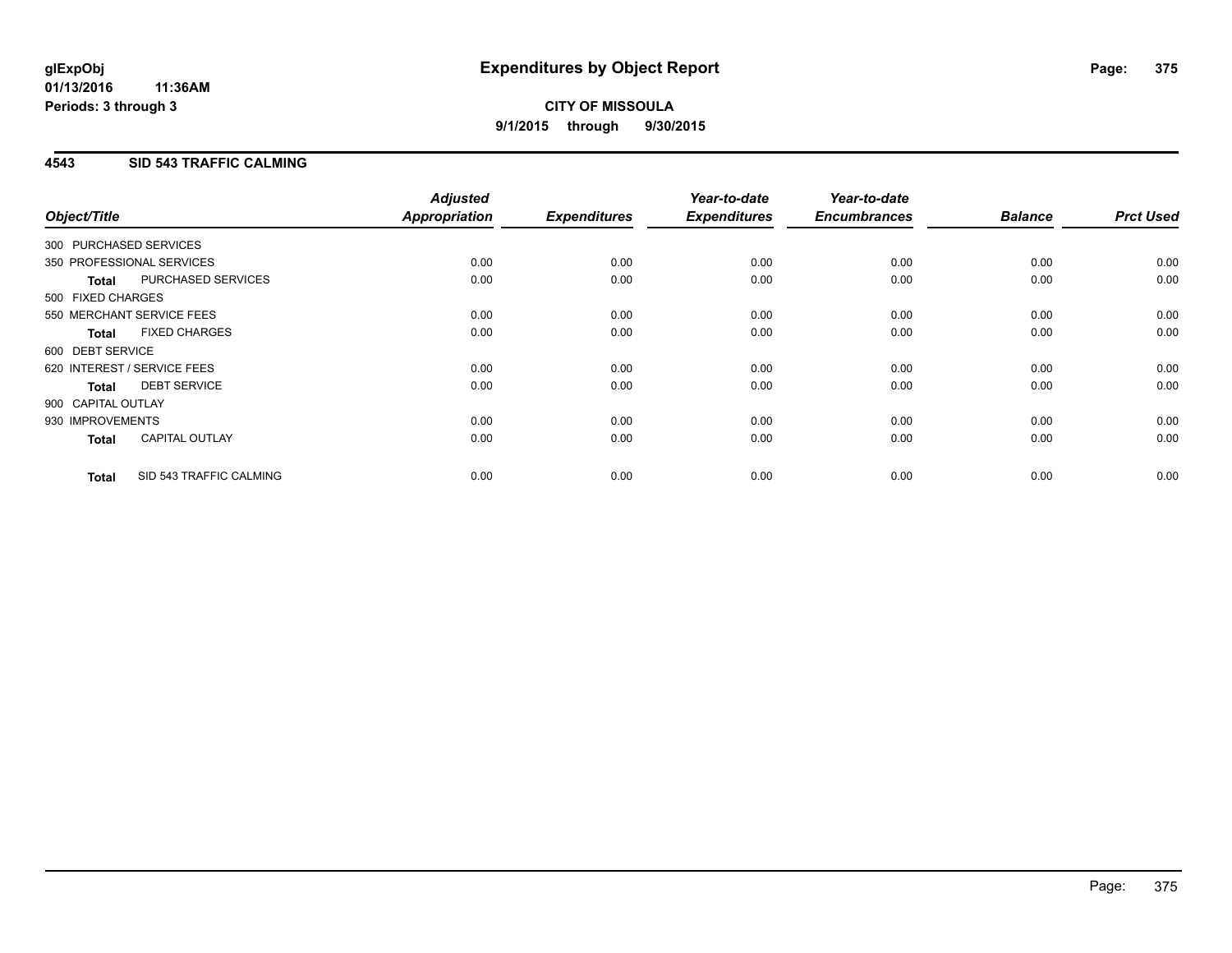#### **4544 MILLER CREEK MITIGATION FUND**

| Object/Title                          | <b>Adjusted</b><br>Appropriation | <b>Expenditures</b> | Year-to-date<br><b>Expenditures</b> | Year-to-date<br><b>Encumbrances</b> | <b>Balance</b> | <b>Prct Used</b> |
|---------------------------------------|----------------------------------|---------------------|-------------------------------------|-------------------------------------|----------------|------------------|
| 500 FIXED CHARGES                     |                                  |                     |                                     |                                     |                |                  |
| 550 MERCHANT SERVICE FEES             | 0.00                             | 0.00                | 0.00                                | 0.00                                | 0.00           | 0.00             |
| <b>FIXED CHARGES</b><br><b>Total</b>  | 0.00                             | 0.00                | 0.00                                | 0.00                                | 0.00           | 0.00             |
| 900 CAPITAL OUTLAY                    |                                  |                     |                                     |                                     |                |                  |
| 930 IMPROVEMENTS                      | 0.00                             | 0.00                | 0.00                                | 0.00                                | 0.00           | 0.00             |
| <b>CAPITAL OUTLAY</b><br><b>Total</b> | 0.00                             | 0.00                | 0.00                                | 0.00                                | 0.00           | 0.00             |
| NON-DEPARTMENTAL<br><b>Total</b>      | 0.00                             | 0.00                | 0.00                                | 0.00                                | 0.00           | 0.00             |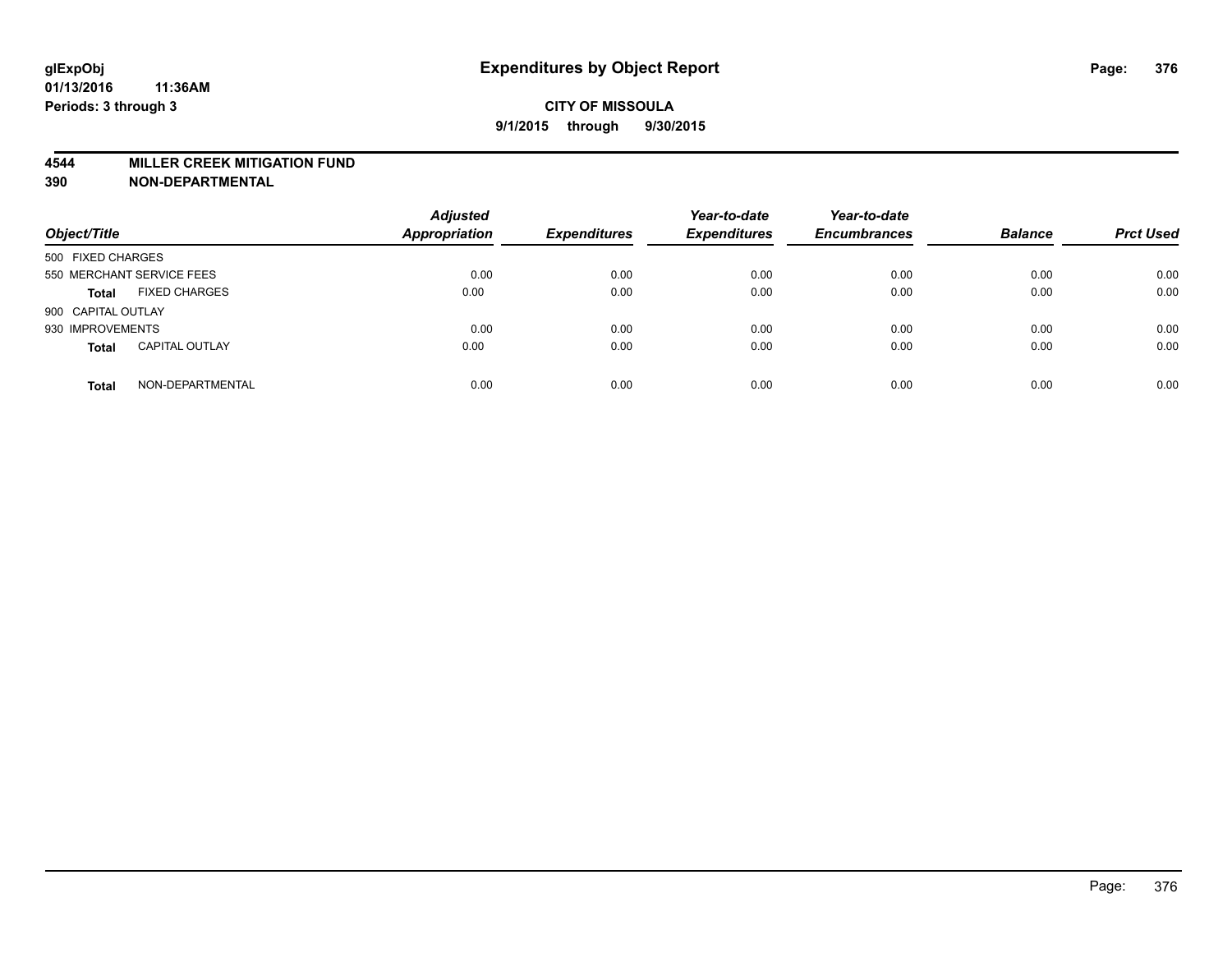## **4544 MILLER CREEK MITIGATION FUND**

| Object/Title       |                              | <b>Adjusted</b><br><b>Appropriation</b> | <b>Expenditures</b> | Year-to-date<br><b>Expenditures</b> | Year-to-date<br><b>Encumbrances</b> | <b>Balance</b> | <b>Prct Used</b> |
|--------------------|------------------------------|-----------------------------------------|---------------------|-------------------------------------|-------------------------------------|----------------|------------------|
| 500 FIXED CHARGES  |                              |                                         |                     |                                     |                                     |                |                  |
|                    | 550 MERCHANT SERVICE FEES    | 0.00                                    | 0.00                | 0.00                                | 0.00                                | 0.00           | 0.00             |
| <b>Total</b>       | <b>FIXED CHARGES</b>         | 0.00                                    | 0.00                | 0.00                                | 0.00                                | 0.00           | 0.00             |
| 900 CAPITAL OUTLAY |                              |                                         |                     |                                     |                                     |                |                  |
| 930 IMPROVEMENTS   |                              | 0.00                                    | 0.00                | 0.00                                | 0.00                                | 0.00           | 0.00             |
| <b>Total</b>       | <b>CAPITAL OUTLAY</b>        | 0.00                                    | 0.00                | 0.00                                | 0.00                                | 0.00           | 0.00             |
| <b>Total</b>       | MILLER CREEK MITIGATION FUND | 0.00                                    | 0.00                | 0.00                                | 0.00                                | 0.00           | 0.00             |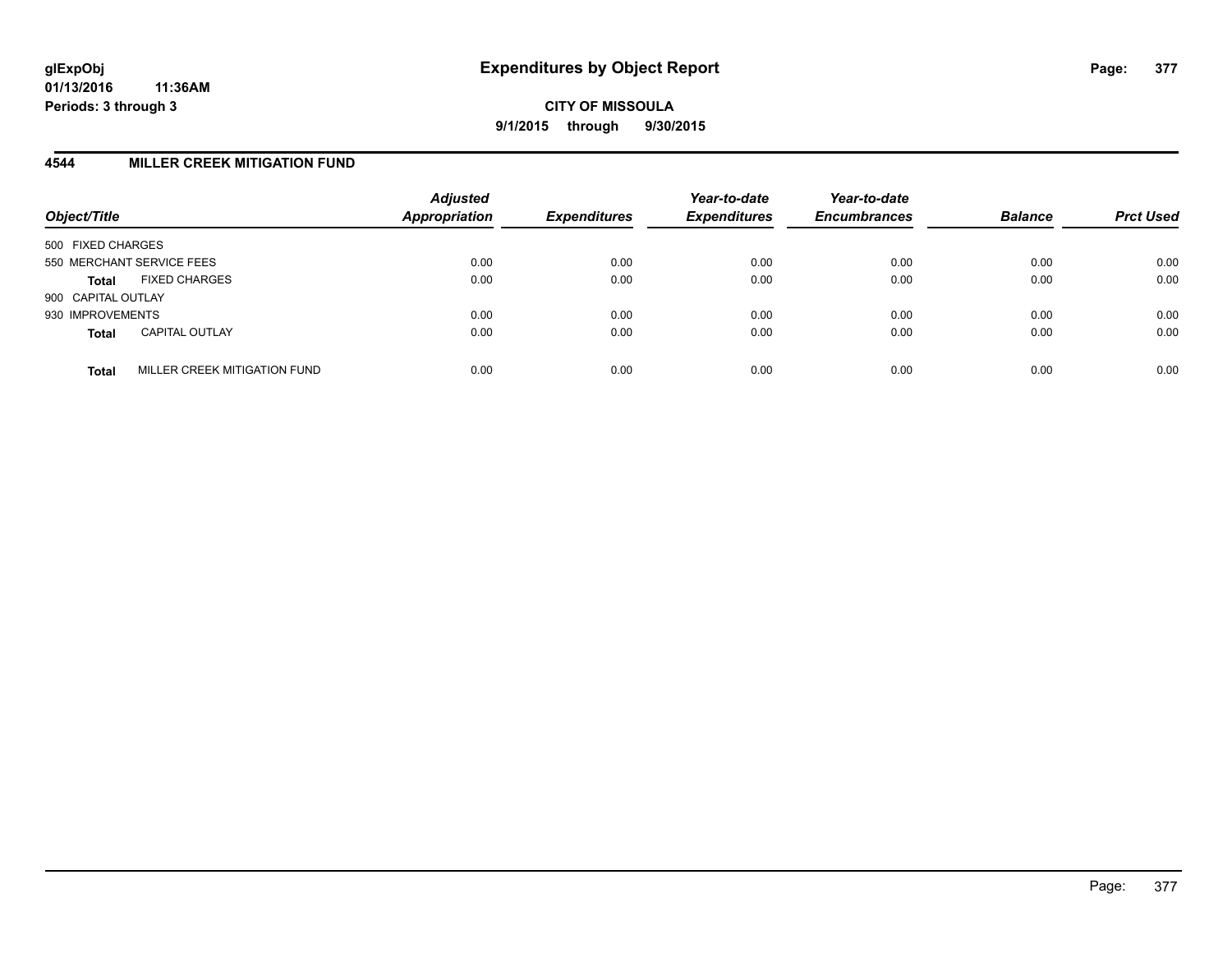#### **4545 MILLER CREEK TWITE CONSTRUCTION**

| Object/Title           |                           | <b>Adjusted</b><br>Appropriation | <b>Expenditures</b> | Year-to-date<br><b>Expenditures</b> | Year-to-date<br><b>Encumbrances</b> | <b>Balance</b> | <b>Prct Used</b> |
|------------------------|---------------------------|----------------------------------|---------------------|-------------------------------------|-------------------------------------|----------------|------------------|
| 300 PURCHASED SERVICES |                           |                                  |                     |                                     |                                     |                |                  |
|                        | 350 PROFESSIONAL SERVICES | 0.00                             | 0.00                | 0.00                                | 0.00                                | 0.00           | 0.00             |
| <b>Total</b>           | <b>PURCHASED SERVICES</b> | 0.00                             | 0.00                | 0.00                                | 0.00                                | 0.00           | 0.00             |
| 500 FIXED CHARGES      |                           |                                  |                     |                                     |                                     |                |                  |
|                        | 550 MERCHANT SERVICE FEES | 0.00                             | 0.00                | 0.00                                | 0.00                                | 0.00           | 0.00             |
| <b>Total</b>           | <b>FIXED CHARGES</b>      | 0.00                             | 0.00                | 0.00                                | 0.00                                | 0.00           | 0.00             |
| 900 CAPITAL OUTLAY     |                           |                                  |                     |                                     |                                     |                |                  |
| 930 IMPROVEMENTS       |                           | 0.00                             | 0.00                | 0.00                                | 0.00                                | 0.00           | 0.00             |
| <b>Total</b>           | <b>CAPITAL OUTLAY</b>     | 0.00                             | 0.00                | 0.00                                | 0.00                                | 0.00           | 0.00             |
| <b>Total</b>           | NON-DEPARTMENTAL          | 0.00                             | 0.00                | 0.00                                | 0.00                                | 0.00           | 0.00             |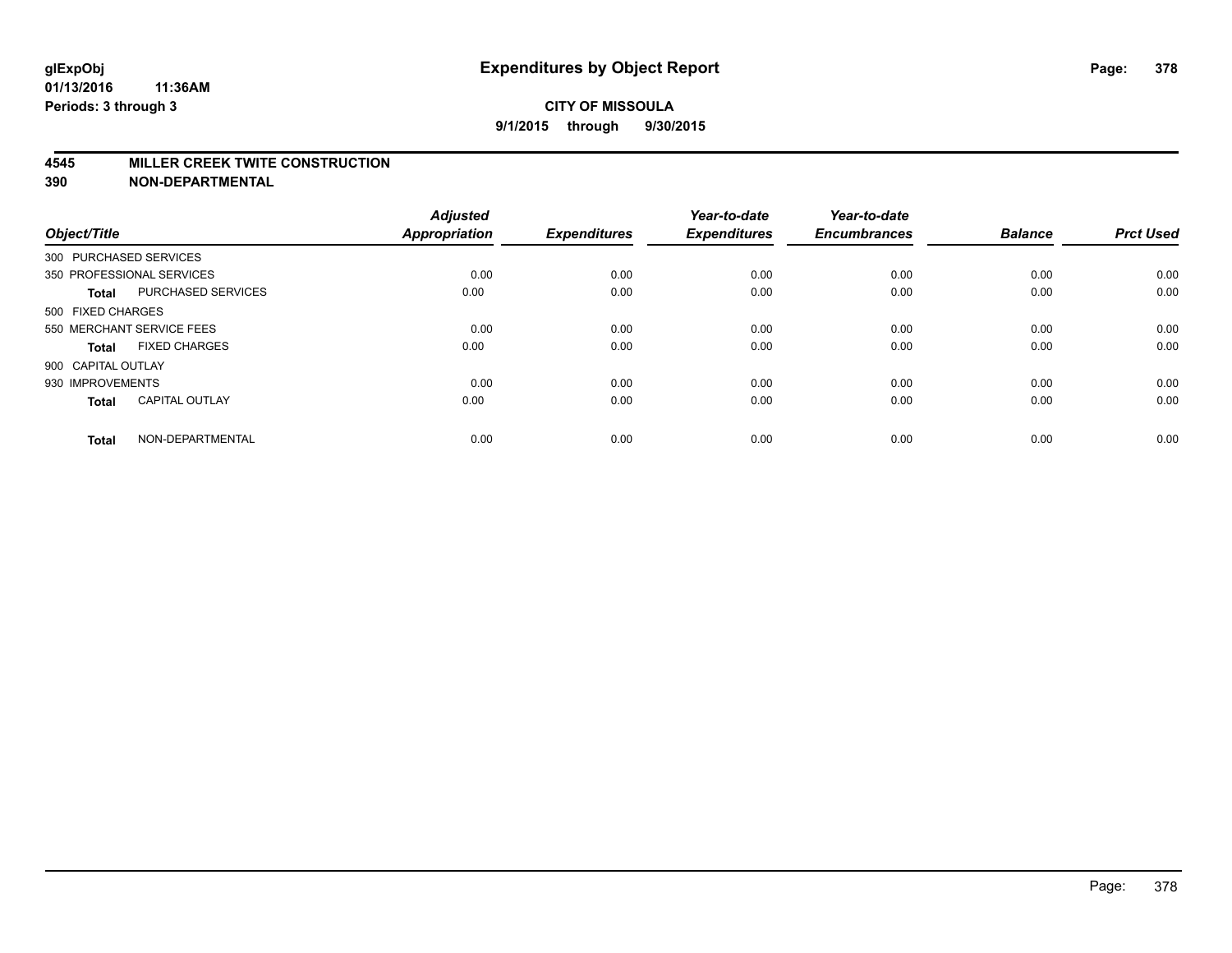**CITY OF MISSOULA 9/1/2015 through 9/30/2015**

## **4545 MILLER CREEK TWITE CONSTRUCTION**

| Object/Title           |                                 | <b>Adjusted</b><br><b>Appropriation</b> | <b>Expenditures</b> | Year-to-date<br><b>Expenditures</b> | Year-to-date<br><b>Encumbrances</b> | <b>Balance</b> | <b>Prct Used</b> |
|------------------------|---------------------------------|-----------------------------------------|---------------------|-------------------------------------|-------------------------------------|----------------|------------------|
| 300 PURCHASED SERVICES |                                 |                                         |                     |                                     |                                     |                |                  |
|                        | 350 PROFESSIONAL SERVICES       | 0.00                                    | 0.00                | 0.00                                | 0.00                                | 0.00           | 0.00             |
| Total                  | <b>PURCHASED SERVICES</b>       | 0.00                                    | 0.00                | 0.00                                | 0.00                                | 0.00           | 0.00             |
| 500 FIXED CHARGES      |                                 |                                         |                     |                                     |                                     |                |                  |
|                        | 550 MERCHANT SERVICE FEES       | 0.00                                    | 0.00                | 0.00                                | 0.00                                | 0.00           | 0.00             |
| Total                  | <b>FIXED CHARGES</b>            | 0.00                                    | 0.00                | 0.00                                | 0.00                                | 0.00           | 0.00             |
| 900 CAPITAL OUTLAY     |                                 |                                         |                     |                                     |                                     |                |                  |
| 930 IMPROVEMENTS       |                                 | 0.00                                    | 0.00                | 0.00                                | 0.00                                | 0.00           | 0.00             |
| <b>Total</b>           | <b>CAPITAL OUTLAY</b>           | 0.00                                    | 0.00                | 0.00                                | 0.00                                | 0.00           | 0.00             |
| <b>Total</b>           | MILLER CREEK TWITE CONSTRUCTION | 0.00                                    | 0.00                | 0.00                                | 0.00                                | 0.00           | 0.00             |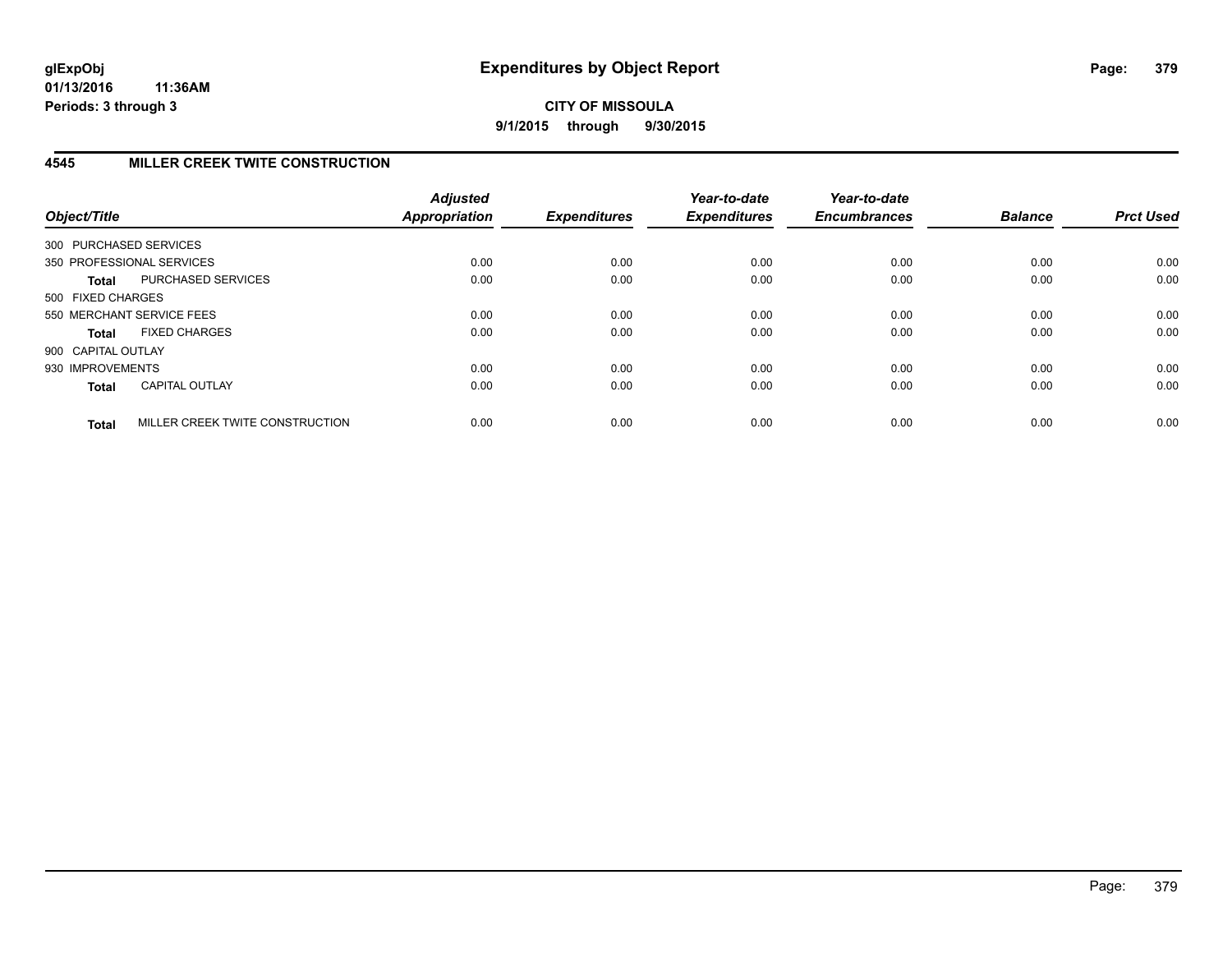#### **4546 MILLER CREEK MALOHNEY CONSTRUCTION**

| Object/Title           |                           | <b>Adjusted</b><br><b>Appropriation</b> | <b>Expenditures</b> | Year-to-date<br><b>Expenditures</b> | Year-to-date<br><b>Encumbrances</b> | <b>Balance</b> | <b>Prct Used</b> |
|------------------------|---------------------------|-----------------------------------------|---------------------|-------------------------------------|-------------------------------------|----------------|------------------|
| 300 PURCHASED SERVICES |                           |                                         |                     |                                     |                                     |                |                  |
|                        | 350 PROFESSIONAL SERVICES | 0.00                                    | 0.00                | 0.00                                | 0.00                                | 0.00           | 0.00             |
| <b>Total</b>           | <b>PURCHASED SERVICES</b> | 0.00                                    | 0.00                | 0.00                                | 0.00                                | 0.00           | 0.00             |
| 500 FIXED CHARGES      |                           |                                         |                     |                                     |                                     |                |                  |
|                        | 550 MERCHANT SERVICE FEES | 0.00                                    | 0.00                | 0.00                                | 0.00                                | 0.00           | 0.00             |
| Total                  | <b>FIXED CHARGES</b>      | 0.00                                    | 0.00                | 0.00                                | 0.00                                | 0.00           | 0.00             |
| 900 CAPITAL OUTLAY     |                           |                                         |                     |                                     |                                     |                |                  |
| 930 IMPROVEMENTS       |                           | 0.00                                    | 0.00                | 0.00                                | 0.00                                | 0.00           | 0.00             |
| Total                  | <b>CAPITAL OUTLAY</b>     | 0.00                                    | 0.00                | 0.00                                | 0.00                                | 0.00           | 0.00             |
| <b>Total</b>           | NON-DEPARTMENTAL          | 0.00                                    | 0.00                | 0.00                                | 0.00                                | 0.00           | 0.00             |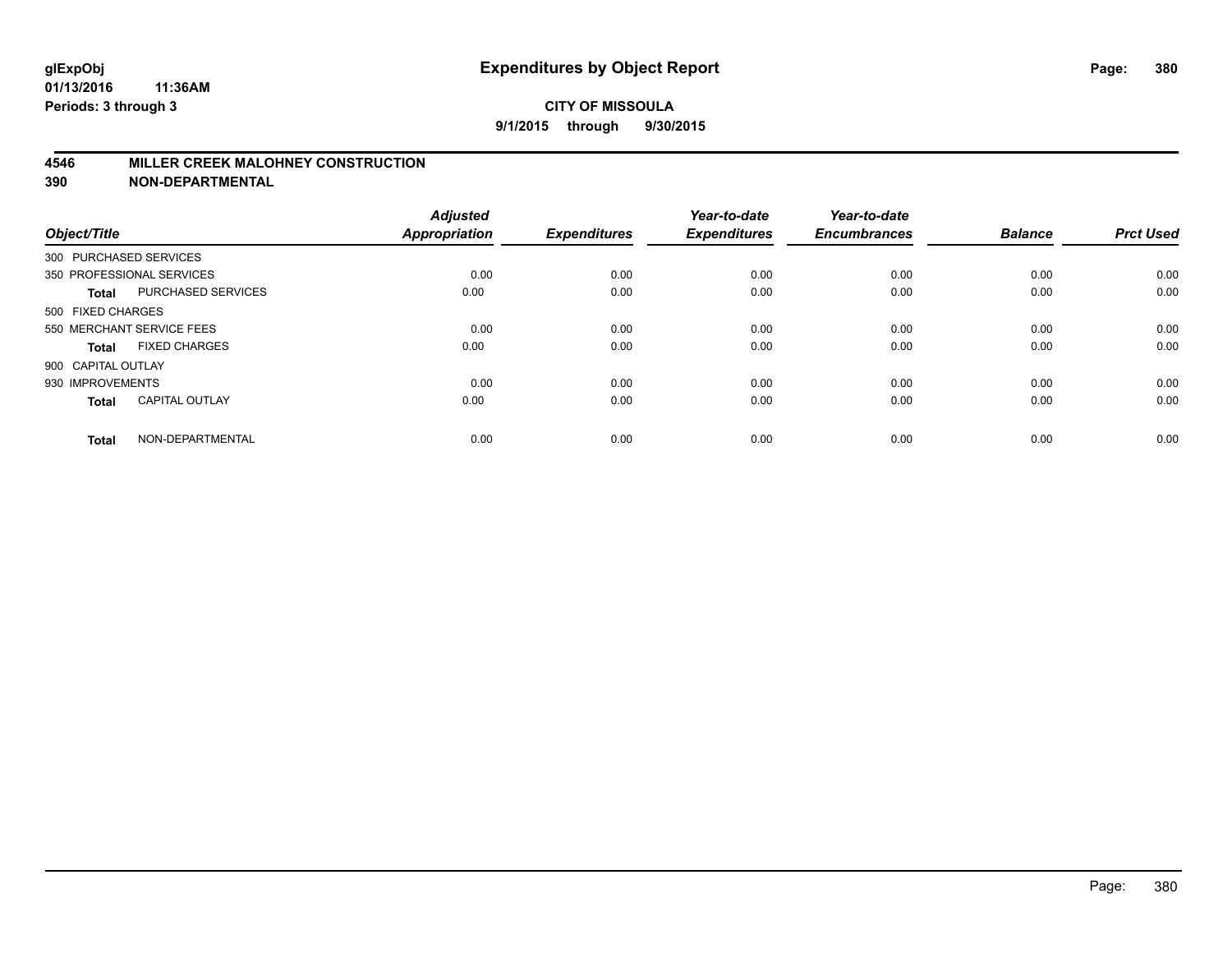**CITY OF MISSOULA 9/1/2015 through 9/30/2015**

## **4546 MILLER CREEK MALOHNEY CONSTRUCTION**

| Object/Title           |                                 | <b>Adjusted</b><br><b>Appropriation</b> | <b>Expenditures</b> | Year-to-date<br><b>Expenditures</b> | Year-to-date<br><b>Encumbrances</b> | <b>Balance</b> | <b>Prct Used</b> |
|------------------------|---------------------------------|-----------------------------------------|---------------------|-------------------------------------|-------------------------------------|----------------|------------------|
| 300 PURCHASED SERVICES |                                 |                                         |                     |                                     |                                     |                |                  |
|                        | 350 PROFESSIONAL SERVICES       | 0.00                                    | 0.00                | 0.00                                | 0.00                                | 0.00           | 0.00             |
| Total                  | PURCHASED SERVICES              | 0.00                                    | 0.00                | 0.00                                | 0.00                                | 0.00           | 0.00             |
| 500 FIXED CHARGES      |                                 |                                         |                     |                                     |                                     |                |                  |
|                        | 550 MERCHANT SERVICE FEES       | 0.00                                    | 0.00                | 0.00                                | 0.00                                | 0.00           | 0.00             |
| Total                  | <b>FIXED CHARGES</b>            | 0.00                                    | 0.00                | 0.00                                | 0.00                                | 0.00           | 0.00             |
| 900 CAPITAL OUTLAY     |                                 |                                         |                     |                                     |                                     |                |                  |
| 930 IMPROVEMENTS       |                                 | 0.00                                    | 0.00                | 0.00                                | 0.00                                | 0.00           | 0.00             |
| <b>Total</b>           | <b>CAPITAL OUTLAY</b>           | 0.00                                    | 0.00                | 0.00                                | 0.00                                | 0.00           | 0.00             |
| <b>Total</b>           | MILLER CREEK MALOHNEY CONSTRUCT | 0.00                                    | 0.00                | 0.00                                | 0.00                                | 0.00           | 0.00             |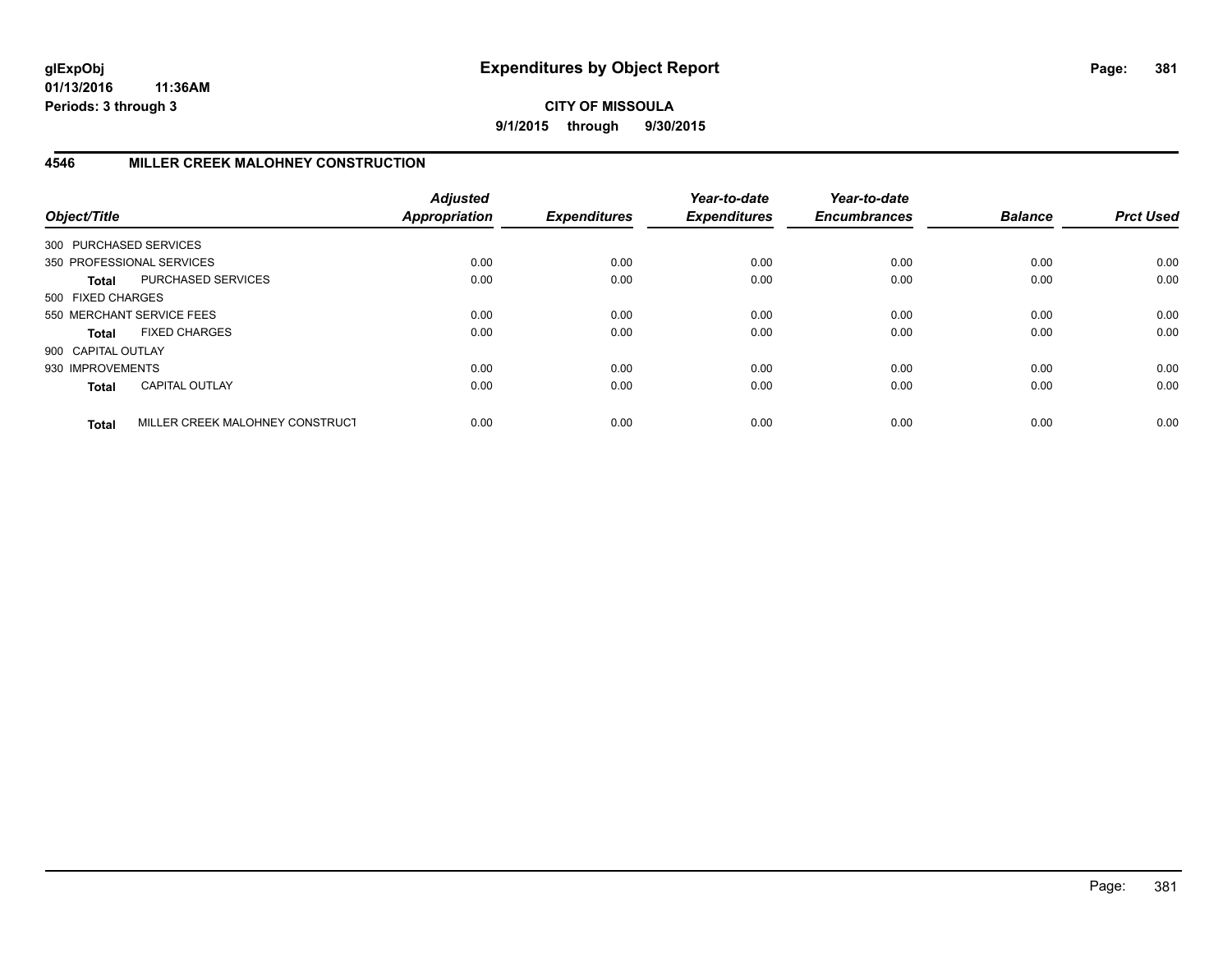#### **4547 MILLER CREEK MCCARTHY CONSTRUCTION**

| Object/Title       |                           | <b>Adjusted</b><br><b>Appropriation</b> | <b>Expenditures</b> | Year-to-date<br><b>Expenditures</b> | Year-to-date<br><b>Encumbrances</b> | <b>Balance</b> | <b>Prct Used</b> |
|--------------------|---------------------------|-----------------------------------------|---------------------|-------------------------------------|-------------------------------------|----------------|------------------|
|                    | 300 PURCHASED SERVICES    |                                         |                     |                                     |                                     |                |                  |
|                    | 350 PROFESSIONAL SERVICES | 0.00                                    | 0.00                | 0.00                                | 0.00                                | 0.00           | 0.00             |
| <b>Total</b>       | <b>PURCHASED SERVICES</b> | 0.00                                    | 0.00                | 0.00                                | 0.00                                | 0.00           | 0.00             |
| 500 FIXED CHARGES  |                           |                                         |                     |                                     |                                     |                |                  |
|                    | 550 MERCHANT SERVICE FEES | 0.00                                    | 0.00                | 0.00                                | 0.00                                | 0.00           | 0.00             |
| Total              | <b>FIXED CHARGES</b>      | 0.00                                    | 0.00                | 0.00                                | 0.00                                | 0.00           | 0.00             |
| 900 CAPITAL OUTLAY |                           |                                         |                     |                                     |                                     |                |                  |
| 930 IMPROVEMENTS   |                           | 0.00                                    | 0.00                | 0.00                                | 0.00                                | 0.00           | 0.00             |
| Total              | <b>CAPITAL OUTLAY</b>     | 0.00                                    | 0.00                | 0.00                                | 0.00                                | 0.00           | 0.00             |
| <b>Total</b>       | NON-DEPARTMENTAL          | 0.00                                    | 0.00                | 0.00                                | 0.00                                | 0.00           | 0.00             |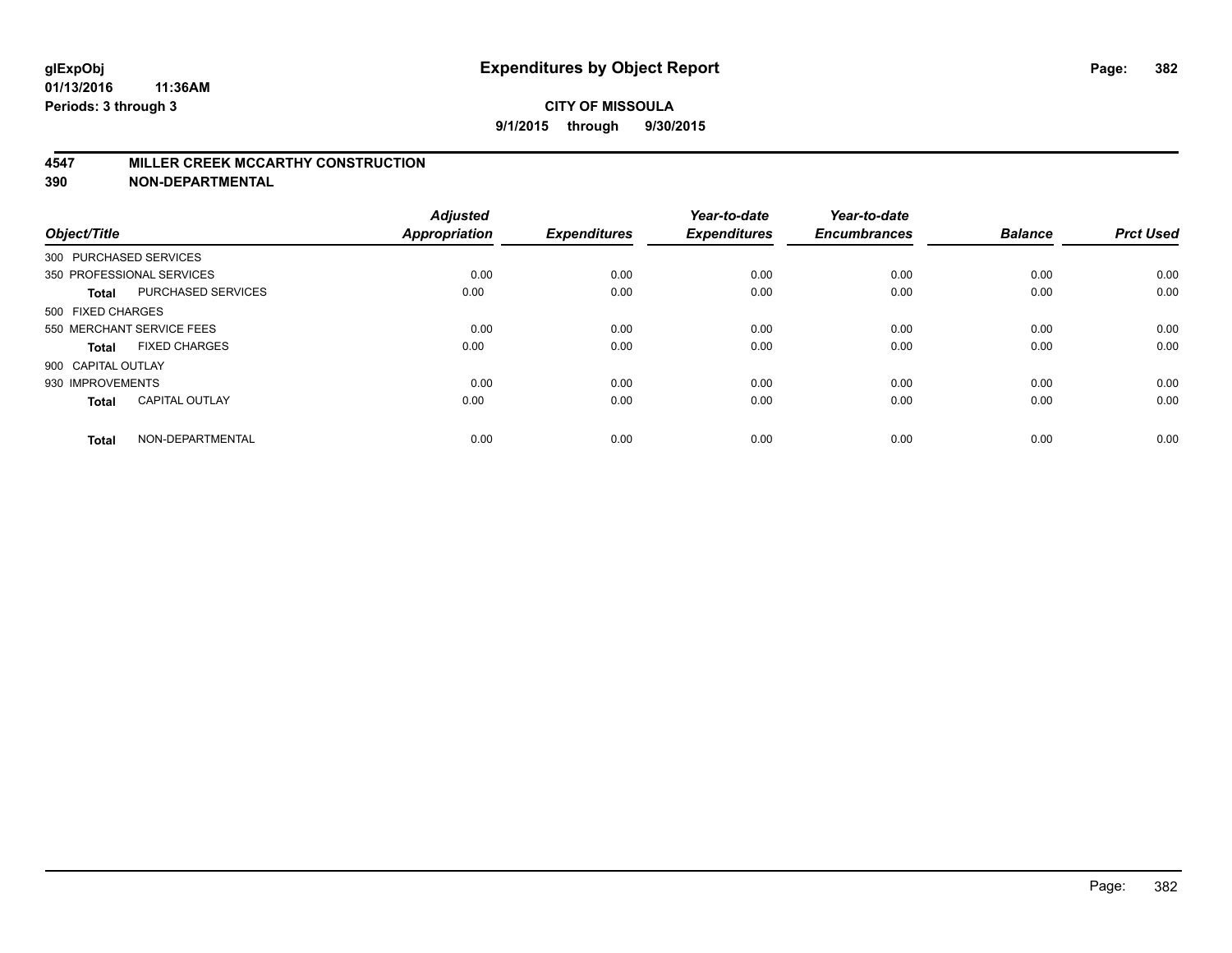**CITY OF MISSOULA 9/1/2015 through 9/30/2015**

## **4547 MILLER CREEK MCCARTHY CONSTRUCTION**

| Object/Title           |                                 | <b>Adjusted</b><br><b>Appropriation</b> | <b>Expenditures</b> | Year-to-date<br><b>Expenditures</b> | Year-to-date<br><b>Encumbrances</b> | <b>Balance</b> | <b>Prct Used</b> |
|------------------------|---------------------------------|-----------------------------------------|---------------------|-------------------------------------|-------------------------------------|----------------|------------------|
| 300 PURCHASED SERVICES |                                 |                                         |                     |                                     |                                     |                |                  |
|                        | 350 PROFESSIONAL SERVICES       | 0.00                                    | 0.00                | 0.00                                | 0.00                                | 0.00           | 0.00             |
| Total                  | PURCHASED SERVICES              | 0.00                                    | 0.00                | 0.00                                | 0.00                                | 0.00           | 0.00             |
| 500 FIXED CHARGES      |                                 |                                         |                     |                                     |                                     |                |                  |
|                        | 550 MERCHANT SERVICE FEES       | 0.00                                    | 0.00                | 0.00                                | 0.00                                | 0.00           | 0.00             |
| Total                  | <b>FIXED CHARGES</b>            | 0.00                                    | 0.00                | 0.00                                | 0.00                                | 0.00           | 0.00             |
| 900 CAPITAL OUTLAY     |                                 |                                         |                     |                                     |                                     |                |                  |
| 930 IMPROVEMENTS       |                                 | 0.00                                    | 0.00                | 0.00                                | 0.00                                | 0.00           | 0.00             |
| <b>Total</b>           | <b>CAPITAL OUTLAY</b>           | 0.00                                    | 0.00                | 0.00                                | 0.00                                | 0.00           | 0.00             |
| <b>Total</b>           | MILLER CREEK MCCARTHY CONSTRUCT | 0.00                                    | 0.00                | 0.00                                | 0.00                                | 0.00           | 0.00             |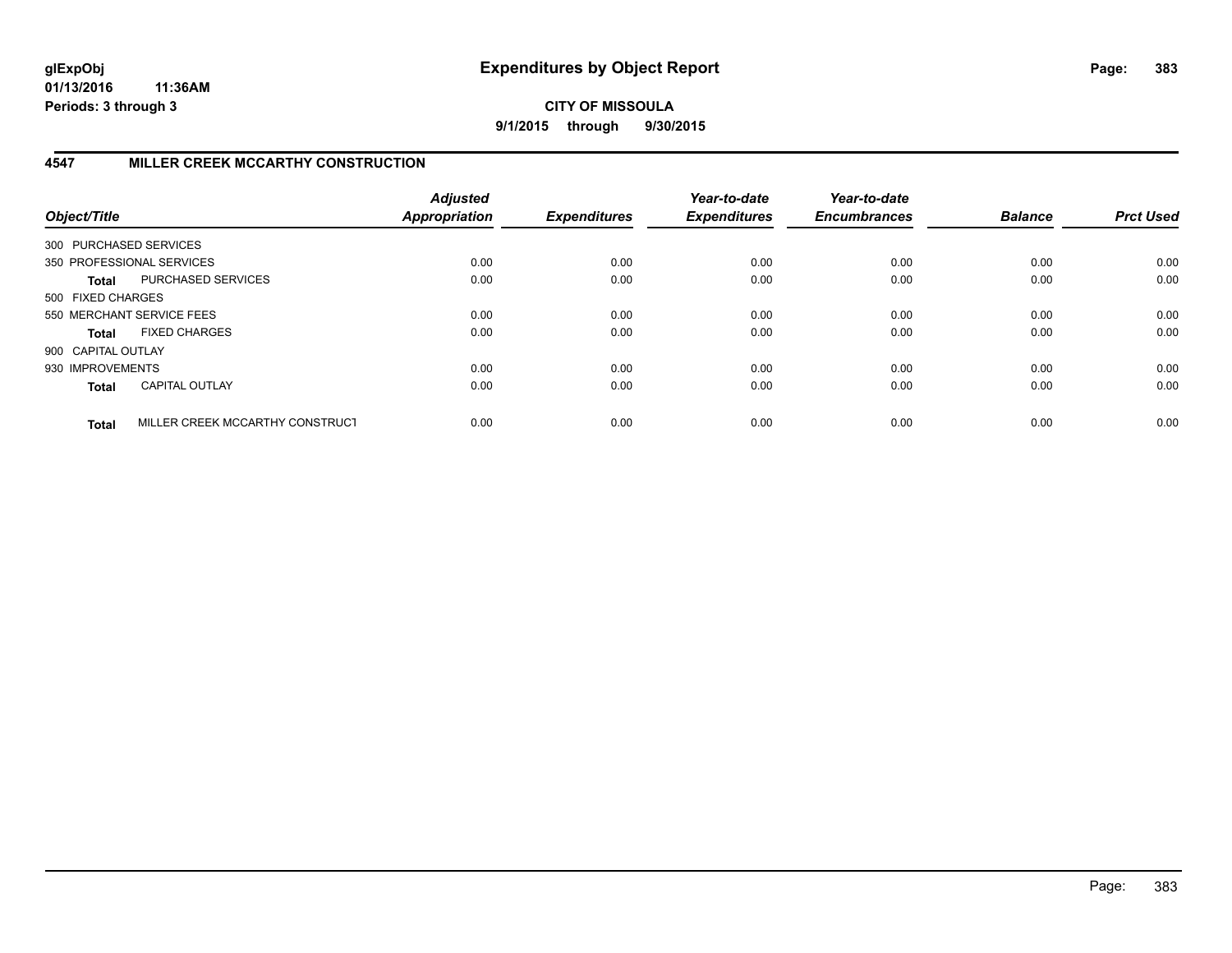#### **4548 5TH,6TH & ARTHUR ROAD IMPROVEMENTS**

| Object/Title       |                              | <b>Adjusted</b><br><b>Appropriation</b> | <b>Expenditures</b> | Year-to-date<br><b>Expenditures</b> | Year-to-date<br><b>Encumbrances</b> | <b>Balance</b> | <b>Prct Used</b> |
|--------------------|------------------------------|-----------------------------------------|---------------------|-------------------------------------|-------------------------------------|----------------|------------------|
|                    | 300 PURCHASED SERVICES       |                                         |                     |                                     |                                     |                |                  |
|                    | 350 PROFESSIONAL SERVICES    | 0.00                                    | 0.00                | 0.00                                | 0.00                                | 0.00           | 0.00             |
| <b>Total</b>       | PURCHASED SERVICES           | 0.00                                    | 0.00                | 0.00                                | 0.00                                | 0.00           | 0.00             |
| 500 FIXED CHARGES  |                              |                                         |                     |                                     |                                     |                |                  |
|                    | 550 MERCHANT SERVICE FEES    | 0.00                                    | 0.00                | 0.00                                | 0.00                                | 0.00           | 0.00             |
| <b>Total</b>       | <b>FIXED CHARGES</b>         | 0.00                                    | 0.00                | 0.00                                | 0.00                                | 0.00           | 0.00             |
| 800 OTHER OBJECTS  |                              |                                         |                     |                                     |                                     |                |                  |
|                    | 820 TRANSFERS TO OTHER FUNDS | 0.00                                    | 0.00                | 0.00                                | 0.00                                | 0.00           | 0.00             |
| <b>Total</b>       | OTHER OBJECTS                | 0.00                                    | 0.00                | 0.00                                | 0.00                                | 0.00           | 0.00             |
| 900 CAPITAL OUTLAY |                              |                                         |                     |                                     |                                     |                |                  |
| 930 IMPROVEMENTS   |                              | 0.00                                    | 0.00                | 0.00                                | 0.00                                | 0.00           | 0.00             |
| <b>Total</b>       | <b>CAPITAL OUTLAY</b>        | 0.00                                    | 0.00                | 0.00                                | 0.00                                | 0.00           | 0.00             |
| <b>Total</b>       | NON-DEPARTMENTAL             | 0.00                                    | 0.00                | 0.00                                | 0.00                                | 0.00           | 0.00             |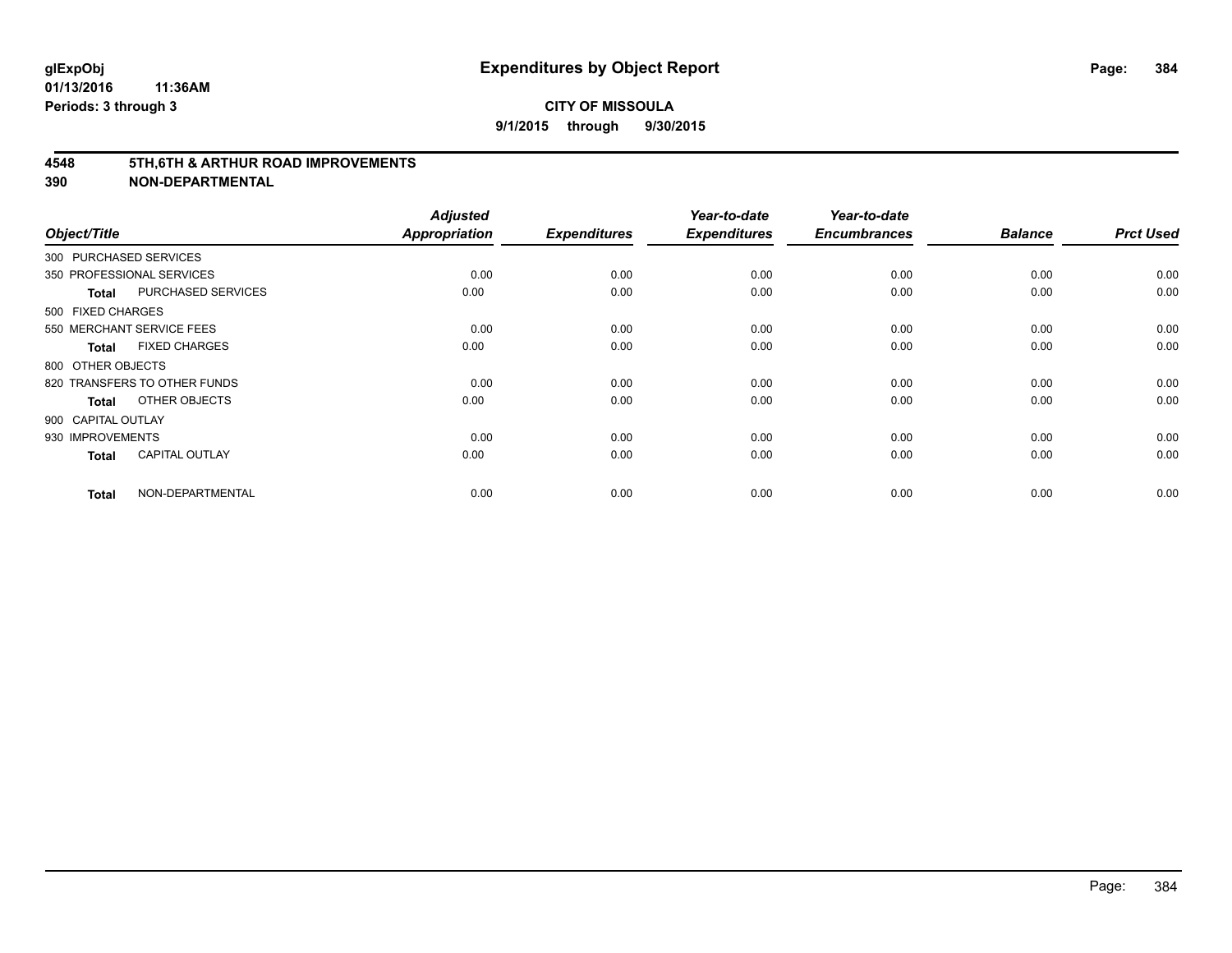**CITY OF MISSOULA 9/1/2015 through 9/30/2015**

## **4548 5TH,6TH & ARTHUR ROAD IMPROVEMENTS**

| Object/Title           |                                   | <b>Adjusted</b><br>Appropriation | <b>Expenditures</b> | Year-to-date<br><b>Expenditures</b> | Year-to-date<br><b>Encumbrances</b> | <b>Balance</b> | <b>Prct Used</b> |
|------------------------|-----------------------------------|----------------------------------|---------------------|-------------------------------------|-------------------------------------|----------------|------------------|
| 300 PURCHASED SERVICES |                                   |                                  |                     |                                     |                                     |                |                  |
|                        | 350 PROFESSIONAL SERVICES         | 0.00                             | 0.00                | 0.00                                | 0.00                                | 0.00           | 0.00             |
| <b>Total</b>           | PURCHASED SERVICES                | 0.00                             | 0.00                | 0.00                                | 0.00                                | 0.00           | 0.00             |
| 500 FIXED CHARGES      |                                   |                                  |                     |                                     |                                     |                |                  |
|                        | 550 MERCHANT SERVICE FEES         | 0.00                             | 0.00                | 0.00                                | 0.00                                | 0.00           | 0.00             |
| <b>Total</b>           | <b>FIXED CHARGES</b>              | 0.00                             | 0.00                | 0.00                                | 0.00                                | 0.00           | 0.00             |
| 800 OTHER OBJECTS      |                                   |                                  |                     |                                     |                                     |                |                  |
|                        | 820 TRANSFERS TO OTHER FUNDS      | 0.00                             | 0.00                | 0.00                                | 0.00                                | 0.00           | 0.00             |
| <b>Total</b>           | OTHER OBJECTS                     | 0.00                             | 0.00                | 0.00                                | 0.00                                | 0.00           | 0.00             |
| 900 CAPITAL OUTLAY     |                                   |                                  |                     |                                     |                                     |                |                  |
| 930 IMPROVEMENTS       |                                   | 0.00                             | 0.00                | 0.00                                | 0.00                                | 0.00           | 0.00             |
| <b>Total</b>           | <b>CAPITAL OUTLAY</b>             | 0.00                             | 0.00                | 0.00                                | 0.00                                | 0.00           | 0.00             |
| <b>Total</b>           | 5TH, 6TH & ARTHUR ROAD IMPROVEMEN | 0.00                             | 0.00                | 0.00                                | 0.00                                | 0.00           | 0.00             |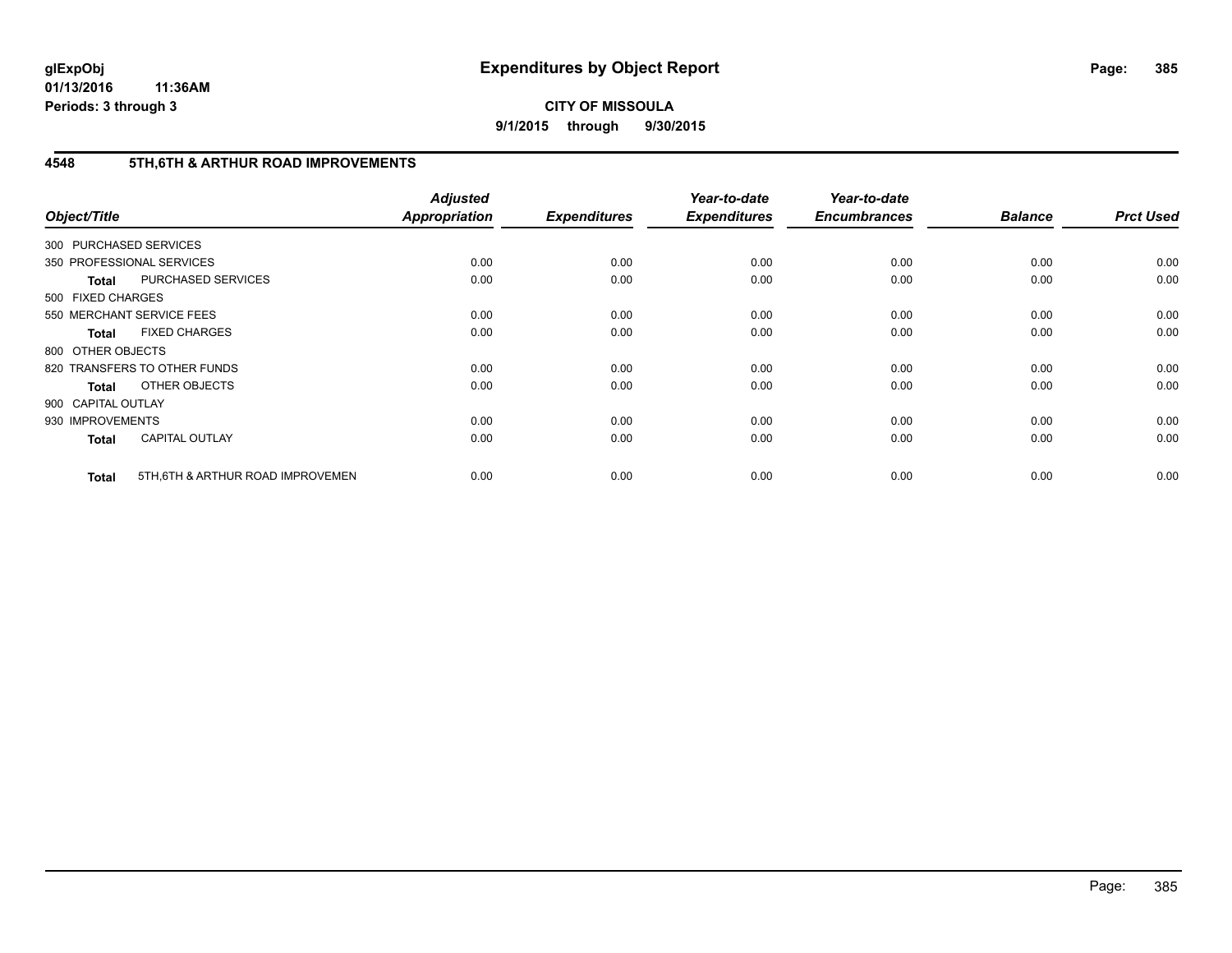### **4745 MALONEY/TWITE MILLER CR \$1.2M CONTRIB**

| Object/Title           |                              | <b>Adjusted</b><br><b>Appropriation</b> | <b>Expenditures</b> | Year-to-date<br><b>Expenditures</b> | Year-to-date<br><b>Encumbrances</b> | <b>Balance</b> | <b>Prct Used</b> |
|------------------------|------------------------------|-----------------------------------------|---------------------|-------------------------------------|-------------------------------------|----------------|------------------|
| 300 PURCHASED SERVICES |                              |                                         |                     |                                     |                                     |                |                  |
|                        | 350 PROFESSIONAL SERVICES    | 0.00                                    | 0.00                | 0.00                                | 0.00                                | 0.00           | 0.00             |
| <b>Total</b>           | PURCHASED SERVICES           | 0.00                                    | 0.00                | 0.00                                | 0.00                                | 0.00           | 0.00             |
| 500 FIXED CHARGES      |                              |                                         |                     |                                     |                                     |                |                  |
|                        | 550 MERCHANT SERVICE FEES    | 0.00                                    | 0.00                | 0.00                                | 0.00                                | 0.00           | 0.00             |
| <b>Total</b>           | <b>FIXED CHARGES</b>         | 0.00                                    | 0.00                | 0.00                                | 0.00                                | 0.00           | 0.00             |
| 800 OTHER OBJECTS      |                              |                                         |                     |                                     |                                     |                |                  |
|                        | 820 TRANSFERS TO OTHER FUNDS | 0.00                                    | 0.00                | 0.00                                | 0.00                                | 0.00           | 0.00             |
| <b>Total</b>           | OTHER OBJECTS                | 0.00                                    | 0.00                | 0.00                                | 0.00                                | 0.00           | 0.00             |
| 900 CAPITAL OUTLAY     |                              |                                         |                     |                                     |                                     |                |                  |
| 930 IMPROVEMENTS       |                              | 0.00                                    | 0.00                | 0.00                                | 0.00                                | 0.00           | 0.00             |
| <b>Total</b>           | <b>CAPITAL OUTLAY</b>        | 0.00                                    | 0.00                | 0.00                                | 0.00                                | 0.00           | 0.00             |
| <b>Total</b>           | NON-DEPARTMENTAL             | 0.00                                    | 0.00                | 0.00                                | 0.00                                | 0.00           | 0.00             |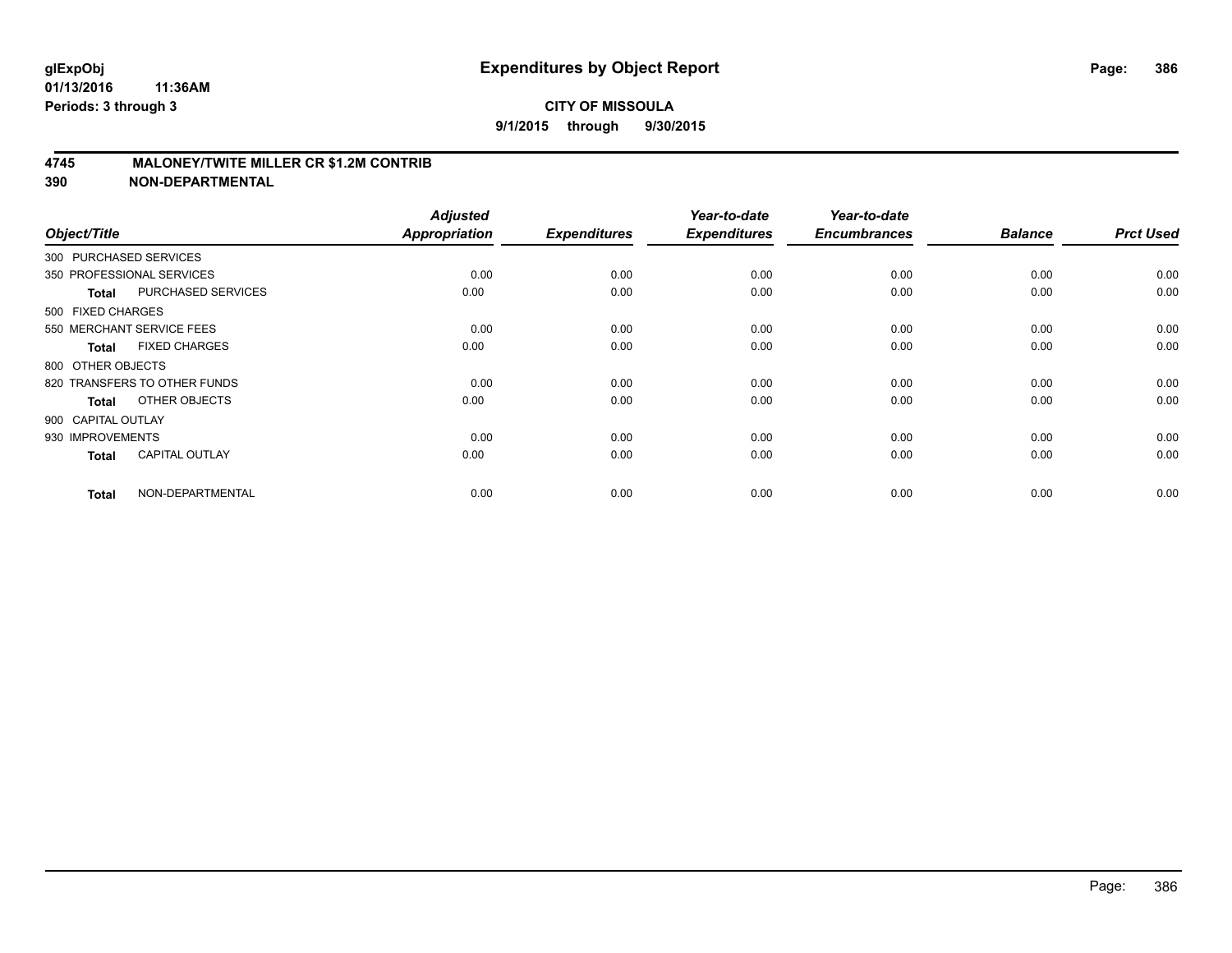**CITY OF MISSOULA 9/1/2015 through 9/30/2015**

## **4745 MALONEY/TWITE MILLER CR \$1.2M CONTRIB**

| Object/Title              |                                    | <b>Adjusted</b><br><b>Appropriation</b> | <b>Expenditures</b> | Year-to-date<br><b>Expenditures</b> | Year-to-date<br><b>Encumbrances</b> | <b>Balance</b> | <b>Prct Used</b> |
|---------------------------|------------------------------------|-----------------------------------------|---------------------|-------------------------------------|-------------------------------------|----------------|------------------|
| 300 PURCHASED SERVICES    |                                    |                                         |                     |                                     |                                     |                |                  |
| 350 PROFESSIONAL SERVICES |                                    | 0.00                                    | 0.00                | 0.00                                | 0.00                                | 0.00           | 0.00             |
| <b>Total</b>              | PURCHASED SERVICES                 | 0.00                                    | 0.00                | 0.00                                | 0.00                                | 0.00           | 0.00             |
| 500 FIXED CHARGES         |                                    |                                         |                     |                                     |                                     |                |                  |
| 550 MERCHANT SERVICE FEES |                                    | 0.00                                    | 0.00                | 0.00                                | 0.00                                | 0.00           | 0.00             |
| <b>Total</b>              | <b>FIXED CHARGES</b>               | 0.00                                    | 0.00                | 0.00                                | 0.00                                | 0.00           | 0.00             |
| 800 OTHER OBJECTS         |                                    |                                         |                     |                                     |                                     |                |                  |
|                           | 820 TRANSFERS TO OTHER FUNDS       | 0.00                                    | 0.00                | 0.00                                | 0.00                                | 0.00           | 0.00             |
| Total                     | OTHER OBJECTS                      | 0.00                                    | 0.00                | 0.00                                | 0.00                                | 0.00           | 0.00             |
| 900 CAPITAL OUTLAY        |                                    |                                         |                     |                                     |                                     |                |                  |
| 930 IMPROVEMENTS          |                                    | 0.00                                    | 0.00                | 0.00                                | 0.00                                | 0.00           | 0.00             |
| <b>Total</b>              | <b>CAPITAL OUTLAY</b>              | 0.00                                    | 0.00                | 0.00                                | 0.00                                | 0.00           | 0.00             |
| <b>Total</b>              | MALONEY/TWITE MILLER CR \$1.2M CON | 0.00                                    | 0.00                | 0.00                                | 0.00                                | 0.00           | 0.00             |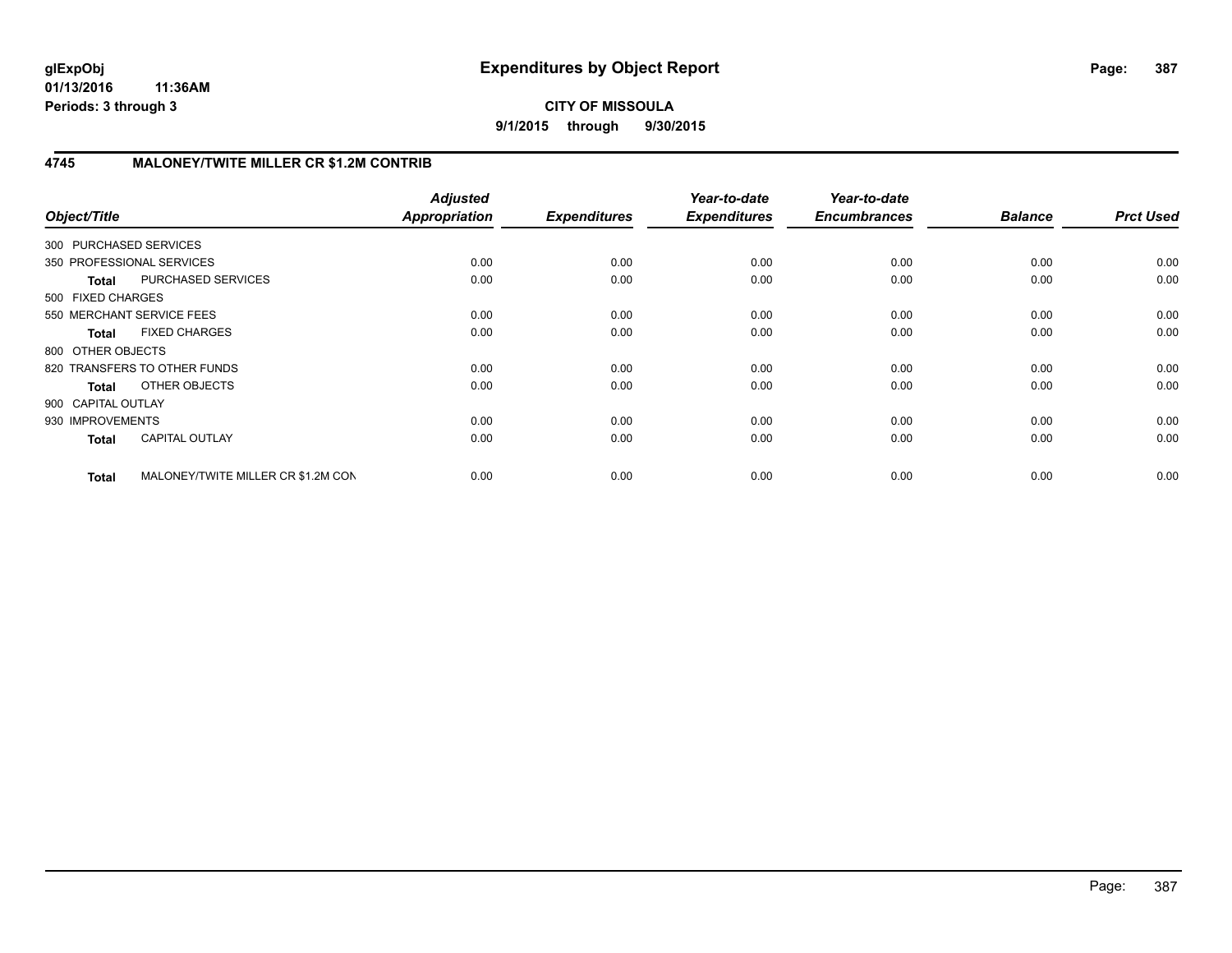# **4941 HILLVIEW WAY CONSTRUCTION**

#### **280 PUBLIC WORKS OPERATIONS**

| Object/Title        |                            | <b>Adjusted</b><br>Appropriation | <b>Expenditures</b> | Year-to-date<br><b>Expenditures</b> | Year-to-date<br><b>Encumbrances</b> | <b>Balance</b> | <b>Prct Used</b> |
|---------------------|----------------------------|----------------------------------|---------------------|-------------------------------------|-------------------------------------|----------------|------------------|
| 200 SUPPLIES        |                            |                                  |                     |                                     |                                     |                |                  |
| 210 OFFICE SUPPLIES |                            | 0.00                             | 0.00                | 0.00                                | 0.00                                | 0.00           | 0.00             |
| Total               | <b>SUPPLIES</b>            | 0.00                             | 0.00                | 0.00                                | 0.00                                | 0.00           | 0.00             |
|                     | 300 PURCHASED SERVICES     |                                  |                     |                                     |                                     |                |                  |
| 310 COMMUNICATIONS  |                            | 0.00                             | 0.00                | 0.00                                | 0.00                                | 0.00           | 0.00             |
|                     | 320 PRINTING & DUPLICATING | 0.00                             | 0.00                | 0.00                                | 0.00                                | 0.00           | 0.00             |
|                     | 350 PROFESSIONAL SERVICES  | 0.00                             | 0.00                | 0.00                                | 0.00                                | 0.00           | 0.00             |
| Total               | PURCHASED SERVICES         | 0.00                             | 0.00                | 0.00                                | 0.00                                | 0.00           | 0.00             |
| 500 FIXED CHARGES   |                            |                                  |                     |                                     |                                     |                |                  |
|                     | 550 MERCHANT SERVICE FEES  | 0.00                             | 0.00                | 0.00                                | 0.00                                | 0.00           | 0.00             |
| Total               | <b>FIXED CHARGES</b>       | 0.00                             | 0.00                | 0.00                                | 0.00                                | 0.00           | 0.00             |
| 900 CAPITAL OUTLAY  |                            |                                  |                     |                                     |                                     |                |                  |
| 930 IMPROVEMENTS    |                            | 0.00                             | 0.00                | 0.00                                | 0.00                                | 0.00           | 0.00             |
| Total               | <b>CAPITAL OUTLAY</b>      | 0.00                             | 0.00                | 0.00                                | 0.00                                | 0.00           | 0.00             |
| <b>Total</b>        | PUBLIC WORKS OPERATIONS    | 0.00                             | 0.00                | 0.00                                | 0.00                                | 0.00           | 0.00             |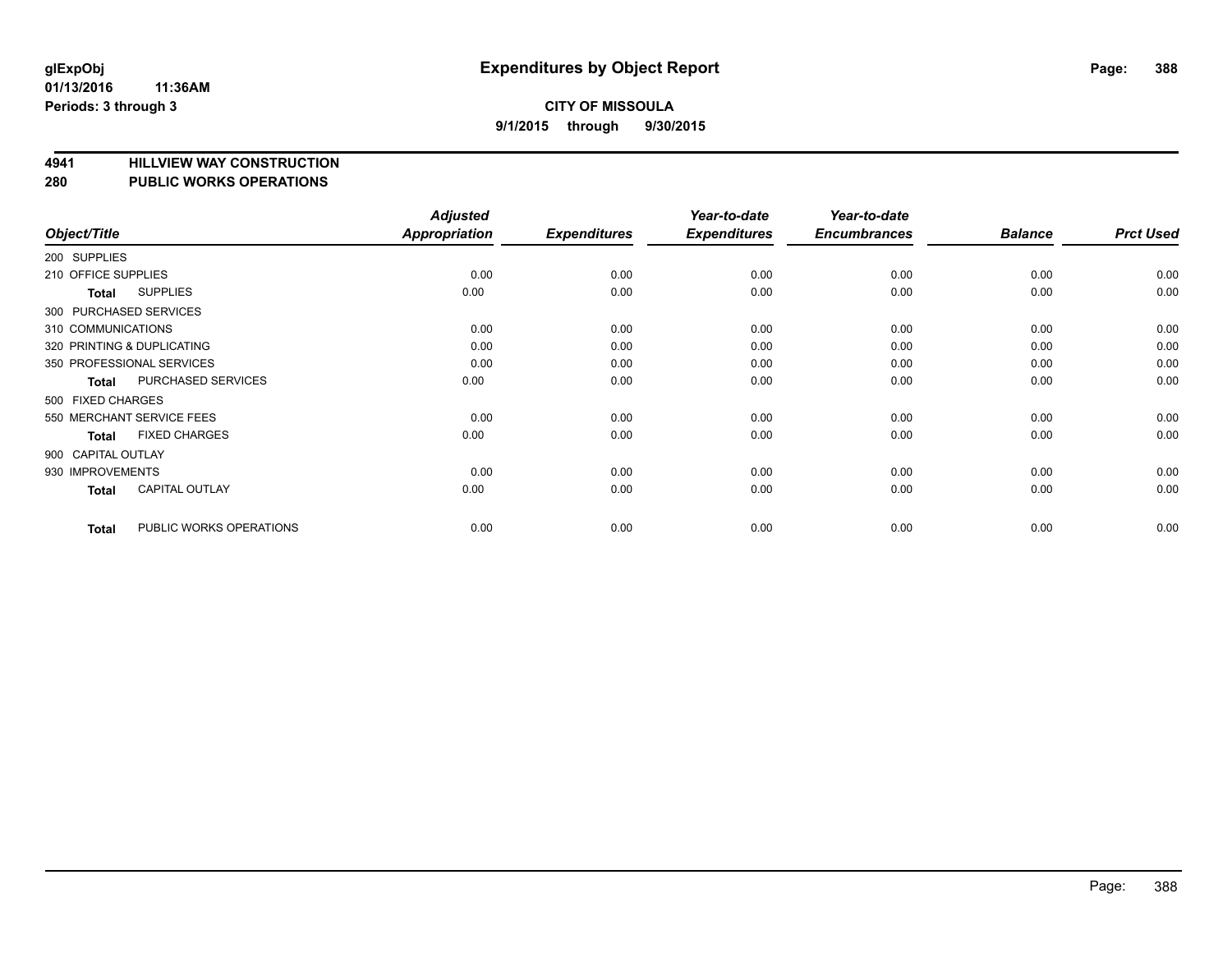## **CITY OF MISSOULA 9/1/2015 through 9/30/2015**

### **4941 HILLVIEW WAY CONSTRUCTION**

|                        |                                  | <b>Adjusted</b> |                     | Year-to-date        | Year-to-date        |                |                  |
|------------------------|----------------------------------|-----------------|---------------------|---------------------|---------------------|----------------|------------------|
| Object/Title           |                                  | Appropriation   | <b>Expenditures</b> | <b>Expenditures</b> | <b>Encumbrances</b> | <b>Balance</b> | <b>Prct Used</b> |
| 200 SUPPLIES           |                                  |                 |                     |                     |                     |                |                  |
| 210 OFFICE SUPPLIES    |                                  | 0.00            | 0.00                | 0.00                | 0.00                | 0.00           | 0.00             |
| <b>Total</b>           | <b>SUPPLIES</b>                  | 0.00            | 0.00                | 0.00                | 0.00                | 0.00           | 0.00             |
| 300 PURCHASED SERVICES |                                  |                 |                     |                     |                     |                |                  |
| 310 COMMUNICATIONS     |                                  | 0.00            | 0.00                | 0.00                | 0.00                | 0.00           | 0.00             |
|                        | 320 PRINTING & DUPLICATING       | 0.00            | 0.00                | 0.00                | 0.00                | 0.00           | 0.00             |
|                        | 350 PROFESSIONAL SERVICES        | 0.00            | 0.00                | 0.00                | 0.00                | 0.00           | 0.00             |
| <b>Total</b>           | PURCHASED SERVICES               | 0.00            | 0.00                | 0.00                | 0.00                | 0.00           | 0.00             |
| 500 FIXED CHARGES      |                                  |                 |                     |                     |                     |                |                  |
|                        | 550 MERCHANT SERVICE FEES        | 0.00            | 0.00                | 0.00                | 0.00                | 0.00           | 0.00             |
| <b>Total</b>           | <b>FIXED CHARGES</b>             | 0.00            | 0.00                | 0.00                | 0.00                | 0.00           | 0.00             |
| 900 CAPITAL OUTLAY     |                                  |                 |                     |                     |                     |                |                  |
| 930 IMPROVEMENTS       |                                  | 0.00            | 0.00                | 0.00                | 0.00                | 0.00           | 0.00             |
| <b>Total</b>           | <b>CAPITAL OUTLAY</b>            | 0.00            | 0.00                | 0.00                | 0.00                | 0.00           | 0.00             |
|                        |                                  |                 |                     |                     |                     |                |                  |
| <b>Total</b>           | <b>HILLVIEW WAY CONSTRUCTION</b> | 0.00            | 0.00                | 0.00                | 0.00                | 0.00           | 0.00             |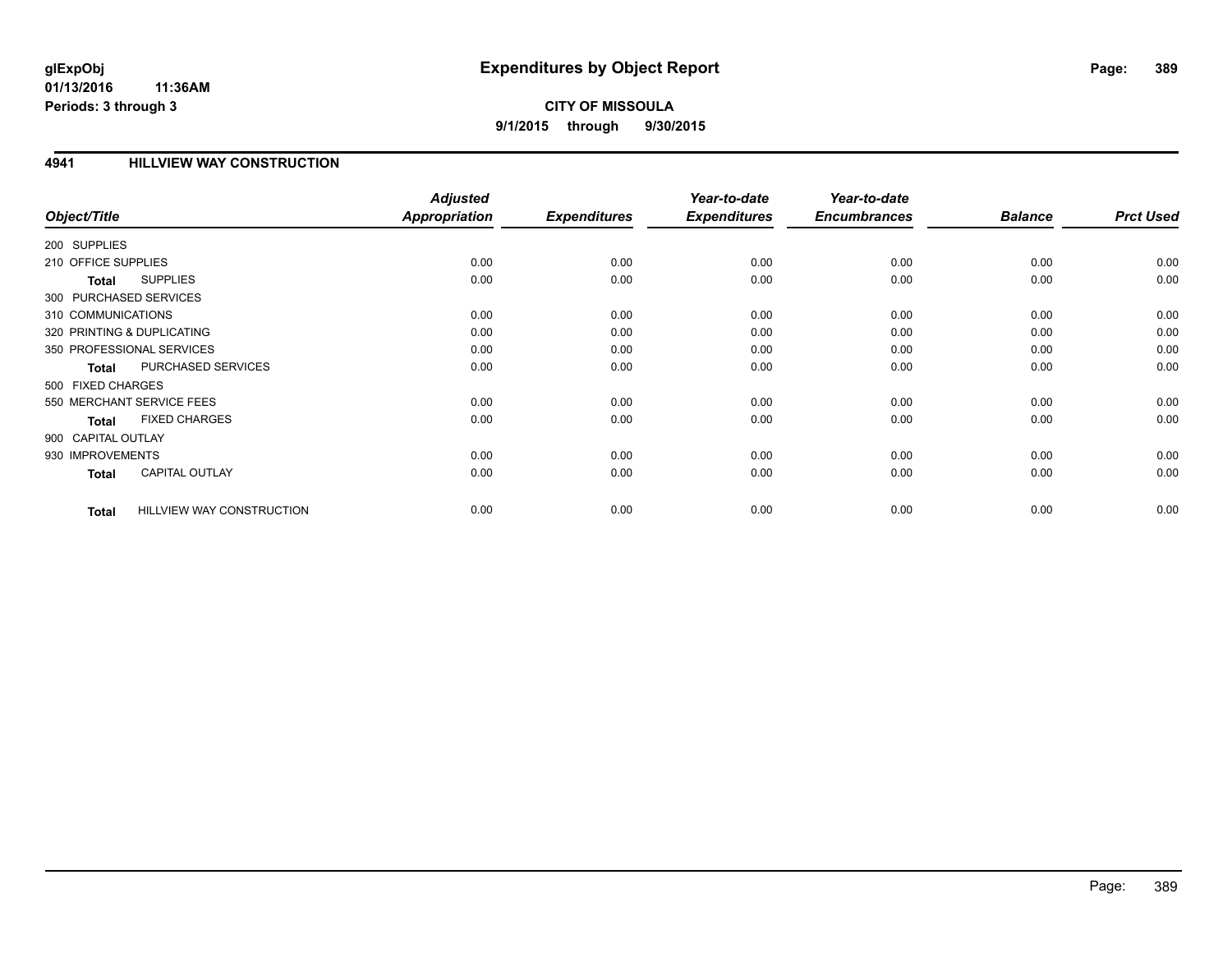# **glExpObj Expenditures by Object Report Page: 390**

## **CITY OF MISSOULA 9/1/2015 through 9/30/2015**

### **4944 RATTLESNAKE SEWER COLLECTION (544)**

**000 \*\*\* Title Not Found \*\*\***

| Object/Title                            | <b>Adjusted</b><br>Appropriation | <b>Expenditures</b> | Year-to-date<br><b>Expenditures</b> | Year-to-date<br><b>Encumbrances</b> | <b>Balance</b> | <b>Prct Used</b> |
|-----------------------------------------|----------------------------------|---------------------|-------------------------------------|-------------------------------------|----------------|------------------|
| 500 FIXED CHARGES                       |                                  |                     |                                     |                                     |                |                  |
| 550 MERCHANT SERVICE FEES               | 0.00                             | 0.00                | 0.00                                | 0.00                                | 0.00           | 0.00             |
| <b>FIXED CHARGES</b><br><b>Total</b>    | 0.00                             | 0.00                | 0.00                                | 0.00                                | 0.00           | 0.00             |
| *** Title Not Found ***<br><b>Total</b> | 0.00                             | 0.00                | 0.00                                | 0.00                                | 0.00           | 0.00             |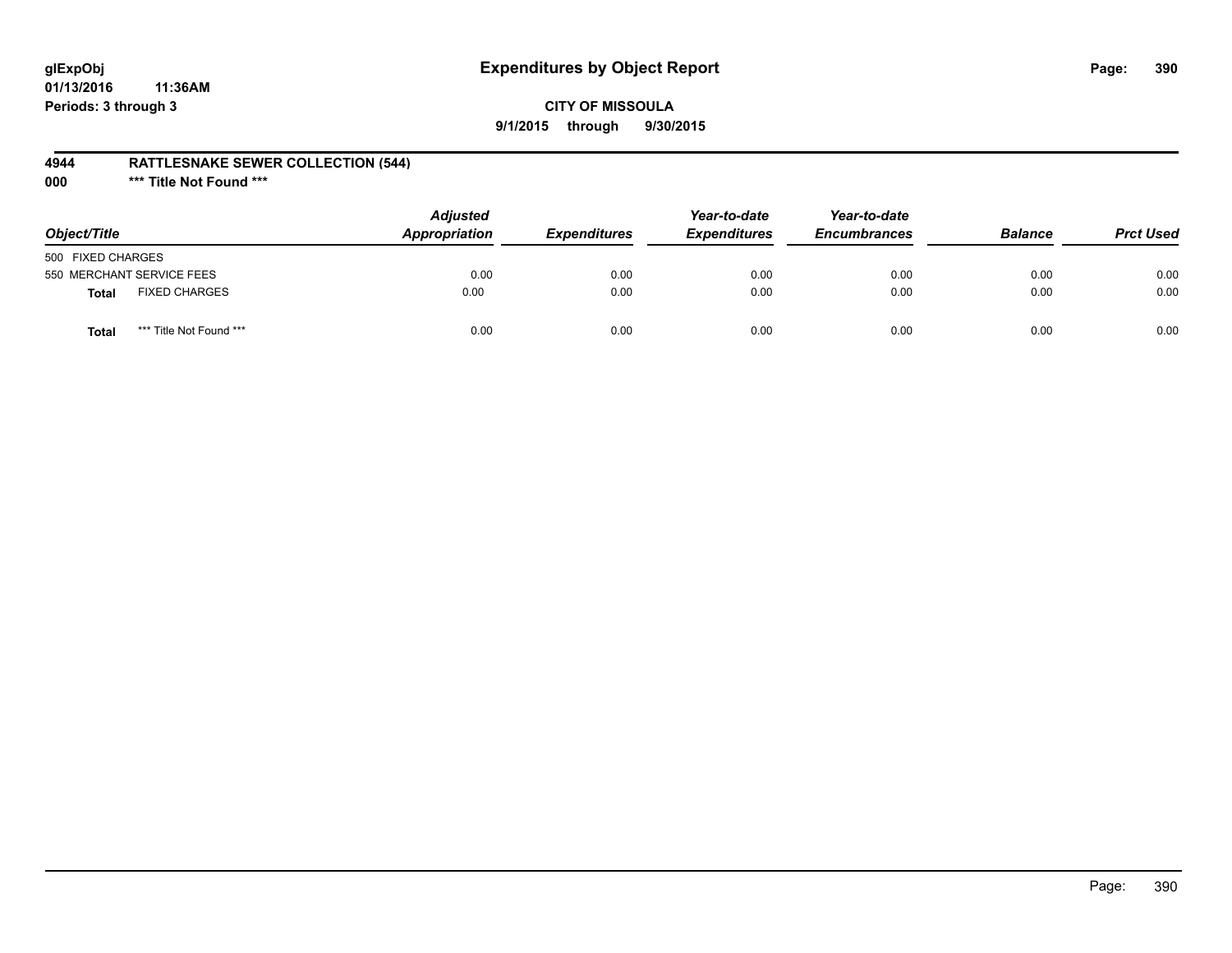### **4944 RATTLESNAKE SEWER COLLECTION (544)**

| Object/Title           |                           | <b>Adjusted</b><br><b>Appropriation</b> | <b>Expenditures</b> | Year-to-date<br><b>Expenditures</b> | Year-to-date<br><b>Encumbrances</b> | <b>Balance</b> | <b>Prct Used</b> |
|------------------------|---------------------------|-----------------------------------------|---------------------|-------------------------------------|-------------------------------------|----------------|------------------|
| 300 PURCHASED SERVICES |                           |                                         |                     |                                     |                                     |                |                  |
|                        | 350 PROFESSIONAL SERVICES | 0.00                                    | 0.00                | 0.00                                | 0.00                                | 0.00           | 0.00             |
| <b>Total</b>           | <b>PURCHASED SERVICES</b> | 0.00                                    | 0.00                | 0.00                                | 0.00                                | 0.00           | 0.00             |
| 500 FIXED CHARGES      |                           |                                         |                     |                                     |                                     |                |                  |
|                        | 550 MERCHANT SERVICE FEES | 0.00                                    | 0.00                | 0.00                                | 0.00                                | 0.00           | 0.00             |
| <b>Total</b>           | <b>FIXED CHARGES</b>      | 0.00                                    | 0.00                | 0.00                                | 0.00                                | 0.00           | 0.00             |
| 600 DEBT SERVICE       |                           |                                         |                     |                                     |                                     |                |                  |
| 610 PRINCIPAL          |                           | 0.00                                    | 0.00                | 0.00                                | 0.00                                | 0.00           | 0.00             |
| <b>Total</b>           | <b>DEBT SERVICE</b>       | 0.00                                    | 0.00                | 0.00                                | 0.00                                | 0.00           | 0.00             |
| 900 CAPITAL OUTLAY     |                           |                                         |                     |                                     |                                     |                |                  |
| 930 IMPROVEMENTS       |                           | 0.00                                    | 0.00                | 0.00                                | 0.00                                | 0.00           | 0.00             |
| <b>Total</b>           | <b>CAPITAL OUTLAY</b>     | 0.00                                    | 0.00                | 0.00                                | 0.00                                | 0.00           | 0.00             |
| <b>Total</b>           | NON-DEPARTMENTAL          | 0.00                                    | 0.00                | 0.00                                | 0.00                                | 0.00           | 0.00             |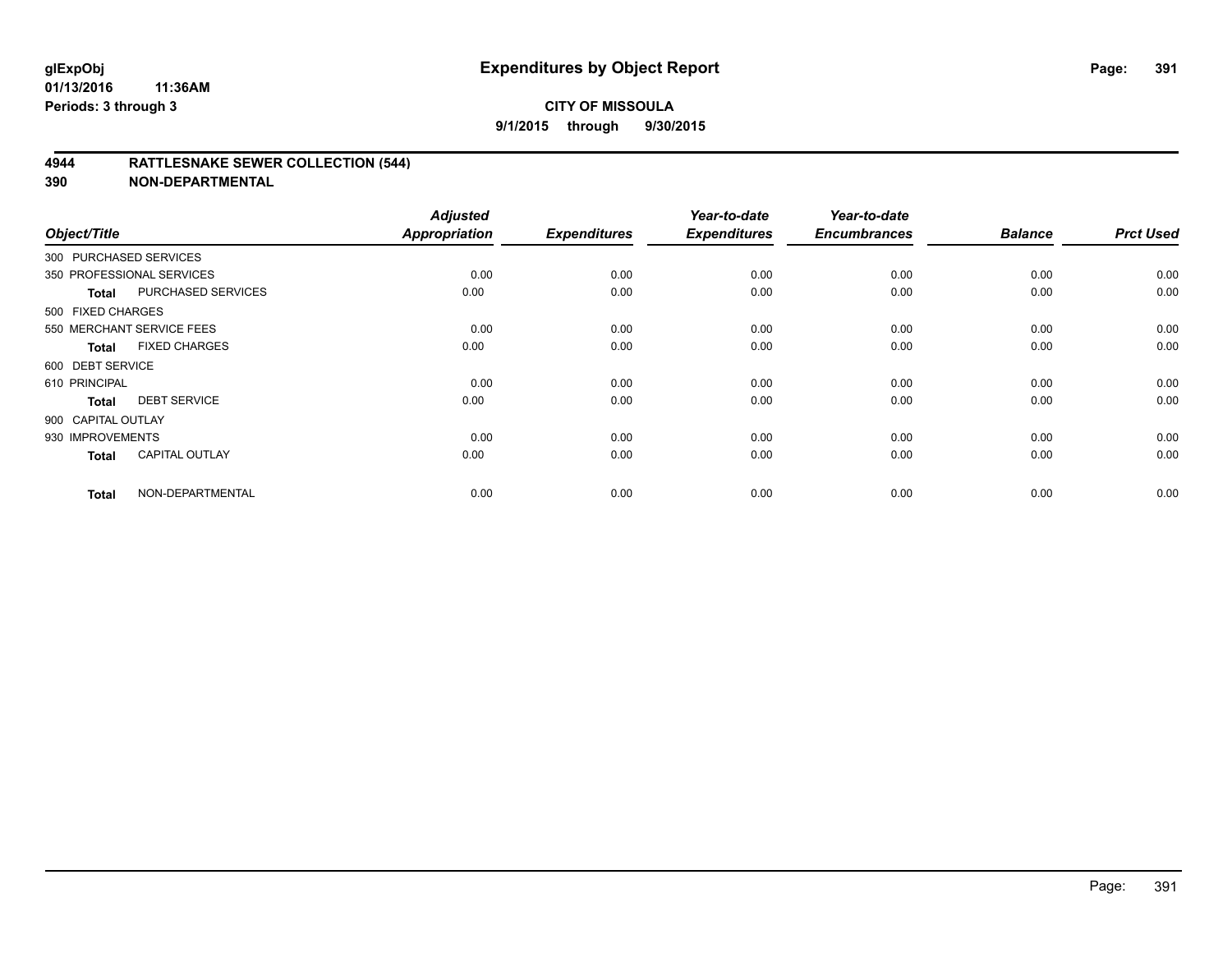### **4944 RATTLESNAKE SEWER COLLECTION (544)**

**550 SID 544 PROJECT**

| Object/Title              |                           | <b>Adjusted</b><br><b>Appropriation</b> | <b>Expenditures</b> | Year-to-date<br><b>Expenditures</b> | Year-to-date<br><b>Encumbrances</b> | <b>Balance</b> | <b>Prct Used</b> |
|---------------------------|---------------------------|-----------------------------------------|---------------------|-------------------------------------|-------------------------------------|----------------|------------------|
|                           |                           |                                         |                     |                                     |                                     |                |                  |
| 300 PURCHASED SERVICES    |                           |                                         |                     |                                     |                                     |                |                  |
| 350 PROFESSIONAL SERVICES |                           | 0.00                                    | 0.00                | 0.00                                | 0.00                                | 0.00           | 0.00             |
| <b>Total</b>              | <b>PURCHASED SERVICES</b> | 0.00                                    | 0.00                | 0.00                                | 0.00                                | 0.00           | 0.00             |
| 500 FIXED CHARGES         |                           |                                         |                     |                                     |                                     |                |                  |
| 550 MERCHANT SERVICE FEES |                           | 0.00                                    | 0.00                | 0.00                                | 0.00                                | 0.00           | 0.00             |
| <b>Total</b>              | <b>FIXED CHARGES</b>      | 0.00                                    | 0.00                | 0.00                                | 0.00                                | 0.00           | 0.00             |
| 900 CAPITAL OUTLAY        |                           |                                         |                     |                                     |                                     |                |                  |
| 915 EASEMENTS             |                           | 0.00                                    | 0.00                | 0.00                                | 0.00                                | 0.00           | 0.00             |
| 930 IMPROVEMENTS          |                           | 0.00                                    | 0.00                | 0.00                                | 0.00                                | 0.00           | 0.00             |
| 960 CAPITAL CONTINGENCY   |                           | 0.00                                    | 0.00                | 0.00                                | 0.00                                | 0.00           | 0.00             |
| <b>Total</b>              | <b>CAPITAL OUTLAY</b>     | 0.00                                    | 0.00                | 0.00                                | 0.00                                | 0.00           | 0.00             |
| <b>Total</b>              | SID 544 PROJECT           | 0.00                                    | 0.00                | 0.00                                | 0.00                                | 0.00           | 0.00             |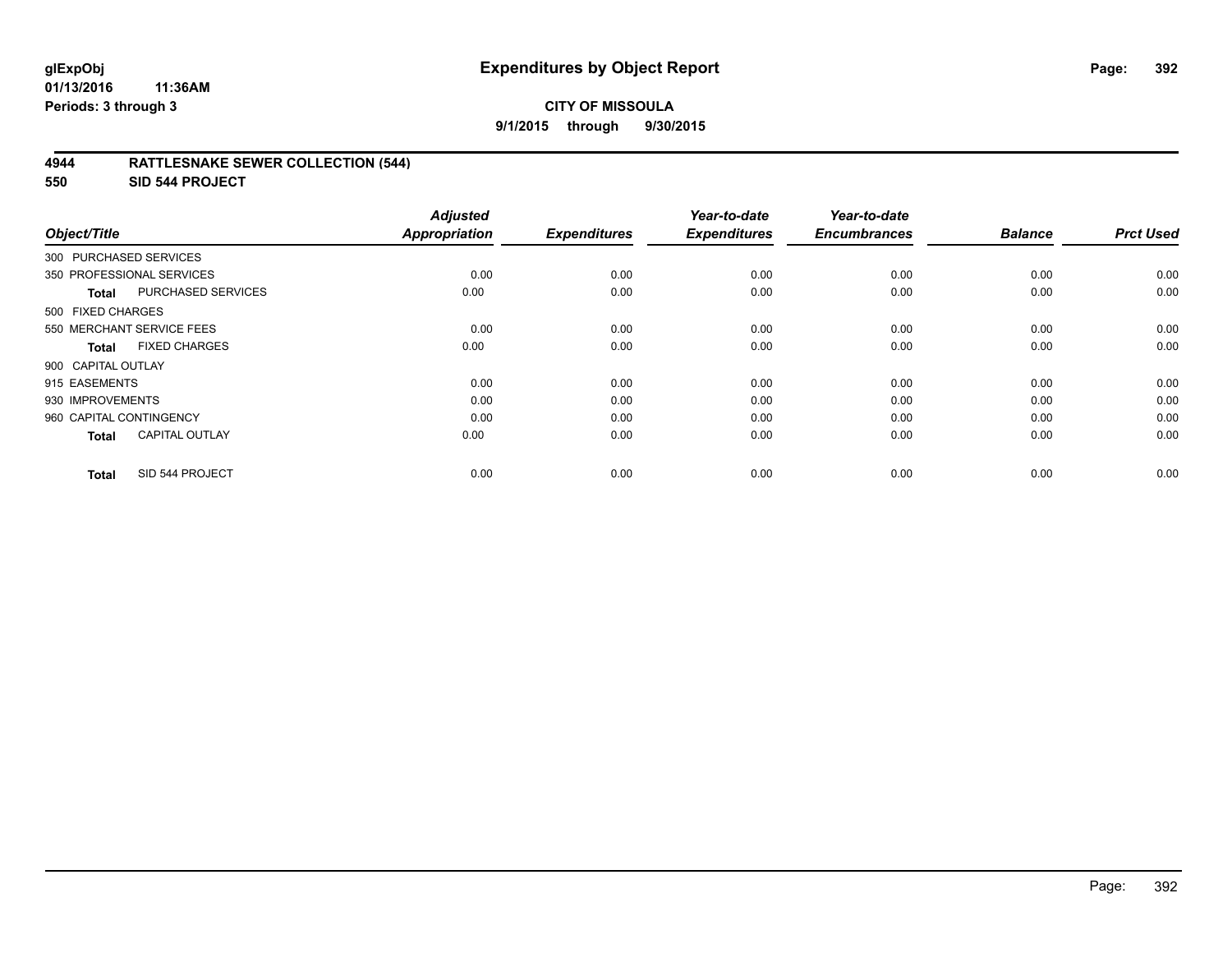### **4944 RATTLESNAKE SEWER COLLECTION (544)**

**555 LOLO STREET PROJECT**

|                                            | <b>Adjusted</b> |                     | Year-to-date        | Year-to-date        |                |                  |
|--------------------------------------------|-----------------|---------------------|---------------------|---------------------|----------------|------------------|
| Object/Title                               | Appropriation   | <b>Expenditures</b> | <b>Expenditures</b> | <b>Encumbrances</b> | <b>Balance</b> | <b>Prct Used</b> |
| 500 FIXED CHARGES                          |                 |                     |                     |                     |                |                  |
| 550 MERCHANT SERVICE FEES                  | 0.00            | 0.00                | 0.00                | 0.00                | 0.00           | 0.00             |
| <b>FIXED CHARGES</b><br><b>Total</b>       | 0.00            | 0.00                | 0.00                | 0.00                | 0.00           | 0.00             |
| 900 CAPITAL OUTLAY                         |                 |                     |                     |                     |                |                  |
| 930 IMPROVEMENTS                           | 0.00            | 0.00                | 0.00                | 0.00                | 0.00           | 0.00             |
| 960 CAPITAL CONTINGENCY                    | 0.00            | 0.00                | 0.00                | 0.00                | 0.00           | 0.00             |
| <b>CAPITAL OUTLAY</b><br><b>Total</b>      | 0.00            | 0.00                | 0.00                | 0.00                | 0.00           | 0.00             |
|                                            |                 |                     |                     |                     |                |                  |
| <b>LOLO STREET PROJECT</b><br><b>Total</b> | 0.00            | 0.00                | 0.00                | 0.00                | 0.00           | 0.00             |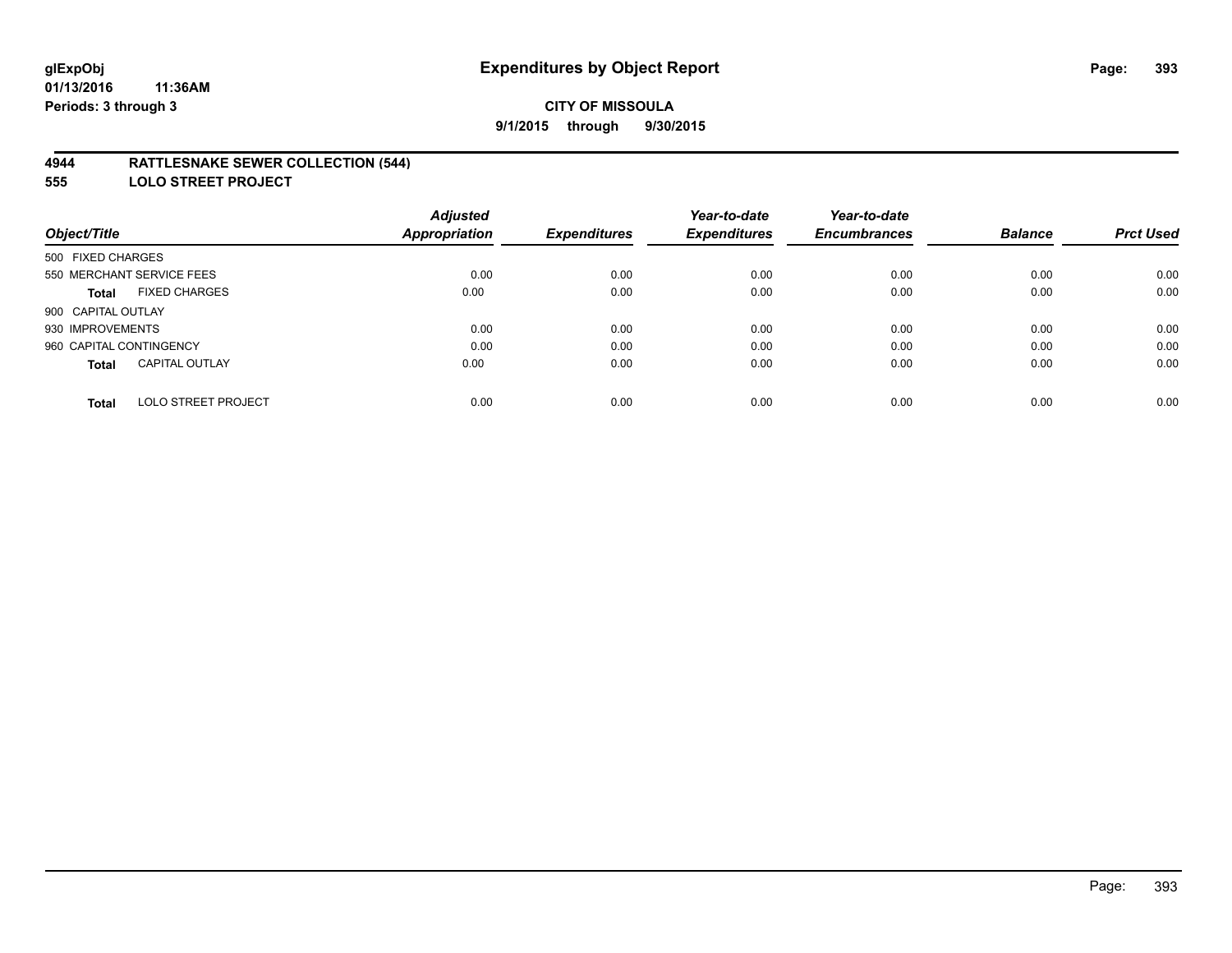## **CITY OF MISSOULA 9/1/2015 through 9/30/2015**

## **4944 RATTLESNAKE SEWER COLLECTION (544)**

| Object/Title            |                                   | <b>Adjusted</b><br>Appropriation | <b>Expenditures</b> | Year-to-date<br><b>Expenditures</b> | Year-to-date<br><b>Encumbrances</b> | <b>Balance</b> | <b>Prct Used</b> |
|-------------------------|-----------------------------------|----------------------------------|---------------------|-------------------------------------|-------------------------------------|----------------|------------------|
| 300 PURCHASED SERVICES  |                                   |                                  |                     |                                     |                                     |                |                  |
|                         | 350 PROFESSIONAL SERVICES         | 0.00                             | 0.00                | 0.00                                | 0.00                                | 0.00           | 0.00             |
| <b>Total</b>            | PURCHASED SERVICES                | 0.00                             | 0.00                | 0.00                                | 0.00                                | 0.00           | 0.00             |
| 500 FIXED CHARGES       |                                   |                                  |                     |                                     |                                     |                |                  |
|                         | 550 MERCHANT SERVICE FEES         | 0.00                             | 0.00                | 0.00                                | 0.00                                | 0.00           | 0.00             |
| <b>Total</b>            | <b>FIXED CHARGES</b>              | 0.00                             | 0.00                | 0.00                                | 0.00                                | 0.00           | 0.00             |
| 600 DEBT SERVICE        |                                   |                                  |                     |                                     |                                     |                |                  |
| 610 PRINCIPAL           |                                   | 0.00                             | 0.00                | 0.00                                | 0.00                                | 0.00           | 0.00             |
| <b>Total</b>            | <b>DEBT SERVICE</b>               | 0.00                             | 0.00                | 0.00                                | 0.00                                | 0.00           | 0.00             |
| 900 CAPITAL OUTLAY      |                                   |                                  |                     |                                     |                                     |                |                  |
| 915 EASEMENTS           |                                   | 0.00                             | 0.00                | 0.00                                | 0.00                                | 0.00           | 0.00             |
| 930 IMPROVEMENTS        |                                   | 0.00                             | 0.00                | 0.00                                | 0.00                                | 0.00           | 0.00             |
| 960 CAPITAL CONTINGENCY |                                   | 0.00                             | 0.00                | 0.00                                | 0.00                                | 0.00           | 0.00             |
| <b>Total</b>            | <b>CAPITAL OUTLAY</b>             | 0.00                             | 0.00                | 0.00                                | 0.00                                | 0.00           | 0.00             |
| <b>Total</b>            | RATTLESNAKE SEWER COLLECTION (54- | 0.00                             | 0.00                | 0.00                                | 0.00                                | 0.00           | 0.00             |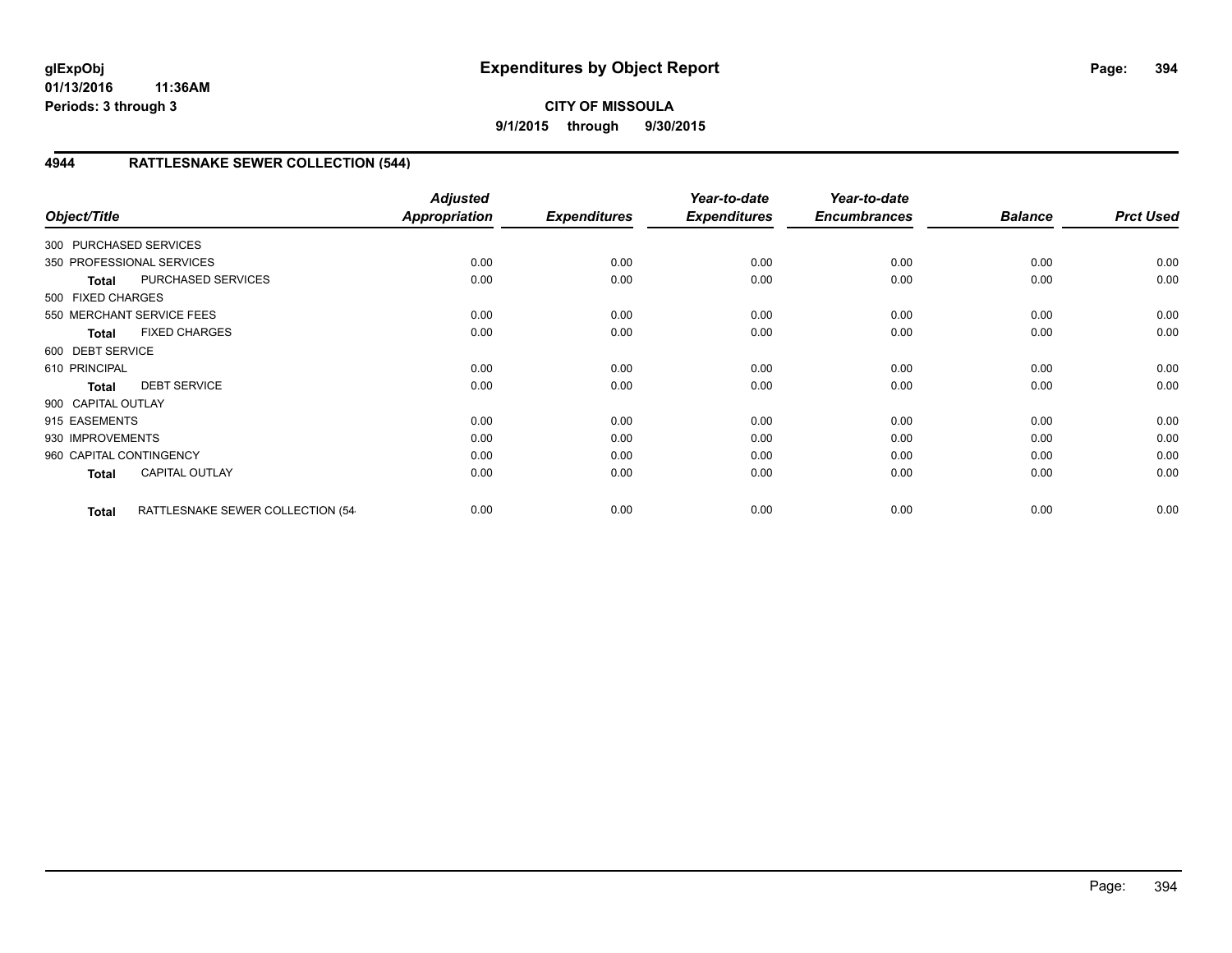# **glExpObj Expenditures by Object Report Page: 395**

#### **01/13/2016 11:36AM Periods: 3 through 3**

### **CITY OF MISSOULA 9/1/2015 through 9/30/2015**

#### **4945 PHILLIPS ST TRAFFIC CALMING**

**000 \*\*\* Title Not Found \*\*\***

| Object/Title                            | <b>Adjusted</b><br><b>Appropriation</b> | <b>Expenditures</b> | Year-to-date<br><b>Expenditures</b> | Year-to-date<br><b>Encumbrances</b> | <b>Balance</b> | <b>Prct Used</b> |
|-----------------------------------------|-----------------------------------------|---------------------|-------------------------------------|-------------------------------------|----------------|------------------|
| 500 FIXED CHARGES                       |                                         |                     |                                     |                                     |                |                  |
| 550 MERCHANT SERVICE FEES               | 0.00                                    | 0.00                | 0.00                                | 0.00                                | 0.00           | 0.00             |
| <b>FIXED CHARGES</b><br><b>Total</b>    | 0.00                                    | 0.00                | 0.00                                | 0.00                                | 0.00           | 0.00             |
| 600 DEBT SERVICE                        |                                         |                     |                                     |                                     |                |                  |
| 620 INTEREST / SERVICE FEES             | 0.00                                    | 0.00                | 0.00                                | 0.00                                | 0.00           | 0.00             |
| <b>DEBT SERVICE</b><br><b>Total</b>     | 0.00                                    | 0.00                | 0.00                                | 0.00                                | 0.00           | 0.00             |
| *** Title Not Found ***<br><b>Total</b> | 0.00                                    | 0.00                | 0.00                                | 0.00                                | 0.00           | 0.00             |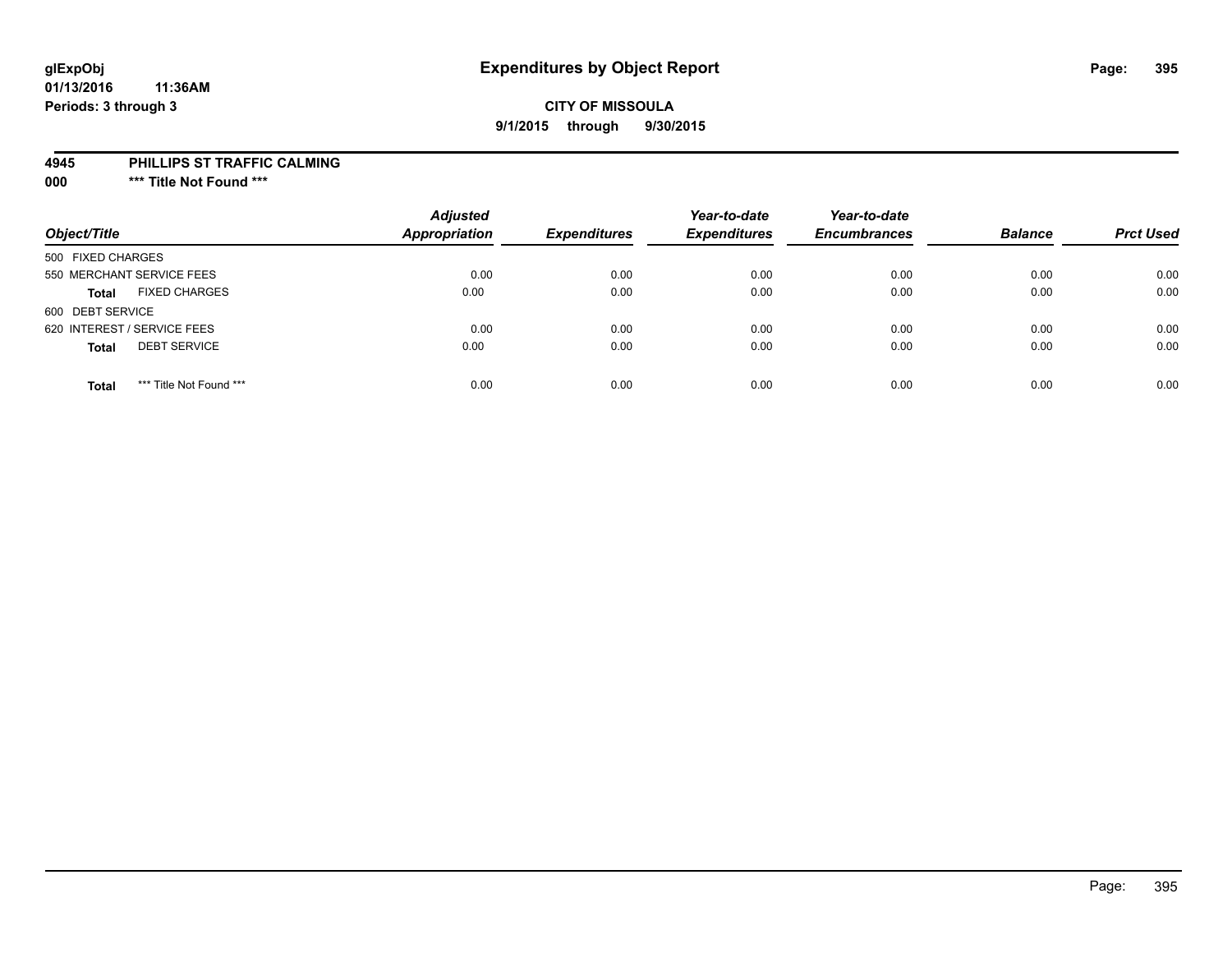## **4945 PHILLIPS ST TRAFFIC CALMING**

| Object/Title                                | <b>Adjusted</b><br><b>Appropriation</b> | <b>Expenditures</b> | Year-to-date<br><b>Expenditures</b> | Year-to-date<br><b>Encumbrances</b> | <b>Balance</b> | <b>Prct Used</b> |
|---------------------------------------------|-----------------------------------------|---------------------|-------------------------------------|-------------------------------------|----------------|------------------|
| 500 FIXED CHARGES                           |                                         |                     |                                     |                                     |                |                  |
| 550 MERCHANT SERVICE FEES                   | 0.00                                    | 0.00                | 0.00                                | 0.00                                | 0.00           | 0.00             |
| <b>FIXED CHARGES</b><br><b>Total</b>        | 0.00                                    | 0.00                | 0.00                                | 0.00                                | 0.00           | 0.00             |
| 600 DEBT SERVICE                            |                                         |                     |                                     |                                     |                |                  |
| 620 INTEREST / SERVICE FEES                 | 0.00                                    | 0.00                | 0.00                                | 0.00                                | 0.00           | 0.00             |
| <b>DEBT SERVICE</b><br><b>Total</b>         | 0.00                                    | 0.00                | 0.00                                | 0.00                                | 0.00           | 0.00             |
| PHILLIPS ST TRAFFIC CALMING<br><b>Total</b> | 0.00                                    | 0.00                | 0.00                                | 0.00                                | 0.00           | 0.00             |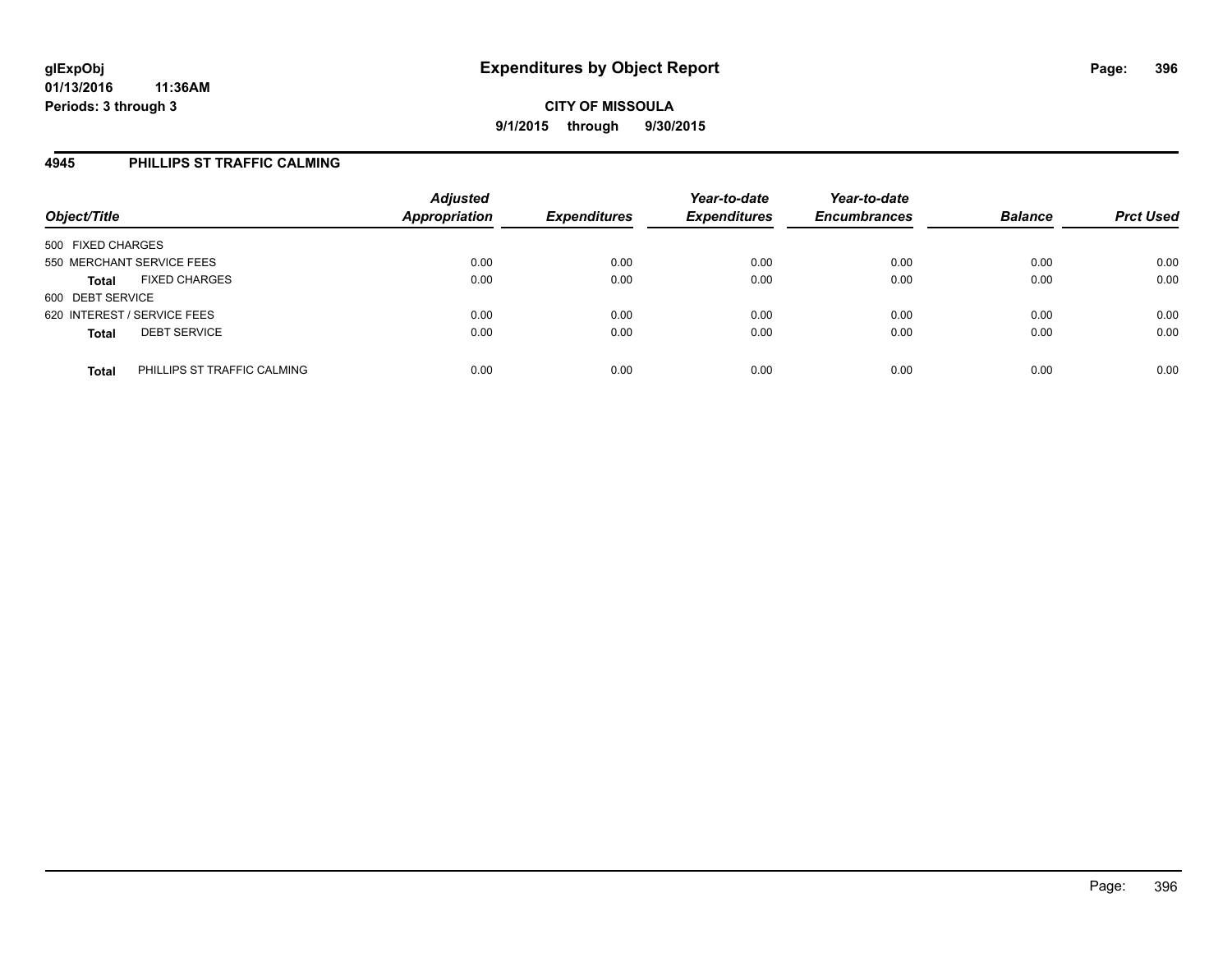# **glExpObj Expenditures by Object Report Page: 397**

### **CITY OF MISSOULA 9/1/2015 through 9/30/2015**

#### **4946 PATTEE CREEK DR. TRAFFIC CALMING**

**000 \*\*\* Title Not Found \*\*\***

| Object/Title                            | <b>Adjusted</b><br>Appropriation | <b>Expenditures</b> | Year-to-date<br><b>Expenditures</b> | Year-to-date<br><b>Encumbrances</b> | <b>Balance</b> | <b>Prct Used</b> |
|-----------------------------------------|----------------------------------|---------------------|-------------------------------------|-------------------------------------|----------------|------------------|
| 500 FIXED CHARGES                       |                                  |                     |                                     |                                     |                |                  |
| 550 MERCHANT SERVICE FEES               | 0.00                             | 0.00                | 0.00                                | 0.00                                | 0.00           | 0.00             |
| <b>FIXED CHARGES</b><br><b>Total</b>    | 0.00                             | 0.00                | 0.00                                | 0.00                                | 0.00           | 0.00             |
| 600 DEBT SERVICE                        |                                  |                     |                                     |                                     |                |                  |
| 620 INTEREST / SERVICE FEES             | 0.00                             | 0.00                | 0.00                                | 0.00                                | 0.00           | 0.00             |
| <b>DEBT SERVICE</b><br><b>Total</b>     | 0.00                             | 0.00                | 0.00                                | 0.00                                | 0.00           | 0.00             |
| *** Title Not Found ***<br><b>Total</b> | 0.00                             | 0.00                | 0.00                                | 0.00                                | 0.00           | 0.00             |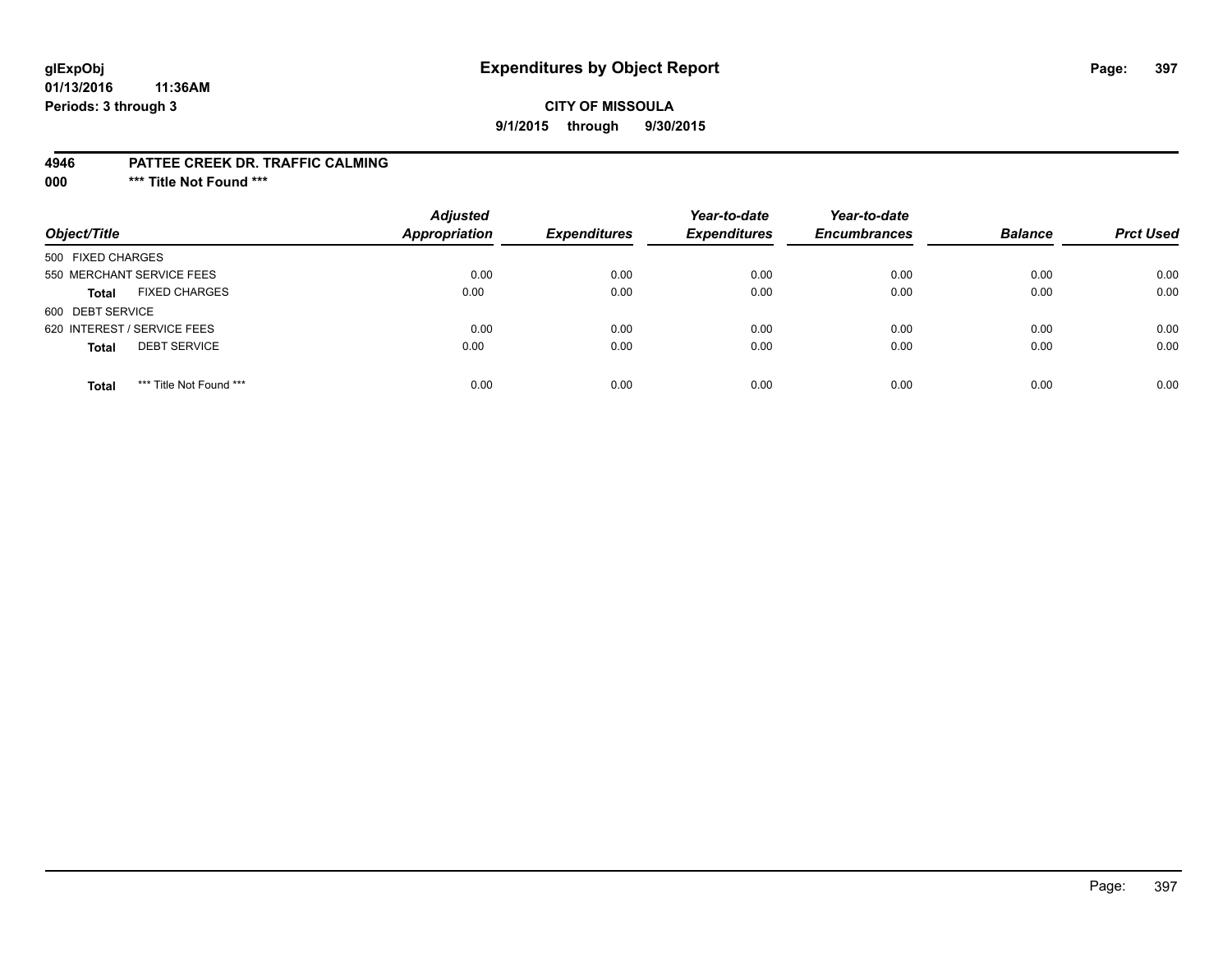#### **4946 PATTEE CREEK DR. TRAFFIC CALMING**

**390 NON-DEPARTMENTAL**

| Object/Title           |                           | <b>Adjusted</b><br><b>Appropriation</b> | <b>Expenditures</b> | Year-to-date<br><b>Expenditures</b> | Year-to-date<br><b>Encumbrances</b> | <b>Balance</b> | <b>Prct Used</b> |
|------------------------|---------------------------|-----------------------------------------|---------------------|-------------------------------------|-------------------------------------|----------------|------------------|
| 300 PURCHASED SERVICES |                           |                                         |                     |                                     |                                     |                |                  |
|                        | 350 PROFESSIONAL SERVICES | 0.00                                    | 0.00                | 0.00                                | 0.00                                | 0.00           | 0.00             |
| <b>Total</b>           | <b>PURCHASED SERVICES</b> | 0.00                                    | 0.00                | 0.00                                | 0.00                                | 0.00           | 0.00             |
| 500 FIXED CHARGES      |                           |                                         |                     |                                     |                                     |                |                  |
|                        | 550 MERCHANT SERVICE FEES | 0.00                                    | 0.00                | 0.00                                | 0.00                                | 0.00           | 0.00             |
| Total                  | <b>FIXED CHARGES</b>      | 0.00                                    | 0.00                | 0.00                                | 0.00                                | 0.00           | 0.00             |
| 900 CAPITAL OUTLAY     |                           |                                         |                     |                                     |                                     |                |                  |
| 930 IMPROVEMENTS       |                           | 0.00                                    | 0.00                | 0.00                                | 0.00                                | 0.00           | 0.00             |
| Total                  | <b>CAPITAL OUTLAY</b>     | 0.00                                    | 0.00                | 0.00                                | 0.00                                | 0.00           | 0.00             |
| <b>Total</b>           | NON-DEPARTMENTAL          | 0.00                                    | 0.00                | 0.00                                | 0.00                                | 0.00           | 0.00             |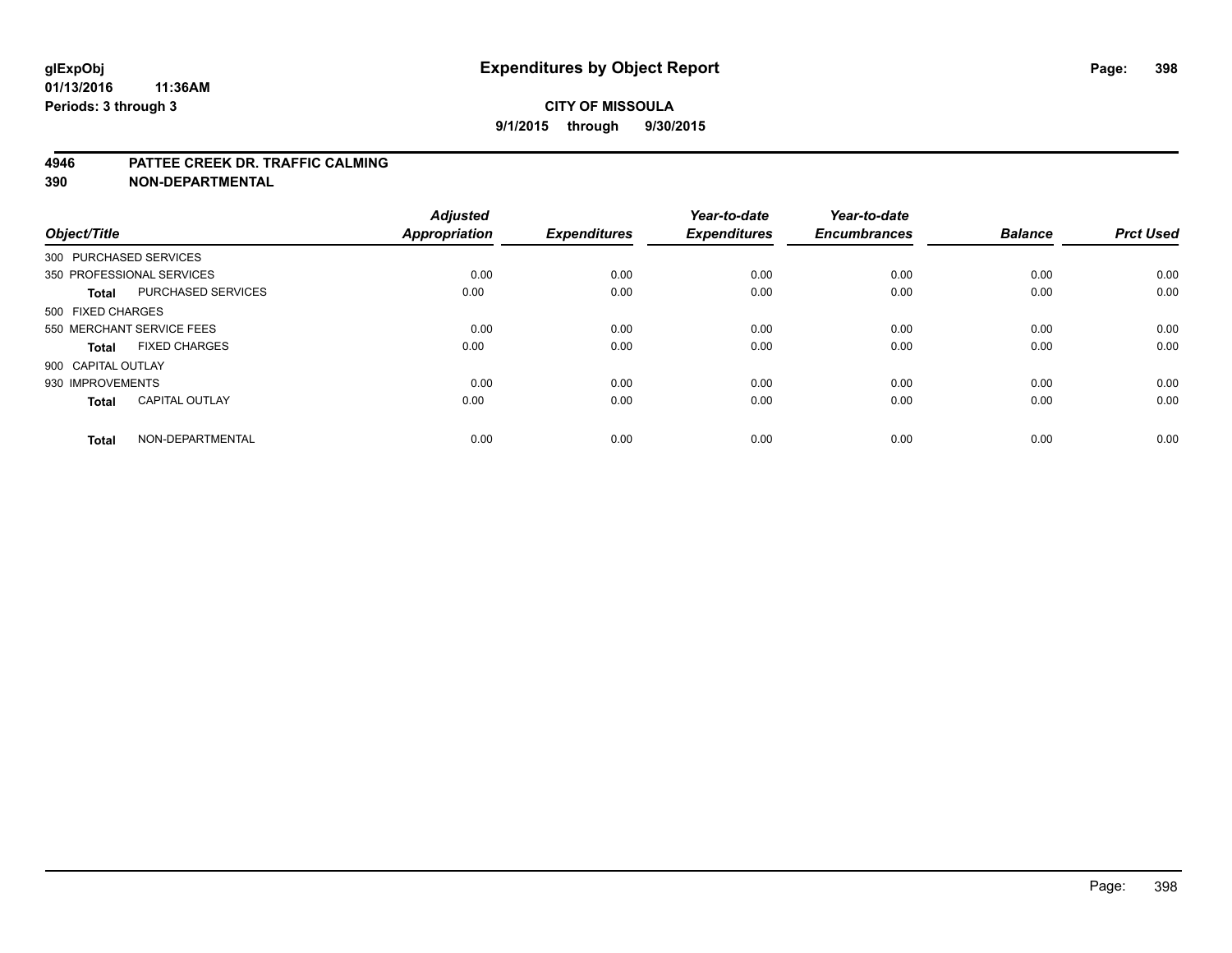**CITY OF MISSOULA 9/1/2015 through 9/30/2015**

### **4946 PATTEE CREEK DR. TRAFFIC CALMING**

| Object/Title       |                                  | <b>Adjusted</b><br><b>Appropriation</b> | <b>Expenditures</b> | Year-to-date<br><b>Expenditures</b> | Year-to-date<br><b>Encumbrances</b> | <b>Balance</b> | <b>Prct Used</b> |
|--------------------|----------------------------------|-----------------------------------------|---------------------|-------------------------------------|-------------------------------------|----------------|------------------|
|                    | 300 PURCHASED SERVICES           |                                         |                     |                                     |                                     |                |                  |
|                    | 350 PROFESSIONAL SERVICES        | 0.00                                    | 0.00                | 0.00                                | 0.00                                | 0.00           | 0.00             |
| <b>Total</b>       | PURCHASED SERVICES               | 0.00                                    | 0.00                | 0.00                                | 0.00                                | 0.00           | 0.00             |
| 500 FIXED CHARGES  |                                  |                                         |                     |                                     |                                     |                |                  |
|                    | 550 MERCHANT SERVICE FEES        | 0.00                                    | 0.00                | 0.00                                | 0.00                                | 0.00           | 0.00             |
| <b>Total</b>       | <b>FIXED CHARGES</b>             | 0.00                                    | 0.00                | 0.00                                | 0.00                                | 0.00           | 0.00             |
| 600 DEBT SERVICE   |                                  |                                         |                     |                                     |                                     |                |                  |
|                    | 620 INTEREST / SERVICE FEES      | 0.00                                    | 0.00                | 0.00                                | 0.00                                | 0.00           | 0.00             |
| Total              | <b>DEBT SERVICE</b>              | 0.00                                    | 0.00                | 0.00                                | 0.00                                | 0.00           | 0.00             |
| 900 CAPITAL OUTLAY |                                  |                                         |                     |                                     |                                     |                |                  |
| 930 IMPROVEMENTS   |                                  | 0.00                                    | 0.00                | 0.00                                | 0.00                                | 0.00           | 0.00             |
| <b>Total</b>       | <b>CAPITAL OUTLAY</b>            | 0.00                                    | 0.00                | 0.00                                | 0.00                                | 0.00           | 0.00             |
| <b>Total</b>       | PATTEE CREEK DR. TRAFFIC CALMING | 0.00                                    | 0.00                | 0.00                                | 0.00                                | 0.00           | 0.00             |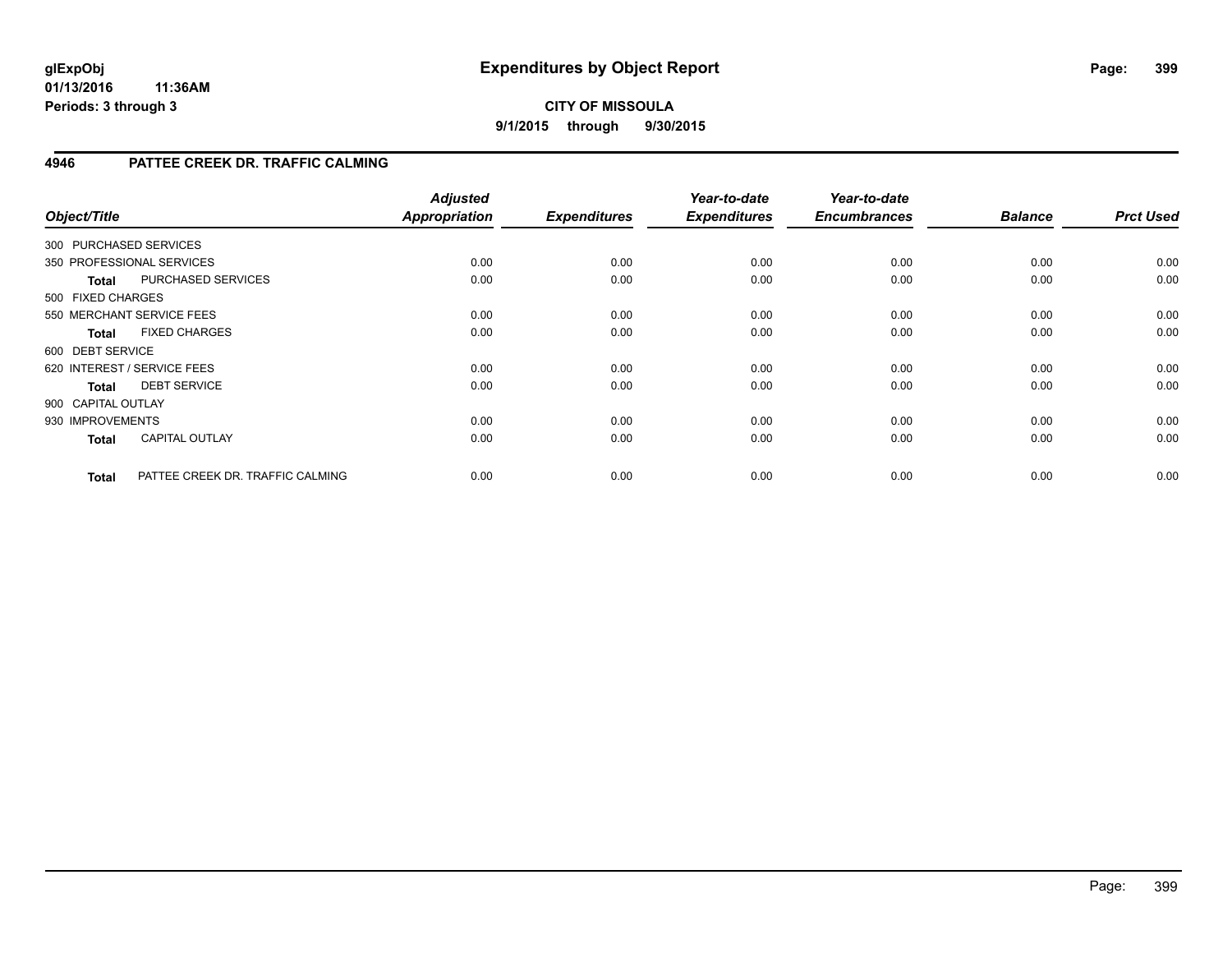#### **4948 STORMWATER OUTFALL RETROFITS**

**390 NON-DEPARTMENTAL**

| Object/Title                              | <b>Adjusted</b><br><b>Appropriation</b> | <b>Expenditures</b> | Year-to-date<br><b>Expenditures</b> | Year-to-date<br><b>Encumbrances</b> | <b>Balance</b> | <b>Prct Used</b> |
|-------------------------------------------|-----------------------------------------|---------------------|-------------------------------------|-------------------------------------|----------------|------------------|
| 300 PURCHASED SERVICES                    |                                         |                     |                                     |                                     |                |                  |
| 350 PROFESSIONAL SERVICES                 | 0.00                                    | 0.00                | 0.00                                | 0.00                                | 0.00           | 0.00             |
| <b>PURCHASED SERVICES</b><br><b>Total</b> | 0.00                                    | 0.00                | 0.00                                | 0.00                                | 0.00           | 0.00             |
| 500 FIXED CHARGES                         |                                         |                     |                                     |                                     |                |                  |
| 550 MERCHANT SERVICE FEES                 | 0.00                                    | 0.00                | 0.00                                | 0.00                                | 0.00           | 0.00             |
| <b>FIXED CHARGES</b><br><b>Total</b>      | 0.00                                    | 0.00                | 0.00                                | 0.00                                | 0.00           | 0.00             |
| NON-DEPARTMENTAL<br><b>Total</b>          | 0.00                                    | 0.00                | 0.00                                | 0.00                                | 0.00           | 0.00             |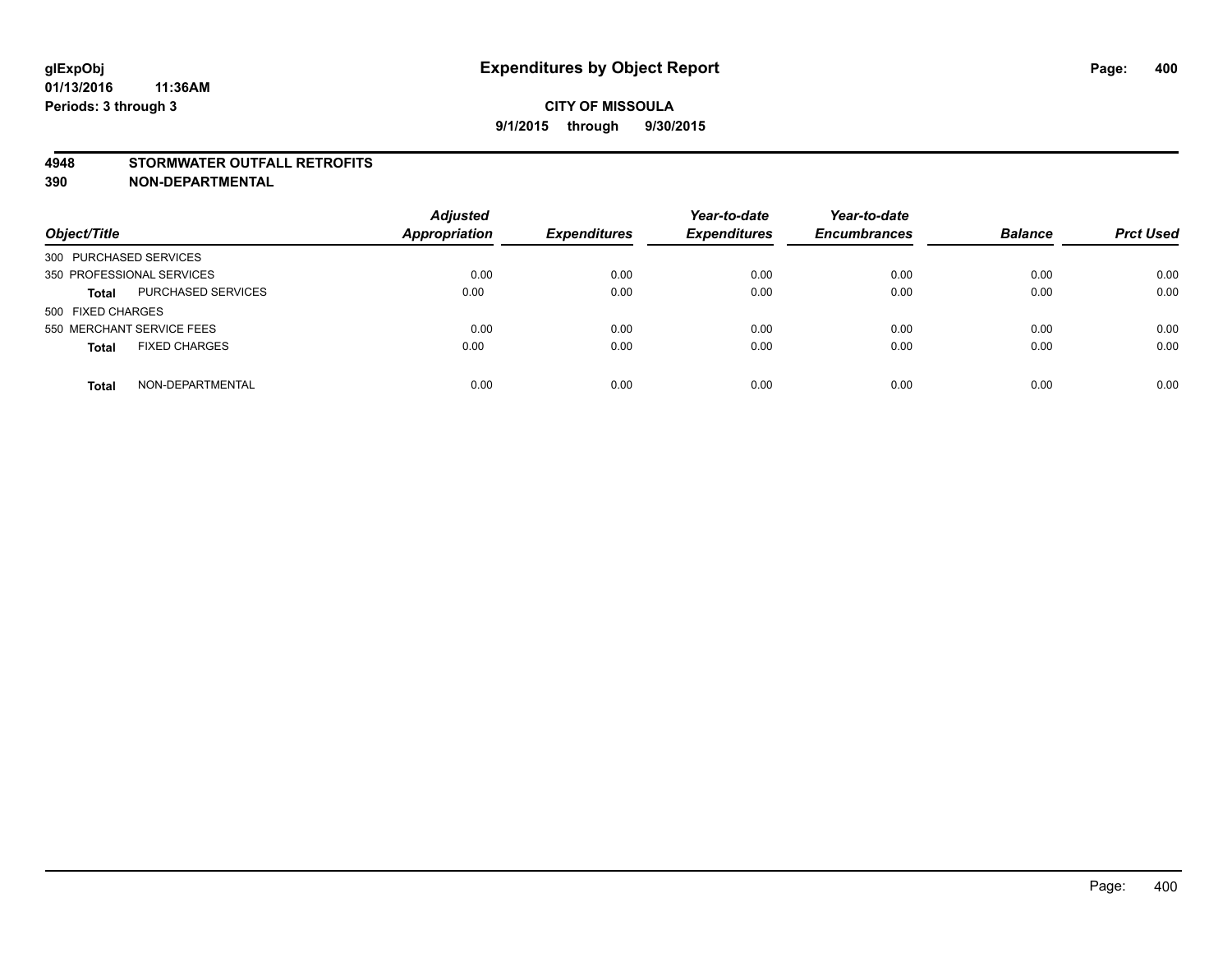### **4948 STORMWATER OUTFALL RETROFITS**

| Object/Title                                 | <b>Adjusted</b><br><b>Appropriation</b> | <b>Expenditures</b> | Year-to-date<br><b>Expenditures</b> | Year-to-date<br><b>Encumbrances</b> | <b>Balance</b> | <b>Prct Used</b> |
|----------------------------------------------|-----------------------------------------|---------------------|-------------------------------------|-------------------------------------|----------------|------------------|
| 300 PURCHASED SERVICES                       |                                         |                     |                                     |                                     |                |                  |
| 350 PROFESSIONAL SERVICES                    | 0.00                                    | 0.00                | 0.00                                | 0.00                                | 0.00           | 0.00             |
| PURCHASED SERVICES<br><b>Total</b>           | 0.00                                    | 0.00                | 0.00                                | 0.00                                | 0.00           | 0.00             |
| 500 FIXED CHARGES                            |                                         |                     |                                     |                                     |                |                  |
| 550 MERCHANT SERVICE FEES                    | 0.00                                    | 0.00                | 0.00                                | 0.00                                | 0.00           | 0.00             |
| <b>FIXED CHARGES</b><br><b>Total</b>         | 0.00                                    | 0.00                | 0.00                                | 0.00                                | 0.00           | 0.00             |
| STORMWATER OUTFALL RETROFITS<br><b>Total</b> | 0.00                                    | 0.00                | 0.00                                | 0.00                                | 0.00           | 0.00             |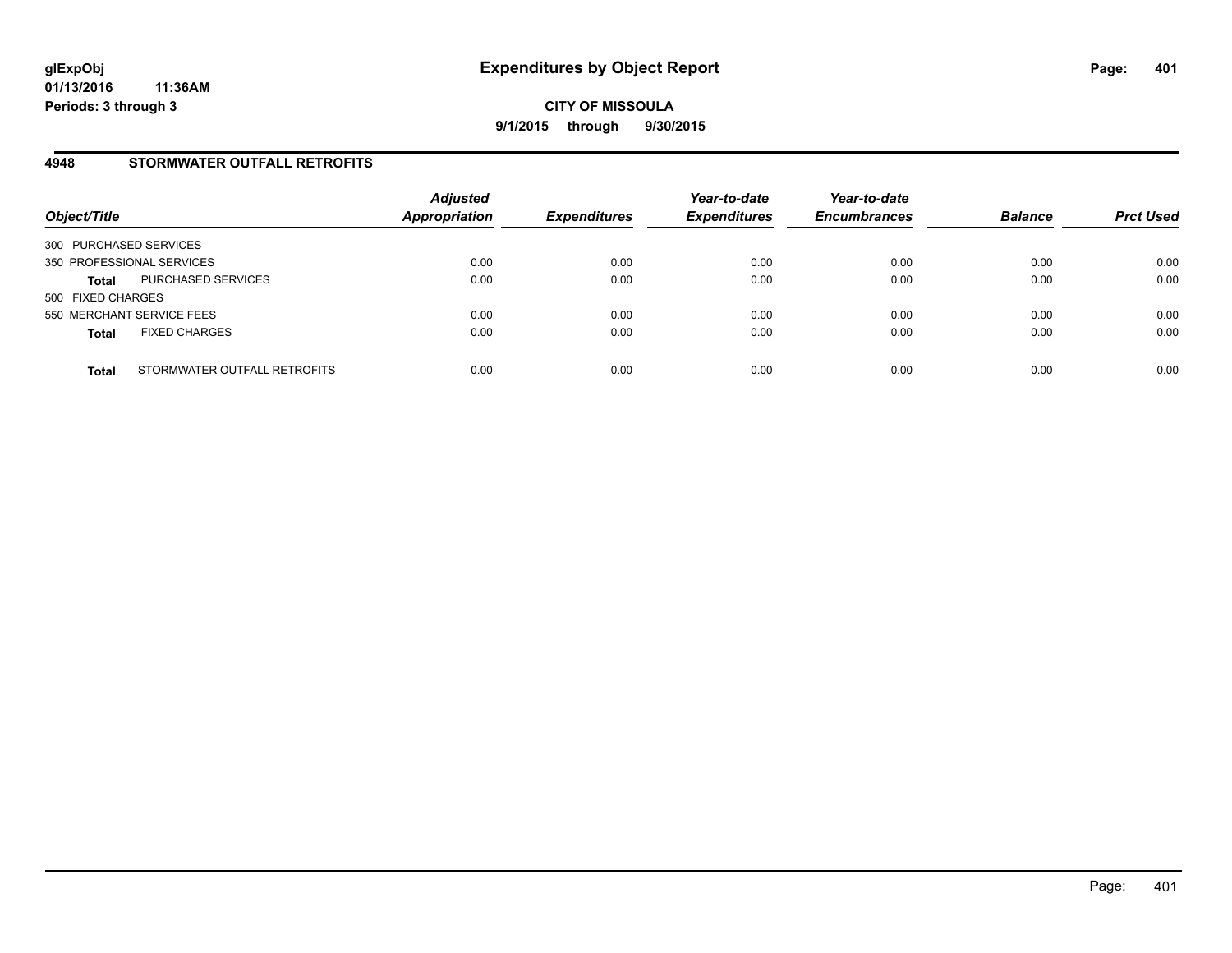#### **4949 WAYFINDING PROJECT**

**390 NON-DEPARTMENTAL**

|                        |                            | <b>Adjusted</b> |                     | Year-to-date        | Year-to-date        |                |                  |
|------------------------|----------------------------|-----------------|---------------------|---------------------|---------------------|----------------|------------------|
| Object/Title           |                            | Appropriation   | <b>Expenditures</b> | <b>Expenditures</b> | <b>Encumbrances</b> | <b>Balance</b> | <b>Prct Used</b> |
| 100 PERSONAL SERVICES  |                            |                 |                     |                     |                     |                |                  |
| 110 SALARIES AND WAGES |                            | 0.00            | 0.00                | 0.00                | 0.00                | 0.00           | 0.00             |
|                        | 140 EMPLOYER CONTRIBUTIONS | 0.00            | 0.00                | 0.00                | 0.00                | 0.00           | 0.00             |
| <b>Total</b>           | PERSONAL SERVICES          | 0.00            | 0.00                | 0.00                | 0.00                | 0.00           | 0.00             |
| 200 SUPPLIES           |                            |                 |                     |                     |                     |                |                  |
| 210 OFFICE SUPPLIES    |                            | 0.00            | 0.00                | 0.00                | 0.00                | 0.00           | 0.00             |
| <b>Total</b>           | <b>SUPPLIES</b>            | 0.00            | 0.00                | 0.00                | 0.00                | 0.00           | 0.00             |
|                        | 300 PURCHASED SERVICES     |                 |                     |                     |                     |                |                  |
|                        | 350 PROFESSIONAL SERVICES  | 0.00            | 0.00                | 0.00                | 0.00                | 0.00           | 0.00             |
|                        | 360 REPAIR & MAINTENANCE   | 0.00            | 0.00                | 0.00                | 0.00                | 0.00           | 0.00             |
| <b>Total</b>           | PURCHASED SERVICES         | 0.00            | 0.00                | 0.00                | 0.00                | 0.00           | 0.00             |
| 500 FIXED CHARGES      |                            |                 |                     |                     |                     |                |                  |
|                        | 550 MERCHANT SERVICE FEES  | 0.00            | 0.00                | 0.00                | 0.00                | 0.00           | 0.00             |
| <b>Total</b>           | <b>FIXED CHARGES</b>       | 0.00            | 0.00                | 0.00                | 0.00                | 0.00           | 0.00             |
| 900 CAPITAL OUTLAY     |                            |                 |                     |                     |                     |                |                  |
| 930 IMPROVEMENTS       |                            | 0.00            | 0.00                | 0.00                | 0.00                | 0.00           | 0.00             |
|                        | 940 MACHINERY & EQUIPMENT  | 0.00            | 0.00                | 0.00                | 0.00                | 0.00           | 0.00             |
| <b>Total</b>           | CAPITAL OUTLAY             | 0.00            | 0.00                | 0.00                | 0.00                | 0.00           | 0.00             |
| <b>Total</b>           | NON-DEPARTMENTAL           | 0.00            | 0.00                | 0.00                | 0.00                | 0.00           | 0.00             |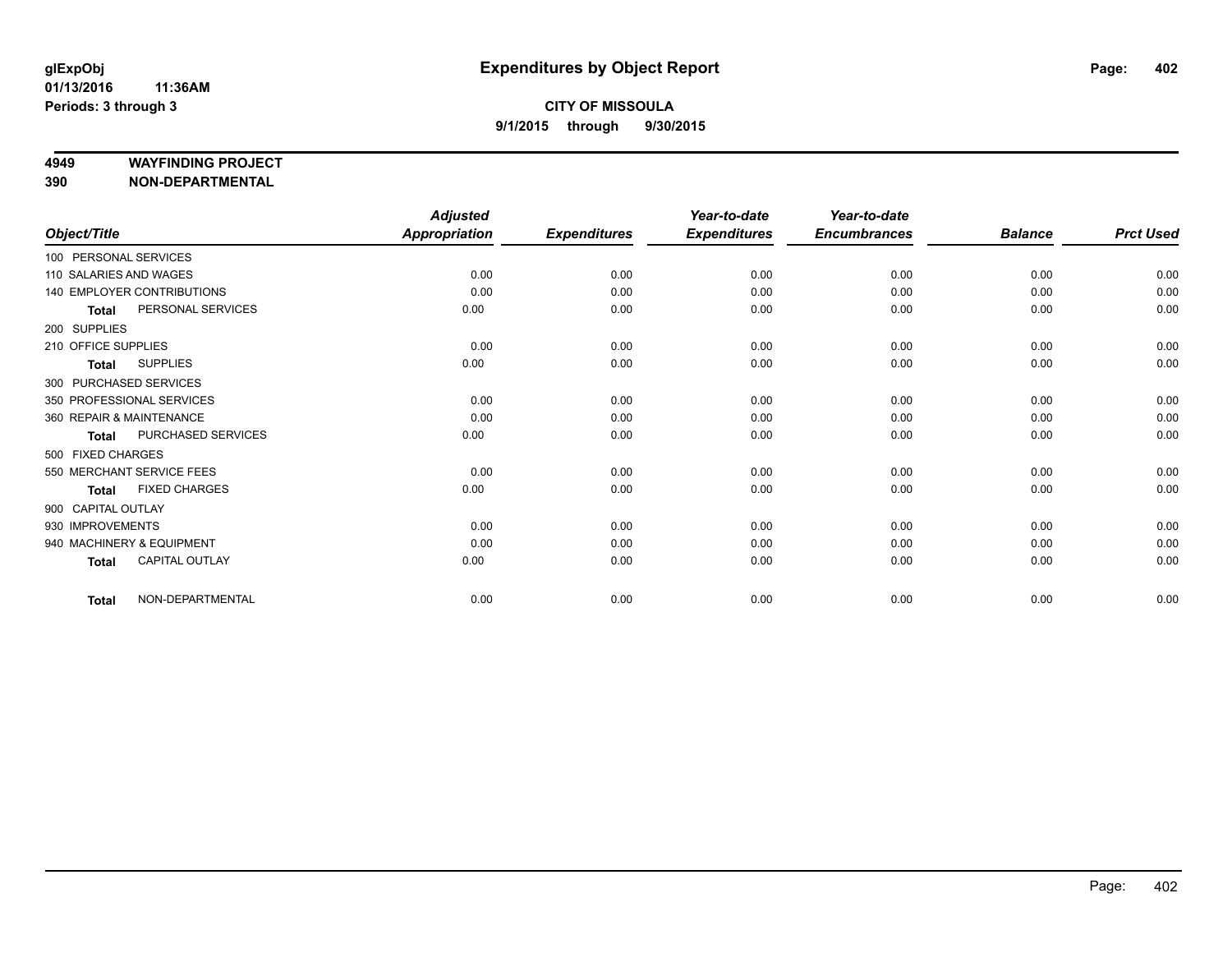# **CITY OF MISSOULA 9/1/2015 through 9/30/2015**

#### **4949 WAYFINDING PROJECT**

|                                           | <b>Adjusted</b>      |                     | Year-to-date        | Year-to-date        |                |                  |
|-------------------------------------------|----------------------|---------------------|---------------------|---------------------|----------------|------------------|
| Object/Title                              | <b>Appropriation</b> | <b>Expenditures</b> | <b>Expenditures</b> | <b>Encumbrances</b> | <b>Balance</b> | <b>Prct Used</b> |
| 100 PERSONAL SERVICES                     |                      |                     |                     |                     |                |                  |
| 110 SALARIES AND WAGES                    | 0.00                 | 0.00                | 0.00                | 0.00                | 0.00           | 0.00             |
| 140 EMPLOYER CONTRIBUTIONS                | 0.00                 | 0.00                | 0.00                | 0.00                | 0.00           | 0.00             |
| PERSONAL SERVICES<br><b>Total</b>         | 0.00                 | 0.00                | 0.00                | 0.00                | 0.00           | 0.00             |
| 200 SUPPLIES                              |                      |                     |                     |                     |                |                  |
| 210 OFFICE SUPPLIES                       | 0.00                 | 0.00                | 0.00                | 0.00                | 0.00           | 0.00             |
| <b>SUPPLIES</b><br><b>Total</b>           | 0.00                 | 0.00                | 0.00                | 0.00                | 0.00           | 0.00             |
| 300 PURCHASED SERVICES                    |                      |                     |                     |                     |                |                  |
| 350 PROFESSIONAL SERVICES                 | 0.00                 | 0.00                | 0.00                | 0.00                | 0.00           | 0.00             |
| 360 REPAIR & MAINTENANCE                  | 0.00                 | 0.00                | 0.00                | 0.00                | 0.00           | 0.00             |
| PURCHASED SERVICES<br><b>Total</b>        | 0.00                 | 0.00                | 0.00                | 0.00                | 0.00           | 0.00             |
| 500 FIXED CHARGES                         |                      |                     |                     |                     |                |                  |
| 550 MERCHANT SERVICE FEES                 | 0.00                 | 0.00                | 0.00                | 0.00                | 0.00           | 0.00             |
| <b>FIXED CHARGES</b><br><b>Total</b>      | 0.00                 | 0.00                | 0.00                | 0.00                | 0.00           | 0.00             |
| 900 CAPITAL OUTLAY                        |                      |                     |                     |                     |                |                  |
| 930 IMPROVEMENTS                          | 0.00                 | 0.00                | 0.00                | 0.00                | 0.00           | 0.00             |
| 940 MACHINERY & EQUIPMENT                 | 0.00                 | 0.00                | 0.00                | 0.00                | 0.00           | 0.00             |
| <b>CAPITAL OUTLAY</b><br><b>Total</b>     | 0.00                 | 0.00                | 0.00                | 0.00                | 0.00           | 0.00             |
| <b>WAYFINDING PROJECT</b><br><b>Total</b> | 0.00                 | 0.00                | 0.00                | 0.00                | 0.00           | 0.00             |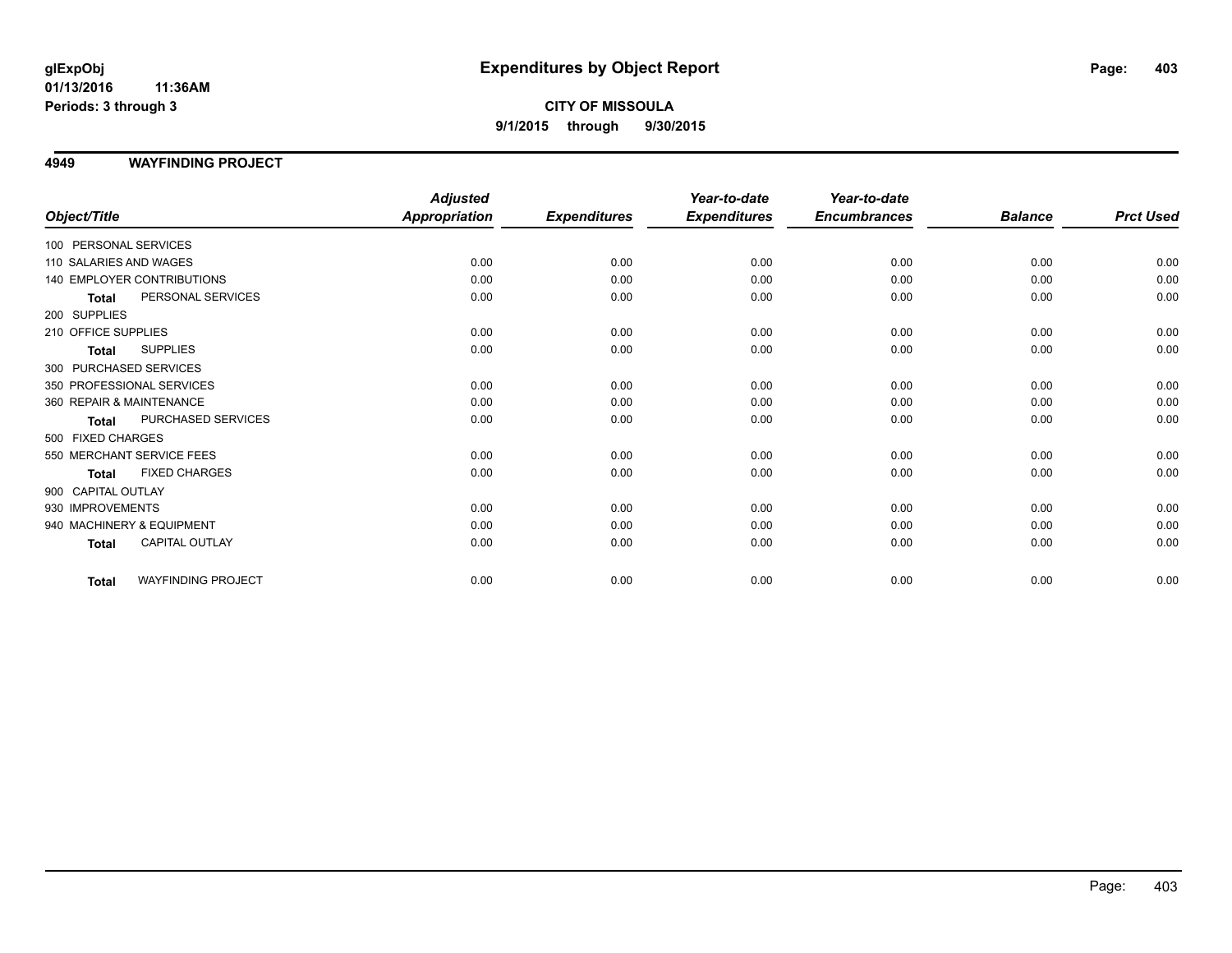#### **4990 ARRA ENHANCEMENTS**

**500 N HIGGINS STREETSCAPE**

| Object/Title                          | <b>Adjusted</b><br><b>Appropriation</b> | <b>Expenditures</b> | Year-to-date<br><b>Expenditures</b> | Year-to-date<br><b>Encumbrances</b> | <b>Balance</b> | <b>Prct Used</b> |
|---------------------------------------|-----------------------------------------|---------------------|-------------------------------------|-------------------------------------|----------------|------------------|
| 500 FIXED CHARGES                     |                                         |                     |                                     |                                     |                |                  |
| 550 MERCHANT SERVICE FEES             | 0.00                                    | 0.00                | 0.00                                | 0.00                                | 0.00           | 0.00             |
| <b>FIXED CHARGES</b><br><b>Total</b>  | 0.00                                    | 0.00                | 0.00                                | 0.00                                | 0.00           | 0.00             |
| 900 CAPITAL OUTLAY                    |                                         |                     |                                     |                                     |                |                  |
| 930 IMPROVEMENTS                      | 0.00                                    | 0.00                | 0.00                                | 0.00                                | 0.00           | 0.00             |
| <b>CAPITAL OUTLAY</b><br><b>Total</b> | 0.00                                    | 0.00                | 0.00                                | 0.00                                | 0.00           | 0.00             |
| N HIGGINS STREETSCAPE<br><b>Total</b> | 0.00                                    | 0.00                | 0.00                                | 0.00                                | 0.00           | 0.00             |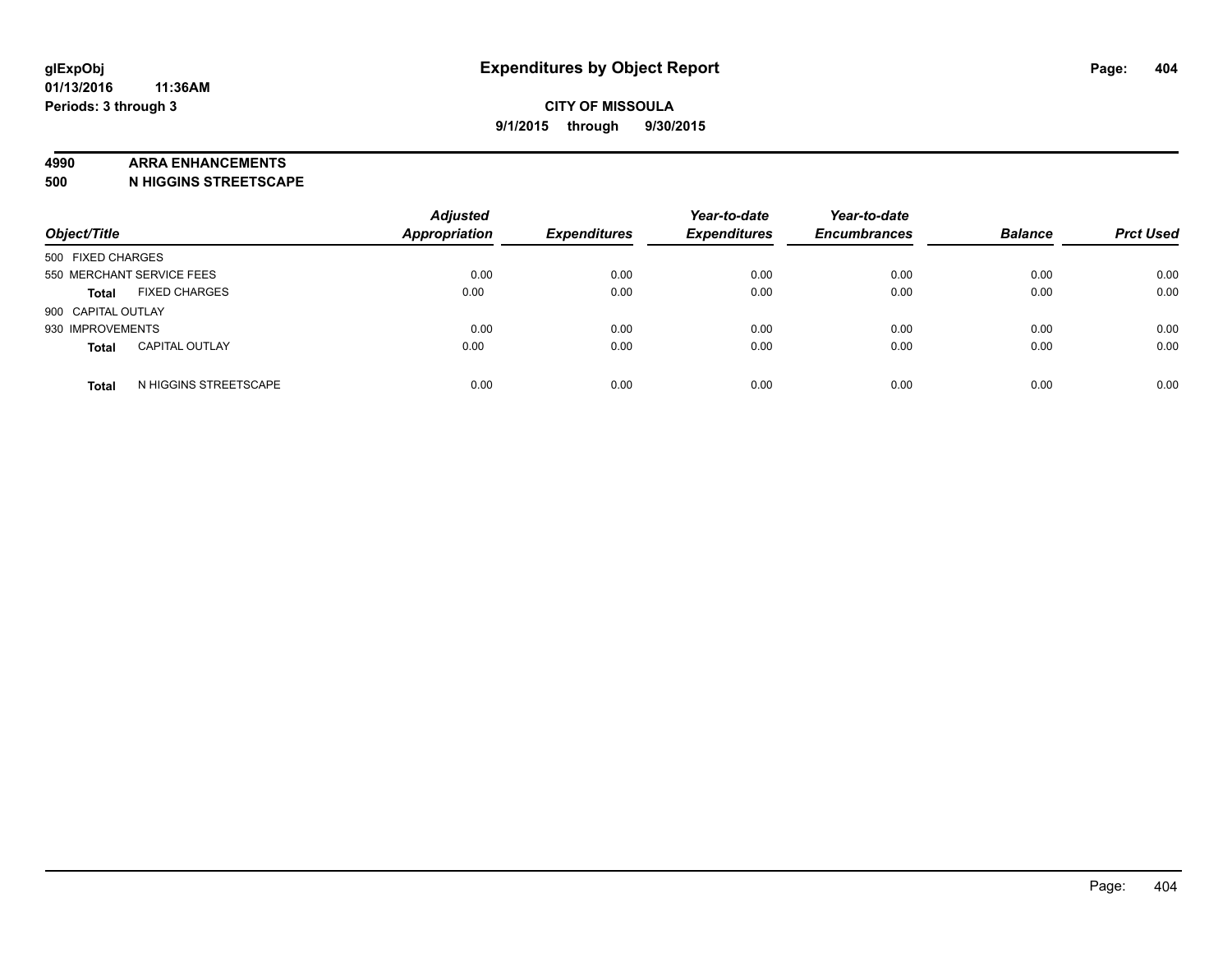# **CITY OF MISSOULA 9/1/2015 through 9/30/2015**

**4990 ARRA ENHANCEMENTS**

**510 CURB RAMPS**

| Object/Title       |                           | <b>Adjusted</b><br><b>Appropriation</b> | <b>Expenditures</b> | Year-to-date<br><b>Expenditures</b> | Year-to-date<br><b>Encumbrances</b> | <b>Balance</b> | <b>Prct Used</b> |
|--------------------|---------------------------|-----------------------------------------|---------------------|-------------------------------------|-------------------------------------|----------------|------------------|
| 500 FIXED CHARGES  |                           |                                         |                     |                                     |                                     |                |                  |
|                    | 550 MERCHANT SERVICE FEES | 0.00                                    | 0.00                | 0.00                                | 0.00                                | 0.00           | 0.00             |
| <b>Total</b>       | <b>FIXED CHARGES</b>      | 0.00                                    | 0.00                | 0.00                                | 0.00                                | 0.00           | 0.00             |
| 900 CAPITAL OUTLAY |                           |                                         |                     |                                     |                                     |                |                  |
| 930 IMPROVEMENTS   |                           | 0.00                                    | 0.00                | 0.00                                | 0.00                                | 0.00           | 0.00             |
| <b>Total</b>       | <b>CAPITAL OUTLAY</b>     | 0.00                                    | 0.00                | 0.00                                | 0.00                                | 0.00           | 0.00             |
| <b>Total</b>       | <b>CURB RAMPS</b>         | 0.00                                    | 0.00                | 0.00                                | 0.00                                | 0.00           | 0.00             |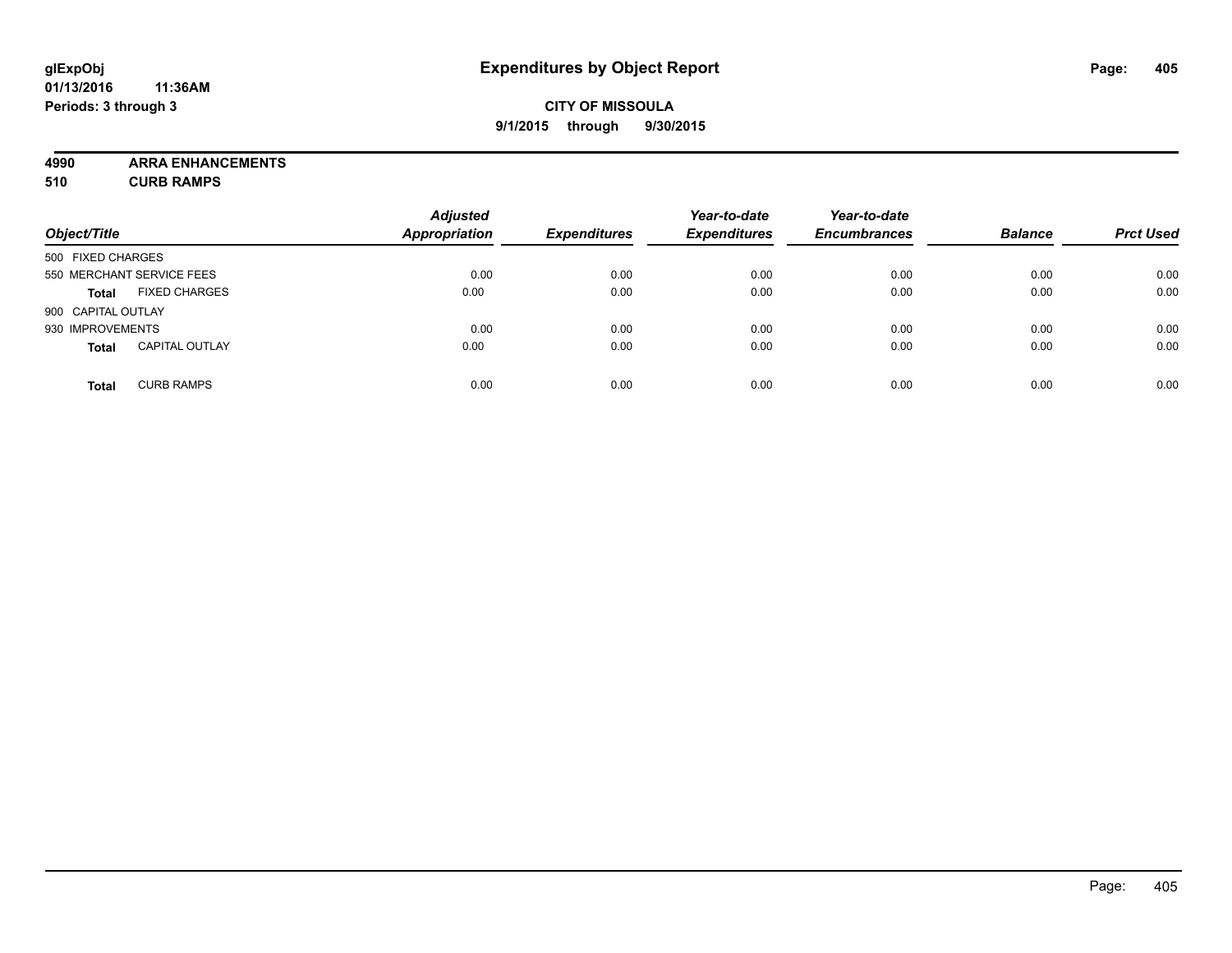### **CITY OF MISSOULA 9/1/2015 through 9/30/2015**

#### **4990 ARRA ENHANCEMENTS**

**515 RSNAKE GATEWAY GREENOUGH DRIVE**

| Object/Title              |                                | <b>Adjusted</b><br><b>Appropriation</b> | <b>Expenditures</b> | Year-to-date<br><b>Expenditures</b> | Year-to-date<br><b>Encumbrances</b> | <b>Balance</b> | <b>Prct Used</b> |
|---------------------------|--------------------------------|-----------------------------------------|---------------------|-------------------------------------|-------------------------------------|----------------|------------------|
| 500 FIXED CHARGES         |                                |                                         |                     |                                     |                                     |                |                  |
| 550 MERCHANT SERVICE FEES |                                | 0.00                                    | 0.00                | 0.00                                | 0.00                                | 0.00           | 0.00             |
| <b>Total</b>              | <b>FIXED CHARGES</b>           | 0.00                                    | 0.00                | 0.00                                | 0.00                                | 0.00           | 0.00             |
| 900 CAPITAL OUTLAY        |                                |                                         |                     |                                     |                                     |                |                  |
| 930 IMPROVEMENTS          |                                | 0.00                                    | 0.00                | 0.00                                | 0.00                                | 0.00           | 0.00             |
| <b>Total</b>              | <b>CAPITAL OUTLAY</b>          | 0.00                                    | 0.00                | 0.00                                | 0.00                                | 0.00           | 0.00             |
| <b>Total</b>              | RSNAKE GATEWAY GREENOUGH DRIVE | 0.00                                    | 0.00                | 0.00                                | 0.00                                | 0.00           | 0.00             |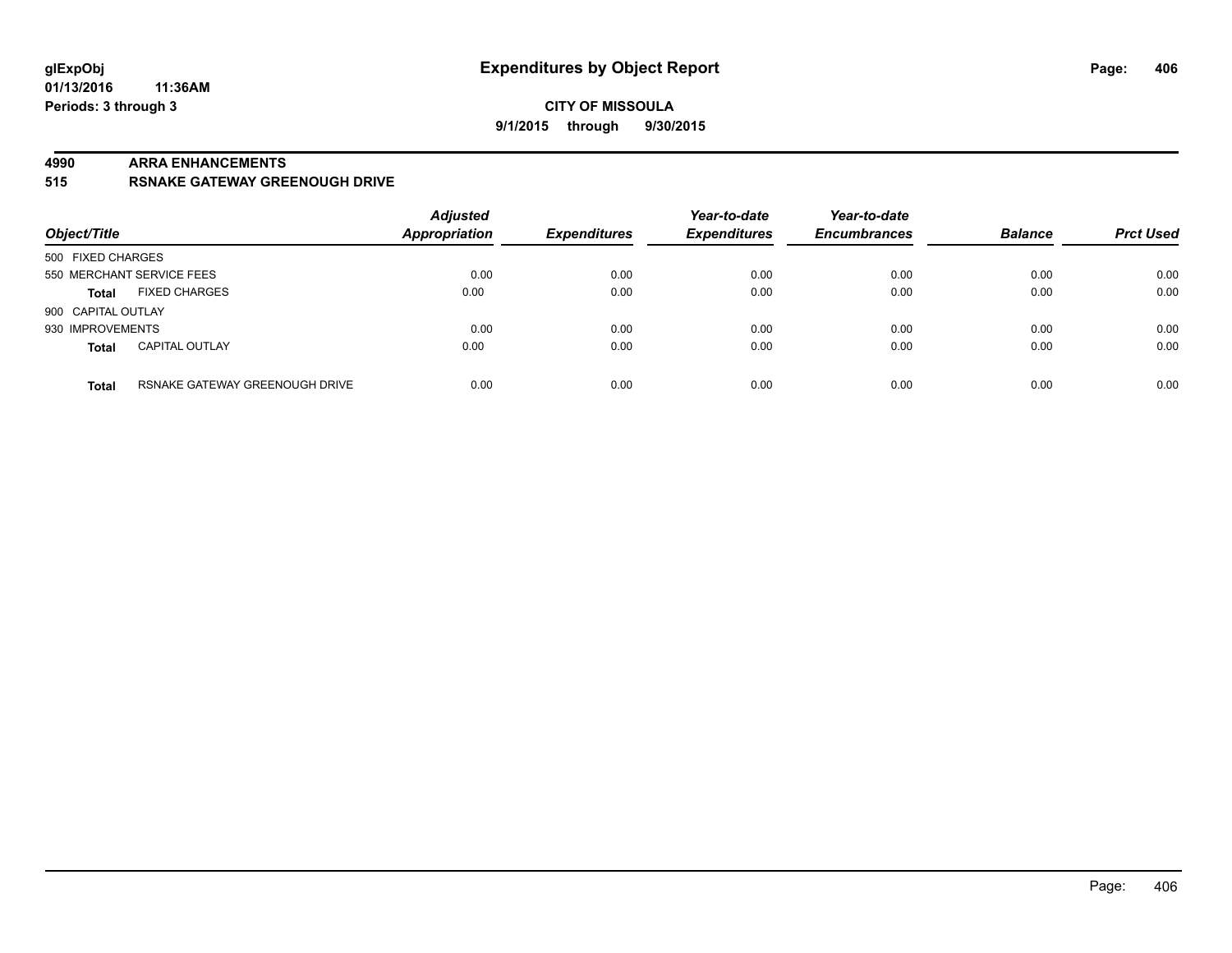### **4990 ARRA ENHANCEMENTS**

| Object/Title                             | <b>Adjusted</b><br><b>Appropriation</b> | <b>Expenditures</b> | Year-to-date<br><b>Expenditures</b> | Year-to-date<br><b>Encumbrances</b> | <b>Balance</b> | <b>Prct Used</b> |
|------------------------------------------|-----------------------------------------|---------------------|-------------------------------------|-------------------------------------|----------------|------------------|
| 500 FIXED CHARGES                        |                                         |                     |                                     |                                     |                |                  |
| 550 MERCHANT SERVICE FEES                | 0.00                                    | 0.00                | 0.00                                | 0.00                                | 0.00           | 0.00             |
| <b>FIXED CHARGES</b><br><b>Total</b>     | 0.00                                    | 0.00                | 0.00                                | 0.00                                | 0.00           | 0.00             |
| 900 CAPITAL OUTLAY                       |                                         |                     |                                     |                                     |                |                  |
| 930 IMPROVEMENTS                         | 0.00                                    | 0.00                | 0.00                                | 0.00                                | 0.00           | 0.00             |
| <b>CAPITAL OUTLAY</b><br><b>Total</b>    | 0.00                                    | 0.00                | 0.00                                | 0.00                                | 0.00           | 0.00             |
| <b>ARRA ENHANCEMENTS</b><br><b>Total</b> | 0.00                                    | 0.00                | 0.00                                | 0.00                                | 0.00           | 0.00             |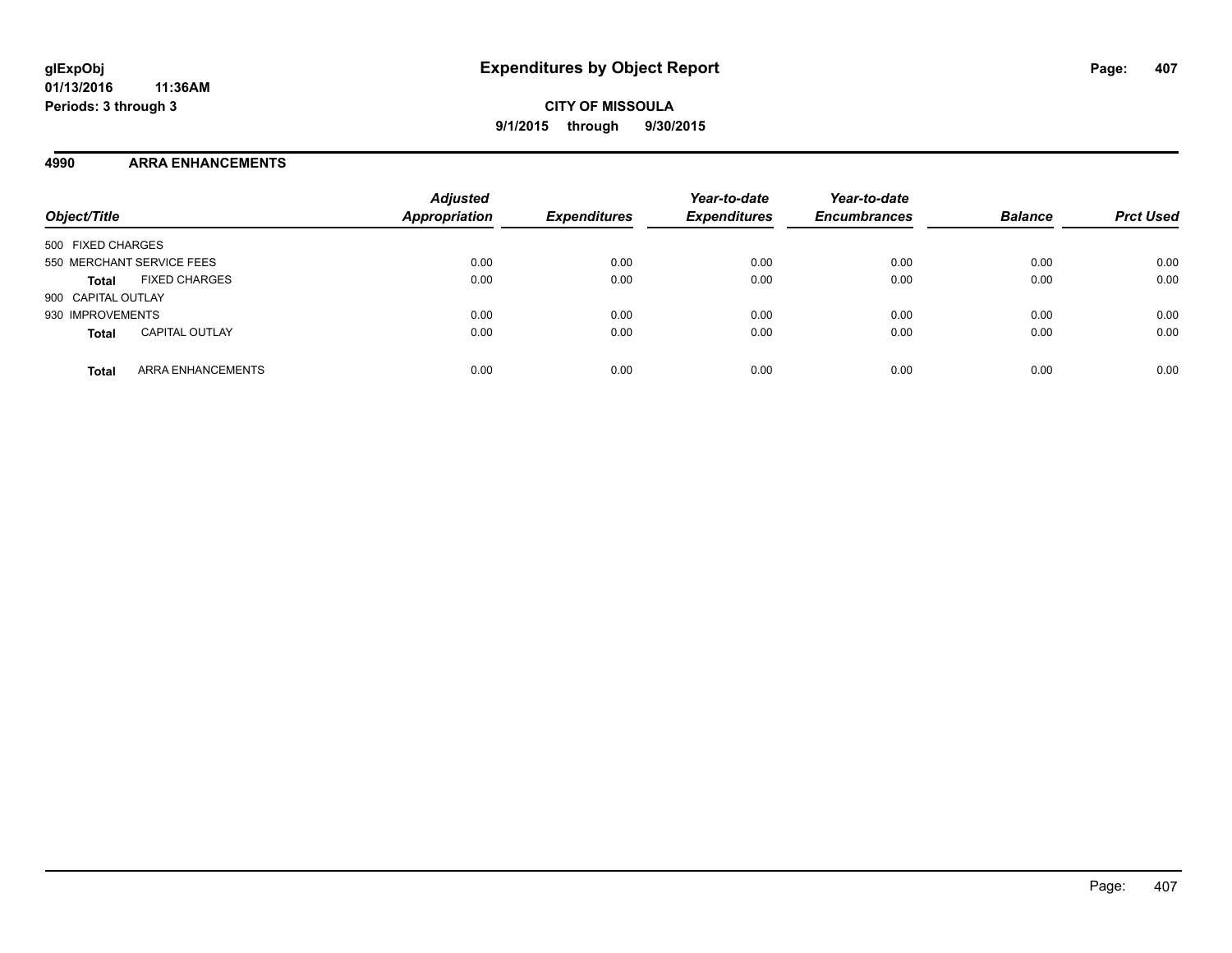#### **4991 ARRA HB645**

**500 N HIGGINS STREETSCAPE**

| Object/Title                          | <b>Adjusted</b><br>Appropriation | <b>Expenditures</b> | Year-to-date<br><b>Expenditures</b> | Year-to-date<br><b>Encumbrances</b> | <b>Balance</b> | <b>Prct Used</b> |
|---------------------------------------|----------------------------------|---------------------|-------------------------------------|-------------------------------------|----------------|------------------|
| 500 FIXED CHARGES                     |                                  |                     |                                     |                                     |                |                  |
| 550 MERCHANT SERVICE FEES             | 0.00                             | 0.00                | 0.00                                | 0.00                                | 0.00           | 0.00             |
| <b>FIXED CHARGES</b><br><b>Total</b>  | 0.00                             | 0.00                | 0.00                                | 0.00                                | 0.00           | 0.00             |
| 900 CAPITAL OUTLAY                    |                                  |                     |                                     |                                     |                |                  |
| 930 IMPROVEMENTS                      | 0.00                             | 0.00                | 0.00                                | 0.00                                | 0.00           | 0.00             |
| <b>CAPITAL OUTLAY</b><br><b>Total</b> | 0.00                             | 0.00                | 0.00                                | 0.00                                | 0.00           | 0.00             |
| N HIGGINS STREETSCAPE<br><b>Total</b> | 0.00                             | 0.00                | 0.00                                | 0.00                                | 0.00           | 0.00             |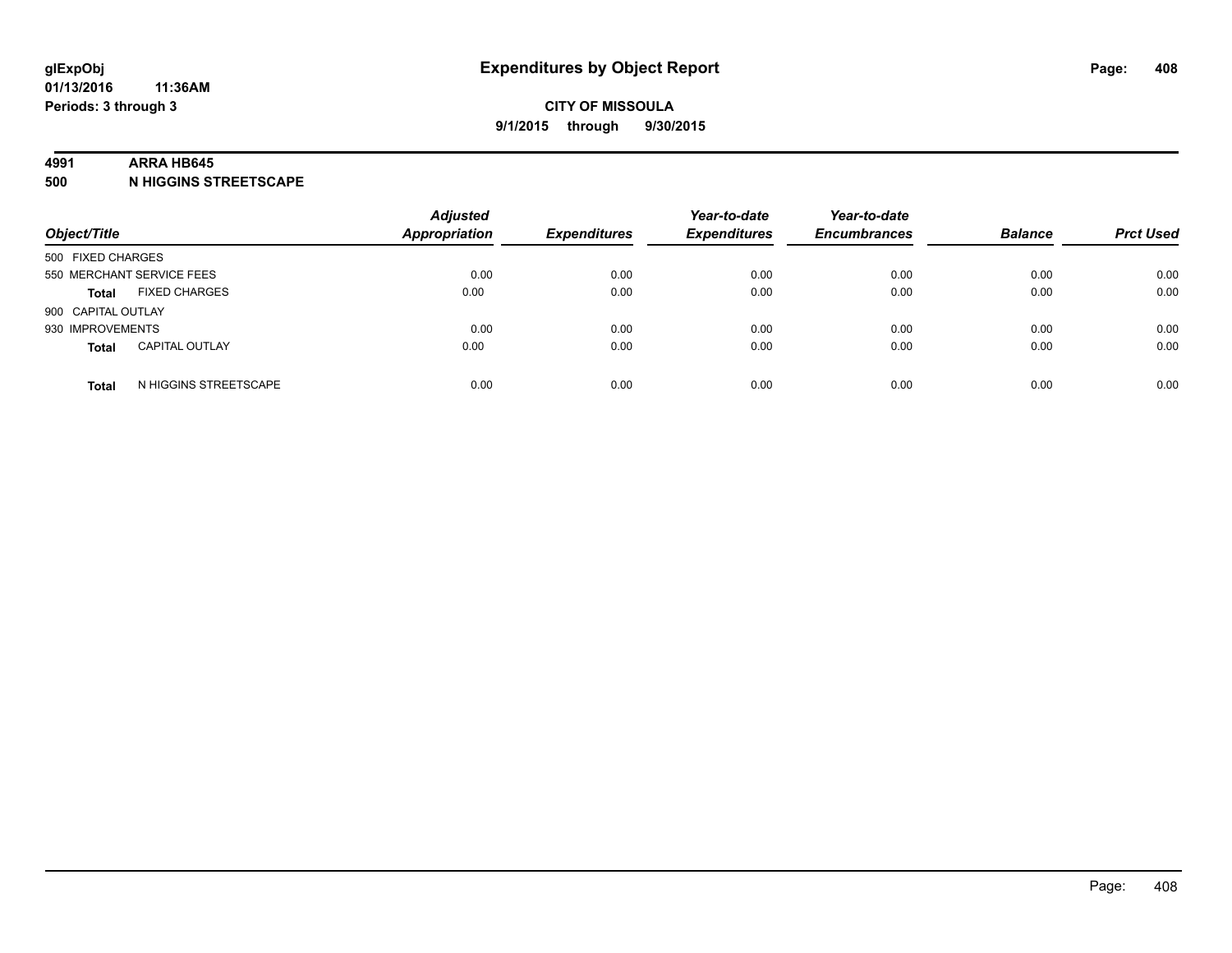# **4991 ARRA HB645**

**520 N HIGGINS PAVING**

| Object/Title                          | <b>Adjusted</b><br><b>Appropriation</b> | <b>Expenditures</b> | Year-to-date<br><b>Expenditures</b> | Year-to-date<br><b>Encumbrances</b> | <b>Balance</b> | <b>Prct Used</b> |
|---------------------------------------|-----------------------------------------|---------------------|-------------------------------------|-------------------------------------|----------------|------------------|
| 500 FIXED CHARGES                     |                                         |                     |                                     |                                     |                |                  |
| 550 MERCHANT SERVICE FEES             | 0.00                                    | 0.00                | 0.00                                | 0.00                                | 0.00           | 0.00             |
| <b>FIXED CHARGES</b><br><b>Total</b>  | 0.00                                    | 0.00                | 0.00                                | 0.00                                | 0.00           | 0.00             |
| 900 CAPITAL OUTLAY                    |                                         |                     |                                     |                                     |                |                  |
| 930 IMPROVEMENTS                      | 0.00                                    | 0.00                | 0.00                                | 0.00                                | 0.00           | 0.00             |
| <b>CAPITAL OUTLAY</b><br><b>Total</b> | 0.00                                    | 0.00                | 0.00                                | 0.00                                | 0.00           | 0.00             |
| N HIGGINS PAVING<br><b>Total</b>      | 0.00                                    | 0.00                | 0.00                                | 0.00                                | 0.00           | 0.00             |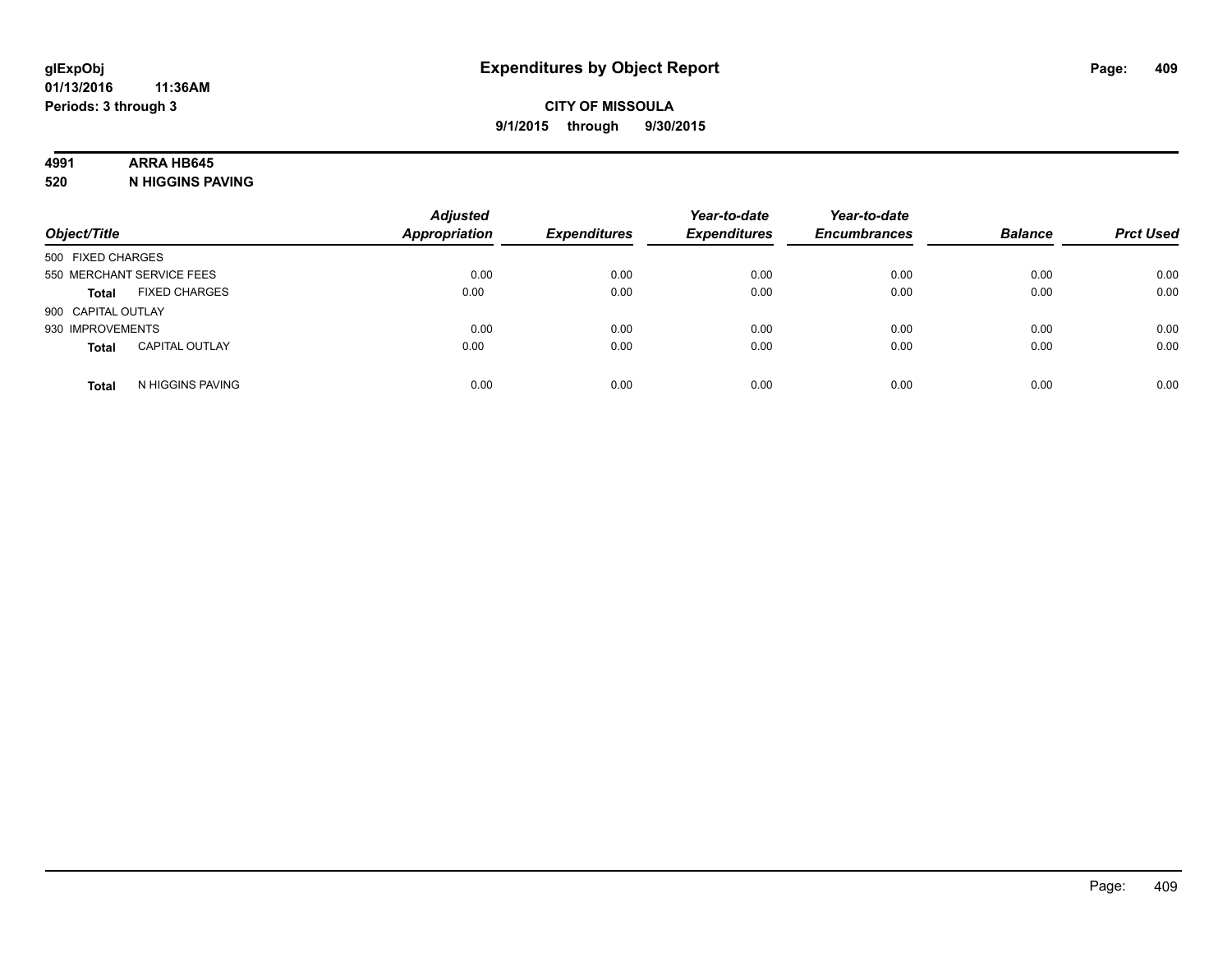### **CITY OF MISSOULA 9/1/2015 through 9/30/2015**

#### **4991 ARRA HB645**

**525 BROOKS ST CURB & SW IMPROVEMENTS**

| Object/Title       |                                 | <b>Adjusted</b><br><b>Appropriation</b> | <b>Expenditures</b> | Year-to-date<br><b>Expenditures</b> | Year-to-date<br><b>Encumbrances</b> | <b>Balance</b> | <b>Prct Used</b> |
|--------------------|---------------------------------|-----------------------------------------|---------------------|-------------------------------------|-------------------------------------|----------------|------------------|
| 500 FIXED CHARGES  |                                 |                                         |                     |                                     |                                     |                |                  |
|                    | 550 MERCHANT SERVICE FEES       | 0.00                                    | 0.00                | 0.00                                | 0.00                                | 0.00           | 0.00             |
| <b>Total</b>       | <b>FIXED CHARGES</b>            | 0.00                                    | 0.00                | 0.00                                | 0.00                                | 0.00           | 0.00             |
| 900 CAPITAL OUTLAY |                                 |                                         |                     |                                     |                                     |                |                  |
| 930 IMPROVEMENTS   |                                 | 0.00                                    | 0.00                | 0.00                                | 0.00                                | 0.00           | 0.00             |
| <b>Total</b>       | <b>CAPITAL OUTLAY</b>           | 0.00                                    | 0.00                | 0.00                                | 0.00                                | 0.00           | 0.00             |
| <b>Total</b>       | BROOKS ST CURB & SW IMPROVEMENT | 0.00                                    | 0.00                | 0.00                                | 0.00                                | 0.00           | 0.00             |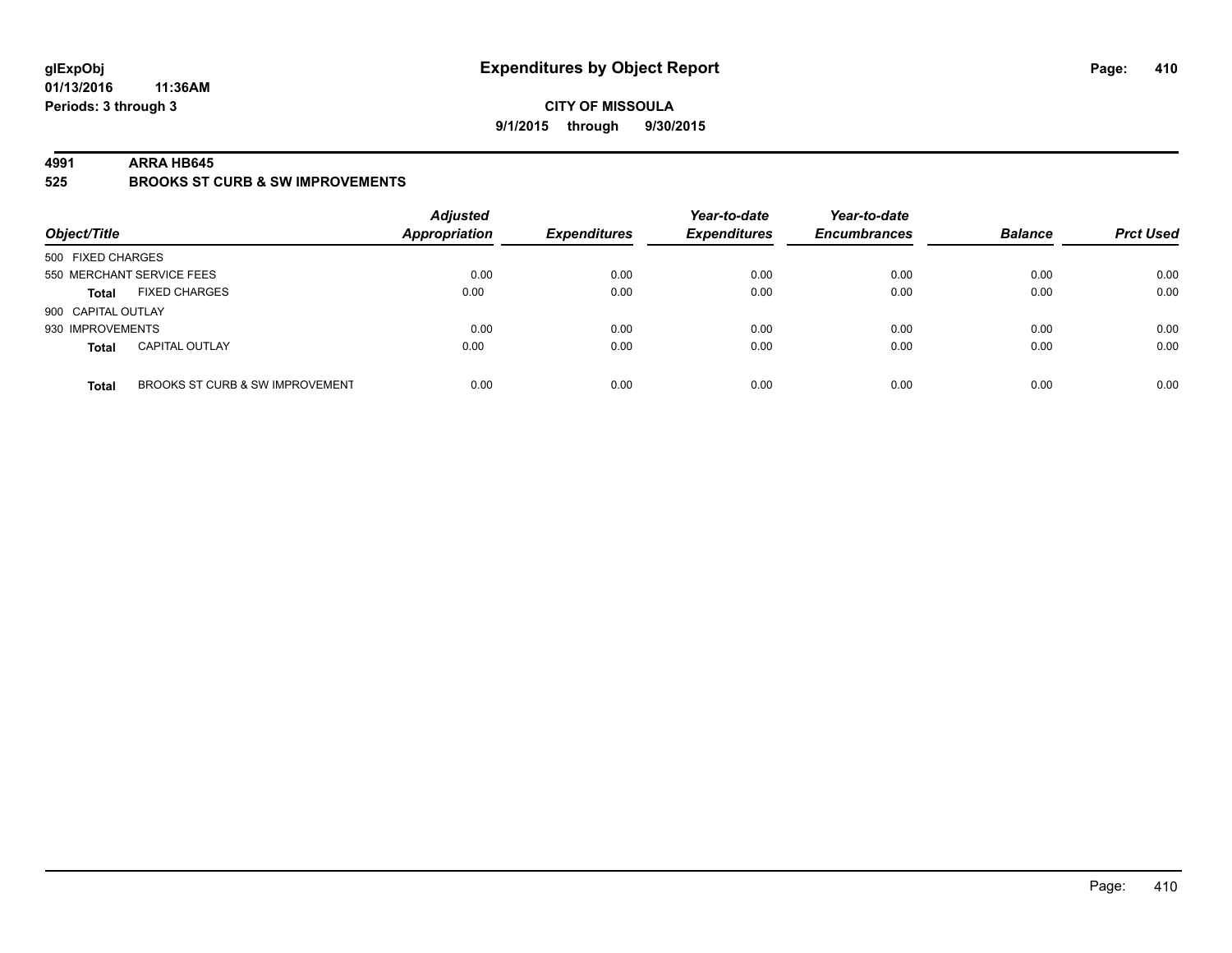# **4991 ARRA HB645**

**530 CURB RAMPS**

|                    |                            | <b>Adjusted</b>      |                     | Year-to-date        | Year-to-date        |                |                  |
|--------------------|----------------------------|----------------------|---------------------|---------------------|---------------------|----------------|------------------|
| Object/Title       |                            | <b>Appropriation</b> | <b>Expenditures</b> | <b>Expenditures</b> | <b>Encumbrances</b> | <b>Balance</b> | <b>Prct Used</b> |
|                    | 100 PERSONAL SERVICES      |                      |                     |                     |                     |                |                  |
|                    | 140 EMPLOYER CONTRIBUTIONS | 0.00                 | 0.00                | 0.00                | 0.00                | 0.00           | 0.00             |
| <b>Total</b>       | PERSONAL SERVICES          | 0.00                 | 0.00                | 0.00                | 0.00                | 0.00           | 0.00             |
| 500 FIXED CHARGES  |                            |                      |                     |                     |                     |                |                  |
|                    | 550 MERCHANT SERVICE FEES  | 0.00                 | 0.00                | 0.00                | 0.00                | 0.00           | 0.00             |
| <b>Total</b>       | <b>FIXED CHARGES</b>       | 0.00                 | 0.00                | 0.00                | 0.00                | 0.00           | 0.00             |
| 900 CAPITAL OUTLAY |                            |                      |                     |                     |                     |                |                  |
| 930 IMPROVEMENTS   |                            | 0.00                 | 0.00                | 0.00                | 0.00                | 0.00           | 0.00             |
| Total              | <b>CAPITAL OUTLAY</b>      | 0.00                 | 0.00                | 0.00                | 0.00                | 0.00           | 0.00             |
| <b>Total</b>       | <b>CURB RAMPS</b>          | 0.00                 | 0.00                | 0.00                | 0.00                | 0.00           | 0.00             |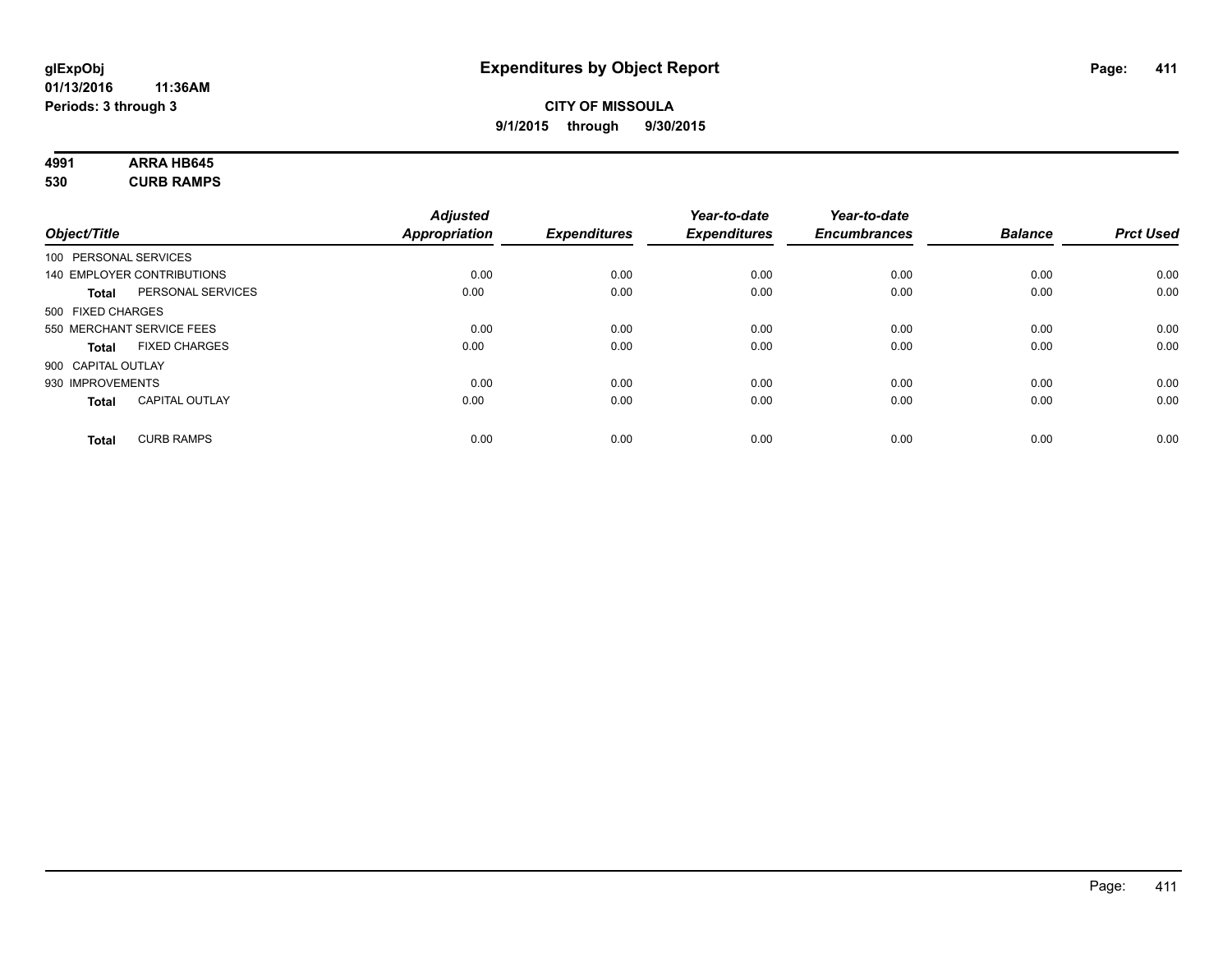### **CITY OF MISSOULA 9/1/2015 through 9/30/2015**

#### **4991 ARRA HB645**

**535 PARKS PLAYGROUND INSTALLS**

|                           |                                   | <b>Adjusted</b>      |                     | Year-to-date        | Year-to-date        |                |                  |
|---------------------------|-----------------------------------|----------------------|---------------------|---------------------|---------------------|----------------|------------------|
| Object/Title              |                                   | <b>Appropriation</b> | <b>Expenditures</b> | <b>Expenditures</b> | <b>Encumbrances</b> | <b>Balance</b> | <b>Prct Used</b> |
| 100 PERSONAL SERVICES     |                                   |                      |                     |                     |                     |                |                  |
| 110 SALARIES AND WAGES    |                                   | 0.00                 | 0.00                | 0.00                | 0.00                | 0.00           | 0.00             |
| 120 OVERTIME/TERMINATION  |                                   | 0.00                 | 0.00                | 0.00                | 0.00                | 0.00           | 0.00             |
|                           | <b>140 EMPLOYER CONTRIBUTIONS</b> | 0.00                 | 0.00                | 0.00                | 0.00                | 0.00           | 0.00             |
| Total                     | PERSONAL SERVICES                 | 0.00                 | 0.00                | 0.00                | 0.00                | 0.00           | 0.00             |
| 500 FIXED CHARGES         |                                   |                      |                     |                     |                     |                |                  |
| 550 MERCHANT SERVICE FEES |                                   | 0.00                 | 0.00                | 0.00                | 0.00                | 0.00           | 0.00             |
| <b>Total</b>              | <b>FIXED CHARGES</b>              | 0.00                 | 0.00                | 0.00                | 0.00                | 0.00           | 0.00             |
| 900 CAPITAL OUTLAY        |                                   |                      |                     |                     |                     |                |                  |
| 930 IMPROVEMENTS          |                                   | 0.00                 | 0.00                | 0.00                | 0.00                | 0.00           | 0.00             |
| Total                     | <b>CAPITAL OUTLAY</b>             | 0.00                 | 0.00                | 0.00                | 0.00                | 0.00           | 0.00             |
| <b>Total</b>              | PARKS PLAYGROUND INSTALLS         | 0.00                 | 0.00                | 0.00                | 0.00                | 0.00           | 0.00             |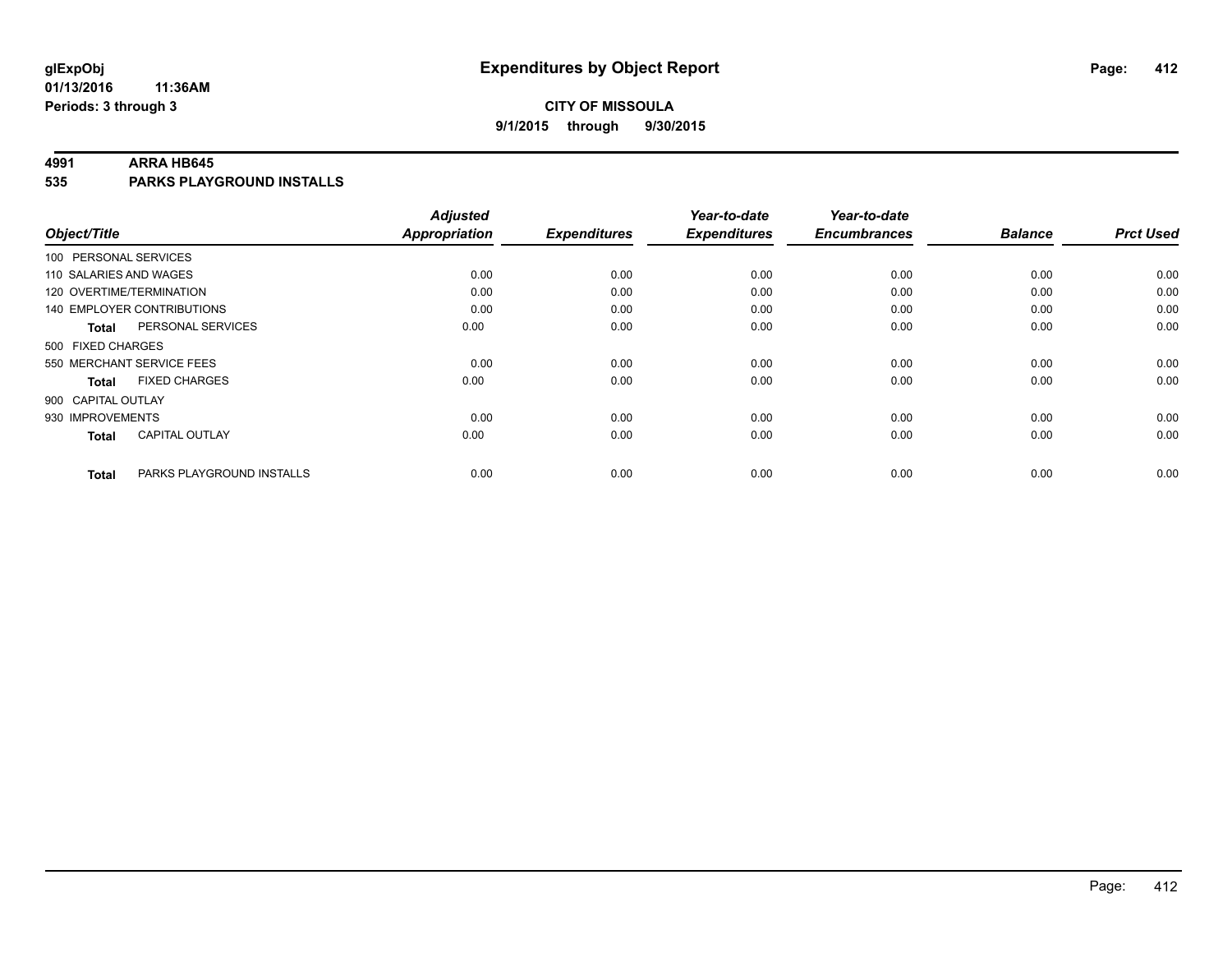#### **4991 ARRA HB645**

**540 GREENOUGH PARK BRIDGE**

| Object/Title       |                              | <b>Adjusted</b><br><b>Appropriation</b> | <b>Expenditures</b> | Year-to-date<br><b>Expenditures</b> | Year-to-date<br><b>Encumbrances</b> | <b>Balance</b> | <b>Prct Used</b> |
|--------------------|------------------------------|-----------------------------------------|---------------------|-------------------------------------|-------------------------------------|----------------|------------------|
|                    | 100 PERSONAL SERVICES        |                                         |                     |                                     |                                     |                |                  |
|                    | 120 OVERTIME/TERMINATION     | 0.00                                    | 0.00                | 0.00                                | 0.00                                | 0.00           | 0.00             |
|                    | 140 EMPLOYER CONTRIBUTIONS   | 0.00                                    | 0.00                | 0.00                                | 0.00                                | 0.00           | 0.00             |
| Total              | PERSONAL SERVICES            | 0.00                                    | 0.00                | 0.00                                | 0.00                                | 0.00           | 0.00             |
| 500 FIXED CHARGES  |                              |                                         |                     |                                     |                                     |                |                  |
|                    | 550 MERCHANT SERVICE FEES    | 0.00                                    | 0.00                | 0.00                                | 0.00                                | 0.00           | 0.00             |
| <b>Total</b>       | <b>FIXED CHARGES</b>         | 0.00                                    | 0.00                | 0.00                                | 0.00                                | 0.00           | 0.00             |
| 900 CAPITAL OUTLAY |                              |                                         |                     |                                     |                                     |                |                  |
| 930 IMPROVEMENTS   |                              | 0.00                                    | 0.00                | 0.00                                | 0.00                                | 0.00           | 0.00             |
| <b>Total</b>       | <b>CAPITAL OUTLAY</b>        | 0.00                                    | 0.00                | 0.00                                | 0.00                                | 0.00           | 0.00             |
| <b>Total</b>       | <b>GREENOUGH PARK BRIDGE</b> | 0.00                                    | 0.00                | 0.00                                | 0.00                                | 0.00           | 0.00             |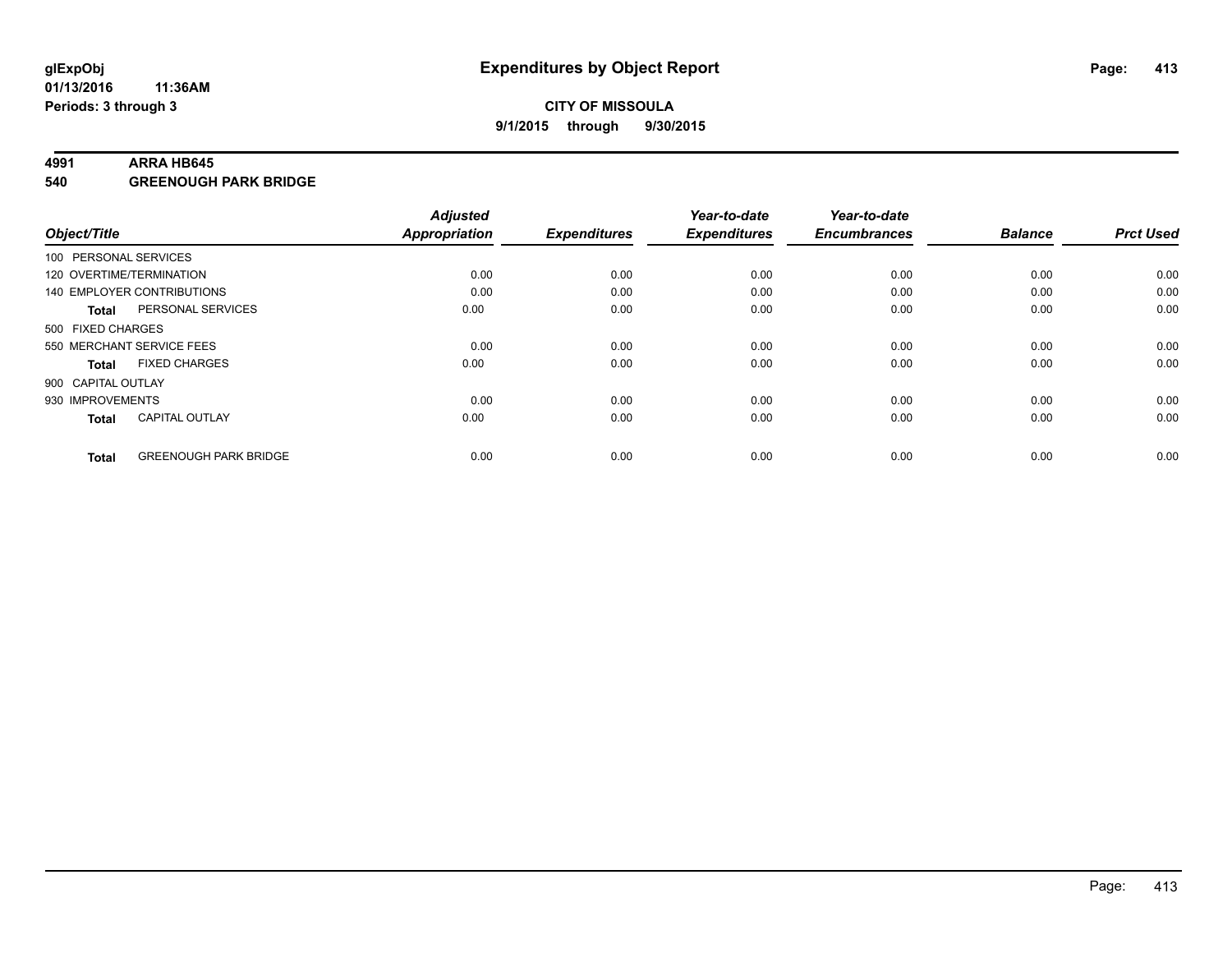**4991 ARRA HB645**

| Object/Title                      | <b>Adjusted</b><br><b>Appropriation</b> | <b>Expenditures</b> | Year-to-date<br><b>Expenditures</b> | Year-to-date<br><b>Encumbrances</b> | <b>Balance</b> | <b>Prct Used</b> |
|-----------------------------------|-----------------------------------------|---------------------|-------------------------------------|-------------------------------------|----------------|------------------|
|                                   |                                         |                     |                                     |                                     |                |                  |
| 100 PERSONAL SERVICES             |                                         |                     |                                     |                                     |                |                  |
| 110 SALARIES AND WAGES            | 0.00                                    | 0.00                | 0.00                                | 0.00                                | 0.00           | 0.00             |
| 120 OVERTIME/TERMINATION          | 0.00                                    | 0.00                | 0.00                                | 0.00                                | 0.00           | 0.00             |
| 140 EMPLOYER CONTRIBUTIONS        | 0.00                                    | 0.00                | 0.00                                | 0.00                                | 0.00           | 0.00             |
| PERSONAL SERVICES<br><b>Total</b> | 0.00                                    | 0.00                | 0.00                                | 0.00                                | 0.00           | 0.00             |
| 500 FIXED CHARGES                 |                                         |                     |                                     |                                     |                |                  |
| 550 MERCHANT SERVICE FEES         | 0.00                                    | 0.00                | 0.00                                | 0.00                                | 0.00           | 0.00             |
| <b>FIXED CHARGES</b><br>Total     | 0.00                                    | 0.00                | 0.00                                | 0.00                                | 0.00           | 0.00             |
| 900 CAPITAL OUTLAY                |                                         |                     |                                     |                                     |                |                  |
| 930 IMPROVEMENTS                  | 0.00                                    | 0.00                | 0.00                                | 0.00                                | 0.00           | 0.00             |
| <b>CAPITAL OUTLAY</b><br>Total    | 0.00                                    | 0.00                | 0.00                                | 0.00                                | 0.00           | 0.00             |
|                                   |                                         |                     |                                     |                                     |                |                  |
| ARRA HB645<br><b>Total</b>        | 0.00                                    | 0.00                | 0.00                                | 0.00                                | 0.00           | 0.00             |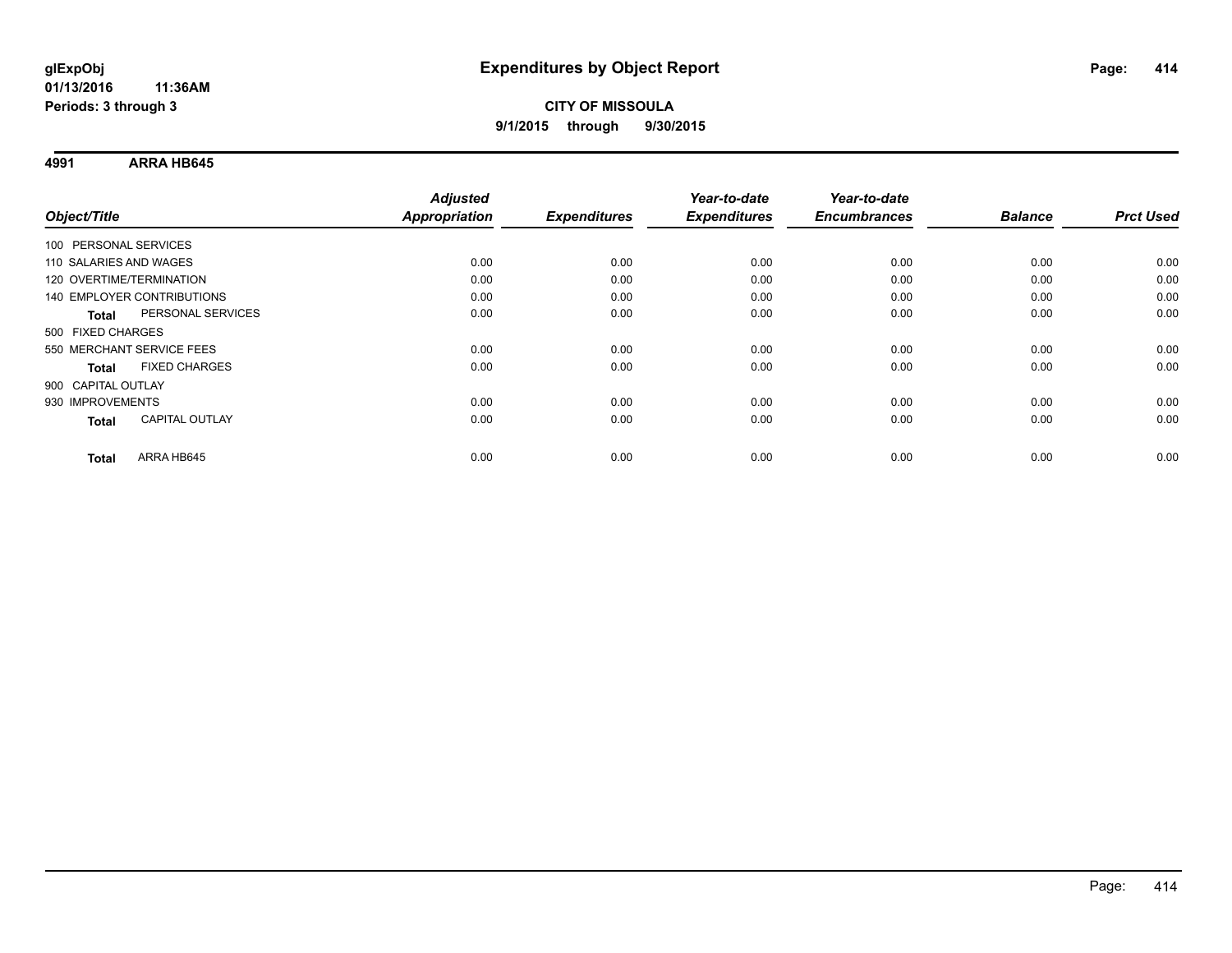**4992 WFL MILLER CREEK ROAD**

**390 NON-DEPARTMENTAL**

| Object/Title                          | <b>Adjusted</b><br>Appropriation | <b>Expenditures</b> | Year-to-date<br><b>Expenditures</b> | Year-to-date<br><b>Encumbrances</b> | <b>Balance</b> | <b>Prct Used</b> |
|---------------------------------------|----------------------------------|---------------------|-------------------------------------|-------------------------------------|----------------|------------------|
| 500 FIXED CHARGES                     |                                  |                     |                                     |                                     |                |                  |
| 550 MERCHANT SERVICE FEES             | 0.00                             | 0.00                | 0.00                                | 0.00                                | 0.00           | 0.00             |
| <b>FIXED CHARGES</b><br><b>Total</b>  | 0.00                             | 0.00                | 0.00                                | 0.00                                | 0.00           | 0.00             |
| 900 CAPITAL OUTLAY                    |                                  |                     |                                     |                                     |                |                  |
| 930 IMPROVEMENTS                      | 0.00                             | 0.00                | 0.00                                | 0.00                                | 0.00           | 0.00             |
| <b>CAPITAL OUTLAY</b><br><b>Total</b> | 0.00                             | 0.00                | 0.00                                | 0.00                                | 0.00           | 0.00             |
| NON-DEPARTMENTAL<br><b>Total</b>      | 0.00                             | 0.00                | 0.00                                | 0.00                                | 0.00           | 0.00             |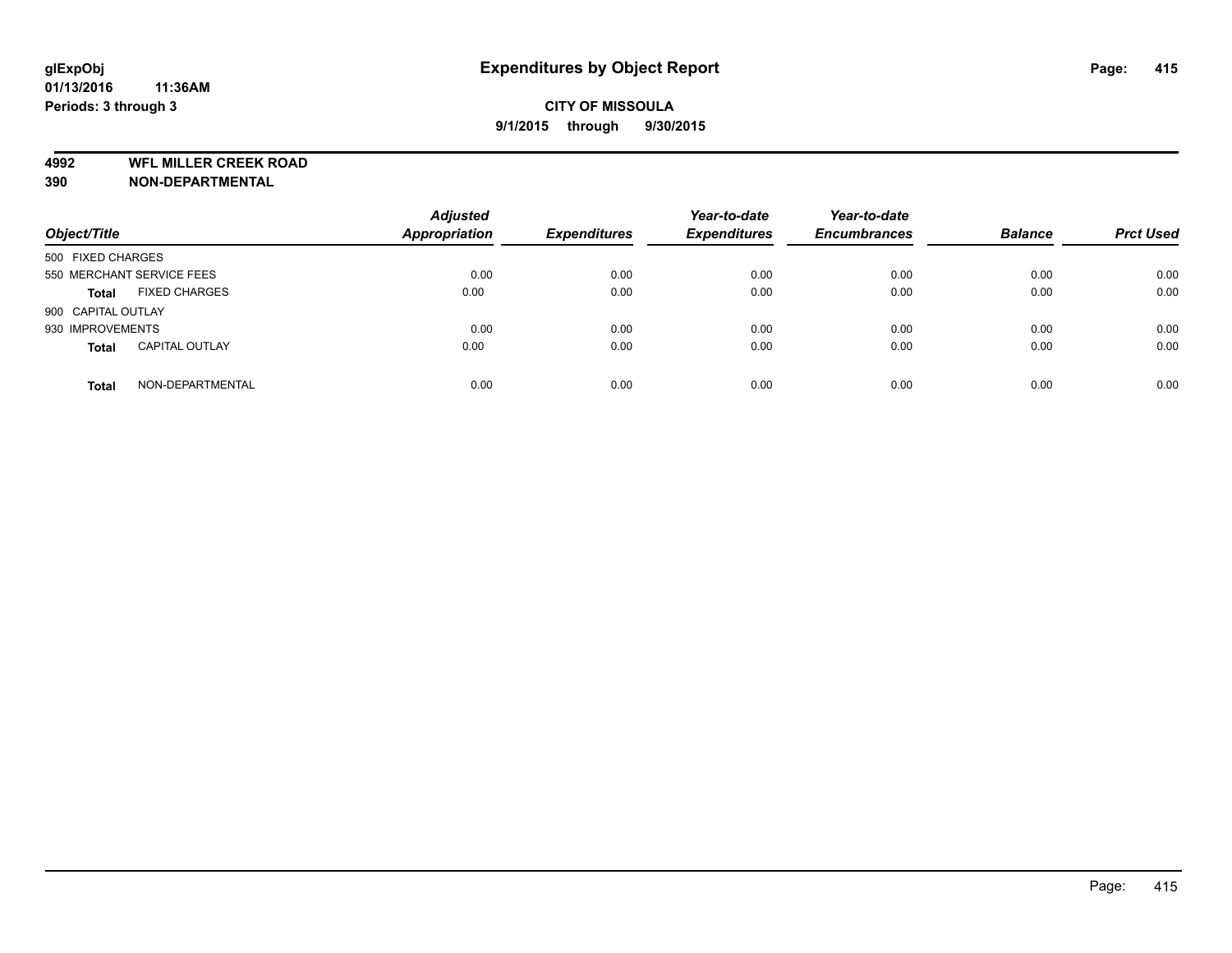#### **4992 WFL MILLER CREEK ROAD**

| Object/Title                                 | <b>Adjusted</b><br><b>Appropriation</b> | <b>Expenditures</b> | Year-to-date<br><b>Expenditures</b> | Year-to-date<br><b>Encumbrances</b> | <b>Balance</b> | <b>Prct Used</b> |
|----------------------------------------------|-----------------------------------------|---------------------|-------------------------------------|-------------------------------------|----------------|------------------|
| 500 FIXED CHARGES                            |                                         |                     |                                     |                                     |                |                  |
| 550 MERCHANT SERVICE FEES                    | 0.00                                    | 0.00                | 0.00                                | 0.00                                | 0.00           | 0.00             |
| <b>FIXED CHARGES</b><br><b>Total</b>         | 0.00                                    | 0.00                | 0.00                                | 0.00                                | 0.00           | 0.00             |
| 900 CAPITAL OUTLAY                           |                                         |                     |                                     |                                     |                |                  |
| 930 IMPROVEMENTS                             | 0.00                                    | 0.00                | 0.00                                | 0.00                                | 0.00           | 0.00             |
| <b>CAPITAL OUTLAY</b><br><b>Total</b>        | 0.00                                    | 0.00                | 0.00                                | 0.00                                | 0.00           | 0.00             |
| <b>WFL MILLER CREEK ROAD</b><br><b>Total</b> | 0.00                                    | 0.00                | 0.00                                | 0.00                                | 0.00           | 0.00             |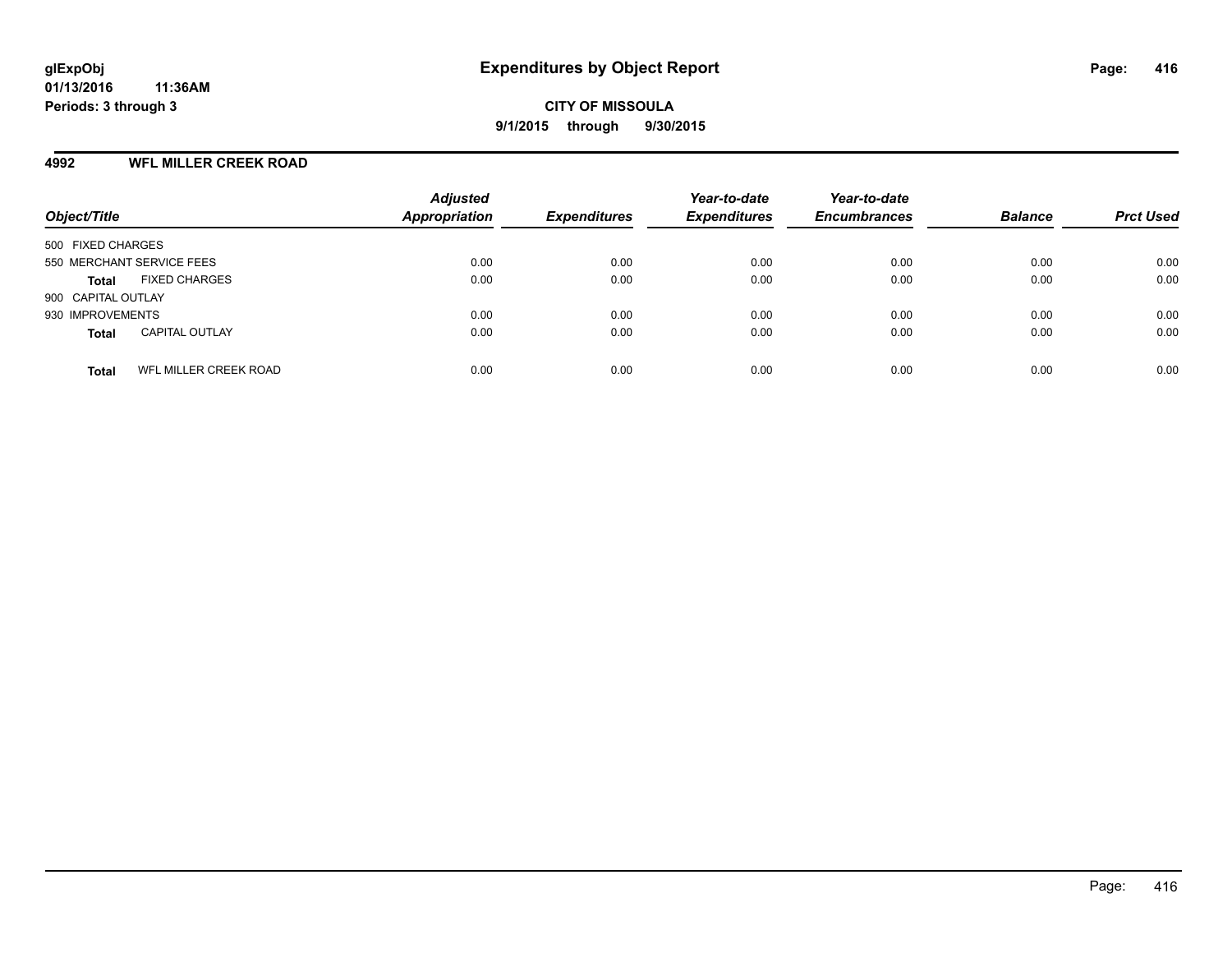#### **4993 WESTERN FEDERAL LANDS**

**280 PUBLIC WORKS OPERATIONS**

|                        |                                   | <b>Adjusted</b> |                     | Year-to-date        | Year-to-date        |                |                  |
|------------------------|-----------------------------------|-----------------|---------------------|---------------------|---------------------|----------------|------------------|
| Object/Title           |                                   | Appropriation   | <b>Expenditures</b> | <b>Expenditures</b> | <b>Encumbrances</b> | <b>Balance</b> | <b>Prct Used</b> |
| 100 PERSONAL SERVICES  |                                   |                 |                     |                     |                     |                |                  |
| 110 SALARIES AND WAGES |                                   | 0.00            | 0.00                | 0.00                | 0.00                | 0.00           | 0.00             |
|                        | <b>140 EMPLOYER CONTRIBUTIONS</b> | 0.00            | 0.00                | 0.00                | 0.00                | 0.00           | 0.00             |
| <b>Total</b>           | PERSONAL SERVICES                 | 0.00            | 0.00                | 0.00                | 0.00                | 0.00           | 0.00             |
| 300 PURCHASED SERVICES |                                   |                 |                     |                     |                     |                |                  |
|                        | 350 PROFESSIONAL SERVICES         | 0.00            | 0.00                | 0.00                | 0.00                | 0.00           | 0.00             |
| <b>Total</b>           | PURCHASED SERVICES                | 0.00            | 0.00                | 0.00                | 0.00                | 0.00           | 0.00             |
| 500 FIXED CHARGES      |                                   |                 |                     |                     |                     |                |                  |
|                        | 550 MERCHANT SERVICE FEES         | 0.00            | 0.00                | 0.00                | 0.00                | 0.00           | 0.00             |
| <b>Total</b>           | <b>FIXED CHARGES</b>              | 0.00            | 0.00                | 0.00                | 0.00                | 0.00           | 0.00             |
| 900 CAPITAL OUTLAY     |                                   |                 |                     |                     |                     |                |                  |
| 930 IMPROVEMENTS       |                                   | 0.00            | 19,125.40           | 19,423.24           | 0.00                | $-19,423.24$   | 0.00             |
| <b>Total</b>           | <b>CAPITAL OUTLAY</b>             | 0.00            | 19,125.40           | 19,423.24           | 0.00                | $-19,423.24$   | 0.00             |
| <b>Total</b>           | PUBLIC WORKS OPERATIONS           | 0.00            | 19,125.40           | 19,423.24           | 0.00                | $-19,423.24$   | 0.00             |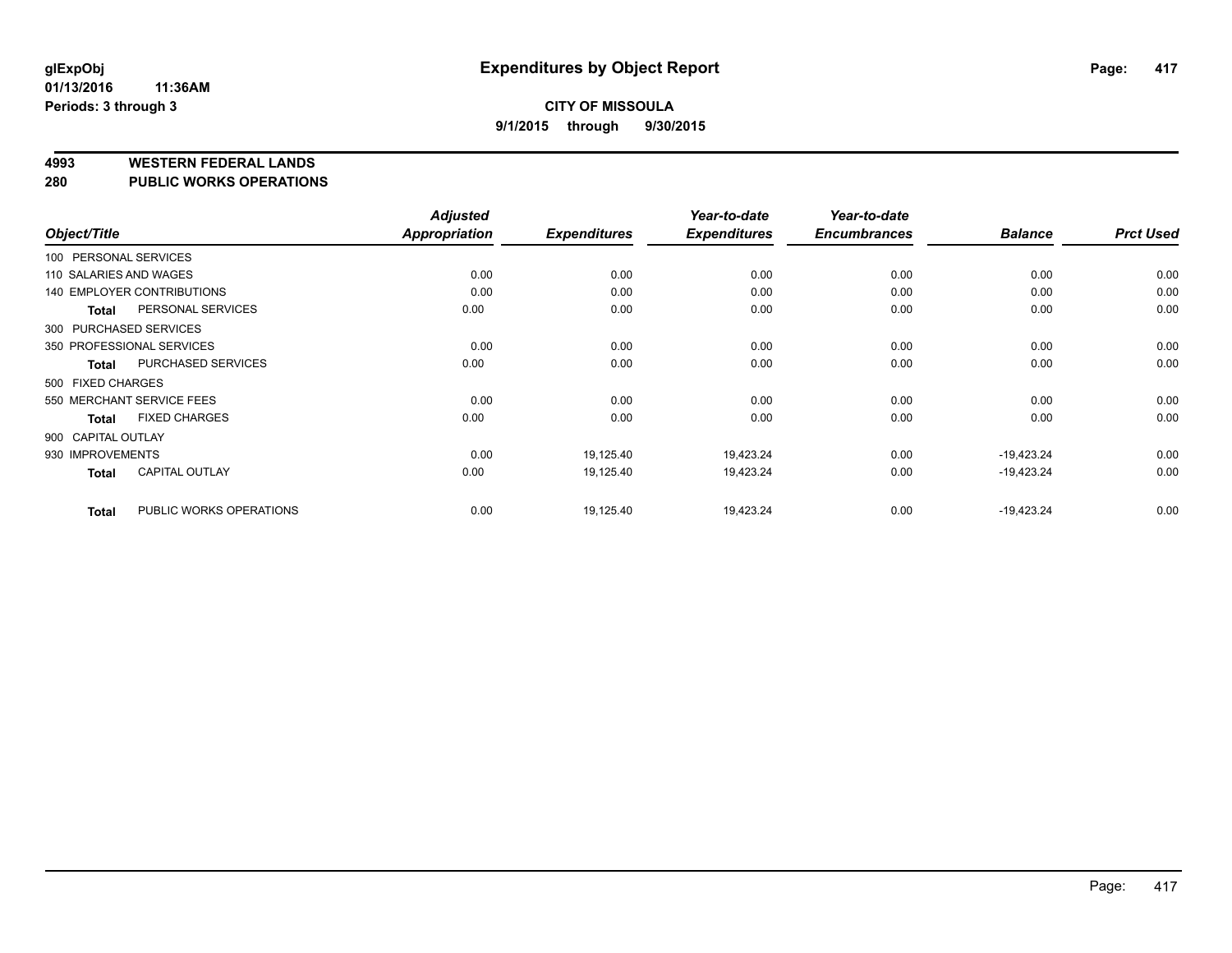### **4993 WESTERN FEDERAL LANDS**

|                        |                              | <b>Adjusted</b> |                     | Year-to-date        | Year-to-date        |                |                  |
|------------------------|------------------------------|-----------------|---------------------|---------------------|---------------------|----------------|------------------|
| Object/Title           |                              | Appropriation   | <b>Expenditures</b> | <b>Expenditures</b> | <b>Encumbrances</b> | <b>Balance</b> | <b>Prct Used</b> |
| 100 PERSONAL SERVICES  |                              |                 |                     |                     |                     |                |                  |
| 110 SALARIES AND WAGES |                              | 0.00            | 0.00                | 0.00                | 0.00                | 0.00           | 0.00             |
|                        | 140 EMPLOYER CONTRIBUTIONS   | 0.00            | 0.00                | 0.00                | 0.00                | 0.00           | 0.00             |
| <b>Total</b>           | PERSONAL SERVICES            | 0.00            | 0.00                | 0.00                | 0.00                | 0.00           | 0.00             |
|                        | 300 PURCHASED SERVICES       |                 |                     |                     |                     |                |                  |
|                        | 350 PROFESSIONAL SERVICES    | 0.00            | 0.00                | 0.00                | 0.00                | 0.00           | 0.00             |
| <b>Total</b>           | PURCHASED SERVICES           | 0.00            | 0.00                | 0.00                | 0.00                | 0.00           | 0.00             |
| 500 FIXED CHARGES      |                              |                 |                     |                     |                     |                |                  |
|                        | 550 MERCHANT SERVICE FEES    | 0.00            | 0.00                | 0.00                | 0.00                | 0.00           | 0.00             |
| <b>Total</b>           | <b>FIXED CHARGES</b>         | 0.00            | 0.00                | 0.00                | 0.00                | 0.00           | 0.00             |
| 900 CAPITAL OUTLAY     |                              |                 |                     |                     |                     |                |                  |
| 930 IMPROVEMENTS       |                              | 0.00            | 19,125.40           | 19,423.24           | 0.00                | $-19,423.24$   | 0.00             |
| Total                  | CAPITAL OUTLAY               | 0.00            | 19,125.40           | 19,423.24           | 0.00                | $-19,423.24$   | 0.00             |
| <b>Total</b>           | <b>WESTERN FEDERAL LANDS</b> | 0.00            | 19,125.40           | 19,423.24           | 0.00                | $-19,423.24$   | 0.00             |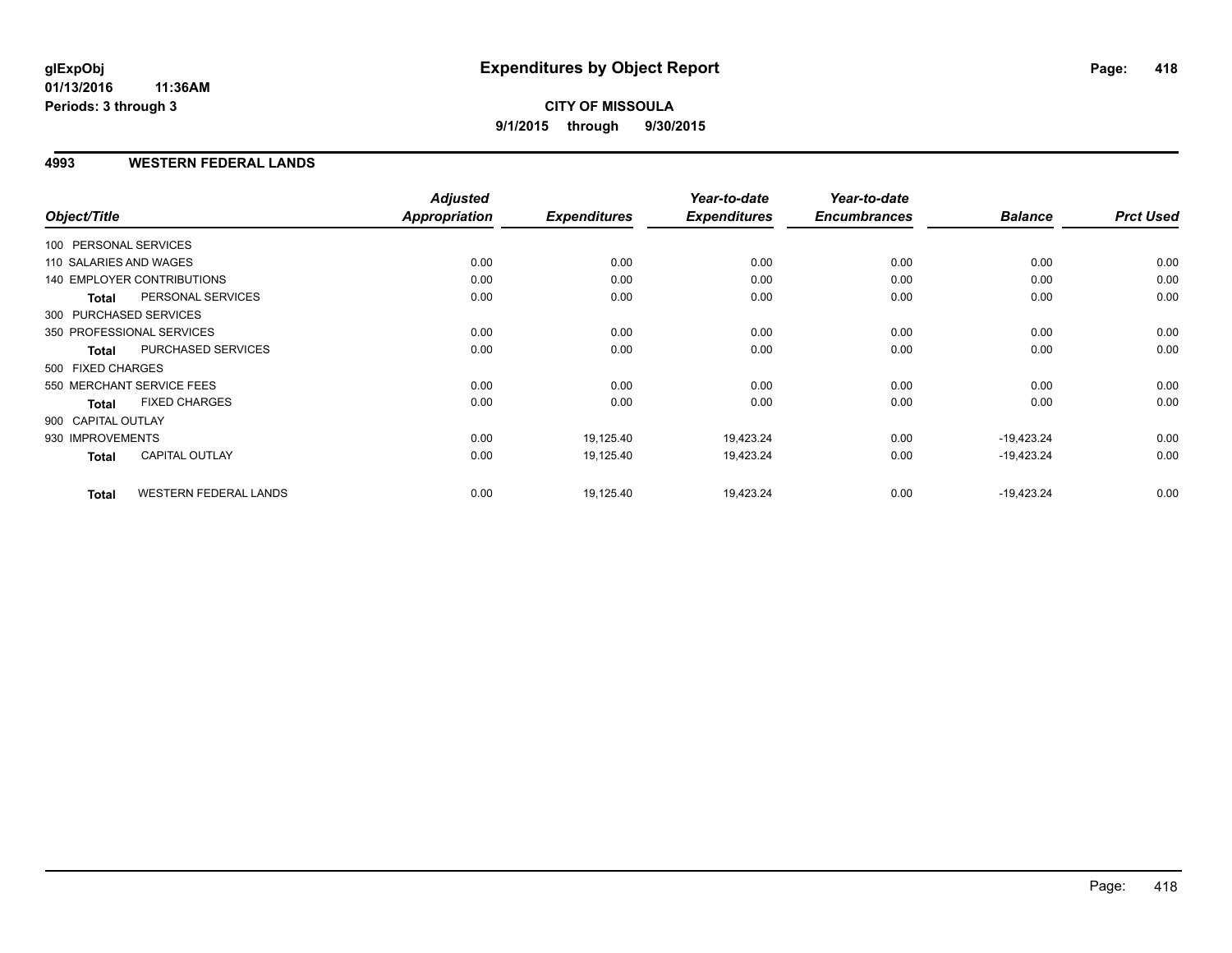#### **5020 CIVIC STADIUM**

**395 PARKING COMMISSION**

| Object/Title      |                             | <b>Adjusted</b><br><b>Appropriation</b> | <b>Expenditures</b> | Year-to-date<br><b>Expenditures</b> | Year-to-date<br><b>Encumbrances</b> | <b>Balance</b> | <b>Prct Used</b> |
|-------------------|-----------------------------|-----------------------------------------|---------------------|-------------------------------------|-------------------------------------|----------------|------------------|
| 500 FIXED CHARGES |                             |                                         |                     |                                     |                                     |                |                  |
|                   |                             |                                         |                     |                                     |                                     |                |                  |
| 500 FIXED CHARGES |                             | 3,000.00                                | 0.00                | 0.00                                | 0.00                                | 3,000.00       | 0.00             |
|                   | 550 MERCHANT SERVICE FEES   | 0.00                                    | 0.00                | 0.00                                | 0.00                                | 0.00           | 0.00             |
| <b>Total</b>      | <b>FIXED CHARGES</b>        | 3,000.00                                | 0.00                | 0.00                                | 0.00                                | 3,000.00       | 0.00             |
| 600 DEBT SERVICE  |                             |                                         |                     |                                     |                                     |                |                  |
| 610 PRINCIPAL     |                             | 33,420.00                               | 0.00                | 0.00                                | 0.00                                | 33,420.00      | 0.00             |
|                   | 620 INTEREST / SERVICE FEES | 83,580.00                               | 0.00                | 0.00                                | 0.00                                | 83,580.00      | 0.00             |
| <b>Total</b>      | <b>DEBT SERVICE</b>         | 117,000.00                              | 0.00                | 0.00                                | 0.00                                | 117,000.00     | 0.00             |
| 800 OTHER OBJECTS |                             |                                         |                     |                                     |                                     |                |                  |
| 830 DEPRECIATION  |                             | 0.00                                    | 0.00                | 0.00                                | 0.00                                | 0.00           | 0.00             |
| <b>Total</b>      | OTHER OBJECTS               | 0.00                                    | 0.00                | 0.00                                | 0.00                                | 0.00           | 0.00             |
| <b>Total</b>      | PARKING COMMISSION          | 120,000.00                              | 0.00                | 0.00                                | 0.00                                | 120,000.00     | 0.00             |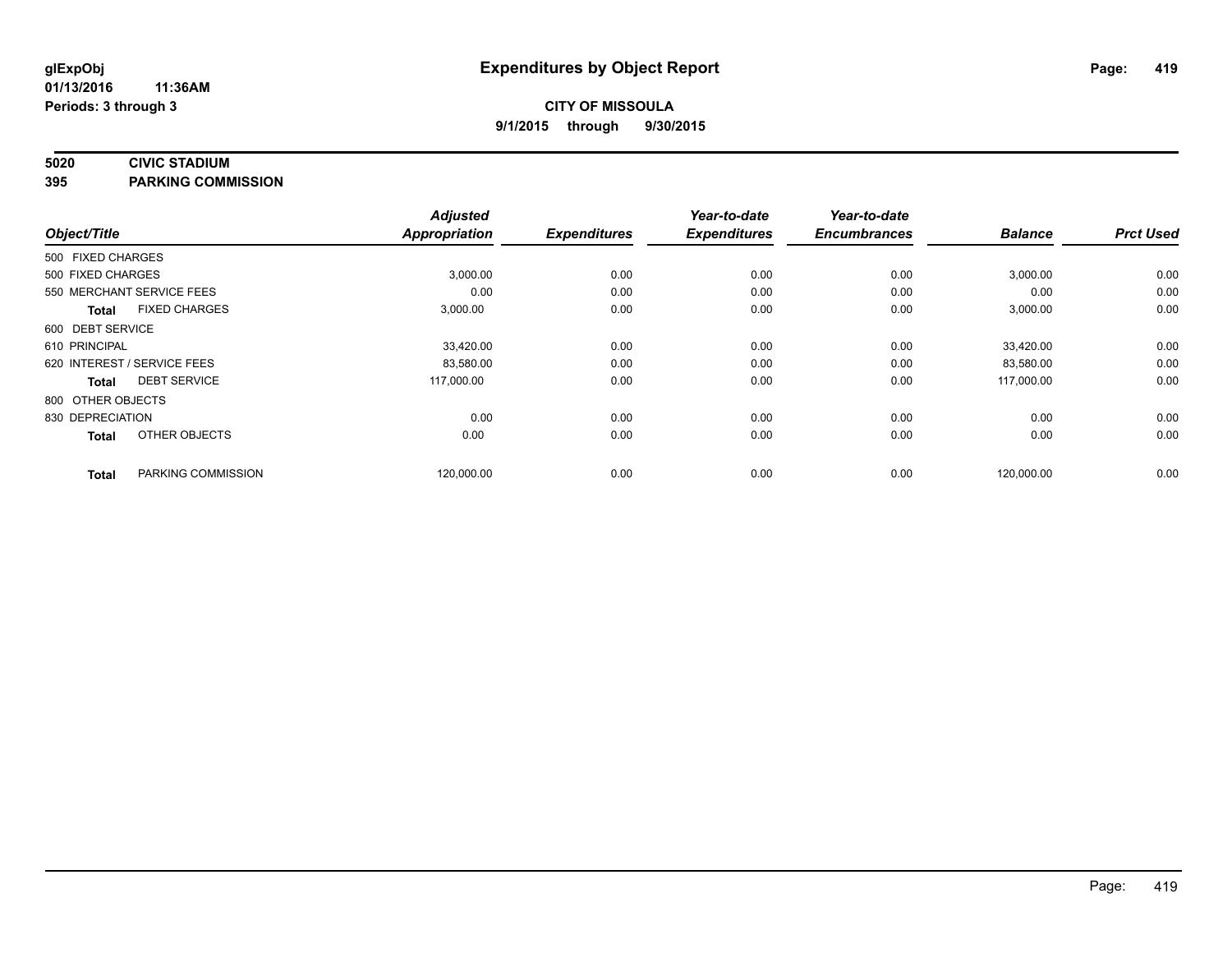**5020 CIVIC STADIUM**

|                                      | <b>Adjusted</b> |                     | Year-to-date        | Year-to-date        |                |                  |
|--------------------------------------|-----------------|---------------------|---------------------|---------------------|----------------|------------------|
| Object/Title                         | Appropriation   | <b>Expenditures</b> | <b>Expenditures</b> | <b>Encumbrances</b> | <b>Balance</b> | <b>Prct Used</b> |
| 500 FIXED CHARGES                    |                 |                     |                     |                     |                |                  |
| 500 FIXED CHARGES                    | 3,000.00        | 0.00                | 0.00                | 0.00                | 3,000.00       | 0.00             |
| 550 MERCHANT SERVICE FEES            | 0.00            | 0.00                | 0.00                | 0.00                | 0.00           | 0.00             |
| <b>FIXED CHARGES</b><br><b>Total</b> | 3,000.00        | 0.00                | 0.00                | 0.00                | 3,000.00       | 0.00             |
| 600 DEBT SERVICE                     |                 |                     |                     |                     |                |                  |
| 610 PRINCIPAL                        | 33,420.00       | 0.00                | 0.00                | 0.00                | 33.420.00      | 0.00             |
| 620 INTEREST / SERVICE FEES          | 83,580.00       | 0.00                | 0.00                | 0.00                | 83,580.00      | 0.00             |
| <b>DEBT SERVICE</b><br><b>Total</b>  | 117,000.00      | 0.00                | 0.00                | 0.00                | 117,000.00     | 0.00             |
| 800 OTHER OBJECTS                    |                 |                     |                     |                     |                |                  |
| 830 DEPRECIATION                     | 0.00            | 0.00                | 0.00                | 0.00                | 0.00           | 0.00             |
| OTHER OBJECTS<br><b>Total</b>        | 0.00            | 0.00                | 0.00                | 0.00                | 0.00           | 0.00             |
| <b>CIVIC STADIUM</b><br><b>Total</b> | 120,000.00      | 0.00                | 0.00                | 0.00                | 120,000.00     | 0.00             |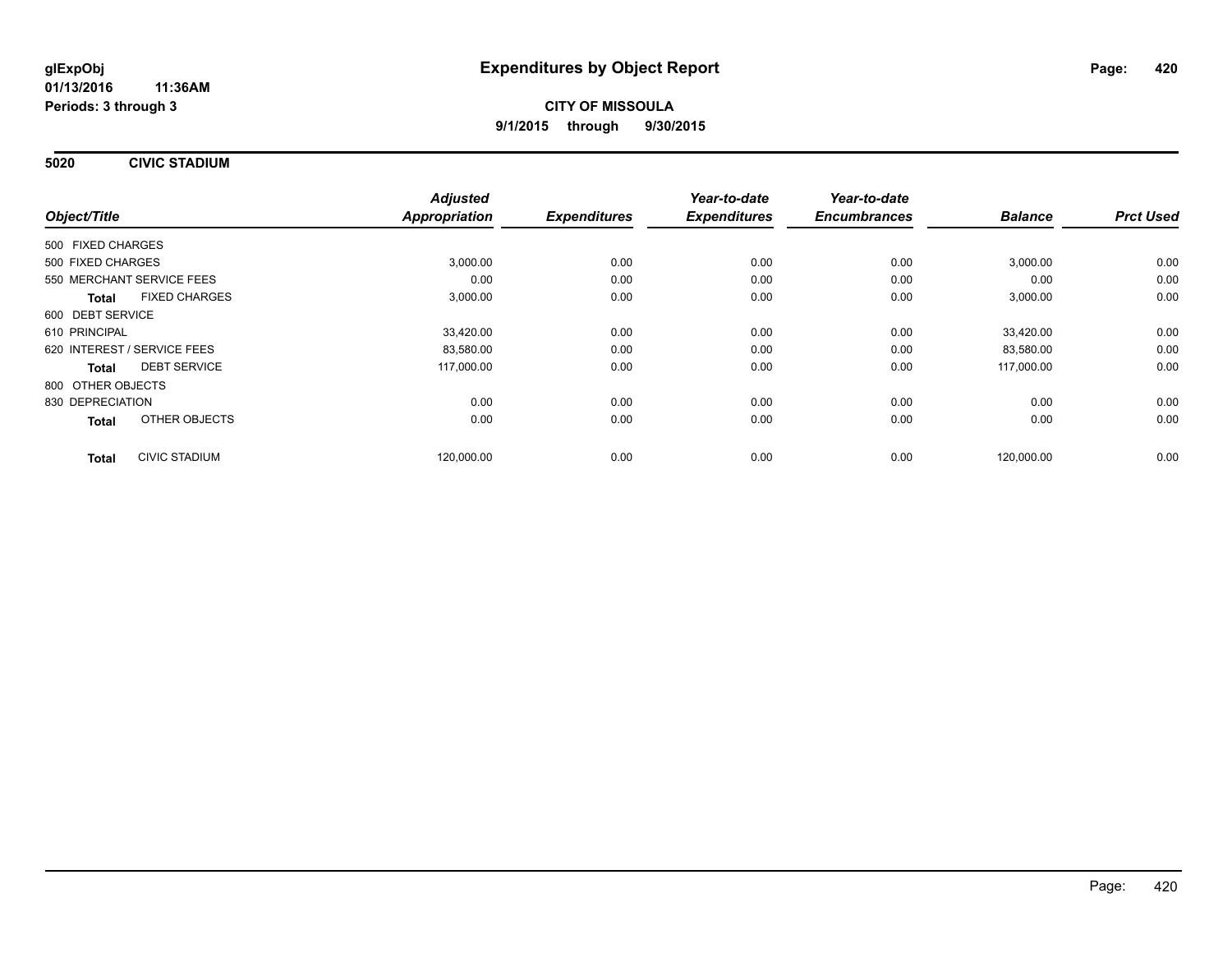# **5210 WATER**

|                           |                              | <b>Adjusted</b>      |                     | Year-to-date        | Year-to-date        |                |                  |
|---------------------------|------------------------------|----------------------|---------------------|---------------------|---------------------|----------------|------------------|
| Object/Title              |                              | <b>Appropriation</b> | <b>Expenditures</b> | <b>Expenditures</b> | <b>Encumbrances</b> | <b>Balance</b> | <b>Prct Used</b> |
| 300 PURCHASED SERVICES    |                              |                      |                     |                     |                     |                |                  |
| 350 PROFESSIONAL SERVICES |                              | 0.00                 | 62,515.39           | 102,058.78          | 0.00                | $-102,058.78$  | 0.00             |
|                           | 390 OTHER PURCHASED SERVICES | 0.00                 | 0.00                | 0.00                | 0.00                | 0.00           | 0.00             |
| <b>Total</b>              | PURCHASED SERVICES           | 0.00                 | 62,515.39           | 102,058.78          | 0.00                | $-102,058.78$  | 0.00             |
| 500 FIXED CHARGES         |                              |                      |                     |                     |                     |                |                  |
| 550 MERCHANT SERVICE FEES |                              | 0.00                 | 0.00                | 0.00                | 0.00                | 0.00           | 0.00             |
| <b>Total</b>              | <b>FIXED CHARGES</b>         | 0.00                 | 0.00                | 0.00                | 0.00                | 0.00           | 0.00             |
| 900 CAPITAL OUTLAY        |                              |                      |                     |                     |                     |                |                  |
| 910 LAND                  |                              | 0.00                 | 0.00                | 0.00                | 0.00                | 0.00           | 0.00             |
| 920 BUILDINGS             |                              | 0.00                 | 0.00                | 0.00                | 0.00                | 0.00           | 0.00             |
| 930 IMPROVEMENTS          |                              | 0.00                 | 0.00                | 0.00                | 0.00                | 0.00           | 0.00             |
| 940 MACHINERY & EQUIPMENT |                              | 0.00                 | 0.00                | 0.00                | 0.00                | 0.00           | 0.00             |
| <b>Total</b>              | <b>CAPITAL OUTLAY</b>        | 0.00                 | 0.00                | 0.00                | 0.00                | 0.00           | 0.00             |
| <b>Total</b>              | <b>WATER</b>                 | 0.00                 | 62,515.39           | 102,058.78          | 0.00                | $-102,058.78$  | 0.00             |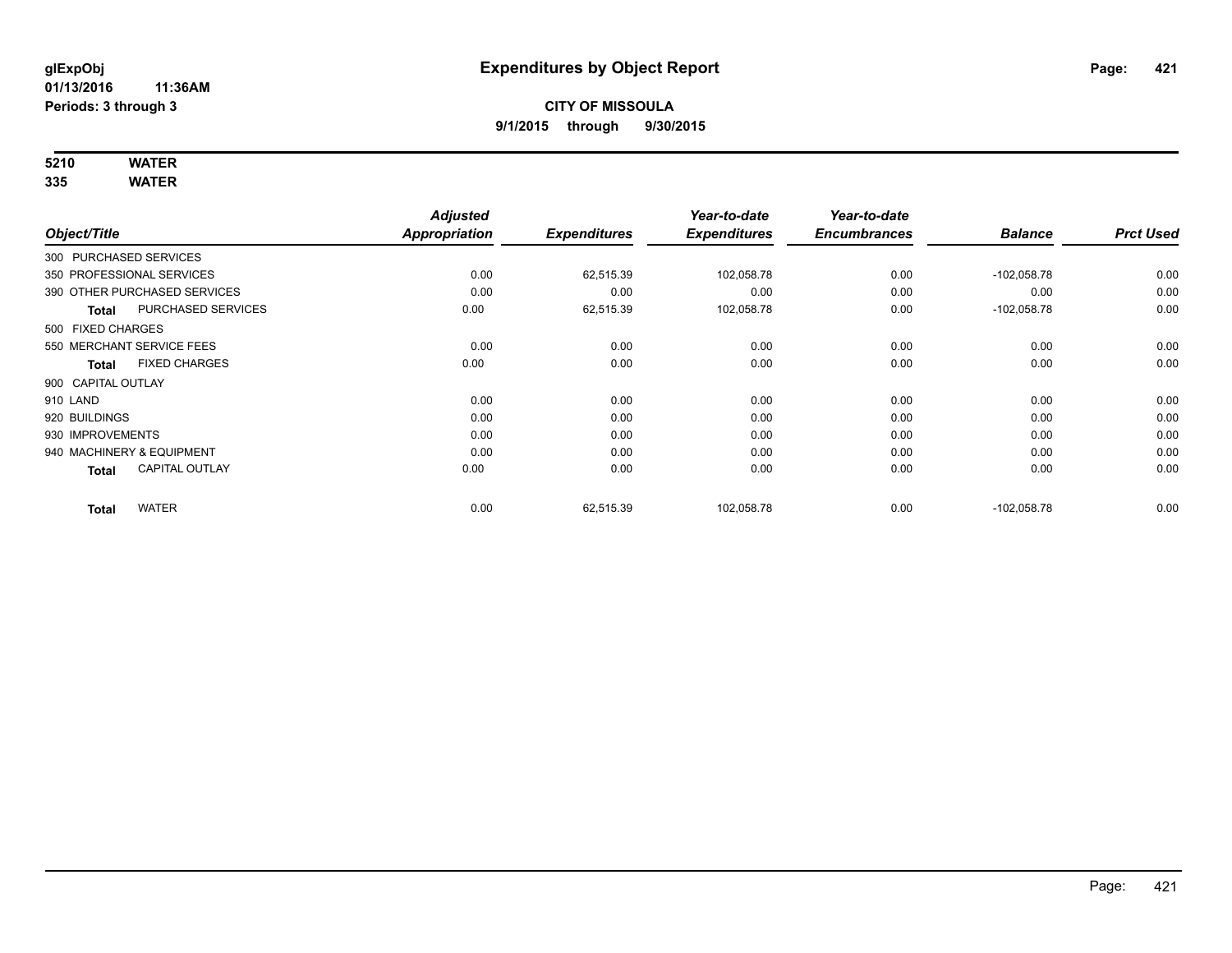|                        |                              | <b>Adjusted</b>      |                     | Year-to-date        | Year-to-date        |                |                  |
|------------------------|------------------------------|----------------------|---------------------|---------------------|---------------------|----------------|------------------|
| Object/Title           |                              | <b>Appropriation</b> | <b>Expenditures</b> | <b>Expenditures</b> | <b>Encumbrances</b> | <b>Balance</b> | <b>Prct Used</b> |
| 300 PURCHASED SERVICES |                              |                      |                     |                     |                     |                |                  |
|                        | 350 PROFESSIONAL SERVICES    | 0.00                 | 62,515.39           | 102,058.78          | 0.00                | $-102,058.78$  | 0.00             |
|                        | 390 OTHER PURCHASED SERVICES | 0.00                 | 0.00                | 0.00                | 0.00                | 0.00           | 0.00             |
| <b>Total</b>           | PURCHASED SERVICES           | 0.00                 | 62,515.39           | 102,058.78          | 0.00                | $-102,058.78$  | 0.00             |
| 500 FIXED CHARGES      |                              |                      |                     |                     |                     |                |                  |
|                        | 550 MERCHANT SERVICE FEES    | 0.00                 | 0.00                | 0.00                | 0.00                | 0.00           | 0.00             |
| <b>Total</b>           | <b>FIXED CHARGES</b>         | 0.00                 | 0.00                | 0.00                | 0.00                | 0.00           | 0.00             |
| 900 CAPITAL OUTLAY     |                              |                      |                     |                     |                     |                |                  |
| 910 LAND               |                              | 0.00                 | 0.00                | 0.00                | 0.00                | 0.00           | 0.00             |
| 920 BUILDINGS          |                              | 0.00                 | 0.00                | 0.00                | 0.00                | 0.00           | 0.00             |
| 930 IMPROVEMENTS       |                              | 0.00                 | 0.00                | 0.00                | 0.00                | 0.00           | 0.00             |
|                        | 940 MACHINERY & EQUIPMENT    | 0.00                 | 0.00                | 0.00                | 0.00                | 0.00           | 0.00             |
| <b>Total</b>           | <b>CAPITAL OUTLAY</b>        | 0.00                 | 0.00                | 0.00                | 0.00                | 0.00           | 0.00             |
| <b>Total</b>           | <b>WATER</b>                 | 0.00                 | 62,515.39           | 102,058.78          | 0.00                | $-102,058.78$  | 0.00             |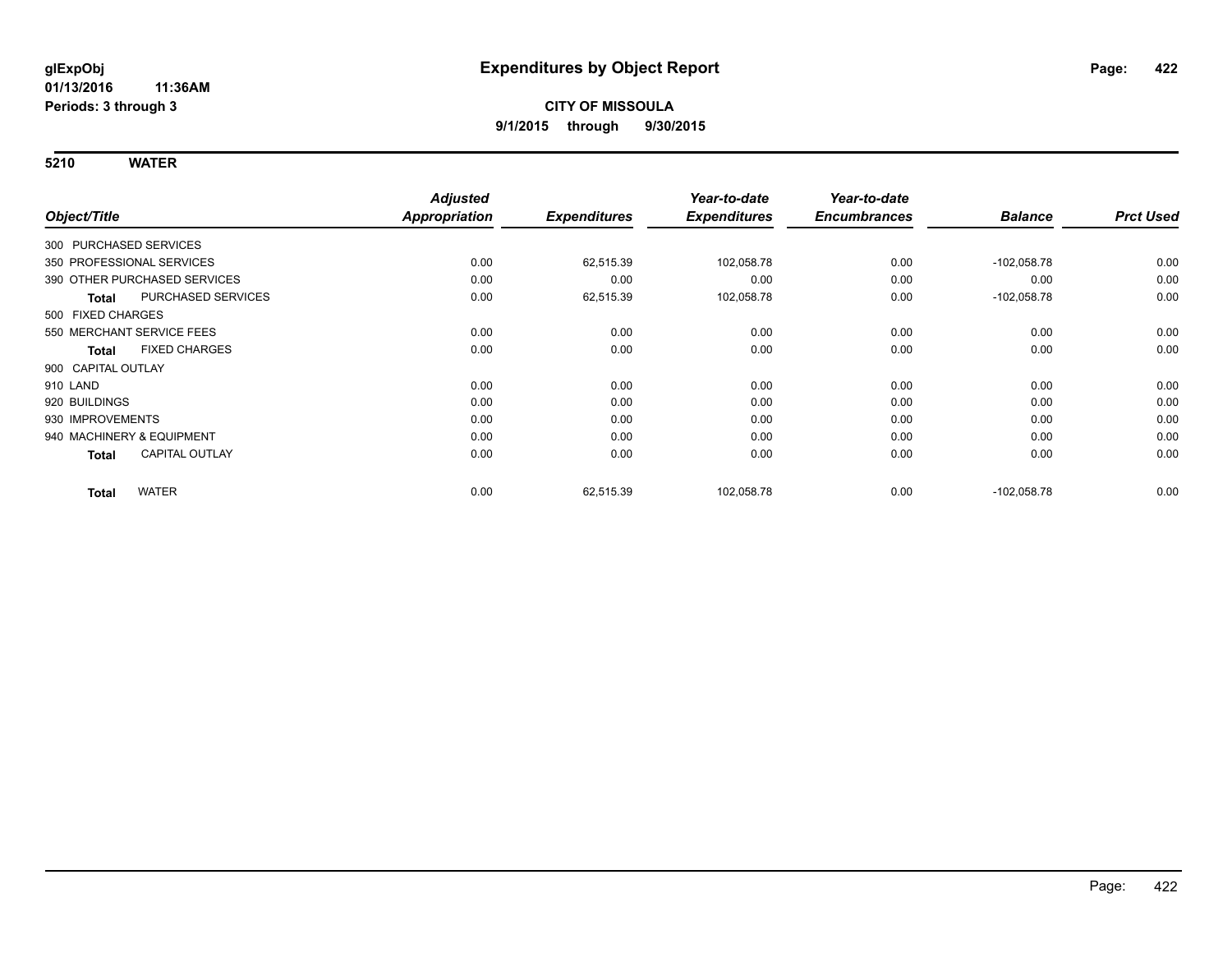### **5211 WATER REVENUE COLLECTION & CLEARING**

|                                      | <b>Adjusted</b>      |                     | Year-to-date        | Year-to-date        |                |                  |
|--------------------------------------|----------------------|---------------------|---------------------|---------------------|----------------|------------------|
| Object/Title                         | <b>Appropriation</b> | <b>Expenditures</b> | <b>Expenditures</b> | <b>Encumbrances</b> | <b>Balance</b> | <b>Prct Used</b> |
| 500 FIXED CHARGES                    |                      |                     |                     |                     |                |                  |
| 500 FIXED CHARGES                    | 0.00                 | 0.00                | 0.00                | 0.00                | 0.00           | 0.00             |
| 550 MERCHANT SERVICE FEES            | 0.00                 | 0.00                | 0.00                | 0.00                | 0.00           | 0.00             |
| <b>FIXED CHARGES</b><br><b>Total</b> | 0.00                 | 0.00                | 0.00                | 0.00                | 0.00           | 0.00             |
| 800 OTHER OBJECTS                    |                      |                     |                     |                     |                |                  |
| 820 TRANSFERS TO OTHER FUNDS         | 0.00                 | 0.00                | 0.00                | 0.00                | 0.00           | 0.00             |
| OTHER OBJECTS<br><b>Total</b>        | 0.00                 | 0.00                | 0.00                | 0.00                | 0.00           | 0.00             |
| <b>WATER</b><br><b>Total</b>         | 0.00                 | 0.00                | 0.00                | 0.00                | 0.00           | 0.00             |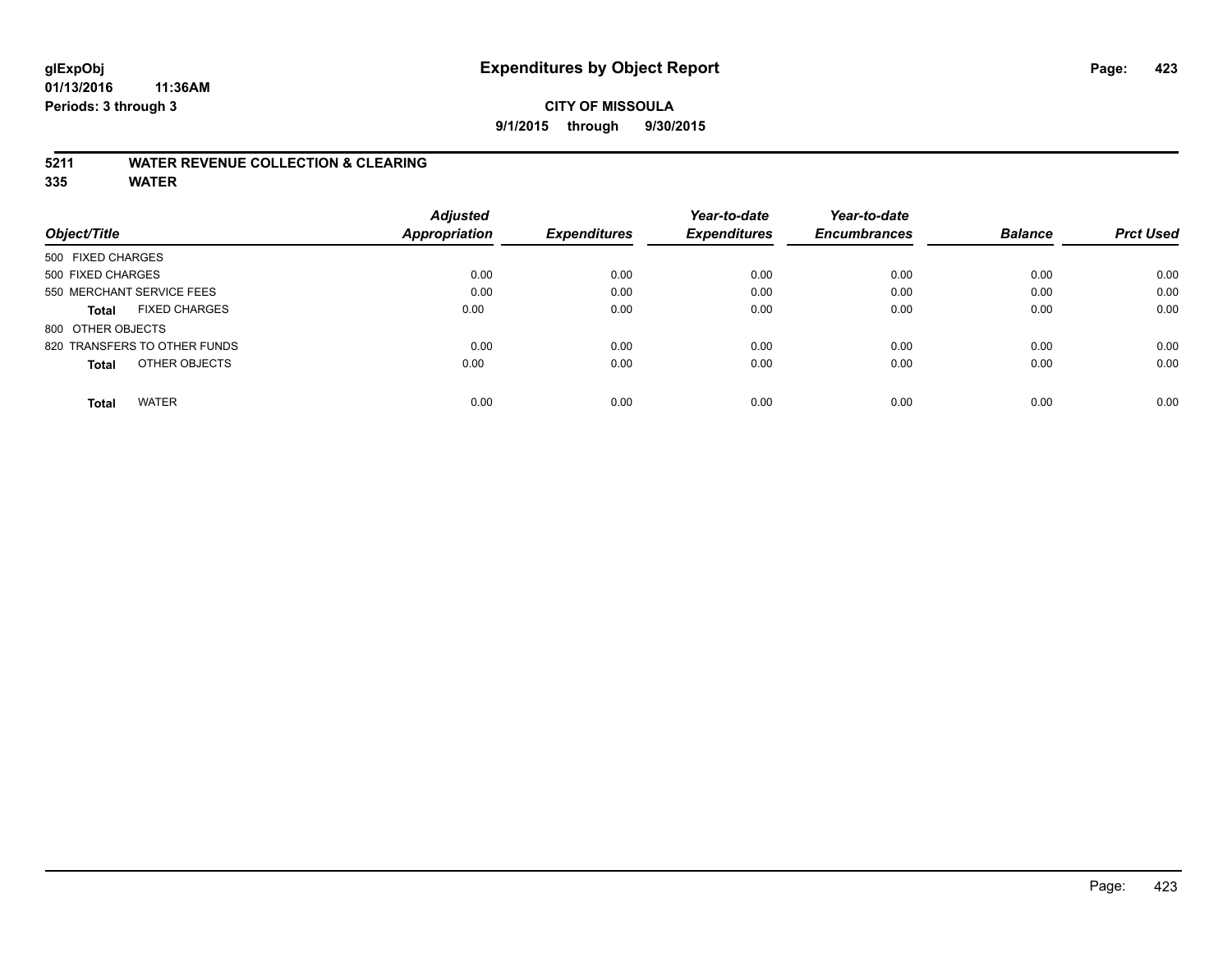**CITY OF MISSOULA 9/1/2015 through 9/30/2015**

### **5211 WATER REVENUE COLLECTION & CLEARING**

| Object/Title              |                                  | <b>Adjusted</b><br><b>Appropriation</b> | <b>Expenditures</b> | Year-to-date<br><b>Expenditures</b> | Year-to-date<br><b>Encumbrances</b> | <b>Balance</b> | <b>Prct Used</b> |
|---------------------------|----------------------------------|-----------------------------------------|---------------------|-------------------------------------|-------------------------------------|----------------|------------------|
| 500 FIXED CHARGES         |                                  |                                         |                     |                                     |                                     |                |                  |
| 500 FIXED CHARGES         |                                  | 0.00                                    | 0.00                | 0.00                                | 0.00                                | 0.00           | 0.00             |
| 550 MERCHANT SERVICE FEES |                                  | 0.00                                    | 0.00                | 0.00                                | 0.00                                | 0.00           | 0.00             |
| <b>Total</b>              | <b>FIXED CHARGES</b>             | 0.00                                    | 0.00                | 0.00                                | 0.00                                | 0.00           | 0.00             |
| 800 OTHER OBJECTS         |                                  |                                         |                     |                                     |                                     |                |                  |
|                           | 820 TRANSFERS TO OTHER FUNDS     | 0.00                                    | 0.00                | 0.00                                | 0.00                                | 0.00           | 0.00             |
| <b>Total</b>              | OTHER OBJECTS                    | 0.00                                    | 0.00                | 0.00                                | 0.00                                | 0.00           | 0.00             |
| <b>Total</b>              | WATER REVENUE COLLECTION & CLEAF | 0.00                                    | 0.00                | 0.00                                | 0.00                                | 0.00           | 0.00             |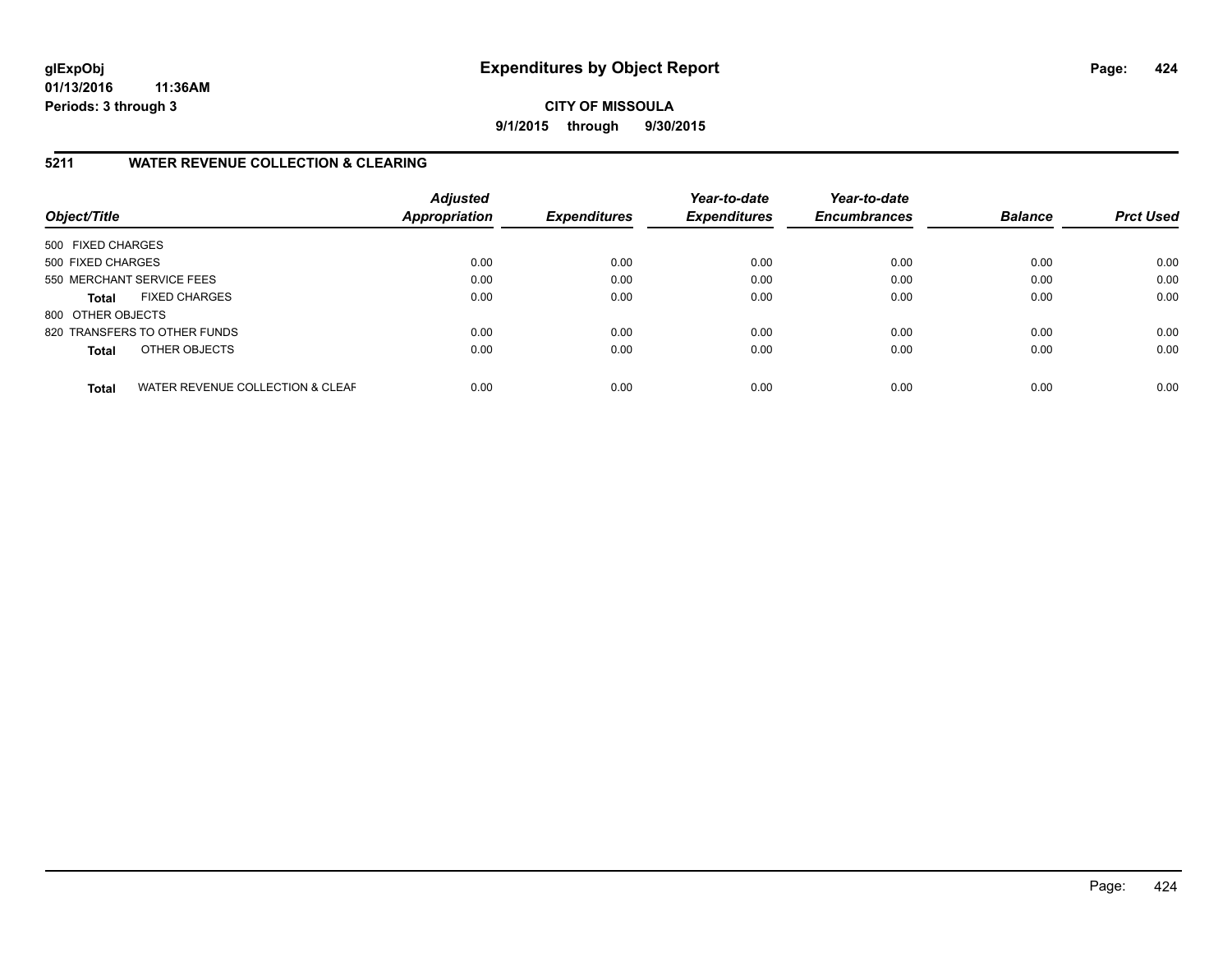# **5240 WATER CONSTRUCTION FUND**

| Object/Title      |                           | <b>Adjusted</b><br>Appropriation | <b>Expenditures</b> | Year-to-date<br><b>Expenditures</b> | Year-to-date<br><b>Encumbrances</b> | <b>Balance</b> | <b>Prct Used</b> |
|-------------------|---------------------------|----------------------------------|---------------------|-------------------------------------|-------------------------------------|----------------|------------------|
| 500 FIXED CHARGES |                           |                                  |                     |                                     |                                     |                |                  |
|                   | 550 MERCHANT SERVICE FEES | 0.00                             | 0.00                | 0.00                                | 0.00                                | 0.00           | 0.00             |
| <b>Total</b>      | <b>FIXED CHARGES</b>      | 0.00                             | 0.00                | 0.00                                | 0.00                                | 0.00           | 0.00             |
| <b>Total</b>      | <b>WATER</b>              | 0.00                             | 0.00                | 0.00                                | 0.00                                | 0.00           | 0.00             |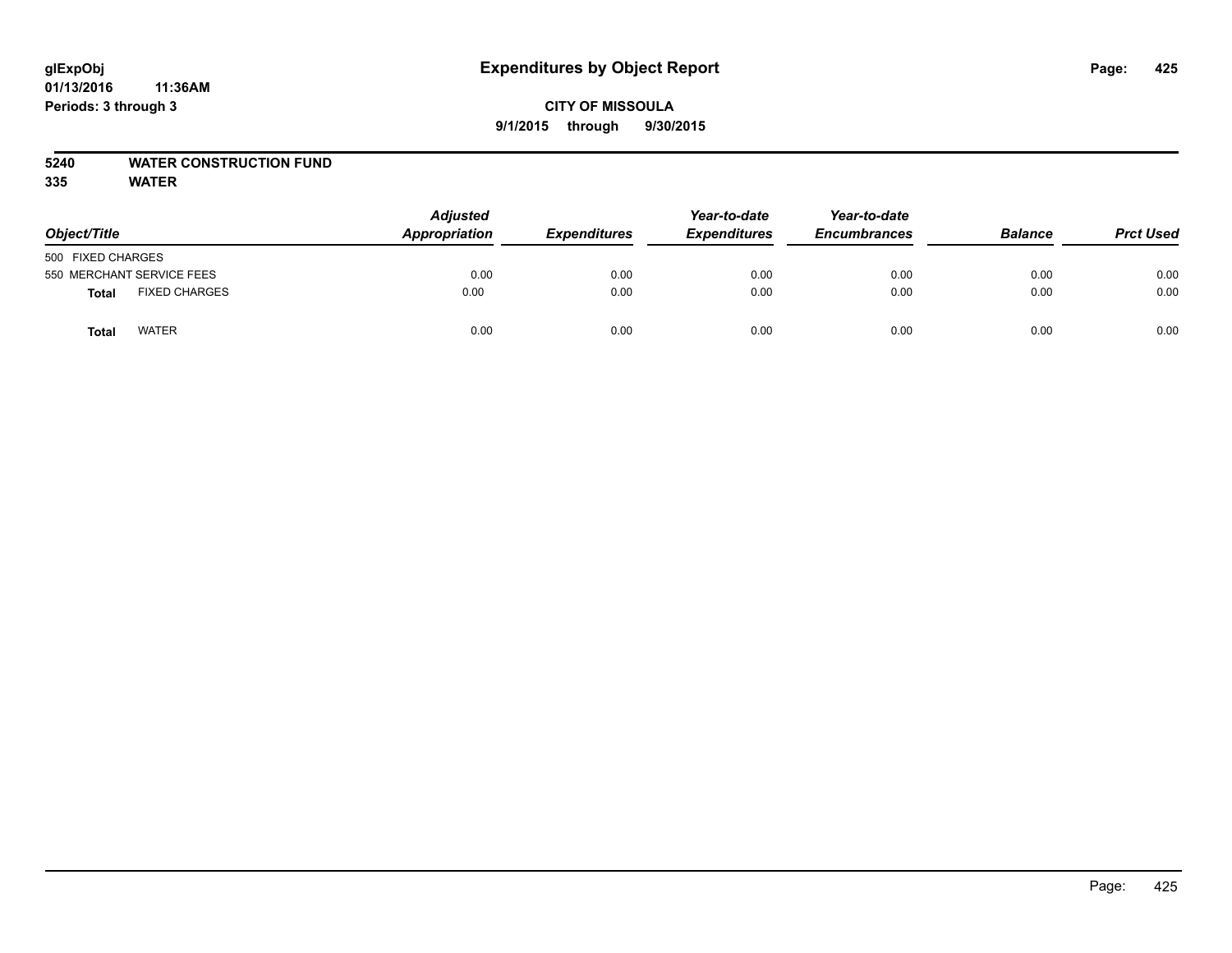#### **5240 WATER CONSTRUCTION FUND**

| Object/Title                     | <b>Adjusted</b><br>Appropriation | <i><b>Expenditures</b></i> | Year-to-date<br><b>Expenditures</b> | Year-to-date<br><b>Encumbrances</b> | <b>Balance</b> | <b>Prct Used</b> |
|----------------------------------|----------------------------------|----------------------------|-------------------------------------|-------------------------------------|----------------|------------------|
| 500 FIXED CHARGES                |                                  |                            |                                     |                                     |                |                  |
| 550 MERCHANT SERVICE FEES        | 0.00                             | 0.00                       | 0.00                                | 0.00                                | 0.00           | 0.00             |
| <b>FIXED CHARGES</b><br>Total    | 0.00                             | 0.00                       | 0.00                                | 0.00                                | 0.00           | 0.00             |
| WATER CONSTRUCTION FUND<br>Total | 0.00                             | 0.00                       | 0.00                                | 0.00                                | 0.00           | 0.00             |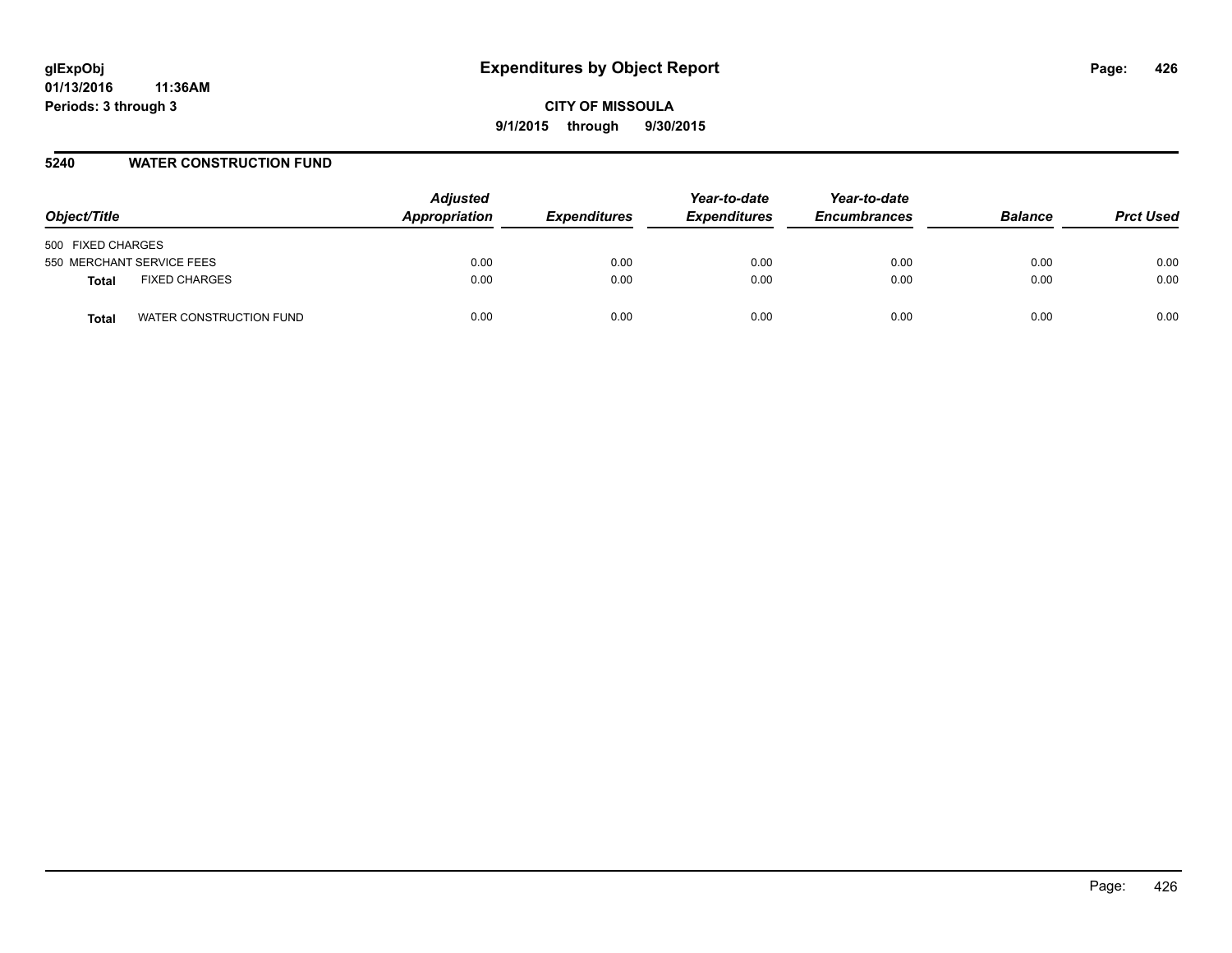#### **5310 SEWER OPERATING BUDGET FUND**

**330 WASTEWATER**

|                                       | <b>Adjusted</b> |                     | Year-to-date        | Year-to-date        |                |                  |
|---------------------------------------|-----------------|---------------------|---------------------|---------------------|----------------|------------------|
| Object/Title                          | Appropriation   | <b>Expenditures</b> | <b>Expenditures</b> | <b>Encumbrances</b> | <b>Balance</b> | <b>Prct Used</b> |
| 100 PERSONAL SERVICES                 |                 |                     |                     |                     |                |                  |
| 110 SALARIES AND WAGES                | 1,248,521.00    | 90,194.63           | 261,953.86          | 0.00                | 986,567.14     | 20.98            |
| 115 SALARIES/HEALTH INSURANCE BENEFIT | 0.00            | 0.00                | 0.00                | 0.00                | 0.00           | 0.00             |
| 120 OVERTIME/TERMINATION              | 19,000.00       | 1,704.21            | 6,766.76            | 0.00                | 12,233.24      | 35.61            |
| 130 OTHER                             | 14,640.00       | 0.00                | 0.00                | 0.00                | 14,640.00      | 0.00             |
| 135 OPEB EXPENSE                      | 0.00            | 0.00                | 0.00                | 0.00                | 0.00           | 0.00             |
| 140 EMPLOYER CONTRIBUTIONS            | 498,888.00      | 37,450.84           | 121,835.20          | 0.00                | 377,052.80     | 24.42            |
| 141 STATE RETIREMENT CONTRIBUTIONS    | 0.00            | 0.00                | 171.76              | 0.00                | $-171.76$      | 0.00             |
| 145 OPEB CONTRIBUTION                 | 0.00            | 0.00                | 0.00                | 0.00                | 0.00           | 0.00             |
| 190 PENSION EXPENSE                   | 0.00            | 0.00                | 0.00                | 0.00                | 0.00           | 0.00             |
| PERSONAL SERVICES<br>Total            | 1,781,049.00    | 129,349.68          | 390,727.58          | 0.00                | 1,390,321.42   | 21.94            |
| 200 SUPPLIES                          |                 |                     |                     |                     |                |                  |
| 210 OFFICE SUPPLIES                   | 3,400.00        | 185.61              | 325.04              | 0.00                | 3,074.96       | 9.56             |
| 220 OPERATING SUPPLIES                | 204,170.00      | 24,743.34           | 51,440.37           | 0.00                | 152,729.63     | 25.19            |
| 230 REPAIR/MAINTENANCE                | 180,050.00      | 16,476.48           | 33,665.53           | 0.00                | 146,384.47     | 18.70            |
| 231 GASOLINE                          | 60,000.00       | 3,346.19            | 6,033.39            | 0.00                | 53,966.61      | 10.06            |
| 240 OTHER SUPPLIES                    | 4,000.00        | 15.98               | 253.91              | 0.00                | 3,746.09       | 6.35             |
| <b>SUPPLIES</b><br><b>Total</b>       | 451,620.00      | 44,767.60           | 91,718.24           | 0.00                | 359,901.76     | 20.31            |
| 300 PURCHASED SERVICES                |                 |                     |                     |                     |                |                  |
| 310 COMMUNICATIONS                    | 3,570.00        | 2,113.00            | 6,792.87            | 0.00                | $-3,222.87$    | 190.28           |
| 320 PRINTING & DUPLICATING            | 1,000.00        | 1,039.20            | 1,100.06            | 0.00                | $-100.06$      | 110.01           |
| 330 PUBLICITY, SUBSCRIPTIONS & DUES   | 3,000.00        | 3,060.09            | 3,870.09            | 0.00                | $-870.09$      | 129.00           |
| 341 ELECTRICITY & NATURAL GAS         | 500,580.00      | 52,893.44           | 104,368.70          | 0.00                | 396,211.30     | 20.85            |
| 343 WATER CHARGES                     | 10,248.00       | 808.06              | 1,435.86            | 0.00                | 8,812.14       | 14.01            |
| 344 TELEPHONE SERVICE                 | 16,337.00       | 2,188.37            | 3,925.02            | 0.00                | 12,411.98      | 24.03            |
| 345 GARBAGE                           | 20,804.00       | 1,805.65            | 5,692.40            | 0.00                | 15,111.60      | 27.36            |
| 350 PROFESSIONAL SERVICES             | 70,000.00       | 22,676.70           | 30,313.86           | 0.00                | 39,686.14      | 43.31            |
| 360 REPAIR & MAINTENANCE              | 339,154.00      | 52,337.42           | 99,677.28           | 0.00                | 239,476.72     | 29.39            |
| 370 TRAVEL                            | 12,500.00       | 0.00                | 92.00               | 0.00                | 12,408.00      | 0.74             |
| 380 TRAINING                          | 7,600.00        | 1,837.00            | 3,833.12            | 0.00                | 3,766.88       | 50.44            |
| 390 OTHER PURCHASED SERVICES          | 403,075.00      | 28,210.70           | 64,252.40           | 0.00                | 338,822.60     | 15.94            |
| PURCHASED SERVICES<br><b>Total</b>    | 1,387,868.00    | 168,969.63          | 325,353.66          | 0.00                | 1,062,514.34   | 23.44            |
| 500 FIXED CHARGES                     |                 |                     |                     |                     |                |                  |
| 500 FIXED CHARGES                     | 1,332,202.00    | 0.00                | 704.83              | 0.00                | 1,331,497.17   | 0.05             |
|                                       |                 |                     |                     |                     |                |                  |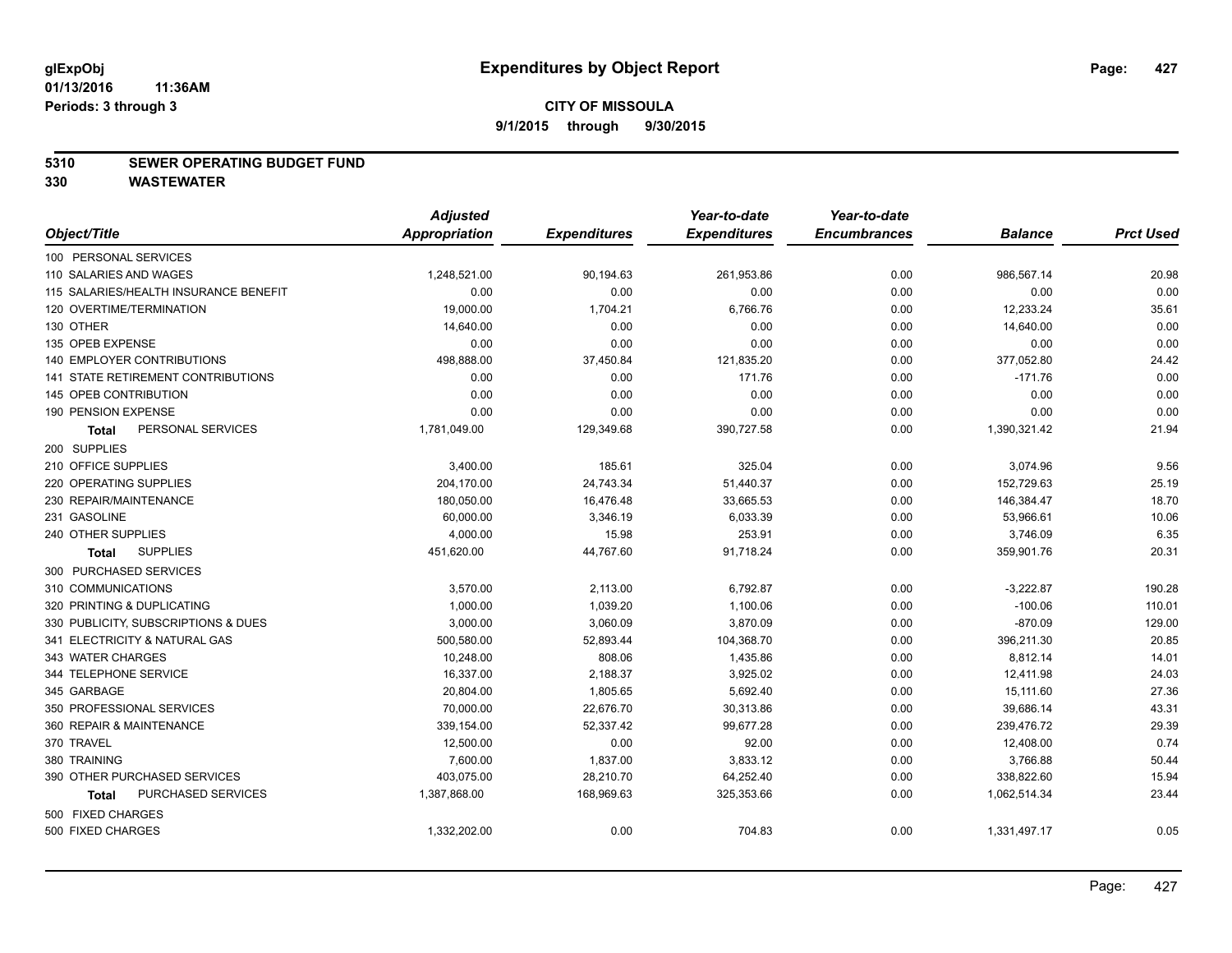#### **5310 SEWER OPERATING BUDGET FUND**

**330 WASTEWATER**

| Object/Title       |                                   | <b>Adjusted</b><br><b>Appropriation</b> | <b>Expenditures</b> | Year-to-date<br><b>Expenditures</b> | Year-to-date<br><b>Encumbrances</b> | <b>Balance</b> | <b>Prct Used</b> |
|--------------------|-----------------------------------|-----------------------------------------|---------------------|-------------------------------------|-------------------------------------|----------------|------------------|
|                    | 550 MERCHANT SERVICE FEES         | 0.00                                    | 0.00                | 0.00                                | 0.00                                | 0.00           | 0.00             |
| <b>Total</b>       | <b>FIXED CHARGES</b>              | 1,332,202.00                            | 0.00                | 704.83                              | 0.00                                | 1,331,497.17   | 0.05             |
| 600 DEBT SERVICE   |                                   |                                         |                     |                                     |                                     |                |                  |
| 610 PRINCIPAL      |                                   | 0.00                                    | 0.00                | 0.00                                | 0.00                                | 0.00           | 0.00             |
|                    | 620 INTEREST / SERVICE FEES       | 0.00                                    | 0.00                | 0.00                                | 0.00                                | 0.00           | 0.00             |
| <b>Total</b>       | <b>DEBT SERVICE</b>               | 0.00                                    | 0.00                | 0.00                                | 0.00                                | 0.00           | 0.00             |
|                    | 700 GRANTS & CONTRIBUTIONS        |                                         |                     |                                     |                                     |                |                  |
|                    | 700 GRANTS & CONTRIBUTIONS        | 1,500.00                                | 0.00                | 0.00                                | 0.00                                | 1.500.00       | 0.00             |
| <b>Total</b>       | <b>GRANTS &amp; CONTRIBUTIONS</b> | 1,500.00                                | 0.00                | 0.00                                | 0.00                                | 1,500.00       | 0.00             |
| 800 OTHER OBJECTS  |                                   |                                         |                     |                                     |                                     |                |                  |
|                    | 820 TRANSFERS TO OTHER FUNDS      | 0.00                                    | 0.00                | 0.00                                | 0.00                                | 0.00           | 0.00             |
| 830 DEPRECIATION   |                                   | 0.00                                    | 0.00                | 0.00                                | 0.00                                | 0.00           | 0.00             |
| <b>Total</b>       | OTHER OBJECTS                     | 0.00                                    | 0.00                | 0.00                                | 0.00                                | 0.00           | 0.00             |
| 900 CAPITAL OUTLAY |                                   |                                         |                     |                                     |                                     |                |                  |
| 900 CAPITAL OUTLAY |                                   | 0.00                                    | 0.00                | 0.00                                | 0.00                                | 0.00           | 0.00             |
| 930 IMPROVEMENTS   |                                   | 0.00                                    | 0.00                | 0.00                                | 0.00                                | 0.00           | 0.00             |
|                    | 940 MACHINERY & EQUIPMENT         | 0.00                                    | 0.00                | 0.00                                | 0.00                                | 0.00           | 0.00             |
| <b>Total</b>       | <b>CAPITAL OUTLAY</b>             | 0.00                                    | 0.00                | 0.00                                | 0.00                                | 0.00           | 0.00             |
| <b>Total</b>       | <b>WASTEWATER</b>                 | 4,954,239.00                            | 343,086.91          | 808,504.31                          | 0.00                                | 4,145,734.69   | 16.32            |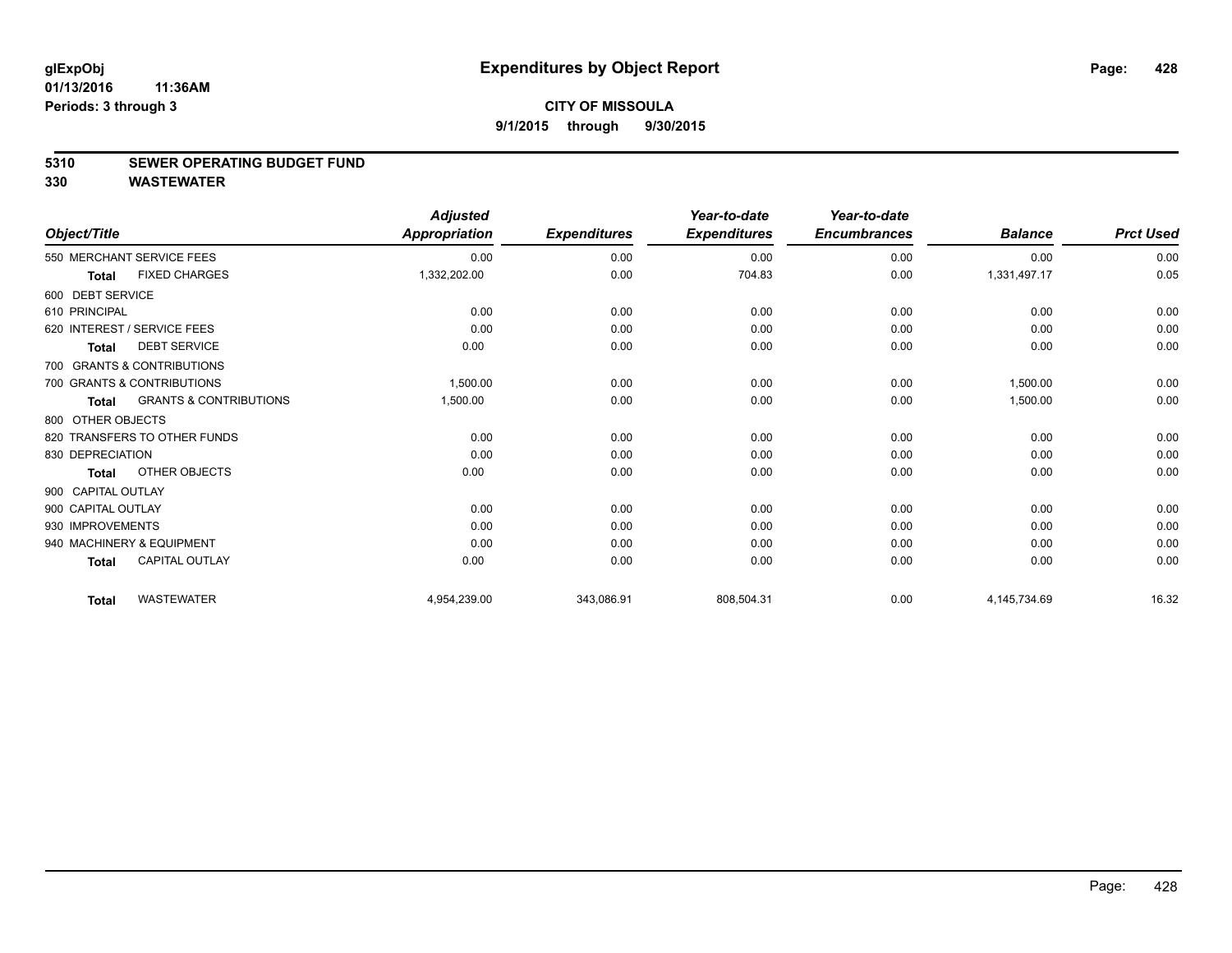#### **5310 SEWER OPERATING BUDGET FUND**

**900 DEPRECIATION**

| Object/Title      |                     | <b>Adjusted</b><br>Appropriation | <b>Expenditures</b> | Year-to-date<br><b>Expenditures</b> | Year-to-date<br><b>Encumbrances</b> | <b>Balance</b> | <b>Prct Used</b> |
|-------------------|---------------------|----------------------------------|---------------------|-------------------------------------|-------------------------------------|----------------|------------------|
| 800 OTHER OBJECTS |                     |                                  |                     |                                     |                                     |                |                  |
| 830 DEPRECIATION  |                     | 0.00                             | 0.00                | 0.00                                | 0.00                                | 0.00           | 0.00             |
| <b>Total</b>      | OTHER OBJECTS       | 0.00                             | 0.00                | 0.00                                | 0.00                                | 0.00           | 0.00             |
| <b>Total</b>      | <b>DEPRECIATION</b> | 0.00                             | 0.00                | 0.00                                | 0.00                                | 0.00           | 0.00             |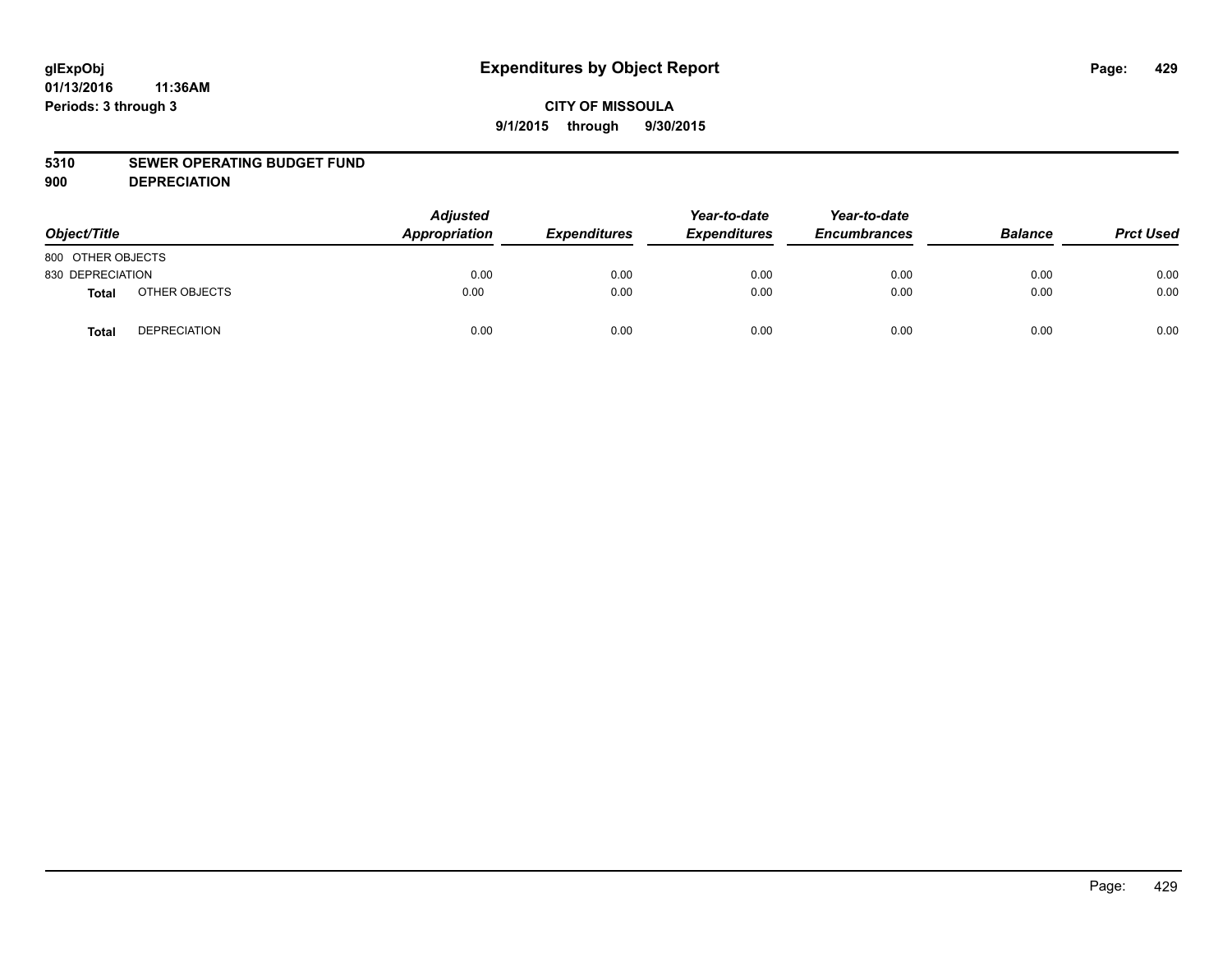# **CITY OF MISSOULA 9/1/2015 through 9/30/2015**

### **5310 SEWER OPERATING BUDGET FUND**

|                                           | <b>Adjusted</b>      |                     | Year-to-date        | Year-to-date        |                |                  |
|-------------------------------------------|----------------------|---------------------|---------------------|---------------------|----------------|------------------|
| Object/Title                              | <b>Appropriation</b> | <b>Expenditures</b> | <b>Expenditures</b> | <b>Encumbrances</b> | <b>Balance</b> | <b>Prct Used</b> |
| 100 PERSONAL SERVICES                     |                      |                     |                     |                     |                |                  |
| 110 SALARIES AND WAGES                    | 1,248,521.00         | 90,194.63           | 261,953.86          | 0.00                | 986,567.14     | 20.98            |
| 115 SALARIES/HEALTH INSURANCE BENEFIT     | 0.00                 | 0.00                | 0.00                | 0.00                | 0.00           | 0.00             |
| 120 OVERTIME/TERMINATION                  | 19,000.00            | 1,704.21            | 6,766.76            | 0.00                | 12,233.24      | 35.61            |
| 130 OTHER                                 | 14,640.00            | 0.00                | 0.00                | 0.00                | 14,640.00      | 0.00             |
| 135 OPEB EXPENSE                          | 0.00                 | 0.00                | 0.00                | 0.00                | 0.00           | 0.00             |
| <b>140 EMPLOYER CONTRIBUTIONS</b>         | 498,888.00           | 37,450.84           | 121,835.20          | 0.00                | 377,052.80     | 24.42            |
| <b>141 STATE RETIREMENT CONTRIBUTIONS</b> | 0.00                 | 0.00                | 171.76              | 0.00                | $-171.76$      | 0.00             |
| 145 OPEB CONTRIBUTION                     | 0.00                 | 0.00                | 0.00                | 0.00                | 0.00           | 0.00             |
| 190 PENSION EXPENSE                       | 0.00                 | 0.00                | 0.00                | 0.00                | 0.00           | 0.00             |
| PERSONAL SERVICES<br>Total                | 1,781,049.00         | 129,349.68          | 390,727.58          | 0.00                | 1,390,321.42   | 21.94            |
| 200 SUPPLIES                              |                      |                     |                     |                     |                |                  |
| 210 OFFICE SUPPLIES                       | 3,400.00             | 185.61              | 325.04              | 0.00                | 3,074.96       | 9.56             |
| 220 OPERATING SUPPLIES                    | 204,170.00           | 24,743.34           | 51,440.37           | 0.00                | 152,729.63     | 25.19            |
| 230 REPAIR/MAINTENANCE                    | 180,050.00           | 16,476.48           | 33,665.53           | 0.00                | 146,384.47     | 18.70            |
| 231 GASOLINE                              | 60,000.00            | 3,346.19            | 6,033.39            | 0.00                | 53,966.61      | 10.06            |
| 240 OTHER SUPPLIES                        | 4,000.00             | 15.98               | 253.91              | 0.00                | 3,746.09       | 6.35             |
| <b>SUPPLIES</b><br>Total                  | 451,620.00           | 44,767.60           | 91,718.24           | 0.00                | 359,901.76     | 20.31            |
| 300 PURCHASED SERVICES                    |                      |                     |                     |                     |                |                  |
| 310 COMMUNICATIONS                        | 3,570.00             | 2,113.00            | 6,792.87            | 0.00                | $-3,222.87$    | 190.28           |
| 320 PRINTING & DUPLICATING                | 1,000.00             | 1,039.20            | 1,100.06            | 0.00                | $-100.06$      | 110.01           |
| 330 PUBLICITY, SUBSCRIPTIONS & DUES       | 3,000.00             | 3,060.09            | 3,870.09            | 0.00                | $-870.09$      | 129.00           |
| 341 ELECTRICITY & NATURAL GAS             | 500,580.00           | 52,893.44           | 104,368.70          | 0.00                | 396,211.30     | 20.85            |
| 343 WATER CHARGES                         | 10,248.00            | 808.06              | 1,435.86            | 0.00                | 8,812.14       | 14.01            |
| 344 TELEPHONE SERVICE                     | 16,337.00            | 2,188.37            | 3,925.02            | 0.00                | 12,411.98      | 24.03            |
| 345 GARBAGE                               | 20,804.00            | 1,805.65            | 5,692.40            | 0.00                | 15,111.60      | 27.36            |
| 350 PROFESSIONAL SERVICES                 | 70,000.00            | 22,676.70           | 30,313.86           | 0.00                | 39,686.14      | 43.31            |
| 360 REPAIR & MAINTENANCE                  | 339,154.00           | 52,337.42           | 99,677.28           | 0.00                | 239,476.72     | 29.39            |
| 370 TRAVEL                                | 12,500.00            | 0.00                | 92.00               | 0.00                | 12,408.00      | 0.74             |
| 380 TRAINING                              | 7,600.00             | 1,837.00            | 3,833.12            | 0.00                | 3,766.88       | 50.44            |
| 390 OTHER PURCHASED SERVICES              | 403,075.00           | 28,210.70           | 64,252.40           | 0.00                | 338,822.60     | 15.94            |
| PURCHASED SERVICES<br><b>Total</b>        | 1,387,868.00         | 168,969.63          | 325,353.66          | 0.00                | 1,062,514.34   | 23.44            |
| 500 FIXED CHARGES                         |                      |                     |                     |                     |                |                  |
| 500 FIXED CHARGES                         | 1,332,202.00         | 0.00                | 704.83              | 0.00                | 1,331,497.17   | 0.05             |
| 550 MERCHANT SERVICE FEES                 | 0.00                 | 0.00                | 0.00                | 0.00                | 0.00           | 0.00             |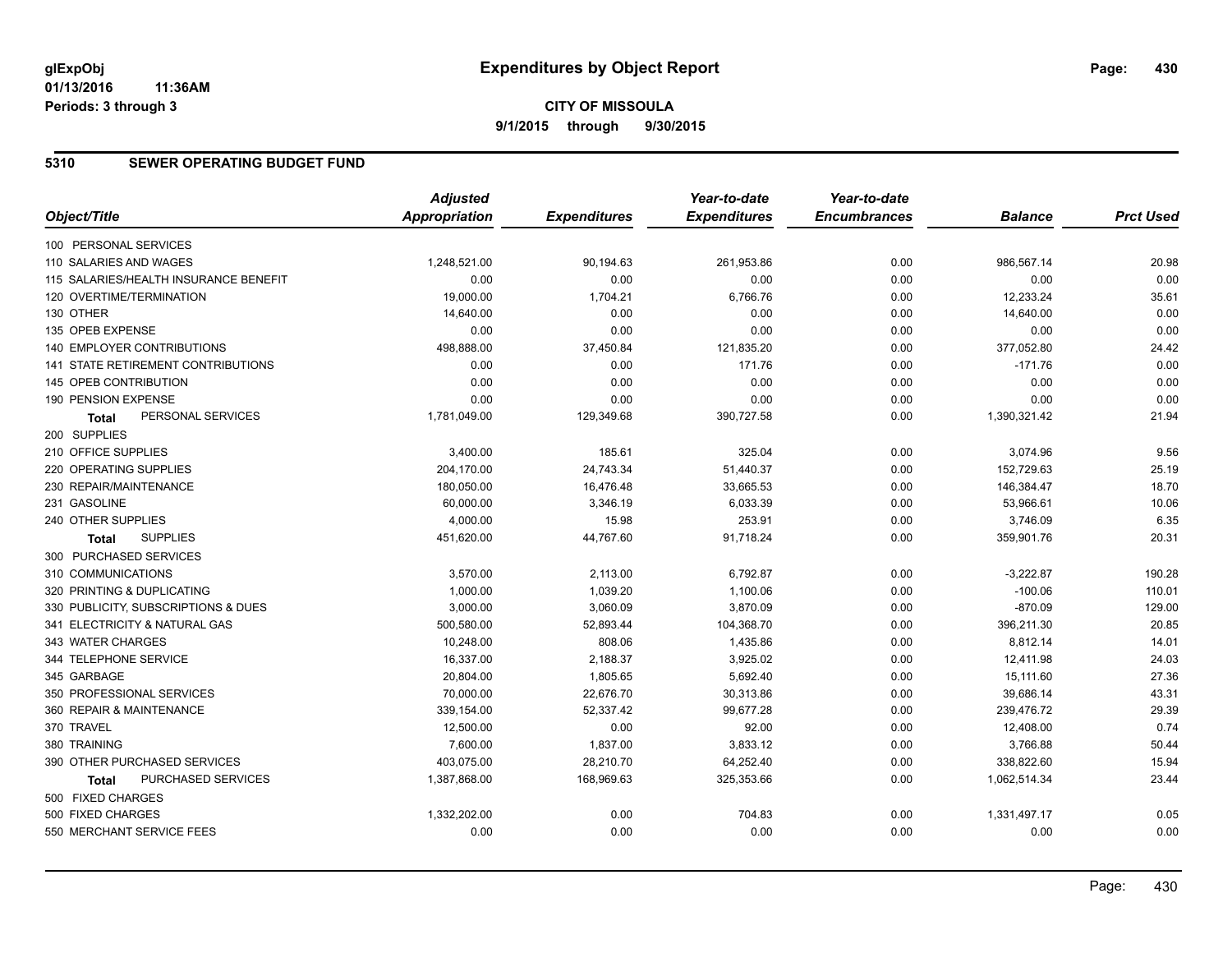### **5310 SEWER OPERATING BUDGET FUND**

|                    |                                   | <b>Adjusted</b>      |                     | Year-to-date        | Year-to-date        |                |                  |
|--------------------|-----------------------------------|----------------------|---------------------|---------------------|---------------------|----------------|------------------|
| Object/Title       |                                   | <b>Appropriation</b> | <b>Expenditures</b> | <b>Expenditures</b> | <b>Encumbrances</b> | <b>Balance</b> | <b>Prct Used</b> |
| <b>Total</b>       | <b>FIXED CHARGES</b>              | 1,332,202.00         | 0.00                | 704.83              | 0.00                | 1,331,497.17   | 0.05             |
| 600 DEBT SERVICE   |                                   |                      |                     |                     |                     |                |                  |
| 610 PRINCIPAL      |                                   | 0.00                 | 0.00                | 0.00                | 0.00                | 0.00           | 0.00             |
|                    | 620 INTEREST / SERVICE FEES       | 0.00                 | 0.00                | 0.00                | 0.00                | 0.00           | 0.00             |
| <b>Total</b>       | <b>DEBT SERVICE</b>               | 0.00                 | 0.00                | 0.00                | 0.00                | 0.00           | 0.00             |
|                    | 700 GRANTS & CONTRIBUTIONS        |                      |                     |                     |                     |                |                  |
|                    | 700 GRANTS & CONTRIBUTIONS        | 1,500.00             | 0.00                | 0.00                | 0.00                | 1,500.00       | 0.00             |
| <b>Total</b>       | <b>GRANTS &amp; CONTRIBUTIONS</b> | 1,500.00             | 0.00                | 0.00                | 0.00                | 1,500.00       | 0.00             |
| 800 OTHER OBJECTS  |                                   |                      |                     |                     |                     |                |                  |
|                    | 820 TRANSFERS TO OTHER FUNDS      | 0.00                 | 0.00                | 0.00                | 0.00                | 0.00           | 0.00             |
| 830 DEPRECIATION   |                                   | 0.00                 | 0.00                | 0.00                | 0.00                | 0.00           | 0.00             |
| <b>Total</b>       | <b>OTHER OBJECTS</b>              | 0.00                 | 0.00                | 0.00                | 0.00                | 0.00           | 0.00             |
| 900 CAPITAL OUTLAY |                                   |                      |                     |                     |                     |                |                  |
| 900 CAPITAL OUTLAY |                                   | 0.00                 | 0.00                | 0.00                | 0.00                | 0.00           | 0.00             |
| 930 IMPROVEMENTS   |                                   | 0.00                 | 0.00                | 0.00                | 0.00                | 0.00           | 0.00             |
|                    | 940 MACHINERY & EQUIPMENT         | 0.00                 | 0.00                | 0.00                | 0.00                | 0.00           | 0.00             |
| Total              | <b>CAPITAL OUTLAY</b>             | 0.00                 | 0.00                | 0.00                | 0.00                | 0.00           | 0.00             |
| <b>Total</b>       | SEWER OPERATING BUDGET FUND       | 4,954,239.00         | 343,086.91          | 808,504.31          | 0.00                | 4,145,734.69   | 16.32            |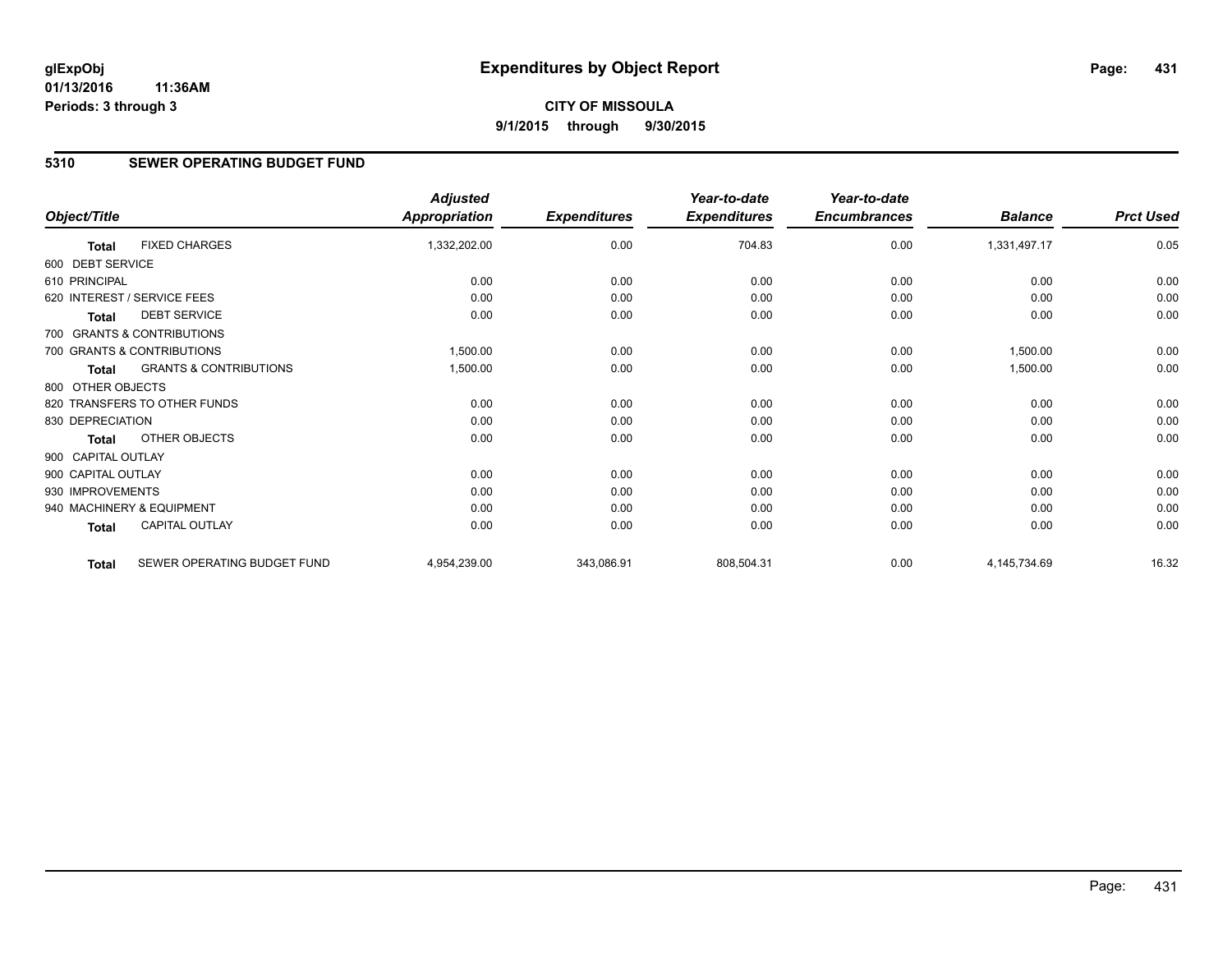### **5311 SEWER REVENUE COLLECTION & CLEARING FUND**

**330 WASTEWATER**

|                                   | <b>Adjusted</b>      |                     | Year-to-date        | Year-to-date        |                |                  |
|-----------------------------------|----------------------|---------------------|---------------------|---------------------|----------------|------------------|
| Object/Title                      | <b>Appropriation</b> | <b>Expenditures</b> | <b>Expenditures</b> | <b>Encumbrances</b> | <b>Balance</b> | <b>Prct Used</b> |
| 500 FIXED CHARGES                 |                      |                     |                     |                     |                |                  |
| 500 FIXED CHARGES                 | 0.00                 | 0.00                | 0.00                | 0.00                | 0.00           | 0.00             |
| 550 MERCHANT SERVICE FEES         | 0.00                 | 0.00                | 0.00                | 0.00                | 0.00           | 0.00             |
| <b>FIXED CHARGES</b><br>Total     | 0.00                 | 0.00                | 0.00                | 0.00                | 0.00           | 0.00             |
| 600 DEBT SERVICE                  |                      |                     |                     |                     |                |                  |
| 620 INTEREST / SERVICE FEES       | 0.00                 | 0.00                | 0.00                | 0.00                | 0.00           | 0.00             |
| <b>DEBT SERVICE</b><br>Total      | 0.00                 | 0.00                | 0.00                | 0.00                | 0.00           | 0.00             |
| 800 OTHER OBJECTS                 |                      |                     |                     |                     |                |                  |
| 800 OTHER OBJECTS                 | 0.00                 | 0.00                | 0.00                | 0.00                | 0.00           | 0.00             |
| 820 TRANSFERS TO OTHER FUNDS      | 7,391,083.00         | 0.00                | 0.00                | 0.00                | 7,391,083.00   | 0.00             |
| OTHER OBJECTS<br><b>Total</b>     | 7,391,083.00         | 0.00                | 0.00                | 0.00                | 7,391,083.00   | 0.00             |
| <b>WASTEWATER</b><br><b>Total</b> | 7,391,083.00         | 0.00                | 0.00                | 0.00                | 7,391,083.00   | 0.00             |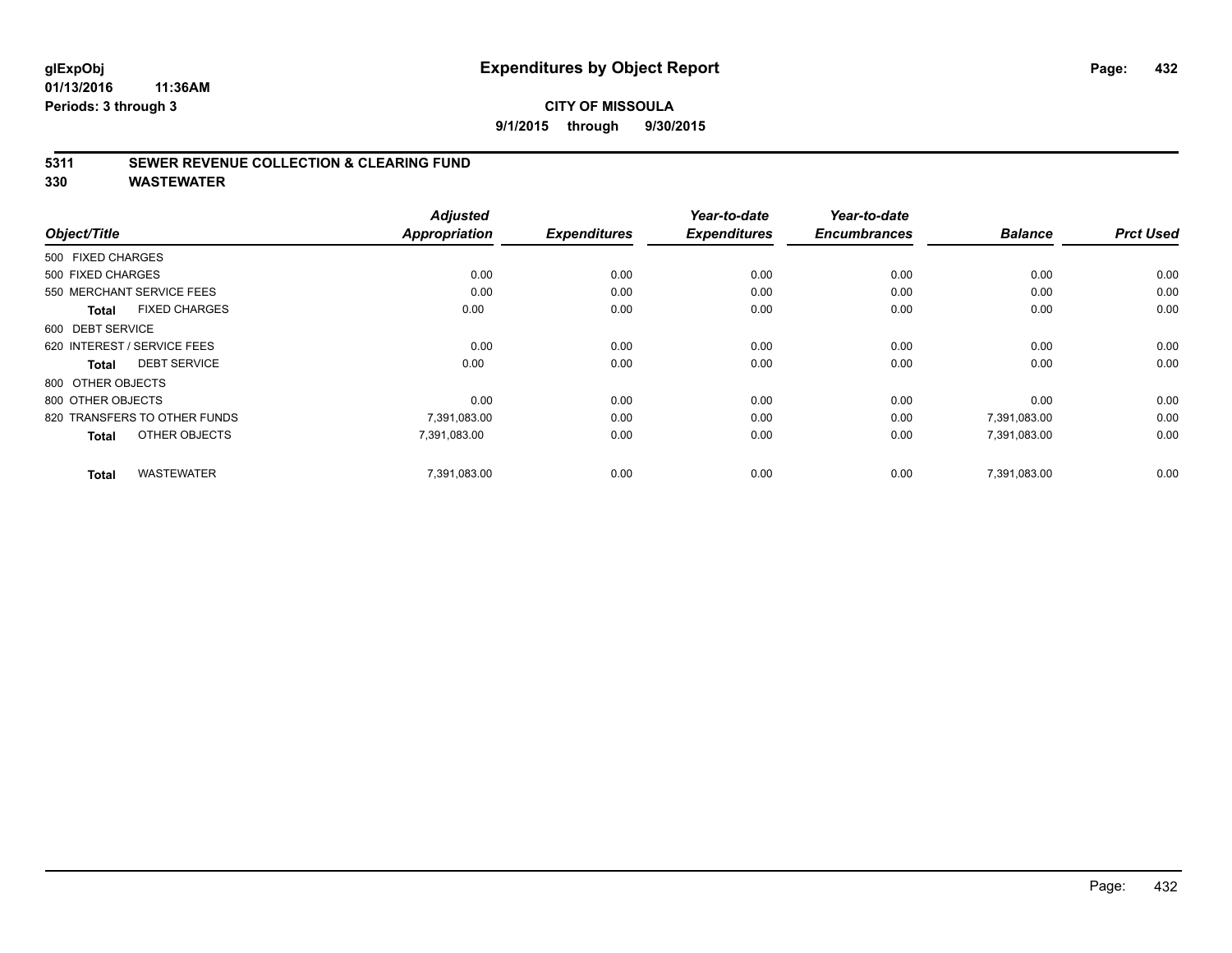## **CITY OF MISSOULA 9/1/2015 through 9/30/2015**

# **5311 SEWER REVENUE COLLECTION & CLEARING FUND**

|                   |                                  | <b>Adjusted</b> |                     | Year-to-date        | Year-to-date        |                |                  |
|-------------------|----------------------------------|-----------------|---------------------|---------------------|---------------------|----------------|------------------|
| Object/Title      |                                  | Appropriation   | <b>Expenditures</b> | <b>Expenditures</b> | <b>Encumbrances</b> | <b>Balance</b> | <b>Prct Used</b> |
| 500 FIXED CHARGES |                                  |                 |                     |                     |                     |                |                  |
| 500 FIXED CHARGES |                                  | 0.00            | 0.00                | 0.00                | 0.00                | 0.00           | 0.00             |
|                   | 550 MERCHANT SERVICE FEES        | 0.00            | 0.00                | 0.00                | 0.00                | 0.00           | 0.00             |
| <b>Total</b>      | <b>FIXED CHARGES</b>             | 0.00            | 0.00                | 0.00                | 0.00                | 0.00           | 0.00             |
| 600 DEBT SERVICE  |                                  |                 |                     |                     |                     |                |                  |
|                   | 620 INTEREST / SERVICE FEES      | 0.00            | 0.00                | 0.00                | 0.00                | 0.00           | 0.00             |
| Total             | <b>DEBT SERVICE</b>              | 0.00            | 0.00                | 0.00                | 0.00                | 0.00           | 0.00             |
| 800 OTHER OBJECTS |                                  |                 |                     |                     |                     |                |                  |
| 800 OTHER OBJECTS |                                  | 0.00            | 0.00                | 0.00                | 0.00                | 0.00           | 0.00             |
|                   | 820 TRANSFERS TO OTHER FUNDS     | 7,391,083.00    | 0.00                | 0.00                | 0.00                | 7,391,083.00   | 0.00             |
| <b>Total</b>      | OTHER OBJECTS                    | 7,391,083.00    | 0.00                | 0.00                | 0.00                | 7,391,083.00   | 0.00             |
| <b>Total</b>      | SEWER REVENUE COLLECTION & CLEAF | 7.391.083.00    | 0.00                | 0.00                | 0.00                | 7,391,083.00   | 0.00             |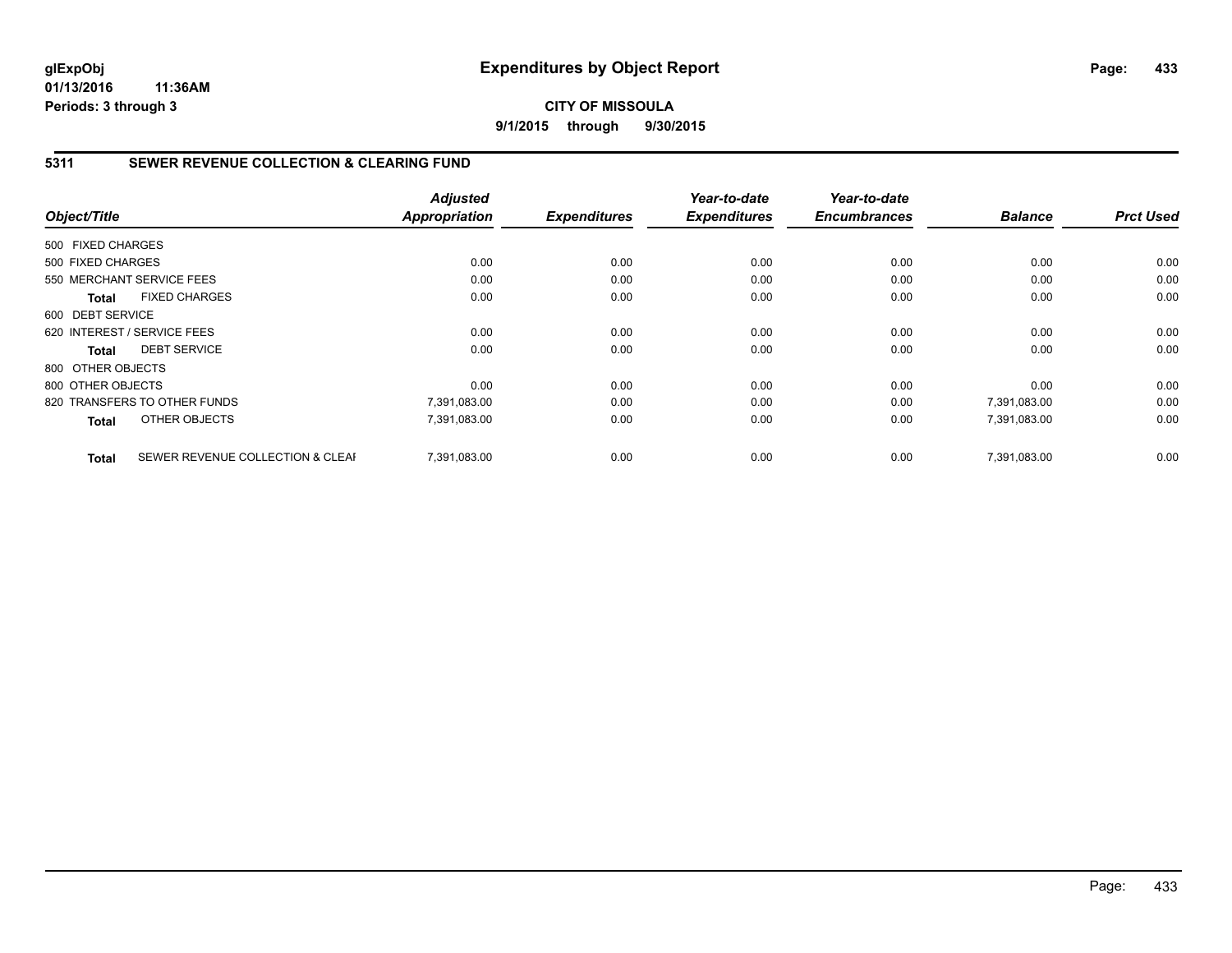# **5315 SEWER LOAN FUND**

|                        |                              | <b>Adjusted</b> |                     | Year-to-date        | Year-to-date        |                |                  |
|------------------------|------------------------------|-----------------|---------------------|---------------------|---------------------|----------------|------------------|
| Object/Title           |                              | Appropriation   | <b>Expenditures</b> | <b>Expenditures</b> | <b>Encumbrances</b> | <b>Balance</b> | <b>Prct Used</b> |
| 300 PURCHASED SERVICES |                              |                 |                     |                     |                     |                |                  |
|                        | 390 OTHER PURCHASED SERVICES | 0.00            | 0.00                | 0.00                | 0.00                | 0.00           | 0.00             |
| Total                  | PURCHASED SERVICES           | 0.00            | 0.00                | 0.00                | 0.00                | 0.00           | 0.00             |
| 500 FIXED CHARGES      |                              |                 |                     |                     |                     |                |                  |
|                        | 550 MERCHANT SERVICE FEES    | 0.00            | 0.00                | 0.00                | 0.00                | 0.00           | 0.00             |
| Total                  | <b>FIXED CHARGES</b>         | 0.00            | 0.00                | 0.00                | 0.00                | 0.00           | 0.00             |
| 600 DEBT SERVICE       |                              |                 |                     |                     |                     |                |                  |
|                        | 620 INTEREST / SERVICE FEES  | 0.00            | 0.00                | 0.00                | 0.00                | 0.00           | 0.00             |
| <b>Total</b>           | <b>DEBT SERVICE</b>          | 0.00            | 0.00                | 0.00                | 0.00                | 0.00           | 0.00             |
| 800 OTHER OBJECTS      |                              |                 |                     |                     |                     |                |                  |
|                        | 820 TRANSFERS TO OTHER FUNDS | 20,000.00       | 0.00                | 0.00                | 0.00                | 20,000.00      | 0.00             |
| 845 CONTINGENCY        |                              | 0.00            | 0.00                | 0.00                | 0.00                | 0.00           | 0.00             |
| <b>Total</b>           | OTHER OBJECTS                | 20,000.00       | 0.00                | 0.00                | 0.00                | 20,000.00      | 0.00             |
| <b>Total</b>           | <b>WASTEWATER</b>            | 20,000.00       | 0.00                | 0.00                | 0.00                | 20,000.00      | 0.00             |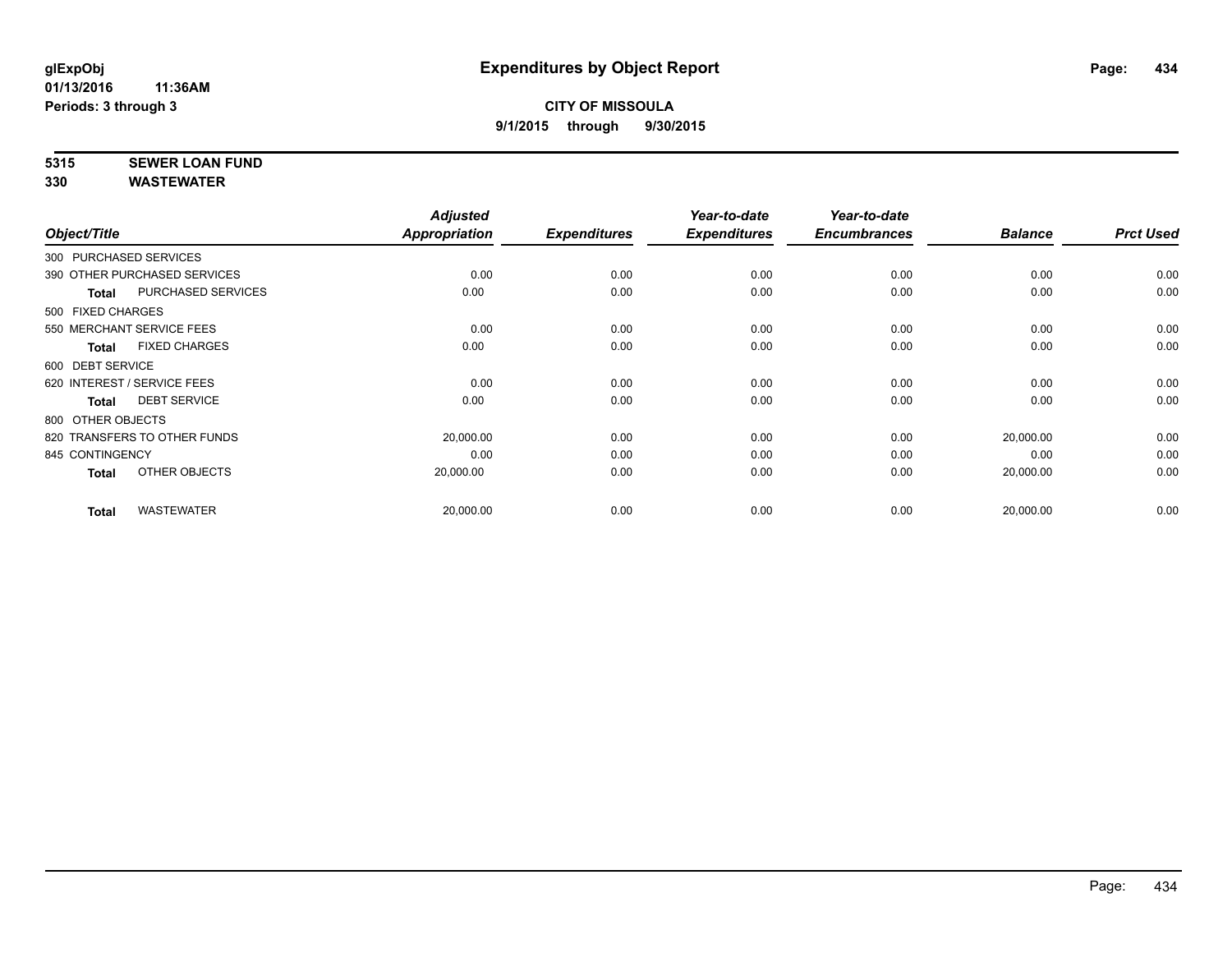#### **5315 SEWER LOAN FUND**

|                                           | <b>Adjusted</b> |                     | Year-to-date        | Year-to-date        |                |                  |
|-------------------------------------------|-----------------|---------------------|---------------------|---------------------|----------------|------------------|
| Object/Title                              | Appropriation   | <b>Expenditures</b> | <b>Expenditures</b> | <b>Encumbrances</b> | <b>Balance</b> | <b>Prct Used</b> |
| 300 PURCHASED SERVICES                    |                 |                     |                     |                     |                |                  |
| 390 OTHER PURCHASED SERVICES              | 0.00            | 0.00                | 0.00                | 0.00                | 0.00           | 0.00             |
| <b>PURCHASED SERVICES</b><br><b>Total</b> | 0.00            | 0.00                | 0.00                | 0.00                | 0.00           | 0.00             |
| 500 FIXED CHARGES                         |                 |                     |                     |                     |                |                  |
| 550 MERCHANT SERVICE FEES                 | 0.00            | 0.00                | 0.00                | 0.00                | 0.00           | 0.00             |
| <b>FIXED CHARGES</b><br><b>Total</b>      | 0.00            | 0.00                | 0.00                | 0.00                | 0.00           | 0.00             |
| 600 DEBT SERVICE                          |                 |                     |                     |                     |                |                  |
| 620 INTEREST / SERVICE FEES               | 0.00            | 0.00                | 0.00                | 0.00                | 0.00           | 0.00             |
| <b>DEBT SERVICE</b><br><b>Total</b>       | 0.00            | 0.00                | 0.00                | 0.00                | 0.00           | 0.00             |
| 800 OTHER OBJECTS                         |                 |                     |                     |                     |                |                  |
| 820 TRANSFERS TO OTHER FUNDS              | 20,000.00       | 0.00                | 0.00                | 0.00                | 20,000.00      | 0.00             |
| 845 CONTINGENCY                           | 0.00            | 0.00                | 0.00                | 0.00                | 0.00           | 0.00             |
| OTHER OBJECTS<br>Total                    | 20,000.00       | 0.00                | 0.00                | 0.00                | 20,000.00      | 0.00             |
| <b>SEWER LOAN FUND</b><br><b>Total</b>    | 20,000.00       | 0.00                | 0.00                | 0.00                | 20,000.00      | 0.00             |
|                                           |                 |                     |                     |                     |                |                  |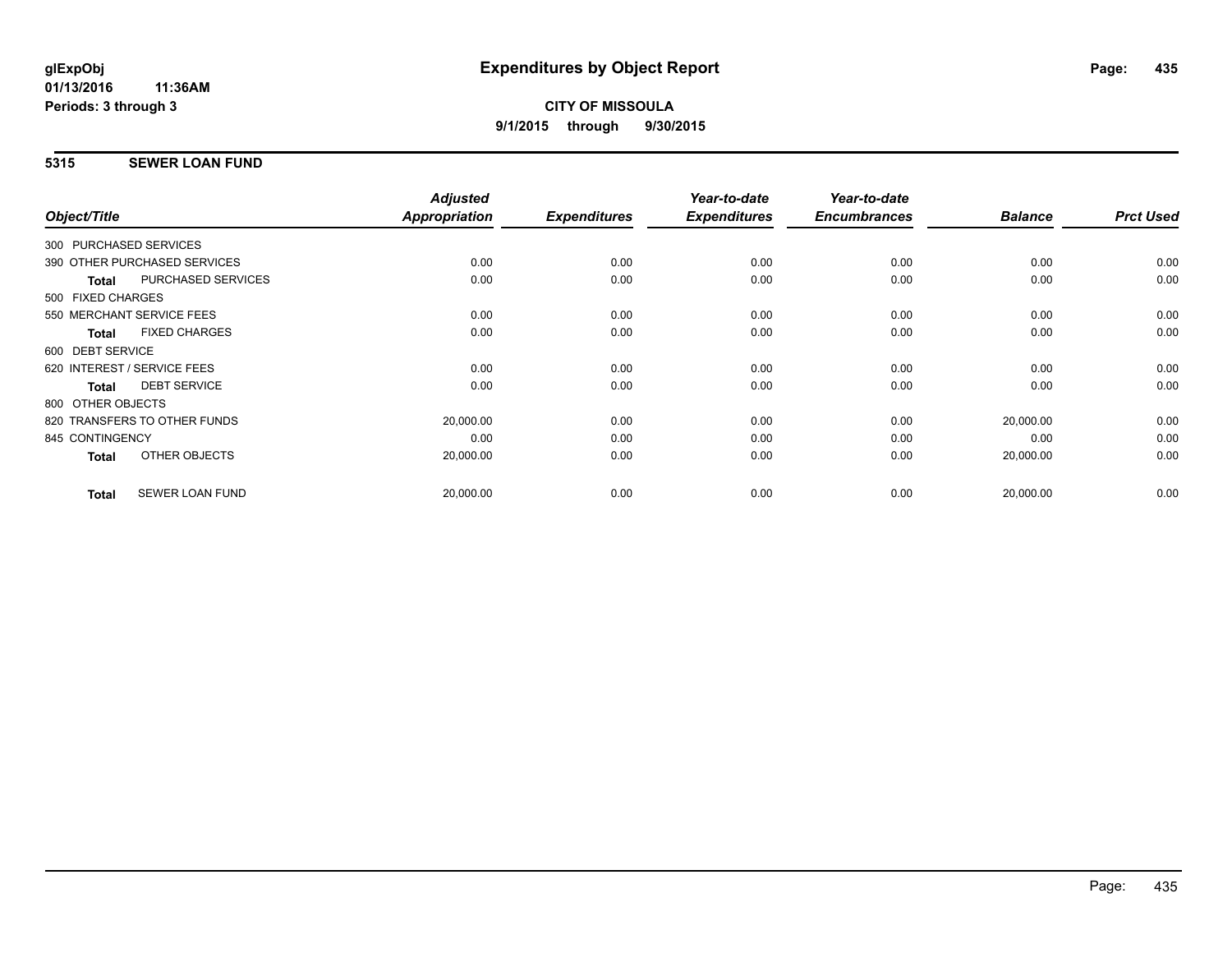#### **5320 SEWER REPLACEMENT & DEPRECIATION FUND**

|                                       | <b>Adjusted</b>      |                     | Year-to-date        | Year-to-date        |                |                  |
|---------------------------------------|----------------------|---------------------|---------------------|---------------------|----------------|------------------|
| Object/Title                          | <b>Appropriation</b> | <b>Expenditures</b> | <b>Expenditures</b> | <b>Encumbrances</b> | <b>Balance</b> | <b>Prct Used</b> |
| 300 PURCHASED SERVICES                |                      |                     |                     |                     |                |                  |
| 350 PROFESSIONAL SERVICES             | 0.00                 | 0.00                | 0.00                | 0.00                | 0.00           | 0.00             |
| 360 REPAIR & MAINTENANCE              | 424,000.00           | 11,270.70           | 51,164.17           | 0.00                | 372,835.83     | 12.07            |
| PURCHASED SERVICES<br><b>Total</b>    | 424,000.00           | 11,270.70           | 51,164.17           | 0.00                | 372,835.83     | 12.07            |
| 500 FIXED CHARGES                     |                      |                     |                     |                     |                |                  |
| 550 MERCHANT SERVICE FEES             | 0.00                 | 0.00                | 0.00                | 0.00                | 0.00           | 0.00             |
| <b>FIXED CHARGES</b><br><b>Total</b>  | 0.00                 | 0.00                | 0.00                | 0.00                | 0.00           | 0.00             |
| 600 DEBT SERVICE                      |                      |                     |                     |                     |                |                  |
| 610 PRINCIPAL                         | 83,015.00            | 0.00                | 0.00                | 0.00                | 83,015.00      | 0.00             |
| 620 INTEREST / SERVICE FEES           | 6,363.00             | 0.00                | 0.00                | 0.00                | 6,363.00       | 0.00             |
| <b>DEBT SERVICE</b><br><b>Total</b>   | 89,378.00            | 0.00                | 0.00                | 0.00                | 89,378.00      | 0.00             |
| 800 OTHER OBJECTS                     |                      |                     |                     |                     |                |                  |
| 820 TRANSFERS TO OTHER FUNDS          | 0.00                 | 0.00                | 0.00                | 0.00                | 0.00           | 0.00             |
| 830 DEPRECIATION                      | 0.00                 | 0.00                | 0.00                | 0.00                | 0.00           | 0.00             |
| OTHER OBJECTS<br>Total                | 0.00                 | 0.00                | 0.00                | 0.00                | 0.00           | 0.00             |
| 900 CAPITAL OUTLAY                    |                      |                     |                     |                     |                |                  |
| 900 CAPITAL OUTLAY                    | 0.00                 | 0.00                | 0.00                | 0.00                | 0.00           | 0.00             |
| 910 LAND                              | 0.00                 | 0.00                | 0.00                | 0.00                | 0.00           | 0.00             |
| 930 IMPROVEMENTS                      | 0.00                 | 0.00                | 0.00                | 0.00                | 0.00           | 0.00             |
| 940 MACHINERY & EQUIPMENT             | 100,000.00           | 819.76              | 6,840.70            | 0.00                | 93,159.30      | 6.84             |
| <b>CAPITAL OUTLAY</b><br><b>Total</b> | 100,000.00           | 819.76              | 6,840.70            | 0.00                | 93,159.30      | 6.84             |
| <b>WASTEWATER</b><br><b>Total</b>     | 613,378.00           | 12,090.46           | 58,004.87           | 0.00                | 555,373.13     | 9.46             |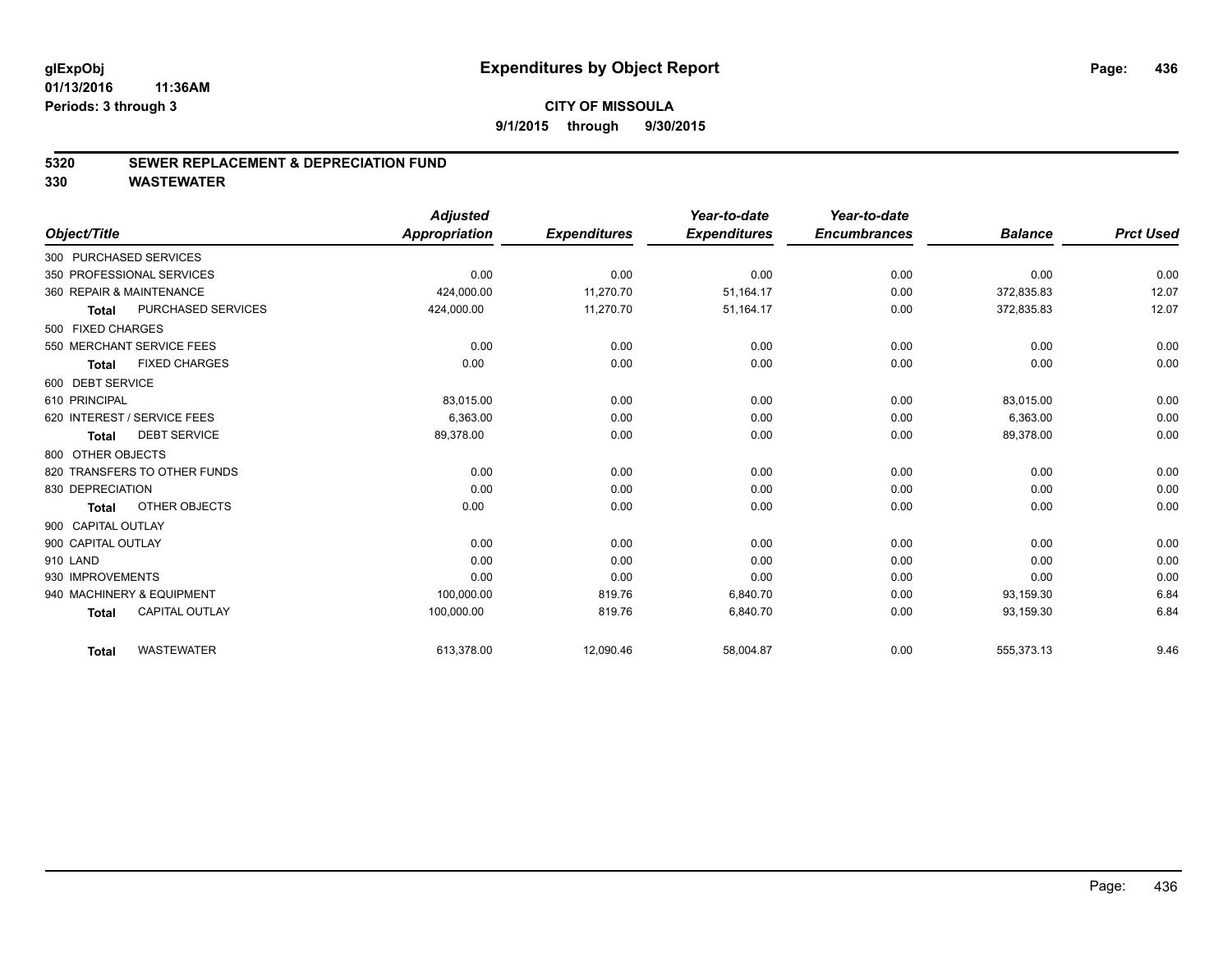# **CITY OF MISSOULA 9/1/2015 through 9/30/2015**

# **5320 SEWER REPLACEMENT & DEPRECIATION FUND**

|                        |                                  | <b>Adjusted</b> |                     | Year-to-date        | Year-to-date        |                |                  |
|------------------------|----------------------------------|-----------------|---------------------|---------------------|---------------------|----------------|------------------|
| Object/Title           |                                  | Appropriation   | <b>Expenditures</b> | <b>Expenditures</b> | <b>Encumbrances</b> | <b>Balance</b> | <b>Prct Used</b> |
| 300 PURCHASED SERVICES |                                  |                 |                     |                     |                     |                |                  |
|                        | 350 PROFESSIONAL SERVICES        | 0.00            | 0.00                | 0.00                | 0.00                | 0.00           | 0.00             |
|                        | 360 REPAIR & MAINTENANCE         | 424,000.00      | 11,270.70           | 51,164.17           | 0.00                | 372,835.83     | 12.07            |
| <b>Total</b>           | <b>PURCHASED SERVICES</b>        | 424,000.00      | 11,270.70           | 51,164.17           | 0.00                | 372,835.83     | 12.07            |
| 500 FIXED CHARGES      |                                  |                 |                     |                     |                     |                |                  |
|                        | 550 MERCHANT SERVICE FEES        | 0.00            | 0.00                | 0.00                | 0.00                | 0.00           | 0.00             |
| <b>Total</b>           | <b>FIXED CHARGES</b>             | 0.00            | 0.00                | 0.00                | 0.00                | 0.00           | 0.00             |
| 600 DEBT SERVICE       |                                  |                 |                     |                     |                     |                |                  |
| 610 PRINCIPAL          |                                  | 83,015.00       | 0.00                | 0.00                | 0.00                | 83,015.00      | 0.00             |
|                        | 620 INTEREST / SERVICE FEES      | 6,363.00        | 0.00                | 0.00                | 0.00                | 6,363.00       | 0.00             |
| <b>Total</b>           | <b>DEBT SERVICE</b>              | 89,378.00       | 0.00                | 0.00                | 0.00                | 89,378.00      | 0.00             |
| 800 OTHER OBJECTS      |                                  |                 |                     |                     |                     |                |                  |
|                        | 820 TRANSFERS TO OTHER FUNDS     | 0.00            | 0.00                | 0.00                | 0.00                | 0.00           | 0.00             |
| 830 DEPRECIATION       |                                  | 0.00            | 0.00                | 0.00                | 0.00                | 0.00           | 0.00             |
| <b>Total</b>           | OTHER OBJECTS                    | 0.00            | 0.00                | 0.00                | 0.00                | 0.00           | 0.00             |
| 900 CAPITAL OUTLAY     |                                  |                 |                     |                     |                     |                |                  |
| 900 CAPITAL OUTLAY     |                                  | 0.00            | 0.00                | 0.00                | 0.00                | 0.00           | 0.00             |
| 910 LAND               |                                  | 0.00            | 0.00                | 0.00                | 0.00                | 0.00           | 0.00             |
| 930 IMPROVEMENTS       |                                  | 0.00            | 0.00                | 0.00                | 0.00                | 0.00           | 0.00             |
|                        | 940 MACHINERY & EQUIPMENT        | 100,000.00      | 819.76              | 6.840.70            | 0.00                | 93,159.30      | 6.84             |
| <b>Total</b>           | <b>CAPITAL OUTLAY</b>            | 100,000.00      | 819.76              | 6,840.70            | 0.00                | 93,159.30      | 6.84             |
| <b>Total</b>           | SEWER REPLACEMENT & DEPRECIATION | 613,378.00      | 12,090.46           | 58,004.87           | 0.00                | 555,373.13     | 9.46             |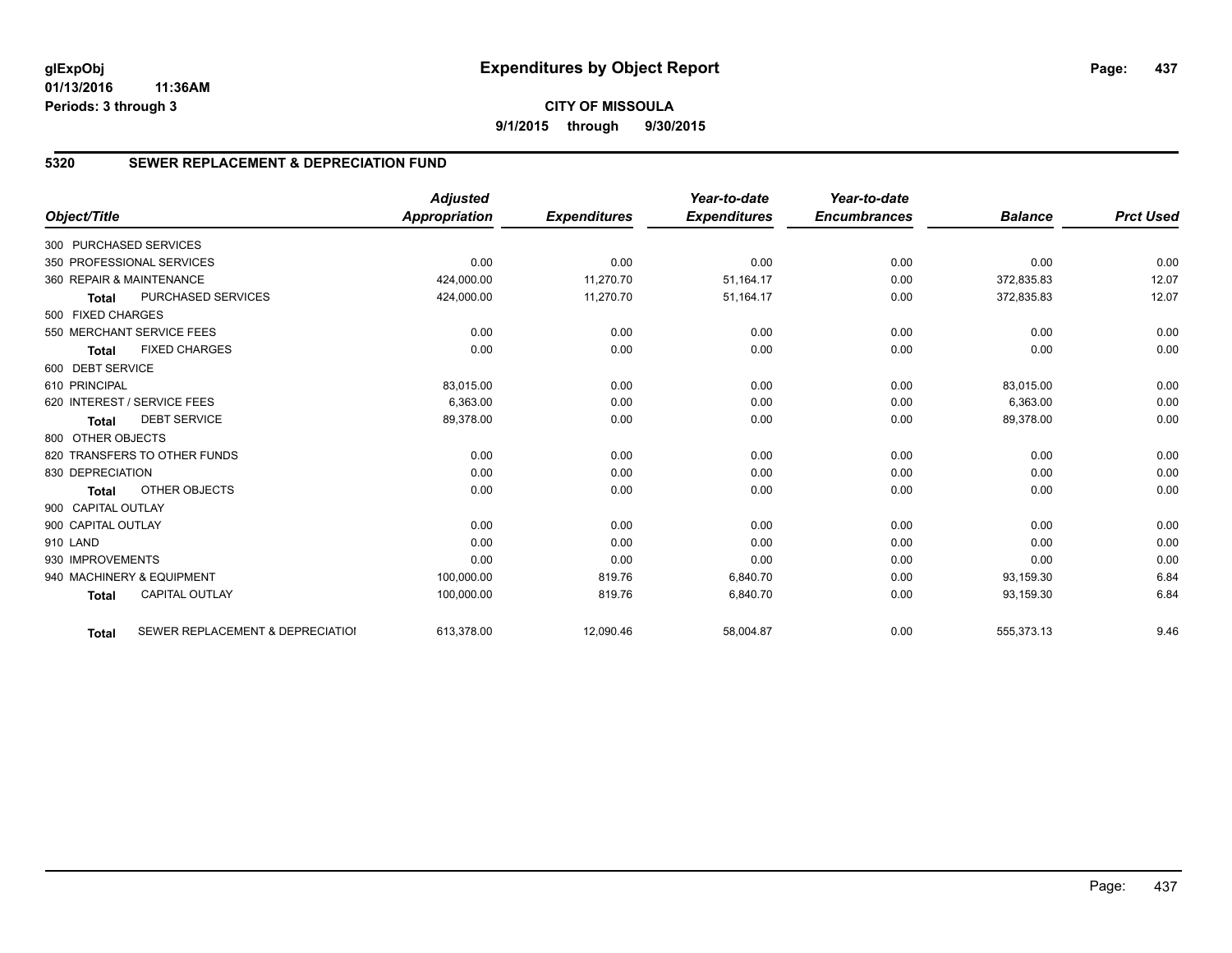#### **5325 SEWER DEVELOPMENT FEE FUND**

|                    |                              | <b>Adjusted</b>      |                     | Year-to-date        | Year-to-date        |                |                  |
|--------------------|------------------------------|----------------------|---------------------|---------------------|---------------------|----------------|------------------|
| Object/Title       |                              | <b>Appropriation</b> | <b>Expenditures</b> | <b>Expenditures</b> | <b>Encumbrances</b> | <b>Balance</b> | <b>Prct Used</b> |
|                    | 300 PURCHASED SERVICES       |                      |                     |                     |                     |                |                  |
|                    | 350 PROFESSIONAL SERVICES    | 0.00                 | 0.00                | 0.00                | 0.00                | 0.00           | 0.00             |
|                    | 360 REPAIR & MAINTENANCE     | 0.00                 | 0.00                | 0.00                | 0.00                | 0.00           | 0.00             |
| <b>Total</b>       | PURCHASED SERVICES           | 0.00                 | 0.00                | 0.00                | 0.00                | 0.00           | 0.00             |
| 500 FIXED CHARGES  |                              |                      |                     |                     |                     |                |                  |
|                    | 550 MERCHANT SERVICE FEES    | 0.00                 | 0.00                | 0.00                | 0.00                | 0.00           | 0.00             |
| <b>Total</b>       | <b>FIXED CHARGES</b>         | 0.00                 | 0.00                | 0.00                | 0.00                | 0.00           | 0.00             |
| 600 DEBT SERVICE   |                              |                      |                     |                     |                     |                |                  |
| 610 PRINCIPAL      |                              | 0.00                 | 0.00                | 0.00                | 0.00                | 0.00           | 0.00             |
|                    | 620 INTEREST / SERVICE FEES  | 0.00                 | 0.00                | 0.00                | 0.00                | 0.00           | 0.00             |
| <b>Total</b>       | <b>DEBT SERVICE</b>          | 0.00                 | 0.00                | 0.00                | 0.00                | 0.00           | 0.00             |
| 800 OTHER OBJECTS  |                              |                      |                     |                     |                     |                |                  |
|                    | 820 TRANSFERS TO OTHER FUNDS | 0.00                 | 0.00                | 0.00                | 0.00                | 0.00           | 0.00             |
| <b>Total</b>       | OTHER OBJECTS                | 0.00                 | 0.00                | 0.00                | 0.00                | 0.00           | 0.00             |
| 900 CAPITAL OUTLAY |                              |                      |                     |                     |                     |                |                  |
| 900 CAPITAL OUTLAY |                              | 0.00                 | 0.00                | 0.00                | 0.00                | 0.00           | 0.00             |
| 910 LAND           |                              | 0.00                 | 0.00                | 0.00                | 0.00                | 0.00           | 0.00             |
| 920 BUILDINGS      |                              | 0.00                 | 0.00                | 0.00                | 0.00                | 0.00           | 0.00             |
| 930 IMPROVEMENTS   |                              | 188,559.00           | 0.00                | 0.00                | 0.00                | 188,559.00     | 0.00             |
| <b>Total</b>       | <b>CAPITAL OUTLAY</b>        | 188,559.00           | 0.00                | 0.00                | 0.00                | 188,559.00     | 0.00             |
| <b>Total</b>       | <b>WASTEWATER</b>            | 188,559.00           | 0.00                | 0.00                | 0.00                | 188,559.00     | 0.00             |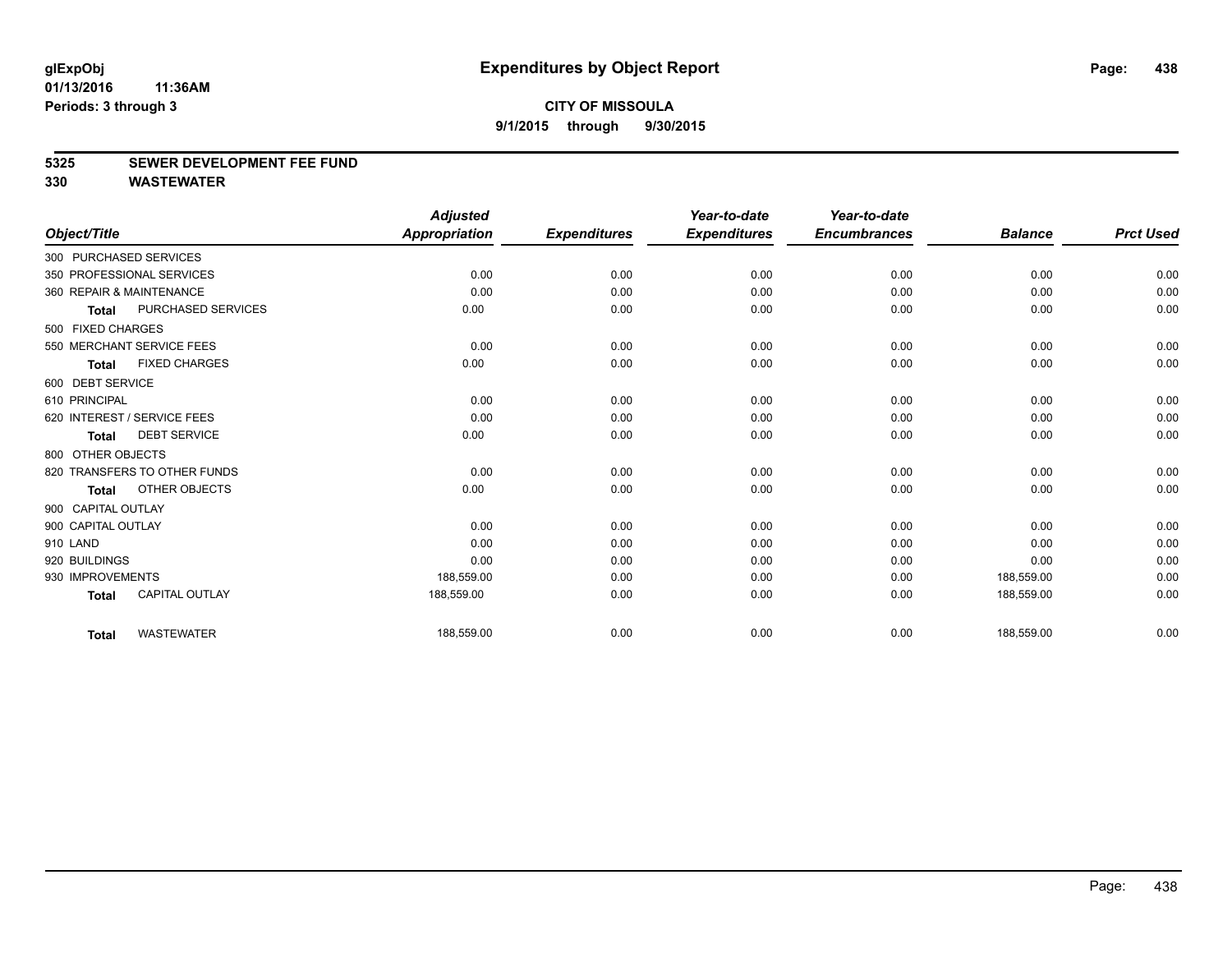**9/1/2015 through 9/30/2015**

# **5325 SEWER DEVELOPMENT FEE FUND**

|                        |                              | <b>Adjusted</b> |                     | Year-to-date        | Year-to-date        |                |                  |
|------------------------|------------------------------|-----------------|---------------------|---------------------|---------------------|----------------|------------------|
| Object/Title           |                              | Appropriation   | <b>Expenditures</b> | <b>Expenditures</b> | <b>Encumbrances</b> | <b>Balance</b> | <b>Prct Used</b> |
| 300 PURCHASED SERVICES |                              |                 |                     |                     |                     |                |                  |
|                        | 350 PROFESSIONAL SERVICES    | 0.00            | 0.00                | 0.00                | 0.00                | 0.00           | 0.00             |
|                        | 360 REPAIR & MAINTENANCE     | 0.00            | 0.00                | 0.00                | 0.00                | 0.00           | 0.00             |
| <b>Total</b>           | <b>PURCHASED SERVICES</b>    | 0.00            | 0.00                | 0.00                | 0.00                | 0.00           | 0.00             |
| 500 FIXED CHARGES      |                              |                 |                     |                     |                     |                |                  |
|                        | 550 MERCHANT SERVICE FEES    | 0.00            | 0.00                | 0.00                | 0.00                | 0.00           | 0.00             |
| <b>Total</b>           | <b>FIXED CHARGES</b>         | 0.00            | 0.00                | 0.00                | 0.00                | 0.00           | 0.00             |
| 600 DEBT SERVICE       |                              |                 |                     |                     |                     |                |                  |
| 610 PRINCIPAL          |                              | 0.00            | 0.00                | 0.00                | 0.00                | 0.00           | 0.00             |
|                        | 620 INTEREST / SERVICE FEES  | 0.00            | 0.00                | 0.00                | 0.00                | 0.00           | 0.00             |
| <b>Total</b>           | <b>DEBT SERVICE</b>          | 0.00            | 0.00                | 0.00                | 0.00                | 0.00           | 0.00             |
| 800 OTHER OBJECTS      |                              |                 |                     |                     |                     |                |                  |
|                        | 820 TRANSFERS TO OTHER FUNDS | 0.00            | 0.00                | 0.00                | 0.00                | 0.00           | 0.00             |
| <b>Total</b>           | OTHER OBJECTS                | 0.00            | 0.00                | 0.00                | 0.00                | 0.00           | 0.00             |
| 900 CAPITAL OUTLAY     |                              |                 |                     |                     |                     |                |                  |
| 900 CAPITAL OUTLAY     |                              | 0.00            | 0.00                | 0.00                | 0.00                | 0.00           | 0.00             |
| 910 LAND               |                              | 0.00            | 0.00                | 0.00                | 0.00                | 0.00           | 0.00             |
| 920 BUILDINGS          |                              | 0.00            | 0.00                | 0.00                | 0.00                | 0.00           | 0.00             |
| 930 IMPROVEMENTS       |                              | 188,559.00      | 0.00                | 0.00                | 0.00                | 188,559.00     | 0.00             |
| <b>Total</b>           | <b>CAPITAL OUTLAY</b>        | 188,559.00      | 0.00                | 0.00                | 0.00                | 188,559.00     | 0.00             |
| <b>Total</b>           | SEWER DEVELOPMENT FEE FUND   | 188,559.00      | 0.00                | 0.00                | 0.00                | 188,559.00     | 0.00             |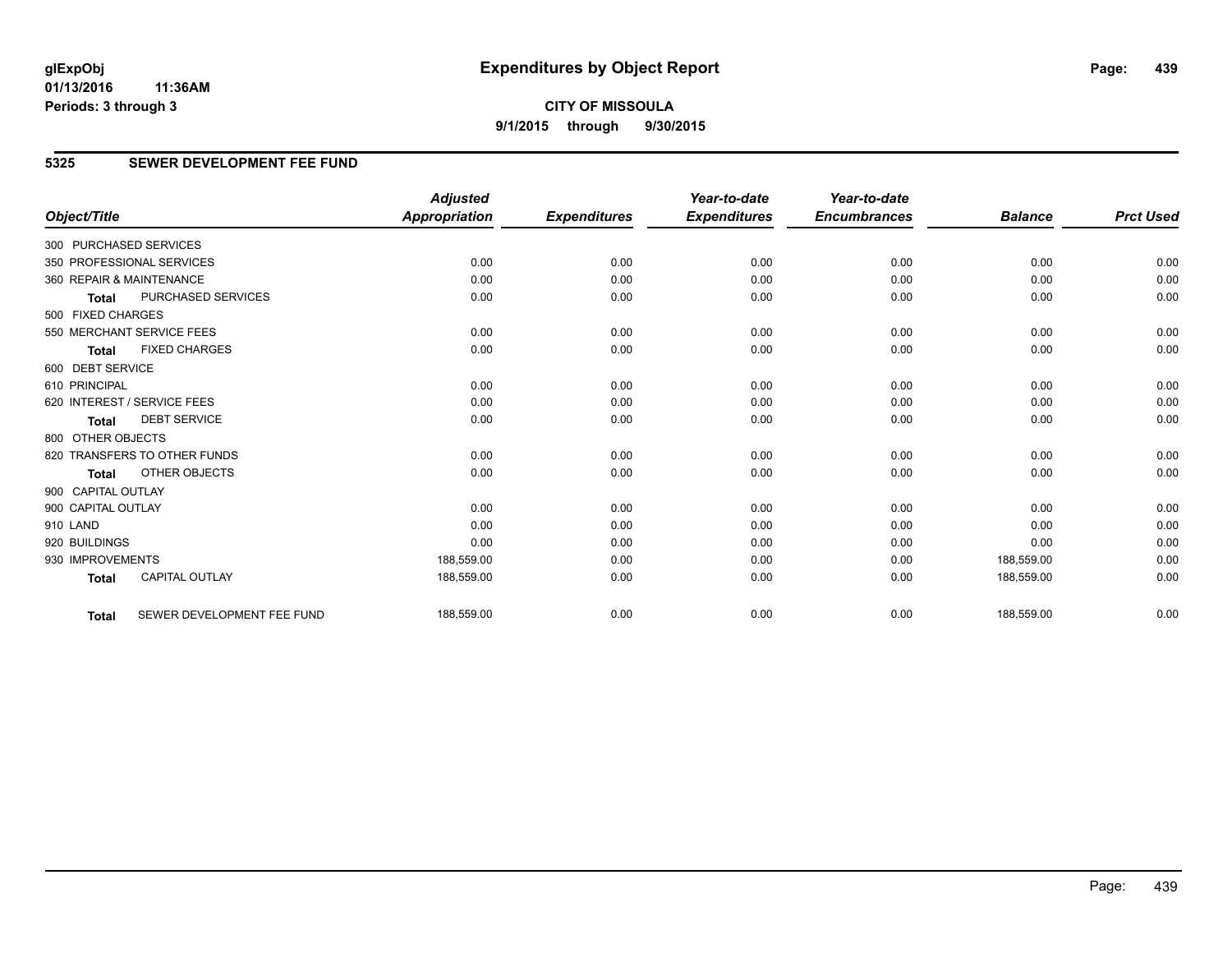#### **5340 SEWER CONSTRUCTION FUND**

| Object/Title           |                              | <b>Adjusted</b><br><b>Appropriation</b> | <b>Expenditures</b> | Year-to-date<br><b>Expenditures</b> | Year-to-date<br><b>Encumbrances</b> | <b>Balance</b> | <b>Prct Used</b> |
|------------------------|------------------------------|-----------------------------------------|---------------------|-------------------------------------|-------------------------------------|----------------|------------------|
|                        |                              |                                         |                     |                                     |                                     |                |                  |
| 300 PURCHASED SERVICES |                              |                                         |                     |                                     |                                     |                |                  |
|                        | 350 PROFESSIONAL SERVICES    | 0.00                                    | 0.00                | 0.00                                | 0.00                                | 0.00           | 0.00             |
| <b>Total</b>           | PURCHASED SERVICES           | 0.00                                    | 0.00                | 0.00                                | 0.00                                | 0.00           | 0.00             |
| 500 FIXED CHARGES      |                              |                                         |                     |                                     |                                     |                |                  |
|                        | 550 MERCHANT SERVICE FEES    | 0.00                                    | 0.00                | 0.00                                | 0.00                                | 0.00           | 0.00             |
| Total                  | <b>FIXED CHARGES</b>         | 0.00                                    | 0.00                | 0.00                                | 0.00                                | 0.00           | 0.00             |
| 800 OTHER OBJECTS      |                              |                                         |                     |                                     |                                     |                |                  |
|                        | 820 TRANSFERS TO OTHER FUNDS | 0.00                                    | 0.00                | 0.00                                | 0.00                                | 0.00           | 0.00             |
| Total                  | OTHER OBJECTS                | 0.00                                    | 0.00                | 0.00                                | 0.00                                | 0.00           | 0.00             |
| 900 CAPITAL OUTLAY     |                              |                                         |                     |                                     |                                     |                |                  |
| 930 IMPROVEMENTS       |                              | 3,496,300.00                            | 370,568.35          | 376,910.17                          | 0.00                                | 3,119,389.83   | 10.78            |
|                        | 940 MACHINERY & EQUIPMENT    | 0.00                                    | 0.00                | 0.00                                | 0.00                                | 0.00           | 0.00             |
| Total                  | <b>CAPITAL OUTLAY</b>        | 3,496,300.00                            | 370,568.35          | 376,910.17                          | 0.00                                | 3,119,389.83   | 10.78            |
| <b>Total</b>           | <b>WASTEWATER</b>            | 3,496,300.00                            | 370,568.35          | 376,910.17                          | 0.00                                | 3,119,389.83   | 10.78            |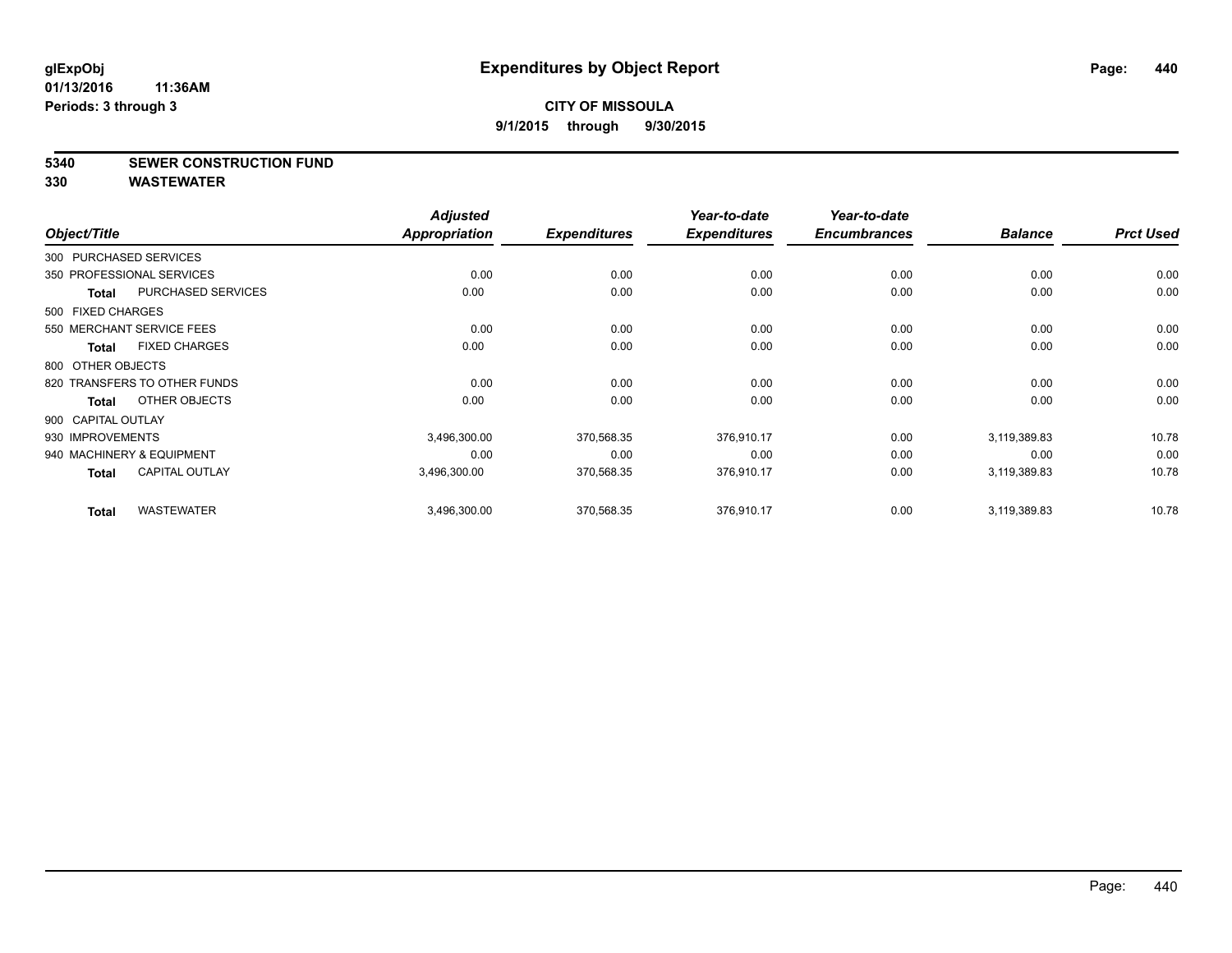#### **5340 SEWER CONSTRUCTION FUND**

**390 NON-DEPARTMENTAL**

| Object/Title       |                       | <b>Adjusted</b><br>Appropriation | <b>Expenditures</b> | Year-to-date<br><b>Expenditures</b> | Year-to-date<br><b>Encumbrances</b> | <b>Balance</b> | <b>Prct Used</b> |
|--------------------|-----------------------|----------------------------------|---------------------|-------------------------------------|-------------------------------------|----------------|------------------|
| 900 CAPITAL OUTLAY |                       |                                  |                     |                                     |                                     |                |                  |
| 930 IMPROVEMENTS   |                       | 0.00                             | 0.00                | 826.70                              | 0.00                                | $-826.70$      | 0.00             |
| Total              | <b>CAPITAL OUTLAY</b> | 0.00                             | 0.00                | 826.70                              | 0.00                                | $-826.70$      | 0.00             |
| Total              | NON-DEPARTMENTAL      | 0.00                             | 0.00                | 826.70                              | 0.00                                | $-826.70$      | 0.00             |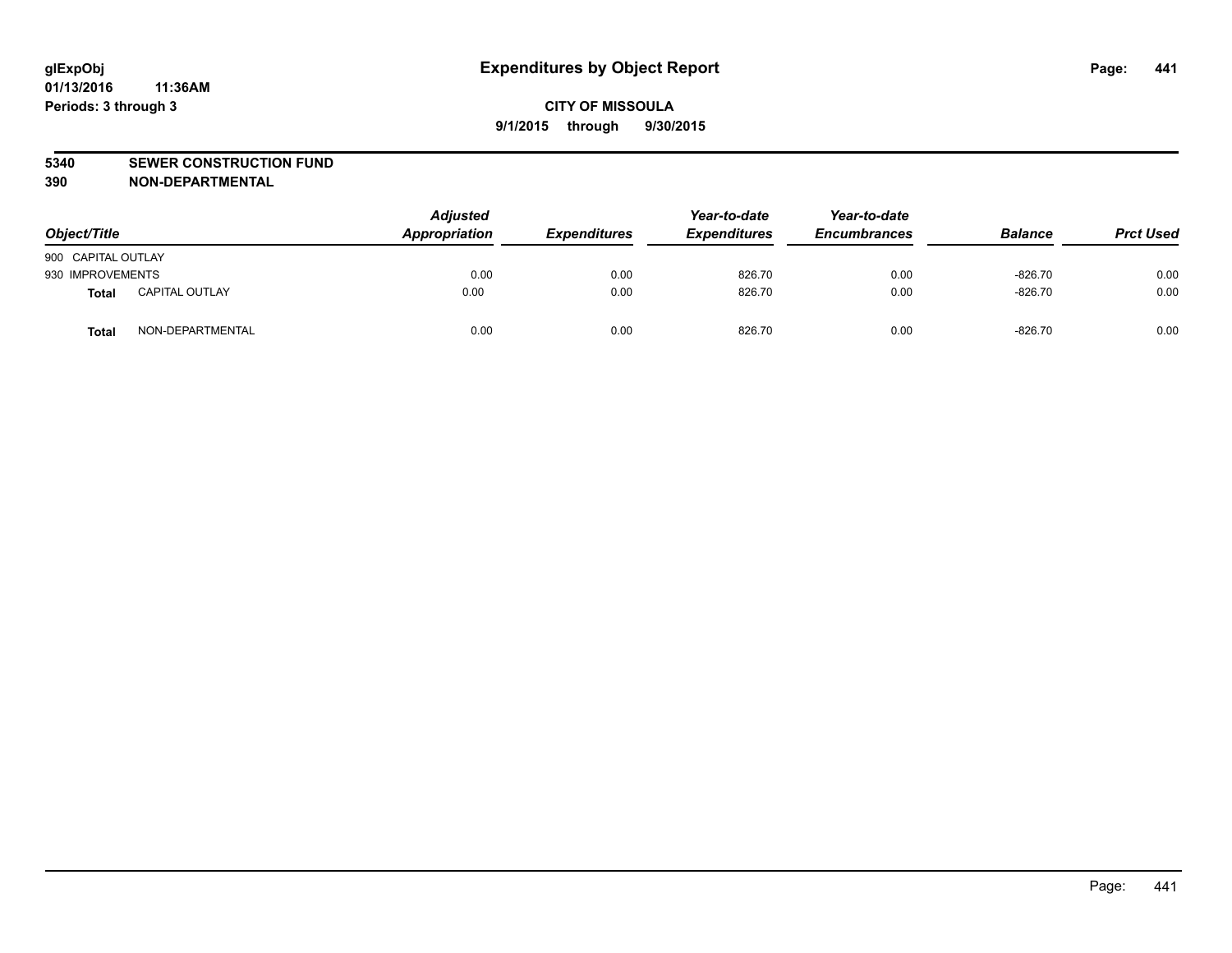# **CITY OF MISSOULA 9/1/2015 through 9/30/2015**

#### **5340 SEWER CONSTRUCTION FUND**

| Object/Title           |                              | <b>Adjusted</b><br>Appropriation | <b>Expenditures</b> | Year-to-date<br><b>Expenditures</b> | Year-to-date<br><b>Encumbrances</b> | <b>Balance</b> | <b>Prct Used</b> |
|------------------------|------------------------------|----------------------------------|---------------------|-------------------------------------|-------------------------------------|----------------|------------------|
|                        |                              |                                  |                     |                                     |                                     |                |                  |
| 300 PURCHASED SERVICES |                              |                                  |                     |                                     |                                     |                |                  |
|                        | 350 PROFESSIONAL SERVICES    | 0.00                             | 0.00                | 0.00                                | 0.00                                | 0.00           | 0.00             |
| <b>Total</b>           | PURCHASED SERVICES           | 0.00                             | 0.00                | 0.00                                | 0.00                                | 0.00           | 0.00             |
| 500 FIXED CHARGES      |                              |                                  |                     |                                     |                                     |                |                  |
|                        | 550 MERCHANT SERVICE FEES    | 0.00                             | 0.00                | 0.00                                | 0.00                                | 0.00           | 0.00             |
| <b>Total</b>           | <b>FIXED CHARGES</b>         | 0.00                             | 0.00                | 0.00                                | 0.00                                | 0.00           | 0.00             |
| 800 OTHER OBJECTS      |                              |                                  |                     |                                     |                                     |                |                  |
|                        | 820 TRANSFERS TO OTHER FUNDS | 0.00                             | 0.00                | 0.00                                | 0.00                                | 0.00           | 0.00             |
| Total                  | OTHER OBJECTS                | 0.00                             | 0.00                | 0.00                                | 0.00                                | 0.00           | 0.00             |
| 900 CAPITAL OUTLAY     |                              |                                  |                     |                                     |                                     |                |                  |
| 930 IMPROVEMENTS       |                              | 3,496,300.00                     | 370,568.35          | 377,736.87                          | 0.00                                | 3,118,563.13   | 10.80            |
|                        | 940 MACHINERY & EQUIPMENT    | 0.00                             | 0.00                | 0.00                                | 0.00                                | 0.00           | 0.00             |
| Total                  | <b>CAPITAL OUTLAY</b>        | 3,496,300.00                     | 370,568.35          | 377,736.87                          | 0.00                                | 3,118,563.13   | 10.80            |
| <b>Total</b>           | SEWER CONSTRUCTION FUND      | 3,496,300.00                     | 370,568.35          | 377,736.87                          | 0.00                                | 3,118,563.13   | 10.80            |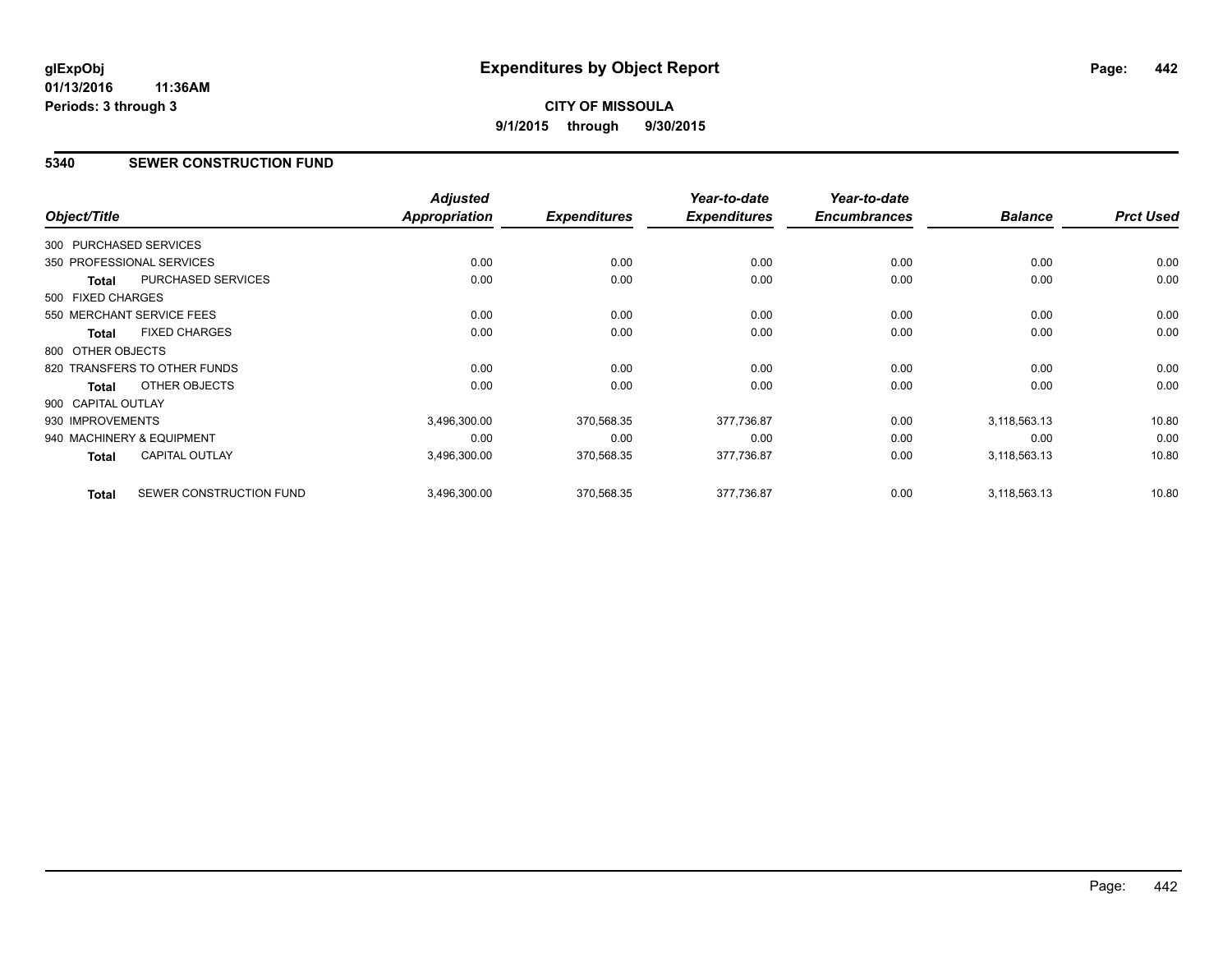#### **5361 2001 SEWER REVENUE BONDS-DEBT SERVICE**

|                   |                             | <b>Adjusted</b> |                     | Year-to-date        | Year-to-date        |                |                  |
|-------------------|-----------------------------|-----------------|---------------------|---------------------|---------------------|----------------|------------------|
| Object/Title      |                             | Appropriation   | <b>Expenditures</b> | <b>Expenditures</b> | <b>Encumbrances</b> | <b>Balance</b> | <b>Prct Used</b> |
| 500 FIXED CHARGES |                             |                 |                     |                     |                     |                |                  |
|                   | 550 MERCHANT SERVICE FEES   | 0.00            | 0.00                | 0.00                | 0.00                | 0.00           | 0.00             |
| <b>Total</b>      | <b>FIXED CHARGES</b>        | 0.00            | 0.00                | 0.00                | 0.00                | 0.00           | 0.00             |
| 600 DEBT SERVICE  |                             |                 |                     |                     |                     |                |                  |
| 610 PRINCIPAL     |                             | 28.000.00       | 0.00                | 0.00                | 0.00                | 28.000.00      | 0.00             |
|                   | 620 INTEREST / SERVICE FEES | 3.040.00        | 0.00                | 0.00                | 0.00                | 3.040.00       | 0.00             |
| <b>Total</b>      | <b>DEBT SERVICE</b>         | 31.040.00       | 0.00                | 0.00                | 0.00                | 31.040.00      | 0.00             |
| <b>Total</b>      | <b>WASTEWATER</b>           | 31.040.00       | 0.00                | 0.00                | 0.00                | 31.040.00      | 0.00             |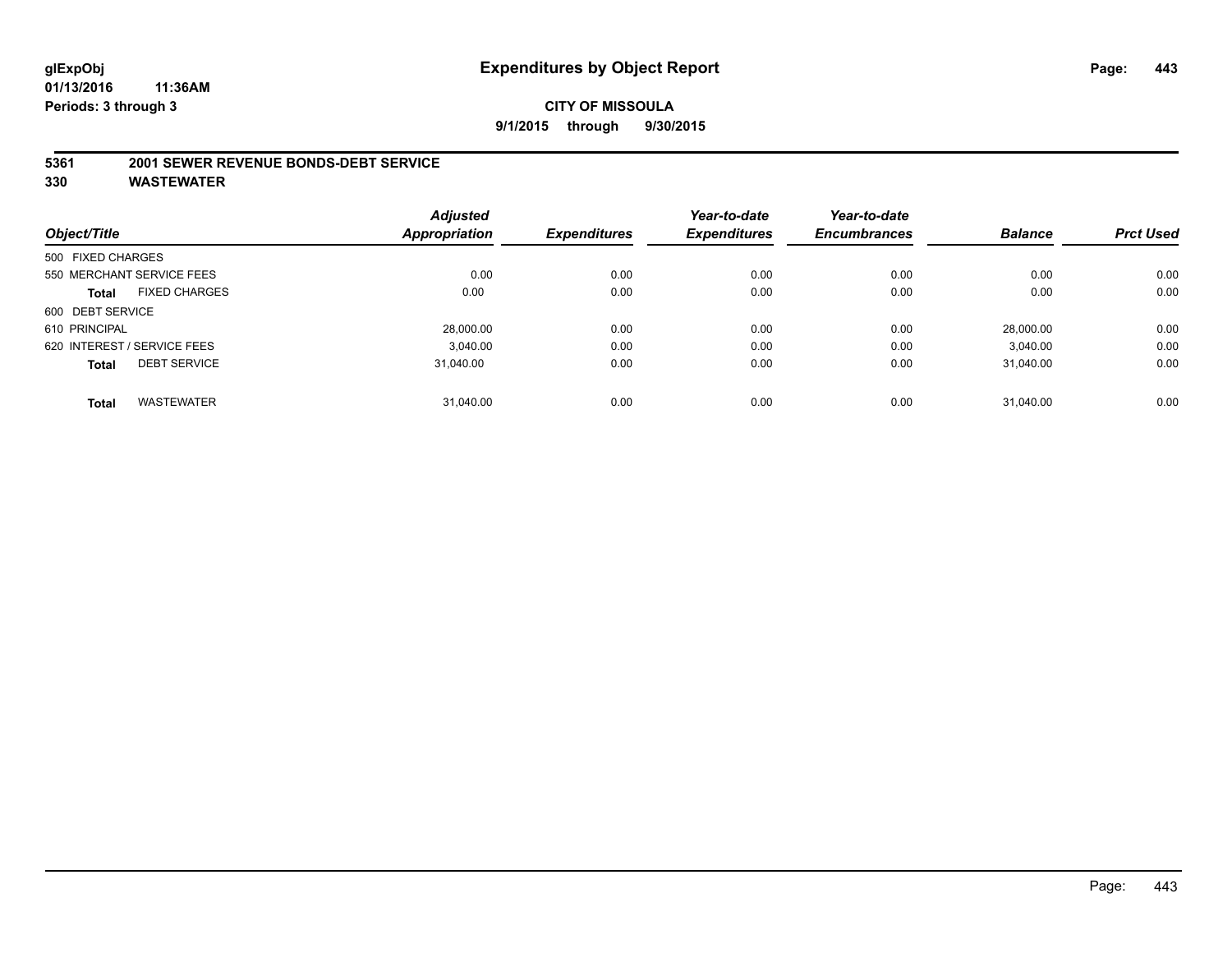**CITY OF MISSOULA 9/1/2015 through 9/30/2015**

#### **5361 2001 SEWER REVENUE BONDS-DEBT SERVICE**

| Object/Title      |                                  | Adjusted<br><b>Appropriation</b> | <b>Expenditures</b> | Year-to-date<br><b>Expenditures</b> | Year-to-date<br><b>Encumbrances</b> | <b>Balance</b> | <b>Prct Used</b> |
|-------------------|----------------------------------|----------------------------------|---------------------|-------------------------------------|-------------------------------------|----------------|------------------|
| 500 FIXED CHARGES |                                  |                                  |                     |                                     |                                     |                |                  |
|                   | 550 MERCHANT SERVICE FEES        | 0.00                             | 0.00                | 0.00                                | 0.00                                | 0.00           | 0.00             |
| <b>Total</b>      | <b>FIXED CHARGES</b>             | 0.00                             | 0.00                | 0.00                                | 0.00                                | 0.00           | 0.00             |
| 600 DEBT SERVICE  |                                  |                                  |                     |                                     |                                     |                |                  |
| 610 PRINCIPAL     |                                  | 28.000.00                        | 0.00                | 0.00                                | 0.00                                | 28,000.00      | 0.00             |
|                   | 620 INTEREST / SERVICE FEES      | 3.040.00                         | 0.00                | 0.00                                | 0.00                                | 3.040.00       | 0.00             |
| <b>Total</b>      | <b>DEBT SERVICE</b>              | 31.040.00                        | 0.00                | 0.00                                | 0.00                                | 31.040.00      | 0.00             |
| <b>Total</b>      | 2001 SEWER REVENUE BONDS-DEBT SE | 31.040.00                        | 0.00                | 0.00                                | 0.00                                | 31.040.00      | 0.00             |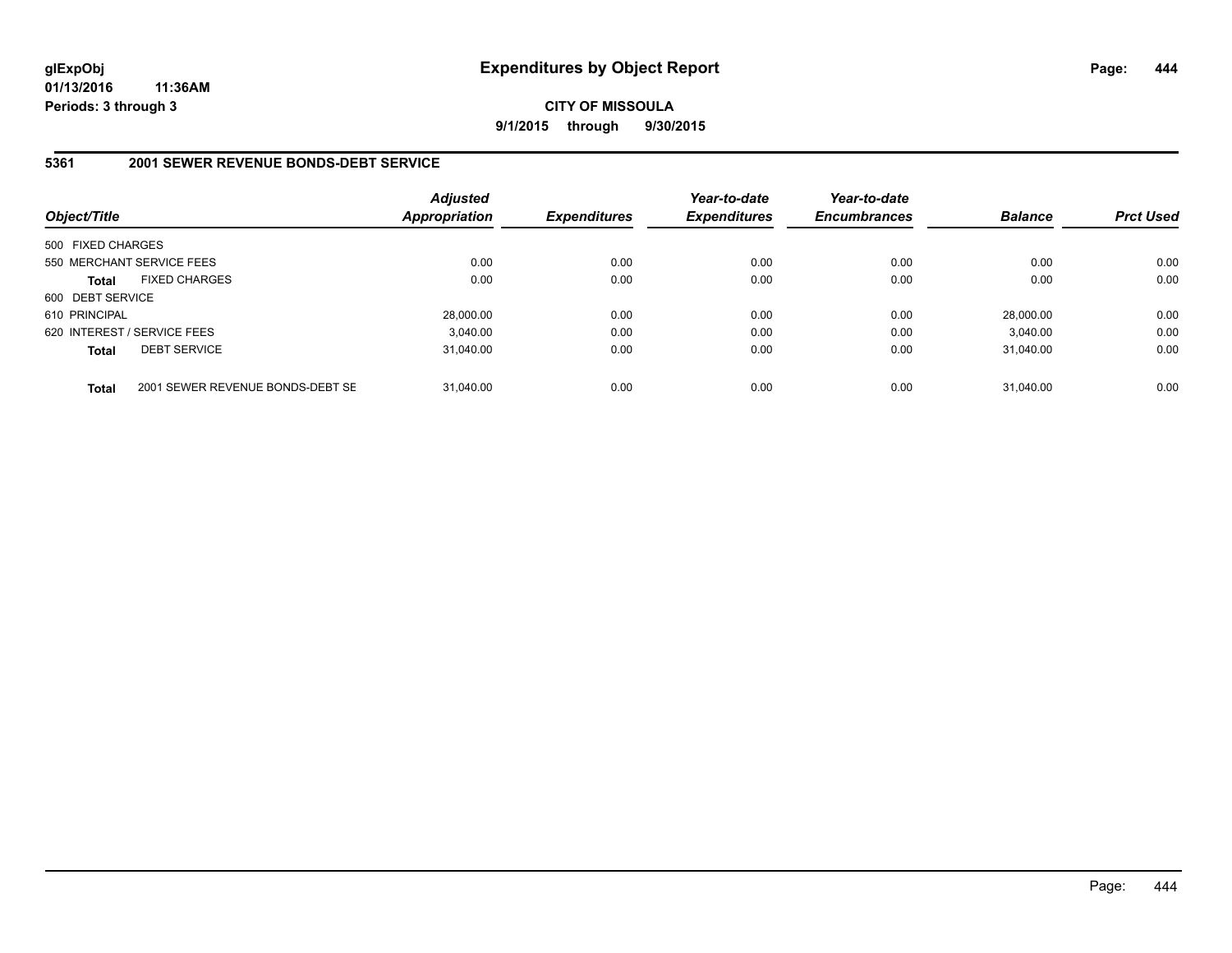#### **5362 00 SEWER REVENUE BOND - SERIES B DEBT SE**

| Object/Title                         | <b>Adjusted</b><br><b>Appropriation</b> | <b>Expenditures</b> | Year-to-date<br><b>Expenditures</b> | Year-to-date<br><b>Encumbrances</b> | <b>Balance</b> | <b>Prct Used</b> |
|--------------------------------------|-----------------------------------------|---------------------|-------------------------------------|-------------------------------------|----------------|------------------|
| 500 FIXED CHARGES                    |                                         |                     |                                     |                                     |                |                  |
| 550 MERCHANT SERVICE FEES            | 0.00                                    | 0.00                | 0.00                                | 0.00                                | 0.00           | 0.00             |
| <b>FIXED CHARGES</b><br><b>Total</b> | 0.00                                    | 0.00                | 0.00                                | 0.00                                | 0.00           | 0.00             |
| 600 DEBT SERVICE                     |                                         |                     |                                     |                                     |                |                  |
| 610 PRINCIPAL                        | 44,000.00                               | 0.00                | 0.00                                | 0.00                                | 44,000.00      | 0.00             |
| 620 INTEREST / SERVICE FEES          | 4.360.00                                | 0.00                | 0.00                                | 0.00                                | 4,360.00       | 0.00             |
| <b>DEBT SERVICE</b><br><b>Total</b>  | 48,360.00                               | 0.00                | 0.00                                | 0.00                                | 48,360.00      | 0.00             |
| 800 OTHER OBJECTS                    |                                         |                     |                                     |                                     |                |                  |
| 820 TRANSFERS TO OTHER FUNDS         | 0.00                                    | 0.00                | 0.00                                | 0.00                                | 0.00           | 0.00             |
| OTHER OBJECTS<br><b>Total</b>        | 0.00                                    | 0.00                | 0.00                                | 0.00                                | 0.00           | 0.00             |
| <b>WASTEWATER</b><br><b>Total</b>    | 48,360.00                               | 0.00                | 0.00                                | 0.00                                | 48,360.00      | 0.00             |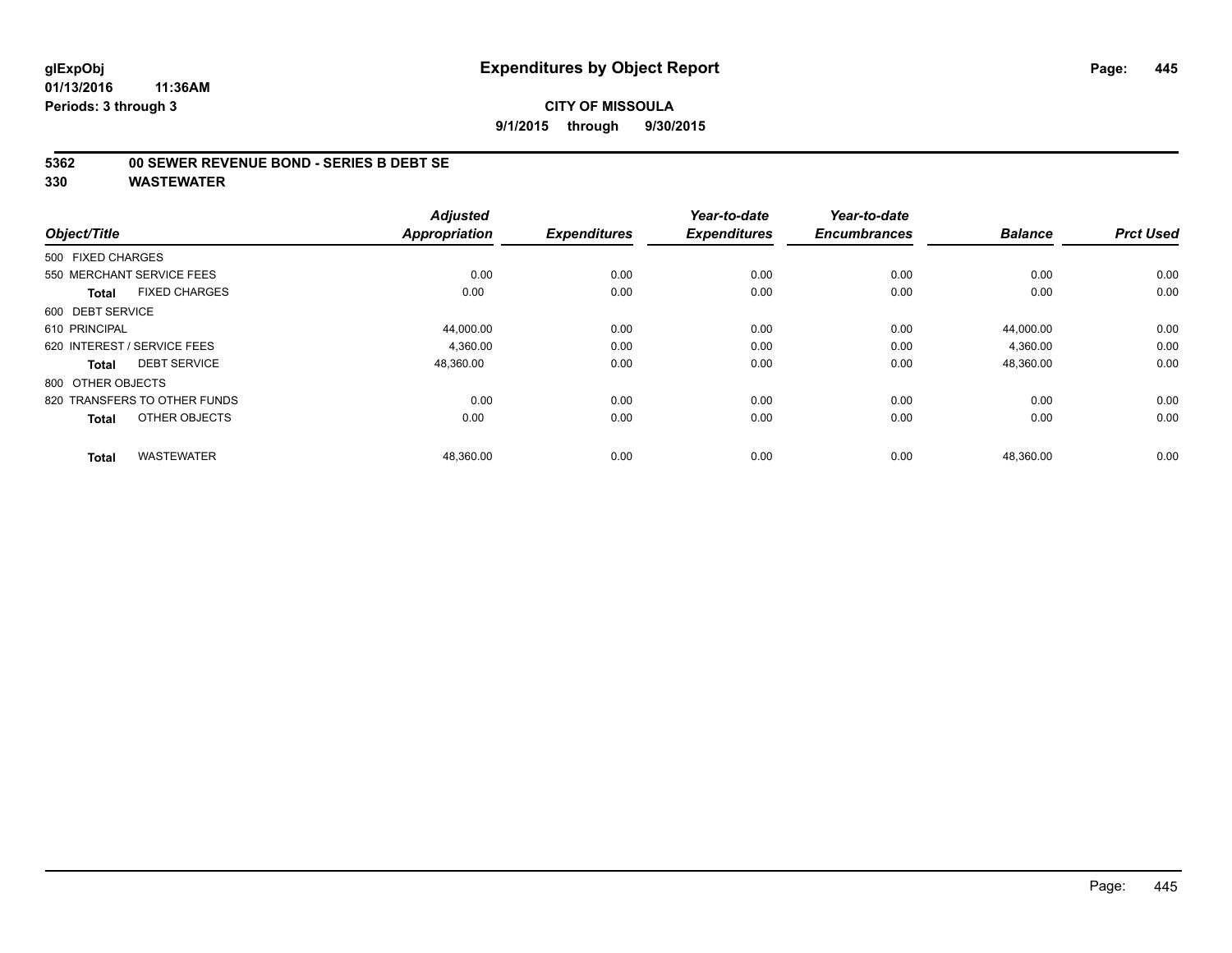#### **CITY OF MISSOULA 9/1/2015 through 9/30/2015**

# **5362 00 SEWER REVENUE BOND - SERIES B DEBT SE**

| Object/Title      |                                    | <b>Adjusted</b><br><b>Appropriation</b> | <b>Expenditures</b> | Year-to-date<br><b>Expenditures</b> | Year-to-date<br><b>Encumbrances</b> | <b>Balance</b> | <b>Prct Used</b> |
|-------------------|------------------------------------|-----------------------------------------|---------------------|-------------------------------------|-------------------------------------|----------------|------------------|
| 500 FIXED CHARGES |                                    |                                         |                     |                                     |                                     |                |                  |
|                   | 550 MERCHANT SERVICE FEES          | 0.00                                    | 0.00                | 0.00                                | 0.00                                | 0.00           | 0.00             |
| <b>Total</b>      | <b>FIXED CHARGES</b>               | 0.00                                    | 0.00                | 0.00                                | 0.00                                | 0.00           | 0.00             |
| 600 DEBT SERVICE  |                                    |                                         |                     |                                     |                                     |                |                  |
| 610 PRINCIPAL     |                                    | 44,000.00                               | 0.00                | 0.00                                | 0.00                                | 44.000.00      | 0.00             |
|                   | 620 INTEREST / SERVICE FEES        | 4,360.00                                | 0.00                | 0.00                                | 0.00                                | 4,360.00       | 0.00             |
| <b>Total</b>      | <b>DEBT SERVICE</b>                | 48,360.00                               | 0.00                | 0.00                                | 0.00                                | 48,360.00      | 0.00             |
| 800 OTHER OBJECTS |                                    |                                         |                     |                                     |                                     |                |                  |
|                   | 820 TRANSFERS TO OTHER FUNDS       | 0.00                                    | 0.00                | 0.00                                | 0.00                                | 0.00           | 0.00             |
| Total             | OTHER OBJECTS                      | 0.00                                    | 0.00                | 0.00                                | 0.00                                | 0.00           | 0.00             |
| <b>Total</b>      | 00 SEWER REVENUE BOND - SERIES B D | 48,360.00                               | 0.00                | 0.00                                | 0.00                                | 48,360.00      | 0.00             |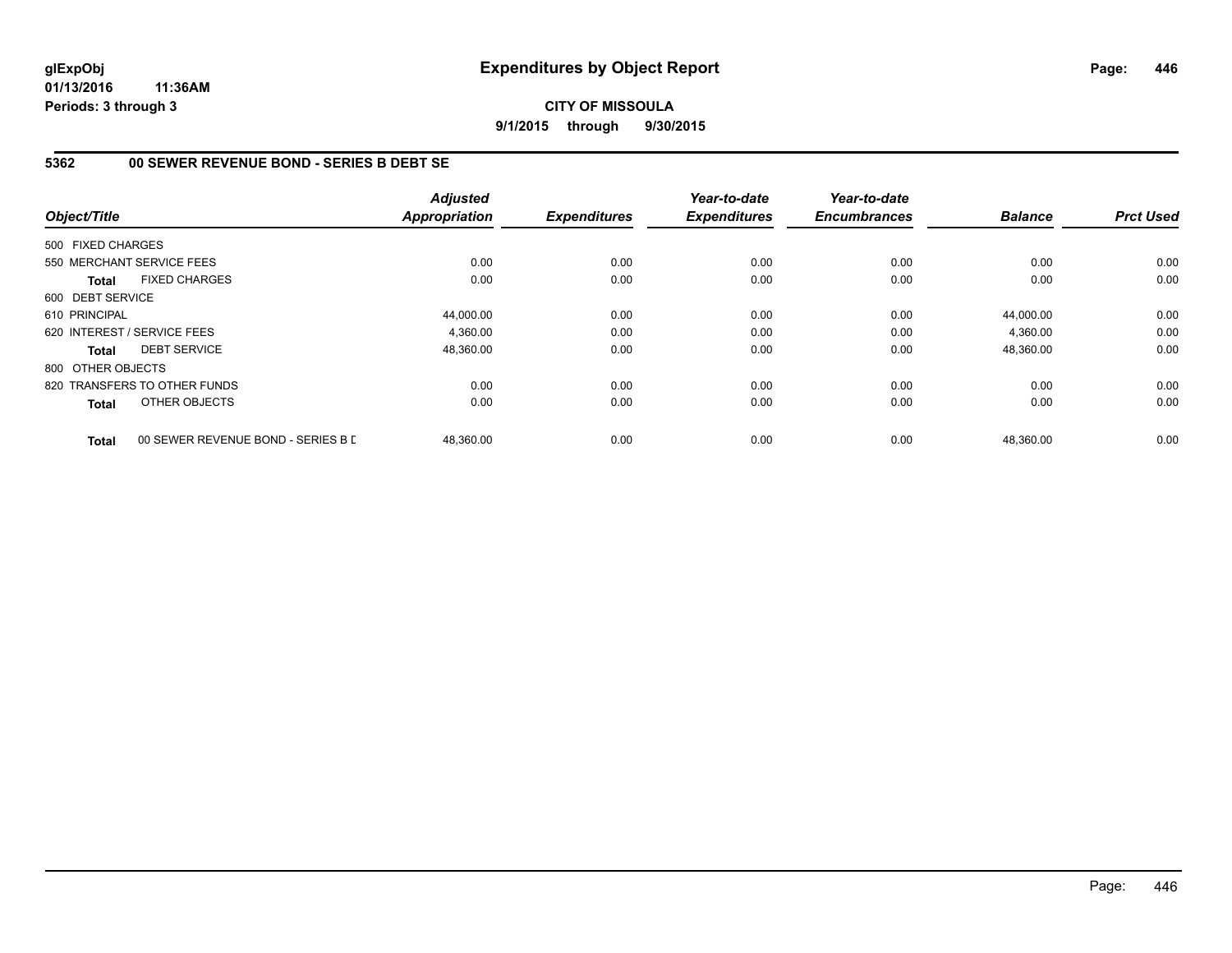#### **CITY OF MISSOULA 9/1/2015 through 9/30/2015**

#### **5363 92 SEWER REVENUE BOND SERIES A DEBT SERV**

| Object/Title                         | <b>Adjusted</b><br><b>Appropriation</b> | <b>Expenditures</b> | Year-to-date<br><b>Expenditures</b> | Year-to-date<br><b>Encumbrances</b> | <b>Balance</b> | <b>Prct Used</b> |
|--------------------------------------|-----------------------------------------|---------------------|-------------------------------------|-------------------------------------|----------------|------------------|
|                                      |                                         |                     |                                     |                                     |                |                  |
| 500 FIXED CHARGES                    |                                         |                     |                                     |                                     |                |                  |
| 550 MERCHANT SERVICE FEES            | 0.00                                    | 0.00                | 0.00                                | 0.00                                | 0.00           | 0.00             |
| <b>FIXED CHARGES</b><br><b>Total</b> | 0.00                                    | 0.00                | 0.00                                | 0.00                                | 0.00           | 0.00             |
| 600 DEBT SERVICE                     |                                         |                     |                                     |                                     |                |                  |
| 610 PRINCIPAL                        | 0.00                                    | 0.00                | 0.00                                | 0.00                                | 0.00           | 0.00             |
| 620 INTEREST / SERVICE FEES          | 0.00                                    | 0.00                | 0.00                                | 0.00                                | 0.00           | 0.00             |
| <b>DEBT SERVICE</b><br><b>Total</b>  | 0.00                                    | 0.00                | 0.00                                | 0.00                                | 0.00           | 0.00             |
| <b>WASTEWATER</b><br><b>Total</b>    | 0.00                                    | 0.00                | 0.00                                | 0.00                                | 0.00           | 0.00             |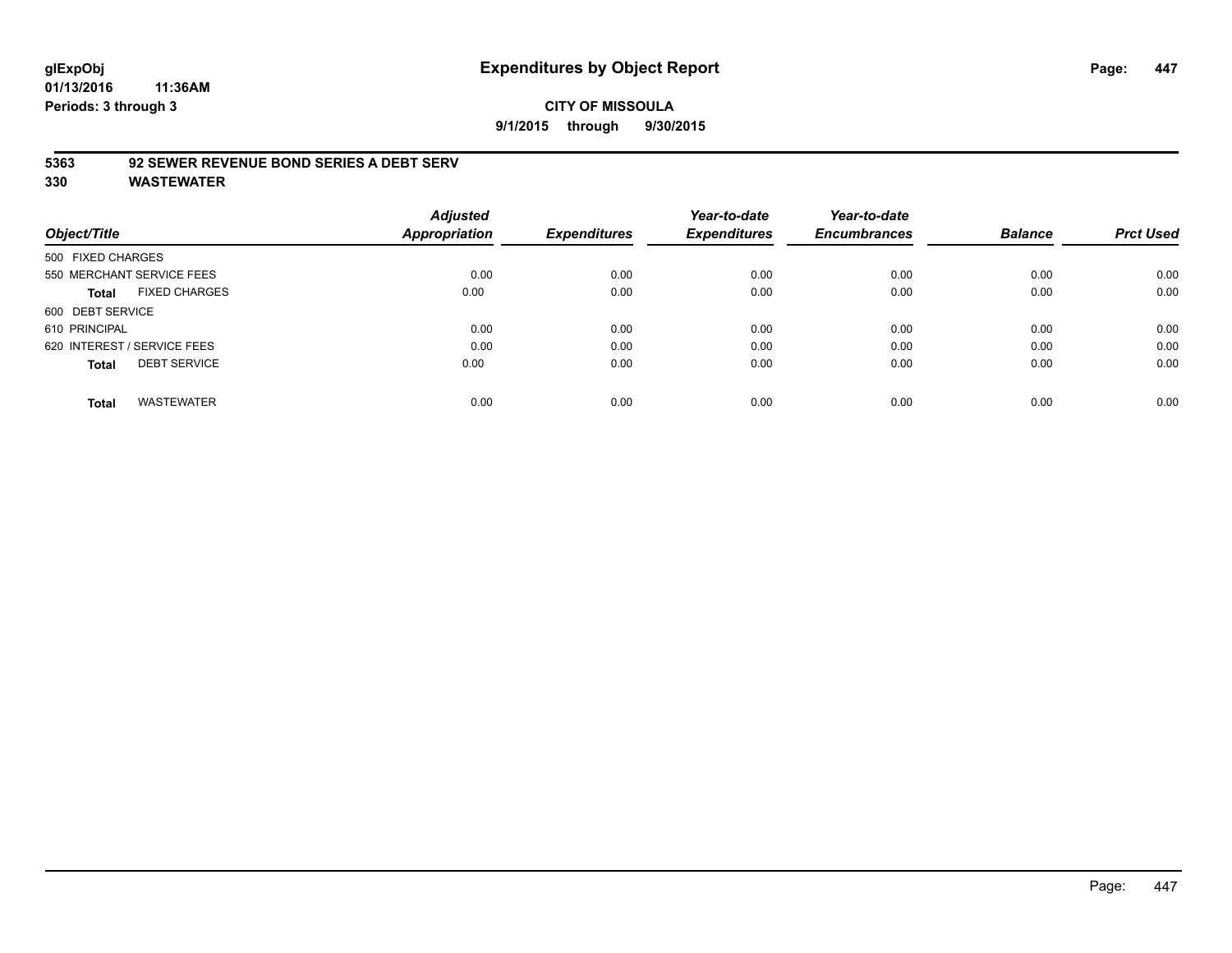**CITY OF MISSOULA 9/1/2015 through 9/30/2015**

#### **5363 92 SEWER REVENUE BOND SERIES A DEBT SERV**

| Object/Title                |                                   | <b>Adjusted</b><br><b>Appropriation</b> | <b>Expenditures</b> | Year-to-date<br><b>Expenditures</b> | Year-to-date<br><b>Encumbrances</b> | <b>Balance</b> | <b>Prct Used</b> |
|-----------------------------|-----------------------------------|-----------------------------------------|---------------------|-------------------------------------|-------------------------------------|----------------|------------------|
| 500 FIXED CHARGES           |                                   |                                         |                     |                                     |                                     |                |                  |
| 550 MERCHANT SERVICE FEES   |                                   | 0.00                                    | 0.00                | 0.00                                | 0.00                                | 0.00           | 0.00             |
| <b>Total</b>                | <b>FIXED CHARGES</b>              | 0.00                                    | 0.00                | 0.00                                | 0.00                                | 0.00           | 0.00             |
| 600 DEBT SERVICE            |                                   |                                         |                     |                                     |                                     |                |                  |
| 610 PRINCIPAL               |                                   | 0.00                                    | 0.00                | 0.00                                | 0.00                                | 0.00           | 0.00             |
| 620 INTEREST / SERVICE FEES |                                   | 0.00                                    | 0.00                | 0.00                                | 0.00                                | 0.00           | 0.00             |
| <b>Total</b>                | <b>DEBT SERVICE</b>               | 0.00                                    | 0.00                | 0.00                                | 0.00                                | 0.00           | 0.00             |
| <b>Total</b>                | 92 SEWER REVENUE BOND SERIES A DE | 0.00                                    | 0.00                | 0.00                                | 0.00                                | 0.00           | 0.00             |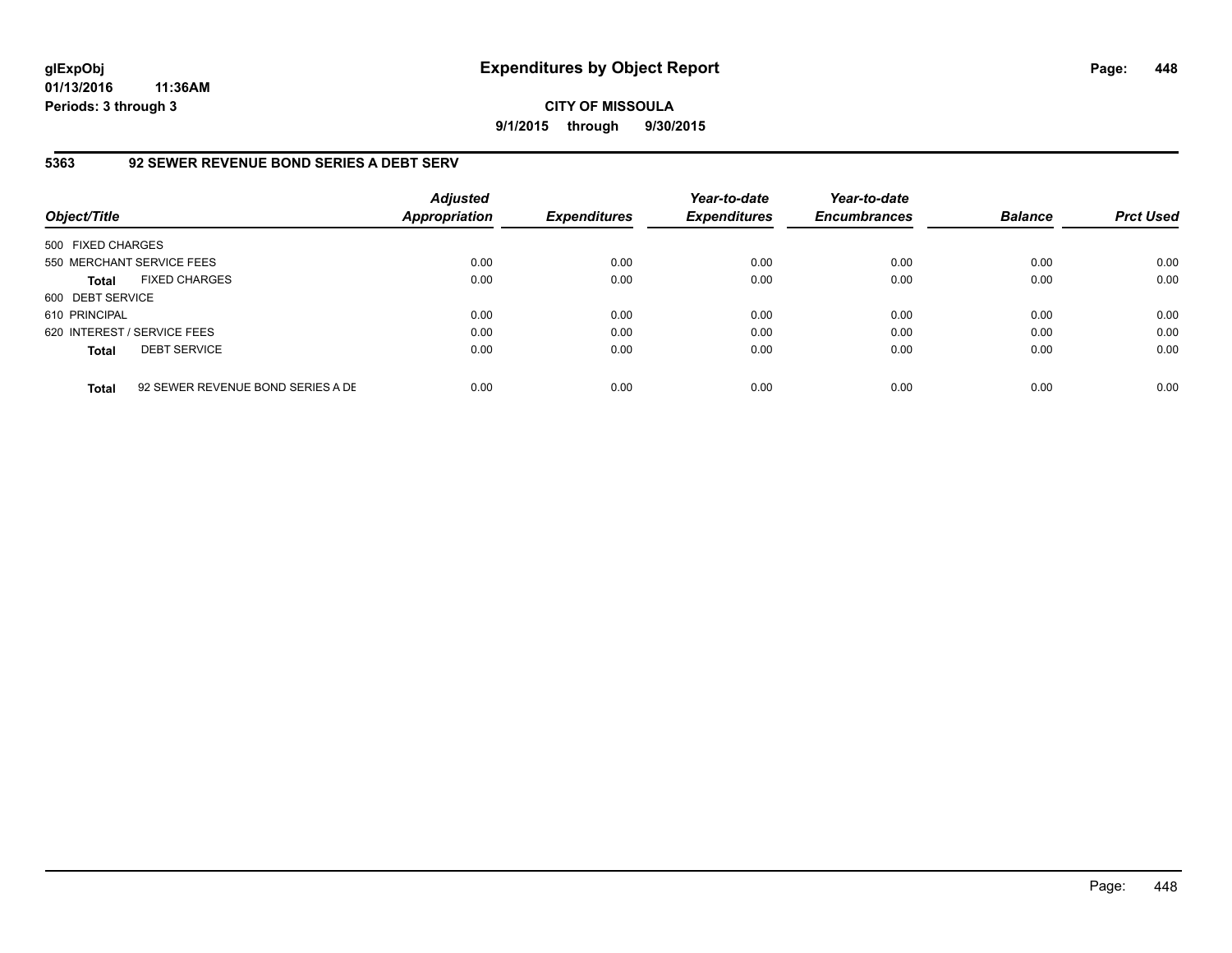# **glExpObj Expenditures by Object Report Page: 449**

**01/13/2016 11:36AM Periods: 3 through 3**

#### **CITY OF MISSOULA 9/1/2015 through 9/30/2015**

#### **5364 92 SEWER REVENUE BOND - SERIES B DEBT S**

|                                      | <b>Adjusted</b>      |                     | Year-to-date        | Year-to-date        |                |                  |
|--------------------------------------|----------------------|---------------------|---------------------|---------------------|----------------|------------------|
| Object/Title                         | <b>Appropriation</b> | <b>Expenditures</b> | <b>Expenditures</b> | <b>Encumbrances</b> | <b>Balance</b> | <b>Prct Used</b> |
| 500 FIXED CHARGES                    |                      |                     |                     |                     |                |                  |
| 550 MERCHANT SERVICE FEES            | 0.00                 | 0.00                | 0.00                | 0.00                | 0.00           | 0.00             |
| <b>FIXED CHARGES</b><br><b>Total</b> | 0.00                 | 0.00                | 0.00                | 0.00                | 0.00           | 0.00             |
| 600 DEBT SERVICE                     |                      |                     |                     |                     |                |                  |
| 610 PRINCIPAL                        | 0.00                 | 0.00                | 0.00                | 0.00                | 0.00           | 0.00             |
| 620 INTEREST / SERVICE FEES          | 0.00                 | 0.00                | 0.00                | 0.00                | 0.00           | 0.00             |
| <b>DEBT SERVICE</b><br><b>Total</b>  | 0.00                 | 0.00                | 0.00                | 0.00                | 0.00           | 0.00             |
| <b>WASTEWATER</b><br><b>Total</b>    | 0.00                 | 0.00                | 0.00                | 0.00                | 0.00           | 0.00             |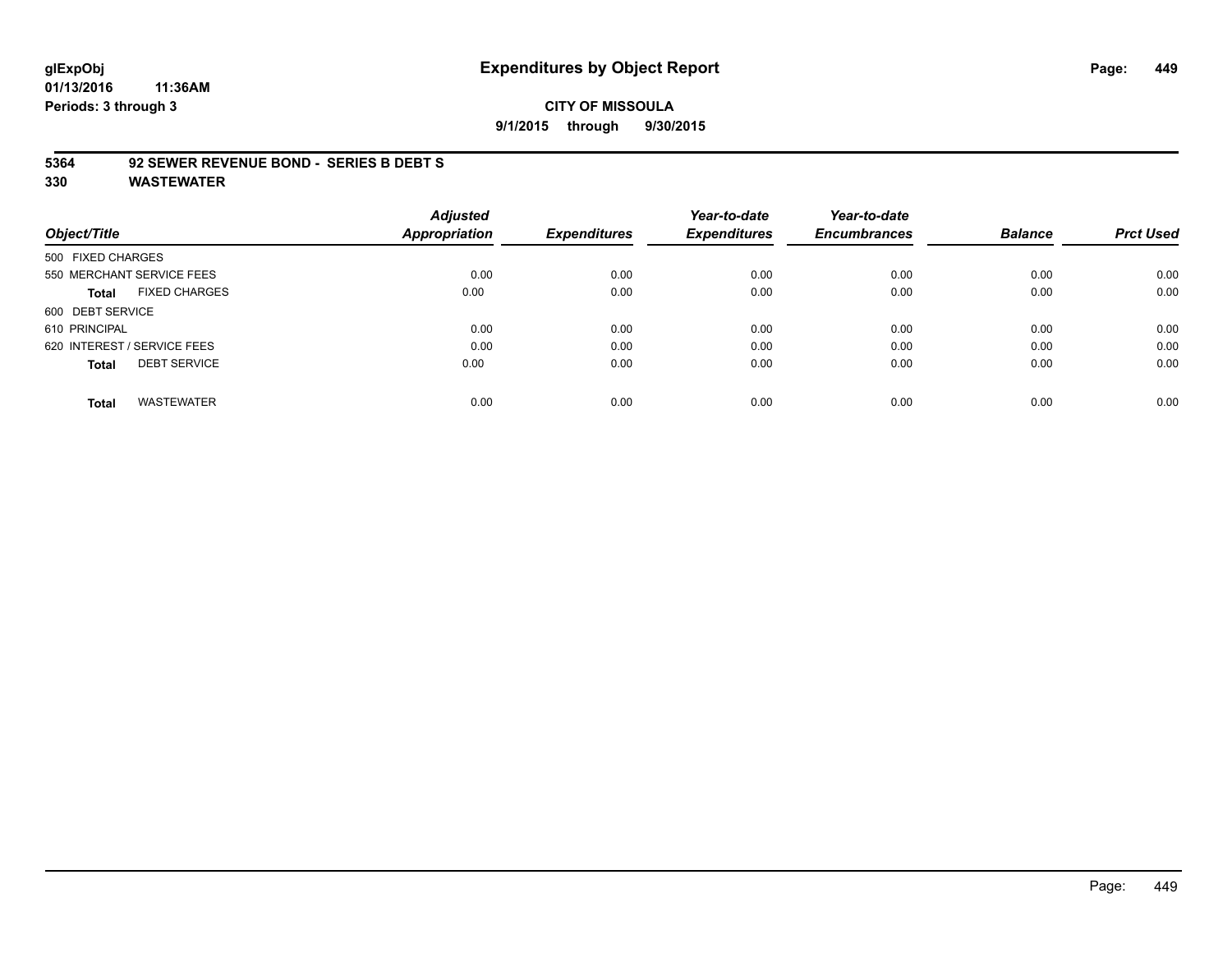**CITY OF MISSOULA 9/1/2015 through 9/30/2015**

#### **5364 92 SEWER REVENUE BOND - SERIES B DEBT S**

| Object/Title                |                                    | <b>Adjusted</b><br>Appropriation | <b>Expenditures</b> | Year-to-date<br><b>Expenditures</b> | Year-to-date<br><b>Encumbrances</b> | <b>Balance</b> | <b>Prct Used</b> |
|-----------------------------|------------------------------------|----------------------------------|---------------------|-------------------------------------|-------------------------------------|----------------|------------------|
| 500 FIXED CHARGES           |                                    |                                  |                     |                                     |                                     |                |                  |
| 550 MERCHANT SERVICE FEES   |                                    | 0.00                             | 0.00                | 0.00                                | 0.00                                | 0.00           | 0.00             |
| <b>Total</b>                | <b>FIXED CHARGES</b>               | 0.00                             | 0.00                | 0.00                                | 0.00                                | 0.00           | 0.00             |
| 600 DEBT SERVICE            |                                    |                                  |                     |                                     |                                     |                |                  |
| 610 PRINCIPAL               |                                    | 0.00                             | 0.00                | 0.00                                | 0.00                                | 0.00           | 0.00             |
| 620 INTEREST / SERVICE FEES |                                    | 0.00                             | 0.00                | 0.00                                | 0.00                                | 0.00           | 0.00             |
| <b>Total</b>                | <b>DEBT SERVICE</b>                | 0.00                             | 0.00                | 0.00                                | 0.00                                | 0.00           | 0.00             |
| <b>Total</b>                | 92 SEWER REVENUE BOND - SERIES B I | 0.00                             | 0.00                | 0.00                                | 0.00                                | 0.00           | 0.00             |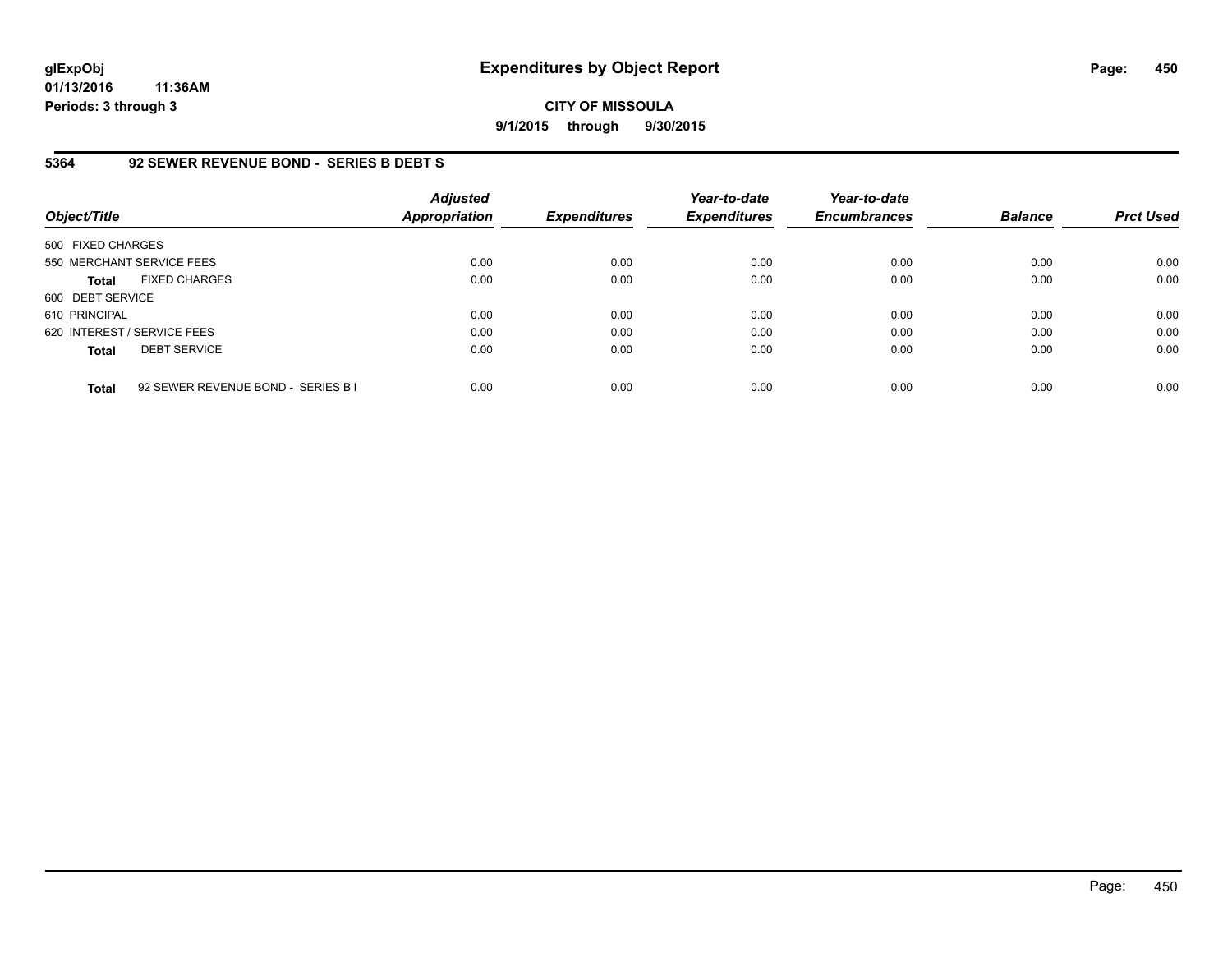**9/1/2015 through 9/30/2015**

#### **5365 99 SEWER REVENUE BONDS DEBT SERVICE FUND**

|                   |                             | <b>Adjusted</b>      |                     | Year-to-date        | Year-to-date        |                |                  |
|-------------------|-----------------------------|----------------------|---------------------|---------------------|---------------------|----------------|------------------|
| Object/Title      |                             | <b>Appropriation</b> | <b>Expenditures</b> | <b>Expenditures</b> | <b>Encumbrances</b> | <b>Balance</b> | <b>Prct Used</b> |
| 500 FIXED CHARGES |                             |                      |                     |                     |                     |                |                  |
|                   | 550 MERCHANT SERVICE FEES   | 0.00                 | 0.00                | 0.00                | 0.00                | 0.00           | 0.00             |
| <b>Total</b>      | <b>FIXED CHARGES</b>        | 0.00                 | 0.00                | 0.00                | 0.00                | 0.00           | 0.00             |
| 600 DEBT SERVICE  |                             |                      |                     |                     |                     |                |                  |
| 610 PRINCIPAL     |                             | 115,000.00           | 0.00                | 0.00                | 0.00                | 115.000.00     | 0.00             |
|                   | 620 INTEREST / SERVICE FEES | 8.910.00             | 0.00                | 0.00                | 0.00                | 8,910.00       | 0.00             |
| <b>Total</b>      | <b>DEBT SERVICE</b>         | 123.910.00           | 0.00                | 0.00                | 0.00                | 123.910.00     | 0.00             |
| <b>Total</b>      | <b>WASTEWATER</b>           | 123.910.00           | 0.00                | 0.00                | 0.00                | 123.910.00     | 0.00             |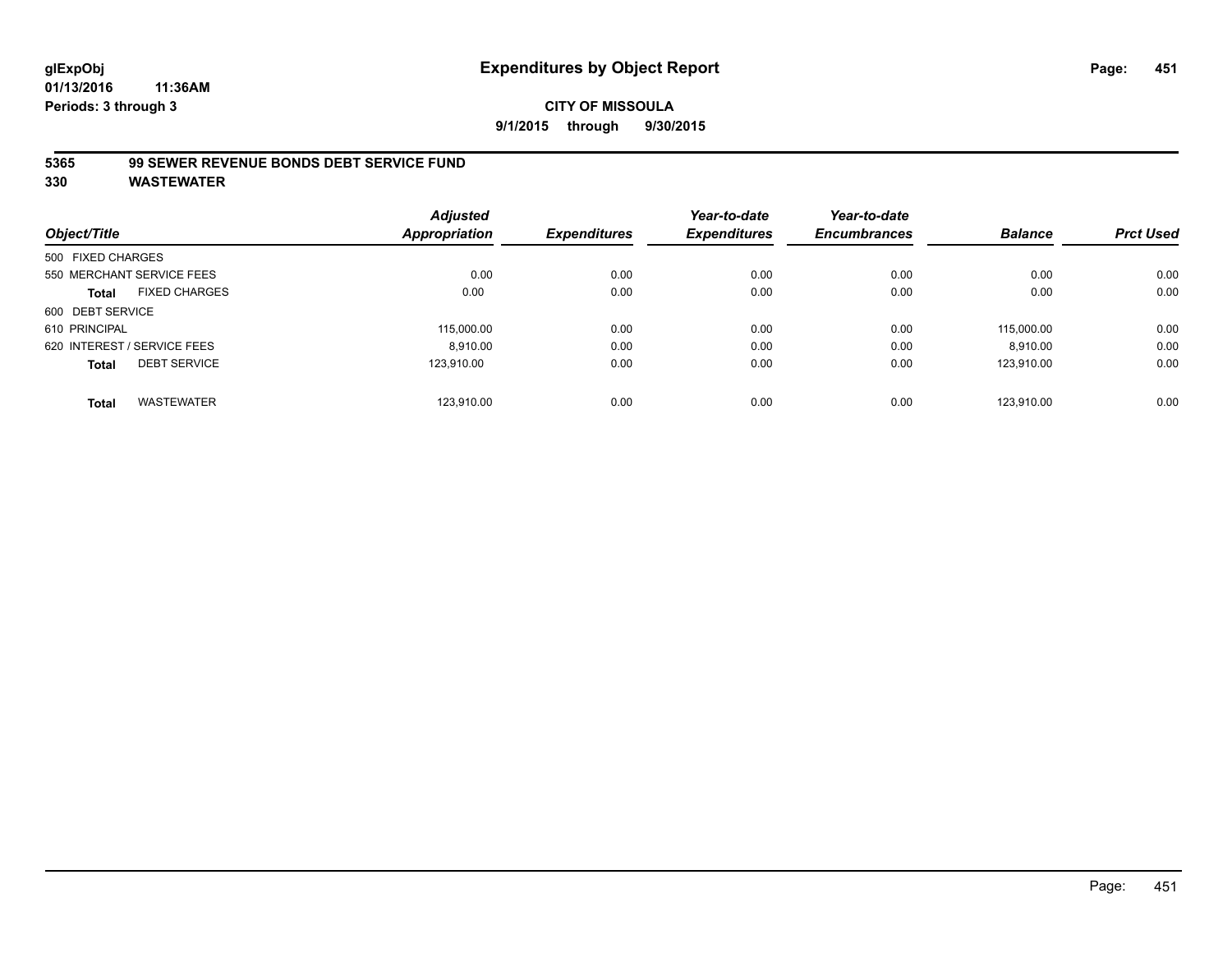**CITY OF MISSOULA 9/1/2015 through 9/30/2015**

# **5365 99 SEWER REVENUE BONDS DEBT SERVICE FUND**

| Object/Title      |                                  | <b>Adjusted</b><br><b>Appropriation</b> | <b>Expenditures</b> | Year-to-date<br><b>Expenditures</b> | Year-to-date<br><b>Encumbrances</b> | <b>Balance</b> | <b>Prct Used</b> |
|-------------------|----------------------------------|-----------------------------------------|---------------------|-------------------------------------|-------------------------------------|----------------|------------------|
| 500 FIXED CHARGES |                                  |                                         |                     |                                     |                                     |                |                  |
|                   | 550 MERCHANT SERVICE FEES        | 0.00                                    | 0.00                | 0.00                                | 0.00                                | 0.00           | 0.00             |
| <b>Total</b>      | <b>FIXED CHARGES</b>             | 0.00                                    | 0.00                | 0.00                                | 0.00                                | 0.00           | 0.00             |
| 600 DEBT SERVICE  |                                  |                                         |                     |                                     |                                     |                |                  |
| 610 PRINCIPAL     |                                  | 115,000.00                              | 0.00                | 0.00                                | 0.00                                | 115.000.00     | 0.00             |
|                   | 620 INTEREST / SERVICE FEES      | 8.910.00                                | 0.00                | 0.00                                | 0.00                                | 8.910.00       | 0.00             |
| <b>Total</b>      | <b>DEBT SERVICE</b>              | 123.910.00                              | 0.00                | 0.00                                | 0.00                                | 123.910.00     | 0.00             |
| <b>Total</b>      | 99 SEWER REVENUE BONDS DEBT SERV | 123.910.00                              | 0.00                | 0.00                                | 0.00                                | 123.910.00     | 0.00             |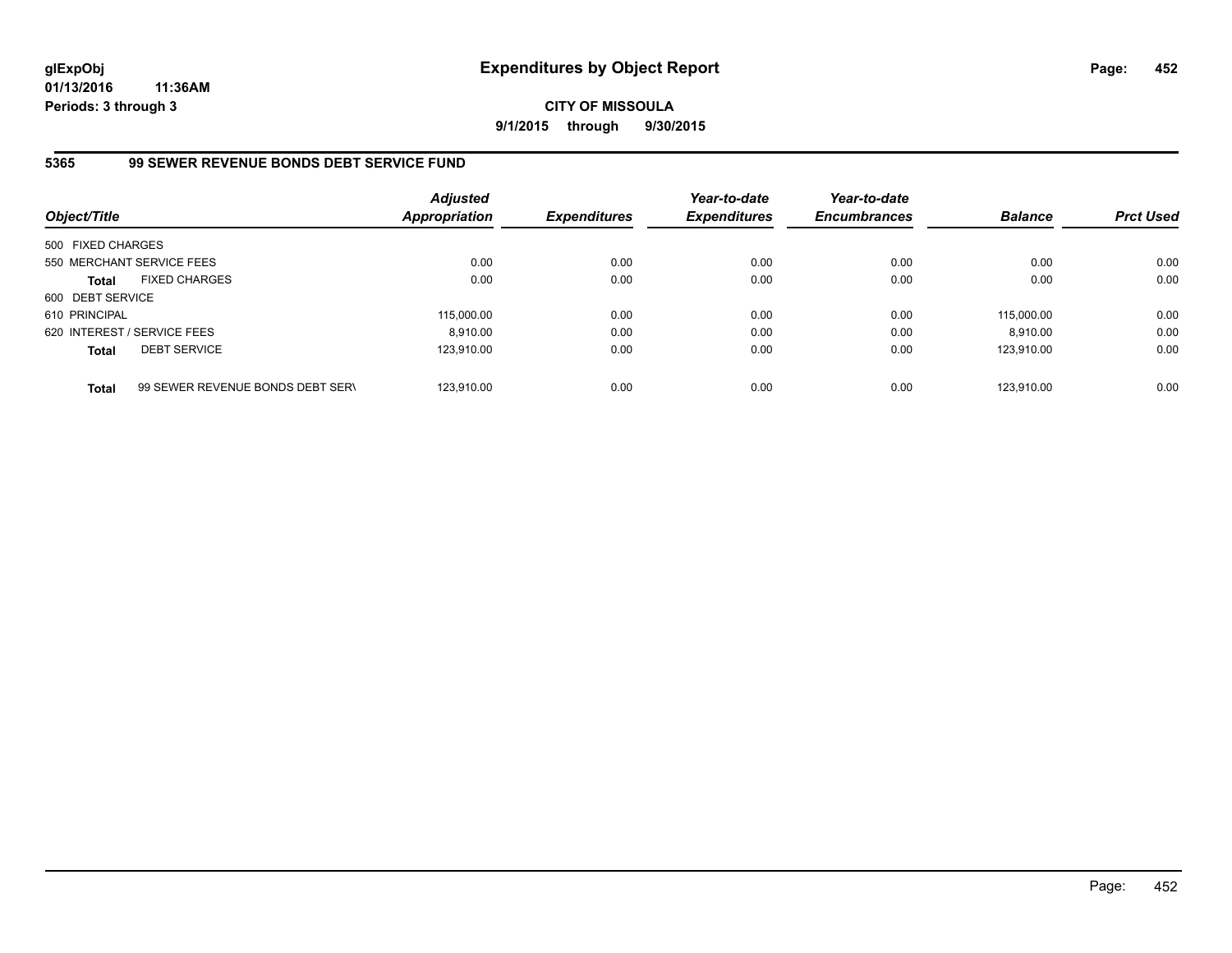#### **CITY OF MISSOULA 9/1/2015 through 9/30/2015**

#### **5366 92 SEWER REVENUE BOND - SERIES A BOND RE**

| Object/Title                         | <b>Adjusted</b><br>Appropriation | <b>Expenditures</b> | Year-to-date<br><b>Expenditures</b> | Year-to-date<br><b>Encumbrances</b> | <b>Balance</b> | <b>Prct Used</b> |
|--------------------------------------|----------------------------------|---------------------|-------------------------------------|-------------------------------------|----------------|------------------|
| 500 FIXED CHARGES                    |                                  |                     |                                     |                                     |                |                  |
| 550 MERCHANT SERVICE FEES            | 0.00                             | 0.00                | 0.00                                | 0.00                                | 0.00           | 0.00             |
| <b>FIXED CHARGES</b><br><b>Total</b> | 0.00                             | 0.00                | 0.00                                | 0.00                                | 0.00           | 0.00             |
| 800 OTHER OBJECTS                    |                                  |                     |                                     |                                     |                |                  |
| 820 TRANSFERS TO OTHER FUNDS         | 0.00                             | 0.00                | 0.00                                | 0.00                                | 0.00           | 0.00             |
| OTHER OBJECTS<br><b>Total</b>        | 0.00                             | 0.00                | 0.00                                | 0.00                                | 0.00           | 0.00             |
| <b>WASTEWATER</b><br><b>Total</b>    | 0.00                             | 0.00                | 0.00                                | 0.00                                | 0.00           | 0.00             |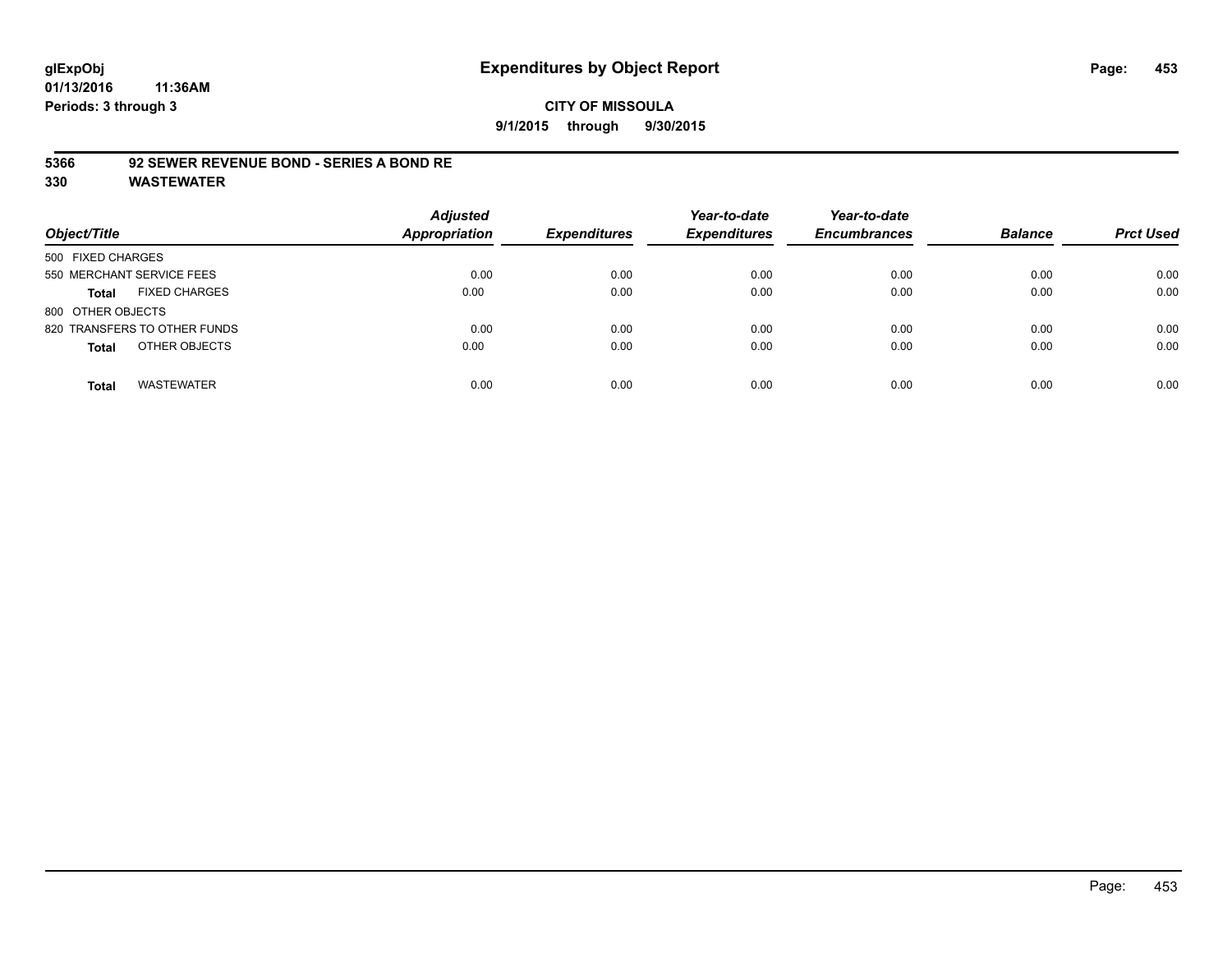#### **CITY OF MISSOULA 9/1/2015 through 9/30/2015**

# **5366 92 SEWER REVENUE BOND - SERIES A BOND RE**

| Object/Title              |                                    | <b>Adjusted</b><br><b>Appropriation</b> | <b>Expenditures</b> | Year-to-date<br><b>Expenditures</b> | Year-to-date<br><b>Encumbrances</b> | <b>Balance</b> | <b>Prct Used</b> |
|---------------------------|------------------------------------|-----------------------------------------|---------------------|-------------------------------------|-------------------------------------|----------------|------------------|
| 500 FIXED CHARGES         |                                    |                                         |                     |                                     |                                     |                |                  |
| 550 MERCHANT SERVICE FEES |                                    | 0.00                                    | 0.00                | 0.00                                | 0.00                                | 0.00           | 0.00             |
| Total                     | <b>FIXED CHARGES</b>               | 0.00                                    | 0.00                | 0.00                                | 0.00                                | 0.00           | 0.00             |
| 800 OTHER OBJECTS         |                                    |                                         |                     |                                     |                                     |                |                  |
|                           | 820 TRANSFERS TO OTHER FUNDS       | 0.00                                    | 0.00                | 0.00                                | 0.00                                | 0.00           | 0.00             |
| <b>Total</b>              | OTHER OBJECTS                      | 0.00                                    | 0.00                | 0.00                                | 0.00                                | 0.00           | 0.00             |
| <b>Total</b>              | 92 SEWER REVENUE BOND - SERIES A B | 0.00                                    | 0.00                | 0.00                                | 0.00                                | 0.00           | 0.00             |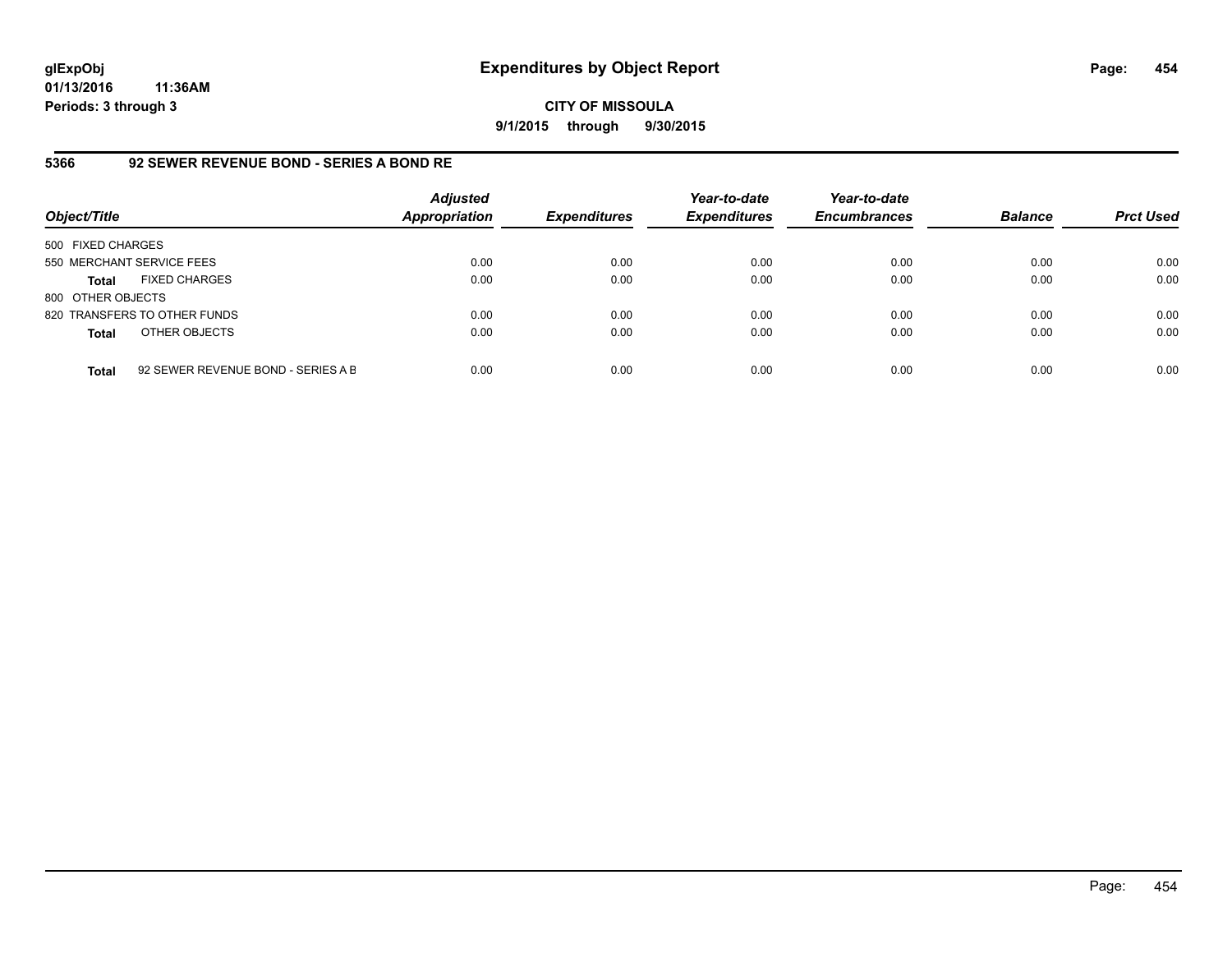#### **CITY OF MISSOULA 9/1/2015 through 9/30/2015**

#### **5367 92 SEWER REVENUE BOND - SERIES B BOND RE**

| Object/Title                         | <b>Adjusted</b><br><b>Appropriation</b> | <b>Expenditures</b> | Year-to-date<br><b>Expenditures</b> | Year-to-date<br><b>Encumbrances</b> | <b>Balance</b> | <b>Prct Used</b> |
|--------------------------------------|-----------------------------------------|---------------------|-------------------------------------|-------------------------------------|----------------|------------------|
| 500 FIXED CHARGES                    |                                         |                     |                                     |                                     |                |                  |
| 550 MERCHANT SERVICE FEES            | 0.00                                    | 0.00                | 0.00                                | 0.00                                | 0.00           | 0.00             |
| <b>FIXED CHARGES</b><br><b>Total</b> | 0.00                                    | 0.00                | 0.00                                | 0.00                                | 0.00           | 0.00             |
| 800 OTHER OBJECTS                    |                                         |                     |                                     |                                     |                |                  |
| 820 TRANSFERS TO OTHER FUNDS         | 0.00                                    | 0.00                | 0.00                                | 0.00                                | 0.00           | 0.00             |
| OTHER OBJECTS<br><b>Total</b>        | 0.00                                    | 0.00                | 0.00                                | 0.00                                | 0.00           | 0.00             |
| <b>WASTEWATER</b><br><b>Total</b>    | 0.00                                    | 0.00                | 0.00                                | 0.00                                | 0.00           | 0.00             |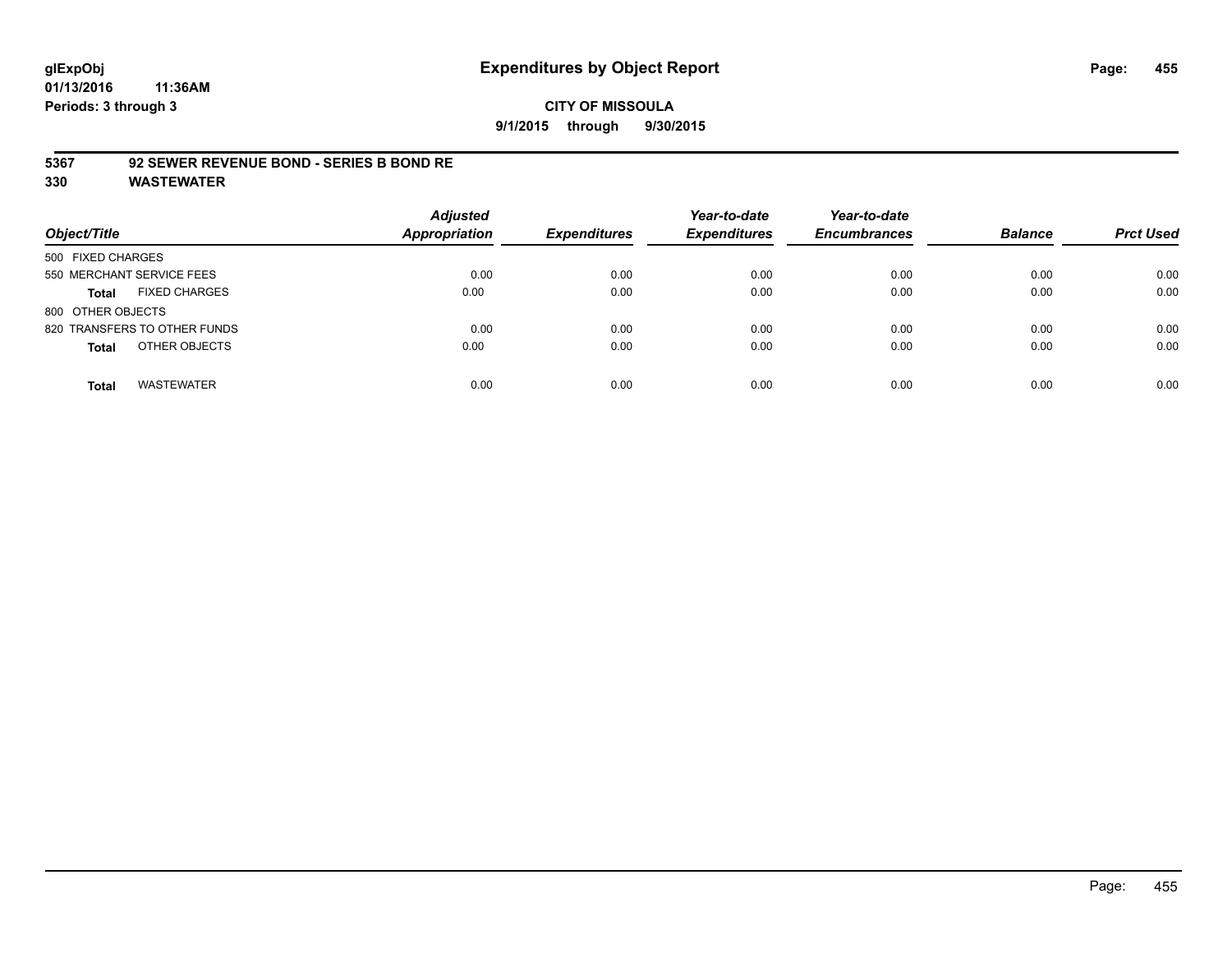**CITY OF MISSOULA 9/1/2015 through 9/30/2015**

# **5367 92 SEWER REVENUE BOND - SERIES B BOND RE**

| Object/Title              |                                    | <b>Adjusted</b><br><b>Appropriation</b> | <b>Expenditures</b> | Year-to-date<br><b>Expenditures</b> | Year-to-date<br><b>Encumbrances</b> | <b>Balance</b> | <b>Prct Used</b> |
|---------------------------|------------------------------------|-----------------------------------------|---------------------|-------------------------------------|-------------------------------------|----------------|------------------|
| 500 FIXED CHARGES         |                                    |                                         |                     |                                     |                                     |                |                  |
| 550 MERCHANT SERVICE FEES |                                    | 0.00                                    | 0.00                | 0.00                                | 0.00                                | 0.00           | 0.00             |
| Total                     | <b>FIXED CHARGES</b>               | 0.00                                    | 0.00                | 0.00                                | 0.00                                | 0.00           | 0.00             |
| 800 OTHER OBJECTS         |                                    |                                         |                     |                                     |                                     |                |                  |
|                           | 820 TRANSFERS TO OTHER FUNDS       | 0.00                                    | 0.00                | 0.00                                | 0.00                                | 0.00           | 0.00             |
| <b>Total</b>              | OTHER OBJECTS                      | 0.00                                    | 0.00                | 0.00                                | 0.00                                | 0.00           | 0.00             |
| <b>Total</b>              | 92 SEWER REVENUE BOND - SERIES B E | 0.00                                    | 0.00                | 0.00                                | 0.00                                | 0.00           | 0.00             |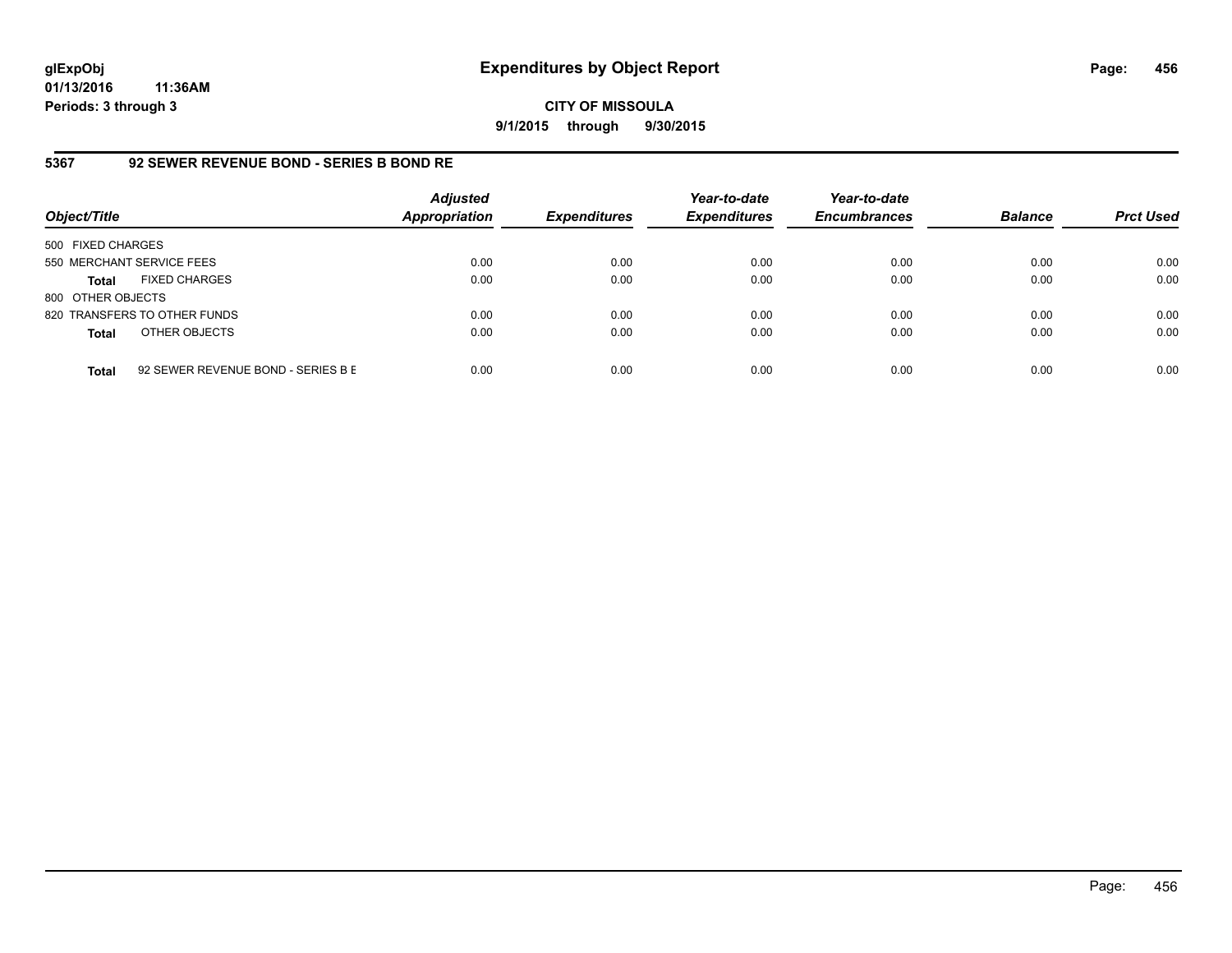#### **5368 00 SEWER REVENUE BOND RESERVE FUND**

| Object/Title                         | <b>Adjusted</b><br><b>Appropriation</b> | <b>Expenditures</b> | Year-to-date<br><b>Expenditures</b> | Year-to-date<br><b>Encumbrances</b> | <b>Balance</b> | <b>Prct Used</b> |
|--------------------------------------|-----------------------------------------|---------------------|-------------------------------------|-------------------------------------|----------------|------------------|
| 500 FIXED CHARGES                    |                                         |                     |                                     |                                     |                |                  |
| 550 MERCHANT SERVICE FEES            | 0.00                                    | 0.00                | 0.00                                | 0.00                                | 0.00           | 0.00             |
| <b>FIXED CHARGES</b><br><b>Total</b> | 0.00                                    | 0.00                | 0.00                                | 0.00                                | 0.00           | 0.00             |
| 800 OTHER OBJECTS                    |                                         |                     |                                     |                                     |                |                  |
| 820 TRANSFERS TO OTHER FUNDS         | 0.00                                    | 0.00                | 0.00                                | 0.00                                | 0.00           | 0.00             |
| OTHER OBJECTS<br><b>Total</b>        | 0.00                                    | 0.00                | 0.00                                | 0.00                                | 0.00           | 0.00             |
| <b>WASTEWATER</b><br><b>Total</b>    | 0.00                                    | 0.00                | 0.00                                | 0.00                                | 0.00           | 0.00             |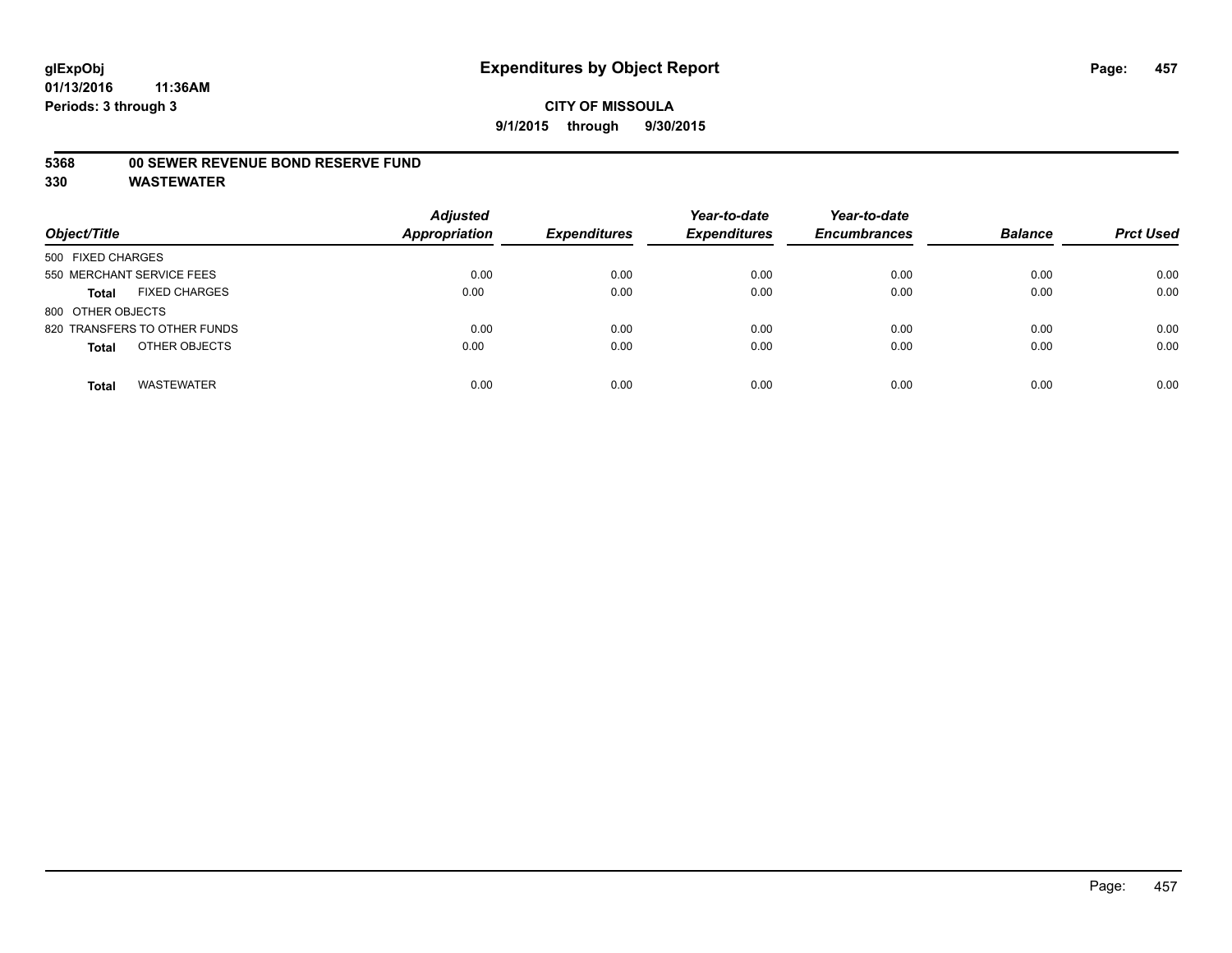**CITY OF MISSOULA 9/1/2015 through 9/30/2015**

#### **5368 00 SEWER REVENUE BOND RESERVE FUND**

| Object/Title              |                                  | <b>Adjusted</b><br><b>Appropriation</b> | <b>Expenditures</b> | Year-to-date<br><b>Expenditures</b> | Year-to-date<br><b>Encumbrances</b> | <b>Balance</b> | <b>Prct Used</b> |
|---------------------------|----------------------------------|-----------------------------------------|---------------------|-------------------------------------|-------------------------------------|----------------|------------------|
| 500 FIXED CHARGES         |                                  |                                         |                     |                                     |                                     |                |                  |
| 550 MERCHANT SERVICE FEES |                                  | 0.00                                    | 0.00                | 0.00                                | 0.00                                | 0.00           | 0.00             |
| <b>Total</b>              | <b>FIXED CHARGES</b>             | 0.00                                    | 0.00                | 0.00                                | 0.00                                | 0.00           | 0.00             |
| 800 OTHER OBJECTS         |                                  |                                         |                     |                                     |                                     |                |                  |
|                           | 820 TRANSFERS TO OTHER FUNDS     | 0.00                                    | 0.00                | 0.00                                | 0.00                                | 0.00           | 0.00             |
| <b>Total</b>              | OTHER OBJECTS                    | 0.00                                    | 0.00                | 0.00                                | 0.00                                | 0.00           | 0.00             |
| <b>Total</b>              | 00 SEWER REVENUE BOND RESERVE FL | 0.00                                    | 0.00                | 0.00                                | 0.00                                | 0.00           | 0.00             |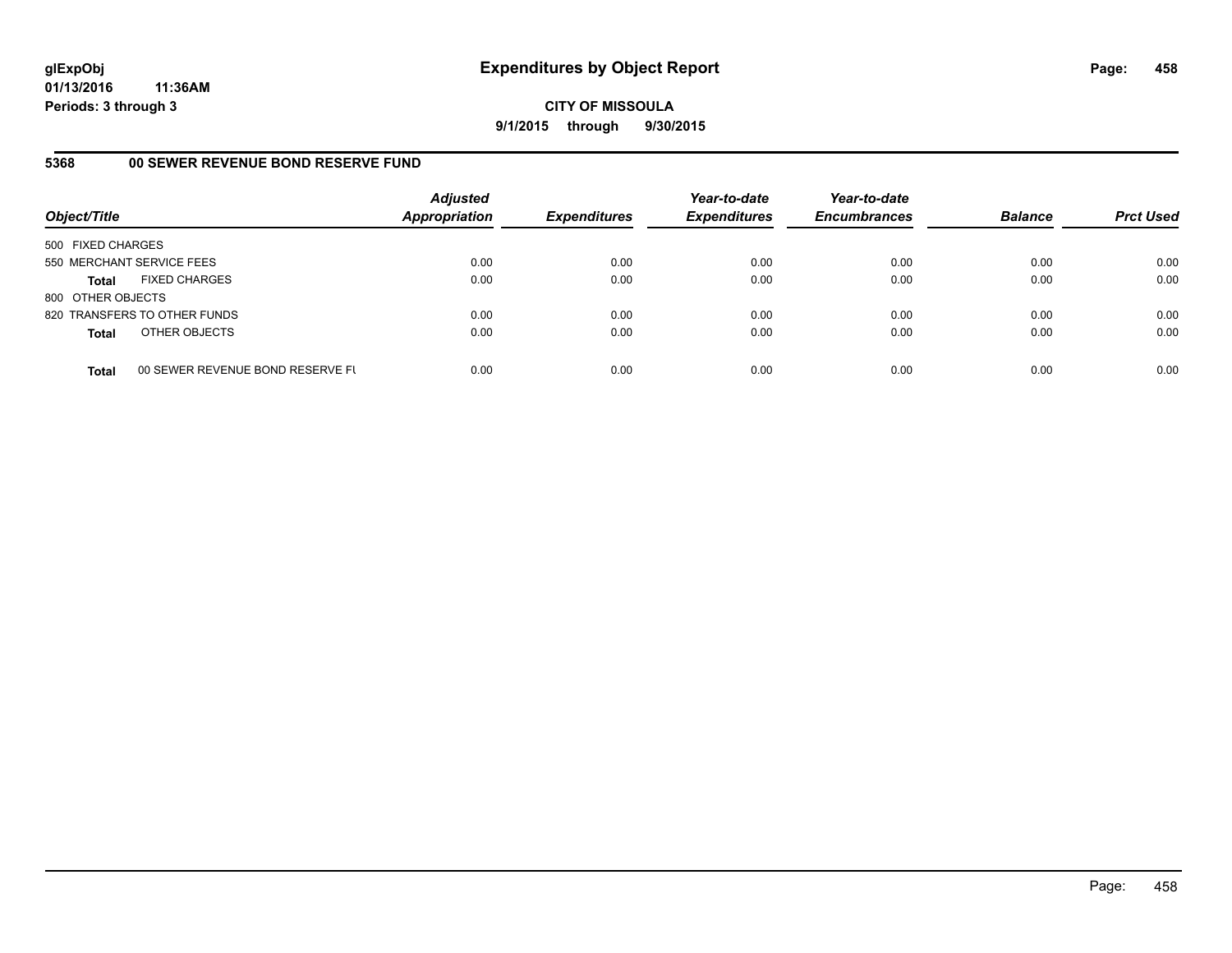#### **5369 2001 SEWER REVENUE BOND**

| Object/Title                         | <b>Adjusted</b><br><b>Appropriation</b> | <b>Expenditures</b> | Year-to-date<br><b>Expenditures</b> | Year-to-date<br><b>Encumbrances</b> | <b>Balance</b> | <b>Prct Used</b> |
|--------------------------------------|-----------------------------------------|---------------------|-------------------------------------|-------------------------------------|----------------|------------------|
| 500 FIXED CHARGES                    |                                         |                     |                                     |                                     |                |                  |
| 550 MERCHANT SERVICE FEES            | 0.00                                    | 0.00                | 0.00                                | 0.00                                | 0.00           | 0.00             |
| <b>FIXED CHARGES</b><br><b>Total</b> | 0.00                                    | 0.00                | 0.00                                | 0.00                                | 0.00           | 0.00             |
| 800 OTHER OBJECTS                    |                                         |                     |                                     |                                     |                |                  |
| 820 TRANSFERS TO OTHER FUNDS         | 30.00                                   | 0.00                | 0.00                                | 0.00                                | 30.00          | 0.00             |
| OTHER OBJECTS<br><b>Total</b>        | 30.00                                   | 0.00                | 0.00                                | 0.00                                | 30.00          | 0.00             |
| <b>WASTEWATER</b><br><b>Total</b>    | 30.00                                   | 0.00                | 0.00                                | 0.00                                | 30.00          | 0.00             |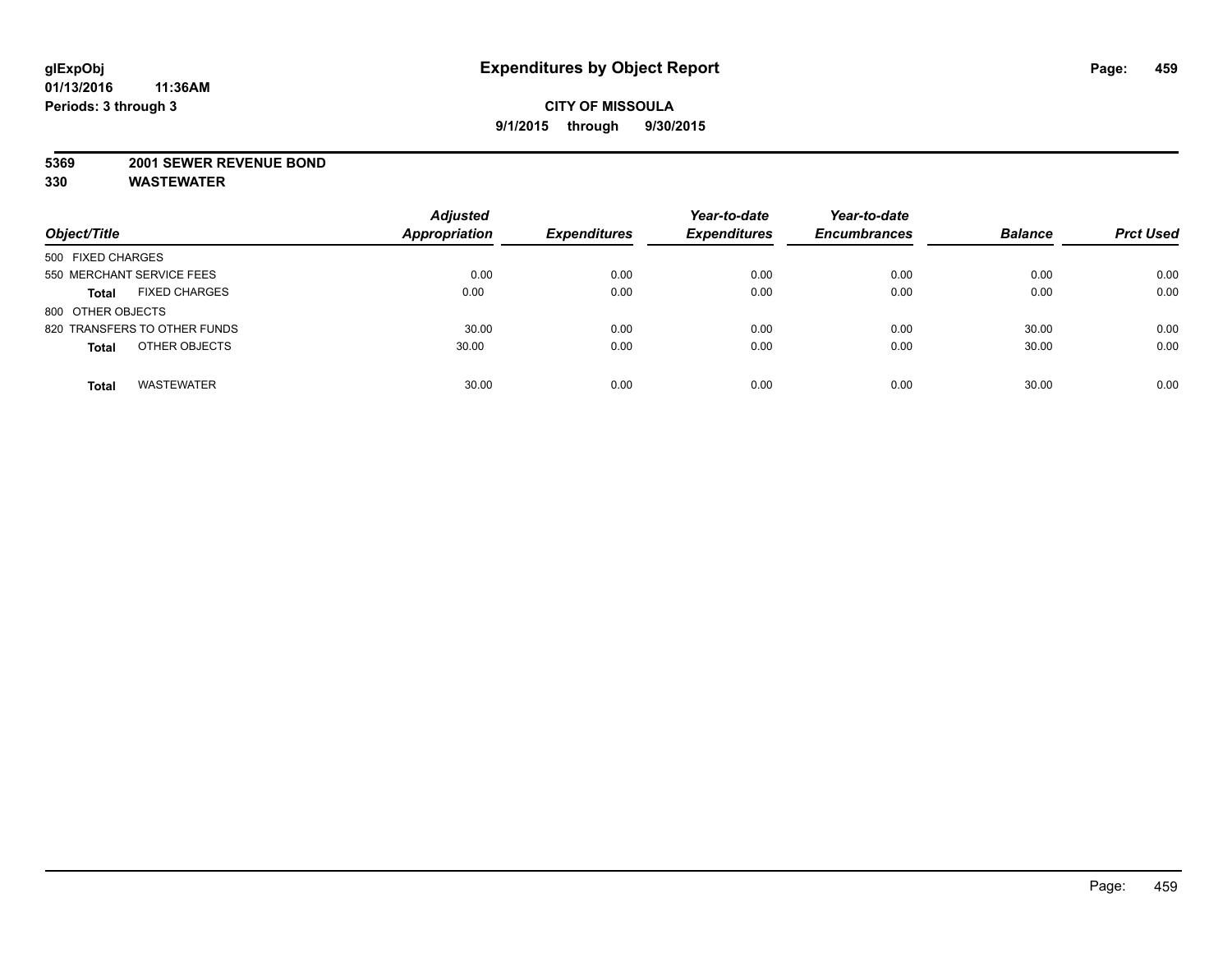#### **5369 2001 SEWER REVENUE BOND**

| Object/Title                            | <b>Adjusted</b><br><b>Appropriation</b> | <b>Expenditures</b> | Year-to-date<br><b>Expenditures</b> | Year-to-date<br><b>Encumbrances</b> | <b>Balance</b> | <b>Prct Used</b> |
|-----------------------------------------|-----------------------------------------|---------------------|-------------------------------------|-------------------------------------|----------------|------------------|
| 500 FIXED CHARGES                       |                                         |                     |                                     |                                     |                |                  |
| 550 MERCHANT SERVICE FEES               | 0.00                                    | 0.00                | 0.00                                | 0.00                                | 0.00           | 0.00             |
| <b>FIXED CHARGES</b><br><b>Total</b>    | 0.00                                    | 0.00                | 0.00                                | 0.00                                | 0.00           | 0.00             |
| 800 OTHER OBJECTS                       |                                         |                     |                                     |                                     |                |                  |
| 820 TRANSFERS TO OTHER FUNDS            | 30.00                                   | 0.00                | 0.00                                | 0.00                                | 30.00          | 0.00             |
| OTHER OBJECTS<br><b>Total</b>           | 30.00                                   | 0.00                | 0.00                                | 0.00                                | 30.00          | 0.00             |
| 2001 SEWER REVENUE BOND<br><b>Total</b> | 30.00                                   | 0.00                | 0.00                                | 0.00                                | 30.00          | 0.00             |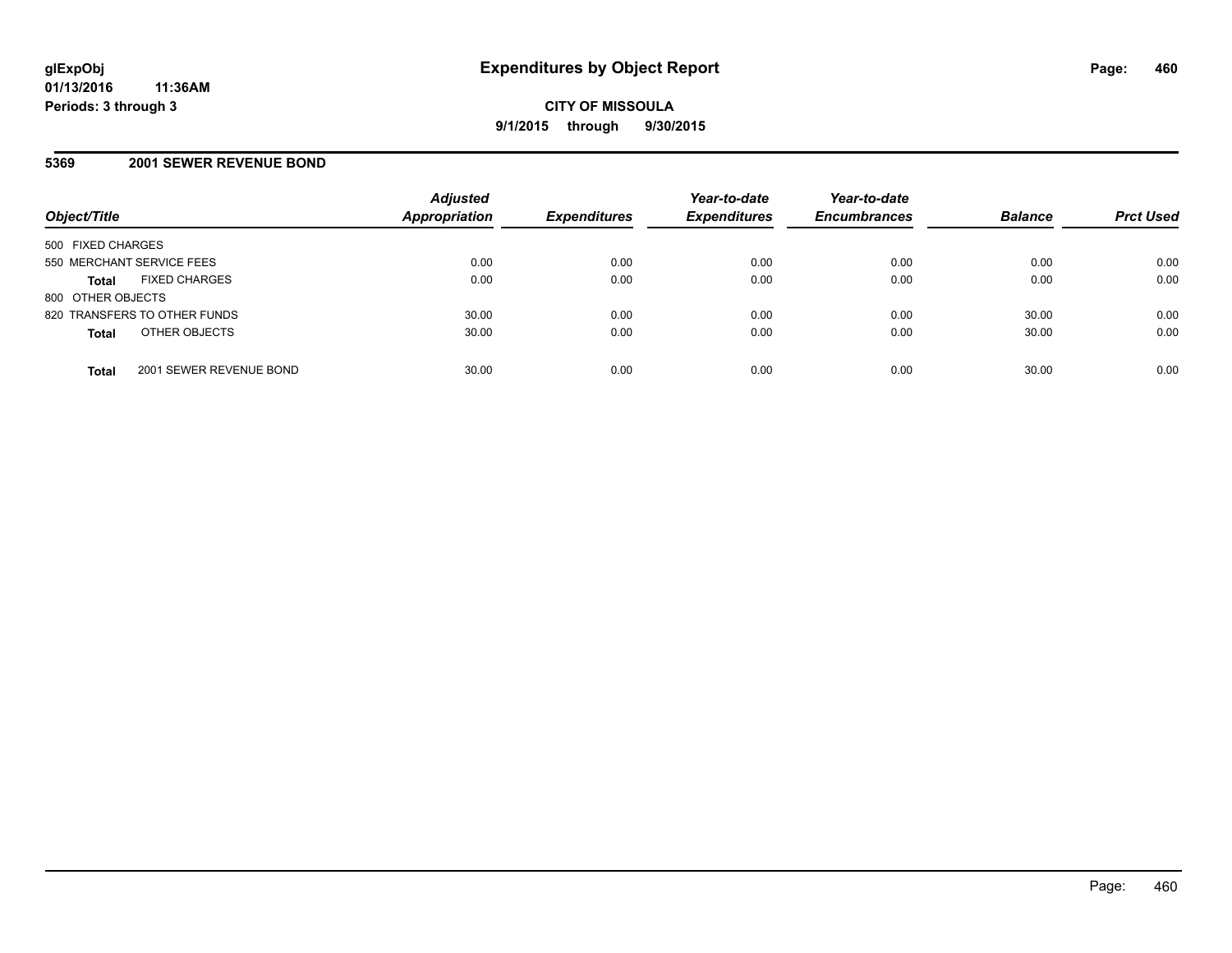#### **5370 99 SEWER REVENUE BOND RESERVE FUND**

| Object/Title                         | <b>Adjusted</b><br><b>Appropriation</b> | <b>Expenditures</b> | Year-to-date<br><b>Expenditures</b> | Year-to-date<br><b>Encumbrances</b> | <b>Balance</b> | <b>Prct Used</b> |
|--------------------------------------|-----------------------------------------|---------------------|-------------------------------------|-------------------------------------|----------------|------------------|
| 500 FIXED CHARGES                    |                                         |                     |                                     |                                     |                |                  |
| 550 MERCHANT SERVICE FEES            | 0.00                                    | 0.00                | 0.00                                | 0.00                                | 0.00           | 0.00             |
| <b>FIXED CHARGES</b><br><b>Total</b> | 0.00                                    | 0.00                | 0.00                                | 0.00                                | 0.00           | 0.00             |
| 800 OTHER OBJECTS                    |                                         |                     |                                     |                                     |                |                  |
| 820 TRANSFERS TO OTHER FUNDS         | 790.00                                  | 0.00                | 0.00                                | 0.00                                | 790.00         | 0.00             |
| OTHER OBJECTS<br><b>Total</b>        | 790.00                                  | 0.00                | 0.00                                | 0.00                                | 790.00         | 0.00             |
| <b>WASTEWATER</b><br>Total           | 790.00                                  | 0.00                | 0.00                                | 0.00                                | 790.00         | 0.00             |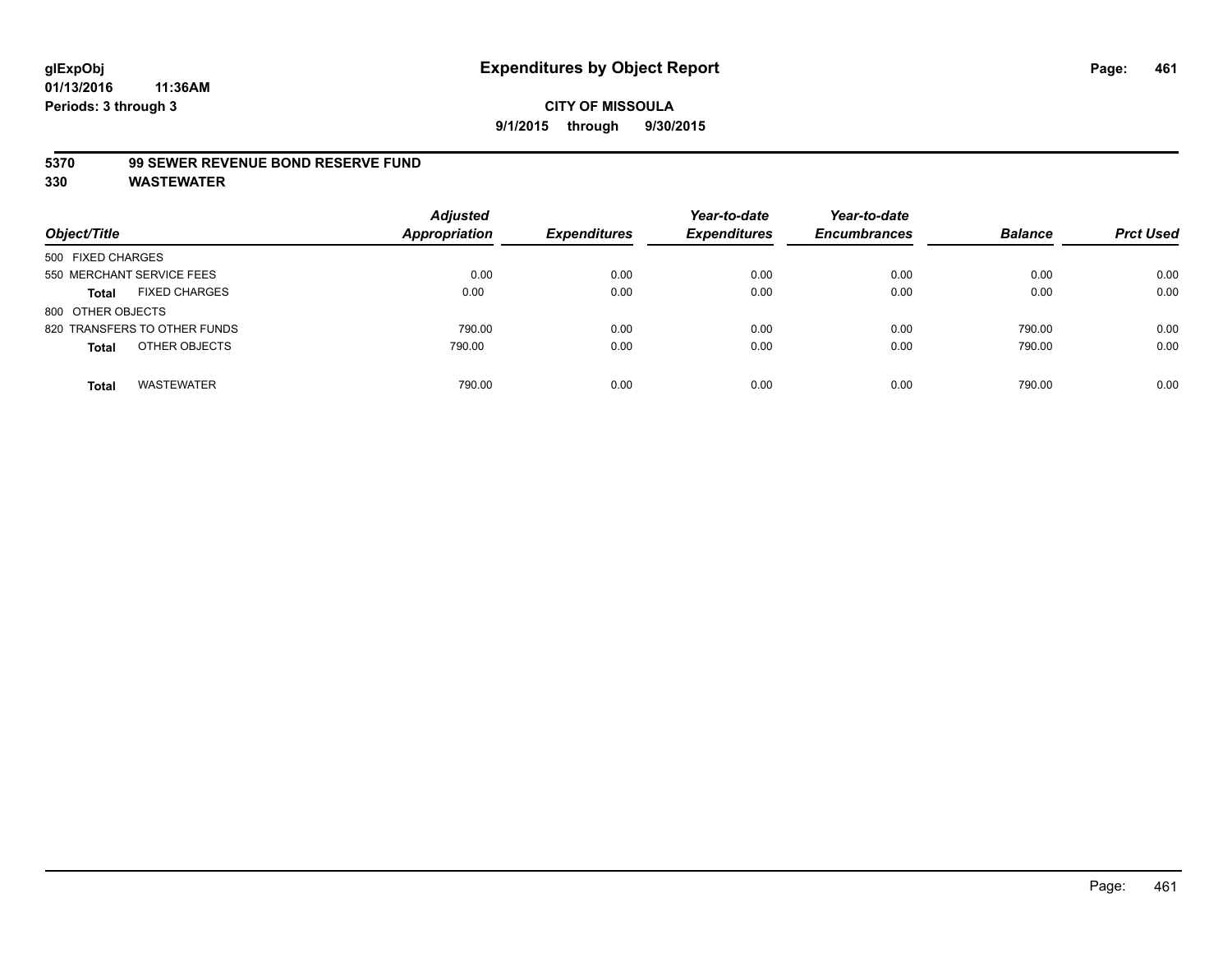**CITY OF MISSOULA 9/1/2015 through 9/30/2015**

#### **5370 99 SEWER REVENUE BOND RESERVE FUND**

| Object/Title              |                                  | <b>Adjusted</b><br><b>Appropriation</b> | <b>Expenditures</b> | Year-to-date<br><b>Expenditures</b> | Year-to-date<br><b>Encumbrances</b> | <b>Balance</b> | <b>Prct Used</b> |
|---------------------------|----------------------------------|-----------------------------------------|---------------------|-------------------------------------|-------------------------------------|----------------|------------------|
| 500 FIXED CHARGES         |                                  |                                         |                     |                                     |                                     |                |                  |
| 550 MERCHANT SERVICE FEES |                                  | 0.00                                    | 0.00                | 0.00                                | 0.00                                | 0.00           | 0.00             |
| <b>Total</b>              | <b>FIXED CHARGES</b>             | 0.00                                    | 0.00                | 0.00                                | 0.00                                | 0.00           | 0.00             |
| 800 OTHER OBJECTS         |                                  |                                         |                     |                                     |                                     |                |                  |
|                           | 820 TRANSFERS TO OTHER FUNDS     | 790.00                                  | 0.00                | 0.00                                | 0.00                                | 790.00         | 0.00             |
| <b>Total</b>              | OTHER OBJECTS                    | 790.00                                  | 0.00                | 0.00                                | 0.00                                | 790.00         | 0.00             |
| <b>Total</b>              | 99 SEWER REVENUE BOND RESERVE FL | 790.00                                  | 0.00                | 0.00                                | 0.00                                | 790.00         | 0.00             |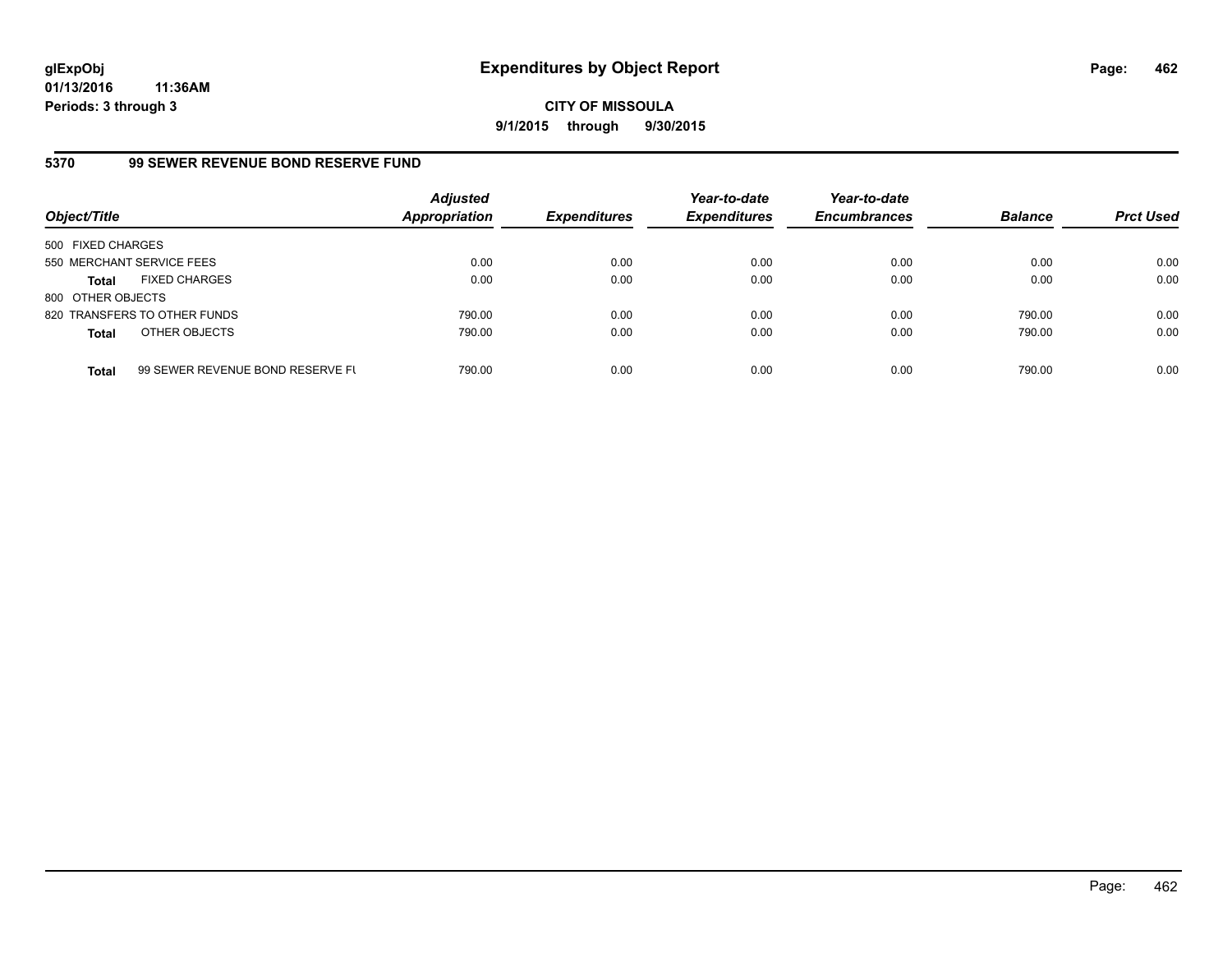# **5371 2002 SEWER BONDS**

|                   |                             | <b>Adjusted</b>      |                     | Year-to-date        | Year-to-date        |                |                  |
|-------------------|-----------------------------|----------------------|---------------------|---------------------|---------------------|----------------|------------------|
| Object/Title      |                             | <b>Appropriation</b> | <b>Expenditures</b> | <b>Expenditures</b> | <b>Encumbrances</b> | <b>Balance</b> | <b>Prct Used</b> |
| 500 FIXED CHARGES |                             |                      |                     |                     |                     |                |                  |
|                   | 550 MERCHANT SERVICE FEES   | 0.00                 | 0.00                | 0.00                | 0.00                | 0.00           | 0.00             |
| <b>Total</b>      | <b>FIXED CHARGES</b>        | 0.00                 | 0.00                | 0.00                | 0.00                | 0.00           | 0.00             |
| 600 DEBT SERVICE  |                             |                      |                     |                     |                     |                |                  |
| 610 PRINCIPAL     |                             | 75,000.00            | 0.00                | 0.00                | 0.00                | 75.000.00      | 0.00             |
|                   | 620 INTEREST / SERVICE FEES | 9,930.00             | 0.00                | 0.00                | 0.00                | 9,930.00       | 0.00             |
| <b>Total</b>      | <b>DEBT SERVICE</b>         | 84.930.00            | 0.00                | 0.00                | 0.00                | 84,930.00      | 0.00             |
| <b>Total</b>      | <b>WASTEWATER</b>           | 84.930.00            | 0.00                | 0.00                | 0.00                | 84.930.00      | 0.00             |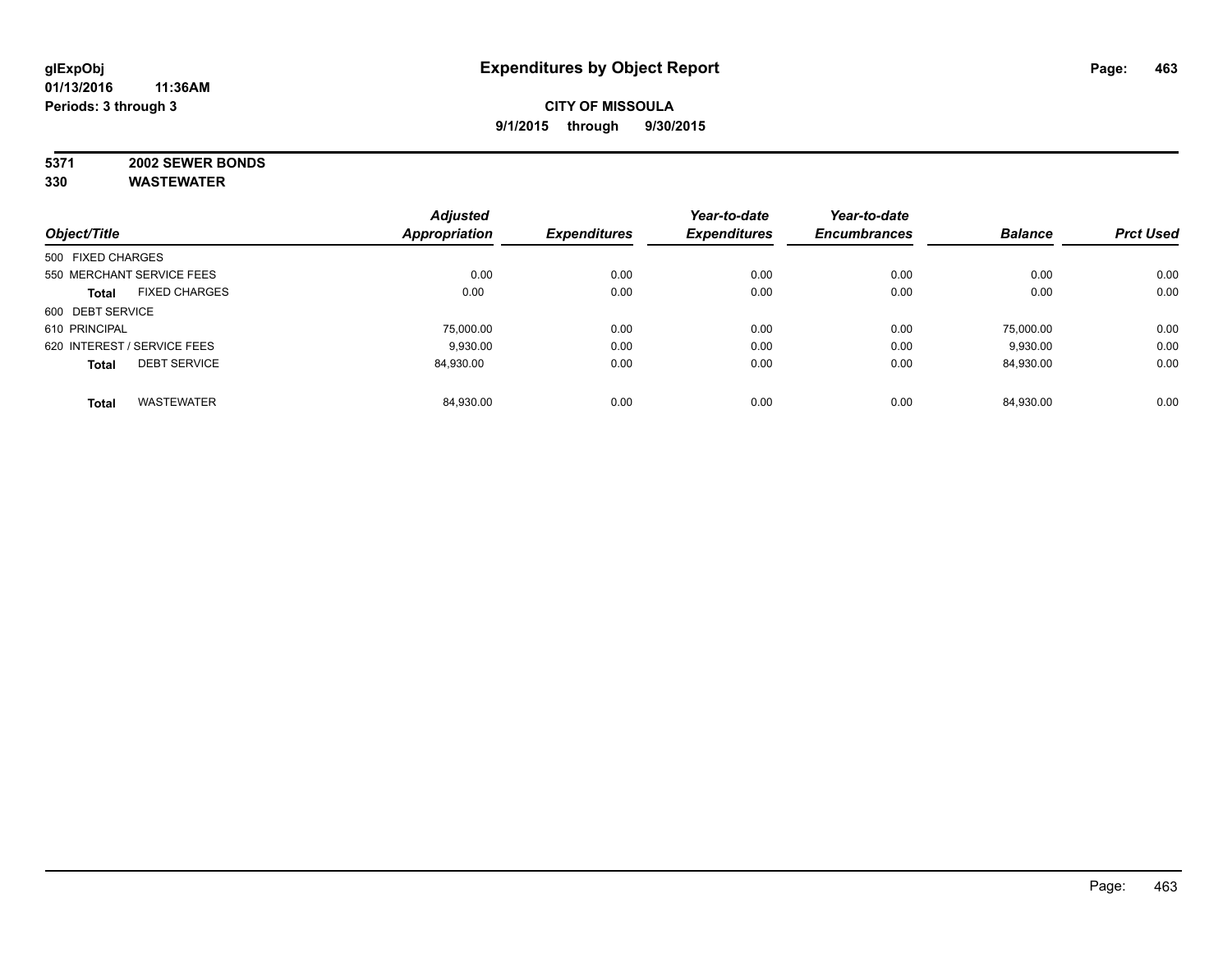#### **5371 2002 SEWER BONDS**

| Object/Title                         | <b>Adjusted</b><br>Appropriation | <b>Expenditures</b> | Year-to-date<br><b>Expenditures</b> | Year-to-date<br><b>Encumbrances</b> | <b>Balance</b> | <b>Prct Used</b> |
|--------------------------------------|----------------------------------|---------------------|-------------------------------------|-------------------------------------|----------------|------------------|
| 500 FIXED CHARGES                    |                                  |                     |                                     |                                     |                |                  |
| 550 MERCHANT SERVICE FEES            | 0.00                             | 0.00                | 0.00                                | 0.00                                | 0.00           | 0.00             |
| <b>FIXED CHARGES</b><br><b>Total</b> | 0.00                             | 0.00                | 0.00                                | 0.00                                | 0.00           | 0.00             |
| 600 DEBT SERVICE                     |                                  |                     |                                     |                                     |                |                  |
| 610 PRINCIPAL                        | 75.000.00                        | 0.00                | 0.00                                | 0.00                                | 75.000.00      | 0.00             |
| 620 INTEREST / SERVICE FEES          | 9.930.00                         | 0.00                | 0.00                                | 0.00                                | 9,930.00       | 0.00             |
| <b>DEBT SERVICE</b><br><b>Total</b>  | 84.930.00                        | 0.00                | 0.00                                | 0.00                                | 84.930.00      | 0.00             |
| 2002 SEWER BONDS<br><b>Total</b>     | 84,930.00                        | 0.00                | 0.00                                | 0.00                                | 84.930.00      | 0.00             |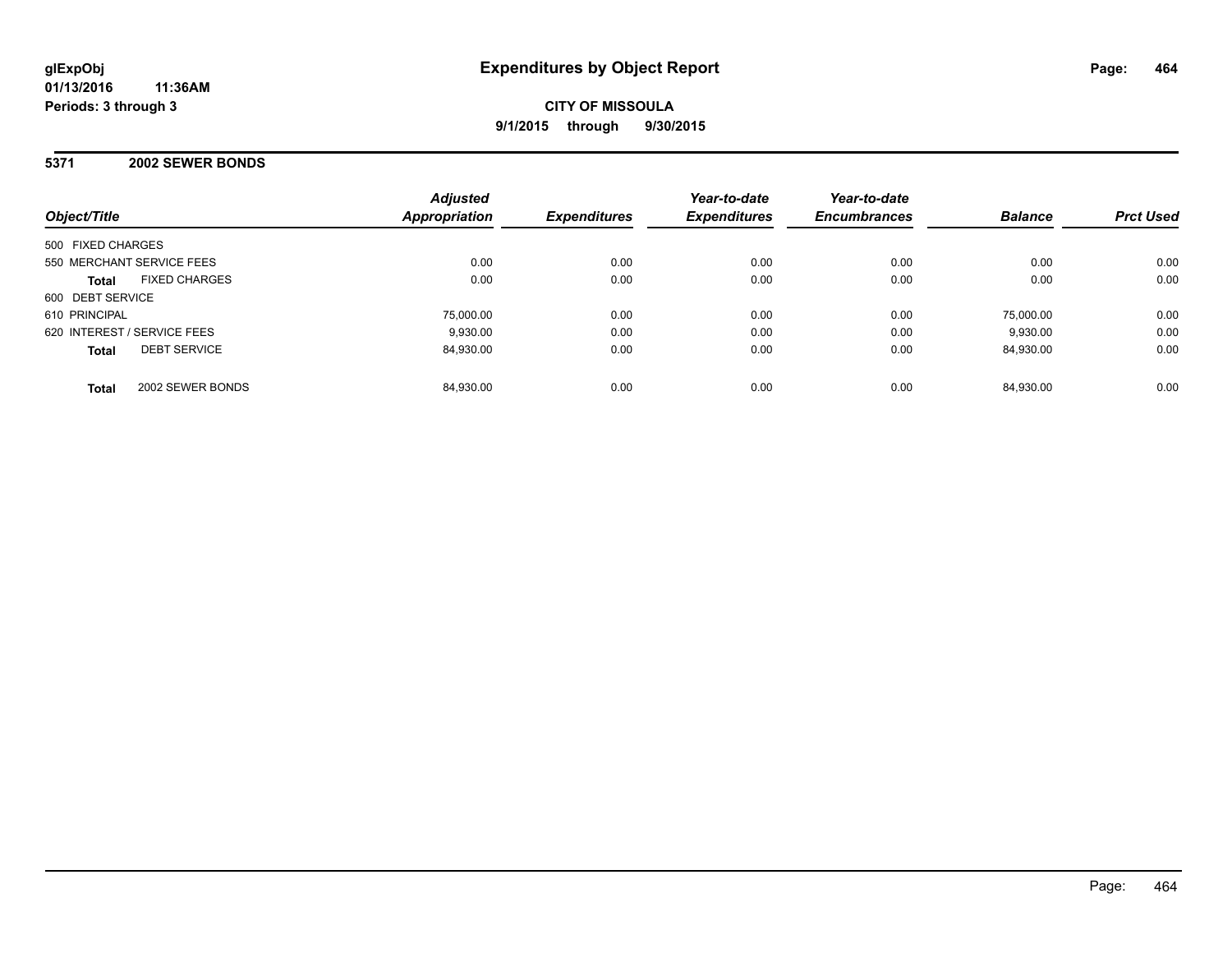#### **5372 2002 SEWER REVENUE BOND**

| Object/Title                         | <b>Adjusted</b><br><b>Appropriation</b> | <b>Expenditures</b> | Year-to-date<br><b>Expenditures</b> | Year-to-date<br><b>Encumbrances</b> | <b>Balance</b> | <b>Prct Used</b> |
|--------------------------------------|-----------------------------------------|---------------------|-------------------------------------|-------------------------------------|----------------|------------------|
| 500 FIXED CHARGES                    |                                         |                     |                                     |                                     |                |                  |
| 550 MERCHANT SERVICE FEES            | 0.00                                    | 0.00                | 0.00                                | 0.00                                | 0.00           | 0.00             |
| <b>FIXED CHARGES</b><br><b>Total</b> | 0.00                                    | 0.00                | 0.00                                | 0.00                                | 0.00           | 0.00             |
| 800 OTHER OBJECTS                    |                                         |                     |                                     |                                     |                |                  |
| 820 TRANSFERS TO OTHER FUNDS         | 0.00                                    | 0.00                | 0.00                                | 0.00                                | 0.00           | 0.00             |
| OTHER OBJECTS<br><b>Total</b>        | 0.00                                    | 0.00                | 0.00                                | 0.00                                | 0.00           | 0.00             |
| <b>WASTEWATER</b><br><b>Total</b>    | 0.00                                    | 0.00                | 0.00                                | 0.00                                | 0.00           | 0.00             |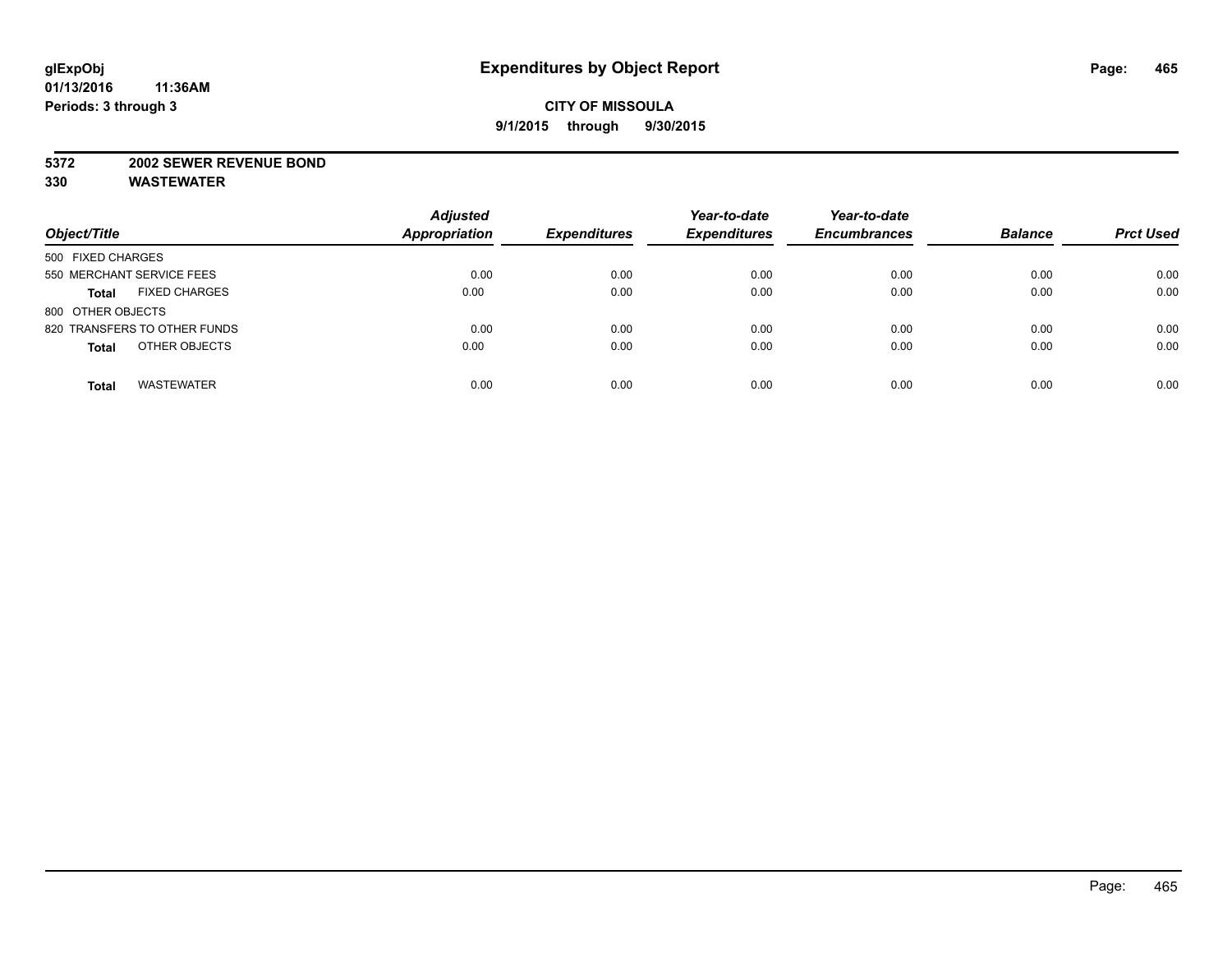#### **5372 2002 SEWER REVENUE BOND**

| Object/Title              |                              | <b>Adjusted</b><br><b>Appropriation</b> | <b>Expenditures</b> | Year-to-date<br><b>Expenditures</b> | Year-to-date<br><b>Encumbrances</b> | <b>Balance</b> | <b>Prct Used</b> |
|---------------------------|------------------------------|-----------------------------------------|---------------------|-------------------------------------|-------------------------------------|----------------|------------------|
| 500 FIXED CHARGES         |                              |                                         |                     |                                     |                                     |                |                  |
| 550 MERCHANT SERVICE FEES |                              | 0.00                                    | 0.00                | 0.00                                | 0.00                                | 0.00           | 0.00             |
| <b>Total</b>              | <b>FIXED CHARGES</b>         | 0.00                                    | 0.00                | 0.00                                | 0.00                                | 0.00           | 0.00             |
| 800 OTHER OBJECTS         |                              |                                         |                     |                                     |                                     |                |                  |
|                           | 820 TRANSFERS TO OTHER FUNDS | 0.00                                    | 0.00                | 0.00                                | 0.00                                | 0.00           | 0.00             |
| <b>Total</b>              | OTHER OBJECTS                | 0.00                                    | 0.00                | 0.00                                | 0.00                                | 0.00           | 0.00             |
| <b>Total</b>              | 2002 SEWER REVENUE BOND      | 0.00                                    | 0.00                | 0.00                                | 0.00                                | 0.00           | 0.00             |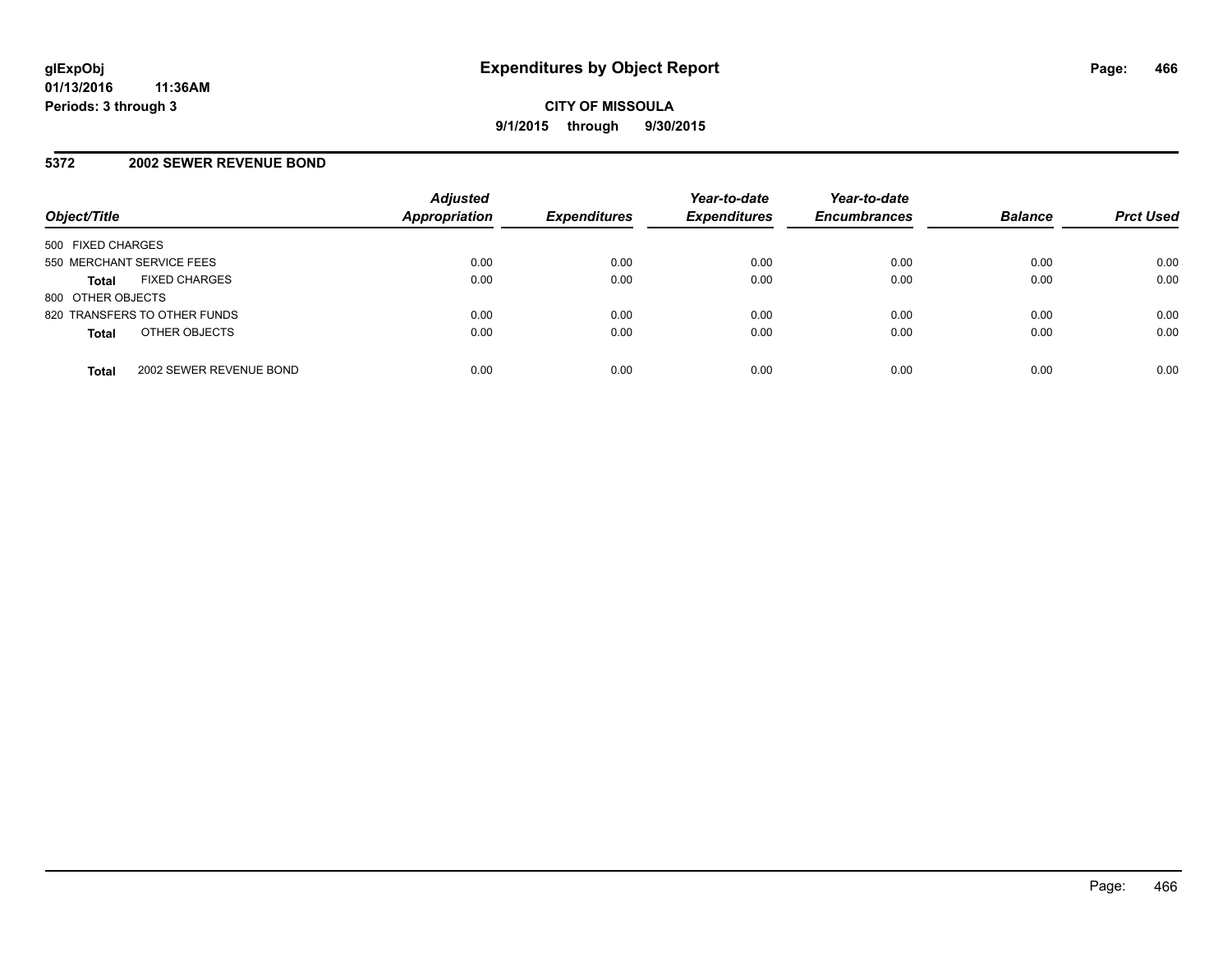#### **5373 2002 WWTP UPGRADE REVENUE BOND**

|                             |                      | <b>Adjusted</b>      |                     | Year-to-date        | Year-to-date        |                |                  |
|-----------------------------|----------------------|----------------------|---------------------|---------------------|---------------------|----------------|------------------|
| Object/Title                |                      | <b>Appropriation</b> | <b>Expenditures</b> | <b>Expenditures</b> | <b>Encumbrances</b> | <b>Balance</b> | <b>Prct Used</b> |
| 500 FIXED CHARGES           |                      |                      |                     |                     |                     |                |                  |
| 550 MERCHANT SERVICE FEES   |                      | 0.00                 | 0.00                | 0.00                | 0.00                | 0.00           | 0.00             |
| <b>Total</b>                | <b>FIXED CHARGES</b> | 0.00                 | 0.00                | 0.00                | 0.00                | 0.00           | 0.00             |
| 600 DEBT SERVICE            |                      |                      |                     |                     |                     |                |                  |
| 610 PRINCIPAL               |                      | 290,000.00           | 0.00                | 0.00                | 0.00                | 290,000.00     | 0.00             |
| 620 INTEREST / SERVICE FEES |                      | 41.640.00            | 0.00                | 0.00                | 0.00                | 41.640.00      | 0.00             |
| <b>Total</b>                | <b>DEBT SERVICE</b>  | 331.640.00           | 0.00                | 0.00                | 0.00                | 331.640.00     | 0.00             |
| <b>Total</b>                | <b>WASTEWATER</b>    | 331.640.00           | 0.00                | 0.00                | 0.00                | 331.640.00     | 0.00             |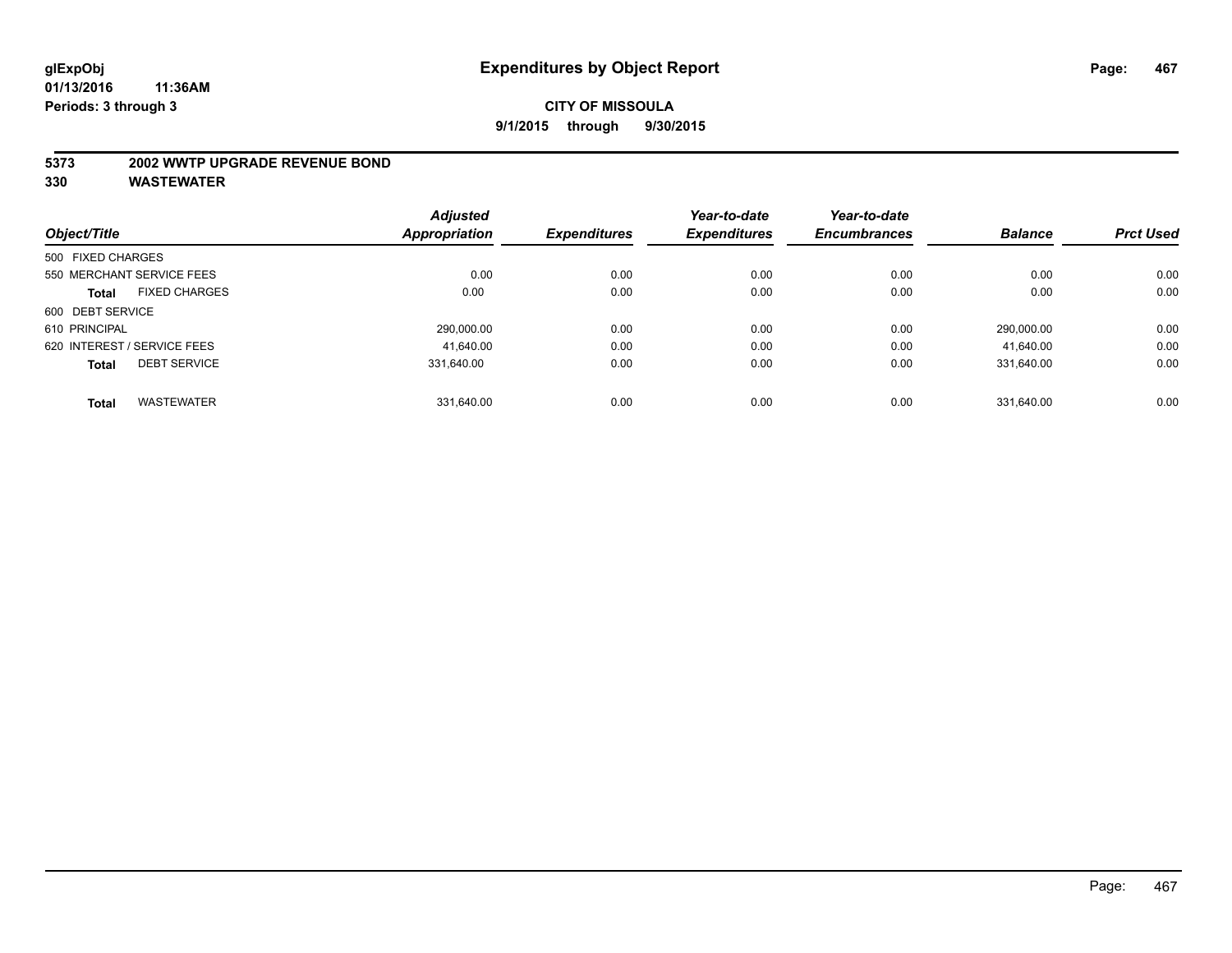## **CITY OF MISSOULA 9/1/2015 through 9/30/2015**

# **5373 2002 WWTP UPGRADE REVENUE BOND**

| Object/Title      |                                | <b>Adjusted</b><br>Appropriation | <b>Expenditures</b> | Year-to-date<br><b>Expenditures</b> | Year-to-date<br><b>Encumbrances</b> | <b>Balance</b> | <b>Prct Used</b> |
|-------------------|--------------------------------|----------------------------------|---------------------|-------------------------------------|-------------------------------------|----------------|------------------|
| 500 FIXED CHARGES |                                |                                  |                     |                                     |                                     |                |                  |
|                   | 550 MERCHANT SERVICE FEES      | 0.00                             | 0.00                | 0.00                                | 0.00                                | 0.00           | 0.00             |
| <b>Total</b>      | <b>FIXED CHARGES</b>           | 0.00                             | 0.00                | 0.00                                | 0.00                                | 0.00           | 0.00             |
| 600 DEBT SERVICE  |                                |                                  |                     |                                     |                                     |                |                  |
| 610 PRINCIPAL     |                                | 290.000.00                       | 0.00                | 0.00                                | 0.00                                | 290.000.00     | 0.00             |
|                   | 620 INTEREST / SERVICE FEES    | 41.640.00                        | 0.00                | 0.00                                | 0.00                                | 41.640.00      | 0.00             |
| <b>Total</b>      | <b>DEBT SERVICE</b>            | 331.640.00                       | 0.00                | 0.00                                | 0.00                                | 331.640.00     | 0.00             |
| <b>Total</b>      | 2002 WWTP UPGRADE REVENUE BOND | 331.640.00                       | 0.00                | 0.00                                | 0.00                                | 331.640.00     | 0.00             |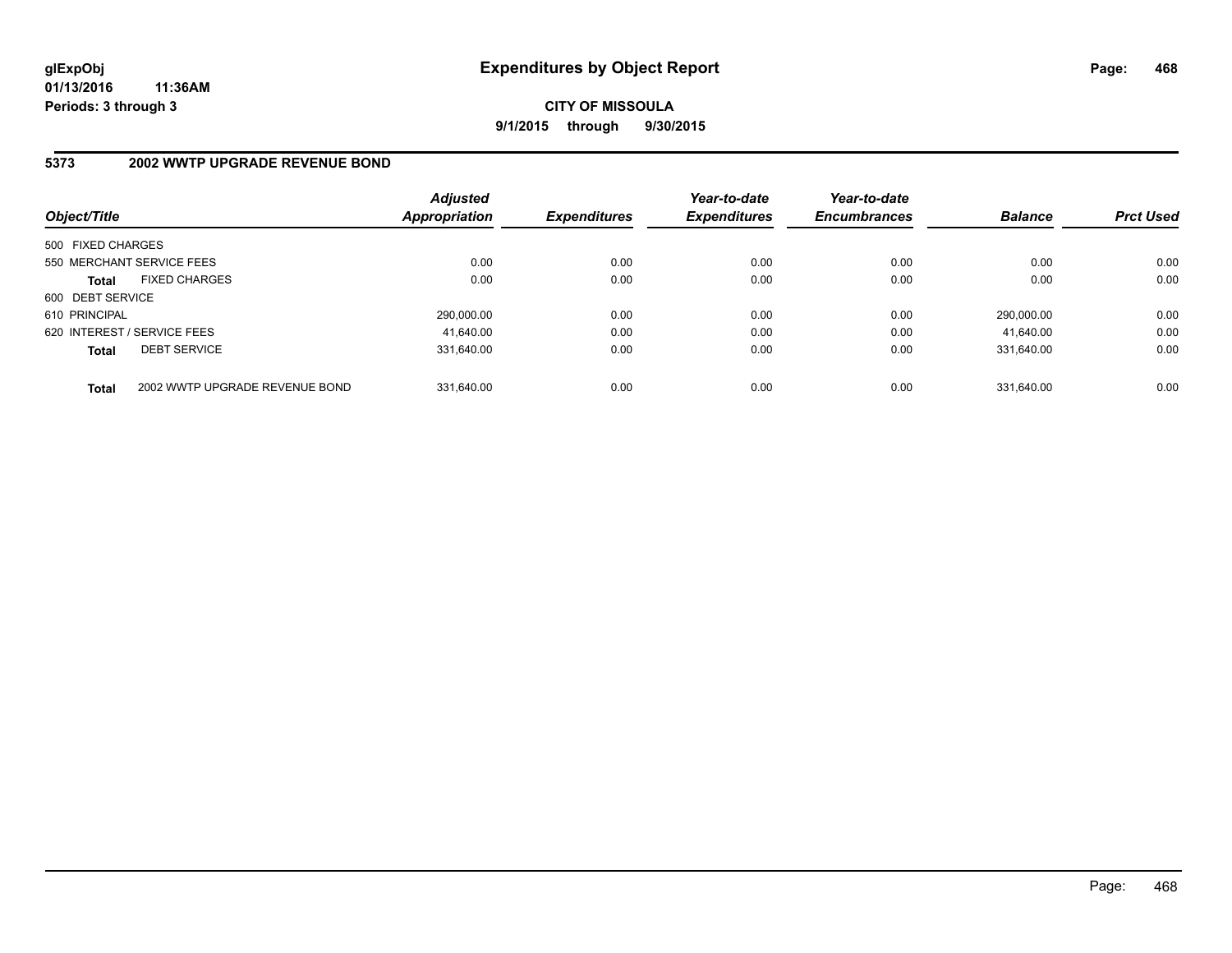#### **5374 2002 WWTP UPGRADE RESERVE**

| Object/Title                         | <b>Adjusted</b><br><b>Appropriation</b> | <b>Expenditures</b> | Year-to-date<br><b>Expenditures</b> | Year-to-date<br><b>Encumbrances</b> | <b>Balance</b> | <b>Prct Used</b> |
|--------------------------------------|-----------------------------------------|---------------------|-------------------------------------|-------------------------------------|----------------|------------------|
| 500 FIXED CHARGES                    |                                         |                     |                                     |                                     |                |                  |
| 550 MERCHANT SERVICE FEES            | 0.00                                    | 0.00                | 0.00                                | 0.00                                | 0.00           | 0.00             |
| <b>FIXED CHARGES</b><br><b>Total</b> | 0.00                                    | 0.00                | 0.00                                | 0.00                                | 0.00           | 0.00             |
| 600 DEBT SERVICE                     |                                         |                     |                                     |                                     |                |                  |
| 610 PRINCIPAL                        | 0.00                                    | 0.00                | 0.00                                | 0.00                                | 0.00           | 0.00             |
| 620 INTEREST / SERVICE FEES          | 0.00                                    | 0.00                | 0.00                                | 0.00                                | 0.00           | 0.00             |
| <b>DEBT SERVICE</b><br><b>Total</b>  | 0.00                                    | 0.00                | 0.00                                | 0.00                                | 0.00           | 0.00             |
| 800 OTHER OBJECTS                    |                                         |                     |                                     |                                     |                |                  |
| 820 TRANSFERS TO OTHER FUNDS         | 180.00                                  | 0.00                | 0.00                                | 0.00                                | 180.00         | 0.00             |
| OTHER OBJECTS<br><b>Total</b>        | 180.00                                  | 0.00                | 0.00                                | 0.00                                | 180.00         | 0.00             |
|                                      |                                         |                     |                                     |                                     |                |                  |
| <b>WASTEWATER</b><br><b>Total</b>    | 180.00                                  | 0.00                | 0.00                                | 0.00                                | 180.00         | 0.00             |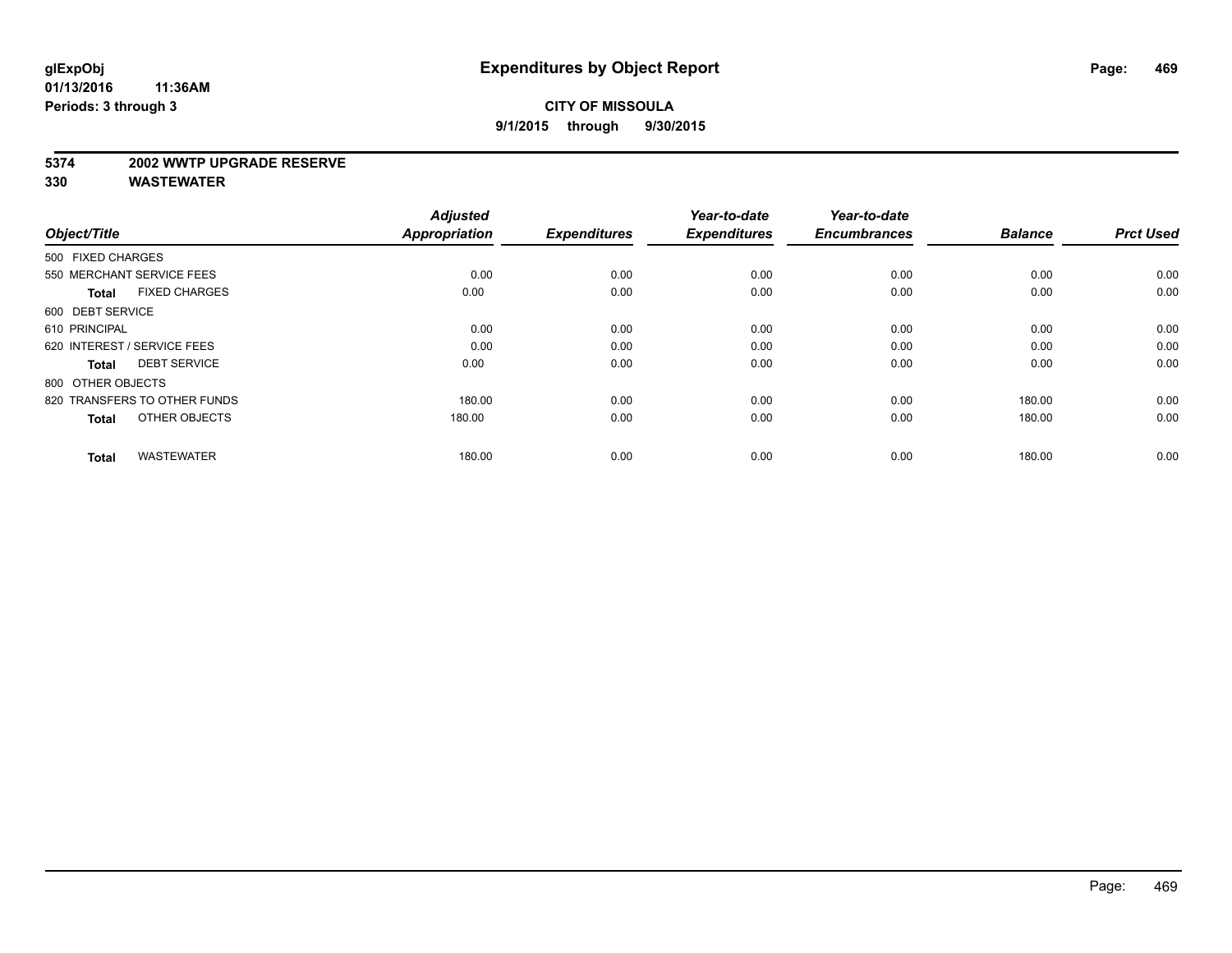### **5374 2002 WWTP UPGRADE RESERVE**

| Object/Title      |                              | <b>Adjusted</b><br><b>Appropriation</b> | <b>Expenditures</b> | Year-to-date<br><b>Expenditures</b> | Year-to-date<br><b>Encumbrances</b> | <b>Balance</b> | <b>Prct Used</b> |
|-------------------|------------------------------|-----------------------------------------|---------------------|-------------------------------------|-------------------------------------|----------------|------------------|
| 500 FIXED CHARGES |                              |                                         |                     |                                     |                                     |                |                  |
|                   | 550 MERCHANT SERVICE FEES    | 0.00                                    | 0.00                | 0.00                                | 0.00                                | 0.00           | 0.00             |
| <b>Total</b>      | <b>FIXED CHARGES</b>         | 0.00                                    | 0.00                | 0.00                                | 0.00                                | 0.00           | 0.00             |
| 600 DEBT SERVICE  |                              |                                         |                     |                                     |                                     |                |                  |
| 610 PRINCIPAL     |                              | 0.00                                    | 0.00                | 0.00                                | 0.00                                | 0.00           | 0.00             |
|                   | 620 INTEREST / SERVICE FEES  | 0.00                                    | 0.00                | 0.00                                | 0.00                                | 0.00           | 0.00             |
| Total             | <b>DEBT SERVICE</b>          | 0.00                                    | 0.00                | 0.00                                | 0.00                                | 0.00           | 0.00             |
| 800 OTHER OBJECTS |                              |                                         |                     |                                     |                                     |                |                  |
|                   | 820 TRANSFERS TO OTHER FUNDS | 180.00                                  | 0.00                | 0.00                                | 0.00                                | 180.00         | 0.00             |
| <b>Total</b>      | OTHER OBJECTS                | 180.00                                  | 0.00                | 0.00                                | 0.00                                | 180.00         | 0.00             |
| <b>Total</b>      | 2002 WWTP UPGRADE RESERVE    | 180.00                                  | 0.00                | 0.00                                | 0.00                                | 180.00         | 0.00             |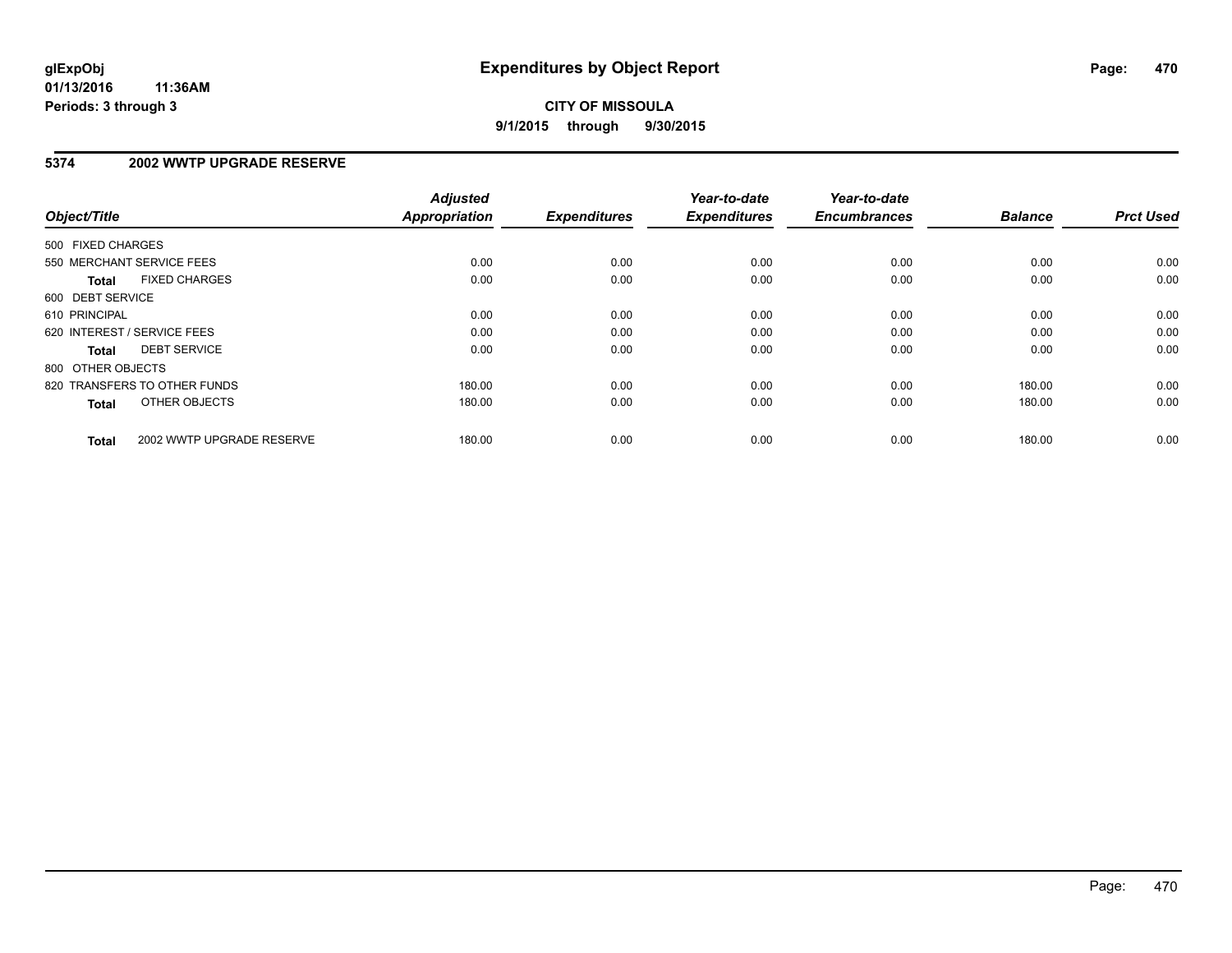### **5375 2003 WWTP SRF \$3.8M EPA DEBT**

| Object/Title      |                             | <b>Adjusted</b> | <b>Expenditures</b> | Year-to-date        | Year-to-date        | <b>Balance</b> | <b>Prct Used</b> |
|-------------------|-----------------------------|-----------------|---------------------|---------------------|---------------------|----------------|------------------|
|                   |                             | Appropriation   |                     | <b>Expenditures</b> | <b>Encumbrances</b> |                |                  |
| 500 FIXED CHARGES |                             |                 |                     |                     |                     |                |                  |
|                   | 550 MERCHANT SERVICE FEES   | 0.00            | 0.00                | 0.00                | 0.00                | 0.00           | 0.00             |
| <b>Total</b>      | <b>FIXED CHARGES</b>        | 0.00            | 0.00                | 0.00                | 0.00                | 0.00           | 0.00             |
| 600 DEBT SERVICE  |                             |                 |                     |                     |                     |                |                  |
| 610 PRINCIPAL     |                             | 211,000.00      | 0.00                | 0.00                | 0.00                | 211.000.00     | 0.00             |
|                   | 620 INTEREST / SERVICE FEES | 39.926.00       | 0.00                | 0.00                | 0.00                | 39.926.00      | 0.00             |
| <b>Total</b>      | <b>DEBT SERVICE</b>         | 250.926.00      | 0.00                | 0.00                | 0.00                | 250.926.00     | 0.00             |
| <b>Total</b>      | <b>WASTEWATER</b>           | 250.926.00      | 0.00                | 0.00                | 0.00                | 250.926.00     | 0.00             |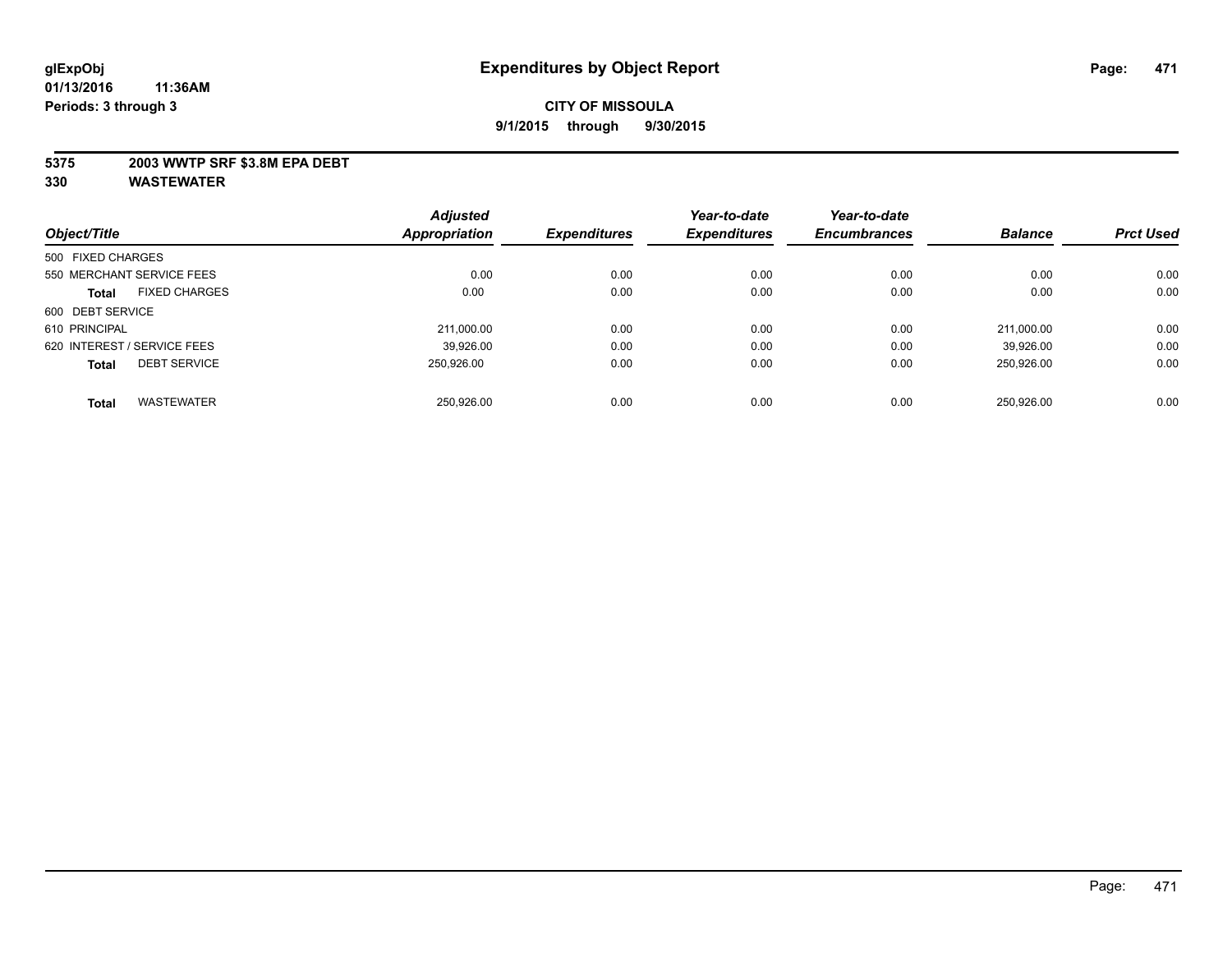### **5375 2003 WWTP SRF \$3.8M EPA DEBT**

| Object/Title                                  | <b>Adjusted</b><br>Appropriation | <b>Expenditures</b> | Year-to-date<br><b>Expenditures</b> | Year-to-date<br><b>Encumbrances</b> | <b>Balance</b> | <b>Prct Used</b> |
|-----------------------------------------------|----------------------------------|---------------------|-------------------------------------|-------------------------------------|----------------|------------------|
| 500 FIXED CHARGES                             |                                  |                     |                                     |                                     |                |                  |
| 550 MERCHANT SERVICE FEES                     | 0.00                             | 0.00                | 0.00                                | 0.00                                | 0.00           | 0.00             |
| <b>FIXED CHARGES</b><br><b>Total</b>          | 0.00                             | 0.00                | 0.00                                | 0.00                                | 0.00           | 0.00             |
| 600 DEBT SERVICE                              |                                  |                     |                                     |                                     |                |                  |
| 610 PRINCIPAL                                 | 211.000.00                       | 0.00                | 0.00                                | 0.00                                | 211.000.00     | 0.00             |
| 620 INTEREST / SERVICE FEES                   | 39,926.00                        | 0.00                | 0.00                                | 0.00                                | 39.926.00      | 0.00             |
| <b>DEBT SERVICE</b><br><b>Total</b>           | 250.926.00                       | 0.00                | 0.00                                | 0.00                                | 250.926.00     | 0.00             |
| 2003 WWTP SRF \$3.8M EPA DEBT<br><b>Total</b> | 250.926.00                       | 0.00                | 0.00                                | 0.00                                | 250.926.00     | 0.00             |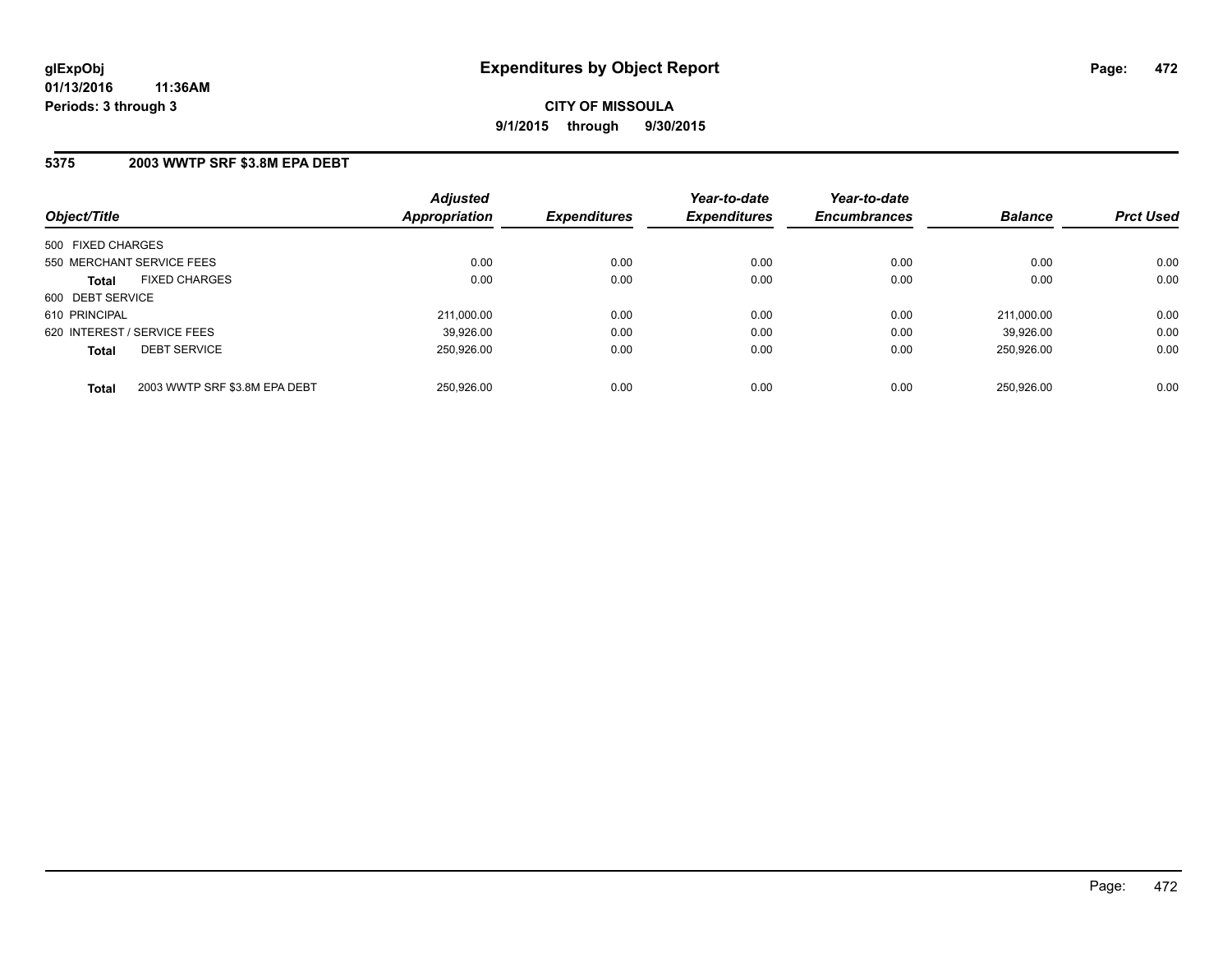### **5376 2003 WWTP SRF \$3.8M EPA RESERVE**

| Object/Title                         | <b>Adjusted</b><br><b>Appropriation</b> | <b>Expenditures</b> | Year-to-date<br><b>Expenditures</b> | Year-to-date<br><b>Encumbrances</b> | <b>Balance</b> | <b>Prct Used</b> |
|--------------------------------------|-----------------------------------------|---------------------|-------------------------------------|-------------------------------------|----------------|------------------|
| 500 FIXED CHARGES                    |                                         |                     |                                     |                                     |                |                  |
| 550 MERCHANT SERVICE FEES            | 0.00                                    | 0.00                | 0.00                                | 0.00                                | 0.00           | 0.00             |
| <b>FIXED CHARGES</b><br><b>Total</b> | 0.00                                    | 0.00                | 0.00                                | 0.00                                | 0.00           | 0.00             |
| 800 OTHER OBJECTS                    |                                         |                     |                                     |                                     |                |                  |
| 820 TRANSFERS TO OTHER FUNDS         | 0.00                                    | 0.00                | 0.00                                | 0.00                                | 0.00           | 0.00             |
| OTHER OBJECTS<br><b>Total</b>        | 0.00                                    | 0.00                | 0.00                                | 0.00                                | 0.00           | 0.00             |
| <b>WASTEWATER</b><br><b>Total</b>    | 0.00                                    | 0.00                | 0.00                                | 0.00                                | 0.00           | 0.00             |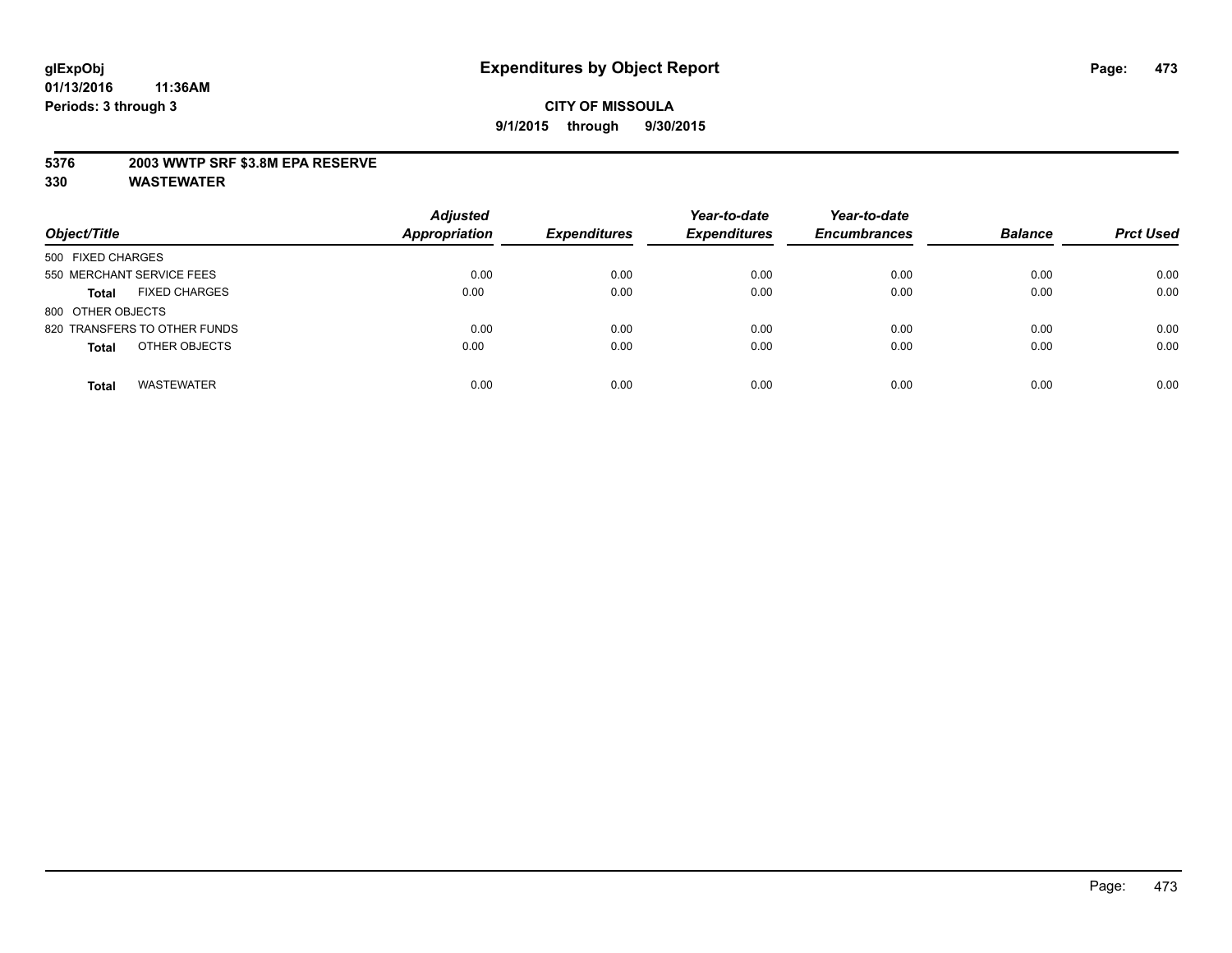**CITY OF MISSOULA 9/1/2015 through 9/30/2015**

### **5376 2003 WWTP SRF \$3.8M EPA RESERVE**

| Object/Title              |                                  | <b>Adjusted</b><br><b>Appropriation</b> | <b>Expenditures</b> | Year-to-date<br><b>Expenditures</b> | Year-to-date<br><b>Encumbrances</b> | <b>Balance</b> | <b>Prct Used</b> |
|---------------------------|----------------------------------|-----------------------------------------|---------------------|-------------------------------------|-------------------------------------|----------------|------------------|
| 500 FIXED CHARGES         |                                  |                                         |                     |                                     |                                     |                |                  |
| 550 MERCHANT SERVICE FEES |                                  | 0.00                                    | 0.00                | 0.00                                | 0.00                                | 0.00           | 0.00             |
| <b>Total</b>              | <b>FIXED CHARGES</b>             | 0.00                                    | 0.00                | 0.00                                | 0.00                                | 0.00           | 0.00             |
| 800 OTHER OBJECTS         |                                  |                                         |                     |                                     |                                     |                |                  |
|                           | 820 TRANSFERS TO OTHER FUNDS     | 0.00                                    | 0.00                | 0.00                                | 0.00                                | 0.00           | 0.00             |
| <b>Total</b>              | OTHER OBJECTS                    | 0.00                                    | 0.00                | 0.00                                | 0.00                                | 0.00           | 0.00             |
| <b>Total</b>              | 2003 WWTP SRF \$3.8M EPA RESERVE | 0.00                                    | 0.00                | 0.00                                | 0.00                                | 0.00           | 0.00             |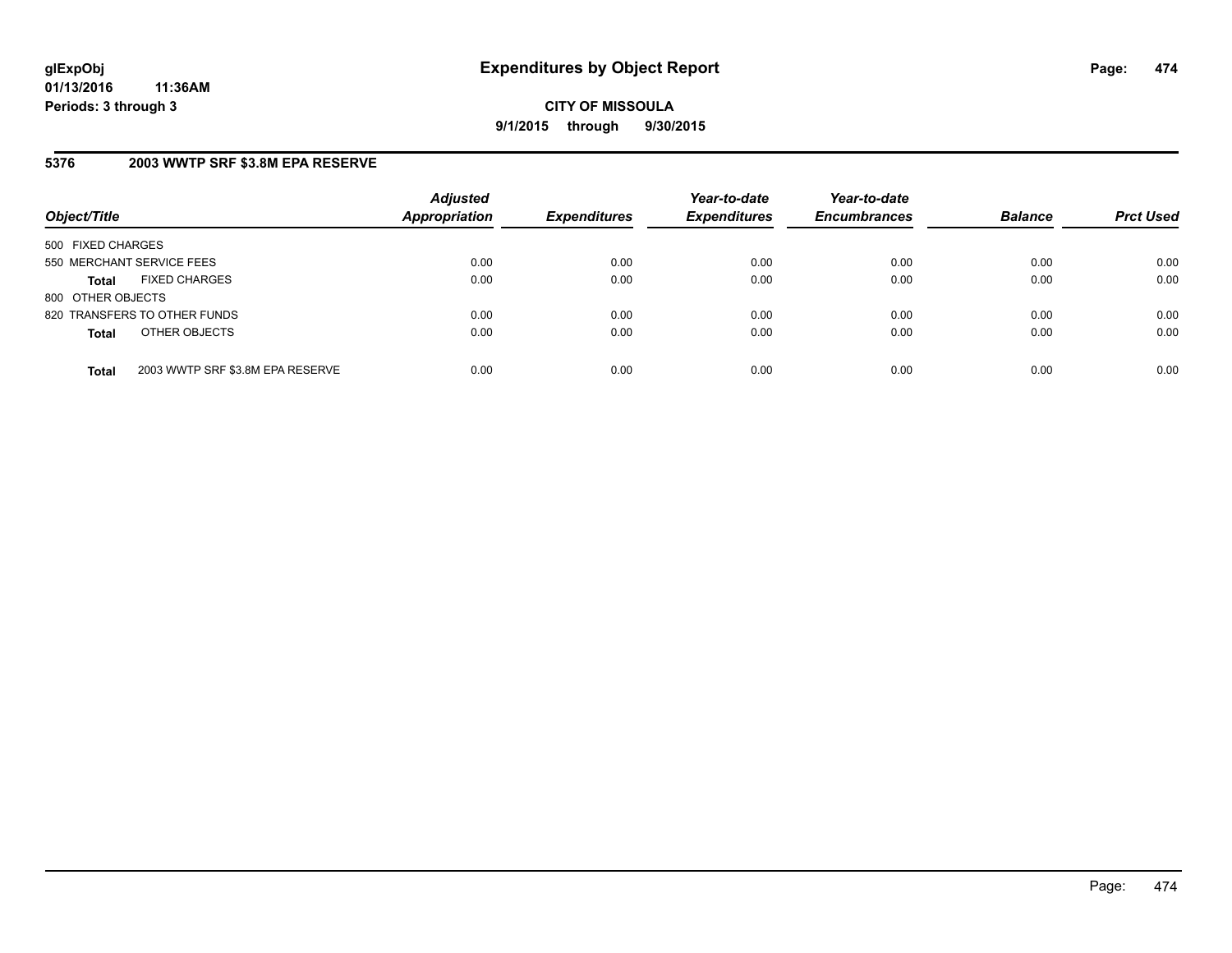### **5377 2004 WWTP \$3.023 LOAN DEBT SERVICE**

| Object/Title      |                             | <b>Adjusted</b> | <b>Expenditures</b> | Year-to-date<br><b>Expenditures</b> | Year-to-date<br><b>Encumbrances</b> | <b>Balance</b> | <b>Prct Used</b> |
|-------------------|-----------------------------|-----------------|---------------------|-------------------------------------|-------------------------------------|----------------|------------------|
|                   |                             | Appropriation   |                     |                                     |                                     |                |                  |
| 500 FIXED CHARGES |                             |                 |                     |                                     |                                     |                |                  |
|                   | 550 MERCHANT SERVICE FEES   | 0.00            | 0.00                | 0.00                                | 0.00                                | 0.00           | 0.00             |
| <b>Total</b>      | <b>FIXED CHARGES</b>        | 0.00            | 0.00                | 0.00                                | 0.00                                | 0.00           | 0.00             |
| 600 DEBT SERVICE  |                             |                 |                     |                                     |                                     |                |                  |
| 610 PRINCIPAL     |                             | 203,000.00      | 0.00                | 0.00                                | 0.00                                | 203.000.00     | 0.00             |
|                   | 620 INTEREST / SERVICE FEES | 41,006.00       | 0.00                | 0.00                                | 0.00                                | 41,006.00      | 0.00             |
| <b>Total</b>      | <b>DEBT SERVICE</b>         | 244.006.00      | 0.00                | 0.00                                | 0.00                                | 244.006.00     | 0.00             |
| <b>Total</b>      | <b>WASTEWATER</b>           | 244.006.00      | 0.00                | 0.00                                | 0.00                                | 244.006.00     | 0.00             |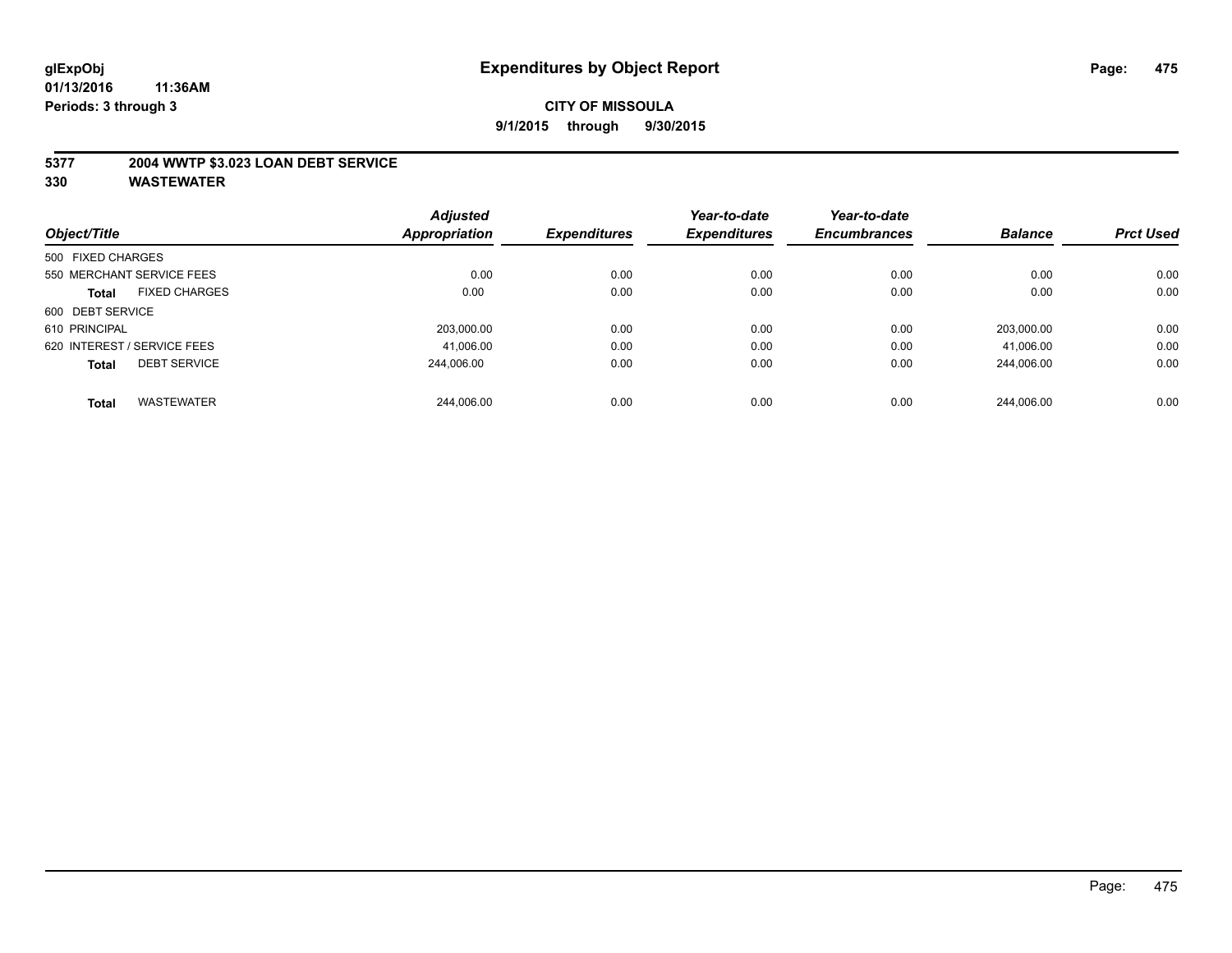## **5377 2004 WWTP \$3.023 LOAN DEBT SERVICE**

| Object/Title                |                                     | <b>Adjusted</b><br><b>Appropriation</b> | <b>Expenditures</b> | Year-to-date<br><b>Expenditures</b> | Year-to-date<br><b>Encumbrances</b> | <b>Balance</b> | <b>Prct Used</b> |
|-----------------------------|-------------------------------------|-----------------------------------------|---------------------|-------------------------------------|-------------------------------------|----------------|------------------|
| 500 FIXED CHARGES           |                                     |                                         |                     |                                     |                                     |                |                  |
| 550 MERCHANT SERVICE FEES   |                                     | 0.00                                    | 0.00                | 0.00                                | 0.00                                | 0.00           | 0.00             |
| <b>Total</b>                | <b>FIXED CHARGES</b>                | 0.00                                    | 0.00                | 0.00                                | 0.00                                | 0.00           | 0.00             |
| 600 DEBT SERVICE            |                                     |                                         |                     |                                     |                                     |                |                  |
| 610 PRINCIPAL               |                                     | 203.000.00                              | 0.00                | 0.00                                | 0.00                                | 203.000.00     | 0.00             |
| 620 INTEREST / SERVICE FEES |                                     | 41,006.00                               | 0.00                | 0.00                                | 0.00                                | 41.006.00      | 0.00             |
| <b>Total</b>                | <b>DEBT SERVICE</b>                 | 244.006.00                              | 0.00                | 0.00                                | 0.00                                | 244.006.00     | 0.00             |
| <b>Total</b>                | 2004 WWTP \$3.023 LOAN DEBT SERVICE | 244.006.00                              | 0.00                | 0.00                                | 0.00                                | 244.006.00     | 0.00             |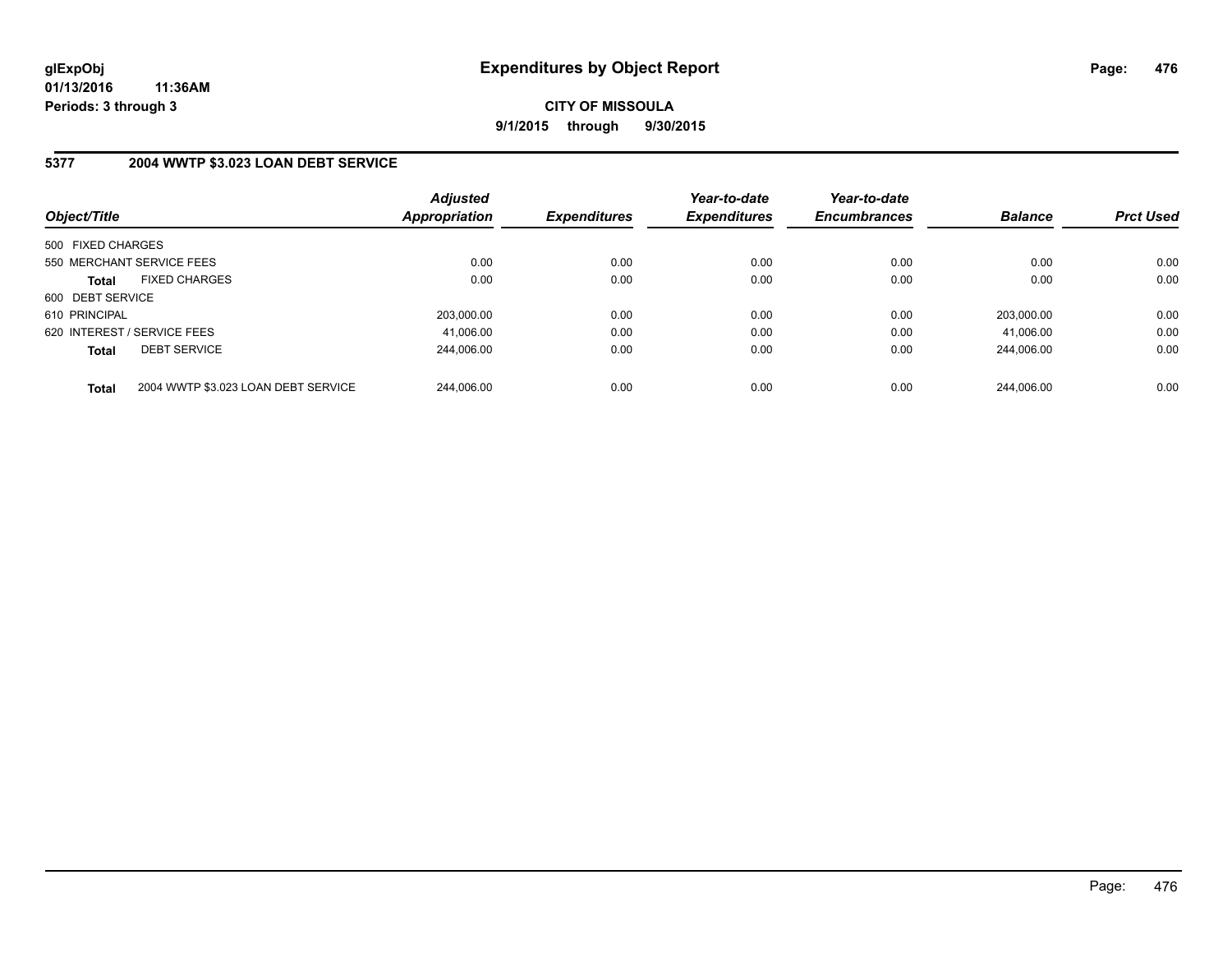### **5378 2004 WWTP \$3.023 LOAN RESERVE**

| Object/Title                         | <b>Adjusted</b><br><b>Appropriation</b> | <b>Expenditures</b> | Year-to-date<br><b>Expenditures</b> | Year-to-date<br><b>Encumbrances</b> | <b>Balance</b> | <b>Prct Used</b> |
|--------------------------------------|-----------------------------------------|---------------------|-------------------------------------|-------------------------------------|----------------|------------------|
| 500 FIXED CHARGES                    |                                         |                     |                                     |                                     |                |                  |
| 550 MERCHANT SERVICE FEES            | 0.00                                    | 0.00                | 0.00                                | 0.00                                | 0.00           | 0.00             |
| <b>FIXED CHARGES</b><br><b>Total</b> | 0.00                                    | 0.00                | 0.00                                | 0.00                                | 0.00           | 0.00             |
| 600 DEBT SERVICE                     |                                         |                     |                                     |                                     |                |                  |
| 610 PRINCIPAL                        | 0.00                                    | 0.00                | 0.00                                | 0.00                                | 0.00           | 0.00             |
| 620 INTEREST / SERVICE FEES          | 0.00                                    | 0.00                | 0.00                                | 0.00                                | 0.00           | 0.00             |
| <b>DEBT SERVICE</b><br><b>Total</b>  | 0.00                                    | 0.00                | 0.00                                | 0.00                                | 0.00           | 0.00             |
| 800 OTHER OBJECTS                    |                                         |                     |                                     |                                     |                |                  |
| 820 TRANSFERS TO OTHER FUNDS         | 283.00                                  | 0.00                | 0.00                                | 0.00                                | 283.00         | 0.00             |
| OTHER OBJECTS<br><b>Total</b>        | 283.00                                  | 0.00                | 0.00                                | 0.00                                | 283.00         | 0.00             |
|                                      |                                         |                     |                                     |                                     |                |                  |
| <b>WASTEWATER</b><br><b>Total</b>    | 283.00                                  | 0.00                | 0.00                                | 0.00                                | 283.00         | 0.00             |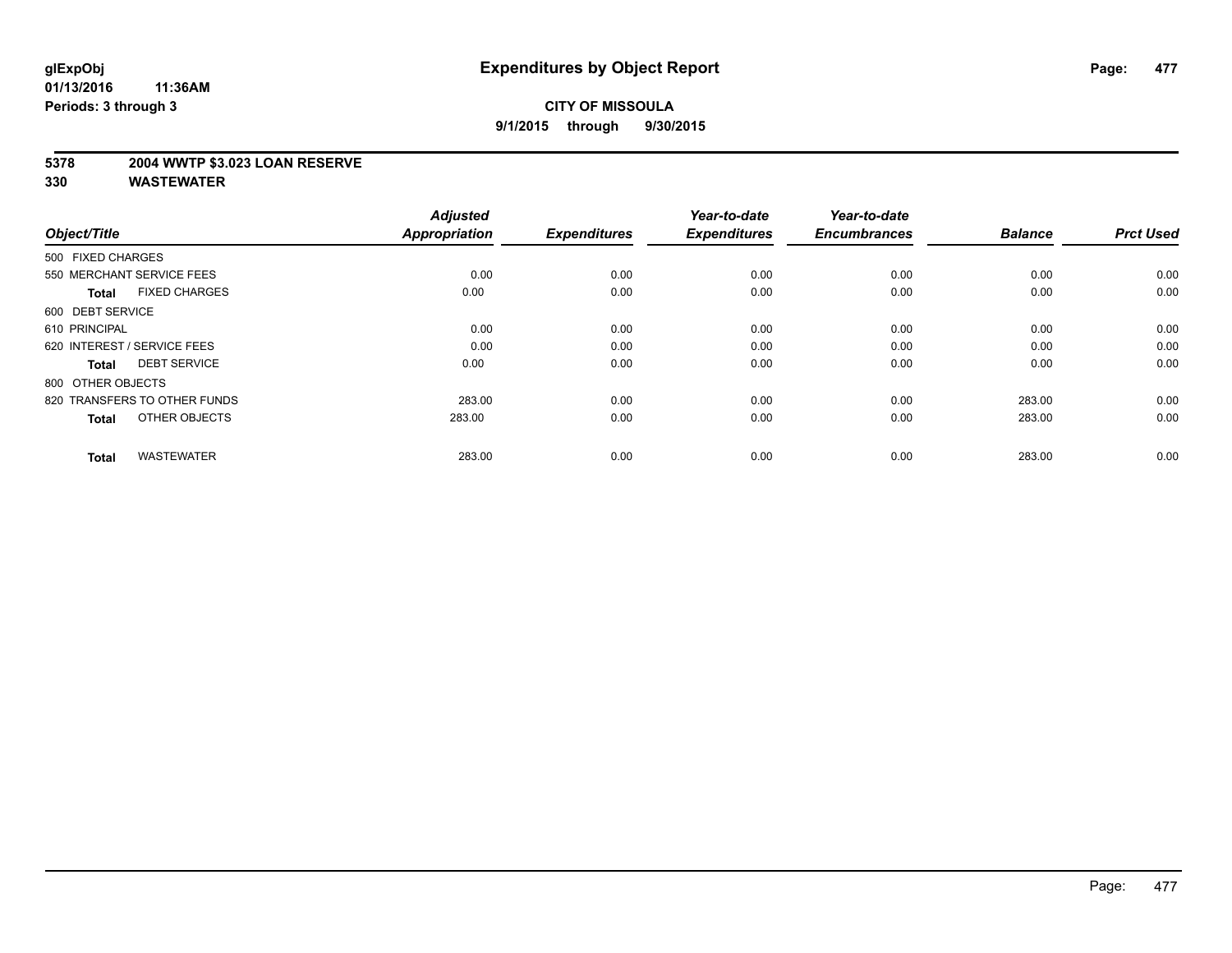**CITY OF MISSOULA 9/1/2015 through 9/30/2015**

### **5378 2004 WWTP \$3.023 LOAN RESERVE**

| Object/Title                                   | <b>Adjusted</b><br><b>Appropriation</b> | <b>Expenditures</b> | Year-to-date<br><b>Expenditures</b> | Year-to-date<br><b>Encumbrances</b> | <b>Balance</b> | <b>Prct Used</b> |
|------------------------------------------------|-----------------------------------------|---------------------|-------------------------------------|-------------------------------------|----------------|------------------|
|                                                |                                         |                     |                                     |                                     |                |                  |
| 500 FIXED CHARGES                              |                                         |                     |                                     |                                     |                |                  |
| 550 MERCHANT SERVICE FEES                      | 0.00                                    | 0.00                | 0.00                                | 0.00                                | 0.00           | 0.00             |
| <b>FIXED CHARGES</b><br>Total                  | 0.00                                    | 0.00                | 0.00                                | 0.00                                | 0.00           | 0.00             |
| 600 DEBT SERVICE                               |                                         |                     |                                     |                                     |                |                  |
| 610 PRINCIPAL                                  | 0.00                                    | 0.00                | 0.00                                | 0.00                                | 0.00           | 0.00             |
| 620 INTEREST / SERVICE FEES                    | 0.00                                    | 0.00                | 0.00                                | 0.00                                | 0.00           | 0.00             |
| <b>DEBT SERVICE</b><br><b>Total</b>            | 0.00                                    | 0.00                | 0.00                                | 0.00                                | 0.00           | 0.00             |
| 800 OTHER OBJECTS                              |                                         |                     |                                     |                                     |                |                  |
| 820 TRANSFERS TO OTHER FUNDS                   | 283.00                                  | 0.00                | 0.00                                | 0.00                                | 283.00         | 0.00             |
| OTHER OBJECTS<br><b>Total</b>                  | 283.00                                  | 0.00                | 0.00                                | 0.00                                | 283.00         | 0.00             |
|                                                |                                         |                     |                                     |                                     |                |                  |
| 2004 WWTP \$3.023 LOAN RESERVE<br><b>Total</b> | 283.00                                  | 0.00                | 0.00                                | 0.00                                | 283.00         | 0.00             |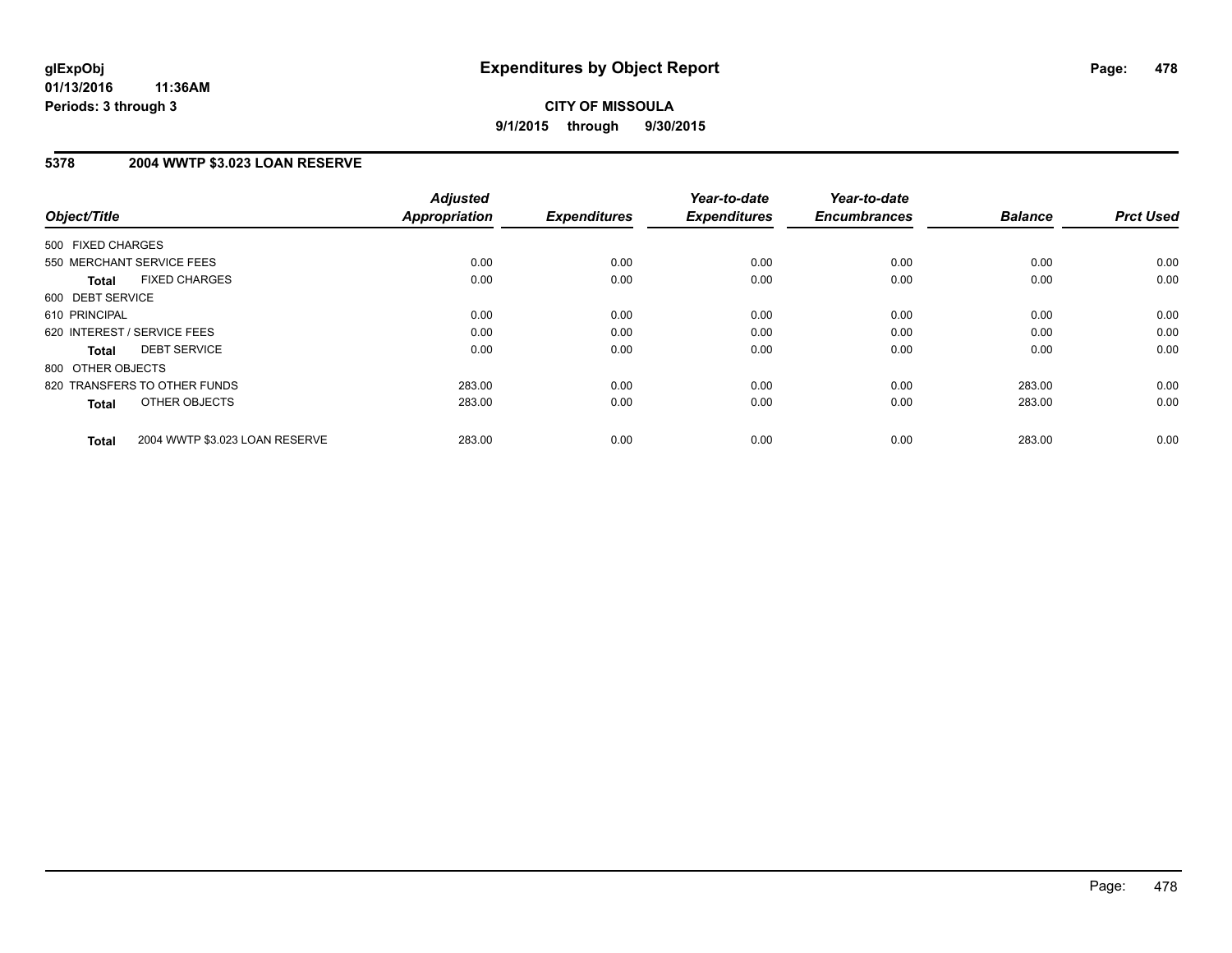#### **5379 2005 BRICH/BRDY/LIN/GIL SRF DEBT**

| Object/Title                         | <b>Adjusted</b><br>Appropriation | <b>Expenditures</b> | Year-to-date<br><b>Expenditures</b> | Year-to-date<br><b>Encumbrances</b> | <b>Balance</b> | <b>Prct Used</b> |
|--------------------------------------|----------------------------------|---------------------|-------------------------------------|-------------------------------------|----------------|------------------|
| 500 FIXED CHARGES                    |                                  |                     |                                     |                                     |                |                  |
| 550 MERCHANT SERVICE FEES            | 0.00                             | 0.00                | 0.00                                | 0.00                                | 0.00           | 0.00             |
| <b>FIXED CHARGES</b><br><b>Total</b> | 0.00                             | 0.00                | 0.00                                | 0.00                                | 0.00           | 0.00             |
| 600 DEBT SERVICE                     |                                  |                     |                                     |                                     |                |                  |
| 610 PRINCIPAL                        | 88,000.00                        | 0.00                | 0.00                                | 0.00                                | 88,000.00      | 0.00             |
| 620 INTEREST / SERVICE FEES          | 21.443.00                        | 0.00                | 0.00                                | 0.00                                | 21,443.00      | 0.00             |
| <b>DEBT SERVICE</b><br><b>Total</b>  | 109.443.00                       | 0.00                | 0.00                                | 0.00                                | 109,443.00     | 0.00             |
| 800 OTHER OBJECTS                    |                                  |                     |                                     |                                     |                |                  |
| 820 TRANSFERS TO OTHER FUNDS         | 0.00                             | 0.00                | 0.00                                | 0.00                                | 0.00           | 0.00             |
| OTHER OBJECTS<br><b>Total</b>        | 0.00                             | 0.00                | 0.00                                | 0.00                                | 0.00           | 0.00             |
| <b>WASTEWATER</b><br><b>Total</b>    | 109,443.00                       | 0.00                | 0.00                                | 0.00                                | 109,443.00     | 0.00             |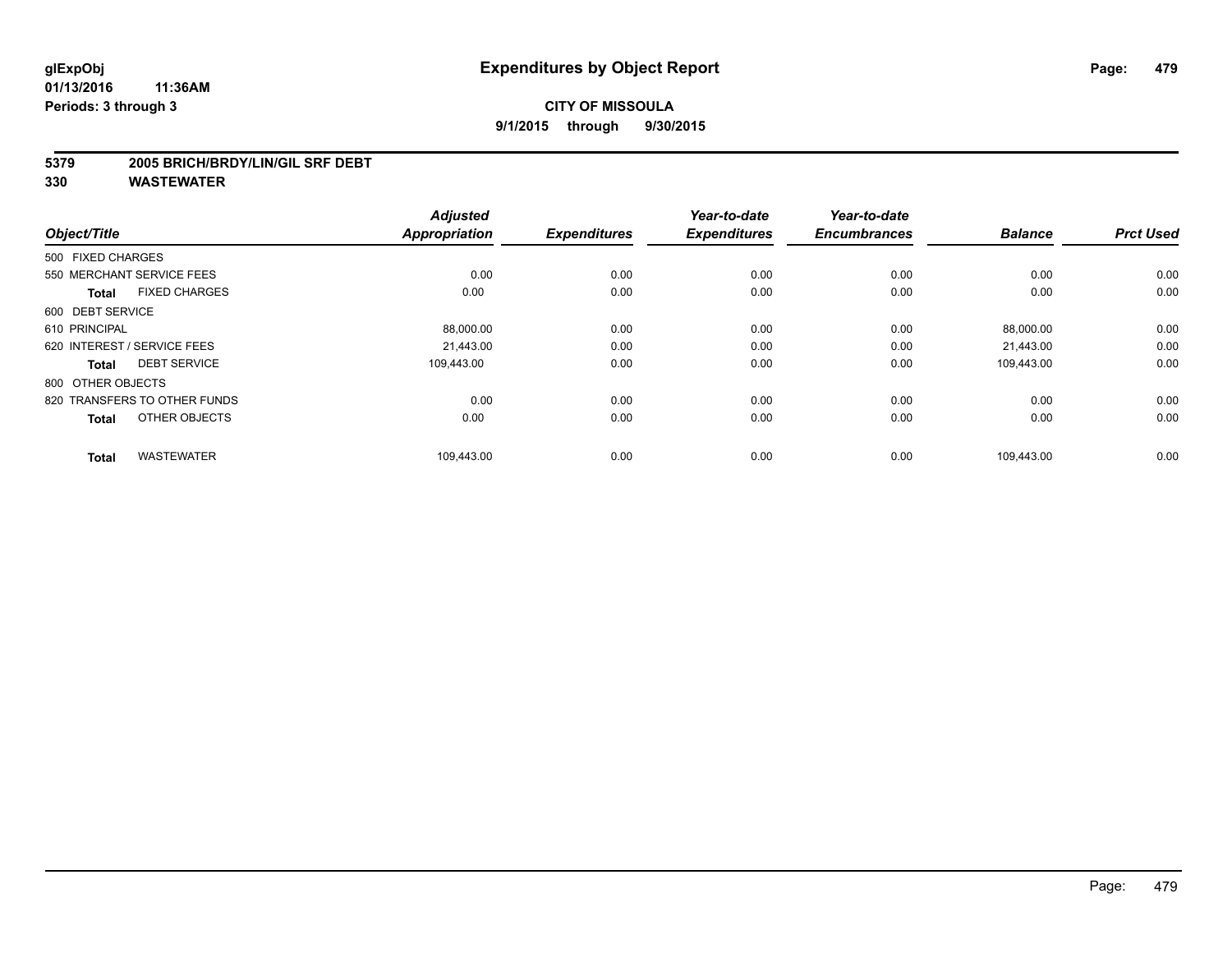# **CITY OF MISSOULA 9/1/2015 through 9/30/2015**

### **5379 2005 BRICH/BRDY/LIN/GIL SRF DEBT**

| Object/Title                 |                                  | <b>Adjusted</b><br><b>Appropriation</b> | <b>Expenditures</b> | Year-to-date<br><b>Expenditures</b> | Year-to-date<br><b>Encumbrances</b> | <b>Balance</b> | <b>Prct Used</b> |
|------------------------------|----------------------------------|-----------------------------------------|---------------------|-------------------------------------|-------------------------------------|----------------|------------------|
| 500 FIXED CHARGES            |                                  |                                         |                     |                                     |                                     |                |                  |
| 550 MERCHANT SERVICE FEES    |                                  | 0.00                                    | 0.00                | 0.00                                | 0.00                                | 0.00           | 0.00             |
| <b>Total</b>                 | <b>FIXED CHARGES</b>             | 0.00                                    | 0.00                | 0.00                                | 0.00                                | 0.00           | 0.00             |
| 600 DEBT SERVICE             |                                  |                                         |                     |                                     |                                     |                |                  |
| 610 PRINCIPAL                |                                  | 88,000.00                               | 0.00                | 0.00                                | 0.00                                | 88,000.00      | 0.00             |
| 620 INTEREST / SERVICE FEES  |                                  | 21.443.00                               | 0.00                | 0.00                                | 0.00                                | 21,443.00      | 0.00             |
| <b>Total</b>                 | <b>DEBT SERVICE</b>              | 109.443.00                              | 0.00                | 0.00                                | 0.00                                | 109,443.00     | 0.00             |
| 800 OTHER OBJECTS            |                                  |                                         |                     |                                     |                                     |                |                  |
| 820 TRANSFERS TO OTHER FUNDS |                                  | 0.00                                    | 0.00                | 0.00                                | 0.00                                | 0.00           | 0.00             |
| <b>Total</b>                 | OTHER OBJECTS                    | 0.00                                    | 0.00                | 0.00                                | 0.00                                | 0.00           | 0.00             |
| <b>Total</b>                 | 2005 BRICH/BRDY/LIN/GIL SRF DEBT | 109,443.00                              | 0.00                | 0.00                                | 0.00                                | 109.443.00     | 0.00             |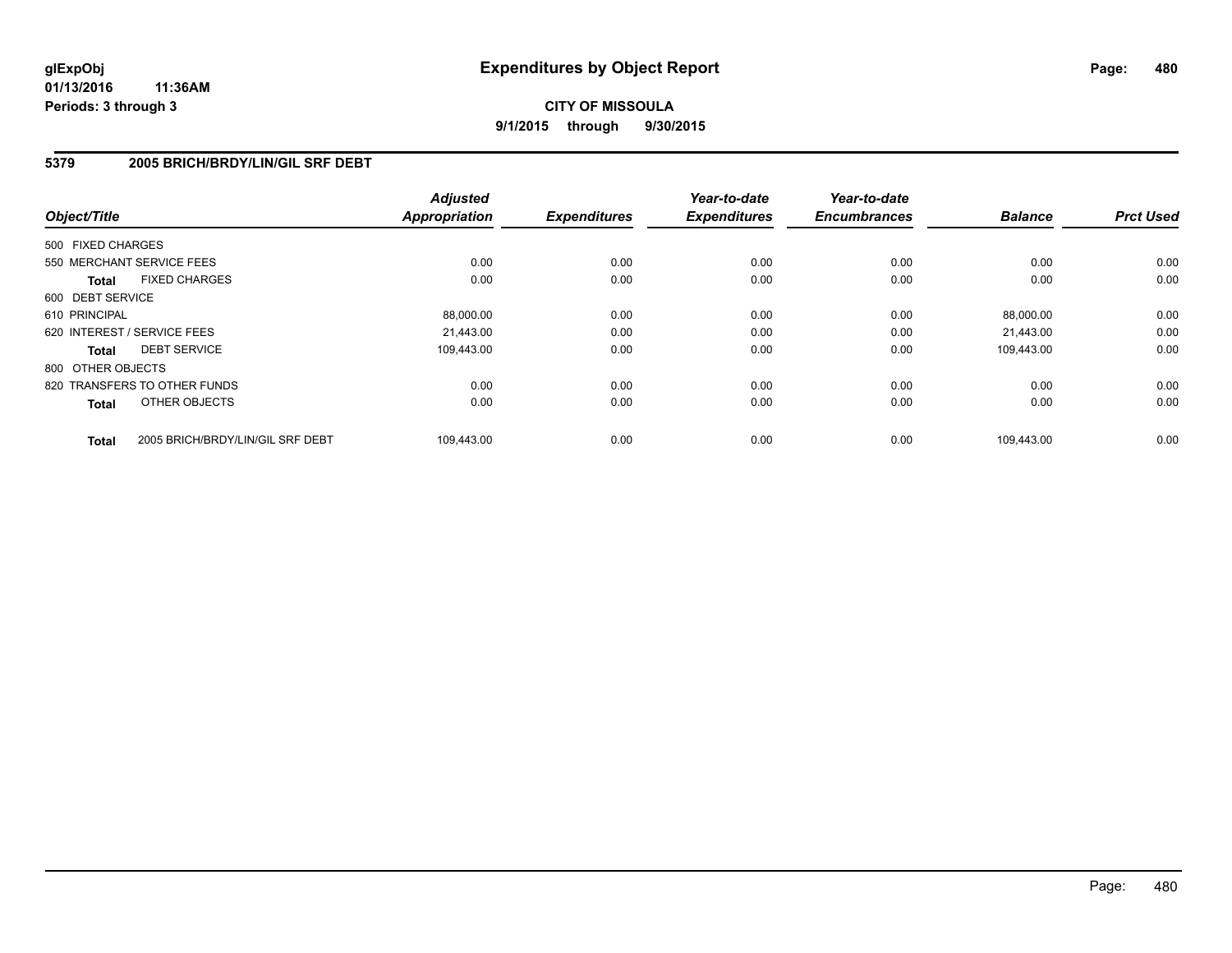### **CITY OF MISSOULA 9/1/2015 through 9/30/2015**

#### **5380 BRDWY/BIRCH/GILBERT/LINCOLNWOOD**

| Object/Title                         | <b>Adjusted</b><br><b>Appropriation</b> | <b>Expenditures</b> | Year-to-date<br><b>Expenditures</b> | Year-to-date<br><b>Encumbrances</b> | <b>Balance</b> | <b>Prct Used</b> |
|--------------------------------------|-----------------------------------------|---------------------|-------------------------------------|-------------------------------------|----------------|------------------|
| 500 FIXED CHARGES                    |                                         |                     |                                     |                                     |                |                  |
| 550 MERCHANT SERVICE FEES            | 0.00                                    | 0.00                | 0.00                                | 0.00                                | 0.00           | 0.00             |
| <b>FIXED CHARGES</b><br><b>Total</b> | 0.00                                    | 0.00                | 0.00                                | 0.00                                | 0.00           | 0.00             |
| 600 DEBT SERVICE                     |                                         |                     |                                     |                                     |                |                  |
| 610 PRINCIPAL                        | 0.00                                    | 0.00                | 0.00                                | 0.00                                | 0.00           | 0.00             |
| 620 INTEREST / SERVICE FEES          | 0.00                                    | 0.00                | 0.00                                | 0.00                                | 0.00           | 0.00             |
| <b>DEBT SERVICE</b><br><b>Total</b>  | 0.00                                    | 0.00                | 0.00                                | 0.00                                | 0.00           | 0.00             |
| 800 OTHER OBJECTS                    |                                         |                     |                                     |                                     |                |                  |
| 820 TRANSFERS TO OTHER FUNDS         | 0.00                                    | 0.00                | 0.00                                | 0.00                                | 0.00           | 0.00             |
| OTHER OBJECTS<br><b>Total</b>        | 0.00                                    | 0.00                | 0.00                                | 0.00                                | 0.00           | 0.00             |
|                                      |                                         |                     |                                     |                                     |                |                  |
| <b>WASTEWATER</b><br><b>Total</b>    | 0.00                                    | 0.00                | 0.00                                | 0.00                                | 0.00           | 0.00             |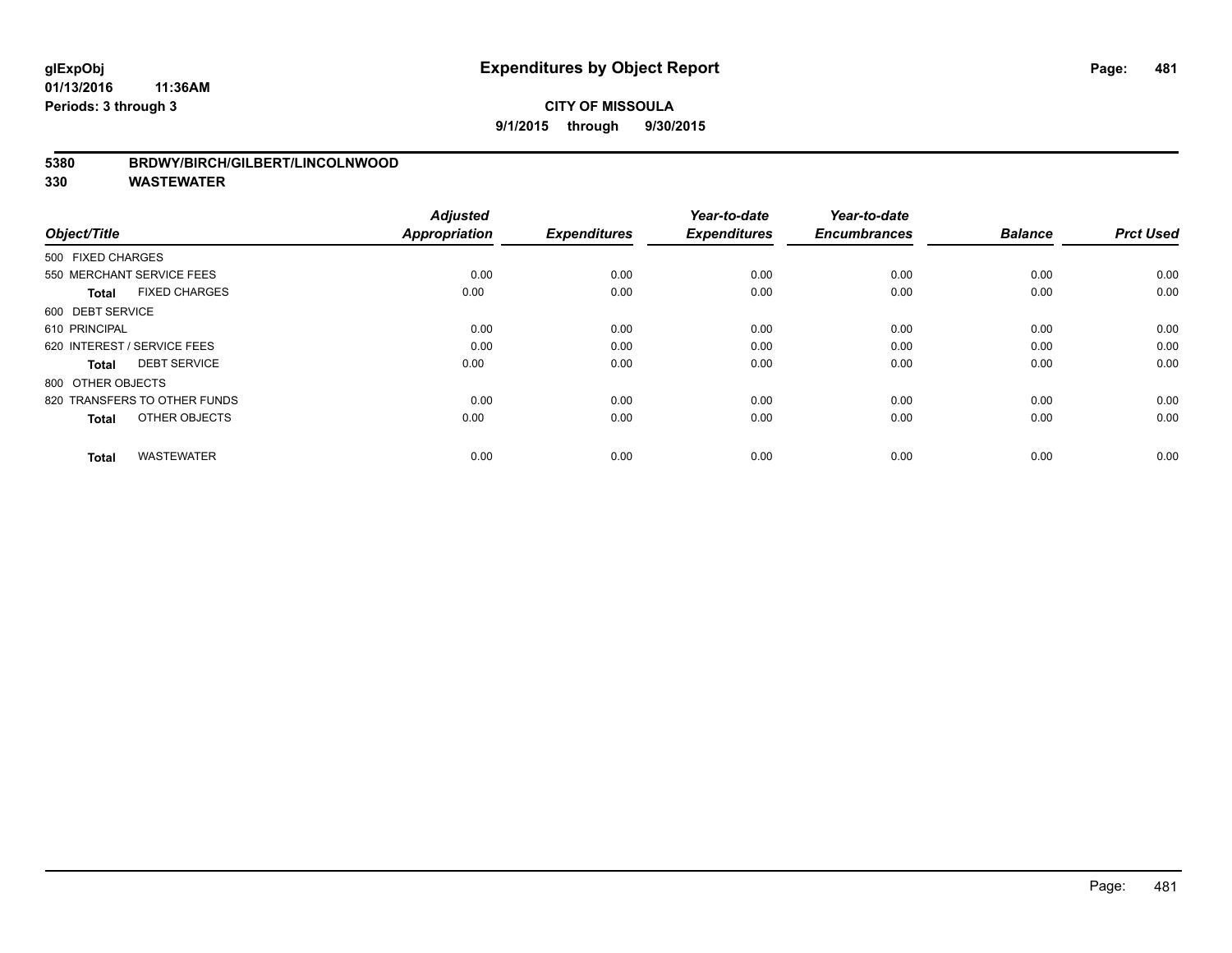## **CITY OF MISSOULA 9/1/2015 through 9/30/2015**

### **5380 BRDWY/BIRCH/GILBERT/LINCOLNWOOD**

| Object/Title      |                                 | <b>Adjusted</b><br><b>Appropriation</b> | <b>Expenditures</b> | Year-to-date<br><b>Expenditures</b> | Year-to-date<br><b>Encumbrances</b> | <b>Balance</b> | <b>Prct Used</b> |
|-------------------|---------------------------------|-----------------------------------------|---------------------|-------------------------------------|-------------------------------------|----------------|------------------|
| 500 FIXED CHARGES |                                 |                                         |                     |                                     |                                     |                |                  |
|                   | 550 MERCHANT SERVICE FEES       | 0.00                                    | 0.00                | 0.00                                | 0.00                                | 0.00           | 0.00             |
| <b>Total</b>      | <b>FIXED CHARGES</b>            | 0.00                                    | 0.00                | 0.00                                | 0.00                                | 0.00           | 0.00             |
| 600 DEBT SERVICE  |                                 |                                         |                     |                                     |                                     |                |                  |
| 610 PRINCIPAL     |                                 | 0.00                                    | 0.00                | 0.00                                | 0.00                                | 0.00           | 0.00             |
|                   | 620 INTEREST / SERVICE FEES     | 0.00                                    | 0.00                | 0.00                                | 0.00                                | 0.00           | 0.00             |
| <b>Total</b>      | <b>DEBT SERVICE</b>             | 0.00                                    | 0.00                | 0.00                                | 0.00                                | 0.00           | 0.00             |
| 800 OTHER OBJECTS |                                 |                                         |                     |                                     |                                     |                |                  |
|                   | 820 TRANSFERS TO OTHER FUNDS    | 0.00                                    | 0.00                | 0.00                                | 0.00                                | 0.00           | 0.00             |
| <b>Total</b>      | OTHER OBJECTS                   | 0.00                                    | 0.00                | 0.00                                | 0.00                                | 0.00           | 0.00             |
| <b>Total</b>      | BRDWY/BIRCH/GILBERT/LINCOLNWOOD | 0.00                                    | 0.00                | 0.00                                | 0.00                                | 0.00           | 0.00             |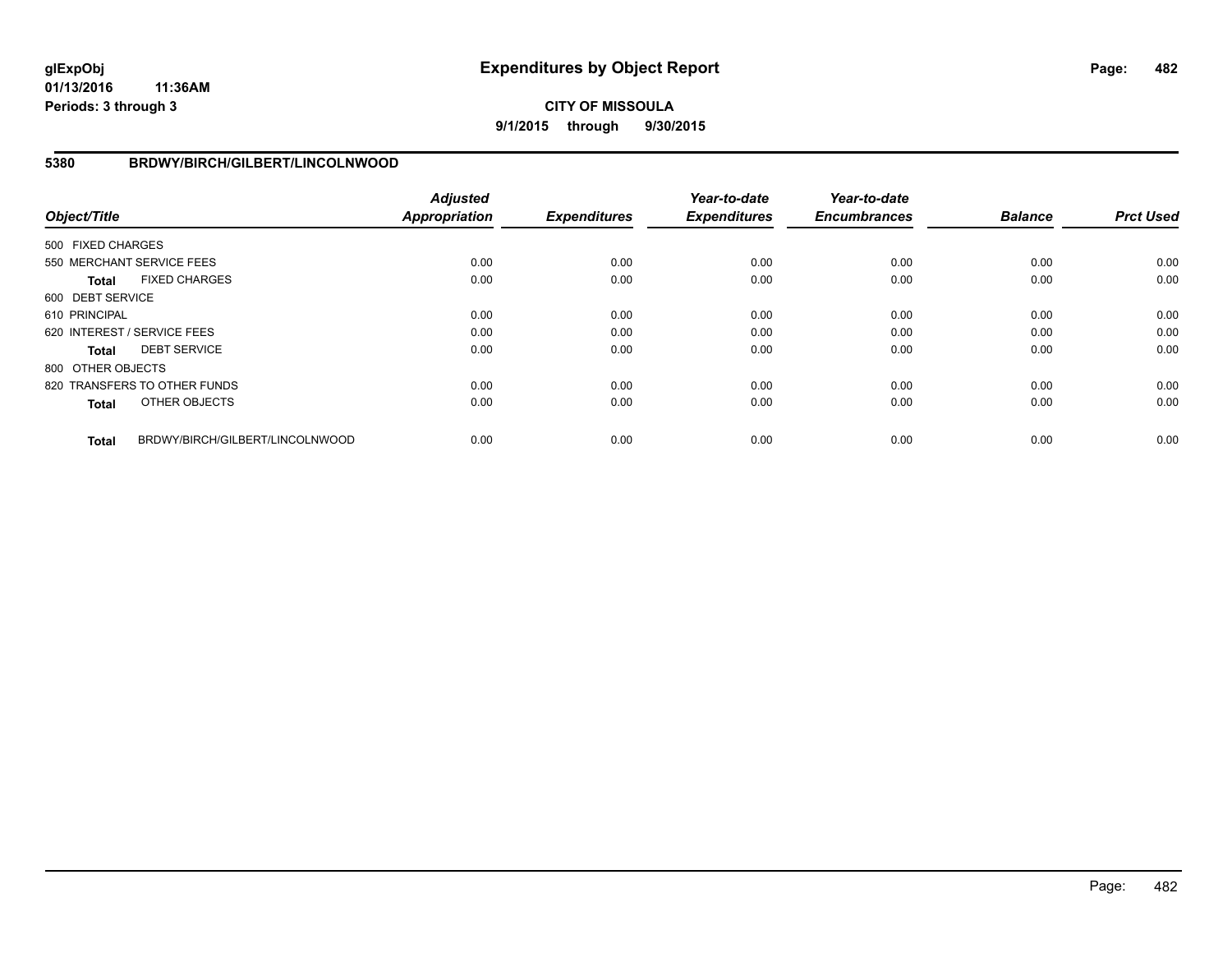#### **5381 LINCOLNWOOD PH2 DEBT SERVICE**

| Object/Title                         | <b>Adjusted</b><br><b>Appropriation</b> | <b>Expenditures</b> | Year-to-date<br><b>Expenditures</b> | Year-to-date<br><b>Encumbrances</b> | <b>Balance</b> | <b>Prct Used</b> |
|--------------------------------------|-----------------------------------------|---------------------|-------------------------------------|-------------------------------------|----------------|------------------|
| 500 FIXED CHARGES                    |                                         |                     |                                     |                                     |                |                  |
| 550 MERCHANT SERVICE FEES            | 0.00                                    | 0.00                | 0.00                                | 0.00                                | 0.00           | 0.00             |
| <b>FIXED CHARGES</b><br><b>Total</b> | 0.00                                    | 0.00                | 0.00                                | 0.00                                | 0.00           | 0.00             |
| 600 DEBT SERVICE                     |                                         |                     |                                     |                                     |                |                  |
| 610 PRINCIPAL                        | 0.00                                    | 0.00                | 0.00                                | 0.00                                | 0.00           | 0.00             |
| 620 INTEREST / SERVICE FEES          | 0.00                                    | 0.00                | 0.00                                | 0.00                                | 0.00           | 0.00             |
| <b>DEBT SERVICE</b><br><b>Total</b>  | 0.00                                    | 0.00                | 0.00                                | 0.00                                | 0.00           | 0.00             |
| 800 OTHER OBJECTS                    |                                         |                     |                                     |                                     |                |                  |
| 820 TRANSFERS TO OTHER FUNDS         | 0.00                                    | 0.00                | 0.00                                | 0.00                                | 0.00           | 0.00             |
| OTHER OBJECTS<br><b>Total</b>        | 0.00                                    | 0.00                | 0.00                                | 0.00                                | 0.00           | 0.00             |
|                                      |                                         |                     |                                     |                                     |                |                  |
| <b>WASTEWATER</b><br><b>Total</b>    | 0.00                                    | 0.00                | 0.00                                | 0.00                                | 0.00           | 0.00             |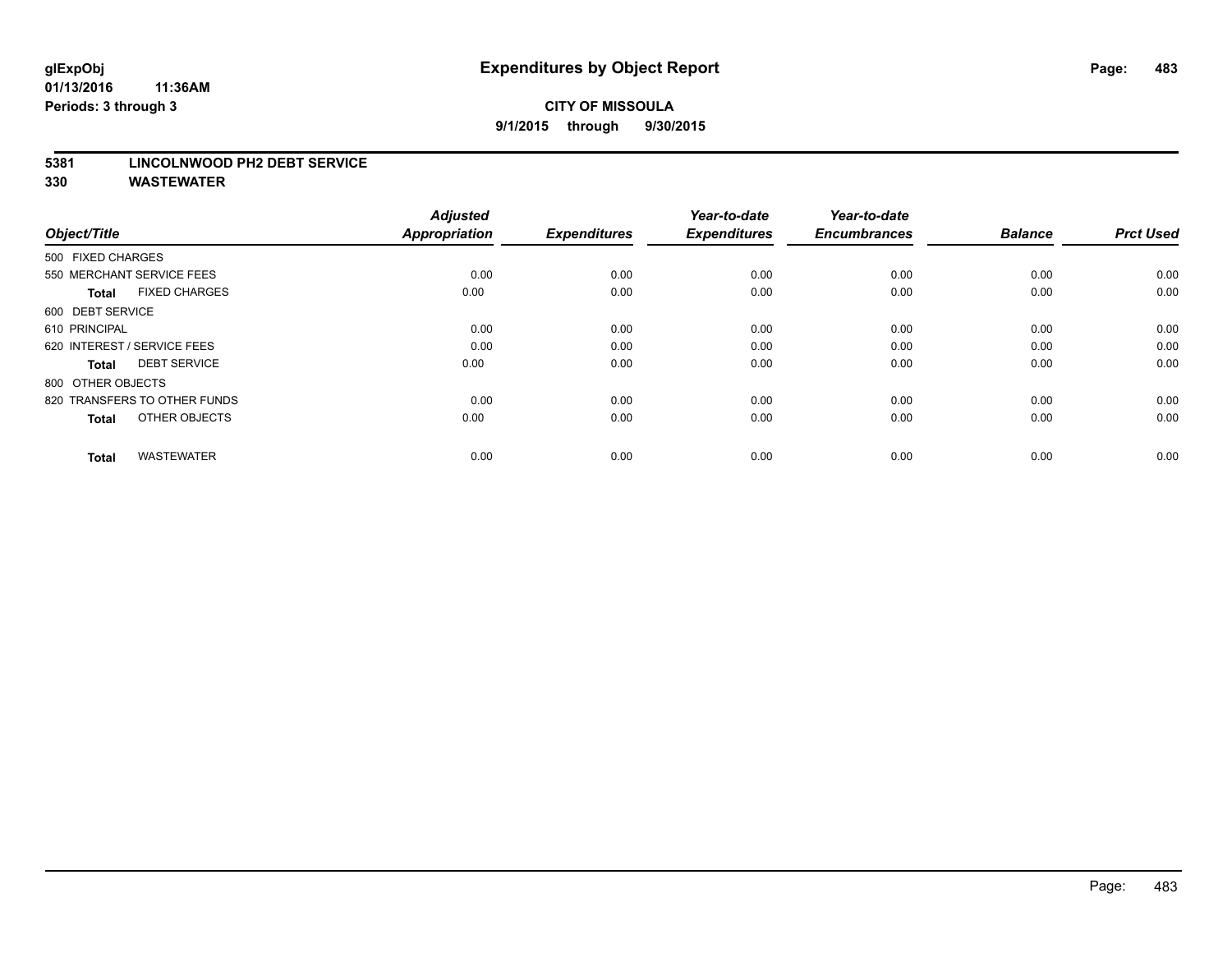## **5381 LINCOLNWOOD PH2 DEBT SERVICE**

| Object/Title      |                              | <b>Adjusted</b><br>Appropriation | <b>Expenditures</b> | Year-to-date<br><b>Expenditures</b> | Year-to-date<br><b>Encumbrances</b> | <b>Balance</b> | <b>Prct Used</b> |
|-------------------|------------------------------|----------------------------------|---------------------|-------------------------------------|-------------------------------------|----------------|------------------|
| 500 FIXED CHARGES |                              |                                  |                     |                                     |                                     |                |                  |
|                   | 550 MERCHANT SERVICE FEES    | 0.00                             | 0.00                | 0.00                                | 0.00                                | 0.00           | 0.00             |
| <b>Total</b>      | <b>FIXED CHARGES</b>         | 0.00                             | 0.00                | 0.00                                | 0.00                                | 0.00           | 0.00             |
| 600 DEBT SERVICE  |                              |                                  |                     |                                     |                                     |                |                  |
| 610 PRINCIPAL     |                              | 0.00                             | 0.00                | 0.00                                | 0.00                                | 0.00           | 0.00             |
|                   | 620 INTEREST / SERVICE FEES  | 0.00                             | 0.00                | 0.00                                | 0.00                                | 0.00           | 0.00             |
| <b>Total</b>      | <b>DEBT SERVICE</b>          | 0.00                             | 0.00                | 0.00                                | 0.00                                | 0.00           | 0.00             |
| 800 OTHER OBJECTS |                              |                                  |                     |                                     |                                     |                |                  |
|                   | 820 TRANSFERS TO OTHER FUNDS | 0.00                             | 0.00                | 0.00                                | 0.00                                | 0.00           | 0.00             |
| <b>Total</b>      | OTHER OBJECTS                | 0.00                             | 0.00                | 0.00                                | 0.00                                | 0.00           | 0.00             |
| <b>Total</b>      | LINCOLNWOOD PH2 DEBT SERVICE | 0.00                             | 0.00                | 0.00                                | 0.00                                | 0.00           | 0.00             |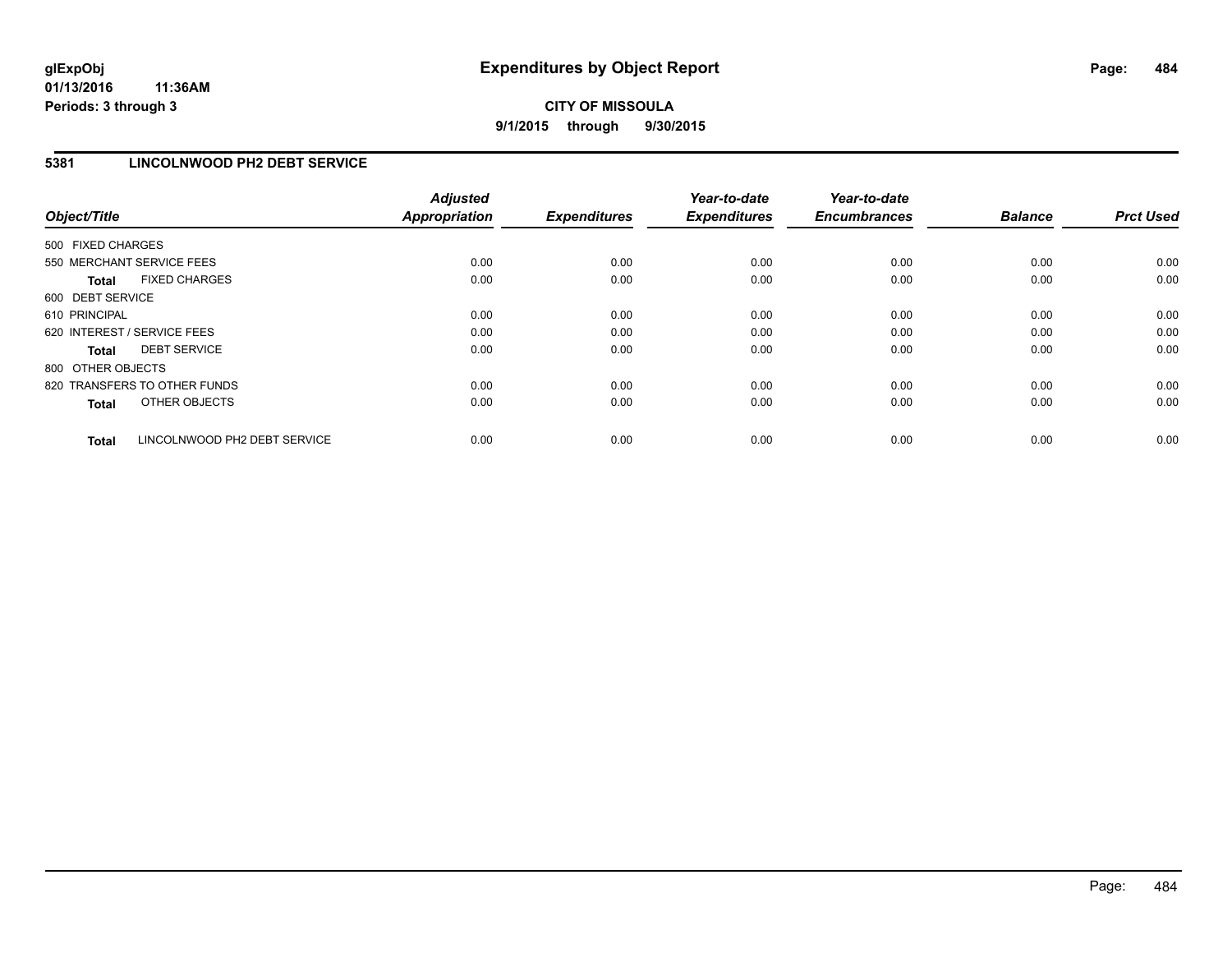#### **5382 LINCOLNWOOD PH2 RESERVE FUND**

| Object/Title                         | <b>Adjusted</b><br><b>Appropriation</b> | <b>Expenditures</b> | Year-to-date<br><b>Expenditures</b> | Year-to-date<br><b>Encumbrances</b> | <b>Balance</b> | <b>Prct Used</b> |
|--------------------------------------|-----------------------------------------|---------------------|-------------------------------------|-------------------------------------|----------------|------------------|
| 500 FIXED CHARGES                    |                                         |                     |                                     |                                     |                |                  |
| 550 MERCHANT SERVICE FEES            | 0.00                                    | 0.00                | 0.00                                | 0.00                                | 0.00           | 0.00             |
| <b>FIXED CHARGES</b><br><b>Total</b> | 0.00                                    | 0.00                | 0.00                                | 0.00                                | 0.00           | 0.00             |
| 600 DEBT SERVICE                     |                                         |                     |                                     |                                     |                |                  |
| 610 PRINCIPAL                        | 0.00                                    | 0.00                | 0.00                                | 0.00                                | 0.00           | 0.00             |
| 620 INTEREST / SERVICE FEES          | 0.00                                    | 0.00                | 0.00                                | 0.00                                | 0.00           | 0.00             |
| <b>DEBT SERVICE</b><br><b>Total</b>  | 0.00                                    | 0.00                | 0.00                                | 0.00                                | 0.00           | 0.00             |
| 800 OTHER OBJECTS                    |                                         |                     |                                     |                                     |                |                  |
| 820 TRANSFERS TO OTHER FUNDS         | 21,850.00                               | 0.00                | 0.00                                | 0.00                                | 21,850.00      | 0.00             |
| OTHER OBJECTS<br><b>Total</b>        | 21,850.00                               | 0.00                | 0.00                                | 0.00                                | 21,850.00      | 0.00             |
|                                      |                                         |                     |                                     |                                     |                |                  |
| <b>WASTEWATER</b><br><b>Total</b>    | 21,850.00                               | 0.00                | 0.00                                | 0.00                                | 21,850.00      | 0.00             |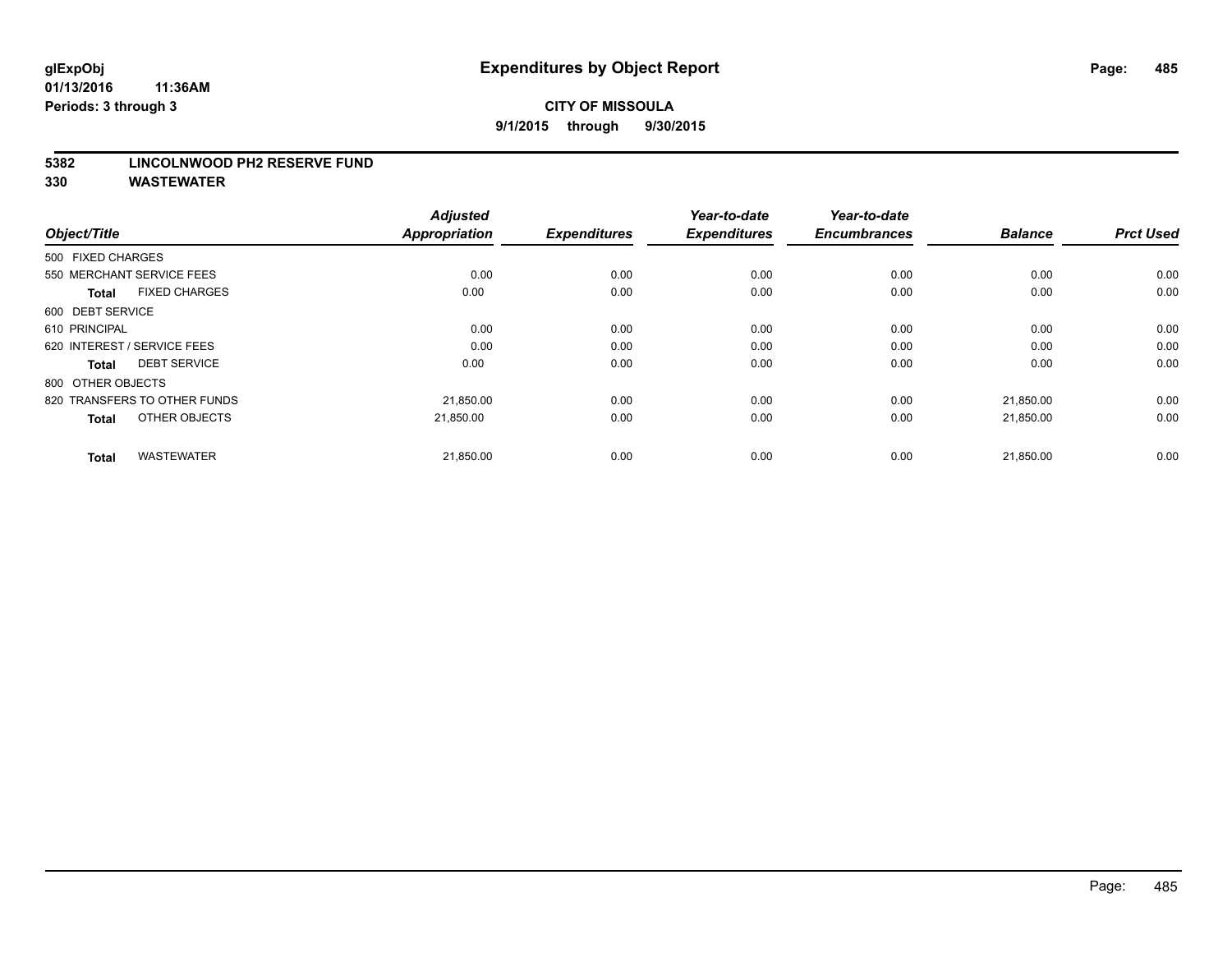# **CITY OF MISSOULA 9/1/2015 through 9/30/2015**

### **5382 LINCOLNWOOD PH2 RESERVE FUND**

| Object/Title                          | <b>Adjusted</b><br>Appropriation | <b>Expenditures</b> | Year-to-date<br><b>Expenditures</b> | Year-to-date<br><b>Encumbrances</b> | <b>Balance</b> | <b>Prct Used</b> |
|---------------------------------------|----------------------------------|---------------------|-------------------------------------|-------------------------------------|----------------|------------------|
| 500 FIXED CHARGES                     |                                  |                     |                                     |                                     |                |                  |
| 550 MERCHANT SERVICE FEES             | 0.00                             | 0.00                | 0.00                                | 0.00                                | 0.00           | 0.00             |
| <b>FIXED CHARGES</b><br><b>Total</b>  | 0.00                             | 0.00                | 0.00                                | 0.00                                | 0.00           | 0.00             |
| 600 DEBT SERVICE                      |                                  |                     |                                     |                                     |                |                  |
| 610 PRINCIPAL                         | 0.00                             | 0.00                | 0.00                                | 0.00                                | 0.00           | 0.00             |
| 620 INTEREST / SERVICE FEES           | 0.00                             | 0.00                | 0.00                                | 0.00                                | 0.00           | 0.00             |
| <b>DEBT SERVICE</b><br><b>Total</b>   | 0.00                             | 0.00                | 0.00                                | 0.00                                | 0.00           | 0.00             |
| 800 OTHER OBJECTS                     |                                  |                     |                                     |                                     |                |                  |
| 820 TRANSFERS TO OTHER FUNDS          | 21,850.00                        | 0.00                | 0.00                                | 0.00                                | 21.850.00      | 0.00             |
| OTHER OBJECTS<br><b>Total</b>         | 21,850.00                        | 0.00                | 0.00                                | 0.00                                | 21,850.00      | 0.00             |
| LINCOLNWOOD PH2 RESERVE FUND<br>Total | 21,850.00                        | 0.00                | 0.00                                | 0.00                                | 21.850.00      | 0.00             |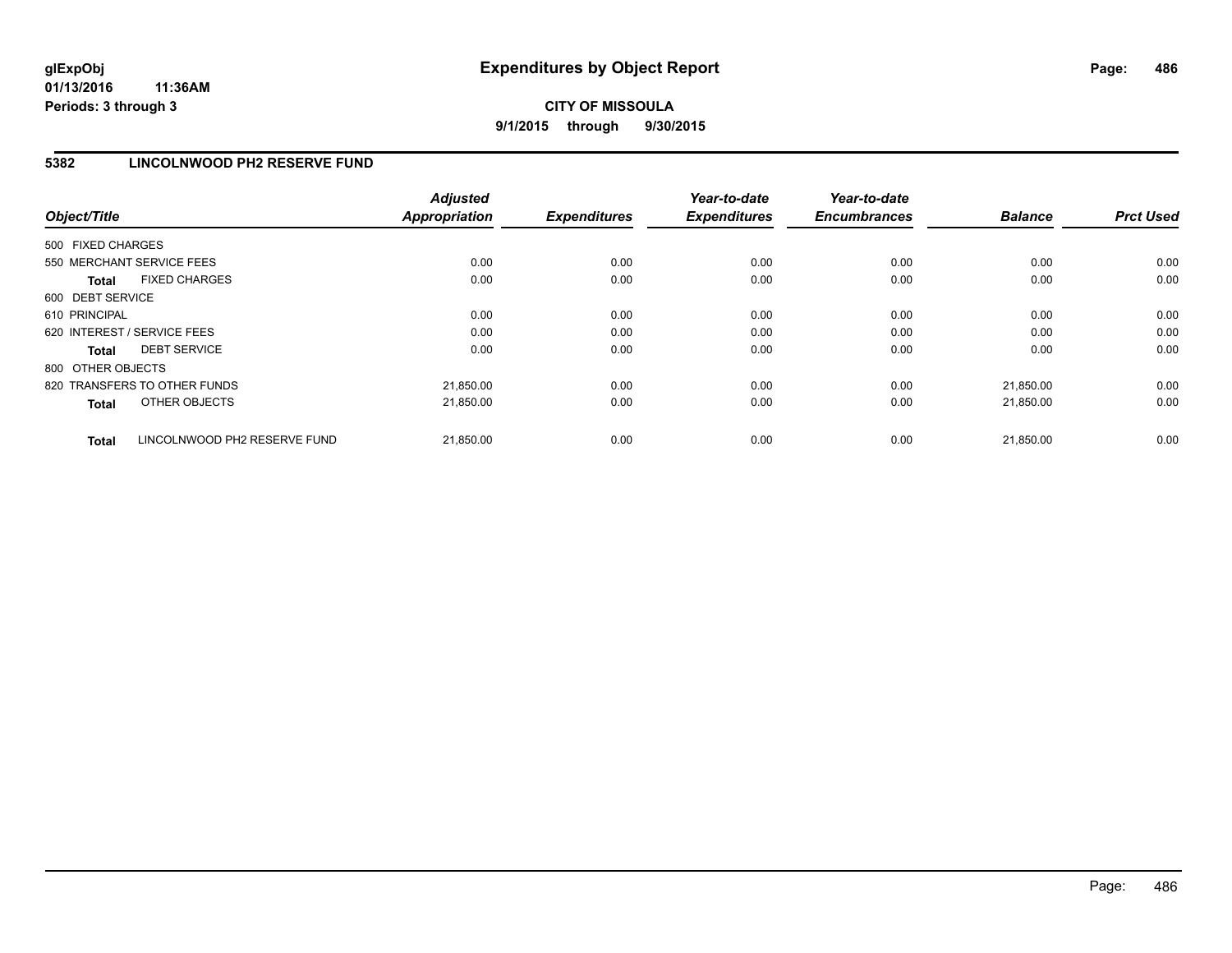#### **5383 FY09 RATTLESNAKE SEWER DEBT SVS**

| Object/Title                         | <b>Adjusted</b><br><b>Appropriation</b> | <b>Expenditures</b> | Year-to-date<br><b>Expenditures</b> | Year-to-date<br><b>Encumbrances</b> | <b>Balance</b> | <b>Prct Used</b> |
|--------------------------------------|-----------------------------------------|---------------------|-------------------------------------|-------------------------------------|----------------|------------------|
| 500 FIXED CHARGES                    |                                         |                     |                                     |                                     |                |                  |
| 550 MERCHANT SERVICE FEES            | 0.00                                    | 0.00                | 0.00                                | 0.00                                | 0.00           | 0.00             |
| <b>FIXED CHARGES</b><br><b>Total</b> | 0.00                                    | 0.00                | 0.00                                | 0.00                                | 0.00           | 0.00             |
| 600 DEBT SERVICE                     |                                         |                     |                                     |                                     |                |                  |
| 610 PRINCIPAL                        | 0.00                                    | 0.00                | 0.00                                | 0.00                                | 0.00           | 0.00             |
| 620 INTEREST / SERVICE FEES          | 0.00                                    | 0.00                | 0.00                                | 0.00                                | 0.00           | 0.00             |
| <b>DEBT SERVICE</b><br><b>Total</b>  | 0.00                                    | 0.00                | 0.00                                | 0.00                                | 0.00           | 0.00             |
| 800 OTHER OBJECTS                    |                                         |                     |                                     |                                     |                |                  |
| 820 TRANSFERS TO OTHER FUNDS         | 0.00                                    | 0.00                | 0.00                                | 0.00                                | 0.00           | 0.00             |
| OTHER OBJECTS<br><b>Total</b>        | 0.00                                    | 0.00                | 0.00                                | 0.00                                | 0.00           | 0.00             |
|                                      |                                         |                     |                                     |                                     |                |                  |
| <b>WASTEWATER</b><br><b>Total</b>    | 0.00                                    | 0.00                | 0.00                                | 0.00                                | 0.00           | 0.00             |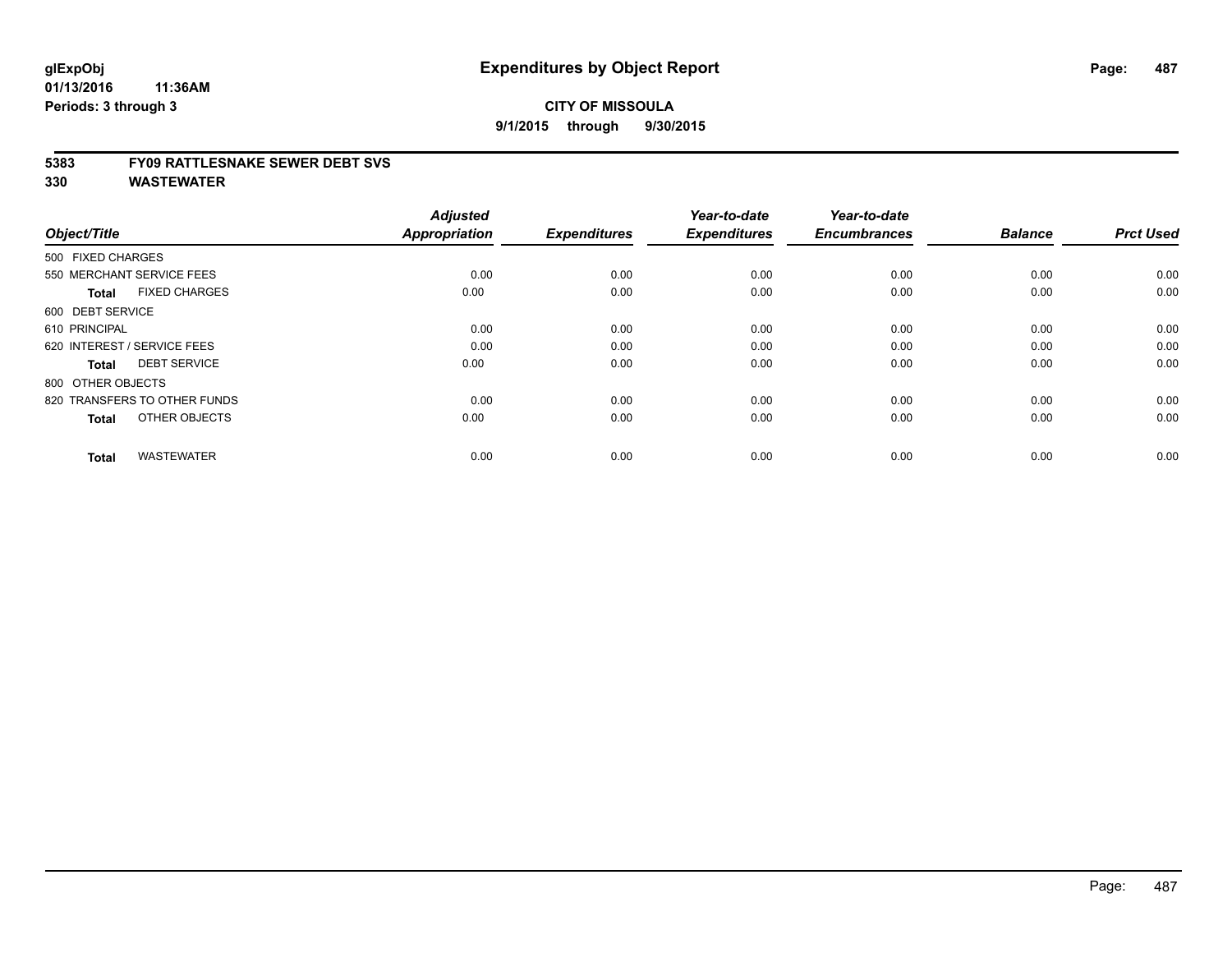#### **5383 FY09 RATTLESNAKE SEWER DEBT SVS**

**550 SID 544 PROJECT**

|                                      | <b>Adjusted</b>      |                     | Year-to-date        | Year-to-date        |                |                  |
|--------------------------------------|----------------------|---------------------|---------------------|---------------------|----------------|------------------|
| Object/Title                         | <b>Appropriation</b> | <b>Expenditures</b> | <b>Expenditures</b> | <b>Encumbrances</b> | <b>Balance</b> | <b>Prct Used</b> |
| 500 FIXED CHARGES                    |                      |                     |                     |                     |                |                  |
| 550 MERCHANT SERVICE FEES            | 0.00                 | 0.00                | 0.00                | 0.00                | 0.00           | 0.00             |
| <b>FIXED CHARGES</b><br><b>Total</b> | 0.00                 | 0.00                | 0.00                | 0.00                | 0.00           | 0.00             |
| 600 DEBT SERVICE                     |                      |                     |                     |                     |                |                  |
| 610 PRINCIPAL                        | 20,000.00            | 0.00                | 0.00                | 0.00                | 20.000.00      | 0.00             |
| 620 INTEREST / SERVICE FEES          | 10.950.00            | 0.00                | 0.00                | 0.00                | 10.950.00      | 0.00             |
| <b>DEBT SERVICE</b><br><b>Total</b>  | 30.950.00            | 0.00                | 0.00                | 0.00                | 30,950.00      | 0.00             |
| SID 544 PROJECT<br><b>Total</b>      | 30.950.00            | 0.00                | 0.00                | 0.00                | 30.950.00      | 0.00             |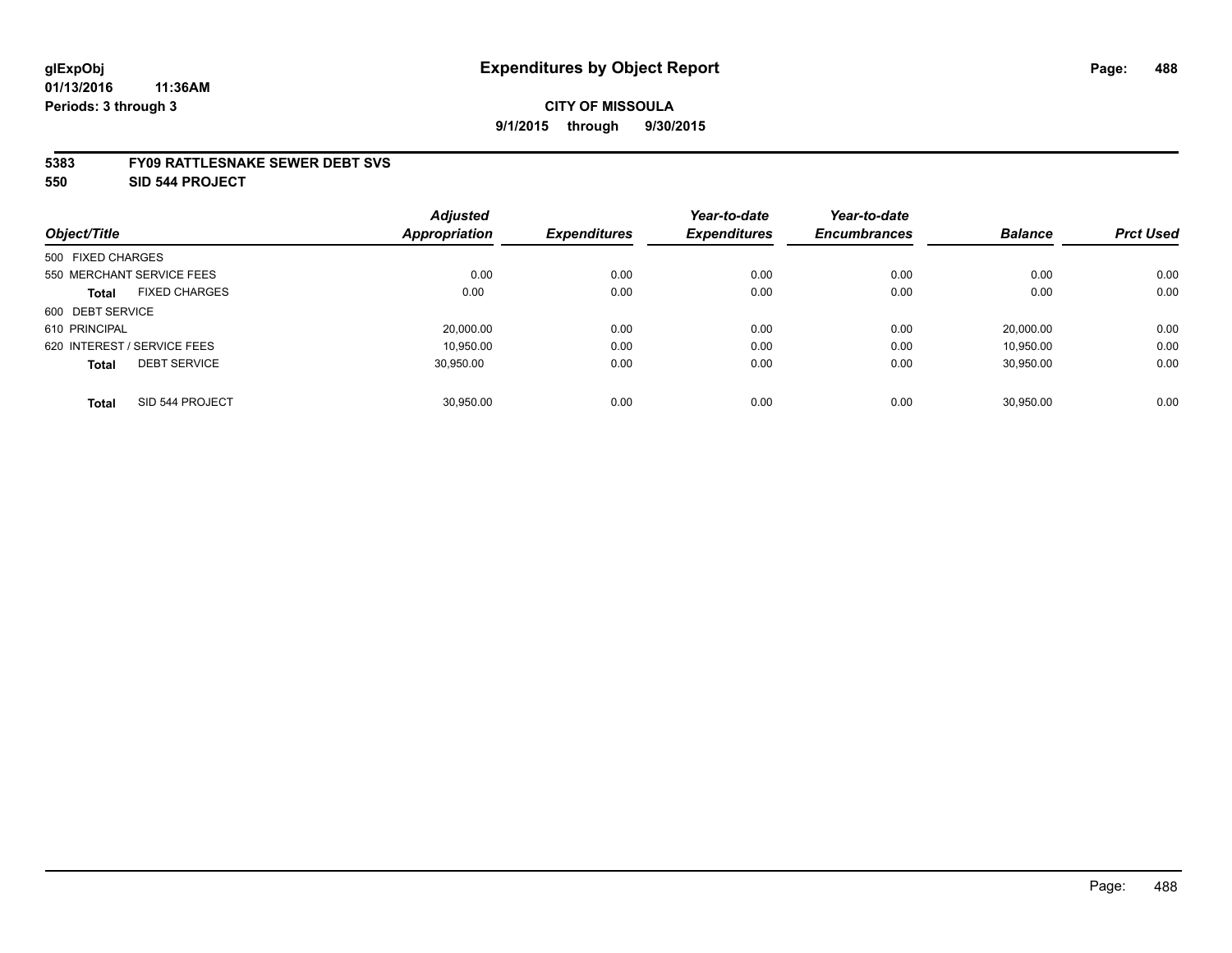# **5383 FY09 RATTLESNAKE SEWER DEBT SVS**

| Object/Title                                    | <b>Adjusted</b><br><b>Appropriation</b> | <b>Expenditures</b> | Year-to-date<br><b>Expenditures</b> | Year-to-date<br><b>Encumbrances</b> | <b>Balance</b> | <b>Prct Used</b> |
|-------------------------------------------------|-----------------------------------------|---------------------|-------------------------------------|-------------------------------------|----------------|------------------|
| 500 FIXED CHARGES                               |                                         |                     |                                     |                                     |                |                  |
| 550 MERCHANT SERVICE FEES                       | 0.00                                    | 0.00                | 0.00                                | 0.00                                | 0.00           | 0.00             |
| <b>FIXED CHARGES</b><br><b>Total</b>            | 0.00                                    | 0.00                | 0.00                                | 0.00                                | 0.00           | 0.00             |
| 600 DEBT SERVICE                                |                                         |                     |                                     |                                     |                |                  |
| 610 PRINCIPAL                                   | 20,000.00                               | 0.00                | 0.00                                | 0.00                                | 20,000.00      | 0.00             |
| 620 INTEREST / SERVICE FEES                     | 10,950.00                               | 0.00                | 0.00                                | 0.00                                | 10,950.00      | 0.00             |
| <b>DEBT SERVICE</b><br><b>Total</b>             | 30,950.00                               | 0.00                | 0.00                                | 0.00                                | 30,950.00      | 0.00             |
| 800 OTHER OBJECTS                               |                                         |                     |                                     |                                     |                |                  |
| 820 TRANSFERS TO OTHER FUNDS                    | 0.00                                    | 0.00                | 0.00                                | 0.00                                | 0.00           | 0.00             |
| OTHER OBJECTS<br><b>Total</b>                   | 0.00                                    | 0.00                | 0.00                                | 0.00                                | 0.00           | 0.00             |
| FY09 RATTLESNAKE SEWER DEBT SVS<br><b>Total</b> | 30,950.00                               | 0.00                | 0.00                                | 0.00                                | 30,950.00      | 0.00             |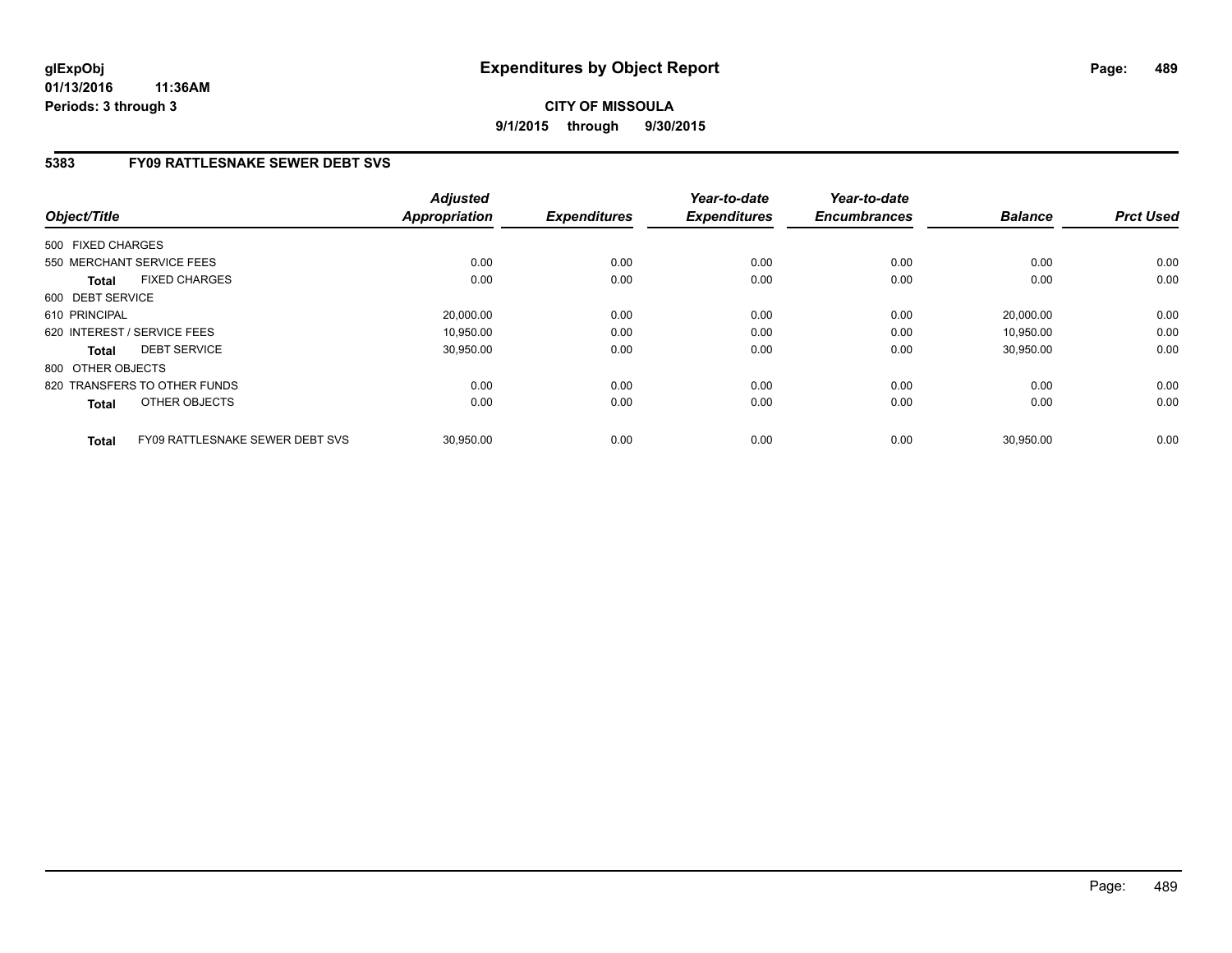**5384 09 LOLO BOND RESERVE**

| Object/Title                         | <b>Adjusted</b><br><b>Appropriation</b> | <b>Expenditures</b> | Year-to-date<br><b>Expenditures</b> | Year-to-date<br><b>Encumbrances</b> | <b>Balance</b> | <b>Prct Used</b> |
|--------------------------------------|-----------------------------------------|---------------------|-------------------------------------|-------------------------------------|----------------|------------------|
| 500 FIXED CHARGES                    |                                         |                     |                                     |                                     |                |                  |
| 550 MERCHANT SERVICE FEES            | 0.00                                    | 0.00                | 0.00                                | 0.00                                | 0.00           | 0.00             |
| <b>FIXED CHARGES</b><br><b>Total</b> | 0.00                                    | 0.00                | 0.00                                | 0.00                                | 0.00           | 0.00             |
| 800 OTHER OBJECTS                    |                                         |                     |                                     |                                     |                |                  |
| 820 TRANSFERS TO OTHER FUNDS         | 10,310.00                               | 0.00                | 0.00                                | 0.00                                | 10.310.00      | 0.00             |
| OTHER OBJECTS<br><b>Total</b>        | 10.310.00                               | 0.00                | 0.00                                | 0.00                                | 10.310.00      | 0.00             |
| <b>WASTEWATER</b><br><b>Total</b>    | 10,310.00                               | 0.00                | 0.00                                | 0.00                                | 10.310.00      | 0.00             |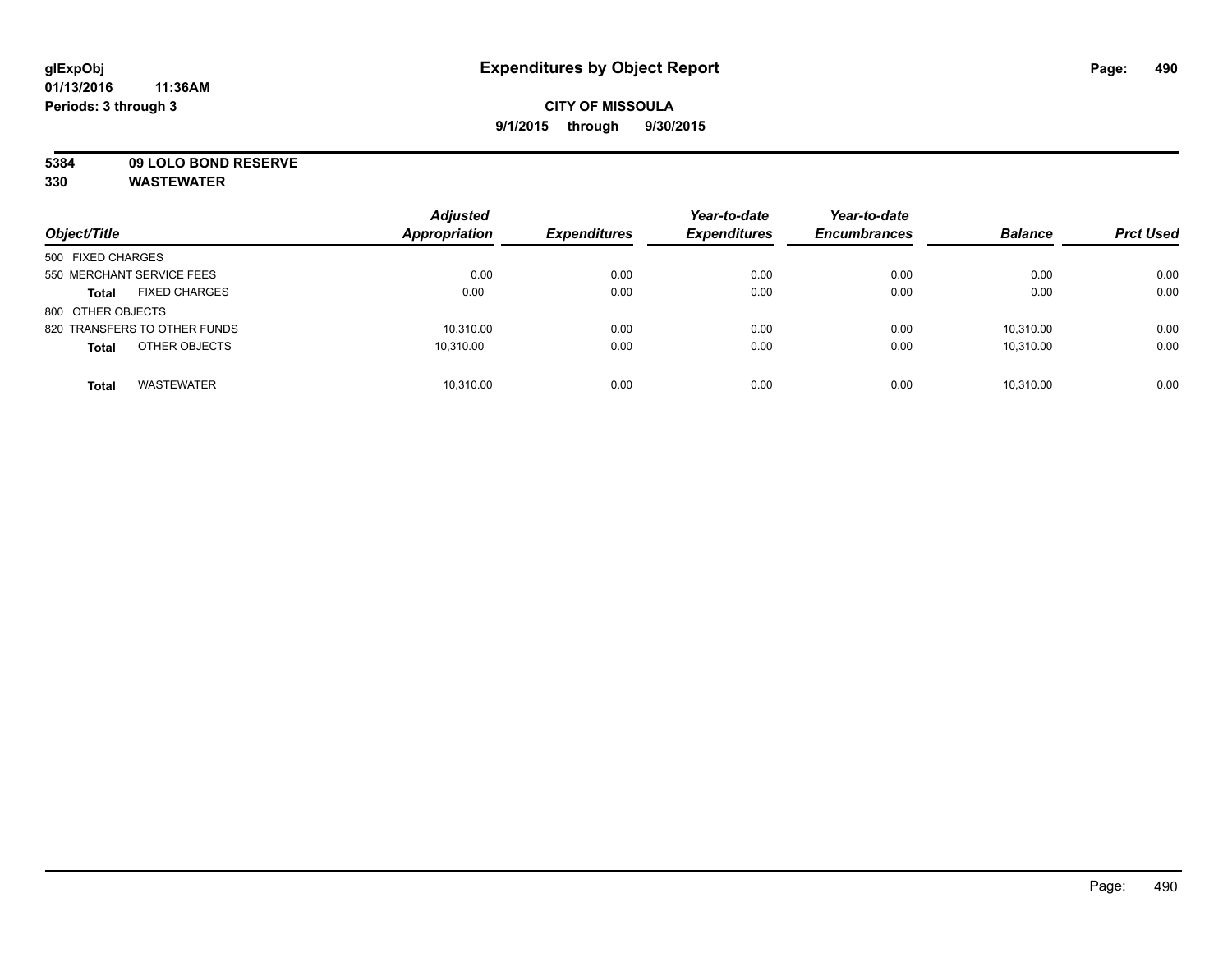## **5384 09 LOLO BOND RESERVE**

| Object/Title                         | <b>Adjusted</b><br><b>Appropriation</b> | <b>Expenditures</b> | Year-to-date<br><b>Expenditures</b> | Year-to-date<br><b>Encumbrances</b> | <b>Balance</b> | <b>Prct Used</b> |
|--------------------------------------|-----------------------------------------|---------------------|-------------------------------------|-------------------------------------|----------------|------------------|
| 500 FIXED CHARGES                    |                                         |                     |                                     |                                     |                |                  |
| 550 MERCHANT SERVICE FEES            | 0.00                                    | 0.00                | 0.00                                | 0.00                                | 0.00           | 0.00             |
| <b>FIXED CHARGES</b><br><b>Total</b> | 0.00                                    | 0.00                | 0.00                                | 0.00                                | 0.00           | 0.00             |
| 800 OTHER OBJECTS                    |                                         |                     |                                     |                                     |                |                  |
| 820 TRANSFERS TO OTHER FUNDS         | 10,310.00                               | 0.00                | 0.00                                | 0.00                                | 10.310.00      | 0.00             |
| OTHER OBJECTS<br><b>Total</b>        | 10,310.00                               | 0.00                | 0.00                                | 0.00                                | 10,310.00      | 0.00             |
| 09 LOLO BOND RESERVE<br><b>Total</b> | 10,310.00                               | 0.00                | 0.00                                | 0.00                                | 10,310.00      | 0.00             |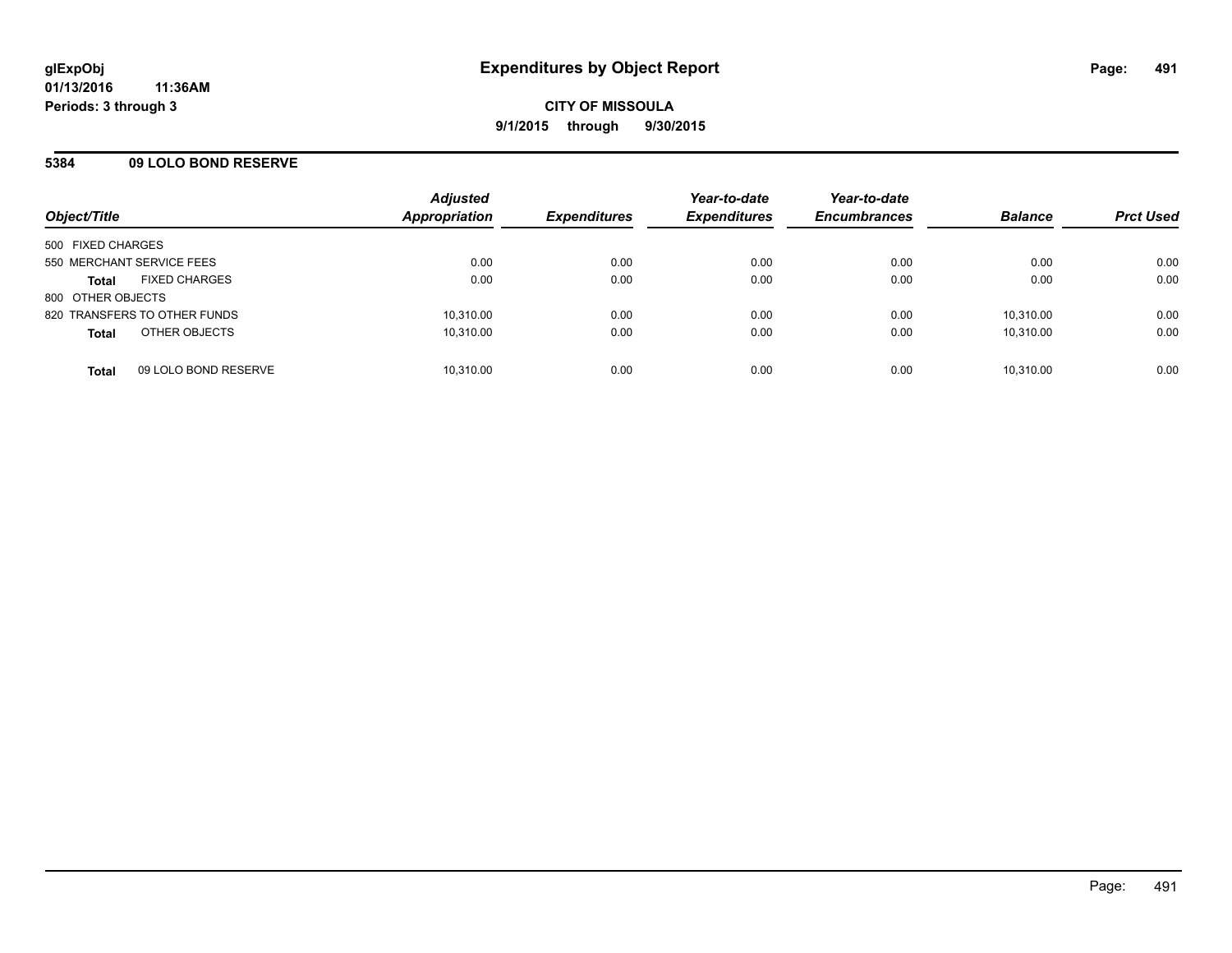### **5385 HEADWORKS 2010 BOND RESERVE**

| Object/Title                 | <b>Adjusted</b><br>Appropriation | <b>Expenditures</b> | Year-to-date<br><b>Expenditures</b> | Year-to-date<br><b>Encumbrances</b> | <b>Balance</b> | <b>Prct Used</b> |
|------------------------------|----------------------------------|---------------------|-------------------------------------|-------------------------------------|----------------|------------------|
| 800 OTHER OBJECTS            |                                  |                     |                                     |                                     |                |                  |
| 820 TRANSFERS TO OTHER FUNDS | 27,928.00                        | 0.00                | 0.00                                | 0.00                                | 27,928.00      | 0.00             |
| OTHER OBJECTS<br>Total       | 27.928.00                        | 0.00                | 0.00                                | 0.00                                | 27.928.00      | 0.00             |
| <b>WASTEWATER</b><br>Total   | 27,928.00                        | 0.00                | 0.00                                | 0.00                                | 27,928.00      | 0.00             |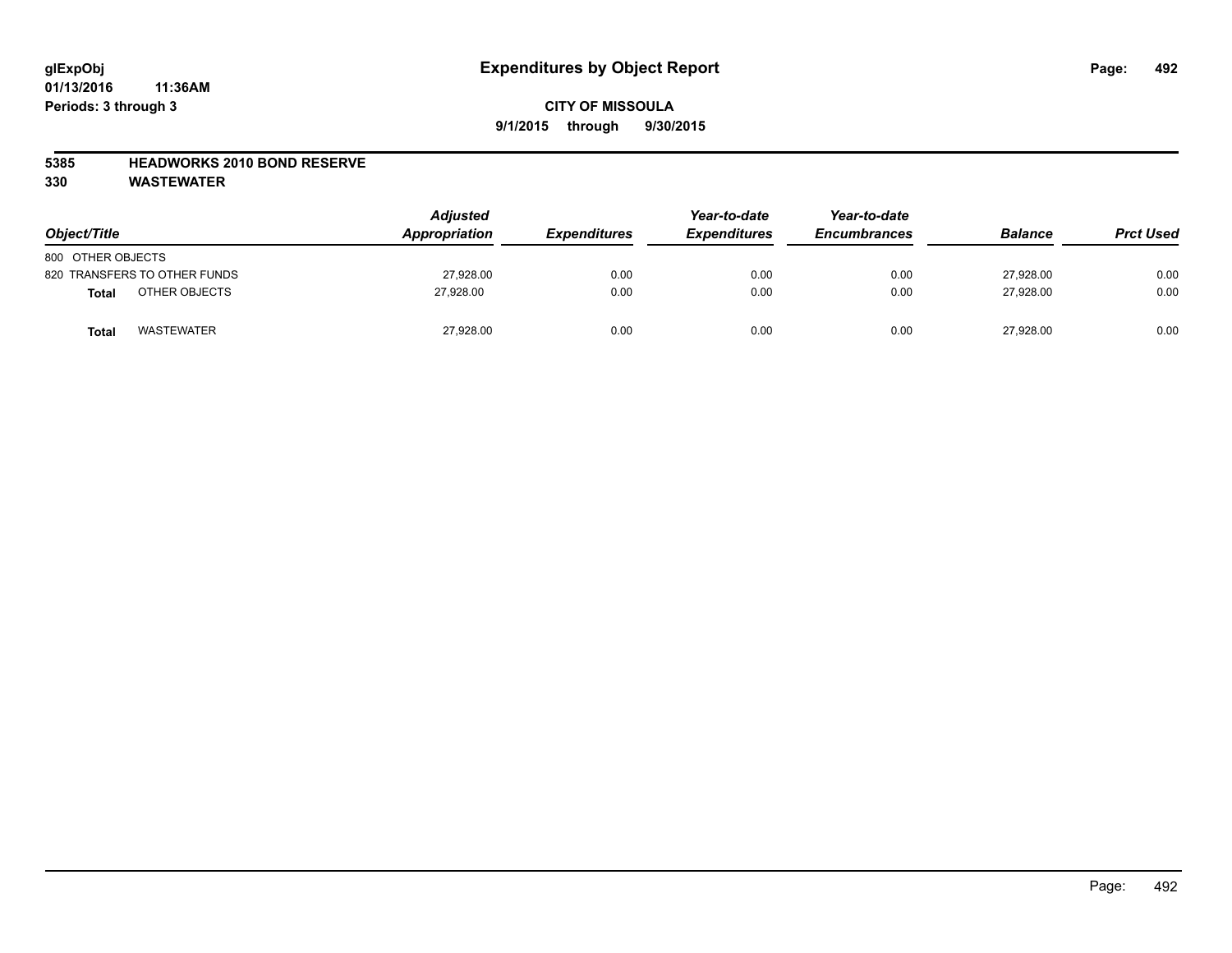### **5385 HEADWORKS 2010 BOND RESERVE**

| Object/Title                                       | <b>Adjusted</b><br>Appropriation | <b>Expenditures</b> | Year-to-date<br><b>Expenditures</b> | Year-to-date<br><b>Encumbrances</b> | <b>Balance</b> | <b>Prct Used</b> |
|----------------------------------------------------|----------------------------------|---------------------|-------------------------------------|-------------------------------------|----------------|------------------|
| 800 OTHER OBJECTS                                  |                                  |                     |                                     |                                     |                |                  |
| 820 TRANSFERS TO OTHER FUNDS                       | 27,928.00                        | 0.00                | 0.00                                | 0.00                                | 27,928.00      | 0.00             |
| OTHER OBJECTS<br><b>Total</b>                      | 27,928.00                        | 0.00                | 0.00                                | 0.00                                | 27.928.00      | 0.00             |
| <b>HEADWORKS 2010 BOND RESERVE</b><br><b>Total</b> | 27,928.00                        | 0.00                | 0.00                                | 0.00                                | 27.928.00      | 0.00             |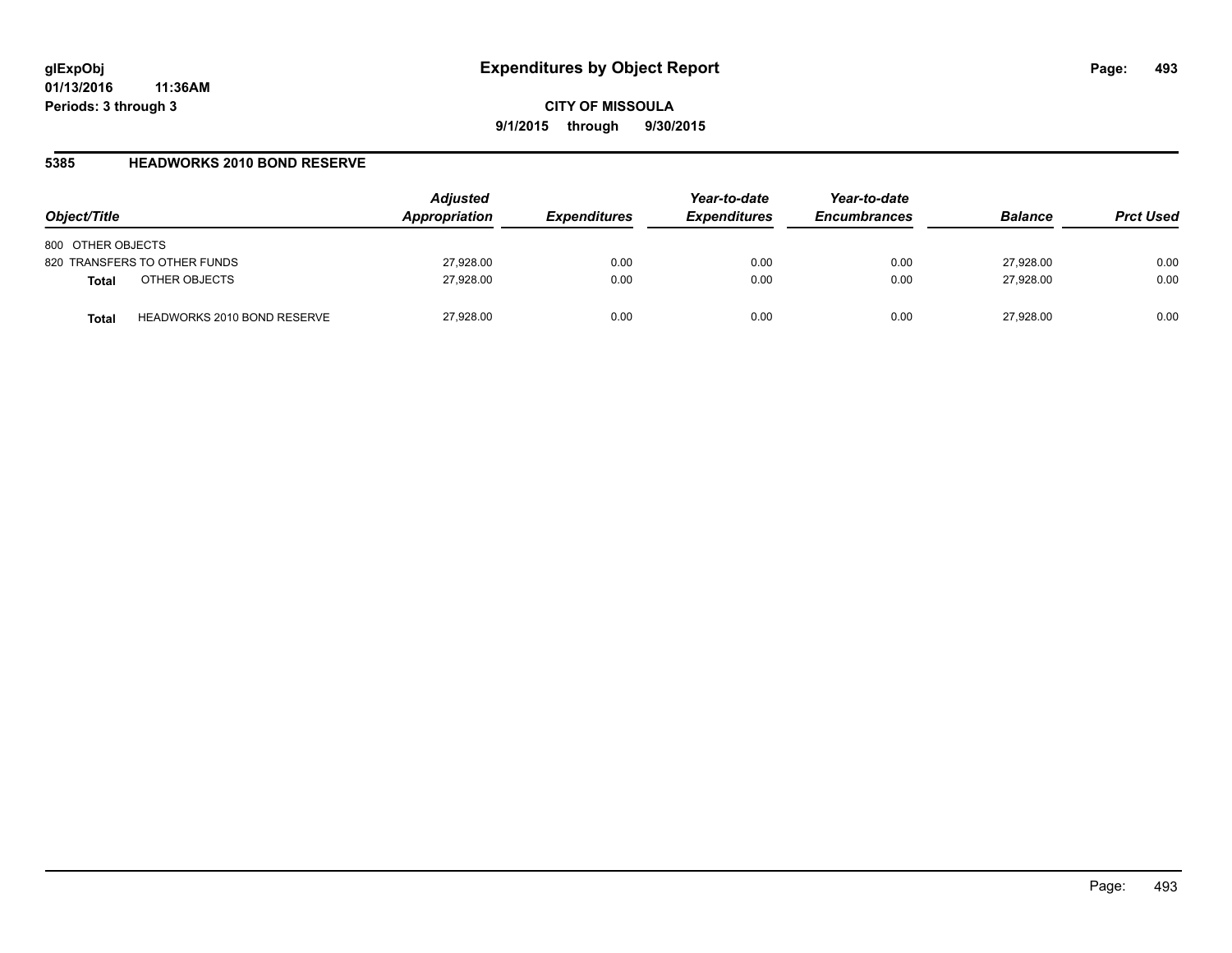#### **5386 FY10 HEADWORKS DEBT SERVICE**

|                                      | <b>Adjusted</b> | <b>Expenditures</b> | Year-to-date        | Year-to-date<br><b>Encumbrances</b> | <b>Balance</b> | <b>Prct Used</b> |
|--------------------------------------|-----------------|---------------------|---------------------|-------------------------------------|----------------|------------------|
| Object/Title                         | Appropriation   |                     | <b>Expenditures</b> |                                     |                |                  |
| 500 FIXED CHARGES                    |                 |                     |                     |                                     |                |                  |
| 550 MERCHANT SERVICE FEES            | 0.00            | 0.00                | 0.00                | 0.00                                | 0.00           | 0.00             |
| <b>FIXED CHARGES</b><br><b>Total</b> | 0.00            | 0.00                | 0.00                | 0.00                                | 0.00           | 0.00             |
| 600 DEBT SERVICE                     |                 |                     |                     |                                     |                |                  |
| 610 PRINCIPAL                        | 135,000.00      | 0.00                | 0.00                | 0.00                                | 135.000.00     | 0.00             |
| 620 INTEREST / SERVICE FEES          | 563,316.00      | 0.00                | 0.00                | 0.00                                | 563.316.00     | 0.00             |
| <b>DEBT SERVICE</b><br><b>Total</b>  | 698.316.00      | 0.00                | 0.00                | 0.00                                | 698.316.00     | 0.00             |
|                                      |                 |                     |                     |                                     |                |                  |
| <b>WASTEWATER</b><br><b>Total</b>    | 698.316.00      | 0.00                | 0.00                | 0.00                                | 698.316.00     | 0.00             |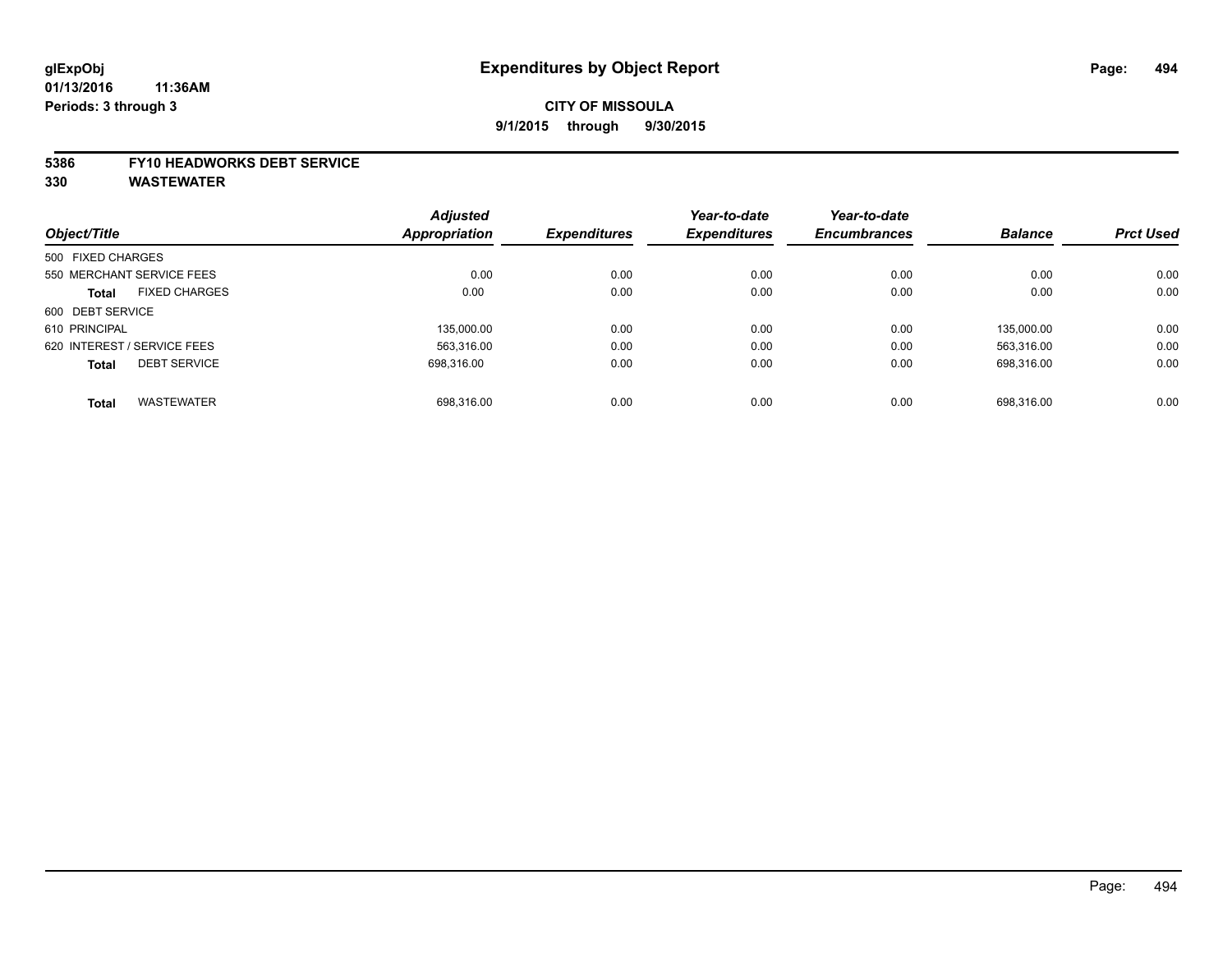### **5386 FY10 HEADWORKS DEBT SERVICE**

| Object/Title                                | <b>Adjusted</b><br>Appropriation | <b>Expenditures</b> | Year-to-date<br><b>Expenditures</b> | Year-to-date<br><b>Encumbrances</b> | <b>Balance</b> | <b>Prct Used</b> |
|---------------------------------------------|----------------------------------|---------------------|-------------------------------------|-------------------------------------|----------------|------------------|
| 500 FIXED CHARGES                           |                                  |                     |                                     |                                     |                |                  |
| 550 MERCHANT SERVICE FEES                   | 0.00                             | 0.00                | 0.00                                | 0.00                                | 0.00           | 0.00             |
| <b>FIXED CHARGES</b><br><b>Total</b>        | 0.00                             | 0.00                | 0.00                                | 0.00                                | 0.00           | 0.00             |
| 600 DEBT SERVICE                            |                                  |                     |                                     |                                     |                |                  |
| 610 PRINCIPAL                               | 135,000.00                       | 0.00                | 0.00                                | 0.00                                | 135.000.00     | 0.00             |
| 620 INTEREST / SERVICE FEES                 | 563.316.00                       | 0.00                | 0.00                                | 0.00                                | 563.316.00     | 0.00             |
| <b>DEBT SERVICE</b><br><b>Total</b>         | 698.316.00                       | 0.00                | 0.00                                | 0.00                                | 698.316.00     | 0.00             |
| FY10 HEADWORKS DEBT SERVICE<br><b>Total</b> | 698.316.00                       | 0.00                | 0.00                                | 0.00                                | 698.316.00     | 0.00             |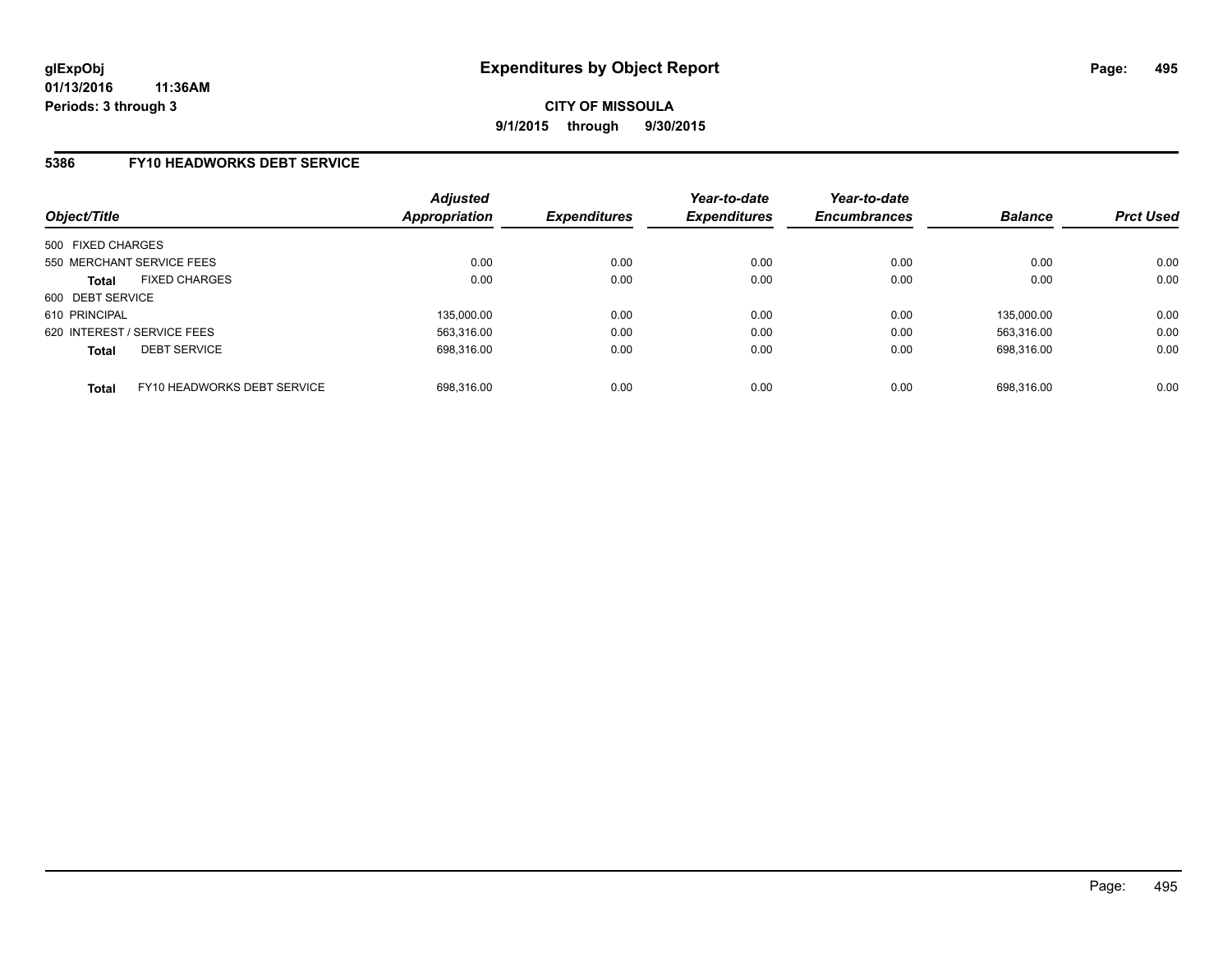#### **5387 FY11 SEWER \$1.29M BOND DEBT SERVICE**

|                   |                             | <b>Adjusted</b>      |                     | Year-to-date        | Year-to-date        |                |                  |
|-------------------|-----------------------------|----------------------|---------------------|---------------------|---------------------|----------------|------------------|
| Object/Title      |                             | <b>Appropriation</b> | <b>Expenditures</b> | <b>Expenditures</b> | <b>Encumbrances</b> | <b>Balance</b> | <b>Prct Used</b> |
| 500 FIXED CHARGES |                             |                      |                     |                     |                     |                |                  |
|                   | 550 MERCHANT SERVICE FEES   | 0.00                 | 0.00                | 0.00                | 0.00                | 0.00           | 0.00             |
| <b>Total</b>      | <b>FIXED CHARGES</b>        | 0.00                 | 0.00                | 0.00                | 0.00                | 0.00           | 0.00             |
| 600 DEBT SERVICE  |                             |                      |                     |                     |                     |                |                  |
| 610 PRINCIPAL     |                             | 45.000.00            | 0.00                | 0.00                | 0.00                | 45.000.00      | 0.00             |
|                   | 620 INTEREST / SERVICE FEES | 57.080.00            | 0.00                | 0.00                | 0.00                | 57.080.00      | 0.00             |
| <b>Total</b>      | <b>DEBT SERVICE</b>         | 102.080.00           | 0.00                | 0.00                | 0.00                | 102.080.00     | 0.00             |
| <b>Total</b>      | <b>WASTEWATER</b>           | 102.080.00           | 0.00                | 0.00                | 0.00                | 102.080.00     | 0.00             |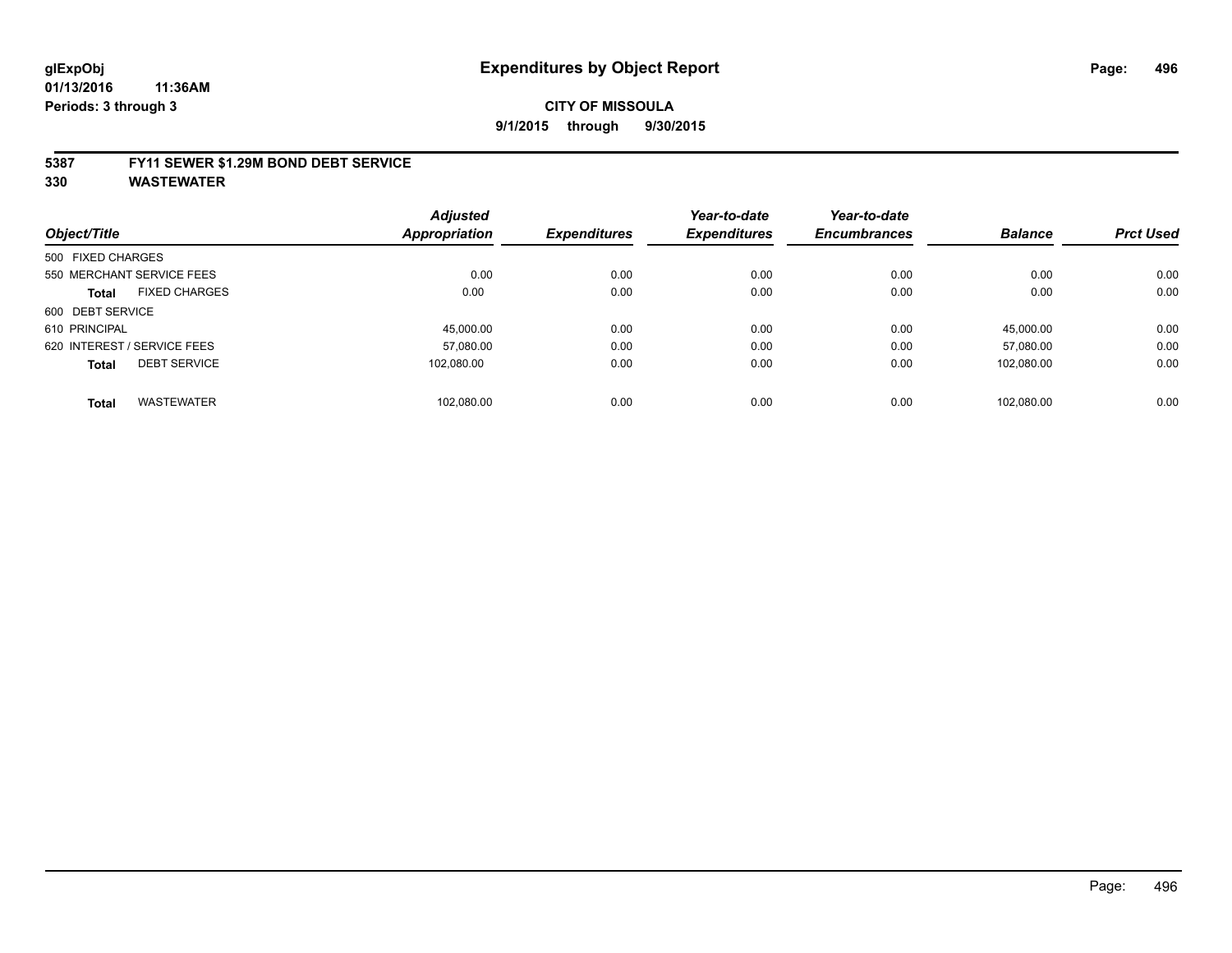**CITY OF MISSOULA 9/1/2015 through 9/30/2015**

## **5387 FY11 SEWER \$1.29M BOND DEBT SERVICE**

| Object/Title                |                                     | <b>Adjusted</b><br><b>Appropriation</b> | <b>Expenditures</b> | Year-to-date<br><b>Expenditures</b> | Year-to-date<br><b>Encumbrances</b> | <b>Balance</b> | <b>Prct Used</b> |
|-----------------------------|-------------------------------------|-----------------------------------------|---------------------|-------------------------------------|-------------------------------------|----------------|------------------|
| 500 FIXED CHARGES           |                                     |                                         |                     |                                     |                                     |                |                  |
| 550 MERCHANT SERVICE FEES   |                                     | 0.00                                    | 0.00                | 0.00                                | 0.00                                | 0.00           | 0.00             |
| <b>Total</b>                | <b>FIXED CHARGES</b>                | 0.00                                    | 0.00                | 0.00                                | 0.00                                | 0.00           | 0.00             |
| 600 DEBT SERVICE            |                                     |                                         |                     |                                     |                                     |                |                  |
| 610 PRINCIPAL               |                                     | 45,000.00                               | 0.00                | 0.00                                | 0.00                                | 45,000.00      | 0.00             |
| 620 INTEREST / SERVICE FEES |                                     | 57.080.00                               | 0.00                | 0.00                                | 0.00                                | 57.080.00      | 0.00             |
| <b>Total</b>                | <b>DEBT SERVICE</b>                 | 102.080.00                              | 0.00                | 0.00                                | 0.00                                | 102.080.00     | 0.00             |
| <b>Total</b>                | FY11 SEWER \$1.29M BOND DEBT SERVIC | 102.080.00                              | 0.00                | 0.00                                | 0.00                                | 102.080.00     | 0.00             |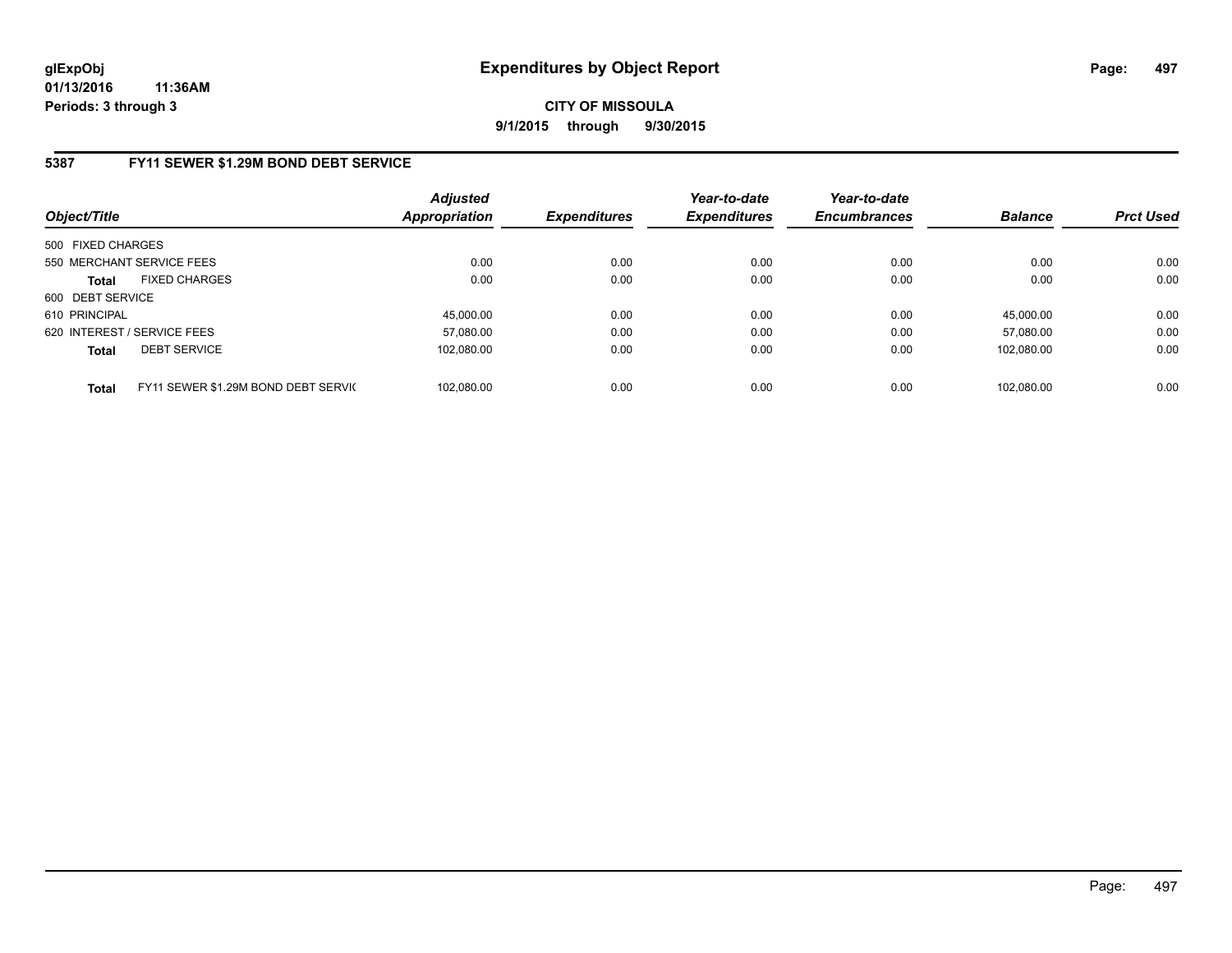#### **5388 FY11 \$1.29M SEWER BOND RESERVE**

| Object/Title                         | <b>Adjusted</b><br><b>Appropriation</b> | <b>Expenditures</b> | Year-to-date<br><b>Expenditures</b> | Year-to-date<br><b>Encumbrances</b> | <b>Balance</b> | <b>Prct Used</b> |
|--------------------------------------|-----------------------------------------|---------------------|-------------------------------------|-------------------------------------|----------------|------------------|
| 500 FIXED CHARGES                    |                                         |                     |                                     |                                     |                |                  |
| 550 MERCHANT SERVICE FEES            | 0.00                                    | 0.00                | 0.00                                | 0.00                                | 0.00           | 0.00             |
| <b>FIXED CHARGES</b><br><b>Total</b> | 0.00                                    | 0.00                | 0.00                                | 0.00                                | 0.00           | 0.00             |
| 800 OTHER OBJECTS                    |                                         |                     |                                     |                                     |                |                  |
| 820 TRANSFERS TO OTHER FUNDS         | 3.025.00                                | 0.00                | 0.00                                | 0.00                                | 3,025.00       | 0.00             |
| OTHER OBJECTS<br><b>Total</b>        | 3,025.00                                | 0.00                | 0.00                                | 0.00                                | 3,025.00       | 0.00             |
| <b>WASTEWATER</b><br><b>Total</b>    | 3.025.00                                | 0.00                | 0.00                                | 0.00                                | 3.025.00       | 0.00             |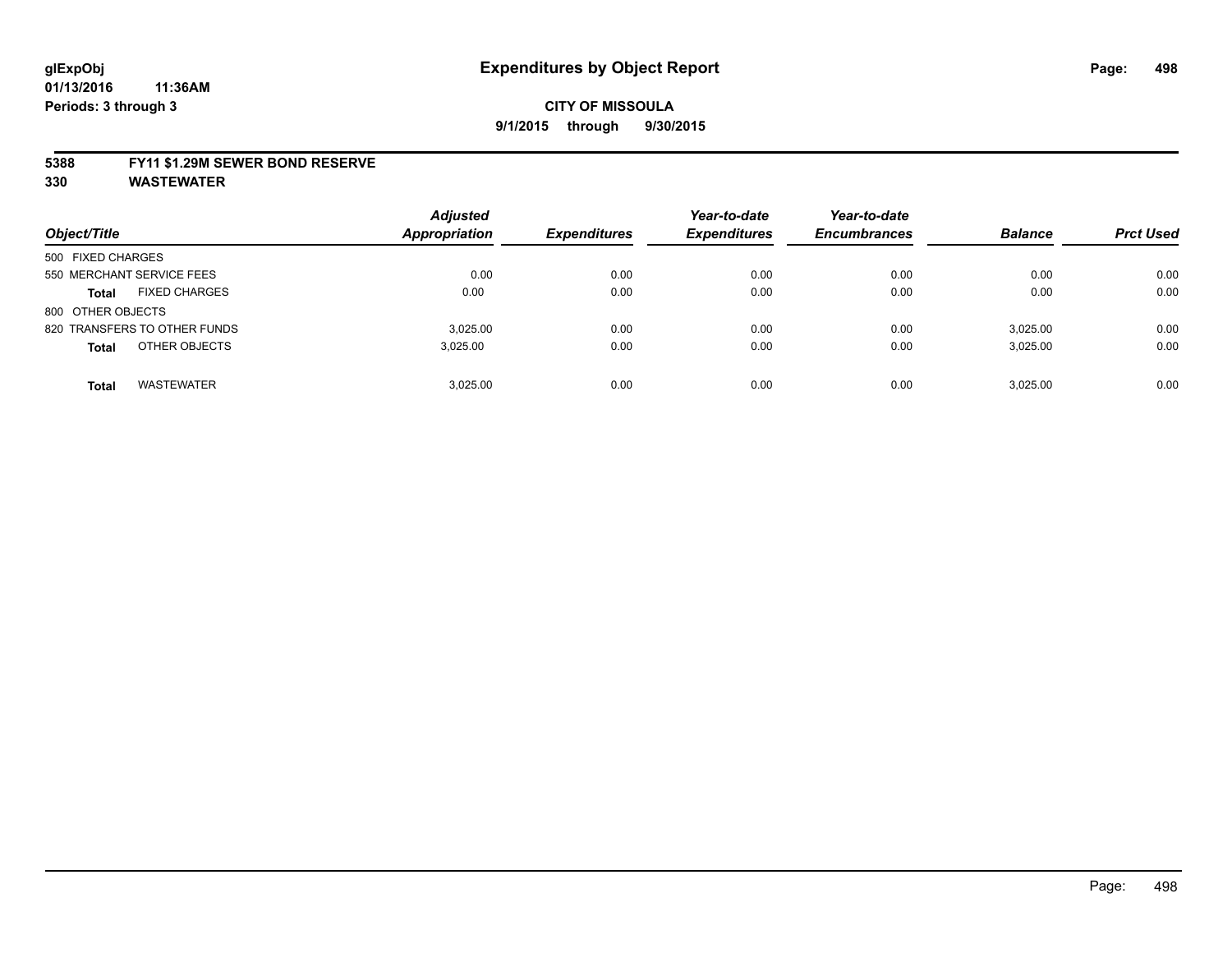### **5388 FY11 \$1.29M SEWER BOND RESERVE**

| Object/Title              |                                 | <b>Adjusted</b><br><b>Appropriation</b> | <b>Expenditures</b> | Year-to-date<br><b>Expenditures</b> | Year-to-date<br><b>Encumbrances</b> | <b>Balance</b> | <b>Prct Used</b> |
|---------------------------|---------------------------------|-----------------------------------------|---------------------|-------------------------------------|-------------------------------------|----------------|------------------|
| 500 FIXED CHARGES         |                                 |                                         |                     |                                     |                                     |                |                  |
| 550 MERCHANT SERVICE FEES |                                 | 0.00                                    | 0.00                | 0.00                                | 0.00                                | 0.00           | 0.00             |
| <b>Total</b>              | <b>FIXED CHARGES</b>            | 0.00                                    | 0.00                | 0.00                                | 0.00                                | 0.00           | 0.00             |
| 800 OTHER OBJECTS         |                                 |                                         |                     |                                     |                                     |                |                  |
|                           | 820 TRANSFERS TO OTHER FUNDS    | 3.025.00                                | 0.00                | 0.00                                | 0.00                                | 3.025.00       | 0.00             |
| <b>Total</b>              | OTHER OBJECTS                   | 3.025.00                                | 0.00                | 0.00                                | 0.00                                | 3,025.00       | 0.00             |
| <b>Total</b>              | FY11 \$1.29M SEWER BOND RESERVE | 3.025.00                                | 0.00                | 0.00                                | 0.00                                | 3.025.00       | 0.00             |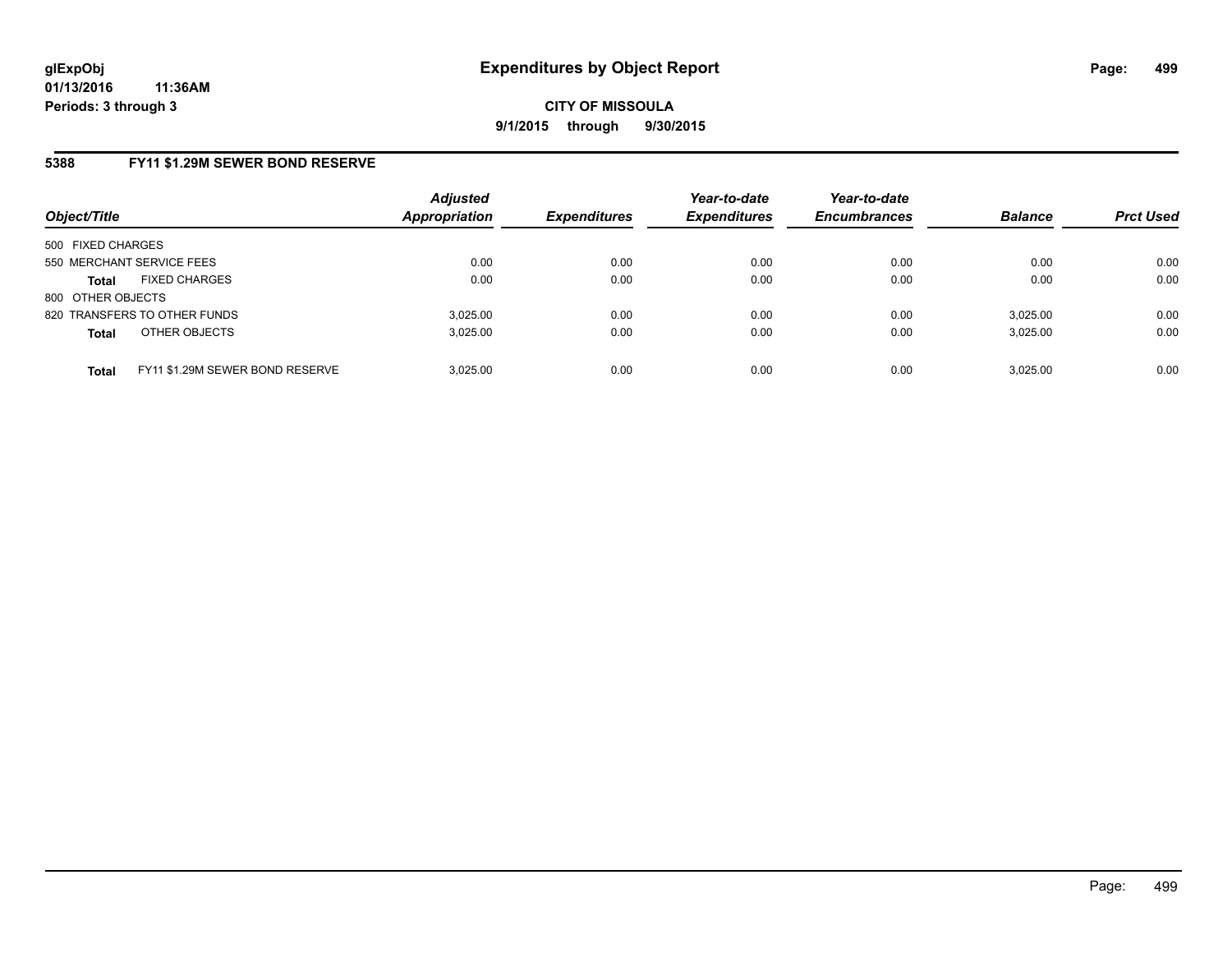#### **5389 FY15 SEWER REVENUE BOND DEBT SERVICE**

| Object/Title                         | <b>Adjusted</b><br><b>Appropriation</b> | <b>Expenditures</b> | Year-to-date<br><b>Expenditures</b> | Year-to-date<br><b>Encumbrances</b> | <b>Balance</b> | <b>Prct Used</b> |
|--------------------------------------|-----------------------------------------|---------------------|-------------------------------------|-------------------------------------|----------------|------------------|
| 500 FIXED CHARGES                    |                                         |                     |                                     |                                     |                |                  |
| 550 MERCHANT SERVICE FEES            | 0.00                                    | 0.00                | 0.00                                | 0.00                                | 0.00           | 0.00             |
| <b>FIXED CHARGES</b><br><b>Total</b> | 0.00                                    | 0.00                | 0.00                                | 0.00                                | 0.00           | 0.00             |
| 600 DEBT SERVICE                     |                                         |                     |                                     |                                     |                |                  |
| 610 PRINCIPAL                        | 0.00                                    | 0.00                | 0.00                                | 0.00                                | 0.00           | 0.00             |
| 620 INTEREST / SERVICE FEES          | 0.00                                    | 0.00                | 0.00                                | 0.00                                | 0.00           | 0.00             |
| <b>DEBT SERVICE</b><br><b>Total</b>  | 0.00                                    | 0.00                | 0.00                                | 0.00                                | 0.00           | 0.00             |
| <b>WASTEWATER</b><br><b>Total</b>    | 0.00                                    | 0.00                | 0.00                                | 0.00                                | 0.00           | 0.00             |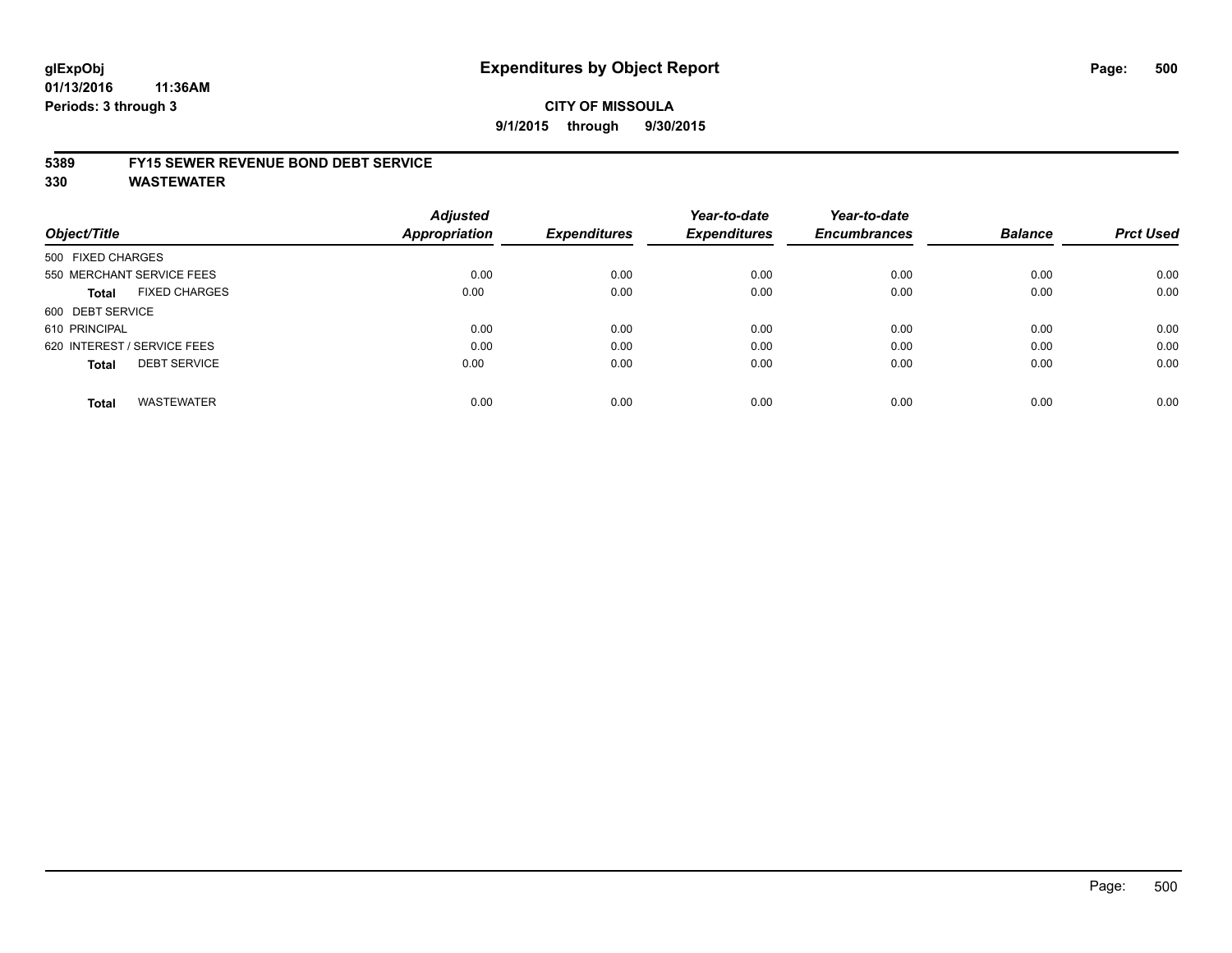## **CITY OF MISSOULA 9/1/2015 through 9/30/2015**

## **5389 FY15 SEWER REVENUE BOND DEBT SERVICE**

| Object/Title      |                                  | <b>Adjusted</b><br><b>Appropriation</b> | <b>Expenditures</b> | Year-to-date<br><b>Expenditures</b> | Year-to-date<br><b>Encumbrances</b> | <b>Balance</b> | <b>Prct Used</b> |
|-------------------|----------------------------------|-----------------------------------------|---------------------|-------------------------------------|-------------------------------------|----------------|------------------|
| 500 FIXED CHARGES |                                  |                                         |                     |                                     |                                     |                |                  |
|                   | 550 MERCHANT SERVICE FEES        | 0.00                                    | 0.00                | 0.00                                | 0.00                                | 0.00           | 0.00             |
| <b>Total</b>      | <b>FIXED CHARGES</b>             | 0.00                                    | 0.00                | 0.00                                | 0.00                                | 0.00           | 0.00             |
| 600 DEBT SERVICE  |                                  |                                         |                     |                                     |                                     |                |                  |
| 610 PRINCIPAL     |                                  | 0.00                                    | 0.00                | 0.00                                | 0.00                                | 0.00           | 0.00             |
|                   | 620 INTEREST / SERVICE FEES      | 0.00                                    | 0.00                | 0.00                                | 0.00                                | 0.00           | 0.00             |
| <b>Total</b>      | <b>DEBT SERVICE</b>              | 0.00                                    | 0.00                | 0.00                                | 0.00                                | 0.00           | 0.00             |
| <b>Total</b>      | FY15 SEWER REVENUE BOND DEBT SEF | 0.00                                    | 0.00                | 0.00                                | 0.00                                | 0.00           | 0.00             |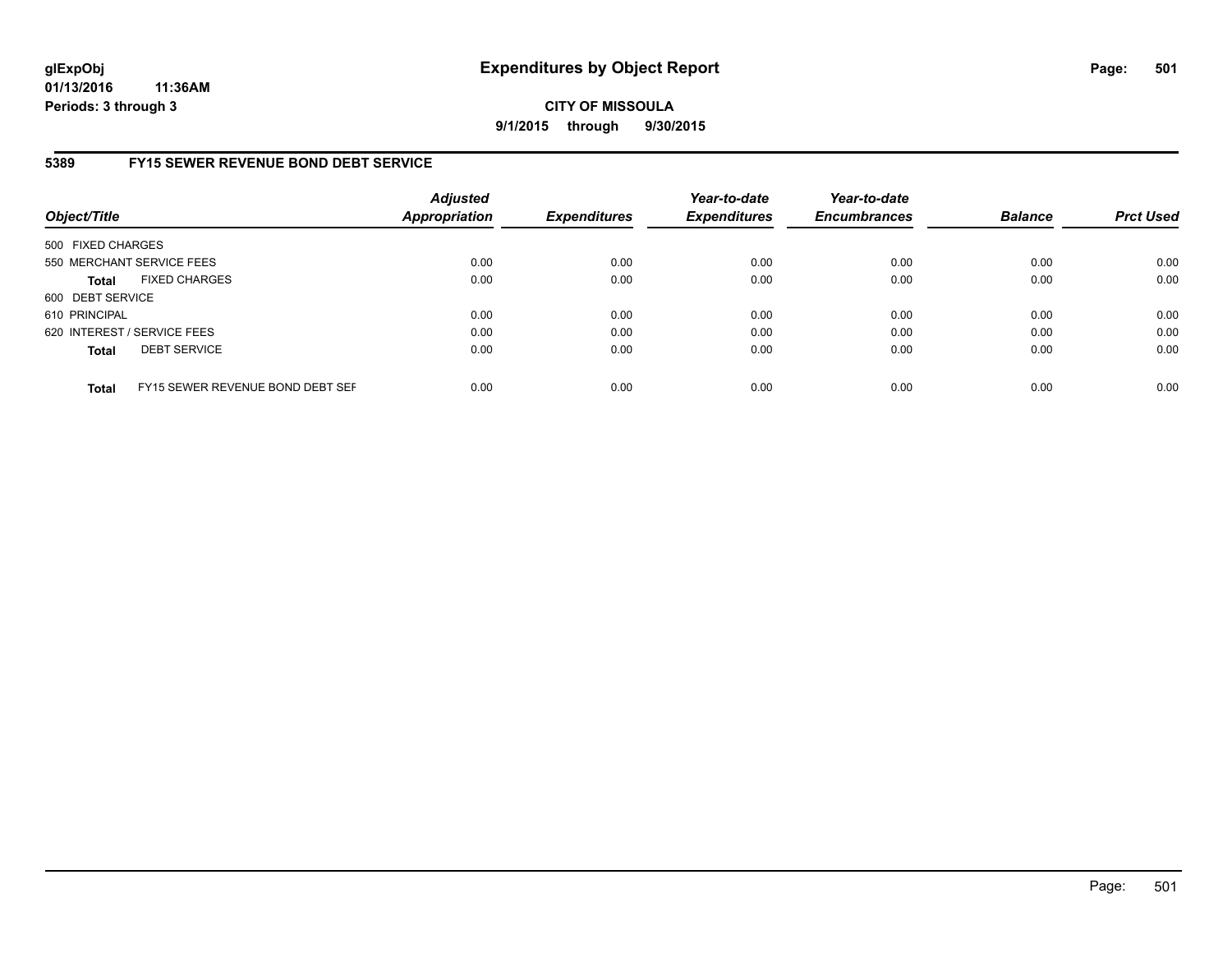#### **5390 FY15 SEWER BOND DEBT RESERVE**

| Object/Title                         | <b>Adjusted</b><br><b>Appropriation</b> | <b>Expenditures</b> | Year-to-date<br><b>Expenditures</b> | Year-to-date<br><b>Encumbrances</b> | <b>Balance</b> | <b>Prct Used</b> |
|--------------------------------------|-----------------------------------------|---------------------|-------------------------------------|-------------------------------------|----------------|------------------|
| 500 FIXED CHARGES                    |                                         |                     |                                     |                                     |                |                  |
| 550 MERCHANT SERVICE FEES            | 0.00                                    | 0.00                | 0.00                                | 0.00                                | 0.00           | 0.00             |
| <b>FIXED CHARGES</b><br><b>Total</b> | 0.00                                    | 0.00                | 0.00                                | 0.00                                | 0.00           | 0.00             |
| 800 OTHER OBJECTS                    |                                         |                     |                                     |                                     |                |                  |
| 820 TRANSFERS TO OTHER FUNDS         | 0.00                                    | 0.00                | 0.00                                | 0.00                                | 0.00           | 0.00             |
| OTHER OBJECTS<br><b>Total</b>        | 0.00                                    | 0.00                | 0.00                                | 0.00                                | 0.00           | 0.00             |
| <b>WASTEWATER</b><br><b>Total</b>    | 0.00                                    | 0.00                | 0.00                                | 0.00                                | 0.00           | 0.00             |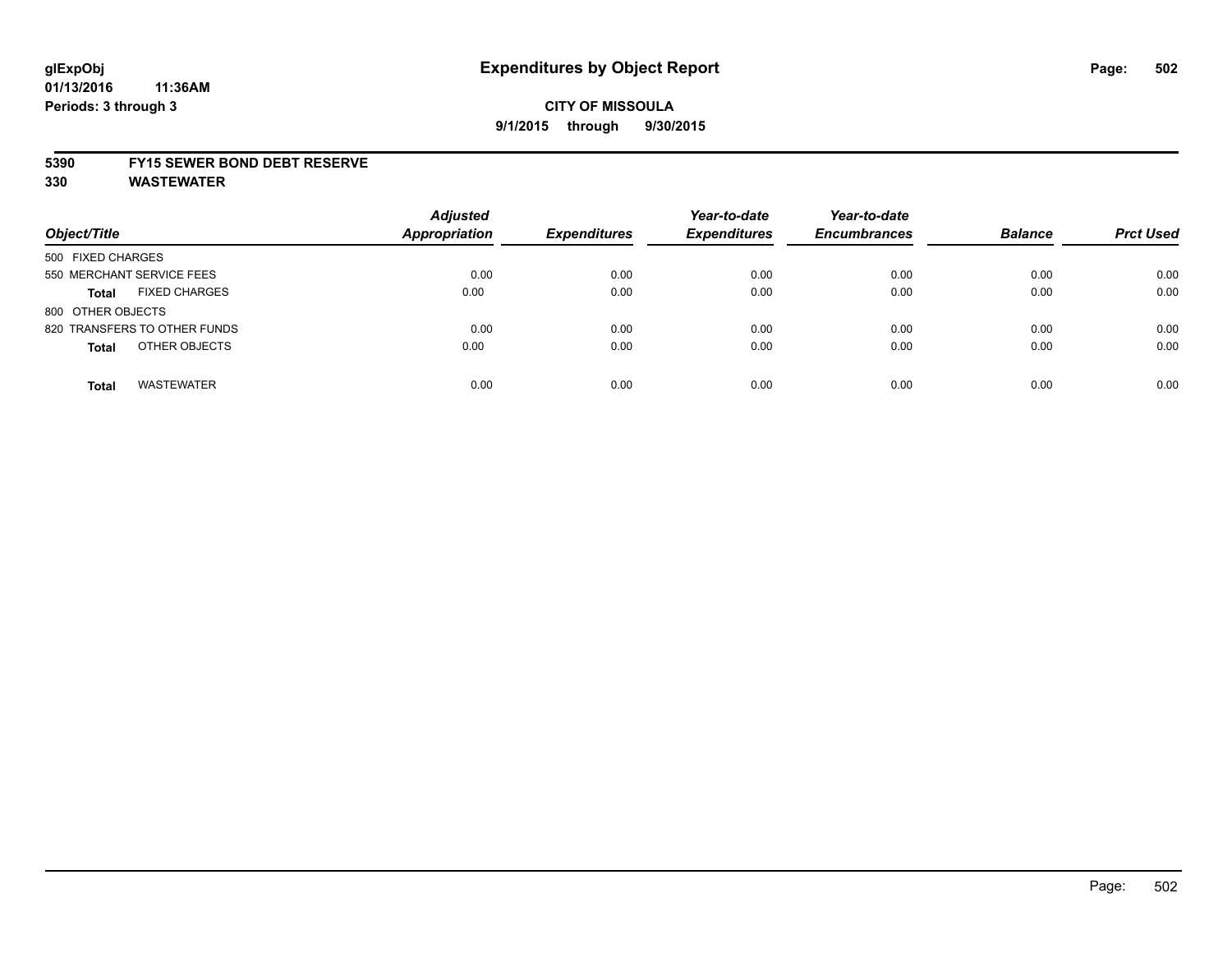# **5390 FY15 SEWER BOND DEBT RESERVE**

| Object/Title              |                              | <b>Adjusted</b><br>Appropriation | <b>Expenditures</b> | Year-to-date<br><b>Expenditures</b> | Year-to-date<br><b>Encumbrances</b> | <b>Balance</b> | <b>Prct Used</b> |
|---------------------------|------------------------------|----------------------------------|---------------------|-------------------------------------|-------------------------------------|----------------|------------------|
| 500 FIXED CHARGES         |                              |                                  |                     |                                     |                                     |                |                  |
| 550 MERCHANT SERVICE FEES |                              | 0.00                             | 0.00                | 0.00                                | 0.00                                | 0.00           | 0.00             |
| <b>Total</b>              | <b>FIXED CHARGES</b>         | 0.00                             | 0.00                | 0.00                                | 0.00                                | 0.00           | 0.00             |
| 800 OTHER OBJECTS         |                              |                                  |                     |                                     |                                     |                |                  |
|                           | 820 TRANSFERS TO OTHER FUNDS | 0.00                             | 0.00                | 0.00                                | 0.00                                | 0.00           | 0.00             |
| <b>Total</b>              | OTHER OBJECTS                | 0.00                             | 0.00                | 0.00                                | 0.00                                | 0.00           | 0.00             |
| <b>Total</b>              | FY15 SEWER BOND DEBT RESERVE | 0.00                             | 0.00                | 0.00                                | 0.00                                | 0.00           | 0.00             |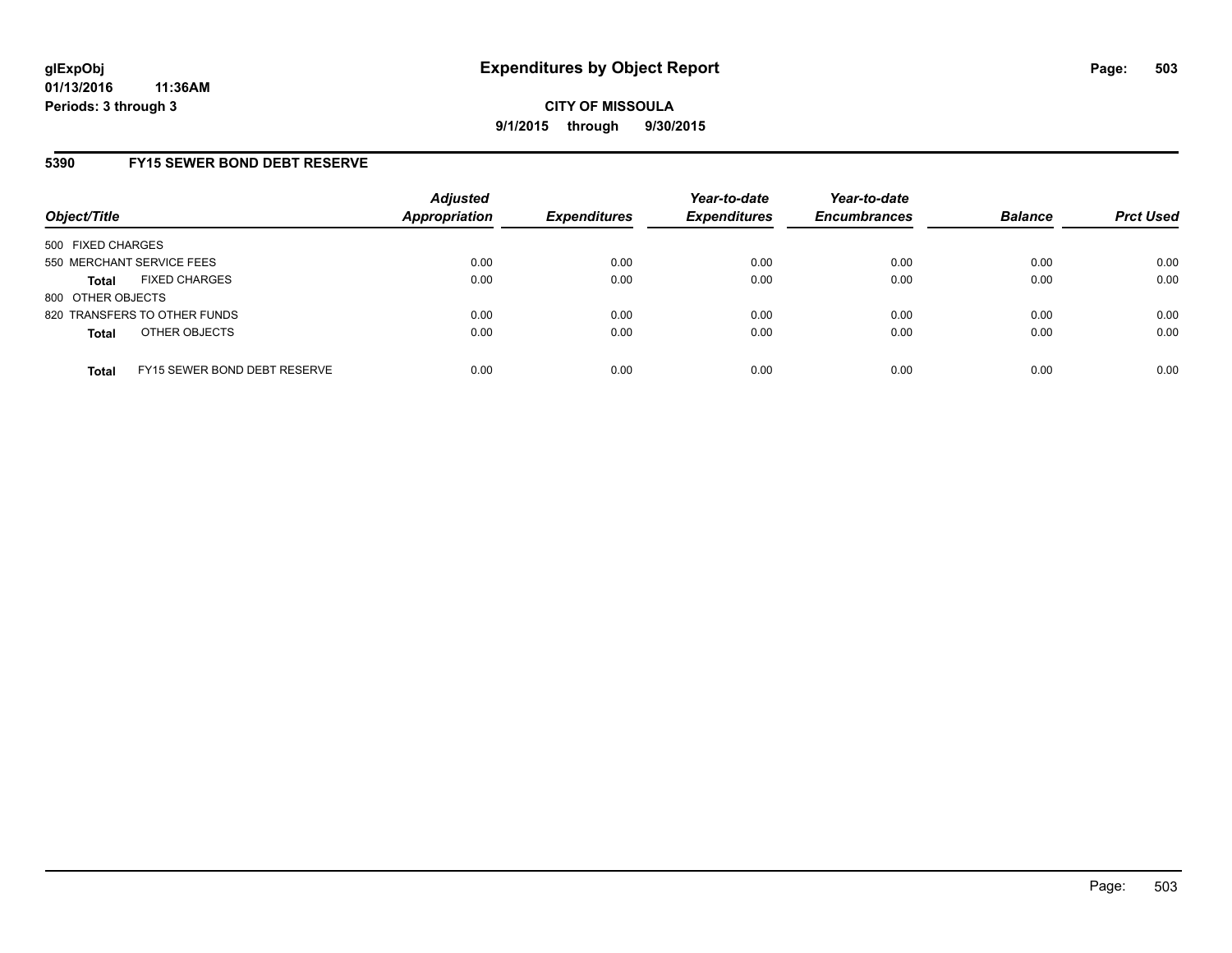#### **5711 AQUATICS**

**370 PARKS & RECREATION**

|                                           | <b>Adjusted</b>      |                     | Year-to-date        | Year-to-date        |                |                  |
|-------------------------------------------|----------------------|---------------------|---------------------|---------------------|----------------|------------------|
| Object/Title                              | <b>Appropriation</b> | <b>Expenditures</b> | <b>Expenditures</b> | <b>Encumbrances</b> | <b>Balance</b> | <b>Prct Used</b> |
| 100 PERSONAL SERVICES                     |                      |                     |                     |                     |                |                  |
| 110 SALARIES AND WAGES                    | 544,736.00           | 41,122.36           | 214,621.32          | 0.00                | 330,114.68     | 39.40            |
| 115 SALARIES/HEALTH INSURANCE BENEFIT     | 0.00                 | 0.00                | 0.00                | 0.00                | 0.00           | 0.00             |
| 120 OVERTIME/TERMINATION                  | 1,000.00             | 0.00                | 51.60               | 0.00                | 948.40         | 5.16             |
| 135 OPEB EXPENSE                          | 0.00                 | 0.00                | 0.00                | 0.00                | 0.00           | 0.00             |
| 140 EMPLOYER CONTRIBUTIONS                | 135,092.00           | 9,734.60            | 46,574.49           | 0.00                | 88,517.51      | 34.48            |
| <b>141 STATE RETIREMENT CONTRIBUTIONS</b> | 0.00                 | 0.00                | 173.50              | 0.00                | $-173.50$      | 0.00             |
| <b>145 OPEB CONTRIBUTION</b>              | 0.00                 | 0.00                | 0.00                | 0.00                | 0.00           | 0.00             |
| 190 PENSION EXPENSE                       | 0.00                 | 0.00                | 0.00                | 0.00                | 0.00           | 0.00             |
| PERSONAL SERVICES<br>Total                | 680,828.00           | 50,856.96           | 261,420.91          | 0.00                | 419,407.09     | 38.40            |
| 200 SUPPLIES                              |                      |                     |                     |                     |                |                  |
| 210 OFFICE SUPPLIES                       | 4,500.00             | 4.89                | 447.53              | 0.00                | 4,052.47       | 9.95             |
| 220 OPERATING SUPPLIES                    | 38,000.00            | 394.29              | 1,650.17            | 0.00                | 36,349.83      | 4.34             |
| 230 REPAIR/MAINTENANCE                    | 75,000.00            | 3,237.64            | 26,088.50           | 0.00                | 48,911.50      | 34.78            |
| 231 GASOLINE                              | 0.00                 | 0.00                | 0.00                | 0.00                | 0.00           | 0.00             |
| 240 OTHER SUPPLIES                        | 121,000.00           | 3,977.17            | 41,995.23           | 0.00                | 79,004.77      | 34.71            |
| 250 SUPPLIES FOR RESALE                   | 0.00                 | 0.00                | 0.00                | 0.00                | 0.00           | 0.00             |
| <b>SUPPLIES</b><br><b>Total</b>           | 238,500.00           | 7,613.99            | 70,181.43           | 0.00                | 168,318.57     | 29.43            |
| 300 PURCHASED SERVICES                    |                      |                     |                     |                     |                |                  |
| 310 COMMUNICATIONS                        | 500.00               | 3.39                | 3.39                | 0.00                | 496.61         | 0.68             |
| 320 PRINTING & DUPLICATING                | 10,500.00            | 0.00                | 0.00                | 0.00                | 10,500.00      | 0.00             |
| 330 PUBLICITY, SUBSCRIPTIONS & DUES       | 17,200.00            | 33.00               | 2,037.00            | 0.00                | 15,163.00      | 11.84            |
| 340 SEWER                                 | 10,275.00            | 0.00                | 2,722.43            | 0.00                | 7,552.57       | 26.50            |
| 341 ELECTRICITY & NATURAL GAS             | 191,000.00           | 22,773.45           | 46,273.96           | 0.00                | 144,726.04     | 24.23            |
| 343 WATER CHARGES                         | 13,644.00            | 4,802.05            | 4,802.05            | 0.00                | 8,841.95       | 35.20            |
| 344 TELEPHONE SERVICE                     | 7,540.00             | 338.03              | 1,415.05            | 0.00                | 6,124.95       | 18.77            |
| 345 GARBAGE                               | 4,651.00             | 621.52              | 1,256.99            | 0.00                | 3,394.01       | 27.03            |
| 350 PROFESSIONAL SERVICES                 | 40,000.00            | 518.50              | 5,901.00            | 0.00                | 34,099.00      | 14.75            |
| 360 REPAIR & MAINTENANCE                  | 20,500.00            | 4,183.92            | 5,410.77            | 0.00                | 15,089.23      | 26.39            |
| 370 TRAVEL                                | 2,000.00             | 0.00                | 0.00                | 0.00                | 2,000.00       | 0.00             |
| 380 TRAINING                              | 5,000.00             | 350.00              | 450.00              | 0.00                | 4,550.00       | 9.00             |
| 390 OTHER PURCHASED SERVICES              | 19,300.00            | 286.84              | 972.84              | 0.00                | 18,327.16      | 5.04             |
| PURCHASED SERVICES<br>Total               | 342,110.00           | 33,910.70           | 71,245.48           | 0.00                | 270,864.52     | 20.83            |
| 500 FIXED CHARGES                         |                      |                     |                     |                     |                |                  |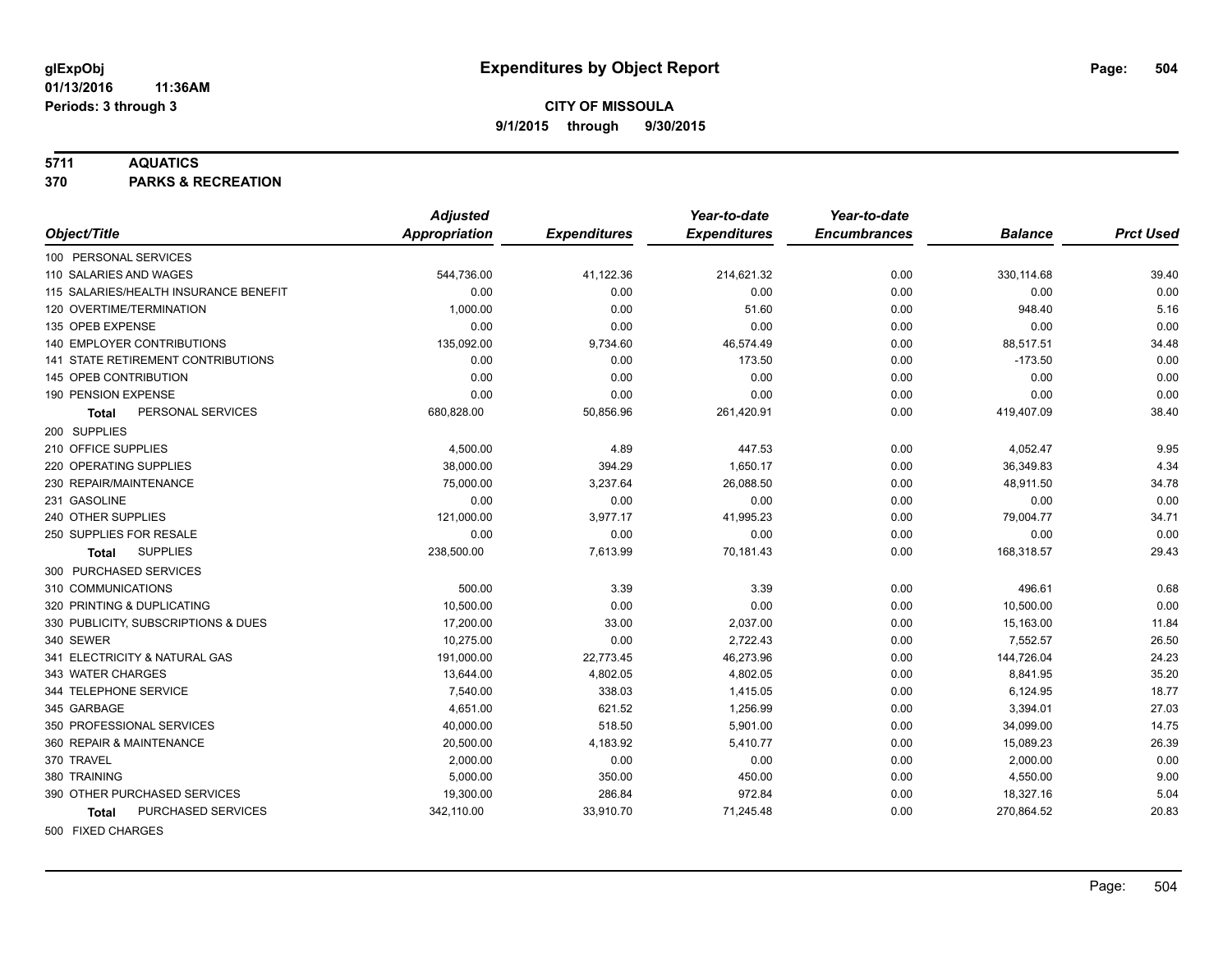### **5711 AQUATICS**

**370 PARKS & RECREATION**

|                    |                              | <b>Adjusted</b> |                     | Year-to-date        | Year-to-date        |                |                  |
|--------------------|------------------------------|-----------------|---------------------|---------------------|---------------------|----------------|------------------|
| Object/Title       |                              | Appropriation   | <b>Expenditures</b> | <b>Expenditures</b> | <b>Encumbrances</b> | <b>Balance</b> | <b>Prct Used</b> |
| 500 FIXED CHARGES  |                              | 4,512.00        | 0.00                | 0.00                | 0.00                | 4,512.00       | 0.00             |
|                    | 550 MERCHANT SERVICE FEES    | 14,000.00       | 0.00                | 0.00                | 0.00                | 14,000.00      | 0.00             |
| <b>Total</b>       | <b>FIXED CHARGES</b>         | 18,512.00       | 0.00                | 0.00                | 0.00                | 18,512.00      | 0.00             |
| 600 DEBT SERVICE   |                              |                 |                     |                     |                     |                |                  |
| 610 PRINCIPAL      |                              | 12,377.00       | 0.00                | 0.00                | 0.00                | 12,377.00      | 0.00             |
|                    | 620 INTEREST / SERVICE FEES  | 0.00            | 0.00                | 0.00                | 0.00                | 0.00           | 0.00             |
| Total              | <b>DEBT SERVICE</b>          | 12,377.00       | 0.00                | 0.00                | 0.00                | 12,377.00      | 0.00             |
| 800 OTHER OBJECTS  |                              |                 |                     |                     |                     |                |                  |
|                    | 820 TRANSFERS TO OTHER FUNDS | 0.00            | 0.00                | 0.00                | 0.00                | 0.00           | 0.00             |
| Total              | OTHER OBJECTS                | 0.00            | 0.00                | 0.00                | 0.00                | 0.00           | 0.00             |
| 900 CAPITAL OUTLAY |                              |                 |                     |                     |                     |                |                  |
| 920 BUILDINGS      |                              | 45,000.00       | 0.00                | 0.00                | 0.00                | 45,000.00      | 0.00             |
| 930 IMPROVEMENTS   |                              | 70,000.00       | 0.00                | 0.00                | 0.00                | 70,000.00      | 0.00             |
|                    | 940 MACHINERY & EQUIPMENT    | 20,000.00       | 0.00                | 0.00                | 0.00                | 20,000.00      | 0.00             |
| <b>Total</b>       | <b>CAPITAL OUTLAY</b>        | 135,000.00      | 0.00                | 0.00                | 0.00                | 135,000.00     | 0.00             |
| <b>Total</b>       | PARKS & RECREATION           | 1,427,327.00    | 92,381.65           | 402,847.82          | 0.00                | 1,024,479.18   | 28.22            |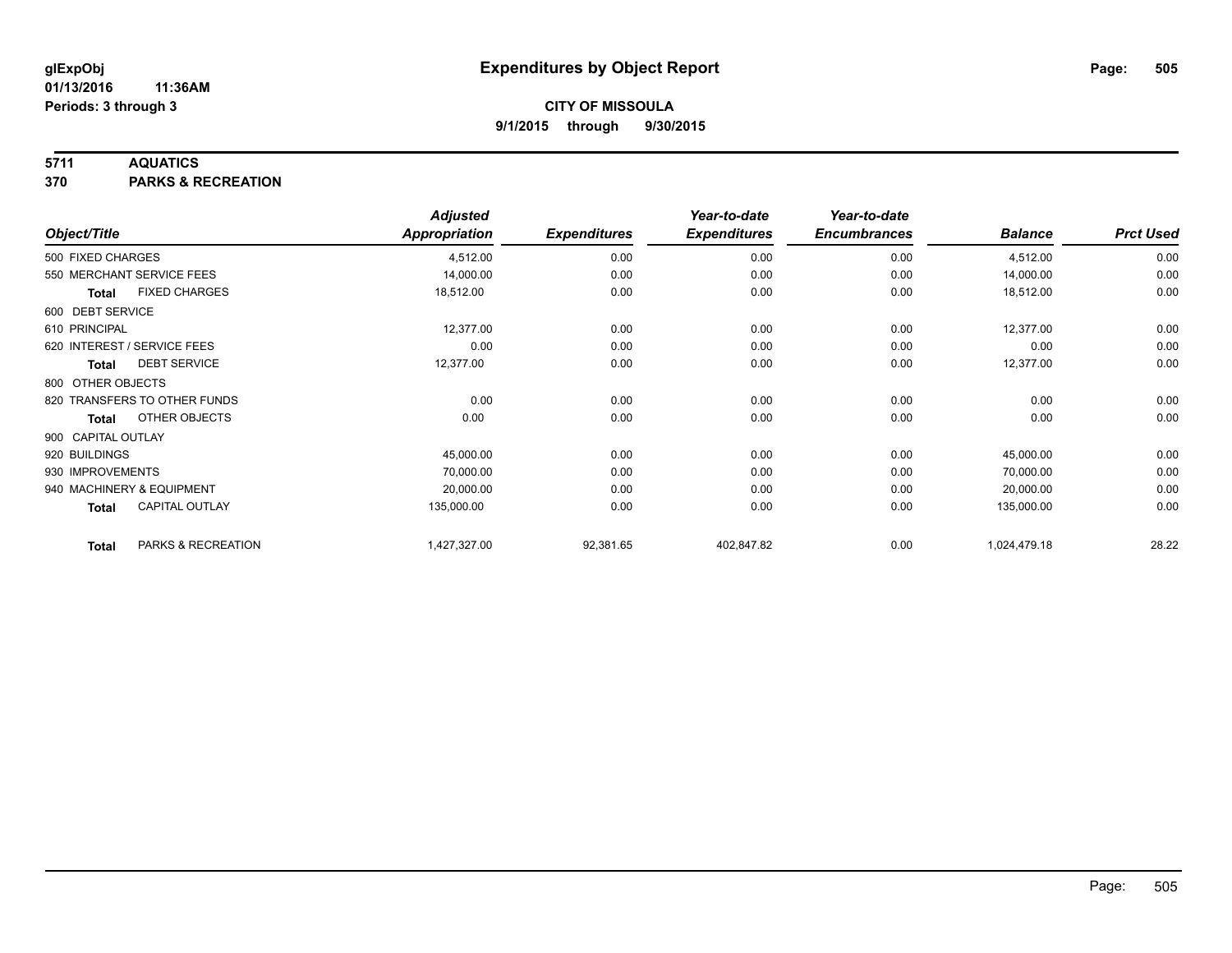## **5711 AQUATICS**

**371 AQUATICS SALARIES**

| Object/Title                             | <b>Adjusted</b><br><b>Appropriation</b> | <b>Expenditures</b> | Year-to-date<br><b>Expenditures</b> | Year-to-date<br><b>Encumbrances</b> | <b>Balance</b> | <b>Prct Used</b> |
|------------------------------------------|-----------------------------------------|---------------------|-------------------------------------|-------------------------------------|----------------|------------------|
| 100 PERSONAL SERVICES                    |                                         |                     |                                     |                                     |                |                  |
| 110 SALARIES AND WAGES                   | 0.00                                    | 0.00                | 0.00                                | 0.00                                | 0.00           | 0.00             |
| 120 OVERTIME/TERMINATION                 | 0.00                                    | 0.00                | 0.00                                | 0.00                                | 0.00           | 0.00             |
| 135 OPEB EXPENSE                         | 0.00                                    | 0.00                | 0.00                                | 0.00                                | 0.00           | 0.00             |
| 140 EMPLOYER CONTRIBUTIONS               | 0.00                                    | 0.00                | 0.00                                | 0.00                                | 0.00           | 0.00             |
| 141 STATE RETIREMENT CONTRIBUTIONS       | 0.00                                    | 0.00                | 0.00                                | 0.00                                | 0.00           | 0.00             |
| 145 OPEB CONTRIBUTION                    | 0.00                                    | 0.00                | 0.00                                | 0.00                                | 0.00           | 0.00             |
| PERSONAL SERVICES<br><b>Total</b>        | 0.00                                    | 0.00                | 0.00                                | 0.00                                | 0.00           | 0.00             |
| <b>AQUATICS SALARIES</b><br><b>Total</b> | 0.00                                    | 0.00                | 0.00                                | 0.00                                | 0.00           | 0.00             |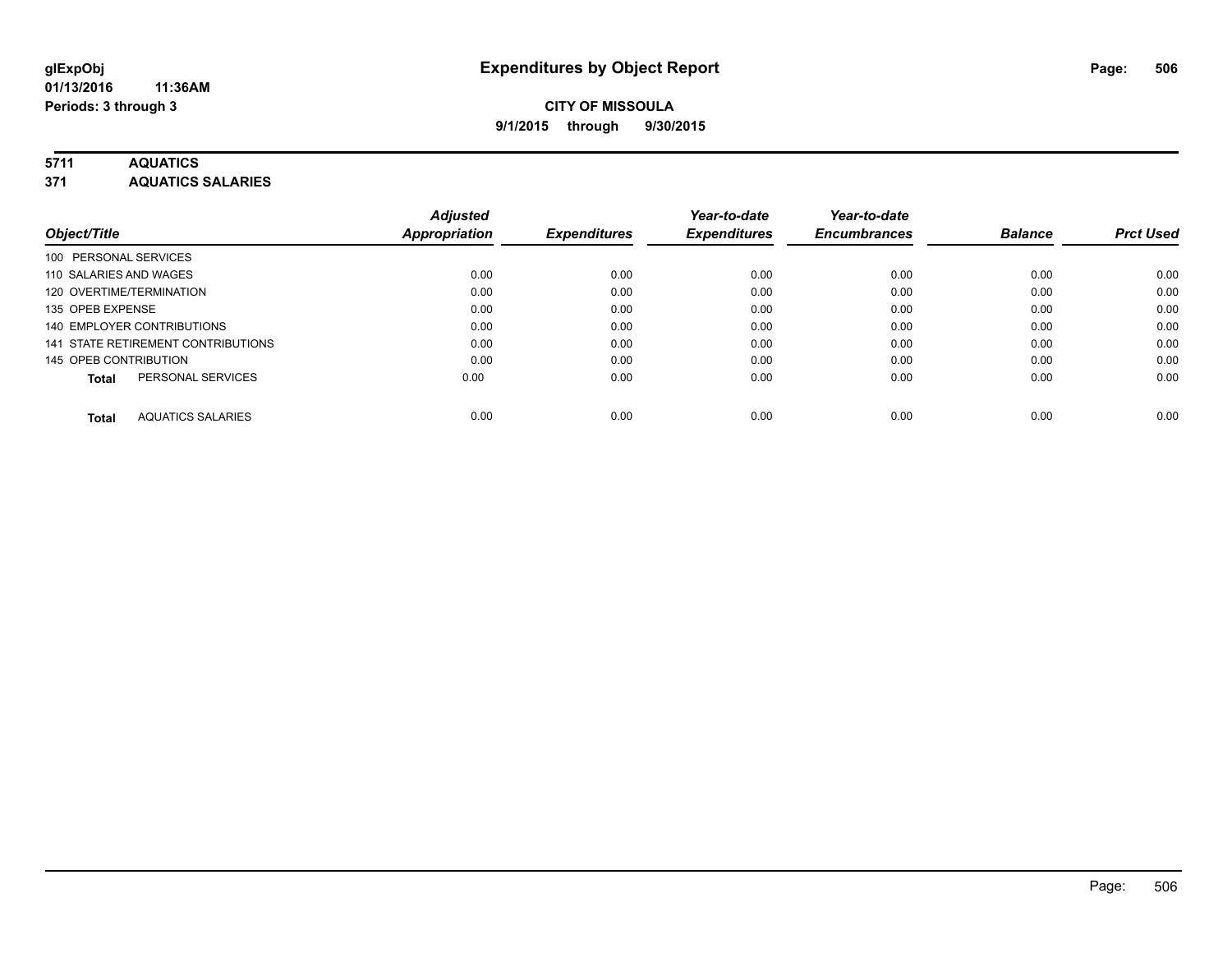## **5711 AQUATICS**

**390 NON-DEPARTMENTAL**

| Object/Title                          | <b>Adjusted</b><br><b>Appropriation</b> | <b>Expenditures</b> | Year-to-date<br><b>Expenditures</b> | Year-to-date<br><b>Encumbrances</b> | <b>Balance</b> | <b>Prct Used</b> |
|---------------------------------------|-----------------------------------------|---------------------|-------------------------------------|-------------------------------------|----------------|------------------|
| 800 OTHER OBJECTS                     |                                         |                     |                                     |                                     |                |                  |
| 830 DEPRECIATION                      | 0.00                                    | 0.00                | 0.00                                | 0.00                                | 0.00           | 0.00             |
| OTHER OBJECTS<br><b>Total</b>         | 0.00                                    | 0.00                | 0.00                                | 0.00                                | 0.00           | 0.00             |
| 900 CAPITAL OUTLAY                    |                                         |                     |                                     |                                     |                |                  |
| 900 CAPITAL OUTLAY                    | 0.00                                    | 0.00                | 0.00                                | 0.00                                | 0.00           | 0.00             |
| <b>CAPITAL OUTLAY</b><br><b>Total</b> | 0.00                                    | 0.00                | 0.00                                | 0.00                                | 0.00           | 0.00             |
| NON-DEPARTMENTAL<br><b>Total</b>      | 0.00                                    | 0.00                | 0.00                                | 0.00                                | 0.00           | 0.00             |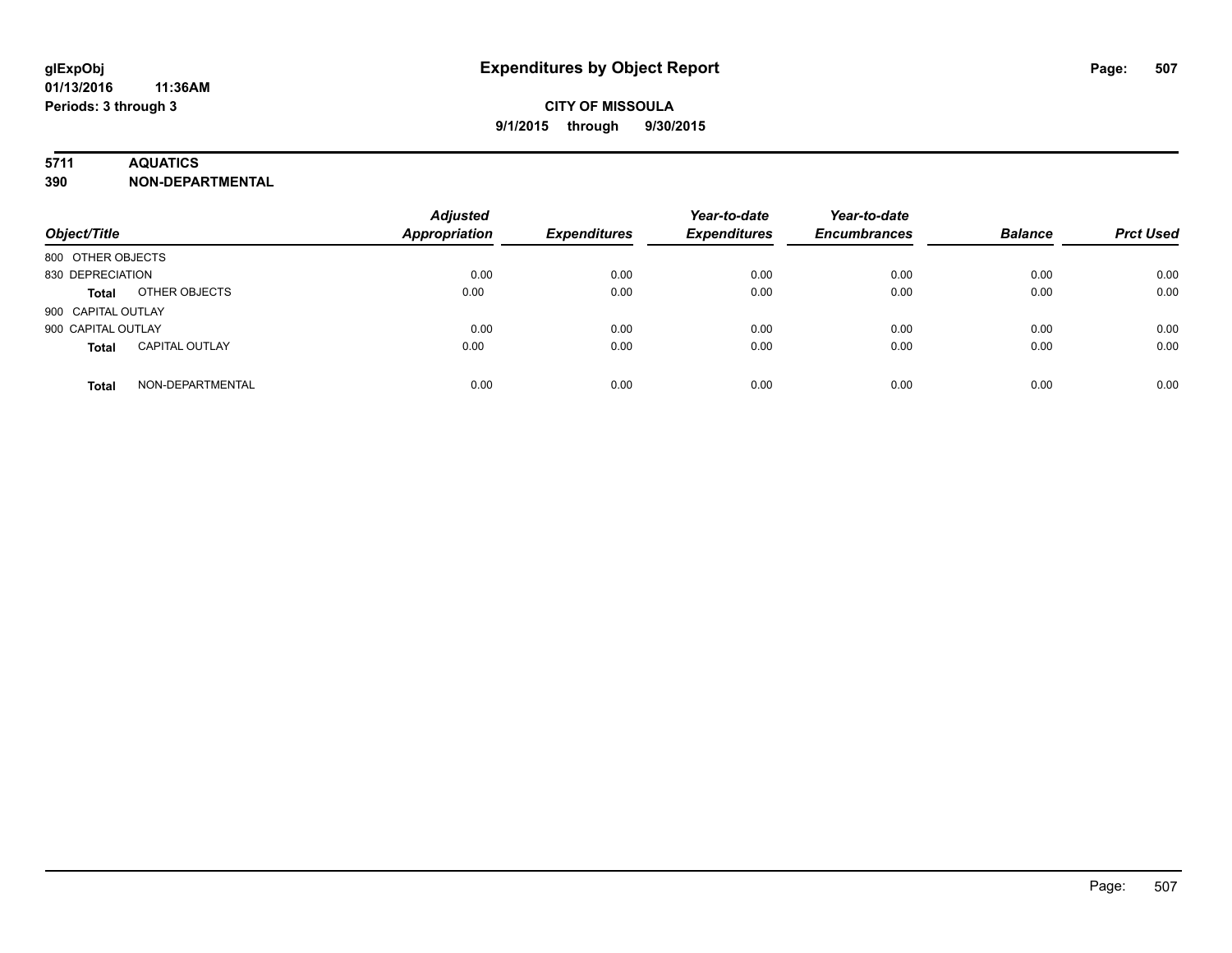**5711 AQUATICS**

|                                           | <b>Adjusted</b>      |                     | Year-to-date        | Year-to-date        |                |                  |
|-------------------------------------------|----------------------|---------------------|---------------------|---------------------|----------------|------------------|
| Object/Title                              | <b>Appropriation</b> | <b>Expenditures</b> | <b>Expenditures</b> | <b>Encumbrances</b> | <b>Balance</b> | <b>Prct Used</b> |
| 100 PERSONAL SERVICES                     |                      |                     |                     |                     |                |                  |
| 110 SALARIES AND WAGES                    | 544,736.00           | 41,122.36           | 214,621.32          | 0.00                | 330,114.68     | 39.40            |
| 115 SALARIES/HEALTH INSURANCE BENEFIT     | 0.00                 | 0.00                | 0.00                | 0.00                | 0.00           | 0.00             |
| 120 OVERTIME/TERMINATION                  | 1,000.00             | 0.00                | 51.60               | 0.00                | 948.40         | 5.16             |
| 135 OPEB EXPENSE                          | 0.00                 | 0.00                | 0.00                | 0.00                | 0.00           | 0.00             |
| 140 EMPLOYER CONTRIBUTIONS                | 135,092.00           | 9,734.60            | 46,574.49           | 0.00                | 88,517.51      | 34.48            |
| <b>141 STATE RETIREMENT CONTRIBUTIONS</b> | 0.00                 | 0.00                | 173.50              | 0.00                | $-173.50$      | 0.00             |
| 145 OPEB CONTRIBUTION                     | 0.00                 | 0.00                | 0.00                | 0.00                | 0.00           | 0.00             |
| 190 PENSION EXPENSE                       | 0.00                 | 0.00                | 0.00                | 0.00                | 0.00           | 0.00             |
| PERSONAL SERVICES<br>Total                | 680,828.00           | 50,856.96           | 261,420.91          | 0.00                | 419,407.09     | 38.40            |
| 200 SUPPLIES                              |                      |                     |                     |                     |                |                  |
| 210 OFFICE SUPPLIES                       | 4,500.00             | 4.89                | 447.53              | 0.00                | 4,052.47       | 9.95             |
| 220 OPERATING SUPPLIES                    | 38,000.00            | 394.29              | 1,650.17            | 0.00                | 36,349.83      | 4.34             |
| 230 REPAIR/MAINTENANCE                    | 75,000.00            | 3,237.64            | 26,088.50           | 0.00                | 48,911.50      | 34.78            |
| 231 GASOLINE                              | 0.00                 | 0.00                | 0.00                | 0.00                | 0.00           | 0.00             |
| 240 OTHER SUPPLIES                        | 121,000.00           | 3,977.17            | 41,995.23           | 0.00                | 79,004.77      | 34.71            |
| 250 SUPPLIES FOR RESALE                   | 0.00                 | 0.00                | 0.00                | 0.00                | 0.00           | 0.00             |
| <b>SUPPLIES</b><br><b>Total</b>           | 238,500.00           | 7,613.99            | 70,181.43           | 0.00                | 168,318.57     | 29.43            |
| 300 PURCHASED SERVICES                    |                      |                     |                     |                     |                |                  |
| 310 COMMUNICATIONS                        | 500.00               | 3.39                | 3.39                | 0.00                | 496.61         | 0.68             |
| 320 PRINTING & DUPLICATING                | 10,500.00            | 0.00                | 0.00                | 0.00                | 10,500.00      | 0.00             |
| 330 PUBLICITY, SUBSCRIPTIONS & DUES       | 17,200.00            | 33.00               | 2,037.00            | 0.00                | 15,163.00      | 11.84            |
| 340 SEWER                                 | 10,275.00            | 0.00                | 2,722.43            | 0.00                | 7,552.57       | 26.50            |
| 341 ELECTRICITY & NATURAL GAS             | 191,000.00           | 22,773.45           | 46,273.96           | 0.00                | 144,726.04     | 24.23            |
| 343 WATER CHARGES                         | 13,644.00            | 4,802.05            | 4,802.05            | 0.00                | 8,841.95       | 35.20            |
| 344 TELEPHONE SERVICE                     | 7,540.00             | 338.03              | 1,415.05            | 0.00                | 6,124.95       | 18.77            |
| 345 GARBAGE                               | 4,651.00             | 621.52              | 1,256.99            | 0.00                | 3,394.01       | 27.03            |
| 350 PROFESSIONAL SERVICES                 | 40,000.00            | 518.50              | 5,901.00            | 0.00                | 34,099.00      | 14.75            |
| 360 REPAIR & MAINTENANCE                  | 20,500.00            | 4,183.92            | 5,410.77            | 0.00                | 15,089.23      | 26.39            |
| 370 TRAVEL                                | 2,000.00             | 0.00                | 0.00                | 0.00                | 2,000.00       | 0.00             |
| 380 TRAINING                              | 5,000.00             | 350.00              | 450.00              | 0.00                | 4,550.00       | 9.00             |
| 390 OTHER PURCHASED SERVICES              | 19,300.00            | 286.84              | 972.84              | 0.00                | 18,327.16      | 5.04             |
| <b>PURCHASED SERVICES</b><br><b>Total</b> | 342,110.00           | 33,910.70           | 71,245.48           | 0.00                | 270,864.52     | 20.83            |
| 500 FIXED CHARGES                         |                      |                     |                     |                     |                |                  |
| 500 FIXED CHARGES                         | 4,512.00             | 0.00                | 0.00                | 0.00                | 4,512.00       | 0.00             |
|                                           |                      |                     |                     |                     |                |                  |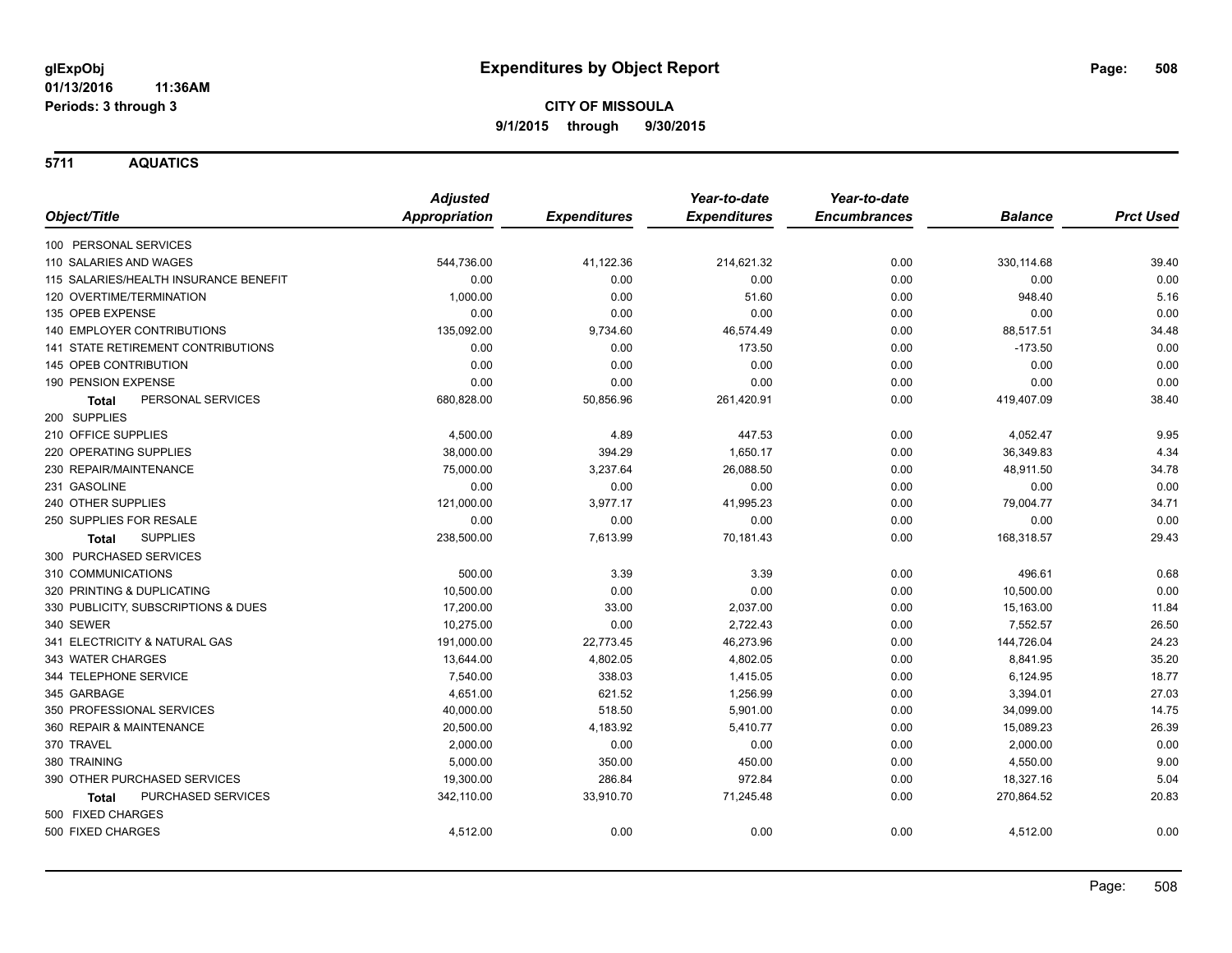**5711 AQUATICS**

|                                 | <b>Adjusted</b>      |                     | Year-to-date        | Year-to-date        |                |                  |
|---------------------------------|----------------------|---------------------|---------------------|---------------------|----------------|------------------|
| Object/Title                    | <b>Appropriation</b> | <b>Expenditures</b> | <b>Expenditures</b> | <b>Encumbrances</b> | <b>Balance</b> | <b>Prct Used</b> |
| 550 MERCHANT SERVICE FEES       | 14,000.00            | 0.00                | 0.00                | 0.00                | 14,000.00      | 0.00             |
| <b>FIXED CHARGES</b><br>Total   | 18,512.00            | 0.00                | 0.00                | 0.00                | 18,512.00      | 0.00             |
| 600 DEBT SERVICE                |                      |                     |                     |                     |                |                  |
| 610 PRINCIPAL                   | 12,377.00            | 0.00                | 0.00                | 0.00                | 12,377.00      | 0.00             |
| 620 INTEREST / SERVICE FEES     | 0.00                 | 0.00                | 0.00                | 0.00                | 0.00           | 0.00             |
| <b>DEBT SERVICE</b><br>Total    | 12,377.00            | 0.00                | 0.00                | 0.00                | 12,377.00      | 0.00             |
| 800 OTHER OBJECTS               |                      |                     |                     |                     |                |                  |
| 820 TRANSFERS TO OTHER FUNDS    | 0.00                 | 0.00                | 0.00                | 0.00                | 0.00           | 0.00             |
| 830 DEPRECIATION                | 0.00                 | 0.00                | 0.00                | 0.00                | 0.00           | 0.00             |
| OTHER OBJECTS<br>Total          | 0.00                 | 0.00                | 0.00                | 0.00                | 0.00           | 0.00             |
| 900 CAPITAL OUTLAY              |                      |                     |                     |                     |                |                  |
| 900 CAPITAL OUTLAY              | 0.00                 | 0.00                | 0.00                | 0.00                | 0.00           | 0.00             |
| 920 BUILDINGS                   | 45,000.00            | 0.00                | 0.00                | 0.00                | 45,000.00      | 0.00             |
| 930 IMPROVEMENTS                | 70,000.00            | 0.00                | 0.00                | 0.00                | 70,000.00      | 0.00             |
| 940 MACHINERY & EQUIPMENT       | 20,000.00            | 0.00                | 0.00                | 0.00                | 20,000.00      | 0.00             |
| <b>CAPITAL OUTLAY</b><br>Total  | 135,000.00           | 0.00                | 0.00                | 0.00                | 135,000.00     | 0.00             |
| <b>AQUATICS</b><br><b>Total</b> | 1,427,327.00         | 92,381.65           | 402,847.82          | 0.00                | 1,024,479.18   | 28.22            |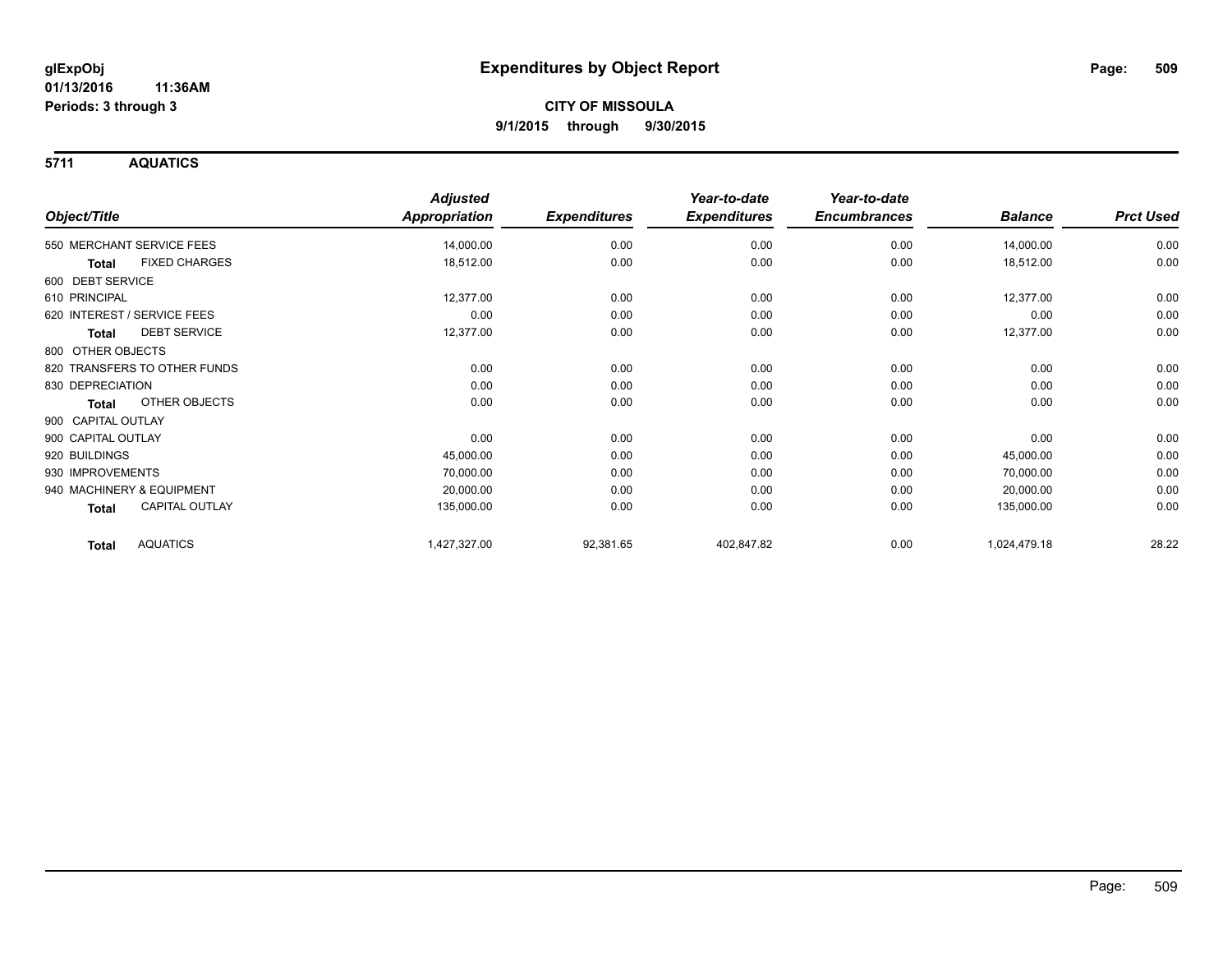#### **6050 EMPLOYEE BENEFIT PLAN FUND**

**390 NON-DEPARTMENTAL**

|                      |                                      | <b>Adjusted</b> |                     | Year-to-date        | Year-to-date        |                |                  |
|----------------------|--------------------------------------|-----------------|---------------------|---------------------|---------------------|----------------|------------------|
| Object/Title         |                                      | Appropriation   | <b>Expenditures</b> | <b>Expenditures</b> | <b>Encumbrances</b> | <b>Balance</b> | <b>Prct Used</b> |
|                      | 300 PURCHASED SERVICES               |                 |                     |                     |                     |                |                  |
|                      | 350 PROFESSIONAL SERVICES            | 50,340.00       | 0.00                | 0.00                | 0.00                | 50,340.00      | 0.00             |
| 351 INSURANCE CLAIMS |                                      | 5,156,229.00    | 350,151.50          | 704,786.78          | 0.00                | 4,451,442.22   | 13.67            |
| 352 HEALTH PROGRAMS  |                                      | 94,500.00       | 710.54              | 3,684.83            | 0.00                | 90,815.17      | 3.90             |
|                      | 353 ADMINISTRATION EXPENDITURES      | 757,888.00      | 111,622.87          | 226,880.46          | 0.00                | 531,007.54     | 29.94            |
|                      | 354 TRANSITIONAL REINSURANCE PROGRAM | 78,280.00       | 0.00                | 0.00                | 0.00                | 78,280.00      | 0.00             |
| <b>Total</b>         | PURCHASED SERVICES                   | 6,137,237.00    | 462,484.91          | 935,352.07          | 0.00                | 5,201,884.93   | 15.24            |
| 500 FIXED CHARGES    |                                      |                 |                     |                     |                     |                |                  |
|                      | 550 MERCHANT SERVICE FEES            | 0.00            | 0.00                | 0.00                | 0.00                | 0.00           | 0.00             |
| <b>Total</b>         | <b>FIXED CHARGES</b>                 | 0.00            | 0.00                | 0.00                | 0.00                | 0.00           | 0.00             |
|                      | 700 GRANTS & CONTRIBUTIONS           |                 |                     |                     |                     |                |                  |
|                      | 700 GRANTS & CONTRIBUTIONS           | 0.00            | 0.00                | 0.00                | 0.00                | 0.00           | 0.00             |
| <b>Total</b>         | <b>GRANTS &amp; CONTRIBUTIONS</b>    | 0.00            | 0.00                | 0.00                | 0.00                | 0.00           | 0.00             |
| 800 OTHER OBJECTS    |                                      |                 |                     |                     |                     |                |                  |
|                      | 820 TRANSFERS TO OTHER FUNDS         | 0.00            | 0.00                | 0.00                | 0.00                | 0.00           | 0.00             |
| <b>Total</b>         | <b>OTHER OBJECTS</b>                 | 0.00            | 0.00                | 0.00                | 0.00                | 0.00           | 0.00             |
| <b>Total</b>         | NON-DEPARTMENTAL                     | 6,137,237.00    | 462,484.91          | 935,352.07          | 0.00                | 5,201,884.93   | 15.24            |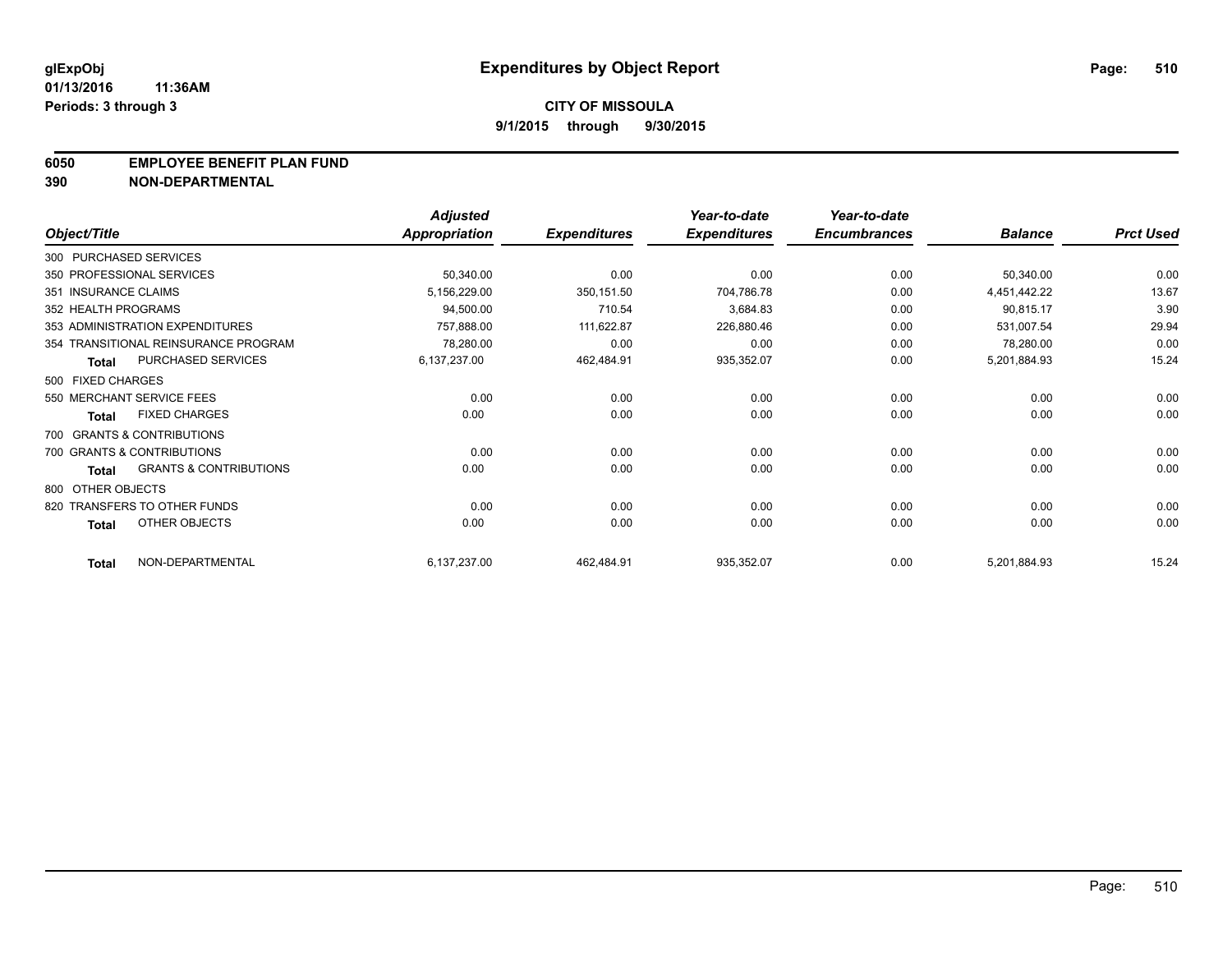**01/13/2016 11:36AM Periods: 3 through 3**

## **6050 EMPLOYEE BENEFIT PLAN FUND**

|                        |                                      | <b>Adjusted</b>      |                     | Year-to-date        | Year-to-date        |                |                  |
|------------------------|--------------------------------------|----------------------|---------------------|---------------------|---------------------|----------------|------------------|
| Object/Title           |                                      | <b>Appropriation</b> | <b>Expenditures</b> | <b>Expenditures</b> | <b>Encumbrances</b> | <b>Balance</b> | <b>Prct Used</b> |
| 300 PURCHASED SERVICES |                                      |                      |                     |                     |                     |                |                  |
|                        | 350 PROFESSIONAL SERVICES            | 50,340.00            | 0.00                | 0.00                | 0.00                | 50,340.00      | 0.00             |
| 351 INSURANCE CLAIMS   |                                      | 5,156,229.00         | 350, 151.50         | 704,786.78          | 0.00                | 4,451,442.22   | 13.67            |
| 352 HEALTH PROGRAMS    |                                      | 94,500.00            | 710.54              | 3,684.83            | 0.00                | 90,815.17      | 3.90             |
|                        | 353 ADMINISTRATION EXPENDITURES      | 757,888.00           | 111,622.87          | 226,880.46          | 0.00                | 531,007.54     | 29.94            |
|                        | 354 TRANSITIONAL REINSURANCE PROGRAM | 78,280.00            | 0.00                | 0.00                | 0.00                | 78,280.00      | 0.00             |
| <b>Total</b>           | <b>PURCHASED SERVICES</b>            | 6,137,237.00         | 462,484.91          | 935,352.07          | 0.00                | 5,201,884.93   | 15.24            |
| 500 FIXED CHARGES      |                                      |                      |                     |                     |                     |                |                  |
|                        | 550 MERCHANT SERVICE FEES            | 0.00                 | 0.00                | 0.00                | 0.00                | 0.00           | 0.00             |
| <b>Total</b>           | <b>FIXED CHARGES</b>                 | 0.00                 | 0.00                | 0.00                | 0.00                | 0.00           | 0.00             |
|                        | 700 GRANTS & CONTRIBUTIONS           |                      |                     |                     |                     |                |                  |
|                        | 700 GRANTS & CONTRIBUTIONS           | 0.00                 | 0.00                | 0.00                | 0.00                | 0.00           | 0.00             |
| Total                  | <b>GRANTS &amp; CONTRIBUTIONS</b>    | 0.00                 | 0.00                | 0.00                | 0.00                | 0.00           | 0.00             |
| 800 OTHER OBJECTS      |                                      |                      |                     |                     |                     |                |                  |
|                        | 820 TRANSFERS TO OTHER FUNDS         | 0.00                 | 0.00                | 0.00                | 0.00                | 0.00           | 0.00             |
| Total                  | OTHER OBJECTS                        | 0.00                 | 0.00                | 0.00                | 0.00                | 0.00           | 0.00             |
| <b>Total</b>           | EMPLOYEE BENEFIT PLAN FUND           | 6,137,237.00         | 462,484.91          | 935,352.07          | 0.00                | 5,201,884.93   | 15.24            |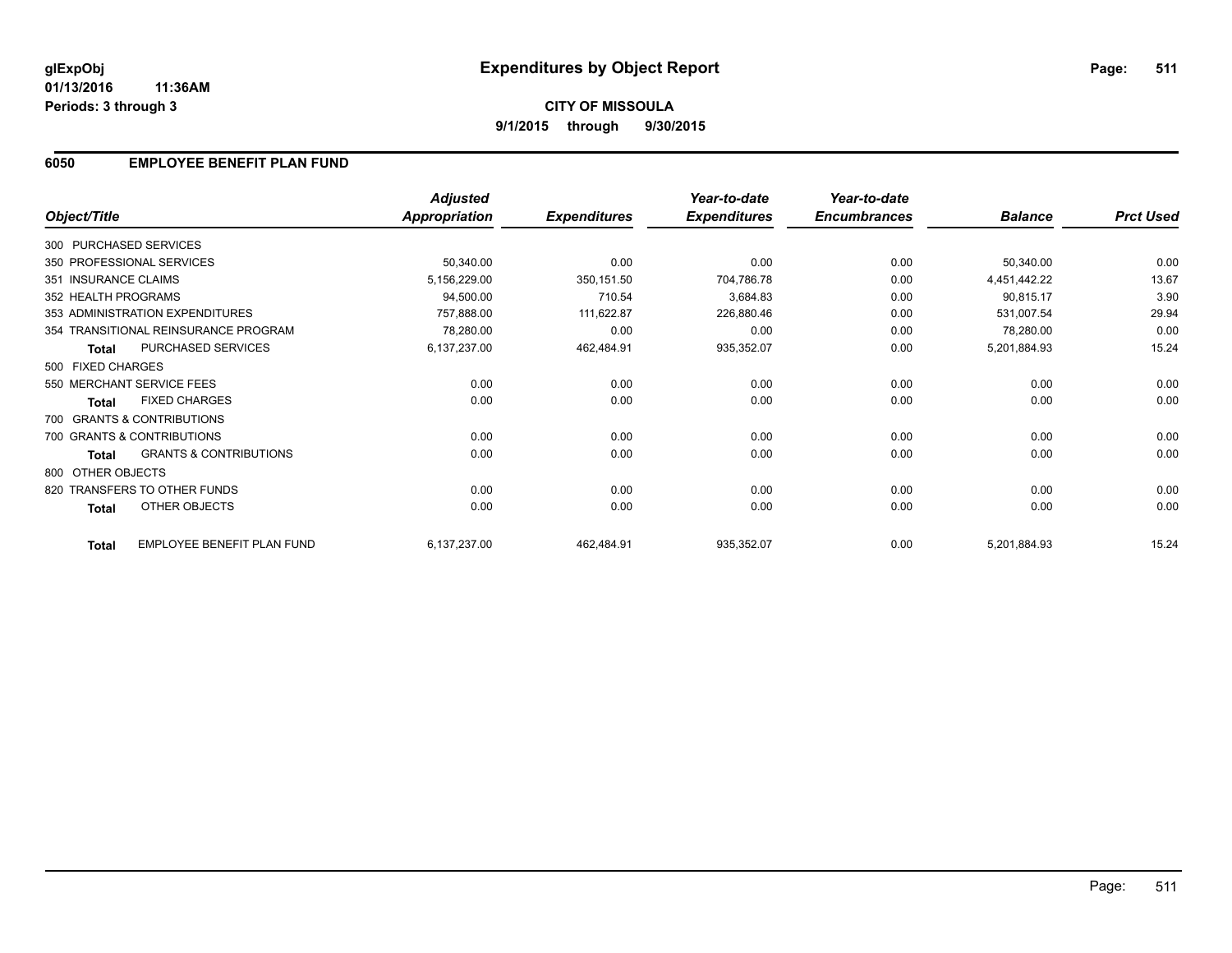**7370 PARKING COMMISSION FUND**

|                                           | <b>Adjusted</b> |                     | Year-to-date        | Year-to-date        |                |                  |
|-------------------------------------------|-----------------|---------------------|---------------------|---------------------|----------------|------------------|
| Object/Title                              | Appropriation   | <b>Expenditures</b> | <b>Expenditures</b> | <b>Encumbrances</b> | <b>Balance</b> | <b>Prct Used</b> |
| 100 PERSONAL SERVICES                     |                 |                     |                     |                     |                |                  |
| 110 SALARIES AND WAGES                    | 436,749.00      | 28,508.82           | 85,754.18           | 0.00                | 350,994.82     | 19.63            |
| 115 SALARIES/HEALTH INSURANCE BENEFIT     | 0.00            | 0.00                | 0.00                | 0.00                | 0.00           | 0.00             |
| 120 OVERTIME/TERMINATION                  | 7,234.00        | 2.16                | 32.42               | 0.00                | 7,201.58       | 0.45             |
| 130 OTHER                                 | 0.00            | 0.00                | 0.00                | 0.00                | 0.00           | 0.00             |
| 135 OPEB EXPENSE                          | 0.00            | 0.00                | 0.00                | 0.00                | 0.00           | 0.00             |
| 140 EMPLOYER CONTRIBUTIONS                | 197,972.00      | 13,043.25           | 48,501.04           | 0.00                | 149,470.96     | 24.50            |
| 141 STATE RETIREMENT CONTRIBUTIONS        | 0.00            | 0.00                | 57.25               | 0.00                | $-57.25$       | 0.00             |
| 145 OPEB CONTRIBUTION                     | 0.00            | 0.00                | 0.00                | 0.00                | 0.00           | 0.00             |
| PERSONAL SERVICES<br><b>Total</b>         | 641,955.00      | 41,554.23           | 134,344.89          | 0.00                | 507,610.11     | 20.93            |
| 200 SUPPLIES                              |                 |                     |                     |                     |                |                  |
| 210 OFFICE SUPPLIES                       | 5,400.00        | 72.99               | 996.86              | 0.00                | 4,403.14       | 18.46            |
| 220 OPERATING SUPPLIES                    | 15,000.00       | 172.11              | 810.69              | 0.00                | 14,189.31      | 5.40             |
| 230 REPAIR/MAINTENANCE                    | 18,000.00       | 181.34              | 367.35              | 0.00                | 17,632.65      | 2.04             |
| 231 GASOLINE                              | 8,000.00        | 194.52              | 505.68              | 0.00                | 7,494.32       | 6.32             |
| <b>SUPPLIES</b><br><b>Total</b>           | 46,400.00       | 620.96              | 2,680.58            | 0.00                | 43,719.42      | 5.78             |
| 300 PURCHASED SERVICES                    |                 |                     |                     |                     |                |                  |
| 310 COMMUNICATIONS                        | 17,338.00       | 675.20              | 1,851.45            | 0.00                | 15,486.55      | 10.68            |
| 320 PRINTING & DUPLICATING                | 10,000.00       | 0.00                | 0.00                | 0.00                | 10,000.00      | 0.00             |
| 330 PUBLICITY, SUBSCRIPTIONS & DUES       | 5,000.00        | 243.92              | 782.66              | 0.00                | 4,217.34       | 15.65            |
| 340 SEWER                                 | 137.00          | 0.00                | 70.25               | 0.00                | 66.75          | 51.28            |
| 341 ELECTRICITY & NATURAL GAS             | 36,440.00       | 4,315.87            | 6,388.69            | 0.00                | 30,051.31      | 17.53            |
| 343 WATER CHARGES                         | 4,000.00        | 614.88              | 1,680.45            | 0.00                | 2,319.55       | 42.01            |
| 344 TELEPHONE SERVICE                     | 5,200.00        | 344.60              | 695.22              | 0.00                | 4,504.78       | 13.37            |
| 345 GARBAGE                               | 3,000.00        | 392.07              | 1,165.57            | 0.00                | 1,834.43       | 38.85            |
| 350 PROFESSIONAL SERVICES                 | 61,250.00       | 1,264.44            | 3,976.44            | 0.00                | 57,273.56      | 6.49             |
| 360 REPAIR & MAINTENANCE                  | 72,500.00       | 5,212.21            | 7,069.51            | 0.00                | 65,430.49      | 9.75             |
| 370 TRAVEL                                | 1,600.00        | 0.00                | 1,900.30            | 0.00                | $-300.30$      | 118.77           |
| 380 TRAINING                              | 1,900.00        | 0.00                | 0.00                | 0.00                | 1,900.00       | 0.00             |
| 390 OTHER PURCHASED SERVICES              | 188,805.00      | 190.96              | 1,206.93            | 0.00                | 187,598.07     | 0.64             |
| PURCHASED SERVICES<br><b>Total</b>        | 407,170.00      | 13,254.15           | 26,787.47           | 0.00                | 380,382.53     | 6.58             |
| 400 BUILDING MATERIALS                    |                 |                     |                     |                     |                |                  |
| <b>400 BUILDING MATERIALS</b>             | 0.00            | 0.00                | 0.00                | 0.00                | 0.00           | 0.00             |
| <b>BUILDING MATERIALS</b><br><b>Total</b> | 0.00            | 0.00                | 0.00                | 0.00                | 0.00           | 0.00             |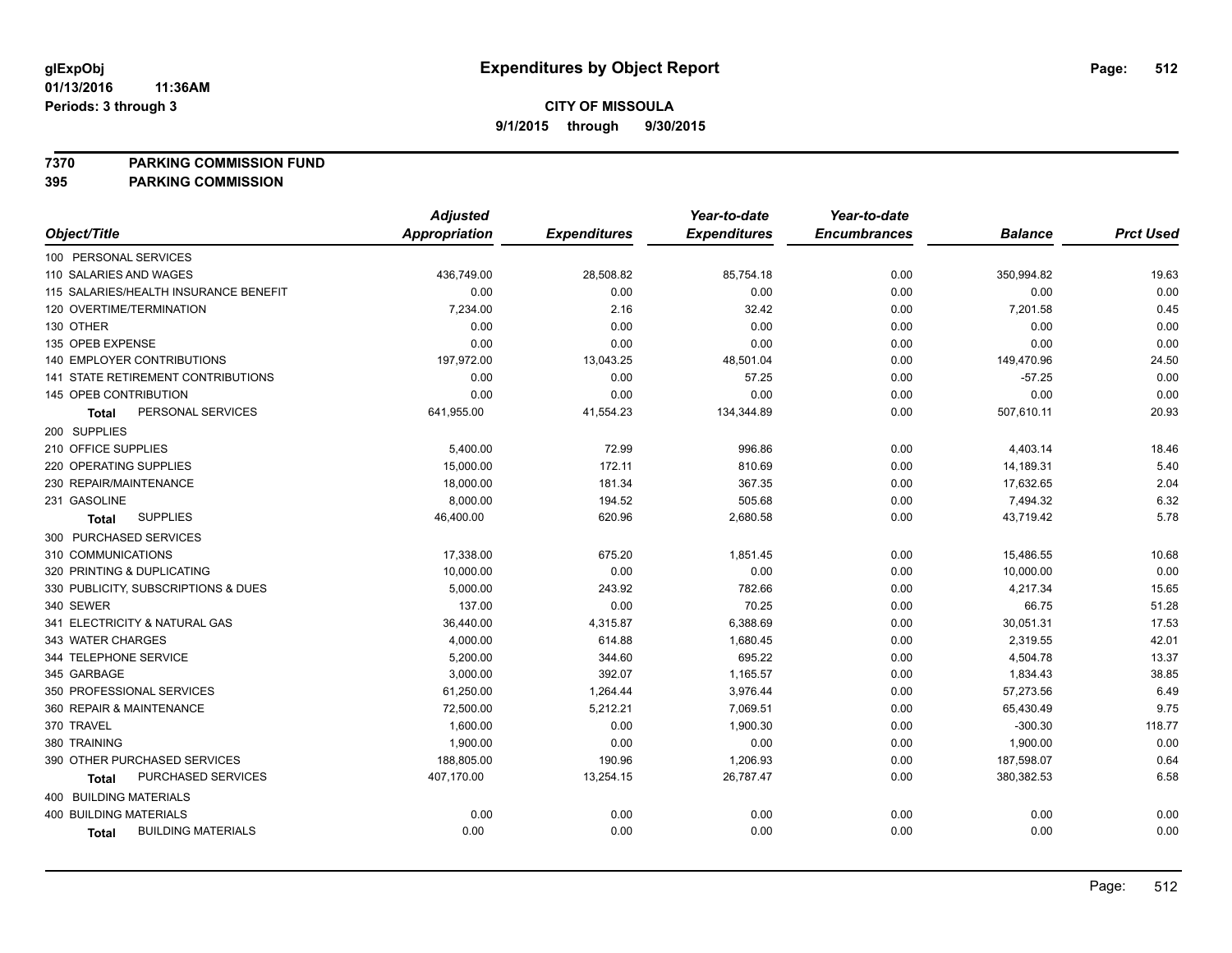#### **7370 PARKING COMMISSION FUND**

|                             |                                   | <b>Adjusted</b>      |                     | Year-to-date        | Year-to-date        |                |                  |
|-----------------------------|-----------------------------------|----------------------|---------------------|---------------------|---------------------|----------------|------------------|
| Object/Title                |                                   | <b>Appropriation</b> | <b>Expenditures</b> | <b>Expenditures</b> | <b>Encumbrances</b> | <b>Balance</b> | <b>Prct Used</b> |
| 500 FIXED CHARGES           |                                   |                      |                     |                     |                     |                |                  |
| 500 FIXED CHARGES           |                                   | 168,621.00           | 1,650.00            | 3,300.00            | 0.00                | 165,321.00     | 1.96             |
| 550 MERCHANT SERVICE FEES   |                                   | 21,500.00            | 0.00                | 0.00                | 0.00                | 21,500.00      | 0.00             |
| <b>Total</b>                | <b>FIXED CHARGES</b>              | 190,121.00           | 1,650.00            | 3,300.00            | 0.00                | 186,821.00     | 1.74             |
| 600 DEBT SERVICE            |                                   |                      |                     |                     |                     |                |                  |
| 610 PRINCIPAL               |                                   | 0.00                 | 0.00                | 0.00                | 0.00                | 0.00           | 0.00             |
| 620 INTEREST / SERVICE FEES |                                   | 0.00                 | 0.00                | 4.500.00            | 0.00                | $-4,500.00$    | 0.00             |
| <b>Total</b>                | <b>DEBT SERVICE</b>               | 0.00                 | 0.00                | 4,500.00            | 0.00                | $-4,500.00$    | 0.00             |
| 700 GRANTS & CONTRIBUTIONS  |                                   |                      |                     |                     |                     |                |                  |
| 700 GRANTS & CONTRIBUTIONS  |                                   | 74,000.00            | 2,500.00            | 23,500.00           | 0.00                | 50,500.00      | 31.76            |
| <b>Total</b>                | <b>GRANTS &amp; CONTRIBUTIONS</b> | 74,000.00            | 2,500.00            | 23,500.00           | 0.00                | 50,500.00      | 31.76            |
| 800 OTHER OBJECTS           |                                   |                      |                     |                     |                     |                |                  |
|                             | 820 TRANSFERS TO OTHER FUNDS      | 311,194.00           | 22,971.25           | 68,913.75           | 0.00                | 242,280.25     | 22.14            |
| 845 CONTINGENCY             |                                   | 48.965.00            | 0.00                | 0.00                | 0.00                | 48,965.00      | 0.00             |
| <b>Total</b>                | <b>OTHER OBJECTS</b>              | 360,159.00           | 22,971.25           | 68,913.75           | 0.00                | 291,245.25     | 19.13            |
| 900 CAPITAL OUTLAY          |                                   |                      |                     |                     |                     |                |                  |
| 920 BUILDINGS               |                                   | 0.00                 | 0.00                | 0.00                | 0.00                | 0.00           | 0.00             |
| 930 IMPROVEMENTS            |                                   | 0.00                 | 0.00                | 0.00                | 0.00                | 0.00           | 0.00             |
| 940 MACHINERY & EQUIPMENT   |                                   | 160,506.00           | 1,151,714.60        | 1,151,714.60        | 0.00                | $-991,208.60$  | 717.55           |
| <b>Total</b>                | <b>CAPITAL OUTLAY</b>             | 160,506.00           | 1,151,714.60        | 1,151,714.60        | 0.00                | $-991,208.60$  | 717.55           |
| <b>Total</b>                | PARKING COMMISSION                | 1,880,311.00         | 1,234,265.19        | 1,415,741.29        | 0.00                | 464,569.71     | 75.29            |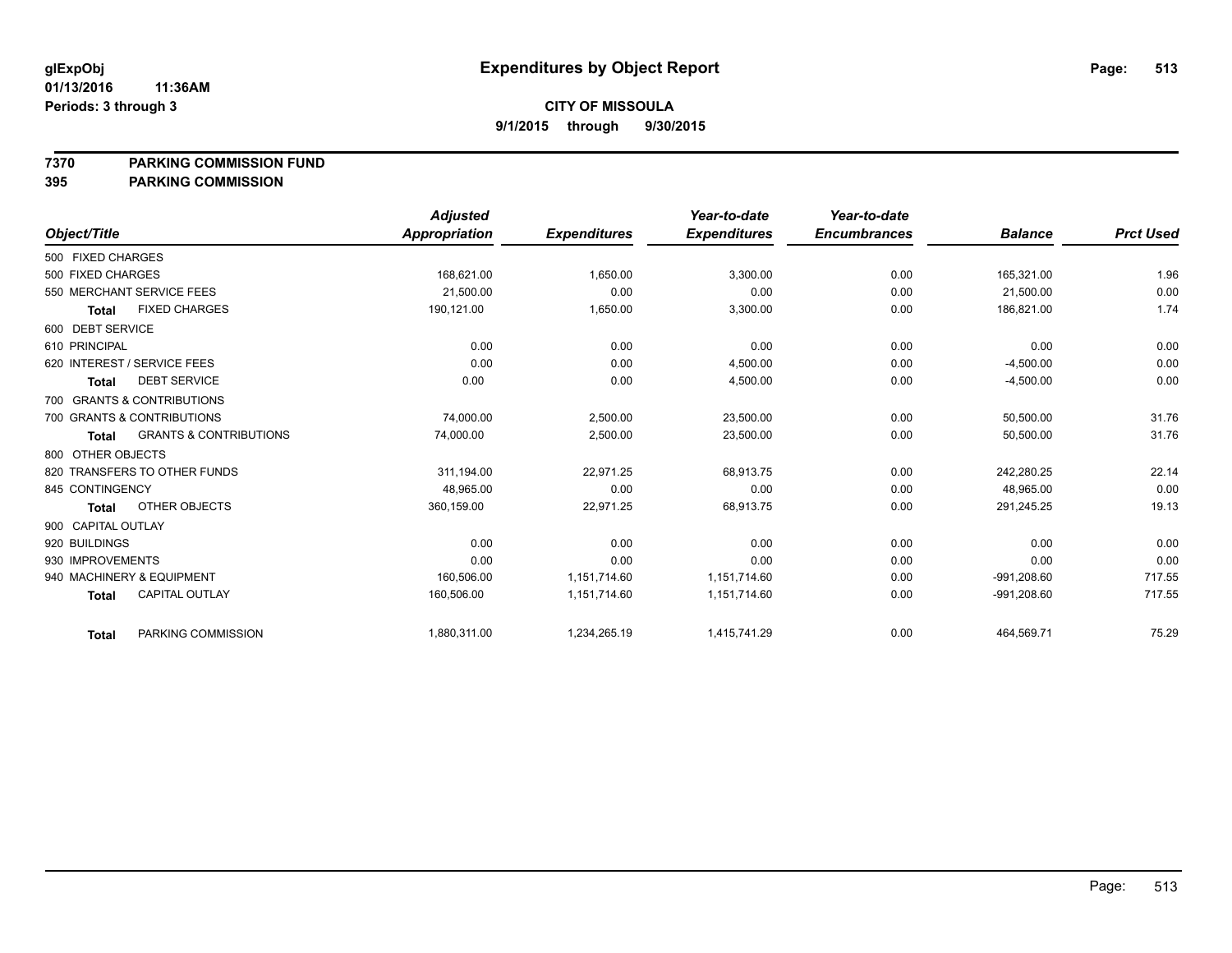### **7370 PARKING COMMISSION FUND**

**900 DEPRECIATION**

| Object/Title                          | <b>Adjusted</b><br><b>Appropriation</b> | <b>Expenditures</b> | Year-to-date<br><b>Expenditures</b> | Year-to-date<br><b>Encumbrances</b> | <b>Balance</b> | <b>Prct Used</b> |
|---------------------------------------|-----------------------------------------|---------------------|-------------------------------------|-------------------------------------|----------------|------------------|
| 800 OTHER OBJECTS                     |                                         |                     |                                     |                                     |                |                  |
| 830 DEPRECIATION                      | 0.00                                    | 0.00                | 0.00                                | 0.00                                | 0.00           | 0.00             |
| OTHER OBJECTS<br><b>Total</b>         | 0.00                                    | 0.00                | 0.00                                | 0.00                                | 0.00           | 0.00             |
| 900 CAPITAL OUTLAY                    |                                         |                     |                                     |                                     |                |                  |
| 940 MACHINERY & EQUIPMENT             | 0.00                                    | 0.00                | 0.00                                | 0.00                                | 0.00           | 0.00             |
| <b>CAPITAL OUTLAY</b><br><b>Total</b> | 0.00                                    | 0.00                | 0.00                                | 0.00                                | 0.00           | 0.00             |
| <b>DEPRECIATION</b><br><b>Total</b>   | 0.00                                    | 0.00                | 0.00                                | 0.00                                | 0.00           | 0.00             |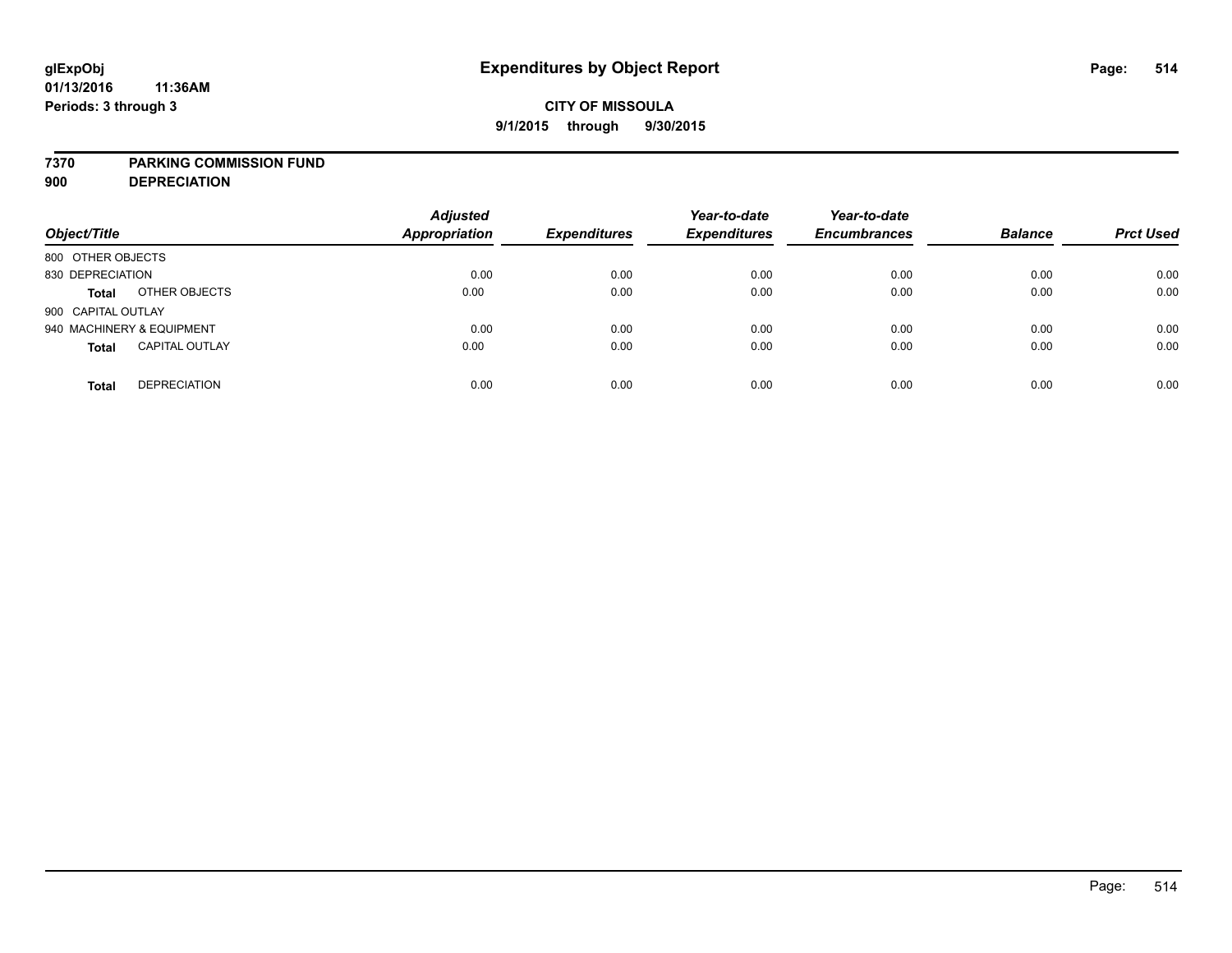#### **01/13/2016 11:36AM Periods: 3 through 3**

# **CITY OF MISSOULA 9/1/2015 through 9/30/2015**

### **7370 PARKING COMMISSION FUND**

|                                           | <b>Adjusted</b>      |                     | Year-to-date        | Year-to-date        |                |                  |
|-------------------------------------------|----------------------|---------------------|---------------------|---------------------|----------------|------------------|
| Object/Title                              | <b>Appropriation</b> | <b>Expenditures</b> | <b>Expenditures</b> | <b>Encumbrances</b> | <b>Balance</b> | <b>Prct Used</b> |
| 100 PERSONAL SERVICES                     |                      |                     |                     |                     |                |                  |
| 110 SALARIES AND WAGES                    | 436,749.00           | 28,508.82           | 85,754.18           | 0.00                | 350,994.82     | 19.63            |
| 115 SALARIES/HEALTH INSURANCE BENEFIT     | 0.00                 | 0.00                | 0.00                | 0.00                | 0.00           | 0.00             |
| 120 OVERTIME/TERMINATION                  | 7,234.00             | 2.16                | 32.42               | 0.00                | 7,201.58       | 0.45             |
| 130 OTHER                                 | 0.00                 | 0.00                | 0.00                | 0.00                | 0.00           | 0.00             |
| 135 OPEB EXPENSE                          | 0.00                 | 0.00                | 0.00                | 0.00                | 0.00           | 0.00             |
| <b>140 EMPLOYER CONTRIBUTIONS</b>         | 197,972.00           | 13,043.25           | 48,501.04           | 0.00                | 149,470.96     | 24.50            |
| <b>141 STATE RETIREMENT CONTRIBUTIONS</b> | 0.00                 | 0.00                | 57.25               | 0.00                | $-57.25$       | 0.00             |
| 145 OPEB CONTRIBUTION                     | 0.00                 | 0.00                | 0.00                | 0.00                | 0.00           | 0.00             |
| PERSONAL SERVICES<br><b>Total</b>         | 641,955.00           | 41,554.23           | 134,344.89          | 0.00                | 507,610.11     | 20.93            |
| 200 SUPPLIES                              |                      |                     |                     |                     |                |                  |
| 210 OFFICE SUPPLIES                       | 5,400.00             | 72.99               | 996.86              | 0.00                | 4,403.14       | 18.46            |
| 220 OPERATING SUPPLIES                    | 15,000.00            | 172.11              | 810.69              | 0.00                | 14,189.31      | 5.40             |
| 230 REPAIR/MAINTENANCE                    | 18,000.00            | 181.34              | 367.35              | 0.00                | 17,632.65      | 2.04             |
| 231 GASOLINE                              | 8,000.00             | 194.52              | 505.68              | 0.00                | 7,494.32       | 6.32             |
| <b>SUPPLIES</b><br><b>Total</b>           | 46,400.00            | 620.96              | 2,680.58            | 0.00                | 43,719.42      | 5.78             |
| 300 PURCHASED SERVICES                    |                      |                     |                     |                     |                |                  |
| 310 COMMUNICATIONS                        | 17,338.00            | 675.20              | 1,851.45            | 0.00                | 15,486.55      | 10.68            |
| 320 PRINTING & DUPLICATING                | 10,000.00            | 0.00                | 0.00                | 0.00                | 10,000.00      | 0.00             |
| 330 PUBLICITY, SUBSCRIPTIONS & DUES       | 5,000.00             | 243.92              | 782.66              | 0.00                | 4,217.34       | 15.65            |
| 340 SEWER                                 | 137.00               | 0.00                | 70.25               | 0.00                | 66.75          | 51.28            |
| 341 ELECTRICITY & NATURAL GAS             | 36,440.00            | 4,315.87            | 6,388.69            | 0.00                | 30,051.31      | 17.53            |
| 343 WATER CHARGES                         | 4,000.00             | 614.88              | 1,680.45            | 0.00                | 2,319.55       | 42.01            |
| 344 TELEPHONE SERVICE                     | 5,200.00             | 344.60              | 695.22              | 0.00                | 4,504.78       | 13.37            |
| 345 GARBAGE                               | 3,000.00             | 392.07              | 1,165.57            | 0.00                | 1,834.43       | 38.85            |
| 350 PROFESSIONAL SERVICES                 | 61,250.00            | 1,264.44            | 3,976.44            | 0.00                | 57,273.56      | 6.49             |
| 360 REPAIR & MAINTENANCE                  | 72,500.00            | 5,212.21            | 7,069.51            | 0.00                | 65,430.49      | 9.75             |
| 370 TRAVEL                                | 1,600.00             | 0.00                | 1,900.30            | 0.00                | $-300.30$      | 118.77           |
| 380 TRAINING                              | 1,900.00             | 0.00                | 0.00                | 0.00                | 1,900.00       | 0.00             |
| 390 OTHER PURCHASED SERVICES              | 188,805.00           | 190.96              | 1,206.93            | 0.00                | 187,598.07     | 0.64             |
| PURCHASED SERVICES<br><b>Total</b>        | 407,170.00           | 13,254.15           | 26,787.47           | 0.00                | 380,382.53     | 6.58             |
| 400 BUILDING MATERIALS                    |                      |                     |                     |                     |                |                  |
| <b>400 BUILDING MATERIALS</b>             | 0.00                 | 0.00                | 0.00                | 0.00                | 0.00           | 0.00             |
| <b>BUILDING MATERIALS</b><br>Total        | 0.00                 | 0.00                | 0.00                | 0.00                | 0.00           | 0.00             |
| 500 FIXED CHARGES                         |                      |                     |                     |                     |                |                  |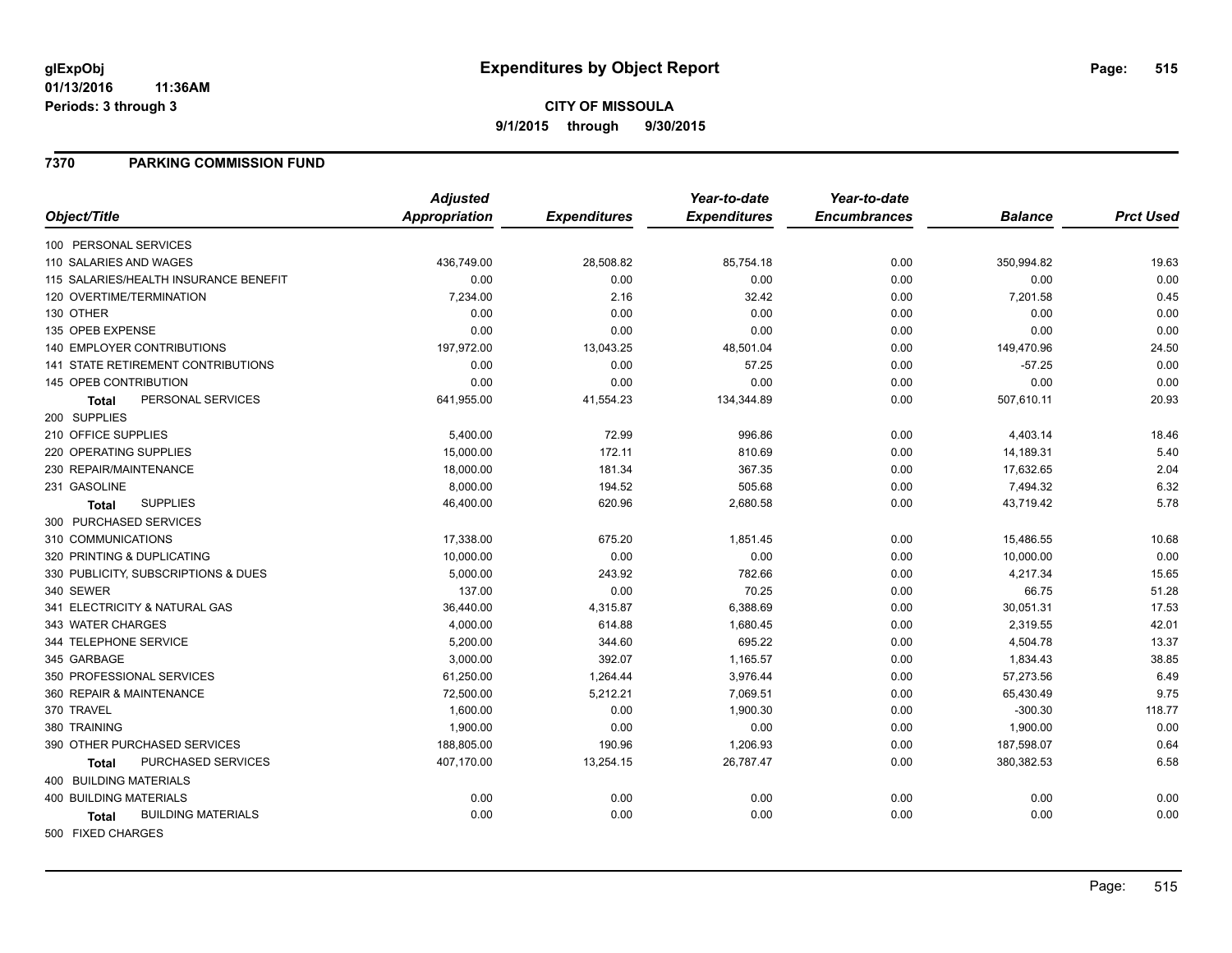#### **01/13/2016 11:36AM Periods: 3 through 3**

# **CITY OF MISSOULA 9/1/2015 through 9/30/2015**

## **7370 PARKING COMMISSION FUND**

| Object/Title       |                                   | <b>Adjusted</b><br>Appropriation | <b>Expenditures</b> | Year-to-date<br><b>Expenditures</b> | Year-to-date<br><b>Encumbrances</b> | <b>Balance</b> | <b>Prct Used</b> |
|--------------------|-----------------------------------|----------------------------------|---------------------|-------------------------------------|-------------------------------------|----------------|------------------|
| 500 FIXED CHARGES  |                                   | 168,621.00                       | 1,650.00            | 3,300.00                            | 0.00                                | 165,321.00     | 1.96             |
|                    | 550 MERCHANT SERVICE FEES         | 21,500.00                        | 0.00                | 0.00                                | 0.00                                | 21,500.00      | 0.00             |
| <b>Total</b>       | <b>FIXED CHARGES</b>              | 190,121.00                       | 1,650.00            | 3,300.00                            | 0.00                                | 186,821.00     | 1.74             |
| 600 DEBT SERVICE   |                                   |                                  |                     |                                     |                                     |                |                  |
| 610 PRINCIPAL      |                                   | 0.00                             | 0.00                | 0.00                                | 0.00                                | 0.00           | 0.00             |
|                    | 620 INTEREST / SERVICE FEES       | 0.00                             | 0.00                | 4,500.00                            | 0.00                                | $-4,500.00$    | 0.00             |
| Total              | <b>DEBT SERVICE</b>               | 0.00                             | 0.00                | 4,500.00                            | 0.00                                | $-4,500.00$    | 0.00             |
|                    | 700 GRANTS & CONTRIBUTIONS        |                                  |                     |                                     |                                     |                |                  |
|                    | 700 GRANTS & CONTRIBUTIONS        | 74,000.00                        | 2,500.00            | 23,500.00                           | 0.00                                | 50,500.00      | 31.76            |
| <b>Total</b>       | <b>GRANTS &amp; CONTRIBUTIONS</b> | 74,000.00                        | 2,500.00            | 23,500.00                           | 0.00                                | 50,500.00      | 31.76            |
| 800 OTHER OBJECTS  |                                   |                                  |                     |                                     |                                     |                |                  |
|                    | 820 TRANSFERS TO OTHER FUNDS      | 311.194.00                       | 22,971.25           | 68,913.75                           | 0.00                                | 242.280.25     | 22.14            |
| 830 DEPRECIATION   |                                   | 0.00                             | 0.00                | 0.00                                | 0.00                                | 0.00           | 0.00             |
| 845 CONTINGENCY    |                                   | 48,965.00                        | 0.00                | 0.00                                | 0.00                                | 48,965.00      | 0.00             |
| <b>Total</b>       | OTHER OBJECTS                     | 360,159.00                       | 22,971.25           | 68,913.75                           | 0.00                                | 291,245.25     | 19.13            |
| 900 CAPITAL OUTLAY |                                   |                                  |                     |                                     |                                     |                |                  |
| 920 BUILDINGS      |                                   | 0.00                             | 0.00                | 0.00                                | 0.00                                | 0.00           | 0.00             |
| 930 IMPROVEMENTS   |                                   | 0.00                             | 0.00                | 0.00                                | 0.00                                | 0.00           | 0.00             |
|                    | 940 MACHINERY & EQUIPMENT         | 160,506.00                       | 1,151,714.60        | 1,151,714.60                        | 0.00                                | $-991,208.60$  | 717.55           |
| <b>Total</b>       | <b>CAPITAL OUTLAY</b>             | 160,506.00                       | 1,151,714.60        | 1,151,714.60                        | 0.00                                | $-991,208.60$  | 717.55           |
| <b>Total</b>       | PARKING COMMISSION FUND           | 1,880,311.00                     | 1,234,265.19        | 1,415,741.29                        | 0.00                                | 464,569.71     | 75.29            |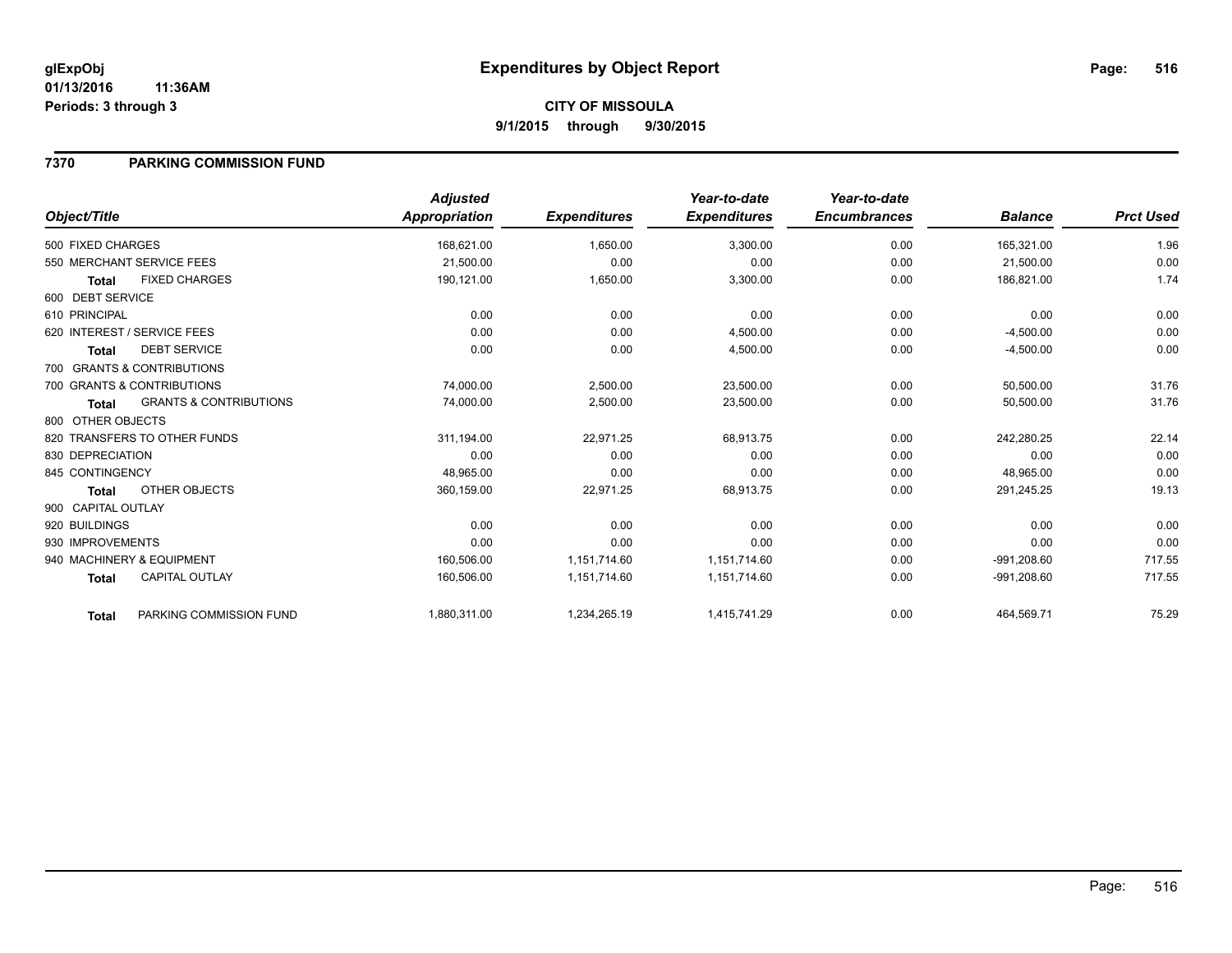#### **7371 FRONT STREET PARKING BONDS**

|                   |                              | <b>Adjusted</b> |                     | Year-to-date        | Year-to-date        |                |                  |
|-------------------|------------------------------|-----------------|---------------------|---------------------|---------------------|----------------|------------------|
| Object/Title      |                              | Appropriation   | <b>Expenditures</b> | <b>Expenditures</b> | <b>Encumbrances</b> | <b>Balance</b> | <b>Prct Used</b> |
| 500 FIXED CHARGES |                              |                 |                     |                     |                     |                |                  |
|                   | 550 MERCHANT SERVICE FEES    | 0.00            | 0.00                | 0.00                | 0.00                | 0.00           | 0.00             |
| <b>Total</b>      | <b>FIXED CHARGES</b>         | 0.00            | 0.00                | 0.00                | 0.00                | 0.00           | 0.00             |
| 600 DEBT SERVICE  |                              |                 |                     |                     |                     |                |                  |
|                   | 620 INTEREST / SERVICE FEES  | 272,925.00      | 137.212.50          | 69,360.16           | 0.00                | 203.564.84     | 25.41            |
| Total             | <b>DEBT SERVICE</b>          | 272,925.00      | 137,212.50          | 69,360.16           | 0.00                | 203,564.84     | 25.41            |
| 800 OTHER OBJECTS |                              |                 |                     |                     |                     |                |                  |
|                   | 820 TRANSFERS TO OTHER FUNDS | 0.00            | 0.00                | 0.00                | 0.00                | 0.00           | 0.00             |
| <b>Total</b>      | OTHER OBJECTS                | 0.00            | 0.00                | 0.00                | 0.00                | 0.00           | 0.00             |
| <b>Total</b>      | PARKING COMMISSION           | 272,925.00      | 137.212.50          | 69,360.16           | 0.00                | 203.564.84     | 25.41            |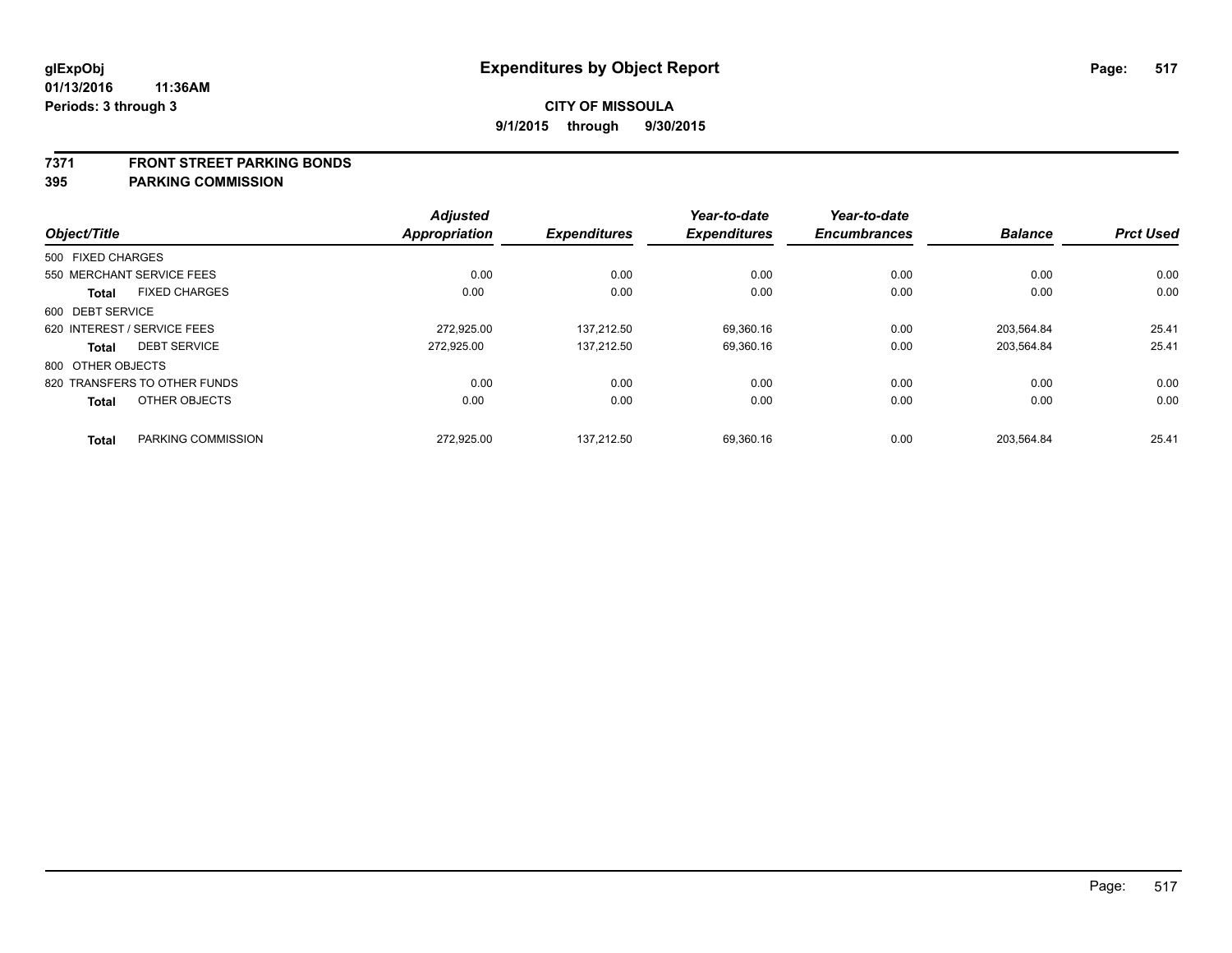## **7371 FRONT STREET PARKING BONDS**

| Object/Title      |                                   | <b>Adjusted</b><br><b>Appropriation</b> | <b>Expenditures</b> | Year-to-date<br><b>Expenditures</b> | Year-to-date<br><b>Encumbrances</b> | <b>Balance</b> | <b>Prct Used</b> |
|-------------------|-----------------------------------|-----------------------------------------|---------------------|-------------------------------------|-------------------------------------|----------------|------------------|
| 500 FIXED CHARGES |                                   |                                         |                     |                                     |                                     |                |                  |
|                   | 550 MERCHANT SERVICE FEES         | 0.00                                    | 0.00                | 0.00                                | 0.00                                | 0.00           | 0.00             |
| Total             | <b>FIXED CHARGES</b>              | 0.00                                    | 0.00                | 0.00                                | 0.00                                | 0.00           | 0.00             |
| 600 DEBT SERVICE  |                                   |                                         |                     |                                     |                                     |                |                  |
|                   | 620 INTEREST / SERVICE FEES       | 272,925.00                              | 137.212.50          | 69,360.16                           | 0.00                                | 203.564.84     | 25.41            |
| <b>Total</b>      | <b>DEBT SERVICE</b>               | 272.925.00                              | 137.212.50          | 69.360.16                           | 0.00                                | 203.564.84     | 25.41            |
| 800 OTHER OBJECTS |                                   |                                         |                     |                                     |                                     |                |                  |
|                   | 820 TRANSFERS TO OTHER FUNDS      | 0.00                                    | 0.00                | 0.00                                | 0.00                                | 0.00           | 0.00             |
| <b>Total</b>      | OTHER OBJECTS                     | 0.00                                    | 0.00                | 0.00                                | 0.00                                | 0.00           | 0.00             |
| <b>Total</b>      | <b>FRONT STREET PARKING BONDS</b> | 272.925.00                              | 137.212.50          | 69.360.16                           | 0.00                                | 203.564.84     | 25.41            |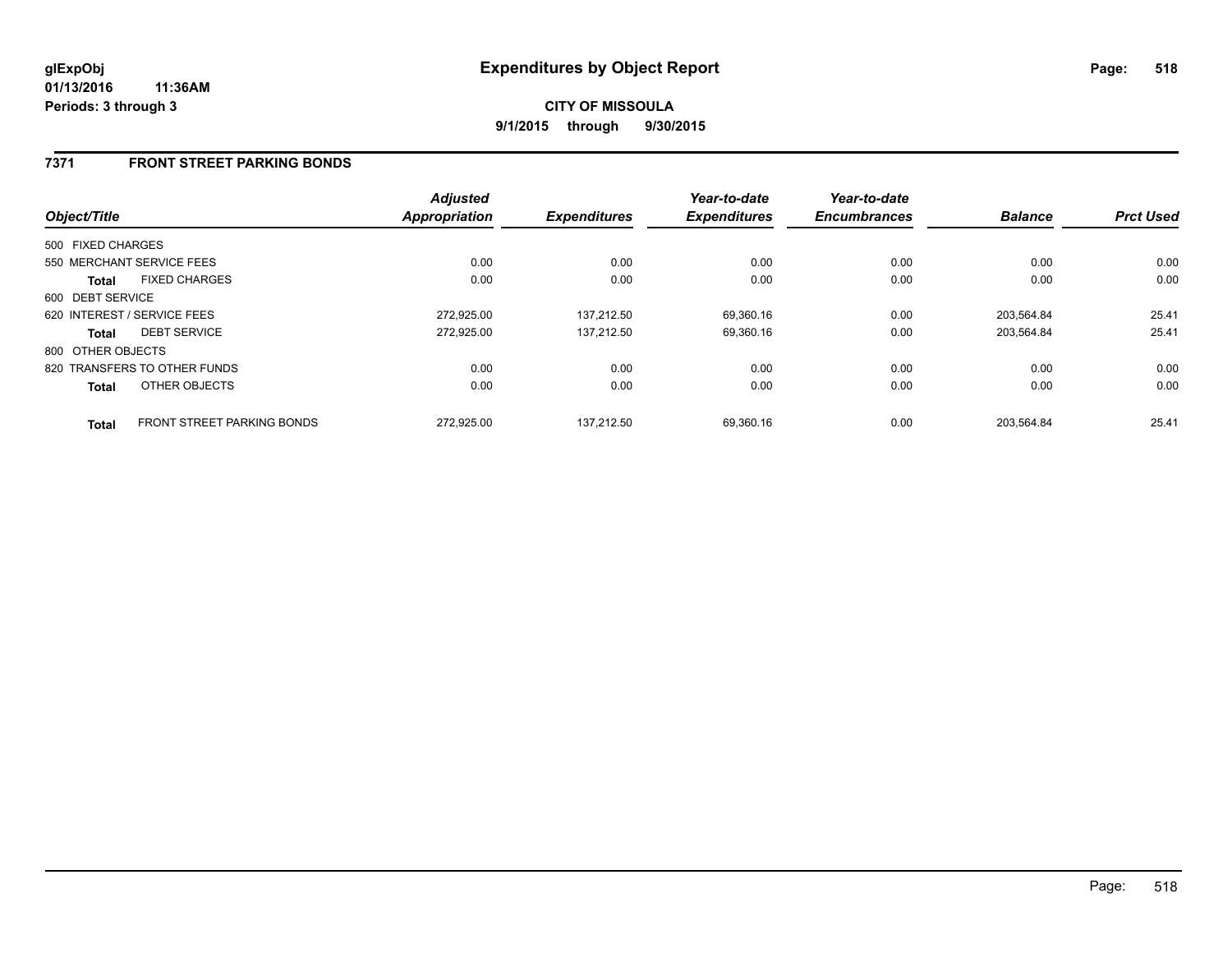#### **7372 SINKING FUND/FRONT ST PARKING BONDS**

| Object/Title                |                              | <b>Adjusted</b><br>Appropriation | <b>Expenditures</b> | Year-to-date<br><b>Expenditures</b> | Year-to-date<br><b>Encumbrances</b> | <b>Balance</b> | <b>Prct Used</b> |
|-----------------------------|------------------------------|----------------------------------|---------------------|-------------------------------------|-------------------------------------|----------------|------------------|
|                             |                              |                                  |                     |                                     |                                     |                |                  |
| 500 FIXED CHARGES           |                              |                                  |                     |                                     |                                     |                |                  |
| 550 MERCHANT SERVICE FEES   |                              | 0.00                             | 0.00                | 0.00                                | 0.00                                | 0.00           | 0.00             |
| <b>Total</b>                | <b>FIXED CHARGES</b>         | 0.00                             | 0.00                | 0.00                                | 0.00                                | 0.00           | 0.00             |
| 600 DEBT SERVICE            |                              |                                  |                     |                                     |                                     |                |                  |
| 610 PRINCIPAL               |                              | 185,000.00                       | 185,000.00          | 185,000.00                          | 0.00                                | 0.00           | 100.00           |
| 620 INTEREST / SERVICE FEES |                              | 0.00                             | 0.00                | 0.00                                | 0.00                                | 0.00           | 0.00             |
| Total                       | <b>DEBT SERVICE</b>          | 185,000.00                       | 185,000.00          | 185,000.00                          | 0.00                                | 0.00           | 100.00           |
| 800 OTHER OBJECTS           |                              |                                  |                     |                                     |                                     |                |                  |
|                             | 820 TRANSFERS TO OTHER FUNDS | 0.00                             | 0.00                | 0.00                                | 0.00                                | 0.00           | 0.00             |
| <b>Total</b>                | OTHER OBJECTS                | 0.00                             | 0.00                | 0.00                                | 0.00                                | 0.00           | 0.00             |
| <b>Total</b>                | PARKING COMMISSION           | 185.000.00                       | 185.000.00          | 185.000.00                          | 0.00                                | 0.00           | 100.00           |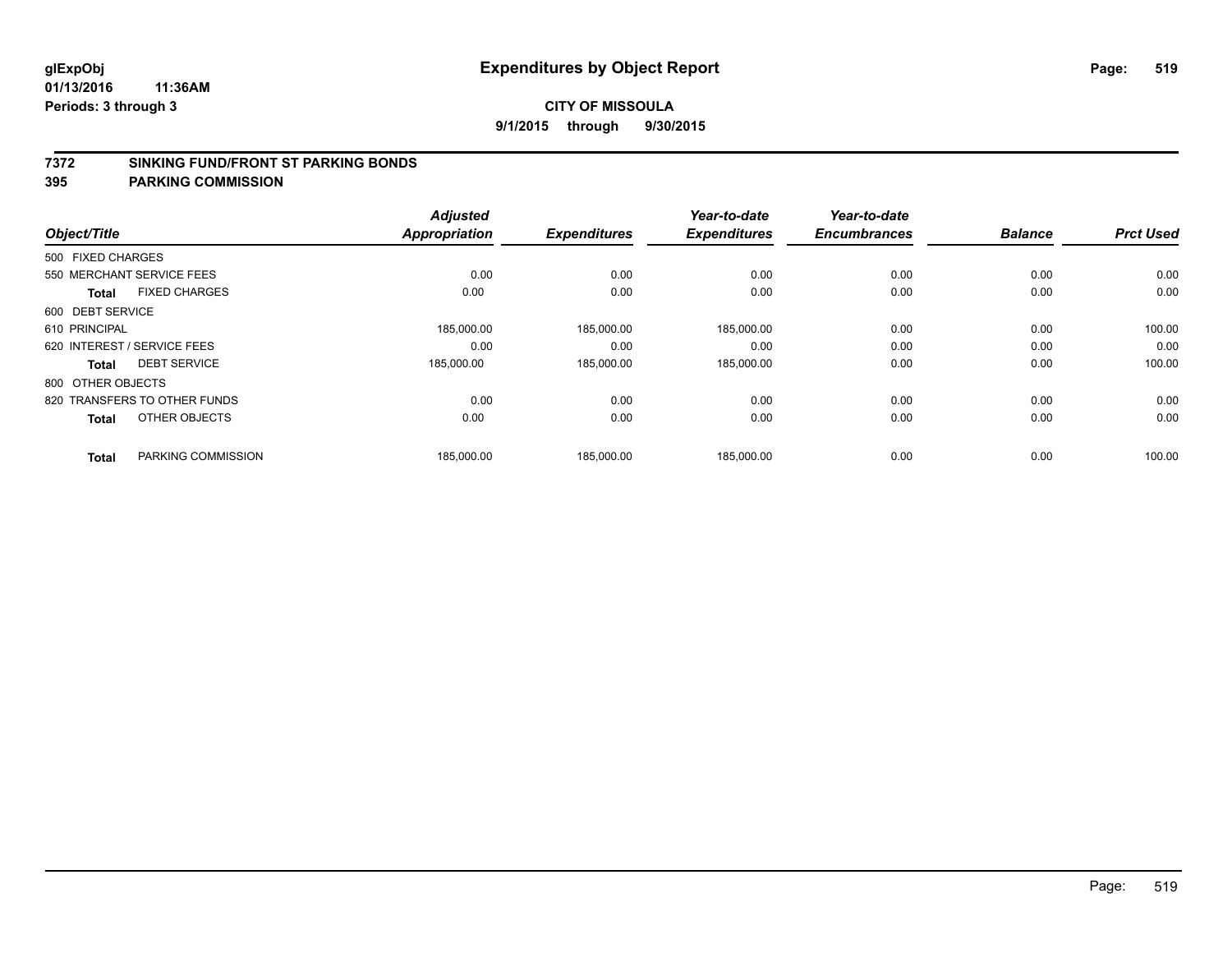**01/13/2016 11:36AM Periods: 3 through 3**

## **CITY OF MISSOULA 9/1/2015 through 9/30/2015**

## **7372 SINKING FUND/FRONT ST PARKING BONDS**

|                   |                                   | <b>Adjusted</b> |                     | Year-to-date        | Year-to-date        |                |                  |
|-------------------|-----------------------------------|-----------------|---------------------|---------------------|---------------------|----------------|------------------|
| Object/Title      |                                   | Appropriation   | <b>Expenditures</b> | <b>Expenditures</b> | <b>Encumbrances</b> | <b>Balance</b> | <b>Prct Used</b> |
| 500 FIXED CHARGES |                                   |                 |                     |                     |                     |                |                  |
|                   | 550 MERCHANT SERVICE FEES         | 0.00            | 0.00                | 0.00                | 0.00                | 0.00           | 0.00             |
| Total             | <b>FIXED CHARGES</b>              | 0.00            | 0.00                | 0.00                | 0.00                | 0.00           | 0.00             |
| 600 DEBT SERVICE  |                                   |                 |                     |                     |                     |                |                  |
| 610 PRINCIPAL     |                                   | 185,000.00      | 185,000.00          | 185,000.00          | 0.00                | 0.00           | 100.00           |
|                   | 620 INTEREST / SERVICE FEES       | 0.00            | 0.00                | 0.00                | 0.00                | 0.00           | 0.00             |
| <b>Total</b>      | <b>DEBT SERVICE</b>               | 185,000.00      | 185,000.00          | 185,000.00          | 0.00                | 0.00           | 100.00           |
| 800 OTHER OBJECTS |                                   |                 |                     |                     |                     |                |                  |
|                   | 820 TRANSFERS TO OTHER FUNDS      | 0.00            | 0.00                | 0.00                | 0.00                | 0.00           | 0.00             |
| <b>Total</b>      | OTHER OBJECTS                     | 0.00            | 0.00                | 0.00                | 0.00                | 0.00           | 0.00             |
| <b>Total</b>      | SINKING FUND/FRONT ST PARKING BON | 185.000.00      | 185.000.00          | 185.000.00          | 0.00                | 0.00           | 100.00           |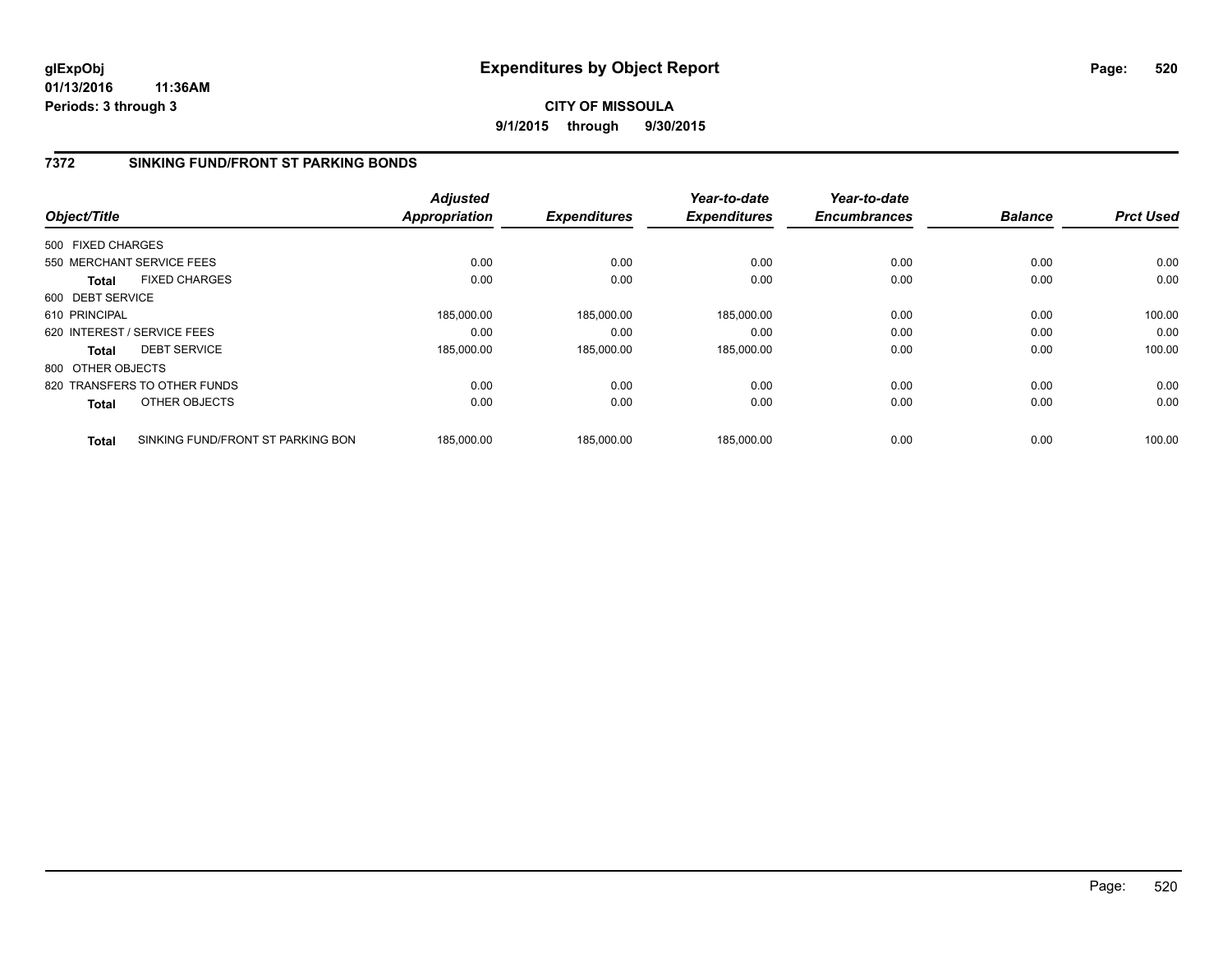#### **7373 MPC SERIES 2010B CONSTRUCTION**

|                              |                       | <b>Adjusted</b> |                     | Year-to-date        | Year-to-date        |                |                  |
|------------------------------|-----------------------|-----------------|---------------------|---------------------|---------------------|----------------|------------------|
| Object/Title                 |                       | Appropriation   | <b>Expenditures</b> | <b>Expenditures</b> | <b>Encumbrances</b> | <b>Balance</b> | <b>Prct Used</b> |
| 300 PURCHASED SERVICES       |                       |                 |                     |                     |                     |                |                  |
| 350 PROFESSIONAL SERVICES    |                       | 0.00            | 0.00                | 0.00                | 0.00                | 0.00           | 0.00             |
| 390 OTHER PURCHASED SERVICES |                       | 0.00            | 0.00                | 0.00                | 0.00                | 0.00           | 0.00             |
| <b>Total</b>                 | PURCHASED SERVICES    | 0.00            | 0.00                | 0.00                | 0.00                | 0.00           | 0.00             |
| 500 FIXED CHARGES            |                       |                 |                     |                     |                     |                |                  |
| 550 MERCHANT SERVICE FEES    |                       | 0.00            | 0.00                | 0.00                | 0.00                | 0.00           | 0.00             |
| Total                        | <b>FIXED CHARGES</b>  | 0.00            | 0.00                | 0.00                | 0.00                | 0.00           | 0.00             |
| 600 DEBT SERVICE             |                       |                 |                     |                     |                     |                |                  |
| 600 DEBT SERVICE             |                       | 0.00            | 0.00                | 0.00                | 0.00                | 0.00           | 0.00             |
| 610 PRINCIPAL                |                       | 0.00            | 0.00                | 0.00                | 0.00                | 0.00           | 0.00             |
| 620 INTEREST / SERVICE FEES  |                       | 0.00            | 0.00                | 0.00                | 0.00                | 0.00           | 0.00             |
| <b>Total</b>                 | <b>DEBT SERVICE</b>   | 0.00            | 0.00                | 0.00                | 0.00                | 0.00           | 0.00             |
| 800 OTHER OBJECTS            |                       |                 |                     |                     |                     |                |                  |
| 820 TRANSFERS TO OTHER FUNDS |                       | 0.00            | 0.00                | 0.00                | 0.00                | 0.00           | 0.00             |
| <b>Total</b>                 | OTHER OBJECTS         | 0.00            | 0.00                | 0.00                | 0.00                | 0.00           | 0.00             |
| 900 CAPITAL OUTLAY           |                       |                 |                     |                     |                     |                |                  |
| 900 CAPITAL OUTLAY           |                       | 0.00            | 0.00                | 0.00                | 0.00                | 0.00           | 0.00             |
| 920 BUILDINGS                |                       | 0.00            | 0.00                | 0.00                | 0.00                | 0.00           | 0.00             |
| 930 IMPROVEMENTS             |                       | 0.00            | 0.00                | 0.00                | 0.00                | 0.00           | 0.00             |
| Total                        | <b>CAPITAL OUTLAY</b> | 0.00            | 0.00                | 0.00                | 0.00                | 0.00           | 0.00             |
| <b>Total</b>                 | PARKING COMMISSION    | 0.00            | 0.00                | 0.00                | 0.00                | 0.00           | 0.00             |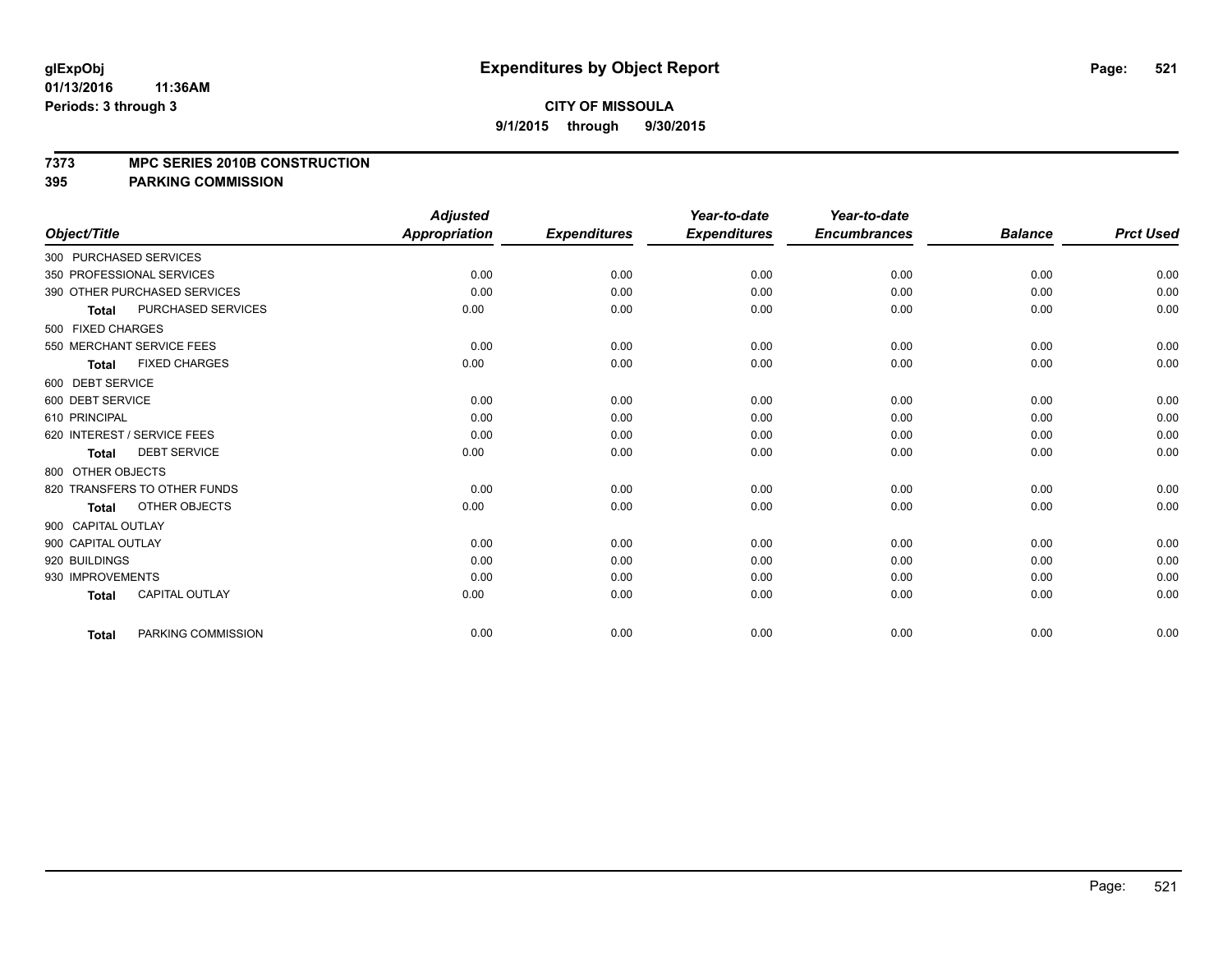#### **7373 MPC SERIES 2010B CONSTRUCTION**

**900 DEPRECIATION**

| Object/Title                         | <b>Adjusted</b><br><b>Appropriation</b> | <b>Expenditures</b> | Year-to-date<br><b>Expenditures</b> | Year-to-date<br><b>Encumbrances</b> | <b>Balance</b> | <b>Prct Used</b> |
|--------------------------------------|-----------------------------------------|---------------------|-------------------------------------|-------------------------------------|----------------|------------------|
| 500 FIXED CHARGES                    |                                         |                     |                                     |                                     |                |                  |
| 550 MERCHANT SERVICE FEES            | 0.00                                    | 0.00                | 0.00                                | 0.00                                | 0.00           | 0.00             |
| <b>FIXED CHARGES</b><br><b>Total</b> | 0.00                                    | 0.00                | 0.00                                | 0.00                                | 0.00           | 0.00             |
| 800 OTHER OBJECTS                    |                                         |                     |                                     |                                     |                |                  |
| 830 DEPRECIATION                     | 0.00                                    | 0.00                | 0.00                                | 0.00                                | 0.00           | 0.00             |
| OTHER OBJECTS<br><b>Total</b>        | 0.00                                    | 0.00                | 0.00                                | 0.00                                | 0.00           | 0.00             |
| <b>DEPRECIATION</b><br><b>Total</b>  | 0.00                                    | 0.00                | 0.00                                | 0.00                                | 0.00           | 0.00             |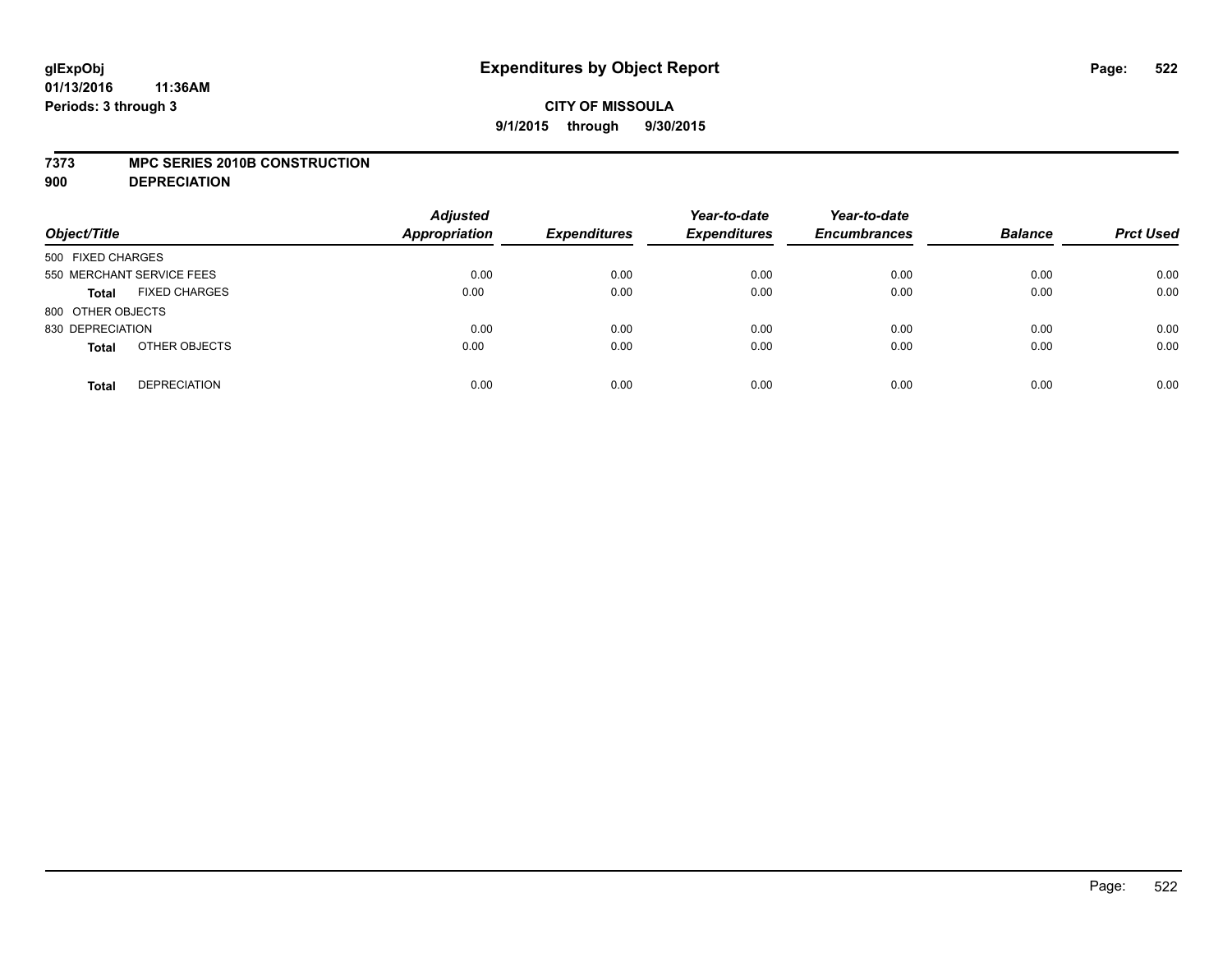#### **01/13/2016 11:36AM Periods: 3 through 3**

**CITY OF MISSOULA 9/1/2015 through 9/30/2015**

## **7373 MPC SERIES 2010B CONSTRUCTION**

|                                      |                               | <b>Adjusted</b>      |                     | Year-to-date        | Year-to-date        |                |                  |
|--------------------------------------|-------------------------------|----------------------|---------------------|---------------------|---------------------|----------------|------------------|
| Object/Title                         |                               | <b>Appropriation</b> | <b>Expenditures</b> | <b>Expenditures</b> | <b>Encumbrances</b> | <b>Balance</b> | <b>Prct Used</b> |
| 300 PURCHASED SERVICES               |                               |                      |                     |                     |                     |                |                  |
| 350 PROFESSIONAL SERVICES            |                               | 0.00                 | 0.00                | 0.00                | 0.00                | 0.00           | 0.00             |
| 390 OTHER PURCHASED SERVICES         |                               | 0.00                 | 0.00                | 0.00                | 0.00                | 0.00           | 0.00             |
| PURCHASED SERVICES<br><b>Total</b>   |                               | 0.00                 | 0.00                | 0.00                | 0.00                | 0.00           | 0.00             |
| 500 FIXED CHARGES                    |                               |                      |                     |                     |                     |                |                  |
| 550 MERCHANT SERVICE FEES            |                               | 0.00                 | 0.00                | 0.00                | 0.00                | 0.00           | 0.00             |
| <b>FIXED CHARGES</b><br><b>Total</b> |                               | 0.00                 | 0.00                | 0.00                | 0.00                | 0.00           | 0.00             |
| 600 DEBT SERVICE                     |                               |                      |                     |                     |                     |                |                  |
| 600 DEBT SERVICE                     |                               | 0.00                 | 0.00                | 0.00                | 0.00                | 0.00           | 0.00             |
| 610 PRINCIPAL                        |                               | 0.00                 | 0.00                | 0.00                | 0.00                | 0.00           | 0.00             |
| 620 INTEREST / SERVICE FEES          |                               | 0.00                 | 0.00                | 0.00                | 0.00                | 0.00           | 0.00             |
| <b>DEBT SERVICE</b><br><b>Total</b>  |                               | 0.00                 | 0.00                | 0.00                | 0.00                | 0.00           | 0.00             |
| 800 OTHER OBJECTS                    |                               |                      |                     |                     |                     |                |                  |
| 820 TRANSFERS TO OTHER FUNDS         |                               | 0.00                 | 0.00                | 0.00                | 0.00                | 0.00           | 0.00             |
| 830 DEPRECIATION                     |                               | 0.00                 | 0.00                | 0.00                | 0.00                | 0.00           | 0.00             |
| <b>OTHER OBJECTS</b><br><b>Total</b> |                               | 0.00                 | 0.00                | 0.00                | 0.00                | 0.00           | 0.00             |
| 900 CAPITAL OUTLAY                   |                               |                      |                     |                     |                     |                |                  |
| 900 CAPITAL OUTLAY                   |                               | 0.00                 | 0.00                | 0.00                | 0.00                | 0.00           | 0.00             |
| 920 BUILDINGS                        |                               | 0.00                 | 0.00                | 0.00                | 0.00                | 0.00           | 0.00             |
| 930 IMPROVEMENTS                     |                               | 0.00                 | 0.00                | 0.00                | 0.00                | 0.00           | 0.00             |
| CAPITAL OUTLAY<br><b>Total</b>       |                               | 0.00                 | 0.00                | 0.00                | 0.00                | 0.00           | 0.00             |
|                                      |                               |                      |                     |                     |                     |                | 0.00             |
| Total                                | MPC SERIES 2010B CONSTRUCTION | 0.00                 | 0.00                | 0.00                | 0.00                | 0.00           |                  |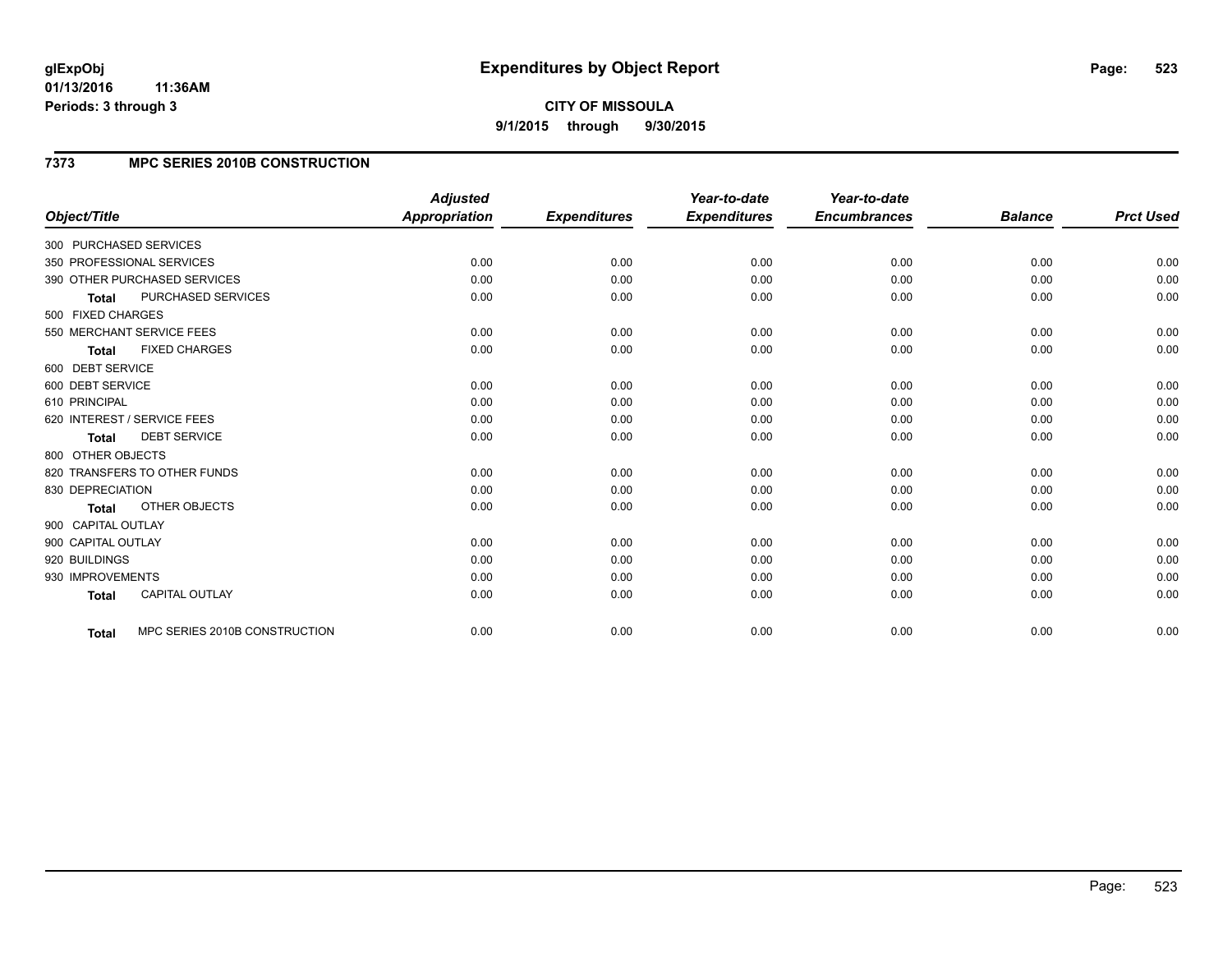#### **7374 RESERVE FUND-PARKING BONDS**

|                                       | <b>Adjusted</b> |                     | Year-to-date        | Year-to-date        |                |                  |
|---------------------------------------|-----------------|---------------------|---------------------|---------------------|----------------|------------------|
| Object/Title                          | Appropriation   | <b>Expenditures</b> | <b>Expenditures</b> | <b>Encumbrances</b> | <b>Balance</b> | <b>Prct Used</b> |
| 500 FIXED CHARGES                     |                 |                     |                     |                     |                |                  |
| 550 MERCHANT SERVICE FEES             | 0.00            | 0.00                | 0.00                | 0.00                | 0.00           | 0.00             |
| <b>FIXED CHARGES</b><br><b>Total</b>  | 0.00            | 0.00                | 0.00                | 0.00                | 0.00           | 0.00             |
| 900 CAPITAL OUTLAY                    |                 |                     |                     |                     |                |                  |
| 920 BUILDINGS                         | 0.00            | 0.00                | 0.00                | 0.00                | 0.00           | 0.00             |
| 930 IMPROVEMENTS                      | 0.00            | 0.00                | 0.00                | 0.00                | 0.00           | 0.00             |
| <b>CAPITAL OUTLAY</b><br><b>Total</b> | 0.00            | 0.00                | 0.00                | 0.00                | 0.00           | 0.00             |
| PARKING COMMISSION<br><b>Total</b>    | 0.00            | 0.00                | 0.00                | 0.00                | 0.00           | 0.00             |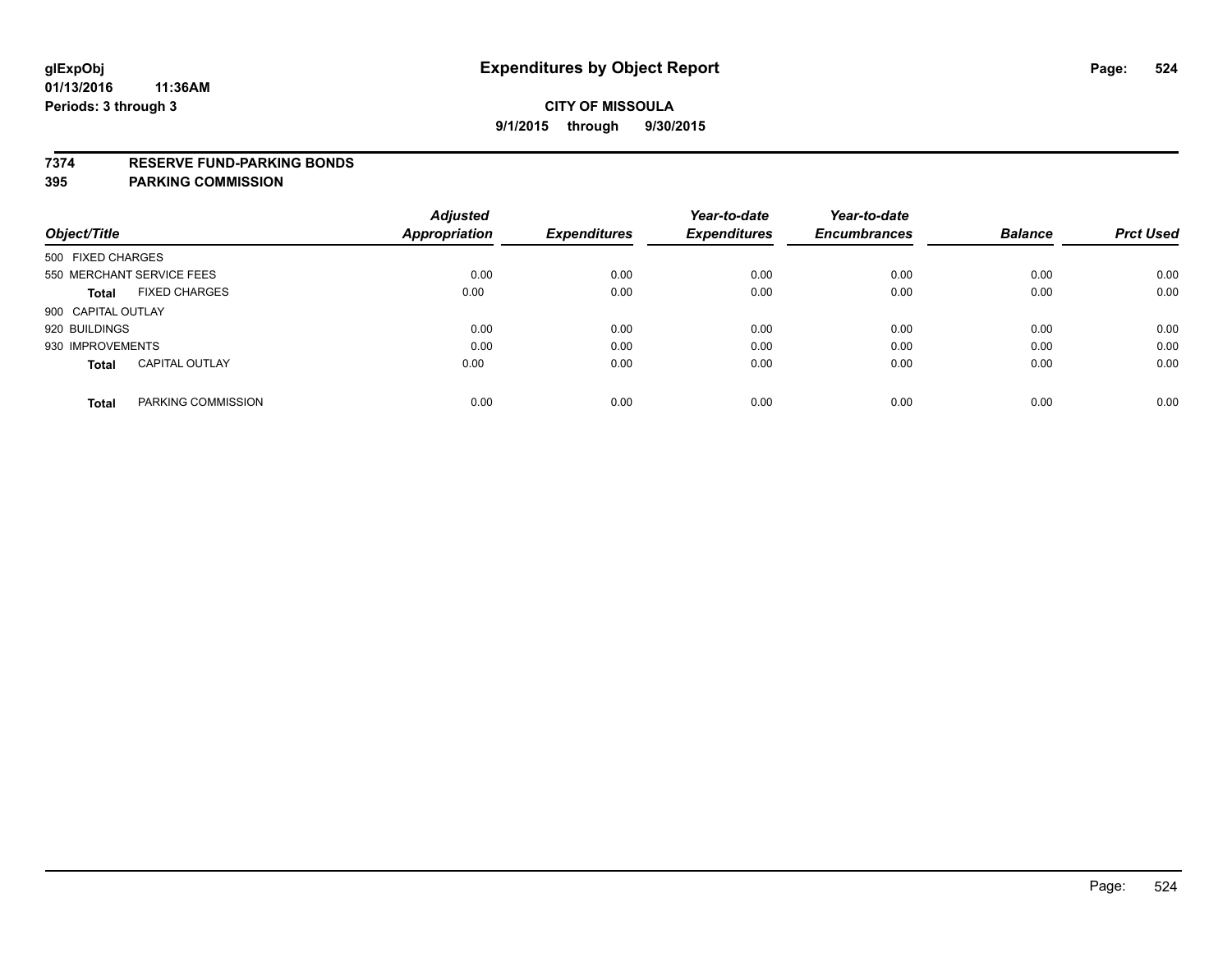### **7374 RESERVE FUND-PARKING BONDS**

| Object/Title       |                                   | <b>Adjusted</b><br>Appropriation | <b>Expenditures</b> | Year-to-date<br><b>Expenditures</b> | Year-to-date<br><b>Encumbrances</b> | <b>Balance</b> | <b>Prct Used</b> |
|--------------------|-----------------------------------|----------------------------------|---------------------|-------------------------------------|-------------------------------------|----------------|------------------|
| 500 FIXED CHARGES  |                                   |                                  |                     |                                     |                                     |                |                  |
|                    | 550 MERCHANT SERVICE FEES         | 0.00                             | 0.00                | 0.00                                | 0.00                                | 0.00           | 0.00             |
| <b>Total</b>       | <b>FIXED CHARGES</b>              | 0.00                             | 0.00                | 0.00                                | 0.00                                | 0.00           | 0.00             |
| 900 CAPITAL OUTLAY |                                   |                                  |                     |                                     |                                     |                |                  |
| 920 BUILDINGS      |                                   | 0.00                             | 0.00                | 0.00                                | 0.00                                | 0.00           | 0.00             |
| 930 IMPROVEMENTS   |                                   | 0.00                             | 0.00                | 0.00                                | 0.00                                | 0.00           | 0.00             |
| <b>Total</b>       | <b>CAPITAL OUTLAY</b>             | 0.00                             | 0.00                | 0.00                                | 0.00                                | 0.00           | 0.00             |
| <b>Total</b>       | <b>RESERVE FUND-PARKING BONDS</b> | 0.00                             | 0.00                | 0.00                                | 0.00                                | 0.00           | 0.00             |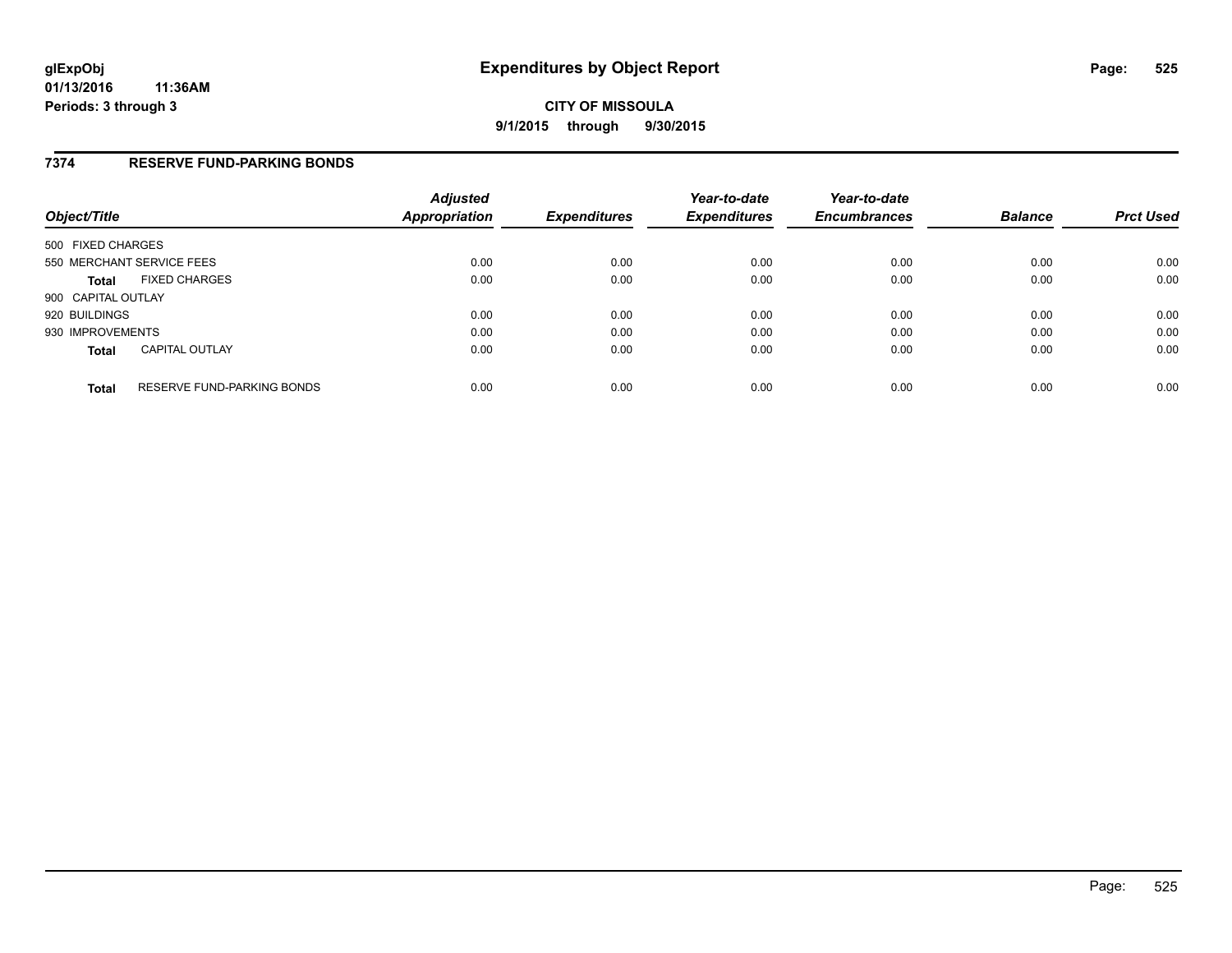#### **7375 PLEDGED TAX INCREMENT-2010B BOND**

| Object/Title           |                              | <b>Adjusted</b><br>Appropriation | <b>Expenditures</b> | Year-to-date<br><b>Expenditures</b> | Year-to-date<br><b>Encumbrances</b> | <b>Balance</b> | <b>Prct Used</b> |
|------------------------|------------------------------|----------------------------------|---------------------|-------------------------------------|-------------------------------------|----------------|------------------|
| 300 PURCHASED SERVICES |                              |                                  |                     |                                     |                                     |                |                  |
|                        | 390 OTHER PURCHASED SERVICES | 121.431.00                       | 0.00                | 0.00                                | 0.00                                | 121.431.00     | 0.00             |
| <b>Total</b>           | <b>PURCHASED SERVICES</b>    | 121,431.00                       | 0.00                | 0.00                                | 0.00                                | 121,431.00     | 0.00             |
| 500 FIXED CHARGES      |                              |                                  |                     |                                     |                                     |                |                  |
|                        | 550 MERCHANT SERVICE FEES    | 0.00                             | 0.00                | 0.00                                | 0.00                                | 0.00           | 0.00             |
| Total                  | <b>FIXED CHARGES</b>         | 0.00                             | 0.00                | 0.00                                | 0.00                                | 0.00           | 0.00             |
| 800 OTHER OBJECTS      |                              |                                  |                     |                                     |                                     |                |                  |
|                        | 820 TRANSFERS TO OTHER FUNDS | 146.731.00                       | 0.00                | 0.00                                | 0.00                                | 146.731.00     | 0.00             |
| <b>Total</b>           | OTHER OBJECTS                | 146.731.00                       | 0.00                | 0.00                                | 0.00                                | 146.731.00     | 0.00             |
|                        |                              |                                  |                     |                                     |                                     |                |                  |
| <b>Total</b>           | PARKING COMMISSION           | 268.162.00                       | 0.00                | 0.00                                | 0.00                                | 268,162.00     | 0.00             |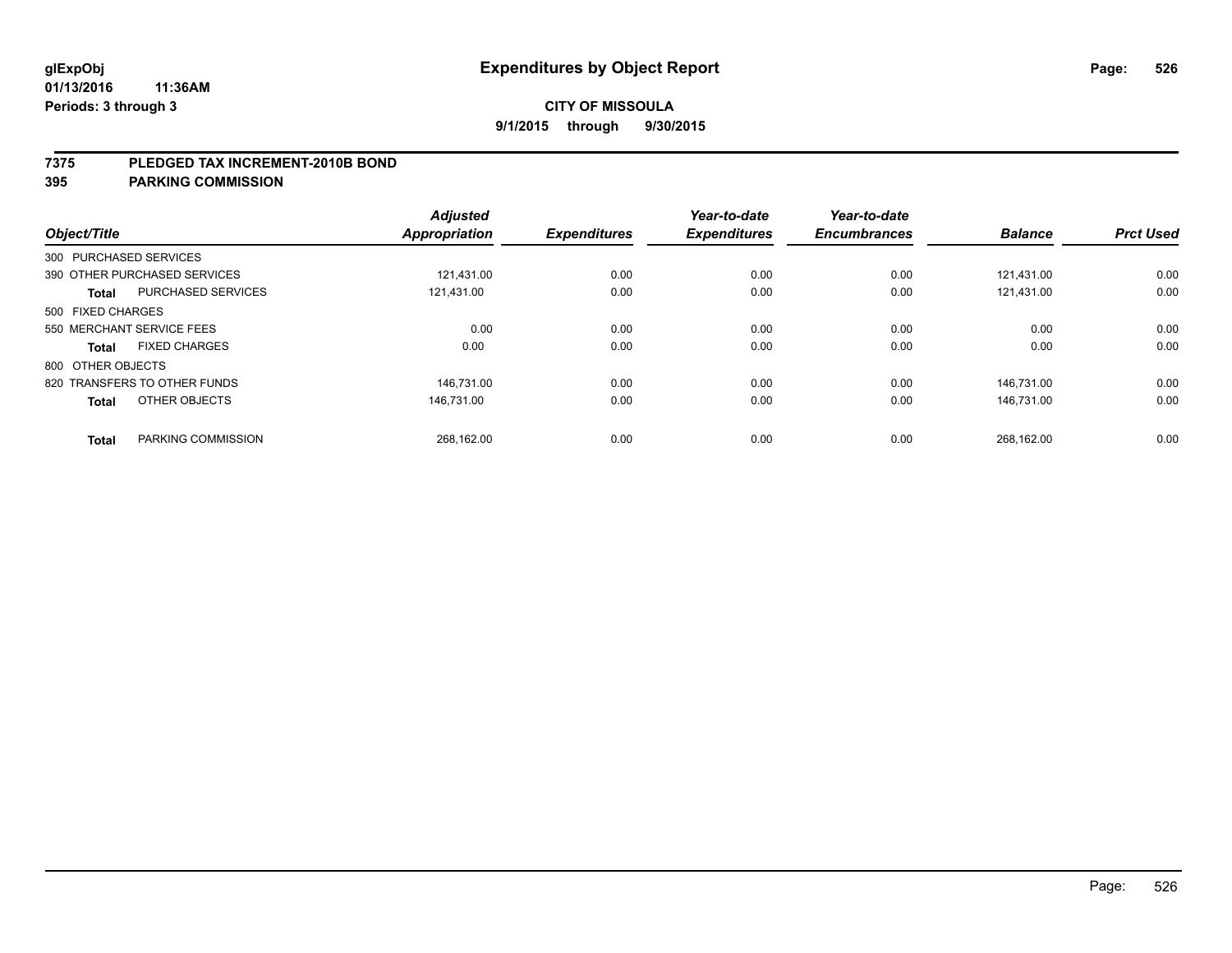## **7375 PLEDGED TAX INCREMENT-2010B BOND**

| Object/Title           |                                  | <b>Adjusted</b><br><b>Appropriation</b> | <b>Expenditures</b> | Year-to-date<br><b>Expenditures</b> | Year-to-date<br><b>Encumbrances</b> | <b>Balance</b> | <b>Prct Used</b> |
|------------------------|----------------------------------|-----------------------------------------|---------------------|-------------------------------------|-------------------------------------|----------------|------------------|
| 300 PURCHASED SERVICES |                                  |                                         |                     |                                     |                                     |                |                  |
|                        | 390 OTHER PURCHASED SERVICES     | 121.431.00                              | 0.00                | 0.00                                | 0.00                                | 121.431.00     | 0.00             |
| <b>Total</b>           | PURCHASED SERVICES               | 121,431.00                              | 0.00                | 0.00                                | 0.00                                | 121.431.00     | 0.00             |
| 500 FIXED CHARGES      |                                  |                                         |                     |                                     |                                     |                |                  |
|                        | 550 MERCHANT SERVICE FEES        | 0.00                                    | 0.00                | 0.00                                | 0.00                                | 0.00           | 0.00             |
| <b>Total</b>           | <b>FIXED CHARGES</b>             | 0.00                                    | 0.00                | 0.00                                | 0.00                                | 0.00           | 0.00             |
| 800 OTHER OBJECTS      |                                  |                                         |                     |                                     |                                     |                |                  |
|                        | 820 TRANSFERS TO OTHER FUNDS     | 146,731.00                              | 0.00                | 0.00                                | 0.00                                | 146.731.00     | 0.00             |
| <b>Total</b>           | OTHER OBJECTS                    | 146.731.00                              | 0.00                | 0.00                                | 0.00                                | 146.731.00     | 0.00             |
| <b>Total</b>           | PLEDGED TAX INCREMENT-2010B BOND | 268.162.00                              | 0.00                | 0.00                                | 0.00                                | 268.162.00     | 0.00             |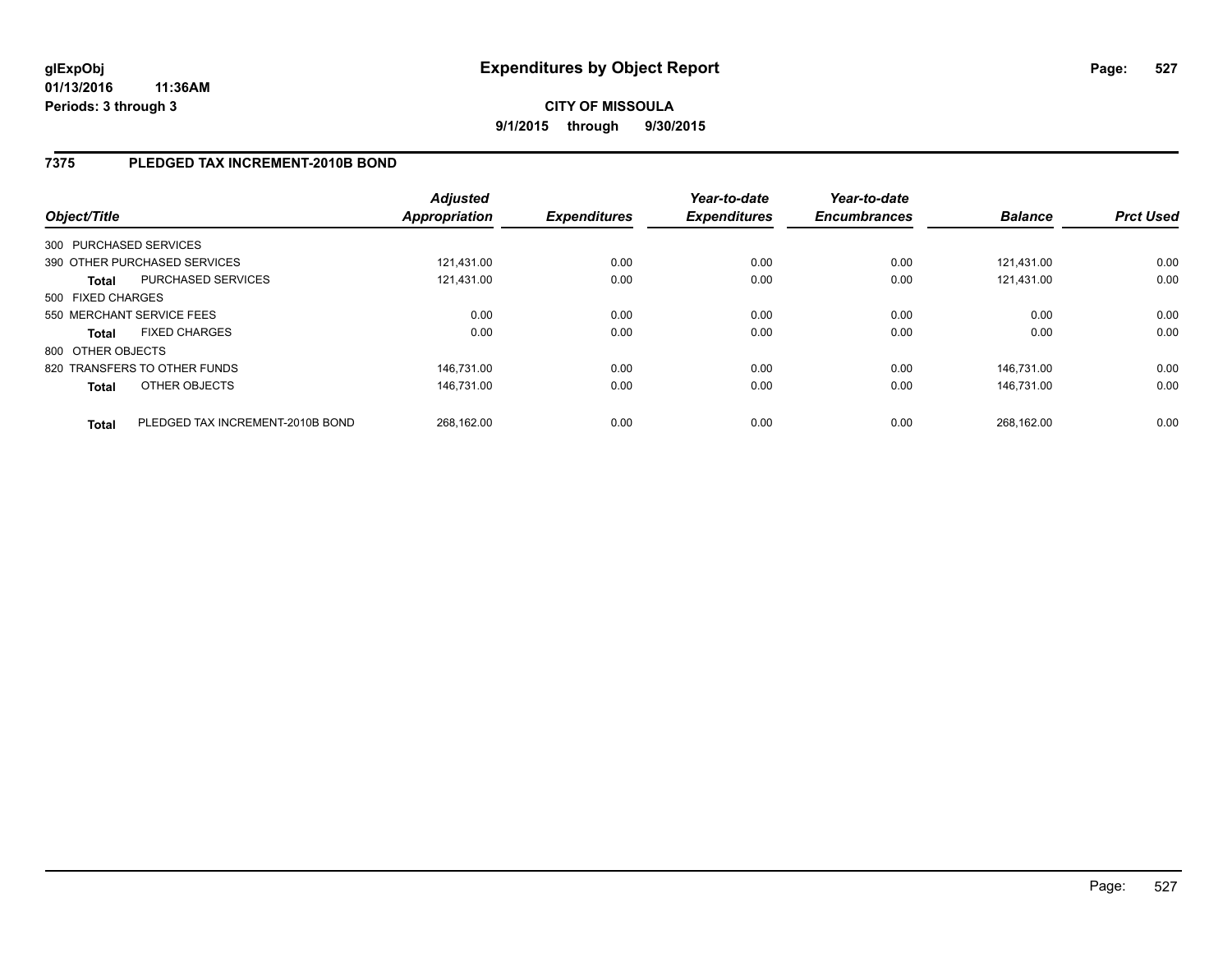#### **7376 MPC 2010A BONDS DEBT INTEREST**

|                   |                              | <b>Adjusted</b> |                     | Year-to-date        | Year-to-date        |                |                  |
|-------------------|------------------------------|-----------------|---------------------|---------------------|---------------------|----------------|------------------|
| Object/Title      |                              | Appropriation   | <b>Expenditures</b> | <b>Expenditures</b> | <b>Encumbrances</b> | <b>Balance</b> | <b>Prct Used</b> |
| 500 FIXED CHARGES |                              |                 |                     |                     |                     |                |                  |
|                   | 550 MERCHANT SERVICE FEES    | 0.00            | 0.00                | 0.00                | 0.00                | 0.00           | 0.00             |
| <b>Total</b>      | <b>FIXED CHARGES</b>         | 0.00            | 0.00                | 0.00                | 0.00                | 0.00           | 0.00             |
| 600 DEBT SERVICE  |                              |                 |                     |                     |                     |                |                  |
|                   | 620 INTEREST / SERVICE FEES  | 0.00            | 0.00                | 0.00                | 0.00                | 0.00           | 0.00             |
| <b>Total</b>      | <b>DEBT SERVICE</b>          | 0.00            | 0.00                | 0.00                | 0.00                | 0.00           | 0.00             |
| 800 OTHER OBJECTS |                              |                 |                     |                     |                     |                |                  |
|                   | 820 TRANSFERS TO OTHER FUNDS | 0.00            | 0.00                | 0.00                | 0.00                | 0.00           | 0.00             |
| <b>Total</b>      | OTHER OBJECTS                | 0.00            | 0.00                | 0.00                | 0.00                | 0.00           | 0.00             |
| <b>Total</b>      | PARKING COMMISSION           | 0.00            | 0.00                | 0.00                | 0.00                | 0.00           | 0.00             |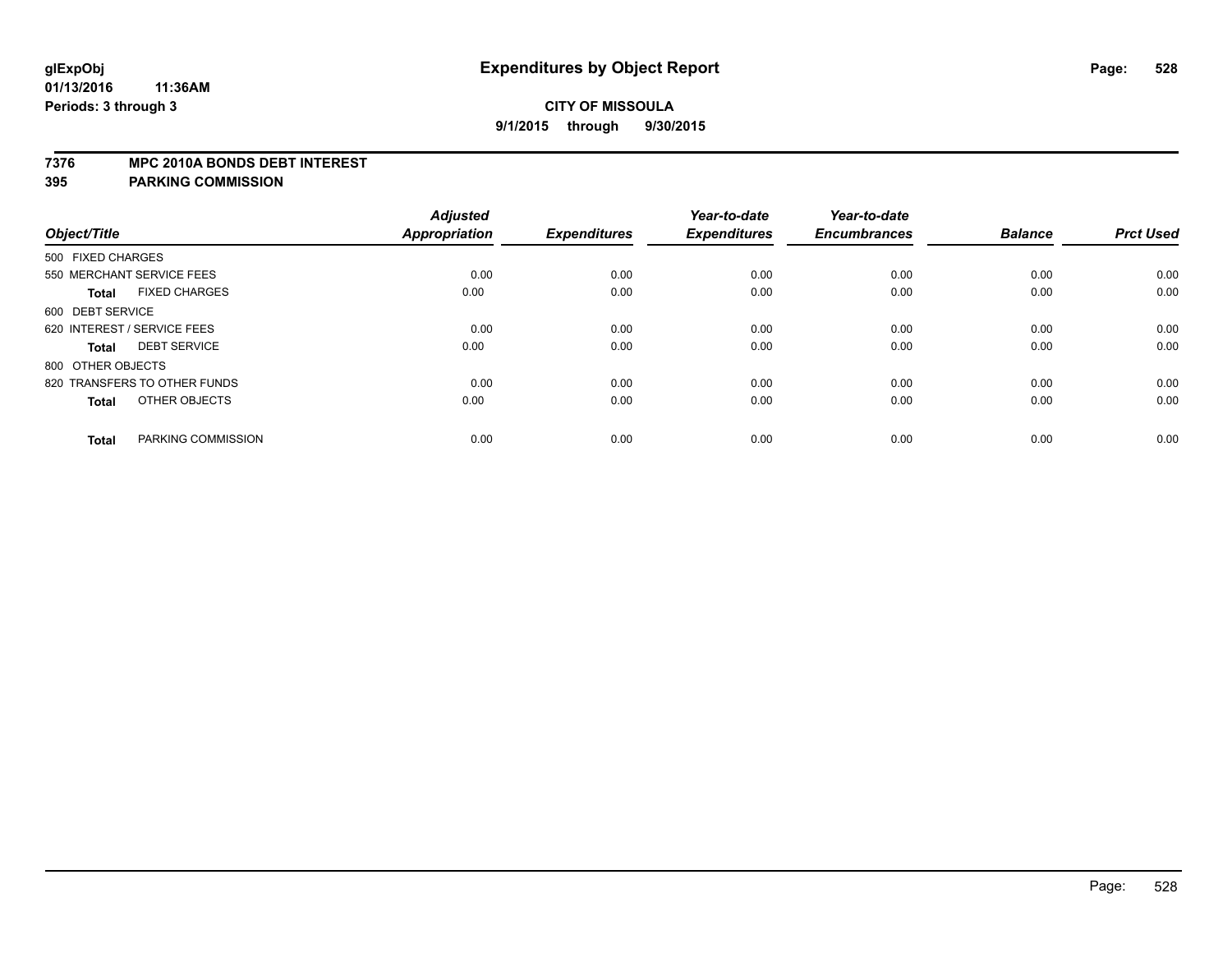## **7376 MPC 2010A BONDS DEBT INTEREST**

| Object/Title      |                               | <b>Adjusted</b><br><b>Appropriation</b> | <b>Expenditures</b> | Year-to-date<br><b>Expenditures</b> | Year-to-date<br><b>Encumbrances</b> | <b>Balance</b> | <b>Prct Used</b> |
|-------------------|-------------------------------|-----------------------------------------|---------------------|-------------------------------------|-------------------------------------|----------------|------------------|
| 500 FIXED CHARGES |                               |                                         |                     |                                     |                                     |                |                  |
|                   | 550 MERCHANT SERVICE FEES     | 0.00                                    | 0.00                | 0.00                                | 0.00                                | 0.00           | 0.00             |
| <b>Total</b>      | <b>FIXED CHARGES</b>          | 0.00                                    | 0.00                | 0.00                                | 0.00                                | 0.00           | 0.00             |
| 600 DEBT SERVICE  |                               |                                         |                     |                                     |                                     |                |                  |
|                   | 620 INTEREST / SERVICE FEES   | 0.00                                    | 0.00                | 0.00                                | 0.00                                | 0.00           | 0.00             |
| <b>Total</b>      | <b>DEBT SERVICE</b>           | 0.00                                    | 0.00                | 0.00                                | 0.00                                | 0.00           | 0.00             |
| 800 OTHER OBJECTS |                               |                                         |                     |                                     |                                     |                |                  |
|                   | 820 TRANSFERS TO OTHER FUNDS  | 0.00                                    | 0.00                | 0.00                                | 0.00                                | 0.00           | 0.00             |
| <b>Total</b>      | OTHER OBJECTS                 | 0.00                                    | 0.00                | 0.00                                | 0.00                                | 0.00           | 0.00             |
| <b>Total</b>      | MPC 2010A BONDS DEBT INTEREST | 0.00                                    | 0.00                | 0.00                                | 0.00                                | 0.00           | 0.00             |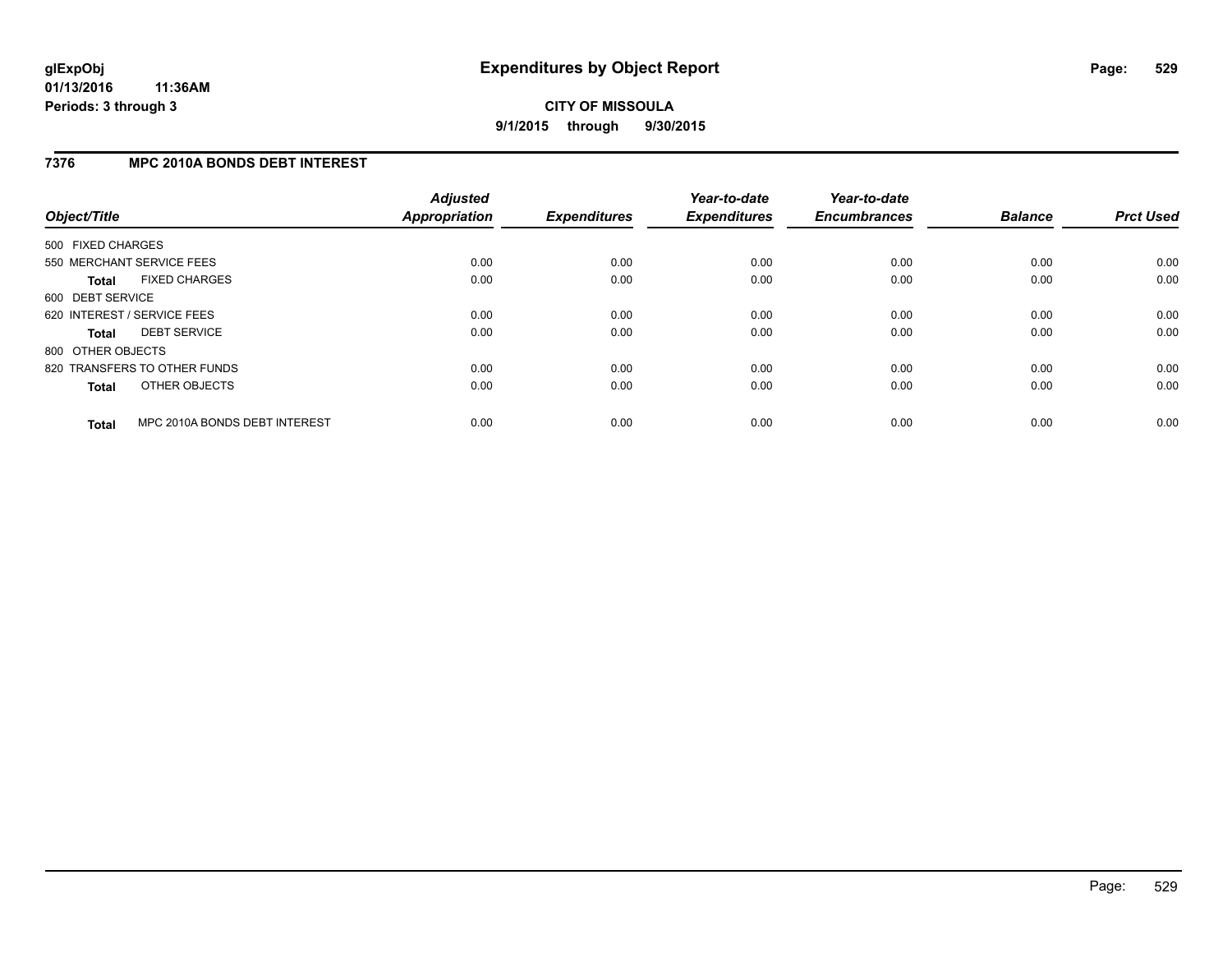#### **7377 MPC 2010A BONDS SINKING FUND**

| Object/Title                         | <b>Adjusted</b><br><b>Appropriation</b> | <b>Expenditures</b> | Year-to-date<br><b>Expenditures</b> | Year-to-date<br><b>Encumbrances</b> | <b>Balance</b> | <b>Prct Used</b> |
|--------------------------------------|-----------------------------------------|---------------------|-------------------------------------|-------------------------------------|----------------|------------------|
| 500 FIXED CHARGES                    |                                         |                     |                                     |                                     |                |                  |
| 550 MERCHANT SERVICE FEES            | 0.00                                    | 0.00                | 0.00                                | 0.00                                | 0.00           | 0.00             |
| <b>FIXED CHARGES</b><br><b>Total</b> | 0.00                                    | 0.00                | 0.00                                | 0.00                                | 0.00           | 0.00             |
| 600 DEBT SERVICE                     |                                         |                     |                                     |                                     |                |                  |
| 610 PRINCIPAL                        | 0.00                                    | 0.00                | 0.00                                | 0.00                                | 0.00           | 0.00             |
| 620 INTEREST / SERVICE FEES          | 0.00                                    | 0.00                | 0.00                                | 0.00                                | 0.00           | 0.00             |
| <b>DEBT SERVICE</b><br><b>Total</b>  | 0.00                                    | 0.00                | 0.00                                | 0.00                                | 0.00           | 0.00             |
| 800 OTHER OBJECTS                    |                                         |                     |                                     |                                     |                |                  |
| 820 TRANSFERS TO OTHER FUNDS         | 0.00                                    | 0.00                | 0.00                                | 0.00                                | 0.00           | 0.00             |
| OTHER OBJECTS<br><b>Total</b>        | 0.00                                    | 0.00                | 0.00                                | 0.00                                | 0.00           | 0.00             |
|                                      |                                         |                     |                                     |                                     |                |                  |
| PARKING COMMISSION<br><b>Total</b>   | 0.00                                    | 0.00                | 0.00                                | 0.00                                | 0.00           | 0.00             |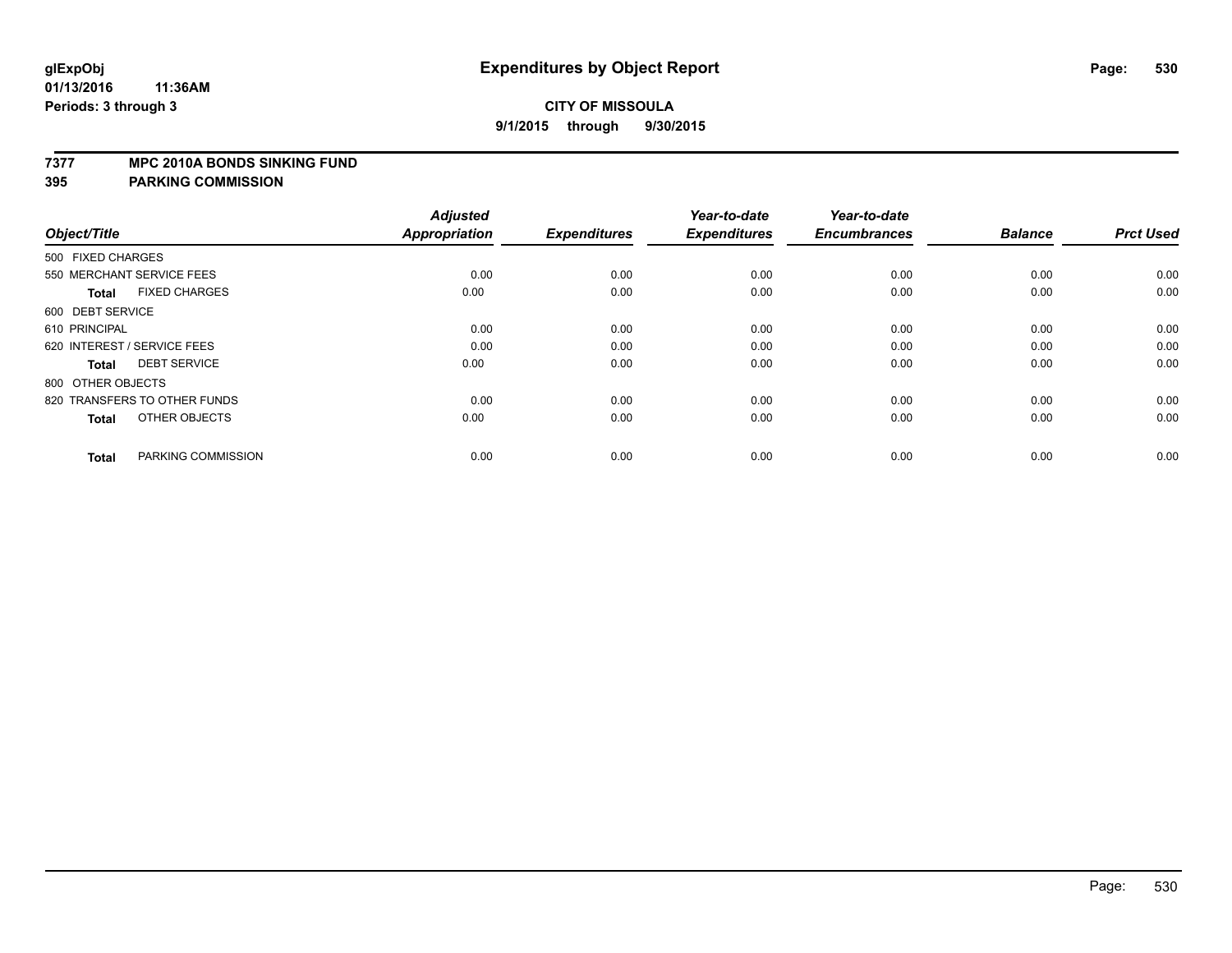## **7377 MPC 2010A BONDS SINKING FUND**

| Object/Title      |                              | <b>Adjusted</b><br><b>Appropriation</b> | <b>Expenditures</b> | Year-to-date<br><b>Expenditures</b> | Year-to-date<br><b>Encumbrances</b> | <b>Balance</b> | <b>Prct Used</b> |
|-------------------|------------------------------|-----------------------------------------|---------------------|-------------------------------------|-------------------------------------|----------------|------------------|
| 500 FIXED CHARGES |                              |                                         |                     |                                     |                                     |                |                  |
|                   | 550 MERCHANT SERVICE FEES    | 0.00                                    | 0.00                | 0.00                                | 0.00                                | 0.00           | 0.00             |
| <b>Total</b>      | <b>FIXED CHARGES</b>         | 0.00                                    | 0.00                | 0.00                                | 0.00                                | 0.00           | 0.00             |
| 600 DEBT SERVICE  |                              |                                         |                     |                                     |                                     |                |                  |
| 610 PRINCIPAL     |                              | 0.00                                    | 0.00                | 0.00                                | 0.00                                | 0.00           | 0.00             |
|                   | 620 INTEREST / SERVICE FEES  | 0.00                                    | 0.00                | 0.00                                | 0.00                                | 0.00           | 0.00             |
| <b>Total</b>      | <b>DEBT SERVICE</b>          | 0.00                                    | 0.00                | 0.00                                | 0.00                                | 0.00           | 0.00             |
| 800 OTHER OBJECTS |                              |                                         |                     |                                     |                                     |                |                  |
|                   | 820 TRANSFERS TO OTHER FUNDS | 0.00                                    | 0.00                | 0.00                                | 0.00                                | 0.00           | 0.00             |
| <b>Total</b>      | OTHER OBJECTS                | 0.00                                    | 0.00                | 0.00                                | 0.00                                | 0.00           | 0.00             |
| <b>Total</b>      | MPC 2010A BONDS SINKING FUND | 0.00                                    | 0.00                | 0.00                                | 0.00                                | 0.00           | 0.00             |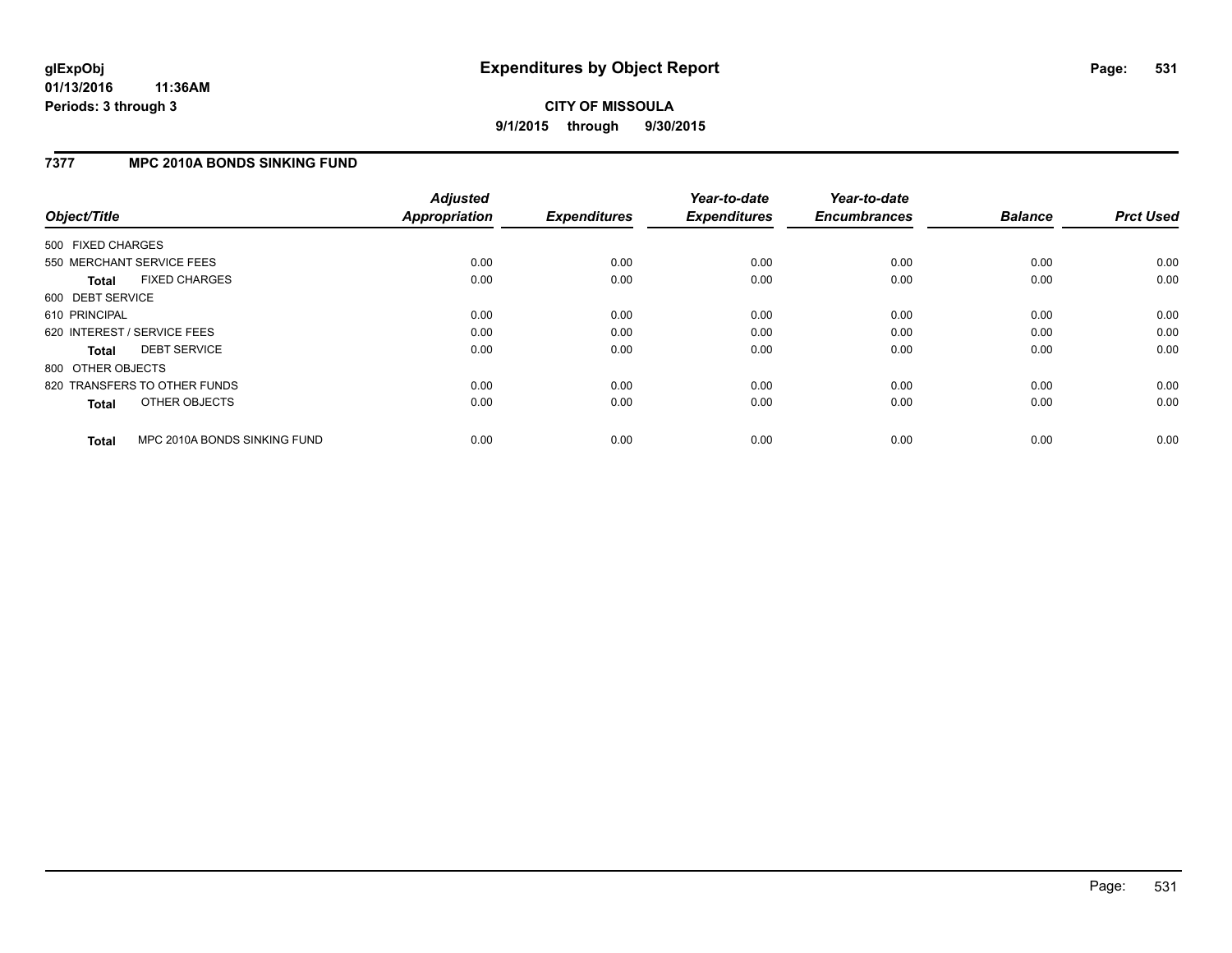**7378 MPC 2010A BOND RESERVE**

|                    |                              | <b>Adjusted</b> |                     | Year-to-date        | Year-to-date        |                |                  |
|--------------------|------------------------------|-----------------|---------------------|---------------------|---------------------|----------------|------------------|
| Object/Title       |                              | Appropriation   | <b>Expenditures</b> | <b>Expenditures</b> | <b>Encumbrances</b> | <b>Balance</b> | <b>Prct Used</b> |
| 500 FIXED CHARGES  |                              |                 |                     |                     |                     |                |                  |
|                    | 550 MERCHANT SERVICE FEES    | 0.00            | 0.00                | 0.00                | 0.00                | 0.00           | 0.00             |
| <b>Total</b>       | <b>FIXED CHARGES</b>         | 0.00            | 0.00                | 0.00                | 0.00                | 0.00           | 0.00             |
| 800 OTHER OBJECTS  |                              |                 |                     |                     |                     |                |                  |
|                    | 820 TRANSFERS TO OTHER FUNDS | 0.00            | 0.00                | 0.00                | 0.00                | 0.00           | 0.00             |
| <b>Total</b>       | OTHER OBJECTS                | 0.00            | 0.00                | 0.00                | 0.00                | 0.00           | 0.00             |
| 900 CAPITAL OUTLAY |                              |                 |                     |                     |                     |                |                  |
| 930 IMPROVEMENTS   |                              | 0.00            | 0.00                | 0.00                | 0.00                | 0.00           | 0.00             |
| <b>Total</b>       | <b>CAPITAL OUTLAY</b>        | 0.00            | 0.00                | 0.00                | 0.00                | 0.00           | 0.00             |
| <b>Total</b>       | PARKING COMMISSION           | 0.00            | 0.00                | 0.00                | 0.00                | 0.00           | 0.00             |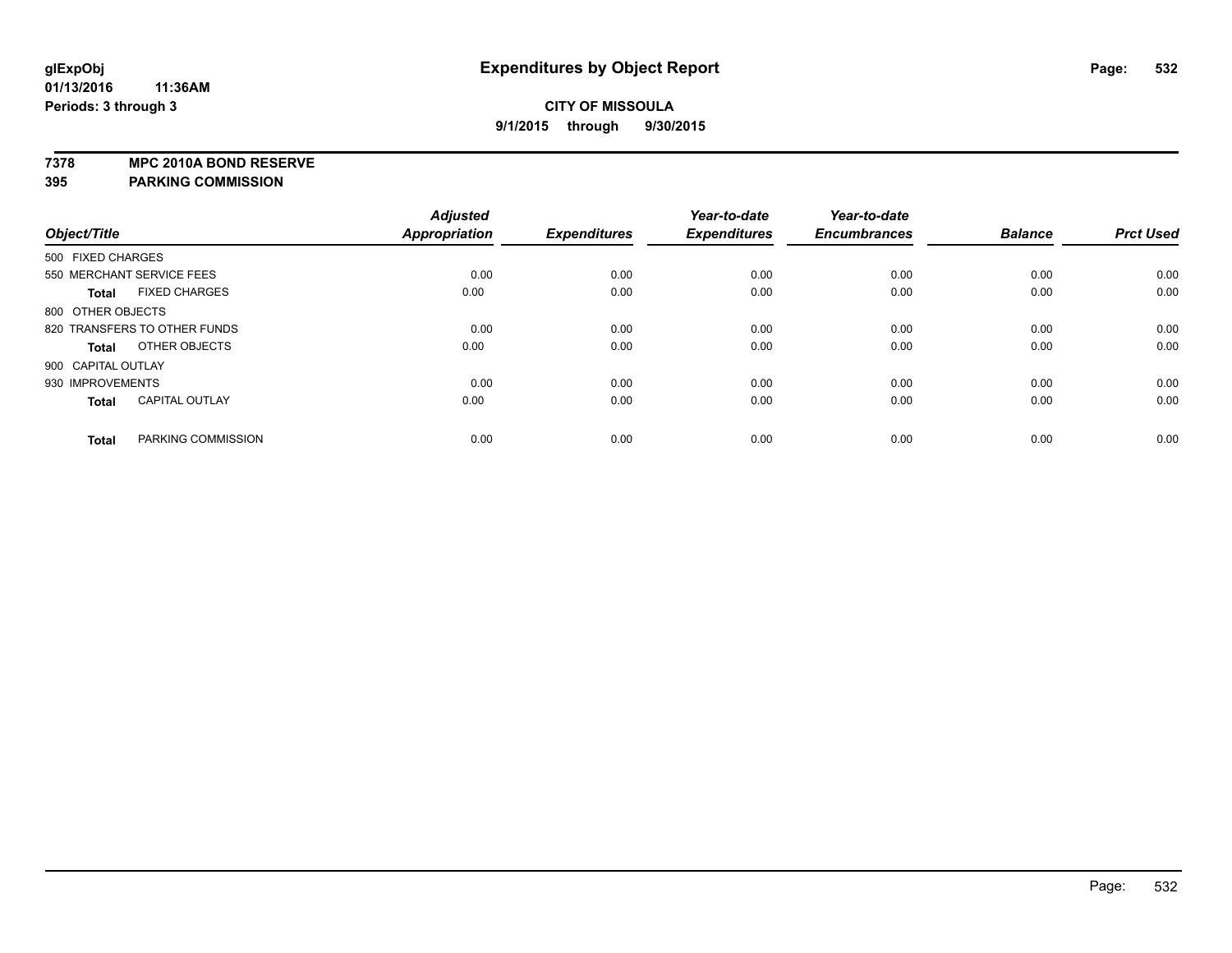## **7378 MPC 2010A BOND RESERVE**

| Object/Title       |                              | <b>Adjusted</b><br><b>Appropriation</b> | <b>Expenditures</b> | Year-to-date<br><b>Expenditures</b> | Year-to-date<br><b>Encumbrances</b> | <b>Balance</b> | <b>Prct Used</b> |
|--------------------|------------------------------|-----------------------------------------|---------------------|-------------------------------------|-------------------------------------|----------------|------------------|
| 500 FIXED CHARGES  |                              |                                         |                     |                                     |                                     |                |                  |
|                    | 550 MERCHANT SERVICE FEES    | 0.00                                    | 0.00                | 0.00                                | 0.00                                | 0.00           | 0.00             |
| <b>Total</b>       | <b>FIXED CHARGES</b>         | 0.00                                    | 0.00                | 0.00                                | 0.00                                | 0.00           | 0.00             |
| 800 OTHER OBJECTS  |                              |                                         |                     |                                     |                                     |                |                  |
|                    | 820 TRANSFERS TO OTHER FUNDS | 0.00                                    | 0.00                | 0.00                                | 0.00                                | 0.00           | 0.00             |
| <b>Total</b>       | OTHER OBJECTS                | 0.00                                    | 0.00                | 0.00                                | 0.00                                | 0.00           | 0.00             |
| 900 CAPITAL OUTLAY |                              |                                         |                     |                                     |                                     |                |                  |
| 930 IMPROVEMENTS   |                              | 0.00                                    | 0.00                | 0.00                                | 0.00                                | 0.00           | 0.00             |
| Total              | <b>CAPITAL OUTLAY</b>        | 0.00                                    | 0.00                | 0.00                                | 0.00                                | 0.00           | 0.00             |
| <b>Total</b>       | MPC 2010A BOND RESERVE       | 0.00                                    | 0.00                | 0.00                                | 0.00                                | 0.00           | 0.00             |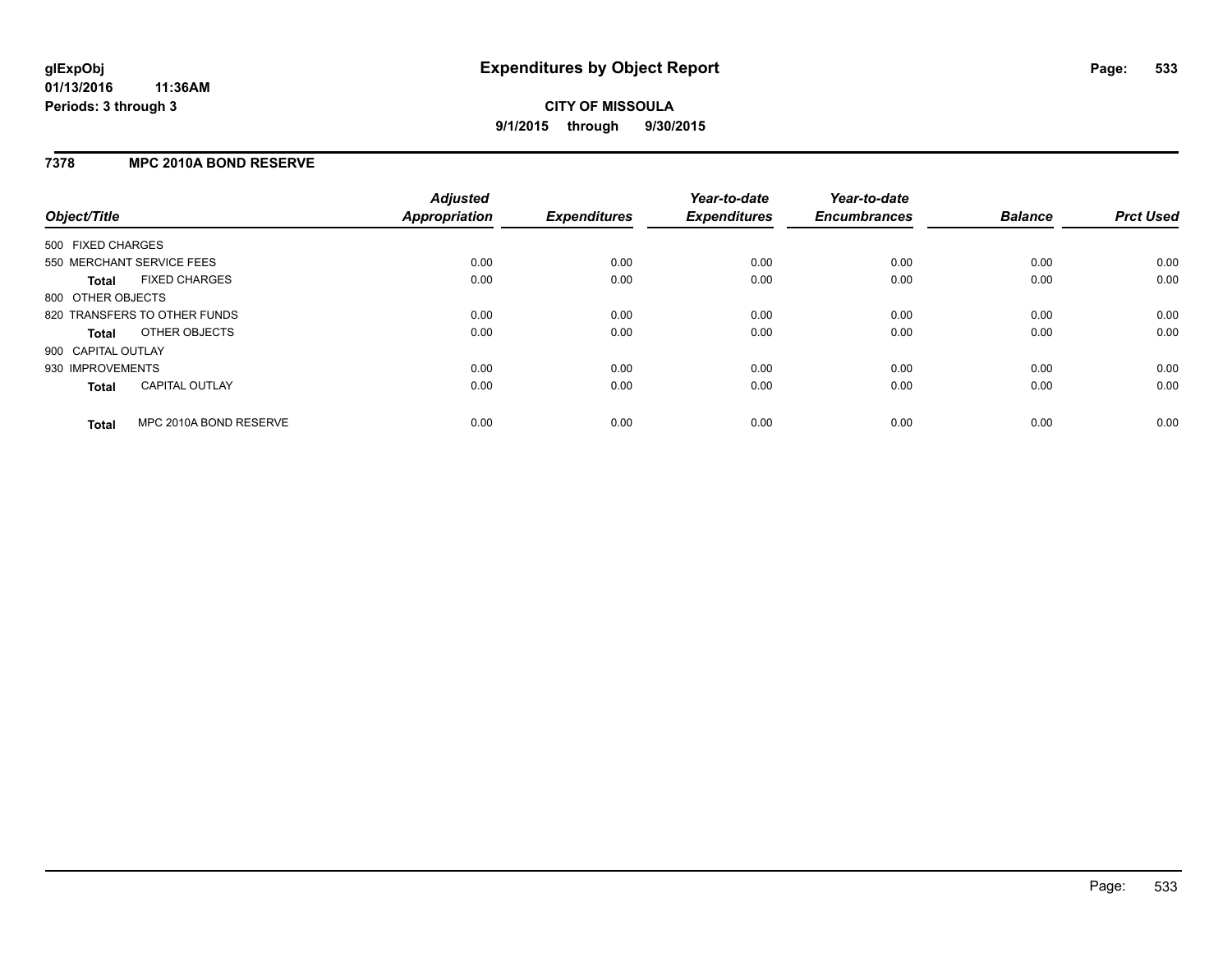#### **7380 BUSINESS IMPROVEMENT DISTRICT**

**375 BUSINESS IMPROVEMENT DISTRICT**

| Object/Title      |                                      | <b>Adjusted</b><br>Appropriation | <b>Expenditures</b> | Year-to-date<br><b>Expenditures</b> | Year-to-date<br><b>Encumbrances</b> | <b>Balance</b> | <b>Prct Used</b> |
|-------------------|--------------------------------------|----------------------------------|---------------------|-------------------------------------|-------------------------------------|----------------|------------------|
|                   | 300 PURCHASED SERVICES               |                                  |                     |                                     |                                     |                |                  |
|                   | 350 PROFESSIONAL SERVICES            | 439.800.00                       | 0.00                | 110.000.00                          | 0.00                                | 329.800.00     | 25.01            |
| <b>Total</b>      | PURCHASED SERVICES                   | 439,800.00                       | 0.00                | 110,000.00                          | 0.00                                | 329,800.00     | 25.01            |
| 500 FIXED CHARGES |                                      |                                  |                     |                                     |                                     |                |                  |
|                   | 550 MERCHANT SERVICE FEES            | 0.00                             | 0.00                | 0.00                                | 0.00                                | 0.00           | 0.00             |
| <b>Total</b>      | <b>FIXED CHARGES</b>                 | 0.00                             | 0.00                | 0.00                                | 0.00                                | 0.00           | 0.00             |
| 800 OTHER OBJECTS |                                      |                                  |                     |                                     |                                     |                |                  |
| 845 CONTINGENCY   |                                      | 0.00                             | 0.00                | 0.00                                | 0.00                                | 0.00           | 0.00             |
| Total             | OTHER OBJECTS                        | 0.00                             | 0.00                | 0.00                                | 0.00                                | 0.00           | 0.00             |
| <b>Total</b>      | <b>BUSINESS IMPROVEMENT DISTRICT</b> | 439,800.00                       | 0.00                | 110.000.00                          | 0.00                                | 329.800.00     | 25.01            |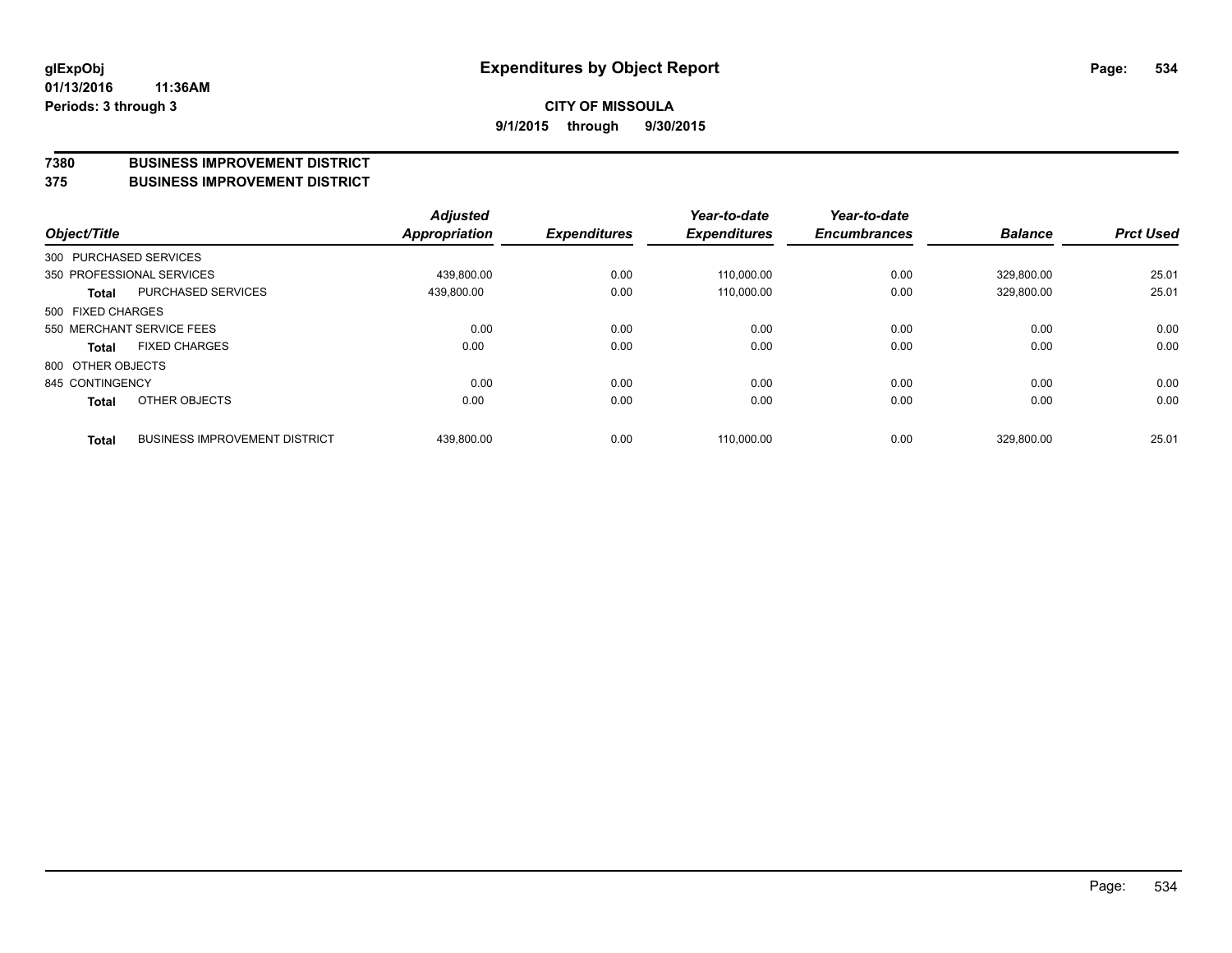## **7380 BUSINESS IMPROVEMENT DISTRICT**

| Object/Title      |                                      | <b>Adjusted</b><br><b>Appropriation</b> | <b>Expenditures</b> | Year-to-date<br><b>Expenditures</b> | Year-to-date<br><b>Encumbrances</b> | <b>Balance</b> | <b>Prct Used</b> |
|-------------------|--------------------------------------|-----------------------------------------|---------------------|-------------------------------------|-------------------------------------|----------------|------------------|
|                   | 300 PURCHASED SERVICES               |                                         |                     |                                     |                                     |                |                  |
|                   | 350 PROFESSIONAL SERVICES            | 439,800.00                              | 0.00                | 110.000.00                          | 0.00                                | 329.800.00     | 25.01            |
| <b>Total</b>      | <b>PURCHASED SERVICES</b>            | 439,800.00                              | 0.00                | 110,000.00                          | 0.00                                | 329,800.00     | 25.01            |
| 500 FIXED CHARGES |                                      |                                         |                     |                                     |                                     |                |                  |
|                   | 550 MERCHANT SERVICE FEES            | 0.00                                    | 0.00                | 0.00                                | 0.00                                | 0.00           | 0.00             |
| <b>Total</b>      | <b>FIXED CHARGES</b>                 | 0.00                                    | 0.00                | 0.00                                | 0.00                                | 0.00           | 0.00             |
| 800 OTHER OBJECTS |                                      |                                         |                     |                                     |                                     |                |                  |
| 845 CONTINGENCY   |                                      | 0.00                                    | 0.00                | 0.00                                | 0.00                                | 0.00           | 0.00             |
| <b>Total</b>      | OTHER OBJECTS                        | 0.00                                    | 0.00                | 0.00                                | 0.00                                | 0.00           | 0.00             |
| <b>Total</b>      | <b>BUSINESS IMPROVEMENT DISTRICT</b> | 439.800.00                              | 0.00                | 110.000.00                          | 0.00                                | 329.800.00     | 25.01            |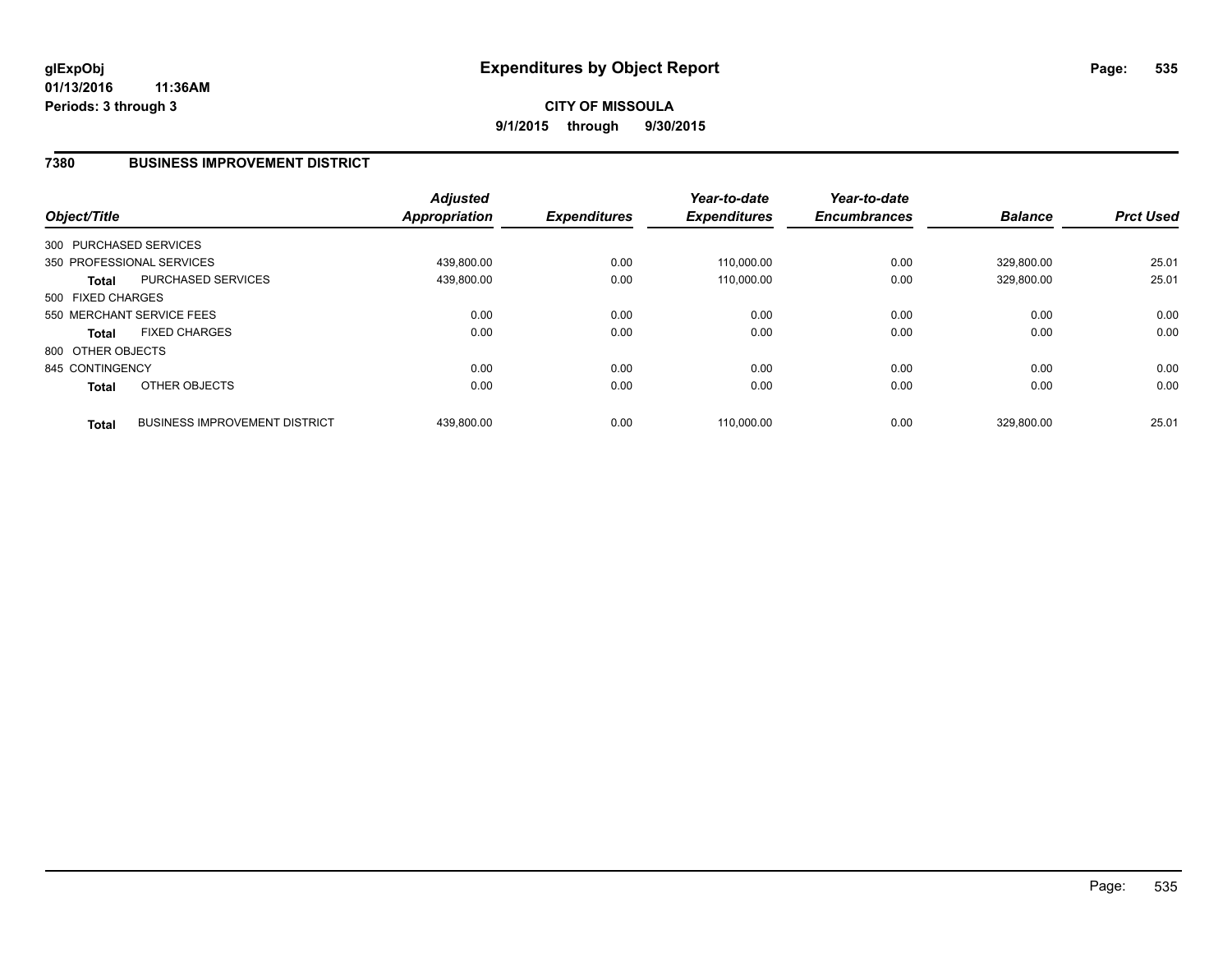#### **7381 TOURISM BUSINESS IMPROVEMENT DISTRICT**

#### **375 BUSINESS IMPROVEMENT DISTRICT**

| Object/Title           |                                      | <b>Adjusted</b><br><b>Appropriation</b> | <b>Expenditures</b> | Year-to-date<br><b>Expenditures</b> | Year-to-date<br><b>Encumbrances</b> | <b>Balance</b> | <b>Prct Used</b> |
|------------------------|--------------------------------------|-----------------------------------------|---------------------|-------------------------------------|-------------------------------------|----------------|------------------|
| 300 PURCHASED SERVICES |                                      |                                         |                     |                                     |                                     |                |                  |
|                        | 390 OTHER PURCHASED SERVICES         | 680,350.00                              | 0.00                | 0.00                                | 0.00                                | 680.350.00     | 0.00             |
| <b>Total</b>           | <b>PURCHASED SERVICES</b>            | 680.350.00                              | 0.00                | 0.00                                | 0.00                                | 680,350.00     | 0.00             |
| 500 FIXED CHARGES      |                                      |                                         |                     |                                     |                                     |                |                  |
|                        | 550 MERCHANT SERVICE FEES            | 0.00                                    | 0.00                | 0.00                                | 0.00                                | 0.00           | 0.00             |
| <b>Total</b>           | <b>FIXED CHARGES</b>                 | 0.00                                    | 0.00                | 0.00                                | 0.00                                | 0.00           | 0.00             |
| <b>Total</b>           | <b>BUSINESS IMPROVEMENT DISTRICT</b> | 680,350.00                              | 0.00                | 0.00                                | 0.00                                | 680.350.00     | 0.00             |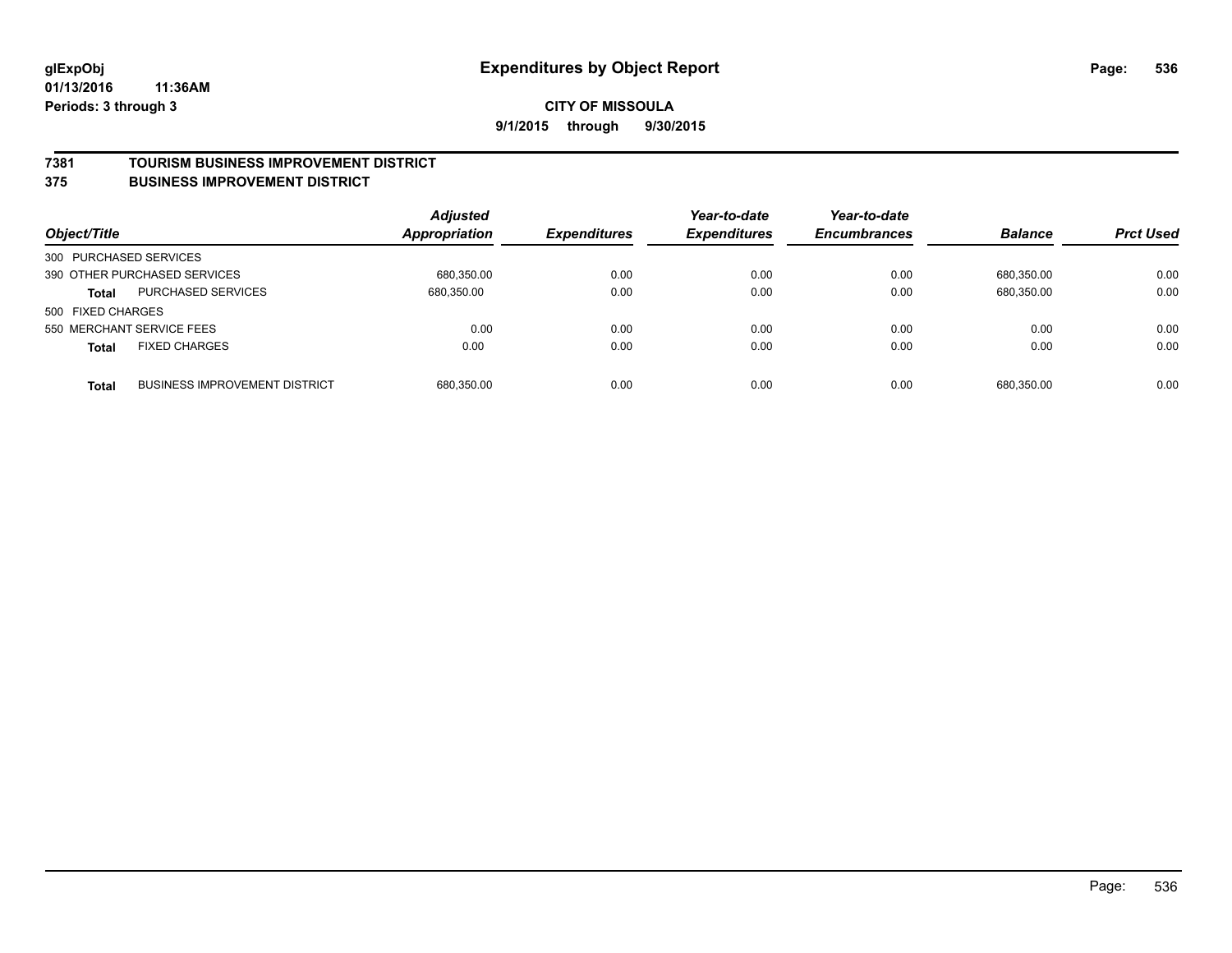**01/13/2016 11:36AM Periods: 3 through 3**

**CITY OF MISSOULA 9/1/2015 through 9/30/2015**

## **7381 TOURISM BUSINESS IMPROVEMENT DISTRICT**

| Object/Title              |                                  | <b>Adjusted</b><br>Appropriation | <b>Expenditures</b> | Year-to-date<br><b>Expenditures</b> | Year-to-date<br><b>Encumbrances</b> | <b>Balance</b> | <b>Prct Used</b> |
|---------------------------|----------------------------------|----------------------------------|---------------------|-------------------------------------|-------------------------------------|----------------|------------------|
| 300 PURCHASED SERVICES    |                                  |                                  |                     |                                     |                                     |                |                  |
|                           | 390 OTHER PURCHASED SERVICES     | 680,350.00                       | 0.00                | 0.00                                | 0.00                                | 680.350.00     | 0.00             |
| <b>Total</b>              | <b>PURCHASED SERVICES</b>        | 680,350.00                       | 0.00                | 0.00                                | 0.00                                | 680,350.00     | 0.00             |
| 500 FIXED CHARGES         |                                  |                                  |                     |                                     |                                     |                |                  |
| 550 MERCHANT SERVICE FEES |                                  | 0.00                             | 0.00                | 0.00                                | 0.00                                | 0.00           | 0.00             |
| <b>Total</b>              | <b>FIXED CHARGES</b>             | 0.00                             | 0.00                | 0.00                                | 0.00                                | 0.00           | 0.00             |
| <b>Total</b>              | TOURISM BUSINESS IMPROVEMENT DIS | 680,350.00                       | 0.00                | 0.00                                | 0.00                                | 680,350.00     | 0.00             |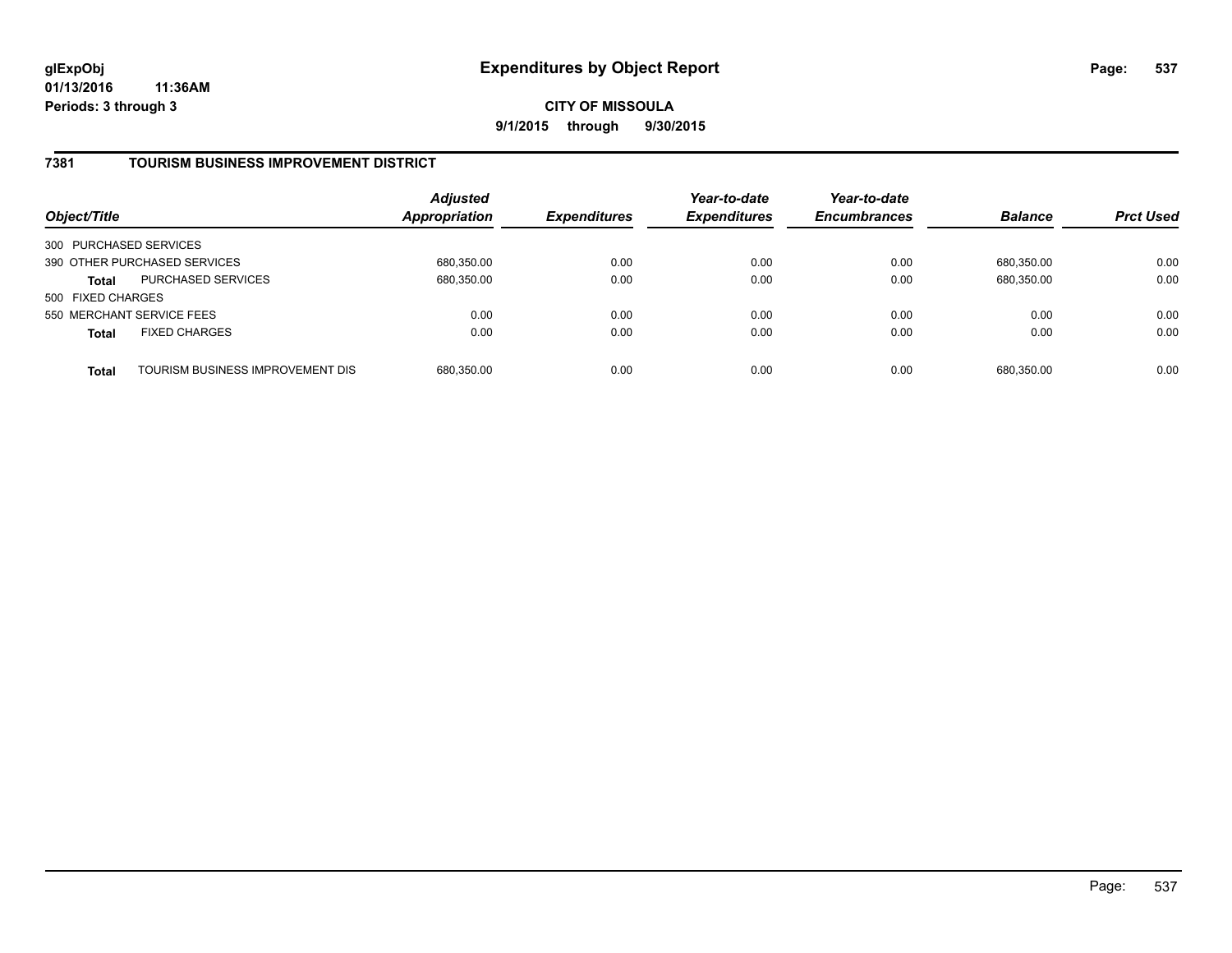# **7382 5.75M TIF RESERVE**

**390 NON-DEPARTMENTAL**

| Object/Title                     | <b>Adjusted</b><br>Appropriation | <b>Expenditures</b> | Year-to-date<br><b>Expenditures</b> | Year-to-date<br><b>Encumbrances</b> | <b>Balance</b> | <b>Prct Used</b> |
|----------------------------------|----------------------------------|---------------------|-------------------------------------|-------------------------------------|----------------|------------------|
| 800 OTHER OBJECTS                |                                  |                     |                                     |                                     |                |                  |
| 820 TRANSFERS TO OTHER FUNDS     | 0.00                             | 0.00                | 0.00                                | 0.00                                | 0.00           | 0.00             |
| OTHER OBJECTS<br><b>Total</b>    | 0.00                             | 0.00                | 0.00                                | 0.00                                | 0.00           | 0.00             |
| NON-DEPARTMENTAL<br><b>Total</b> | 0.00                             | 0.00                | 0.00                                | 0.00                                | 0.00           | 0.00             |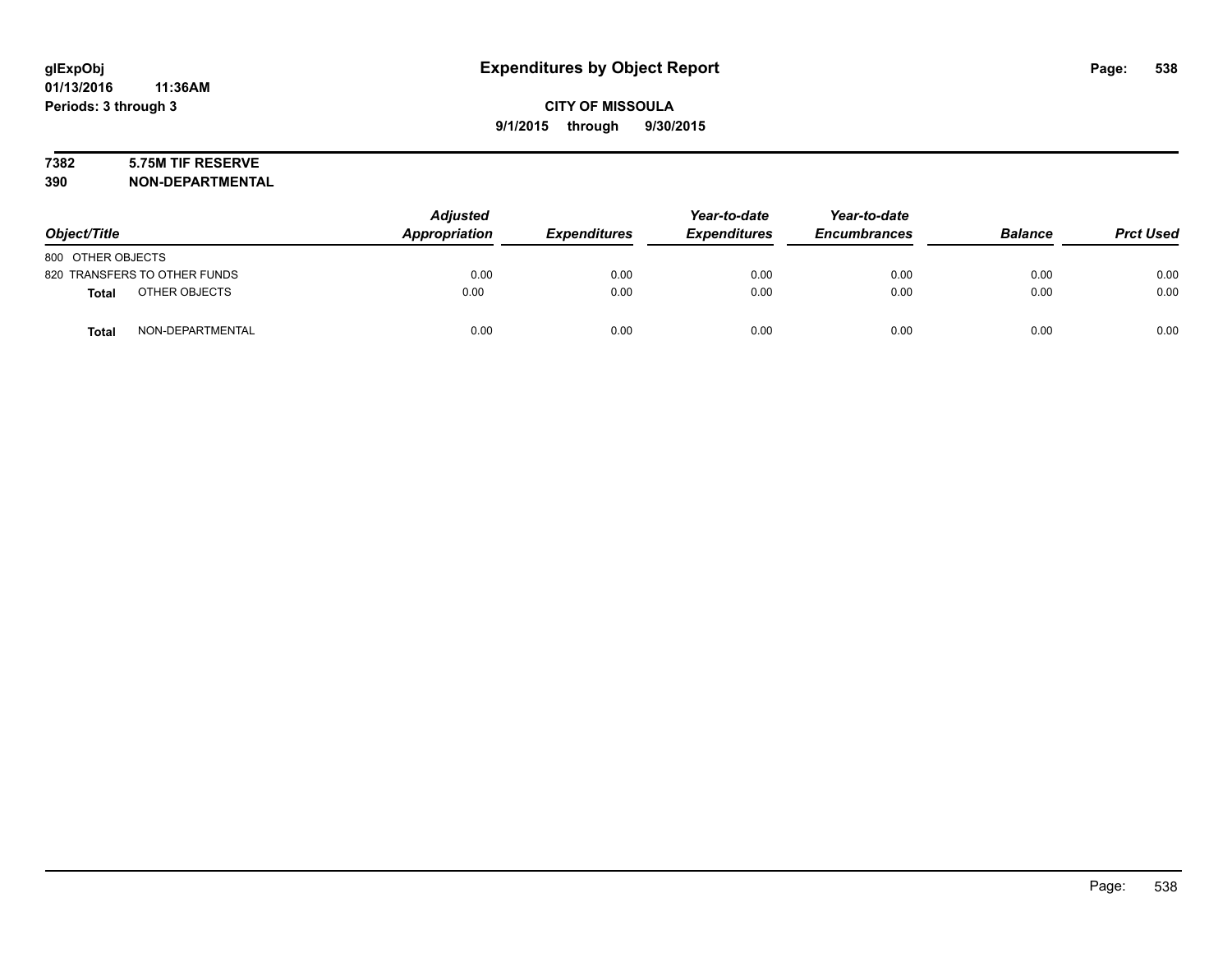**01/13/2016 11:36AM Periods: 3 through 3**

**CITY OF MISSOULA 9/1/2015 through 9/30/2015**

**7382 5.75M TIF RESERVE**

| Object/Title                      | <b>Adjusted</b><br>Appropriation | <b>Expenditures</b> | Year-to-date<br><b>Expenditures</b> | Year-to-date<br><b>Encumbrances</b> | <b>Balance</b> | <b>Prct Used</b> |
|-----------------------------------|----------------------------------|---------------------|-------------------------------------|-------------------------------------|----------------|------------------|
| 800 OTHER OBJECTS                 |                                  |                     |                                     |                                     |                |                  |
| 820 TRANSFERS TO OTHER FUNDS      | 0.00                             | 0.00                | 0.00                                | 0.00                                | 0.00           | 0.00             |
| OTHER OBJECTS<br><b>Total</b>     | 0.00                             | 0.00                | 0.00                                | 0.00                                | 0.00           | 0.00             |
| <b>Total</b><br>5.75M TIF RESERVE | 0.00                             | 0.00                | 0.00                                | 0.00                                | 0.00           | 0.00             |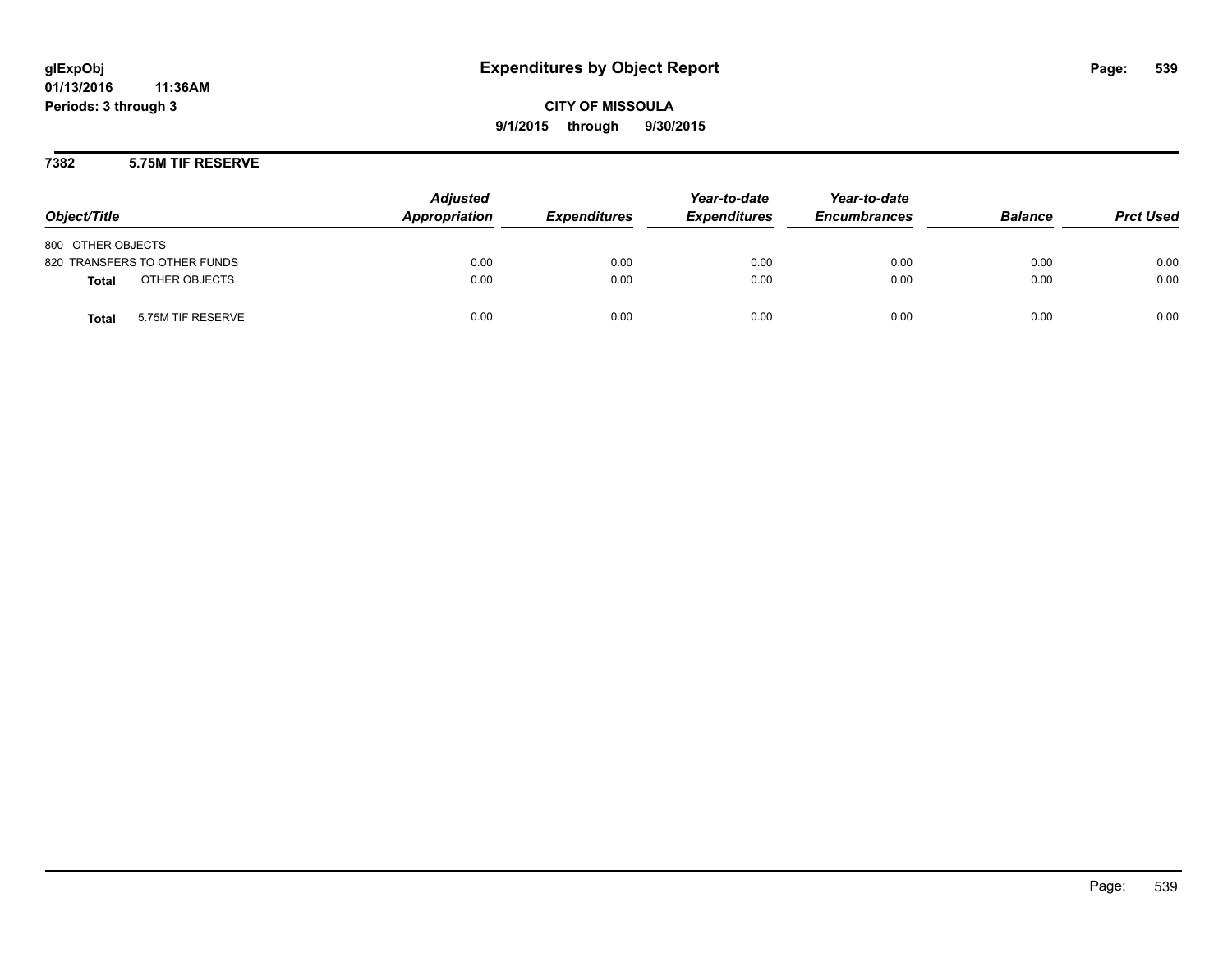#### **7383 RIVERFRONT TRIANGLE URD**

**385 MRA**

| Object/Title           |                                   | <b>Adjusted</b><br>Appropriation | <b>Expenditures</b> | Year-to-date<br><b>Expenditures</b> | Year-to-date<br><b>Encumbrances</b> | <b>Balance</b> | <b>Prct Used</b> |
|------------------------|-----------------------------------|----------------------------------|---------------------|-------------------------------------|-------------------------------------|----------------|------------------|
| 300 PURCHASED SERVICES |                                   |                                  |                     |                                     |                                     |                |                  |
|                        | 350 PROFESSIONAL SERVICES         | 0.00                             | 0.00                | 0.00                                | 0.00                                | 0.00           | 0.00             |
| <b>Total</b>           | PURCHASED SERVICES                | 0.00                             | 0.00                | 0.00                                | 0.00                                | 0.00           | 0.00             |
| 500 FIXED CHARGES      |                                   |                                  |                     |                                     |                                     |                |                  |
|                        | 550 MERCHANT SERVICE FEES         | 0.00                             | 0.00                | 0.00                                | 0.00                                | 0.00           | 0.00             |
| <b>Total</b>           | <b>FIXED CHARGES</b>              | 0.00                             | 0.00                | 0.00                                | 0.00                                | 0.00           | 0.00             |
|                        | 700 GRANTS & CONTRIBUTIONS        |                                  |                     |                                     |                                     |                |                  |
|                        | 700 GRANTS & CONTRIBUTIONS        | 15,000.00                        | 0.00                | 0.00                                | 0.00                                | 15,000.00      | 0.00             |
| <b>Total</b>           | <b>GRANTS &amp; CONTRIBUTIONS</b> | 15,000.00                        | 0.00                | 0.00                                | 0.00                                | 15,000.00      | 0.00             |
| 800 OTHER OBJECTS      |                                   |                                  |                     |                                     |                                     |                |                  |
|                        | 820 TRANSFERS TO OTHER FUNDS      | 0.00                             | 0.00                | 0.00                                | 0.00                                | 0.00           | 0.00             |
| 845 CONTINGENCY        |                                   | 11,862.00                        | 0.00                | 0.00                                | 0.00                                | 11,862.00      | 0.00             |
| <b>Total</b>           | OTHER OBJECTS                     | 11.862.00                        | 0.00                | 0.00                                | 0.00                                | 11,862.00      | 0.00             |
| <b>Total</b>           | <b>MRA</b>                        | 26,862.00                        | 0.00                | 0.00                                | 0.00                                | 26,862.00      | 0.00             |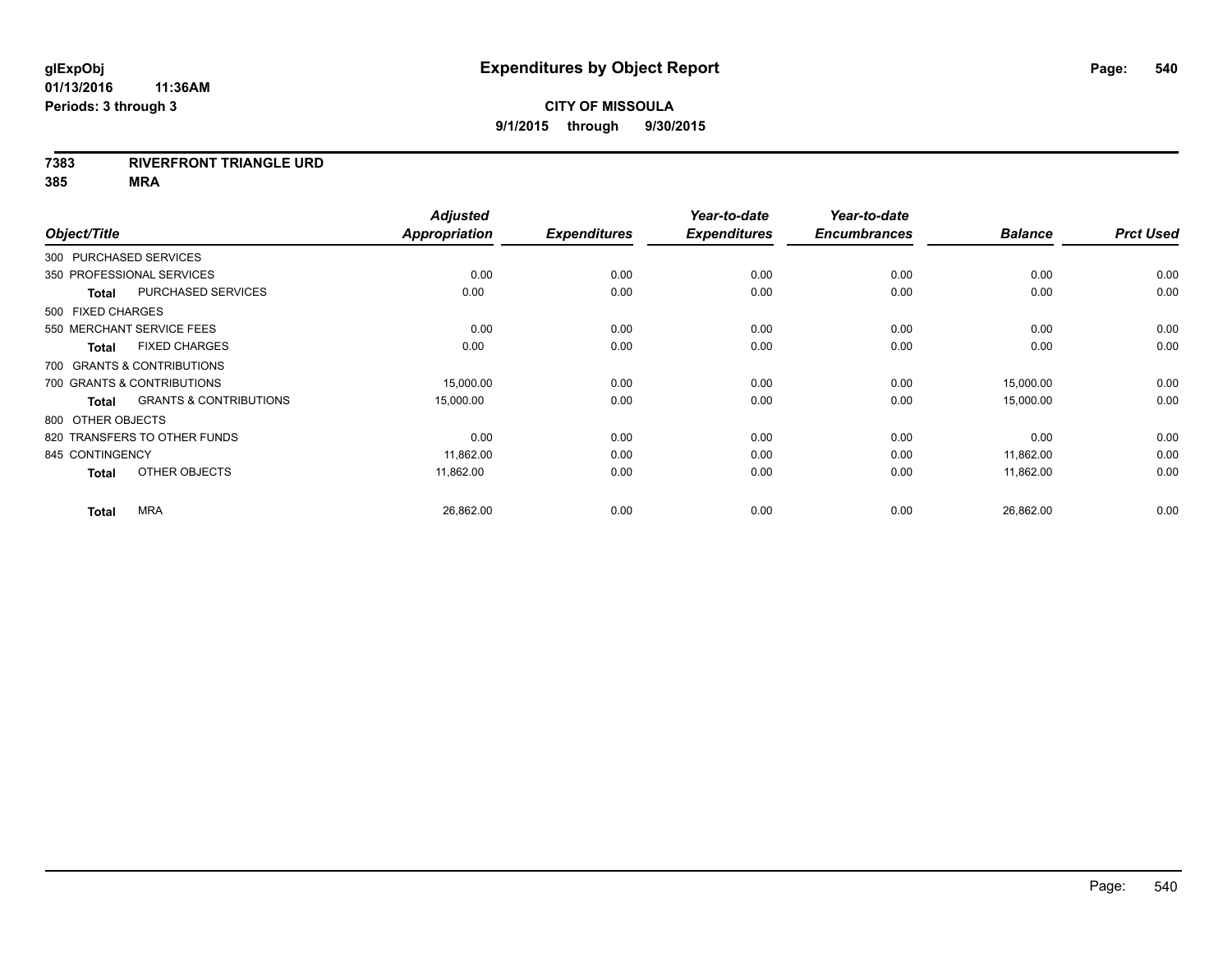## **7383 RIVERFRONT TRIANGLE URD**

| Object/Title           |                                   | <b>Adjusted</b><br><b>Appropriation</b> | <b>Expenditures</b> | Year-to-date<br><b>Expenditures</b> | Year-to-date<br><b>Encumbrances</b> | <b>Balance</b> | <b>Prct Used</b> |
|------------------------|-----------------------------------|-----------------------------------------|---------------------|-------------------------------------|-------------------------------------|----------------|------------------|
|                        |                                   |                                         |                     |                                     |                                     |                |                  |
| 300 PURCHASED SERVICES |                                   |                                         |                     |                                     |                                     |                |                  |
|                        | 350 PROFESSIONAL SERVICES         | 0.00                                    | 0.00                | 0.00                                | 0.00                                | 0.00           | 0.00             |
| <b>Total</b>           | <b>PURCHASED SERVICES</b>         | 0.00                                    | 0.00                | 0.00                                | 0.00                                | 0.00           | 0.00             |
| 500 FIXED CHARGES      |                                   |                                         |                     |                                     |                                     |                |                  |
|                        | 550 MERCHANT SERVICE FEES         | 0.00                                    | 0.00                | 0.00                                | 0.00                                | 0.00           | 0.00             |
| <b>Total</b>           | <b>FIXED CHARGES</b>              | 0.00                                    | 0.00                | 0.00                                | 0.00                                | 0.00           | 0.00             |
|                        | 700 GRANTS & CONTRIBUTIONS        |                                         |                     |                                     |                                     |                |                  |
|                        | 700 GRANTS & CONTRIBUTIONS        | 15,000.00                               | 0.00                | 0.00                                | 0.00                                | 15,000.00      | 0.00             |
| <b>Total</b>           | <b>GRANTS &amp; CONTRIBUTIONS</b> | 15,000.00                               | 0.00                | 0.00                                | 0.00                                | 15,000.00      | 0.00             |
| 800 OTHER OBJECTS      |                                   |                                         |                     |                                     |                                     |                |                  |
|                        | 820 TRANSFERS TO OTHER FUNDS      | 0.00                                    | 0.00                | 0.00                                | 0.00                                | 0.00           | 0.00             |
| 845 CONTINGENCY        |                                   | 11,862.00                               | 0.00                | 0.00                                | 0.00                                | 11,862.00      | 0.00             |
| Total                  | OTHER OBJECTS                     | 11,862.00                               | 0.00                | 0.00                                | 0.00                                | 11,862.00      | 0.00             |
| <b>Total</b>           | <b>RIVERFRONT TRIANGLE URD</b>    | 26,862.00                               | 0.00                | 0.00                                | 0.00                                | 26,862.00      | 0.00             |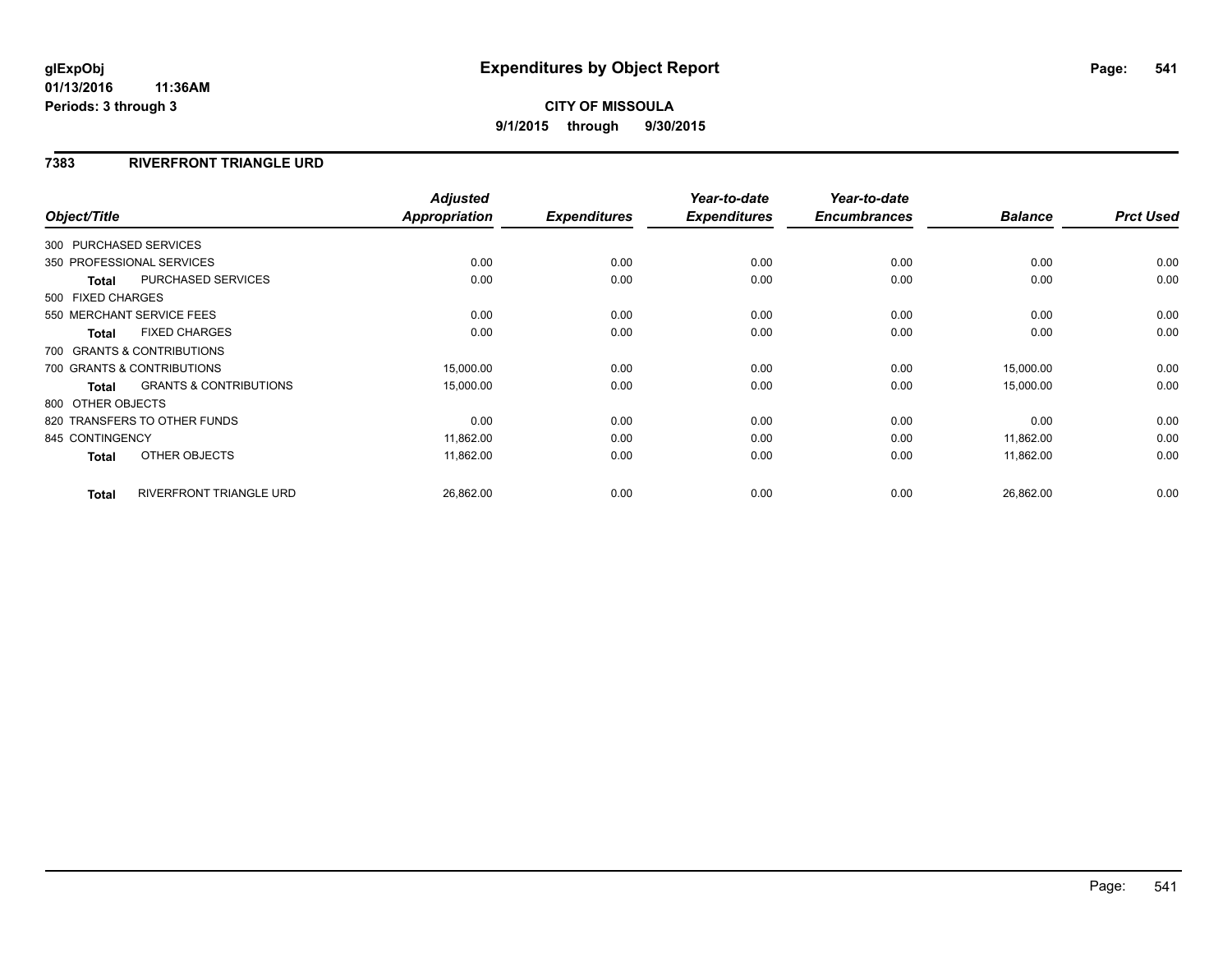## **CITY OF MISSOULA 9/1/2015 through 9/30/2015**

## **7384 NRSS DEBT SERVICE CLEARING**

| Object/Title                 | <b>Adjusted</b><br>Appropriation | <b>Expenditures</b> | Year-to-date<br><b>Expenditures</b> | Year-to-date<br><b>Encumbrances</b> | <b>Balance</b> | <b>Prct Used</b> |
|------------------------------|----------------------------------|---------------------|-------------------------------------|-------------------------------------|----------------|------------------|
| 800 OTHER OBJECTS            |                                  |                     |                                     |                                     |                |                  |
| 820 TRANSFERS TO OTHER FUNDS | 0.00                             | 0.00                | 0.00                                | 0.00                                | 0.00           | 0.00             |
| OTHER OBJECTS<br>Total       | 0.00                             | 0.00                | 0.00                                | 0.00                                | 0.00           | 0.00             |
| <b>MRA</b><br>Total          | 0.00                             | 0.00                | 0.00                                | 0.00                                | 0.00           | 0.00             |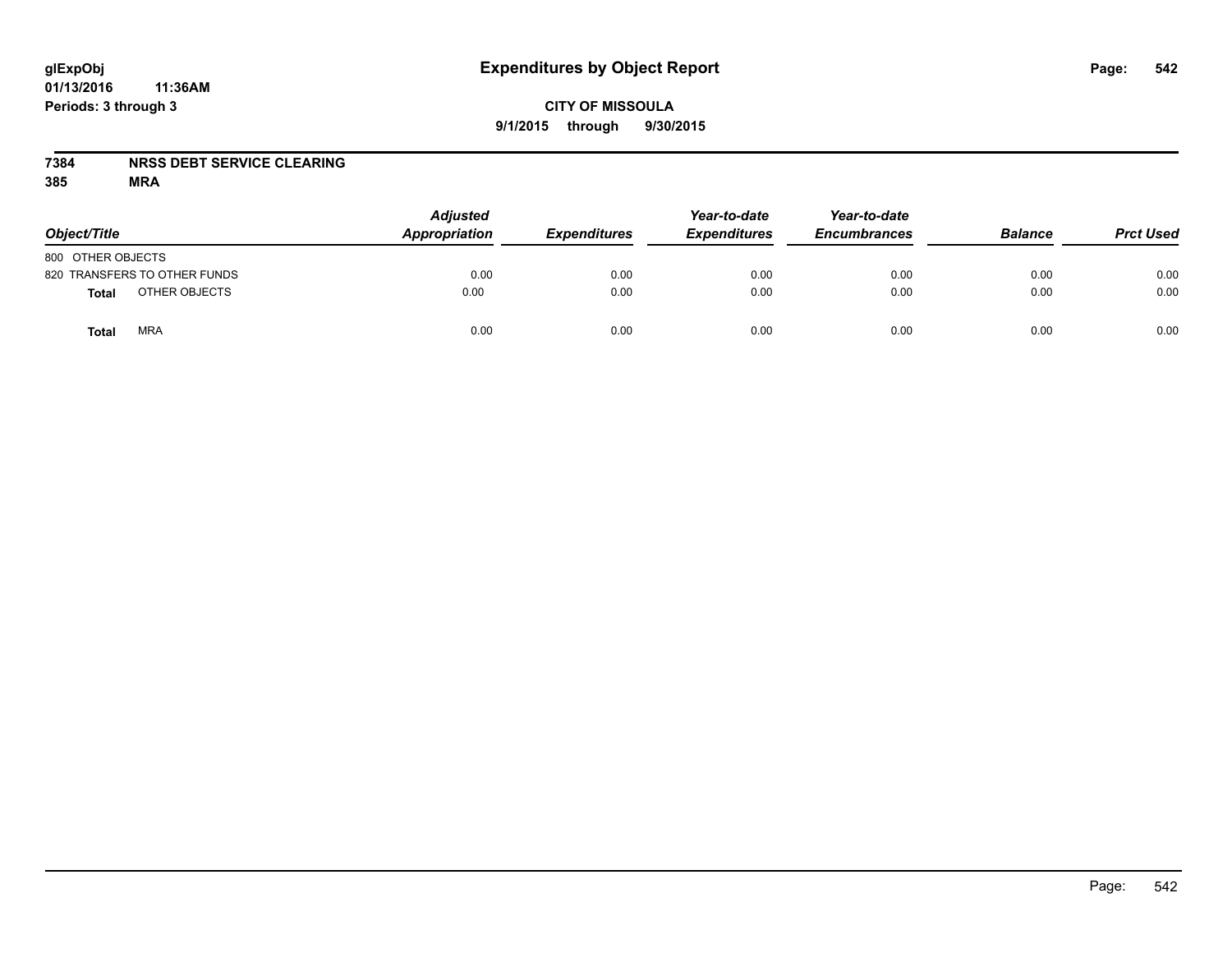#### **7384 NRSS DEBT SERVICE CLEARING**

| Object/Title                        | <b>Adjusted</b><br>Appropriation | <i><b>Expenditures</b></i> | Year-to-date<br><b>Expenditures</b> | Year-to-date<br><b>Encumbrances</b> | <b>Balance</b> | <b>Prct Used</b> |
|-------------------------------------|----------------------------------|----------------------------|-------------------------------------|-------------------------------------|----------------|------------------|
| 800 OTHER OBJECTS                   |                                  |                            |                                     |                                     |                |                  |
| 820 TRANSFERS TO OTHER FUNDS        | 0.00                             | 0.00                       | 0.00                                | 0.00                                | 0.00           | 0.00             |
| OTHER OBJECTS<br><b>Total</b>       | 0.00                             | 0.00                       | 0.00                                | 0.00                                | 0.00           | 0.00             |
| NRSS DEBT SERVICE CLEARING<br>Total | 0.00                             | 0.00                       | 0.00                                | 0.00                                | 0.00           | 0.00             |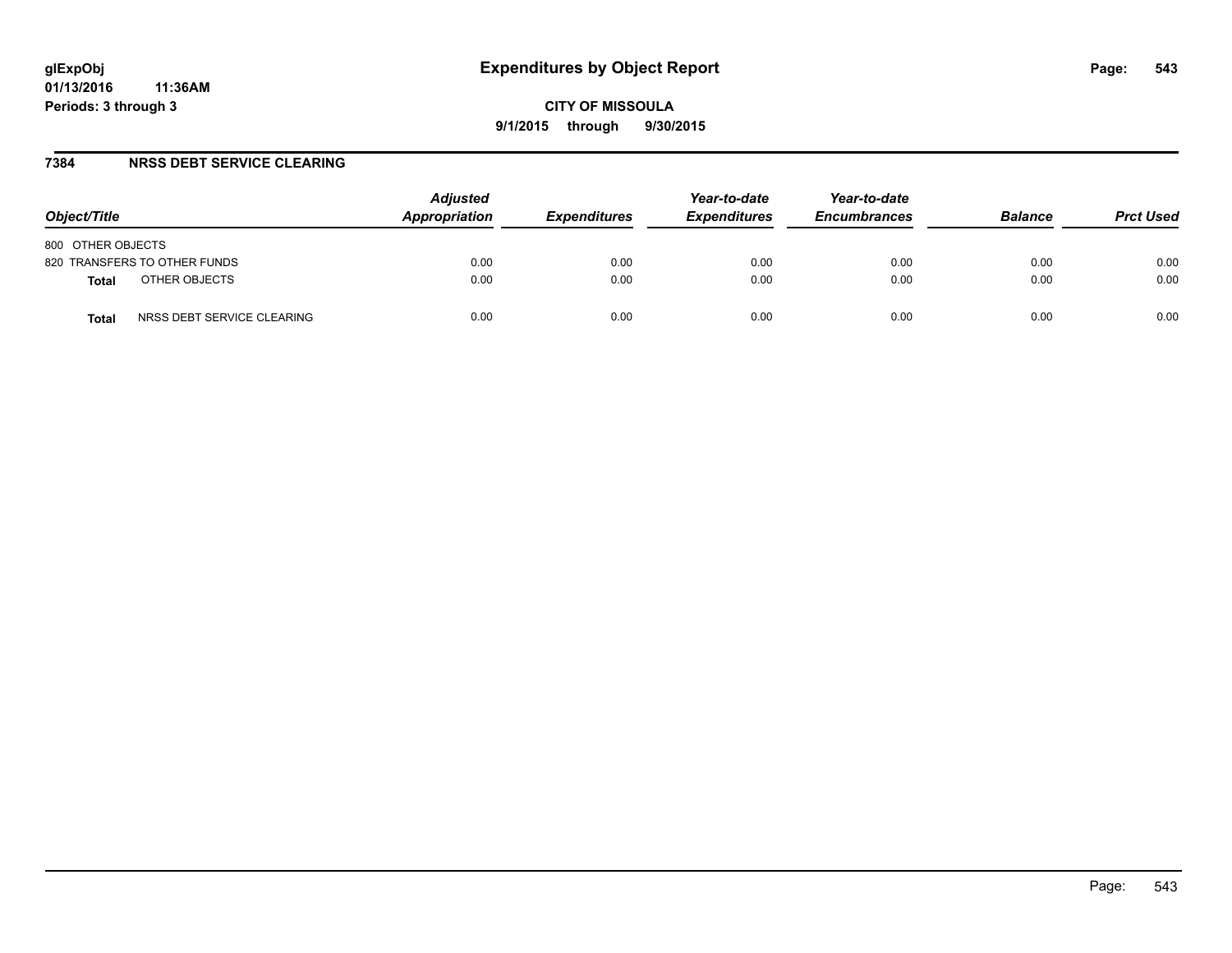# **7385 FRONT STREET URD**

|                                            | <b>Adjusted</b>      |                     | Year-to-date        | Year-to-date        |                |                  |
|--------------------------------------------|----------------------|---------------------|---------------------|---------------------|----------------|------------------|
| Object/Title                               | <b>Appropriation</b> | <b>Expenditures</b> | <b>Expenditures</b> | <b>Encumbrances</b> | <b>Balance</b> | <b>Prct Used</b> |
| 300 PURCHASED SERVICES                     |                      |                     |                     |                     |                |                  |
| 350 PROFESSIONAL SERVICES                  | 2,168.00             | 0.00                | 0.00                | 0.00                | 2,168.00       | 0.00             |
| PURCHASED SERVICES<br><b>Total</b>         | 2,168.00             | 0.00                | 0.00                | 0.00                | 2,168.00       | 0.00             |
| 500 FIXED CHARGES                          |                      |                     |                     |                     |                |                  |
| 550 MERCHANT SERVICE FEES                  | 0.00                 | 0.00                | 0.00                | 0.00                | 0.00           | 0.00             |
| <b>FIXED CHARGES</b><br><b>Total</b>       | 0.00                 | 0.00                | 0.00                | 0.00                | 0.00           | 0.00             |
| 700 GRANTS & CONTRIBUTIONS                 |                      |                     |                     |                     |                |                  |
| 700 GRANTS & CONTRIBUTIONS                 | 174,560.00           | 0.00                | 0.00                | 0.00                | 174,560.00     | 0.00             |
| <b>GRANTS &amp; CONTRIBUTIONS</b><br>Total | 174,560.00           | 0.00                | 0.00                | 0.00                | 174,560.00     | 0.00             |
| 800 OTHER OBJECTS                          |                      |                     |                     |                     |                |                  |
| 845 CONTINGENCY                            | 353,524.00           | 0.00                | 0.00                | 0.00                | 353,524.00     | 0.00             |
| OTHER OBJECTS<br>Total                     | 353,524.00           | 0.00                | 0.00                | 0.00                | 353,524.00     | 0.00             |
| 900 CAPITAL OUTLAY                         |                      |                     |                     |                     |                |                  |
| 930 IMPROVEMENTS                           | 0.00                 | 0.00                | 0.00                | 0.00                | 0.00           | 0.00             |
| <b>CAPITAL OUTLAY</b><br><b>Total</b>      | 0.00                 | 0.00                | 0.00                | 0.00                | 0.00           | 0.00             |
|                                            |                      |                     |                     |                     |                |                  |
| <b>MRA</b><br><b>Total</b>                 | 530,252.00           | 0.00                | 0.00                | 0.00                | 530,252.00     | 0.00             |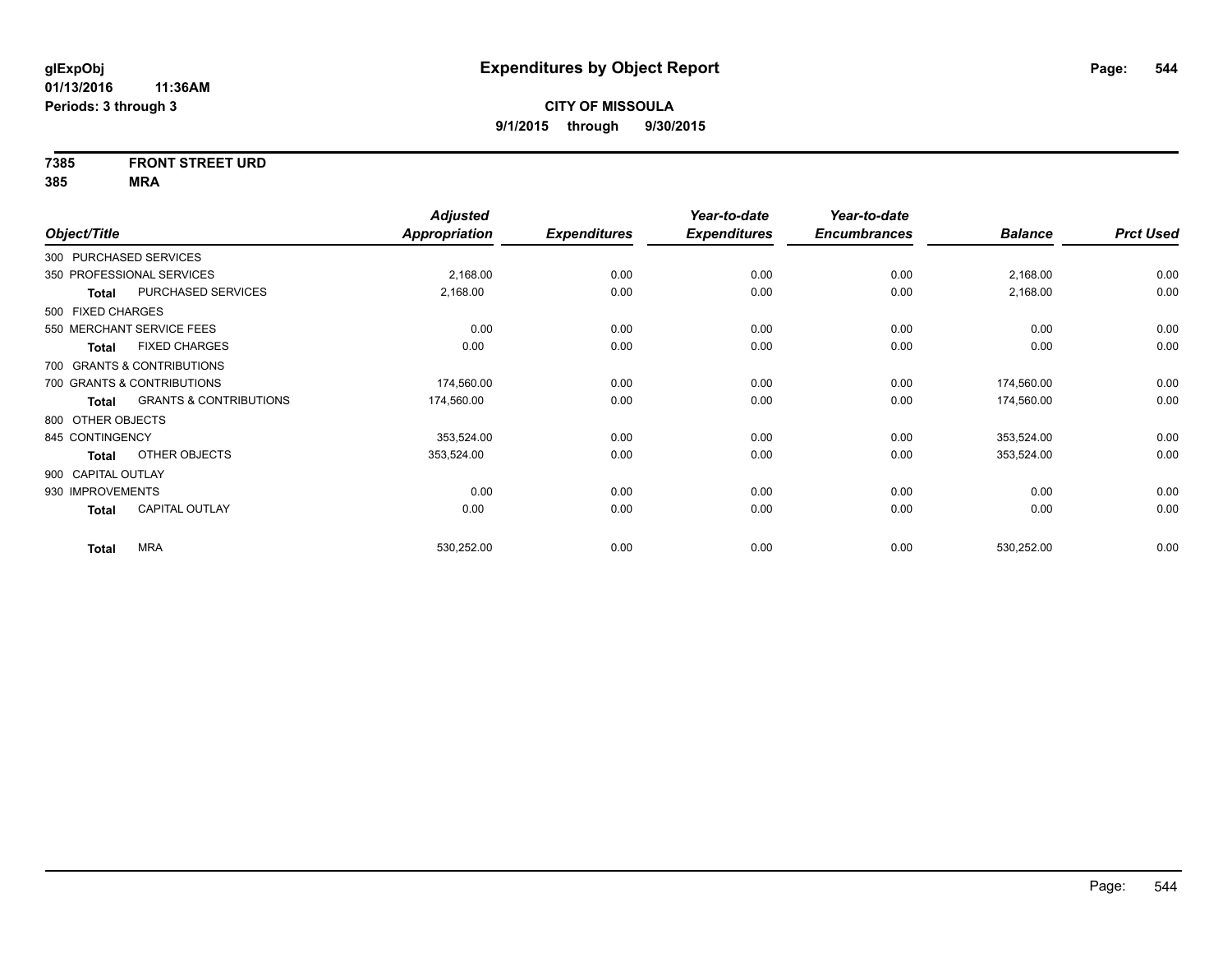#### **7385 FRONT STREET URD**

|                    |                                   | <b>Adjusted</b>      |                     | Year-to-date        | Year-to-date        |                |                  |
|--------------------|-----------------------------------|----------------------|---------------------|---------------------|---------------------|----------------|------------------|
| Object/Title       |                                   | <b>Appropriation</b> | <b>Expenditures</b> | <b>Expenditures</b> | <b>Encumbrances</b> | <b>Balance</b> | <b>Prct Used</b> |
|                    | 300 PURCHASED SERVICES            |                      |                     |                     |                     |                |                  |
|                    | 350 PROFESSIONAL SERVICES         | 2,168.00             | 0.00                | 0.00                | 0.00                | 2,168.00       | 0.00             |
| <b>Total</b>       | PURCHASED SERVICES                | 2,168.00             | 0.00                | 0.00                | 0.00                | 2,168.00       | 0.00             |
| 500 FIXED CHARGES  |                                   |                      |                     |                     |                     |                |                  |
|                    | 550 MERCHANT SERVICE FEES         | 0.00                 | 0.00                | 0.00                | 0.00                | 0.00           | 0.00             |
| <b>Total</b>       | <b>FIXED CHARGES</b>              | 0.00                 | 0.00                | 0.00                | 0.00                | 0.00           | 0.00             |
|                    | 700 GRANTS & CONTRIBUTIONS        |                      |                     |                     |                     |                |                  |
|                    | 700 GRANTS & CONTRIBUTIONS        | 174,560.00           | 0.00                | 0.00                | 0.00                | 174,560.00     | 0.00             |
| <b>Total</b>       | <b>GRANTS &amp; CONTRIBUTIONS</b> | 174,560.00           | 0.00                | 0.00                | 0.00                | 174,560.00     | 0.00             |
| 800 OTHER OBJECTS  |                                   |                      |                     |                     |                     |                |                  |
| 845 CONTINGENCY    |                                   | 353,524.00           | 0.00                | 0.00                | 0.00                | 353,524.00     | 0.00             |
| <b>Total</b>       | OTHER OBJECTS                     | 353,524.00           | 0.00                | 0.00                | 0.00                | 353,524.00     | 0.00             |
| 900 CAPITAL OUTLAY |                                   |                      |                     |                     |                     |                |                  |
| 930 IMPROVEMENTS   |                                   | 0.00                 | 0.00                | 0.00                | 0.00                | 0.00           | 0.00             |
| <b>Total</b>       | CAPITAL OUTLAY                    | 0.00                 | 0.00                | 0.00                | 0.00                | 0.00           | 0.00             |
| <b>Total</b>       | <b>FRONT STREET URD</b>           | 530,252.00           | 0.00                | 0.00                | 0.00                | 530,252.00     | 0.00             |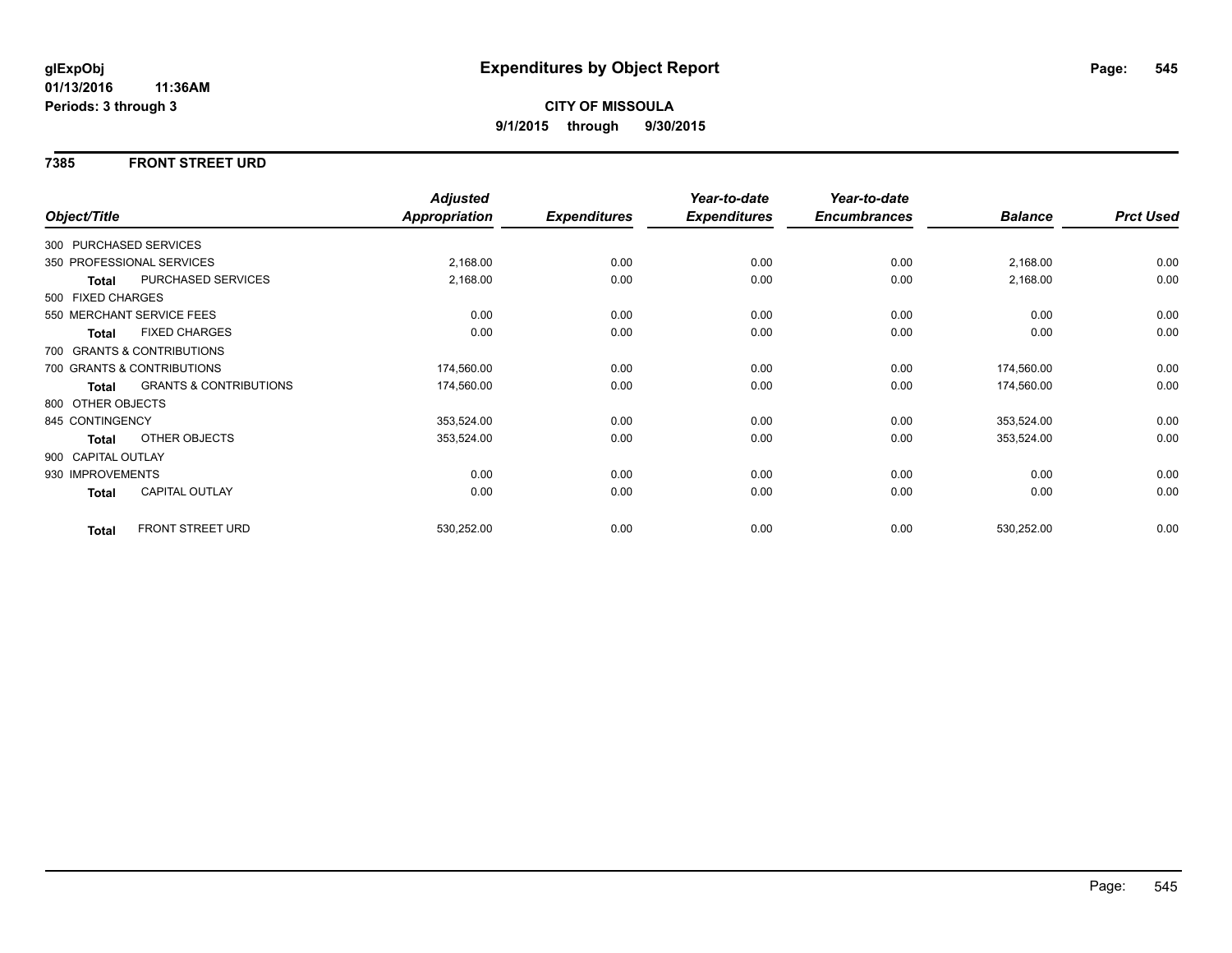#### **7386 DEBT SERVICE-SAFEWAY/ST PAT 1.5M**

| Object/Title               |                       | <b>Adjusted</b><br><b>Appropriation</b> | <b>Expenditures</b> | Year-to-date<br><b>Expenditures</b> | Year-to-date<br><b>Encumbrances</b> | <b>Balance</b> | <b>Prct Used</b> |
|----------------------------|-----------------------|-----------------------------------------|---------------------|-------------------------------------|-------------------------------------|----------------|------------------|
| 500 FIXED CHARGES          |                       |                                         |                     |                                     |                                     |                |                  |
| 550 MERCHANT SERVICE FEES  |                       | 0.00                                    | 0.00                | 0.00                                | 0.00                                | 0.00           | 0.00             |
| <b>Total</b>               | <b>FIXED CHARGES</b>  | 0.00                                    | 0.00                | 0.00                                | 0.00                                | 0.00           | 0.00             |
| 900 CAPITAL OUTLAY         |                       |                                         |                     |                                     |                                     |                |                  |
| 930 IMPROVEMENTS           |                       | 0.00                                    | 0.00                | 0.00                                | 0.00                                | 0.00           | 0.00             |
| <b>Total</b>               | <b>CAPITAL OUTLAY</b> | 0.00                                    | 0.00                | 0.00                                | 0.00                                | 0.00           | 0.00             |
| <b>MRA</b><br><b>Total</b> |                       | 0.00                                    | 0.00                | 0.00                                | 0.00                                | 0.00           | 0.00             |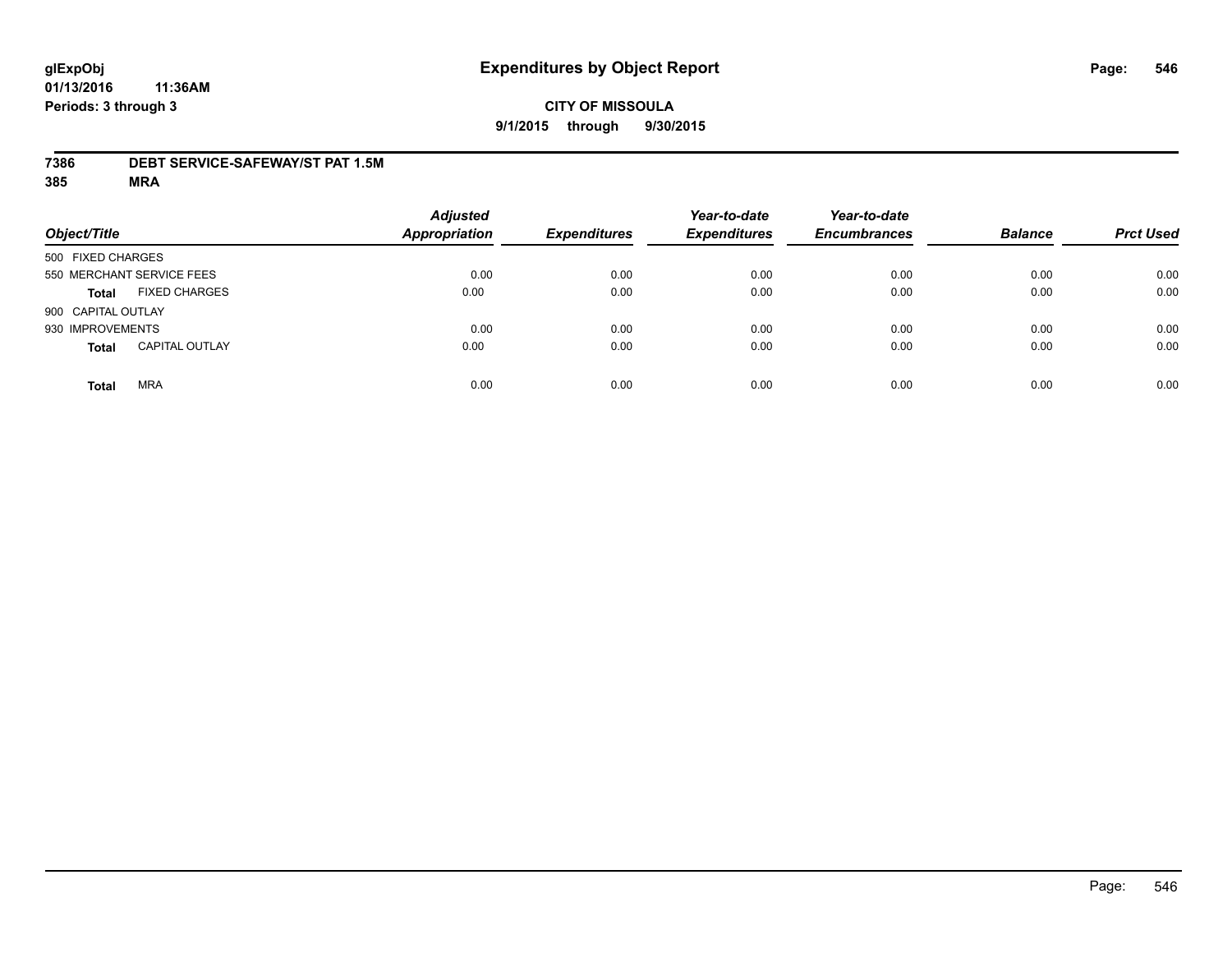#### **7386 DEBT SERVICE-SAFEWAY/ST PAT 1.5M**

**390 NON-DEPARTMENTAL**

|                                      | <b>Adjusted</b> |                     | Year-to-date        | Year-to-date        |                |                  |
|--------------------------------------|-----------------|---------------------|---------------------|---------------------|----------------|------------------|
| Object/Title                         | Appropriation   | <b>Expenditures</b> | <b>Expenditures</b> | <b>Encumbrances</b> | <b>Balance</b> | <b>Prct Used</b> |
| 500 FIXED CHARGES                    |                 |                     |                     |                     |                |                  |
| 550 MERCHANT SERVICE FEES            | 0.00            | 0.00                | 0.00                | 0.00                | 0.00           | 0.00             |
| <b>FIXED CHARGES</b><br><b>Total</b> | 0.00            | 0.00                | 0.00                | 0.00                | 0.00           | 0.00             |
| 600 DEBT SERVICE                     |                 |                     |                     |                     |                |                  |
| 610 PRINCIPAL                        | 134.728.00      | 0.00                | 28.011.26           | 0.00                | 106.716.74     | 20.79            |
| 620 INTEREST / SERVICE FEES          | 21.147.00       | 0.00                | 46.946.25           | 0.00                | $-25.799.25$   | 222.00           |
| <b>DEBT SERVICE</b><br><b>Total</b>  | 155.875.00      | 0.00                | 74.957.51           | 0.00                | 80.917.49      | 48.09            |
| NON-DEPARTMENTAL<br><b>Total</b>     | 155.875.00      | 0.00                | 74.957.51           | 0.00                | 80.917.49      | 48.09            |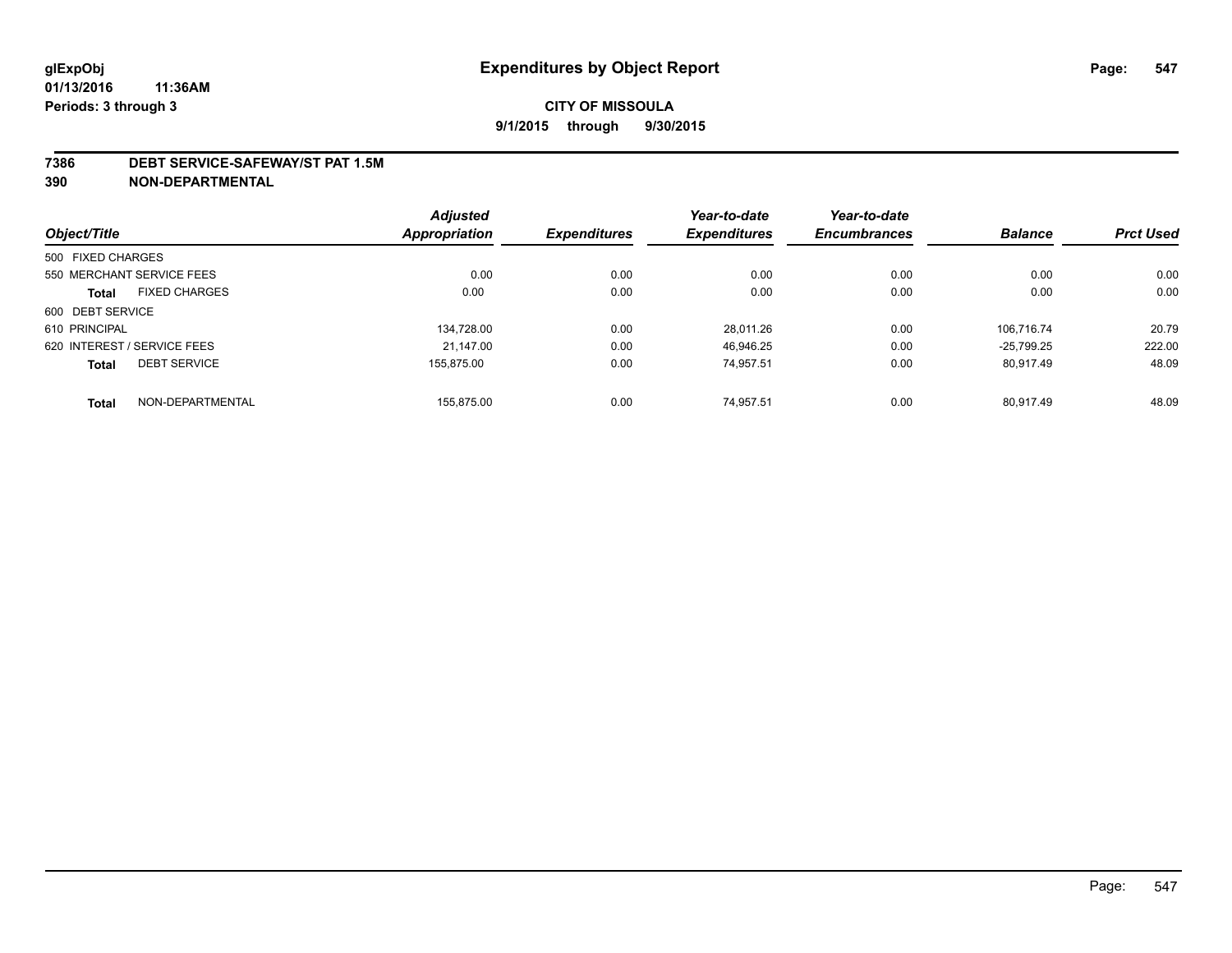## **7386 DEBT SERVICE-SAFEWAY/ST PAT 1.5M**

|                    |                                  | <b>Adjusted</b> |                     | Year-to-date        | Year-to-date        |                |                  |
|--------------------|----------------------------------|-----------------|---------------------|---------------------|---------------------|----------------|------------------|
| Object/Title       |                                  | Appropriation   | <b>Expenditures</b> | <b>Expenditures</b> | <b>Encumbrances</b> | <b>Balance</b> | <b>Prct Used</b> |
| 500 FIXED CHARGES  |                                  |                 |                     |                     |                     |                |                  |
|                    | 550 MERCHANT SERVICE FEES        | 0.00            | 0.00                | 0.00                | 0.00                | 0.00           | 0.00             |
| <b>Total</b>       | <b>FIXED CHARGES</b>             | 0.00            | 0.00                | 0.00                | 0.00                | 0.00           | 0.00             |
| 600 DEBT SERVICE   |                                  |                 |                     |                     |                     |                |                  |
| 610 PRINCIPAL      |                                  | 134,728.00      | 0.00                | 28,011.26           | 0.00                | 106.716.74     | 20.79            |
|                    | 620 INTEREST / SERVICE FEES      | 21.147.00       | 0.00                | 46.946.25           | 0.00                | $-25.799.25$   | 222.00           |
| Total              | <b>DEBT SERVICE</b>              | 155,875.00      | 0.00                | 74,957.51           | 0.00                | 80,917.49      | 48.09            |
| 900 CAPITAL OUTLAY |                                  |                 |                     |                     |                     |                |                  |
| 930 IMPROVEMENTS   |                                  | 0.00            | 0.00                | 0.00                | 0.00                | 0.00           | 0.00             |
| Total              | <b>CAPITAL OUTLAY</b>            | 0.00            | 0.00                | 0.00                | 0.00                | 0.00           | 0.00             |
| <b>Total</b>       | DEBT SERVICE-SAFEWAY/ST PAT 1.5M | 155,875.00      | 0.00                | 74,957.51           | 0.00                | 80,917.49      | 48.09            |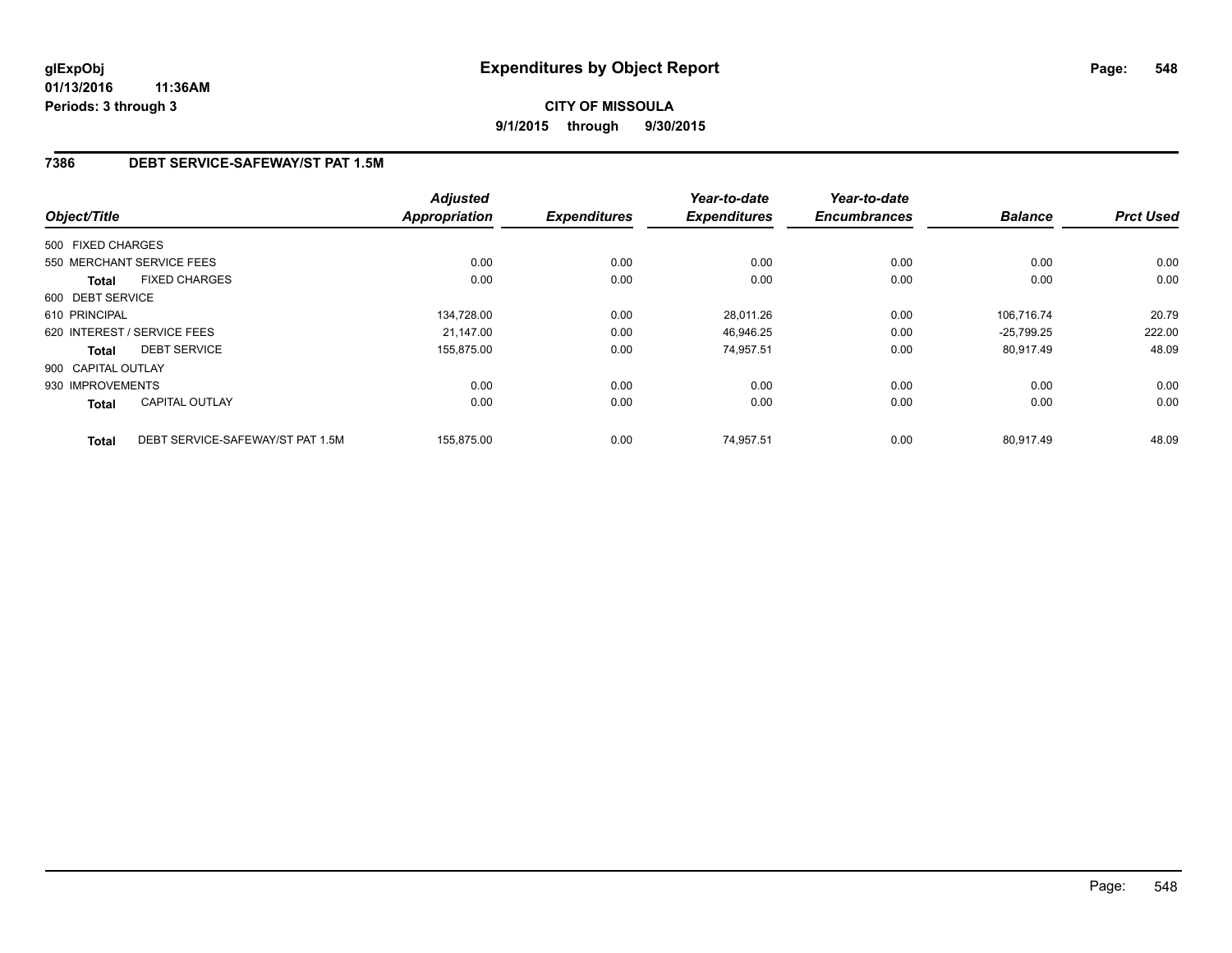#### **7387 DEBT SERVICE-BROWNFIELD RLF 1.125M**

**390 NON-DEPARTMENTAL**

| Object/Title                |                      | <b>Adjusted</b><br>Appropriation | <b>Expenditures</b> | Year-to-date<br><b>Expenditures</b> | Year-to-date<br><b>Encumbrances</b> | <b>Balance</b> | <b>Prct Used</b> |
|-----------------------------|----------------------|----------------------------------|---------------------|-------------------------------------|-------------------------------------|----------------|------------------|
|                             |                      |                                  |                     |                                     |                                     |                |                  |
| 550 MERCHANT SERVICE FEES   |                      | 0.00                             | 0.00                | 0.00                                | 0.00                                | 0.00           | 0.00             |
| <b>Total</b>                | <b>FIXED CHARGES</b> | 0.00                             | 0.00                | 0.00                                | 0.00                                | 0.00           | 0.00             |
| 600 DEBT SERVICE            |                      |                                  |                     |                                     |                                     |                |                  |
| 610 PRINCIPAL               |                      | 26,625.00                        | 0.00                | 0.00                                | 0.00                                | 26.625.00      | 0.00             |
| 620 INTEREST / SERVICE FEES |                      | 5.316.00                         | 0.00                | $-2.196.50$                         | 0.00                                | 7.512.50       | $-41.32$         |
| <b>Total</b>                | <b>DEBT SERVICE</b>  | 31.941.00                        | 0.00                | $-2,196.50$                         | 0.00                                | 34.137.50      | $-6.88$          |
| <b>Total</b>                | NON-DEPARTMENTAL     | 31.941.00                        | 0.00                | $-2.196.50$                         | 0.00                                | 34.137.50      | $-6.88$          |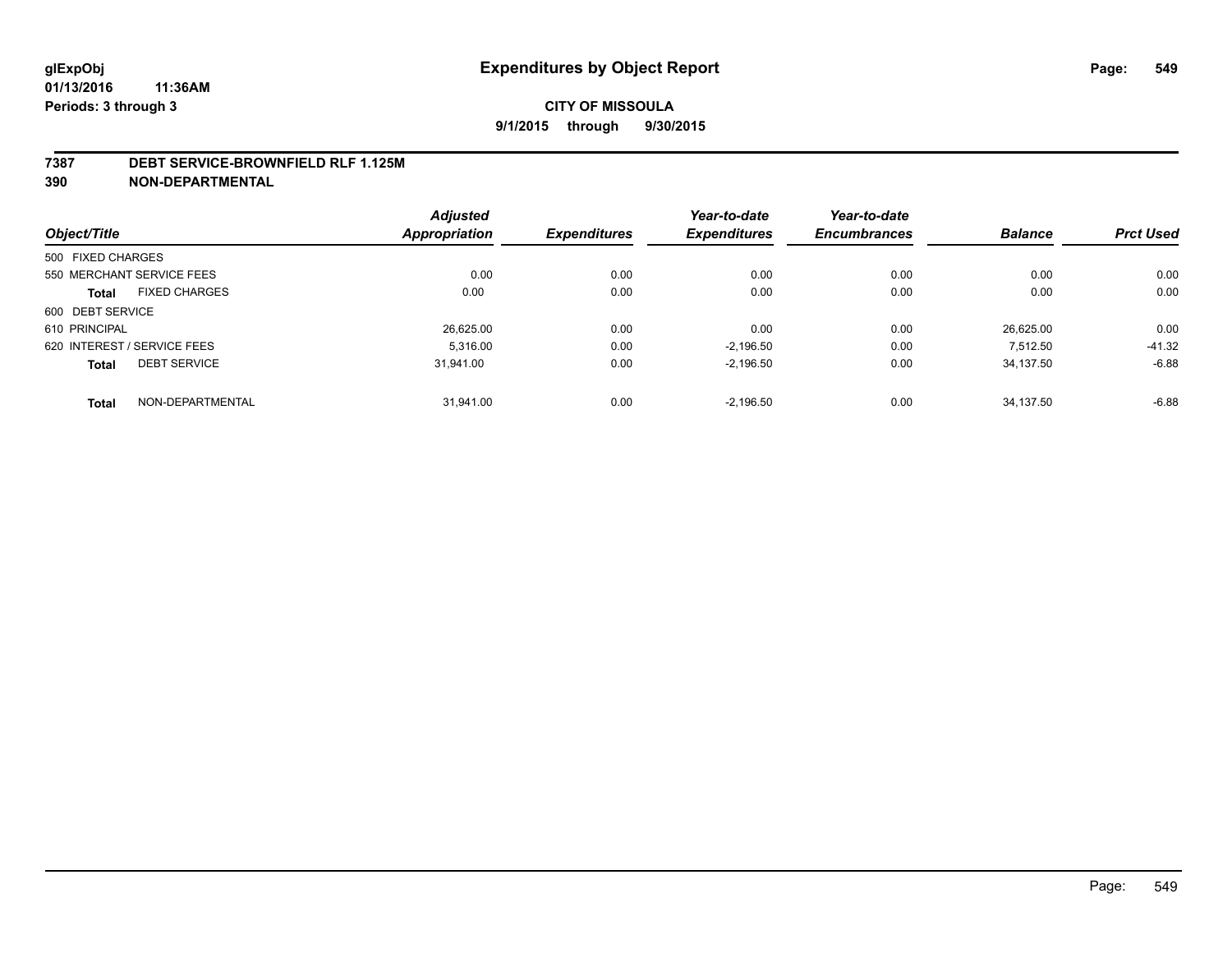## **CITY OF MISSOULA 9/1/2015 through 9/30/2015**

## **7387 DEBT SERVICE-BROWNFIELD RLF 1.125M**

| Object/Title      |                                    | <b>Adjusted</b><br>Appropriation | <b>Expenditures</b> | Year-to-date<br><b>Expenditures</b> | Year-to-date<br><b>Encumbrances</b> | <b>Balance</b> | <b>Prct Used</b> |
|-------------------|------------------------------------|----------------------------------|---------------------|-------------------------------------|-------------------------------------|----------------|------------------|
| 500 FIXED CHARGES |                                    |                                  |                     |                                     |                                     |                |                  |
|                   | 550 MERCHANT SERVICE FEES          | 0.00                             | 0.00                | 0.00                                | 0.00                                | 0.00           | 0.00             |
| <b>Total</b>      | <b>FIXED CHARGES</b>               | 0.00                             | 0.00                | 0.00                                | 0.00                                | 0.00           | 0.00             |
| 600 DEBT SERVICE  |                                    |                                  |                     |                                     |                                     |                |                  |
| 610 PRINCIPAL     |                                    | 26,625.00                        | 0.00                | 0.00                                | 0.00                                | 26.625.00      | 0.00             |
|                   | 620 INTEREST / SERVICE FEES        | 5.316.00                         | 0.00                | $-2.196.50$                         | 0.00                                | 7.512.50       | $-41.32$         |
| <b>Total</b>      | <b>DEBT SERVICE</b>                | 31.941.00                        | 0.00                | $-2.196.50$                         | 0.00                                | 34.137.50      | $-6.88$          |
| <b>Total</b>      | DEBT SERVICE-BROWNFIELD RLF 1.125M | 31.941.00                        | 0.00                | $-2.196.50$                         | 0.00                                | 34.137.50      | $-6.88$          |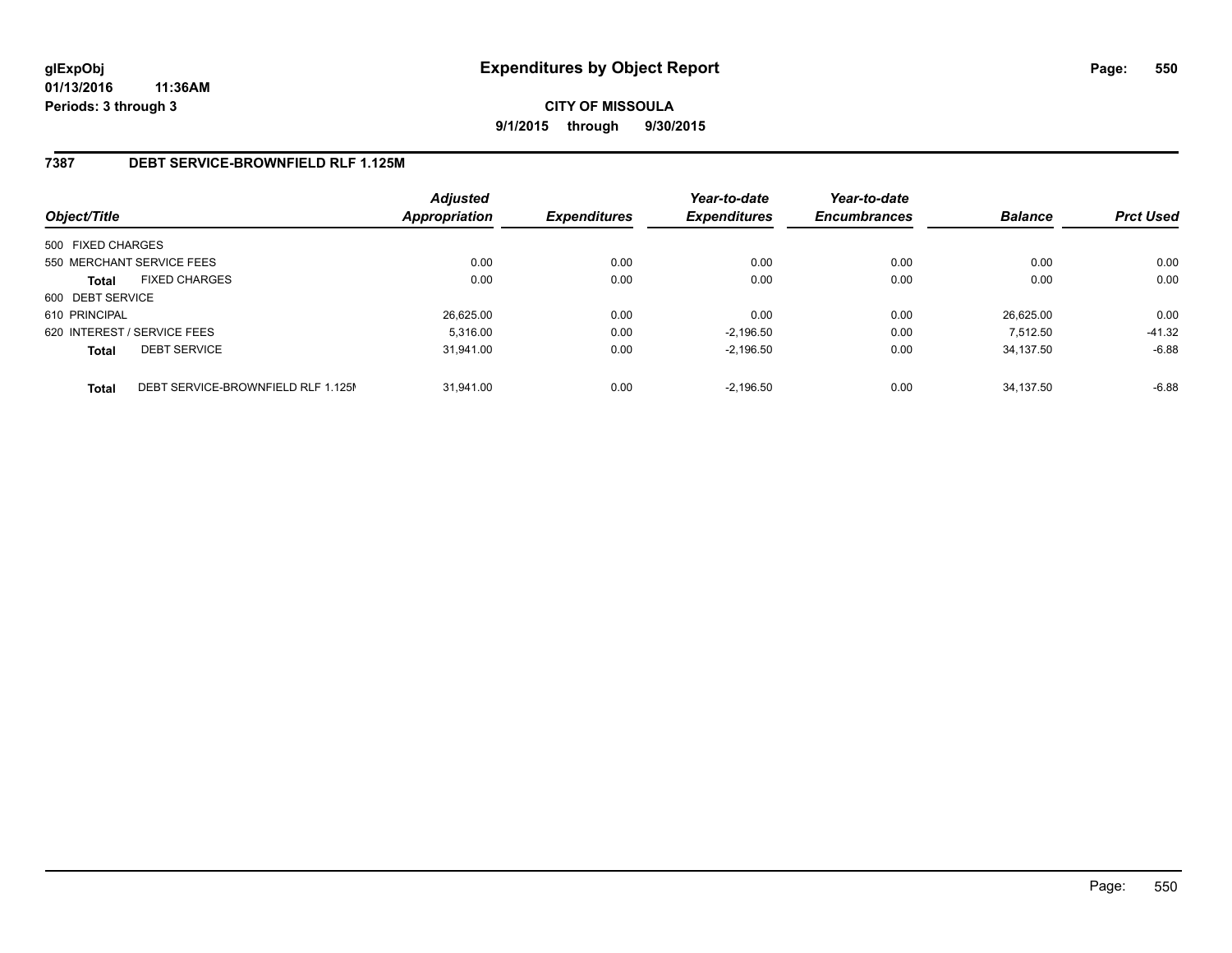## **7388 RESERVE-3.6m TIF**

**390 NON-DEPARTMENTAL**

| Object/Title                         | <b>Adjusted</b><br><b>Appropriation</b> | <b>Expenditures</b> | Year-to-date<br><b>Expenditures</b> | Year-to-date<br><b>Encumbrances</b> | <b>Balance</b> | <b>Prct Used</b> |
|--------------------------------------|-----------------------------------------|---------------------|-------------------------------------|-------------------------------------|----------------|------------------|
| 500 FIXED CHARGES                    |                                         |                     |                                     |                                     |                |                  |
| 550 MERCHANT SERVICE FEES            | 0.00                                    | 0.00                | 0.00                                | 0.00                                | 0.00           | 0.00             |
| <b>FIXED CHARGES</b><br><b>Total</b> | 0.00                                    | 0.00                | 0.00                                | 0.00                                | 0.00           | 0.00             |
| 800 OTHER OBJECTS                    |                                         |                     |                                     |                                     |                |                  |
| 820 TRANSFERS TO OTHER FUNDS         | 0.00                                    | 0.00                | 0.00                                | 0.00                                | 0.00           | 0.00             |
| OTHER OBJECTS<br><b>Total</b>        | 0.00                                    | 0.00                | 0.00                                | 0.00                                | 0.00           | 0.00             |
| NON-DEPARTMENTAL<br><b>Total</b>     | 0.00                                    | 0.00                | 0.00                                | 0.00                                | 0.00           | 0.00             |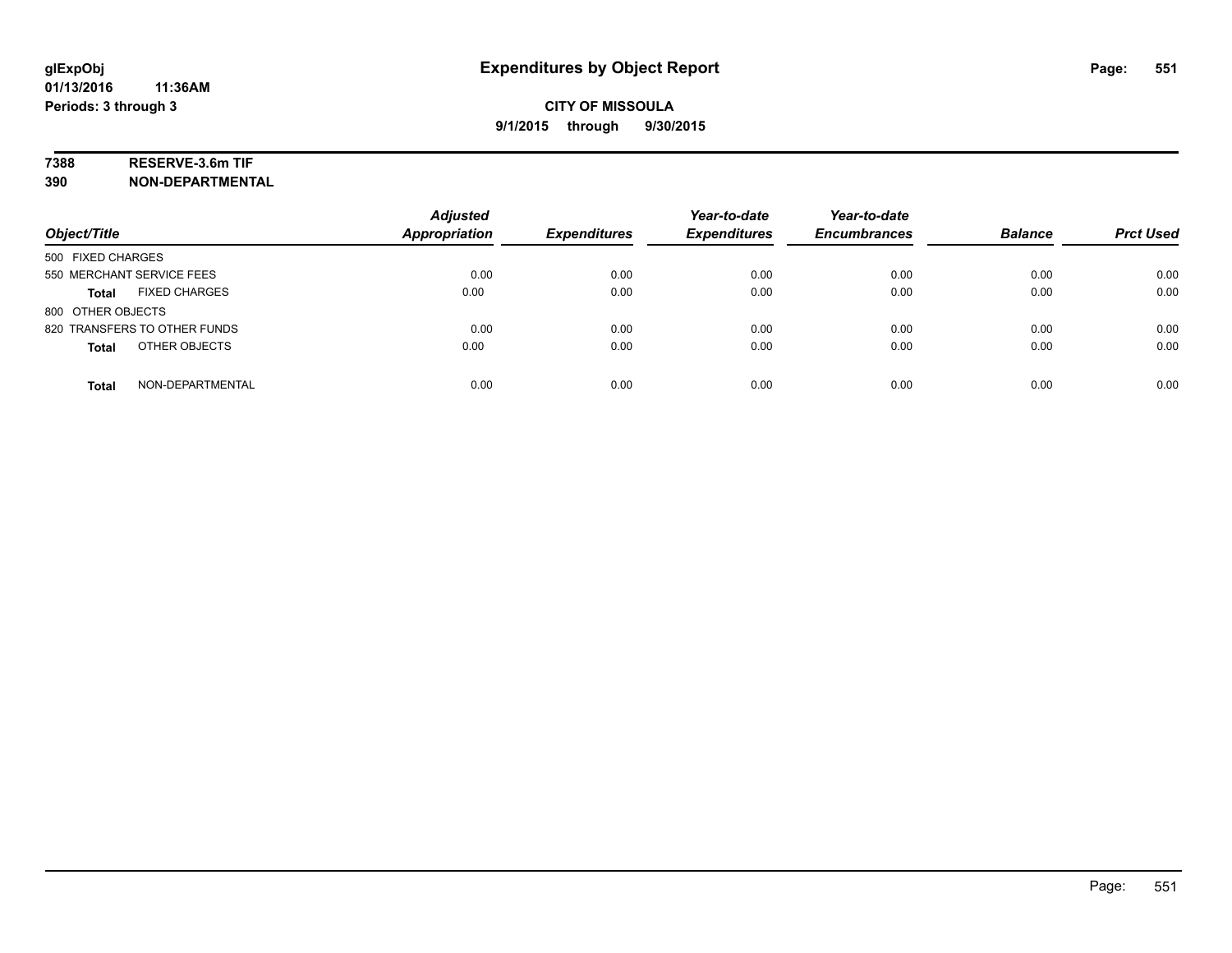## **7388 RESERVE-3.6m TIF**

| Object/Title                         | <b>Adjusted</b><br><b>Appropriation</b> | <b>Expenditures</b> | Year-to-date<br><b>Expenditures</b> | Year-to-date<br><b>Encumbrances</b> | <b>Balance</b> | <b>Prct Used</b> |
|--------------------------------------|-----------------------------------------|---------------------|-------------------------------------|-------------------------------------|----------------|------------------|
| 500 FIXED CHARGES                    |                                         |                     |                                     |                                     |                |                  |
| 550 MERCHANT SERVICE FEES            | 0.00                                    | 0.00                | 0.00                                | 0.00                                | 0.00           | 0.00             |
| <b>FIXED CHARGES</b><br><b>Total</b> | 0.00                                    | 0.00                | 0.00                                | 0.00                                | 0.00           | 0.00             |
| 800 OTHER OBJECTS                    |                                         |                     |                                     |                                     |                |                  |
| 820 TRANSFERS TO OTHER FUNDS         | 0.00                                    | 0.00                | 0.00                                | 0.00                                | 0.00           | 0.00             |
| OTHER OBJECTS<br><b>Total</b>        | 0.00                                    | 0.00                | 0.00                                | 0.00                                | 0.00           | 0.00             |
| RESERVE-3.6m TIF<br>Total            | 0.00                                    | 0.00                | 0.00                                | 0.00                                | 0.00           | 0.00             |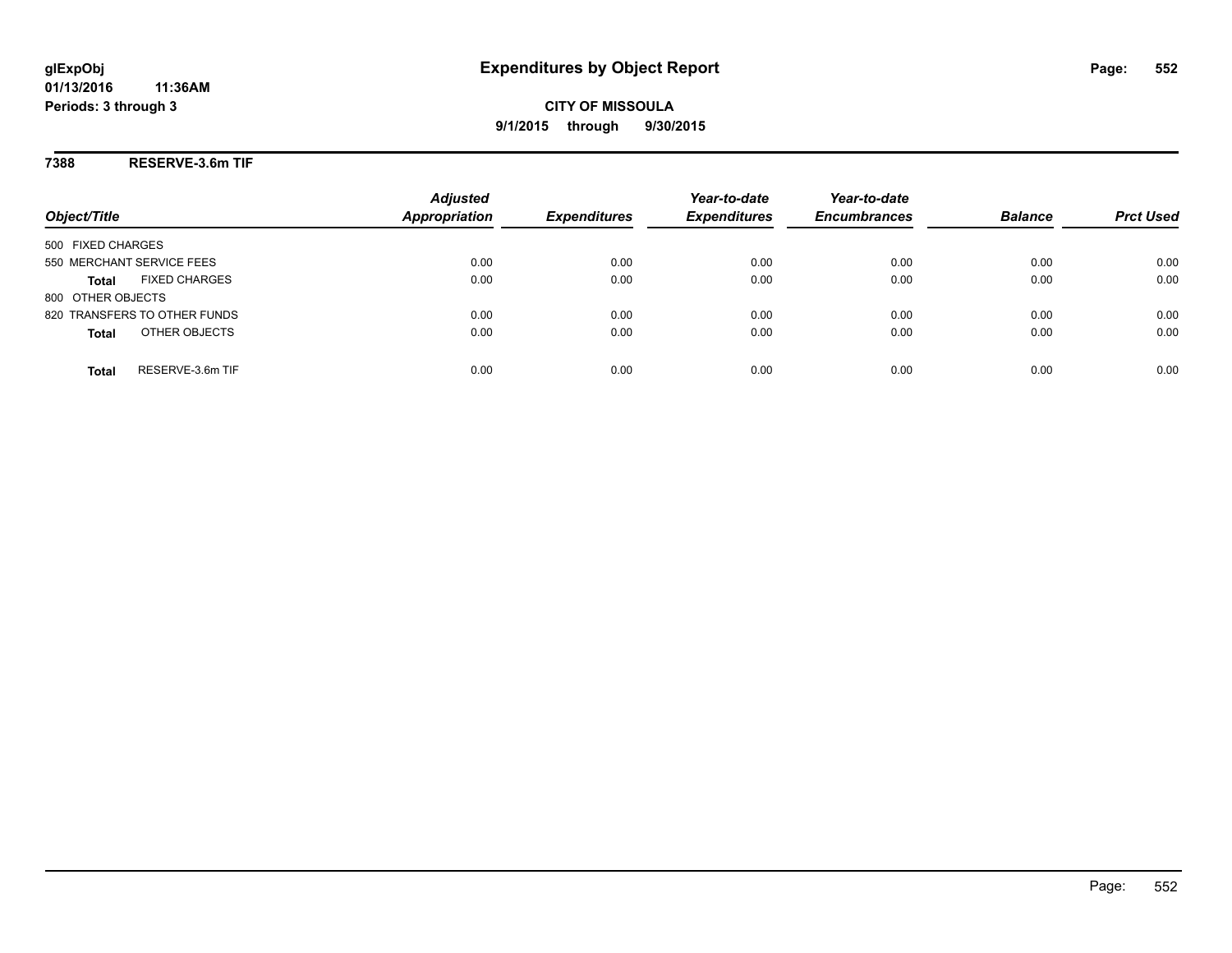#### **7389 DEBT SERVICE - 3.6M/5.75M**

|                  |                                   | <b>Adjusted</b>      |                     | Year-to-date        | Year-to-date        |                |                  |
|------------------|-----------------------------------|----------------------|---------------------|---------------------|---------------------|----------------|------------------|
| Object/Title     |                                   | <b>Appropriation</b> | <b>Expenditures</b> | <b>Expenditures</b> | <b>Encumbrances</b> | <b>Balance</b> | <b>Prct Used</b> |
|                  | 500 FIXED CHARGES                 |                      |                     |                     |                     |                |                  |
|                  | 550 MERCHANT SERVICE FEES         | 0.00                 | 0.00                | 0.00                | 0.00                | 0.00           | 0.00             |
| <b>Total</b>     | <b>FIXED CHARGES</b>              | 0.00                 | 0.00                | 0.00                | 0.00                | 0.00           | 0.00             |
| 600 DEBT SERVICE |                                   |                      |                     |                     |                     |                |                  |
| 610 PRINCIPAL    |                                   | 500,000.00           | 0.00                | 0.00                | 0.00                | 500,000.00     | 0.00             |
|                  | 620 INTEREST / SERVICE FEES       | 0.00                 | 0.00                | 0.00                | 0.00                | 0.00           | 0.00             |
| <b>Total</b>     | <b>DEBT SERVICE</b>               | 500.000.00           | 0.00                | 0.00                | 0.00                | 500,000.00     | 0.00             |
|                  | 700 GRANTS & CONTRIBUTIONS        |                      |                     |                     |                     |                |                  |
|                  | 700 GRANTS & CONTRIBUTIONS        | 0.00                 | 0.00                | 0.00                | 0.00                | 0.00           | 0.00             |
| <b>Total</b>     | <b>GRANTS &amp; CONTRIBUTIONS</b> | 0.00                 | 0.00                | 0.00                | 0.00                | 0.00           | 0.00             |
| <b>Total</b>     | <b>MRA</b>                        | 500,000.00           | 0.00                | 0.00                | 0.00                | 500,000.00     | 0.00             |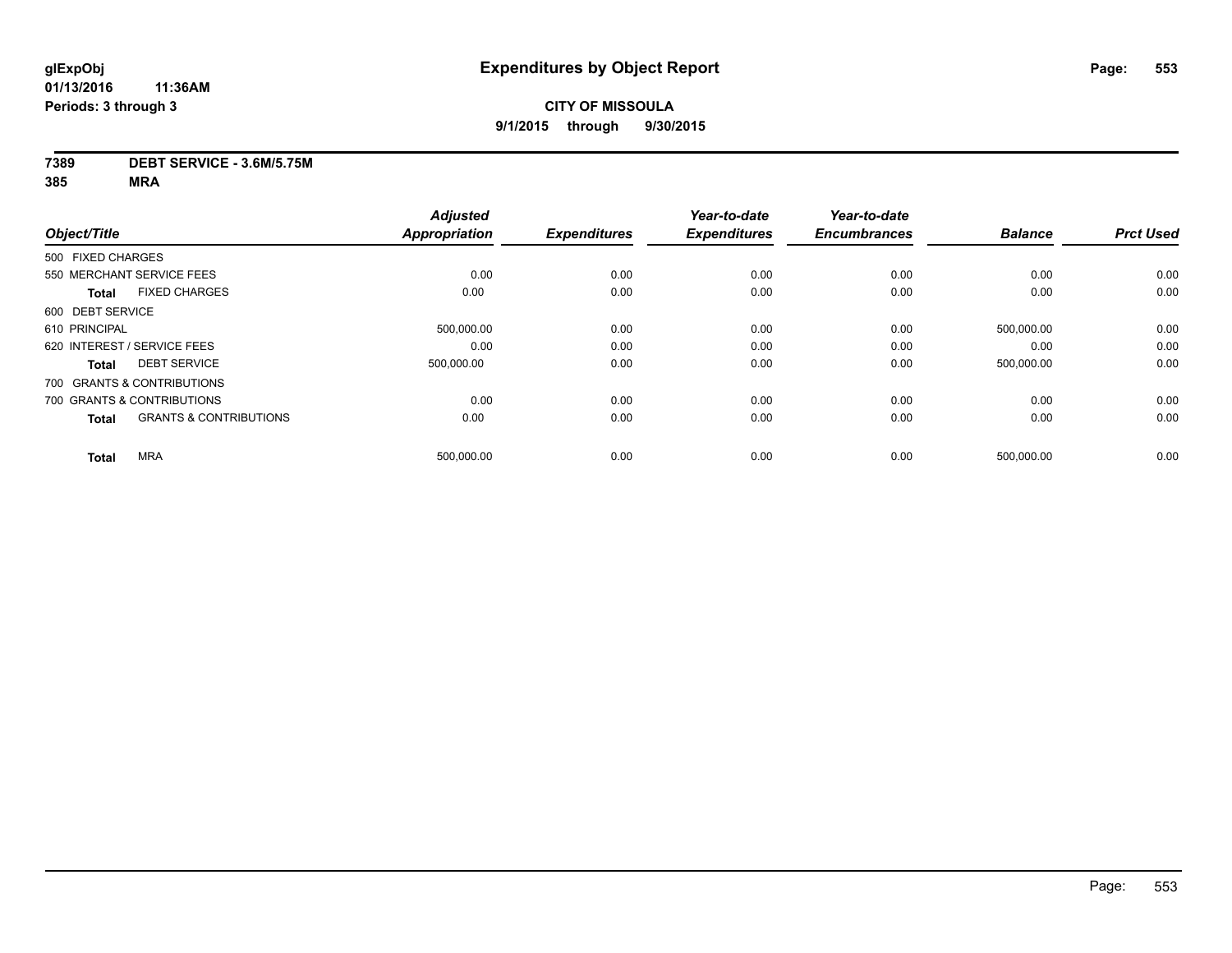**7389 DEBT SERVICE - 3.6M/5.75M**

**390 NON-DEPARTMENTAL**

|                   |                             | <b>Adjusted</b> |                     | Year-to-date        | Year-to-date        |                |                  |
|-------------------|-----------------------------|-----------------|---------------------|---------------------|---------------------|----------------|------------------|
| Object/Title      |                             | Appropriation   | <b>Expenditures</b> | <b>Expenditures</b> | <b>Encumbrances</b> | <b>Balance</b> | <b>Prct Used</b> |
| 500 FIXED CHARGES |                             |                 |                     |                     |                     |                |                  |
|                   | 550 MERCHANT SERVICE FEES   | 0.00            | 0.00                | 0.00                | 0.00                | 0.00           | 0.00             |
| <b>Total</b>      | <b>FIXED CHARGES</b>        | 0.00            | 0.00                | 0.00                | 0.00                | 0.00           | 0.00             |
| 600 DEBT SERVICE  |                             |                 |                     |                     |                     |                |                  |
| 610 PRINCIPAL     |                             | 362.000.00      | 0.00                | 0.00                | 0.00                | 362.000.00     | 0.00             |
|                   | 620 INTEREST / SERVICE FEES | 309.916.00      | 350.00              | 350.00              | 0.00                | 309.566.00     | 0.11             |
| <b>Total</b>      | <b>DEBT SERVICE</b>         | 671.916.00      | 350.00              | 350.00              | 0.00                | 671.566.00     | 0.05             |
| <b>Total</b>      | NON-DEPARTMENTAL            | 671.916.00      | 350.00              | 350.00              | 0.00                | 671.566.00     | 0.05             |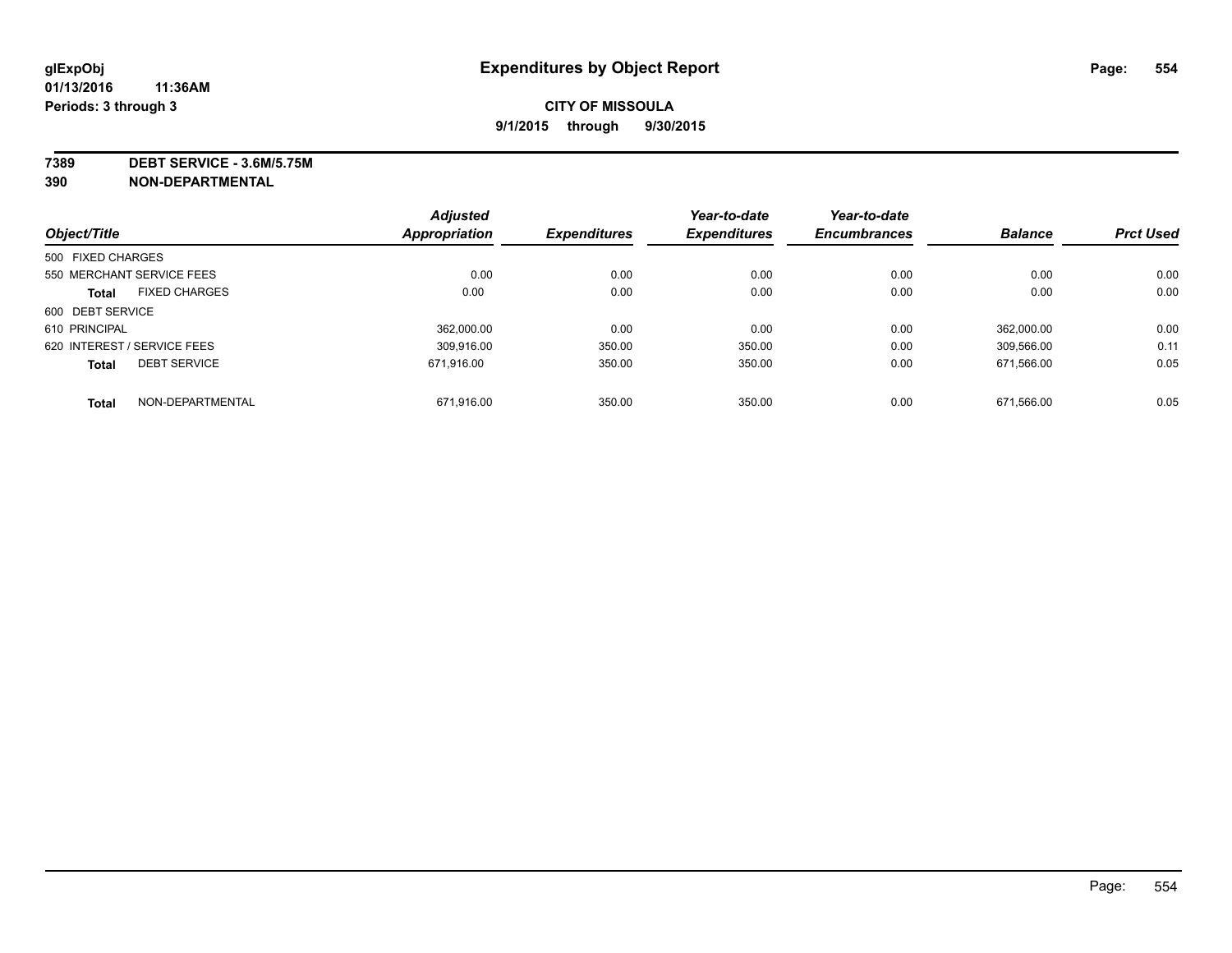## **7389 DEBT SERVICE - 3.6M/5.75M**

| Object/Title                                      | <b>Adjusted</b><br><b>Appropriation</b> | <b>Expenditures</b> | Year-to-date<br><b>Expenditures</b> | Year-to-date<br><b>Encumbrances</b> | <b>Balance</b> | <b>Prct Used</b> |
|---------------------------------------------------|-----------------------------------------|---------------------|-------------------------------------|-------------------------------------|----------------|------------------|
| 500 FIXED CHARGES                                 |                                         |                     |                                     |                                     |                |                  |
| 550 MERCHANT SERVICE FEES                         | 0.00                                    | 0.00                | 0.00                                | 0.00                                | 0.00           | 0.00             |
| <b>FIXED CHARGES</b><br><b>Total</b>              | 0.00                                    | 0.00                | 0.00                                | 0.00                                | 0.00           | 0.00             |
| 600 DEBT SERVICE                                  |                                         |                     |                                     |                                     |                |                  |
| 610 PRINCIPAL                                     | 862.000.00                              | 0.00                | 0.00                                | 0.00                                | 862.000.00     | 0.00             |
| 620 INTEREST / SERVICE FEES                       | 309,916.00                              | 350.00              | 350.00                              | 0.00                                | 309,566.00     | 0.11             |
| <b>DEBT SERVICE</b><br><b>Total</b>               | 1,171,916.00                            | 350.00              | 350.00                              | 0.00                                | 1,171,566.00   | 0.03             |
| 700 GRANTS & CONTRIBUTIONS                        |                                         |                     |                                     |                                     |                |                  |
| 700 GRANTS & CONTRIBUTIONS                        | 0.00                                    | 0.00                | 0.00                                | 0.00                                | 0.00           | 0.00             |
| <b>GRANTS &amp; CONTRIBUTIONS</b><br><b>Total</b> | 0.00                                    | 0.00                | 0.00                                | 0.00                                | 0.00           | 0.00             |
| DEBT SERVICE - 3.6M/5.75M<br><b>Total</b>         | 1.171.916.00                            | 350.00              | 350.00                              | 0.00                                | 1.171.566.00   | 0.03             |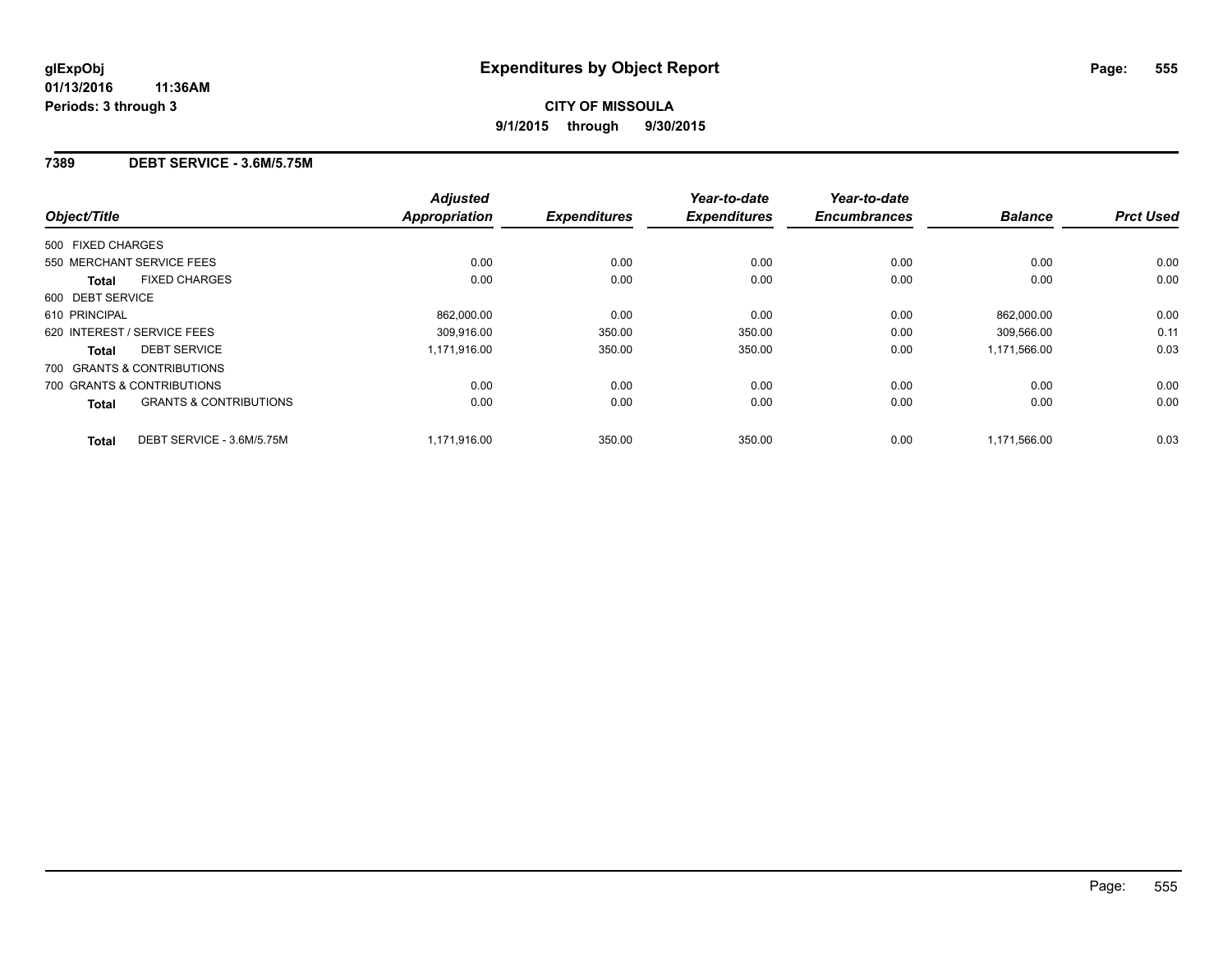## **CITY OF MISSOULA 9/1/2015 through 9/30/2015**

# **7390 URDII CLEARING - 3.6M TIF**

| Object/Title                         | <b>Adjusted</b><br><b>Appropriation</b> | <b>Expenditures</b> | Year-to-date<br><b>Expenditures</b> | Year-to-date<br><b>Encumbrances</b> | <b>Balance</b> | <b>Prct Used</b> |
|--------------------------------------|-----------------------------------------|---------------------|-------------------------------------|-------------------------------------|----------------|------------------|
| 500 FIXED CHARGES                    |                                         |                     |                                     |                                     |                |                  |
| 550 MERCHANT SERVICE FEES            | 0.00                                    | 0.00                | 0.00                                | 0.00                                | 0.00           | 0.00             |
| <b>FIXED CHARGES</b><br><b>Total</b> | 0.00                                    | 0.00                | 0.00                                | 0.00                                | 0.00           | 0.00             |
| 800 OTHER OBJECTS                    |                                         |                     |                                     |                                     |                |                  |
| 820 TRANSFERS TO OTHER FUNDS         | 0.00                                    | 0.00                | 0.00                                | 0.00                                | 0.00           | 0.00             |
| OTHER OBJECTS<br><b>Total</b>        | 0.00                                    | 0.00                | 0.00                                | 0.00                                | 0.00           | 0.00             |
| <b>MRA</b><br><b>Total</b>           | 0.00                                    | 0.00                | 0.00                                | 0.00                                | 0.00           | 0.00             |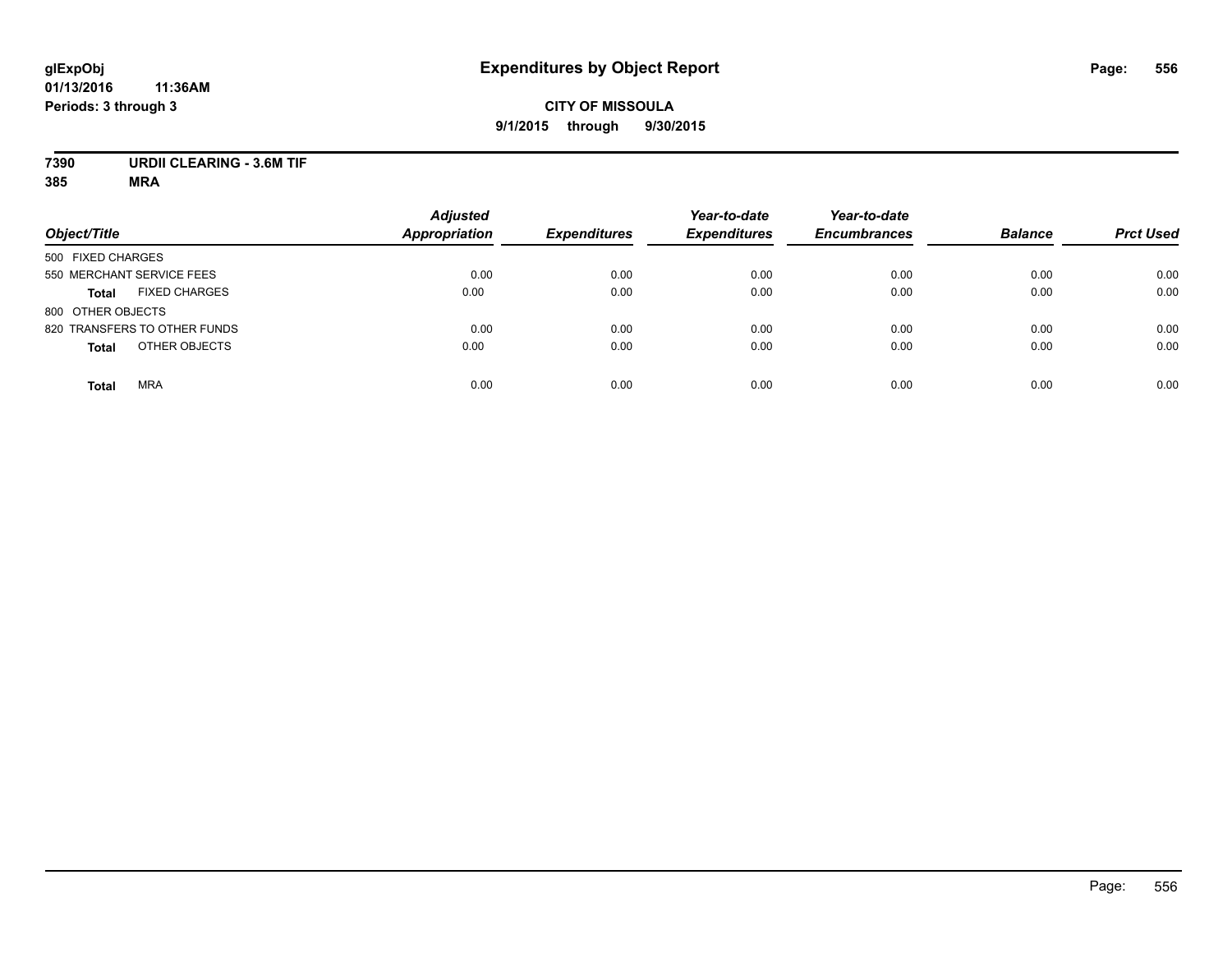**7390 URDII CLEARING - 3.6M TIF**

**390 NON-DEPARTMENTAL**

| Object/Title                         | <b>Adjusted</b><br><b>Appropriation</b> | <b>Expenditures</b> | Year-to-date<br><b>Expenditures</b> | Year-to-date<br><b>Encumbrances</b> | <b>Balance</b> | <b>Prct Used</b> |
|--------------------------------------|-----------------------------------------|---------------------|-------------------------------------|-------------------------------------|----------------|------------------|
| 500 FIXED CHARGES                    |                                         |                     |                                     |                                     |                |                  |
| 550 MERCHANT SERVICE FEES            | 0.00                                    | 0.00                | 0.00                                | 0.00                                | 0.00           | 0.00             |
| <b>FIXED CHARGES</b><br><b>Total</b> | 0.00                                    | 0.00                | 0.00                                | 0.00                                | 0.00           | 0.00             |
| 800 OTHER OBJECTS                    |                                         |                     |                                     |                                     |                |                  |
| 820 TRANSFERS TO OTHER FUNDS         | 1,872,885.00                            | 0.00                | 0.00                                | 0.00                                | 1.872.885.00   | 0.00             |
| OTHER OBJECTS<br><b>Total</b>        | 1.872.885.00                            | 0.00                | 0.00                                | 0.00                                | 1,872,885.00   | 0.00             |
| NON-DEPARTMENTAL<br><b>Total</b>     | 1,872,885.00                            | 0.00                | 0.00                                | 0.00                                | 1.872.885.00   | 0.00             |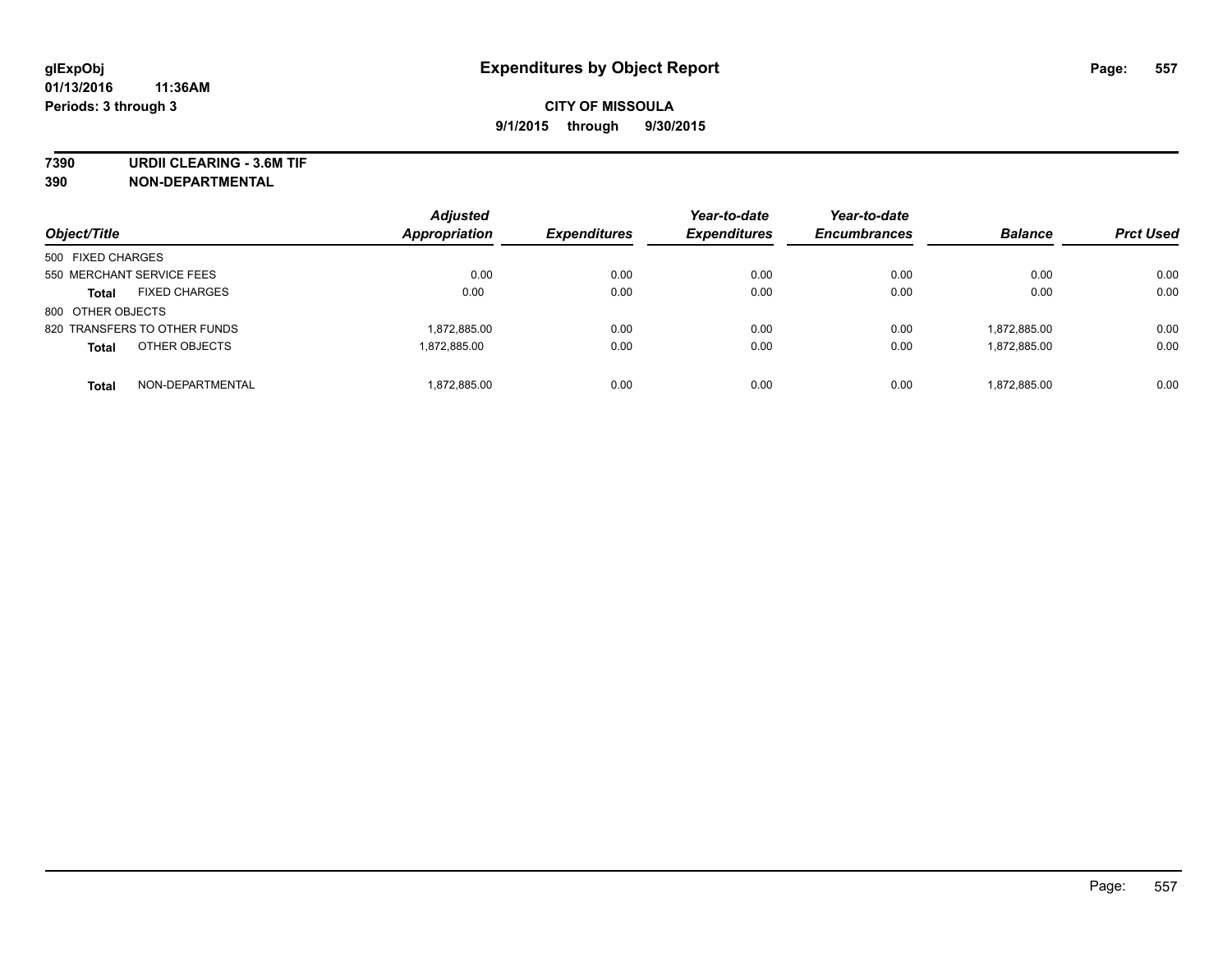## **7390 URDII CLEARING - 3.6M TIF**

| Object/Title                              | <b>Adjusted</b><br>Appropriation | <b>Expenditures</b> | Year-to-date<br><b>Expenditures</b> | Year-to-date<br><b>Encumbrances</b> | <b>Balance</b> | <b>Prct Used</b> |
|-------------------------------------------|----------------------------------|---------------------|-------------------------------------|-------------------------------------|----------------|------------------|
| 500 FIXED CHARGES                         |                                  |                     |                                     |                                     |                |                  |
| 550 MERCHANT SERVICE FEES                 | 0.00                             | 0.00                | 0.00                                | 0.00                                | 0.00           | 0.00             |
| <b>FIXED CHARGES</b><br><b>Total</b>      | 0.00                             | 0.00                | 0.00                                | 0.00                                | 0.00           | 0.00             |
| 800 OTHER OBJECTS                         |                                  |                     |                                     |                                     |                |                  |
| 820 TRANSFERS TO OTHER FUNDS              | 1,872,885.00                     | 0.00                | 0.00                                | 0.00                                | 1,872,885.00   | 0.00             |
| OTHER OBJECTS<br><b>Total</b>             | 1,872,885.00                     | 0.00                | 0.00                                | 0.00                                | 1,872,885.00   | 0.00             |
| URDII CLEARING - 3.6M TIF<br><b>Total</b> | 1,872,885.00                     | 0.00                | 0.00                                | 0.00                                | 1,872,885.00   | 0.00             |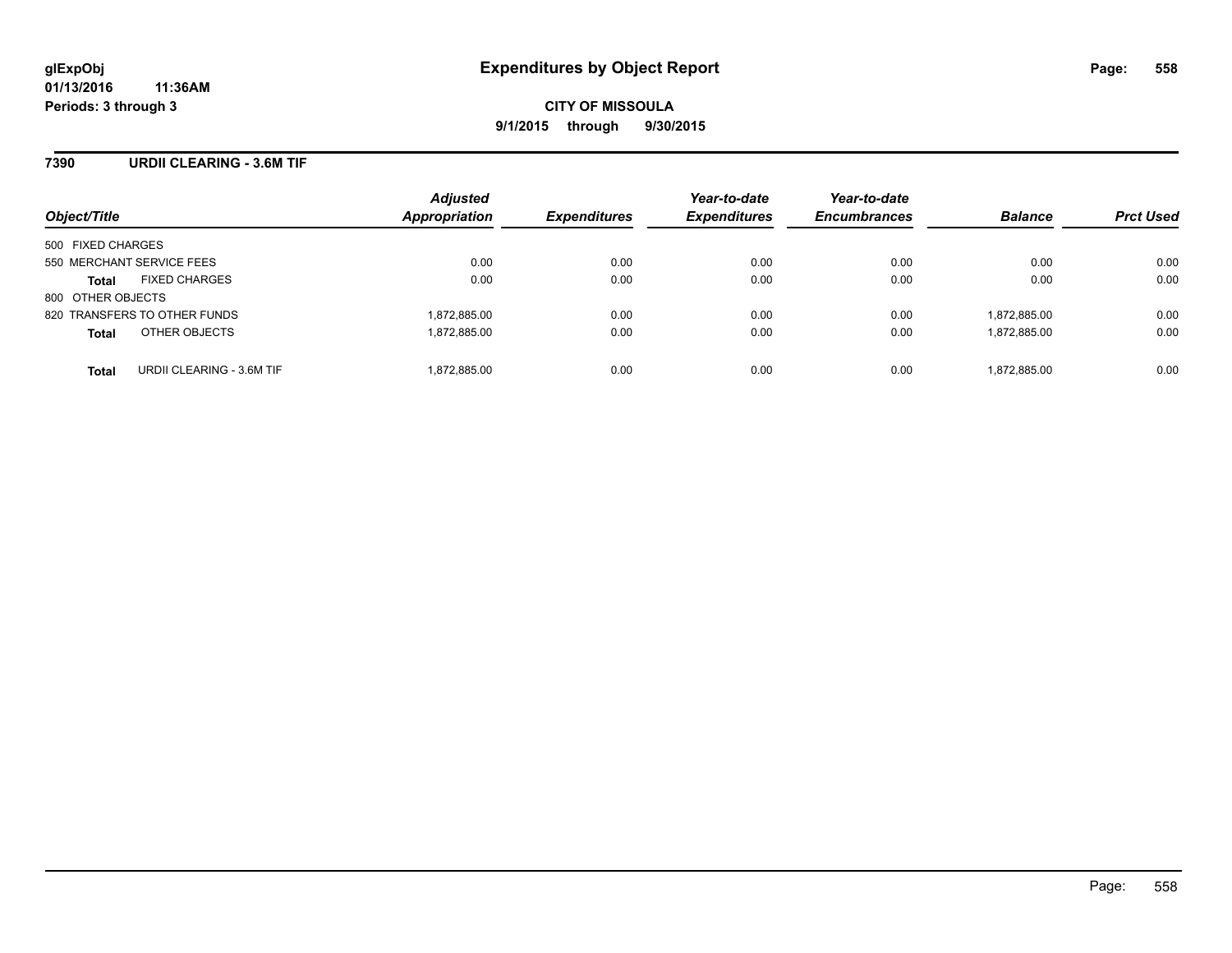## **CITY OF MISSOULA 9/1/2015 through 9/30/2015**

#### **7391 MRA - URD I FUND 385 MRA**

| Object/Title      |                           | <b>Adjusted</b><br>Appropriation<br><b>Expenditures</b> | Year-to-date<br><b>Expenditures</b> | Year-to-date<br><b>Encumbrances</b> | <b>Balance</b> | <b>Prct Used</b> |      |
|-------------------|---------------------------|---------------------------------------------------------|-------------------------------------|-------------------------------------|----------------|------------------|------|
| 500 FIXED CHARGES |                           |                                                         |                                     |                                     |                |                  |      |
|                   | 550 MERCHANT SERVICE FEES | 0.00                                                    | 0.00                                | 0.00                                | 0.00           | 0.00             | 0.00 |
| Total             | <b>FIXED CHARGES</b>      | 0.00                                                    | 0.00                                | 0.00                                | 0.00           | 0.00             | 0.00 |
| Total             | <b>MRA</b>                | 0.00                                                    | 0.00                                | 0.00                                | 0.00           | 0.00             | 0.00 |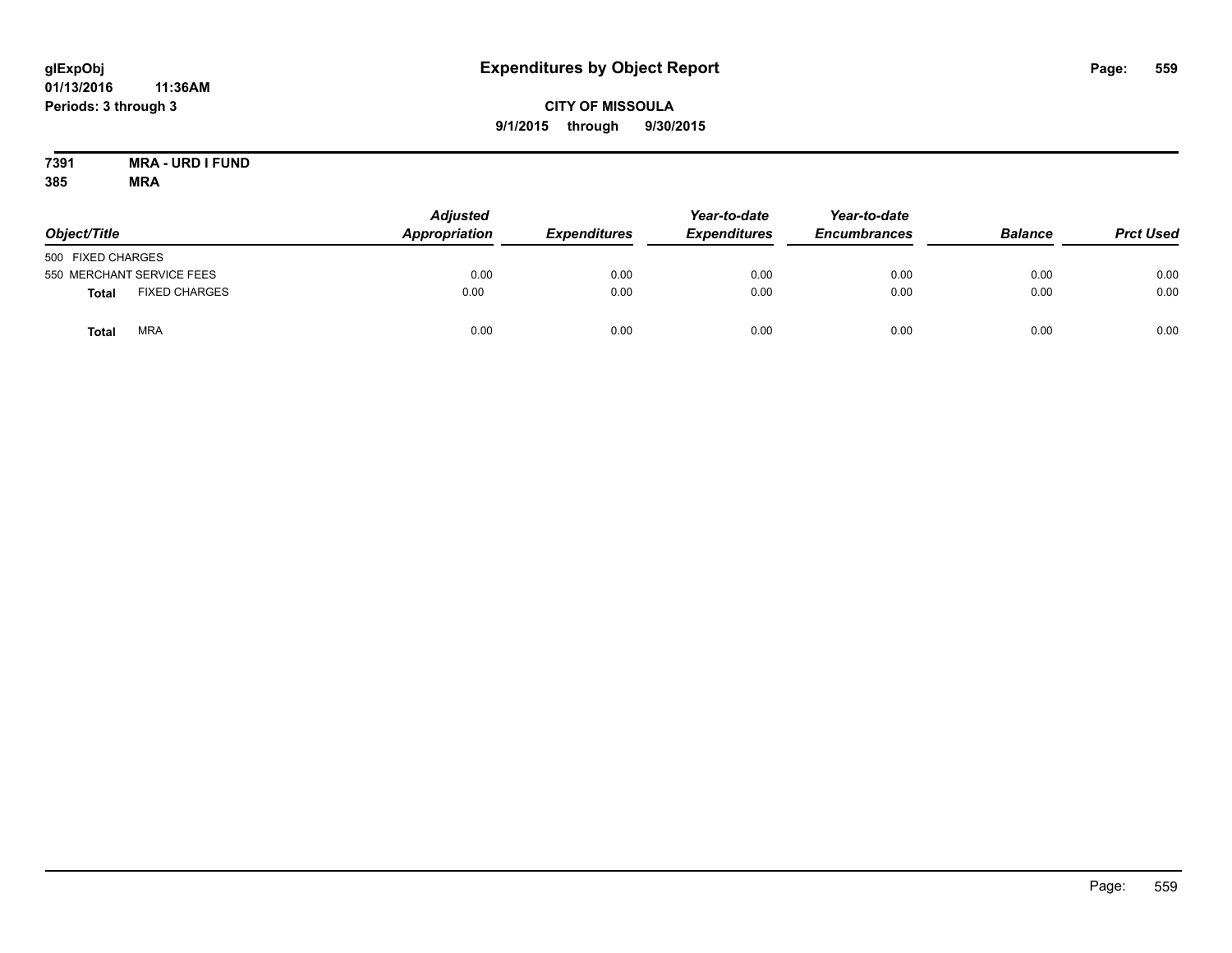# **7391 MRA - URD I FUND**

**900 DEPRECIATION**

| Object/Title              |                      | <b>Adjusted</b><br>Appropriation | <b>Expenditures</b> | Year-to-date<br><b>Expenditures</b> | Year-to-date<br><b>Encumbrances</b> | <b>Balance</b> | <b>Prct Used</b> |
|---------------------------|----------------------|----------------------------------|---------------------|-------------------------------------|-------------------------------------|----------------|------------------|
| 500 FIXED CHARGES         |                      |                                  |                     |                                     |                                     |                |                  |
| 550 MERCHANT SERVICE FEES |                      | 0.00                             | 0.00                | 0.00                                | 0.00                                | 0.00           | 0.00             |
| Total                     | <b>FIXED CHARGES</b> | 0.00                             | 0.00                | 0.00                                | 0.00                                | 0.00           | 0.00             |
| <b>Total</b>              | <b>DEPRECIATION</b>  | 0.00                             | 0.00                | 0.00                                | 0.00                                | 0.00           | 0.00             |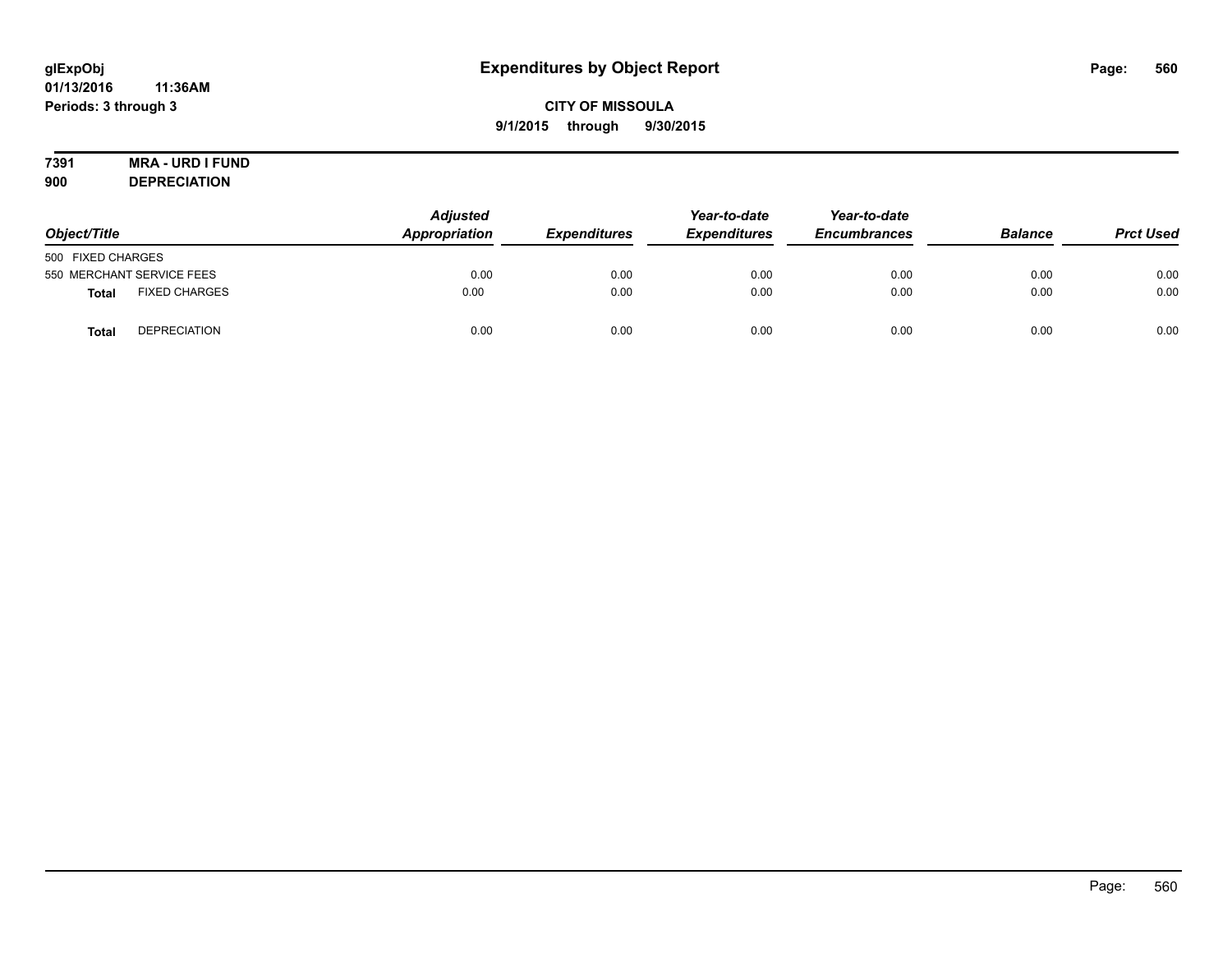**CITY OF MISSOULA 9/1/2015 through 9/30/2015**

**7391 MRA - URD I FUND**

| Object/Title                         | <b>Adjusted</b><br>Appropriation | <b>Expenditures</b> | Year-to-date<br><b>Expenditures</b> | Year-to-date<br><b>Encumbrances</b> | <b>Balance</b> | <b>Prct Used</b> |
|--------------------------------------|----------------------------------|---------------------|-------------------------------------|-------------------------------------|----------------|------------------|
| 500 FIXED CHARGES                    |                                  |                     |                                     |                                     |                |                  |
| 550 MERCHANT SERVICE FEES            | 0.00                             | 0.00                | 0.00                                | 0.00                                | 0.00           | 0.00             |
| <b>FIXED CHARGES</b><br><b>Total</b> | 0.00                             | 0.00                | 0.00                                | 0.00                                | 0.00           | 0.00             |
| MRA - URD I FUND<br>Tota             | 0.00                             | 0.00                | 0.00                                | 0.00                                | 0.00           | 0.00             |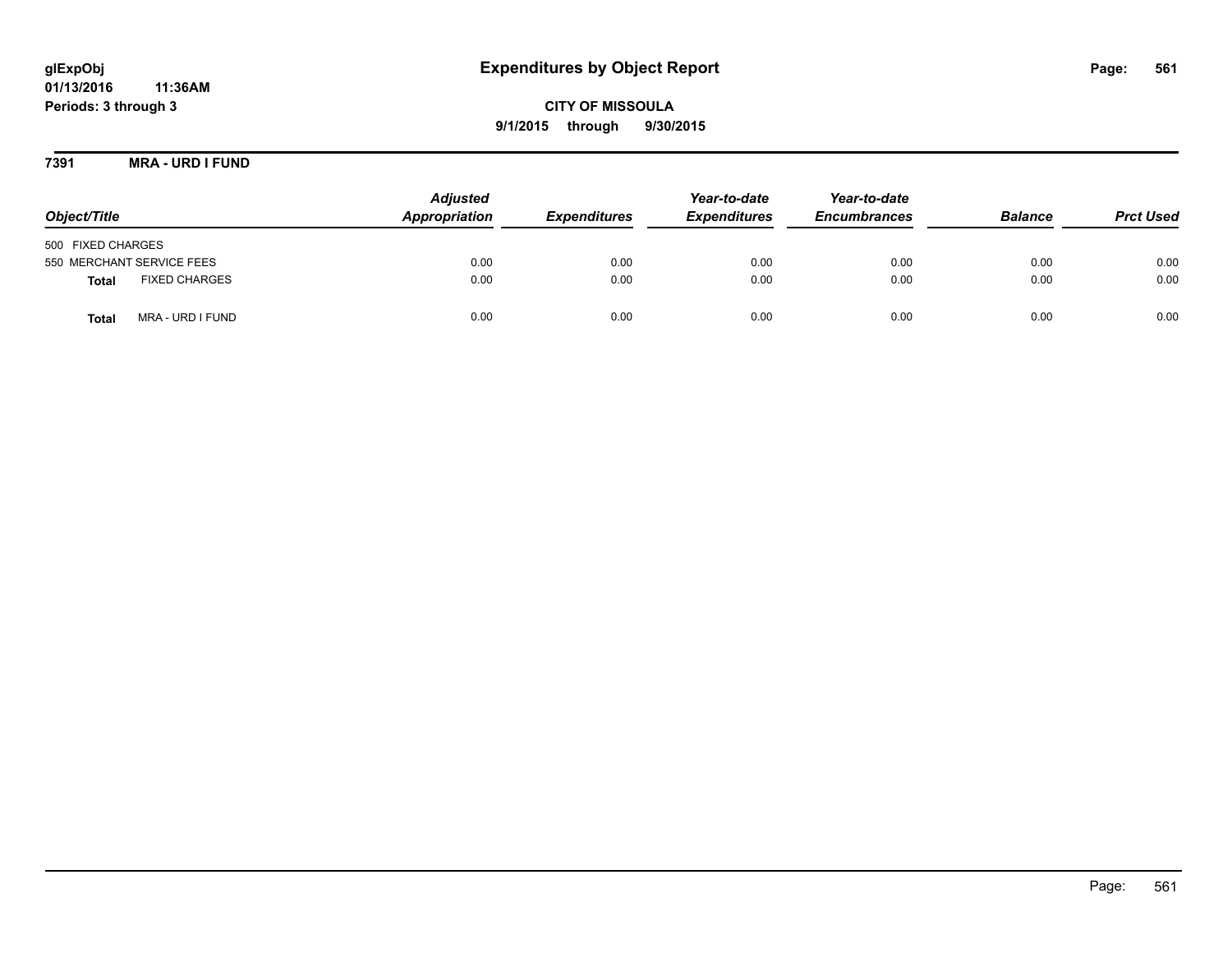**7392 MRA - URD II FUND**

|                                            | <b>Adjusted</b> |                     | Year-to-date        | Year-to-date        |                |                  |
|--------------------------------------------|-----------------|---------------------|---------------------|---------------------|----------------|------------------|
| Object/Title                               | Appropriation   | <b>Expenditures</b> | <b>Expenditures</b> | <b>Encumbrances</b> | <b>Balance</b> | <b>Prct Used</b> |
| 300 PURCHASED SERVICES                     |                 |                     |                     |                     |                |                  |
| 344 TELEPHONE SERVICE                      | 0.00            | 0.00                | 0.00                | 0.00                | 0.00           | 0.00             |
| 350 PROFESSIONAL SERVICES                  | 169,272.00      | 34,780.77           | 43,383.27           | 0.00                | 125,888.73     | 25.63            |
| PURCHASED SERVICES<br><b>Total</b>         | 169,272.00      | 34,780.77           | 43,383.27           | 0.00                | 125,888.73     | 25.63            |
| 500 FIXED CHARGES                          |                 |                     |                     |                     |                |                  |
| 550 MERCHANT SERVICE FEES                  | 0.00            | 0.00                | 0.00                | 0.00                | 0.00           | 0.00             |
| <b>FIXED CHARGES</b><br>Total              | 0.00            | 0.00                | 0.00                | 0.00                | 0.00           | 0.00             |
| 700 GRANTS & CONTRIBUTIONS                 |                 |                     |                     |                     |                |                  |
| 700 GRANTS & CONTRIBUTIONS                 | 98,607.00       | 0.00                | 3,000.00            | 0.00                | 95,607.00      | 3.04             |
| <b>GRANTS &amp; CONTRIBUTIONS</b><br>Total | 98,607.00       | 0.00                | 3,000.00            | 0.00                | 95,607.00      | 3.04             |
| 800 OTHER OBJECTS                          |                 |                     |                     |                     |                |                  |
| 820 TRANSFERS TO OTHER FUNDS               | 250,000.00      | 0.00                | 0.00                | 0.00                | 250,000.00     | 0.00             |
| 845 CONTINGENCY                            | 611,369.00      | 0.00                | 0.00                | 0.00                | 611,369.00     | 0.00             |
| OTHER OBJECTS<br><b>Total</b>              | 861,369.00      | 0.00                | 0.00                | 0.00                | 861,369.00     | 0.00             |
| 900 CAPITAL OUTLAY                         |                 |                     |                     |                     |                |                  |
| 910 LAND                                   | 0.00            | 0.00                | 0.00                | 0.00                | 0.00           | 0.00             |
| 920 BUILDINGS                              | 0.00            | 0.00                | 0.00                | 0.00                | 0.00           | 0.00             |
| 930 IMPROVEMENTS                           | 680,000.00      | 162,454.37          | 224,426.02          | 0.00                | 455,573.98     | 33.00            |
| <b>CAPITAL OUTLAY</b><br><b>Total</b>      | 680,000.00      | 162,454.37          | 224,426.02          | 0.00                | 455,573.98     | 33.00            |
| <b>MRA</b><br><b>Total</b>                 | 1,809,248.00    | 197,235.14          | 270,809.29          | 0.00                | 1,538,438.71   | 14.97            |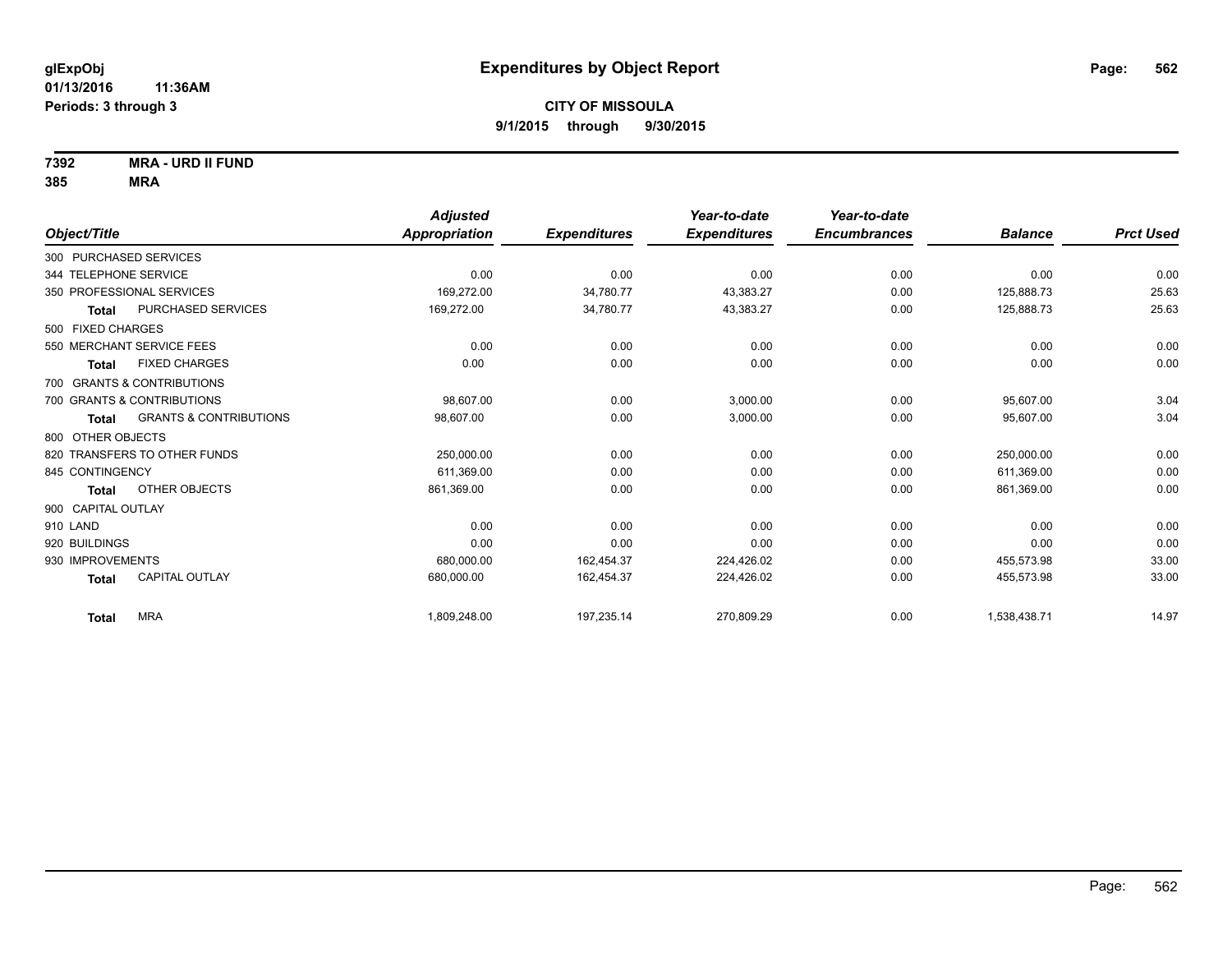**7392 MRA - URD II FUND**

|                                            | <b>Adjusted</b> |                     | Year-to-date        | Year-to-date        |                |                  |
|--------------------------------------------|-----------------|---------------------|---------------------|---------------------|----------------|------------------|
| Object/Title                               | Appropriation   | <b>Expenditures</b> | <b>Expenditures</b> | <b>Encumbrances</b> | <b>Balance</b> | <b>Prct Used</b> |
| 300 PURCHASED SERVICES                     |                 |                     |                     |                     |                |                  |
| 344 TELEPHONE SERVICE                      | 0.00            | 0.00                | 0.00                | 0.00                | 0.00           | 0.00             |
| 350 PROFESSIONAL SERVICES                  | 169,272.00      | 34,780.77           | 43,383.27           | 0.00                | 125,888.73     | 25.63            |
| PURCHASED SERVICES<br><b>Total</b>         | 169,272.00      | 34,780.77           | 43,383.27           | 0.00                | 125,888.73     | 25.63            |
| 500 FIXED CHARGES                          |                 |                     |                     |                     |                |                  |
| 550 MERCHANT SERVICE FEES                  | 0.00            | 0.00                | 0.00                | 0.00                | 0.00           | 0.00             |
| <b>FIXED CHARGES</b><br><b>Total</b>       | 0.00            | 0.00                | 0.00                | 0.00                | 0.00           | 0.00             |
| 700 GRANTS & CONTRIBUTIONS                 |                 |                     |                     |                     |                |                  |
| 700 GRANTS & CONTRIBUTIONS                 | 98.607.00       | 0.00                | 3,000.00            | 0.00                | 95,607.00      | 3.04             |
| <b>GRANTS &amp; CONTRIBUTIONS</b><br>Total | 98.607.00       | 0.00                | 3,000.00            | 0.00                | 95,607.00      | 3.04             |
| 800 OTHER OBJECTS                          |                 |                     |                     |                     |                |                  |
| 820 TRANSFERS TO OTHER FUNDS               | 250,000.00      | 0.00                | 0.00                | 0.00                | 250,000.00     | 0.00             |
| 845 CONTINGENCY                            | 611,369.00      | 0.00                | 0.00                | 0.00                | 611.369.00     | 0.00             |
| OTHER OBJECTS<br><b>Total</b>              | 861,369.00      | 0.00                | 0.00                | 0.00                | 861,369.00     | 0.00             |
| 900 CAPITAL OUTLAY                         |                 |                     |                     |                     |                |                  |
| 910 LAND                                   | 0.00            | 0.00                | 0.00                | 0.00                | 0.00           | 0.00             |
| 920 BUILDINGS                              | 0.00            | 0.00                | 0.00                | 0.00                | 0.00           | 0.00             |
| 930 IMPROVEMENTS                           | 680,000.00      | 162,454.37          | 224,426.02          | 0.00                | 455.573.98     | 33.00            |
| CAPITAL OUTLAY<br><b>Total</b>             | 680,000.00      | 162,454.37          | 224,426.02          | 0.00                | 455,573.98     | 33.00            |
| MRA - URD II FUND<br><b>Total</b>          | 1,809,248.00    | 197,235.14          | 270,809.29          | 0.00                | 1,538,438.71   | 14.97            |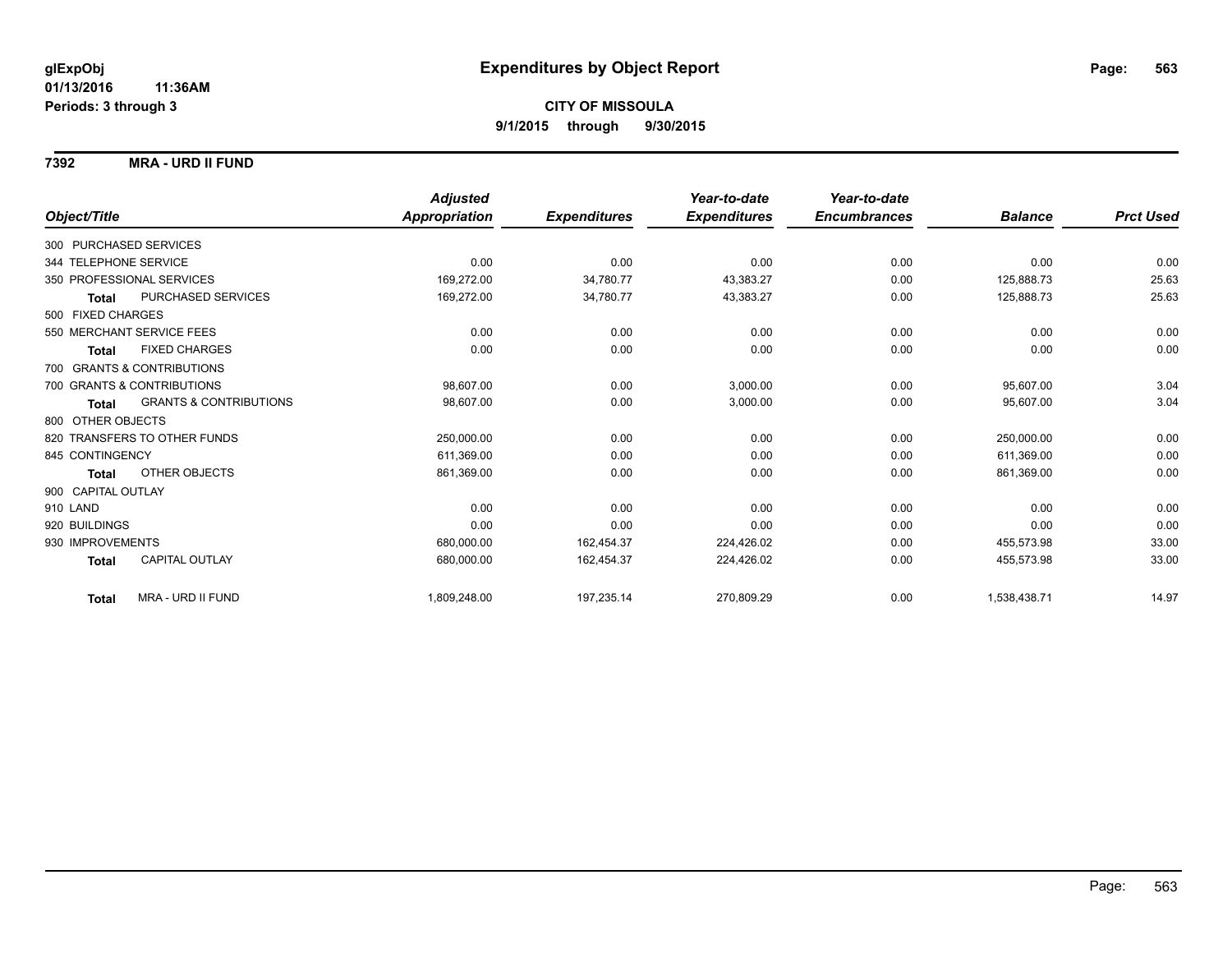**7393 MRA - URD III FUND**

|                                                   | <b>Adjusted</b> |                     | Year-to-date        | Year-to-date        |                |                  |
|---------------------------------------------------|-----------------|---------------------|---------------------|---------------------|----------------|------------------|
| Object/Title                                      | Appropriation   | <b>Expenditures</b> | <b>Expenditures</b> | <b>Encumbrances</b> | <b>Balance</b> | <b>Prct Used</b> |
| 100 PERSONAL SERVICES                             |                 |                     |                     |                     |                |                  |
| 110 SALARIES AND WAGES                            | 372,712.00      | 25,251.64           | 69,082.35           | 0.00                | 303,629.65     | 18.54            |
| 115 SALARIES/HEALTH INSURANCE BENEFIT             | 0.00            | 0.00                | 0.00                | 0.00                | 0.00           | 0.00             |
| 120 OVERTIME/TERMINATION                          | 5,000.00        | 0.00                | 144.37              | 0.00                | 4,855.63       | 2.89             |
| 140 EMPLOYER CONTRIBUTIONS                        | 123,117.00      | 8,234.18            | 26,250.12           | 0.00                | 96,866.88      | 21.32            |
| <b>141 STATE RETIREMENT CONTRIBUTIONS</b>         | 0.00            | 0.00                | 43.83               | 0.00                | $-43.83$       | 0.00             |
| 190 PENSION EXPENSE                               | 0.00            | 0.00                | 0.00                | 0.00                | 0.00           | 0.00             |
| PERSONAL SERVICES<br>Total                        | 500,829.00      | 33,485.82           | 95,520.67           | 0.00                | 405,308.33     | 19.07            |
| 200 SUPPLIES                                      |                 |                     |                     |                     |                |                  |
| 210 OFFICE SUPPLIES                               | 4,000.00        | 679.39              | 823.22              | 0.00                | 3,176.78       | 20.58            |
| 220 OPERATING SUPPLIES                            | 500.00          | 0.00                | 135.96              | 0.00                | 364.04         | 27.19            |
| 230 REPAIR/MAINTENANCE                            | 828.00          | 0.00                | 0.00                | 0.00                | 828.00         | 0.00             |
| 231 GASOLINE                                      | 400.00          | 0.00                | 39.40               | 0.00                | 360.60         | 9.85             |
| 240 OTHER SUPPLIES                                | 3,398.00        | 0.00                | 0.00                | 0.00                | 3,398.00       | 0.00             |
| <b>SUPPLIES</b><br>Total                          | 9,126.00        | 679.39              | 998.58              | 0.00                | 8,127.42       | 10.94            |
| 300 PURCHASED SERVICES                            |                 |                     |                     |                     |                |                  |
| 310 COMMUNICATIONS                                | 800.00          | 36.26               | 44.92               | 0.00                | 755.08         | 5.62             |
| 320 PRINTING & DUPLICATING                        | 3,000.00        | 30.86               | 134.95              | 0.00                | 2,865.05       | 4.50             |
| 330 PUBLICITY, SUBSCRIPTIONS & DUES               | 3,000.00        | 100.00              | 656.00              | 0.00                | 2,344.00       | 21.87            |
| 344 TELEPHONE SERVICE                             | 1,300.00        | 58.99               | 117.95              | 0.00                | 1,182.05       | 9.07             |
| 345 GARBAGE                                       | 565.00          | 43.26               | 129.57              | 0.00                | 435.43         | 22.93            |
| 350 PROFESSIONAL SERVICES                         | 506,863.00      | 33,538.76           | 175,344.81          | 0.00                | 331,518.19     | 34.59            |
| 360 REPAIR & MAINTENANCE                          | 6,990.00        | 326.97              | 653.94              | 0.00                | 6,336.06       | 9.36             |
| 370 TRAVEL                                        | 3,500.00        | 0.00                | 0.00                | 0.00                | 3,500.00       | 0.00             |
| 380 TRAINING                                      | 4,500.00        | 229.18              | 229.18              | 0.00                | 4,270.82       | 5.09             |
| 390 OTHER PURCHASED SERVICES                      | 500.00          | 0.00                | 0.00                | 0.00                | 500.00         | 0.00             |
| PURCHASED SERVICES<br><b>Total</b>                | 531,018.00      | 34,364.28           | 177,311.32          | 0.00                | 353,706.68     | 33.39            |
| 500 FIXED CHARGES                                 |                 |                     |                     |                     |                |                  |
| 550 MERCHANT SERVICE FEES                         | 0.00            | 0.00                | 0.00                | 0.00                | 0.00           | 0.00             |
| <b>FIXED CHARGES</b><br>Total                     | 0.00            | 0.00                | 0.00                | 0.00                | 0.00           | 0.00             |
| 700 GRANTS & CONTRIBUTIONS                        |                 |                     |                     |                     |                |                  |
| 700 GRANTS & CONTRIBUTIONS                        | 2,198,424.00    | 0.00                | 0.00                | 0.00                | 2,198,424.00   | 0.00             |
| <b>GRANTS &amp; CONTRIBUTIONS</b><br><b>Total</b> | 2,198,424.00    | 0.00                | 0.00                | 0.00                | 2,198,424.00   | 0.00             |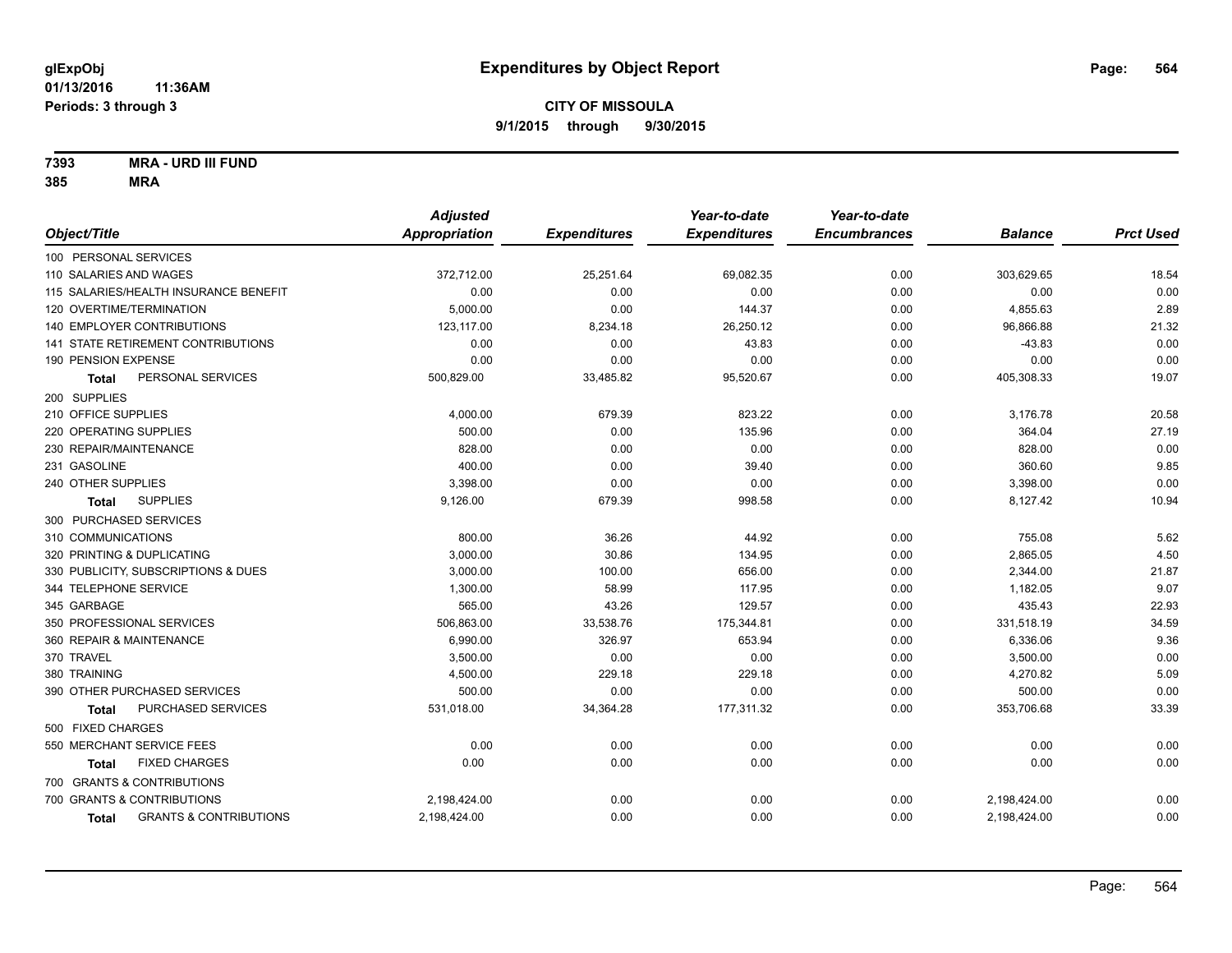**7393 MRA - URD III FUND 385 MRA**

| 85 | MRA |
|----|-----|
|    |     |

|                                | <b>Adjusted</b> |                     | Year-to-date        | Year-to-date        |                |                  |
|--------------------------------|-----------------|---------------------|---------------------|---------------------|----------------|------------------|
| Object/Title                   | Appropriation   | <b>Expenditures</b> | <b>Expenditures</b> | <b>Encumbrances</b> | <b>Balance</b> | <b>Prct Used</b> |
| 800 OTHER OBJECTS              |                 |                     |                     |                     |                |                  |
| 820 TRANSFERS TO OTHER FUNDS   |                 | 0.00<br>0.00        | 0.00                | 0.00                | 0.00           | 0.00             |
| 845 CONTINGENCY                | 784.332.00      | 0.00                | 0.00                | 0.00                | 784.332.00     | 0.00             |
| OTHER OBJECTS<br><b>Total</b>  | 784.332.00      | 0.00                | 0.00                | 0.00                | 784,332.00     | 0.00             |
| 900 CAPITAL OUTLAY             |                 |                     |                     |                     |                |                  |
| 930 IMPROVEMENTS               | 2.115.956.00    | 8,470.50            | 8.658.00            | 0.00                | 2.107.298.00   | 0.41             |
| 940 MACHINERY & EQUIPMENT      |                 | 0.00<br>0.00        | 0.00                | 0.00                | 0.00           | 0.00             |
| <b>CAPITAL OUTLAY</b><br>Total | 2.115.956.00    | 8,470.50            | 8,658.00            | 0.00                | 2,107,298.00   | 0.41             |
| <b>MRA</b><br><b>Total</b>     | 6.139.685.00    | 76.999.99           | 282.488.57          | 0.00                | 5.857.196.43   | 4.60             |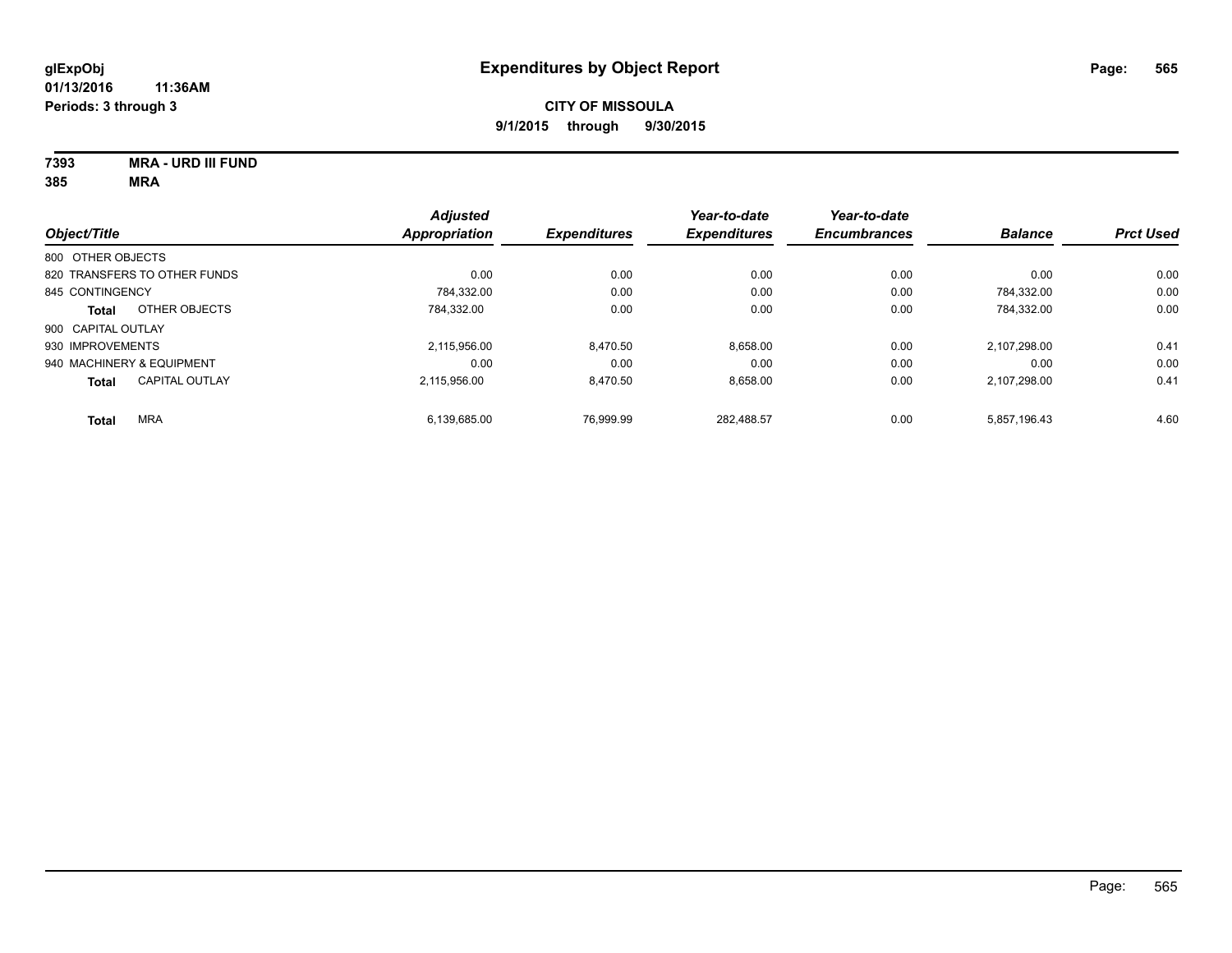# **7393 MRA - URD III FUND**

**395 PARKING COMMISSION**

| Object/Title          |                                       | <b>Adjusted</b><br>Appropriation | <b>Expenditures</b> | Year-to-date<br><b>Expenditures</b> | Year-to-date<br><b>Encumbrances</b> | <b>Balance</b> | <b>Prct Used</b> |
|-----------------------|---------------------------------------|----------------------------------|---------------------|-------------------------------------|-------------------------------------|----------------|------------------|
| 100 PERSONAL SERVICES |                                       |                                  |                     |                                     |                                     |                |                  |
|                       | 115 SALARIES/HEALTH INSURANCE BENEFIT | 0.00                             | 0.00                | 0.00                                | 0.00                                | 0.00           | 0.00             |
| Total                 | PERSONAL SERVICES                     | 0.00                             | 0.00                | 0.00                                | 0.00                                | 0.00           | 0.00             |
| <b>Total</b>          | PARKING COMMISSION                    | 0.00                             | 0.00                | 0.00                                | 0.00                                | 0.00           | 0.00             |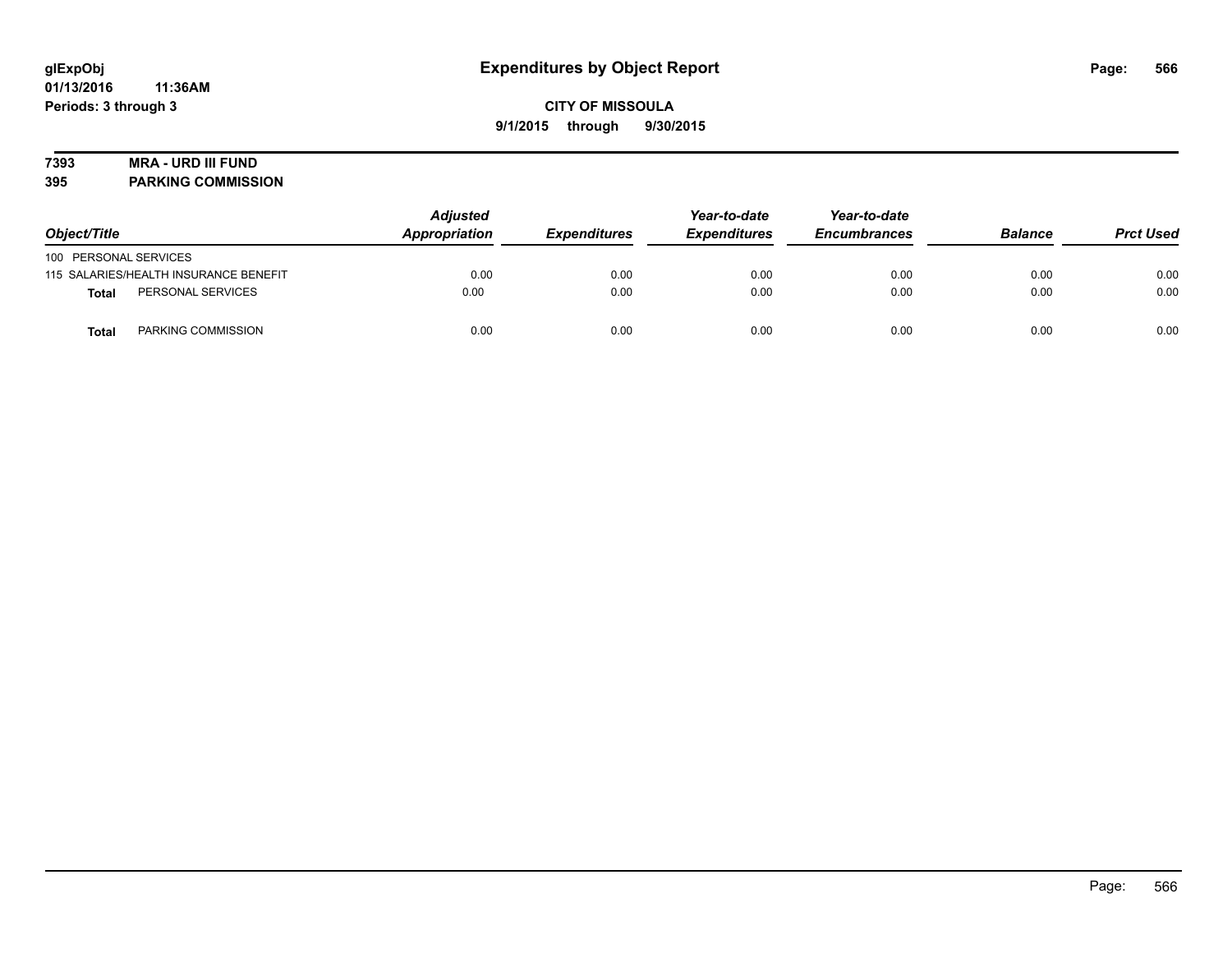# **7393 MRA - URD III FUND**

**900 DEPRECIATION**

| Object/Title                         | <b>Adjusted</b><br><b>Appropriation</b> | <b>Expenditures</b> | Year-to-date<br><b>Expenditures</b> | Year-to-date<br><b>Encumbrances</b> | <b>Balance</b> | <b>Prct Used</b> |
|--------------------------------------|-----------------------------------------|---------------------|-------------------------------------|-------------------------------------|----------------|------------------|
| 500 FIXED CHARGES                    |                                         |                     |                                     |                                     |                |                  |
| 550 MERCHANT SERVICE FEES            | 0.00                                    | 0.00                | 0.00                                | 0.00                                | 0.00           | 0.00             |
| <b>FIXED CHARGES</b><br><b>Total</b> | 0.00                                    | 0.00                | 0.00                                | 0.00                                | 0.00           | 0.00             |
| 800 OTHER OBJECTS                    |                                         |                     |                                     |                                     |                |                  |
| 830 DEPRECIATION                     | 0.00                                    | 0.00                | 0.00                                | 0.00                                | 0.00           | 0.00             |
| OTHER OBJECTS<br><b>Total</b>        | 0.00                                    | 0.00                | 0.00                                | 0.00                                | 0.00           | 0.00             |
| <b>DEPRECIATION</b><br><b>Total</b>  | 0.00                                    | 0.00                | 0.00                                | 0.00                                | 0.00           | 0.00             |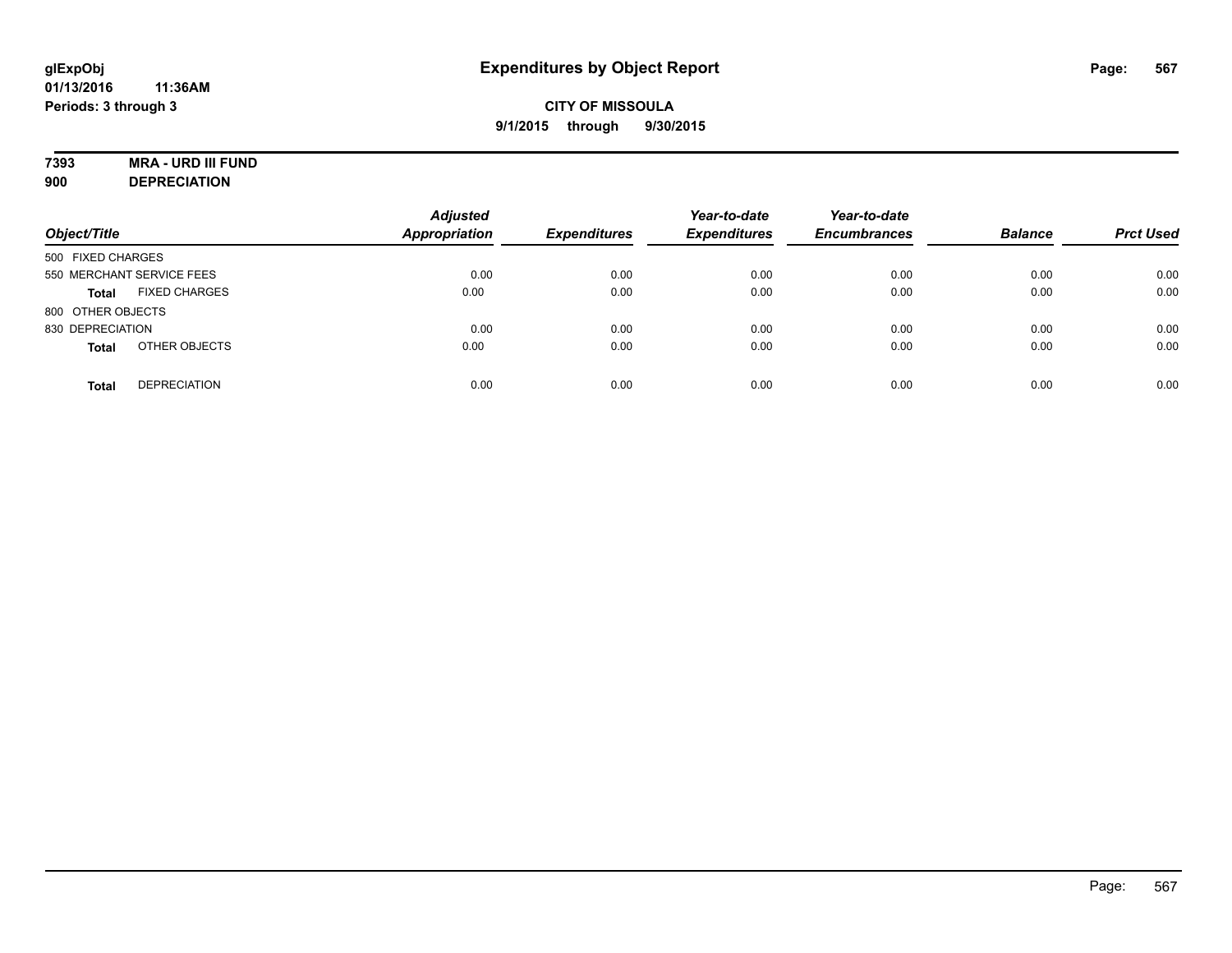**7393 MRA - URD III FUND**

|                                                   | <b>Adjusted</b> |                     | Year-to-date        | Year-to-date        |                |                  |
|---------------------------------------------------|-----------------|---------------------|---------------------|---------------------|----------------|------------------|
| Object/Title                                      | Appropriation   | <b>Expenditures</b> | <b>Expenditures</b> | <b>Encumbrances</b> | <b>Balance</b> | <b>Prct Used</b> |
| 100 PERSONAL SERVICES                             |                 |                     |                     |                     |                |                  |
| 110 SALARIES AND WAGES                            | 372,712.00      | 25,251.64           | 69,082.35           | 0.00                | 303,629.65     | 18.54            |
| 115 SALARIES/HEALTH INSURANCE BENEFIT             | 0.00            | 0.00                | 0.00                | 0.00                | 0.00           | 0.00             |
| 120 OVERTIME/TERMINATION                          | 5,000.00        | 0.00                | 144.37              | 0.00                | 4,855.63       | 2.89             |
| 140 EMPLOYER CONTRIBUTIONS                        | 123,117.00      | 8,234.18            | 26,250.12           | 0.00                | 96,866.88      | 21.32            |
| 141 STATE RETIREMENT CONTRIBUTIONS                | 0.00            | 0.00                | 43.83               | 0.00                | $-43.83$       | 0.00             |
| 190 PENSION EXPENSE                               | 0.00            | 0.00                | 0.00                | 0.00                | 0.00           | 0.00             |
| PERSONAL SERVICES<br><b>Total</b>                 | 500,829.00      | 33,485.82           | 95,520.67           | 0.00                | 405,308.33     | 19.07            |
| 200 SUPPLIES                                      |                 |                     |                     |                     |                |                  |
| 210 OFFICE SUPPLIES                               | 4,000.00        | 679.39              | 823.22              | 0.00                | 3,176.78       | 20.58            |
| 220 OPERATING SUPPLIES                            | 500.00          | 0.00                | 135.96              | 0.00                | 364.04         | 27.19            |
| 230 REPAIR/MAINTENANCE                            | 828.00          | 0.00                | 0.00                | 0.00                | 828.00         | 0.00             |
| 231 GASOLINE                                      | 400.00          | 0.00                | 39.40               | 0.00                | 360.60         | 9.85             |
| 240 OTHER SUPPLIES                                | 3,398.00        | 0.00                | 0.00                | 0.00                | 3,398.00       | 0.00             |
| <b>SUPPLIES</b><br><b>Total</b>                   | 9,126.00        | 679.39              | 998.58              | 0.00                | 8,127.42       | 10.94            |
| 300 PURCHASED SERVICES                            |                 |                     |                     |                     |                |                  |
| 310 COMMUNICATIONS                                | 800.00          | 36.26               | 44.92               | 0.00                | 755.08         | 5.62             |
| 320 PRINTING & DUPLICATING                        | 3,000.00        | 30.86               | 134.95              | 0.00                | 2,865.05       | 4.50             |
| 330 PUBLICITY, SUBSCRIPTIONS & DUES               | 3,000.00        | 100.00              | 656.00              | 0.00                | 2,344.00       | 21.87            |
| 344 TELEPHONE SERVICE                             | 1,300.00        | 58.99               | 117.95              | 0.00                | 1,182.05       | 9.07             |
| 345 GARBAGE                                       | 565.00          | 43.26               | 129.57              | 0.00                | 435.43         | 22.93            |
| 350 PROFESSIONAL SERVICES                         | 506,863.00      | 33,538.76           | 175,344.81          | 0.00                | 331,518.19     | 34.59            |
| 360 REPAIR & MAINTENANCE                          | 6,990.00        | 326.97              | 653.94              | 0.00                | 6,336.06       | 9.36             |
| 370 TRAVEL                                        | 3,500.00        | 0.00                | 0.00                | 0.00                | 3,500.00       | 0.00             |
| 380 TRAINING                                      | 4,500.00        | 229.18              | 229.18              | 0.00                | 4,270.82       | 5.09             |
| 390 OTHER PURCHASED SERVICES                      | 500.00          | 0.00                | 0.00                | 0.00                | 500.00         | 0.00             |
| PURCHASED SERVICES<br><b>Total</b>                | 531,018.00      | 34,364.28           | 177,311.32          | 0.00                | 353,706.68     | 33.39            |
| 500 FIXED CHARGES                                 |                 |                     |                     |                     |                |                  |
| 550 MERCHANT SERVICE FEES                         | 0.00            | 0.00                | 0.00                | 0.00                | 0.00           | 0.00             |
| <b>FIXED CHARGES</b><br><b>Total</b>              | 0.00            | 0.00                | 0.00                | 0.00                | 0.00           | 0.00             |
| 700 GRANTS & CONTRIBUTIONS                        |                 |                     |                     |                     |                |                  |
| 700 GRANTS & CONTRIBUTIONS                        | 2,198,424.00    | 0.00                | 0.00                | 0.00                | 2,198,424.00   | 0.00             |
| <b>GRANTS &amp; CONTRIBUTIONS</b><br><b>Total</b> | 2,198,424.00    | 0.00                | 0.00                | 0.00                | 2,198,424.00   | 0.00             |
| 800 OTHER OBJECTS                                 |                 |                     |                     |                     |                |                  |
| 820 TRANSFERS TO OTHER FUNDS                      | 0.00            | 0.00                | 0.00                | 0.00                | 0.00           | 0.00             |
|                                                   |                 |                     |                     |                     |                |                  |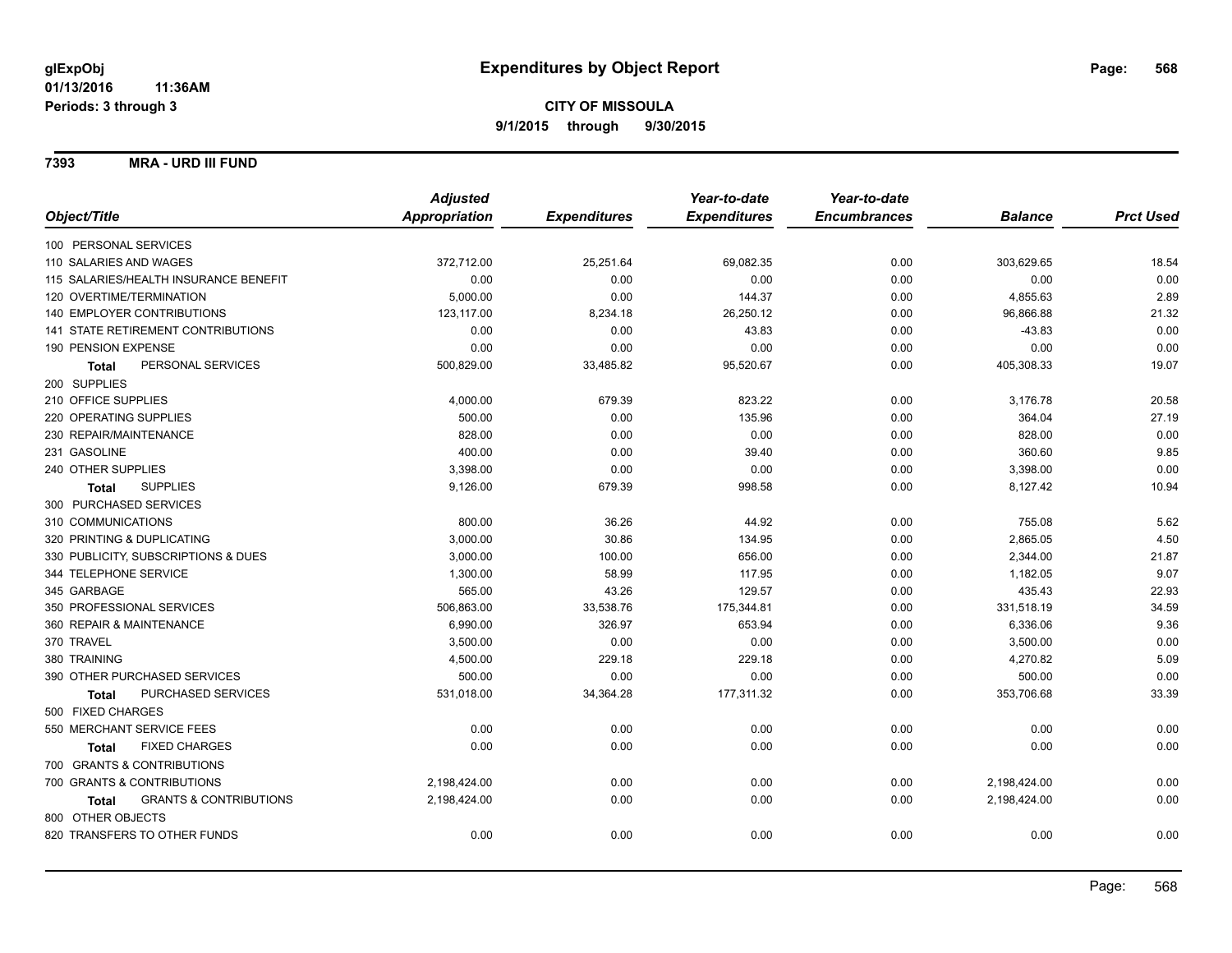#### **7393 MRA - URD III FUND**

| Object/Title                       | <b>Adjusted</b><br>Appropriation | <b>Expenditures</b> | Year-to-date<br><b>Expenditures</b> | Year-to-date<br><b>Encumbrances</b> | <b>Balance</b> | <b>Prct Used</b> |
|------------------------------------|----------------------------------|---------------------|-------------------------------------|-------------------------------------|----------------|------------------|
| 830 DEPRECIATION                   | 0.00                             | 0.00                | 0.00                                | 0.00                                | 0.00           | 0.00             |
| 845 CONTINGENCY                    | 784.332.00                       | 0.00                | 0.00                                | 0.00                                | 784.332.00     | 0.00             |
| OTHER OBJECTS<br><b>Total</b>      | 784.332.00                       | 0.00                | 0.00                                | 0.00                                | 784.332.00     | 0.00             |
| 900 CAPITAL OUTLAY                 |                                  |                     |                                     |                                     |                |                  |
| 930 IMPROVEMENTS                   | 2.115.956.00                     | 8,470.50            | 8,658.00                            | 0.00                                | 2.107.298.00   | 0.41             |
| 940 MACHINERY & EQUIPMENT          | 0.00                             | 0.00                | 0.00                                | 0.00                                | 0.00           | 0.00             |
| CAPITAL OUTLAY<br><b>Total</b>     | 2.115.956.00                     | 8.470.50            | 8,658.00                            | 0.00                                | 2.107.298.00   | 0.41             |
| MRA - URD III FUND<br><b>Total</b> | 6.139.685.00                     | 76.999.99           | 282.488.57                          | 0.00                                | 5.857.196.43   | 4.60             |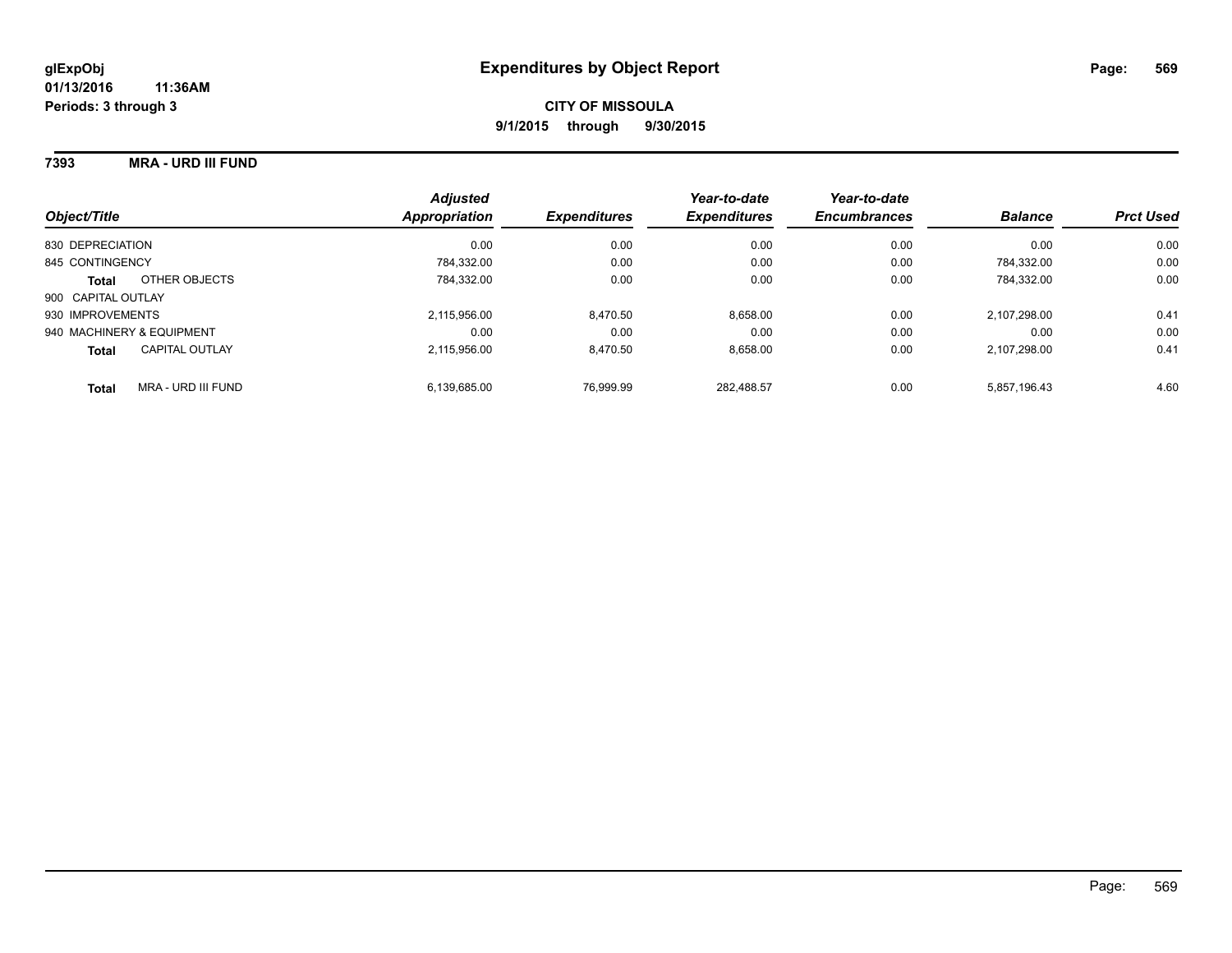# **glExpObj Expenditures by Object Report Page: 570**

**01/13/2016 11:36AM Periods: 3 through 3**

## **7394 MRA URD III TI DEBT CLEARING FUND**

| Object/Title                 | <b>Adjusted</b><br>Appropriation | <b>Expenditures</b> | Year-to-date<br><b>Expenditures</b> | Year-to-date<br><b>Encumbrances</b> | <b>Balance</b> | <b>Prct Used</b> |
|------------------------------|----------------------------------|---------------------|-------------------------------------|-------------------------------------|----------------|------------------|
| 800 OTHER OBJECTS            |                                  |                     |                                     |                                     |                |                  |
| 820 TRANSFERS TO OTHER FUNDS | 0.00                             | 0.00                | 0.00                                | 0.00                                | 0.00           | 0.00             |
| OTHER OBJECTS<br>Total       | 0.00                             | 0.00                | 0.00                                | 0.00                                | 0.00           | 0.00             |
| <b>MRA</b><br>Total          | 0.00                             | 0.00                | 0.00                                | 0.00                                | 0.00           | 0.00             |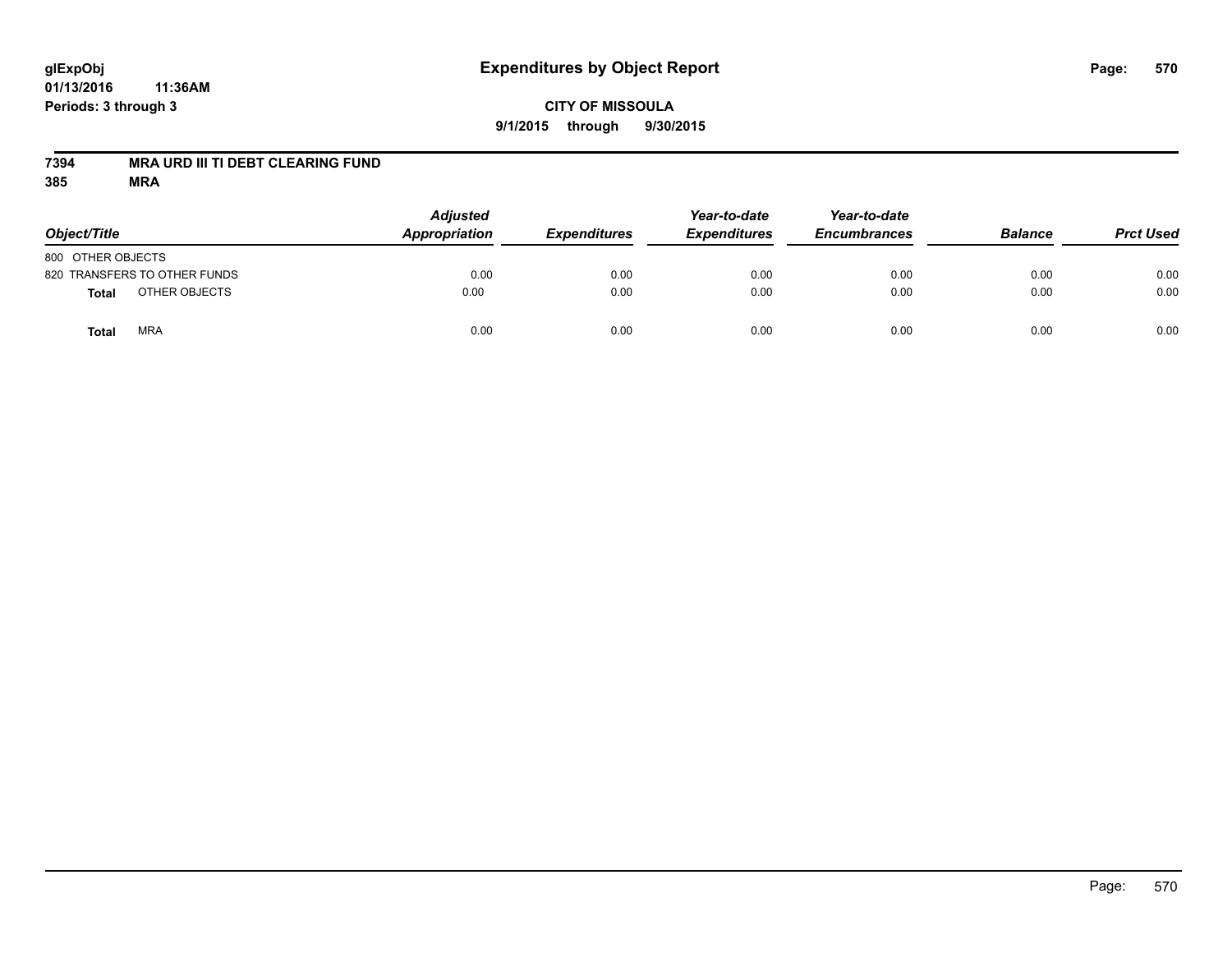**CITY OF MISSOULA 9/1/2015 through 9/30/2015**

## **7394 MRA URD III TI DEBT CLEARING FUND**

| Object/Title                               | <b>Adjusted</b><br>Appropriation | <b>Expenditures</b> | Year-to-date<br><b>Expenditures</b> | Year-to-date<br><b>Encumbrances</b> | <b>Balance</b> | <b>Prct Used</b> |
|--------------------------------------------|----------------------------------|---------------------|-------------------------------------|-------------------------------------|----------------|------------------|
| 800 OTHER OBJECTS                          |                                  |                     |                                     |                                     |                |                  |
| 820 TRANSFERS TO OTHER FUNDS               | 0.00                             | 0.00                | 0.00                                | 0.00                                | 0.00           | 0.00             |
| OTHER OBJECTS<br><b>Total</b>              | 0.00                             | 0.00                | 0.00                                | 0.00                                | 0.00           | 0.00             |
| MRA URD III TI DEBT CLEARING FUND<br>Total | 0.00                             | 0.00                | 0.00                                | 0.00                                | 0.00           | 0.00             |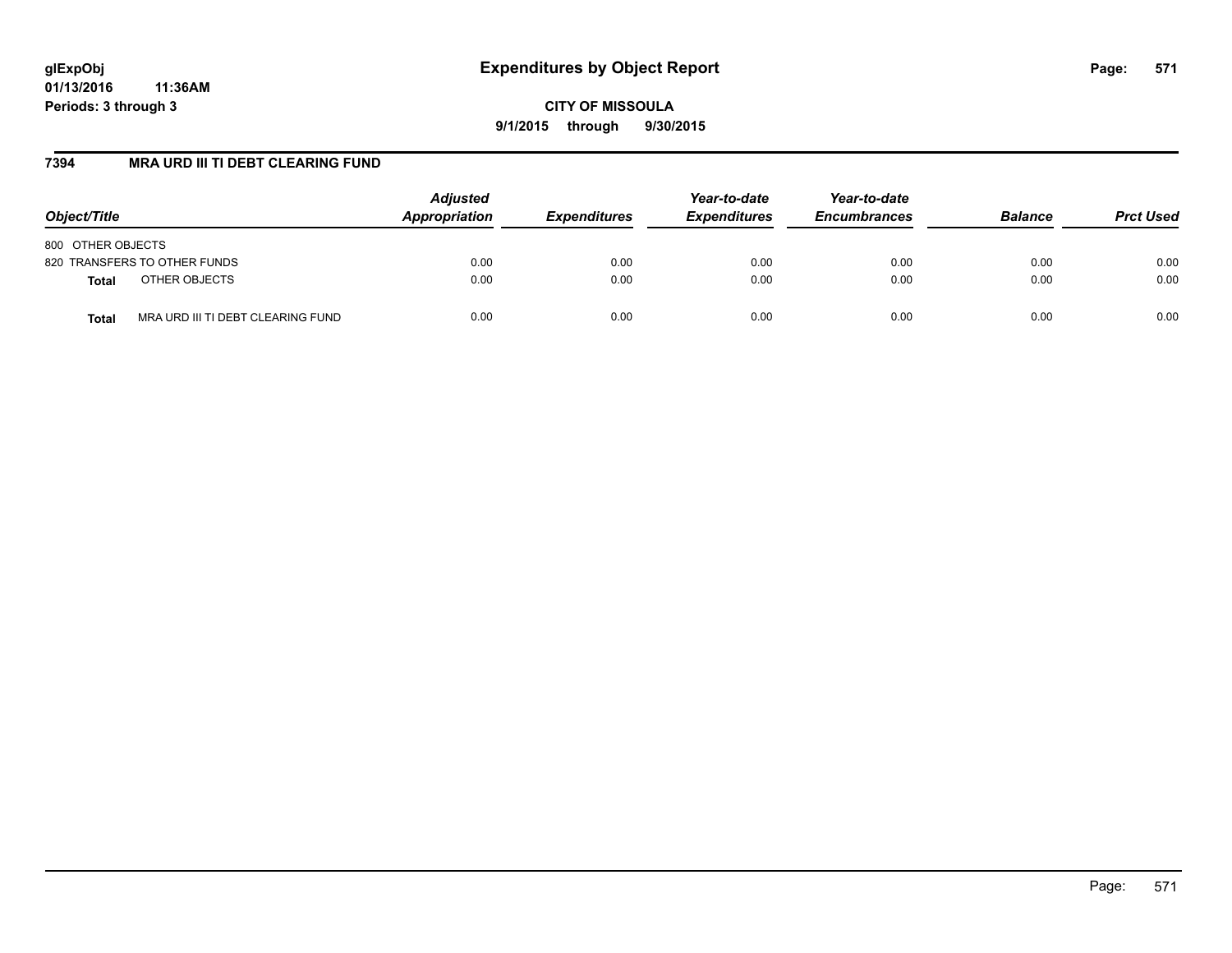## **CITY OF MISSOULA 9/1/2015 through 9/30/2015**

## **7395 MRA TAX INCREMENT DEBT SERVICE**

| Object/Title                        | <b>Adjusted</b><br><b>Appropriation</b> | <b>Expenditures</b> | Year-to-date<br><b>Expenditures</b> | Year-to-date<br><b>Encumbrances</b> | <b>Balance</b> | <b>Prct Used</b> |
|-------------------------------------|-----------------------------------------|---------------------|-------------------------------------|-------------------------------------|----------------|------------------|
| 600 DEBT SERVICE                    |                                         |                     |                                     |                                     |                |                  |
| 610 PRINCIPAL                       | 0.00                                    | 0.00                | 0.00                                | 0.00                                | 0.00           | 0.00             |
| 620 INTEREST / SERVICE FEES         | 0.00                                    | 0.00                | 0.00                                | 0.00                                | 0.00           | 0.00             |
| <b>DEBT SERVICE</b><br><b>Total</b> | 0.00                                    | 0.00                | 0.00                                | 0.00                                | 0.00           | 0.00             |
| <b>MRA</b><br><b>Total</b>          | 0.00                                    | 0.00                | 0.00                                | 0.00                                | 0.00           | 0.00             |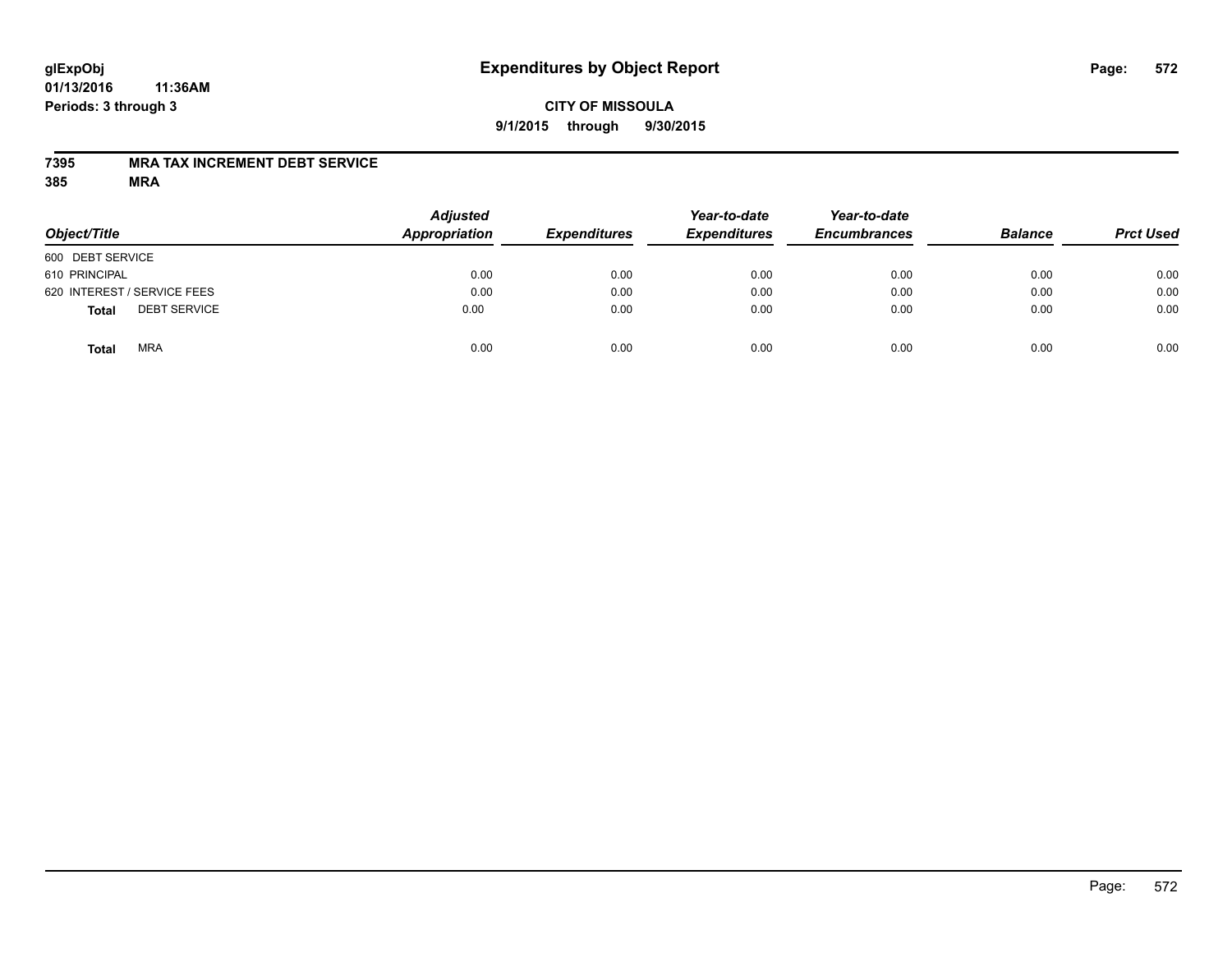**CITY OF MISSOULA 9/1/2015 through 9/30/2015**

## **7395 MRA TAX INCREMENT DEBT SERVICE**

| Object/Title                                   | <b>Adjusted</b><br>Appropriation | <b>Expenditures</b> | Year-to-date<br><b>Expenditures</b> | Year-to-date<br><b>Encumbrances</b> | <b>Balance</b> | <b>Prct Used</b> |
|------------------------------------------------|----------------------------------|---------------------|-------------------------------------|-------------------------------------|----------------|------------------|
| 600 DEBT SERVICE                               |                                  |                     |                                     |                                     |                |                  |
| 610 PRINCIPAL                                  | 0.00                             | 0.00                | 0.00                                | 0.00                                | 0.00           | 0.00             |
| 620 INTEREST / SERVICE FEES                    | 0.00                             | 0.00                | 0.00                                | 0.00                                | 0.00           | 0.00             |
| <b>DEBT SERVICE</b><br><b>Total</b>            | 0.00                             | 0.00                | 0.00                                | 0.00                                | 0.00           | 0.00             |
| MRA TAX INCREMENT DEBT SERVICE<br><b>Total</b> | 0.00                             | 0.00                | 0.00                                | 0.00                                | 0.00           | 0.00             |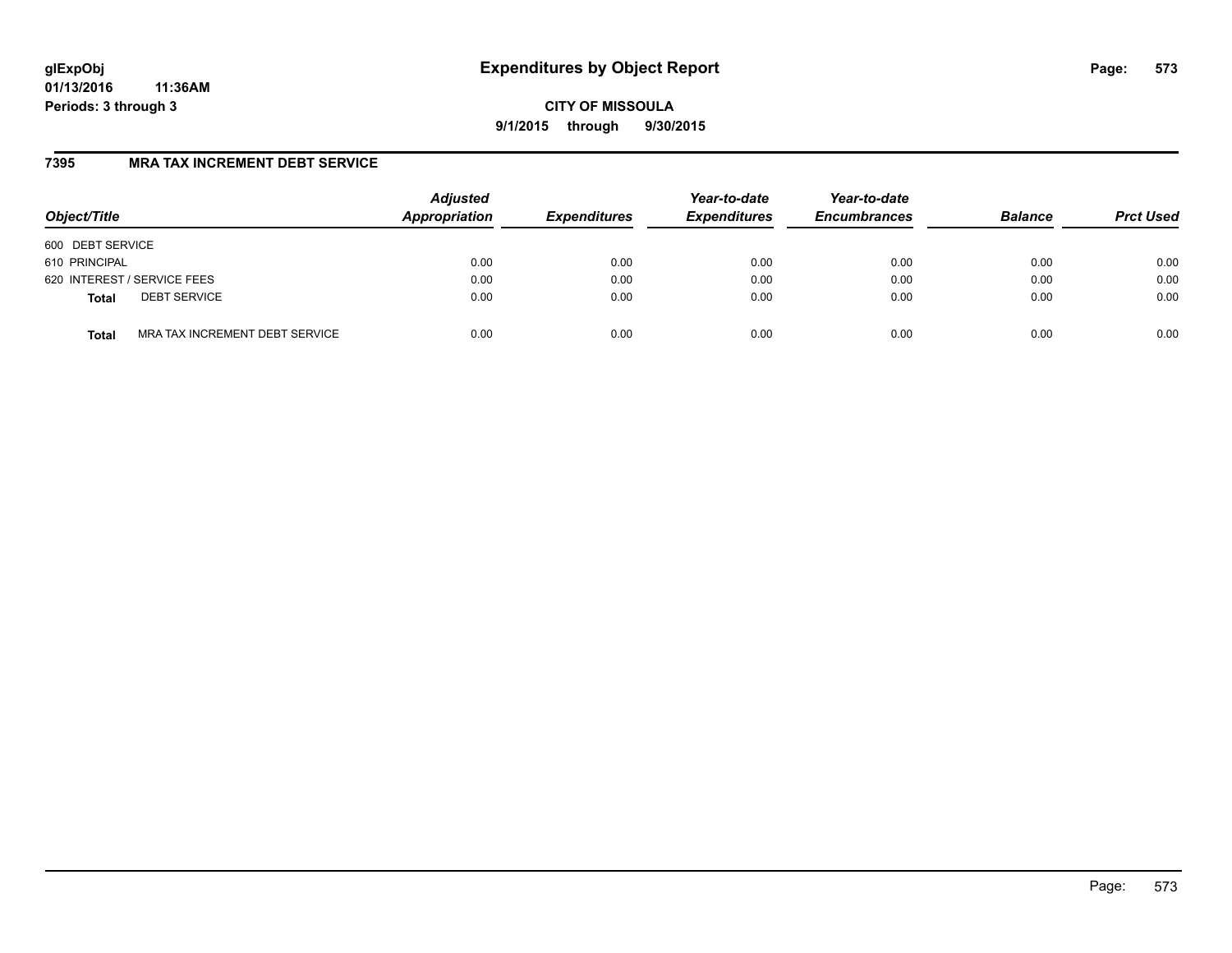#### **7396 NRSS DEBT SERVICE SINKING FUND**

| Object/Title                        | <b>Adjusted</b><br><b>Appropriation</b> | <b>Expenditures</b> | Year-to-date<br><b>Expenditures</b> | Year-to-date<br><b>Encumbrances</b> | <b>Balance</b> | <b>Prct Used</b> |
|-------------------------------------|-----------------------------------------|---------------------|-------------------------------------|-------------------------------------|----------------|------------------|
| 600 DEBT SERVICE                    |                                         |                     |                                     |                                     |                |                  |
| 620 INTEREST / SERVICE FEES         | 0.00                                    | 0.00                | 0.00                                | 0.00                                | 0.00           | 0.00             |
| <b>DEBT SERVICE</b><br><b>Total</b> | 0.00                                    | 0.00                | 0.00                                | 0.00                                | 0.00           | 0.00             |
| 800 OTHER OBJECTS                   |                                         |                     |                                     |                                     |                |                  |
| 820 TRANSFERS TO OTHER FUNDS        | 0.00                                    | 0.00                | 0.00                                | 0.00                                | 0.00           | 0.00             |
| OTHER OBJECTS<br><b>Total</b>       | 0.00                                    | 0.00                | 0.00                                | 0.00                                | 0.00           | 0.00             |
| <b>MRA</b><br><b>Total</b>          | 0.00                                    | 0.00                | 0.00                                | 0.00                                | 0.00           | 0.00             |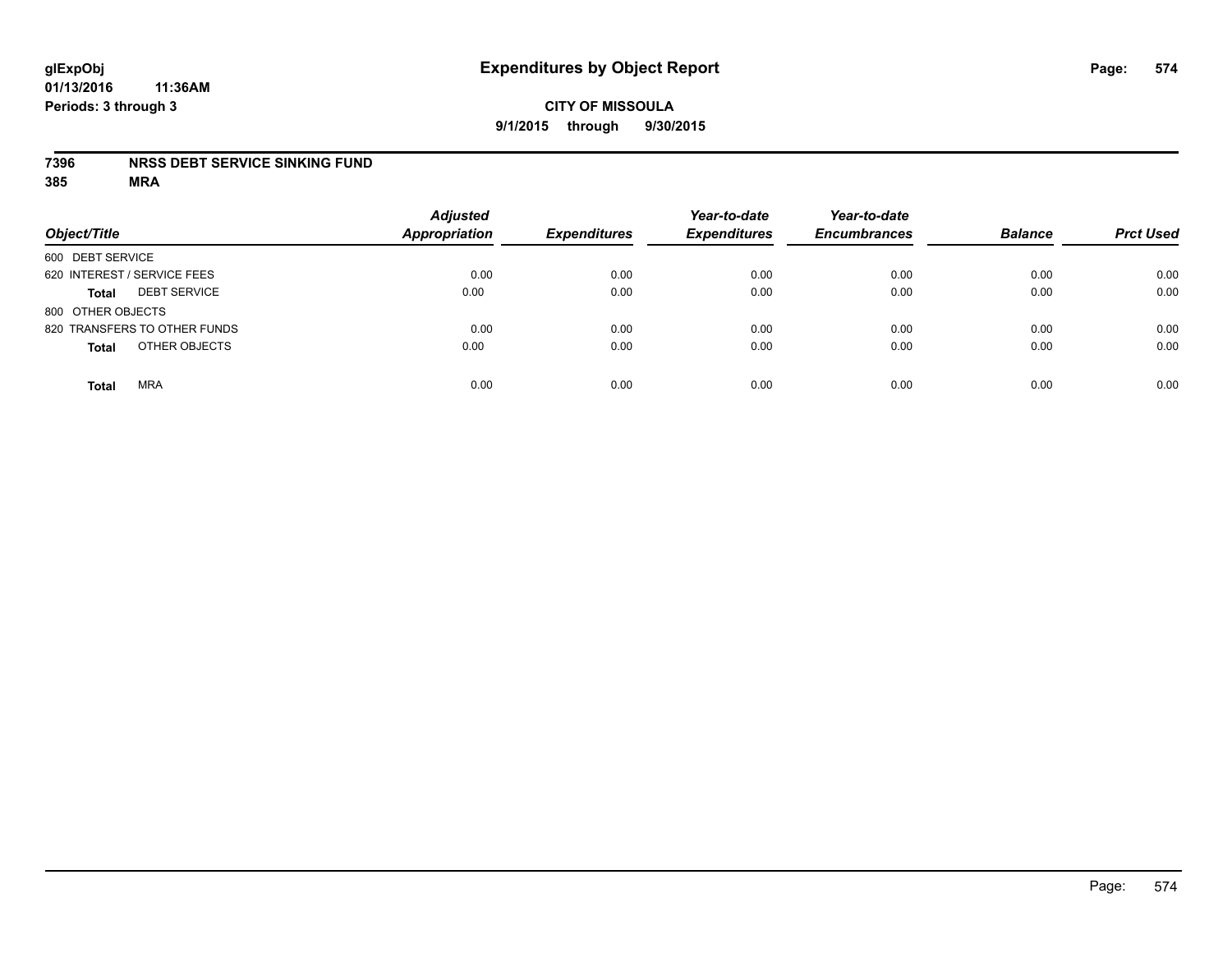#### **7396 NRSS DEBT SERVICE SINKING FUND**

**390 NON-DEPARTMENTAL**

| Object/Title     |                     | <b>Adjusted</b><br>Appropriation | <b>Expenditures</b> | Year-to-date<br><b>Expenditures</b> | Year-to-date<br><b>Encumbrances</b> | <b>Balance</b> | <b>Prct Used</b> |
|------------------|---------------------|----------------------------------|---------------------|-------------------------------------|-------------------------------------|----------------|------------------|
| 600 DEBT SERVICE |                     |                                  |                     |                                     |                                     |                |                  |
| 610 PRINCIPAL    |                     | 0.00                             | 0.00                | 0.00                                | 0.00                                | 0.00           | 0.00             |
| Total            | <b>DEBT SERVICE</b> | 0.00                             | 0.00                | 0.00                                | 0.00                                | 0.00           | 0.00             |
| Total            | NON-DEPARTMENTAL    | 0.00                             | 0.00                | 0.00                                | 0.00                                | 0.00           | 0.00             |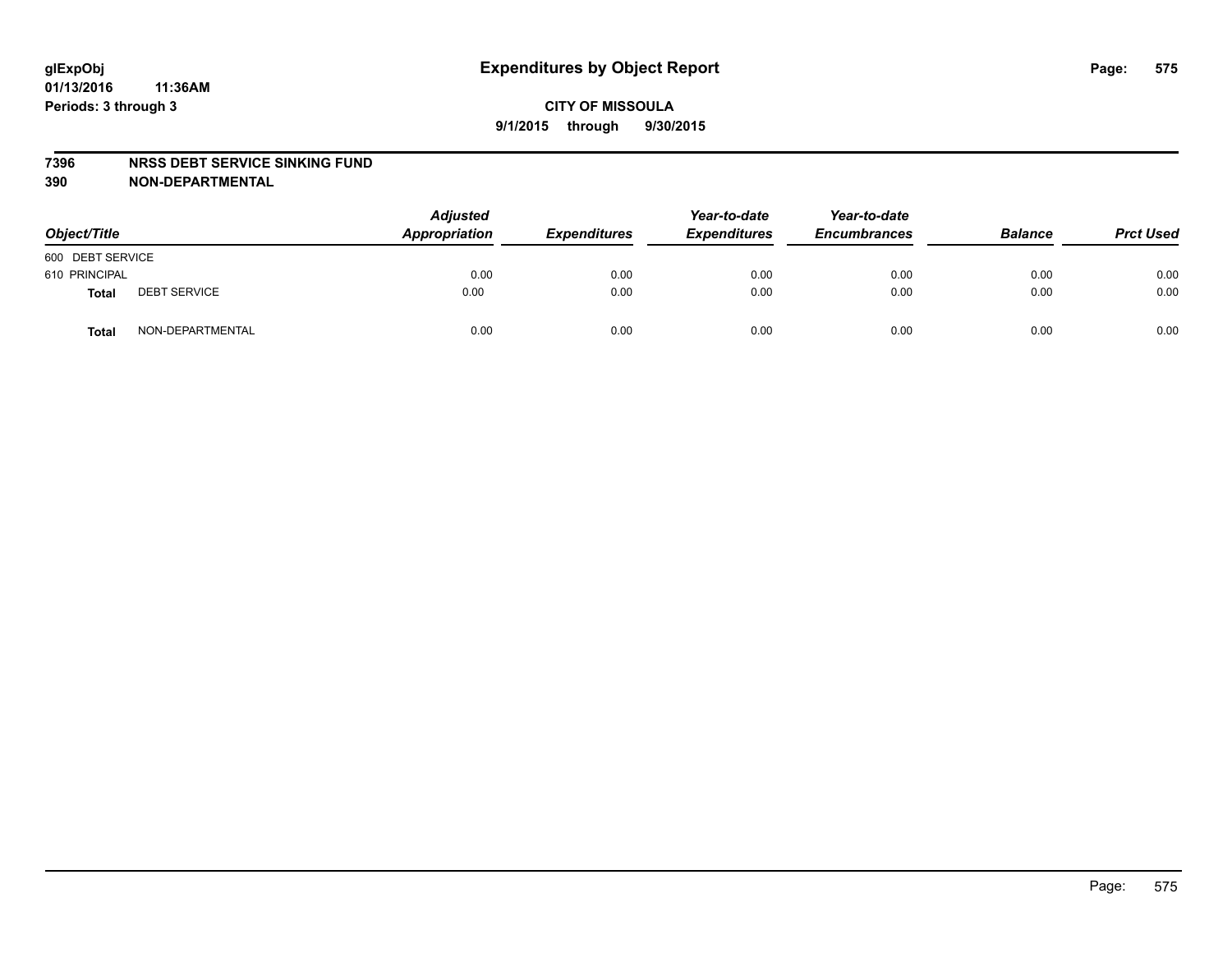**CITY OF MISSOULA 9/1/2015 through 9/30/2015**

## **7396 NRSS DEBT SERVICE SINKING FUND**

| Object/Title      |                                | <b>Adjusted</b><br>Appropriation | <b>Expenditures</b> | Year-to-date<br><b>Expenditures</b> | Year-to-date<br><b>Encumbrances</b> | <b>Balance</b> | <b>Prct Used</b> |
|-------------------|--------------------------------|----------------------------------|---------------------|-------------------------------------|-------------------------------------|----------------|------------------|
| 600 DEBT SERVICE  |                                |                                  |                     |                                     |                                     |                |                  |
| 610 PRINCIPAL     |                                | 0.00                             | 0.00                | 0.00                                | 0.00                                | 0.00           | 0.00             |
|                   | 620 INTEREST / SERVICE FEES    | 0.00                             | 0.00                | 0.00                                | 0.00                                | 0.00           | 0.00             |
| <b>Total</b>      | <b>DEBT SERVICE</b>            | 0.00                             | 0.00                | 0.00                                | 0.00                                | 0.00           | 0.00             |
| 800 OTHER OBJECTS |                                |                                  |                     |                                     |                                     |                |                  |
|                   | 820 TRANSFERS TO OTHER FUNDS   | 0.00                             | 0.00                | 0.00                                | 0.00                                | 0.00           | 0.00             |
| <b>Total</b>      | OTHER OBJECTS                  | 0.00                             | 0.00                | 0.00                                | 0.00                                | 0.00           | 0.00             |
| <b>Total</b>      | NRSS DEBT SERVICE SINKING FUND | 0.00                             | 0.00                | 0.00                                | 0.00                                | 0.00           | 0.00             |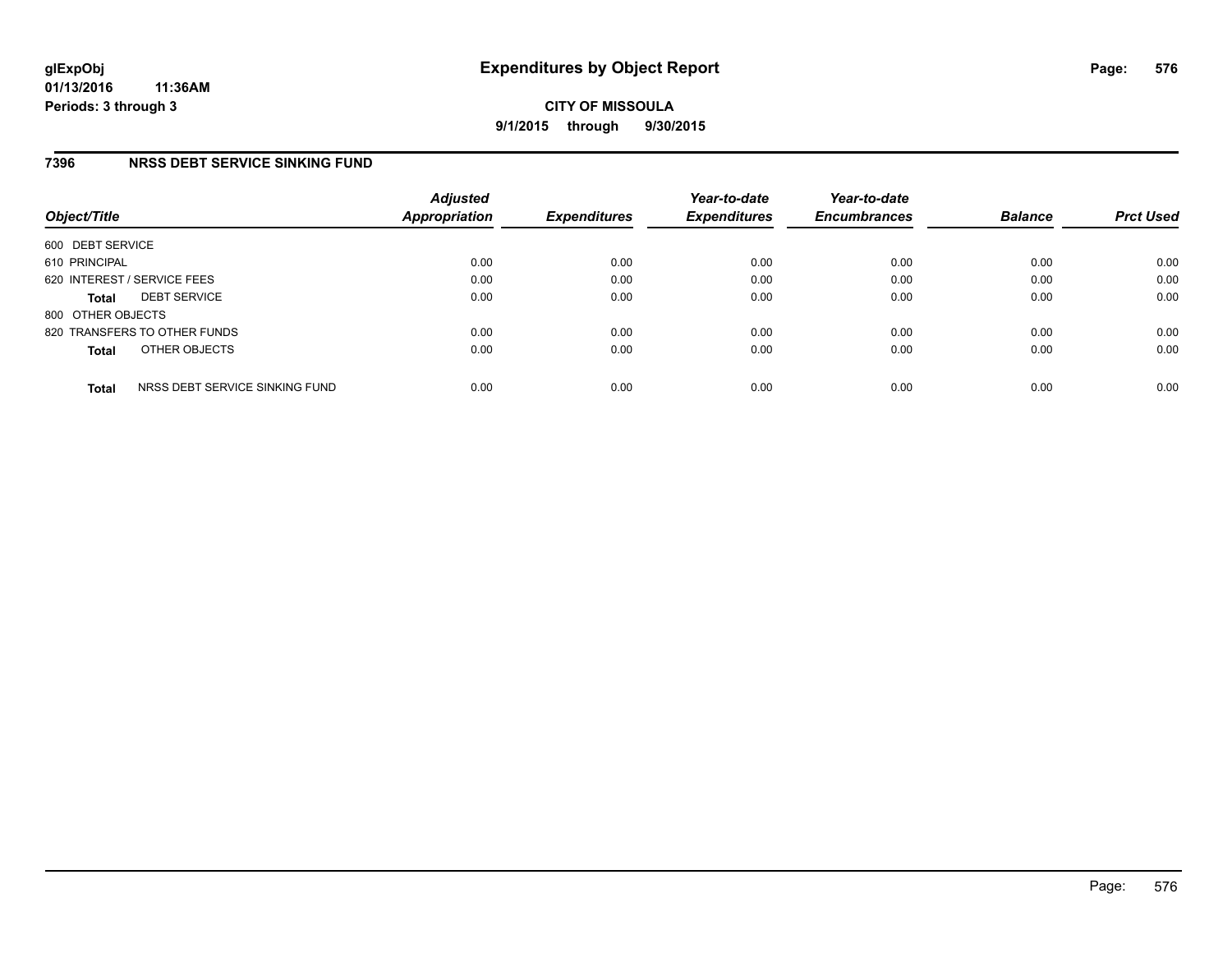### **7397 NORTH RESERVE/SCOTT ST URD**

**385 MRA**

|                                            | <b>Adjusted</b>      |                     | Year-to-date        | Year-to-date        |                |                  |
|--------------------------------------------|----------------------|---------------------|---------------------|---------------------|----------------|------------------|
| Object/Title                               | <b>Appropriation</b> | <b>Expenditures</b> | <b>Expenditures</b> | <b>Encumbrances</b> | <b>Balance</b> | <b>Prct Used</b> |
| 100 PERSONAL SERVICES                      |                      |                     |                     |                     |                |                  |
| 110 SALARIES AND WAGES                     | 0.00                 | 0.00                | 0.00                | 0.00                | 0.00           | 0.00             |
| 120 OVERTIME/TERMINATION                   | 0.00                 | 0.00                | 0.00                | 0.00                | 0.00           | 0.00             |
| 140 EMPLOYER CONTRIBUTIONS                 | 0.00                 | 0.00                | 0.00                | 0.00                | 0.00           | 0.00             |
| PERSONAL SERVICES<br><b>Total</b>          | 0.00                 | 0.00                | 0.00                | 0.00                | 0.00           | 0.00             |
| 200 SUPPLIES                               |                      |                     |                     |                     |                |                  |
| 210 OFFICE SUPPLIES                        | 0.00                 | 0.00                | 0.00                | 0.00                | 0.00           | 0.00             |
| 220 OPERATING SUPPLIES                     | 0.00                 | 0.00                | 0.00                | 0.00                | 0.00           | 0.00             |
| 230 REPAIR/MAINTENANCE                     | 0.00                 | 0.00                | 0.00                | 0.00                | 0.00           | 0.00             |
| 231 GASOLINE                               | 0.00                 | 0.00                | 0.00                | 0.00                | 0.00           | 0.00             |
| 240 OTHER SUPPLIES                         | 0.00                 | 0.00                | 0.00                | 0.00                | 0.00           | 0.00             |
| <b>SUPPLIES</b><br>Total                   | 0.00                 | 0.00                | 0.00                | 0.00                | 0.00           | 0.00             |
| 300 PURCHASED SERVICES                     |                      |                     |                     |                     |                |                  |
| 310 COMMUNICATIONS                         | 0.00                 | 0.00                | 0.00                | 0.00                | 0.00           | 0.00             |
| 320 PRINTING & DUPLICATING                 | 0.00                 | 0.00                | 0.00                | 0.00                | 0.00           | 0.00             |
| 330 PUBLICITY, SUBSCRIPTIONS & DUES        | 0.00                 | 0.00                | 0.00                | 0.00                | 0.00           | 0.00             |
| 344 TELEPHONE SERVICE                      | 0.00                 | 0.00                | 0.00                | 0.00                | 0.00           | 0.00             |
| 345 GARBAGE                                | 0.00                 | 0.00                | 0.00                | 0.00                | 0.00           | 0.00             |
| 350 PROFESSIONAL SERVICES                  | 0.00                 | 0.00                | 0.00                | 0.00                | 0.00           | 0.00             |
| 360 REPAIR & MAINTENANCE                   | 0.00                 | 0.00                | 0.00                | 0.00                | 0.00           | 0.00             |
| PURCHASED SERVICES<br><b>Total</b>         | 0.00                 | 0.00                | 0.00                | 0.00                | 0.00           | 0.00             |
| 500 FIXED CHARGES                          |                      |                     |                     |                     |                |                  |
| 550 MERCHANT SERVICE FEES                  | 0.00                 | 0.00                | 0.00                | 0.00                | 0.00           | 0.00             |
| <b>FIXED CHARGES</b><br><b>Total</b>       | 0.00                 | 0.00                | 0.00                | 0.00                | 0.00           | 0.00             |
| 700 GRANTS & CONTRIBUTIONS                 |                      |                     |                     |                     |                |                  |
| 700 GRANTS & CONTRIBUTIONS                 | 0.00                 | 0.00                | 0.00                | 0.00                | 0.00           | 0.00             |
| <b>GRANTS &amp; CONTRIBUTIONS</b><br>Total | 0.00                 | 0.00                | 0.00                | 0.00                | 0.00           | 0.00             |
| 800 OTHER OBJECTS                          |                      |                     |                     |                     |                |                  |
| 820 TRANSFERS TO OTHER FUNDS               | 0.00                 | 0.00                | 0.00                | 0.00                | 0.00           | 0.00             |
| 845 CONTINGENCY                            | 0.00                 | 0.00                | 0.00                | 0.00                | 0.00           | 0.00             |
| OTHER OBJECTS<br><b>Total</b>              | 0.00                 | 0.00                | 0.00                | 0.00                | 0.00           | 0.00             |
| <b>MRA</b><br><b>Total</b>                 | 0.00                 | 0.00                | 0.00                | 0.00                | 0.00           | 0.00             |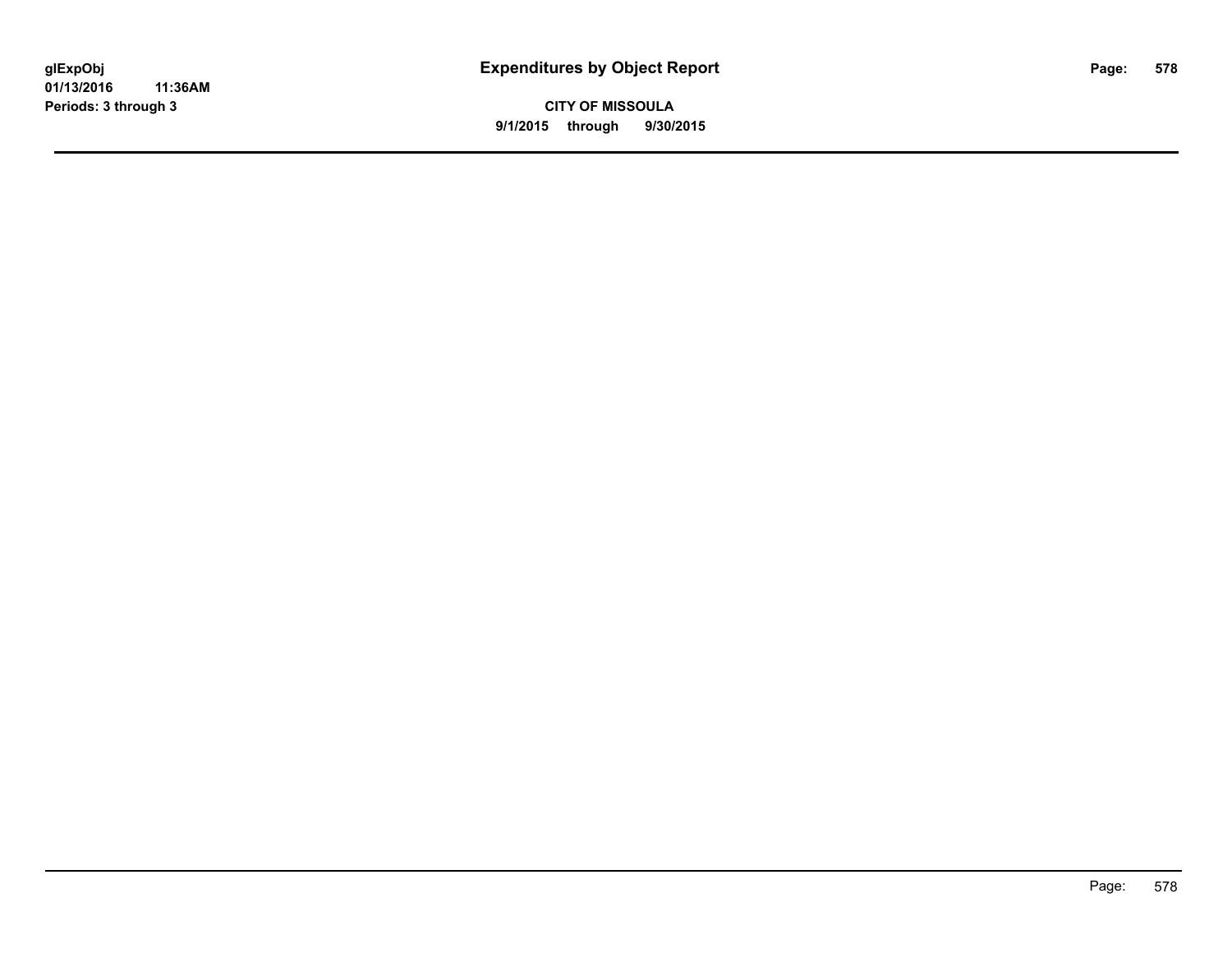### **7397 NORTH RESERVE/SCOTT ST URD**

| Object/Title                                      | <b>Adjusted</b><br><b>Appropriation</b> | <b>Expenditures</b> | Year-to-date<br><b>Expenditures</b> | Year-to-date<br><b>Encumbrances</b> | <b>Balance</b> | <b>Prct Used</b> |
|---------------------------------------------------|-----------------------------------------|---------------------|-------------------------------------|-------------------------------------|----------------|------------------|
| 100 PERSONAL SERVICES                             |                                         |                     |                                     |                                     |                |                  |
| 110 SALARIES AND WAGES                            | 0.00                                    | 0.00                | 0.00                                | 0.00                                | 0.00           | 0.00             |
| 120 OVERTIME/TERMINATION                          | 0.00                                    | 0.00                | 0.00                                | 0.00                                | 0.00           | 0.00             |
| 140 EMPLOYER CONTRIBUTIONS                        | 0.00                                    | 0.00                | 0.00                                | 0.00                                | 0.00           | 0.00             |
| PERSONAL SERVICES<br>Total                        | 0.00                                    | 0.00                | 0.00                                | 0.00                                | 0.00           | 0.00             |
| 200 SUPPLIES                                      |                                         |                     |                                     |                                     |                |                  |
| 210 OFFICE SUPPLIES                               | 0.00                                    | 0.00                | 0.00                                | 0.00                                | 0.00           | 0.00             |
| 220 OPERATING SUPPLIES                            | 0.00                                    | 0.00                | 0.00                                | 0.00                                | 0.00           | 0.00             |
| 230 REPAIR/MAINTENANCE                            | 0.00                                    | 0.00                | 0.00                                | 0.00                                | 0.00           | 0.00             |
| 231 GASOLINE                                      | 0.00                                    | 0.00                | 0.00                                | 0.00                                | 0.00           | 0.00             |
| 240 OTHER SUPPLIES                                | 0.00                                    | 0.00                | 0.00                                | 0.00                                | 0.00           | 0.00             |
| <b>SUPPLIES</b><br>Total                          | 0.00                                    | 0.00                | 0.00                                | 0.00                                | 0.00           | 0.00             |
| 300 PURCHASED SERVICES                            |                                         |                     |                                     |                                     |                |                  |
| 310 COMMUNICATIONS                                | 0.00                                    | 0.00                | 0.00                                | 0.00                                | 0.00           | 0.00             |
| 320 PRINTING & DUPLICATING                        | 0.00                                    | 0.00                | 0.00                                | 0.00                                | 0.00           | 0.00             |
| 330 PUBLICITY, SUBSCRIPTIONS & DUES               | 0.00                                    | 0.00                | 0.00                                | 0.00                                | 0.00           | 0.00             |
| 344 TELEPHONE SERVICE                             | 0.00                                    | 0.00                | 0.00                                | 0.00                                | 0.00           | 0.00             |
| 345 GARBAGE                                       | 0.00                                    | 0.00                | 0.00                                | 0.00                                | 0.00           | 0.00             |
| 350 PROFESSIONAL SERVICES                         | 0.00                                    | 0.00                | 0.00                                | 0.00                                | 0.00           | 0.00             |
| 360 REPAIR & MAINTENANCE                          | 0.00                                    | 0.00                | 0.00                                | 0.00                                | 0.00           | 0.00             |
| <b>PURCHASED SERVICES</b><br>Total                | 0.00                                    | 0.00                | 0.00                                | 0.00                                | 0.00           | 0.00             |
| 500 FIXED CHARGES                                 |                                         |                     |                                     |                                     |                |                  |
| 550 MERCHANT SERVICE FEES                         | 0.00                                    | 0.00                | 0.00                                | 0.00                                | 0.00           | 0.00             |
| <b>FIXED CHARGES</b><br>Total                     | 0.00                                    | 0.00                | 0.00                                | 0.00                                | 0.00           | 0.00             |
| 700 GRANTS & CONTRIBUTIONS                        |                                         |                     |                                     |                                     |                |                  |
| 700 GRANTS & CONTRIBUTIONS                        | 0.00                                    | 0.00                | 0.00                                | 0.00                                | 0.00           | 0.00             |
| <b>GRANTS &amp; CONTRIBUTIONS</b><br><b>Total</b> | 0.00                                    | 0.00                | 0.00                                | 0.00                                | 0.00           | 0.00             |
| 800 OTHER OBJECTS                                 |                                         |                     |                                     |                                     |                |                  |
| 820 TRANSFERS TO OTHER FUNDS                      | 0.00                                    | 0.00                | 0.00                                | 0.00                                | 0.00           | 0.00             |
| 845 CONTINGENCY                                   | 0.00                                    | 0.00                | 0.00                                | 0.00                                | 0.00           | 0.00             |
| OTHER OBJECTS<br><b>Total</b>                     | 0.00                                    | 0.00                | 0.00                                | 0.00                                | 0.00           | 0.00             |
| NORTH RESERVE/SCOTT ST URD<br>Total               | 0.00                                    | 0.00                | 0.00                                | 0.00                                | 0.00           | 0.00             |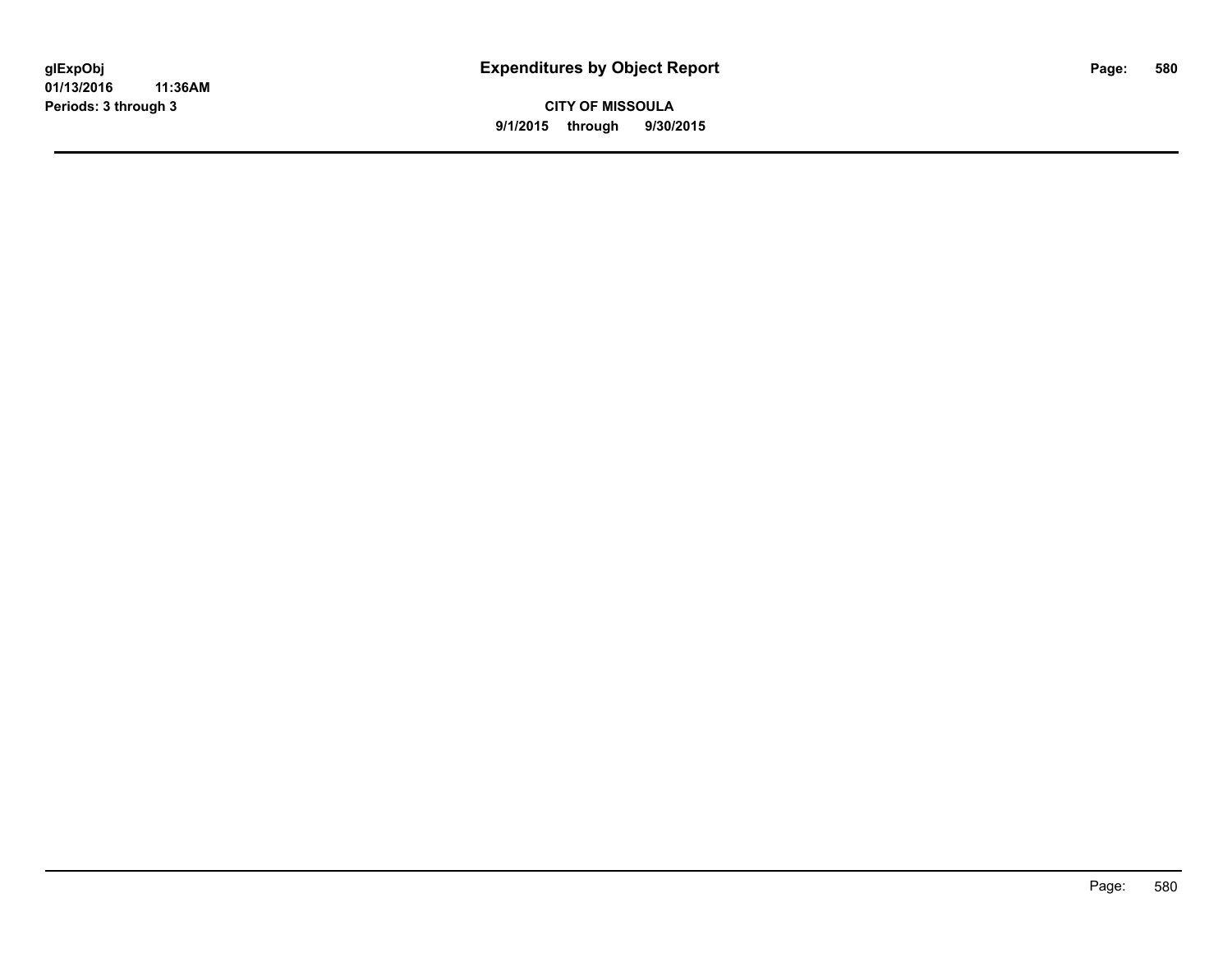**7398 HELLGATE URD**

**385 MRA**

|                                                   | <b>Adjusted</b> |                     | Year-to-date        | Year-to-date        |                |                  |
|---------------------------------------------------|-----------------|---------------------|---------------------|---------------------|----------------|------------------|
| Object/Title                                      | Appropriation   | <b>Expenditures</b> | <b>Expenditures</b> | <b>Encumbrances</b> | <b>Balance</b> | <b>Prct Used</b> |
| 300 PURCHASED SERVICES                            |                 |                     |                     |                     |                |                  |
| 350 PROFESSIONAL SERVICES                         | 0.00            | 0.00                | 0.00                | 0.00                | 0.00           | 0.00             |
| PURCHASED SERVICES<br><b>Total</b>                | 0.00            | 0.00                | 0.00                | 0.00                | 0.00           | 0.00             |
| 700 GRANTS & CONTRIBUTIONS                        |                 |                     |                     |                     |                |                  |
| 700 GRANTS & CONTRIBUTIONS                        | 0.00            | 0.00                | 0.00                | 0.00                | 0.00           | 0.00             |
| <b>GRANTS &amp; CONTRIBUTIONS</b><br><b>Total</b> | 0.00            | 0.00                | 0.00                | 0.00                | 0.00           | 0.00             |
| 800 OTHER OBJECTS                                 |                 |                     |                     |                     |                |                  |
| 845 CONTINGENCY                                   | 0.00            | 0.00                | 0.00                | 0.00                | 0.00           | 0.00             |
| OTHER OBJECTS<br><b>Total</b>                     | 0.00            | 0.00                | 0.00                | 0.00                | 0.00           | 0.00             |
| 900 CAPITAL OUTLAY                                |                 |                     |                     |                     |                |                  |
| 920 BUILDINGS                                     | 0.00            | 0.00                | 0.00                | 0.00                | 0.00           | 0.00             |
| 930 IMPROVEMENTS                                  | 0.00            | 0.00                | 0.00                | 0.00                | 0.00           | 0.00             |
| <b>CAPITAL OUTLAY</b><br><b>Total</b>             | 0.00            | 0.00                | 0.00                | 0.00                | 0.00           | 0.00             |
| <b>MRA</b>                                        | 0.00            | 0.00                | 0.00                | 0.00                | 0.00           | 0.00             |
| <b>Total</b>                                      |                 |                     |                     |                     |                |                  |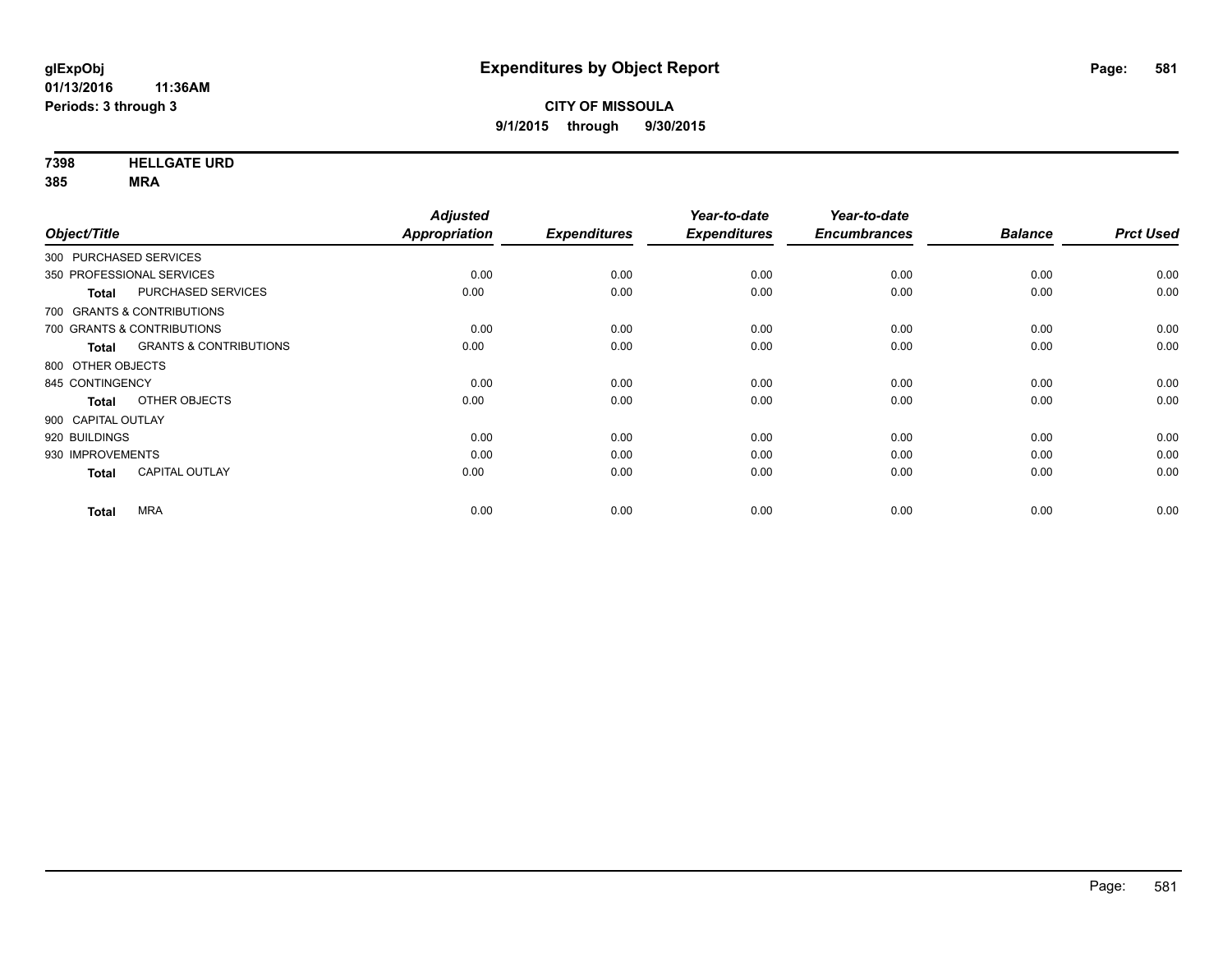### **7398 HELLGATE URD**

| Object/Title           |                                   | <b>Adjusted</b><br>Appropriation | <b>Expenditures</b> | Year-to-date<br><b>Expenditures</b> | Year-to-date<br><b>Encumbrances</b> | <b>Balance</b> | <b>Prct Used</b> |
|------------------------|-----------------------------------|----------------------------------|---------------------|-------------------------------------|-------------------------------------|----------------|------------------|
|                        |                                   |                                  |                     |                                     |                                     |                |                  |
| 300 PURCHASED SERVICES |                                   |                                  |                     |                                     |                                     |                |                  |
|                        | 350 PROFESSIONAL SERVICES         | 0.00                             | 0.00                | 0.00                                | 0.00                                | 0.00           | 0.00             |
| <b>Total</b>           | PURCHASED SERVICES                | 0.00                             | 0.00                | 0.00                                | 0.00                                | 0.00           | 0.00             |
|                        | 700 GRANTS & CONTRIBUTIONS        |                                  |                     |                                     |                                     |                |                  |
|                        | 700 GRANTS & CONTRIBUTIONS        | 0.00                             | 0.00                | 0.00                                | 0.00                                | 0.00           | 0.00             |
| Total                  | <b>GRANTS &amp; CONTRIBUTIONS</b> | 0.00                             | 0.00                | 0.00                                | 0.00                                | 0.00           | 0.00             |
| 800 OTHER OBJECTS      |                                   |                                  |                     |                                     |                                     |                |                  |
| 845 CONTINGENCY        |                                   | 0.00                             | 0.00                | 0.00                                | 0.00                                | 0.00           | 0.00             |
| <b>Total</b>           | OTHER OBJECTS                     | 0.00                             | 0.00                | 0.00                                | 0.00                                | 0.00           | 0.00             |
| 900 CAPITAL OUTLAY     |                                   |                                  |                     |                                     |                                     |                |                  |
| 920 BUILDINGS          |                                   | 0.00                             | 0.00                | 0.00                                | 0.00                                | 0.00           | 0.00             |
| 930 IMPROVEMENTS       |                                   | 0.00                             | 0.00                | 0.00                                | 0.00                                | 0.00           | 0.00             |
| <b>Total</b>           | <b>CAPITAL OUTLAY</b>             | 0.00                             | 0.00                | 0.00                                | 0.00                                | 0.00           | 0.00             |
|                        |                                   |                                  |                     |                                     |                                     |                |                  |
| <b>Total</b>           | <b>HELLGATE URD</b>               | 0.00                             | 0.00                | 0.00                                | 0.00                                | 0.00           | 0.00             |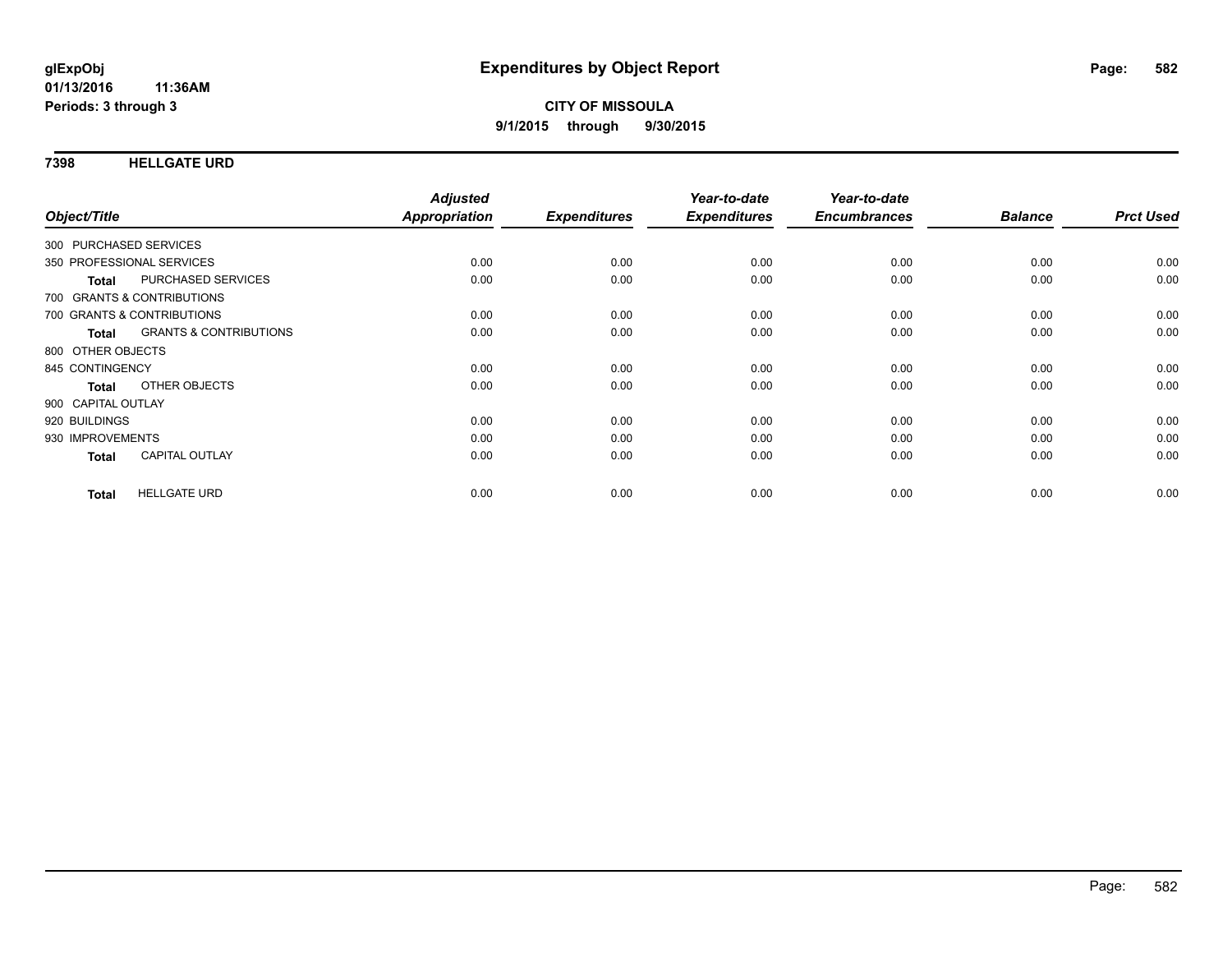### **7399 INTERMOUNTAIN BOND DEBT SERVICE**

**385 MRA**

|                   |                             | <b>Adjusted</b>      |                     | Year-to-date        | Year-to-date        |                |                  |
|-------------------|-----------------------------|----------------------|---------------------|---------------------|---------------------|----------------|------------------|
| Object/Title      |                             | <b>Appropriation</b> | <b>Expenditures</b> | <b>Expenditures</b> | <b>Encumbrances</b> | <b>Balance</b> | <b>Prct Used</b> |
| 500 FIXED CHARGES |                             |                      |                     |                     |                     |                |                  |
|                   | 550 MERCHANT SERVICE FEES   | 0.00                 | 0.00                | 0.00                | 0.00                | 0.00           | 0.00             |
| <b>Total</b>      | <b>FIXED CHARGES</b>        | 0.00                 | 0.00                | 0.00                | 0.00                | 0.00           | 0.00             |
| 600 DEBT SERVICE  |                             |                      |                     |                     |                     |                |                  |
| 610 PRINCIPAL     |                             | 72.000.00            | 0.00                | 0.00                | 0.00                | 72.000.00      | 0.00             |
|                   | 620 INTEREST / SERVICE FEES | 73,769.00            | 0.00                | 600.00              | 0.00                | 73,169.00      | 0.81             |
| <b>Total</b>      | <b>DEBT SERVICE</b>         | 145.769.00           | 0.00                | 600.00              | 0.00                | 145.169.00     | 0.41             |
| <b>Total</b>      | <b>MRA</b>                  | 145.769.00           | 0.00                | 600.00              | 0.00                | 145.169.00     | 0.41             |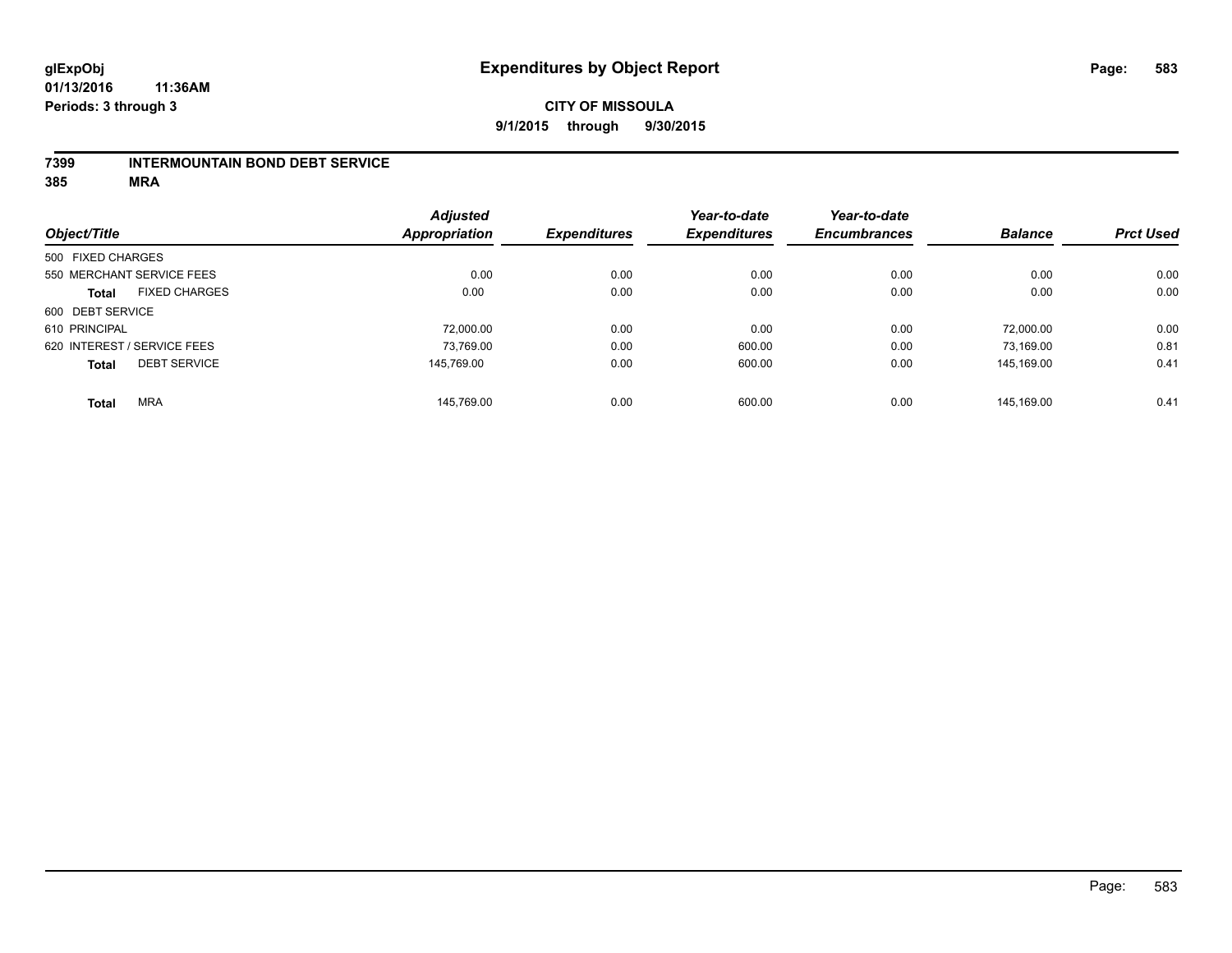#### **7399 INTERMOUNTAIN BOND DEBT SERVICE**

**390 NON-DEPARTMENTAL**

| Object/Title                     | <b>Adjusted</b><br>Appropriation | <b>Expenditures</b> | Year-to-date<br><b>Expenditures</b> | Year-to-date<br><b>Encumbrances</b> | <b>Balance</b> | <b>Prct Used</b> |
|----------------------------------|----------------------------------|---------------------|-------------------------------------|-------------------------------------|----------------|------------------|
| 800 OTHER OBJECTS                |                                  |                     |                                     |                                     |                |                  |
| 820 TRANSFERS TO OTHER FUNDS     | 0.00                             | 0.00                | 0.00                                | 0.00                                | 0.00           | 0.00             |
| OTHER OBJECTS<br><b>Total</b>    | 0.00                             | 0.00                | 0.00                                | 0.00                                | 0.00           | 0.00             |
| NON-DEPARTMENTAL<br><b>Total</b> | 0.00                             | 0.00                | 0.00                                | 0.00                                | 0.00           | 0.00             |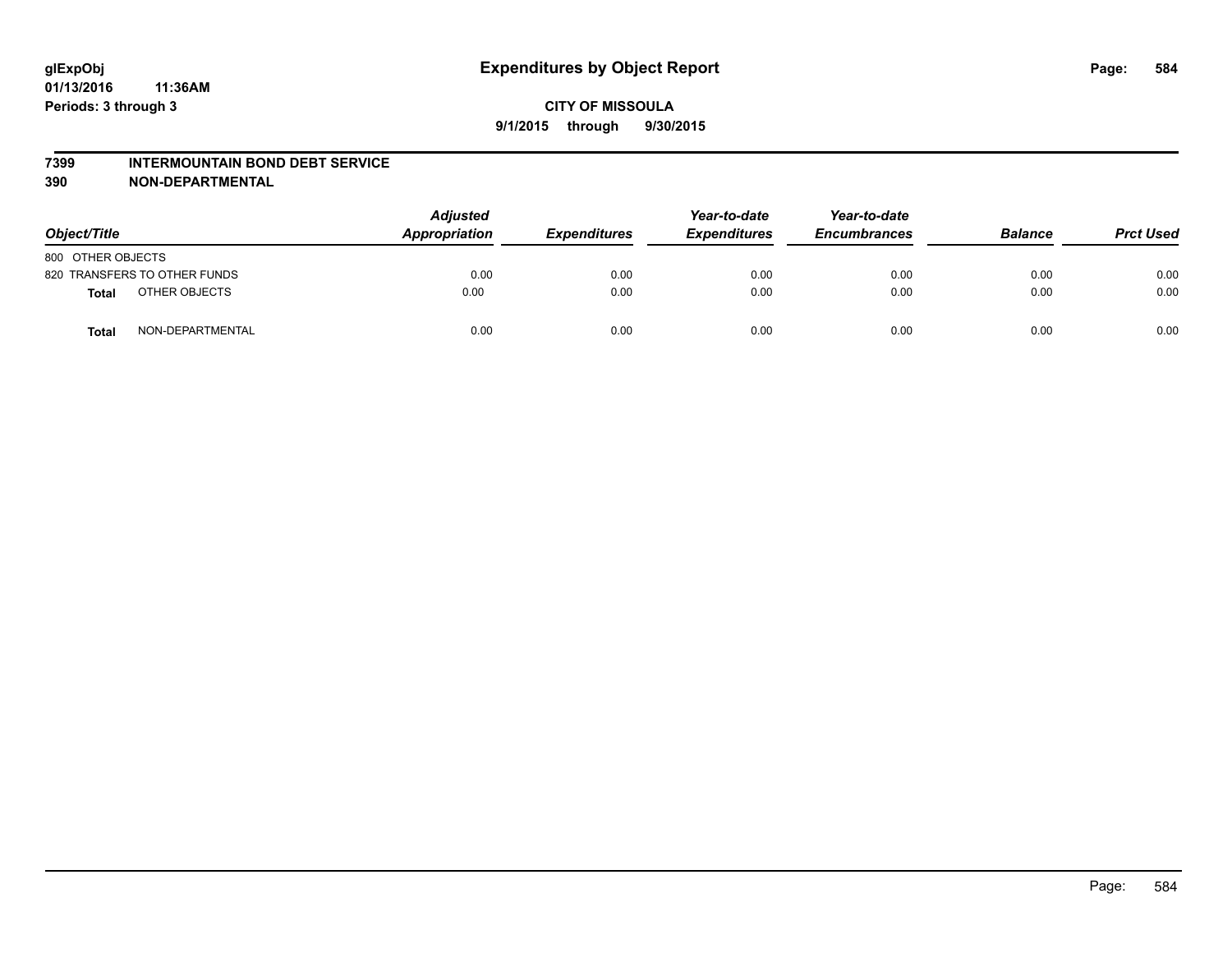## **CITY OF MISSOULA 9/1/2015 through 9/30/2015**

## **7399 INTERMOUNTAIN BOND DEBT SERVICE**

| Object/Title                  |                                        | <b>Adjusted</b><br><b>Appropriation</b> | <b>Expenditures</b> | Year-to-date<br><b>Expenditures</b> | Year-to-date<br><b>Encumbrances</b> | <b>Balance</b> | <b>Prct Used</b> |
|-------------------------------|----------------------------------------|-----------------------------------------|---------------------|-------------------------------------|-------------------------------------|----------------|------------------|
| 500 FIXED CHARGES             |                                        |                                         |                     |                                     |                                     |                |                  |
| 550 MERCHANT SERVICE FEES     |                                        | 0.00                                    | 0.00                | 0.00                                | 0.00                                | 0.00           | 0.00             |
| <b>FIXED CHARGES</b><br>Total |                                        | 0.00                                    | 0.00                | 0.00                                | 0.00                                | 0.00           | 0.00             |
| 600 DEBT SERVICE              |                                        |                                         |                     |                                     |                                     |                |                  |
| 610 PRINCIPAL                 |                                        | 72,000.00                               | 0.00                | 0.00                                | 0.00                                | 72.000.00      | 0.00             |
| 620 INTEREST / SERVICE FEES   |                                        | 73,769.00                               | 0.00                | 600.00                              | 0.00                                | 73,169.00      | 0.81             |
| <b>DEBT SERVICE</b><br>Total  |                                        | 145.769.00                              | 0.00                | 600.00                              | 0.00                                | 145.169.00     | 0.41             |
| 800 OTHER OBJECTS             |                                        |                                         |                     |                                     |                                     |                |                  |
| 820 TRANSFERS TO OTHER FUNDS  |                                        | 0.00                                    | 0.00                | 0.00                                | 0.00                                | 0.00           | 0.00             |
| OTHER OBJECTS<br><b>Total</b> |                                        | 0.00                                    | 0.00                | 0.00                                | 0.00                                | 0.00           | 0.00             |
| <b>Total</b>                  | <b>INTERMOUNTAIN BOND DEBT SERVICE</b> | 145,769.00                              | 0.00                | 600.00                              | 0.00                                | 145,169.00     | 0.41             |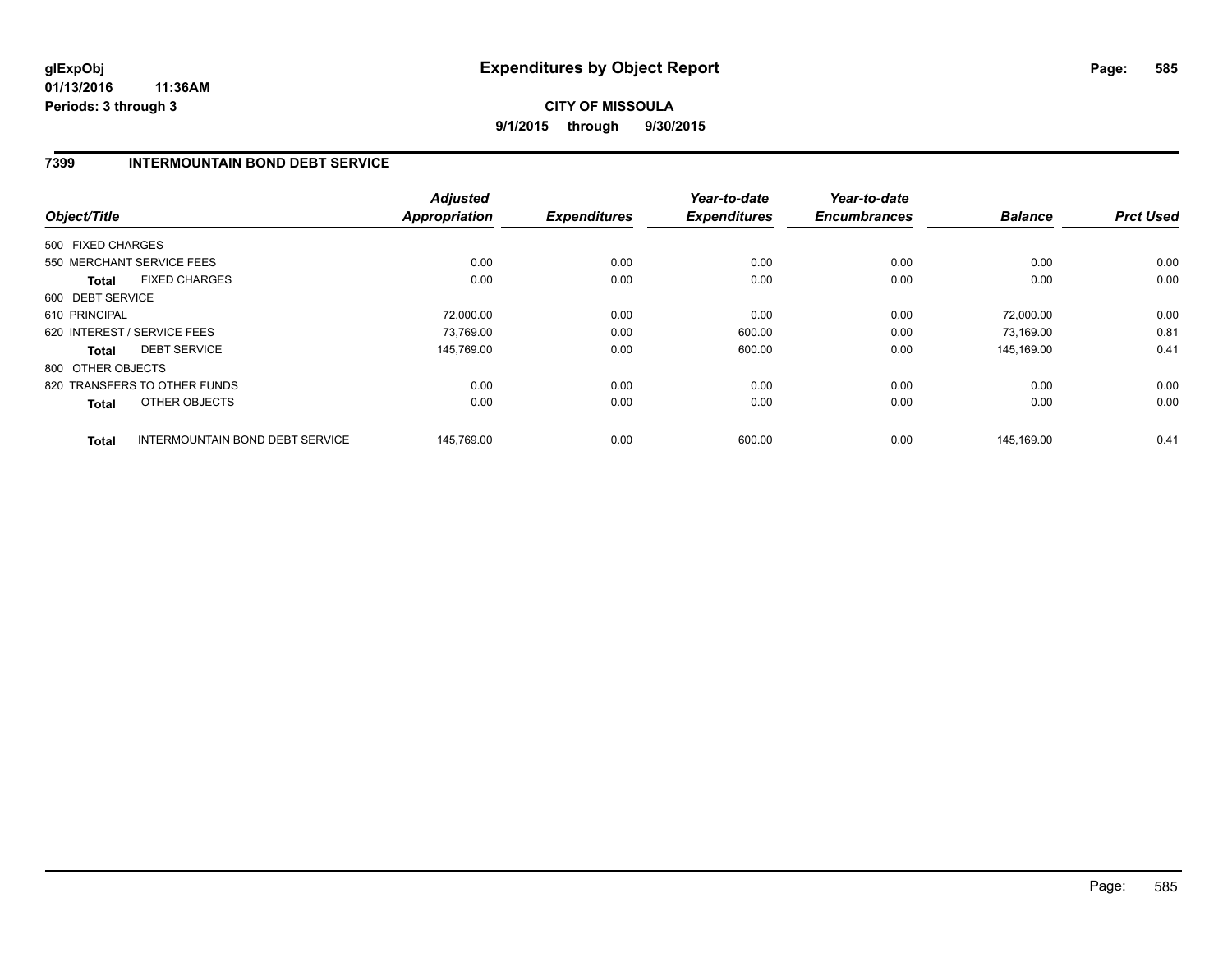### **7400 FRONT ST BOND CLEARING**

**385 MRA**

|                   |                                   | <b>Adjusted</b>      |                     | Year-to-date        | Year-to-date        |                |                  |
|-------------------|-----------------------------------|----------------------|---------------------|---------------------|---------------------|----------------|------------------|
| Object/Title      |                                   | <b>Appropriation</b> | <b>Expenditures</b> | <b>Expenditures</b> | <b>Encumbrances</b> | <b>Balance</b> | <b>Prct Used</b> |
| 500 FIXED CHARGES |                                   |                      |                     |                     |                     |                |                  |
|                   | 550 MERCHANT SERVICE FEES         | 0.00                 | 0.00                | 0.00                | 0.00                | 0.00           | 0.00             |
| <b>Total</b>      | <b>FIXED CHARGES</b>              | 0.00                 | 0.00                | 0.00                | 0.00                | 0.00           | 0.00             |
|                   | 700 GRANTS & CONTRIBUTIONS        |                      |                     |                     |                     |                |                  |
|                   | 700 GRANTS & CONTRIBUTIONS        | 0.00                 | 0.00                | 0.00                | 0.00                | 0.00           | 0.00             |
| Total             | <b>GRANTS &amp; CONTRIBUTIONS</b> | 0.00                 | 0.00                | 0.00                | 0.00                | 0.00           | 0.00             |
| 800 OTHER OBJECTS |                                   |                      |                     |                     |                     |                |                  |
|                   | 820 TRANSFERS TO OTHER FUNDS      | 453.262.00           | 0.00                | 0.00                | 0.00                | 453.262.00     | 0.00             |
| <b>Total</b>      | OTHER OBJECTS                     | 453,262.00           | 0.00                | 0.00                | 0.00                | 453,262.00     | 0.00             |
| <b>Total</b>      | <b>MRA</b>                        | 453,262.00           | 0.00                | 0.00                | 0.00                | 453.262.00     | 0.00             |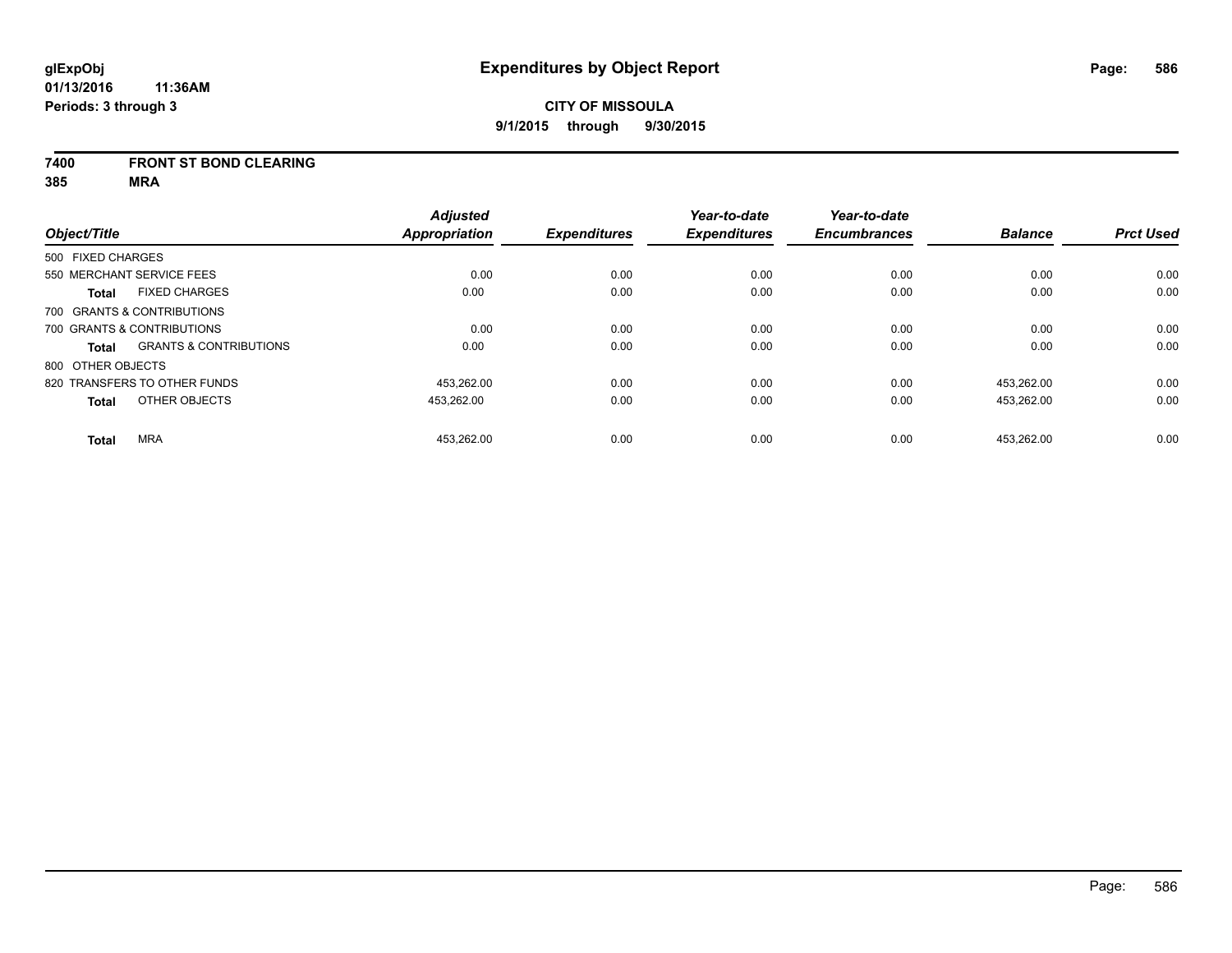## **7400 FRONT ST BOND CLEARING**

| Object/Title                                  | <b>Adjusted</b><br><b>Appropriation</b> | <b>Expenditures</b> | Year-to-date<br><b>Expenditures</b> | Year-to-date<br><b>Encumbrances</b> | <b>Balance</b> | <b>Prct Used</b> |
|-----------------------------------------------|-----------------------------------------|---------------------|-------------------------------------|-------------------------------------|----------------|------------------|
| 500 FIXED CHARGES                             |                                         |                     |                                     |                                     |                |                  |
| 550 MERCHANT SERVICE FEES                     | 0.00                                    | 0.00                | 0.00                                | 0.00                                | 0.00           | 0.00             |
| <b>FIXED CHARGES</b><br>Total                 | 0.00                                    | 0.00                | 0.00                                | 0.00                                | 0.00           | 0.00             |
| 700 GRANTS & CONTRIBUTIONS                    |                                         |                     |                                     |                                     |                |                  |
| 700 GRANTS & CONTRIBUTIONS                    | 0.00                                    | 0.00                | 0.00                                | 0.00                                | 0.00           | 0.00             |
| <b>GRANTS &amp; CONTRIBUTIONS</b><br>Total    | 0.00                                    | 0.00                | 0.00                                | 0.00                                | 0.00           | 0.00             |
| 800 OTHER OBJECTS                             |                                         |                     |                                     |                                     |                |                  |
| 820 TRANSFERS TO OTHER FUNDS                  | 453,262.00                              | 0.00                | 0.00                                | 0.00                                | 453,262.00     | 0.00             |
| <b>OTHER OBJECTS</b><br><b>Total</b>          | 453,262.00                              | 0.00                | 0.00                                | 0.00                                | 453,262.00     | 0.00             |
| <b>FRONT ST BOND CLEARING</b><br><b>Total</b> | 453.262.00                              | 0.00                | 0.00                                | 0.00                                | 453.262.00     | 0.00             |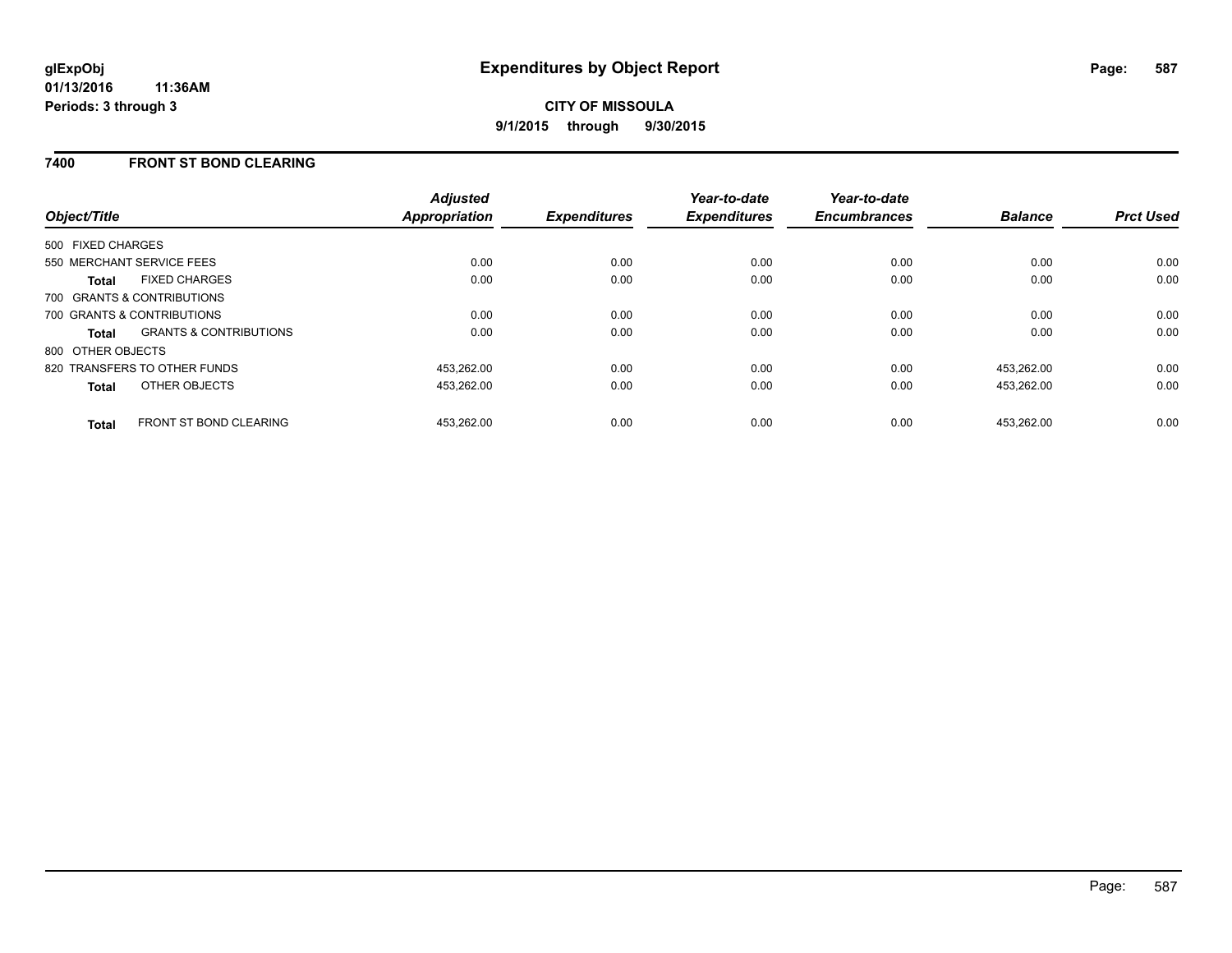#### **7401 FRONT ST PARKING STRUCTURE**

**385 MRA**

| Object/Title                |                              | <b>Adjusted</b><br>Appropriation | <b>Expenditures</b> | Year-to-date<br><b>Expenditures</b> | Year-to-date<br><b>Encumbrances</b> | <b>Balance</b> | <b>Prct Used</b> |
|-----------------------------|------------------------------|----------------------------------|---------------------|-------------------------------------|-------------------------------------|----------------|------------------|
| 300 PURCHASED SERVICES      |                              |                                  |                     |                                     |                                     |                |                  |
|                             | 390 OTHER PURCHASED SERVICES | 0.00                             | 0.00                | 0.00                                | 0.00                                | 0.00           | 0.00             |
| <b>Total</b>                | PURCHASED SERVICES           | 0.00                             | 0.00                | 0.00                                | 0.00                                | 0.00           | 0.00             |
| 500 FIXED CHARGES           |                              |                                  |                     |                                     |                                     |                |                  |
| 550 MERCHANT SERVICE FEES   |                              | 116,134.00                       | 0.00                | 0.00                                | 0.00                                | 116,134.00     | 0.00             |
| <b>Total</b>                | <b>FIXED CHARGES</b>         | 116,134.00                       | 0.00                | 0.00                                | 0.00                                | 116,134.00     | 0.00             |
| 600 DEBT SERVICE            |                              |                                  |                     |                                     |                                     |                |                  |
| 610 PRINCIPAL               |                              | 30,000.00                        | 74,000.00           | 74,000.00                           | 0.00                                | $-44,000.00$   | 246.67           |
| 620 INTEREST / SERVICE FEES |                              | 0.00                             | 54,885.00           | 54,885.00                           | 0.00                                | $-54,885.00$   | 0.00             |
| <b>Total</b>                | <b>DEBT SERVICE</b>          | 30,000.00                        | 128,885.00          | 128,885.00                          | 0.00                                | $-98,885.00$   | 429.62           |
| 800 OTHER OBJECTS           |                              |                                  |                     |                                     |                                     |                |                  |
|                             | 820 TRANSFERS TO OTHER FUNDS | 0.00                             | 0.00                | 0.00                                | 0.00                                | 0.00           | 0.00             |
| <b>Total</b>                | OTHER OBJECTS                | 0.00                             | 0.00                | 0.00                                | 0.00                                | 0.00           | 0.00             |
| <b>Total</b>                | <b>MRA</b>                   | 146,134.00                       | 128,885.00          | 128,885.00                          | 0.00                                | 17,249.00      | 88.20            |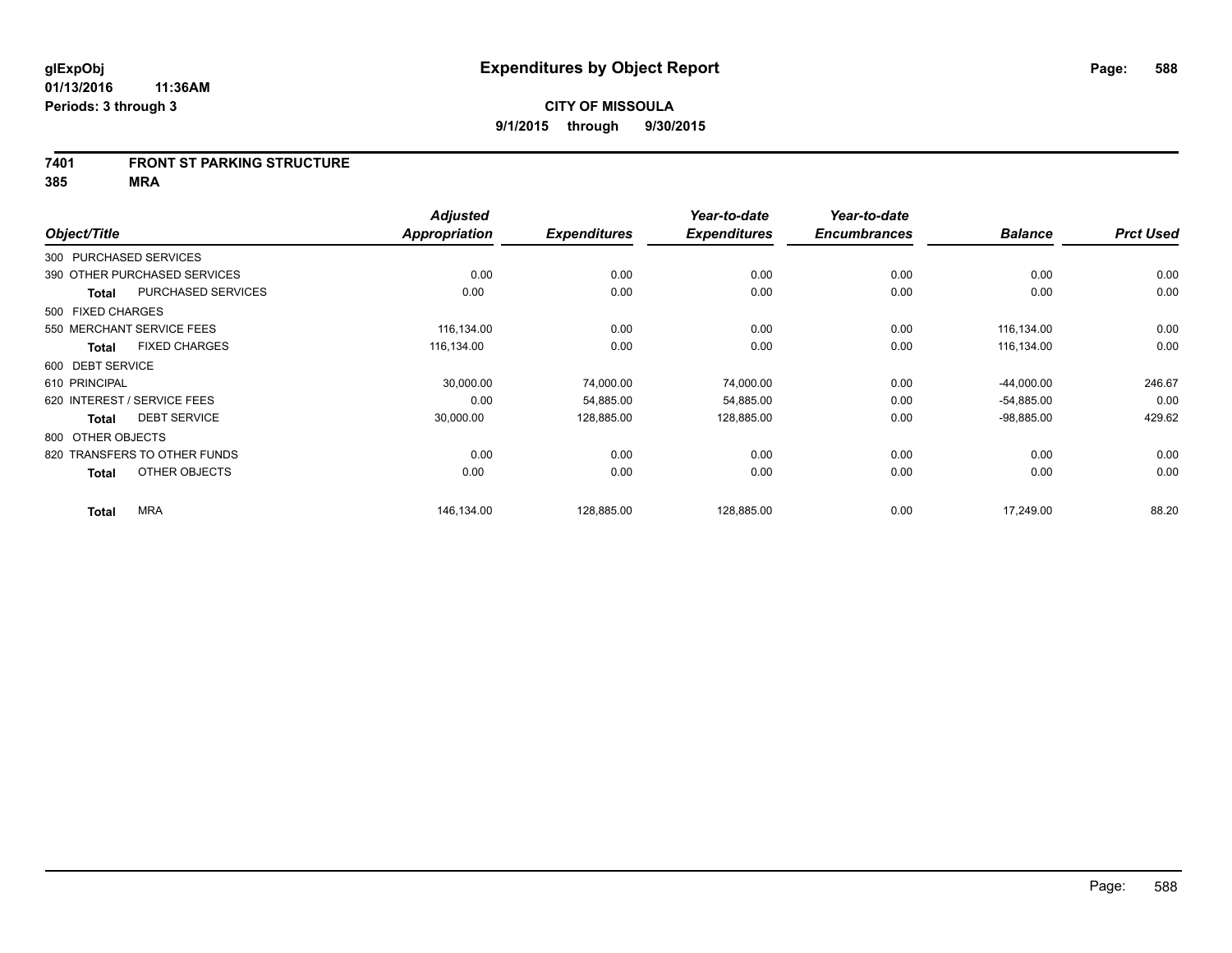## **7401 FRONT ST PARKING STRUCTURE**

| Object/Title      |                                   | <b>Adjusted</b><br>Appropriation | <b>Expenditures</b> | Year-to-date<br><b>Expenditures</b> | Year-to-date<br><b>Encumbrances</b> | <b>Balance</b> | <b>Prct Used</b> |
|-------------------|-----------------------------------|----------------------------------|---------------------|-------------------------------------|-------------------------------------|----------------|------------------|
|                   |                                   |                                  |                     |                                     |                                     |                |                  |
|                   | 300 PURCHASED SERVICES            |                                  |                     |                                     |                                     |                |                  |
|                   | 390 OTHER PURCHASED SERVICES      | 0.00                             | 0.00                | 0.00                                | 0.00                                | 0.00           | 0.00             |
| Total             | PURCHASED SERVICES                | 0.00                             | 0.00                | 0.00                                | 0.00                                | 0.00           | 0.00             |
| 500 FIXED CHARGES |                                   |                                  |                     |                                     |                                     |                |                  |
|                   | 550 MERCHANT SERVICE FEES         | 116,134.00                       | 0.00                | 0.00                                | 0.00                                | 116,134.00     | 0.00             |
| <b>Total</b>      | <b>FIXED CHARGES</b>              | 116,134.00                       | 0.00                | 0.00                                | 0.00                                | 116,134.00     | 0.00             |
| 600 DEBT SERVICE  |                                   |                                  |                     |                                     |                                     |                |                  |
| 610 PRINCIPAL     |                                   | 30,000.00                        | 74,000.00           | 74,000.00                           | 0.00                                | $-44,000.00$   | 246.67           |
|                   | 620 INTEREST / SERVICE FEES       | 0.00                             | 54,885.00           | 54,885.00                           | 0.00                                | $-54,885.00$   | 0.00             |
| <b>Total</b>      | <b>DEBT SERVICE</b>               | 30,000.00                        | 128,885.00          | 128,885.00                          | 0.00                                | $-98,885.00$   | 429.62           |
| 800 OTHER OBJECTS |                                   |                                  |                     |                                     |                                     |                |                  |
|                   | 820 TRANSFERS TO OTHER FUNDS      | 0.00                             | 0.00                | 0.00                                | 0.00                                | 0.00           | 0.00             |
| <b>Total</b>      | OTHER OBJECTS                     | 0.00                             | 0.00                | 0.00                                | 0.00                                | 0.00           | 0.00             |
| <b>Total</b>      | <b>FRONT ST PARKING STRUCTURE</b> | 146,134.00                       | 128,885.00          | 128,885.00                          | 0.00                                | 17,249.00      | 88.20            |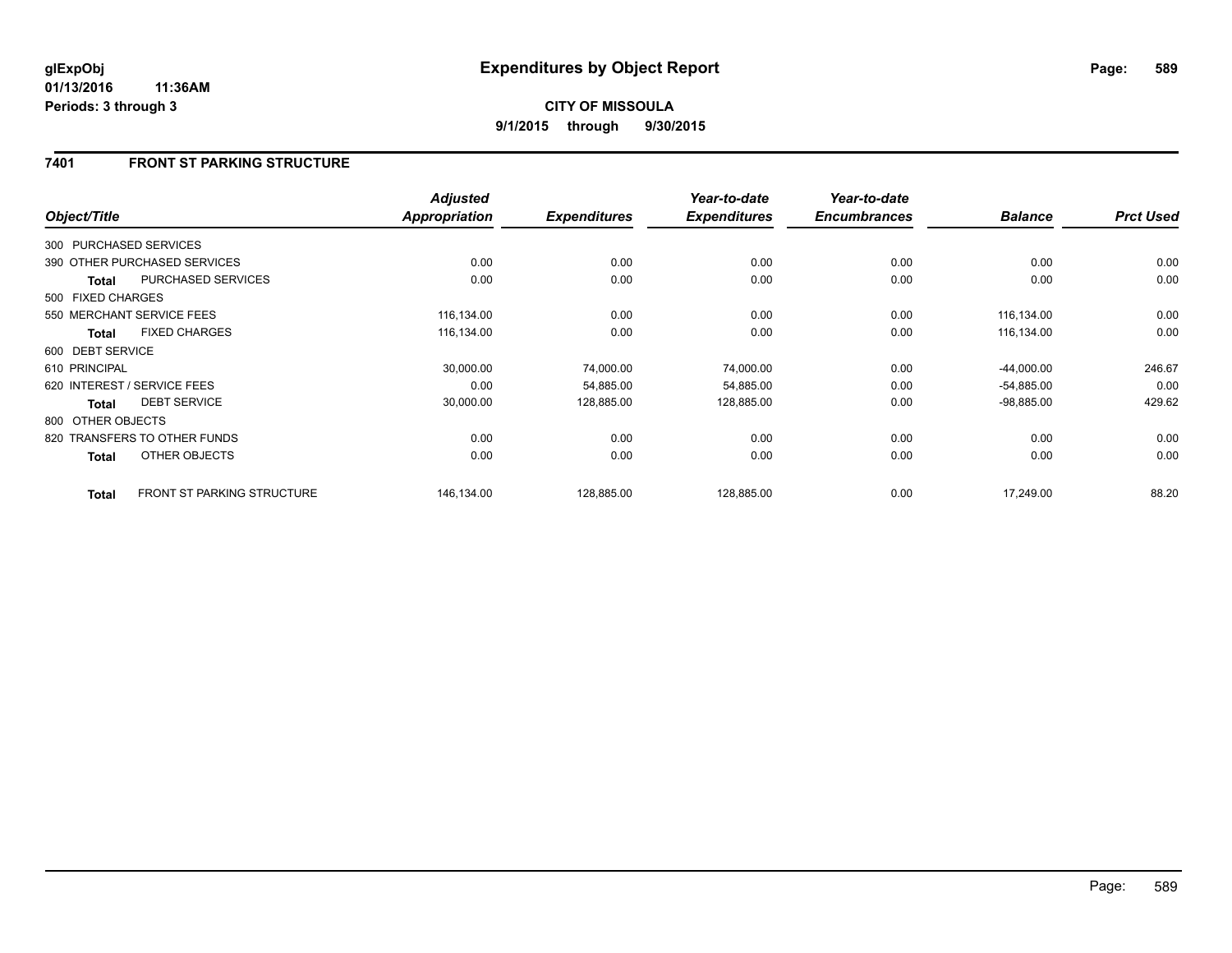### **7402 FRONT ST SUBORDINATE LIEN NOTE**

**385 MRA**

| Object/Title      |                                   | <b>Adjusted</b><br>Appropriation | <b>Expenditures</b> | Year-to-date<br><b>Expenditures</b> | Year-to-date<br><b>Encumbrances</b> | <b>Balance</b> | <b>Prct Used</b> |
|-------------------|-----------------------------------|----------------------------------|---------------------|-------------------------------------|-------------------------------------|----------------|------------------|
|                   |                                   |                                  |                     |                                     |                                     |                |                  |
| 500 FIXED CHARGES |                                   |                                  |                     |                                     |                                     |                |                  |
|                   | 550 MERCHANT SERVICE FEES         | 0.00                             | 0.00                | 0.00                                | 0.00                                | 0.00           | 0.00             |
| <b>Total</b>      | <b>FIXED CHARGES</b>              | 0.00                             | 0.00                | 0.00                                | 0.00                                | 0.00           | 0.00             |
| 600 DEBT SERVICE  |                                   |                                  |                     |                                     |                                     |                |                  |
| 610 PRINCIPAL     |                                   | 67,309.00                        | 0.00                | 0.00                                | 0.00                                | 67,309.00      | 0.00             |
|                   | 620 INTEREST / SERVICE FEES       | 99,248.00                        | 0.00                | 0.00                                | 0.00                                | 99,248.00      | 0.00             |
| <b>Total</b>      | <b>DEBT SERVICE</b>               | 166,557.00                       | 0.00                | 0.00                                | 0.00                                | 166,557.00     | 0.00             |
|                   | 700 GRANTS & CONTRIBUTIONS        |                                  |                     |                                     |                                     |                |                  |
|                   | 700 GRANTS & CONTRIBUTIONS        | 0.00                             | 0.00                | 0.00                                | 0.00                                | 0.00           | 0.00             |
| <b>Total</b>      | <b>GRANTS &amp; CONTRIBUTIONS</b> | 0.00                             | 0.00                | 0.00                                | 0.00                                | 0.00           | 0.00             |
| 800 OTHER OBJECTS |                                   |                                  |                     |                                     |                                     |                |                  |
|                   | 820 TRANSFERS TO OTHER FUNDS      | 0.00                             | 0.00                | 0.00                                | 0.00                                | 0.00           | 0.00             |
| <b>Total</b>      | OTHER OBJECTS                     | 0.00                             | 0.00                | 0.00                                | 0.00                                | 0.00           | 0.00             |
| <b>Total</b>      | <b>MRA</b>                        | 166,557.00                       | 0.00                | 0.00                                | 0.00                                | 166,557.00     | 0.00             |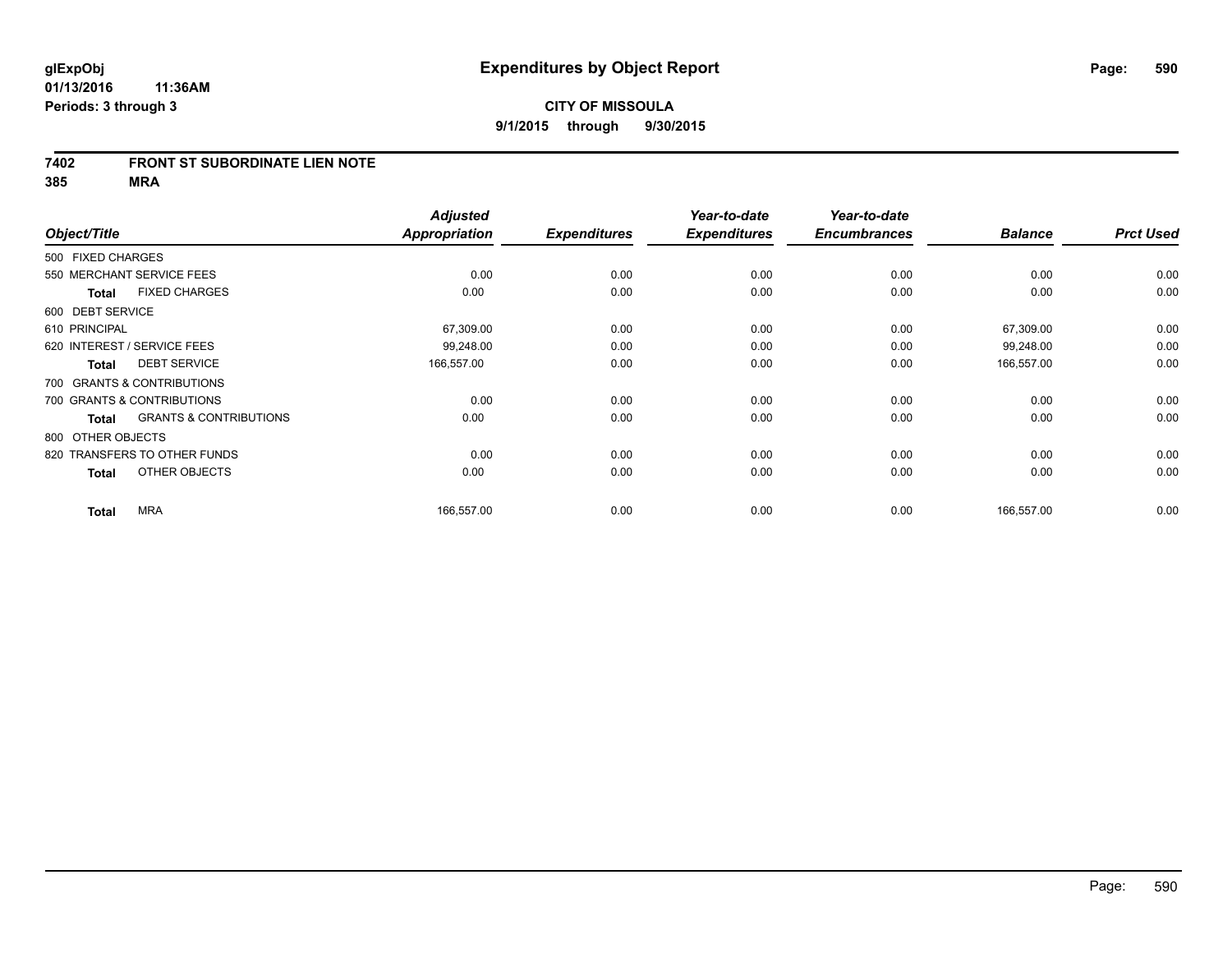## **7402 FRONT ST SUBORDINATE LIEN NOTE**

| Object/Title      |                                   | <b>Adjusted</b><br><b>Appropriation</b> | <b>Expenditures</b> | Year-to-date<br><b>Expenditures</b> | Year-to-date<br><b>Encumbrances</b> | <b>Balance</b> | <b>Prct Used</b> |
|-------------------|-----------------------------------|-----------------------------------------|---------------------|-------------------------------------|-------------------------------------|----------------|------------------|
| 500 FIXED CHARGES |                                   |                                         |                     |                                     |                                     |                |                  |
|                   | 550 MERCHANT SERVICE FEES         | 0.00                                    | 0.00                | 0.00                                | 0.00                                | 0.00           | 0.00             |
| <b>Total</b>      | <b>FIXED CHARGES</b>              | 0.00                                    | 0.00                | 0.00                                | 0.00                                | 0.00           | 0.00             |
| 600 DEBT SERVICE  |                                   |                                         |                     |                                     |                                     |                |                  |
| 610 PRINCIPAL     |                                   | 67,309.00                               | 0.00                | 0.00                                | 0.00                                | 67,309.00      | 0.00             |
|                   | 620 INTEREST / SERVICE FEES       | 99,248.00                               | 0.00                | 0.00                                | 0.00                                | 99,248.00      | 0.00             |
| <b>Total</b>      | <b>DEBT SERVICE</b>               | 166,557.00                              | 0.00                | 0.00                                | 0.00                                | 166,557.00     | 0.00             |
|                   | 700 GRANTS & CONTRIBUTIONS        |                                         |                     |                                     |                                     |                |                  |
|                   | 700 GRANTS & CONTRIBUTIONS        | 0.00                                    | 0.00                | 0.00                                | 0.00                                | 0.00           | 0.00             |
| <b>Total</b>      | <b>GRANTS &amp; CONTRIBUTIONS</b> | 0.00                                    | 0.00                | 0.00                                | 0.00                                | 0.00           | 0.00             |
| 800 OTHER OBJECTS |                                   |                                         |                     |                                     |                                     |                |                  |
|                   | 820 TRANSFERS TO OTHER FUNDS      | 0.00                                    | 0.00                | 0.00                                | 0.00                                | 0.00           | 0.00             |
| <b>Total</b>      | <b>OTHER OBJECTS</b>              | 0.00                                    | 0.00                | 0.00                                | 0.00                                | 0.00           | 0.00             |
| <b>Total</b>      | FRONT ST SUBORDINATE LIEN NOTE    | 166,557.00                              | 0.00                | 0.00                                | 0.00                                | 166,557.00     | 0.00             |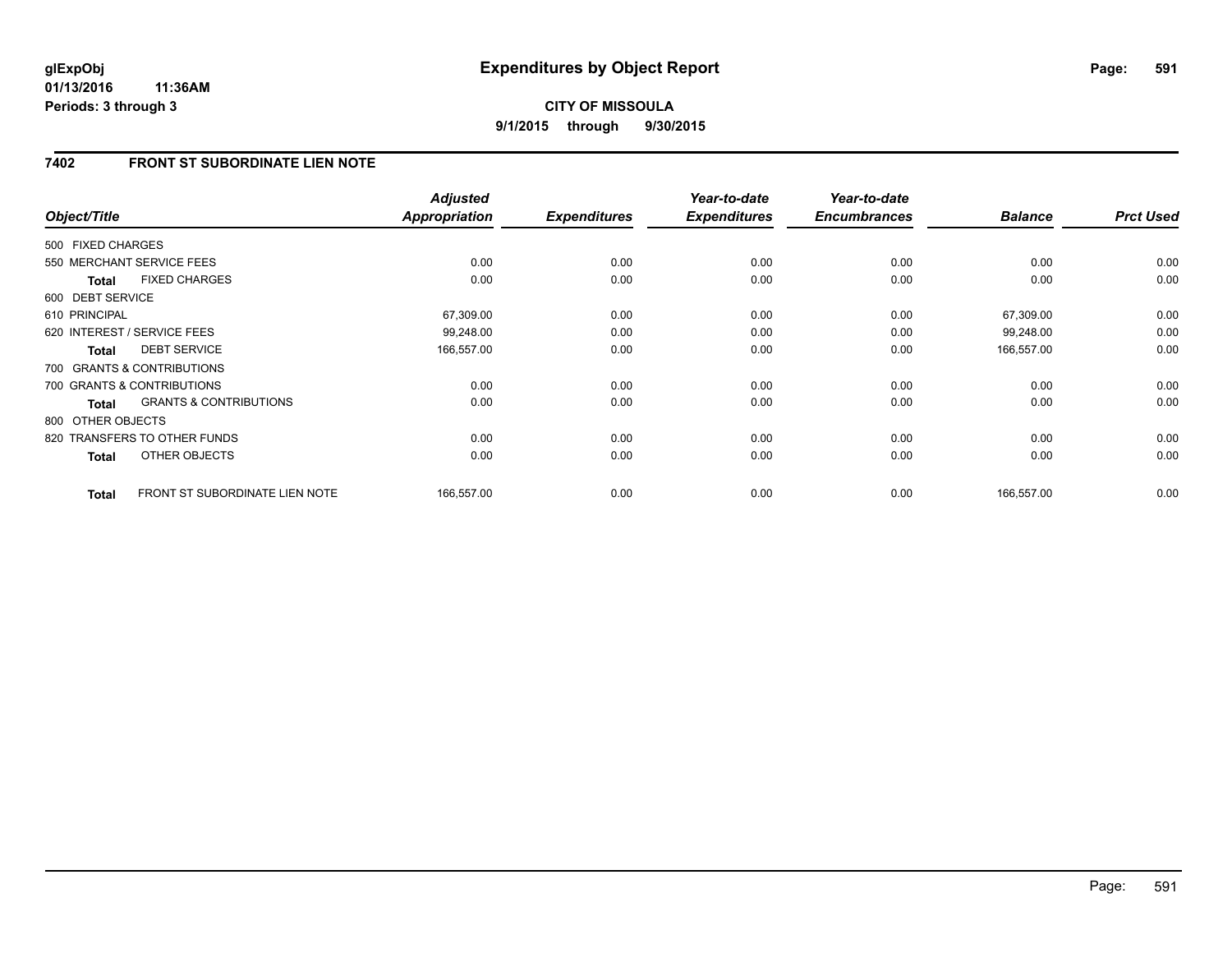#### **7447 COURT COLLECTED PARKING FINES**

**230 MUNICIPAL COURT**

| Object/Title                    | <b>Adjusted</b><br>Appropriation | <b>Expenditures</b> | Year-to-date<br><b>Expenditures</b> | Year-to-date<br><b>Encumbrances</b> | <b>Balance</b> | <b>Prct Used</b> |
|---------------------------------|----------------------------------|---------------------|-------------------------------------|-------------------------------------|----------------|------------------|
| 500 FIXED CHARGES               |                                  |                     |                                     |                                     |                |                  |
| 500 FIXED CHARGES               | 0.00                             | 0.00                | 0.00                                | 0.00                                | 0.00           | 0.00             |
| 550 MERCHANT SERVICE FEES       | 0.00                             | 0.00                | 0.00                                | 0.00                                | 0.00           | 0.00             |
| <b>FIXED CHARGES</b><br>Total   | 0.00                             | 0.00                | 0.00                                | 0.00                                | 0.00           | 0.00             |
| <b>MUNICIPAL COURT</b><br>Total | 0.00                             | 0.00                | 0.00                                | 0.00                                | 0.00           | 0.00             |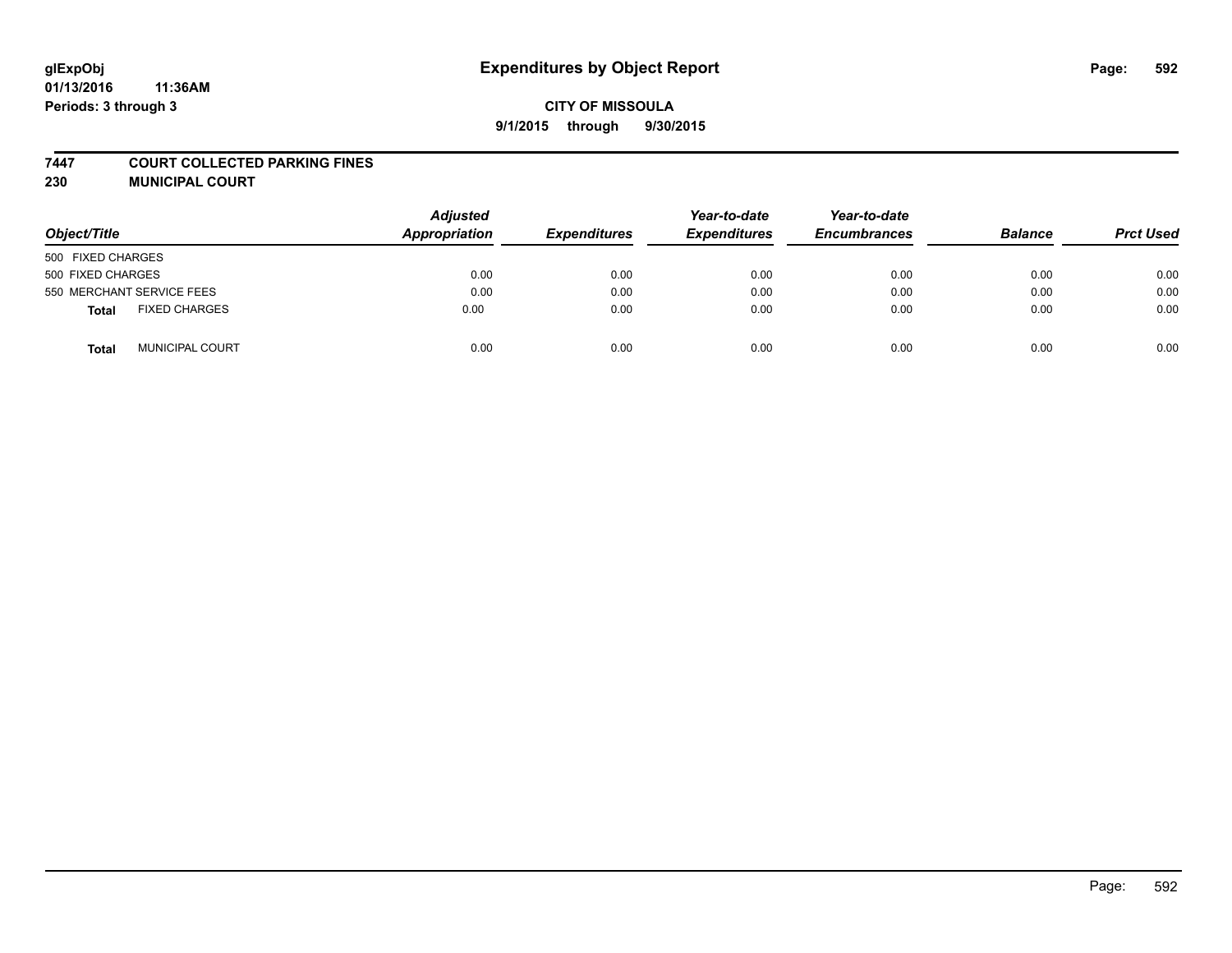**CITY OF MISSOULA 9/1/2015 through 9/30/2015**

## **7447 COURT COLLECTED PARKING FINES**

| Object/Title      |                               | <b>Adjusted</b><br>Appropriation | <b>Expenditures</b> | Year-to-date<br><b>Expenditures</b> | Year-to-date<br><b>Encumbrances</b> | <b>Balance</b> | <b>Prct Used</b> |
|-------------------|-------------------------------|----------------------------------|---------------------|-------------------------------------|-------------------------------------|----------------|------------------|
| 500 FIXED CHARGES |                               |                                  |                     |                                     |                                     |                |                  |
| 500 FIXED CHARGES |                               | 0.00                             | 0.00                | 0.00                                | 0.00                                | 0.00           | 0.00             |
|                   | 550 MERCHANT SERVICE FEES     | 0.00                             | 0.00                | 0.00                                | 0.00                                | 0.00           | 0.00             |
| <b>Total</b>      | <b>FIXED CHARGES</b>          | 0.00                             | 0.00                | 0.00                                | 0.00                                | 0.00           | 0.00             |
| <b>Total</b>      | COURT COLLECTED PARKING FINES | 0.00                             | 0.00                | 0.00                                | 0.00                                | 0.00           | 0.00             |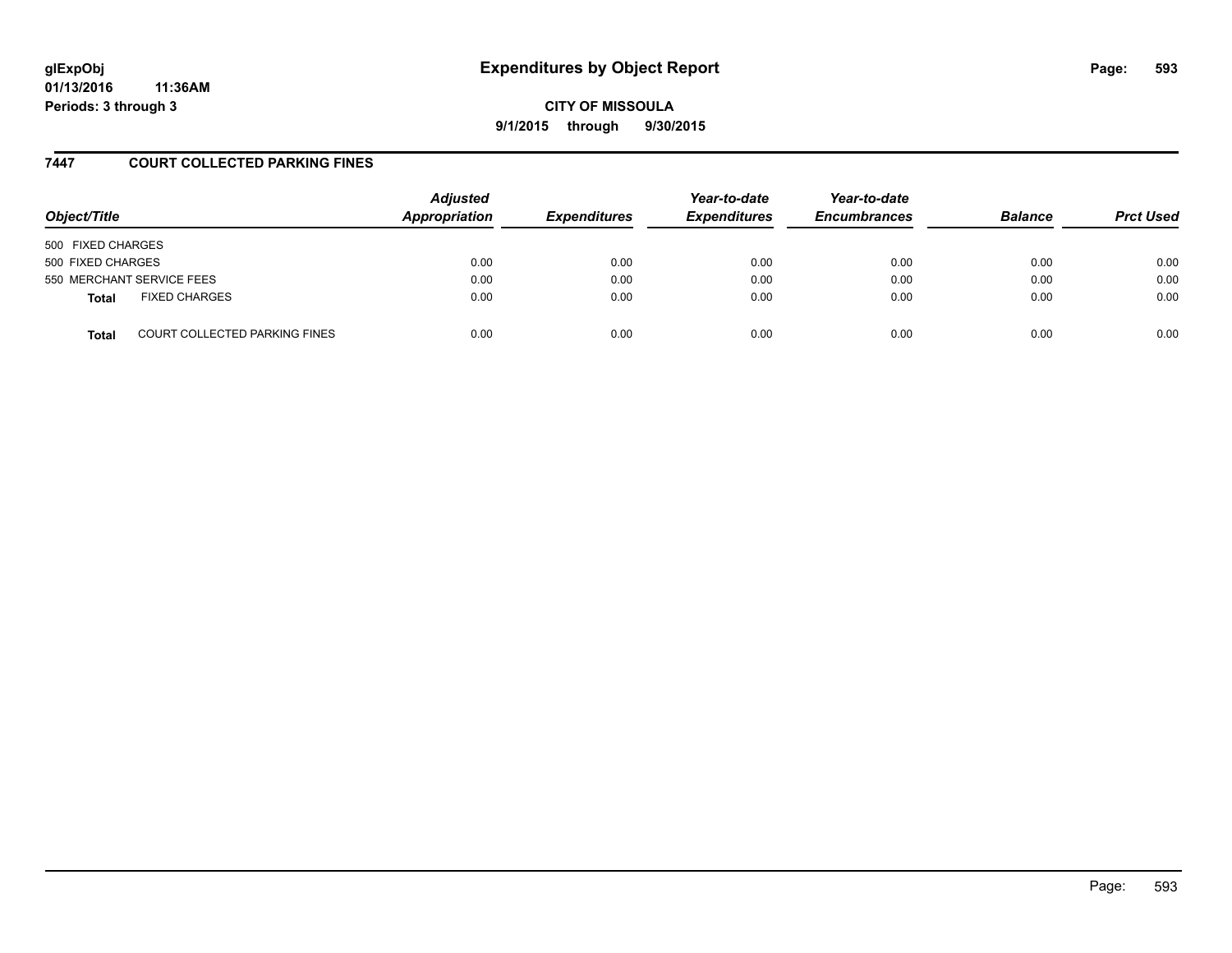### **7458 COURT SURCHARGE**

**230 MUNICIPAL COURT**

| Object/Title                         | <b>Adjusted</b><br>Appropriation | <b>Expenditures</b> | Year-to-date<br><b>Expenditures</b> | Year-to-date<br><b>Encumbrances</b> | <b>Balance</b> | <b>Prct Used</b> |
|--------------------------------------|----------------------------------|---------------------|-------------------------------------|-------------------------------------|----------------|------------------|
| 500 FIXED CHARGES                    |                                  |                     |                                     |                                     |                |                  |
| 500 FIXED CHARGES                    | 0.00                             | 0.00                | 0.00                                | 0.00                                | 0.00           | 0.00             |
| 550 MERCHANT SERVICE FEES            | 0.00                             | 0.00                | 0.00                                | 0.00                                | 0.00           | 0.00             |
| <b>FIXED CHARGES</b><br><b>Total</b> | 0.00                             | 0.00                | 0.00                                | 0.00                                | 0.00           | 0.00             |
| <b>MUNICIPAL COURT</b><br>Total      | 0.00                             | 0.00                | 0.00                                | 0.00                                | 0.00           | 0.00             |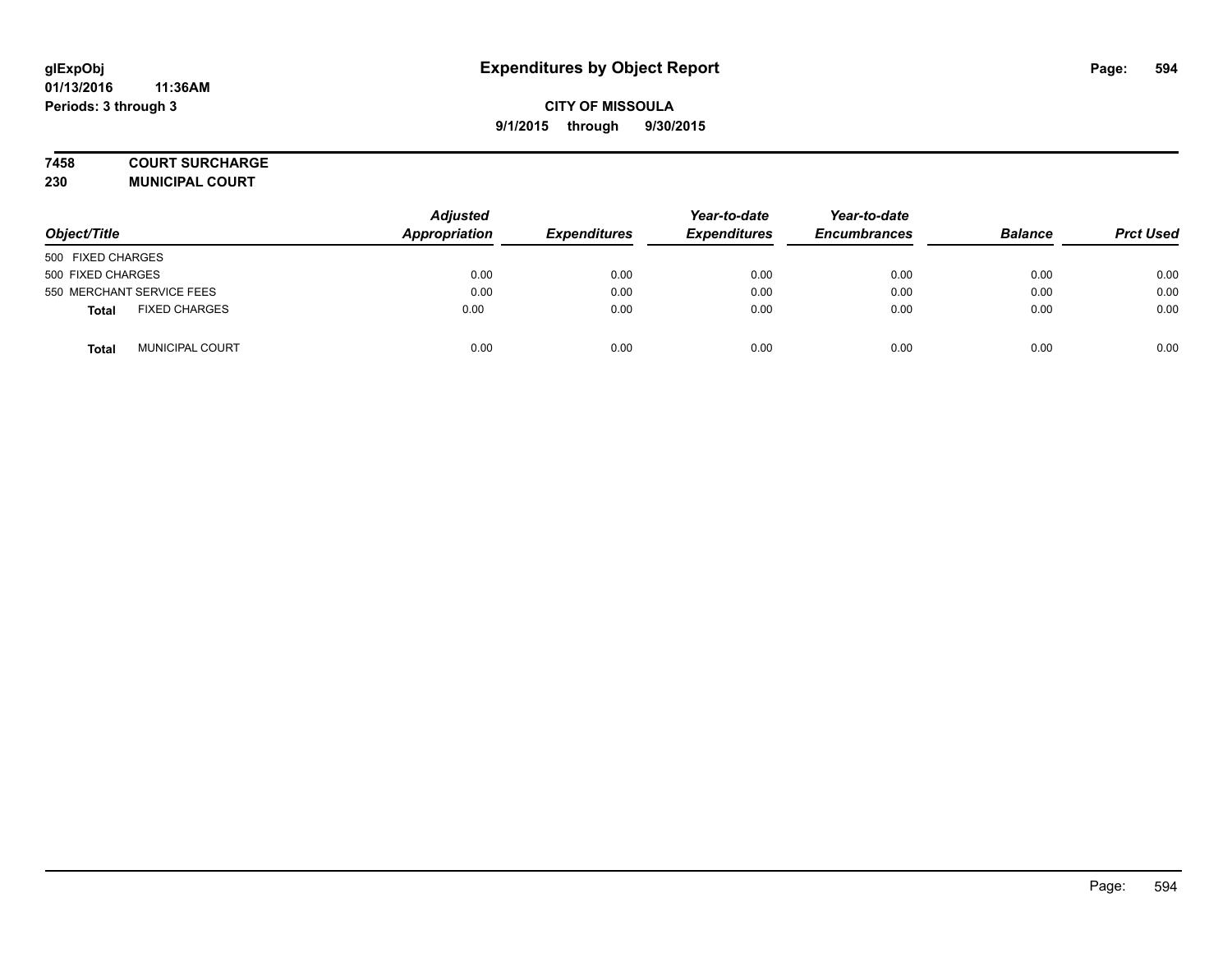**CITY OF MISSOULA 9/1/2015 through 9/30/2015**

**7458 COURT SURCHARGE**

| Object/Title              |                        | <b>Adjusted</b><br>Appropriation | <b>Expenditures</b> | Year-to-date<br><b>Expenditures</b> | Year-to-date<br><b>Encumbrances</b> | <b>Balance</b> | <b>Prct Used</b> |
|---------------------------|------------------------|----------------------------------|---------------------|-------------------------------------|-------------------------------------|----------------|------------------|
| 500 FIXED CHARGES         |                        |                                  |                     |                                     |                                     |                |                  |
| 500 FIXED CHARGES         |                        | 0.00                             | 0.00                | 0.00                                | 0.00                                | 0.00           | 0.00             |
| 550 MERCHANT SERVICE FEES |                        | 0.00                             | 0.00                | 0.00                                | 0.00                                | 0.00           | 0.00             |
| <b>Total</b>              | <b>FIXED CHARGES</b>   | 0.00                             | 0.00                | 0.00                                | 0.00                                | 0.00           | 0.00             |
| <b>Total</b>              | <b>COURT SURCHARGE</b> | 0.00                             | 0.00                | 0.00                                | 0.00                                | 0.00           | 0.00             |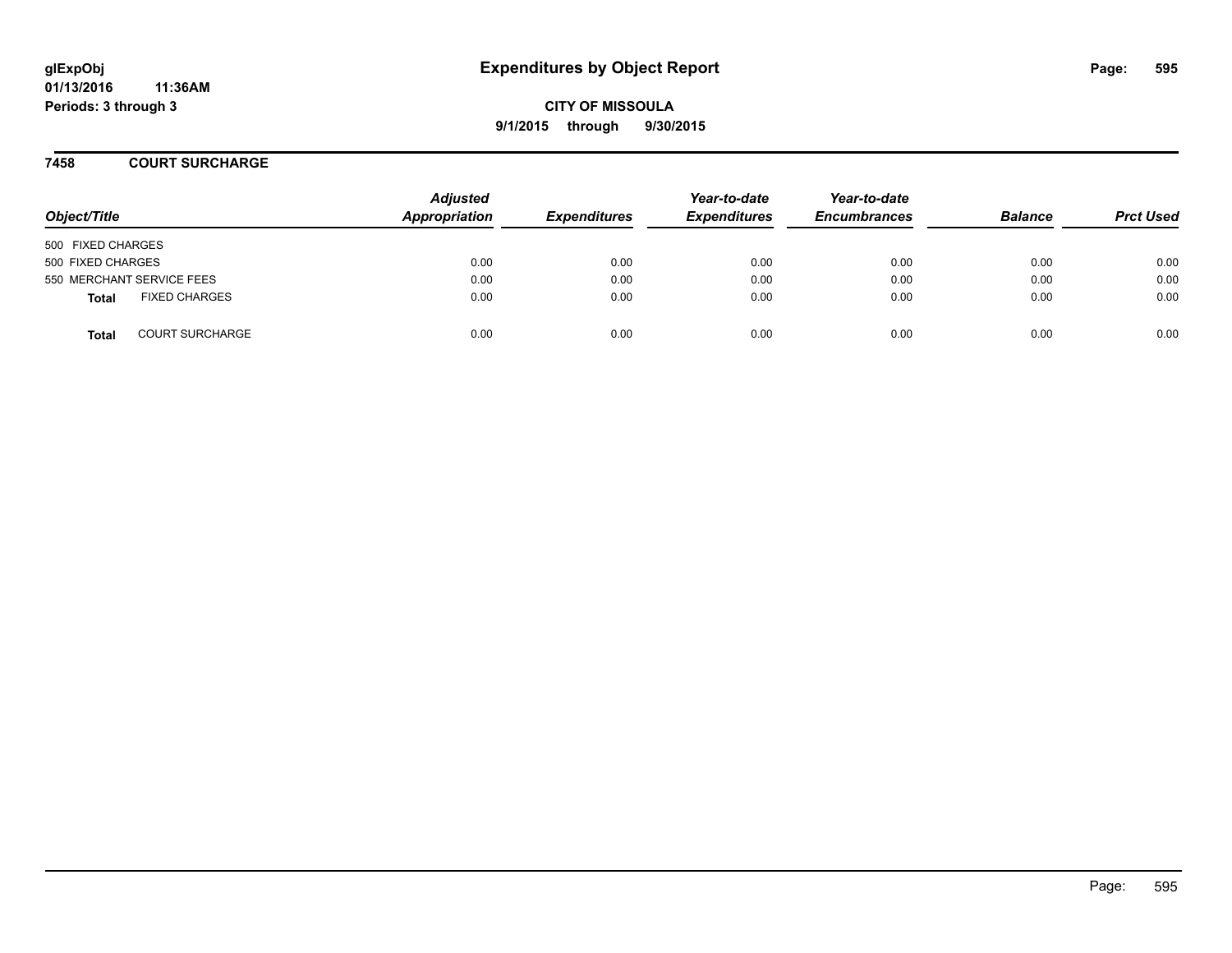# **glExpObj Expenditures by Object Report Page: 596**

#### **01/13/2016 11:36AM Periods: 3 through 3**

## **CITY OF MISSOULA 9/1/2015 through 9/30/2015**

**7469 PUBLIC DEFENDER FEES 230 MUNICIPAL COURT**

| Object/Title                           | <b>Adjusted</b><br><b>Appropriation</b> | <b>Expenditures</b> | Year-to-date<br><b>Expenditures</b> | Year-to-date<br><b>Encumbrances</b> | <b>Balance</b> | <b>Prct Used</b> |
|----------------------------------------|-----------------------------------------|---------------------|-------------------------------------|-------------------------------------|----------------|------------------|
| 500 FIXED CHARGES                      |                                         |                     |                                     |                                     |                |                  |
| 500 FIXED CHARGES                      | 0.00                                    | 0.00                | 0.00                                | 0.00                                | 0.00           | 0.00             |
| 550 MERCHANT SERVICE FEES              | 0.00                                    | 0.00                | 0.00                                | 0.00                                | 0.00           | 0.00             |
| <b>FIXED CHARGES</b><br><b>Total</b>   | 0.00                                    | 0.00                | 0.00                                | 0.00                                | 0.00           | 0.00             |
| <b>MUNICIPAL COURT</b><br><b>Total</b> | 0.00                                    | 0.00                | 0.00                                | 0.00                                | 0.00           | 0.00             |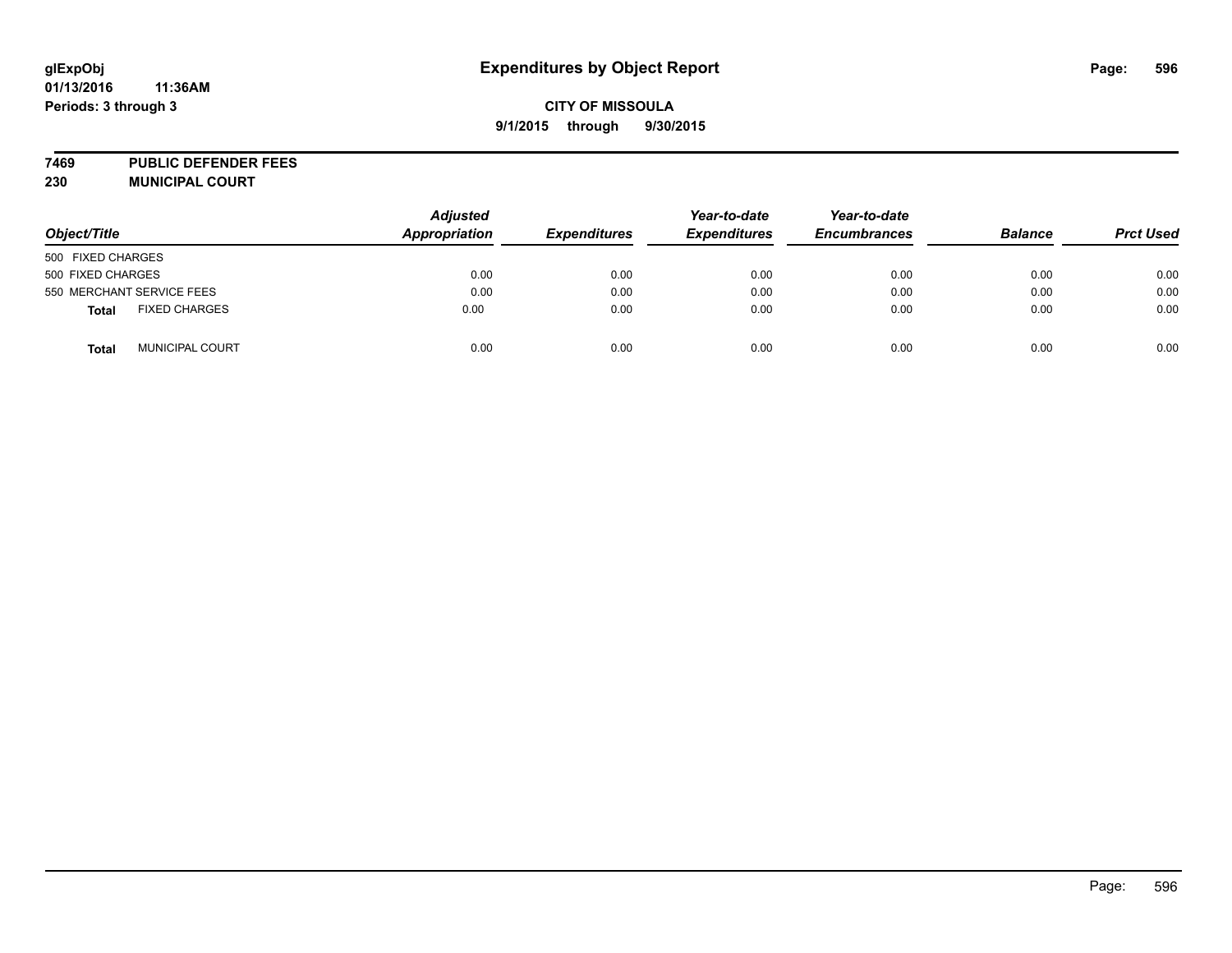### **7469 PUBLIC DEFENDER FEES**

| Object/Title      |                           | <b>Adjusted</b><br>Appropriation | <b>Expenditures</b> | Year-to-date<br><b>Expenditures</b> | Year-to-date<br><b>Encumbrances</b> | <b>Balance</b> | <b>Prct Used</b> |
|-------------------|---------------------------|----------------------------------|---------------------|-------------------------------------|-------------------------------------|----------------|------------------|
| 500 FIXED CHARGES |                           |                                  |                     |                                     |                                     |                |                  |
| 500 FIXED CHARGES |                           | 0.00                             | 0.00                | 0.00                                | 0.00                                | 0.00           | 0.00             |
|                   | 550 MERCHANT SERVICE FEES | 0.00                             | 0.00                | 0.00                                | 0.00                                | 0.00           | 0.00             |
| <b>Total</b>      | <b>FIXED CHARGES</b>      | 0.00                             | 0.00                | 0.00                                | 0.00                                | 0.00           | 0.00             |
| <b>Total</b>      | PUBLIC DEFENDER FEES      | 0.00                             | 0.00                | 0.00                                | 0.00                                | 0.00           | 0.00             |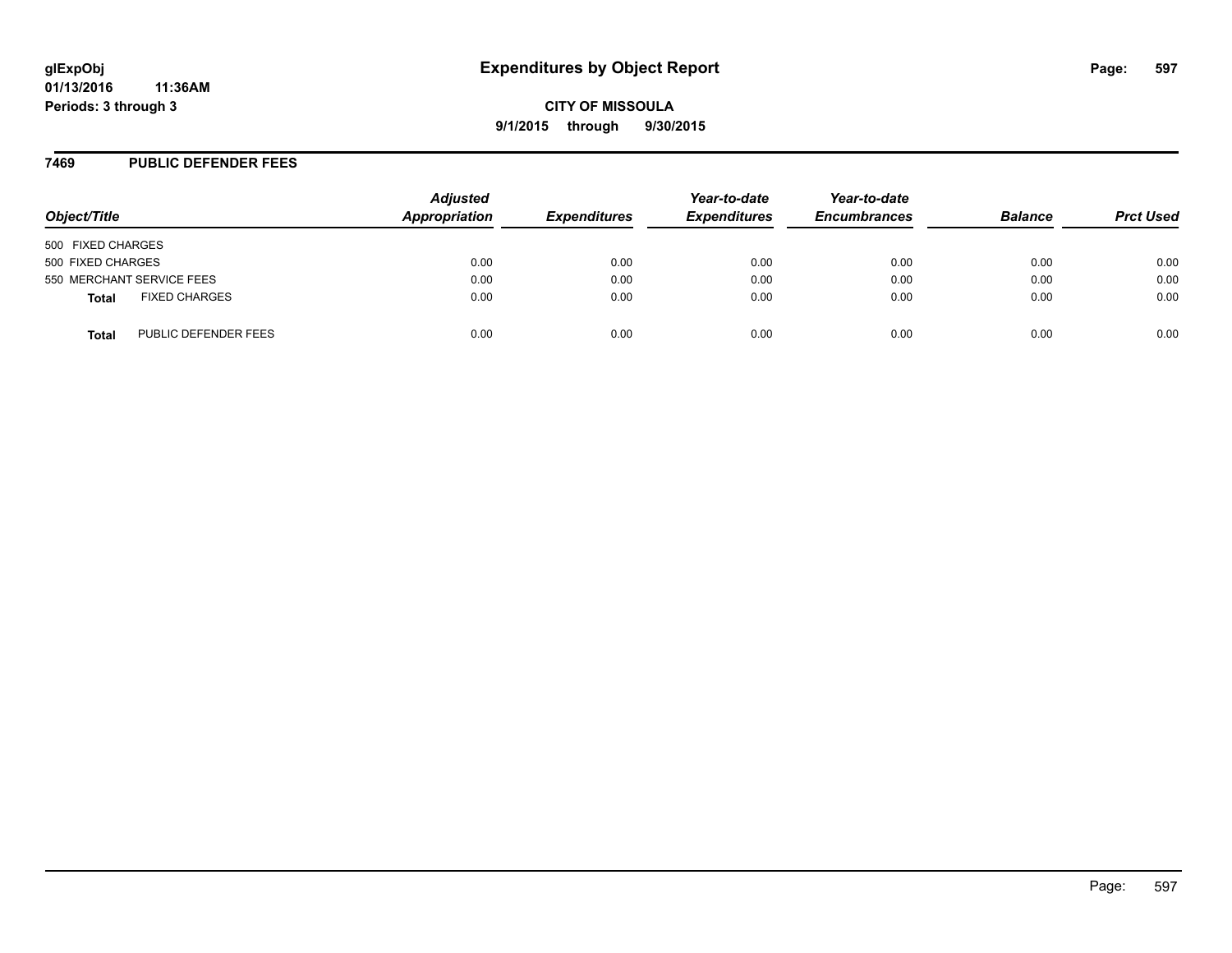## **7903 COUNTY CLEARING**

**390 NON-DEPARTMENTAL**

| Object/Title                         | <b>Adjusted</b><br><b>Appropriation</b> | <b>Expenditures</b> | Year-to-date<br><b>Expenditures</b> | Year-to-date<br><b>Encumbrances</b> | <b>Balance</b> | <b>Prct Used</b> |
|--------------------------------------|-----------------------------------------|---------------------|-------------------------------------|-------------------------------------|----------------|------------------|
| 500 FIXED CHARGES                    |                                         |                     |                                     |                                     |                |                  |
| 550 MERCHANT SERVICE FEES            | 0.00                                    | 0.00                | 0.00                                | 0.00                                | 0.00           | 0.00             |
| <b>FIXED CHARGES</b><br><b>Total</b> | 0.00                                    | 0.00                | 0.00                                | 0.00                                | 0.00           | 0.00             |
| 800 OTHER OBJECTS                    |                                         |                     |                                     |                                     |                |                  |
| 845 CONTINGENCY                      | 0.00                                    | 1,001.00            | 1,001.00                            | 0.00                                | $-1,001.00$    | 0.00             |
| OTHER OBJECTS<br><b>Total</b>        | 0.00                                    | 1,001.00            | 1.001.00                            | 0.00                                | $-1,001.00$    | 0.00             |
| NON-DEPARTMENTAL<br><b>Total</b>     | 0.00                                    | 1.001.00            | 1.001.00                            | 0.00                                | $-1.001.00$    | 0.00             |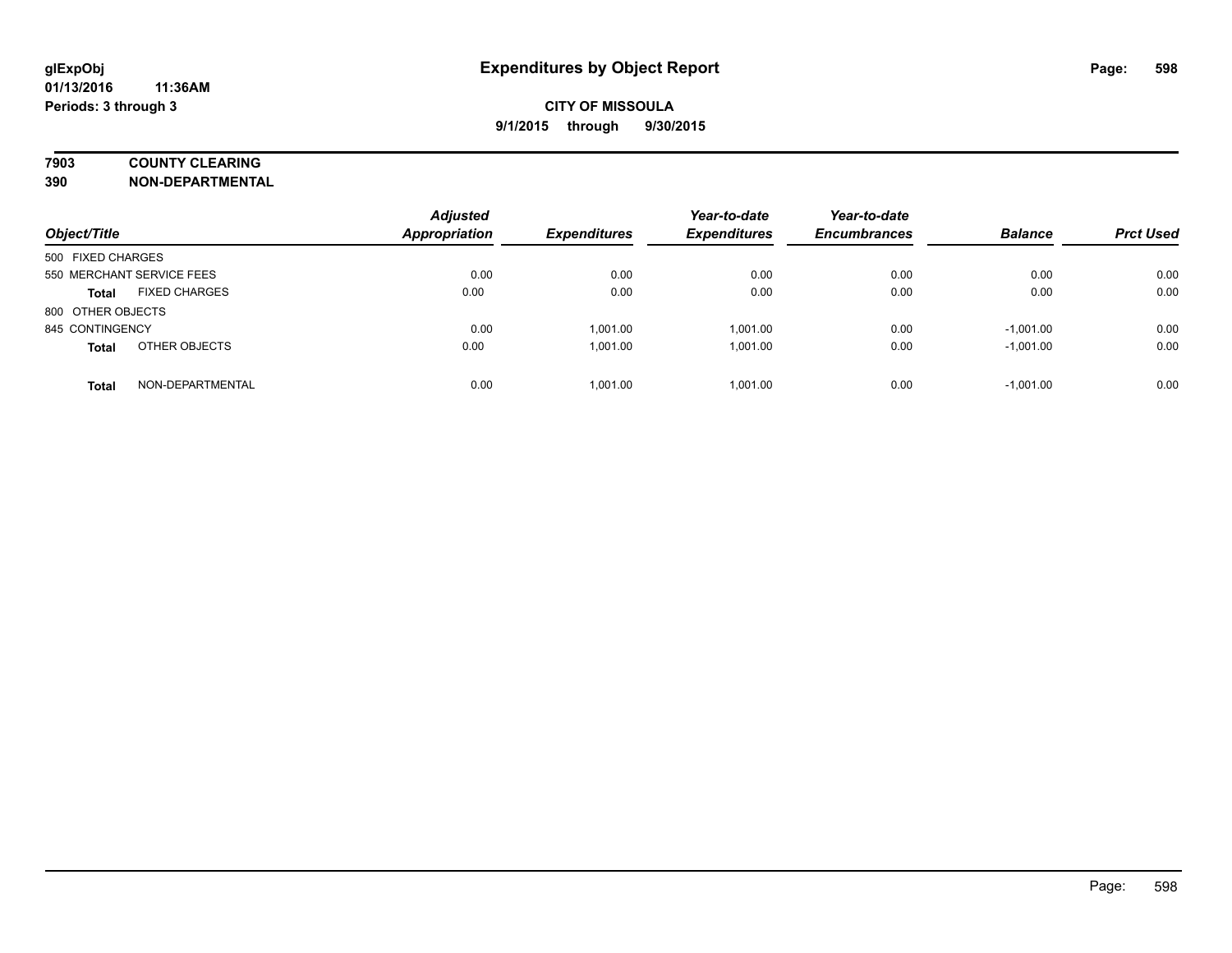## **7903 COUNTY CLEARING**

| Object/Title              |                        | <b>Adjusted</b><br><b>Appropriation</b> | <b>Expenditures</b> | Year-to-date<br><b>Expenditures</b> | Year-to-date<br><b>Encumbrances</b> | <b>Balance</b> | <b>Prct Used</b> |
|---------------------------|------------------------|-----------------------------------------|---------------------|-------------------------------------|-------------------------------------|----------------|------------------|
| 500 FIXED CHARGES         |                        |                                         |                     |                                     |                                     |                |                  |
| 550 MERCHANT SERVICE FEES |                        | 0.00                                    | 0.00                | 0.00                                | 0.00                                | 0.00           | 0.00             |
| <b>Total</b>              | <b>FIXED CHARGES</b>   | 0.00                                    | 0.00                | 0.00                                | 0.00                                | 0.00           | 0.00             |
| 800 OTHER OBJECTS         |                        |                                         |                     |                                     |                                     |                |                  |
| 845 CONTINGENCY           |                        | 0.00                                    | 1,001.00            | 1.001.00                            | 0.00                                | $-1,001.00$    | 0.00             |
| <b>Total</b>              | OTHER OBJECTS          | 0.00                                    | 1,001.00            | 1.001.00                            | 0.00                                | $-1,001.00$    | 0.00             |
| <b>Total</b>              | <b>COUNTY CLEARING</b> | 0.00                                    | 1.001.00            | 1.001.00                            | 0.00                                | $-1,001.00$    | 0.00             |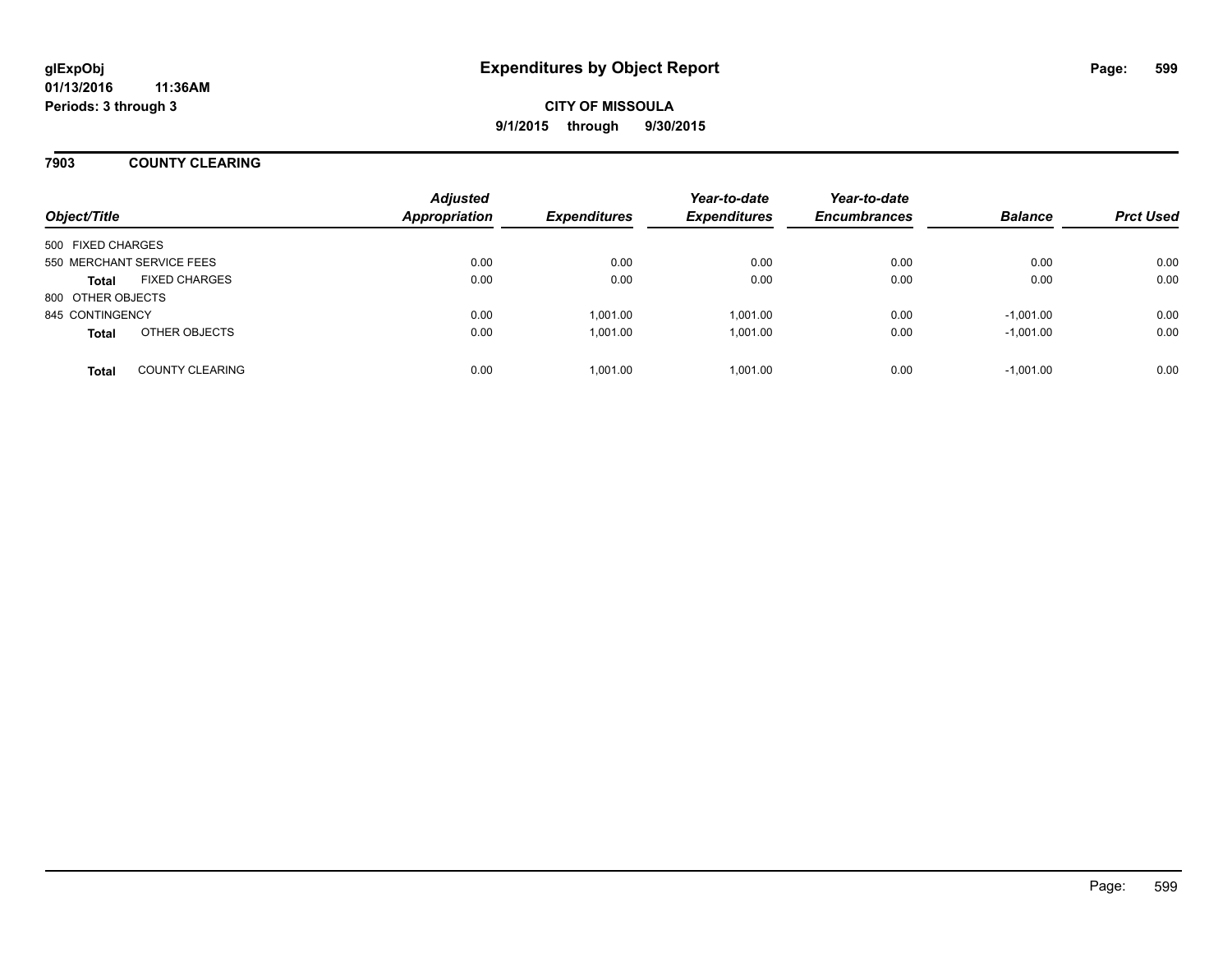#### **7904 SEWER REBATE**

**280 PUBLIC WORKS OPERATIONS**

|                                         | <b>Adjusted</b> |                     | Year-to-date        | Year-to-date        |                |                  |
|-----------------------------------------|-----------------|---------------------|---------------------|---------------------|----------------|------------------|
| Object/Title                            | Appropriation   | <b>Expenditures</b> | <b>Expenditures</b> | <b>Encumbrances</b> | <b>Balance</b> | <b>Prct Used</b> |
| 500 FIXED CHARGES                       |                 |                     |                     |                     |                |                  |
| 500 FIXED CHARGES                       | 0.00            | 0.00                | 0.00                | 0.00                | 0.00           | 0.00             |
| 550 MERCHANT SERVICE FEES               | 0.00            | 0.00                | 0.00                | 0.00                | 0.00           | 0.00             |
| <b>FIXED CHARGES</b><br><b>Total</b>    | 0.00            | 0.00                | 0.00                | 0.00                | 0.00           | 0.00             |
| 800 OTHER OBJECTS                       |                 |                     |                     |                     |                |                  |
| 820 TRANSFERS TO OTHER FUNDS            | 0.00            | 0.00                | 0.00                | 0.00                | 0.00           | 0.00             |
| OTHER OBJECTS<br><b>Total</b>           | 0.00            | 0.00                | 0.00                | 0.00                | 0.00           | 0.00             |
| PUBLIC WORKS OPERATIONS<br><b>Total</b> | 0.00            | 0.00                | 0.00                | 0.00                | 0.00           | 0.00             |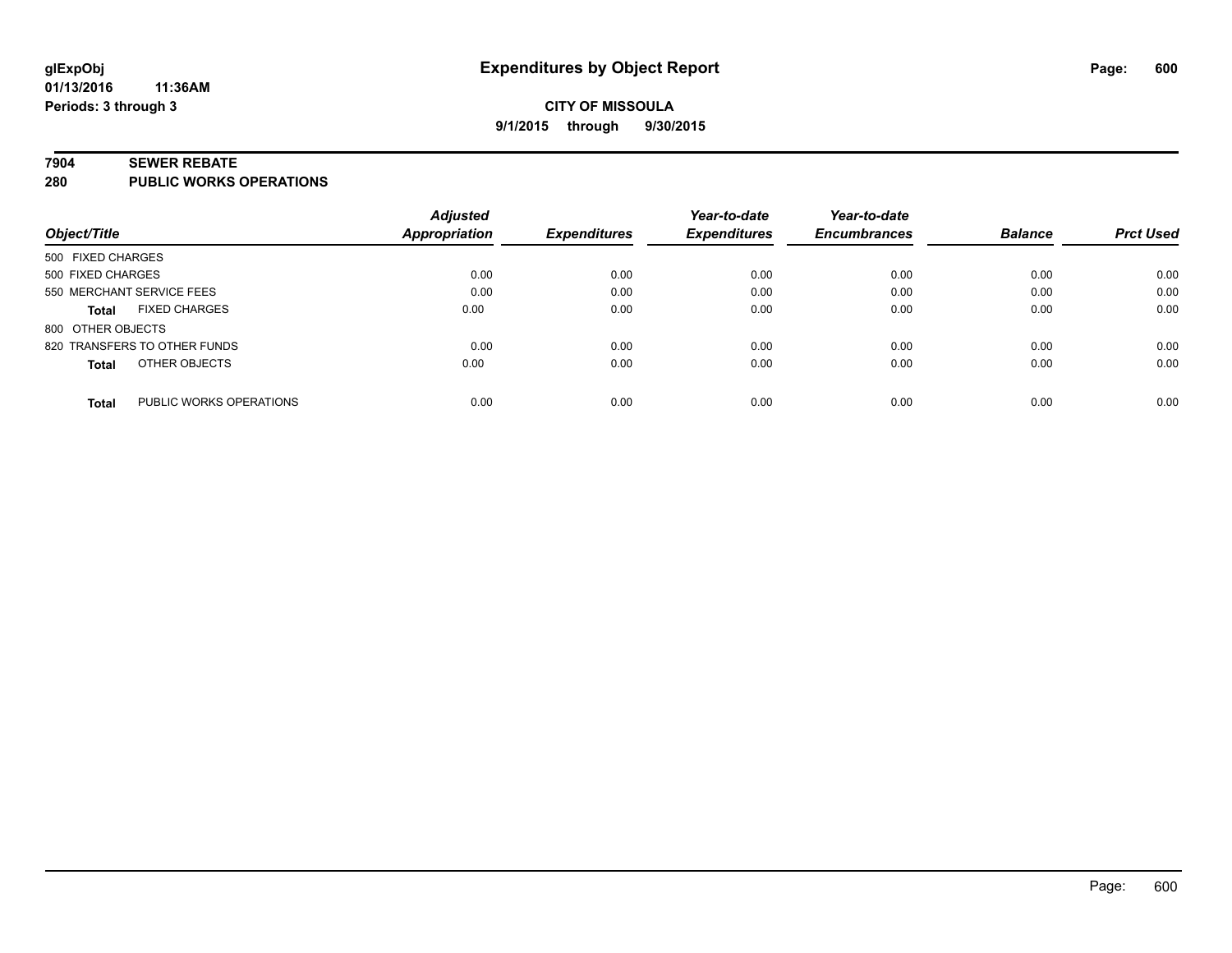### **7904 SEWER REBATE**

| Object/Title                         | <b>Adjusted</b><br>Appropriation | <b>Expenditures</b> | Year-to-date<br><b>Expenditures</b> | Year-to-date<br><b>Encumbrances</b> | <b>Balance</b> | <b>Prct Used</b> |
|--------------------------------------|----------------------------------|---------------------|-------------------------------------|-------------------------------------|----------------|------------------|
| 500 FIXED CHARGES                    |                                  |                     |                                     |                                     |                |                  |
| 500 FIXED CHARGES                    | 0.00                             | 0.00                | 0.00                                | 0.00                                | 0.00           | 0.00             |
| 550 MERCHANT SERVICE FEES            | 0.00                             | 0.00                | 0.00                                | 0.00                                | 0.00           | 0.00             |
| <b>FIXED CHARGES</b><br><b>Total</b> | 0.00                             | 0.00                | 0.00                                | 0.00                                | 0.00           | 0.00             |
| 800 OTHER OBJECTS                    |                                  |                     |                                     |                                     |                |                  |
| 820 TRANSFERS TO OTHER FUNDS         | 0.00                             | 0.00                | 0.00                                | 0.00                                | 0.00           | 0.00             |
| OTHER OBJECTS<br><b>Total</b>        | 0.00                             | 0.00                | 0.00                                | 0.00                                | 0.00           | 0.00             |
| <b>SEWER REBATE</b><br><b>Total</b>  | 0.00                             | 0.00                | 0.00                                | 0.00                                | 0.00           | 0.00             |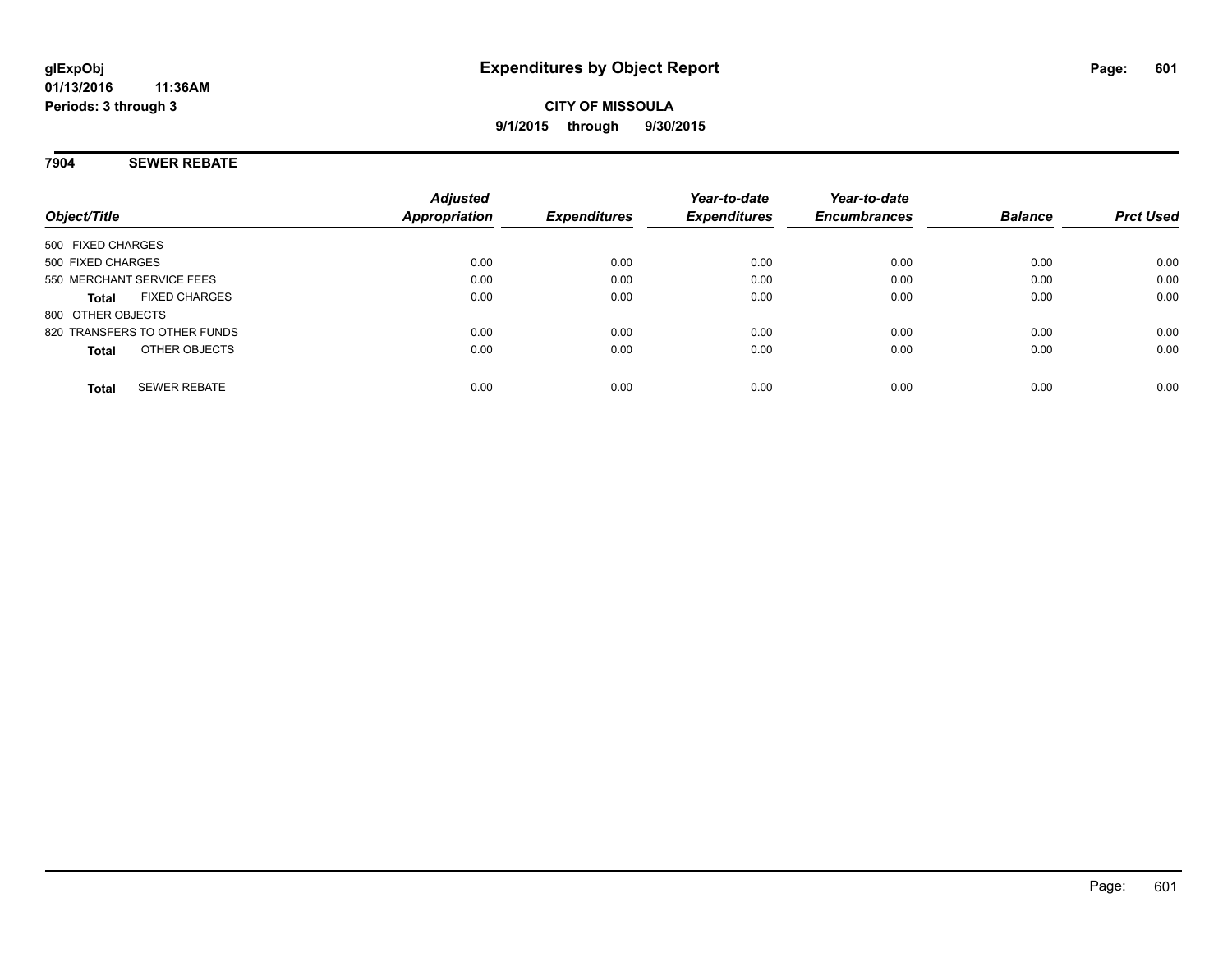#### **7905 WYE SEWER RSID 8489**

**280 PUBLIC WORKS OPERATIONS**

|                                         | <b>Adjusted</b> |                     | Year-to-date<br><b>Expenditures</b> | Year-to-date<br><b>Encumbrances</b> | <b>Balance</b> |                  |
|-----------------------------------------|-----------------|---------------------|-------------------------------------|-------------------------------------|----------------|------------------|
| Object/Title                            | Appropriation   | <b>Expenditures</b> |                                     |                                     |                | <b>Prct Used</b> |
| 500 FIXED CHARGES                       |                 |                     |                                     |                                     |                |                  |
| 500 FIXED CHARGES                       | 0.00            | 0.00                | 0.00                                | 0.00                                | 0.00           | 0.00             |
| 550 MERCHANT SERVICE FEES               | 0.00            | 0.00                | 0.00                                | 0.00                                | 0.00           | 0.00             |
| <b>FIXED CHARGES</b><br><b>Total</b>    | 0.00            | 0.00                | 0.00                                | 0.00                                | 0.00           | 0.00             |
| PUBLIC WORKS OPERATIONS<br><b>Total</b> | 0.00            | 0.00                | 0.00                                | 0.00                                | 0.00           | 0.00             |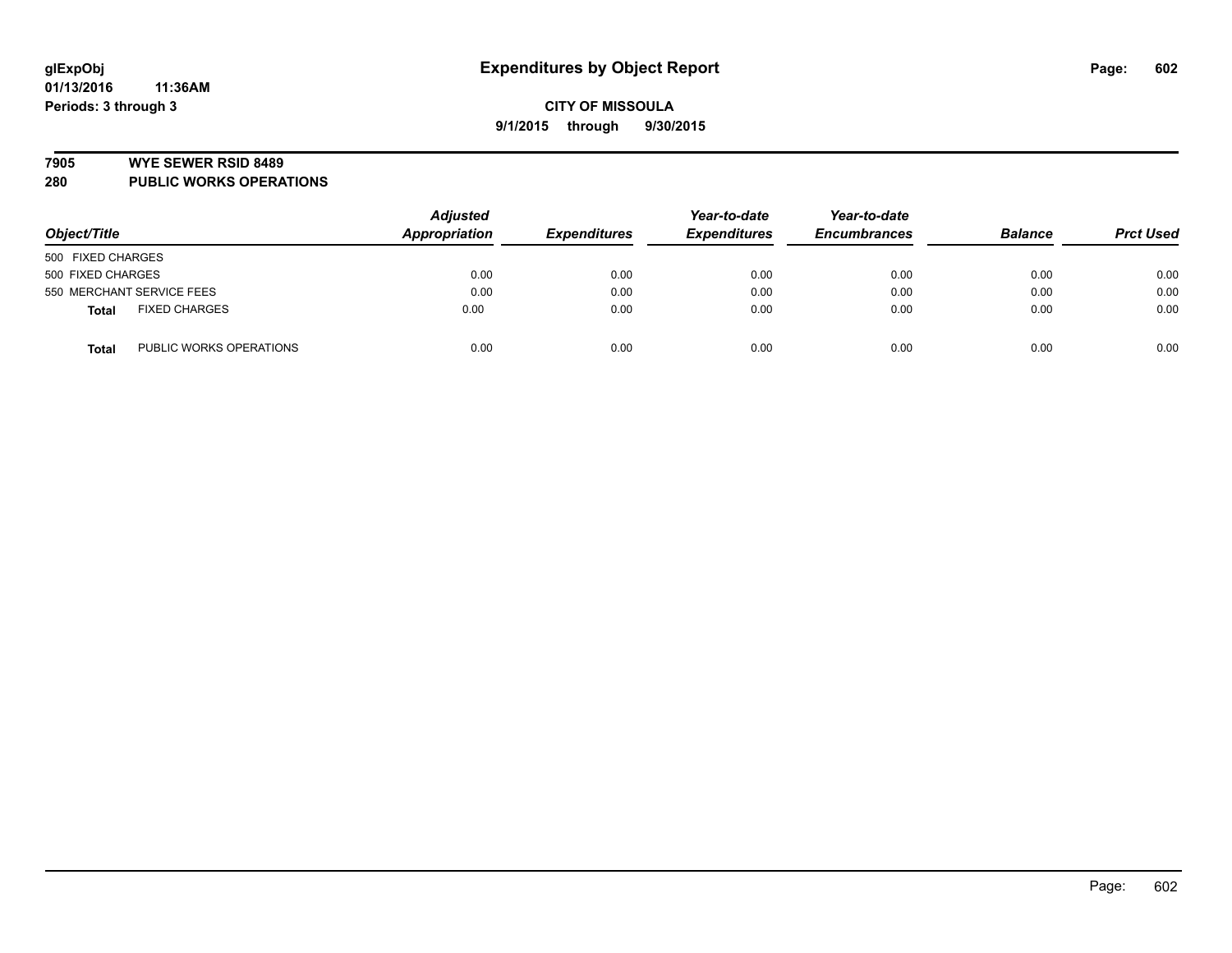**CITY OF MISSOULA 9/1/2015 through 9/30/2015**

### **7905 WYE SEWER RSID 8489**

| Object/Title                         | <b>Adjusted</b><br>Appropriation | <b>Expenditures</b> | Year-to-date<br><b>Expenditures</b> | Year-to-date<br><b>Encumbrances</b> | <b>Balance</b> | <b>Prct Used</b> |
|--------------------------------------|----------------------------------|---------------------|-------------------------------------|-------------------------------------|----------------|------------------|
| 500 FIXED CHARGES                    |                                  |                     |                                     |                                     |                |                  |
| 500 FIXED CHARGES                    | 0.00                             | 0.00                | 0.00                                | 0.00                                | 0.00           | 0.00             |
| 550 MERCHANT SERVICE FEES            | 0.00                             | 0.00                | 0.00                                | 0.00                                | 0.00           | 0.00             |
| <b>FIXED CHARGES</b><br><b>Total</b> | 0.00                             | 0.00                | 0.00                                | 0.00                                | 0.00           | 0.00             |
| WYE SEWER RSID 8489<br><b>Total</b>  | 0.00                             | 0.00                | 0.00                                | 0.00                                | 0.00           | 0.00             |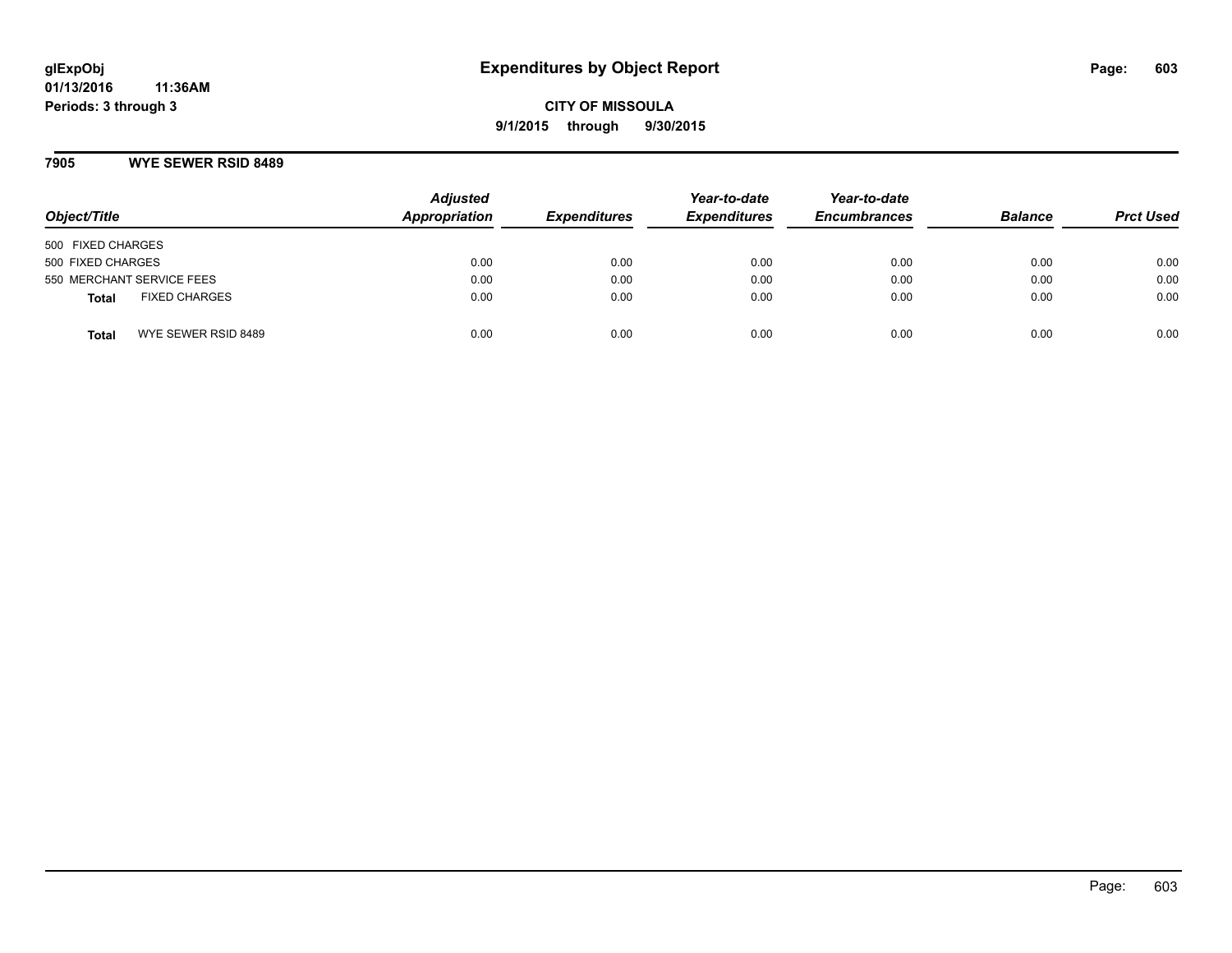#### **7911 RESIDENTIAL INSPECTION FUND**

**310 BUILDING INSPECTION**

|                                     |                            | <b>Adjusted</b>      |                     | Year-to-date        | Year-to-date        |                |                  |
|-------------------------------------|----------------------------|----------------------|---------------------|---------------------|---------------------|----------------|------------------|
| Object/Title                        |                            | <b>Appropriation</b> | <b>Expenditures</b> | <b>Expenditures</b> | <b>Encumbrances</b> | <b>Balance</b> | <b>Prct Used</b> |
| 200 SUPPLIES                        |                            |                      |                     |                     |                     |                |                  |
| 220 OPERATING SUPPLIES              |                            | 0.00                 | 0.00                | 0.00                | 0.00                | 0.00           | 0.00             |
| 240 OTHER SUPPLIES                  |                            | 0.00                 | 0.00                | 0.00                | 0.00                | 0.00           | 0.00             |
| <b>Total</b>                        | <b>SUPPLIES</b>            | 0.00                 | 0.00                | 0.00                | 0.00                | 0.00           | 0.00             |
| 300 PURCHASED SERVICES              |                            |                      |                     |                     |                     |                |                  |
| 310 COMMUNICATIONS                  |                            | 0.00                 | 0.00                | 0.00                | 0.00                | 0.00           | 0.00             |
| 320 PRINTING & DUPLICATING          |                            | 0.00                 | 0.00                | 0.00                | 0.00                | 0.00           | 0.00             |
| 330 PUBLICITY, SUBSCRIPTIONS & DUES |                            | 0.00                 | 0.00                | 0.00                | 0.00                | 0.00           | 0.00             |
| Total                               | PURCHASED SERVICES         | 0.00                 | 0.00                | 0.00                | 0.00                | 0.00           | 0.00             |
| 500 FIXED CHARGES                   |                            |                      |                     |                     |                     |                |                  |
| 550 MERCHANT SERVICE FEES           |                            | 0.00                 | 0.00                | 0.00                | 0.00                | 0.00           | 0.00             |
| <b>Total</b>                        | <b>FIXED CHARGES</b>       | 0.00                 | 0.00                | 0.00                | 0.00                | 0.00           | 0.00             |
| <b>Total</b>                        | <b>BUILDING INSPECTION</b> | 0.00                 | 0.00                | 0.00                | 0.00                | 0.00           | 0.00             |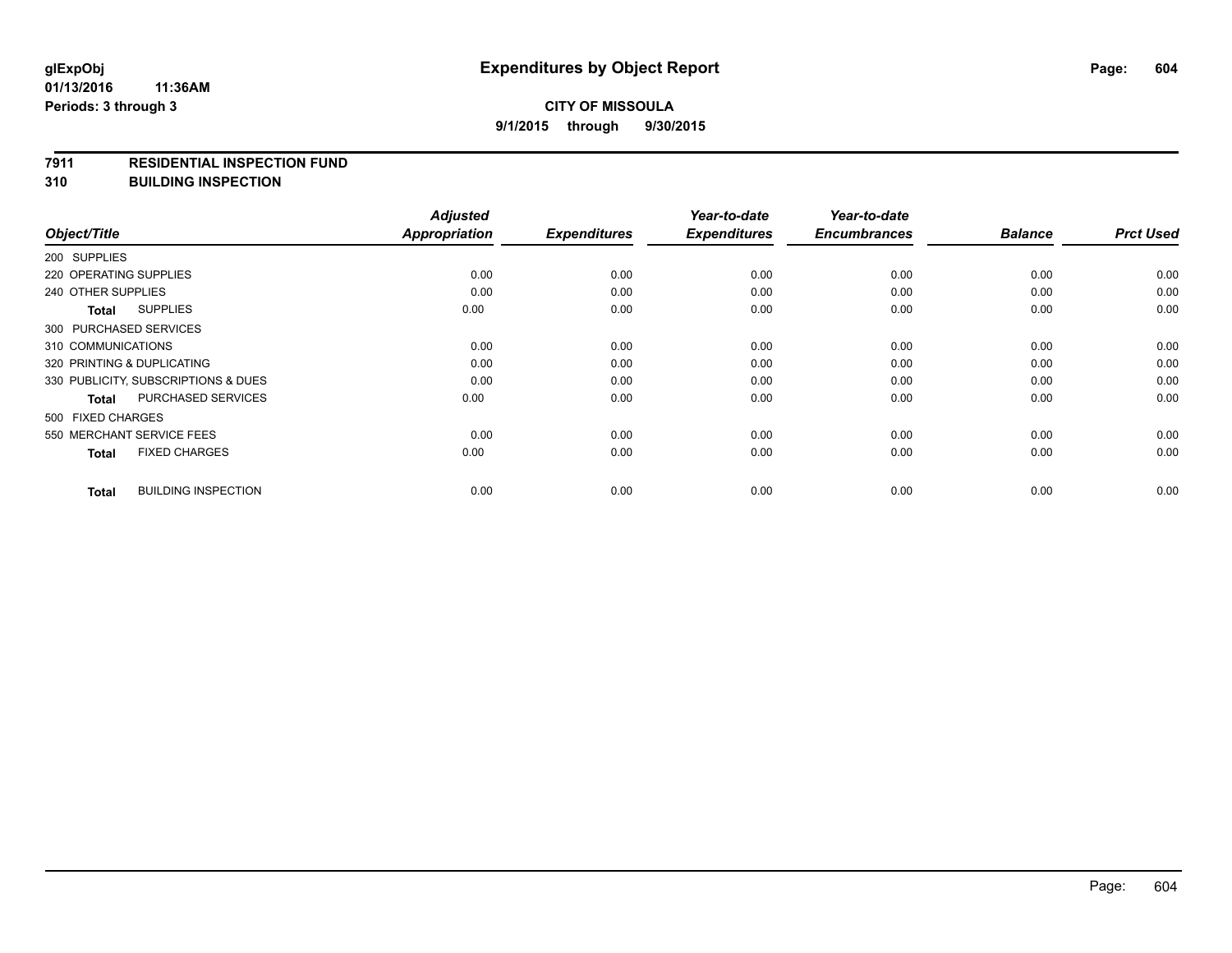## **CITY OF MISSOULA 9/1/2015 through 9/30/2015**

## **7911 RESIDENTIAL INSPECTION FUND**

| Object/Title                                | <b>Adjusted</b><br>Appropriation | <b>Expenditures</b> | Year-to-date<br><b>Expenditures</b> | Year-to-date<br><b>Encumbrances</b> | <b>Balance</b> | <b>Prct Used</b> |
|---------------------------------------------|----------------------------------|---------------------|-------------------------------------|-------------------------------------|----------------|------------------|
|                                             |                                  |                     |                                     |                                     |                |                  |
| 200 SUPPLIES                                |                                  |                     |                                     |                                     |                |                  |
| 220 OPERATING SUPPLIES                      | 0.00                             | 0.00                | 0.00                                | 0.00                                | 0.00           | 0.00             |
| 240 OTHER SUPPLIES                          | 0.00                             | 0.00                | 0.00                                | 0.00                                | 0.00           | 0.00             |
| <b>SUPPLIES</b><br>Total                    | 0.00                             | 0.00                | 0.00                                | 0.00                                | 0.00           | 0.00             |
| 300 PURCHASED SERVICES                      |                                  |                     |                                     |                                     |                |                  |
| 310 COMMUNICATIONS                          | 0.00                             | 0.00                | 0.00                                | 0.00                                | 0.00           | 0.00             |
| 320 PRINTING & DUPLICATING                  | 0.00                             | 0.00                | 0.00                                | 0.00                                | 0.00           | 0.00             |
| 330 PUBLICITY, SUBSCRIPTIONS & DUES         | 0.00                             | 0.00                | 0.00                                | 0.00                                | 0.00           | 0.00             |
| PURCHASED SERVICES<br>Total                 | 0.00                             | 0.00                | 0.00                                | 0.00                                | 0.00           | 0.00             |
| 500 FIXED CHARGES                           |                                  |                     |                                     |                                     |                |                  |
| 550 MERCHANT SERVICE FEES                   | 0.00                             | 0.00                | 0.00                                | 0.00                                | 0.00           | 0.00             |
| <b>FIXED CHARGES</b><br><b>Total</b>        | 0.00                             | 0.00                | 0.00                                | 0.00                                | 0.00           | 0.00             |
| <b>RESIDENTIAL INSPECTION FUND</b><br>Total | 0.00                             | 0.00                | 0.00                                | 0.00                                | 0.00           | 0.00             |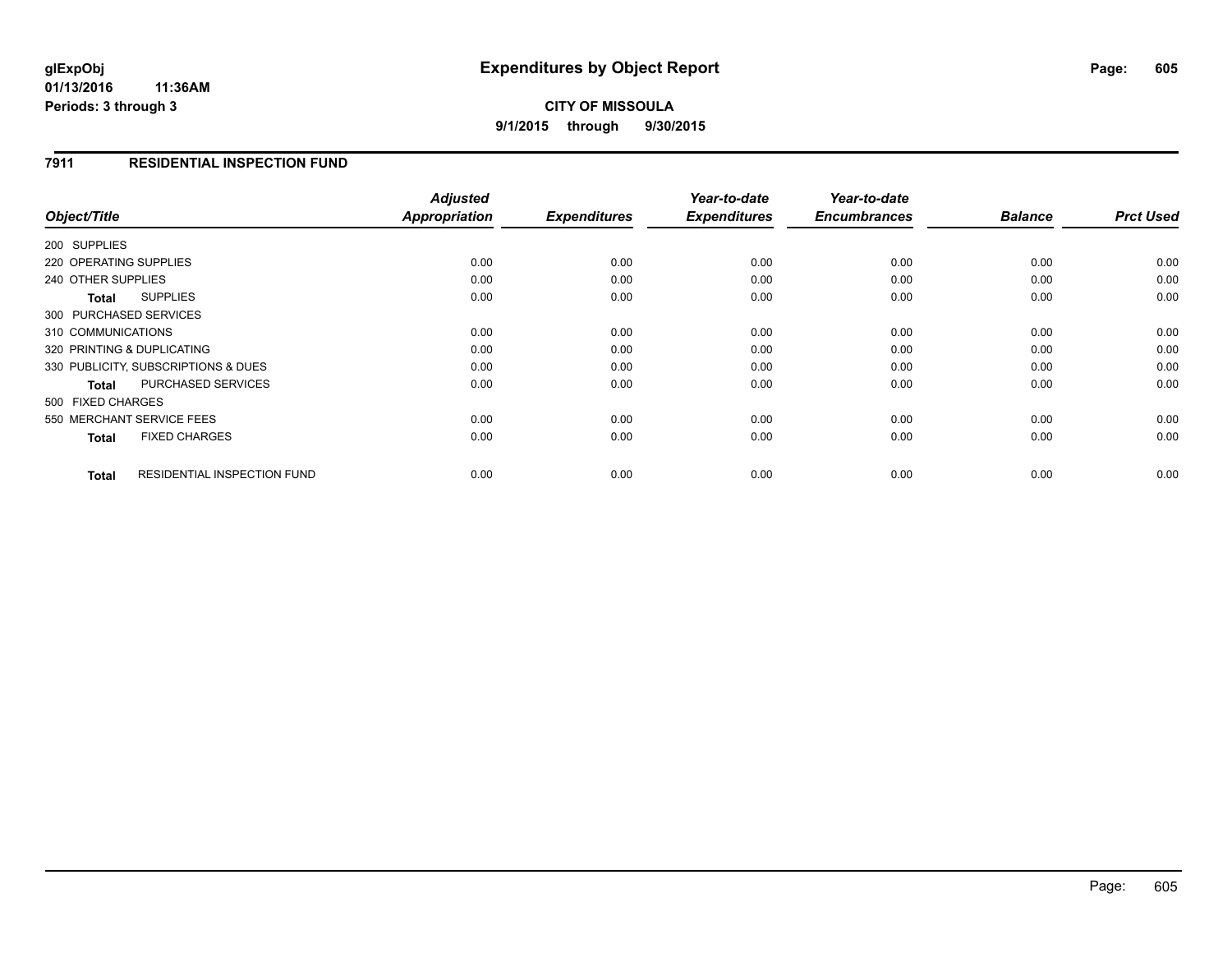## **glExpObj Expenditures by Object Report Page: 606**

**01/13/2016 11:36AM Periods: 3 through 3**

### **9000 GENERAL FIXED ASSETS ACCOUNT GROUP**

**900 DEPRECIATION**

| Object/Title                          | <b>Adjusted</b><br><b>Appropriation</b> | <b>Expenditures</b> | Year-to-date<br><b>Expenditures</b> | Year-to-date<br><b>Encumbrances</b> | <b>Balance</b> | <b>Prct Used</b> |
|---------------------------------------|-----------------------------------------|---------------------|-------------------------------------|-------------------------------------|----------------|------------------|
| 800 OTHER OBJECTS                     |                                         |                     |                                     |                                     |                |                  |
| 830 DEPRECIATION                      | 0.00                                    | 0.00                | 0.00                                | 0.00                                | 0.00           | 0.00             |
| OTHER OBJECTS<br>Total                | 0.00                                    | 0.00                | 0.00                                | 0.00                                | 0.00           | 0.00             |
| 900 CAPITAL OUTLAY                    |                                         |                     |                                     |                                     |                |                  |
| 900 CAPITAL OUTLAY                    | 0.00                                    | 0.00                | 0.00                                | 0.00                                | 0.00           | 0.00             |
| <b>CAPITAL OUTLAY</b><br><b>Total</b> | 0.00                                    | 0.00                | 0.00                                | 0.00                                | 0.00           | 0.00             |
| <b>DEPRECIATION</b><br><b>Total</b>   | 0.00                                    | 0.00                | 0.00                                | 0.00                                | 0.00           | 0.00             |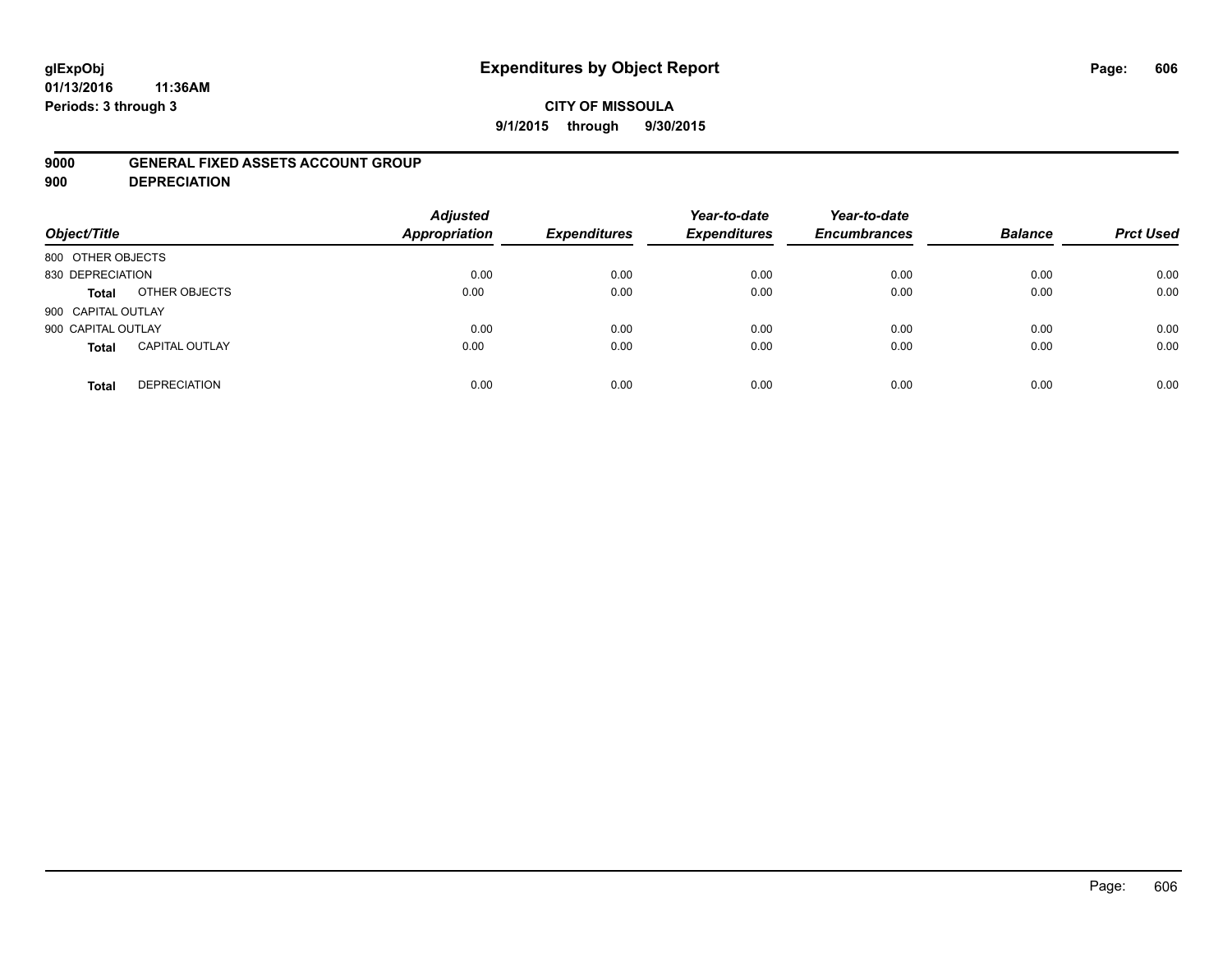**CITY OF MISSOULA 9/1/2015 through 9/30/2015**

### **9000 GENERAL FIXED ASSETS ACCOUNT GROUP**

| Object/Title       |                                         | <b>Adjusted</b><br><b>Appropriation</b> | <b>Expenditures</b> | Year-to-date<br><b>Expenditures</b> | Year-to-date<br><b>Encumbrances</b> | <b>Balance</b> | <b>Prct Used</b> |
|--------------------|-----------------------------------------|-----------------------------------------|---------------------|-------------------------------------|-------------------------------------|----------------|------------------|
| 800 OTHER OBJECTS  |                                         |                                         |                     |                                     |                                     |                |                  |
| 830 DEPRECIATION   |                                         | 0.00                                    | 0.00                | 0.00                                | 0.00                                | 0.00           | 0.00             |
| <b>Total</b>       | OTHER OBJECTS                           | 0.00                                    | 0.00                | 0.00                                | 0.00                                | 0.00           | 0.00             |
| 900 CAPITAL OUTLAY |                                         |                                         |                     |                                     |                                     |                |                  |
| 900 CAPITAL OUTLAY |                                         | 0.00                                    | 0.00                | 0.00                                | 0.00                                | 0.00           | 0.00             |
| <b>Total</b>       | <b>CAPITAL OUTLAY</b>                   | 0.00                                    | 0.00                | 0.00                                | 0.00                                | 0.00           | 0.00             |
| <b>Total</b>       | <b>GENERAL FIXED ASSETS ACCOUNT GRC</b> | 0.00                                    | 0.00                | 0.00                                | 0.00                                | 0.00           | 0.00             |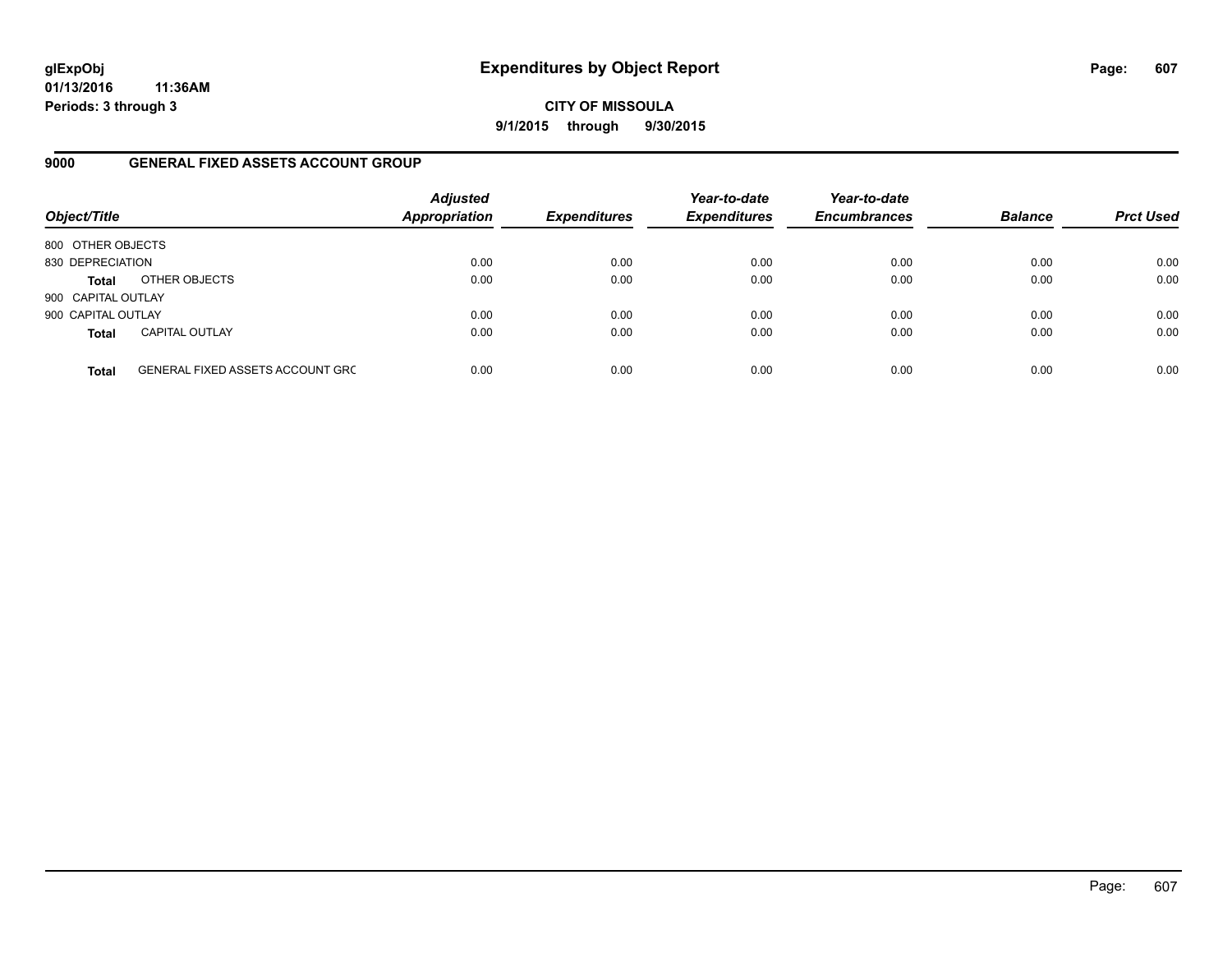### *Grand Totals*

|                                           | <b>Adjusted</b>      |                     | Year-to-date        | Year-to-date        |                |                  |
|-------------------------------------------|----------------------|---------------------|---------------------|---------------------|----------------|------------------|
| Object/Title                              | <b>Appropriation</b> | <b>Expenditures</b> | <b>Expenditures</b> | <b>Encumbrances</b> | <b>Balance</b> | <b>Prct User</b> |
| 100 PERSONAL SERVICES                     |                      |                     |                     |                     |                |                  |
| 110 SALARIES AND WAGES                    | 30,184,274.00        | 2,147,078.66        | 6,439,009.06        | 0.00                | 23,745,264.94  | 21.3             |
| 115 SALARIES/HEALTH INSURANCE BENEFIT     | 608,760.00           | 108,585.00          | 260,148.00          | 0.00                | 348,612.00     | 42.7             |
| 120 OVERTIME/TERMINATION                  | 782,022.00           | 264,320.64          | 538,126.42          | 0.00                | 243,895.58     | 68.8             |
| 121 OUTSIDE HIRE OVERTIME                 | 0.00                 | 15,342.30           | 61,105.81           | 0.00                | $-61, 105.81$  | 0.0              |
| 122 COURT OVERTIME                        | 2,675.00             | 1,907.34            | 3,617.38            | 0.00                | $-942.38$      | 135.2            |
| 130 OTHER                                 | 339,064.00           | 3,122.19            | 119,443.80          | 0.00                | 219,620.20     | 35.2             |
| 133 EDUCATION COMPENSATION                | 0.00                 | 0.00                | 0.00                | 0.00                | 0.00           | 0.0              |
| 135 OPEB EXPENSE                          | 0.00                 | 0.00                | 0.00                | 0.00                | 0.00           | 0.0              |
| <b>140 EMPLOYER CONTRIBUTIONS</b>         | 12,412,954.00        | 732,287.54          | 2,390,987.21        | 0.00                | 10,021,966.79  | 19.2             |
| <b>141 STATE RETIREMENT CONTRIBUTIONS</b> | 1,775,026.00         | 0.00                | 647,758.54          | 0.00                | 1,127,267.46   | 36.4             |
| 145 OPEB CONTRIBUTION                     | 0.00                 | 0.00                | 0.00                | 0.00                | 0.00           | 0.0              |
| 190 PENSION EXPENSE                       | 0.00                 | 0.00                | 0.00                | 0.00                | 0.00           | 0.0              |
| PERSONAL SERVICES<br><b>Total</b>         | 46, 104, 775.00      | 3,272,643.67        | 10,460,196.22       | 0.00                | 35,644,578.78  | 22.6             |
| 200 SUPPLIES                              |                      |                     |                     |                     |                |                  |
| 210 OFFICE SUPPLIES                       | 133,903.00           | 12,972.63           | 33,338.46           | 0.00                | 100,564.54     | 24.9             |
| 220 OPERATING SUPPLIES                    | 1,188,807.00         | 79,075.99           | 206,136.22          | 0.00                | 982,670.78     | 17.3             |
| 230 REPAIR/MAINTENANCE                    | 941,297.00           | 75,356.15           | 179,271.77          | 0.00                | 762,025.23     | 19.0             |
| 231 GASOLINE                              | 666,168.00           | 43,783.20           | 83,754.40           | 0.00                | 582,413.60     | 12.5             |
| 240 OTHER SUPPLIES                        | 222,801.00           | 9,164.50            | 56,349.42           | 0.00                | 166,451.58     | 25.2             |
| 250 SUPPLIES FOR RESALE                   | 500.00               | 0.00                | 0.00                | 0.00                | 500.00         | 0.0              |
| <b>SUPPLIES</b><br>Total                  | 3,153,476.00         | 220,352.47          | 558,850.27          | 0.00                | 2,594,625.73   | 17.7             |
| 300 PURCHASED SERVICES                    |                      |                     |                     |                     |                |                  |
| 310 COMMUNICATIONS                        | 135.269.00           | 6,505.83            | 55,960.29           | 0.00                | 79,308.71      | 41.3             |
| 320 PRINTING & DUPLICATING                | 101,251.00           | 4,634.19            | 6,651.65            | 0.00                | 94,599.35      | 6.5              |
| 330 PUBLICITY, SUBSCRIPTIONS & DUES       | 191,269.00           | 39,701.45           | 87,720.01           | 0.00                | 103,548.99     | 45.8             |
| 340 SEWER                                 | 16,689.00            | 0.00                | 5,001.97            | 0.00                | 11,687.03      | 29.9             |
| 341 ELECTRICITY & NATURAL GAS             | 1,616,105.00         | 235,551.86          | 332,822.16          | 0.00                | 1,283,282.84   | 20.5             |
| 343 WATER CHARGES                         | 227,492.00           | 106,195.70          | 113,949.50          | 0.00                | 113,542.50     | 50.0             |
| 344 TELEPHONE SERVICE                     | 301,632.00           | 17,623.10           | 44,445.41           | 0.00                | 257,186.59     | 14.7             |
|                                           |                      |                     |                     |                     |                |                  |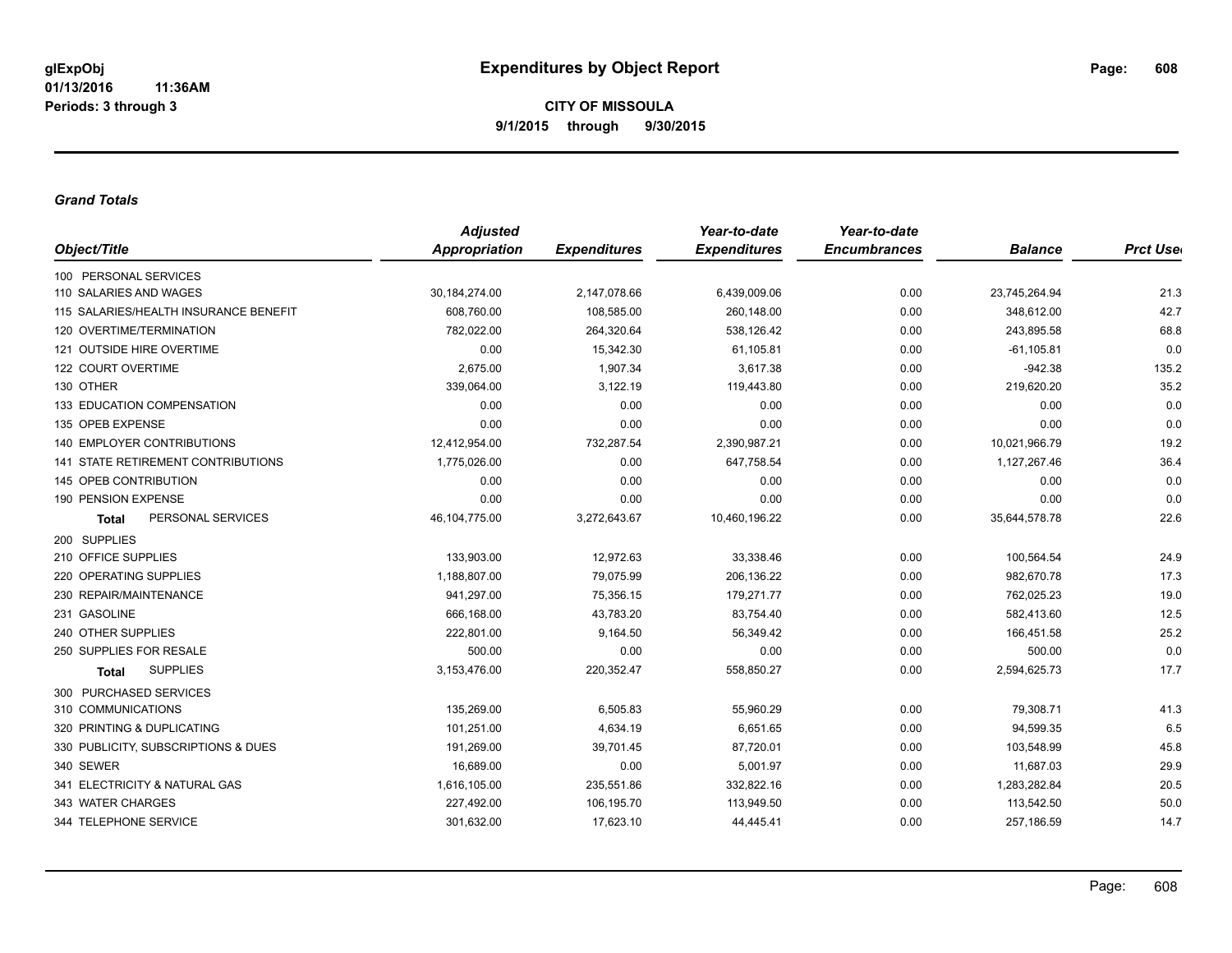*Grand Totals [Continued]*

|                                            | <b>Adjusted</b>      |                     | Year-to-date        | Year-to-date        |                |                  |
|--------------------------------------------|----------------------|---------------------|---------------------|---------------------|----------------|------------------|
| Object/Title                               | <b>Appropriation</b> | <b>Expenditures</b> | <b>Expenditures</b> | <b>Encumbrances</b> | <b>Balance</b> | <b>Prct Uset</b> |
| 345 GARBAGE                                | 117,119.00           | 10,744.32           | 29,849.75           | 0.00                | 87,269.25      | 25.4             |
| 350 PROFESSIONAL SERVICES                  | 3,722,001.00         | 227,275.07          | 584,066.79          | 0.00                | 3,137,934.21   | 15.6             |
| 351 INSURANCE CLAIMS                       | 5,156,229.00         | 350, 151.50         | 704,786.78          | 0.00                | 4,451,442.22   | 13.6             |
| 352 HEALTH PROGRAMS                        | 94,500.00            | 710.54              | 3,684.83            | 0.00                | 90,815.17      | 3.9              |
| 353 ADMINISTRATION EXPENDITURES            | 757,888.00           | 111,622.87          | 226,880.46          | 0.00                | 531,007.54     | 29.9             |
| 354 TRANSITIONAL REINSURANCE PROGRAM       | 78,280.00            | 0.00                | 0.00                | 0.00                | 78,280.00      | 0.0              |
| 360 REPAIR & MAINTENANCE                   | 1,944,741.00         | 143,314.93          | 357,288.30          | 0.00                | 1,587,452.70   | 18.3             |
| 370 TRAVEL                                 | 178,445.00           | 10,836.20           | 23,993.15           | 0.00                | 154,451.85     | 13.4             |
| 380 TRAINING                               | 175,591.00           | 20,901.19           | 39,358.61           | 0.00                | 136,232.39     | 22.4             |
| 390 OTHER PURCHASED SERVICES               | 1,902,639.00         | 39,360.17           | 82,720.70           | 0.00                | 1,819,918.30   | 4.3              |
| PURCHASED SERVICES<br>Total                | 16,717,140.00        | 1,325,128.92        | 2,699,180.36        | 0.00                | 14,017,959.64  | 16.1             |
| <b>400 BUILDING MATERIALS</b>              |                      |                     |                     |                     |                |                  |
| 400 BUILDING MATERIALS                     | 321,486.00           | 6,821.43            | 38,899.31           | 0.00                | 282,586.69     | 12.1             |
| <b>BUILDING MATERIALS</b><br><b>Total</b>  | 321,486.00           | 6,821.43            | 38,899.31           | 0.00                | 282,586.69     | 12.1             |
| 500 FIXED CHARGES                          |                      |                     |                     |                     |                |                  |
| 500 FIXED CHARGES                          | 3,161,542.00         | 49,549.54           | 725,576.63          | 0.00                | 2,435,965.37   | 22.9             |
| 530 EQUIPMENT RENTAL                       | 726.00               | 10.50               | 21.00               | 0.00                | 705.00         | 2.8              |
| 550 MERCHANT SERVICE FEES                  | 196,734.00           | 3,567.89            | 3,567.89            | 0.00                | 193,166.11     | 1.8              |
| <b>FIXED CHARGES</b><br>Total              | 3,359,002.00         | 53,127.93           | 729,165.52          | 0.00                | 2,629,836.48   | 21.7             |
| 600 DEBT SERVICE                           |                      |                     |                     |                     |                |                  |
| 600 DEBT SERVICE                           | 0.00                 | 0.00                | 0.00                | 0.00                | 0.00           | 0.0              |
| 610 PRINCIPAL                              | 10,969,592.00        | 343,385.06          | 854,132.61          | 0.00                | 10,115,459.39  | 7.7              |
| 615 JUDGMENT LEVY DEBT PAYMENT             | 0.00                 | 0.00                | 0.00                | 0.00                | 0.00           | 0.0              |
| 620 INTEREST / SERVICE FEES                | 2,663,296.00         | 230,042.16          | 246,318.77          | 0.00                | 2,416,977.23   | 9.2              |
| <b>DEBT SERVICE</b><br>Total               | 13,632,888.00        | 573,427.22          | 1,100,451.38        | 0.00                | 12,532,436.62  | 8.0              |
| 700 GRANTS & CONTRIBUTIONS                 |                      |                     |                     |                     |                |                  |
| 700 GRANTS & CONTRIBUTIONS                 | 7,262,621.00         | 62,002.79           | 242,375.89          | 0.00                | 7,020,245.11   | 3.3              |
| 751 RECREATION SCHOLARSHIPS                | 0.00                 | 0.00                | 0.00                | 0.00                | 0.00           | 0.0              |
| 780 INTERGOVERNMENTAL TRANSFER             | 0.00                 | 0.00                | 0.00                | 0.00                | 0.00           | 0.0              |
| <b>GRANTS &amp; CONTRIBUTIONS</b><br>Total | 7,262,621.00         | 62,002.79           | 242,375.89          | 0.00                | 7,020,245.11   | 3.3              |
| 800 OTHER OBJECTS                          |                      |                     |                     |                     |                |                  |